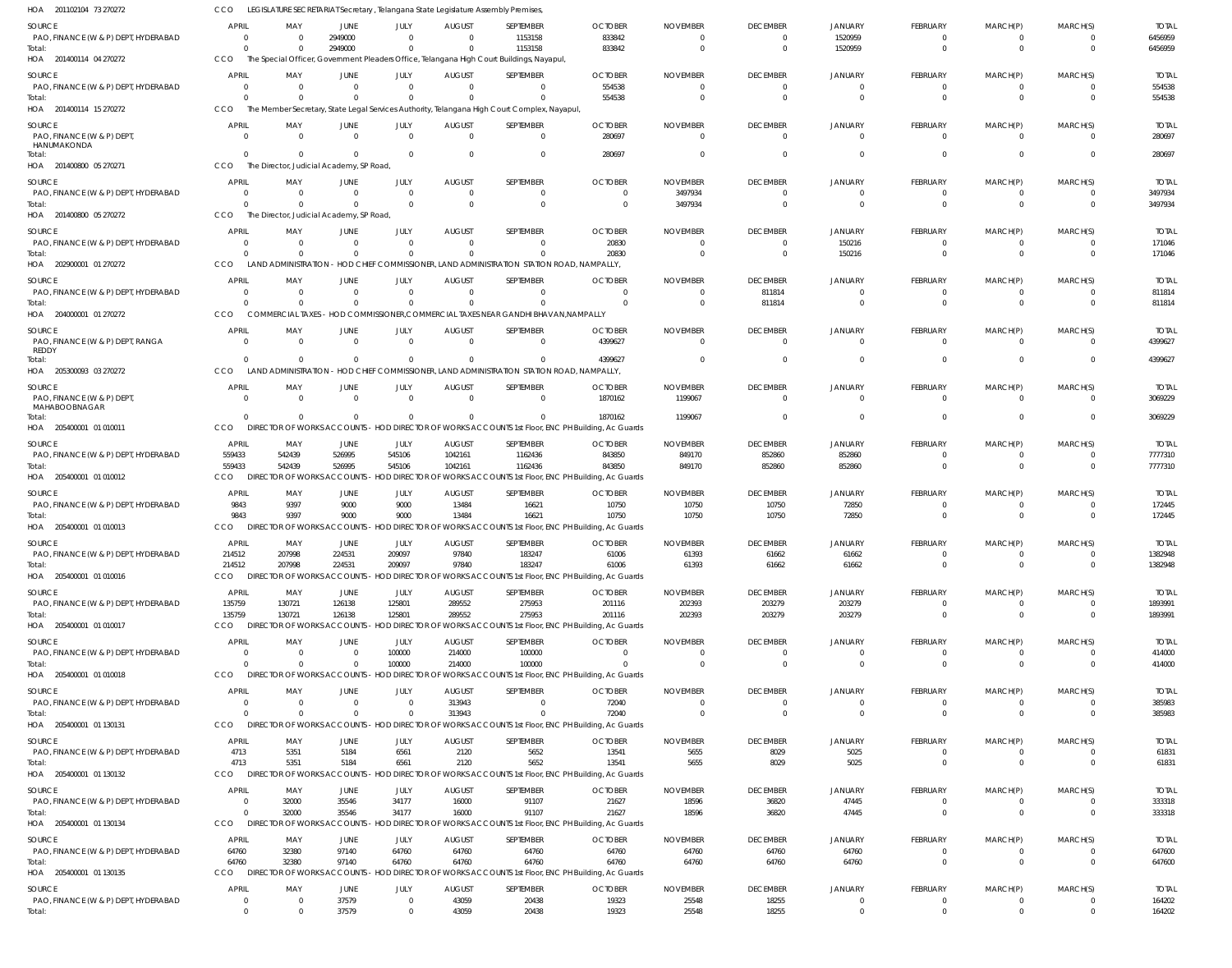| HOA 205400001 01 140                                                            | CCO              |                    |                          |                      |                         | DIRECTOR OF WORKS ACCOUNTS - HOD DIRECTOR OF WORKS ACCOUNTS 1st Floor, ENC PH Building, Ac Guards |                      |                          |                      |                      |                      |                      |                      |                    |
|---------------------------------------------------------------------------------|------------------|--------------------|--------------------------|----------------------|-------------------------|---------------------------------------------------------------------------------------------------|----------------------|--------------------------|----------------------|----------------------|----------------------|----------------------|----------------------|--------------------|
| SOURCE                                                                          | APRIL            | MAY                | JUNE                     | JULY                 | <b>AUGUST</b>           | SEPTEMBER                                                                                         | <b>OCTOBER</b>       | <b>NOVEMBER</b>          | <b>DECEMBER</b>      | <b>JANUARY</b>       | <b>FEBRUARY</b>      | MARCH(P)             | MARCH(S)             | <b>TOTAL</b>       |
| PAO, FINANCE (W & P) DEPT, HYDERABAD                                            | $\Omega$         | $\overline{0}$     | 350512                   | $\Omega$             | 350512                  | 175256                                                                                            | 175256               | 175256                   | 182874               | $\Omega$             | $\mathbf 0$          | -0                   | $\Omega$             | 1409666            |
| Total:                                                                          | $\cap$           | $\Omega$           | 350512                   | $\Omega$             | 350512                  | 175256                                                                                            | 175256               | 175256                   | 182874               | $\Omega$             | $\overline{0}$       | $\overline{0}$       | $\overline{0}$       | 1409666            |
| HOA 205400001 01 240                                                            | CCO              |                    |                          |                      |                         | DIRECTOR OF WORKS ACCOUNTS - HOD DIRECTOR OF WORKS ACCOUNTS 1st Floor, ENC PH Building, Ac Guards |                      |                          |                      |                      |                      |                      |                      |                    |
| <b>SOURCE</b>                                                                   | <b>APRIL</b>     | MAY                | JUNE                     | JULY                 | <b>AUGUST</b>           | SEPTEMBER                                                                                         | <b>OCTOBER</b>       | <b>NOVEMBER</b>          | <b>DECEMBER</b>      | <b>JANUARY</b>       | <b>FEBRUARY</b>      | MARCH(P)             | MARCH(S)             | <b>TOTAL</b>       |
| PAO, FINANCE (W & P) DEPT, HYDERABAD                                            |                  | $\Omega$           | 26664                    | $\Omega$             | 30842                   | $\Omega$                                                                                          | $\Omega$             | 48232                    | $\Omega$             | 16404                | $\Omega$             | $\mathbf 0$          | $\Omega$             | 122142             |
| Total:                                                                          |                  | $\Omega$           | 26664                    | $\Omega$             | 30842                   | $\Omega$                                                                                          | $\sqrt{2}$           | 48232                    | $\Omega$             | 16404                | $\overline{0}$       | $\overline{0}$       | $\Omega$             | 122142             |
| HOA 205400001 01 300302                                                         | CCO.             | DIREC <sup>®</sup> |                          |                      |                         | IOR OF WORKS ACCOUNIS - HOD DIRECTOR OF WORKS ACCOUNIS 1st Floor, ENC PH Building, Ac Guards      |                      |                          |                      |                      |                      |                      |                      |                    |
| SOURCE                                                                          | APRIL            | MAY                | JUNE                     | JULY                 | <b>AUGUST</b>           | SEPTEMBER                                                                                         | <b>OCTOBER</b>       | <b>NOVEMBER</b>          | <b>DECEMBER</b>      | <b>JANUARY</b>       | <b>FEBRUARY</b>      | MARCH(P)             | MARCH(S)             | <b>TOTAL</b>       |
| PAO, FINANCE (W & P) DEPT, HYDERABAD                                            | 375485           | 375484             | 375485                   | 487644               | 486641                  | 487517                                                                                            | 487517               | 487517                   | 487517               | 487517               | $\mathbf 0$          | $^{\circ}$           | $\Omega$             | 4538324            |
| Total:                                                                          | 375485           | 375484             | 375485                   | 487644               | 486641                  | 487517                                                                                            | 487517               | 487517                   | 487517               | 487517               | $\overline{0}$       | $\overline{0}$       | $\overline{0}$       | 4538324            |
| HOA 205400001 01 510511                                                         | CCO              | DIREC <sup>®</sup> |                          |                      |                         | TOR OF WORKS ACCOUNTS - HOD DIRECTOR OF WORKS ACCOUNTS 1st Floor, ENC PH Building, Ac Guards      |                      |                          |                      |                      |                      |                      |                      |                    |
| SOURCE                                                                          | APRIL            | MAY                | <b>JUNE</b>              | JULY                 | <b>AUGUST</b>           | SEPTEMBER                                                                                         | <b>OCTOBER</b>       | <b>NOVEMBER</b>          | <b>DECEMBER</b>      | <b>JANUARY</b>       | FEBRUARY             | MARCH(P)             | MARCH(S)             | <b>TOTAL</b>       |
| PAO, FINANCE (W & P) DEPT, HYDERABAD                                            | $\Omega$         | $\overline{0}$     | $\Omega$                 | $\Omega$             | $\Omega$                | $\Omega$                                                                                          | $\Omega$             | $\Omega$                 | 19511                |                      | $\Omega$             | $\Omega$             | $\Omega$             | 19511              |
| Total:                                                                          |                  | $\Omega$           | $\Omega$                 | $\Omega$             | $\Omega$                | $\Omega$                                                                                          | $\Omega$             | $\overline{0}$           | 19511                | $\Omega$             | $\overline{0}$       | $\overline{0}$       | $\overline{0}$       | 19511              |
| HOA 205400001 02 010011                                                         | CCO              |                    |                          |                      |                         | DIRECTOR OF WORKS ACCOUNTS - HOD DIRECTOR OF WORKS ACCOUNTS 1st Floor, ENC PH Building, Ac Guards |                      |                          |                      |                      |                      |                      |                      |                    |
| SOURCE                                                                          | APRIL            | MAY                | JUNE                     | JULY                 | <b>AUGUST</b>           | SEPTEMBER                                                                                         | <b>OCTOBER</b>       | <b>NOVEMBER</b>          | <b>DECEMBER</b>      | <b>JANUARY</b>       | FEBRUARY             | MARCH(P)             | MARCH(S)             | <b>TOTAL</b>       |
| APAO Finance & Corporations, Adilabad                                           | 267075           | 334589             | 313585                   | 314695               | 603825                  | 511375                                                                                            | 513225               | 513225                   | 515293               | 516555               | $\mathbf 0$          | 0                    | $\Omega$             | 4403442            |
| APAO Finance & Corporations,                                                    | 253363           | 273940             | 260088                   | 292419               | 673319                  | 414610                                                                                            | 414610               | 377460                   | 381580               | 391830               | $\mathbf 0$          | $\mathbf 0$          | $\Omega$             | 3733219            |
| Bhoopalapally<br>APAO Finance & Corporations, Jagtial                           | 180140           | 252218             | 273240                   | 227720               | 430344                  | 365940                                                                                            | 365940               | 365940                   | 366970               | 369090               | $\Omega$             | $\Omega$             | $\Omega$             | 3197542            |
| APAO Finance & Corporations, Jangaon                                            | 219223           | 207201             | 209755                   | 209755               | 438158                  | 376085                                                                                            | 380775               | 390675                   | 384755               | 388735               | $\Omega$             | $\Omega$             | $\Omega$             | 3205117            |
| APAO Finance & Corporations, Kamareddy                                          | 205922           | 178070             | 142800                   | 179180               | 302620                  | 269820                                                                                            | 277400               | 275340                   | 275340               | 312830               | $\Omega$             | $\Omega$             | $\Omega$             | 2419322            |
| APAO Finance & Corporations,                                                    | 202182           | 207917             | 272893                   | 228990               | 388816                  | 448909                                                                                            | 414380               | 416010                   | 416010               | 416010               | $\mathbf 0$          | $\Omega$             | $\Omega$             | 3412117            |
| Komarambheem Asifabad<br>APAO Finance & Corporations,                           | 271559           | 243630             | 244180                   | 282450               | 367430                  | 326260                                                                                            | 448340               | 405800                   | 407477               | 405800               | $\mathbf 0$          | $\mathbf 0$          | $\Omega$             | 3402926            |
| Kothagudem                                                                      |                  |                    |                          |                      |                         |                                                                                                   |                      |                          |                      |                      |                      |                      |                      |                    |
| APAO Finance & Corporations,                                                    | 257013           | 309487             | 309487                   | 277250               | 480137                  | 470604                                                                                            | 470837               | 461647                   | 459420               | 459420               | $\mathbf 0$          | $\Omega$             | $\Omega$             | 3955302            |
| Mahabubabad                                                                     |                  |                    |                          |                      |                         |                                                                                                   |                      |                          |                      |                      | $\mathbf 0$          | $\Omega$             | $\Omega$             |                    |
| APAO Finance & Corporations, Manchirial<br>APAO Finance & Corporations, Medchal | 160090<br>209543 | 267617<br>203442   | 224880<br>278852         | 259624<br>276800     | 400350<br>406762        | 362890<br>388960                                                                                  | 362890<br>390810     | 295170<br>340560         | 295170<br>441060     | 295170<br>390810     | $\Omega$             | $\Omega$             | $\Omega$             | 2923851<br>3327599 |
| APAO Finance & Corporations, Mulugu                                             | $\Omega$         | $\overline{0}$     | $\overline{\phantom{0}}$ | - 0                  | $\overline{0}$          | $\Omega$                                                                                          | C                    | 109070                   | 109070               | 109070               | $\Omega$             | $\Omega$             | $\Omega$             | 327210             |
| APAO Finance & Corporations,                                                    | 194278           | 205890             | 206997                   | 253020               | 366099                  | 342752                                                                                            | 339710               | 339710                   | 339710               | 339710               | $\Omega$             | $\Omega$             | $\Omega$             | 2927876            |
| Nagarkurnool                                                                    |                  |                    |                          |                      |                         |                                                                                                   |                      |                          |                      |                      |                      |                      |                      |                    |
| APAO Finance & Corporations,                                                    | $\Omega$         | $\Omega$           | $\overline{0}$           | $\overline{0}$       | $\overline{\mathbf{0}}$ | $\Omega$                                                                                          | $\overline{0}$       | - 0                      | 131980               | 65990                | $\Omega$             | $\Omega$             | $\Omega$             | 197970             |
| Narayanpet<br>APAO Finance & Corporations, Peddapalli                           | 299326           | 312730             | 313760                   | 389057               | 511479                  | 483020                                                                                            | 483020               | 484130                   | 484130               | 496630               | $\Omega$             | $\Omega$             | $\Omega$             | 4257282            |
| APAO Finance & Corporations,                                                    | 182511           | 237380             | 239533                   | 274420               | 379120                  | 394360                                                                                            | 391410               | 391410                   | 411990               | 338830               | $\Omega$             | $\Omega$             | $\Omega$             | 3240964            |
| Sangareddy                                                                      |                  |                    |                          |                      |                         |                                                                                                   |                      |                          |                      |                      |                      |                      |                      |                    |
| APAO Finance & Corporations, Siddipet                                           | 247892<br>321802 | 238930<br>309095   | 240810<br>318519         | 238930<br>313045     | 474095<br>596974        | 388140<br>503365                                                                                  | 388140<br>503365     | 413120<br>504085         | 390410<br>504085     | 390410<br>507569     | $\Omega$<br>$\Omega$ | $\Omega$<br>$\Omega$ | $\Omega$<br>$\Omega$ | 3410877<br>4381904 |
| APAO Finance & Corporations, Siricilla<br>APAO Finance & Corporations, Suryapet | 395868           | 286600             | 286600                   | 353732               | 439466                  | 412070                                                                                            | 412070               | 418580                   | 425290               | 426790               | $\Omega$             | $\Omega$             | $\Omega$             | 3857066            |
| APAO Finance & Corporations, Vikarabad                                          | 122597           | 198013             | 119935                   | 241520               | 339251                  | 269710                                                                                            | 269710               | 269710                   | 269710               | 298490               | $\Omega$             | $\Omega$             | $\Omega$             | 2398646            |
| APAO Finance & Corporations,                                                    | 208527           | 209510             | 210210                   | 401375               | 411230                  | 411230                                                                                            | 411230               | 345240                   | 345240               | 345240               | $\Omega$             | $\Omega$             | $\Omega$             | 3299032            |
| Wanaparthy                                                                      |                  |                    |                          |                      |                         |                                                                                                   |                      |                          |                      |                      |                      |                      |                      |                    |
| APAO Finance & Corporations, Yadadri                                            | 428251           | 369070             | 388759                   | 378778               | 558150                  | 615428                                                                                            | 582442               | 648818                   | 590350               | 611460               | $\Omega$             | $\Omega$             | $\Omega$             | 5171506            |
| APAO, PJP (FINANCE), Jogulamba Gadwal                                           | 192720<br>244453 | 106840<br>303703   | 107540<br>290319         | 183862<br>298551     | 464423                  | 274670<br>548953                                                                                  | 287130               | 289120<br>514920         | 184050               | 184050<br>579444     | $\Omega$<br>$\Omega$ | $\Omega$<br>$\Omega$ | $\Omega$<br>$\Omega$ | 2274405<br>4359378 |
| APAO, SRSP (FINANCE), WARANGAL<br>PAO, AMRP (FINANCE) NALGONDA                  | 418770           | 546241             | 500750                   | 583610               | 417039<br>813300        | 783440                                                                                            | 494124<br>751080     | 753500                   | 667872<br>756410     | 760820               | $\Omega$             | $\Omega$             | $\Omega$             | 6667921            |
| PAO, FINANCE (W & P) DEPT                                                       | 406947           | 389830             | 387802                   | 364824               | 689235                  | 739743                                                                                            | 675670               | 677400                   | 677400               | 674914               |                      |                      |                      | 5683765            |
| HANUMAKONDA                                                                     |                  |                    |                          |                      |                         |                                                                                                   |                      |                          |                      |                      |                      |                      |                      |                    |
| PAO, FINANCE (W & P) DEPT, HYDERABAD                                            | 600394           | 698049             | 615168                   | 570120               | 1255100                 | 916002                                                                                            | 1131453              | 1171301                  | 1234710              | 1015622              | $\Omega$             | $\Omega$             | $\Omega$             | 9207919            |
| PAO, FINANCE (W & P) DEPT, KARIMNAGAR                                           | 1156033          | 1141737            | 1120220                  | 1284894              | 1954777                 | 1747032                                                                                           | 1747262              | 1685163                  | 1801364              | 1809420              | $\Omega$             | $\Omega$             | $\Omega$             | 15447902           |
| PAO, FINANCE (W & P) DEPT, KHAMMAM<br>PAO, FINANCE (W & P) DEPT,                | 405720<br>403001 | 407260<br>289695   | 408752<br>298815         | 425370<br>296779     | 712943<br>518389        | 624160<br>540302                                                                                  | 633658<br>476300     | 641860<br>477800         | 643710<br>477800     | 644220<br>478990     | $\Omega$<br>$\Omega$ | $\Omega$<br>$\Omega$ | $\Omega$<br>$\Omega$ | 5547653<br>4257871 |
| MAHABOOBNAGAR                                                                   |                  |                    |                          |                      |                         |                                                                                                   |                      |                          |                      |                      |                      |                      |                      |                    |
| PAO, FINANCE (W & P) DEPT, MEDAK                                                | 207209           | 221721             | 197530                   | 193279               | 371940                  | 335560                                                                                            | 335560               | 335560                   | 335560               | 336670               | $\Omega$             | $\Omega$             | $\Omega$             | 2870589            |
| PAO, FINANCE (W & P) DEPT, NIRMAL                                               | 317526           | 278170             | 308970                   | 279360               | 526555                  | 455762                                                                                            | 452980               | 452980                   | 454380               | 454380               | $\Omega$             | $\Omega$             | $\Omega$             | 3981063            |
| PAO, FINANCE (W & P) DEPT, NIZAMABAD                                            | 302714           | 305890             | 308271                   | 306360               | 561989                  | 494290                                                                                            | 494290               | 494290                   | 494290               | 494290               | $\Omega$             | $\Omega$             | $\Omega$             | 4256674            |
| PAO, FINANCE (W & P) DEPT, RANGA<br>REDDY                                       | 369060           | 352000             | 387400                   | 366946               | 660082                  | 585640                                                                                            | 588481               | 591200                   | 496132               | 637090               | $\Omega$             | $\Omega$             | $\Omega$             | 5034031            |
| Total:                                                                          | 9651709          | 9886465            | 9786420                  | 10546715             | 17513397                | 15801082                                                                                          | 15888292             | 15850794                 | 16168718             | 15946349             | $\Omega$             | $\Omega$             | $\Omega$             | 137039941          |
| HOA 205400001 02 010012                                                         | CCO.             |                    |                          |                      |                         | DIRECTOR OF WORKS ACCOUNTS - HOD DIRECTOR OF WORKS ACCOUNTS 1st Floor, ENC PH Building, Ac Guards |                      |                          |                      |                      |                      |                      |                      |                    |
| SOURCE                                                                          | APRIL            | MAY                | JUNE                     | JULY                 | <b>AUGUST</b>           | SEPTEMBER                                                                                         | <b>OCTOBER</b>       | <b>NOVEMBER</b>          | <b>DECEMBER</b>      | <b>JANUARY</b>       | FEBRUARY             | MARCH(P)             | MARCH(S)             | <b>TOTAL</b>       |
| APAO Finance & Corporations, Adilabad                                           |                  | $\overline{0}$     | 83400                    | $\Omega$             | $\overline{0}$          | $\Omega$                                                                                          | $\overline{0}$       | $\mathbf 0$              | $\overline{0}$       | $\Omega$             | $\mathbf 0$          | $\Omega$             | $\overline{0}$       | 83400              |
| APAO Finance & Corporations,                                                    | $\Omega$         | $\Omega$           | $\Omega$                 | $\Omega$             | $\Omega$                | $\Omega$                                                                                          | $\Omega$             | $\Omega$                 | $\Omega$             | 58800                | $\Omega$             | $\Omega$             | $\Omega$             | 58800              |
| Bhoopalapally                                                                   |                  |                    |                          |                      |                         |                                                                                                   |                      |                          |                      |                      |                      |                      |                      |                    |
| APAO Finance & Corporations, Jagtial                                            | $\Omega$         | 56400              | $\Omega$<br>$\Omega$     |                      | $\Omega$<br>$\Omega$    | <sup>0</sup>                                                                                      | $\Omega$             | $\Omega$                 | $\Omega$<br>$\Omega$ |                      | $\Omega$<br>$\Omega$ | $\Omega$<br>$\Omega$ | $\Omega$<br>$\Omega$ | 56400              |
| APAO Finance & Corporations, Jangaon<br>APAO Finance & Corporations, Kamareddy  | $\Omega$         | 55200<br>$\Omega$  | 39600                    | $\Omega$<br>$\Omega$ | $\Omega$                | $\Omega$<br>$\Omega$                                                                              | $\Omega$<br>$\Omega$ | $\Omega$<br>$\Omega$     | 5000                 | $\Omega$<br>$\Omega$ | $\Omega$             | $\Omega$             | $\Omega$             | 55200<br>44600     |
| APAO Finance & Corporations,                                                    | $\Omega$         | $\Omega$           | 55200                    | $\Omega$             | $\Omega$                | $\Omega$                                                                                          | $\Omega$             | $\Omega$                 | $\Omega$             | $\Omega$             | $\Omega$             | $\Omega$             | $\Omega$             | 55200              |
| Komarambheem Asifabad                                                           |                  |                    |                          |                      |                         |                                                                                                   |                      |                          |                      |                      |                      |                      |                      |                    |
| APAO Finance & Corporations,                                                    | 66425            | 4025               | 42000                    | 5825                 | 975                     | 975                                                                                               | 975                  | 975                      | 975                  | 975                  | $\Omega$             | $\Omega$             | $\Omega$             | 124125             |
| Kothagudem<br>APAO Finance & Corporations,                                      | $\Omega$         | $\Omega$           | - 0                      | $\Omega$             | $\Omega$                | 71700                                                                                             | $\Omega$             | $\Omega$                 | $\Omega$             | $\Omega$             | $\Omega$             | $\Omega$             | $\Omega$             | 71700              |
| Mahabubabad                                                                     |                  |                    |                          |                      |                         |                                                                                                   |                      |                          |                      |                      |                      |                      |                      |                    |
| APAO Finance & Corporations, Manchirial                                         | 46500            | $\Omega$           | 2500                     | $\Omega$             | $\overline{0}$          | 9300                                                                                              | $\overline{0}$       | $\Omega$                 | $\Omega$             | $\Omega$             | $\Omega$             | $\Omega$             | $\Omega$             | 58300              |
| APAO Finance & Corporations, Medchal                                            | 48600            | $\Omega$           | $\Omega$                 | $\Omega$             | $\Omega$                | $\Omega$                                                                                          | $\Omega$             | 5000                     | $\Omega$             | $\Omega$             | $\Omega$             | $\Omega$             | $\Omega$             | 53600              |
| APAO Finance & Corporations,<br>Nagarkurnool                                    | 2000             | 2000               | 40100                    | 2000                 | 2000                    | 2000                                                                                              | 2000                 | 2000                     | 2000                 | 2000                 | $\Omega$             | $\Omega$             | $\Omega$             | 58100              |
| APAO Finance & Corporations, Peddapalli                                         | $\Omega$         | $\Omega$           | 90000                    | $\overline{0}$       | $\overline{\mathbf{0}}$ | $\Omega$                                                                                          | $\overline{0}$       | $\overline{\phantom{0}}$ | $\Omega$             | $\Omega$             | $\Omega$             | $\Omega$             | $\Omega$             | 90000              |
| APAO Finance & Corporations,                                                    | 54800            | 2000               | 2000                     | 2000                 | 2000                    | 2000                                                                                              | 12000                | 2000                     | 2000                 | 2000                 | $\Omega$             | $\Omega$             | $\Omega$             | 82800              |
| Sangareddy                                                                      |                  | 70503              |                          | 1546                 |                         |                                                                                                   | 1546                 | 1546                     | 1546                 | 1546                 | $\Omega$             | $\Omega$             | $\Omega$             |                    |
| APAO Finance & Corporations, Siricilla<br>APAO Finance & Corporations, Suryapet | 1503<br>$\Omega$ | 65100              | 1503<br>$\overline{0}$   | - 0                  | 1546<br>$\overline{0}$  | 1546<br>$\Omega$                                                                                  | $\overline{0}$       | $\mathbf 0$              | $\Omega$             | $\Omega$             | $\mathbf 0$          | $\Omega$             | $\overline{0}$       | 84331<br>65100     |
| APAO Finance & Corporations, Vikarabad                                          | $\Omega$         | $\Omega$           | 39900                    |                      | $\Omega$                | $\Omega$                                                                                          | $\Omega$             | $\Omega$                 | $\Omega$             | $\Omega$             | $\Omega$             | $\Omega$             | $\Omega$             | 39900              |
|                                                                                 |                  |                    |                          |                      |                         |                                                                                                   |                      |                          |                      |                      |                      |                      |                      |                    |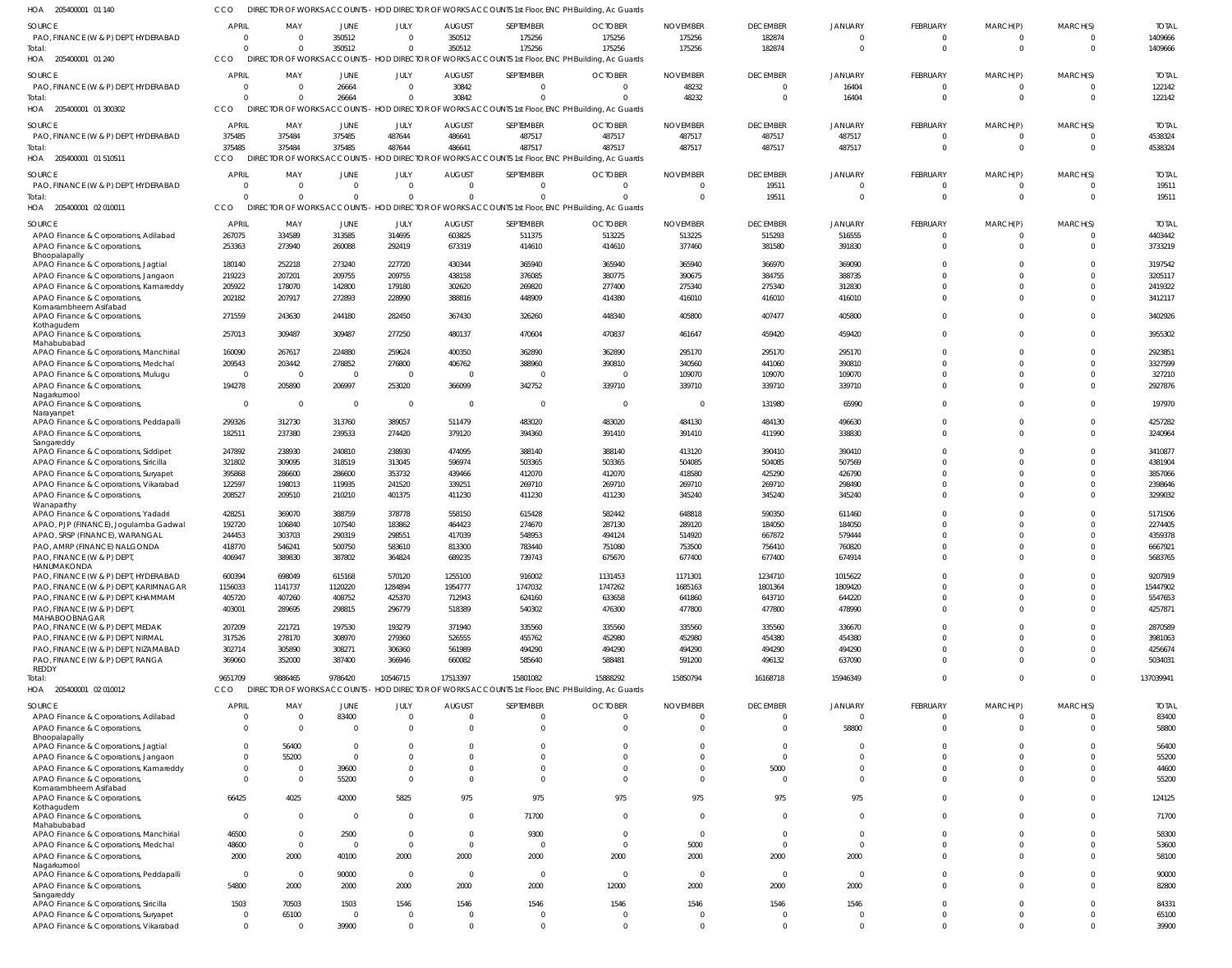CCO DIRECTOR OF WORKS ACCOUNTS - HOD DIRECTOR OF WORKS ACCOUNTS 1st Floor, ENC PH Building, Ac Guards

| HOA<br>205400001 02 010012                                                  |                          |                 |                         |                         |                           |                                                                                                   | DIRECTOR OF WORKS ACCOUNTS - HOD DIRECTOR OF WORKS ACCOUNTS 1st Floor, ENC PH Building, Ac Guards |                          |                             |                            |                            |                      |                      |                       |
|-----------------------------------------------------------------------------|--------------------------|-----------------|-------------------------|-------------------------|---------------------------|---------------------------------------------------------------------------------------------------|---------------------------------------------------------------------------------------------------|--------------------------|-----------------------------|----------------------------|----------------------------|----------------------|----------------------|-----------------------|
| SOURCE<br>APAO Finance & Corporations,                                      | <b>APRIL</b><br>$\Omega$ | MAY<br>$\Omega$ | <b>JUNE</b><br>$\Omega$ | JULY<br>$\Omega$        | <b>AUGUST</b><br>$\Omega$ | SEPTEMBER<br>$\overline{0}$                                                                       | <b>OCTOBER</b><br>$\Omega$                                                                        | <b>NOVEMBER</b><br>48900 | <b>DECEMBER</b><br>$\Omega$ | <b>JANUARY</b><br>$\Omega$ | FEBRUARY<br>$\overline{0}$ | MARCH(P)<br>$\Omega$ | MARCH(S)<br>$\Omega$ | <b>TOTAL</b><br>48900 |
| Wanaparthy<br>APAO Finance & Corporations, Yadadri                          | 83700                    | $\Omega$        | 6600                    | $\overline{0}$          | $\Omega$                  | $\overline{0}$                                                                                    | $\Omega$                                                                                          | $\overline{0}$           | $\Omega$                    | - 0                        | $\Omega$                   | $\Omega$             | $\Omega$             | 90300                 |
| APAO, PJP (FINANCE), Jogulamba Gadwal                                       | $\Omega$                 | $\Omega$        | $\Omega$                | $\mathbf 0$             | $\Omega$                  | $\overline{0}$                                                                                    | 55800                                                                                             | $\mathbf{0}$             | $\Omega$                    | $\Omega$                   | $\Omega$                   |                      | $\Omega$             | 55800                 |
| APAO, SRSP (FINANCE), WARANGAL                                              | 4755                     | 5432            | 78465                   | 4557                    | 7393                      | 8183                                                                                              | 7150                                                                                              | 22450                    | 9637                        | 8223                       | $\Omega$                   | $\Omega$             | $\Omega$             | 156245                |
| PAO, AMRP (FINANCE) NALGONDA                                                | 2000                     | 132200          | 2000                    | 2280                    | 2000                      | 2000                                                                                              | 2000                                                                                              | 29500                    | 2000                        | 2000                       | $\Omega$                   | $\Omega$             | $\Omega$             | 177980                |
| PAO, FINANCE (W & P) DEPT,                                                  | 6245                     | 6100            | 6102                    | 5983                    | 10465                     | 113826                                                                                            | 8850                                                                                              | 8850                     | 8850                        | 8807                       | $\Omega$                   | $\Omega$             | $\Omega$             | 184078                |
| HANUMAKONDA                                                                 |                          |                 |                         |                         |                           |                                                                                                   |                                                                                                   |                          |                             |                            |                            |                      |                      |                       |
| PAO, FINANCE (W & P) DEPT, HYDERABAD                                        | 133630                   | 13194           | 20600                   | 11300                   | 18700                     | 14890                                                                                             | 19147                                                                                             | 20253                    | 21100                       | 16540                      | $\Omega$<br>$\Omega$       |                      | $\Omega$<br>$\Omega$ | 289354                |
| PAO, FINANCE (W & P) DEPT, KARIMNAGAR<br>PAO, FINANCE (W & P) DEPT, KHAMMAM | 17106                    | 17200           | 336039                  | 17566                   | 27720                     | 22794                                                                                             | 22843                                                                                             | 22529                    | 23391                       | 30584                      | $\Omega$                   | $\Omega$             | $\Omega$             | 537772                |
| PAO, FINANCE (W & P) DEPT,                                                  | 138838<br>314            | 8839<br>16      | 8839<br>55800           | 8839<br>$\overline{0}$  | 12639<br>$\Omega$         | 11189<br>$\overline{0}$                                                                           | 10889<br>$\Omega$                                                                                 | 11139<br>$\Omega$        | 11139<br>$\Omega$           | 11190                      | $\Omega$                   | $\Omega$             | $\Omega$             | 233540<br>56130       |
| MAHABOOBNAGAR                                                               |                          |                 |                         |                         |                           |                                                                                                   |                                                                                                   |                          |                             |                            |                            |                      |                      |                       |
| PAO, FINANCE (W & P) DEPT, MEDAK                                            | $\Omega$                 | $\Omega$        | 51300                   | $\overline{0}$          | $\Omega$                  | $\overline{0}$                                                                                    | $\Omega$                                                                                          | $\overline{0}$           | $\Omega$                    | - 0                        | $\Omega$                   |                      | $\Omega$             | 51300                 |
| PAO, FINANCE (W & P) DEPT, NIRMAL                                           | 67100                    | 2000            | 2000                    | 2000                    | 2000                      | 2000                                                                                              | 2000                                                                                              | 2000                     | 2000                        | 2000                       | $\Omega$                   |                      | $\Omega$             | 85100                 |
| PAO, FINANCE (W & P) DEPT, NIZAMABAD                                        | 3225                     | 74450           | 3050                    | 3050                    | 6850                      | 4950                                                                                              | 4950                                                                                              | 4950                     | 4950                        | 4950                       | $\Omega$                   | $\Omega$             | $\Omega$             | 115375                |
| PAO, FINANCE (W & P) DEPT, RANGA                                            | 6900                     | 88200           | 7200                    | 6900                    | 10900                     | 8900                                                                                              | 8880                                                                                              | 8900                     | 7620                        | 9495                       | $\Omega$                   | $\Omega$             | $\Omega$             | 163895                |
| <b>REDDY</b><br>Total:                                                      | 683641                   | 602859          | 974198                  | 73846                   | 105188                    | 276253                                                                                            | 159030                                                                                            | 190992                   | 102208                      | 159110                     | $\Omega$                   | $\Omega$             | $\Omega$             | 3327325               |
| HOA 205400001 02 010013                                                     | CCO                      |                 |                         |                         |                           | DIRECTOR OF WORKS ACCOUNTS - HOD DIRECTOR OF WORKS ACCOUNTS 1st Floor, ENC PH Building, Ac Guards |                                                                                                   |                          |                             |                            |                            |                      |                      |                       |
| SOURCE                                                                      | APRIL                    | MAY             | <b>JUNE</b>             | JULY                    | <b>AUGUST</b>             | SEPTEMBER                                                                                         | <b>OCTOBER</b>                                                                                    | <b>NOVEMBER</b>          | <b>DECEMBER</b>             | <b>JANUARY</b>             | FEBRUARY                   | MARCH(P)             | MARCH(S)             | <b>TOTAL</b>          |
| APAO Finance & Corporations, Adilabad                                       | 121338                   | 128536          | 120470                  | 120900                  | 56083                     | 37015                                                                                             | 37149                                                                                             | 37149                    | 37304                       | 37392                      | $\overline{0}$             |                      | $\Omega$             | 733336                |
| APAO Finance & Corporations,                                                | 97238                    | 105131          | 99820                   | 112298                  | $-32775$                  | 75317                                                                                             | 29995                                                                                             | 27308                    | 27608                       | 28355                      | $\mathbf{0}$               | $\Omega$             | $\overline{0}$       | 570295                |
| Bhoopalapally                                                               |                          |                 |                         |                         |                           |                                                                                                   |                                                                                                   |                          |                             |                            |                            |                      |                      |                       |
| APAO Finance & Corporations, Jagtial                                        | 69207                    | 121544          | 104927                  | 87466                   | 34799                     | 26483                                                                                             | 26483                                                                                             | 26483                    | 26558                       | 26713                      | $\Omega$<br>$\Omega$       |                      | $\Omega$             | 550663                |
| APAO Finance & Corporations, Jangaon                                        | 84293                    | 79492           | 80472                   | 80472                   | 23687                     | 27217                                                                                             | 27558                                                                                             | 28278                    | 27848                       | 28138                      |                            |                      | $\overline{0}$       | 487455                |
| APAO Finance & Corporations, Kamareddy                                      | 79015                    | 68336           | 54810                   | 68766                   | 48399                     | 31843                                                                                             | 33044                                                                                             | 32245<br>30096           | 32245                       | 47231<br>30096             | $\Omega$<br>$\mathbf{0}$   |                      | $\Omega$<br>$\Omega$ | 495934<br>582407      |
| APAO Finance & Corporations,<br>Komarambheem Asifabad                       | 77579                    | 79782           | 114281                  | 87885                   | 60798                     | 41816                                                                                             | 29978                                                                                             |                          | 30096                       |                            |                            |                      |                      |                       |
| APAO Finance & Corporations,                                                | 104479                   | 93579           | 93792                   | 112719                  | 48054                     | 42465                                                                                             | 32454                                                                                             | 29375                    | 29497                       | 29375                      | $\mathbf{0}$               | $\Omega$             | $\Omega$             | 615789                |
| Kothagudem                                                                  |                          |                 |                         |                         |                           |                                                                                                   |                                                                                                   |                          |                             |                            |                            |                      |                      |                       |
| APAO Finance & Corporations,                                                | 98643                    | 116926          | 191148                  | 106421                  | 80036                     | 71136                                                                                             | 39199                                                                                             | 35717                    | 33241                       | 33241                      | $\mathbf{0}$               | $\Omega$             | $\Omega$             | 805708                |
| Mahabubabad<br>APAO Finance & Corporations, Manchirial                      | 61635                    | 102895          | 86499                   | 105198                  | 9166                      | 26285                                                                                             | 26285                                                                                             | 21386                    | 21386                       | 21386                      | $\Omega$                   |                      | $\Omega$             | 482121                |
| APAO Finance & Corporations, Medchal                                        | 80511                    | 78329           | 107026                  | 111748                  | 37428                     | 28160                                                                                             | 28295                                                                                             | 24661                    | 31929                       | 28295                      | $\Omega$                   |                      | $\overline{0}$       | 556382                |
| APAO Finance & Corporations, Mulugu                                         | $\overline{0}$           | $\overline{0}$  | $\overline{\mathbf{0}}$ | $\overline{0}$          | $\Omega$                  | $\overline{0}$                                                                                    | - 0                                                                                               | 7892                     | 7892                        | 7892                       | $\Omega$                   |                      | $\Omega$             | 23676                 |
| APAO Finance & Corporations,                                                | 74528                    | 79030           | 89155                   | 102487                  | 31664                     | 28115                                                                                             | 24579                                                                                             | 24579                    | 24579                       | 24579                      | $\Omega$                   |                      | $\Omega$             | 503295                |
| Nagarkurnool                                                                |                          |                 |                         |                         |                           |                                                                                                   |                                                                                                   |                          |                             |                            |                            |                      |                      |                       |
| APAO Finance & Corporations,                                                | $\overline{0}$           | $\Omega$        | $\overline{0}$          | $\overline{\mathbf{0}}$ | $\Omega$                  | $\overline{0}$                                                                                    | $\Omega$                                                                                          | $\Omega$                 | 9546                        | 4773                       | $\mathbf 0$                | $\Omega$             | $\Omega$             | 14319                 |
| Narayanpet<br>APAO Finance & Corporations, Peddapalli                       | 114022                   | 120129          | 120528                  | 157549                  | 41930                     | 34949                                                                                             | 34949                                                                                             | 35030                    | 35030                       | 35030                      | $\Omega$                   | $\Omega$             | $\Omega$             | 729146                |
| APAO Finance & Corporations,                                                | 70119                    | 91178           | 92013                   | 151623                  | 28866                     | 48197                                                                                             | 28332                                                                                             | 28332                    | 36313                       | 24529                      | $\overline{0}$             | $\Omega$             | $\Omega$             | 599502                |
| Sangareddy                                                                  |                          |                 |                         |                         |                           |                                                                                                   |                                                                                                   |                          |                             |                            |                            |                      |                      |                       |
| APAO Finance & Corporations, Siddipet                                       | 95105                    | 91713           | 92442                   | 91713                   | 25406                     | 28080                                                                                             | 28080                                                                                             | 29898                    | 28246                       | 28246                      | $\Omega$                   |                      | $\Omega$             | 538929                |
| APAO Finance & Corporations, Siricilla                                      | 123844                   | 118828          | 122482                  | 120360                  | 44880                     | 36453                                                                                             | 36453                                                                                             | 36505                    | 36505                       | 37005                      | $\Omega$                   |                      | $\Omega$             | 713315                |
| APAO Finance & Corporations, Suryapet                                       | 152032                   | 110018          | 110018                  | 143571                  | 31798                     | 29817                                                                                             | 29817                                                                                             | 30291                    | 30779                       | 30888                      | $\Omega$                   |                      | $\Omega$             | 699029                |
| APAO Finance & Corporations, Vikarabad                                      | 47064                    | 75997           | 46041                   | 92722                   | 22626                     | 34010                                                                                             | 34010                                                                                             | 34010                    | 34010                       | 21598                      | $\Omega$                   |                      | $\Omega$<br>$\Omega$ | 442088                |
| APAO Finance & Corporations,<br>Wanaparthy                                  | 80088                    | 80430           | 100113                  | 160122                  | 29754                     | 29754                                                                                             | 29754                                                                                             | 24981                    | 24981                       | 24981                      | $\mathbf{0}$               |                      |                      | 584958                |
| APAO Finance & Corporations, Yadadri                                        | 237698                   | 142114          | 149749                  | 144728                  | 63956                     | 64551                                                                                             | 44867                                                                                             | 70865                    | 48366                       | 59035                      | $\Omega$                   |                      | $\Omega$             | 1025929               |
| APAO, PJP (FINANCE), Jogulamba Gadwal                                       | 73961                    | 41009           | 41281                   | 72171                   | 142107                    | 51871                                                                                             | 20778                                                                                             | 20923                    | 13320                       | 13320                      | $\Omega$                   | $\Omega$             | $\Omega$             | 490741                |
| APAO, SRSP (FINANCE), WARANGAL                                              | 93793                    | 138827          | 111388                  | 114571                  | 77660                     | 83899                                                                                             | 58745                                                                                             | 42420                    | 105572                      | 66860                      | $\Omega$                   |                      |                      | 893735                |
| PAO, AMRP (FINANCE) NALGONDA                                                | 161130                   | 210014          | 225943                  | 224501                  | 121623                    | 68280                                                                                             | 54406                                                                                             | 54582                    | 54794                       | 55115                      | $\mathbf 0$                |                      | $\Omega$             | 1230388               |
| PAO, FINANCE (W & P) DEPT,                                                  | 156294                   | 149728          | 244139                  | 140141                  | 119026                    | 70752                                                                                             | 48919                                                                                             | 49045                    |                             |                            |                            |                      |                      | 1075953               |
| HANUMAKONDA<br>PAO, FINANCE (W & P) DEPT, HYDERABAD                         | 230280                   | 267790          |                         |                         |                           |                                                                                                   |                                                                                                   |                          | 49045                       | 48864                      | $\mathbf 0$                | $\Omega$             | $\Omega$             |                       |
| PAO, FINANCE (W & P) DEPT, KARIMNAGAR                                       | 444655                   |                 |                         |                         |                           |                                                                                                   |                                                                                                   |                          |                             |                            |                            |                      |                      |                       |
| PAO, FINANCE (W & P) DEPT, KHAMMAM                                          |                          |                 | 266548                  | 218693                  | $-74981$                  | 66238                                                                                             | 113712                                                                                            | 117988                   | 155674                      | 84573                      | $\mathbf 0$                | $\Omega$             | $\Omega$             | 1446515               |
|                                                                             |                          | 439538          | 431034                  | 494077                  | 231958                    | 165236                                                                                            | 163289                                                                                            | 157210                   | 263646                      | 160083                     | $\Omega$                   | $\Omega$             | $\Omega$             | 2950726               |
|                                                                             | 186585                   | 156769          | 157835                  | 163787                  | 121639                    | 69105                                                                                             | 69152                                                                                             | 57458                    | 57593                       | 57791                      | $\mathbf{0}$               | $\Omega$<br>$\Omega$ | $\Omega$<br>$\Omega$ | 1097714               |
| PAO, FINANCE (W & P) DEPT,<br>MAHABOOBNAGAR                                 | 155092                   | 111329          | 128380                  | 114086                  | 72806                     | 57327                                                                                             | 34487                                                                                             | 34597                    | 34597                       | 34684                      | $\mathbf 0$                |                      |                      | 777385                |
| PAO, FINANCE (W & P) DEPT, MEDAK                                            | 79581                    | 85156           | 75883                   | 74115                   | 44164                     | 24290                                                                                             | 24290                                                                                             | 24290                    | 24290                       | 24371                      | $\Omega$                   | $\Omega$             | $\Omega$             | 480430                |
| PAO, FINANCE (W & P) DEPT, NIRMAL                                           | 121884                   | 106790          | 118497                  | 107251                  | 55136                     | 33160                                                                                             | 32774                                                                                             | 32774                    | 32876                       | 32876                      | $\mathbf{0}$               | $\Omega$             | $\Omega$             | 674018                |
| PAO, FINANCE (W & P) DEPT, NIZAMABAD                                        | 116357                   | 117619          | 118541                  | 117801                  | 71417                     | 35797                                                                                             | 35797                                                                                             | 35797                    | 35797                       | 35797                      | $\mathbf{0}$               | $\Omega$             | $\Omega$             | 720720                |
| PAO, FINANCE (W & P) DEPT, RANGA                                            | 149142                   | 158430          | 156175                  | 145826                  | 94008                     | 52452                                                                                             | 51988                                                                                             | 52857                    | 44979                       | 55908                      | $\Omega$                   | $\Omega$             | $\Omega$             | 961765                |
| REDDY<br>Total:                                                             | 3837192                  | 3866986         | 4051430                 | 4145768                 | 1763118                   | 1520070                                                                                           | 1309618                                                                                           | 1295022                  | 1486142                     | 1279020                    | $\mathbf{0}$               | $\Omega$             | $\overline{0}$       | 24554366              |
| HOA 205400001 02 010015                                                     | CCO                      |                 |                         |                         |                           | DIRECTOR OF WORKS ACCOUNTS - HOD DIRECTOR OF WORKS ACCOUNTS 1st Floor, ENC PH Building, Ac Guards |                                                                                                   |                          |                             |                            |                            |                      |                      |                       |
| SOURCE                                                                      | <b>APRIL</b>             | MAY             | JUNE                    | JULY                    | <b>AUGUST</b>             | SEPTEMBER                                                                                         | <b>OCTOBER</b>                                                                                    | <b>NOVEMBER</b>          | <b>DECEMBER</b>             | <b>JANUARY</b>             | FEBRUARY                   | MARCH(P)             | MARCH(S)             | <b>TOTAL</b>          |
| PAO, FINANCE (W & P) DEPT, HYDERABAD                                        | $\Omega$                 | $\Omega$        | $\overline{0}$          | $\Omega$                | $\Omega$                  | $\overline{0}$                                                                                    | 1443                                                                                              | $\Omega$                 | $\Omega$                    | $\Omega$                   | $\overline{0}$             | $\Omega$             | $\Omega$             | 1443                  |
| Total:                                                                      |                          | $\Omega$        | $\Omega$                | $\Omega$                |                           | $\Omega$                                                                                          | 1443                                                                                              | $\Omega$                 | $\Omega$                    | $\Omega$                   | $\Omega$                   | $\Omega$             | $\Omega$             | 1443                  |
| HOA 205400001 02 010016                                                     | CCO                      |                 |                         |                         |                           | DIRECTOR OF WORKS ACCOUNTS - HOD DIRECTOR OF WORKS ACCOUNTS 1st Floor, ENC PH Building, Ac Guards |                                                                                                   |                          |                             |                            |                            |                      |                      |                       |
| SOURCE                                                                      | <b>APRIL</b>             | MAY             | JUNE                    | JULY                    | <b>AUGUST</b>             | SEPTEMBER                                                                                         | <b>OCTOBER</b>                                                                                    | <b>NOVEMBER</b>          | <b>DECEMBER</b>             | JANUARY                    | FEBRUARY                   | MARCH(P)             | MARCH(S)             | <b>TOTAL</b>          |
| APAO Finance & Corporations, Adilabad                                       | 38371                    | 48066           | 45050                   | 45211                   | 86838                     | 66102                                                                                             | 66343                                                                                             | 66343                    | 66621                       | 66775                      | $\overline{0}$             |                      | $\overline{0}$       | 595720                |
| APAO Finance & Corporations,                                                | 30093                    | 32536           | 30892                   | 34753                   | 89758                     | 53565                                                                                             | 53565                                                                                             | 48767                    | 49303                       | 50635                      | $\mathbf{0}$               | $\Omega$             | $\Omega$             | 473867                |
| Bhoopalapally                                                               |                          |                 |                         |                         |                           |                                                                                                   |                                                                                                   |                          |                             |                            |                            |                      |                      |                       |
| APAO Finance & Corporations, Jagtial                                        | 37124                    | 50563           | 54482                   | 45952                   | 74575                     | 47293                                                                                             | 47293                                                                                             | 47293                    | 47427                       | 47702                      | $\Omega$                   | $\Omega$             | $\Omega$             | 499704                |
| APAO Finance & Corporations, Jangaon                                        | 31520                    | 29726           | 30092                   | 30092                   | 60503                     | 48602                                                                                             | 49212                                                                                             | 50499                    | 49729                       | 50246                      | $\Omega$                   |                      | $\Omega$             | 430221                |
| APAO Finance & Corporations, Kamareddy                                      | 28798                    | 25554           | 20496                   | 25715                   | 44657                     | 35426                                                                                             | 36441                                                                                             | 36143                    | 36143                       | 40923                      | $\mathbf 0$                | $\Omega$<br>$\Omega$ | $\Omega$             | 330296                |
| APAO Finance & Corporations,<br>Komarambheem Asifabad                       | 24008                    | 24690           | 32412                   | 27197                   | 60639                     | 63619                                                                                             | 53535                                                                                             | 53747                    | 53747                       | 53747                      | $\mathbf 0$                |                      | $\Omega$             | 447341                |
| APAO Finance & Corporations,                                                | 54016                    | 46466           | 50590                   | 59137                   | 51280                     | 45045                                                                                             | 59955                                                                                             | 54456                    | 54674                       | 54456                      | $\mathbf{0}$               | $\Omega$             | $\Omega$             | 530075                |
| Kothagudem                                                                  |                          |                 |                         |                         |                           |                                                                                                   |                                                                                                   |                          |                             |                            |                            |                      |                      |                       |
| APAO Finance & Corporations,                                                | 30527                    | 36185           | 36185                   | 32935                   | 74142                     | 56387                                                                                             | 60654                                                                                             | 59576                    | 59361                       | 59361                      | $\mathbf{0}$               | $\Omega$             | $\Omega$             | 505313                |
| Mahabubabad<br>APAO Finance & Corporations, Manchirial                      | 23048                    | 38476           | 32345                   | 42530                   | 50866                     | 46941                                                                                             | 46941                                                                                             | 38192                    | 38192                       | 38192                      | $\mathbf{0}$               | $\Omega$             | $\overline{0}$       | 395723                |
| APAO Finance & Corporations, Medchal                                        | 60883                    | 59412           | 76246                   | 81947                   | 103391                    | 92837                                                                                             | 93281                                                                                             | 81300                    | 105262                      | 93281                      | $\mathbf 0$                | $\Omega$             | $\overline{0}$       | 847840                |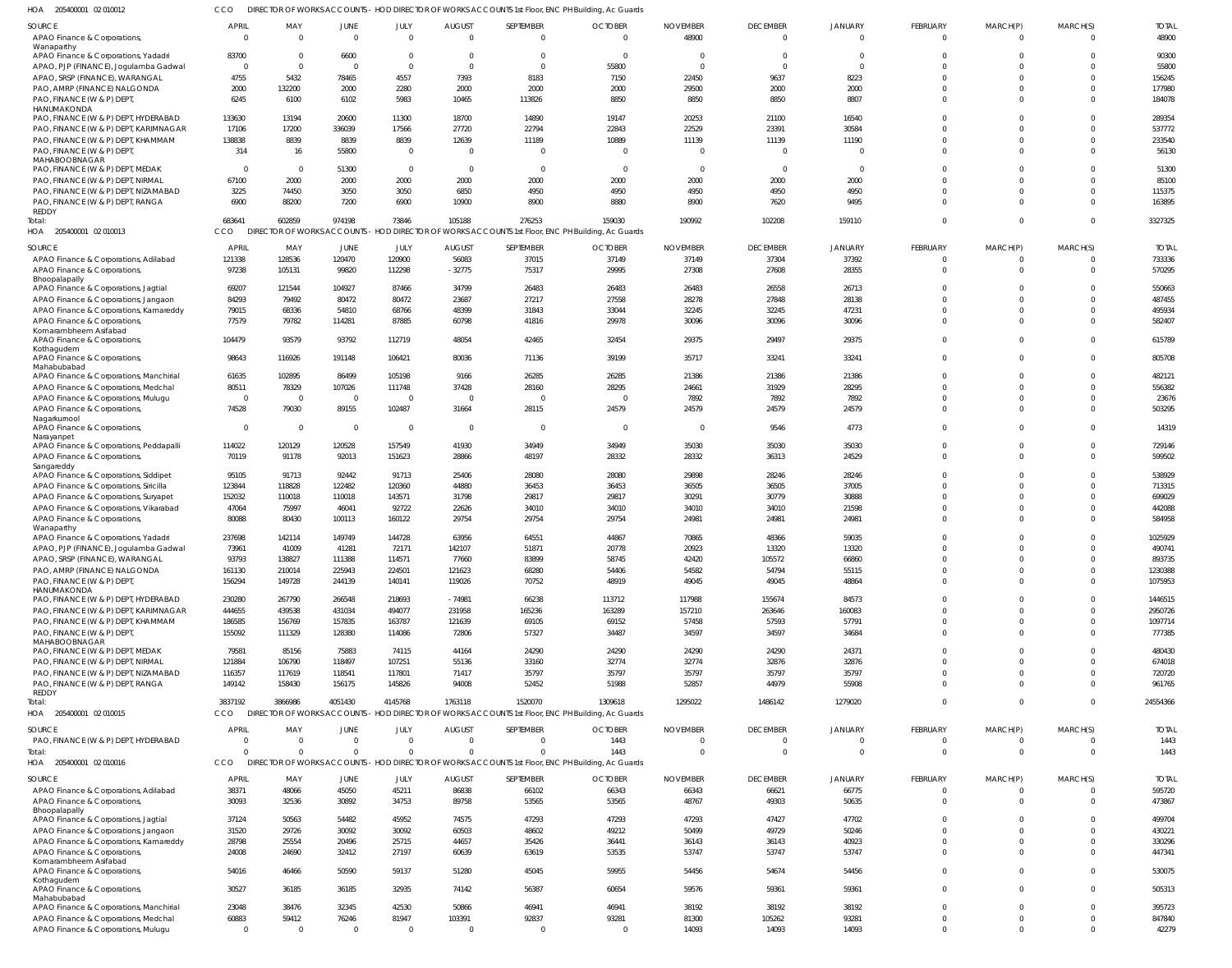205400001 02 010016 HOA CCO DIRECTOR OF WORKS ACCOUNTS - HOD DIRECTOR OF WORKS ACCOUNTS 1st Floor, ENC PH Building, Ac Guards

| השו<br><b>ZUJTUUUU I UZ U IUU IU</b>                       |                      |                                     |                |                |                                  |                         | ion of woms Accounts - hob binection of woms Accounts istribut, enclinibility, Ac oddids |                          |                    |                   |                 |             |          |                  |
|------------------------------------------------------------|----------------------|-------------------------------------|----------------|----------------|----------------------------------|-------------------------|------------------------------------------------------------------------------------------|--------------------------|--------------------|-------------------|-----------------|-------------|----------|------------------|
| SOURCE                                                     | <b>APRIL</b>         | MAY                                 | JUNE           | JULY           | <b>AUGUST</b>                    | SEPTEMBER               | <b>OCTOBER</b>                                                                           | <b>NOVEMBER</b>          | <b>DECEMBER</b>    | <b>JANUARY</b>    | <b>FEBRUARY</b> | MARCH(P)    | MARCH(S) | <b>TOTAL</b>     |
| APAO Finance & Corporations,                               | 23065                | 24458                               | 27802          | 53244          | 47159                            | 46268                   | 43892                                                                                    | 43892                    | 43892              | 43892             | $\Omega$        | $\Omega$    |          | 397564           |
| Nagarkurnool<br>APAO Finance & Corporations,               | $\overline{0}$       | $\overline{0}$                      | $\overline{0}$ | $\overline{0}$ | $\overline{0}$                   | $\overline{0}$          | $\overline{\mathbf{0}}$                                                                  | $\overline{\mathbf{0}}$  | 17048              | 8524              |                 |             | $\Omega$ | 25572            |
| Narayanpet                                                 |                      |                                     |                |                |                                  |                         |                                                                                          |                          |                    |                   |                 |             |          |                  |
| APAO Finance & Corporations, Peddapalli                    | 54031                | 56502                               | 56626          | 62794          | 69048                            | 62413                   | 62413                                                                                    | 62557                    | 62557              | 62557             | $\Omega$        |             | $\Omega$ | 611498           |
| APAO Finance & Corporations,                               | 21905                | 29780                               | 30093          | 40518          | 47008                            | 45432                   | 44103                                                                                    | 44103                    | 47087              | 37313             | $\Omega$        |             |          | 387342           |
| Sangareddy<br>APAO Finance & Corporations, Siddipet        | 35565                | 34296                               | 34569          | 34296          | 65716                            | 50145                   | 50145                                                                                    | 53733                    | 50440              | 50440             |                 |             |          | 459345           |
| APAO Finance & Corporations, Siricilla                     | 46312                | 44436                               | 45802          | 45009          | 84648                            | 65093                   | 65093                                                                                    | 65187                    | 65187              | 65655             |                 |             |          | 592422           |
| APAO Finance & Corporations, Suryapet                      | 50116                | 37283                               | 51885          | 59916          | 56781                            | 53244                   | 53244                                                                                    | 54090                    | 54962              | 55157             |                 |             |          | 526678           |
| APAO Finance & Corporations, Vikarabad                     | 17599                | 28418                               | 17217          | 34672          | 45481                            | 35520                   | 35520                                                                                    | 35520                    | 35520              | 38570             |                 |             |          | 324037           |
| APAO Finance & Corporations,                               | 29948                | 30076                               | 30178          | 65611          | 53133                            | 53133                   | 53133                                                                                    | 44609                    | 44609              | 44609             |                 |             | $\Omega$ | 449039           |
| Wanaparthy                                                 |                      |                                     |                |                |                                  |                         |                                                                                          |                          |                    |                   |                 |             |          |                  |
| APAO Finance & Corporations, Yadadri                       | 38198                | 39810                               | 41135          | 40669          | 73244                            | 65654                   | 42178                                                                                    | 72142                    | 57359              | 57359             |                 |             |          | 527748           |
| APAO, PJP (FINANCE), Jogulamba Gadwal                      | 37657                | 21335                               | 21437          | 36397          | 79256                            | 48529                   | 45103                                                                                    | 45362                    | 29786              | 29786             |                 |             |          | 394648           |
| APAO, SRSP (FINANCE), WARANGAL                             | 48377                | 60101                               | 57452          | 59094          | 74870                            | 102100                  | 85654                                                                                    | 87491                    | 128751             | 100233            |                 |             |          | 804123           |
| PAO, AMRP (FINANCE) NALGONDA                               | 55937                | 74218                               | 67701          | 79270          | 113219                           | 97759                   | 90486                                                                                    | 90800                    | 97850              | 98423             |                 |             |          | 865663           |
| PAO, FINANCE (W & P) DEPT,                                 | 78619                | 75232                               | 75037          | 70952          | 128412                           | 135219                  | 114234                                                                                   | 114528                   | 114528             | 114105            | $\Omega$        |             | $\Omega$ | 1020866          |
| HANUMAKONDA<br>PAO, FINANCE (W & P) DEPT, HYDERABAD        | 167685               | 179391                              | 159637         | 159427         | 278333                           | 218371                  | 261530                                                                                   | 275188                   | 243852             | 233916            |                 |             |          | 2177330          |
| PAO, FINANCE (W & P) DEPT, KARIMNAGAR                      | 229346               | 226210                              | 221538         | 250844         | 364925                           | 299155                  | 298678                                                                                   | 288387                   | 308964             | 308890            |                 |             |          | 2796937          |
| PAO, FINANCE (W & P) DEPT, KHAMMAM                         | 80550                | 80858                               | 81408          | 84480          | 135919                           | 109124                  | 109460                                                                                   | 109654                   | 109969             | 110071            |                 |             |          | 1011493          |
| PAO, FINANCE (W & P) DEPT,                                 | 78060                | 56198                               | 55714          | 56418          | 100262                           | 94850                   | 80534                                                                                    | 80789                    | 80789              | 80992             |                 |             |          | 764606           |
| MAHABOOBNAGAR                                              |                      |                                     |                |                |                                  |                         |                                                                                          |                          |                    |                   |                 |             |          |                  |
| PAO, FINANCE (W & P) DEPT, MEDAK                           | 24629                | 26354                               | 23484          | 23015          | 58407                            | 43378                   | 43378                                                                                    | 43378                    | 43378              | 43522             |                 |             |          | 372923           |
| PAO, FINANCE (W & P) DEPT, NIRMAL                          | 45577                | 39933                               | 44402          | 40106          | 76619                            | 58898                   | 58529                                                                                    | 58529                    | 58711              | 58711             |                 |             |          | 540015           |
| PAO, FINANCE (W & P) DEPT, NIZAMABAD                       | 60014                | 59884                               | 60361          | 59978          | 106795                           | 83593                   | 83593                                                                                    | 83593                    | 83593              | 83593             |                 |             |          | 764997           |
| PAO, FINANCE (W & P) DEPT, RANGA                           | 104156               | 99098                               | 109598         | 103504         | 175388                           | 140204                  | 140856                                                                                   | 141538                   | 118838             | 152653            |                 |             | $\Omega$ | 1285833          |
| REDDY                                                      | 1685734              | 1715545                             | 1721866        | 1885683        | 2931272                          | 2463899                 | 2428976                                                                                  | 2445479                  | 2472222            | 2448382           | $\Omega$        | $\Omega$    | $\Omega$ | 22199058         |
| Total:                                                     | CCO                  | <b>DIRECTOR OF WORKS ACCOUNTS -</b> |                |                |                                  |                         | - HOD DIRECTOR OF WORKS ACCOUNTS 1st Floor, ENC PH Building, Ac Guards                   |                          |                    |                   |                 |             |          |                  |
| HOA 205400001 02 010017                                    |                      |                                     |                |                |                                  |                         |                                                                                          |                          |                    |                   |                 |             |          |                  |
| SOURCE                                                     | APRIL                | MAY                                 | JUNE           | JULY           | <b>AUGUST</b>                    | SEPTEMBER               | <b>OCTOBER</b>                                                                           | <b>NOVEMBER</b>          | <b>DECEMBER</b>    | <b>JANUARY</b>    | <b>FEBRUARY</b> | MARCH(P)    | MARCH(S) | <b>TOTAL</b>     |
| APAO Finance & Corporations, Adilabad                      | 27448                | $\overline{0}$                      | $\overline{0}$ | $\Omega$       | $\overline{0}$                   | 14000                   | $\overline{0}$                                                                           | 100000                   | $\Omega$           | $\Omega$          | $\mathbf 0$     |             | $\Omega$ | 141448           |
| APAO Finance & Corporations,                               | $\Omega$             | $\overline{0}$                      | $\Omega$       | $\Omega$       | $\overline{0}$                   | $\Omega$                | $\Omega$                                                                                 | $\overline{0}$           | $\Omega$           | 32029             | $\Omega$        | $\Omega$    | $\Omega$ | 32029            |
| Bhoopalapally                                              | $\Omega$             |                                     | $\Omega$       | $\Omega$       |                                  |                         |                                                                                          |                          |                    | $\sim$            | $\Omega$        |             | $\cap$   |                  |
| APAO Finance & Corporations, Jagtial                       | $\Omega$             | 60000<br>$\Omega$                   | $\Omega$       | $\cap$         | $\overline{0}$<br>$\overline{0}$ | $\overline{0}$<br>15325 | $\overline{0}$<br>$\Omega$                                                               | $\overline{0}$<br>24583  | 248748<br>$\Omega$ | $\Omega$          |                 |             | $\Omega$ | 308748<br>39908  |
| APAO Finance & Corporations,<br>Mahabubabad                |                      |                                     |                |                |                                  |                         |                                                                                          |                          |                    |                   |                 |             |          |                  |
| APAO Finance & Corporations, Manchirial                    | $\Omega$             | $\overline{0}$                      | $\Omega$       | 61209          | $\overline{0}$                   | $\Omega$                | $\mathbf 0$                                                                              | $\overline{0}$           | $\Omega$           | $\Omega$          | $\Omega$        | U           | $\Omega$ | 61209            |
| APAO Finance & Corporations, Peddapalli                    | $\overline{0}$       | $\mathbf{0}$                        | $\overline{0}$ | - 0            | $\overline{0}$                   | $\Omega$                | $\Omega$                                                                                 | $\overline{\phantom{0}}$ | $\Omega$           | 62800             |                 |             | $\Omega$ | 62800            |
| APAO Finance & Corporations,                               | $\Omega$             | $\Omega$                            | $\Omega$       | $\Omega$       | 200000                           | 68841                   | $\mathbf 0$                                                                              | 108000                   | $\Omega$           | $\Omega$          | $\Omega$        |             | $\Omega$ | 376841           |
| Sangareddy                                                 |                      |                                     |                |                |                                  |                         |                                                                                          |                          |                    |                   |                 |             |          |                  |
| APAO Finance & Corporations, Siddipet                      | $\Omega$             | $\Omega$                            | $\Omega$       | $\Omega$       | $\overline{0}$                   | 100000                  | $\mathbf 0$                                                                              | $\overline{0}$           | $\Omega$           | $\Omega$          |                 |             | $\Omega$ | 100000           |
| APAO Finance & Corporations, Siricilla                     | $\Omega$             | $\Omega$                            | $\Omega$       | $\Omega$       | 9420                             | $\Omega$                | 0                                                                                        | $\Omega$                 | $\Omega$           | 36392             |                 |             | $\Omega$ | 45812            |
| APAO Finance & Corporations, Yadadri                       | $\Omega$             | $\overline{0}$                      | 15000          | $\Omega$       | $\overline{0}$                   | $\Omega$                | $\Omega$                                                                                 | $\Omega$                 | $\Omega$           | - 0               |                 |             | $\Omega$ | 15000            |
| PAO, AMRP (FINANCE) NALGONDA                               | $\Omega$             | $\Omega$                            | $\overline{0}$ | $\Omega$       | $\overline{0}$                   | 53293                   | 252306                                                                                   | $\Omega$                 | $\Omega$           | $\Omega$          |                 |             |          | 305599           |
| PAO, FINANCE (W & P) DEPT,<br>HANUMAKONDA                  | $\Omega$             | $\Omega$                            | 40559          | $\Omega$       | $\Omega$                         | 9000                    | 9000                                                                                     | $\Omega$                 | $\Omega$           | $\Omega$          |                 |             |          | 58559            |
| PAO, FINANCE (W & P) DEPT, HYDERABAD                       | $\Omega$             | $\overline{0}$                      | $\overline{0}$ | $\Omega$       | $\Omega$                         | $\Omega$                | $\overline{\mathbf{0}}$                                                                  | $\Omega$                 | $\Omega$           | 100000            |                 |             |          | 100000           |
| PAO, FINANCE (W & P) DEPT, KARIMNAGAR                      | $\overline{0}$       | 100000                              | 200000         | 54750          | $\Omega$                         | $\Omega$                | 62400                                                                                    | $\Omega$                 | $\Omega$           | 12165             |                 |             | $\Omega$ | 429315           |
| PAO, FINANCE (W & P) DEPT,                                 | $\Omega$             | $\overline{0}$                      | 100000         | $\Omega$       | $\Omega$                         | $\Omega$                | $\overline{0}$                                                                           | $\Omega$                 | $\Omega$           | $\Omega$          | $\Omega$        | $\Omega$    | $\Omega$ | 100000           |
| MAHABOOBNAGAR                                              |                      |                                     |                |                |                                  |                         |                                                                                          |                          |                    |                   |                 |             |          |                  |
| PAO, FINANCE (W & P) DEPT, NIZAMABAD                       | $\overline{0}$       | $\overline{0}$                      | $\Omega$       | 17250          | $\overline{0}$                   | $\mathbf{0}$            | $\overline{0}$                                                                           | 6800                     | $\Omega$           | $\Omega$          |                 |             |          | 24050            |
| PAO, FINANCE (W & P) DEPT, RANGA                           | $\Omega$             | 33335                               | $\Omega$       | $\Omega$       | 74573                            | $\Omega$                | $\overline{0}$                                                                           | $\overline{0}$           | $\Omega$           | $\Omega$          | $\Omega$        | $\Omega$    | $\Omega$ | 107908           |
| REDDY<br>Total:                                            | 27448                | 193335                              | 355559         | 133209         | 283993                           | 260459                  | 323706                                                                                   | 239383                   | 248748             | 243386            | $\mathbf 0$     | $\mathbf 0$ | $\Omega$ | 2309226          |
| HOA 205400001 02 010018                                    | CCO                  | <b>DIRECTOR OF WORKS ACCOUNTS</b>   |                |                |                                  |                         | - HOD DIRECTOR OF WORKS ACCOUNTS 1st Floor, ENC PH Building, Ac Guards                   |                          |                    |                   |                 |             |          |                  |
|                                                            |                      |                                     |                |                |                                  |                         |                                                                                          |                          |                    |                   |                 |             |          |                  |
| SOURCE                                                     | <b>APRIL</b>         | MAY                                 | JUNE           | JULY           | <b>AUGUST</b>                    | SEPTEMBER               | <b>OCTOBER</b>                                                                           | <b>NOVEMBER</b>          | <b>DECEMBER</b>    | <b>JANUARY</b>    | <b>FEBRUARY</b> | MARCH(P)    | MARCH(S) | <b>TOTAL</b>     |
| APAO Finance & Corporations, Adilabad                      | $\Omega$             | $\Omega$                            | $\Omega$       | $\Omega$       | 173766                           | $\overline{0}$          | $\mathbf 0$                                                                              | $\Omega$                 | 125158             | $\Omega$          | $\Omega$        |             |          | 298924           |
| APAO Finance & Corporations,                               | $\Omega$             | $\Omega$                            | $\Omega$       | $\Omega$       | 301306                           | $\Omega$                | $\overline{0}$                                                                           | $\overline{0}$           | $\Omega$           | $\Omega$          | $\Omega$        | $\Omega$    |          | 301306           |
| Bhoopalapally<br>APAO Finance & Corporations, Jagtial      | $\Omega$             | $\Omega$                            | $\Omega$       | $\Omega$       | $\overline{0}$                   | $\Omega$                | 86734                                                                                    | $\Omega$                 | 137463             | $\Omega$          | $\Omega$        |             |          | 224197           |
| APAO Finance & Corporations, Jangaon                       | $\Omega$             | $\Omega$                            | $\Omega$       | $\Omega$       | $\overline{0}$                   | $\Omega$                | 69712                                                                                    | $\Omega$                 | 139240             | $\Omega$          |                 |             |          | 208952           |
| APAO Finance & Corporations, Kamareddy                     | $\Omega$             | $\Omega$                            | $\Omega$       |                | 52107                            | 41587                   | $\overline{0}$                                                                           | $\Omega$                 | $\Omega$           | $\Omega$          |                 |             |          | 93694            |
| APAO Finance & Corporations,                               | $\Omega$             | $\Omega$                            | $\Omega$       | $\Omega$       | 40685                            | $\Omega$                | 45234                                                                                    | $\Omega$                 | 133674             | $\Omega$          |                 |             |          | 219593           |
| Komarambheem Asifabad                                      |                      |                                     |                |                |                                  |                         |                                                                                          |                          |                    |                   |                 |             |          |                  |
| APAO Finance & Corporations,                               | $\Omega$             | $\Omega$                            | $\Omega$       | $\Omega$       | 46929                            | $\Omega$                | $\overline{0}$                                                                           | $\Omega$                 | 210434             | $\Omega$          | $\Omega$        | $\Omega$    |          | 257363           |
| Kothagudem                                                 |                      |                                     |                |                |                                  |                         |                                                                                          |                          |                    |                   |                 |             |          |                  |
| APAO Finance & Corporations,<br>Mahabubabad                | $\Omega$             | $\Omega$                            | $\Omega$       | $\Omega$       | 119939                           | $\Omega$                | 38333                                                                                    | $\Omega$                 | $\Omega$           | 128688            |                 |             |          | 286960           |
| APAO Finance & Corporations, Manchirial                    | $\Omega$             | $\Omega$                            | $\Omega$       | $\Omega$       | 40475                            | $\Omega$                | 61265                                                                                    | $\Omega$                 | $\Omega$           | $\Omega$          | $\Omega$        |             |          | 101740           |
| APAO Finance & Corporations, Medchal                       | $\Omega$             | $\overline{0}$                      | $\Omega$       | 110629         | $\overline{0}$                   | $\Omega$                | $\overline{0}$                                                                           | $\mathbf 0$              | 97273              | $\Omega$          |                 |             |          | 207902           |
| APAO Finance & Corporations,                               | $\Omega$             | $\Omega$                            | $\Omega$       | $\Omega$       | 213890                           | $\Omega$                | $\Omega$                                                                                 | $\Omega$                 | $\Omega$           | $\Omega$          | $\Omega$        | $\Omega$    |          | 213890           |
| Nagarkurnool                                               |                      |                                     |                |                |                                  |                         |                                                                                          |                          |                    |                   |                 |             |          |                  |
| APAO Finance & Corporations, Peddapalli                    | $\Omega$             | $\Omega$                            | $\Omega$       | $\Omega$       | $\overline{0}$                   | $\Omega$                | $\mathbf 0$                                                                              | 214489                   | $\Omega$           | $\Omega$          |                 |             |          | 214489           |
| APAO Finance & Corporations,                               | $\Omega$             | $\Omega$                            | $\Omega$       | $\Omega$       | 163884                           | $\Omega$                | $\Omega$                                                                                 | $\Omega$                 | 66395              | $\Omega$          | $\Omega$        | $\Omega$    |          | 230279           |
| Sangareddy<br>APAO Finance & Corporations, Siddipet        | <sup>0</sup>         | <sup>0</sup>                        | 39847          |                | 130709                           | $\Omega$                | $\overline{0}$                                                                           | $\Omega$                 | 76914              | $\Omega$          |                 |             |          | 247470           |
| APAO Finance & Corporations, Siricilla                     | $\Omega$             | $\Omega$                            | $\Omega$       | $\Omega$       | $\Omega$                         | 69324                   | 110989                                                                                   | $\Omega$                 | 105372             | $\Omega$          |                 |             |          | 285685           |
| APAO Finance & Corporations, Suryapet                      | $\Omega$             | <sup>0</sup>                        | $\Omega$       | $\Omega$       | 121665                           | $\Omega$                | 26155                                                                                    | $\Omega$                 | 62058              | 77177             |                 |             |          | 287055           |
| APAO Finance & Corporations, Vikarabad                     | $\Omega$             | $\Omega$                            | $\Omega$       | $\Omega$       | $\overline{0}$                   | 72745                   | $\Omega$                                                                                 | $\Omega$                 | $\Omega$           | 55462             |                 |             |          | 128207           |
| APAO Finance & Corporations,                               | $\Omega$             | $\Omega$                            | $\Omega$       | $\Omega$       | 117471                           | $\Omega$                | $\overline{0}$                                                                           | $\Omega$                 | 30864              | $\Omega$          |                 |             |          | 148335           |
| Wanaparthy                                                 |                      |                                     |                |                |                                  |                         |                                                                                          |                          |                    |                   |                 |             |          |                  |
| APAO Finance & Corporations, Yadadri                       | $\Omega$             | $\Omega$                            | $\Omega$       | 63572          | 20650                            | 30864                   | 90635                                                                                    | $\Omega$                 | 58265              | $\Omega$          |                 |             |          | 263986           |
| APAO, PJP (FINANCE), Jogulamba Gadwal                      | $\Omega$             | $\Omega$                            | $\Omega$       | $\Omega$       | $\overline{0}$                   | $\Omega$                | 63819                                                                                    | $\Omega$                 | $\Omega$           | 39394             |                 |             |          | 103213           |
| APAO, SRSP (FINANCE), WARANGAL                             |                      |                                     |                |                |                                  |                         |                                                                                          |                          |                    |                   |                 |             |          |                  |
|                                                            | $\Omega$             | $\Omega$                            | $\Omega$       | $\Omega$       | $\overline{0}$                   | 106132                  | 62092                                                                                    | $\Omega$                 | 119932             |                   |                 |             |          | 288156           |
| PAO, AMRP (FINANCE) NALGONDA<br>PAO, FINANCE (W & P) DEPT, | $\Omega$<br>$\Omega$ | 0<br>$\Omega$                       | 0<br>$\Omega$  | $\Omega$       | 51788<br>50709                   | $\Omega$<br>87638       | $\overline{0}$<br>$\mathbf 0$                                                            | $\mathbf 0$<br>$\Omega$  | 377649<br>141508   | 73135<br>$\Omega$ | $\Omega$        | $\Omega$    | $\Omega$ | 502572<br>279855 |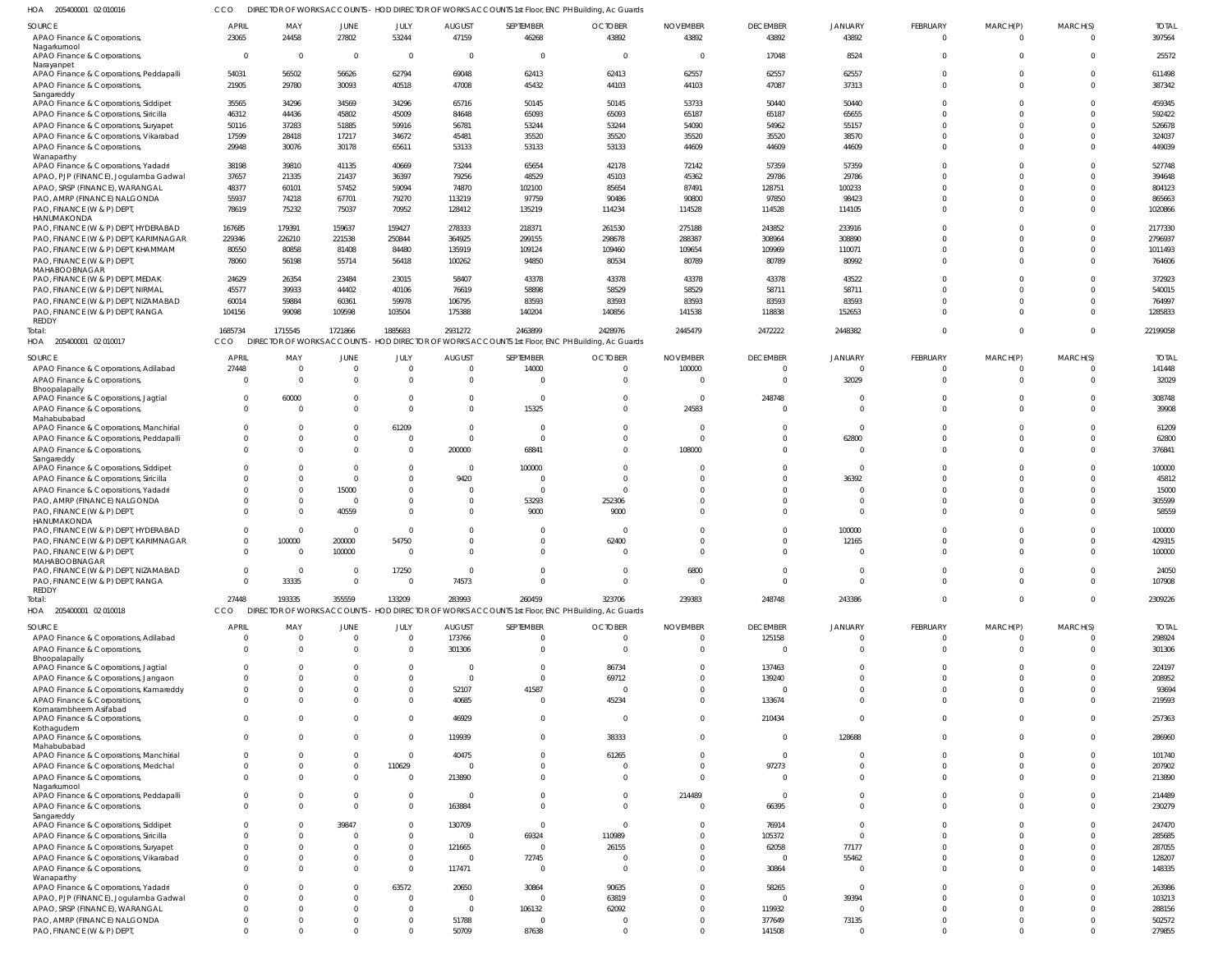205400001 02 010018 HOA CCO DIRECTOR OF WORKS ACCOUNTS - HOD DIRECTOR OF WORKS ACCOUNTS 1st Floor, ENC PH Building, Ac Guards

| SOURCE                                                                        | <b>APRIL</b>                | MAY              | JUNE                       | JULY                 | <b>AUGUST</b>           | SEPTEMBER                                                                                         | <b>OCTOBER</b>  | <b>NOVEMBER</b>        | <b>DECEMBER</b>  | <b>JANUARY</b>    | <b>FEBRUARY</b>      | MARCH(P)       | MARCH(S)                   | <b>TOTAL</b>     |
|-------------------------------------------------------------------------------|-----------------------------|------------------|----------------------------|----------------------|-------------------------|---------------------------------------------------------------------------------------------------|-----------------|------------------------|------------------|-------------------|----------------------|----------------|----------------------------|------------------|
| HANUMAKONDA                                                                   |                             |                  |                            |                      |                         |                                                                                                   |                 |                        |                  |                   |                      |                |                            |                  |
| PAO, FINANCE (W & P) DEPT, HYDERABAD                                          | $\Omega$                    |                  |                            | 0                    | 348211                  | $\Omega$                                                                                          | $\Omega$        | 0                      | 292936           | $\Omega$          | $\Omega$             | $\Omega$       | $\Omega$                   | 641147           |
| PAO, FINANCE (W & P) DEPT, KARIMNAGAR<br>PAO, FINANCE (W & P) DEPT, KHAMMAM   | $\Omega$<br>$\Omega$        |                  |                            | $\Omega$<br>$\Omega$ | - 0<br>104328           | $\mathbf 0$<br>37545                                                                              | 378563<br>27764 | $\Omega$<br>$\Omega$   | 294547<br>160101 | $\Omega$<br>22196 |                      |                | $\Omega$<br>$\Omega$       | 673110<br>351934 |
| PAO, FINANCE (W & P) DEPT,                                                    | $\Omega$                    |                  |                            | $\Omega$             | - 0                     | 78743                                                                                             |                 | $\Omega$               | 48979            | 22196             |                      | <sup>0</sup>   | $\Omega$                   | 149918           |
| MAHABOOBNAGAR                                                                 |                             |                  |                            |                      |                         |                                                                                                   |                 |                        |                  |                   |                      |                |                            |                  |
| PAO, FINANCE (W & P) DEPT, MEDAK                                              |                             |                  |                            |                      | 109244                  | $\Omega$                                                                                          |                 |                        | 35393            |                   |                      |                | $\Omega$                   | 144637           |
| PAO, FINANCE (W & P) DEPT, NIRMAL                                             | 0                           |                  |                            | $\Omega$             | 86968                   | 187958                                                                                            |                 |                        | 50878            | $\Omega$          |                      |                | $\Omega$                   | 325804           |
| PAO, FINANCE (W & P) DEPT, NIZAMABAD                                          |                             |                  |                            |                      | 109547                  | $\Omega$                                                                                          |                 | $\Omega$               | 116904           | $\Omega$          |                      |                | $\Omega$                   | 226451           |
| PAO, FINANCE (W & P) DEPT, RANGA<br>REDDY                                     | $\Omega$                    |                  | $\Omega$                   | $\Omega$             | 93154                   | $\Omega$                                                                                          | 21962           | $\Omega$               | 62636            | $\cap$            |                      |                | $\Omega$                   | 177752           |
| Total:                                                                        | $\Omega$                    |                  | 39847                      | 174201               | 2497425                 | 712536                                                                                            | 1083257         | 214489                 | 2944573          | 418248            |                      | $\Omega$       | $\mathbf 0$                | 8084576          |
| HOA 205400001 02 020021                                                       | <b>CCO</b>                  |                  | DIRECTOR OF WORKS ACCOUNTS |                      |                         | HOD DIRECTOR OF WORKS ACCOUNTS 1st Floor, ENC PH Building, Ac Guards                              |                 |                        |                  |                   |                      |                |                            |                  |
| <b>SOURCE</b>                                                                 | <b>APRIL</b>                | MAY              | JUNE                       | JULY                 | <b>AUGUST</b>           | SEPTEMBER                                                                                         | <b>OCTOBER</b>  | <b>NOVEMBER</b>        | <b>DECEMBER</b>  | <b>JANUARY</b>    | <b>FEBRUARY</b>      | MARCH(P)       | MARCH(S)                   | <b>TOTAL</b>     |
| APAO, SRSP (FINANCE), WARANGAL                                                | $\Omega$                    | 4000             | 8000                       | 4000                 | 4000                    | 4000                                                                                              | 4000            | 4000                   | 4000             | 4000              | $^{\circ}$           | $\overline{0}$ | $\mathbf{0}$               | 40000            |
| PAO, FINANCE (W & P) DEPT,                                                    | $\Omega$                    | $\Omega$         | 4869                       | 1623                 | - 0                     | $\overline{0}$                                                                                    | $\Omega$        | $\Omega$               | $\Omega$         | $\Omega$          | $\Omega$             | $\Omega$       | $\mathbf 0$                | 6492             |
| HANUMAKONDA                                                                   |                             |                  |                            |                      |                         |                                                                                                   |                 |                        |                  |                   |                      |                |                            |                  |
| PAO, FINANCE (W & P) DEPT, KARIMNAGAR                                         | $\mathbf{0}$                | $\Omega$         | 24000                      | 8000                 | 8000                    | 8000                                                                                              | 8000            | 8000                   | 8000             | 8000              |                      |                | $^{\circ}$                 | 80000            |
| Total:                                                                        | $\Omega$                    | 4000             | 36869                      | 13623                | 12000                   | 12000                                                                                             | 12000           | 12000                  | 12000            | 12000             | $\Omega$             | $\Omega$       | $\mathbf 0$                | 126492           |
| HOA 205400001 02 110111                                                       | CCO                         |                  |                            |                      |                         | DIRECTOR OF WORKS ACCOUNTS - HOD DIRECTOR OF WORKS ACCOUNTS 1st Floor, ENC PH Building, Ac Guards |                 |                        |                  |                   |                      |                |                            |                  |
| SOURCE                                                                        | <b>APRIL</b>                | MAY              | JUNE                       | JULY                 | <b>AUGUST</b>           | SEPTEMBER                                                                                         | <b>OCTOBER</b>  | <b>NOVEMBER</b>        | <b>DECEMBER</b>  | <b>JANUARY</b>    | FEBRUARY             | MARCH(P)       | MARCH(S)                   | <b>TOTAL</b>     |
| APAO Finance & Corporations, Adilabad                                         | $\Omega$                    |                  | $\overline{0}$             | $\Omega$             | $\Omega$                | $\mathbf{0}$                                                                                      | $\Omega$        | 9000                   | $\Omega$         | $\Omega$          | $\Omega$             | $\Omega$       | $\mathbf{0}$               | 9000             |
| APAO Finance & Corporations, Jagtial                                          | $\Omega$                    |                  | 4000                       | 0                    |                         | $\Omega$                                                                                          | $\Omega$        | 3700                   |                  | $\cap$            |                      |                | $\Omega$                   | 7700             |
| APAO Finance & Corporations, Jangaon                                          | 0                           |                  |                            |                      |                         | $\Omega$                                                                                          | 4560            | $\Omega$               |                  | $\Omega$          |                      |                | $\Omega$                   | 4560             |
| APAO Finance & Corporations,                                                  | $\Omega$                    |                  | $\Omega$                   |                      |                         | $\Omega$                                                                                          | 8790            | $\Omega$               |                  | 4035              |                      | $\Omega$       | $\Omega$                   | 12825            |
| Komarambheem Asifabad                                                         |                             |                  |                            |                      |                         |                                                                                                   |                 |                        |                  |                   |                      |                |                            |                  |
| APAO Finance & Corporations,                                                  | $\Omega$                    | 5000             |                            |                      |                         | $\Omega$                                                                                          | $\Omega$        | $\Omega$               |                  | $\Omega$          |                      |                | $\Omega$                   | 5000             |
| Kothagudem<br>APAO Finance & Corporations, Manchirial                         | $\mathbf{0}$                |                  | $\Omega$                   | 5040                 |                         | $\Omega$                                                                                          | 3880            | $\Omega$               | $\Omega$         | 3830              |                      |                | $\Omega$                   | 12750            |
| APAO Finance & Corporations, Peddapalli                                       | $\Omega$                    |                  |                            |                      |                         | $\Omega$                                                                                          | 8025            | $\Omega$               | $\Omega$         | 4925              |                      |                | $\Omega$                   | 12950            |
| APAO Finance & Corporations,                                                  | $\Omega$                    |                  |                            |                      |                         | $\Omega$                                                                                          | 2920            | $\Omega$               | $\Omega$         | $\Omega$          | $\Omega$             | $\Omega$       | $\Omega$                   | 2920             |
| Sangareddy                                                                    |                             |                  |                            |                      |                         |                                                                                                   |                 |                        |                  |                   |                      |                |                            |                  |
| APAO Finance & Corporations, Siricilla                                        | $\Omega$                    |                  |                            |                      |                         | $\Omega$                                                                                          |                 | $\Omega$               | 7958             | $\Omega$          |                      |                | $\Omega$                   | 7958             |
| APAO Finance & Corporations, Suryapet                                         | $\Omega$                    |                  |                            |                      |                         | $\Omega$                                                                                          |                 | 7940                   |                  | 3900              |                      |                | $\Omega$                   | 11840            |
| APAO, PJP (FINANCE), Jogulamba Gadwal                                         |                             |                  |                            |                      |                         | $\Omega$                                                                                          |                 | - 0                    |                  | 8000              |                      |                | $\Omega$                   | 8000             |
| APAO, SRSP (FINANCE), WARANGAL                                                | 0                           |                  |                            |                      |                         | 2115                                                                                              | $\Omega$        | 5595                   | $\Omega$         | 3930              |                      |                | $\Omega$                   | 11640            |
| PAO, AMRP (FINANCE) NALGONDA                                                  |                             |                  |                            |                      |                         | $\Omega$                                                                                          | 4000            | 3535                   | $\Omega$         | 1515              |                      |                | $\Omega$                   | 9050             |
| PAO, FINANCE (W & P) DEPT, KARIMNAGAR                                         | 0                           |                  |                            |                      |                         | $\Omega$                                                                                          |                 | - 0                    | 11825            | - 0               |                      |                | $\Omega$                   | 11825            |
| PAO, FINANCE (W & P) DEPT, KHAMMAM                                            |                             |                  |                            |                      |                         | 2175                                                                                              |                 | 0                      | $\Omega$         | 4695              |                      |                | $\Omega$                   | 6870             |
| PAO, FINANCE (W & P) DEPT,                                                    | $\Omega$                    |                  |                            |                      |                         | $\Omega$                                                                                          | $\Omega$        | 5915                   | $\Omega$         | $\Omega$          |                      |                | $\Omega$                   | 5915             |
| MAHABOOBNAGAR<br>PAO, FINANCE (W & P) DEPT, MEDAK                             |                             |                  | $\Omega$                   | 0                    |                         | $\Omega$                                                                                          | 3850            | $\Omega$               |                  | $\Omega$          |                      |                | $\Omega$                   | 3850             |
| PAO, FINANCE (W & P) DEPT, NIRMAL                                             | 0                           |                  | 3815                       | 4880                 |                         | $\Omega$                                                                                          |                 | $\Omega$               | $\Omega$         | $\Omega$          |                      |                | $\Omega$                   | 8695             |
| PAO, FINANCE (W & P) DEPT, NIZAMABAD                                          | $\Omega$                    |                  | 0                          | $\Omega$             |                         | $\Omega$                                                                                          | $\Omega$        | 0                      | $\Omega$         | 6393              |                      |                | $\Omega$                   | 6393             |
| Total:                                                                        | $\Omega$                    | 5000             | 7815                       | 9920                 |                         | 4290                                                                                              | 36025           | 35685                  | 19783            | 41223             |                      | $\Omega$       | $\Omega$                   | 159741           |
| HOA 205400001 02 130131                                                       | CCO                         |                  |                            |                      |                         | DIRECTOR OF WORKS ACCOUNTS - HOD DIRECTOR OF WORKS ACCOUNTS 1st Floor, ENC PH Building, Ac Guards |                 |                        |                  |                   |                      |                |                            |                  |
|                                                                               |                             |                  |                            |                      |                         |                                                                                                   |                 |                        |                  |                   |                      |                |                            |                  |
| SOURCE                                                                        | APRIL                       | MAY              | JUNE                       | JULY                 | <b>AUGUST</b>           | SEPTEMBER                                                                                         | <b>OCTOBER</b>  | <b>NOVEMBER</b>        | <b>DECEMBER</b>  | <b>JANUARY</b>    | <b>FEBRUARY</b>      | MARCH(P)       | MARCH(S)                   | <b>TOTAL</b>     |
| APAO Finance & Corporations, Adilabad                                         | - 0<br>$\Omega$             | - 0<br>$\Omega$  | $\Omega$<br>4598           | 2104<br>$\Omega$     | - 0<br>1899             | 1178<br>950                                                                                       | $\Omega$<br>950 | - 0                    | $\Omega$<br>950  | 2355<br>961       | $\Omega$             | $\Omega$       | $\Omega$<br>$\Omega$       | 5637             |
| APAO Finance & Corporations<br>Bhoopalapally                                  |                             |                  |                            |                      |                         |                                                                                                   |                 | 3894                   |                  |                   |                      |                |                            | 14202            |
| APAO Finance & Corporations, Jagtial                                          | $\overline{0}$              | 1178             | $\Omega$                   | 1178                 | - 0                     | 589                                                                                               | 589             | 589                    | 589              | 1178              | $\Omega$             | $\Omega$       | $^{\circ}$                 | 5890             |
| APAO Finance & Corporations, Jangaon                                          | 3023                        | 1822             | $\Omega$                   | 3055                 | 1233                    | $\overline{0}$                                                                                    | 3669            | 1822                   | $\Omega$         | 3644              | $\Omega$             | $\mathbf 0$    | $\mathbf 0$                | 18268            |
| APAO Finance & Corporations, Kamareddy                                        | 2089                        | 589              | 2089                       | 3589                 | 589                     | 589                                                                                               | 5089            | 0                      | $\Omega$         | 2932              | $\Omega$             | $\Omega$       | $\mathbf 0$                | 17555            |
| APAO Finance & Corporations,                                                  | $\overline{0}$              | $\Omega$         | $\mathbf 0$                | $\Omega$             | 2944                    | 6000                                                                                              | $\overline{0}$  | $\Omega$               | $\Omega$         | 589               | $\Omega$             | $\Omega$       | $\Omega$                   | 9533             |
| Komarambheem Asifabad                                                         |                             |                  |                            |                      |                         |                                                                                                   |                 |                        |                  |                   |                      |                |                            |                  |
| APAO Finance & Corporations,<br>Kothagudem                                    | $\overline{0}$              | $\Omega$         | $\overline{0}$             | $\mathbf 0$          | $\overline{0}$          | $\overline{0}$                                                                                    | 4000            | 9887                   | $\Omega$         | 8000              | $\Omega$             | $\overline{0}$ | $\mathbf 0$                | 21887            |
| APAO Finance & Corporations,                                                  | $\overline{0}$              | 1178             | 589                        | 589                  | 589                     | 589                                                                                               | 3589            | 589                    | 589              | 589               | $\Omega$             | $\mathbf{0}$   | $\overline{0}$             | 8890             |
| Mahabubabad                                                                   |                             |                  |                            |                      |                         |                                                                                                   |                 |                        |                  |                   |                      |                |                            |                  |
| APAO Finance & Corporations, Manchirial                                       | $\overline{0}$              | 4000             | $\Omega$                   | 5368                 | $\overline{0}$          | $\overline{0}$                                                                                    | $\overline{0}$  | $\overline{0}$         | $\overline{0}$   | $\Omega$          | $\Omega$             | $\mathbf{0}$   | $\mathbf{0}$               | 9368             |
| APAO Finance & Corporations, Medchal                                          | 589<br>$\mathbf{0}$         | 589              | 589                        | 589                  | 5132                    | 589                                                                                               | 589             | 589                    | 589              | 589               | $\Omega$<br>$\Omega$ | $\mathbf 0$    | $\mathbf 0$                | 10433            |
| APAO Finance & Corporations,                                                  |                             |                  |                            |                      |                         |                                                                                                   |                 |                        |                  |                   |                      | $\Omega$       | $\mathbf 0$                | 19135            |
| Nagarkurnool                                                                  |                             | - 0              | 4210                       | 4910                 | - 0                     | $\overline{0}$                                                                                    | $\overline{0}$  | 5611                   | $\Omega$         | 4404              |                      |                |                            |                  |
|                                                                               | $\overline{0}$              |                  |                            | $\mathbf 0$          |                         | $\overline{0}$                                                                                    | $\overline{0}$  |                        | $\Omega$         |                   | $\Omega$             | $\mathbf 0$    | $\mathbf 0$                |                  |
| APAO Finance & Corporations, Peddapalli<br>APAO Finance & Corporations,       | $\overline{0}$              | 8294<br>$\Omega$ | $\mathbf 0$<br>3000        | 1000                 | 1178<br>2185            | 2000                                                                                              | $\overline{0}$  | 5056<br>$\overline{0}$ | 2364             | 1178<br>2000      | $\Omega$             | $\overline{0}$ | $\overline{0}$             | 15706<br>12549   |
| Sangareddy                                                                    |                             |                  |                            |                      |                         |                                                                                                   |                 |                        |                  |                   |                      |                |                            |                  |
| APAO Finance & Corporations, Siddipet                                         | $\mathbf 0$                 |                  | 5000                       | $\Omega$             | - 0                     | $\overline{0}$                                                                                    | $\overline{0}$  | 8390                   | $\Omega$         | 3534              | $\Omega$             | $\Omega$       | $\mathbf 0$                | 16924            |
| APAO Finance & Corporations, Siricilla                                        | $\mathbf{0}$                | $\Omega$         | 1767                       | 589                  | 589                     | 589                                                                                               | 589             | 589                    | 589              | 589               | $\Omega$             | $\Omega$       | $\mathbf 0$                | 5890             |
| APAO Finance & Corporations, Suryapet                                         | $\mathbf 0$                 | $\Omega$         | 3590                       | 5680                 | $\Omega$                | 589                                                                                               | 589             | 590                    | $\Omega$         | 10778             | $\Omega$             | $\mathbf{0}$   | $\mathbf 0$                | 21816            |
| APAO Finance & Corporations,                                                  | $\overline{0}$              | $\Omega$         | $\overline{0}$             | $\overline{0}$       | $\overline{0}$          | $\overline{0}$                                                                                    | $\overline{0}$  | $\overline{0}$         | 2944             | $\Omega$          | $\Omega$             | $\Omega$       | $\mathbf 0$                | 2944             |
| Wanaparthy                                                                    |                             |                  |                            |                      |                         |                                                                                                   |                 |                        |                  |                   | $\Omega$             | $\Omega$       |                            |                  |
| APAO Finance & Corporations, Yadadri<br>APAO, PJP (FINANCE), Jogulamba Gadwal | $\mathbf 0$<br>$\mathbf{0}$ | 3478<br>- 0      | 1215<br>$\Omega$           | 1803<br>2242         | 1803<br>$\Omega$        | 1214<br>$\mathbf 0$                                                                               | 1803<br>12000   | 1178<br>0              | 1803<br>$\Omega$ | 2477<br>$\Omega$  | $\Omega$             | $\Omega$       | $\mathbf 0$<br>$\mathbf 0$ | 16774<br>14242   |
| APAO, SRSP (FINANCE), WARANGAL                                                | $\overline{0}$              | 1176             | 589                        | 589                  | - 0                     | $\overline{0}$                                                                                    | $\overline{0}$  | 12035                  | 589              | 8021              | $\Omega$             | $\Omega$       | $\mathbf 0$                | 22999            |
| PAO, AMRP (FINANCE) NALGONDA                                                  | $\mathbf{0}$                | - 0              | $\overline{0}$             | $\Omega$             | $\Omega$                | 2945                                                                                              | $\overline{0}$  | 0                      | $\Omega$         | - 0               | $\Omega$             | $\mathbf{0}$   | $\mathbf 0$                | 2945             |
| PAO, FINANCE (W & P) DEPT,                                                    | $\overline{0}$              | $\Omega$         | 4750                       | $\Omega$             | $\Omega$                | $\overline{0}$                                                                                    | $\overline{0}$  | 4713                   | $\Omega$         | $\Omega$          | $\Omega$             | $\Omega$       | $\Omega$                   | 9463             |
| HANUMAKONDA                                                                   |                             |                  |                            |                      |                         |                                                                                                   |                 |                        |                  |                   |                      |                |                            |                  |
| PAO, FINANCE (W & P) DEPT, HYDERABAD                                          | 2946                        | $\Omega$         | $\Omega$                   | 25356                | $\Omega$                | $\overline{0}$                                                                                    | $\overline{0}$  | $\overline{0}$         | 9897             | 4476              | $\Omega$             | $\mathbf 0$    | $\mathbf 0$                | 42675            |
| PAO, FINANCE (W & P) DEPT, KARIMNAGAR                                         | $\overline{0}$              | 6709             | 237                        | 237                  | $\Omega$                | 1772                                                                                              | 3662            | $\overline{0}$         | $\Omega$         | 25894             | $\Omega$             | $\Omega$       | $\overline{0}$             | 38511            |
| PAO, FINANCE (W & P) DEPT, KHAMMAM                                            | $\mathbf{0}$                | - 0              | 4008                       | $\mathbf 0$          | 1185                    | 589                                                                                               | $\overline{0}$  | 2178                   | $\Omega$         | 2355              | $\Omega$             | $\mathbf 0$    | $\mathbf 0$                | 10315            |
| PAO, FINANCE (W & P) DEPT,                                                    | $\overline{0}$              | $\Omega$         | 1790                       | $\mathbf 0$          | 1200                    | 1200                                                                                              | $\overline{0}$  | $\overline{0}$         | $\Omega$         | 1800              | $\Omega$             | $\Omega$       | $\mathbf 0$                | 5990             |
| MAHABOOBNAGAR                                                                 | $\mathbf{0}$                | $\Omega$         |                            |                      | 589                     | 3178                                                                                              |                 | $\overline{0}$         | $\Omega$         | 7178              | $\Omega$             | $\Omega$       | $\mathbf 0$                |                  |
| PAO, FINANCE (W & P) DEPT, MEDAK<br>PAO, FINANCE (W & P) DEPT, NIRMAL         | 589                         | 589              | 2590<br>589                | 3178<br>589          | 589                     | 589                                                                                               | 589<br>589      | 589                    | 589              | 589               | $\Omega$             | $\Omega$       | $\overline{0}$             | 17302<br>5890    |
| PAO, FINANCE (W & P) DEPT, NIZAMABAD                                          | $\overline{0}$              | 1060             | 1178                       | 616                  | $\overline{\mathbf{0}}$ | 590                                                                                               | 6492            | $\overline{0}$         | 1170             | $\Omega$          | $\mathbf 0$          | $\mathbf 0$    | $\mathbf 0$                | 11106            |
| PAO, FINANCE (W & P) DEPT, RANGA                                              | $\overline{0}$              | 1948             | $\mathbf 0$                | $\Omega$             | 1000                    | 1292                                                                                              | 589             | 3534                   | 503              | 1061              | $\Omega$             | $\Omega$       | $\mathbf 0$                | 9927             |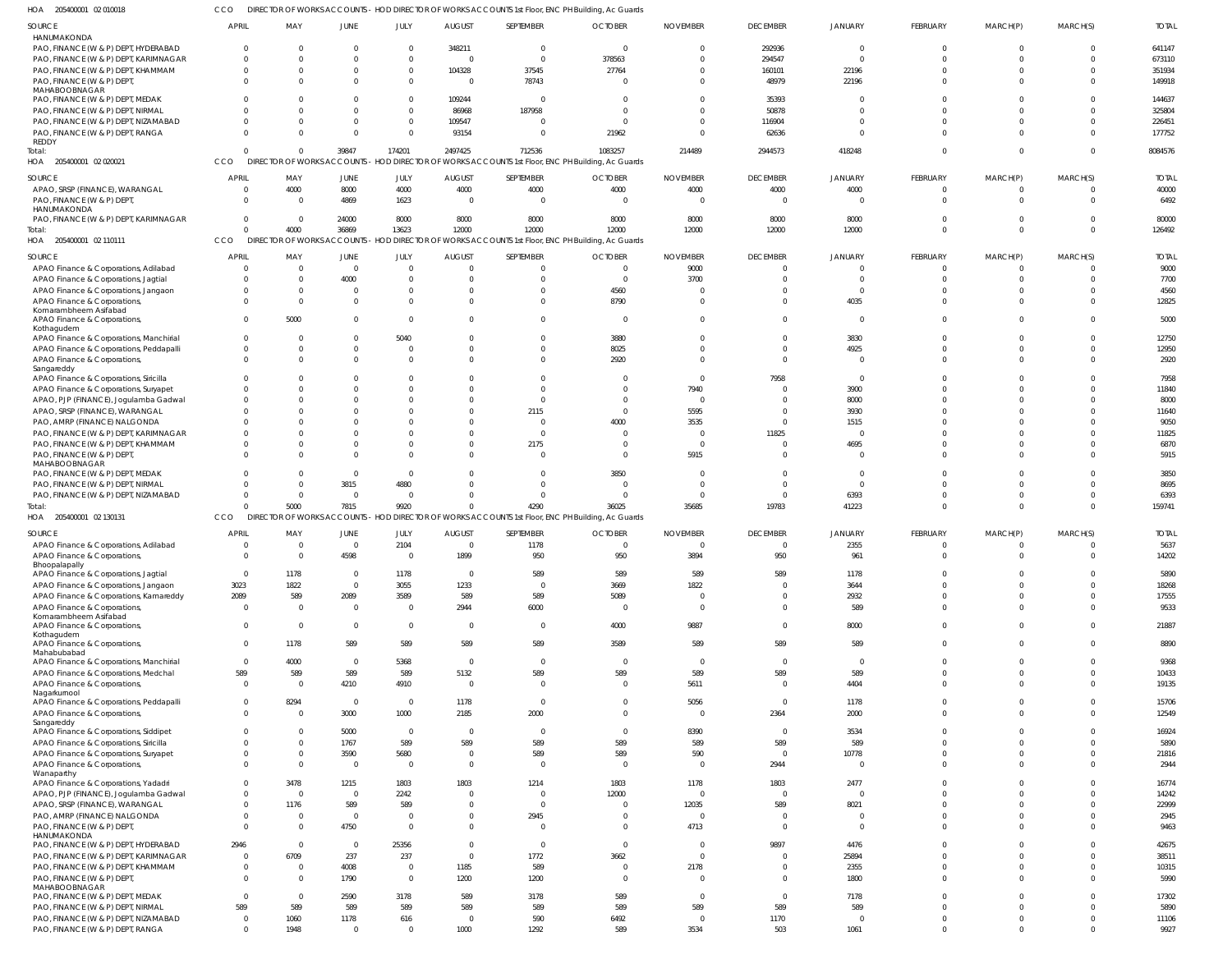205400001 02 130131 HOA CCO DIRECTOR OF WORKS ACCOUNTS - HOD DIRECTOR OF WORKS ACCOUNTS 1st Floor, ENC PH Building, Ac Guards

| SOURCE                                                                           | <b>APRIL</b>                | MAY                     | JUNE                              | JULY                   | <b>AUGUST</b>          | SEPTEMBER            | <b>OCTOBER</b>                                                                                             | <b>NOVEMBER</b>         | <b>DECEMBER</b>          | <b>JANUARY</b>          | <b>FEBRUARY</b>                | MARCH(P)                | MARCH(S)             | <b>TOTAL</b>           |
|----------------------------------------------------------------------------------|-----------------------------|-------------------------|-----------------------------------|------------------------|------------------------|----------------------|------------------------------------------------------------------------------------------------------------|-------------------------|--------------------------|-------------------------|--------------------------------|-------------------------|----------------------|------------------------|
| REDDY                                                                            |                             |                         |                                   |                        |                        |                      |                                                                                                            |                         |                          |                         | $\overline{0}$                 | $\mathbf 0$             | $\Omega$             |                        |
| Total:<br>HOA 205400001 02 130132                                                | 9236<br>CCO                 | 32610                   | 42378                             | 63261                  | 22704                  | 27031                | 45377<br>DIRECTOR OF WORKS ACCOUNTS - HOD DIRECTOR OF WORKS ACCOUNTS 1st Floor, ENC PH Building, Ac Guards | 61833                   | 23165                    | 97171                   |                                |                         |                      | 424766                 |
|                                                                                  |                             |                         |                                   |                        |                        |                      |                                                                                                            |                         |                          |                         |                                |                         |                      |                        |
| SOURCE<br>APAO Finance & Corporations, Adilabad                                  | <b>APRIL</b><br>0           | MAY<br>$\Omega$         | JUNE<br>9600                      | JULY<br>$\overline{0}$ | <b>AUGUST</b><br>26050 | SEPTEMBER<br>91675   | <b>OCTOBER</b><br>33965                                                                                    | <b>NOVEMBER</b><br>4500 | <b>DECEMBER</b><br>34000 | <b>JANUARY</b><br>60690 | FEBRUARY<br>$\Omega$           | MARCH(P)                | MARCH(S)             | <b>TOTAL</b><br>260480 |
| APAO Finance & Corporations,                                                     | $\Omega$                    | $\Omega$                | $\overline{0}$                    | 24450                  | 18250                  | 53650                | $\Omega$                                                                                                   |                         | 29750                    | 35080                   | $\Omega$                       | $\Omega$                | $\Omega$             | 161180                 |
| Bhoopalapally<br>APAO Finance & Corporations, Jagtial                            | 0                           | $\Omega$                | 54310                             | 20740                  | 3000                   | 12450                | 38150                                                                                                      | 7700                    | 15650                    | 3840                    | $\Omega$                       | $\Omega$                |                      | 155840                 |
| APAO Finance & Corporations, Jangaon                                             |                             | $\Omega$                | 27000                             | 5000                   | 5000                   | 92630                | 26140                                                                                                      | 5000                    | 35500                    | 17270                   | $\Omega$                       |                         |                      | 213540                 |
| APAO Finance & Corporations, Kamareddy                                           | $\Omega$                    | 24446                   | 12223                             | 16528                  | $\Omega$               | 22483                | 12223                                                                                                      | 15873                   | 22383                    | 48350                   | $\Omega$                       |                         |                      | 174509                 |
| APAO Finance & Corporations,                                                     | $\Omega$                    | $\Omega$                | $\overline{0}$                    | 33940                  | 66203                  | 2950                 | 14830                                                                                                      | 13600                   | 12000                    | 43692                   | $\Omega$                       | $\Omega$                |                      | 187215                 |
| Komarambheem Asifabad<br>APAO Finance & Corporations,                            | $\Omega$                    | $\Omega$                | 53185                             | $\Omega$               | $\Omega$               | 31900                | 44850                                                                                                      |                         | 43300                    | 61840                   | $\Omega$                       | $\Omega$                |                      | 235075                 |
| Kothagudem                                                                       |                             |                         |                                   |                        |                        |                      |                                                                                                            |                         |                          |                         |                                |                         |                      |                        |
| APAO Finance & Corporations,<br>Mahabubabad                                      | <sup>0</sup>                | 3220                    | $\Omega$                          | 4000                   | $\Omega$               | 15050                | 14400                                                                                                      |                         | 6120                     | 51660                   | $\Omega$                       | $\Omega$                |                      | 94450                  |
| APAO Finance & Corporations, Manchirial                                          | $\Omega$                    | 17750                   | 21320                             | 2500                   | 9350                   | 28050                | 23090                                                                                                      | 12555                   | 48255                    | 18458                   | $\Omega$                       |                         |                      | 181328                 |
| APAO Finance & Corporations, Medchal                                             | $\Omega$                    | 34450                   | 8160                              | 8160                   | $\Omega$               | 20320                | 18909                                                                                                      | 8160                    | 10560                    | 11000                   | $\Omega$                       |                         |                      | 119719                 |
| APAO Finance & Corporations, Mulugu                                              | $\Omega$                    | $\Omega$                | $\overline{0}$                    | - 0                    | $\Omega$               | $\Omega$             | 0                                                                                                          | 9175                    | $\Omega$                 | 122536                  | $\Omega$                       |                         |                      | 131711                 |
| APAO Finance & Corporations,<br>Nagarkurnool                                     | $\Omega$                    | $\Omega$                | $\Omega$                          | $\Omega$               | $\Omega$               | 72960                | $\Omega$                                                                                                   |                         | 22506                    | 54433                   | $\Omega$                       | $\Omega$                |                      | 149899                 |
| APAO Finance & Corporations,                                                     | $\Omega$                    | $\Omega$                | $\Omega$                          | $\Omega$               | $\Omega$               | $\Omega$             | $\Omega$                                                                                                   | 600                     | $\Omega$                 | $\Omega$                | $\Omega$                       | $\Omega$                |                      | 600                    |
| Narayanpet<br>APAO Finance & Corporations, Peddapalli                            |                             | 12850                   | 14820                             | 39438                  | 3000                   | 35165                | 24220                                                                                                      | 17040                   | 49000                    | 25090                   | $\Omega$                       | $\Omega$                |                      | 220623                 |
| APAO Finance & Corporations,                                                     | $\Omega$                    | $\Omega$                | 34940                             | 15150                  | $\Omega$               | 44290                | $\Omega$                                                                                                   | 11600                   | 28830                    | 40250                   | $\Omega$                       | $\Omega$                |                      | 175060                 |
| Sangareddy                                                                       |                             |                         |                                   |                        |                        |                      |                                                                                                            |                         |                          |                         |                                |                         |                      |                        |
| APAO Finance & Corporations, Siddipet<br>APAO Finance & Corporations, Siricilla  |                             | $\Omega$<br>$\Omega$    | 35182<br>9922                     | $\Omega$<br>$\Omega$   | $\Omega$<br>8115       | $\Omega$<br>$\Omega$ | $\Omega$<br>31727                                                                                          | 41792                   | $\Omega$<br>$\Omega$     | 94800<br>83000          | $\Omega$<br>$\Omega$           |                         |                      | 129982<br>174556       |
| APAO Finance & Corporations, Suryapet                                            | <sup>0</sup>                | $\Omega$                | 35680                             | 24250                  | $\Omega$               | 45800                | 23700                                                                                                      | 69380                   | $\Omega$                 | 102800                  | $\Omega$                       |                         |                      | 301610                 |
| APAO Finance & Corporations, Vikarabad                                           |                             | $\Omega$                | 28000                             | 8000                   | $\Omega$               | 16000                | $\Omega$                                                                                                   | 16000                   | 8000                     | 8000                    | $\Omega$                       |                         |                      | 84000                  |
| APAO Finance & Corporations,                                                     | <sup>0</sup>                | $\Omega$                | 12000                             | 16848                  | 2000                   | 4450                 | $\Omega$                                                                                                   | 19830                   | $\mathbf{0}$             | 66055                   | $\Omega$                       | $\Omega$                |                      | 121183                 |
| Wanaparthy<br>APAO Finance & Corporations, Yadadri                               | 0                           | 13750                   | 40030                             | $\Omega$               | 6000                   | 22090                | $\overline{0}$                                                                                             | 14100                   | 900                      | 41224                   | $\Omega$                       |                         |                      | 138094                 |
| APAO, PJP (FINANCE), Jogulamba Gadwal                                            | <sup>0</sup>                | 5000                    | 6200                              | 14800                  | $\Omega$               | 39400                | 70750                                                                                                      | 6200                    | 23400                    | 7400                    | $\Omega$                       |                         |                      | 173150                 |
| APAO, SRSP (FINANCE), WARANGAL                                                   | $\Omega$                    | $\Omega$                | 5080                              | 3663                   | 1400                   | 8485                 | 12220                                                                                                      | 11030                   | 3969                     | 5830                    | $\Omega$                       |                         |                      | 51677                  |
| PAO, AMRP (FINANCE) NALGONDA                                                     | $\Omega$                    | 42200                   | 4000                              | 65000                  | $\Omega$               | 5000                 | 81700                                                                                                      |                         | 1000                     | 71000                   | $\Omega$                       |                         |                      | 269900                 |
| PAO, FINANCE (W & P) DEPT,<br>HANUMAKONDA                                        | $\Omega$                    | 1400                    | 25880                             | 9950                   | $\Omega$               | 13973                | 9213                                                                                                       | 2623                    | 25289                    | $\Omega$                | $\Omega$                       | $\Omega$                |                      | 88328                  |
| PAO, FINANCE (W & P) DEPT, HYDERABAD                                             | $\Omega$                    | $\Omega$                | 104703                            | 60506                  | 20956                  | 47607                | 138391                                                                                                     | 26956                   | 77222                    | 150048                  | $\Omega$                       |                         |                      | 626389                 |
| PAO, FINANCE (W & P) DEPT, KARIMNAGAR                                            | $\Omega$                    | $\overline{0}$          | 69970                             | 17620                  | 3815                   | 48758                | 40670                                                                                                      | 25395                   | 21470                    | 93713                   | $\Omega$                       |                         |                      | 321411                 |
| PAO, FINANCE (W & P) DEPT, KHAMMAM                                               | 0                           | $\Omega$                | 24072                             | 20000                  | 9396                   | 64670                | $\overline{\mathbf{0}}$                                                                                    | 80781                   | 40300                    | 550                     | $\Omega$                       | $\Omega$                |                      | 239769                 |
| PAO, FINANCE (W & P) DEPT,<br>MAHABOOBNAGAR                                      | $\Omega$                    | $\Omega$                | $\overline{0}$                    | 13718                  | 3255                   | 11520                | 21032                                                                                                      | 4747                    | 10314                    | 31803                   | $\Omega$                       | $\Omega$                |                      | 96389                  |
| PAO, FINANCE (W & P) DEPT, MEDAK                                                 | 0                           | $\overline{0}$          | $\overline{0}$                    | 13500                  | $\overline{0}$         | 33320                | $\overline{0}$                                                                                             | $\Omega$                | 51900                    | 13700                   | $\Omega$                       | $\Omega$                |                      | 112420                 |
| PAO, FINANCE (W & P) DEPT, NIRMAL                                                | $\Omega$                    | 11000                   | 8183                              | 34580                  | 7285                   | 13251                | 14850                                                                                                      | 22140                   | 25670                    | 22220                   | $\Omega$                       |                         | $\Omega$             | 159179                 |
| PAO, FINANCE (W & P) DEPT, NIZAMABAD<br>PAO, FINANCE (W & P) DEPT, RANGA         | $\Omega$<br>$\Omega$        | $\overline{0}$<br>46510 | 37685<br>12264                    | 41990<br>53265         | 10400<br>461           | 20406<br>10478       | 38485<br>72111                                                                                             | 25536<br>3307           | 21655<br>21673           | 11720<br>39421          | $\Omega$<br>$\Omega$           | $\Omega$<br>$\Omega$    | $\Omega$             | 207877<br>259490       |
| <b>REDDY</b>                                                                     |                             |                         |                                   |                        |                        |                      |                                                                                                            |                         |                          |                         |                                |                         |                      |                        |
| Total:                                                                           | $\Omega$                    | 212576                  | 694409                            | 567596                 | 203936                 | 928781               | 805626                                                                                                     | 475620                  | 690616                   | 1437473                 | $\Omega$                       | $\Omega$                | $\Omega$             | 6016633                |
| HOA 205400001 02 130133                                                          | <b>CCO</b>                  |                         |                                   |                        |                        |                      | DIRECTOR OF WORKS ACCOUNTS - HOD DIRECTOR OF WORKS ACCOUNTS 1st Floor, ENC PH Building, Ac Guards          |                         |                          |                         |                                |                         |                      |                        |
| SOURCE                                                                           | <b>APRIL</b>                | MAY                     | <b>JUNE</b>                       | JULY                   | <b>AUGUST</b>          | SEPTEMBER            | <b>OCTOBER</b>                                                                                             | <b>NOVEMBER</b>         | <b>DECEMBER</b>          | <b>JANUARY</b>          | <b>FEBRUARY</b>                | MARCH(P)                | MARCH(S)             | <b>TOTAL</b>           |
| APAO Finance & Corporations,<br>Kothagudem                                       |                             |                         | 1000                              |                        |                        |                      |                                                                                                            |                         |                          |                         |                                |                         |                      | 1000                   |
| APAO Finance & Corporations,                                                     |                             | 2080                    | $\overline{0}$                    | $\Omega$               | $\Omega$               | $\Omega$             | $\Omega$                                                                                                   |                         | $\Omega$                 | $\Omega$                | $\mathbf 0$                    | $\Omega$                |                      | 2080                   |
| Mahabubabad                                                                      |                             | $\Omega$                | 980                               |                        | $\Omega$               | $\Omega$             | $\mathbf 0$                                                                                                | $\Omega$                | $\mathbf 0$              | $\Omega$                | $\mathbf 0$                    | $\Omega$                | $\Omega$             |                        |
| APAO Finance & Corporations, Manchirial<br>APAO Finance & Corporations,          | 0<br>$\Omega$               | $\overline{0}$          | 1000                              | $\Omega$               | $\Omega$               | $\Omega$             | $\Omega$                                                                                                   | $\Omega$                | $\Omega$                 | $\Omega$                | $\Omega$                       | $\Omega$                | $\Omega$             | 980<br>1000            |
| Sangareddy                                                                       |                             |                         |                                   |                        |                        |                      |                                                                                                            |                         |                          |                         |                                |                         |                      |                        |
| PAO, FINANCE (W & P) DEPT,<br>HANUMAKONDA                                        | $\Omega$                    | $\Omega$                | 840                               | $\Omega$               | $\Omega$               | $\Omega$             | $\overline{0}$                                                                                             | $\Omega$                | $\Omega$                 | $\Omega$                | $\mathbf 0$                    | $\Omega$                | $\Omega$             | 840                    |
| PAO, FINANCE (W & P) DEPT, KARIMNAGAR                                            | $\Omega$                    | $\overline{0}$          | 930                               | $\Omega$               | $\Omega$               | $\Omega$             | $\Omega$                                                                                                   |                         | $\overline{0}$           | $\overline{0}$          | $\mathbf 0$                    | $\Omega$                | $\Omega$             | 930                    |
| Total:                                                                           | $\Omega$                    | 2080                    | 4750                              | $\Omega$               | $\Omega$               | $\Omega$             | $\Omega$                                                                                                   | $\Omega$                | $\Omega$                 | $\Omega$                | $\Omega$                       | $\Omega$                | $\Omega$             | 6830                   |
| HOA 205400001 02 130134                                                          | CCO                         |                         |                                   |                        |                        |                      | DIRECTOR OF WORKS ACCOUNTS - HOD DIRECTOR OF WORKS ACCOUNTS 1st Floor, ENC PH Building, Ac Guards          |                         |                          |                         |                                |                         |                      |                        |
| SOURCE                                                                           | <b>APRIL</b>                | MAY                     | <b>JUNE</b>                       | JULY                   | <b>AUGUST</b>          | SEPTEMBER            | <b>OCTOBER</b>                                                                                             | <b>NOVEMBER</b>         | <b>DECEMBER</b>          | JANUARY                 | <b>FEBRUARY</b>                | MARCH(P)                | MARCH(S)             | <b>TOTAL</b>           |
| PAO, FINANCE (W & P) DEPT, HYDERABAD                                             | 34000                       | 34000                   | 34000                             | 34000                  | 34000                  | 34000                | 34000                                                                                                      | 34000                   | 34000                    | 34000                   | -0                             | 0                       |                      | 340000                 |
| PAO, FINANCE (W & P) DEPT, KARIMNAGAR                                            | $\mathbf 0$<br>34000        | $\overline{0}$<br>34000 | 99000<br>133000                   | $\Omega$<br>34000      | 99000<br>133000        | $\Omega$<br>34000    | 66000<br>100000                                                                                            | 33000<br>67000          | $\overline{0}$<br>34000  | $\Omega$<br>34000       | $\mathbf 0$<br>$\Omega$        | $\mathbf 0$<br>$\Omega$ | - 0<br>$\Omega$      | 297000<br>637000       |
| Total:<br>HOA 205400001 02 130135                                                | CCO                         |                         | <b>DIRECTOR OF WORKS ACCOUNTS</b> |                        |                        |                      | - HOD DIRECTOR OF WORKS ACCOUNTS 1st Floor, ENC PH Building, Ac Guards                                     |                         |                          |                         |                                |                         |                      |                        |
|                                                                                  |                             |                         |                                   |                        |                        |                      |                                                                                                            |                         |                          |                         |                                |                         |                      |                        |
| SOURCE<br>APAO Finance & Corporations, Adilabad                                  | <b>APRIL</b><br>$\mathbf 0$ | MAY<br>$\overline{0}$   | JUNE<br>30000                     | JULY<br>19766          | <b>AUGUST</b><br>2511  | SEPTEMBER<br>4024    | <b>OCTOBER</b><br>2684                                                                                     | <b>NOVEMBER</b><br>4186 | <b>DECEMBER</b><br>1102  | JANUARY<br>2563         | <b>FEBRUARY</b><br>$\mathbf 0$ | MARCH(P)<br>0           | MARCH(S)             | <b>TOTAL</b><br>66836  |
| APAO Finance & Corporations,                                                     | $\Omega$                    | $\overline{0}$          | $\overline{0}$                    | $\Omega$               | $\Omega$               | $\overline{0}$       | $\overline{0}$                                                                                             | - 0                     | $\overline{0}$           | 97852                   | $\mathbf 0$                    | $\Omega$                | $\Omega$             | 97852                  |
| Bhoopalapally                                                                    |                             |                         |                                   |                        |                        |                      |                                                                                                            |                         |                          |                         |                                |                         |                      |                        |
| APAO Finance & Corporations, Jagtial<br>APAO Finance & Corporations, Jangaon     | $\Omega$<br>$\mathbf 0$     | 6809<br>$\Omega$        | $^{\circ}$<br>$\overline{0}$      | 4225<br>3569           | $\overline{0}$<br>2680 | 5270<br>2794         | $\overline{0}$<br>$\overline{0}$                                                                           | 15956<br>4993           | $\overline{0}$<br>1974   | 3735<br>1518            | $\Omega$<br>$\Omega$           | $\Omega$<br>$\Omega$    | $\Omega$<br>$\Omega$ | 35995<br>17528         |
| APAO Finance & Corporations, Kamareddy                                           | 5063                        | $\overline{0}$          | 7916                              | 4384                   | 3913                   | 3937                 | 1558                                                                                                       | 6769                    | $\overline{0}$           | 4350                    | $\Omega$                       | $\Omega$                | $\Omega$             | 37890                  |
| APAO Finance & Corporations,                                                     | $\mathbf 0$                 | $\Omega$                | $\mathbf 0$                       | 8957                   | 2887                   | 577                  | 457                                                                                                        | 1442                    | 777                      | $\overline{0}$          | $\mathbf 0$                    | $\Omega$                | $\Omega$             | 15097                  |
| Komarambheem Asifabad                                                            | $\mathbf 0$                 | $\overline{0}$          |                                   | $\Omega$               |                        |                      |                                                                                                            |                         |                          |                         | $\mathbf 0$                    | $\Omega$                | $\Omega$             |                        |
| APAO Finance & Corporations,<br>Kothagudem                                       |                             |                         | 5609                              |                        | $\overline{0}$         | $\overline{0}$       | 10174                                                                                                      |                         | 4923                     | 3003                    |                                |                         |                      | 23709                  |
| APAO Finance & Corporations,                                                     | 3563                        | 2909                    | 3387                              | $\Omega$               | 5187                   | 1347                 | 1555                                                                                                       | $\Omega$                | 37911                    | 1117                    | $\mathbf 0$                    | $\Omega$                |                      | 56976                  |
| Mahabubabad<br>APAO Finance & Corporations, Manchirial                           | $\mathbf 0$                 | 3835                    | 2257                              | 1590                   | 2856                   | 2057                 | 1044                                                                                                       | 1903                    | 2535                     | 1064                    | $\Omega$                       | $\Omega$                | $\Omega$             | 19141                  |
| APAO Finance & Corporations,                                                     | $\mathbf 0$                 | $\overline{\mathbf{0}}$ | 1468                              | $\Omega$               | 16104                  | $\overline{0}$       | 2782                                                                                                       | 1383                    | $\overline{0}$           | 1397                    | $\mathbf 0$                    | $\Omega$                | $\Omega$             | 23134                  |
| Nagarkurnool                                                                     |                             |                         |                                   |                        |                        | 3794                 |                                                                                                            |                         |                          | $\overline{\mathbf{0}}$ | $\Omega$                       | $\Omega$                | $\Omega$             |                        |
| APAO Finance & Corporations, Peddapalli<br>APAO Finance & Corporations, Siddipet | 4587<br>3536                | 4179<br>3305            | 2818<br>3918                      | 4002<br>$\Omega$       | 4303<br>$^{\circ}$     | $\overline{0}$       | 3066<br>555                                                                                                | 2544<br>520             | 2469<br>520              | 520                     | $\mathbf 0$                    | $\Omega$                | $\Omega$             | 31762<br>12874         |
| APAO Finance & Corporations, Siricilla                                           | $\mathbf 0$                 | $\overline{0}$          | 7041                              | 2216                   | $\mathbf 0$            | 3160                 | $\overline{0}$                                                                                             | $\Omega$                | $\overline{0}$           | $\overline{0}$          | $\mathbf 0$                    | $\Omega$                | $\Omega$             | 12417                  |
|                                                                                  |                             |                         |                                   |                        |                        |                      |                                                                                                            |                         |                          |                         |                                |                         |                      |                        |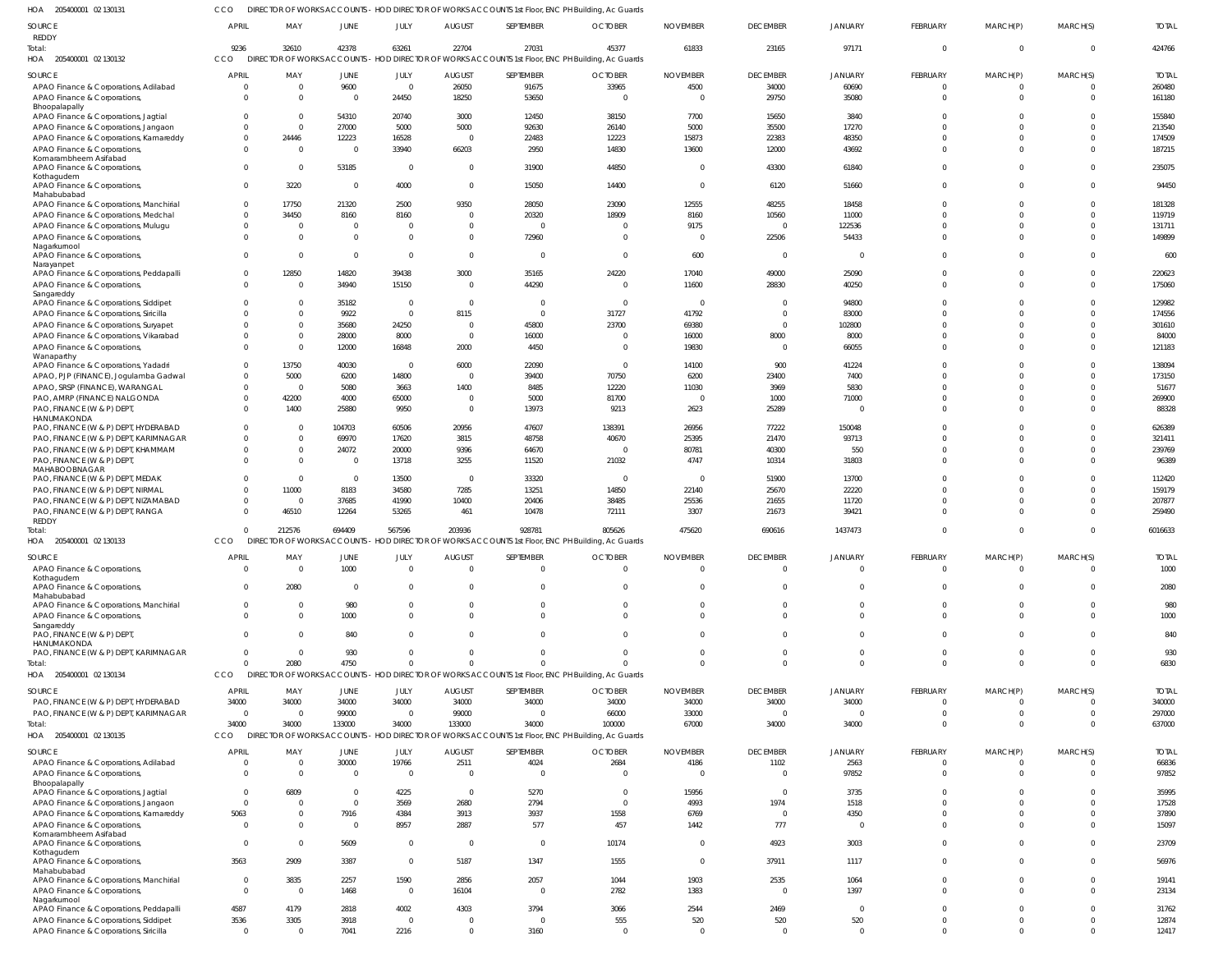|                                                                                 |                |                            |                |                |               |                                                                                                   | DIRECTOR OF WORKS ACCOUNTS - HOD DIRECTOR OF WORKS ACCOUNTS 1st Floor, ENC PH Building, Ac Guards |                          |                 |                |              |                      |                      |              |
|---------------------------------------------------------------------------------|----------------|----------------------------|----------------|----------------|---------------|---------------------------------------------------------------------------------------------------|---------------------------------------------------------------------------------------------------|--------------------------|-----------------|----------------|--------------|----------------------|----------------------|--------------|
| SOURCE                                                                          | <b>APRIL</b>   | MAY                        | <b>JUNE</b>    | JULY           | <b>AUGUST</b> | SEPTEMBER                                                                                         | <b>OCTOBER</b>                                                                                    | <b>NOVEMBER</b>          | <b>DECEMBER</b> | JANUARY        | FEBRUARY     | MARCH(P)             | MARCH(S)             | <b>TOTAL</b> |
| APAO Finance & Corporations, Suryapet                                           | $\overline{0}$ | $\Omega$                   | 1985           | 551            | $\Omega$      | $\Omega$                                                                                          | 1221                                                                                              | 1229                     | $\Omega$        | 927            | $\Omega$     | $\Omega$             | 0                    | 5913         |
| APAO Finance & Corporations, Vikarabad                                          | $\mathbf 0$    | $\Omega$                   | $\Omega$       | 6988           | 4621          | $\Omega$                                                                                          | $\overline{0}$                                                                                    | $\overline{0}$           | $\Omega$        | 7627           | $\Omega$     | $\Omega$             | $\Omega$             | 19236        |
| APAO Finance & Corporations,                                                    | $\mathbf 0$    | 2535                       | 4475           | 2267           | 1611          | $\Omega$                                                                                          | $\overline{0}$                                                                                    | 5032                     | 1617            | $\Omega$       | $\cap$       | $\Omega$             |                      | 17537        |
| Wanaparthy                                                                      |                |                            |                |                |               |                                                                                                   |                                                                                                   |                          |                 |                |              |                      |                      |              |
| APAO Finance & Corporations, Yadadri                                            | $\mathbf 0$    | 3500                       | 4776           | 1865           | 2500          | 1865                                                                                              | 3365                                                                                              | 1548                     | 2466            | 3000           |              |                      |                      | 24885        |
| APAO, PJP (FINANCE), Jogulamba Gadwal                                           | $^{\circ}$     | $\Omega$                   | 1996           | 3396           | - 0           | 1843                                                                                              | $\overline{0}$                                                                                    | 1667                     | 2272            | $\Omega$       |              |                      |                      | 11174        |
| APAO, SRSP (FINANCE), WARANGAL                                                  | $\mathbf 0$    | 5793                       | 8643           | $\Omega$       | $\Omega$      | 16418                                                                                             | 2827                                                                                              | 3055                     | -C              | $\Omega$       |              |                      | $\Omega$             | 36736        |
| PAO, AMRP (FINANCE) NALGONDA                                                    | $^{\circ}$     | - 0                        | $\Omega$       | 4671           |               | $\Omega$                                                                                          | 6296                                                                                              | 8405                     | 3741            | 7169           |              |                      |                      | 30282        |
| PAO, FINANCE (W & P) DEPT,                                                      | $\Omega$       | $\Omega$                   | 6499           | $\Omega$       | $\Omega$      | 9173                                                                                              | 4147                                                                                              | 4266                     |                 | $\Omega$       |              |                      | $\Omega$             | 24085        |
| HANUMAKONDA                                                                     |                |                            |                |                |               |                                                                                                   |                                                                                                   |                          |                 |                |              |                      |                      |              |
| PAO, FINANCE (W & P) DEPT, HYDERABAD                                            | $\Omega$       |                            | $\Omega$       | 119417         | $\Omega$      |                                                                                                   | $\overline{0}$                                                                                    | $\overline{\mathbf{0}}$  |                 | 95173          |              |                      |                      | 214590       |
| PAO, FINANCE (W & P) DEPT, KARIMNAGAR                                           | $\Omega$       | $\Omega$                   | $\Omega$       | 67540          | 49120         | $\Omega$                                                                                          | 46135                                                                                             | 22205                    | $\Omega$        | 39378          |              |                      | $\Omega$             | 224378       |
| PAO, FINANCE (W & P) DEPT, KHAMMAM                                              | $\Omega$       | $\Omega$                   | 11251          | 5962           | 6507          | $\Omega$                                                                                          | 9354                                                                                              | $\overline{0}$           | $\Omega$        | 9296           |              |                      |                      | 42370        |
| PAO, FINANCE (W & P) DEPT,                                                      | $\Omega$       | 6444                       | 7938           | 9031           | 3450          | 2858                                                                                              | 3277                                                                                              | 3223                     | 3236            | 2886           |              |                      | $\Omega$             | 42343        |
| MAHABOOBNAGAR                                                                   |                |                            |                |                |               |                                                                                                   |                                                                                                   |                          |                 |                |              |                      |                      |              |
| PAO, FINANCE (W & P) DEPT, MEDAK                                                | $\mathbf 0$    | $\Omega$                   | 1000           | $\Omega$       | - 0           | $\mathbf 0$                                                                                       | $\overline{0}$                                                                                    | $\overline{\phantom{0}}$ | 6556            | 0              |              |                      |                      | 7556         |
| PAO, FINANCE (W & P) DEPT, NIRMAL                                               | $\Omega$       | 18959                      | 3406           | 1916           | $\Omega$      | 1999                                                                                              | 1902                                                                                              | 1653                     | 1681            | 1343           |              |                      | $\Omega$             | 32859        |
| PAO, FINANCE (W & P) DEPT, NIZAMABAD                                            | $\mathbf{0}$   | 25000                      | 4999           | $\Omega$       | $\Omega$      | $\Omega$                                                                                          | 30000                                                                                             | $\overline{0}$           | $\mathsf{C}$    | $\Omega$       |              |                      |                      | 59999        |
| PAO, FINANCE (W & P) DEPT, RANGA                                                | $\mathbf 0$    | $\Omega$                   | $\Omega$       | $\Omega$       | $\Omega$      | $\Omega$                                                                                          | 35413                                                                                             | $\overline{0}$           | 39012           | $\Omega$       |              |                      | $\Omega$             | 74425        |
| REDDY                                                                           |                |                            |                |                |               |                                                                                                   |                                                                                                   |                          |                 |                |              |                      |                      |              |
| Total:                                                                          | 16749          | 83268                      | 121382         | 272313         | 108250        | 61116                                                                                             | 167812                                                                                            | 91979                    | 112792          | 283918         | $\cap$       | $\Omega$             | $\Omega$             | 1319579      |
| HOA 205400001 02 140                                                            | CCO            |                            |                |                |               | DIRECTOR OF WORKS ACCOUNTS - HOD DIRECTOR OF WORKS ACCOUNTS 1st Floor, ENC PH Building, Ac Guards |                                                                                                   |                          |                 |                |              |                      |                      |              |
|                                                                                 |                |                            |                |                |               |                                                                                                   |                                                                                                   |                          |                 |                |              |                      |                      |              |
| SOURCE                                                                          | APRIL          | MAY                        | JUNE           | JULY           | <b>AUGUST</b> | SEPTEMBER                                                                                         | <b>OCTOBER</b>                                                                                    | <b>NOVEMBER</b>          | <b>DECEMBER</b> | <b>JANUARY</b> | FEBRUARY     | MARCH(P)             | MARCH(S)             | <b>TOTAL</b> |
| APAO Finance & Corporations,                                                    | $\overline{0}$ | $\Omega$                   | $\Omega$       | $\mathbf 0$    | 60000         | $\mathbf 0$                                                                                       | $\overline{0}$                                                                                    | $\overline{0}$           | $\Omega$        | $\mathbf 0$    | $\Omega$     | $\Omega$             | $\Omega$             | 60000        |
| Komarambheem Asifabad                                                           |                |                            |                |                |               |                                                                                                   |                                                                                                   |                          |                 |                |              |                      |                      |              |
| APAO Finance & Corporations,                                                    | $\mathbf 0$    | - 0                        | 28000          | $\overline{0}$ | - 0           | $\mathbf 0$                                                                                       | 28000                                                                                             | $\overline{0}$           | $\Omega$        | $\mathbf 0$    | $\Omega$     | $\Omega$             | $\Omega$             | 56000        |
| Kothagudem<br>APAO Finance & Corporations,                                      | $\mathbf 0$    | $\Omega$                   | $\Omega$       | $\overline{0}$ | $\Omega$      | $\mathbf 0$                                                                                       | $\overline{0}$                                                                                    | 50000                    | $\Omega$        | $\overline{0}$ | $\Omega$     |                      | $\Omega$             | 50000        |
| Nagarkurnool                                                                    |                |                            |                |                |               |                                                                                                   |                                                                                                   |                          |                 |                |              |                      |                      |              |
| APAO Finance & Corporations, Peddapalli                                         | $\mathbf 0$    | 17220                      | 8820           | 8820           | 8820          | 8820                                                                                              | 8820                                                                                              | $\overline{0}$           | 8820            | 8820           |              |                      | $\Omega$             | 78960        |
| APAO Finance & Corporations, Siddipet                                           | $\mathbf 0$    | $\sqrt{ }$                 | 15750          | $\overline{0}$ |               | 0                                                                                                 | $\overline{0}$                                                                                    | $\overline{0}$           | $\Omega$        | 47250          |              |                      | $\Omega$             | 63000        |
| APAO Finance & Corporations, Siricilla                                          | $\mathbf 0$    | $\Omega$                   | 28000          | 28000          | - 0           | $\Omega$                                                                                          | $\overline{0}$                                                                                    | 28000                    | $\Omega$        | $\Omega$       |              |                      | $\Omega$             | 84000        |
|                                                                                 | $\mathbf 0$    |                            |                |                | $\Omega$      | $\Omega$                                                                                          | 20000                                                                                             | $\overline{0}$           | $\Omega$        |                |              |                      | $\Omega$             |              |
| APAO Finance & Corporations, Suryapet                                           |                | 24000                      | $\overline{0}$ | 12000          |               |                                                                                                   |                                                                                                   |                          |                 | 20000          |              |                      |                      | 76000        |
| APAO Finance & Corporations,<br>Wanaparthy                                      | $\Omega$       | - 0                        | $\Omega$       | $\mathbf{0}$   | 38464         | $\Omega$                                                                                          | $\overline{0}$                                                                                    | $\overline{0}$           | 38464           | $\mathbf 0$    |              |                      | $\Omega$             | 76928        |
| PAO, FINANCE (W & P) DEPT, HYDERABAD                                            | $\mathbf 0$    |                            | $\overline{0}$ | 243283         | - 0           | 0                                                                                                 | 243283                                                                                            | $\overline{0}$           | $\Omega$        | 243283         |              |                      | 0                    | 729849       |
| PAO, FINANCE (W & P) DEPT, KHAMMAM                                              | $\Omega$       |                            | 16500          | 33000          | $\Omega$      | $\Omega$                                                                                          | $\overline{0}$                                                                                    | 33000                    | $\Omega$        | $\overline{0}$ |              |                      | $\Omega$             | 82500        |
| PAO, FINANCE (W & P) DEPT,                                                      | $\Omega$       |                            | 12410          | $\overline{0}$ | 26060         | $\Omega$                                                                                          | $\Omega$                                                                                          | 13030                    | $\Omega$        | 26060          |              |                      | $\Omega$             | 77560        |
| MAHABOOBNAGAR                                                                   |                |                            |                |                |               |                                                                                                   |                                                                                                   |                          |                 |                |              |                      |                      |              |
| PAO, FINANCE (W & P) DEPT, NIRMAL                                               | $\overline{0}$ | $\Omega$                   | 20000          | 15000          | - 0           | $\Omega$                                                                                          | $\Omega$                                                                                          | 24000                    | $\Omega$        | $\overline{0}$ | $\cap$       |                      | $\Omega$             | 59000        |
| PAO, FINANCE (W & P) DEPT, RANGA                                                | 156089         | $\Omega$                   | $\overline{0}$ | $\overline{0}$ | $\Omega$      | $\Omega$                                                                                          | $\Omega$                                                                                          | $\overline{0}$           | $\Omega$        | 156089         | $\Omega$     |                      | $\Omega$             | 312178       |
| REDDY                                                                           |                |                            |                |                |               |                                                                                                   |                                                                                                   |                          |                 |                |              |                      |                      |              |
| Total:                                                                          | 156089         | 41220                      | 129480         | 340103         | 133344        | 8820                                                                                              | 300103                                                                                            | 148030                   | 47284           | 501502         | $\Omega$     | $\Omega$             | $\Omega$             | 1805975      |
| HOA 205400001 02 300302                                                         | CCO            | DIRECTOR OF WORKS ACCOUNTS |                |                |               | HOD DIRECTOR OF WORKS ACCOUNTS 1st Floor, ENC PH Building, Ac Guards                              |                                                                                                   |                          |                 |                |              |                      |                      |              |
|                                                                                 |                |                            |                |                |               |                                                                                                   |                                                                                                   |                          |                 |                |              |                      |                      |              |
| SOURCE                                                                          | APRIL          | MAY                        | <b>JUNE</b>    | JULY           | <b>AUGUST</b> | SEPTEMBER                                                                                         | <b>OCTOBER</b>                                                                                    | <b>NOVEMBER</b>          | <b>DECEMBER</b> | JANUARY        | FEBRUARY     | MARCH(P)             | MARCH(S)             | <b>TOTAL</b> |
| APAO Finance & Corporations, Adilabad                                           | 43052          | 43052                      | 43052          | 55966          | 55966         | 55966                                                                                             | 55966                                                                                             | 55800                    | 55800           | 55800          | $\Omega$     |                      | 0                    | 520420       |
| APAO Finance & Corporations,                                                    | 42804          | 42804                      | $\Omega$       | 97096          | 54880         | 54880                                                                                             | 54880                                                                                             | 54880                    | 54880           | 54880          | $\Omega$     | $\Omega$             | $\Omega$             | 511984       |
| Bhoopalapally                                                                   |                |                            |                |                |               |                                                                                                   |                                                                                                   |                          |                 |                |              |                      |                      |              |
| APAO Finance & Corporations, Jagtial                                            |                |                            |                |                |               |                                                                                                   |                                                                                                   |                          |                 | 55964          |              |                      |                      | 522494       |
| APAO Finance & Corporations, Jangaon                                            | $\Omega$       | 87164                      | 43582          | 55964          | 55964         | 55964                                                                                             | 55964                                                                                             | 55964                    | 55964           |                |              |                      |                      |              |
|                                                                                 | 21107          | 21107                      | 21107          | 27439          | 27439         | 27439                                                                                             | 27439                                                                                             | 27439                    | 27439           | 27439          |              |                      | $\Omega$             | 255394       |
| APAO Finance & Corporations, Kamareddy                                          | 41508          | 41508                      | 20754          | 53960          | 50362         | 80940                                                                                             | 74644                                                                                             | 80940                    | 80940           | 78327          |              |                      |                      | 603883       |
| APAO Finance & Corporations,                                                    | 43052          | $\Omega$                   | 43052          | 99018          | 55966         | 55966                                                                                             | 55966                                                                                             | 55800                    | 53010           | 53998          | $\Omega$     |                      | $\Omega$             | 515828       |
| Komarambheem Asifabad                                                           |                |                            |                |                |               |                                                                                                   |                                                                                                   |                          |                 |                |              |                      |                      |              |
| APAO Finance & Corporations,                                                    | 42874          | 42874                      | 42874          | 53528          | 54880         | 54880                                                                                             | 54880                                                                                             | 54880                    | 54880           | 54880          | $\Omega$     | $\Omega$             | $\Omega$             | 511430       |
| Kothagudem                                                                      |                |                            |                |                |               |                                                                                                   |                                                                                                   |                          |                 |                |              |                      |                      |              |
| APAO Finance & Corporations,                                                    | 42216          | 42216                      | 21108          | 42216          | 88652         | 54880                                                                                             | 27440                                                                                             | 54880                    | 54880           | 54880          | $\Omega$     | $\Omega$             | $\Omega$             | 483368       |
| Mahabubabad                                                                     |                |                            |                |                |               |                                                                                                   |                                                                                                   |                          |                 |                |              |                      |                      |              |
| APAO Finance & Corporations, Manchirial                                         | 43052          | 43052                      | 43052          | 55966          | 55966         | 55966                                                                                             | 55966                                                                                             | 55800                    | 55800           | 55800          | $\Omega$     |                      | $\Omega$             | 520420       |
| APAO Finance & Corporations, Medchal                                            | 41772          | 41772                      | 41772          | 54304          | 54304         | 54304                                                                                             | 54304                                                                                             | 54304                    | 54304           | 54304          | $\Omega$     | $\Omega$<br>$\Omega$ | $\Omega$<br>$\Omega$ | 505444       |
| APAO Finance & Corporations,                                                    | 41778          | 41778                      | 41778          | 54254          | 54254         | 53312                                                                                             | 54254                                                                                             | 54254                    | 53312           | 53312          | $\Omega$     |                      |                      | 502286       |
| Nagarkurnool<br>APAO Finance & Corporations, Peddapalli                         | 42216          | 42216                      | 42216          | 53498          | 53498         | 53498                                                                                             | 53498                                                                                             | 53498                    | 53498           | 53498          | $\Omega$     | $\Omega$             | $\Omega$             | 501134       |
|                                                                                 |                |                            | $\overline{0}$ |                |               |                                                                                                   |                                                                                                   |                          |                 |                | $\Omega$     | $\Omega$             | $\Omega$             |              |
| APAO Finance & Corporations,<br>Sangareddy                                      | 42746          | 42746                      |                | 42746          | 111136        | 55568                                                                                             | 55568                                                                                             | 55568                    | 55568           | 55568          |              |                      |                      | 517214       |
| APAO Finance & Corporations, Siddipet                                           | 61137          | 61137                      | 61137          | 75024          | 78222         | 90822                                                                                             | 78222                                                                                             | 78222                    | 78222           | 78222          | $\Omega$     |                      | $\Omega$             | 740367       |
| APAO Finance & Corporations, Siricilla                                          | $\mathbf{0}$   | 43052                      | 86104          | 43052          | 68876         | 55964                                                                                             | 55964                                                                                             | 55964                    | 55964           | 55964          | $\Omega$     |                      | $\Omega$             | 520904       |
|                                                                                 | 41697          | 41697                      | 41697          | 55633          | 55633         | 55633                                                                                             | 55633                                                                                             | 55633                    | 55633           | 55633          | $\Omega$     | $\Omega$             | $\Omega$             | 514522       |
| APAO Finance & Corporations, Suryapet<br>APAO Finance & Corporations, Vikarabad | $\mathbf 0$    | $\overline{0}$             | 83544          | 54569          | 54569         | 54569                                                                                             | 54569                                                                                             | 54569                    | 54569           | 54569          |              |                      | $\Omega$             | 465527       |
|                                                                                 |                |                            |                |                |               |                                                                                                   |                                                                                                   |                          |                 |                | $\Omega$     | $\Omega$             | $\Omega$             |              |
| APAO Finance & Corporations,<br>Wanaparthy                                      | 41733          | 41733                      | 41733          | 54254          | 54254         | 53430                                                                                             | 53430                                                                                             | 53430                    | 53430           | 53430          |              |                      |                      | 500857       |
| APAO Finance & Corporations, Yadadri                                            | 62664          | 62664                      | 62664          | 81461          | 54308         | 54308                                                                                             | 54419                                                                                             | 54419                    | 54419           | 54419          |              |                      |                      | 595745       |
| APAO, PJP (FINANCE), Jogulamba Gadwal                                           | 58426          | 58426                      | 58426          | 114072         | 87326         | 103081                                                                                            | 103081                                                                                            | 103081                   | 103081          | 103081         | $\Omega$     |                      | $\Omega$             | 892081       |
| APAO, SRSP (FINANCE), WARANGAL                                                  | 75988          | 75988                      | 75988          | 98784          | 98784         | 98784                                                                                             | 98784                                                                                             | 98784                    | 98784           | 98784          | $\Omega$     | $\Omega$             | $\Omega$             | 919452       |
| PAO, AMRP (FINANCE) NALGONDA                                                    | 86808          | $\overline{0}$             | 173616         | 112850         | 112850        | 112850                                                                                            | 112850                                                                                            | 112850                   | 112850          | 112850         | $\Omega$     | $\Omega$             | $\Omega$             | 1050374      |
|                                                                                 |                |                            |                |                |               |                                                                                                   |                                                                                                   |                          |                 |                | $\Omega$     | $\Omega$             | $\Omega$             |              |
| PAO, FINANCE (W & P) DEPT,<br>HANUMAKONDA                                       | 59180          | 59180                      | 59180          | 76832          | 76832         | 76832                                                                                             | 76832                                                                                             | 76832                    | 76832           | 76832          |              |                      |                      | 715364       |
| PAO, FINANCE (W & P) DEPT, HYDERABAD                                            | 162619         | - 0                        | 325238         | 211405         | 211405        | 211405                                                                                            | 211405                                                                                            | 211405                   | 211405          | 211405         | $\Omega$     |                      | $\Omega$             | 1967692      |
| PAO, FINANCE (W & P) DEPT, KARIMNAGAR                                           | 104597         | 104597                     | 104597         | 104597         | 161871        | 135973                                                                                            | 135973                                                                                            | 135973                   | 121810          | 135973         |              |                      | $\Omega$             | 1245961      |
| PAO, FINANCE (W & P) DEPT, KHAMMAM                                              | $\overline{0}$ | 164704                     | $\Omega$       | $\Omega$       |               | $\Omega$                                                                                          | 521392                                                                                            | $\overline{0}$           | $\Omega$        | $\Omega$       | $\Omega$     | $\Omega$             | $\Omega$             | 686096       |
|                                                                                 |                |                            |                |                |               |                                                                                                   |                                                                                                   |                          |                 |                | $\Omega$     | $\Omega$             | $\Omega$             |              |
| PAO, FINANCE (W & P) DEPT,<br>MAHABOOBNAGAR                                     | 42179          | 42179                      | 42179          | 42179          | 67487         | 54833                                                                                             | 54833                                                                                             | 54833                    | 54833           | 54833          |              |                      |                      | 510368       |
| PAO, FINANCE (W & P) DEPT, MEDAK                                                | 43669          | 43138                      | 43138          | 56078          | 56081         | 56081                                                                                             | 65081                                                                                             | 56081                    | 56081           | 56081          | $\Omega$     |                      | $\Omega$             | 531509       |
| PAO, FINANCE (W & P) DEPT, NIRMAL                                               | 60272          | 60272                      | 60272          | 78352          | 78352         | 78352                                                                                             | 78352                                                                                             | 78352                    | 78120           | 78120          | $\Omega$     |                      | $\Omega$             | 728816       |
| PAO, FINANCE (W & P) DEPT, NIZAMABAD                                            | 62877          | 62877                      | 62877          | 82050          | 82050         | 82050                                                                                             | 82050                                                                                             | 82050                    | 82050           | 82050          | $\Omega$     | $\Omega$             | $\Omega$             | 762981       |
|                                                                                 |                |                            |                |                |               |                                                                                                   |                                                                                                   |                          |                 |                | $\Omega$     | $\Omega$             | $\Omega$             |              |
| PAO, FINANCE (W & P) DEPT, RANGA<br>REDDY                                       | 81319          | 81319                      | 81319          | 105714         | 105714        | 105714                                                                                            | 105714                                                                                            | 105714                   | 105714          | 105714         |              |                      |                      | 983955       |
| Total:                                                                          | 1533342        | 1535252                    | 1868056        | 2192861        | 2277881       | 2194244                                                                                           | 2679353                                                                                           | 2182199                  | 2164072         | 2176610        | $\mathbf{0}$ | $\Omega$             | $\mathbf 0$          | 20803870     |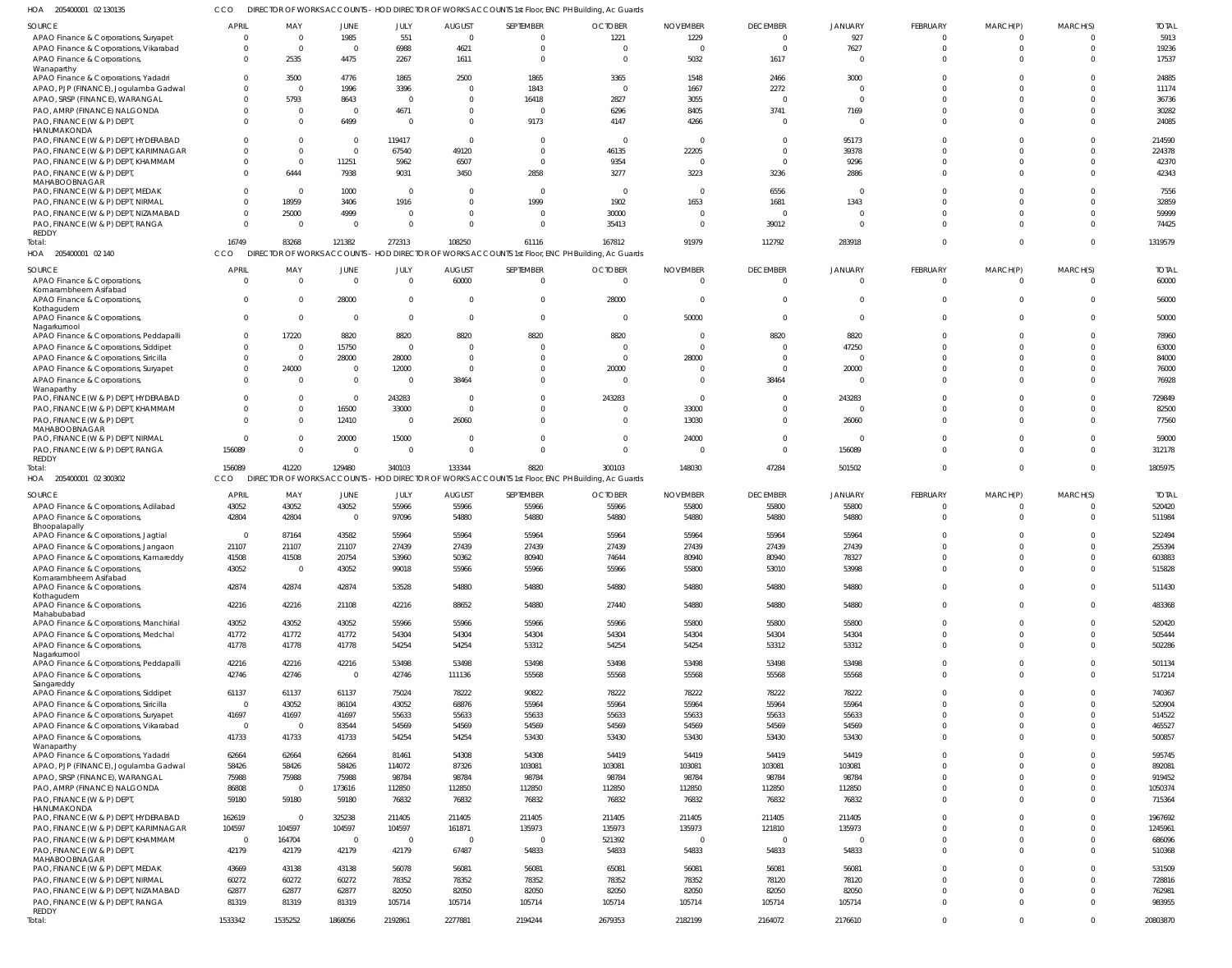205400001 02 310318 HOA 205400095 01 010011 HOA 205500003 05 270271 HOA 205500003 05 270272 HOA 205500101 05 270272 205500104 04 270271 HOA 205500108 05 270272 HOA 205500109 04 270272 205500116 04 270272 HOA 205500117 04 270271 HOA 205500117 06 270272 HOA 205500800 74 270272 HOA 205600001 01 270272 HOA HOA HOA DIRECTOR OF WORKS ACCOUNTS - HOD DIRECTOR OF WORKS ACCOUNTS 1st Floor, ENC PH Building, Ac Guards TREASURIES AND ACCOUNTS - HOD DIRECTOR OF TREASURIES AND ACCOUNTS, 5-8-599/B, ABIDS, The Director, Police Academy, Himayath Sagar, The Director, Police Academy, Himayath Sagar, The IG of Police, Andhra Pradesh, Intelligence Branch, Saifabad, The DG & IG of Police, Telangana, Saifabad, The Commissioner of Police, Hyderabad City Police, Basheerbagh X Roads, The Commissioner, Cyberabad Police, The DG & IG of Police, Telangana, Saifabad The IG of Police, Andhra Pradesh, Intelligence Branch, Saifabad, DGP, OCTOPUS o/oThe Addl DG of Police,Shanthi Nilayam Bds Balayogi Parayatak bhavan, Begumpet The DG & IG of Police, Telangana, Saifabad, The DG & IG of Prisons, Telangana, Chanchalguda CCO CCO. CCO. CCO **CCO CCO CCO CCO CCO** CCO **CCO** CCO CCO 0 0 0 0 0  $\mathfrak{c}$  $\Omega$ 0 0  $\Omega$ 0  $\mathbf 0$ 0 20000 0  $\Omega$ 0 0 0 0 0 0 0 0 0 0 20000 0  $\theta$ 0 0 0  $\Omega$ 0 0  $\Omega$ 0 0 0 20000 0  $\bigcap$ 0  $\Omega$ 0  $\Omega$  $\Omega$ 0 0 0 4107271 0 0 0 0 0 0 0 0 0 0  $\Omega$ 0 7016582 0 0 -420000  $\sqrt{0}$  $\Omega$ 5628173 0  $\Omega$  $\Omega$ 0 0 0 40728610 0 0 -780000 0 0 255973 66523 11455458  $\Omega$ 0 2827942 563401 54518271 0 0 -720000  $\Omega$ 0 0 0  $\Omega$  $\Omega$ 0 0 0 0 0 20000 -120000 1790376 153138 4785017 0 17992751 3560741 29660 373670 0 3646631 342372 0 -60000 0 0 573146 0 159554 105044 0  $\Omega$ 0 0 0 0 0  $\Omega$  $\Omega$  $\Omega$ 0  $\Omega$  $\Omega$ 0 0 0 0 0 0 0 0 0 0 0  $\Omega$ 0 0 0 0 0 0 0 0  $\Omega$ 0  $\Omega$ 0  $\Omega$  $\Omega$ 0 0 0 0 0 80000 -2100000 1790376 153138 11242309 66523 29607763 3665785 29660 3201612 563401 110017365 342372 APAO Finance & Corporations, Sangareddy APAO Finance & Corporations, Suryapet PAO, FINANCE (W & P) DEPT, MEDAK APAO Irrigation, Sangareddy APAO Irrigation, Siddipet APAO Irrigation, Yadadri PAO IRRIGATION DIVISION HYDERABAD PAO IRRIGATION RANGA REDDY DISTRICT PAO, FINANCE (W & P) DEPT, RANGA REDDY PAO, FINANCE (W & P) DEPT, RANGA REDDY PAO, FINANCE (W & P) DEPT, HYDERABAD PAO, FINANCE (W & P) DEPT, RANGA **REDDY** PAO, FINANCE (W & P) DEPT, RANGA REDDY PAO, FINANCE (W & P) DEPT, RANGA REDDY PAO, FINANCE (W & P) DEPT, RANGA REDDY PAO, FINANCE (W & P) DEPT, RANGA REDDY APAO Finance & Corporations, Kothagudem PAO, FINANCE (W & P) DEPT, KARIMNAGAR PAO, FINANCE (W & P) DEPT, RANGA REDDY PAO, FINANCE (W & P) DEPT, RANGA REDDY APAO Finance & Corporations, Sangareddy PAO, FINANCE (W & P) DEPT, HANUMAKONDA PAO, FINANCE (W & P) DEPT, KARIMNAGAR PAO, FINANCE (W & P) DEPT, NIZAMABAD PAO, FINANCE (W & P) DEPT, RANGA REDDY PAO, FINANCE (W & P) DEPT, RANGA REDDY SOURCE **SOURCE SOURCE** SOURCE **SOURCE** SOURCE SOURCE SOURCE SOURCE SOURCE SOURCE SOURCE SOURCE 0 0  $\Omega$ 0  $\Omega$  $\mathfrak{c}$ 0  $\Omega$ 0 0 0  $\Omega$ 0 0  $\Omega$ 0 0 0 0 0 0 0 0 0  $\Omega$ 0 APRIL APRIL **APRIL** APRIL APRIL **APRIL APRIL** APRIL **APRIL** APRIL APRIL **APRIL APRIL** 20000 0  $\Omega$ 0  $\Omega$ 0 0  $\Omega$ 0  $\Omega$ 0  $\Omega$ 0 0  $\Omega$ 0  $\Omega$ 0 0 0 0 0 0 0 0 0 MAY MAY MAY MAY MAY MAY MAY MAY MAY MAY MAY MAY MAY 0 0 20000 0  $\Omega$ 0 0  $\Omega$ 0 0 0 0 0 0  $\Omega$ 0 0  $\Omega$ 0  $\Omega$ 0 0  $\Omega$ 0 0  $\mathbf 0$ JUNE JUNE JUNE JUNE JUNE JUNE **JUNE** JUNE JUNE JUNE JUNE **JUNE JUNE**  $\Omega$ 20000  $\bigcap$ 0  $\Omega$ 0  $\Omega$  $\bigcap$ 0  $\Omega$  $\Omega$  $\Omega$  $\Omega$ 0  $\Omega$ 0  $\Omega$ 0 0 0 273850 621145 265452 0 2946824 0 JULY JULY JULY JULY JULY JULY JULY JULY JULY JULY JULY JULY JULY 0 0 0 0  $\Omega$ 0 0 0 0 0 0 0 0 0  $\Omega$ 0 0 0 0  $\Omega$ 0 0  $\Omega$ 0 7016582 0 AUGUST AUGUST AUGUST AUGUST AUGUST AUGUST **AUGUST** AUGUST AUGUST AUGUST AUGUST AUGUST AUGUST  $\Omega$  $\Omega$  $\Omega$ 0  $-120000$ 0 -240000 -60000 0  $\Omega$  $\Omega$ 5628173 0 0  $\Omega$ 0  $\Omega$ 0 0 0 1317692 1758298 4080471 8007716 25564433 0 SEPTEMBER **SEPTEMBER** SEPTEMBER SEPTEMBER SEPTEMBER SEPTEMBER **SEPTEMBER** SEPTEMBER **SEPTEMBER** SEPTEMBER SEPTEMBER SEPTEMBER SEPTEMBER 0  $\Omega$  $\Omega$ -300000  $-420000$ 0  $\Omega$ -60000 0  $\Omega$ 222071 33902 66523 11455458 0 0 1317746 1510196 0 563401 4416336 4506887 6456185 8854462 30284401 0 **OCTOBER OCTOBER OCTOBER** OCTOBER OCTOBER OCTOBER **OCTOBER** OCTOBER **OCTOBER OCTOBER** OCTOBER **OCTOBER OCTOBER**  $\Omega$  $\Omega$  $\bigcap$ -180000 -360000 -60000  $\Omega$ -120000 0  $\Omega$  $\Omega$  $\Omega$  $\Omega$ 0  $\Omega$ 0  $\Omega$ 0 0 0 0 0 0 0 0 0 NOVEMBER NOVEMBER NOVEMBER NOVEMBER NOVEMBER NOVEMBER NOVEMBER NOVEMBER NOVEMBER NOVEMBER NOVEMBER NOVEMBER NOVEMBER 20000 0  $\bigcap$ 0 -60000 0 -60000  $\bigcap$ 1790376 153138  $\Omega$ 4785017 0 17992751 3560741 29660 0  $\Omega$ 373670 0 2558101 0 0 0 1088530 342372 DECEMBER **DECEMBER** DECEMBER DECEMBER DECEMBER DECEMBER **DECEMBER** DECEMBER **DECEMBER** DECEMBER DECEMBER **DECEMBER DECEMBER** 0 0  $\mathfrak{g}$ 0  $\Omega$  $\mathfrak{c}$ 0 -60000 0 0  $\Omega$ 573146 0 159554 105044 0 0 0  $\mathfrak{c}$  $\Omega$ 0 0 0 0 0 0 JANUARY JANUARY JANUARY JANUARY JANUARY JANUARY JANUARY JANUARY JANUARY JANUARY JANUARY JANUARY JANUARY  $\Omega$ 0  $\Omega$ 0  $\Omega$ 0  $\Omega$  $\bigcap$ 0  $\Omega$  $\Omega$  $\Omega$  $\Omega$ 0  $\Omega$ 0 0  $\Omega$ 0 0 0 0  $\Omega$ 0  $\Omega$ 0 FEBRUARY FEBRUARY FEBRUARY FEBRUARY FEBRUARY FEBRUARY FEBRUARY FEBRUARY FEBRUARY FEBRUARY FEBRUARY FEBRUARY FEBRUARY 0 0 0 0  $\Omega$ 0 0 0 0 0 0 0 0 0  $\Omega$ 0 0 0 0 0 0 0 0 0 0 0 MARCH(P) MARCH(P) MARCH(P) MARCH(P) MARCH(P) MARCH(P) MARCH(P) MARCH(P) MARCH(P) MARCH(P) MARCH(P) MARCH(P) MARCH(P)  $\Omega$  $\Omega$  $\bigcap$ 0  $\Omega$ 0 0  $\Omega$ 0  $\Omega$  $\Omega$  $\Omega$  $\Omega$ 0  $\Omega$ 0  $\Omega$  $\cap$ 0  $\Omega$ 0 0 0 0 0 0 MARCH(S) MARCH(S) MARCH(S) MARCH(S) MARCH(S) MARCH(S) MARCH(S) MARCH(S) MARCH(S) MARCH(S) MARCH(S) MARCH(S) MARCH(S) 40000 20000 20000 -480000 -960000 -60000 -300000 -300000 1790376 153138 222071 11020238 66523 29607763 3665785 29660 1317746 1510196 373670 563401 8565979 6886330 10802108 16862178 66900770 342372 TOTAL TOTAL TOTAL TOTAL TOTAL TOTAL TOTAL TOTAL TOTAL TOTAL TOTAL TOTAL TOTAL Total: Total: Total: Total: Total: Total: Total: Total: Total: Total: Total: Total: Total: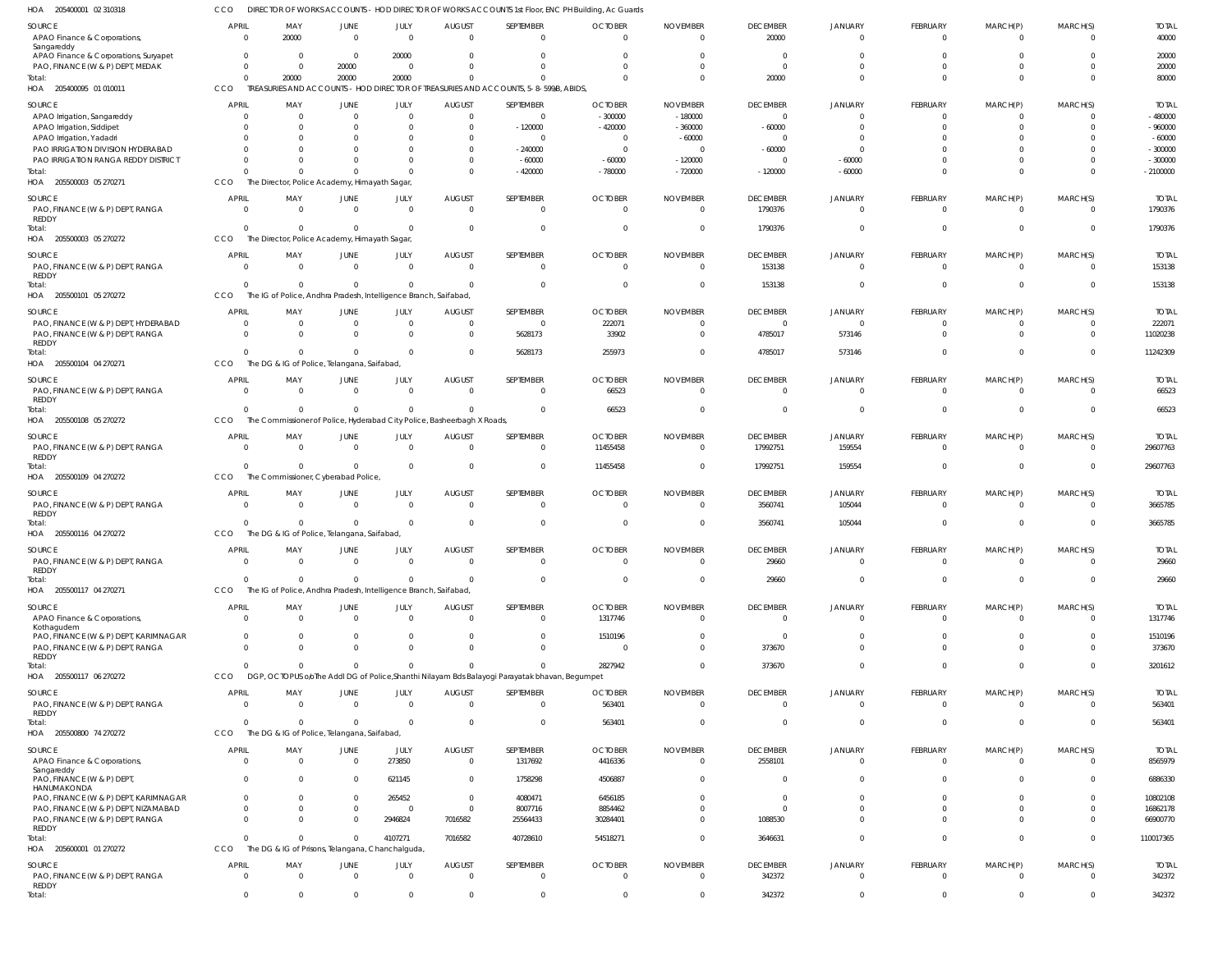| HOA<br>205600001 74 270272                                          | ссо                      | The DG & IG of Prisons, Telangana, Chanchalguda,                                 |                  |                  |                           |                                                                                                   |                           |                             |                                   |                                |                      |                            |                            |                         |
|---------------------------------------------------------------------|--------------------------|----------------------------------------------------------------------------------|------------------|------------------|---------------------------|---------------------------------------------------------------------------------------------------|---------------------------|-----------------------------|-----------------------------------|--------------------------------|----------------------|----------------------------|----------------------------|-------------------------|
| SOURCE<br>APAO Finance & Corporations,<br>Sangareddy                | <b>APRIL</b><br>$\Omega$ | MAY<br>$\Omega$                                                                  | JUNE<br>$\Omega$ | JULY<br>$\Omega$ | <b>AUGUST</b><br>$\Omega$ | SEPTEMBER<br>$\mathbf 0$                                                                          | <b>OCTOBER</b><br>1404570 | <b>NOVEMBER</b><br>$\Omega$ | <b>DECEMBER</b><br>$\overline{0}$ | <b>JANUARY</b><br>$\mathbf{0}$ | FEBRUARY<br>$\Omega$ | MARCH(P)<br>$\Omega$       | MARCH(S)<br>$\overline{0}$ | <b>TOTAL</b><br>1404570 |
| Total:<br>205600101 04 270272<br>HOA                                | $\Omega$<br>CCO          | $\Omega$<br>The DG & IG of Prisons, Telangana, Chanchalguda,                     | $\Omega$         | $\Omega$         |                           | $\mathbf 0$                                                                                       | 1404570                   | $\Omega$                    | $\overline{0}$                    | $\mathbf{0}$                   | $\Omega$             | $\Omega$                   | $\Omega$                   | 1404570                 |
| SOURCE                                                              | <b>APRIL</b>             | MAY                                                                              | JUNE             | JULY             | <b>AUGUST</b>             | SEPTEMBER                                                                                         | <b>OCTOBER</b>            | <b>NOVEMBER</b>             | <b>DECEMBER</b>                   | <b>JANUARY</b>                 | FEBRUARY             |                            |                            | <b>TOTAL</b>            |
| PAO, FINANCE (W & P) DEPT, RANGA<br><b>REDDY</b>                    | $\Omega$                 | $\overline{0}$                                                                   | $\Omega$         | $\mathbf 0$      | $\Omega$                  | $\overline{0}$                                                                                    | 227192                    | $\Omega$                    | $\overline{0}$                    | $\overline{0}$                 | $\Omega$             | MARCH(P)<br>$\overline{0}$ | MARCH(S)<br>$\overline{0}$ | 227192                  |
| Total:<br>205800001 74 270271<br>HOA                                | $\Omega$<br>CCO          | $\Omega$<br>The Commissioner, Printing, Stationery & Stores Dept., Chanchalguda, | $\Omega$         | $\Omega$         |                           | $\mathbf{0}$                                                                                      | 227192                    | $\Omega$                    | $\overline{0}$                    | $\overline{0}$                 | $\Omega$             | $\overline{0}$             | 0                          | 227192                  |
| SOURCE                                                              | <b>APRIL</b>             | MAY                                                                              | JUNE             | JULY             | <b>AUGUST</b>             | SEPTEMBER                                                                                         | <b>OCTOBER</b>            | <b>NOVEMBER</b>             | <b>DECEMBER</b>                   | <b>JANUARY</b>                 | FEBRUARY             | MARCH(P)                   | MARCH(S)                   | <b>TOTAL</b>            |
| PAO, FINANCE (W & P) DEPT, RANGA<br><b>REDDY</b>                    | $\Omega$                 | $\Omega$                                                                         | $\Omega$         | $\Omega$         | $\Omega$                  | $\mathbf{0}$                                                                                      | $\Omega$                  | $\Omega$                    | 327786                            | $\mathbf{0}$                   | $\Omega$             | $\Omega$                   | $\Omega$                   | 327786                  |
| Total:                                                              | $\Omega$                 | $\Omega$                                                                         | $\Omega$         | $\Omega$         |                           | $\Omega$                                                                                          | $\Omega$                  | $\Omega$                    | 327786                            | $\overline{0}$                 | $\Omega$             | $\overline{0}$             | 0                          | 327786                  |
| HOA 205901053 04 270272                                             | CCO                      |                                                                                  |                  |                  |                           | THE ENGINEER-IN-CHIEF, CRF OFFICE OF THE ENGINEER-IN-CHIEF (R&B), IV FLOOR, ERRAM MANZIL          |                           |                             |                                   |                                |                      |                            |                            |                         |
| SOURCE                                                              | <b>APRIL</b>             | MAY                                                                              | JUNE             | JULY             | <b>AUGUST</b>             | SEPTEMBER                                                                                         | <b>OCTOBER</b>            | <b>NOVEMBER</b>             | <b>DECEMBER</b>                   | JANUARY                        | FEBRUARY             | MARCH(P)                   | MARCH(S)                   | <b>TOTAL</b>            |
| APAO (R&B) HYDERABAD                                                | $\overline{0}$           | - 0                                                                              | $\Omega$         | 523647           | 1020922                   | 151103                                                                                            | 2377943                   | $\Omega$                    | 296263                            | 0                              | $\Omega$             | $\Omega$                   | 0                          | 4369878                 |
| APAO (R&B) MEDAK (HYD)                                              | $\Omega$                 | $\Omega$                                                                         |                  |                  |                           | 98819                                                                                             | 519120                    | <sup>0</sup>                | 19600                             | $\Omega$                       | $\Omega$             | $\Omega$                   | $\Omega$                   | 637539                  |
| APAO (R&B) POCHAMPAD (NIZAMABAD)                                    | $\Omega$                 | $\Omega$                                                                         |                  |                  |                           | 177272                                                                                            | 171008                    |                             | 285393                            | 0                              | $\Omega$             | $\Omega$                   | $\Omega$                   | 633673                  |
| APAO (R&B) TEKULAPALLY                                              | $\Omega$                 | -0                                                                               |                  |                  |                           | 199306                                                                                            |                           |                             | 452705                            | 0                              | $\Omega$             | $\Omega$                   | $\Omega$                   | 652011                  |
| APAO Roads & Buildings (R&B), Jagtial                               | $\Omega$                 | $\Omega$                                                                         |                  |                  |                           | 71299                                                                                             | $\Omega$                  | <sup>0</sup>                | 189383                            | 0                              | $\Omega$             | $\Omega$                   | 0                          | 260682                  |
| APAO Roads & Buildings (R&B), Jogulamba                             | $\Omega$                 | $\Omega$                                                                         |                  |                  |                           | $\overline{0}$                                                                                    | 94000                     | $\Omega$                    | C                                 | $\Omega$                       | $\Omega$             | $\Omega$                   | $\Omega$                   | 94000                   |
| Gadwal                                                              |                          |                                                                                  |                  |                  |                           |                                                                                                   |                           |                             |                                   |                                |                      |                            |                            |                         |
| APAO Roads & Buildings (R&B), Kamareddy                             | $\mathbf{0}$             | $\Omega$                                                                         |                  | 80400            |                           | 93394                                                                                             | $\Omega$                  | $\Omega$                    | 699519                            | $\Omega$                       | $\Omega$             | $\overline{0}$             | $\mathbf 0$                | 873313                  |
| APAO Roads & Buildings (R&B)                                        | $\Omega$                 | $\Omega$                                                                         |                  |                  |                           | $\overline{0}$                                                                                    | 797863                    | $\Omega$                    | 141296                            | $\Omega$                       | $\Omega$             | $\Omega$                   | $\Omega$                   | 939159                  |
| Komarambheem Asifabad<br>APAO Roads & Buildings (R&B)<br>Kothagudem | $\Omega$                 | $\Omega$                                                                         | $\Omega$         | 0                |                           | $\mathbf{0}$                                                                                      | $\Omega$                  | $\Omega$                    | 542608                            | $\mathbf 0$                    | $\Omega$             | $\Omega$                   | $\Omega$                   | 542608                  |
| APAO Roads & Buildings (R&B)                                        | $\mathbf{0}$             | $\Omega$                                                                         | $\Omega$         | $\Omega$         |                           | $\mathbf 0$                                                                                       | 384994                    | $\Omega$                    | 0                                 | $\mathbf 0$                    | $\Omega$             | $\Omega$                   | $\Omega$                   | 384994                  |
| Mahabubabad<br>APAO Roads & Buildings (R&B), Mancherial             | $\mathbf{0}$             | 0                                                                                | $\Omega$         | 86924            |                           | $\mathbf{0}$                                                                                      | 358956                    | $\Omega$                    | 227716                            | $\mathbf{0}$                   | $\Omega$             | $\overline{0}$             | $\mathbf 0$                | 673596                  |
| APAO Roads & Buildings (R&B),                                       | $\Omega$                 | $\Omega$                                                                         |                  |                  |                           | $\mathbf 0$                                                                                       | 84219                     | $\Omega$                    | 0                                 | $\mathbf{0}$                   | $\Omega$             | $\Omega$                   | $\Omega$                   | 84219                   |
| Sangareddy                                                          |                          |                                                                                  |                  |                  |                           |                                                                                                   |                           |                             |                                   |                                |                      |                            |                            |                         |
| APAO Roads & Buildings (R&B), Siddipet                              | $\Omega$                 | $\Omega$                                                                         | $\Omega$         | 0                |                           | $\mathbf{0}$                                                                                      | 614457                    | <sup>0</sup>                | 28600                             | $\Omega$                       | $\Omega$             | $\Omega$                   | 0                          | 643057                  |
| PAO (R&B) (NIRMAL)                                                  | $\Omega$                 | $\Omega$                                                                         |                  | 102534           |                           | $\mathbf{0}$                                                                                      | 31224                     | $\Omega$                    | 156830                            | $\Omega$                       | $\Omega$             | $\Omega$                   | $\Omega$                   | 290588                  |
| PAO (R&B), HANUMAKONDA                                              | $\Omega$                 | -0                                                                               |                  | 0                |                           | 112179                                                                                            | 776473                    | $\Omega$                    | 296598                            | 0                              | $\Omega$             | $\Omega$                   | $\Omega$                   | 1185250                 |
| PAO (R&B) LMD                                                       |                          | -0                                                                               |                  | 9280             |                           | 27345                                                                                             | 161520                    |                             | 0                                 | $\Omega$                       | $\Omega$             | $\Omega$                   | -0                         | 198145                  |
| PAO (R&B) MAHABOOBNAGAR                                             | $\Omega$                 | $\Omega$                                                                         |                  | 112417           |                           | 47780                                                                                             | 412746                    | $\Omega$                    | 412805                            | $\Omega$                       | $\Omega$             | $\Omega$                   | $\Omega$                   | 985748                  |
| PAO (R&B) NALGONDA                                                  | $\Omega$                 | $\Omega$                                                                         |                  | 197089           | 100000                    | $\overline{0}$                                                                                    |                           | <sup>0</sup>                | 89172                             | $\Omega$                       | $\Omega$             | $\Omega$                   | 0                          | 38626                   |
| Total:                                                              | $\Omega$                 | $\Omega$                                                                         | $\Omega$         | 1112291          | 1120922                   | 978497                                                                                            | 6784523                   | $\Omega$                    | 3838488                           | $\Omega$                       | $\Omega$             | $\Omega$                   | $\Omega$                   | 13834721                |
| HOA 205901053 04 290291                                             | CCO                      |                                                                                  |                  |                  |                           | THE ENGINEER-IN-CHIEF, CRF OFFICE OF THE ENGINEER-IN-CHIEF (R&B), IV FLOOR, ERRAM MANZIL          |                           |                             |                                   |                                |                      |                            |                            |                         |
| SOURCE                                                              | <b>APRIL</b>             | MAY                                                                              | JUNE             | JULY             | <b>AUGUST</b>             | SEPTEMBER                                                                                         | <b>OCTOBER</b>            | <b>NOVEMBER</b>             | <b>DECEMBER</b>                   | <b>JANUARY</b>                 | FEBRUARY             | MARCH(P)                   | MARCH(S)                   | <b>TOTAL</b>            |
| APAO (R&B) HYDERABAD                                                | 958505                   | 1449850                                                                          | 923157           | 938775           | 1805034                   | 1481229                                                                                           | 1530044                   | 1576334                     | 1497562                           | 1580699                        | $\Omega$             | $\Omega$                   | $\Omega$                   | 13741189                |
| APAO (R&B) MEDAK (HYD)                                              | 39580                    | 39580                                                                            | 39580            | 49075            | 65990                     | 65990                                                                                             | 65990                     | 65990                       | 65990                             | 65990                          | $\Omega$             | $\Omega$                   | $\Omega$                   | 563755                  |
| APAO (R&B) POCHAMPAD (NIZAMABAD)                                    | 167560                   | 164030                                                                           | 168670           | 168670           | 298745                    | 258240                                                                                            | 261570                    | 263840                      | 222580                            | 220952                         |                      | $\Omega$                   | $\Omega$                   | 2194857                 |
| APAO (R&B) RANGAREDDY (HYD)                                         | 69990                    | 71100                                                                            | 71100            | 71100            | 71920                     | 153588                                                                                            | 139981                    | 118000                      | 118000                            | 118000                         | $\Omega$             | $\Omega$                   |                            | 1002779                 |
| APAO (R&B) TEKULAPALLY                                              | 77150                    | 77150                                                                            | 77150            | 77150            | 143500                    | 125110                                                                                            | 125110                    | 104923                      | 125110                            | 148757                         |                      |                            |                            | 1081110                 |
| APAO Roads & Buildings (R&B), Adilabad                              | 87570                    | 87570                                                                            | 87570            | 104362           | 163935                    | 144280                                                                                            | 145390                    | 146500                      | 146500                            | 146500                         |                      |                            |                            | 1260177                 |
| APAO Roads & Buildings (R&B), Jagtial                               | 27640                    | 27640                                                                            | 27640            | 35336            | 46240                     | 46240                                                                                             | 46240                     | 46240                       | 46240                             | 46240                          | $\Omega$             | $\Omega$                   | $\Omega$                   | 395696                  |
| APAO Roads & Buildings (R&B), Kamareddy                             | 71890                    | 112610                                                                           | 71890            | 71890            | 161250                    | 116570                                                                                            | 116420                    | 116570                      | 116570                            | 116570                         |                      |                            |                            | 1072230                 |
| APAO Roads & Buildings (R&B)<br>Komarambheem Asifabad               | 81410                    | 82520                                                                            | 82520            | 82520            | 82520                     | 172858                                                                                            | 133740                    | 133740                      | 133740                            | 133740                         | $\Omega$             | $\Omega$                   | $\Omega$                   | 1119308                 |
| APAO Roads & Buildings (R&B), Mancherial                            | 22060                    | 22060                                                                            | 22060            | 22060            | 22060                     | 22060                                                                                             | 22060                     | 63604                       | 44120                             | 39130                          | $\Omega$<br>$\Omega$ | $\overline{0}$<br>$\Omega$ | $\Omega$<br>$\Omega$       | 301274                  |
| APAO Roads & Buildings (R&B)<br>Nagarkurnool                        | 96350                    | 192700                                                                           | 103063           | 98220            | 183126                    | 159520                                                                                            | 160800                    | 160800                      | 160800                            | 160800                         |                      |                            |                            | 1476179                 |
| APAO Roads & Buildings (R&B)<br>Sangareddy                          | 41830                    | 41830                                                                            | 41830            | 41830            | 77624                     | 67750                                                                                             | 67750                     | 67750                       | 67750                             | 67750                          | $\Omega$             | $\Omega$                   | $\Omega$                   | 583694                  |
| APAO Roads & Buildings (R&B), Vikarabad                             | 153090                   | 153090                                                                           | 153090           | 154200           | 262632                    | 234550                                                                                            | 236400                    | 236400                      | 236400                            | 237160                         | $\Omega$             | $\Omega$                   | $\Omega$                   | 2057012                 |
| APAO Roads & Buildings (R&B), Yadadri                               | 72510                    | 72510                                                                            | 73620            | 73620            | 136935                    | 119400                                                                                            | 120800                    | 120800                      | 120800                            | 120800                         | $\Omega$             | $\Omega$                   | $\Omega$                   | 1031795                 |
| PAO (R&B) (NIRMAL)                                                  | 76870                    | 78060                                                                            | 78060            | 78060            | 174780                    | 127920                                                                                            | 127920                    | 127920                      | 127920                            | 127920                         | $\Omega$             | $\Omega$                   | $\Omega$                   | 1125430                 |
| PAO (R&B) MAHABOOBNAGAR                                             | 267170                   | 268280                                                                           | 268280           | 269310           | 873985                    | 507298                                                                                            | 506010                    | 507510                      | 509240                            | 510970                         | $\Omega$             | $\Omega$                   | $\Omega$                   | 4488053                 |
| PAO (R&B) NALGONDA                                                  | 70490                    | 132310                                                                           | 163800           | 89826            | 117640                    | 117640                                                                                            | 117640                    | 117640                      | 117640                            | 117640                         | $\Omega$             | $\Omega$                   | $\Omega$                   | 1162266                 |
| Total:                                                              | 2381665                  | 3072890                                                                          | 2453080          | 2426004          | 4687916                   | 3920243                                                                                           | 3923865                   | 3974561                     | 3856962                           | 3959618                        | $\Omega$             | $\Omega$                   | $\Omega$                   | 34656804                |
| HOA 205901053 04 290292                                             | CCO                      |                                                                                  |                  |                  |                           | THE ENGINEER-IN-CHIEF, CRF OFFICE OF THE ENGINEER-IN-CHIEF (R&B), IV FLOOR, ERRAM MANZIL          |                           |                             |                                   |                                |                      |                            |                            |                         |
| SOURCE                                                              | <b>APRIL</b>             | MAY                                                                              | JUNE             | JULY             | <b>AUGUST</b>             | SEPTEMBER                                                                                         | <b>OCTOBER</b>            | <b>NOVEMBER</b>             | <b>DECEMBER</b>                   | <b>JANUARY</b>                 | FEBRUARY             | MARCH(P)                   | MARCH(S)                   | <b>TOTAL</b>            |
| APAO (R&B) HYDERABAD                                                | 25600                    | 39234                                                                            | 24400            | 25300            | 37640                     | 31550                                                                                             | 32350                     | 31775                       | 32083                             | 33625                          | $\overline{0}$       | $\Omega$                   | $\mathbf 0$                | 313557                  |
| APAO (R&B) POCHAMPAD (NIZAMABAD)                                    | 5782                     | 4587                                                                             | 5782             | 5782             | 6882                      | 5175                                                                                              | 6033                      | 6332                        | 5434                              | 5015                           | $\Omega$             | $\Omega$                   | $\Omega$                   | 56804                   |
| APAO (R&B) RANGAREDDY (HYD)                                         | 600                      | 600                                                                              | 600              | 600              | 700                       | 1450                                                                                              | 2150                      | 950                         | 950                               | 950                            | $\Omega$             | $\Omega$                   | $\Omega$                   | 9550                    |
| APAO (R&B) TEKULAPALLY                                              | 1000                     | 1000                                                                             | 1000             | 1000             | 1800                      | 1400                                                                                              | 1400                      | 1174                        | 1400                              | 1626                           | $\Omega$             | $\Omega$                   | $\Omega$                   | 12800                   |
| APAO Roads & Buildings (R&B), Kamareddy                             | 2000                     | 2000                                                                             | 2000             | 2000             | 2000                      | 2000                                                                                              | 2000                      | 2000                        | 2000                              | 2000                           | $\Omega$             | $\Omega$                   | $\Omega$                   | 20000                   |
| APAO Roads & Buildings (R&B)<br>Nagarkurnool                        | 2000                     | 4000                                                                             | 2000             | 2000             | 2000                      | 2000                                                                                              | 2000                      | 2000                        | 2000                              | 2000                           | $\Omega$             | $\Omega$                   | $\Omega$                   | 22000                   |
| Total:<br>HOA 205901053 04 290293                                   | 36982<br>CCO             | 51421                                                                            | 35782            | 36682            | 51022                     | 43575<br>THE ENGINEER-IN-CHIEF, CRF OFFICE OF THE ENGINEER-IN-CHIEF (R&B), IV FLOOR, ERRAM MANZIL | 45933                     | 44231                       | 43867                             | 45216                          | $\Omega$             | $\Omega$                   | $\Omega$                   | 434711                  |
|                                                                     |                          |                                                                                  |                  |                  |                           |                                                                                                   |                           |                             |                                   |                                |                      |                            |                            |                         |
| SOURCE                                                              | <b>APRIL</b>             | MAY                                                                              | JUNE             | JULY             | <b>AUGUST</b>             | SEPTEMBER                                                                                         | <b>OCTOBER</b>            | <b>NOVEMBER</b>             | <b>DECEMBER</b>                   | <b>JANUARY</b>                 | FEBRUARY<br>$\Omega$ | MARCH(P)<br>$\Omega$       | MARCH(S)<br>$\Omega$       | <b>TOTAL</b>            |
| APAO (R&B) HYDERABAD                                                | 367552                   | 524234                                                                           | 353206           | 360002           | 134650                    | 128823                                                                                            | 110491                    | 130152                      | 115273                            | 130755                         | $\Omega$             | $\Omega$                   | $\Omega$                   | 2355138<br>94026        |
| APAO (R&B) MEDAK (HYD)<br>APAO (R&B) POCHAMPAD (NIZAMABAD)          | 15185<br>78644           | 15185<br>73467                                                                   | 15185<br>79075   | 19833<br>79075   | 4773<br>56518             | 4773<br>33347                                                                                     | 4773<br>37372             | 4773<br>38855               | 4773<br>33894                     | 4773<br>31927                  | $\Omega$             | $\Omega$                   | $\Omega$                   | 542174                  |
| APAO (R&B) RANGAREDDY (HYD)                                         | 26837                    | 27268                                                                            | 27268            | 27268            | 27586                     | 25497                                                                                             | 16937                     | 8533                        | 8533                              | 8533                           | $\Omega$             | $\Omega$                   | $\Omega$                   | 204260                  |
| APAO (R&B) TEKULAPALLY                                              | 29570                    | 29570                                                                            | 29570            | 29570            | 18088                     | 9044                                                                                              | 9044                      | 7585                        | 9044                              | 10755                          | $\Omega$             | $\Omega$                   | $\Omega$                   | 181840                  |
| APAO Roads & Buildings (R&B), Adilabad                              | 33595                    | 33595                                                                            | 60519            | 33595            | 20620                     | 10435                                                                                             | 10516                     | 10597                       | 10597                             | 10597                          | $\Omega$             | $\Omega$                   | $\Omega$                   | 234666                  |
| APAO Roads & Buildings (R&B), Jagtial                               | 10609                    | 10609                                                                            | 10609            | 14250            | 3346                      | 3346                                                                                              | 3346                      | 3346                        | 3346                              | 3346                           | $\Omega$             | $\Omega$                   | $\Omega$                   | 66153                   |
| APAO Roads & Buildings (R&B), Kamareddy                             | 27586                    | 43201                                                                            | 27586            | 27586            | $-10724$                  | 8431                                                                                              | 8431                      | 8431                        | 8431                              | 8431                           | $\mathbf{0}$         | $\overline{0}$             | $\mathbf 0$                | 157390                  |
| APAO Roads & Buildings (R&B)                                        | 31230                    | 31661                                                                            | 31661            | 31661            | 31661                     | 29016                                                                                             | 9672                      | 9672                        | 9672                              | 9672                           | $\Omega$             | $\Omega$                   | $\Omega$                   | 225578                  |
|                                                                     |                          |                                                                                  |                  |                  |                           |                                                                                                   |                           |                             |                                   |                                |                      |                            |                            |                         |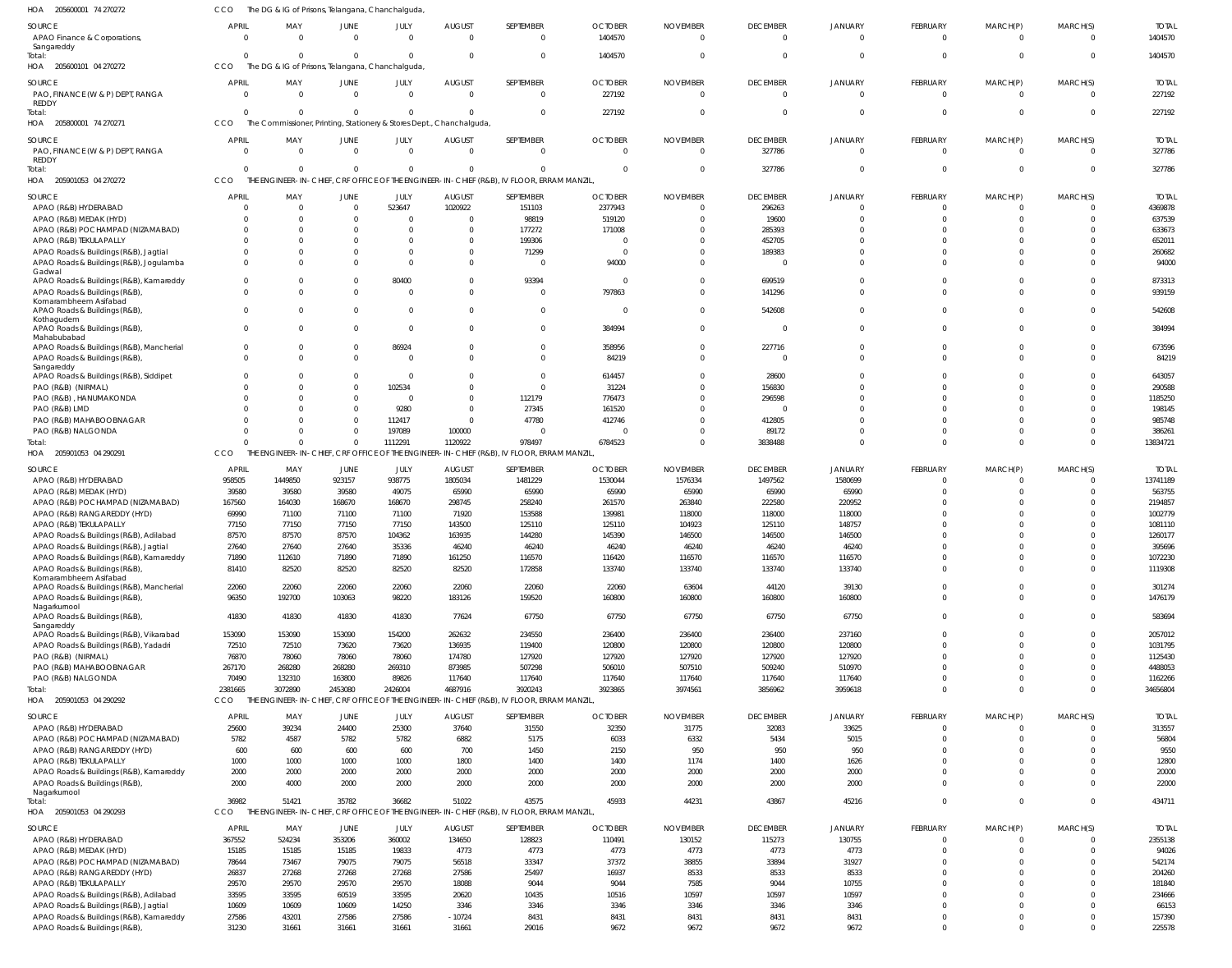205901053 04 290293 HOA CCO THE ENGINEER-IN-CHIEF, CRF OFFICE OF THE ENGINEER-IN-CHIEF (R&B), IV FLOOR, ERRAM MANZIL,

| <b>SOURCE</b><br>Komarambheem Asifabad                                                   | <b>APRIL</b>  | MAY                   | <b>JUNE</b>   | JULY                 | <b>AUGUST</b>            | SEPTEMBER                                                                                          | <b>OCTOBER</b>       | <b>NOVEMBER</b> | <b>DECEMBER</b> | <b>JANUARY</b>       | FEBRUARY                   | MARCH(P)                   | MARCH(S)             | <b>TOTAL</b>    |
|------------------------------------------------------------------------------------------|---------------|-----------------------|---------------|----------------------|--------------------------|----------------------------------------------------------------------------------------------------|----------------------|-----------------|-----------------|----------------------|----------------------------|----------------------------|----------------------|-----------------|
| APAO Roads & Buildings (R&B), Mancherial<br>APAO Roads & Buildings (R&B)<br>Nagarkurnool | 8461<br>36969 | 8461<br>73938         | 8461<br>39574 | 8461<br>37694        | 8461<br>23080            | 8461<br>11540                                                                                      | 8461<br>11633        | 19972<br>11633  | 16922<br>11633  | 2831<br>11633        | $\mathbf 0$<br>$\mathbf 0$ | $\mathbf 0$<br>$\mathbf 0$ | $\Omega$<br>$\Omega$ | 98952<br>269327 |
| APAO Roads & Buildings (R&B),<br>Sangareddy                                              | 16046         | 16046                 | 16046         | 16046                | 9798                     | 4899                                                                                               | 4899                 | 4899            | 4899            | 4899                 | $\mathbf 0$                | $\mathbf 0$                | $\Omega$             | 98477           |
| APAO Roads & Buildings (R&B), Vikarabad                                                  | 58746         | 58746                 | 58746         | 59177                | 40273                    | 25576                                                                                              | 25711                | 25711           | 25711           | 26006                | $\Omega$                   | $\Omega$                   | $\Omega$             | 404403          |
| APAO Roads & Buildings (R&B), Yadadri                                                    | 27814         | 27814                 | 28245         | 28245                | 17270                    | 8635                                                                                               | 8737                 | 8737            | 8737            | 8737                 | $\Omega$                   | $\Omega$                   | $\Omega$             | 172971          |
| PAO (R&B) (NIRMAL)                                                                       | 29477         | 29939                 | 29939         | 29939                | $-11657$                 | 9250                                                                                               | 9250                 | 9250            | 9250            | 9250                 | $\Omega$                   | $\Omega$                   | $\Omega$             | 153887          |
| PAO (R&B) MAHABOOBNAGAR                                                                  | 102504        | 102935                | 108003        | 103335               | 204881                   | 59293                                                                                              | 36600                | 36709           | 36835           | 36961                | $\Omega$                   | $\Omega$                   | $\Omega$<br>$\Omega$ | 828056          |
| PAO (R&B) NALGONDA                                                                       | 27043         | 50759                 | 52766         | 36323                | 8509                     | 8509                                                                                               | 8509                 | 8509            | 8509            | 8509                 | $\Omega$<br>$\Omega$       | $\Omega$<br>$\Omega$       | $\Omega$             | 217945          |
| Total:<br>205901053 04 290294<br>HOA                                                     | 927868<br>CCO | 1157428               | 976459        | 942060               | 587133                   | 388875<br>THE ENGINEER-IN-CHIEF, CRF OFFICE OF THE ENGINEER-IN-CHIEF (R&B), IV FLOOR, ERRAM MANZIL | 324382               | 347364          | 326059          | 327615               |                            |                            |                      | 6305243         |
| SOURCE                                                                                   | <b>APRIL</b>  | MAY                   | <b>JUNE</b>   | JULY                 | <b>AUGUST</b>            | SEPTEMBER                                                                                          | <b>OCTOBER</b>       | <b>NOVEMBER</b> | <b>DECEMBER</b> | <b>JANUARY</b>       | FEBRUARY                   | MARCH(P)                   | MARCH(S)             | <b>TOTAI</b>    |
| APAO (R&B) HYDERABAD                                                                     | 284055        | 459800                | 261996        | 267084               | 420367                   | 341780                                                                                             | 349364               | 366738          | 343943          | 366492               | $\Omega$                   | $\Omega$                   | $\Omega$             | 3461619         |
| APAO (R&B) MEDAK (HYD)                                                                   | 4699          | 4699                  | 4699          | 7022                 | 7213                     | 7213                                                                                               | 7213                 | 7213            | 7213            | 7213                 | $\mathbf 0$                | $\Omega$                   | $\Omega$             | 64397           |
| APAO (R&B) POCHAMPAD (NIZAMABAD)                                                         | 29847         | 29427                 | 30069         | 30069                | 52237                    | 40532                                                                                              | 40992                | 41342           | 34426           | 34201                | $\Omega$                   | $\Omega$                   | $\Omega$             | 363142          |
| APAO (R&B) RANGAREDDY (HYD)                                                              | 8682          | 8682                  | 8682          | 8682                 | 8928                     | 17751                                                                                              | 18575                | 11981           | 11981           | 11981                | $\Omega$                   | $\Omega$                   | $\Omega$             | 115925          |
| APAO (R&B) TEKULAPALLY                                                                   | 15252         | 15252                 | 15252         | 15252                | 26984                    | 21118                                                                                              | 21118                | 17712           | 21118           | 25112                | $\Omega$                   | $\Omega$                   | $\Omega$             | 194170          |
| APAO Roads & Buildings (R&B), Adilabad                                                   | 11376         | 11376                 | 11376         | 11376                | 22334                    | 17080                                                                                              | 17202                | 17324           | 17324           | 17324                | $\Omega$                   | $\Omega$                   | $\Omega$             | 154092          |
| APAO Roads & Buildings (R&B), Jagtial                                                    | 3967          | 3967                  | 3967          | 5975                 | 5975                     | 5975                                                                                               | 5975                 | 5975            | 5975            | 5975                 | $\Omega$                   | $\Omega$                   | $\Omega$             | 53726           |
| APAO Roads & Buildings (R&B), Kamareddy                                                  | 8537          | 13369                 | 8537          | 8537                 | 16943                    | 12740                                                                                              | 12740                | 12740           | 12740           | 12740                | $\Omega$                   | $\Omega$                   | $\Omega$             | 119623          |
| APAO Roads & Buildings (R&B)                                                             | $\Omega$      | $\Omega$              | $\mathbf 0$   | $\overline{0}$       | $\Omega$                 | 31924                                                                                              | $\Omega$             | $\Omega$        | $\Omega$        | $\Omega$             | $\Omega$                   | $\Omega$                   | $\Omega$             | 31924           |
| Komarambheem Asifabad<br>APAO Roads & Buildings (R&B), Mancherial                        | $\Omega$      | $\Omega$              | $\mathbf 0$   | $\overline{0}$       | $\Omega$                 | $\overline{0}$                                                                                     | $\Omega$             | 224             | $\Omega$        | $\Omega$             | $\Omega$                   | $\Omega$                   | $\Omega$             | 224             |
| APAO Roads & Buildings (R&B)                                                             | 11441         | 22882                 | 12245         | 11665                | 24995                    | 18330                                                                                              | 18497                | 18497           | 18497           | 18497                | $\Omega$                   | $\Omega$                   | $\Omega$             | 175546          |
| Nagarkurnool                                                                             |               |                       |               |                      |                          |                                                                                                    |                      |                 |                 |                      |                            |                            |                      |                 |
| APAO Roads & Buildings (R&B)                                                             | 6000          | 6000                  | 6000          | 6000                 | 11498                    | 8749                                                                                               | 8749                 | 8749            | 8749            | 8749                 | $\Omega$                   | $\Omega$                   | $\Omega$             | 79243           |
| Sangareddy                                                                               |               |                       |               |                      |                          |                                                                                                    |                      |                 |                 |                      |                            |                            |                      |                 |
| APAO Roads & Buildings (R&B), Vikarabad                                                  | 20933         | 20933                 | 20933         | 21094                | 37124                    | 29349                                                                                              | 29553                | 29553           | 29553           | 29663                | $\Omega$                   | $\Omega$                   | $\Omega$             | 268688          |
| APAO Roads & Buildings (R&B), Yadadri                                                    | 9394          | 9394                  | 9528          | 9528                 | 18622                    | 14075                                                                                              | 14257                | 14257           | 14257           | 14257                | $\Omega$                   | $\Omega$                   | $\Omega$             | 127569          |
| PAO (R&B) (NIRMAL)                                                                       | 9931          | 10073                 | 10073         | 10073                | 19663                    | 15063                                                                                              | 15063                | 15063           | 15063           | 15063                | $\Omega$                   | $\Omega$                   | $\Omega$             | 135128          |
| PAO (R&B) MAHABOOBNAGAR                                                                  | 43980         | 44114                 | 44114         | 44320                | 165467                   | 81148                                                                                              | 76758                | 77013           | 77238           | 77532                | $\Omega$                   | $\Omega$                   | $\Omega$             | 731684          |
| PAO (R&B) NALGONDA                                                                       | 9348          | 16688                 | 22858         | 14169                | 14169                    | 14169                                                                                              | 14169                | 14169           | 14169           | 14169                | $\Omega$                   | $\Omega$                   | $\Omega$             | 148077          |
| Total:<br>HOA 205901053 04 290295                                                        | 477442<br>CCO | 676656                | 470329        | 470846               | 852519                   | 676996<br>THE ENGINEER-IN-CHIEF, CRF OFFICE OF THE ENGINEER-IN-CHIEF (R&B), IV FLOOR, ERRAM MANZIL | 650225               | 658550          | 632246          | 658968               | $\Omega$                   | $\Omega$                   | $\Omega$             | 6224777         |
| <b>SOURCE</b>                                                                            | <b>APRIL</b>  | MAY                   | <b>JUNE</b>   | JULY                 | <b>AUGUST</b>            | SEPTEMBER                                                                                          | <b>OCTOBER</b>       | <b>NOVEMBER</b> | <b>DECEMBER</b> | <b>JANUARY</b>       | <b>FEBRUARY</b>            | MARCH(P)                   | MARCH(S)             | <b>TOTAL</b>    |
| APAO (R&B) MEDAK (HYD)                                                                   | - 0           | $\Omega$              | $\mathbf 0$   | $\overline{0}$       | 22000                    | $\mathbf{0}$                                                                                       |                      |                 | $\Omega$        | $\Omega$             | $\mathbf 0$                | $\mathbf 0$                | $\Omega$             | 22000           |
| APAO (R&B) POCHAMPAD (NIZAMABAD)                                                         | $\Omega$      | 72950                 | 0             | $\overline{0}$       | $\Omega$                 | $\mathbf 0$                                                                                        | $\Omega$             |                 | $\Omega$        | $\Omega$             | $\mathbf 0$                | $\mathbf 0$                | $\Omega$             | 72950           |
| APAO Roads & Buildings (R&B),                                                            | $\Omega$      | $\Omega$              | $\Omega$      | $\mathbf 0$          | $\Omega$                 | $\mathbf 0$                                                                                        |                      |                 | $\Omega$        | 21032                | $\mathbf 0$                | $\mathbf 0$                | $\Omega$             | 21032           |
| Komarambheem Asifabad                                                                    |               |                       |               |                      |                          |                                                                                                    |                      |                 |                 |                      |                            |                            |                      |                 |
| APAO Roads & Buildings (R&B)                                                             | $\Omega$      | $\Omega$              | $\mathbf 0$   | $\mathbf 0$          | $\Omega$                 | $\mathbf{0}$                                                                                       | $\Omega$             | 300000          | 300000          | $\Omega$             | $\Omega$                   | $\mathbf 0$                | $\Omega$             | 600000          |
| Sangareddy                                                                               |               | 72950                 | $\mathbf 0$   | $\mathbf 0$          | 22000                    | $\mathbf 0$                                                                                        | $\Omega$             | 300000          | 300000          | 21032                | $\overline{0}$             | $\mathbf 0$                | $\Omega$             | 715982          |
| Total:<br>205901053 04 290296                                                            | CCO           |                       |               |                      |                          | THE ENGINEER-IN-CHIEF, CRF OFFICE OF THE ENGINEER-IN-CHIEF (R&B), IV FLOOR, ERRAM MANZIL           |                      |                 |                 |                      |                            |                            |                      |                 |
| HOA                                                                                      |               |                       |               |                      |                          |                                                                                                    |                      |                 |                 |                      |                            |                            |                      |                 |
| <b>SOURCE</b>                                                                            | APRIL         | MAY                   | <b>JUNE</b>   | JULY                 | <b>AUGUST</b>            | SEPTEMBER                                                                                          | <b>OCTOBER</b>       | <b>NOVEMBER</b> | <b>DECEMBER</b> | JANUARY              | <b>FEBRUARY</b>            | MARCH(P)                   | MARCH(S)             | <b>TOTAI</b>    |
| APAO (R&B) HYDERABAD                                                                     |               | $\Omega$              | 26458         | $\overline{0}$       | 281883                   | 76033                                                                                              | $\Omega$             | 137856          | 137238          | 44801                | $\Omega$                   |                            | $\Omega$             | 704269          |
| APAO (R&B) MEDAK (HYD)                                                                   |               | $\Omega$              | 0             | $\overline{0}$       | $\Omega$                 | 38779                                                                                              | - 0                  |                 | $\Omega$        |                      | $\Omega$                   |                            |                      | 38779           |
| APAO (R&B) POCHAMPAD (NIZAMABAD)                                                         |               | $\Omega$              | $\Omega$      | $\Omega$             | $\Omega$                 | $\Omega$                                                                                           | $\Omega$             | $\Omega$        | 65556           | $\Omega$             | $\Omega$                   | $\Omega$                   | $\Omega$             | 65556           |
| APAO (R&B) RANGAREDDY (HYD)                                                              |               |                       |               |                      |                          | 0                                                                                                  | 1434                 | 39802           |                 |                      |                            |                            |                      | 41236           |
| APAO (R&B) TEKULAPALLY                                                                   |               | $\Omega$              |               | $\Omega$             | $\Omega$                 | 77190                                                                                              | $\Omega$             | - 0             |                 | $\Omega$             | $\Omega$                   |                            | $\cap$               | 77190           |
| APAO Roads & Buildings (R&B), Adilabad                                                   |               | $\Omega$              |               | $\Omega$             | $\Omega$                 | $\mathbf{0}$                                                                                       |                      |                 | $\Omega$        | 86746                | $\Omega$                   |                            | $\cap$               | 86746           |
| APAO Roads & Buildings (R&B), Jagtial                                                    |               | $\Omega$              |               | $\Omega$             | $\Omega$                 | $\Omega$                                                                                           |                      |                 | $\Omega$        | 27640                | $\Omega$                   |                            | $\cap$               | 27640           |
| APAO Roads & Buildings (R&B), Kamareddy                                                  |               | $\Omega$              |               | $\Omega$             | $\Omega$                 | $\mathbf 0$                                                                                        |                      |                 | 68647           | $\Omega$             | $\Omega$                   | $\Omega$                   | $\cap$               | 68647           |
| APAO Roads & Buildings (R&B),                                                            |               | $\Omega$              |               | $\Omega$             | $\Omega$                 | $\Omega$                                                                                           |                      |                 | 79254           | $\Omega$             | $\Omega$                   | $\Omega$                   | $\Omega$             | 79254           |
| Komarambheem Asifabad<br>APAO Roads & Buildings (R&B)                                    |               | <sup>0</sup>          | $\Omega$      | $\Omega$             | $\Omega$                 | $\mathbf 0$                                                                                        |                      |                 | $\Omega$        | 67766                | $\Omega$                   | $\Omega$                   | $\Omega$             | 67766           |
| Nagarkurnool                                                                             |               |                       |               |                      |                          |                                                                                                    |                      |                 |                 |                      |                            |                            |                      |                 |
| APAO Roads & Buildings (R&B),                                                            | $\Omega$      | $\Omega$              | $\Omega$      | $\Omega$             | $\Omega$                 | 40475                                                                                              | $\Omega$             | $\Omega$        | $\Omega$        | $\Omega$             | $\Omega$                   | $\Omega$                   | $\Omega$             | 40475           |
| Sangareddy                                                                               |               |                       |               |                      |                          |                                                                                                    |                      |                 |                 |                      |                            |                            |                      |                 |
| APAO Roads & Buildings (R&B), Vikarabad                                                  |               | <sup>0</sup>          |               | $\Omega$             | <sup>0</sup>             | $\Omega$                                                                                           |                      | 121862          | 20968           | $\overline{0}$       | $\Omega$                   |                            | $\Omega$             | 142830          |
| APAO Roads & Buildings (R&B), Yadadri                                                    |               | $\Omega$              |               | $\Omega$             | $\Omega$                 | $\Omega$                                                                                           |                      | 39802           | $\Omega$        | 31706                | $\Omega$                   |                            | $\Omega$             | 71508           |
| PAO (R&B) (NIRMAL)                                                                       |               |                       |               | $\Omega$             |                          | $\Omega$                                                                                           | $\Omega$             | 75693           |                 | $\Omega$             | $\Omega$                   |                            |                      | 75693           |
| PAO (R&B) MAHABOOBNAGAR                                                                  |               |                       |               | $\Omega$<br>$\Omega$ | <sup>0</sup><br>$\Omega$ | $\Omega$<br>$\Omega$                                                                               | $\Omega$<br>$\Omega$ | 193488          | $\Omega$        | $\Omega$<br>$\Omega$ | $\Omega$<br>$\Omega$       | n<br>$\Omega$              | $\cap$               | 193488          |
| PAO (R&B) NALGONDA                                                                       |               |                       | 26458         | $\Omega$             |                          |                                                                                                    |                      | 69785           |                 |                      | $\Omega$                   | $\Omega$                   | $\Omega$             | 69785           |
| Total:<br>HOA<br>205901053 04 310318                                                     | CCO           | THE ENGINEER-IN-CHIEF |               |                      | 281883                   | 232477<br>CRF OFFICE OF THE ENGINEER-IN-CHIEF (R&B), IV FLOOR, ERRAM MANZIL                        | 1434                 | 678288          | 371663          | 258659               |                            |                            |                      | 1850862         |
|                                                                                          |               |                       |               |                      |                          |                                                                                                    |                      |                 |                 |                      |                            |                            |                      |                 |
| <b>SOURCE</b>                                                                            | <b>APRIL</b>  | MAY                   | JUNE          | JULY                 | <b>AUGUST</b>            | SEPTEMBER                                                                                          | <b>OCTOBER</b>       | <b>NOVEMBER</b> | <b>DECEMBER</b> | <b>JANUARY</b>       | <b>FEBRUARY</b>            | MARCH(P)                   | MARCH(S)             | <b>TOTAL</b>    |
| APAO (R&B) HYDERABAD                                                                     | $\Omega$      | $\Omega$              | $\mathbf 0$   | $\overline{0}$       | $\overline{0}$           | $\mathbf{0}$                                                                                       | $\Omega$             | 20000           | $\overline{0}$  | $\overline{0}$       | $\mathbf 0$                | $\mathbf 0$                | $\Omega$             | 20000           |
| Total:                                                                                   |               | $\Omega$              | $\Omega$      | $\overline{0}$       | $\Omega$                 | $\Omega$                                                                                           | $\Omega$             | 20000           | $\Omega$        | $\Omega$             | $\overline{0}$             | $\mathbf 0$                | $\Omega$             | 20000           |
| HOA 205901053 06 270272                                                                  | CCO           |                       |               |                      |                          | THE ENGINEER-IN-CHIEF, CRF OFFICE OF THE ENGINEER-IN-CHIEF (R&B), IV FLOOR, ERRAM MANZIL           |                      |                 |                 |                      |                            |                            |                      |                 |
| SOURCE                                                                                   | APRIL         | MAY                   | JUNE          | JULY                 | <b>AUGUST</b>            | SEPTEMBER                                                                                          | <b>OCTOBER</b>       | <b>NOVEMBER</b> | <b>DECEMBER</b> | <b>JANUARY</b>       | FEBRUARY                   | MARCH(P)                   | MARCH(S)             | <b>TOTAL</b>    |
| APAO (R&B) HYDERABAD                                                                     |               | $\Omega$              | $\Omega$      | 3781830              | $\Omega$                 | $\Omega$                                                                                           | 217371               | - 0             | $\Omega$        | 1752516              | $\Omega$                   | $\Omega$                   | $\Omega$             | 5751717         |
| Total:                                                                                   |               | $\Omega$              | $\Omega$      | 3781830              | $\Omega$                 | $\Omega$                                                                                           | 217371               | $\Omega$        | $\Omega$        | 1752516              | $\Omega$                   | $\mathbf{0}$               | $\Omega$             | 5751717         |
| HOA 205901053 08 270271                                                                  | CCO           |                       |               |                      |                          | LEGISLATURE SECRETARIAT Secretary, Telangana State Legislature Assembly Premises,                  |                      |                 |                 |                      |                            |                            |                      |                 |
|                                                                                          |               |                       |               |                      |                          |                                                                                                    |                      |                 |                 |                      |                            |                            |                      |                 |
| SOURCE                                                                                   | APRIL         | MAY                   | <b>JUNE</b>   | JULY                 | <b>AUGUST</b>            | SEPTEMBER                                                                                          | <b>OCTOBER</b>       | <b>NOVEMBER</b> | <b>DECEMBER</b> | <b>JANUARY</b>       | <b>FEBRUARY</b>            | MARCH(P)                   | MARCH(S)             | <b>TOTAL</b>    |
| PAO, FINANCE (W & P) DEPT, HYDERABAD                                                     | $\Omega$      | $\Omega$              | $\mathbf 0$   | $\overline{0}$       | $\Omega$                 | 2184775                                                                                            | 581858               | $\Omega$        | $\overline{0}$  | $\Omega$             | $\overline{0}$             | $\mathbf 0$                | $\Omega$             | 2766633         |
| Total:                                                                                   |               | $\Omega$              | $\Omega$      | $\Omega$             | $\Omega$                 | 2184775                                                                                            | 581858               | $\Omega$        | $\overline{0}$  | $\Omega$             | $\overline{0}$             | $\mathbf 0$                | $\Omega$             | 2766633         |
| HOA 205901053 08 270272                                                                  | CCO           |                       |               |                      |                          | LEGISLATURE SECRETARIAT Secretary, Telangana State Legislature Assembly Premises,                  |                      |                 |                 |                      |                            |                            |                      |                 |
| <b>SOURCE</b>                                                                            | <b>APRIL</b>  | MAY                   | <b>JUNE</b>   | JULY                 | <b>AUGUST</b>            | SEPTEMBER                                                                                          | <b>OCTOBER</b>       | <b>NOVEMBER</b> | <b>DECEMBER</b> | <b>JANUARY</b>       | <b>FEBRUARY</b>            | MARCH(P)                   | MARCH(S)             | <b>TOTAL</b>    |
| PAO, FINANCE (W & P) DEPT, HYDERABAD                                                     | - 0           | $\Omega$              | 0             | $\overline{0}$       | $\Omega$                 | 3890667                                                                                            | 12449979             |                 | 291368          | 4549891              | $\mathbf 0$                | $\mathbf 0$                | - 0                  | 21181905        |
| PAO, FINANCE (W & P) DEPT, RANGA                                                         | $\mathbf{0}$  | $\Omega$              | $\Omega$      | $\mathbf{0}$         | $\mathbf{0}$             | $\mathbf{0}$                                                                                       | $\Omega$             | $\Omega$        | 4525261         | $\mathbf{0}$         | $\overline{0}$             | $\mathbf{0}$               | $\Omega$             | 4525261         |
|                                                                                          |               |                       |               |                      |                          |                                                                                                    |                      |                 |                 |                      |                            |                            |                      |                 |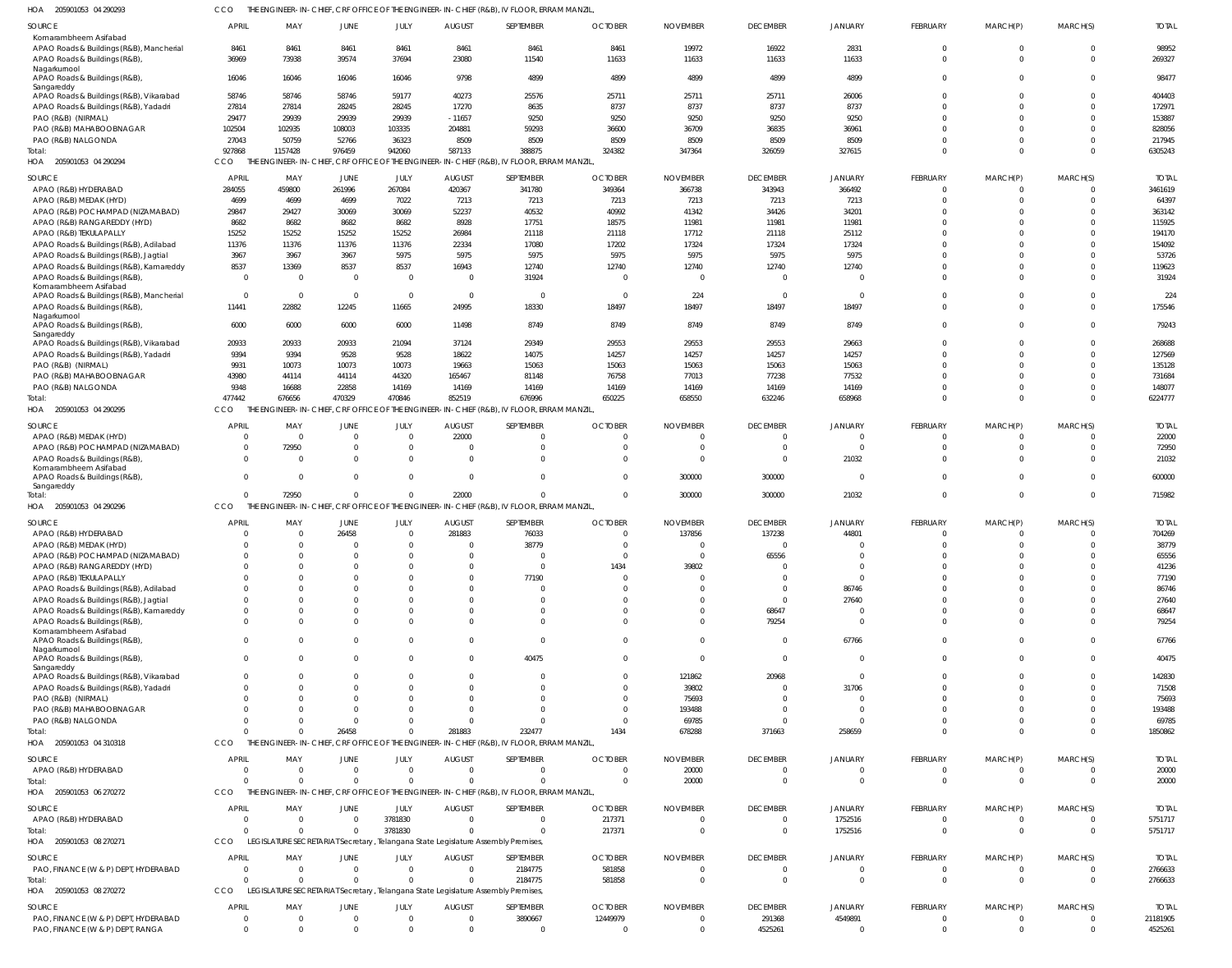205901053 08 270272 HOA LEGISLATURE SECRETARIAT Secretary , Telangana State Legislature Assembly Premises, CCO

| SOURCE                                                                                 | APRIL                      | MAY                                                                               | JUNE                       | JULY                                            | <b>AUGUST</b>                   | SEPTEMBER                                                                                              | <b>OCTOBER</b>                   | <b>NOVEMBER</b>             | <b>DECEMBER</b>                   | JANUARY                  | FEBRUARY             | MARCH(P)             | MARCH(S)                 | <b>TOTAL</b>           |
|----------------------------------------------------------------------------------------|----------------------------|-----------------------------------------------------------------------------------|----------------------------|-------------------------------------------------|---------------------------------|--------------------------------------------------------------------------------------------------------|----------------------------------|-----------------------------|-----------------------------------|--------------------------|----------------------|----------------------|--------------------------|------------------------|
| REDDY                                                                                  |                            |                                                                                   |                            |                                                 |                                 |                                                                                                        |                                  |                             |                                   |                          |                      |                      |                          |                        |
| Total:<br>HOA 205901053 09 270272                                                      | $\Omega$<br>CCO            | $\Omega$<br>The Registrar, Telangana High Court, Nayapul,                         | $\Omega$                   | $\Omega$                                        | $\Omega$                        | 3890667                                                                                                | 12449979                         | $\Omega$                    | 4816629                           | 4549891                  | $\Omega$             | $\Omega$             | $\Omega$                 | 25707166               |
| SOURCE                                                                                 | APRIL                      | MAY                                                                               | JUNE                       | <b>JULY</b>                                     | <b>AUGUST</b>                   | SEPTEMBER                                                                                              | <b>OCTOBER</b>                   | <b>NOVEMBER</b>             | <b>DECEMBER</b>                   | JANUARY                  | FEBRUARY             | MARCH(P)             | MARCH(S)                 | <b>TOTAL</b>           |
| APAO Finance & Corporations, Adilabad                                                  | $\Omega$                   | $\overline{\mathbf{0}}$                                                           | 690404                     | - 0                                             | $\Omega$                        | $\Omega$                                                                                               | $\Omega$                         | $\Omega$                    | 471940                            | $\Omega$                 | $\Omega$             | -0                   |                          | 1162344                |
| APAO Finance & Corporations,                                                           | $\Omega$                   | $\Omega$                                                                          | $\Omega$                   | 1654897                                         | $\Omega$                        | $\Omega$                                                                                               | $\Omega$                         | $\Omega$                    | $\mathbf{0}$                      | $\Omega$                 | $\Omega$             |                      | <sup>0</sup>             | 1654897                |
| Bhoopalapally<br>APAO Finance & Corporations, Jangaon<br>APAO Finance & Corporations,  | 1654691<br>$\Omega$        | $\Omega$<br>$\Omega$                                                              | $\Omega$<br>$\Omega$       | - 0<br>$\Omega$                                 | - 0<br>$\Omega$                 | <sup>0</sup><br><sup>0</sup>                                                                           | $\Omega$<br>$\Omega$             | $\Omega$<br>1743240         | $\Omega$<br>$\Omega$              | $\Omega$<br>$\Omega$     |                      |                      |                          | 1654691<br>1743240     |
| Komarambheem Asifabad<br>APAO Finance & Corporations,                                  | $\Omega$                   | $\Omega$                                                                          | $\Omega$                   | - 0                                             | - 0                             | $\Omega$                                                                                               | $\Omega$                         | $\Omega$                    | $\mathbf 0$                       | 883141                   | $\Omega$             | $\Omega$             | 0                        | 883141                 |
| Mahabubabad<br>APAO Finance & Corporations,                                            | 253901                     | $\Omega$                                                                          | $\overline{0}$             | $\Omega$                                        | $\Omega$                        | $\Omega$                                                                                               | $\Omega$                         | $\Omega$                    | 1751523                           | 107157                   |                      |                      |                          | 2112581                |
| Nagarkurnool<br>APAO Finance & Corporations,                                           | 1112031                    | $\Omega$                                                                          | 408990                     | $\Omega$                                        | $\Omega$                        | $\Omega$                                                                                               | $\Omega$                         | $\Omega$                    | $\mathbf 0$                       | 0                        | $\Omega$             | $\Omega$             |                          | 1521021                |
| Sangareddy<br>APAO Finance & Corporations, Siddipet                                    | 368742                     | - 0                                                                               | $\Omega$                   | - 0                                             | - 0                             | $\Omega$                                                                                               | $\overline{0}$                   | $\Omega$                    | $\overline{0}$                    | $\Omega$                 |                      |                      | 0                        | 368742                 |
| APAO Finance & Corporations,                                                           | $\Omega$                   | $\Omega$                                                                          | $\Omega$                   | $\Omega$                                        | $\Omega$                        | $\Omega$                                                                                               | 405423                           | $\Omega$                    | 1475840                           | $\Omega$                 | $\Omega$             |                      | 0                        | 1881263                |
| Wanaparthy<br>APAO Finance & Corporations, Yadadri                                     | 836755                     | - 0                                                                               | - 0                        | - 0                                             | $\Omega$                        | <sup>0</sup>                                                                                           | $\Omega$                         | <sup>0</sup>                | $\Omega$                          | $\Omega$                 |                      |                      |                          | 836755                 |
| APAO Roads & Buildings (R&B), Jangaon                                                  | 172838                     | $\Omega$                                                                          | $\Omega$                   | $\Omega$                                        | $\Omega$                        |                                                                                                        | $\Omega$                         | $\Omega$                    | $\Omega$                          | $\Omega$                 |                      |                      |                          | 172838                 |
| PAO, AMRP (FINANCE) NALGONDA<br>PAO, FINANCE (W & P) DEPT                              | 1048966<br>1864635         | $\overline{0}$<br>$\Omega$                                                        | 2046686<br>- 0             | - 0<br>$\Omega$                                 | $\Omega$<br>$\Omega$            | $\Omega$<br>3016194                                                                                    | $\Omega$<br>$\Omega$             | <sup>0</sup>                | $\overline{0}$<br>$\mathbf 0$     | 3990130<br>C             |                      |                      | 0                        | 7085782<br>4880829     |
| HANUMAKONDA                                                                            |                            |                                                                                   |                            |                                                 |                                 |                                                                                                        |                                  |                             |                                   |                          |                      |                      |                          |                        |
| PAO, FINANCE (W & P) DEPT, HYDERABAD                                                   | 23081252                   | $\Omega$                                                                          | 902931                     | 142224                                          | $\Omega$                        | 3113644                                                                                                | 453847                           | 3376300                     | 9826417                           | 2467012                  |                      |                      |                          | 43363627               |
| PAO, FINANCE (W & P) DEPT, KARIMNAGAR<br>PAO, FINANCE (W & P) DEPT, KHAMMAM            | 306947<br>7857646          | $\Omega$<br>$\Omega$                                                              | 1015212<br>193374          | - 0<br>- 0                                      | $\Omega$<br>$\overline{0}$      | $\Omega$<br>516533                                                                                     | $\overline{0}$<br>3446308        | $\Omega$<br>1531238         | 134183<br>$\mathbf{0}$            | C<br>$\Omega$            |                      |                      |                          | 1456342<br>13545099    |
| PAO, FINANCE (W & P) DEPT,<br>MAHABOOBNAGAR                                            | 862838                     | $\Omega$                                                                          | - 0                        | $\Omega$                                        | $\Omega$                        | $\Omega$                                                                                               | $\overline{0}$                   | 591630                      | $\overline{0}$                    | $\Omega$                 |                      |                      |                          | 1454468                |
| PAO, FINANCE (W & P) DEPT, MEDAK                                                       | 974609                     | $\Omega$                                                                          | $\Omega$                   | $\Omega$                                        | $\Omega$                        | 0                                                                                                      | $\Omega$                         | - 0                         | $\overline{0}$                    | $\Omega$                 |                      |                      |                          | 974609                 |
| PAO, FINANCE (W & P) DEPT, NIRMAL<br>PAO, FINANCE (W & P) DEPT, NIZAMABAD              | 104483<br>$\Omega$         | $\Omega$<br>$\Omega$                                                              | $\Omega$<br>2150597        | $\Omega$<br>1183886                             | $\Omega$<br>$\Omega$            | $\Omega$<br>917502                                                                                     | $\Omega$<br>$\Omega$             | 666800<br>108010            | 1326499<br>$\mathbf{0}$           | $\mathsf{C}$<br>1433977  |                      |                      | 0                        | 2097782<br>5793972     |
| Total:                                                                                 | 40500334                   | $\Omega$                                                                          | 7408194                    | 2981007                                         | $\Omega$                        | 7563873                                                                                                | 4305578                          | 8017218                     | 14986402                          | 8881417                  |                      |                      | 0                        | 94644023               |
| HOA 205901053 10 270272                                                                | CCO                        |                                                                                   |                            |                                                 |                                 | GENERAL ADMN, SECRETARIAT DEPT - HOD SECRETARY, GENERAL ADMINISTRATION DEPARTMENT,                     |                                  |                             |                                   |                          |                      |                      |                          |                        |
| <b>SOURCE</b>                                                                          | <b>APRIL</b>               | MAY                                                                               | JUNE                       | JULY                                            | <b>AUGUST</b>                   | SEPTEMBER                                                                                              | <b>OCTOBER</b>                   | <b>NOVEMBER</b>             | <b>DECEMBER</b>                   | <b>JANUARY</b>           | FEBRUARY             | MARCH(P)             | MARCH(S)                 | <b>TOTAL</b>           |
| PAO, FINANCE (W & P) DEPT, HYDERABAD                                                   | $\Omega$                   | $\overline{\mathbf{0}}$                                                           | $\overline{0}$             | - 0                                             | $\overline{0}$                  | $\Omega$                                                                                               | 2569558                          | $\Omega$                    | 153520                            | C                        |                      |                      |                          | 2723078                |
| Total:                                                                                 | $\Omega$                   | $\Omega$                                                                          | $\Omega$                   | - 0                                             | $\mathsf{C}$                    | $\Omega$                                                                                               | 2569558                          | $\Omega$                    | 153520                            | $\Omega$                 | $\Omega$             |                      | $\Omega$                 | 2723078                |
| HOA 205901053 49 270271                                                                | <b>CCO</b>                 | <b>DIRECT</b>                                                                     |                            | R, PROTOCOL-HOD DIRECTOR OF PROTOCOL,           |                                 | PROTOCOL DEPARTMENT,                                                                                   |                                  |                             |                                   |                          |                      |                      |                          |                        |
| SOURCE                                                                                 | <b>APRIL</b>               | MAY                                                                               | JUNE                       | JULY                                            | <b>AUGUST</b>                   | SEPTEMBER                                                                                              | <b>OCTOBER</b>                   | <b>NOVEMBER</b>             | <b>DECEMBER</b>                   | <b>JANUARY</b>           | FEBRUARY             | MARCH(P)             | MARCH(S)                 | <b>TOTAL</b>           |
| PAO, FINANCE (W & P) DEPT, HYDERABAD<br>Total:                                         | $\overline{0}$<br>$\Omega$ | $\Omega$<br>$\Omega$                                                              | $\Omega$<br>$\Omega$       | $\Omega$<br>$\Omega$                            | $\Omega$<br>$\Omega$            | $\Omega$<br>$\Omega$                                                                                   | 680253<br>680253                 | $\Omega$<br>$\Omega$        | $\overline{0}$<br>$\overline{0}$  | $\Omega$<br>$\Omega$     | $\Omega$<br>$\Omega$ | $\Omega$             | <sup>0</sup><br>$\Omega$ | 680253<br>680253       |
| HOA 205901053 49 270272                                                                | CCO                        | DIRECTOR, PROTOCOL-HOD DIRECTOR OF PROTOCOL, PROTOCOL DEPARTMENT,                 |                            |                                                 |                                 |                                                                                                        |                                  |                             |                                   |                          |                      |                      |                          |                        |
| SOURCE                                                                                 | <b>APRIL</b>               | MAY                                                                               | JUNE                       | JULY                                            | <b>AUGUST</b>                   | SEPTEMBER                                                                                              | <b>OCTOBER</b>                   | <b>NOVEMBER</b>             | <b>DECEMBER</b>                   | <b>JANUARY</b>           | FEBRUARY             | MARCH(P)             | MARCH(S)                 | <b>TOTAL</b>           |
| PAO, FINANCE (W & P) DEPT, HYDERABAD                                                   | $\Omega$                   | $\overline{0}$                                                                    | $\overline{0}$             | - 0                                             | $\overline{0}$                  | $\Omega$                                                                                               | 462817                           | 0                           | $\mathbf{0}$                      | C                        |                      |                      |                          | 462817                 |
| Total:                                                                                 | $\Omega$                   | $\Omega$                                                                          | $\Omega$                   | $\Omega$                                        | 0                               | $\Omega$                                                                                               | 462817                           | $\Omega$                    | $\mathbf 0$                       | $\Omega$                 | $\Omega$             |                      | $\Omega$                 | 462817                 |
| HOA 205960051 17 270271                                                                | <b>CCO</b>                 |                                                                                   |                            |                                                 |                                 | THE ENGINEER-IN-CHIEF, CRF OFFICE OF THE ENGINEER-IN-CHIEF (R&B), IV FLOOR, ERRAM MANZIL,              |                                  |                             |                                   |                          |                      |                      |                          |                        |
| SOURCE                                                                                 | APRIL                      | MAY                                                                               | JUNE                       | JULY                                            | <b>AUGUST</b>                   | SEPTEMBER                                                                                              | <b>OCTOBER</b>                   | <b>NOVEMBER</b>             | <b>DECEMBER</b>                   | <b>JANUARY</b>           | FEBRUARY             | MARCH(P)             | MARCH(S)                 | <b>TOTAL</b>           |
| APAO Roads & Buildings (R&B),<br>Sangareddy<br>APAO Roads & Buildings (R&B), Vikarabad | $\Omega$<br>$\Omega$       | $\overline{0}$<br>$\Omega$                                                        | $\Omega$<br>$\overline{0}$ | $\overline{0}$                                  | $\Omega$<br>$\Omega$            | 0<br>$\Omega$                                                                                          | 21499<br>$\Omega$                | $\Omega$<br>$\Omega$        | $\Omega$<br>96000                 | $\Omega$<br>$\mathbf{0}$ | $\Omega$<br>$\Omega$ | $\Omega$<br>$\Omega$ | $\Omega$<br>0            | 21499<br>96000         |
| Total:                                                                                 | $\Omega$                   | $\Omega$                                                                          | $\Omega$                   | $\Omega$                                        | $\Omega$                        | $\Omega$                                                                                               | 21499                            | $\Omega$                    | 96000                             | $\mathbf 0$              | $\Omega$             | $\Omega$             | $\Omega$                 | 117499                 |
| HOA 205980051 12 270271                                                                | CCO                        |                                                                                   |                            |                                                 |                                 | THE ENGINEER-IN-CHIEF, CRF OFFICE OF THE ENGINEER-IN-CHIEF (R&B), IV FLOOR, ERRAM MANZIL,              |                                  |                             |                                   |                          |                      |                      |                          |                        |
| <b>SOURCE</b>                                                                          | <b>APRIL</b>               | MAY                                                                               | JUNE                       | JULY                                            | <b>AUGUST</b>                   | SEPTEMBER                                                                                              | <b>OCTOBER</b>                   | <b>NOVEMBER</b>             | <b>DECEMBER</b>                   | <b>JANUARY</b>           | FEBRUARY             | MARCH(P)             | MARCH(S)                 | <b>TOTAL</b>           |
| APAO (R&B) HYDERABAD                                                                   | $\Omega$                   | $\overline{\mathbf{0}}$                                                           | 0                          | - 0                                             | 0                               | $\Omega$                                                                                               | 864787                           | $\Omega$                    | $\overline{0}$                    | C                        |                      |                      |                          | 864787                 |
| APAO (R&B) RANGAREDDY (HYD)                                                            |                            | $\overline{0}$                                                                    | $\Omega$                   | - 0                                             | $\overline{0}$                  | $\Omega$                                                                                               | $\overline{0}$                   | $\mathbf 0$                 | 2142972                           | $\Omega$                 |                      |                      |                          | 2142972                |
| APAO Roads & Buildings (R&B), Medchal<br>Malkajigiri                                   |                            | $\Omega$                                                                          | $\Omega$                   | - 0                                             | - 0                             | $\Omega$                                                                                               | 1067323                          | $\Omega$                    | $\Omega$                          | $\Omega$                 |                      |                      |                          | 1067323                |
| APAO Roads & Buildings (R&B),<br>Sangareddy                                            | $\Omega$                   | $\Omega$                                                                          | $\Omega$                   | $\Omega$                                        | - 0                             | $\Omega$                                                                                               | 542132                           | $\Omega$                    | $\Omega$                          | $\Omega$                 |                      |                      |                          | 542132                 |
| APAO Roads & Buildings (R&B), Suryapet                                                 | $\Omega$                   | $\Omega$                                                                          | $\Omega$                   |                                                 | - 0                             | $\Omega$                                                                                               | 1060983                          | $\Omega$                    | $\overline{0}$                    | $\Omega$                 |                      |                      | 0                        | 1060983                |
| Total:<br>HOA 206200103 04 270272                                                      | $\Omega$<br>CCO            | $\Omega$<br>LOK AYUKTA & UPA LOK AYUKTA - HOD LOKAYUKTA, 5-9-49, BASHEER BAGH,    | $\Omega$                   | $\Omega$                                        | $\Omega$                        | $\Omega$                                                                                               | 3535225                          | $\Omega$                    | 2142972                           | $\Omega$                 |                      |                      | $\Omega$                 | 5678197                |
|                                                                                        |                            |                                                                                   |                            |                                                 |                                 |                                                                                                        |                                  |                             |                                   |                          |                      |                      |                          |                        |
| <b>SOURCE</b><br>PAO, FINANCE (W & P) DEPT, HYDERABAD                                  | <b>APRIL</b><br>$\Omega$   | MAY<br>$\overline{0}$                                                             | JUNE<br>$\overline{0}$     | JULY<br>$\Omega$                                | <b>AUGUST</b><br>$\overline{0}$ | SEPTEMBER<br>$\Omega$                                                                                  | <b>OCTOBER</b><br>$\overline{0}$ | <b>NOVEMBER</b><br>$\Omega$ | <b>DECEMBER</b><br>696689         | <b>JANUARY</b><br>0      | FEBRUARY<br>$\Omega$ | MARCH(P)<br>$\Omega$ | MARCH(S)                 | <b>TOTAL</b><br>696689 |
| Total:<br>HOA 207000003 05 270272                                                      | $\Omega$<br>CCO            | $\Omega$                                                                          | $\overline{0}$             | $\Omega$                                        | $\overline{0}$                  | $\mathbf 0$<br>MCR HRD INSTITUTE - HOD DIRECTOR GENERAL, MCR HRD INSTITUTE, ROAD NO.25, JUBILEE HILLS, | $\overline{0}$                   | $\Omega$                    | 696689                            | $\mathbf 0$              | $\Omega$             | $\Omega$             | $\Omega$                 | 696689                 |
|                                                                                        |                            |                                                                                   |                            |                                                 |                                 |                                                                                                        |                                  |                             |                                   |                          |                      |                      |                          |                        |
| <b>SOURCE</b><br>PAO, FINANCE (W & P) DEPT, HYDERABAD                                  | <b>APRIL</b><br>$\Omega$   | MAY<br>$\overline{0}$                                                             | JUNE<br>$\overline{0}$     | JULY<br>- 0                                     | <b>AUGUST</b><br>$\overline{0}$ | SEPTEMBER<br>0                                                                                         | <b>OCTOBER</b><br>52728          | <b>NOVEMBER</b><br>$\Omega$ | <b>DECEMBER</b><br>$\overline{0}$ | <b>JANUARY</b><br>0      | FEBRUARY<br>$\Omega$ | MARCH(P)<br>-0       | MARCH(S)                 | <b>TOTAL</b><br>52728  |
| Total:                                                                                 | $\Omega$                   | $\Omega$                                                                          | $\Omega$                   | $\Omega$                                        | $\mathsf{C}$                    | $\Omega$                                                                                               | 52728                            | $\Omega$                    | $\Omega$                          | $\Omega$                 | $\Omega$             |                      | $\Omega$                 | 52728                  |
| HOA 207101101 04 040041                                                                | CCO                        | <b>FINANCE</b>                                                                    |                            | - HOD SECRETARY, FINANCE Telangana SECRETARIAT, |                                 |                                                                                                        |                                  |                             |                                   |                          |                      |                      |                          |                        |
| SOURCE                                                                                 | <b>APRIL</b>               | MAY                                                                               | JUNE                       | JULY                                            | <b>AUGUST</b>                   | SEPTEMBER                                                                                              | <b>OCTOBER</b>                   | <b>NOVEMBER</b>             | <b>DECEMBER</b>                   | JANUARY                  | FEBRUARY             | MARCH(P)             | MARCH(S)                 | <b>TOTAL</b>           |
| APAO Irrigation, Mahabubabad                                                           | $\Omega$                   | $\overline{0}$                                                                    | $\overline{0}$             | $\Omega$                                        | $\overline{0}$                  | $\Omega$                                                                                               | $\overline{0}$                   | $\overline{0}$              | $\overline{0}$                    | 13248                    | $\Omega$             | $\Omega$             |                          | 13248                  |
| PAO IRRIGATION DIVISION HYDERABAD                                                      | $\Omega$<br>$\Omega$       | $\overline{0}$<br>$\Omega$                                                        | 593787<br>593787           | - 0<br>$\Omega$                                 | $\Omega$<br>$\Omega$            | $\Omega$                                                                                               | $\overline{0}$<br>$\overline{0}$ | 27522                       | 4452                              | $\mathbf 0$<br>13248     | $\Omega$<br>$\Omega$ | $\Omega$<br>$\Omega$ | $\Omega$<br>$\Omega$     | 625761<br>639009       |
| Total:<br>HOA 207101111 04 040041                                                      | CCO                        | LEGISLATURE SECRETARIAT Secretary, Telangana State Legislature Assembly Premises, |                            |                                                 |                                 |                                                                                                        |                                  | 27522                       | 4452                              |                          |                      |                      |                          |                        |
| <b>SOURCE</b>                                                                          | <b>APRIL</b>               | MAY                                                                               | JUNE                       | JULY                                            | <b>AUGUST</b>                   | SEPTEMBER                                                                                              | <b>OCTOBER</b>                   | <b>NOVEMBER</b>             | <b>DECEMBER</b>                   | <b>JANUARY</b>           | FEBRUARY             | MARCH(P)             | MARCH(S)                 | <b>TOTAL</b>           |
| APAO Irrigation, Sangareddy                                                            | $\overline{0}$             | $\overline{0}$                                                                    | 236309                     | - 0                                             | $\overline{0}$                  | $\Omega$                                                                                               | $\overline{0}$                   | $\Omega$                    | $\overline{0}$                    | 0                        | $\Omega$             | $\Omega$             | 0                        | 236309                 |
| Total:                                                                                 | $\overline{0}$             | $\Omega$                                                                          | 236309                     | - 0                                             | $\overline{0}$                  | $\Omega$                                                                                               | $\overline{0}$                   | $\Omega$                    | $\overline{0}$                    | $\mathbf 0$              | $\Omega$             | $\Omega$             | $\Omega$                 | 236309                 |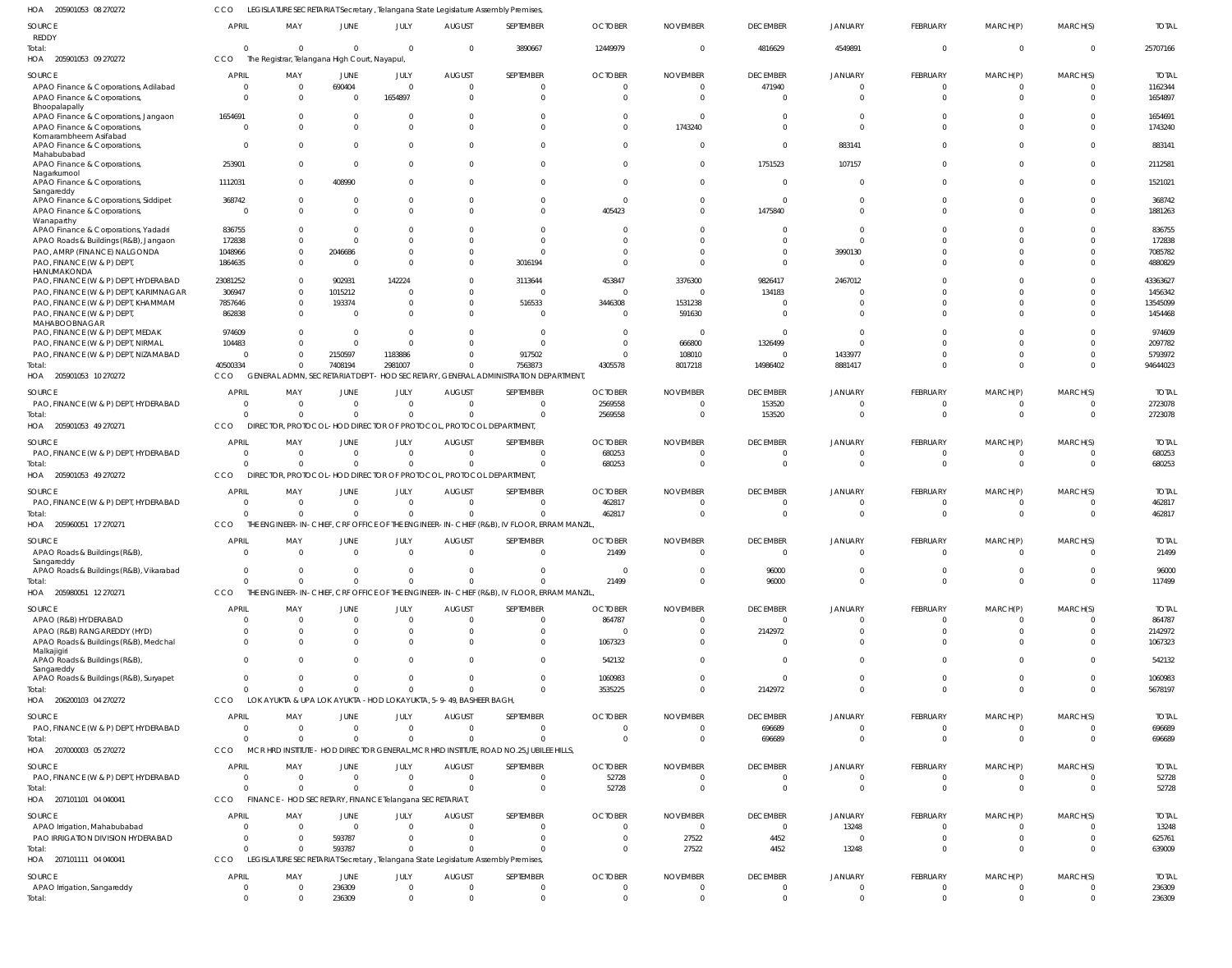| HOA<br>207101115 04 040041                                                        | ссо            |                           |                  | FINANCE - HOD SECRETARY, FINANCE Telangana SECRETARIAT  |                         |                        |                |                  |                                  |                    |                |              |                |                    |
|-----------------------------------------------------------------------------------|----------------|---------------------------|------------------|---------------------------------------------------------|-------------------------|------------------------|----------------|------------------|----------------------------------|--------------------|----------------|--------------|----------------|--------------------|
| SOURCE                                                                            | <b>APRIL</b>   | MAY                       | JUNE             | JULY                                                    | <b>AUGUST</b>           | SEPTEMBER              | <b>OCTOBER</b> | <b>NOVEMBER</b>  | <b>DECEMBER</b>                  | <b>JANUARY</b>     | FEBRUARY       | MARCH(P)     | MARCH(S)       | <b>TOTAL</b>       |
| APAO (PR) Pochampad, Nizamabad                                                    | $\Omega$       | $\overline{0}$            | 323089           | $\overline{0}$                                          | $\overline{0}$          | $\mathbf{0}$           | $\overline{0}$ | 0                | $\overline{0}$                   | $\Omega$           | $\mathbf{0}$   |              | $\overline{0}$ | 323089             |
| APAO (PR) Tekulapapalli                                                           | -0             | $\Omega$                  | $\Omega$         | $\overline{0}$                                          | 351444                  | $\mathbf 0$            | $\overline{0}$ | $\Omega$         | $\overline{0}$                   | $\Omega$           | $\mathbf 0$    | $\Omega$     | $\overline{0}$ | 351444             |
| APAO (R&B) HYDERABAD                                                              | $\Omega$       | $\Omega$                  | n                | $\mathbf{0}$                                            | 146018                  |                        | $\Omega$       | $\Omega$         | $\Omega$                         |                    |                |              | $\Omega$       | 146018             |
| APAO (R&B) POCHAMPAD (NIZAMABAD)                                                  | $\Omega$       | $\Omega$                  | $\Omega$         | $\overline{0}$                                          | $\Omega$                | $\Omega$               | 266390         | $\Omega$         | 849426                           |                    |                |              | $\Omega$       | 1115816            |
| APAO (R&B) TEKULAPALLY                                                            | $\mathbf 0$    | 172421                    | $\Omega$         | $\overline{0}$                                          | 14741                   | <sup>0</sup>           | 0              | $\Omega$         | - 0                              |                    | $\Omega$       |              | $\Omega$       | 187162             |
| APAO Finance & Corporations,                                                      | 506862         | $\Omega$                  | $\Omega$         | $\overline{0}$                                          | $\overline{0}$          | $\Omega$               | $\Omega$       | $\Omega$         | $\Omega$                         |                    | $\Omega$       |              | $\Omega$       | 506862             |
| Sangareddy                                                                        | $\mathbf{0}$   |                           | 14840            | $\circ$                                                 | $\overline{0}$          | $\Omega$               | 0              | C                | $\Omega$                         |                    |                |              | $\Omega$       | 14840              |
| APAO Finance & Corporations, Yadadri<br>APAO Irrigation, Adilabad                 | 35630          | - 0<br>$\Omega$           | $\overline{0}$   | 277878                                                  | $\overline{0}$          | 358769                 | $\Omega$       | $\Omega$         | $\Omega$                         |                    |                |              | $\Omega$       | 672277             |
|                                                                                   | $\mathbf{0}$   | 67969                     | $\overline{0}$   | $\circ$                                                 | $\overline{0}$          | $\Omega$               | 0              | 0                | $\Omega$                         |                    | $\Omega$       |              | $\Omega$       | 67969              |
| APAO Irrigation, Bhoopalapally<br>APAO Irrigation, Jagtial                        |                | 174788                    | 1049951          | $\Omega$                                                | 128797                  | 721200                 | $\Omega$       | 688911           | 482860                           |                    |                |              | $\Omega$       | 3246507            |
| APAO Irrigation, Jangaon                                                          |                | 30980                     | 545786           | - 0                                                     | $\circ$                 |                        | $\Omega$       | $\Omega$         | 276984                           | 549066             |                |              | $\Omega$       | 1402816            |
| APAO Irrigation, Kamareddy                                                        |                | $\overline{0}$            | $\Omega$         | $\mathbf{0}$                                            | $\overline{0}$          |                        | $\Omega$       | ſ                | - 0                              | 396191             |                |              | $\Omega$       | 396191             |
|                                                                                   |                | $\overline{0}$            | 432520           | $\mathbf{0}$                                            | $\overline{0}$          |                        | -C             | $\Omega$         | - 0                              | 617172             |                |              | $\Omega$       | 1049692            |
| APAO Irrigation, Kothagudem<br>APAO Irrigation, Mancherial                        |                | $\Omega$                  | $\overline{0}$   | $\mathbf{0}$                                            | 13331                   |                        | $\Omega$       | $\Omega$         | $\Omega$                         |                    |                |              | $\Omega$       | 13331              |
| APAO Irrigation, Nagarkurnool                                                     | $\Omega$       | 1505805                   | 279408           | $\overline{0}$                                          | 16940                   |                        | $\Omega$       | $\Omega$         | $\Omega$                         |                    |                |              | $\Omega$       | 1802153            |
| APAO Irrigation, Peddapalli                                                       | -0             | 759820                    | $\Omega$         | $\Omega$                                                | $\overline{0}$          |                        | $\Omega$       | $\Omega$         | 745992                           | 223130             |                |              | $\Omega$       | 1728942            |
| APAO Irrigation, Sangareddy                                                       |                | - 0                       | 1210464          | 303690                                                  | $\circ$                 |                        | $\Omega$       | $\Omega$         | $\Omega$                         |                    |                |              | $\Omega$       | 1514154            |
| APAO Irrigation, Siddipet                                                         | - 0            | $\Omega$                  | 29800            | $\circ$                                                 | $\Omega$                |                        | $\Omega$       | $\Omega$         | $\Omega$                         |                    |                |              | $\Omega$       | 29800              |
| APAO Irrigation, Siricilla                                                        | $\Omega$       | 574068                    | $\overline{0}$   | $\circ$                                                 | $\Omega$                |                        | $\Omega$       | 386838           | $\Omega$                         |                    |                |              | $\Omega$       | 960906             |
| APAO Irrigation, Suryapet                                                         | $\Omega$       | 786097                    | $\overline{0}$   | $\circ$                                                 | $\Omega$                |                        | $\Omega$       | $\Omega$         | $\Omega$                         |                    |                |              | $\Omega$       | 786097             |
| APAO Irrigation, Wanaparthy                                                       | 687749         | - 0                       | 721068           | $\circ$                                                 | 188627                  |                        | $\Omega$       | $\Omega$         | $\Omega$                         | 22149              |                |              | $\Omega$       | 1619593            |
| APAO Irrigation, Waranagal                                                        | -0             | $\overline{0}$            | $\overline{0}$   | 274702                                                  | $\Omega$                | <sup>0</sup>           | $\Omega$       | $\Omega$         | 801102                           |                    |                |              | $\Omega$       | 1075804            |
| APAO Irrigation, Yadadri                                                          | $\Omega$       | $\Omega$                  | 147106           | $\Omega$                                                | $\circ$                 | <sup>0</sup>           | $\Omega$       | $\Omega$         | $\Omega$                         |                    | $\Omega$       |              | $\Omega$       | 147106             |
| APAO Panchayat Raj (PR), Medchal                                                  | $\Omega$       | 337754                    | $\Omega$         | $\circ$                                                 | $\Omega$                | $\Omega$               | $\Omega$       | $\Omega$         | $\Omega$                         |                    | $\Omega$       |              | $\Omega$       | 337754             |
| Malkajigiri                                                                       |                |                           |                  |                                                         |                         |                        |                |                  |                                  |                    |                |              |                |                    |
| APAO Panchayat Raj (PR), Peddapalli                                               |                | - 0                       | $\overline{0}$   | $\Omega$                                                | $\circ$                 |                        | $\Omega$       | 13833            |                                  |                    |                |              | $\Omega$       | 13833              |
| APAO Panchayat Raj (PR), Siricilla                                                | $\Omega$       | $\Omega$                  | $\mathbf 0$      | $\Omega$                                                | $\Omega$                | $\Omega$               | $\Omega$       | 19604            | $\Omega$                         |                    |                |              | $\Omega$       | 19604              |
| APAO Panchayat Raj (PR), Wanaparthy                                               | $\mathbf 0$    | - 0                       | 292809           | - 0                                                     | $\overline{0}$          |                        | $\Omega$       | $\mathcal{L}$    | $\Omega$                         |                    |                |              | $\Omega$       | 292809             |
| APAO Panchayat Raj (PR), Yadadri                                                  | 305420         | $\Omega$                  | $\Omega$         | $\Omega$                                                | $\Omega$                |                        | $\Omega$       | ſ                | $\Omega$                         |                    |                |              | $\Omega$       | 305420             |
| APAO Public Health (PH), Adilabad                                                 | $\Omega$       | $\Omega$                  | $\Omega$         | - 0                                                     | 17593                   |                        | $\Omega$       | $\Omega$         | $\Omega$                         |                    |                |              | $\Omega$       | 17593              |
| APAO Roads & Buildings (R&B), Kamareddy                                           | $\mathbf{0}$   | 300180                    | $\Omega$         | $\overline{0}$                                          | $\Omega$                | <sup>0</sup>           | $\Omega$       | $\Omega$         | $\Omega$                         |                    | - 0            |              | $\Omega$       | 300180             |
| APAO Roads & Buildings (R&B),                                                     | $\Omega$       | $\Omega$                  | $\Omega$         | $\overline{0}$                                          | 325762                  | $\Omega$               | $\Omega$       | $\Omega$         | $\Omega$                         | $\cap$             | $\Omega$       | $\Omega$     | $\Omega$       | 325762             |
| Nagarkurnool                                                                      | $\Omega$       | $\Omega$                  | $\mathbf{0}$     | $\overline{0}$                                          |                         | $\Omega$               | $\Omega$       | $\Omega$         | $\overline{0}$                   |                    | $\Omega$       |              | $\Omega$       |                    |
| APAO Roads & Buildings (R&B), Siddipet<br>APAO Roads & Buildings (R&B), Vikarabad | $\Omega$       | $\Omega$                  | $\mathbf{0}$     | $\overline{0}$                                          | - 0<br>$\overline{0}$   | $\Omega$               | $\Omega$       | $\Omega$         | 261001                           | 135092             |                |              | $\Omega$       | 135092<br>261001   |
| APAO Roads & Buildings (R&B),                                                     | $\Omega$       | $\Omega$                  | $\overline{0}$   | 194081                                                  | $\Omega$                | $\Omega$               | $\Omega$       | $\Omega$         | $\overline{\mathbf{0}}$          |                    | $\Omega$       | $\Omega$     | $\Omega$       | 194081             |
| Wanaparthy                                                                        |                |                           |                  |                                                         |                         |                        |                |                  |                                  |                    |                |              |                |                    |
| APAO, SRSP (FINANCE), WARANGAL                                                    | - 0            | 425376                    | $\mathbf{0}$     | - 0                                                     | $\Omega$                |                        | 0              | $\Omega$         | - 0                              |                    |                |              | $\Omega$       | 425376             |
| PAO (PH) KHAMMAM                                                                  | - 0            | 351917                    | $\Omega$         | $\Omega$                                                | $\Omega$                | $\Omega$               | $\Omega$       | $\mathcal{L}$    | $\Omega$                         |                    |                |              | $\Omega$       | 351917             |
| PAO (PH), HANUMAKONDA                                                             | $\Omega$       | $\Omega$                  | $\overline{0}$   | $\overline{0}$                                          | $\Omega$                | <sup>0</sup>           | $\Omega$       | 314087           | $\Omega$                         |                    |                |              | $\Omega$       | 314087             |
| PAO (PR) (IW), LMD Colony, Karimnagar                                             | $\Omega$       | $\Omega$                  | $\Omega$         | $\overline{0}$                                          | 347272                  |                        | $\Omega$       | $\Omega$         | 6681                             |                    |                |              | $\Omega$       | 353953             |
| PAO (PR) MAHABOOBNAGAR                                                            |                | 324458                    | 353123           | - 0                                                     | $\Omega$                |                        | $\Omega$       | 11411            | $\Omega$                         |                    |                |              | $\Omega$       | 688992             |
| PAO (R&B) LMD                                                                     |                | - 0                       | 241208           | $\Omega$                                                | $\Omega$                | <sup>0</sup>           | $\Omega$       | 33085            | $\Omega$                         |                    |                |              | $\Omega$       | 274293             |
| PAO (R&B) MAHABOOBNAGAR                                                           |                | $\overline{0}$            | 332480           | $\Omega$                                                | $\Omega$                |                        | $\Omega$       | ſ                | $\Omega$                         |                    |                |              | $\Omega$       | 332480             |
| PAO (R&B) NALGONDA                                                                |                | 331869                    | $\Omega$         | $\Omega$                                                | $\Omega$                | <sup>0</sup>           | $\Omega$       | $\Omega$         | $\Omega$                         |                    |                |              | $\Omega$       | 331869             |
| PAO - IRRIGATION DIVISION                                                         | $\Omega$       | 1563005                   | $\overline{0}$   | $\Omega$                                                | $\Omega$                | $\Omega$               | $\Omega$       | $\Omega$         | $\Omega$                         |                    | $\Omega$       |              | $\Omega$       | 1563005            |
| HANUMAKONDA                                                                       |                |                           |                  |                                                         |                         |                        |                |                  |                                  |                    | $\Omega$       |              |                |                    |
| PAO IRRIGATION KARIMNAGAR                                                         | $\Omega$       | $\Omega$                  | 942666           | 484003                                                  | $\Omega$                | 346834                 | $\Omega$       | 467940           | $\Omega$                         | 22196              |                |              | $\Omega$       | 2263639            |
| PAO IRRIGATION DIVISION HYDERABAD                                                 | $\Omega$       | 1927141                   | 0                | $\overline{0}$                                          |                         |                        | $\Omega$       | 842202           | 43630<br>$\overline{\mathbf{0}}$ | 8/833              | $\Omega$       |              | $\Omega$       | 2900806            |
| PAO IRRIGATION DIVISION KHAMMAM<br>PAO IRRIGATION DIVISION NALGONDA               | $\Omega$       | 2555262<br>$\overline{0}$ | 31178<br>1710836 | 853483                                                  | 446932<br>1665469       | 433831<br>$\mathbf{0}$ | 1667860        | 909573<br>412926 | $\overline{\mathbf{0}}$          | 1631499<br>1128179 | $\mathbf{0}$   | $\Omega$     | $\mathbf 0$    | 6008275<br>7438753 |
| PAO IRRIGATION DIVISION,                                                          | $\Omega$       | 1754668                   | $\overline{0}$   | 523228                                                  | 208858                  | $\Omega$               | $\overline{0}$ | $\Omega$         | - 0                              | 212113             | $\Omega$       | $\Omega$     | $\Omega$       | 2698867            |
| MAHABOOBNAGAR                                                                     |                |                           |                  |                                                         |                         |                        |                |                  |                                  |                    |                |              |                |                    |
| PAO IRRIGATION NIZAMABAD                                                          | $\Omega$       | - 0                       | 17947            | 1624989                                                 | $\overline{\mathbf{0}}$ | $\Omega$               | $\overline{0}$ | 256619           | 227886                           | 443252             | $\Omega$       |              | $\Omega$       | 2570693            |
| PAO IRRIGATION RANGA REDDY DISTRICT                                               | $\Omega$       | 1400216                   | $\overline{0}$   | $\overline{0}$                                          | $\Omega$                | $\Omega$               | $\Omega$       | $\Omega$         | $\overline{\mathbf{0}}$          | 11450              | $\Omega$       |              | $\Omega$       | 1411666            |
| PAO Irrigation Nirmal                                                             | $\Omega$       | 303865                    | $\mathbf{0}$     | $\overline{0}$                                          | 248362                  | $\Omega$               | $\Omega$       | $\Omega$         | $\overline{\mathbf{0}}$          | 884986             | $\Omega$       | $\Omega$     | $\mathbf 0$    | 1437213            |
| PAO MEDAK(IW), MEDAK                                                              | $\Omega$       | $\Omega$                  | $\mathbf{0}$     | $\overline{0}$                                          | $\overline{0}$          | 431549                 | $\Omega$       | $\Omega$         | - 0                              |                    | $\Omega$       | $\Omega$     | $\Omega$       | 431549             |
| PAO, FINANCE (W & P) DEPT                                                         | $\Omega$       | $\Omega$                  | $\Omega$         | $\Omega$                                                | $\overline{0}$          | $\Omega$               | $\Omega$       | $\Omega$         | 96637                            |                    | $\Omega$       | $\Omega$     | $\Omega$       | 96637              |
| HANUMAKONDA                                                                       |                |                           |                  |                                                         |                         |                        |                |                  |                                  |                    |                |              |                |                    |
| PAO, FINANCE (W & P) DEPT, HYDERABAD                                              | $\Omega$       | 568914                    | $\Omega$         | $\overline{0}$                                          | $\overline{0}$          | $\Omega$               | $\Omega$       | $\Omega$         | $\Omega$                         | $\Omega$           | $\Omega$       |              | $\Omega$       | 568914             |
| PAO, FINANCE (W & P) DEPT, MEDAK                                                  | $\Omega$       | $\Omega$                  | $\mathbf 0$      | $\overline{0}$                                          | $\overline{0}$          | 556241                 | $\mathbf{0}$   | $\mathbf 0$      | $\Omega$                         | $\Omega$           | $\mathbf 0$    | $\Omega$     | $\mathbf 0$    | 556241             |
| PAO, FINANCE (W & P) DEPT, RANGA<br>REDDY                                         | $\Omega$       | 307680                    | $\overline{0}$   | $\Omega$                                                | $\overline{0}$          | $\Omega$               | $\Omega$       | $\Omega$         | - 0                              | $\Omega$           | $\Omega$       | $\Omega$     | $\Omega$       | 307680             |
| PAO, PJP, Jogulamba Gadwal                                                        | $\Omega$       | 1077760                   | 588283           | 366961                                                  | $\overline{0}$          | 1152763                | $\overline{0}$ | 805791           | $\overline{0}$                   | 350320             | $\mathbf 0$    | $\Omega$     | $\mathbf 0$    | 4341878            |
| Total:                                                                            | 1535661        | 17602013                  | 9264562          | 4903015                                                 | 4120146                 | 4001187                | 1934250        | 5162820          | 3792199                          | 6714628            | $\Omega$       | $\Omega$     | $\Omega$       | 59030481           |
| HOA 207101117 04 320                                                              | CCO            |                           |                  | FINANCE - HOD SECRETARY, FINANCE Telangana SECRETARIAT, |                         |                        |                |                  |                                  |                    |                |              |                |                    |
|                                                                                   |                |                           |                  |                                                         |                         |                        |                |                  |                                  |                    |                |              |                |                    |
| SOURCE                                                                            | <b>APRIL</b>   | MAY                       | JUNE             | JULY                                                    | <b>AUGUST</b>           | SEPTEMBER              | <b>OCTOBER</b> | <b>NOVEMBER</b>  | <b>DECEMBER</b>                  | JANUARY            | FEBRUARY       | MARCH(P)     | MARCH(S)       | <b>TOTAL</b>       |
| APAO (R&B) POCHAMPAD (NIZAMABAD)                                                  | 6695           | 6695                      | 6695             | 6695                                                    | 6695                    | 10351                  | 8582           | 8582             | 8582                             | 5789               | $\overline{0}$ | $\Omega$     | $\overline{0}$ | 75361              |
| APAO (R&B) RANGAREDDY (HYD)                                                       | 16316          | 10079                     | 10079            | 18291                                                   | 10370                   | 15852                  | 13111          | 13239            | 13358                            | 13358              | $\mathbf{0}$   | $\Omega$     | $\overline{0}$ | 134053             |
| APAO (R&B) TEKULAPALLY                                                            | $\mathbf 0$    | $\overline{0}$            | $\overline{0}$   | 80669                                                   | 25445                   | 28329                  | 27094          | 27195            | 27323                            | 27561              | $\mathbf 0$    | $\Omega$     | $\Omega$       | 243616             |
| APAO Finance & Corporations, Adilabad                                             | 13312          | 13388                     | 13388            | 13388                                                   | 13388                   | 20450                  | 16983          | 16983            | 16983                            | 16983              | $\mathbf{0}$   | $\Omega$     | $\overline{0}$ | 155246             |
| APAO Finance & Corporations,<br>Bhoopalapally                                     | $\overline{0}$ | 37684                     | 18843            | 16941                                                   | 20743                   | 33346                  | 20175          | 20175            | 16216                            | 16216              | $\mathbf 0$    | $\Omega$     | $\overline{0}$ | 200339             |
| APAO Finance & Corporations, Jagtial                                              | $\overline{0}$ | 18520                     | 36756            | 18378                                                   | 18521                   | 26755                  | 22756          | 22756            | 22756                            | 22866              | $\mathbf{0}$   | $\Omega$     | $\overline{0}$ | 210064             |
| APAO Finance & Corporations, Jangaon                                              | 10959          | 7602                      | $\overline{0}$   | 15204                                                   | 7602                    | 13767                  | 13263          | 13263            | 13263                            | 13263              | $\Omega$       | $\Omega$     | $\overline{0}$ | 108186             |
| APAO Finance & Corporations, Kamareddy                                            | 6063           | $\overline{0}$            | 8260             | 4130                                                    | 4130                    | 6430                   | 5355           | 5355             | 5355                             | 5355               | $\mathbf{0}$   | $\Omega$     | $\overline{0}$ | 50433              |
| APAO Finance & Corporations,                                                      | $\overline{0}$ | 6978                      | 3489             | 3489                                                    | 3489                    | 5332                   | 10216          | 8829             | 8829                             | 8829               | $\mathbf{0}$   | $\Omega$     | $\overline{0}$ | 59480              |
| Komarambheem Asifabad                                                             |                |                           |                  |                                                         |                         |                        |                |                  |                                  |                    |                |              |                |                    |
| APAO Finance & Corporations,                                                      | 13970          | 17974                     | 13970            | 14046                                                   | 16871                   | 18903                  | 13692          | 22768            | 18230                            | 18410              | $\overline{0}$ | $\Omega$     | $\overline{0}$ | 168834             |
| Kothagudem<br>APAO Finance & Corporations,                                        | 13388          | 13388                     | 13388            | 13388                                                   | 13388                   | 20717                  | 17161          | 17161            | 17161                            | 17161              | $\mathbf 0$    | $\Omega$     | $\overline{0}$ | 156301             |
| Mahabubabad                                                                       |                |                           |                  |                                                         |                         |                        |                |                  |                                  |                    |                |              |                |                    |
| APAO Finance & Corporations, Manchirial                                           | 10631          | 10728                     | 10728            | 10728                                                   | 13117                   | 13218                  | 13368          | 13368            | 13368                            | 13368              | $\overline{0}$ | $\mathbf{0}$ | $\overline{0}$ | 122622             |
| APAO Finance & Corporations, Medchal                                              | 7247           | $\overline{0}$            | 21275            | 12210                                                   | 14965                   | 15115                  | 15115          | 15115            | 9760                             | 20470              | $\overline{0}$ | $\Omega$     | $\overline{0}$ | 131272             |
| APAO Finance & Corporations,                                                      | 3586           | $\Omega$                  | 9448             | 5862                                                    | 6814                    | 6814                   | 7801           | 7143             | 7143                             | 7143               | $\Omega$       | $\Omega$     | $\overline{0}$ | 61754              |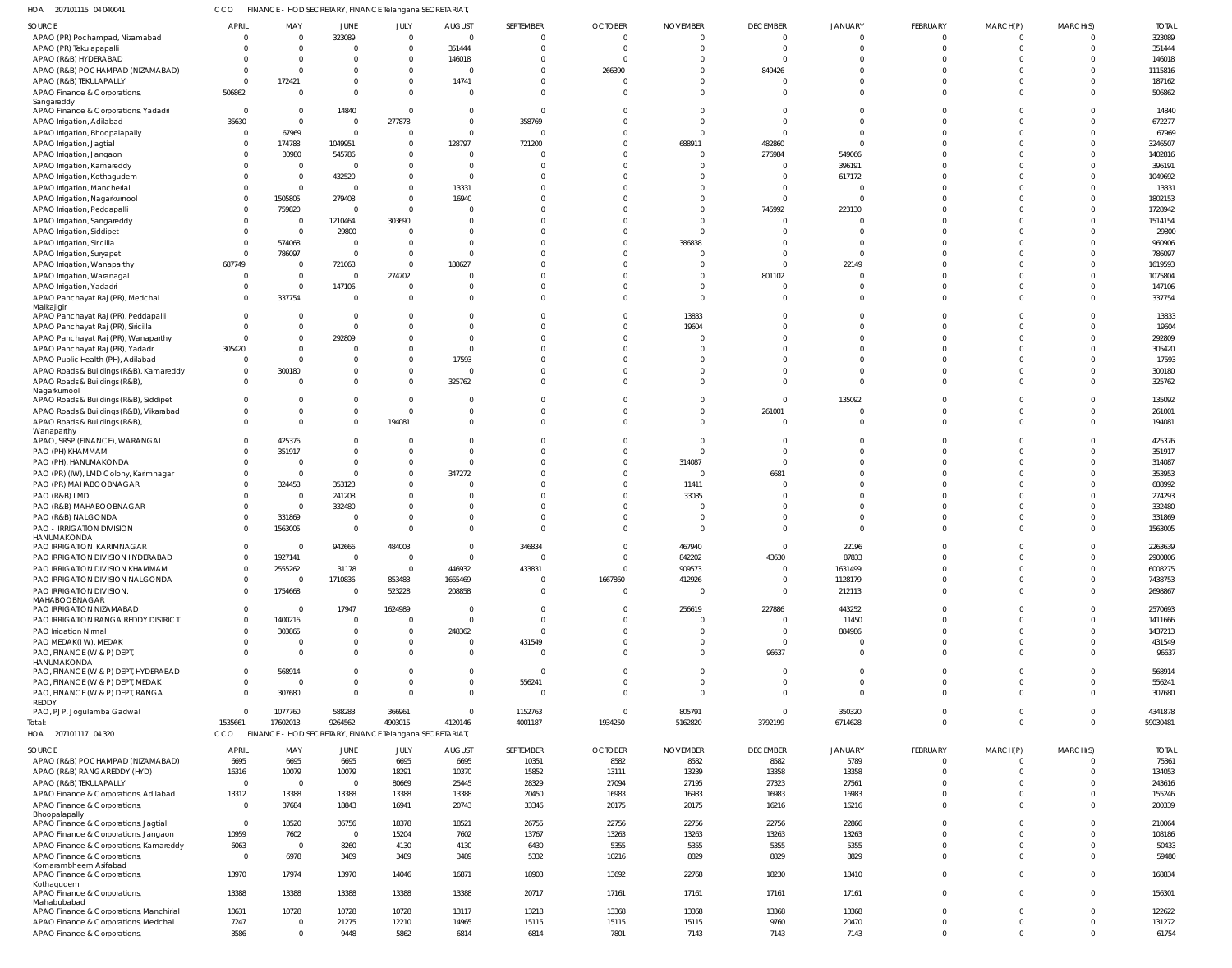| HOA 207101117 04 320 | FINANCE - HOD SECRETARY, FINANCE Telangana SECRETARIAT. |
|----------------------|---------------------------------------------------------|
|                      |                                                         |

| SOURCE                                                                              | <b>APRIL</b>       | MAY                     | JUNE               | JULY             | <b>AUGUST</b>    | SEPTEMBER         | <b>OCTOBER</b>    | <b>NOVEMBER</b>   | <b>DECEMBER</b>      | <b>JANUARY</b>       | FEBRUARY             | MARCH(P)             | MARCH(S)                | <b>TOTAL</b>        |
|-------------------------------------------------------------------------------------|--------------------|-------------------------|--------------------|------------------|------------------|-------------------|-------------------|-------------------|----------------------|----------------------|----------------------|----------------------|-------------------------|---------------------|
| Nagarkurnool                                                                        |                    |                         |                    |                  |                  |                   |                   |                   |                      |                      |                      |                      |                         |                     |
| APAO Finance & Corporations, Peddapalli                                             | 20754              | $\overline{0}$          | 41613              | 20859            | 27022            | 23942             | 22797             | 22797             | 22916                | 22916                |                      |                      | $\mathbf 0$             | 225616              |
| APAO Finance & Corporations,                                                        | 7247               | 7247                    | 7336               | 7336             | 7865             | 10087             | 8976              | 8976              | 8976                 | 8976                 | $\Omega$             | $\Omega$             | $\Omega$                | 83022               |
| Sangareddy<br>APAO Finance & Corporations, Siddipet                                 | 7716               | $\overline{\mathbf{0}}$ | 15660              | 7830             | $\overline{0}$   | 19787             | 9893              | 9893              | 9893                 | 9893                 |                      |                      | $\Omega$                | 90565               |
| APAO Finance & Corporations, Siricilla                                              | 4498               | $\Omega$                | 20579              | 7704             | 7764             | 10526             | 9234              | 9234              | 9311                 | 9311                 |                      |                      | $\Omega$                | 88161               |
| APAO Finance & Corporations, Suryapet                                               | 8618               | 8618                    | 8618               | 8618             | 10861            | 10861             | 11011             | 11011             | 11011                | 11011                |                      |                      | $\Omega$                | 100238              |
| APAO Finance & Corporations, Vikarabad                                              | 7619               | 7716                    | 15325              | 10735            | 17694            | 18312             | 16285             | 16285             | 16285                | 16285                |                      |                      | $\Omega$                | 142541              |
| APAO Finance & Corporations,                                                        | 3586               | $\overline{0}$          | 7172               | 3586             | 4538             | 4538              | 4538              | 4538              | 4538                 | 4538                 | $\Omega$             | $\Omega$             | $\Omega$                | 41572               |
| Wanaparthy                                                                          |                    |                         |                    |                  |                  |                   |                   |                   |                      |                      |                      |                      |                         |                     |
| APAO Finance & Corporations, Yadadri                                                | 24007              | 18037                   | 16355              | 16355            | 16355            | 18892             | 20120             | 19290             | 22221                | 19379                |                      |                      | $\Omega$                | 191011              |
| APAO Irrigation, Adilabad                                                           | 145677             | 381295                  | 360648             | 350112           | 415251           | 527382            | 518489            | 632830            | 450354               | 457870               |                      |                      | $\Omega$                | 4239908             |
| APAO Irrigation, Bhoopalapally                                                      | - 0                | 233650                  | 1642854            | 760343           | 766255           | 1017945           | 919442            | 868300            | 883016               | 893829               |                      |                      | $\Omega$                | 7985634             |
| APAO Irrigation, Jagtial                                                            | $\Omega$           | 116127                  | 1018292            | 411510           | 464820           | 557088            | 575461            | 508555            | 498612               | 518072               |                      |                      | $\Omega$                | 4668537             |
| APAO Irrigation, Jangaon                                                            | 193952             | 231039                  | $\Omega$           | 1513213          | 520057           | 563245            | 771902            | 629926            | 614251               | 605234               |                      |                      | $\Omega$                | 5642819             |
| APAO Irrigation, Kamareddy                                                          | 200368             | $\overline{0}$          | 748661             | 357895           | $\mathbf 0$      | 979679            | 537715            | 509478            | 517153               | 552024               |                      |                      | $\Omega$                | 4402973             |
| APAO Irrigation, Komarambheem Asifabad                                              | $\Omega$<br>759364 | 91820<br>$\overline{0}$ | 364758<br>1694117  | 159420<br>895890 | 176927<br>991198 | 215149<br>1137400 | 239001<br>1208813 | 238300<br>1096086 | 206212<br>1119835    | 224546<br>1122899    |                      |                      | $\Omega$<br>$\Omega$    | 1916133<br>10025602 |
| APAO Irrigation, Kothagudem<br>APAO Irrigation, Mahabubabad                         | 182312             | $\overline{0}$          | 494810             | 276412           | 249756           | 402981            | 322689            | 318120            | 357067               | 324949               |                      |                      | $\Omega$                | 2929096             |
| APAO Irrigation, Mancherial                                                         | 118910             | 298237                  | 318034             | 285974           | 316732           | 385727            | 345259            | 336591            | 311392               | 499716               |                      |                      | $\Omega$                | 3216572             |
| APAO Irrigation, Medchal Malkajigiri                                                | 14482              | $\overline{0}$          | 144478             | 98876            | 123867           | 190858            | 154763            | 154337            | 166352               | 176965               |                      |                      | $\Omega$                | 1224978             |
| APAO Irrigation, Nagarkurnool                                                       | 751319             | $\overline{0}$          | 1533340            | 761563           | 961010           | 1008671           | 965964            | 935323            | 965923               | 959599               |                      |                      | $\Omega$                | 8842712             |
| APAO Irrigation, Peddapalli                                                         | 130151             | $\overline{0}$          | 1704669            | 891798           | 867396           | 1026971           | 1213660           | 1038098           | 1047106              | 1139567              |                      |                      | $\Omega$                | 9059416             |
| APAO Irrigation, Sangareddy                                                         | 288645             | 513198                  | $\overline{0}$     | 1201538          | 661462           | 867830            | 757005            | 767663            | 750457               | 848154               |                      |                      | $\Omega$                | 6655952             |
| APAO Irrigation, Siddipet                                                           | 807441             | $\overline{0}$          | 2675490            | $\overline{0}$   | $\Omega$         | 4728062           | 1755978           | 1758970           | 1758241              | 1741693              |                      |                      | $\Omega$                | 15225875            |
| APAO Irrigation, Siricilla                                                          | 147487             | $\overline{0}$          | 819838             | 458994           | 449506           | 563492            | 628630            | 541512            | 644822               | 559372               |                      |                      | $\Omega$                | 4813653             |
| APAO Irrigation, Suryapet                                                           | 132277             | 553067                  | 490560             | 486673           | 520027           | 677723            | 605800            | 588050            | 608452               | 634331               |                      |                      | $\Omega$                | 5296960             |
| APAO Irrigation, Vikarabad                                                          | 150641             | $\overline{0}$          | 284756             | 161156           | 195422           | 221181            | 231363            | 219828            | 208556               | 212136               |                      |                      | $\Omega$                | 1885039             |
| APAO Irrigation, Wanaparthy                                                         | 134927             | $\overline{0}$          | 670901             | 322259           | 332876           | 440381            | 382722            | 396152            | 411294               | 403915               |                      |                      | $\Omega$                | 3495427             |
| APAO Irrigation, Waranagal                                                          | 14879              | $\overline{0}$          | 875348             | 455207           | 512194           | 534642            | 675738            | 573030            | 553508               | 563419               |                      |                      | $\Omega$                | 4757965             |
| APAO Irrigation, Yadadri                                                            | 313618             | 319767                  | 549289             | 511279           | 524763           | 622485            | 689495            | 622578            | 603184               | 632994               |                      |                      | $\Omega$                | 5389452             |
| APAO Projects, Adilabad                                                             | 242080             | $\Omega$                | $\Omega$           | $\Omega$         |                  |                   |                   |                   | $\Omega$             | ſ                    |                      |                      | $\Omega$                | 242080              |
| APAO Projects, Bhoopalapally                                                        |                    | 353154                  | $\overline{0}$     | $\overline{0}$   | $\Omega$         |                   |                   |                   | $\Omega$             | $\Omega$             |                      |                      | $\Omega$                | 353154              |
| APAO Projects, Jagtial                                                              | 3816947            | $\Omega$<br>$\Omega$    | 480436<br>$\Omega$ | 0<br>$\Omega$    | $\Omega$<br>U    |                   |                   |                   | $\Omega$<br>$\Omega$ | $\Omega$<br>$\Omega$ |                      |                      | $\Omega$<br>$\Omega$    | 4297383             |
| APAO Projects, Jangaon<br>APAO Projects, Mahabubabad                                | 176688<br>218957   | $\Omega$                | $\Omega$           | $\Omega$         |                  |                   |                   |                   | $\Omega$             | $\Omega$             |                      |                      | $\Omega$                | 176688<br>218957    |
| APAO Projects, Mancherial                                                           | 266524             | $\Omega$                | $\Omega$           | $\Omega$         |                  |                   |                   | 924712            | $\Omega$             | $\Omega$             |                      |                      | $\Omega$                | 1191236             |
| APAO Projects, Peddapalli                                                           | 579780             | $\Omega$                | $\Omega$           | $\Omega$         | $\Omega$         |                   |                   |                   | $\Omega$             | $\Omega$             |                      |                      | $\Omega$                | 579780              |
| APAO Projects, Siddipet                                                             | 85653              | $\Omega$                | $\Omega$           | $\overline{0}$   | $\Omega$         |                   |                   | $\Omega$          | $\Omega$             | $\Omega$             |                      |                      | $\Omega$                | 85653               |
| APAO Projects, Siricilla                                                            | 118865             | $\overline{0}$          | $\mathbf 0$        | $\overline{0}$   | $\mathbf 0$      |                   | $\Omega$          | $\Omega$          | $\mathbf 0$          | $\Omega$             |                      |                      | $\Omega$                | 118865              |
| APAO Roads & Buildings (R&B), Adilabad                                              | 19169              | 19169                   | 19169              | 19169            | 19266            | 29617             | 24499             | 24737             | 24856                | 24957                |                      |                      | $\Omega$                | 224608              |
| APAO Roads & Buildings (R&B), Kamareddy                                             | 8491               | $\overline{0}$          | 6784               | 3392             | 3392             | 5331              | 4410              | 9307              | 4410                 | 4538                 |                      |                      | $\mathbf 0$             | 50055               |
| APAO Roads & Buildings (R&B),                                                       | 6509               | 6509                    | 6509               | 6509             | 6509             | 6509              | 11684             | 8234              | 8353                 | 8463                 | $\Omega$             |                      | $\Omega$                | 75788               |
| Mahabubabad                                                                         | 3028               | 3028                    | 3028               | 3028             | 3028             | 3028              | 3028              | 3028              | 7989                 | 6056                 |                      |                      | $\Omega$                | 38269               |
| APAO Roads & Buildings (R&B), Mancherial<br>APAO Roads & Buildings (R&B), Siricilla | $\Omega$           | $\Omega$                | 8349               | 2783             | 2783             | 737               | 7040              | 3520              | 3520                 | 3621                 |                      |                      | $\Omega$                | 32353               |
| APAO Roads & Buildings (R&B), Suryapet                                              | 2211               | 2276                    | 2276               | 2276             | 2276             | 3390              | 2833              | 2833              | 2833                 | 2833                 |                      |                      | $\Omega$                | 26037               |
| APAO, PJP (FINANCE), Jogulamba Gadwal                                               | 3489               | 3489                    | 3489               | 3586             | 4538             | 4538              | 4538              | 4538              | 4538                 | 4538                 |                      |                      | $\Omega$                | 41281               |
| APAO, SRSP (FINANCE), WARANGAL                                                      | 12719              | 12719                   | 12719              | 12719            | 11475            | 15353             | 18981             | 16512             | 17957                | 33794                |                      |                      | $\Omega$                | 164948              |
| APAO, SRSP SSP, KARIMNAGAR                                                          | 0                  | 1720482                 | 1896450            | $\overline{0}$   | $\mathbf 0$      |                   | $\Omega$          | $\overline{0}$    | $\mathbf 0$          |                      |                      |                      | $\mathbf 0$             | 3616932             |
| APAO, SRSP, NIZAMABAD                                                               | 316685             | $\overline{0}$          | $\overline{0}$     | $\overline{0}$   | $\overline{0}$   | $\Omega$          | $\overline{0}$    | $\overline{0}$    | $\mathbf 0$          | $\Omega$             |                      |                      | $\Omega$                | 316685              |
| PAO (R&B) (NIRMAL)                                                                  | 3295               | 3295                    | 3295               | 3295             | 3295             | 5049              | 4172              | 4172              | 4172                 | 4291                 | $\Omega$             | $\Omega$             | $\Omega$                | 38331               |
| PAO (R&B), HANUMAKONDA                                                              | 4324               | 2946                    | 3028               | 3028             | 3832             | 3832              | 3832              | 3832              | 3832                 | 3832                 | $\Omega$             | $\Omega$             | $\Omega$                | 36318               |
| PAO (R&B) LMD                                                                       |                    | $\overline{0}$          | 15188              | 3797             | 3797             | 3797              | 6785              | 4793              | 4931                 | 4931                 | $\Omega$             | $\Omega$             | $\Omega$                | 48019               |
| PAO (W&P) NSP, TEKULAPALLY                                                          | 3885426            | $\overline{0}$          | $\overline{0}$     | $\overline{0}$   | $\overline{0}$   | $\Omega$          | $\overline{0}$    | $\Omega$          | 0                    | $\Omega$             |                      | $\Omega$             | $\Omega$                | 3885426             |
| PAO (W&P), HANUMAKONDA                                                              | 1595112            | 175660                  | $\overline{0}$     | $\overline{0}$   | $\overline{0}$   | $\Omega$          | $\overline{0}$    | $\Omega$          | $\overline{0}$       | $\Omega$             | $\Omega$             | $\Omega$             | $\Omega$                | 1770772             |
| PAO - IRRIGATION DIVISION<br>HANUMAKONDA                                            | 361005             | 638531                  | 664882             | 671181           | 767188           | 965524            | 993308            | 851734            | 924432               | 998314               | $\Omega$             | $\Omega$             | $\Omega$                | 7836099             |
| PAO A M R P (SLBC), NALGONDA                                                        | 1512224            | $\Omega$                | $\overline{0}$     | $\overline{0}$   | $\Omega$         | $\Omega$          | $\Omega$          | $\Omega$          | $\mathbf 0$          | $\Omega$             | $\Omega$             | $\Omega$             | $\Omega$                | 1512224             |
| PAO IRRIGATION KARIMNAGAR                                                           | - 0                | 169539                  | 2601160            | 1340332          | 1325049          | 1897336           | 1702632           | 1588572           | 1611502              | 1690933              |                      |                      | $\mathbf 0$             | 13927055            |
| PAO IRRIGATION DIVISION HYDERABAD                                                   | 880539             | $\overline{0}$          | 1947809            | 1023822          | 1073566          | 1263462           | 1448417           | 1249459           | 1253441              | 1314311              | $\Omega$             | $\Omega$             | $\Omega$                | 11454826            |
| PAO IRRIGATION DIVISION KHAMMAM                                                     | 745055             | $\overline{0}$          | 1991208            | 1069681          | 1065615          | 1365255           | 1411549           | 1283579           | 1290097              | 1329953              |                      |                      | $\Omega$                | 11551992            |
| PAO IRRIGATION DIVISION NALGONDA                                                    | 413193             | $\overline{0}$          | 3050805            | $\overline{0}$   | $\Omega$         | 5177823           | 1882025           | 1835022           | 1837264              | 1893623              | $\Omega$             | $\Omega$             | $\Omega$                | 16089755            |
| PAO IRRIGATION DIVISION,                                                            | 911626             | $\overline{0}$          | 2002176            | 1025650          | 1098048          | 1368548           | 1367648           | 1283851           | 1292173              | 1279487              | $\Omega$             | $\Omega$             | $\Omega$                | 11629207            |
| MAHABOOBNAGAR<br>PAO IRRIGATION NIZAMABAD                                           | 496226             | $\overline{0}$          | 1566311            | 792377           | 809468           | 1048132           | 968835            | 941840            | 922433               | 964154               | $\Omega$             | $\Omega$             | $\Omega$                | 8509776             |
| PAO IRRIGATION RANGA REDDY DISTRICT                                                 | 2305274            | $\overline{0}$          | 3980198            | 2060433          | 2091978          | 2924426           | 2552758           | 2471274           | 2562318              | 2678136              |                      |                      | $\mathbf 0$             | 23626795            |
| PAO Irrigation Nirmal                                                               | 258046             | 466915                  | 435248             | 397832           | 454459           | 518331            | 537305            | 537559            | 508598               | 535185               | $\Omega$             | $\Omega$             | $\Omega$                | 4649478             |
| PAO MEDAK(IW), MEDAK                                                                | 257142             | 77630                   | 125809             | 118457           | 123663           | 168164            | 183685            | 165507            | 166939               | 163971               |                      |                      | $\Omega$                | 1550967             |
| PAO, AMRP (FINANCE) NALGONDA                                                        | 27766              | $\overline{0}$          | 54912              | 27632            | 27697            | 38983             | 33519             | 33395             | 33395                | 33570                | $\Omega$             | $\Omega$             | $\Omega$                | 310869              |
| PAO, FINANCE (W & P) DEPT                                                           | 24699              | 24796                   | 24796              | 25104            | 24910            | 37339             | 37089             | 34932             | 34932                | 34932                | $\Omega$             | $\Omega$             | $\Omega$                | 303529              |
| HANUMAKONDA                                                                         |                    |                         |                    |                  |                  |                   |                   |                   |                      |                      |                      |                      |                         |                     |
| PAO, FINANCE (W & P) DEPT, HYDERABAD                                                | 39612              | $\overline{0}$          | 59806              | 24353            | 24353            | 44400             | 73521             | 29761             | 55268                | 40702                | $\Omega$             | $\Omega$             | $\Omega$                | 391776              |
| PAO, FINANCE (W & P) DEPT, KARIMNAGAR                                               | $\Omega$           | 72904                   | 143085             | 71600            | 67646            | 94678             | 86146             | 86407             | 81997                | 89459                | $\Omega$             | $\Omega$             | $\mathbf 0$             | 793922              |
| PAO, FINANCE (W & P) DEPT, KHAMMAM<br>PAO, FINANCE (W & P) DEPT,                    | 22550<br>13239     | 22550<br>$\overline{0}$ | 22621<br>21908     | 22621<br>11011   | 24757<br>11191   | 33803<br>14120    | 27412<br>15653    | 26558<br>13703    | 26635<br>13703       | 26635<br>13703       | $\Omega$<br>$\Omega$ | $\Omega$<br>$\Omega$ | $\Omega$<br>$\mathbf 0$ | 256142<br>128231    |
| MAHABOOBNAGAR                                                                       |                    |                         |                    |                  |                  |                   |                   |                   |                      |                      |                      |                      |                         |                     |
| PAO, FINANCE (W & P) DEPT, MEDAK                                                    | 6323               | 6323                    | 6323               | 6507             | 9096             | 9174              | 7793              | 7793              | 7793                 | 7793                 | $\Omega$             | $\Omega$             | $\Omega$                | 74918               |
| PAO, FINANCE (W & P) DEPT, NIRMAL                                                   | 10596              | 10499                   | 10499              | 10580            | 10499            | 16229             | 13679             | 13364             | 13364                | 13364                | $\Omega$             | $\Omega$             | $\mathbf 0$             | 122673              |
| PAO, FINANCE (W & P) DEPT, NIZAMABAD                                                | 9571               | 11713                   | 14313              | 14643            | 14378            | 21204             | 17921             | 17921             | 17921                | 17921                | $\Omega$             | $\Omega$             | $\Omega$                | 157506              |
| PAO, FINANCE (W & P) DEPT, RANGA                                                    | 12277              | 12277                   | 12366              | 12366            | 12366            | 16152             | 14409             | 14282             | 14409                | 14319                | $\Omega$             | $\Omega$             | $\Omega$                | 135223              |
| <b>REDDY</b><br>PAO, PJP, Jogulamba Gadwal                                          | 937975             | 505204                  | 490939             | 554234           | 538741           | 710977            | 617096            | 613346            | 601165               | 618047               | $\Omega$             | $\Omega$             | $\Omega$                | 6187724             |
| PAO, S R S P, R R DISTRICT                                                          | 150470             | $\overline{0}$          | $\mathbf 0$        | $\overline{0}$   | $\mathbf 0$      | $\Omega$          | $\mathbf 0$       | $\overline{0}$    | $\mathbf 0$          | $\Omega$             | $\Omega$             | $\Omega$             | $\mathbf 0$             | 150470              |
| PAO, SRSP, SSP, NIRMAL                                                              | 201095             | $\overline{0}$          | $\overline{0}$     | $\mathbf 0$      | $\mathbf 0$      | $\Omega$          | $\overline{0}$    | $\overline{0}$    | $\mathbf 0$          | $\mathbf 0$          | $\overline{0}$       | $\mathbf{0}$         | $\mathbf{0}$            | 201095              |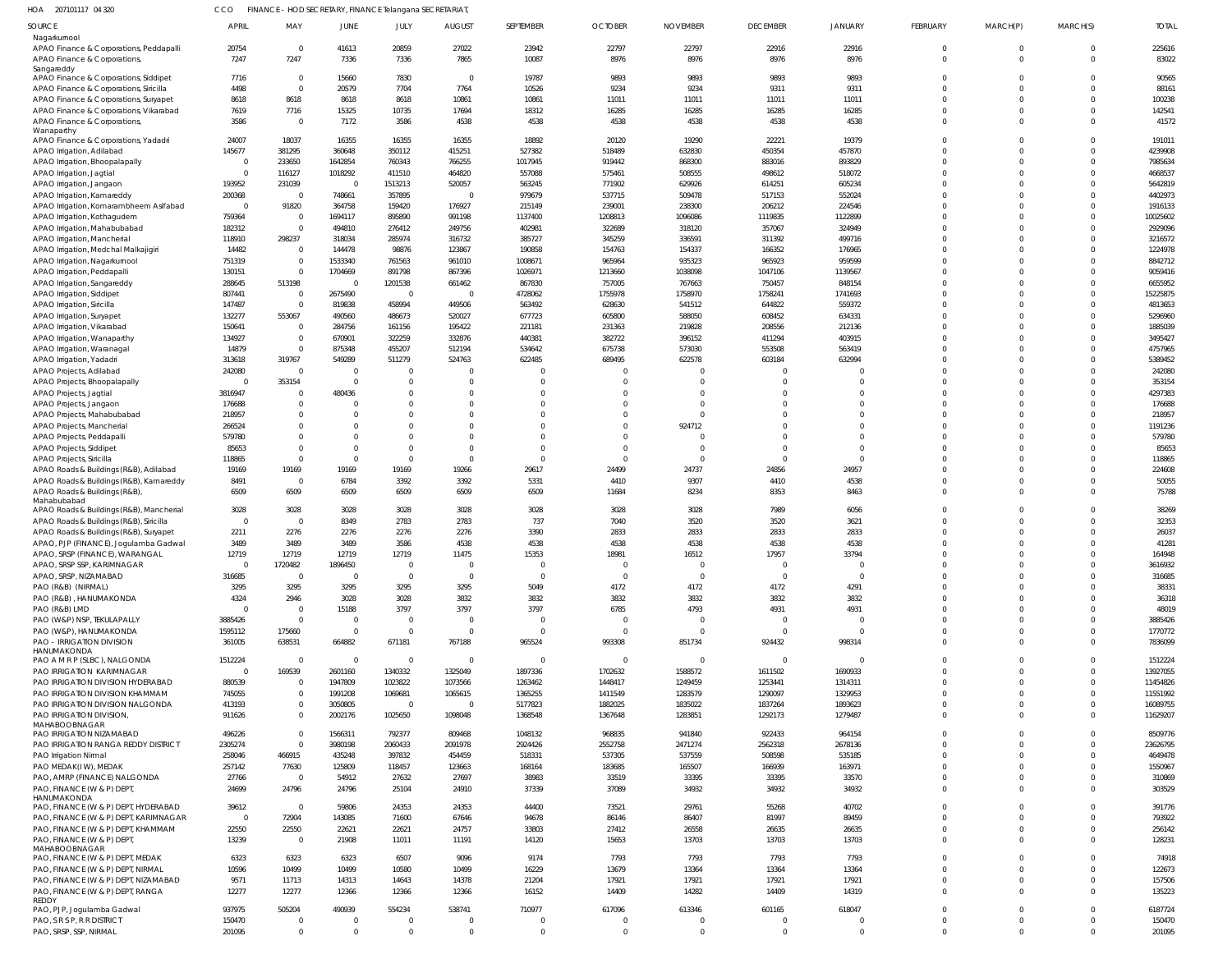207101117 04 320 HOA CCO FINANCE - HOD SECRETARY, FINANCE Telangana SECRETARIAT,

| пUА<br>ZUTIUTITT U43ZU                   |                |                                                         |                | . HOD SECRETART, FINANCE TUATIYATA SECRETARIAT |               |                |                |                 |                 |                |             |              |          |              |
|------------------------------------------|----------------|---------------------------------------------------------|----------------|------------------------------------------------|---------------|----------------|----------------|-----------------|-----------------|----------------|-------------|--------------|----------|--------------|
| SOURCE                                   | <b>APRIL</b>   | MAY                                                     | JUNE           | JULY                                           | <b>AUGUST</b> | SEPTEMBER      | <b>OCTOBER</b> | <b>NOVEMBER</b> | <b>DECEMBER</b> | <b>JANUARY</b> | FEBRUARY    | MARCH(P)     | MARCH(S) | <b>TOTAL</b> |
| PAO, NSP (W&P), HYDERABAD                | 245794         | $\Omega$                                                | $\Omega$       | $\Omega$                                       | $\Omega$      | $\overline{0}$ | $\Omega$       | $\Omega$        | $\overline{0}$  | $\Omega$       | $\mathbf 0$ | $\mathbf{0}$ | $\Omega$ | 245794       |
| Total:                                   | 25880911       | 7244462                                                 | 38377714       | 20020552                                       | 18956015      | 34836457       | 27891617       | 27157760        | 26336435        | 27240731       | $\mathbf 0$ | $\mathbf{0}$ | $\Omega$ | 253942654    |
| HOA 207101800 06 040043                  | CCO            | FINANCE - HOD SECRETARY, FINANCE Telangana SECRETARIAT, |                |                                                |               |                |                |                 |                 |                |             |              |          |              |
|                                          |                |                                                         |                |                                                |               |                |                |                 |                 |                |             |              |          |              |
| SOURCE                                   | APRIL          | MAY                                                     | JUNE           | JULY                                           | <b>AUGUST</b> | SEPTEMBER      | <b>OCTOBER</b> | <b>NOVEMBER</b> | <b>DECEMBER</b> | <b>JANUARY</b> | FEBRUARY    | MARCH(P)     | MARCH(S) | <b>TOTAL</b> |
| APAO (PR) Medak                          | $\Omega$       | $\Omega$                                                | $\Omega$       | $\Omega$                                       |               | $\Omega$       |                |                 | 70000           | 100000         | $\Omega$    | 0            | $\Omega$ | 170000       |
| APAO (PR) Ranga Reddy Dist               | $\Omega$       | 150147                                                  | 108000         | $\Omega$                                       |               | $\Omega$       |                |                 | $\Omega$        | $\Omega$       | $\Omega$    | $\Omega$     | $\Omega$ | 258147       |
| APAO (PR) Tekulapapalli                  | $\Omega$       | - 0                                                     | <sup>0</sup>   | $\Omega$                                       | 134268        | $\Omega$       |                |                 | 249350          |                |             |              |          | 383618       |
|                                          |                |                                                         |                | $\Omega$                                       |               | $\Omega$       |                |                 |                 |                | $\Omega$    |              |          |              |
| APAO (R&B) HYDERABAD                     | $\Omega$       | 476169                                                  |                |                                                | 100000        |                |                | 177068          | 10500           | $\Omega$       |             |              |          | 763737       |
| APAO (R&B) MEDAK (HYD)                   | $\Omega$       | - 0                                                     | $\Omega$       | $\Omega$                                       |               | 9500           |                | 63000           | $\Omega$        | $\Omega$       | $\Omega$    |              |          | 72500        |
| APAO (R&B) POCHAMPAD (NIZAMABAD)         | $\Omega$       | 116019                                                  | $\Omega$       | $\Omega$                                       | 10000         | 100000         |                |                 | $\Omega$        | $\Omega$       |             |              |          | 226019       |
| APAO (R&B) RANGAREDDY (HYD)              | $\Omega$       | 51100                                                   | 57688          | 94429                                          | 2100          | 104435         |                | 110000          | 104300          | 4275           |             |              |          | 528327       |
| APAO (R&B) TEKULAPALLY                   | $\Omega$       | - 0                                                     | 7200           | 36986                                          |               | 42400          | 44805          |                 | 41800           | $\Omega$       |             |              |          | 173191       |
| APAO Finance & Corporations, Jagtial     | $\Omega$       |                                                         | $\Omega$       | $\Omega$                                       |               | $\Omega$       |                |                 | $\Omega$        | 30000          |             |              |          | 30000        |
|                                          |                |                                                         |                |                                                |               |                |                |                 |                 |                |             |              |          |              |
| APAO Finance & Corporations, Medchal     |                | $\Omega$                                                | 100000         | $\Omega$                                       |               | $\Omega$       |                |                 | $\Omega$        | $\Omega$       |             |              |          | 100000       |
| APAO Irrigation, Adilabad                |                | $\Omega$                                                | 127458         | $\Omega$                                       |               | $\Omega$       |                |                 | $\Omega$        | $\Omega$       |             |              |          | 127458       |
| APAO Irrigation, Bhoopalapally           | $\Omega$       | $\Omega$                                                | 140500         | 219105                                         | 200000        | 79500          | 53985          |                 | $\Omega$        | $\Omega$       |             |              |          | 693090       |
| APAO Irrigation, Jagtial                 | $\Omega$       | 425301                                                  | 135000         | 908181                                         | 381659        | 205372         | 243054         | 282703          | 94060           | 61000          |             |              |          | 2736330      |
| APAO Irrigation, Jangaon                 | $\Omega$       | 348728                                                  | 459576         | $\Omega$                                       | 108000        | 587952         | 20801          |                 | $\Omega$        | 33992          |             |              |          | 1559049      |
| APAO Irrigation, Kamareddy               | $\Omega$       | 26200                                                   | $\Omega$       | 7100                                           | 138291        | $\Omega$       | - 0            | 166479          | 200000          |                | $\Omega$    |              |          | 538070       |
|                                          |                |                                                         |                | $\Omega$                                       |               | $\Omega$       |                |                 | $\Omega$        |                | $\Omega$    |              |          |              |
| APAO Irrigation, Komarambheem Asifabad   | $\Omega$       | $\Omega$                                                | $\Omega$       |                                                | 19677         |                | $\Omega$       |                 |                 | $\Omega$       |             |              |          | 19677        |
| APAO Irrigation, Kothagudem              | $\Omega$       | 68834                                                   | $\Omega$       | 480617                                         | 227773        | 457205         | 96378          | 260905          | 159740          | $\Omega$       |             |              |          | 1751452      |
| APAO Irrigation, Mahabubabad             | $\mathbf 0$    | - 0                                                     | 219627         | $\Omega$                                       | 233910        | 151185         | 308000         |                 | 269332          | $\Omega$       |             |              |          | 1182054      |
| APAO Irrigation, Mancherial              | $\Omega$       | 200000                                                  | $\Omega$       | $\Omega$                                       | 16000         | 199002         |                |                 | 18870           | $\Omega$       |             |              |          | 433872       |
| APAO Irrigation, Nagarkurnool            | $\mathbf{0}$   | 509895                                                  | 100000         | $\mathbf{0}$                                   |               | 100000         | 132980         | 337760          | 451692          | 35980          |             |              |          | 1668307      |
| APAO Irrigation, Peddapalli              | $\overline{0}$ | 100000                                                  | 100000         | 31837                                          | 108000        | 58969          | 146083         |                 | 188823          | 95147          |             |              |          | 828859       |
|                                          | 238664         |                                                         |                | 100000                                         |               | 14500          |                |                 | $\Omega$        | $\Omega$       |             |              |          |              |
| APAO Irrigation, Sangareddy              |                | 140000                                                  | 100000         |                                                | 200000        |                |                | 300000          |                 |                |             |              |          | 1093164      |
| APAO Irrigation, Siddipet                | $\overline{0}$ | 425025                                                  | 64750          | 24076                                          | 93273         | 259448         |                | 188106          | 360391          | 19463          |             |              |          | 1434532      |
| APAO Irrigation, Siricilla               | $\Omega$       | 100000                                                  | $\overline{0}$ | $\Omega$                                       | 9952          | 46635          | $\Omega$       | 246037          | $\overline{0}$  | 348220         |             |              |          | 750844       |
| APAO Irrigation, Suryapet                | $\Omega$       | $\Omega$                                                | 71978          | 59640                                          |               | $\Omega$       | 29103          |                 | 100000          |                |             |              |          | 260721       |
| APAO Irrigation, Vikarabad               | $\Omega$       | $\Omega$                                                | 81745          | $\Omega$                                       | 12214         | $\Omega$       |                | 100000          | $\Omega$        |                |             |              |          | 193959       |
| APAO Irrigation, Wanaparthy              | $\Omega$       | 82000                                                   | $\Omega$       | 178050                                         | 400000        | 277686         | 316619         | 144000          | $\Omega$        | 183074         |             |              |          | 1581429      |
|                                          |                | $\Omega$                                                | $\Omega$       | $\Omega$                                       | $\Omega$      | $\Omega$       | $\Omega$       |                 |                 | $\Omega$       | $\Omega$    |              |          |              |
| APAO Irrigation, Waranagal               | $\Omega$       |                                                         |                |                                                |               |                |                | 13151           | 225989          |                |             |              |          | 239140       |
| APAO Irrigation, Yadadri                 | $\Omega$       | 104267                                                  | $\Omega$       | $\Omega$                                       | 192535        | $\Omega$       |                | 407249          | 45775           |                | $\Omega$    |              |          | 749826       |
| APAO Panchayat Raj (PR), Kamareddy       | $\Omega$       |                                                         | <sup>0</sup>   | $\Omega$                                       | 73995         | 22500          |                |                 |                 |                |             |              |          | 96495        |
| APAO Panchayat Raj (PR), Kothagudem      | $\Omega$       |                                                         | $\Omega$       | $\Omega$                                       | 32285         | $\Omega$       |                |                 | $\Omega$        | $\Omega$       | $\Omega$    |              |          | 32285        |
| APAO Panchayat Raj (PR), Medchal         | $\Omega$       |                                                         | $\Omega$       | $\Omega$                                       |               | 25400          |                |                 | $\Omega$        | $\Omega$       | $\Omega$    |              | $\Omega$ | 25400        |
| Malkajigiri                              |                |                                                         |                |                                                |               |                |                |                 |                 |                |             |              |          |              |
| APAO Panchayat Raj (PR), Peddapalli      | $\Omega$       |                                                         | 20000          | $\Omega$                                       |               | $\Omega$       |                |                 | $\Omega$        | $\Omega$       | $\Omega$    |              |          | 20000        |
| APAO Panchayat Raj (PR), Sangareddy      |                |                                                         | $\Omega$       | 7800                                           |               | 25000          |                |                 | $\Omega$        | $\Omega$       |             |              |          | 32800        |
| APAO Panchayat Raj (PR), Siricilla       | $\Omega$       | $\Omega$                                                | $\Omega$       | $\Omega$                                       |               | $\Omega$       |                | 100000          | $\Omega$        | 100000         | $\Omega$    |              | $\Omega$ | 200000       |
|                                          |                |                                                         |                |                                                |               |                |                |                 |                 |                |             |              |          |              |
| APAO Panchayat Raj (PR), Vikarabad       |                |                                                         | 100000         | $\Omega$                                       |               | $\Omega$       |                |                 | $\Omega$        | $\Omega$       |             |              |          | 100000       |
| APAO Panchayat Raj (PR), Waranagal       | $\Omega$       | $\Omega$                                                | 90615          | $\Omega$                                       |               | $\Omega$       |                |                 | 200000          | $\Omega$       |             |              |          | 290615       |
| APAO Public Health (PH), Adilabad        | $\Omega$       | 100000                                                  | $\Omega$       | $\Omega$                                       |               | $\Omega$       |                |                 | $\Omega$        | $\Omega$       | $\Omega$    |              |          | 100000       |
| APAO Roads & Buildings (R&B), Jagtial    | $\Omega$       |                                                         | $\Omega$       | $\Omega$                                       |               | $\Omega$       | 84550          |                 | $\Omega$        | $\Omega$       |             |              |          | 84550        |
| APAO Roads & Buildings (R&B), Jogulamba  | $\Omega$       |                                                         | $\Omega$       | 68098                                          | 81000         | $\Omega$       | $\Omega$       | 40100           | $\Omega$        |                | $\Omega$    |              |          | 189198       |
| Gadwal                                   |                |                                                         |                |                                                |               |                |                |                 |                 |                |             |              |          |              |
| APAO Roads & Buildings (R&B),            | $\Omega$       |                                                         | $\Omega$       | $\Omega$                                       | 14569         | 13187          |                |                 | $\Omega$        | $\Omega$       | $\Omega$    | $\Omega$     | $\Omega$ | 27756        |
| Kothagudem                               |                |                                                         |                |                                                |               |                |                |                 |                 |                |             |              |          |              |
| APAO Roads & Buildings (R&B), Medchal    | $\sim$         | $\sim$                                                  |                | $\bigcap$                                      |               | $\sqrt{ }$     |                |                 | 41900           |                |             |              | $\sim$   | 41900        |
| Malkajigiri                              |                |                                                         |                |                                                |               |                |                |                 |                 |                |             |              |          |              |
| APAO Roads & Buildings (R&B), Peddapalli | 10000          | $\Omega$                                                | $\mathbf 0$    | $\mathbf 0$                                    | $\Omega$      | $\overline{0}$ | 100000         | $\Omega$        | 100000          | $\overline{0}$ | $\mathbf 0$ | $\mathbf{0}$ | $\Omega$ | 210000       |
| APAO Roads & Buildings (R&B),            | $\overline{0}$ | $\Omega$                                                | $\Omega$       | $\Omega$                                       | 8000          | $\Omega$       | 7100           | 42866           | $\overline{0}$  | $\Omega$       | $\Omega$    | $\Omega$     | $\Omega$ | 57966        |
| Sangareddy                               |                |                                                         |                |                                                |               |                |                |                 |                 |                |             |              |          |              |
| APAO Roads & Buildings (R&B), Siddipet   | $\overline{0}$ | 100000                                                  | $\Omega$       | $\Omega$                                       |               | $\Omega$       | $\Omega$       |                 | $\overline{0}$  | $\overline{0}$ | $\Omega$    | $\Omega$     | $\Omega$ | 100000       |
| APAO Roads & Buildings (R&B), Suryapet   | $^{\circ}$     | $\Omega$                                                | $\Omega$       | $\Omega$                                       |               | $\Omega$       | 77292          |                 | $\overline{0}$  | $\Omega$       | $\Omega$    | $\Omega$     | $\Omega$ | 77292        |
|                                          |                |                                                         | $\overline{0}$ | 100000                                         |               | $\Omega$       | $\Omega$       |                 |                 | $\Omega$       | $\Omega$    | $\Omega$     | $\Omega$ | 522856       |
| APAO Roads & Buildings (R&B), Vikarabad  | $\overline{0}$ | 254543                                                  |                |                                                |               |                |                |                 | 168313          |                |             |              |          |              |
| APAO Roads & Buildings (R&B),            | $\mathbf{0}$   | 134755                                                  | 54722          | 23349                                          |               | 25362          | $\Omega$       | 10293           | $\overline{0}$  | 91131          | $\Omega$    | $\Omega$     | $\Omega$ | 339612       |
| Wanaparthy                               |                |                                                         |                |                                                |               |                |                |                 |                 | $\Omega$       |             |              |          |              |
| APAO Roads & Buildings (R&B), Waranagal  | $\mathbf 0$    | - 0                                                     | 10000          | $\overline{0}$                                 |               | $\overline{0}$ |                |                 | $\Omega$        |                | $\Omega$    |              |          | 10000        |
| PAO (PR) (IW), LMD Colony, Karimnagar    | $\Omega$       | - 0                                                     | $\overline{0}$ | 10200                                          |               | 7262           |                |                 | $\Omega$        | 46986          | $\Omega$    |              |          | 64448        |
| PAO (PR) KCC, HANUMAKONDA                | $\Omega$       | $\Omega$                                                | $\Omega$       | $\Omega$                                       | $\Omega$      | $\Omega$       |                | 108000          | $\Omega$        | $\Omega$       | $\Omega$    |              | $\Omega$ | 108000       |
| PAO (PR) MAHABOOBNAGAR                   | $\Omega$       | 300000                                                  | $\overline{0}$ | 203025                                         | 10781         | $\Omega$       |                |                 | $\Omega$        | $\Omega$       | $\Omega$    |              |          | 513806       |
| PAO (PR) Nalgonda                        | $\Omega$       | $\Omega$                                                | 108781         | 266434                                         |               | $\Omega$       | 95656          | 26000           | $\Omega$        | $\Omega$       | $\Omega$    |              |          | 496871       |
| PAO (R&B) (NIRMAL)                       | $\Omega$       | $\Omega$                                                | 364539         | 18278                                          | $\Omega$      | 26617          | $\Omega$       | 22500           | $\Omega$        | $\Omega$       | $\Omega$    |              |          | 431934       |
| PAO (R&B), HANUMAKONDA                   | $\Omega$       | - 0                                                     | $\overline{0}$ | 0                                              | $\Omega$      | 100000         |                | 148032          | $\Omega$        | $\Omega$       | $\Omega$    |              |          | 248032       |
|                                          |                |                                                         |                |                                                |               |                |                |                 |                 |                |             |              |          |              |
| PAO (R&B) LMD                            | $\Omega$       | 208658                                                  | $\overline{0}$ | $\Omega$                                       | 32000         | $\Omega$       |                |                 | 200000          | $\Omega$       | $\Omega$    |              |          | 440658       |
| PAO (R&B) MAHABOOBNAGAR                  | $\Omega$       | - 0                                                     | 99165          | 100000                                         |               | $\Omega$       |                |                 | 10781           | 35915          | $\Omega$    |              |          | 245861       |
| PAO (R&B) NALGONDA                       | $\mathbf{0}$   | $\Omega$                                                | 49450          | $\mathbf 0$                                    |               | $\overline{0}$ | $\Omega$       |                 | $\overline{0}$  | $\Omega$       | $\Omega$    | $\Omega$     |          | 49450        |
| PAO - IRRIGATION DIVISION                | $\Omega$       | 465289                                                  | 100000         | 752136                                         | 490986        | 712730         | 193727         | 271115          | 118317          | 100000         | $\Omega$    | $\Omega$     |          | 3204300      |
| HANUMAKONDA                              |                |                                                         |                |                                                |               |                |                |                 |                 |                |             |              |          |              |
| <b>PAO IRRIGATION KARIMNAGAR</b>         | $\mathbf 0$    | 1839403                                                 | 697547         | 132545                                         | 403387        | 380578         | 631516         | 447202          | 469328          | 334420         | $\Omega$    |              |          | 5335926      |
| PAO IRRIGATION DIVISION HYDERABAD        | $\mathbf 0$    | 3084402                                                 | 1667732        | 951913                                         | 548336        | 325615         | 308270         | 940509          | 1119824         | 1792408        | $\Omega$    |              |          | 10739009     |
| PAO IRRIGATION DIVISION KHAMMAM          | $\mathbf 0$    | 19104                                                   | 152611         | 76956                                          | 49000         | 440280         | 543491         | 318565          | 948313          | 731399         | $\Omega$    | $\Omega$     | $\Omega$ | 3279719      |
| PAO IRRIGATION DIVISION NALGONDA         | $\mathbf 0$    | 1940273                                                 | 1014195        | 200000                                         | 668107        | 1564673        | 668126         | 741290          |                 | 2423308        | $\Omega$    | $\Omega$     | $\Omega$ | 10341781     |
|                                          |                |                                                         |                |                                                |               |                |                |                 | 1121809         |                |             |              |          |              |
| PAO IRRIGATION DIVISION,                 | $\mathbf 0$    | 741152                                                  | 156310         | 193724                                         | 40511         | 110781         | 82128          | 10781           | 306595          | 161187         | $\Omega$    | $\Omega$     | $\Omega$ | 1803169      |
| MAHABOOBNAGAR                            |                |                                                         |                |                                                |               |                |                |                 |                 |                |             |              |          |              |
| PAO IRRIGATION NIZAMABAD                 | $\mathbf 0$    | 727522                                                  | 96686          | 334296                                         | 762928        | 956218         | 248000         | 427392          | 341840          | 285220         | $\Omega$    |              |          | 4180102      |
| PAO IRRIGATION RANGA REDDY DISTRICT      | $\mathbf 0$    | 4174523                                                 | 3283351        | 3618549                                        | 1498771       | 2601854        | 491930         | 3060627         | 799347          | 2061051        | $\Omega$    |              |          | 21590003     |
| PAO Irrigation Nirmal                    | $\mathbf 0$    | 262313                                                  | 307984         | 28694                                          | 42000         | 156000         | 192168         | 385000          | 128573          | 130000         | $\Omega$    |              |          | 1632732      |
| PAO MEDAK(IW), MEDAK                     | $\Omega$       | $\Omega$                                                | $\Omega$       | $\Omega$                                       |               | $\Omega$       | - 0            |                 | 200000          | $\Omega$       | $\Omega$    |              |          | 200000       |
| PAO, AMRP (FINANCE) NALGONDA             | $\Omega$       | $\Omega$                                                | $\mathbf{0}$   | 97767                                          | $\Omega$      | $\Omega$       | $\Omega$       |                 | $\overline{0}$  |                | $\Omega$    | $\Omega$     |          | 97767        |
| PAO, FINANCE (W & P) DEPT,               | $\Omega$       | - 0                                                     | $\overline{0}$ | $\mathbf{0}$                                   | $\Omega$      | $\overline{0}$ | 190396         |                 | 110753          | 15152          | $\Omega$    | $\Omega$     | $\Omega$ | 316301       |
| HANUMAKONDA                              |                |                                                         |                |                                                |               |                |                |                 |                 |                |             |              |          |              |
| PAO, FINANCE (W & P) DEPT, HYDERABAD     | $\overline{0}$ | 430260                                                  | 83692          | 349562                                         | 300000        | 224092         | 29675          | 100000          | $\overline{0}$  | 200000         | $\mathbf 0$ | $\mathbf{0}$ | $\Omega$ | 1717281      |
| PAO, FINANCE (W & P) DEPT, KARIMNAGAR    | $\mathbf{0}$   | 12000                                                   | 70549          | $\mathbf 0$                                    | 12928         | $\overline{0}$ | $\Omega$       | $\Omega$        | $\overline{0}$  | $\overline{0}$ | $\Omega$    | $\Omega$     | $\Omega$ | 95477        |
|                                          |                |                                                         |                |                                                |               |                |                |                 |                 |                |             |              |          |              |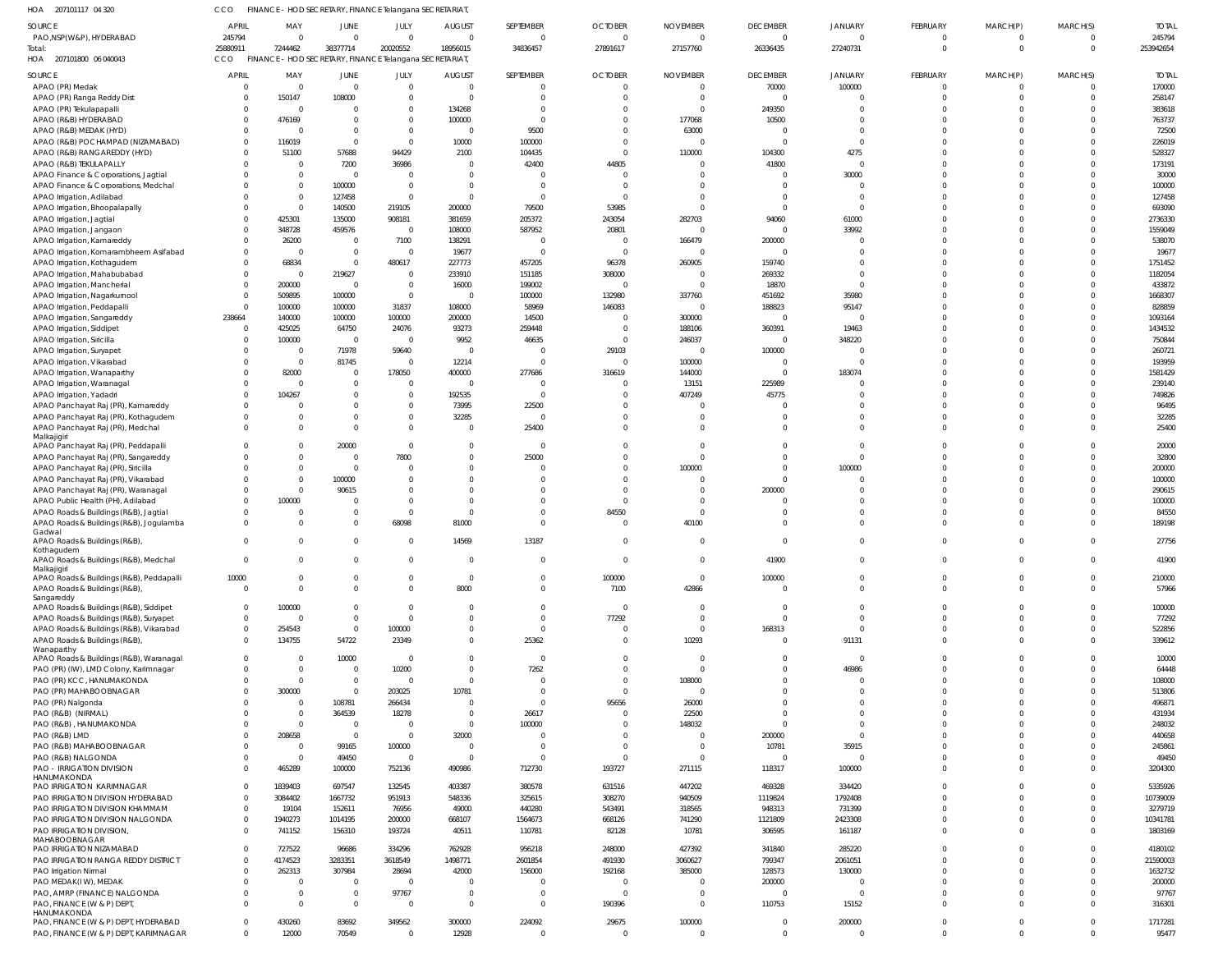| SOURCE<br>PAO, FINANCE (W & P) DEPT, KHAMMAM                                        | <b>APRIL</b><br>- 0       | MAY<br>200000              | JUNE<br>$\overline{\mathbf{0}}$           | JULY<br>100000                   | <b>AUGUST</b><br>23000     | SEPTEMBER<br>0                                                                                                             | <b>OCTOBER</b><br>$\Omega$ | <b>NOVEMBER</b><br>- 0 | <b>DECEMBER</b><br>$\overline{0}$ | JANUARY<br>$\mathbf 0$  | FEBRUARY<br>$\Omega$ | MARCH(P)<br>$\Omega$ | MARCH(S)<br>$\Omega$ | <b>TOTAL</b><br>323000 |
|-------------------------------------------------------------------------------------|---------------------------|----------------------------|-------------------------------------------|----------------------------------|----------------------------|----------------------------------------------------------------------------------------------------------------------------|----------------------------|------------------------|-----------------------------------|-------------------------|----------------------|----------------------|----------------------|------------------------|
| PAO, FINANCE (W & P) DEPT, MEDAK<br>PAO, FINANCE (W & P) DEPT, NIZAMABAD            | $\Omega$                  | $\Omega$<br>$\Omega$       | $\overline{0}$<br>$\overline{\mathbf{0}}$ | $\overline{0}$<br>$\overline{0}$ | $\overline{0}$<br>91050    | $\Omega$<br>31494                                                                                                          | $\Omega$<br>-0             | $\Omega$<br>- 0        | $\Omega$<br>$\Omega$              | 300000<br>$\Omega$      |                      | $\Omega$             | C                    | 300000<br>122544       |
| PAO, FINANCE (W & P) DEPT, RANGA<br>REDDY                                           | $\Omega$                  | $\Omega$                   | $\Omega$                                  | 15628                            | $\overline{0}$             | - 0                                                                                                                        | $\Omega$                   | 7697                   | $\Omega$                          | $\Omega$                |                      | $\Omega$             | $\Omega$             | 23325                  |
| PAO, PJP, Jogulamba Gadwal<br>HOA 22020211025 14 310312                             | $\Omega$<br>248664<br>CCO | 257551<br>18575433         | 115604<br>10517055                        | 10590<br>9799565                 | 100000<br>7871286          | 270000<br>10713432<br>Secretary, Telangana Residential Educational Inst. Society Secretary, TREIS, Owaisipura, Masab Tank, | - 0<br>5335833             | 193577<br>10198004     | 128850<br>9105165                 | 40620<br>9759948        |                      | $\Omega$<br>$\Omega$ | $\Omega$<br>$\Omega$ | 1116792<br>92124385    |
| SOURCE                                                                              | <b>APRIL</b>              | MAY                        | JUNE                                      | JULY                             | <b>AUGUST</b>              | SEPTEMBER                                                                                                                  | <b>OCTOBER</b>             | <b>NOVEMBER</b>        | <b>DECEMBER</b>                   | JANUARY                 | FEBRUARY             | MARCH(P)             | MARCH(S)             | <b>TOTAL</b>           |
| PAO, FINANCE (W & P) DEPT, KARIMNAGAR                                               | - 0                       | $\Omega$                   | $\overline{0}$                            | $\overline{0}$                   | $\Omega$                   | $\Omega$                                                                                                                   | 109144                     | -0                     |                                   |                         |                      | - ( )                | $\Omega$             | 109144                 |
| Total:<br>220203001 01 270271<br>HOA                                                | $\Omega$<br>CCO           | $\Omega$                   | $\Omega$                                  | $\Omega$                         | $\Omega$                   | $\Omega$<br>COLLEGIATE EDUCATION - HOD DIRECTOR OF COLLEGIATE EDUCATION, OPP. LATA TALKIES, NAMPALLY,                      | 109144                     | $\Omega$               | $\Omega$                          | $\Omega$                | $\Omega$             | $\Omega$             | $\Omega$             | 109144                 |
| SOURCE                                                                              | APRIL                     | MAY                        | JUNE                                      | JULY                             | <b>AUGUST</b>              | SEPTEMBER                                                                                                                  | <b>OCTOBER</b>             | <b>NOVEMBER</b>        | <b>DECEMBER</b>                   | JANUARY                 | FEBRUARY             | MARCH(P)             | MARCH(S)             | Total                  |
| APAO Finance & Corporations, Adilabad<br>APAO Finance & Corporations<br>Sangareddy  | $\Omega$<br>$\Omega$      | $\overline{0}$<br>$\Omega$ | $\overline{\mathbf{0}}$<br>$\Omega$       | $\overline{0}$<br>$\Omega$       | $\overline{0}$<br>$\Omega$ | 0<br>$\overline{0}$                                                                                                        | 3980721<br>1962153         | $\Omega$<br>$\Omega$   | $\Omega$<br>$\Omega$              | $\Omega$<br>$\Omega$    | $\Omega$<br>$\Omega$ | $\Omega$<br>$\Omega$ | $\Omega$<br>$\Omega$ | 3980721<br>1962153     |
| APAO, PJP (FINANCE), Jogulamba Gadwal<br>PAO, FINANCE (W & P) DEPT,<br>HANUMAKONDA  | $\Omega$                  | $\Omega$<br>$\Omega$       | $\Omega$<br>$\Omega$                      | $\Omega$<br>$\Omega$             | $\mathbf 0$<br>$\Omega$    | $\overline{0}$<br>$\Omega$                                                                                                 | - 0<br>4229728             | -0<br>$\Omega$         | 249000<br>78540                   |                         | $\Omega$             | $\Omega$<br>$\Omega$ | $\Omega$<br>$\Omega$ | 249000<br>4308268      |
| PAO, FINANCE (W & P) DEPT, HYDERABAD                                                |                           | $\Omega$<br>$\Omega$       | $\Omega$<br>$\Omega$                      |                                  | C.<br>$\cup$               | $\Omega$                                                                                                                   | 7301731                    | - 0                    | - 0<br>$\Omega$                   |                         |                      |                      | -C                   | 7301731                |
| PAO, FINANCE (W & P) DEPT, KARIMNAGAR<br>PAO, FINANCE (W & P) DEPT, KHAMMAM         |                           | $\Omega$                   | $\Omega$                                  |                                  | $\Omega$                   | $\Omega$<br>$\Omega$                                                                                                       | 1201000<br>$\Omega$        | - 0<br>- 0             | 829703                            |                         |                      | $\Omega$             | $\Omega$             | 1201000<br>829703      |
| PAO, FINANCE (W & P) DEPT,<br>MAHABOOBNAGAR                                         |                           | $\Omega$<br>$\Omega$       | $\Omega$<br>$\Omega$                      |                                  | $\cup$<br>$\Omega$         | $\Omega$<br>$\Omega$                                                                                                       | - 0<br>5091627             | - 0<br>-0              | 1049198<br>$\Omega$               |                         |                      | $\Omega$<br>$\Omega$ | $\Omega$<br>$\Omega$ | 1049198<br>5091627     |
| PAO, FINANCE (W & P) DEPT, MEDAK<br>PAO, FINANCE (W & P) DEPT, NIRMAL               |                           | $\Omega$                   | $\Omega$                                  |                                  | $\cup$                     | $\Omega$                                                                                                                   | 636000                     | - 0                    |                                   |                         |                      | $\Omega$             | $\Omega$             | 636000                 |
| PAO, FINANCE (W & P) DEPT, NIZAMABAD                                                |                           | $\Omega$                   | $\Omega$                                  |                                  | $\cup$                     | $\Omega$                                                                                                                   | -0                         |                        | 1491838                           |                         |                      | $\Omega$             | $\Omega$             | 1491838                |
| Total:<br>HOA<br>220203001 01 270272                                                | CCO                       | $\Omega$                   | $\Omega$                                  |                                  | $\cup$                     | $\Omega$<br>COLLEGIATE EDUCATION - HOD DIRECTOR OF COLLEGIATE EDUCATION, OPP. LATA TALKIES, NAMPALLY,                      | 24402960                   | - 0                    | 3698279                           |                         | $\Omega$             | $\Omega$             | $\Omega$             | 28101239               |
| SOURCE                                                                              | <b>APRIL</b>              | MAY                        | JUNE                                      | JULY                             | <b>AUGUST</b>              | SEPTEMBER                                                                                                                  | <b>OCTOBER</b>             | <b>NOVEMBER</b>        | <b>DECEMBER</b>                   | JANUARY                 | FEBRUARY             | MARCH(P)             | MARCH(S)             | total                  |
| APAO Finance & Corporations<br>Sangareddy                                           |                           | $\Omega$                   | $\Omega$                                  | $\Omega$                         | $\Omega$                   | $\overline{0}$                                                                                                             | 912574                     | $\Omega$               | $\Omega$                          | $\Omega$                | $\Omega$             | $\Omega$             | $\Omega$             | 912574                 |
| PAO, FINANCE (W & P) DEPT<br>HANUMAKONDA                                            |                           | $\Omega$                   | $\Omega$                                  | $\Omega$                         | $\Omega$                   | $\Omega$                                                                                                                   | 143000                     |                        | $\Omega$                          | U                       |                      | $\Omega$             | $\Omega$             | 143000                 |
| PAO, FINANCE (W & P) DEPT, HYDERABAD<br>PAO, FINANCE (W & P) DEPT, KHAMMAM          |                           | $\Omega$<br>$\Omega$       | $\Omega$<br>$\Omega$                      |                                  | C.<br>$\cup$               | $\Omega$<br>$\Omega$                                                                                                       | 143345<br>$\sqrt{ }$       | - 0                    | 7351<br>132000                    |                         |                      |                      | $\Omega$<br>$\Omega$ | 150696<br>132000       |
| PAO, FINANCE (W & P) DEPT, NIZAMABAD                                                |                           | $\Omega$                   | $\Omega$                                  |                                  | $\cup$                     |                                                                                                                            | 283959                     |                        | $\Omega$                          |                         |                      | $\Omega$             | $\Omega$             | 283959                 |
| Total<br>220203001 03 270272<br>HOA                                                 | CCO                       | $\Omega$                   | $\Omega$                                  |                                  | $\Omega$                   | INTERMEDIATE EDUCATION - HOD DIRECTOR, INTERMEDIATE EDUCATION, OPP. LATA TALKIES, NAMPALLY,                                | 1482878                    | $\Omega$               | 139351                            |                         |                      | $\Omega$             | $\Omega$             | 1622229                |
| SOURCE                                                                              | APRIL                     | MAY                        | JUNE                                      | JULY                             | <b>AUGUST</b>              | SEPTEMBER                                                                                                                  | <b>OCTOBER</b>             | <b>NOVEMBER</b>        | <b>DECEMBER</b>                   | JANUARY                 | FEBRUARY             | MARCH(P)             | MARCH(S)             | <b>TOTAL</b>           |
| PAO, FINANCE (W & P) DEPT, HYDERABAD                                                | $\Omega$<br>$\Omega$      | $\Omega$<br>$\Omega$       | $\overline{0}$<br>$\Omega$                | $\Omega$                         | $\overline{0}$<br>$\Omega$ | $\Omega$                                                                                                                   | - 0<br>$\Omega$            | 6667<br>6667           | $\Omega$<br>$\Omega$              | $\mathbf 0$<br>$\Omega$ | $\Omega$<br>$\Omega$ | $\Omega$<br>$\Omega$ | - 0<br>$\Omega$      | 6667<br>6667           |
| 220203103 04 270272<br>HOA                                                          | CCO                       |                            |                                           |                                  |                            | INTERMEDIATE EDUCATION - HOD DIRECTOR, INTERMEDIATE EDUCATION, OPP. LATA TALKIES, NAMPALLY,                                |                            |                        |                                   |                         |                      |                      |                      |                        |
| SOURCE                                                                              | APRIL                     | MAY                        | JUNE                                      | JULY                             | <b>AUGUST</b>              | SEPTEMBER                                                                                                                  | <b>OCTOBER</b>             | <b>NOVEMBER</b>        | <b>DECEMBER</b>                   | JANUARY                 | FEBRUARY             | MARCH(P)             | MARCH(S)             | <b>TOTAL</b>           |
| APAO Finance & Corporations, Adilabad<br>PAO, AMRP (FINANCE) NALGONDA               |                           | $\Omega$<br>$\Omega$       | $\Omega$<br>$\Omega$                      | $\mathbf{0}$<br>$\Omega$         | $\Omega$<br>$\Omega$       | $\Omega$<br>$\Omega$                                                                                                       | 293224<br>571476           | - 0<br>- 0             | 330720                            |                         |                      |                      | -C                   | 623944<br>571476       |
| PAO, FINANCE (W & P) DEPT,<br>HANUMAKONDA<br>PAO, FINANCE (W & P) DEPT, HYDERABAD   |                           | $\Omega$                   | $\Omega$                                  |                                  | $\cup$                     | $\Omega$                                                                                                                   | 1534237                    |                        |                                   |                         |                      |                      |                      | 1534237                |
| PAO, FINANCE (W & P) DEPT, KARIMNAGAR                                               |                           | $\Omega$                   | $\Omega$                                  |                                  | $\cup$                     | $\Omega$                                                                                                                   | 603564<br>137965           |                        | 63280<br>$\Omega$                 |                         |                      |                      |                      | 666844<br>137965       |
| PAO, FINANCE (W & P) DEPT, KHAMMAM                                                  |                           | $\Omega$                   | $\Omega$                                  |                                  | $\Omega$                   | $\Omega$                                                                                                                   | - 0                        | - 0                    | 653017                            |                         |                      | $\Omega$             |                      | 653017                 |
| PAO, FINANCE (W & P) DEPT,<br>MAHABOOBNAGAR                                         |                           | $\Omega$                   | $\Omega$                                  |                                  | $\Omega$                   | $\Omega$                                                                                                                   | $\Omega$                   | - 0                    | 1062645                           |                         |                      | $\Omega$             | $\Omega$             | 1062645                |
| PAO, FINANCE (W & P) DEPT, NIZAMABAD<br>PAO, FINANCE (W & P) DEPT, RANGA            |                           | $\Omega$<br>$\Omega$       | $\Omega$<br>$\Omega$                      | $\Omega$                         | $\Omega$<br>$\Omega$       | $\Omega$<br>$\Omega$                                                                                                       | 499779<br>1653319          | $\Omega$<br>$\Omega$   | 265580<br>$\Omega$                |                         |                      | $\Omega$<br>$\Omega$ | $\Omega$<br>$\Omega$ | 765359<br>1653319      |
| REDDY                                                                               | $\Omega$                  |                            | $\Omega$                                  |                                  |                            |                                                                                                                            |                            |                        |                                   |                         |                      |                      |                      |                        |
| Total:<br>HOA 220203103 46 270271                                                   | CCO                       | $\Omega$                   |                                           | $\Omega$                         | $\Omega$                   | $\Omega$<br>COLLEGIATE EDUCATION - HOD DIRECTOR OF COLLEGIATE EDUCATION, OPP. LATA TALKIES, NAMPALLY,                      | 5293564                    | $\Omega$               | 2375242                           | $\Omega$                | - 0                  | $\Omega$             | $\Omega$             | 7668806                |
| SOURCE                                                                              | <b>APRIL</b>              | MAY                        | JUNE                                      | JULY                             | <b>AUGUST</b>              | SEPTEMBER                                                                                                                  | <b>OCTOBER</b>             | <b>NOVEMBER</b>        | <b>DECEMBER</b>                   | JANUARY                 | FEBRUARY             | MARCH(P)             | MARCH(S)             | Total                  |
| APAO Finance & Corporations, Adilabad<br>APAO Finance & Corporations,<br>Sangareddy | $\Omega$<br>$\Omega$      | $\overline{0}$<br>$\Omega$ | $\overline{0}$<br>$\Omega$                | $\overline{0}$<br>$\Omega$       | $\mathbf 0$<br>$\Omega$    | 0<br>$\overline{0}$                                                                                                        | 1966622<br>2606170         | - 0<br>$\Omega$        | 0<br>$\Omega$                     | $\Omega$<br>$\Omega$    | $\Omega$<br>$\Omega$ | $\Omega$<br>$\Omega$ | $\Omega$<br>$\Omega$ | 1966622<br>2606170     |
| PAO, AMRP (FINANCE) NALGONDA<br>PAO, FINANCE (W & P) DEPT,                          | - 0                       | $\overline{0}$<br>$\Omega$ | $\Omega$<br>$\Omega$                      | $\Omega$<br>$\Omega$             | $\mathbf 0$<br>$\Omega$    | 0<br>$\Omega$                                                                                                              | 920003<br>1363631          | -0<br>$\Omega$         | $\Omega$<br>$\Omega$              | 0                       | $\Omega$             | $\Omega$<br>$\Omega$ | $\Omega$<br>$\Omega$ | 920003<br>1363631      |
| HANUMAKONDA<br>PAO, FINANCE (W & P) DEPT, HYDERABAD                                 |                           | $\Omega$                   | $\Omega$                                  |                                  | $\Omega$                   | 0                                                                                                                          | 2604952                    | -0                     | 109225                            |                         |                      | $\Omega$             | $\Omega$             | 2714177                |
| PAO, FINANCE (W & P) DEPT, KARIMNAGAR                                               |                           | $\Omega$<br>$\Omega$       | $\Omega$<br>$\Omega$                      | $\Omega$<br>- 0                  | $\Omega$<br>$\Omega$       | $\Omega$<br>$\Omega$                                                                                                       | 1299000<br>- 0             | $\Omega$<br>-0         | $\Omega$                          |                         |                      | $\Omega$             | $\Omega$<br>$\Omega$ | 1299000<br>2843023     |
| PAO, FINANCE (W & P) DEPT, KHAMMAM<br>PAO, FINANCE (W & P) DEPT,                    |                           | $\Omega$                   | $\Omega$                                  |                                  | $\Omega$                   | $\Omega$                                                                                                                   | - 0                        | $\Omega$               | 2843023<br>5564521                |                         |                      | $\Omega$             | $\Omega$             | 5564521                |
| MAHABOOBNAGAR<br>PAO, FINANCE (W & P) DEPT, NIZAMABAD                               | $\Omega$                  | $\Omega$                   | $\Omega$                                  | $\Omega$                         | $\Omega$                   | $\mathbf 0$                                                                                                                | 2601433                    | $\Omega$               | 2990070                           |                         |                      | $\Omega$             | $\Omega$             | 5591503                |
| Total:<br>HOA<br>220203103 46 270272                                                | $\Omega$<br>CCO           | $\Omega$                   | $\Omega$                                  |                                  | $\Omega$                   | $\Omega$<br>COLLEGIATE EDUCATION - HOD DIRECTOR OF COLLEGIATE EDUCATION, OPP. LATA TALKIES, NAMPALLY,                      | 13361811                   | $\Omega$               | 11506839                          | $\Omega$                | $\Omega$             | $\Omega$             | $\Omega$             | 24868650               |
| SOURCE                                                                              | <b>APRIL</b>              | MAY                        | JUNE                                      | JULY                             | <b>AUGUST</b>              | SEPTEMBER                                                                                                                  | <b>OCTOBER</b>             | <b>NOVEMBER</b>        | <b>DECEMBER</b>                   | JANUARY                 | FEBRUARY             | MARCH(P)             | MARCH(S)             | <b>TOTAL</b>           |
| APAO Finance & Corporations, Adilabad                                               | $\Omega$                  | $\Omega$                   | $\mathbf 0$                               | $\Omega$                         | $\Omega$                   | $\Omega$                                                                                                                   | 875905                     | $\Omega$               | $\Omega$                          | 0                       | - 0                  | $\Omega$             | $\Omega$             | 875905                 |
| APAO Finance & Corporations,<br>Sangareddy<br>PAO, AMRP (FINANCE) NALGONDA          | $\Omega$                  | $\Omega$<br>$\Omega$       | $\Omega$<br>$\Omega$                      | $\Omega$<br>$\Omega$             | $\Omega$<br>$\Omega$       | $\Omega$<br>$\Omega$                                                                                                       | 927999<br>355000           | $\Omega$<br>$\Omega$   | $\Omega$<br>$\Omega$              | U                       | $\Omega$             | $\Omega$<br>$\Omega$ | $\Omega$<br>$\Omega$ | 927999<br>355000       |
| PAO, FINANCE (W & P) DEPT,<br>HANUMAKONDA                                           |                           | $\Omega$                   | $\Omega$                                  |                                  | $\Omega$                   | $\Omega$                                                                                                                   | 1221656                    | $\Omega$               |                                   |                         |                      | $\Omega$             | $\Omega$             | 1221656                |
| PAO, FINANCE (W & P) DEPT, HYDERABAD<br>PAO, FINANCE (W & P) DEPT, KARIMNAGAR       |                           | $\Omega$                   | $\Omega$                                  |                                  | $\Omega$                   |                                                                                                                            |                            |                        |                                   |                         |                      |                      |                      |                        |
|                                                                                     |                           | $\Omega$                   | $\Omega$                                  |                                  | $\Omega$                   | $\Omega$<br>$\Omega$                                                                                                       | - 0<br>3323986             | $\Omega$<br>$\Omega$   | 12122                             | <sup>0</sup>            |                      | $\Omega$             | $\Omega$<br>$\Omega$ | 12122<br>3323986       |

207101800 06 040043 HOA

CCO FINANCE - HOD SECRETARY, FINANCE Telangana SECRETARIAT,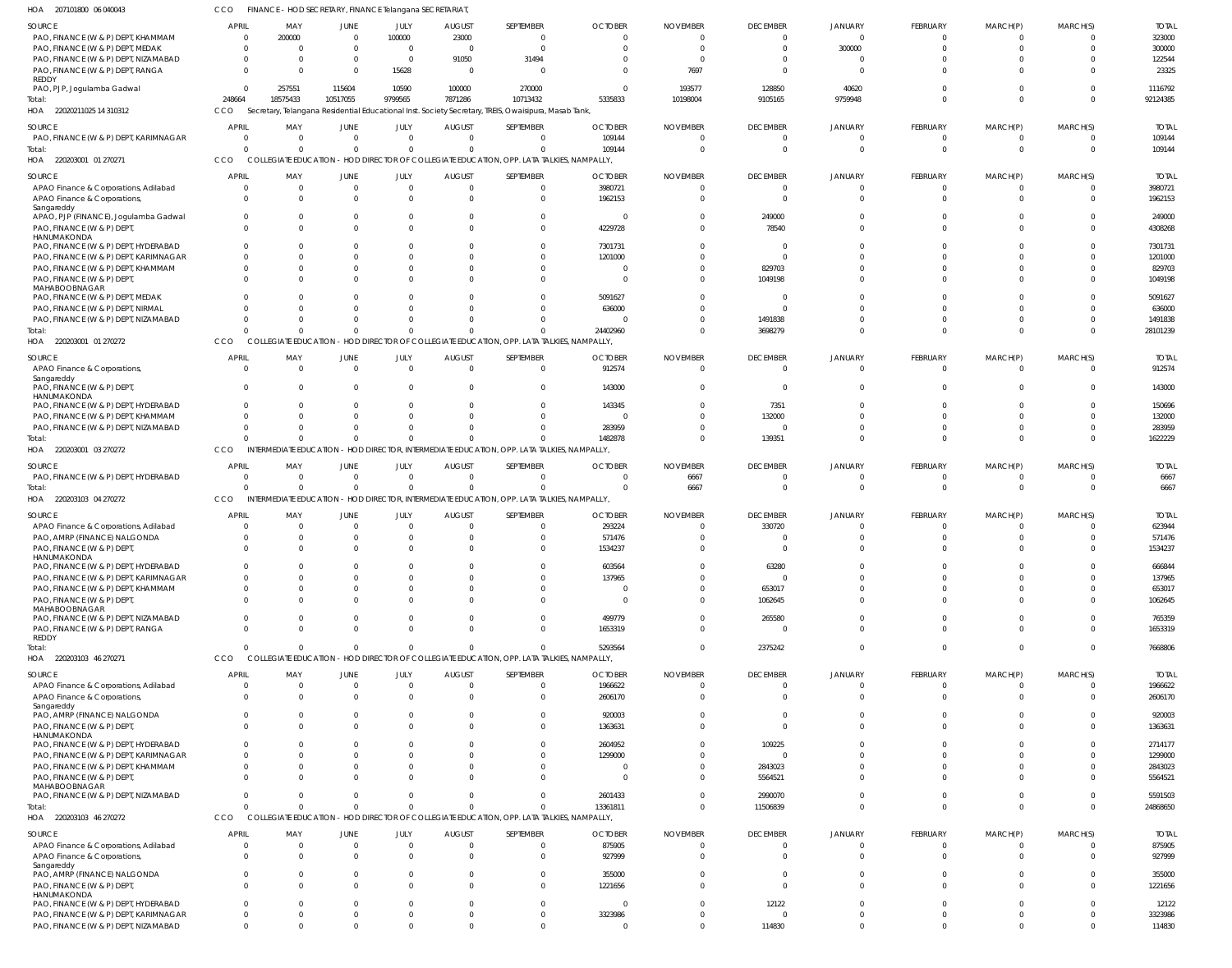| HOA 220203103 46 270272                     | CCO                         |                                                      |                  |                  |                                             | COLLEGIATE EDUCATION - HOD DIRECTOR OF COLLEGIATE EDUCATION, OPP. LATA TALKIES, NAMPALLY  |                           |                             |                           |                            |                      |                      |                            |                         |
|---------------------------------------------|-----------------------------|------------------------------------------------------|------------------|------------------|---------------------------------------------|-------------------------------------------------------------------------------------------|---------------------------|-----------------------------|---------------------------|----------------------------|----------------------|----------------------|----------------------------|-------------------------|
| SOURCE<br>Total:                            | <b>APRIL</b><br>$\mathbf 0$ | MAY<br>$\Omega$                                      | JUNE<br>$\Omega$ | JULY<br>$\Omega$ | <b>AUGUST</b><br>$\Omega$                   | SEPTEMBER<br>$\overline{0}$                                                               | <b>OCTOBER</b><br>6704546 | <b>NOVEMBER</b><br>$\Omega$ | <b>DECEMBER</b><br>126952 | <b>JANUARY</b><br>$\Omega$ | FEBRUARY<br>$\Omega$ | MARCH(P)<br>$\Omega$ | MARCH(S)<br>$\overline{0}$ | <b>TOTAL</b><br>6831498 |
| HOA 220203103 48 270272                     | CCO                         |                                                      |                  |                  |                                             | COLLEGIATE EDUCATION - HOD DIRECTOR OF COLLEGIATE EDUCATION, OPP. LATA TALKIES, NAMPALLY, |                           |                             |                           |                            |                      |                      |                            |                         |
| SOURCE                                      | <b>APRIL</b>                | MAY                                                  | JUNE             | JULY             | <b>AUGUST</b>                               | SEPTEMBER                                                                                 | <b>OCTOBER</b>            | <b>NOVEMBER</b>             | <b>DECEMBER</b>           | <b>JANUARY</b>             | FEBRUARY             | MARCH(P)             | MARCH(S)                   | <b>TOTAL</b>            |
| APAO Finance & Corporations, Adilabad       | $\Omega$                    | $\Omega$                                             | $\Omega$         | $\overline{0}$   | - 0                                         | $\overline{0}$                                                                            | 122912                    | $\Omega$                    | $\overline{\mathbf{0}}$   | $\mathbf 0$                | $\Omega$             | $\Omega$             | $\overline{0}$             | 122912                  |
| PAO, AMRP (FINANCE) NALGONDA                | 0                           | $\Omega$                                             |                  | 0                | - 0                                         | $\overline{0}$                                                                            | 102760                    |                             | $\overline{0}$            | $\Omega$                   | $\Omega$             | $\Omega$             | $\overline{0}$             | 102760                  |
|                                             | $\Omega$                    | $\Omega$                                             |                  |                  |                                             | $\Omega$                                                                                  |                           |                             | $\Omega$                  | $\Omega$                   | $\Omega$             | $\Omega$             | $\Omega$                   |                         |
| PAO, FINANCE (W & P) DEPT,<br>HANUMAKONDA   |                             |                                                      | $\Omega$         | $\Omega$         | - 0                                         |                                                                                           | 580000                    |                             |                           |                            |                      |                      |                            | 580000                  |
| PAO, FINANCE (W & P) DEPT, KARIMNAGAR       | $\Omega$                    | $\Omega$                                             | $\Omega$         | $\Omega$         | $\Omega$                                    | $\overline{0}$                                                                            | 165718                    |                             | $\overline{\mathbf{0}}$   | $\Omega$                   | $\Omega$             | $\Omega$             | $\Omega$                   | 165718                  |
| PAO, FINANCE (W & P) DEPT,                  | $\Omega$                    | $\Omega$                                             | $\cap$           | $\Omega$         | $\Omega$                                    | $\Omega$                                                                                  | - 0                       |                             | 173459                    | $\Omega$                   | $\Omega$             | $\Omega$             | $\Omega$                   | 173459                  |
| MAHABOOBNAGAR                               |                             |                                                      |                  |                  |                                             |                                                                                           |                           |                             |                           |                            |                      |                      |                            |                         |
| Total:                                      | $\Omega$                    | $\Omega$                                             | $\Omega$         | $\Omega$         | $\Omega$                                    | $\overline{0}$                                                                            | 971390                    |                             | 173459                    | $\Omega$                   | $\Omega$             | $\Omega$             | $\Omega$                   | 1144849                 |
| HOA 220280001 01 270272                     | CCO                         | <b>SCHOOL EDUCATION</b>                              |                  |                  | - HOD DIRECTOR OF SCHOOL EDUCATION SAIFABAD |                                                                                           |                           |                             |                           |                            |                      |                      |                            |                         |
|                                             |                             |                                                      |                  |                  |                                             |                                                                                           |                           |                             |                           |                            |                      |                      |                            |                         |
| SOURCE                                      | <b>APRIL</b>                | MAY                                                  | JUNE             | JULY             | <b>AUGUST</b>                               | SEPTEMBER                                                                                 | <b>OCTOBER</b>            | <b>NOVEMBER</b>             | <b>DECEMBER</b>           | JANUARY                    | <b>FEBRUARY</b>      | MARCH(P)             | MARCH(S)                   | <b>TOTAL</b>            |
| APAO Finance & Corporations, Adilabad       | 0                           | - 0                                                  | $\Omega$         | $\Omega$         | - 0                                         | $\Omega$                                                                                  | 1720912                   |                             | $\Omega$                  | $\Omega$                   | - ( )                | - ( )                | $\Omega$                   | 1720912                 |
| APAO, PJP (FINANCE), Jogulamba Gadwal       | <sup>0</sup>                | $\Omega$                                             | $\Omega$         | $\Omega$         | - 0                                         | $\Omega$                                                                                  | - 0                       |                             | 717061                    | $\Omega$                   | $\Omega$             | $\Omega$             | $\Omega$                   | 717061                  |
| PAO, AMRP (FINANCE) NALGONDA                | <sup>0</sup>                | $\Omega$                                             |                  | $\Omega$         |                                             | $\Omega$                                                                                  | 571350                    |                             | $\Omega$                  | $\Omega$                   | $\Omega$             | $\Omega$             | $\Omega$                   | 571350                  |
| PAO, FINANCE (W & P) DEPT,                  | <sup>0</sup>                | $\Omega$                                             |                  | $\Omega$         |                                             | $\Omega$                                                                                  | 849581                    |                             | $\Omega$                  | $\Omega$                   | $\Omega$             | $\Omega$             | $\Omega$                   | 849581                  |
| HANUMAKONDA                                 |                             |                                                      |                  |                  |                                             |                                                                                           |                           |                             |                           |                            |                      |                      |                            |                         |
| PAO, FINANCE (W & P) DEPT, HYDERABAD        | <sup>0</sup>                | $\Omega$                                             |                  | $\Omega$         |                                             | $\Omega$                                                                                  | 43661                     | 38965                       | $\Omega$                  | $\Omega$                   | $\cap$               | $\Omega$             | $\Omega$                   | 82626                   |
| PAO, FINANCE (W & P) DEPT, KARIMNAGAR       |                             | $\Omega$                                             |                  | $\Omega$         |                                             | $\Omega$                                                                                  | - 0                       |                             | 79314                     | $\Omega$                   |                      | $\cap$               | n                          | 79314                   |
| PAO, FINANCE (W & P) DEPT, KHAMMAM          | 0                           | $\Omega$                                             |                  | $\Omega$         |                                             | $\Omega$                                                                                  |                           |                             | 2410072                   | $\Omega$                   | $\Omega$             | $\Omega$             | $\Omega$                   | 2410072                 |
| PAO, FINANCE (W & P) DEPT,                  |                             | $\cap$                                               |                  |                  |                                             | $\Omega$                                                                                  | - 0                       |                             | 2622570                   | 192844                     | $\Omega$             | $\Omega$             | $\Omega$                   | 2815414                 |
| MAHABOOBNAGAR                               |                             |                                                      |                  |                  |                                             |                                                                                           |                           |                             |                           |                            |                      |                      |                            |                         |
| PAO, FINANCE (W & P) DEPT, NIZAMABAD        | <sup>0</sup>                | $\Omega$                                             | $\Omega$         | $\Omega$         | - 0                                         | $\Omega$                                                                                  | 1585488                   |                             | 2419563                   | $\Omega$                   | $\Omega$             | $\Omega$             | $\Omega$                   | 4005051                 |
| PAO, FINANCE (W & P) DEPT, RANGA            | $\Omega$                    | $\Omega$                                             |                  | $\Omega$         |                                             | $\Omega$                                                                                  | $\Omega$                  |                             | 1169117                   | $\Omega$                   | $\Omega$             | $\Omega$             | $\Omega$                   | 1169117                 |
| <b>REDDY</b>                                |                             |                                                      |                  |                  |                                             |                                                                                           |                           |                             |                           |                            |                      |                      |                            |                         |
| Total:                                      | $\Omega$                    | $\Omega$                                             | $\Omega$         | $\Omega$         |                                             | $\Omega$                                                                                  | 4770992                   | 38965                       | 9417697                   | 192844                     | $\Omega$             | $\Omega$             | $\Omega$                   | 14420498                |
| HOA 220300003 04 270271                     | CCO                         |                                                      |                  |                  |                                             | DIRECTOR, TECHNICAL EDUCATION, 2ND FLOOR, VIDYA BHAVAN, OPP. TO LATA TALKIES,             |                           |                             |                           |                            |                      |                      |                            |                         |
|                                             |                             |                                                      |                  |                  |                                             |                                                                                           |                           |                             |                           |                            |                      |                      |                            |                         |
| SOURCE                                      | <b>APRIL</b>                | MAY                                                  | JUNE             | JULY             | <b>AUGUST</b>                               | SEPTEMBER                                                                                 | <b>OCTOBER</b>            | <b>NOVEMBER</b>             | <b>DECEMBER</b>           | <b>JANUARY</b>             | <b>FEBRUARY</b>      | MARCH(P)             | MARCH(S)                   | <b>TOTAL</b>            |
| APAO Finance & Corporations,                | $\Omega$                    | $\Omega$                                             | $\Omega$         | $\overline{0}$   | $\Omega$                                    | $\overline{0}$                                                                            | 2004939                   | $\Omega$                    | $\overline{\mathbf{0}}$   | $\mathbf 0$                | $\Omega$             | $\Omega$             | $\Omega$                   | 2004939                 |
| Sangareddy                                  |                             |                                                      |                  |                  |                                             |                                                                                           |                           |                             |                           |                            |                      |                      |                            |                         |
| PAO, FINANCE (W & P) DEPT, HYDERABAD        | $\mathbf 0$                 | $\Omega$                                             | $\Omega$         | $\overline{0}$   | $\Omega$                                    | $\overline{0}$                                                                            | 2165344                   |                             | 66442                     | $\mathbf 0$                | $\Omega$             | $\Omega$             | $\Omega$                   | 2231786                 |
| PAO, FINANCE (W & P) DEPT,                  | $\Omega$                    | $\Omega$                                             | $\Omega$         | $\Omega$         | $\Omega$                                    | $\mathbf 0$                                                                               | - 0                       |                             | 67894                     | $\Omega$                   | $\Omega$             | $\Omega$             | $\Omega$                   | 67894                   |
| MAHABOOBNAGAR                               |                             |                                                      |                  |                  |                                             |                                                                                           |                           |                             |                           |                            |                      |                      |                            |                         |
| Total:                                      | $\Omega$                    | $\Omega$                                             | $\Omega$         | $\Omega$         |                                             | $\Omega$                                                                                  | 4170283                   |                             | 134336                    | $\Omega$                   | $\Omega$             | $\Omega$             | $\Omega$                   | 4304619                 |
| HOA 220300105 04 270271                     | CCO                         |                                                      |                  |                  |                                             | DIRECTOR, TECHNICAL EDUCATION, 2ND FLOOR, VIDYA BHAVAN, OPP. TO LATA TALKIES,             |                           |                             |                           |                            |                      |                      |                            |                         |
| SOURCE                                      | <b>APRIL</b>                | MAY                                                  | JUNE             | JULY             | <b>AUGUST</b>                               | SEPTEMBER                                                                                 | <b>OCTOBER</b>            | <b>NOVEMBER</b>             | <b>DECEMBER</b>           | <b>JANUARY</b>             | <b>FEBRUARY</b>      | MARCH(P)             | MARCH(S)                   | <b>TOTAL</b>            |
| APAO Finance & Corporations, Adilabad       | 0                           | - 0                                                  | $\Omega$         | $\mathbf 0$      | - 0                                         | $\Omega$                                                                                  | 329670                    | - 0                         | $\overline{0}$            | $\Omega$                   | - ( )                | - ( )                | $\Omega$                   | 329670                  |
|                                             | $\Omega$                    | $\Omega$                                             | $\Omega$         | $\Omega$         | $\Omega$                                    | $\Omega$                                                                                  |                           | $\Omega$                    |                           | $\Omega$                   | $\Omega$             | $\Omega$             | $\Omega$                   |                         |
| PAO, FINANCE (W & P) DEPT,<br>HANUMAKONDA   |                             |                                                      |                  |                  |                                             |                                                                                           | 400000                    |                             | 199996                    |                            |                      |                      |                            | 599996                  |
| PAO, FINANCE (W & P) DEPT, HYDERABAD        | 0                           | $\Omega$                                             |                  | $\Omega$         |                                             | $\Omega$                                                                                  | $\Omega$                  | 63151                       | 42461                     | $\Omega$                   |                      | - 0                  | $\Omega$                   | 105612                  |
| PAO, FINANCE (W & P) DEPT, KARIMNAGAR       |                             | $\Omega$                                             |                  | $\Omega$         | $\Omega$                                    | $\Omega$                                                                                  | 11232                     |                             | $\Omega$                  | $\Omega$                   | $\Omega$             | $\Omega$             | $\Omega$                   | 11232                   |
|                                             |                             | $\Omega$                                             |                  | $\Omega$         |                                             | $\Omega$                                                                                  | $\Omega$                  |                             |                           | $\Omega$                   | $\Omega$             | $\Omega$             | $\Omega$                   | 173290                  |
| PAO, FINANCE (W & P) DEPT,<br>MAHABOOBNAGAR |                             |                                                      |                  |                  |                                             |                                                                                           |                           |                             | 173290                    |                            |                      |                      |                            |                         |
| Total:                                      |                             | $\Omega$                                             | $\Omega$         | $\Omega$         |                                             | $\Omega$                                                                                  | 740902                    | 63151                       | 415747                    | $\Omega$                   | $\Omega$             | $\Omega$             | $\Omega$                   | 1219800                 |
| HOA 220300105 04 270272                     | CCO                         |                                                      |                  |                  |                                             | DIRECTOR, TECHNICAL EDUCATION, 2ND FLOOR, VIDYA BHAVAN, OPP. TO LATA TALKIES,             |                           |                             |                           |                            |                      |                      |                            |                         |
|                                             |                             |                                                      |                  |                  |                                             |                                                                                           |                           |                             |                           |                            |                      |                      |                            |                         |
| <b>SOURCE</b>                               | <b>APRII</b>                | MAY                                                  | <b>JUNF</b>      | JULY.            | <b>AUGUST</b>                               | <b>SEPTEMBER</b>                                                                          | <b>OCTOBER</b>            | <b>NOVEMBER</b>             | <b>DECEMBER</b>           | <b>JANUARY</b>             | <b>FFBRUARY</b>      | MARCH(P)             | MARCH(S)                   | <b>TOTAI</b>            |
| PAO, FINANCE (W & P) DEPT, HYDERABAD        | $\Omega$                    | - 0                                                  |                  | $\Omega$         | $\Omega$                                    | $\overline{0}$                                                                            | 900922                    | $\Omega$                    | 105324                    | $\overline{0}$             | $\Omega$             | $\Omega$             | $\Omega$                   | 1006246                 |
| Total:                                      | $\Omega$                    | $\Omega$                                             | $\Omega$         | $\Omega$         | $\Omega$                                    | $\Omega$                                                                                  | 900922                    | $\Omega$                    | 105324                    | $\Omega$                   | $\Omega$             | $\Omega$             | $\Omega$                   | 1006246                 |
| HOA 220300105 09 270272                     | CCO                         |                                                      |                  |                  |                                             | DIRECTOR, TECHNICAL EDUCATION, 2ND FLOOR, VIDYA BHAVAN, OPP. TO LATA TALKIES,             |                           |                             |                           |                            |                      |                      |                            |                         |
|                                             |                             |                                                      |                  |                  |                                             |                                                                                           |                           |                             |                           |                            |                      |                      |                            |                         |
| SOURCE                                      | <b>APRIL</b>                | MAY                                                  | JUNE             | JULY             | <b>AUGUST</b>                               | SEPTEMBER                                                                                 | <b>OCTOBER</b>            | <b>NOVEMBER</b>             | <b>DECEMBER</b>           | <b>JANUARY</b>             | <b>FEBRUARY</b>      | MARCH(P)             | MARCH(S)                   | <b>TOTAL</b>            |
| APAO Finance & Corporations,                | $\Omega$                    | $\Omega$                                             | $\Omega$         | $\Omega$         | $\Omega$                                    | $\overline{0}$                                                                            | 3038151                   | $\Omega$                    | $\overline{\mathbf{0}}$   | $\Omega$                   | $\Omega$             | $\Omega$             | $\Omega$                   | 3038151                 |
| Sangareddy                                  |                             |                                                      |                  |                  |                                             |                                                                                           |                           |                             |                           |                            |                      |                      |                            |                         |
| PAO, AMRP (FINANCE) NALGONDA                | $\Omega$                    | - 0                                                  | - 0              | $\Omega$         | $\Omega$                                    | $\Omega$                                                                                  | 1215267                   |                             | $\Omega$                  | $\Omega$                   | $\Omega$             | $\Omega$             | $\Omega$                   | 1215267                 |
| PAO, FINANCE (W & P) DEPT, HYDERABAD        | 0                           | $\Omega$                                             |                  | $\Omega$         |                                             | $\Omega$                                                                                  | 263249                    |                             | 39528                     | $\Omega$                   | $\Omega$             | $\Omega$             | $\Omega$                   | 302777                  |
| Total:                                      | $\Omega$                    | $\Omega$                                             | $\Omega$         | $\Omega$         |                                             | $\Omega$                                                                                  | 4516667                   |                             | 39528                     | $\Omega$                   | $\Omega$             | $\Omega$             | $\Omega$                   | 4556195                 |
| HOA 220500103 05 270271                     | CCO                         |                                                      |                  |                  |                                             | ARCHAEOLOGY & MUSEUM- HOD DIRECTOR OF ARCHAEOLOGY & MUSEUMS 5-9-143 GUNFOUNDRY            |                           |                             |                           |                            |                      |                      |                            |                         |
|                                             |                             |                                                      |                  |                  |                                             |                                                                                           |                           |                             |                           |                            |                      |                      |                            |                         |
| SOURCE                                      | <b>APRIL</b>                | MAY                                                  | JUNE             | JULY             | <b>AUGUST</b>                               | SEPTEMBER                                                                                 | <b>OCTOBER</b>            | <b>NOVEMBER</b>             | <b>DECEMBER</b>           | <b>JANUARY</b>             | <b>FEBRUARY</b>      | MARCH(P)             | MARCH(S)                   | <b>TOTAL</b>            |
| PAO, FINANCE (W & P) DEPT, HYDERABAD        | $\Omega$                    | $\Omega$                                             | $\Omega$         | $\overline{0}$   | $\overline{0}$                              | $\overline{0}$                                                                            | 1190276                   | $\Omega$                    | $\overline{\mathbf{0}}$   | $\overline{0}$             | $\Omega$             | $\Omega$             | $\overline{0}$             | 1190276                 |
| Total:                                      | $\Omega$                    | $\Omega$                                             | $\Omega$         | $\Omega$         | $\Omega$                                    | $\overline{0}$                                                                            | 1190276                   | $\Omega$                    | $\overline{0}$            | $\Omega$                   | $\Omega$             | $\Omega$             | $\Omega$                   | 1190276                 |
| HOA 221001110 29 270272                     | CCO                         | The Director, Medical Education, DMS Compound, Koti, |                  |                  |                                             |                                                                                           |                           |                             |                           |                            |                      |                      |                            |                         |
|                                             |                             |                                                      |                  |                  |                                             |                                                                                           |                           |                             |                           |                            |                      |                      |                            |                         |
| SOURCE                                      | <b>APRIL</b>                | MAY                                                  | <b>JUNE</b>      | JULY             | <b>AUGUST</b>                               | SEPTEMBER                                                                                 | <b>OCTOBER</b>            | <b>NOVEMBER</b>             | <b>DECEMBER</b>           | <b>JANUARY</b>             | <b>FEBRUARY</b>      | MARCH(P)             | MARCH(S)                   | <b>TOTAL</b>            |
| APAO Finance & Corporations, Adilabad       | $\Omega$                    | - 0                                                  | $\Omega$         | $\Omega$         | $\Omega$                                    | $\Omega$                                                                                  | 7859707                   |                             | 448611                    | $\Omega$                   | - 0                  | - ( )                | $\Omega$                   | 8308318                 |
| PAO, FINANCE (W & P) DEPT,                  | $\Omega$                    | $\Omega$                                             | $\Omega$         | $\Omega$         | $\Omega$                                    | $\Omega$                                                                                  | 15619409                  |                             | 1137934                   | $\Omega$                   | $\Omega$             | $\Omega$             | $\Omega$                   | 16757343                |
| HANUMAKONDA                                 |                             |                                                      |                  |                  |                                             |                                                                                           |                           |                             |                           |                            |                      |                      |                            |                         |
| PAO, FINANCE (W & P) DEPT, HYDERABAD        | 0                           | $\Omega$                                             | $\Omega$         | $\Omega$         |                                             | $\Omega$                                                                                  | 42771849                  |                             | 17407817                  | $\Omega$                   | $\Omega$             | $\Omega$             | $\Omega$                   | 60179666                |
| PAO, FINANCE (W & P) DEPT,                  |                             | $\Omega$                                             |                  | $\Omega$         |                                             | $\Omega$                                                                                  | $\Omega$                  |                             | 9815781                   | $\Omega$                   | $\Omega$             | $\Omega$             | $\Omega$                   | 9815781                 |
| MAHABOOBNAGAR                               |                             |                                                      |                  |                  |                                             |                                                                                           |                           |                             |                           |                            |                      |                      |                            |                         |
| PAO, FINANCE (W & P) DEPT, NIZAMABAD        | <sup>0</sup>                | $\Omega$                                             |                  |                  |                                             | $\Omega$                                                                                  | $\Omega$                  |                             | 14181069                  | $\Omega$                   | $\Omega$             | $\Omega$             | $\Omega$                   | 14181069                |
| Total:                                      | $\Omega$                    | $\Omega$                                             | $\Omega$         | $\Omega$         |                                             | $\Omega$                                                                                  | 66250965                  |                             | 42991212                  | $\Omega$                   | $\Omega$             | $\Omega$             | $\Omega$                   | 109242177               |
| HOA 22100111025 53 500503                   | CCO                         | The Director, Medical Education, DMS Compound, Koti, |                  |                  |                                             |                                                                                           |                           |                             |                           |                            |                      |                      |                            |                         |
|                                             | <b>APRIL</b>                |                                                      |                  |                  |                                             |                                                                                           |                           |                             |                           |                            |                      |                      |                            |                         |
| SOURCE                                      |                             | MAY                                                  | JUNE             | JULY             | <b>AUGUST</b>                               | SEPTEMBER                                                                                 | <b>OCTOBER</b>            | <b>NOVEMBER</b>             | <b>DECEMBER</b>           | <b>JANUARY</b>             | <b>FEBRUARY</b>      | MARCH(P)             | MARCH(S)                   | <b>TOTAL</b>            |
| PAO, FINANCE (W & P) DEPT, NIZAMABAD        | $\Omega$                    | $\Omega$                                             | $\Omega$         | $\overline{0}$   | - 0                                         | $\overline{0}$                                                                            | $\Omega$                  | $\Omega$                    | 5488383                   | $\Omega$                   | $\Omega$             | $\Omega$             | $\overline{0}$             | 5488383                 |
| Total:                                      | $\Omega$                    | $\Omega$                                             | $\Omega$         | $\Omega$         | $\Omega$                                    | $\Omega$                                                                                  | $\Omega$                  | $\Omega$                    | 5488383                   | $\Omega$                   | $\Omega$             | $\Omega$             | $\Omega$                   | 5488383                 |
| HOA 221002001 01 270272                     | CCO                         |                                                      |                  |                  |                                             | The Commissioner, Olo The Commissioner, Dept of AYUSH 5th Floor, APGLI Building, Abids    |                           |                             |                           |                            |                      |                      |                            |                         |
| <b>SOURCE</b>                               | <b>APRIL</b>                | MAY                                                  | JUNE             | JULY             | <b>AUGUST</b>                               | SEPTEMBER                                                                                 | <b>OCTOBER</b>            | <b>NOVEMBER</b>             | <b>DECEMBER</b>           | JANUARY                    | FEBRUARY             | MARCH(P)             | MARCH(S)                   | <b>TOTAL</b>            |
|                                             |                             |                                                      |                  | $\Omega$         | $\Omega$                                    | $\Omega$                                                                                  | $\Omega$                  |                             |                           |                            |                      |                      | $\Omega$                   |                         |
| PAO, FINANCE (W & P) DEPT, KHAMMAM          | $\mathbf 0$                 | - 0                                                  | $\Omega$         |                  |                                             |                                                                                           |                           | $\Omega$                    | 21621                     | $\mathbf 0$                | $\Omega$             | $\Omega$             |                            | 21621                   |
| Total:                                      | $\Omega$                    | $\Omega$                                             |                  |                  |                                             | $\Omega$                                                                                  |                           |                             | 21621                     | $\Omega$                   | $\Omega$             |                      | $\Omega$                   | 21621                   |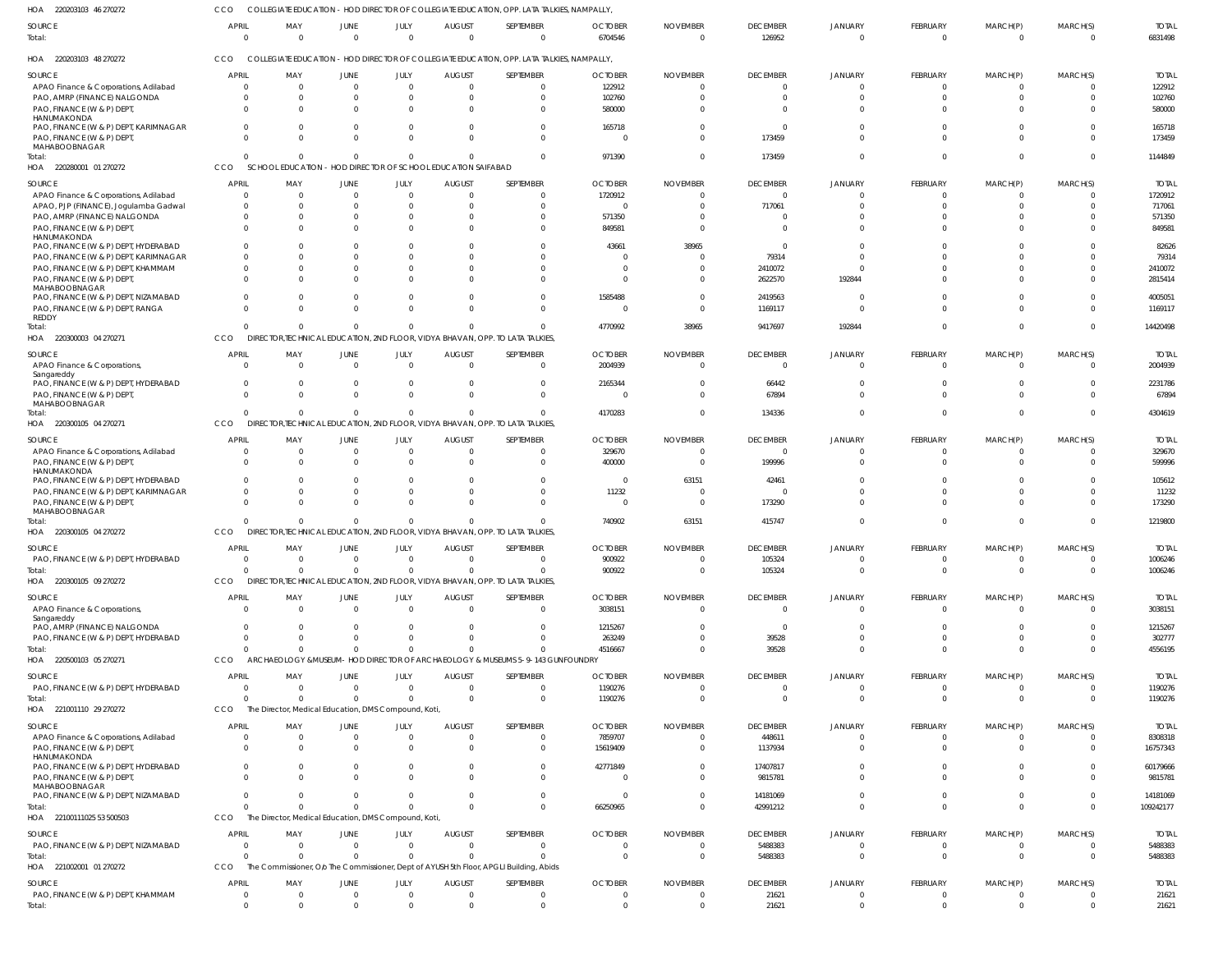| HOA 221005105 18 270272                                                    | <b>CCO</b>                   |                          | The Director, Medical Education, DMS Compound, Koti            |                      |                                                                                                                     |                        |                           |                             |                                  |                                  |                      |                             |                      |                            |
|----------------------------------------------------------------------------|------------------------------|--------------------------|----------------------------------------------------------------|----------------------|---------------------------------------------------------------------------------------------------------------------|------------------------|---------------------------|-----------------------------|----------------------------------|----------------------------------|----------------------|-----------------------------|----------------------|----------------------------|
| SOURCE                                                                     | <b>APRIL</b>                 | MAY                      | <b>JUNE</b>                                                    | JULY                 | <b>AUGUST</b>                                                                                                       | SEPTEMBER              | <b>OCTOBER</b>            | <b>NOVEMBER</b>             | <b>DECEMBER</b>                  | <b>JANUARY</b>                   | FEBRUARY             | MARCH(P)                    | MARCH(S)             | <b>TOTAL</b>               |
| PAO, FINANCE (W & P) DEPT, HYDERABAD                                       | $\Omega$                     | $\Omega$                 | $\Omega$                                                       | $\Omega$             | $\Omega$                                                                                                            | $\Omega$               | 138812                    | $\Omega$                    | 0                                | $\Omega$                         |                      | $\Omega$                    | $\Omega$             | 138812                     |
| Total:                                                                     | $\Omega$                     | $\Omega$                 | $\Omega$                                                       | $\Omega$             | $\Omega$                                                                                                            | $\Omega$               | 138812                    | $\Omega$                    | $\overline{0}$                   | $\Omega$                         | $\Omega$             | $\Omega$                    | $\Omega$             | 138812                     |
| HOA 221005105 28 270272                                                    | CCO                          |                          |                                                                |                      | The Deputy Secretary to Government, Health, Medical and Welfare Department, Secretariat,                            |                        |                           |                             |                                  |                                  |                      |                             |                      |                            |
| SOURCE                                                                     | <b>APRIL</b>                 | MAY                      | <b>JUNE</b>                                                    | JULY                 | <b>AUGUST</b>                                                                                                       | SEPTEMBER              | <b>OCTOBER</b>            | <b>NOVEMBER</b>             | <b>DECEMBER</b>                  | <b>JANUARY</b>                   | FEBRUARY             | MARCH(P)                    | MARCH(S)             | <b>TOTAL</b>               |
| APAO Finance & Corporations, Adilabad                                      | $\Omega$<br>$\Omega$         | $\Omega$<br>$\Omega$     | $\mathbf{0}$<br>$\Omega$                                       | $\Omega$<br>$\Omega$ | $\mathbf 0$<br>$\Omega$                                                                                             | $\Omega$<br>$\Omega$   | 200000<br>200000          | $\Omega$<br>$\Omega$        | $\overline{0}$<br>$\overline{0}$ | $\overline{0}$<br>$\Omega$       | $\Omega$<br>$\Omega$ | $\mathbf{0}$<br>$\mathbf 0$ | $\Omega$<br>$\Omega$ | 200000<br>200000           |
| Total<br>HOA 221006001 03 270272                                           | <b>CCO</b>                   |                          | The Director of Health, Govt. of TS, Sultan Bazar,             |                      |                                                                                                                     |                        |                           |                             |                                  |                                  |                      |                             |                      |                            |
| SOURCE                                                                     | <b>APRIL</b>                 | MAY                      | <b>JUNE</b>                                                    | JULY                 | <b>AUGUST</b>                                                                                                       | <b>SEPTEMBER</b>       | <b>OCTOBER</b>            | <b>NOVEMBER</b>             | <b>DECEMBER</b>                  | <b>JANUARY</b>                   | <b>FEBRUARY</b>      | MARCH(P)                    | MARCH(S)             | <b>TOTAL</b>               |
| PAO, FINANCE (W & P) DEPT, HYDERABAD                                       | $\Omega$                     | 0                        | $\Omega$                                                       |                      | $\Omega$                                                                                                            | $\Omega$               | 269044                    | $\Omega$                    | $\overline{0}$                   | $\Omega$                         |                      | $\Omega$                    | $\Omega$             | 269044                     |
| PAO, FINANCE (W & P) DEPT, KHAMMAM                                         | $\Omega$                     | $\Omega$                 | $\Omega$                                                       | $\Omega$             | $\Omega$                                                                                                            | $\Omega$               |                           |                             | 19808                            | $\Omega$                         | $\Omega$             | $\Omega$                    | $\Omega$             | 19808                      |
| Total:                                                                     | $\Omega$                     | $\Omega$                 | $\Omega$                                                       |                      | $\Omega$                                                                                                            | $\Omega$               | 269044                    |                             | 19808                            | $\Omega$                         | $\Omega$             | $\Omega$                    | $\Omega$             | 288852                     |
| HOA 221006104 04 270272                                                    | CCO                          |                          | The Director, Drugs Control Administration, Vengalrao Nagar    |                      |                                                                                                                     |                        |                           |                             |                                  |                                  |                      |                             |                      |                            |
| SOURCE                                                                     | <b>APRIL</b>                 | MAY                      | JUNE                                                           | JULY                 | <b>AUGUST</b>                                                                                                       | SEPTEMBER              | <b>OCTOBER</b>            | <b>NOVEMBER</b>             | <b>DECEMBER</b>                  | JANUARY                          | FEBRUARY             | MARCH(P)                    | MARCH(S)             | <b>TOTAL</b>               |
| PAO, FINANCE (W & P) DEPT, HYDERABAD                                       | $\Omega$                     | $\Omega$                 | $\mathbf{0}$                                                   | $\Omega$             | $\Omega$                                                                                                            | $\Omega$               | 180384                    | $\Omega$                    | $\overline{0}$                   | $\Omega$                         | $\Omega$             | $\mathbf{0}$                | $\Omega$             | 180384                     |
| Total<br>HOA 221006106 04 270272                                           | $\Omega$<br><b>CCO</b>       | $\Omega$                 | $\Omega$                                                       | $\Omega$             | $\Omega$<br>The Director, Institute of Preventive Medicine, Institute of Preventive Medicine, PH Labs, Narayanguda, | $\Omega$               | 180384                    | $\Omega$                    | $\overline{0}$                   | $\Omega$                         | $\Omega$             | $\mathbf 0$                 | $\Omega$             | 180384                     |
|                                                                            |                              |                          |                                                                |                      |                                                                                                                     |                        |                           |                             |                                  |                                  |                      |                             |                      |                            |
| SOURCE<br>PAO, FINANCE (W & P) DEPT,                                       | <b>APRIL</b><br>$\Omega$     | MAY<br>$\Omega$          | JUNE<br>$\Omega$                                               | JULY<br>$\Omega$     | <b>AUGUST</b><br>$\Omega$                                                                                           | SEPTEMBER<br>$\Omega$  | <b>OCTOBER</b><br>204271  | <b>NOVEMBER</b><br>$\Omega$ | <b>DECEMBER</b><br>$\mathbf 0$   | <b>JANUARY</b><br>$\overline{0}$ | FEBRUARY<br>$\Omega$ | MARCH(P)<br>$\Omega$        | MARCH(S)<br>$\Omega$ | <b>TOTAL</b><br>204271     |
| HANUMAKONDA                                                                |                              |                          |                                                                |                      |                                                                                                                     |                        |                           |                             |                                  |                                  |                      |                             |                      |                            |
| Total:                                                                     | $\Omega$                     | $\Omega$                 | $\Omega$                                                       | $\Omega$             | $\Omega$                                                                                                            | $\Omega$               | 204271                    | $\Omega$                    | $\Omega$                         | $\Omega$                         | $\Omega$             | $\Omega$                    | $\Omega$             | 204271                     |
| HOA 221100001 01 270272                                                    | <b>CCO</b>                   |                          | The Director, Family Welfare, Govt. of TS, DMS Compound, Koti, |                      |                                                                                                                     |                        |                           |                             |                                  |                                  |                      |                             |                      |                            |
| SOURCE                                                                     | <b>APRIL</b>                 | MAY                      | JUNE                                                           | JULY                 | <b>AUGUST</b>                                                                                                       | SEPTEMBER              | <b>OCTOBER</b>            | <b>NOVEMBER</b>             | <b>DECEMBER</b>                  | JANUARY                          | FEBRUARY             | MARCH(P)                    | MARCH(S)             | <b>TOTAL</b>               |
| PAO, FINANCE (W & P) DEPT, HYDERABAD<br>PAO, FINANCE (W & P) DEPT, KHAMMAM | $\Omega$<br>$\overline{0}$   | $\Omega$<br>$\Omega$     | $\Omega$<br>$\mathbf{0}$                                       | $\Omega$<br>$\Omega$ | $\Omega$<br>$\mathbf 0$                                                                                             | $\Omega$<br>$\Omega$   | 1181926<br>0              | $\Omega$<br>$\Omega$        | $\overline{0}$<br>255380         | $\Omega$<br>$\Omega$             | $\Omega$<br>$\Omega$ | $\Omega$<br>$\mathbf{0}$    | $\Omega$<br>$\Omega$ | 1181926<br>255380          |
| Total                                                                      | $\Omega$                     | $\Omega$                 | $\Omega$                                                       | $\Omega$             | $\Omega$                                                                                                            | $\Omega$               | 1181926                   | $\Omega$                    | 255380                           | $\Omega$                         | $\Omega$             | $\Omega$                    | $\Omega$             | 1437306                    |
| HOA 221501001 01 270272                                                    | CCO                          |                          |                                                                |                      | ENGINEER-IN-CHIEF, PUBLIC HEALTH KASANA BUILDING, AC GUARDS                                                         |                        |                           |                             |                                  |                                  |                      |                             |                      |                            |
| SOURCE                                                                     | <b>APRIL</b>                 | MAY                      | JUNE                                                           | JULY                 | <b>AUGUST</b>                                                                                                       | SEPTEMBER              | <b>OCTOBER</b>            | <b>NOVEMBER</b>             | <b>DECEMBER</b>                  | <b>JANUARY</b>                   | FEBRUARY             | MARCH(P)                    | MARCH(S)             | <b>TOTAL</b>               |
| PAO Public Health (PH), Ranga Reddy                                        | $\Omega$                     | 0                        | $\Omega$                                                       | $\Omega$             | $\Omega$                                                                                                            | $\Omega$               | 86806                     | $\Omega$                    | 93892                            | $\Omega$                         | $\Omega$             | $\Omega$                    | $\Omega$             | 180698                     |
| Total:                                                                     | $\Omega$                     | $\Omega$                 | $\Omega$                                                       | $\Omega$             | $\Omega$                                                                                                            | $\Omega$               | 86806                     | $\Omega$                    | 93892                            | $\Omega$                         | $\Omega$             | $\Omega$                    | $\Omega$             | 180698                     |
| HOA<br>221501001 03 270272                                                 | CCO                          |                          |                                                                |                      | ENGINEER-IN-CHIEF, PUBLIC HEALTH KASANA BUILDING, AC GUARDS                                                         |                        |                           |                             |                                  |                                  |                      |                             |                      |                            |
| SOURCE                                                                     | <b>APRIL</b>                 | MAY                      | JUNE                                                           | JULY                 | <b>AUGUST</b>                                                                                                       | SEPTEMBER              | <b>OCTOBER</b>            | <b>NOVEMBER</b>             | <b>DECEMBER</b>                  | <b>JANUARY</b>                   | FEBRUARY             | MARCH(P)                    | MARCH(S)             | <b>TOTAL</b>               |
| PAO (PH) LMD (KARIMNAGAR)                                                  | $\Omega$                     | $\Omega$                 | $\Omega$                                                       | $\Omega$             | $\Omega$                                                                                                            | $\Omega$               | 0                         | $\Omega$                    | 43372                            | $\Omega$                         | $\Omega$             | $\Omega$                    | $\Omega$             | 43372                      |
| PAO (PH), HANUMAKONDA                                                      | $\Omega$<br><sup>0</sup>     | $\Omega$<br>0            | $\Omega$<br>$\Omega$                                           | $\Omega$             | $\Omega$<br>$\Omega$                                                                                                | $\Omega$<br>$\Omega$   | <sup>0</sup><br>0         | $\Omega$                    | 469975<br>$\overline{0}$         | $\Omega$<br>$\Omega$             | $\Omega$             | $\Omega$<br>$\Omega$        | $\Omega$             | 469975                     |
| PAO Public Health (PH), Ranga Reddy<br>PAO(PH), NALGONDA                   | $\Omega$                     | $\Omega$                 | $\Omega$                                                       | $\Omega$             | $\Omega$                                                                                                            | $\Omega$               | <sup>0</sup>              | 862663<br>- 0               | 378175                           | $\Omega$                         | $\Omega$             | $\Omega$                    | $\Omega$             | 862663<br>378175           |
| Total                                                                      | $\Omega$                     | $\Omega$                 | $\Omega$                                                       | $\Omega$             | $\Omega$                                                                                                            | $\Omega$               | $\Omega$                  | 862663                      | 891522                           | $\Omega$                         | $\Omega$             | $\Omega$                    | $\Omega$             | 1754185                    |
| HOA 221501101 10 290291                                                    | <b>CCO</b>                   |                          |                                                                |                      | ENGINEER-IN-CHIEF, PUBLIC HEALTH KASANA BUILDING, AC GUARDS                                                         |                        |                           |                             |                                  |                                  |                      |                             |                      |                            |
| SOURCE                                                                     | APRIL                        | MAY                      | JUNE                                                           | JULY                 | <b>AUGUST</b>                                                                                                       | SEPTEMBER              | <b>OCTOBER</b>            | <b>NOVEMBER</b>             | <b>DECEMBER</b>                  | <b>JANUARY</b>                   | FEBRUARY             | MARCH(P)                    | MARCH(S)             | <b>TOTAL</b>               |
| PAO (PH) KHAMMAM                                                           | 156415                       | 157525                   | 157525                                                         | 157525               | 158635                                                                                                              | 331992                 | 260245                    | 192480                      | 192480                           | 192480                           |                      | $\Omega$                    | $\Omega$             | 1957302                    |
| PAO (PH), HANUMAKONDA                                                      | 146263                       | 257830                   | 128915                                                         | 142527               | 239256                                                                                                              | 208815                 | 210665                    | 210665                      | 212515                           | 212515                           | $\Omega$             | $\Omega$                    | $\Omega$             | 1969966                    |
| Total:<br>HOA 221501101 10 290292                                          | 302678<br>CCO                | 415355                   | 286440                                                         | 300052               | 397891<br>ENGINEER-IN-CHIEF, PUBLIC HEALTH KASANA BUILDING, AC GUARDS                                               | 540807                 | 470910                    | 403145                      | 404995                           | 404995                           | $\Omega$             | $\Omega$                    | $\Omega$             | 3927268                    |
|                                                                            |                              |                          |                                                                |                      |                                                                                                                     |                        |                           |                             |                                  |                                  |                      |                             |                      |                            |
| SOURCE<br>PAO (PH) KHAMMAM                                                 | <b>APRIL</b><br>2200         | MAY<br>2200              | JUNE<br>2200                                                   | JULY<br>2200         | <b>AUGUST</b><br>2200                                                                                               | SEPTEMBER<br>2200      | <b>OCTOBER</b>            | <b>NOVEMBER</b><br>1625     | <b>DECEMBER</b>                  | <b>JANUARY</b>                   | FEBRUARY             | MARCH(P)                    | MARCH(S)             | <b>TOTAL</b>               |
| PAO (PH), HANUMAKONDA                                                      | 1500                         | 3000                     | 1500                                                           | 1500                 | 2700                                                                                                                | 2100                   | 2200<br>2100              | 2100                        | 1625<br>2100                     | 1625<br>2100                     | $\Omega$             | $\mathbf 0$                 | $\Omega$             | 20275<br>20700             |
| Total:                                                                     | 3700                         | 5200                     | 3700                                                           | 3700                 | 4900                                                                                                                | 4300                   | 4300                      | 3725                        | 3725                             | 3725                             | $\mathbf{0}$         | $\mathbf 0$                 | $\Omega$             | 40975                      |
| HOA 221501101 10 290293                                                    | CCO                          |                          |                                                                |                      | ENGINEER-IN-CHIEF, PUBLIC HEALTH KASANA BUILDING, AC GUARDS                                                         |                        |                           |                             |                                  |                                  |                      |                             |                      |                            |
| SOURCE                                                                     | <b>APRIL</b>                 | MAY                      | JUNE                                                           | JULY                 | <b>AUGUST</b>                                                                                                       | SEPTEMBER              | <b>OCTOBER</b>            | <b>NOVEMBER</b>             | <b>DECEMBER</b>                  | <b>JANUARY</b>                   | FEBRUARY             | MARCH(P)                    | MARCH(S)             | <b>TOTAL</b>               |
| APAO Public Health (PH), Adilabad                                          | $\Omega$                     | $\Omega$                 | $\overline{0}$                                                 | $\Omega$             | $\Omega$                                                                                                            | $\Omega$               | 11135                     | $\Omega$                    | $\mathbf 0$                      | $\overline{0}$                   |                      |                             |                      | 11135                      |
| PAO (PH) KHAMMAM                                                           | 59905                        | 60336                    | 60336                                                          | 60336                | 60767                                                                                                               | 55578                  | 18805                     | 13906                       | 13906                            | 13906                            |                      | $\Omega$                    |                      | 417781                     |
| PAO (PH), HANUMAKONDA<br>Total:                                            | 49459<br>109364              | 122485<br>182821         | 49459<br>109795                                                | 49459<br>109795      | 30204<br>90971                                                                                                      | 15102<br>70680         | 15236<br>45176            | 15236<br>29142              | 15371<br>29277                   | 15371<br>29277                   | $\Omega$             | $\Omega$<br>$\Omega$        | $\Omega$<br>$\Omega$ | 377382<br>806298           |
| HOA 221501101 10 290294                                                    | CCO                          | <b>ENGINEER-IN-CHIEF</b> |                                                                |                      | PUBLIC HEALTH KASANA BUILDING, AC GUARDS                                                                            |                        |                           |                             |                                  |                                  |                      |                             |                      |                            |
| SOURCE                                                                     | APRIL                        | MAY                      | JUNE                                                           | JULY                 | <b>AUGUST</b>                                                                                                       | SEPTEMBER              | <b>OCTOBER</b>            | <b>NOVEMBER</b>             | <b>DECEMBER</b>                  | <b>JANUARY</b>                   | FEBRUARY             | MARCH(P)                    | MARCH(S)             | <b>TOTAL</b>               |
| PAO (PH) KHAMMAM                                                           | 26538                        | 26672                    | 26672                                                          | 26672                | 26806                                                                                                               | 54506                  | 36415                     | 27012                       | 27012                            | 27012                            | $\Omega$             | $^{\circ}$                  | $\Omega$             | 305317                     |
| PAO (PH), HANUMAKONDA                                                      | 25510                        | 51020                    | 25510                                                          | 25510                | 45024                                                                                                               | 35267                  | 35582                     | 35582                       | 35897                            | 35897                            | $\Omega$             | $\mathbf 0$                 | $\overline{0}$       | 350799                     |
| Total:                                                                     | 52048                        | 77692                    | 52182                                                          | 52182                | 71830                                                                                                               | 89773                  | 71997                     | 62594                       | 62909                            | 62909                            | $\Omega$             | $\Omega$                    | $\Omega$             | 656116                     |
| HOA 221501101 10 290296                                                    | <b>CCO</b>                   |                          |                                                                |                      | ENGINEER-IN-CHIEF, PUBLIC HEALTH KASANA BUILDING, AC GUARDS                                                         |                        |                           |                             |                                  |                                  |                      |                             |                      |                            |
| SOURCE                                                                     | <b>APRIL</b>                 | MAY                      | JUNE                                                           | JULY                 | <b>AUGUST</b>                                                                                                       | SEPTEMBER              | <b>OCTOBER</b>            | <b>NOVEMBER</b>             | <b>DECEMBER</b>                  | <b>JANUARY</b>                   | FEBRUARY             | MARCH(P)                    | MARCH(S)             | <b>TOTAL</b>               |
| PAO (PH) KHAMMAM                                                           | $\Omega$<br>$\Omega$         | $\Omega$<br>$\Omega$     | $\Omega$<br>$\Omega$                                           | $\Omega$<br>$\Omega$ | $\Omega$<br>$\Omega$                                                                                                | $\Omega$<br>$\Omega$   | 0<br>$\Omega$             | $\Omega$<br>$\Omega$        | $\overline{0}$                   | 115968                           |                      | - 0<br>$\mathbf 0$          | $\Omega$             | 115968                     |
| Total:<br>HOA 22150110125 12 310319                                        | CCO                          |                          |                                                                |                      | ENGINEER-IN-CHIEF, PUBLIC HEALTH KASANA BUILDING, AC GUARDS                                                         |                        |                           |                             | $\mathbf 0$                      | 115968                           | $\mathbf{0}$         |                             | $\overline{0}$       | 115968                     |
|                                                                            |                              |                          |                                                                |                      |                                                                                                                     |                        |                           |                             |                                  |                                  |                      |                             |                      |                            |
| SOURCE<br>PAO (PH) LMD (KARIMNAGAR)                                        | <b>APRIL</b><br>$\mathbf{0}$ | MAY<br>$\Omega$          | JUNE<br>$\mathbf{0}$                                           | JULY<br>$\Omega$     | <b>AUGUST</b><br>456021388                                                                                          | SEPTEMBER<br>285349236 | <b>OCTOBER</b><br>5529017 | <b>NOVEMBER</b><br>$\Omega$ | <b>DECEMBER</b><br>$\mathbf 0$   | JANUARY<br>1222203581            | FEBRUARY             | MARCH(P)<br>$\Omega$        | MARCH(S)<br>$\Omega$ | <b>TOTAL</b><br>1969103222 |
| PAO (PH), HANUMAKONDA                                                      | $\Omega$                     | $\Omega$                 | $\Omega$                                                       | $\Omega$             | $\Omega$                                                                                                            | $\Omega$               |                           | $\Omega$                    | 56937022                         | $\circ$                          |                      | $\Omega$                    | $\Omega$             | 56937022                   |
| PAO Public Health (PH), Ranga Reddy                                        | $\Omega$                     | $\Omega$                 | $\Omega$                                                       | $\Omega$             | 887416698                                                                                                           | $\Omega$               | 0                         |                             | 250000000                        | 1644451527                       |                      | $\Omega$                    | $\Omega$             | 2781868225                 |
| PAO(PH), NALGONDA                                                          | $\Omega$                     | $\Omega$                 | $\Omega$                                                       | $\Omega$             | 38269930                                                                                                            | $\Omega$               | $\mathbf 0$               | 250129070                   | $\mathbf 0$                      | $\Omega$                         |                      | $\mathbf 0$                 | $\Omega$             | 288399000                  |
| Total:<br>HOA 221501102 03 010017                                          | $\Omega$<br>CCO              | $\Omega$                 | $\Omega$<br>CHIEF ENGINEER RURAL WATER SUPPLY ERRA MANJIL      | $\overline{0}$       | 1381708016                                                                                                          | 285349236              | 5529017                   | 250129070                   | 306937022                        | 2866655108                       | $\Omega$             | $\Omega$                    | $\Omega$             | 5096307469                 |
|                                                                            |                              |                          |                                                                |                      |                                                                                                                     |                        |                           |                             |                                  |                                  |                      |                             |                      |                            |
| SOURCE                                                                     | <b>APRIL</b><br>0            | MAY<br>0                 | <b>JUNE</b><br>$\Omega$                                        | JULY<br>$\Omega$     | <b>AUGUST</b><br>14000                                                                                              | SEPTEMBER<br>$\Omega$  | <b>OCTOBER</b>            | <b>NOVEMBER</b><br>0        | <b>DECEMBER</b><br>$\Omega$      | <b>JANUARY</b><br>$\Omega$       | <b>FEBRUARY</b>      | MARCH(P)                    | MARCH(S)             | <b>TOTAL</b><br>14000      |
| APAO (PR) Medak<br>APAO Panchayat Raj (PR), Kamareddy                      | $\Omega$                     | $\Omega$                 | $\Omega$                                                       |                      | 54686                                                                                                               | $\Omega$               |                           | $\Omega$                    | $\Omega$                         | $\Omega$                         | $\Omega$             |                             |                      | 54686                      |
| APAO Panchayat Raj (PR), Sangareddy                                        | $\mathbf{0}$                 | 0                        | $\Omega$                                                       |                      | $\mathbf 0$                                                                                                         | 37000                  |                           | 0                           | 0                                | $\overline{0}$                   | $\Omega$             | $\Omega$                    |                      | 37000                      |
| Total:                                                                     | $\mathbf 0$                  | $\Omega$                 | $\Omega$                                                       |                      | 68686                                                                                                               | 37000                  |                           | $\Omega$                    | $\Omega$                         | $\Omega$                         | $\Omega$             | $\Omega$                    | $\Omega$             | 105686                     |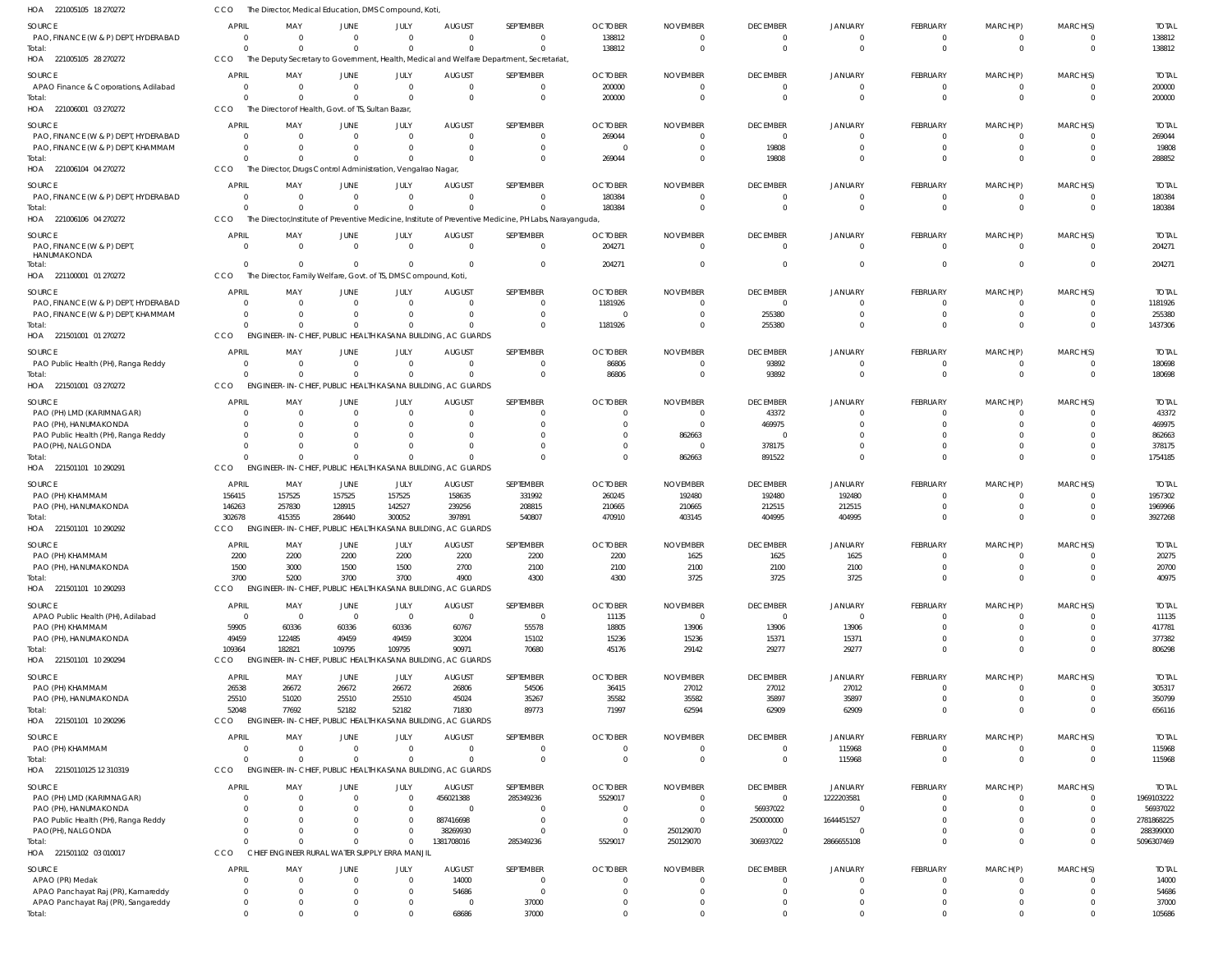| HOA<br>221501102 03 290291                                                   |                   |                         |                            | CHIEF ENGINEER RURAL WATER SUPPLY ERRA MANJIL |                   |                |                |                   |                          |                |                            |                             |                                |                  |
|------------------------------------------------------------------------------|-------------------|-------------------------|----------------------------|-----------------------------------------------|-------------------|----------------|----------------|-------------------|--------------------------|----------------|----------------------------|-----------------------------|--------------------------------|------------------|
| <b>SOURCE</b>                                                                | APRIL             | MAY                     | <b>JUNE</b>                | JULY                                          | <b>AUGUST</b>     | SEPTEMBER      | <b>OCTOBER</b> | <b>NOVEMBER</b>   | <b>DECEMBER</b>          | <b>JANUARY</b> | FEBRUARY                   | MARCH(P)                    | MARCH(S)                       | <b>TOTAL</b>     |
| APAO (PR) Medak                                                              | 109730            | 109730                  | 122690                     | 130496                                        | 164370            | 166220         | 166220         | 166220            | 172414                   | 166220         | $\mathbf 0$                | 0                           | $\overline{0}$                 | 1474310          |
| APAO (PR) Pochampad, Nizamabad                                               | 31790             | 31790                   | 31790                      | 39451                                         | 51650             | 51650          | 51650          | 51650             | 53050                    | 53050          | $\mathbf 0$                | $\mathbf 0$                 | $\overline{0}$                 | 447521           |
| APAO (PR) Tekulapapalli                                                      | 185595            | 1068098                 | 186785                     | 186785                                        | 186785            | 210945         | 251105         | 251105            | 251105                   | 299425         | $\Omega$                   | $\mathbf 0$                 | $\Omega$                       | 3077733          |
| APAO (PR), PJP, Jogulamba Gadwal                                             | 44870             | 75790                   | 74618                      | 60330                                         | 165702            | 90300          | 91490          | 90300             | 90300                    | 90300          | $\Omega$                   | $\Omega$                    | $\Omega$                       | 874000           |
| APAO Panchayat Raj (PR), Jagtial                                             | 160620            | 100410                  | 100410                     | 113538                                        | 138010            | 138010         | 138010         | 138010            | 138010                   | 138010         | $\Omega$                   | $\Omega$                    | $\Omega$                       | 1303038          |
| APAO Panchayat Raj (PR), Jangaon                                             | 49654             | 24827                   | 24827                      | 24827                                         | 24827             | 24827          | 24827          | 24827             | 41693                    | 24827          | $\Omega$                   | $\Omega$                    | $\Omega$                       | 289963           |
| APAO Panchayat Raj (PR), Kamareddy                                           | 33580<br>$\Omega$ | 33580<br>$\Omega$       | 33580<br>85820             | 41699<br>$\overline{0}$                       | 33580<br>$\Omega$ | 57580<br>42910 | 56080          | $\Omega$<br>13772 | 112160                   | 56080          | $\mathbf 0$<br>$\Omega$    | $\mathbf 0$<br>$\Omega$     | $\overline{0}$<br>$\Omega$     | 457919<br>185412 |
| APAO Panchayat Raj (PR)<br>Komarambheem Asifabad                             |                   |                         |                            |                                               |                   |                | 21455          |                   | 21455                    |                |                            |                             |                                |                  |
| APAO Panchayat Raj (PR), Kothagudem                                          | 396090            | 952390                  | 396090                     | 396090                                        | 396090            | 649494         | 117940         |                   | 1001250                  | 353620         | $\Omega$                   | $\Omega$                    | $\Omega$                       | 4659054          |
| APAO Panchayat Raj (PR), Mahabubabad                                         | 133880            | 215902                  | 116594                     | 117624                                        | 177855            | 97194          | 174280         | 161424            | 161424                   | 255916         | $\Omega$                   | $\mathbf 0$                 | $\overline{0}$                 | 1612093          |
| APAO Panchayat Raj (PR), Medchal                                             | 126500            | 83590                   | 170350                     | 127860                                        | 237133            | 207030         | 184648         | 208430            | 230812                   | 208430         | $\mathbf 0$                | $\Omega$                    | $\mathbf{0}$                   | 1784783          |
| Malkajigiri                                                                  | 468648            | 804767                  | 342483                     | 313638                                        | 317113            | 467221         | 486347         | 403611            | 401851                   | 401851         | $\mathbf 0$                | $\Omega$                    | $\Omega$                       | 4407530          |
| APAO Panchayat Raj (PR), Nagarkurnool<br>APAO Panchayat Raj (PR), Peddapalli | 53120             | 53120                   | 53120                      | 53120                                         | 98028             | 85770          | 88040          |                   | 176080                   | 88040          | $\mathbf 0$                | $\Omega$                    | $\Omega$                       | 748438           |
| APAO Panchayat Raj (PR), Sangareddy                                          | 1023843           | 1024458                 | 1024458                    | 1045936                                       | 1361197           | 1079758        | 1659662        | 1063567           | 1063567                  | 1063567        | $\Omega$                   | $\Omega$                    | $\Omega$                       | 11410013         |
| APAO Panchayat Raj (PR), Siddipet                                            | 37490             | 37490                   | 37490                      | 46484                                         | 60870             | 60870          | 60870          | 60870             | 60870                    | 62500          | $\mathbf 0$                | $\Omega$                    | $\Omega$                       | 525804           |
| APAO Panchayat Raj (PR), Siricilla                                           | 150200            | 150200                  | 150200                     | 150200                                        | 150200            | 106925         | 149835         |                   | 362510                   | 286120         | $\Omega$                   | $\Omega$                    | $\Omega$                       | 1656390          |
| APAO Panchayat Raj (PR), Suryapet                                            | 386830            | 193415                  | 194445                     | 194445                                        | 302245            | 130220         | 521190         | 325705            | 325705                   | 325705         | $\Omega$                   | $\Omega$                    | $\Omega$                       | 2899905          |
| APAO Panchayat Raj (PR), Waranagal                                           | $\Omega$          | $\Omega$                | 36082                      | 18041                                         | 36082             | 18041          | 18041          | 18041             | 18041                    | 18041          | $\Omega$                   | $\Omega$                    | $\Omega$                       | 180410           |
| APAO Panchayat Raj (PR), Yadadri                                             | 41800             | 59296                   | 41800                      | 41800                                         | 77594             | 67720          | 67720          | 67720             | 67720                    | 67720          | $\mathbf 0$                | $\mathbf 0$                 | $\Omega$                       | 600890           |
| PAO (PR) (IW), LMD Colony, Karimnagar                                        | 98360             |                         | 196720                     | 98360                                         | 22925             | 317739         | 164980         | 161000            | 161000                   | 163140         | $\Omega$                   | $\Omega$                    | $\Omega$                       | 1384224          |
| PAO (PR) KCC, HANUMAKONDA                                                    | 168508            | 168508                  | 125640                     | 211376                                        | 236722            | 294686         | 251818         | 251668            | 233627                   | 233627         | $\Omega$                   | $\mathbf 0$                 | $\Omega$                       | 2176180          |
| PAO (PR) MAHABOOBNAGAR                                                       | 242205            | 243475                  | 247064                     | 255719                                        | 443120            | 397165         | 402375         | 403775            | 405625                   | 369269         | $\Omega$                   | $\Omega$                    | $\Omega$                       | 3409792          |
| PAO (PR) Nalgonda                                                            | 769250            | 517142                  | 421261                     | 421261                                        | 636048            | 872042         | 626211         | 629911            | 629881                   | 688457         | $\mathbf 0$                | $\mathbf 0$                 | $\overline{0}$                 | 6211464          |
| Total:                                                                       | 4712563           | 5947978                 | 4214317                    | 4089080                                       | 5318146           | 5634317        | 5774794        | 4491606           | 6180150                  | 5413915        | $\Omega$                   | $\mathbf 0$                 | $\Omega$                       | 51776866         |
| HOA 221501102 03 290292                                                      | CCO               | <b>CHIEF</b>            |                            | ENGINEER RURAL WATER SUPPLY ERRA MANJIL       |                   |                |                |                   |                          |                |                            |                             |                                |                  |
| SOURCE                                                                       | <b>APRIL</b>      | MAY                     | JUNE                       | JULY                                          | <b>AUGUST</b>     | SEPTEMBER      | <b>OCTOBER</b> | <b>NOVEMBER</b>   | <b>DECEMBER</b>          | <b>JANUARY</b> | FEBRUARY                   | MARCH(P)                    | MARCH(S)                       | <b>TOTAL</b>     |
| APAO (PR) Pochampad, Nizamabad                                               | 350               | 350                     | 350                        | 550                                           | 550               | 550            | 550            | 550               | 550                      | 550            | $\mathbf 0$                | $\mathbf 0$                 | $\overline{0}$                 | 4900             |
| APAO (PR) Tekulapapalli                                                      | 500               | 500                     | 500                        | 500                                           | 500               | 700            | 700            | 700               | 700                      | 1100           | $\mathbf 0$                | $\mathbf 0$                 | $\overline{0}$                 | 6400             |
| APAO (PR), PJP, Jogulamba Gadwal                                             | 490               | 490                     | 490                        | 490                                           | 490               | 490            | 490            | 490               | 490                      | 490            | $\mathbf 0$                | $\mathbf 0$                 | $\Omega$                       | 4900             |
| APAO Panchayat Raj (PR), Jagtial                                             | 200               | $\overline{0}$          | $\mathbf{0}$               | $\overline{0}$                                | $\Omega$          | $\mathbf{0}$   | $\Omega$       |                   | $\overline{\phantom{0}}$ | $\Omega$       | $\mathbf 0$                | $\mathbf 0$                 | $\Omega$                       | 200              |
| APAO Panchayat Raj (PR), Kothagudem                                          | 7550              | 18850                   | 4700                       | 4700                                          | 4700              | 9400           | $\Omega$       |                   | 16300                    | 5800           | $\Omega$                   | $\mathbf 0$                 | $\Omega$                       | 72000            |
| APAO Panchayat Raj (PR), Nagarkurnool                                        | 725               | 2175                    | 725                        | 725                                           | 725               | 725            | 725            | 725               | 725                      | 725            | $\mathbf 0$                | $\mathbf 0$                 | $\Omega$                       | 8700             |
| APAO Panchayat Raj (PR), Siricilla                                           | 5738              | 5738                    | 5738                       | 5738                                          | 5738              | $\overline{0}$ | $\Omega$       | $\Omega$          | $\overline{0}$           | $\overline{0}$ | $\mathbf 0$                | $\mathbf 0$                 | $\Omega$                       | 28690            |
| PAO (PR) (IW), LMD Colony, Karimnagar                                        | 200               | $\overline{\mathbf{0}}$ | 400                        | 200                                           | $\overline{0}$    | 303            | 200            | 200               | 200                      | 200            | $\mathbf 0$                | $\mathbf 0$                 | $\Omega$                       | 1903             |
| PAO (PR) KCC, HANUMAKONDA                                                    | 1500              | 1500                    | 1500                       | 1500                                          | 2700              | 2100           | 2100           | 2100              | 2100                     | 2100           | $\mathbf 0$                | $\mathbf 0$                 | $\Omega$                       | 19200            |
| PAO (PR) Nalgonda                                                            | 4000              | 2000                    | 2000                       | 2000                                          | 2000              | 2000           | 2000           | 2000              | 2000                     | 2000           | $\mathbf 0$                | $\mathbf 0$                 | $\Omega$                       | 22000            |
| Total:                                                                       | 21253             | 31603                   | 16403                      | 16403                                         | 17403             | 16268          | 6765           | 6765              | 23065                    | 12965          | $\mathbf 0$                | $\mathbf 0$                 | $\Omega$                       | 168893           |
| HOA 221501102 03 290293                                                      | CCO               | <b>CHIEF</b>            | NGINEER RURAL WATER SUPPLY | <b>ERRA MANJIL</b>                            |                   |                |                |                   |                          |                |                            |                             |                                |                  |
| <b>SOURCE</b>                                                                | <b>APRIL</b>      | MAY                     | JUNE                       | JULY                                          | <b>AUGUST</b>     | SEPTEMBER      | <b>OCTOBER</b> | <b>NOVEMBER</b>   | <b>DECEMBER</b>          | <b>JANUARY</b> | FEBRUARY                   | MARCH(P)                    | MARCH(S)                       | <b>TOTAL</b>     |
| APAO (PR) Medak                                                              | 33874             | 33874                   | 109254                     | 44212                                         | 10338             | 10472          | 10472          | 10472             | 10472                    | 10472          | $\mathbf 0$                | 0                           | $\overline{0}$                 | 283912           |
| APAO (PR) Pochampad, Nizamabad                                               | 12199             | 12199                   | 12199                      | 15935                                         | 3736              | 3736           | 3736           | 3736              | 3838                     | 3838           | $\mathbf 0$                | $\mathbf 0$                 | $\Omega$                       | 75152            |
| APAO (PR) Tekulapapalli                                                      | 39699             | 290217                  | 166102                     | 40160                                         | 40160             | 52383          | 12223          | 12223             | 12223                    | 36669          | $\Omega$                   | $\Omega$                    | $\Omega$                       | 702059           |
| APAO (PR), PJP, Jogulamba Gadwal                                             | 17399             | 29389                   | 99534                      | 23394                                         | 16891             | 11443          | 11904          | 11443             | 11443                    | 11443          | $\Omega$                   | $\Omega$                    | $\Omega$                       | 244283           |
| APAO Panchayat Raj (PR), Jagtial                                             | 40405             | 22052                   | 22052                      | 28753                                         | 6877              | 6877           | 6877           | 6877              | 6877                     | 6877           | $\Omega$                   | $\Omega$                    | $\Omega$                       | 154524           |
| APAO Panchayat Raj (PR), Kamareddy                                           | 12881             | 12881                   | 12881                      | 16828                                         | 12881             | 4165           | 4056           |                   | 8112                     | 4056           | $\Omega$                   | $\Omega$                    | $\Omega$                       | 88741            |
| APAO Panchayat Raj (PR), Kothagudem                                          | 152674            | 465404                  | 152674                     | 152674                                        | 152674            | 300139         | 45733          |                   | 385500                   | 136205         |                            |                             |                                | 1943677          |
| APAO Panchayat Raj (PR), Mahabubabad                                         | 51378             | 25689                   | 25689                      | 26089                                         | 16081             | 3439           | 6847           | 8087              | 8087                     | 13974          | $\mathbf 0$                | $\mathbf 0$                 | $\overline{0}$                 | 185360           |
| APAO Panchayat Raj (PR), Medchal                                             | 48540             | 32064                   | 65543                      | 49067                                         | 29950             | 14975          | 163847         | 15077             | 16696                    | 15077          | $\mathbf 0$                | $\mathbf 0$                 | $\overline{0}$                 | 450836           |
| Malkajigiri                                                                  |                   |                         |                            |                                               |                   |                |                |                   |                          |                | $\mathbf 0$                |                             | $\mathbf{0}$                   |                  |
| APAO Panchayat Raj (PR), Nagarkurnool<br>APAO Panchayat Raj (PR), Peddapalli | 63788<br>20392    | 191364<br>20392         | 76802<br>20392             | 63788<br>20392                                | 67978<br>12410    | 60465<br>6205  | 168045<br>6371 | 27744<br>$\Omega$ | 27062<br>12742           | 27062<br>6371  | $\mathbf 0$                | $\mathbf{0}$<br>$\mathbf 0$ | $\overline{0}$                 | 774098<br>125667 |
| APAO Panchayat Raj (PR), Sangareddy                                          | 32522             | 32522                   | 32522                      | 43020                                         | 10068             | 10068          | 10203          | 10203             | 10203                    | 10203          | $\mathbf 0$                | $\mathbf{0}$                | $\Omega$                       | 201534           |
| APAO Panchayat Raj (PR), Siddipet                                            | 14386             | 14386                   | 14386                      | 18789                                         | 4403              | 4403           | 4403           | 4403              | 4403                     | 4522           | $\mathbf 0$                | $\mathbf 0$                 | $\Omega$                       | 88484            |
| APAO Panchayat Raj (PR), Siricilla                                           | 67892             | 67892                   | 67892                      | 67892                                         | 67892             | 40971          | 40971          | $\Omega$          | 26208                    | 37124          | $\Omega$                   | $\Omega$                    | $\Omega$                       | 484734           |
| APAO Panchayat Raj (PR), Suryapet                                            | 148350            | 74175                   | 82362                      | 74574                                         | 78137             | 9421           | 37691          | 23556             | 23556                    | 23556          | $\mathbf 0$                | $\mathbf 0$                 | $\Omega$                       | 575378           |
| APAO Panchayat Raj (PR), Yadadri                                             | 16046             | 16046                   | 16046                      | 16046                                         | 9798              | 4899           | 4899           | 4899              | 4899                     | 4899           | $\Omega$                   | $\Omega$                    | $\Omega$                       | 98477            |
| PAO (PR) (IW), LMD Colony, Karimnagar                                        | 37725             | $\overline{0}$          | 179703                     | 37725                                         | 11498             | 22996          | 11933          | 11643             | 11643                    | 11798          | $\mathbf 0$                | $\mathbf 0$                 | $\Omega$                       | 336664           |
| PAO (PR) KCC, HANUMAKONDA                                                    | 48138             | 48138                   | 48138                      | 48138                                         | 29664             | 15102          | 15102          | 15102             | 15102                    | 15102          | $\Omega$                   | $\Omega$                    | $\Omega$                       | 297726           |
| PAO (PR) MAHABOOBNAGAR                                                       | 92369             | 92862                   | 94252                      | 98694                                         | 51974             | 28623          | 29003          | 29105             | 29240                    | 26614          | $\mathbf 0$                | $\mathbf 0$                 | $\Omega$                       | 572736           |
| PAO (PR) Nalgonda                                                            | 247208            | 124004                  | 124434                     | 124434                                        | 44049             | 38125          | 38281          | 67229             | 38551                    | 38551          | $\mathbf 0$                | $\mathbf 0$                 | $\overline{0}$                 | 884866           |
| Total:                                                                       | 1197865           | 1605550                 | 1422857                    | 1010604                                       | 677459            | 648907         | 632597         | 261799            | 666857                   | 444413         | $\mathbf 0$                | $\mathbf 0$                 | $\Omega$                       | 8568908          |
| HOA 221501102 03 290294                                                      | CCO               |                         |                            | CHIEF ENGINEER RURAL WATER SUPPLY ERRA MANJIL |                   |                |                |                   |                          |                |                            |                             |                                |                  |
| SOURCE                                                                       | <b>APRIL</b>      | MAY                     | JUNE                       | JULY                                          | <b>AUGUST</b>     | SEPTEMBER      | <b>OCTOBER</b> | <b>NOVEMBER</b>   | <b>DECEMBER</b>          | <b>JANUARY</b> | FEBRUARY                   | MARCH(P)                    | MARCH(S)                       | <b>TOTAL</b>     |
| APAO (PR) Medak                                                              | 10484             | 10484                   | 10484                      | 17040                                         | 17040             | 17281          | 17281          | 17281             | 17281                    | 17281          | $\mathbf 0$                | $\mathbf 0$                 | $\overline{0}$                 | 151937           |
| APAO (PR) Pochampad, Nizamabad                                               | 6292              | 6292                    | 6292                       | 8724                                          | 8724              | 8724           | 8724           | 8724              | 8962                     | 8962           | $\mathbf 0$                | $\mathbf 0$                 | $\Omega$                       | 80420            |
| APAO (PR) Tekulapapalli                                                      | 15685             | 114659                  | 15923                      | 15923                                         | 15923             | 22728          | 22728          | 22728             | 22728                    | 36338          | $\mathbf 0$                | $\mathbf 0$                 | $\overline{0}$                 | 305363           |
| APAO (PR), PJP, Jogulamba Gadwal                                             | 6506              | 6506                    | 6506                       | 6506                                          | 23285             | 9729           | 9902           | 9729              | 9729                     | 9729           | $\mathbf 0$                | $\mathbf 0$                 | $\Omega$                       | 98127            |
| APAO Panchayat Raj (PR), Jagtial                                             | 15109             | 8246                    | 8246                       | 11967                                         | 12281             | 12281          | 12281          | 12281             | 12281                    | 12281          | $\mathbf 0$                | $\mathbf 0$                 | $\Omega$                       | 117254           |
| APAO Panchayat Raj (PR), Kamareddy                                           | 4817              | 4817                    | 4817                       | 7049                                          | 4817              | 7439           | 7244           |                   | 14488                    | 7244           | $\mathbf 0$                | $\mathbf 0$                 | $\Omega$                       | 62732            |
| APAO Panchayat Raj (PR), Kothagudem                                          | 41094             | 115282                  | 35094                      | 35094                                         | 35094             | 87180          | $\overline{0}$ | $\Omega$          | 105000                   | 34000          | $\mathbf 0$                | $\mathbf{0}$                | $\Omega$                       | 487838           |
| APAO Panchayat Raj (PR), Mahabubabad                                         | 15900             | 7950                    | 7950                       | 8073                                          | 20641             | 6141           | 12227          | 14440             | 14440                    | 24952          | $\mathbf 0$                | $\mathbf 0$                 | $\overline{0}$                 | 132714           |
| APAO Panchayat Raj (PR), Medchal                                             | 37554             | 24807                   | 50709                      | 37962                                         | 60780             | 49371          | 44034          | 49707             | 55044                    | 49707          | $\mathbf 0$                | $\mathbf 0$                 | $\Omega$                       | 459675           |
| Malkajigiri                                                                  |                   |                         |                            |                                               |                   |                |                |                   |                          |                |                            |                             |                                |                  |
| APAO Panchayat Raj (PR), Nagarkurnool                                        | 21740             | 65220                   | 21740                      | 21740                                         | 23039             | 51131          | 32164          | 32374             | 32164                    | 32164          | $\mathbf 0$                | $\mathbf 0$                 | $\Omega$                       | 333476           |
| APAO Panchayat Raj (PR), Peddapalli                                          | 10518             | 10518                   | 10518                      | 10518                                         | 15851             | 11081          | 11376          | $\Omega$          | 22752                    | 11376          | $\mathbf 0$                | $\mathbf 0$                 | $\overline{0}$                 | 114508           |
| APAO Panchayat Raj (PR), Sangareddy                                          | 10065             | 10065                   | 10065                      | 15214                                         | 15214             | 15214          | 15417          | 15417             | 15417                    | 15417          | $\mathbf 0$                | $\mathbf 0$                 | $\Omega$                       | 137505           |
| APAO Panchayat Raj (PR), Siddipet                                            | 5380              | 5380                    | 5380                       | 7862                                          | 7862              | 7862           | 7862           | 7862              | 7862                     | 8074           | $\mathbf 0$                | $\mathbf{0}$                | $\Omega$                       | 71386            |
| APAO Panchayat Raj (PR), Siricilla                                           | 15761             | 15761                   | 15761                      | 15761                                         | 15761             | 12680          | 12680          | $\Omega$          | 39598                    | 27218          | $\mathbf 0$                | $\mathbf 0$                 | $\overline{0}$                 | 170981           |
| APAO Panchayat Raj (PR), Suryapet                                            | 53766             | 26883                   | 27032                      | 27032                                         | 42949             | 16823          | 64953          | 40888             | 40888                    | 40888          | $\mathbf 0$<br>$\mathbf 0$ | $\mathbf 0$<br>$\mathbf 0$  | $\overline{0}$<br>$\mathbf{0}$ | 382102           |
| APAO Panchayat Raj (PR), Yadadri                                             | 4966              | 4966                    | 4966                       | 4966                                          | 9840              | 7403           | 7403           | 7403              | 7403                     | 7403           |                            |                             |                                | 66719            |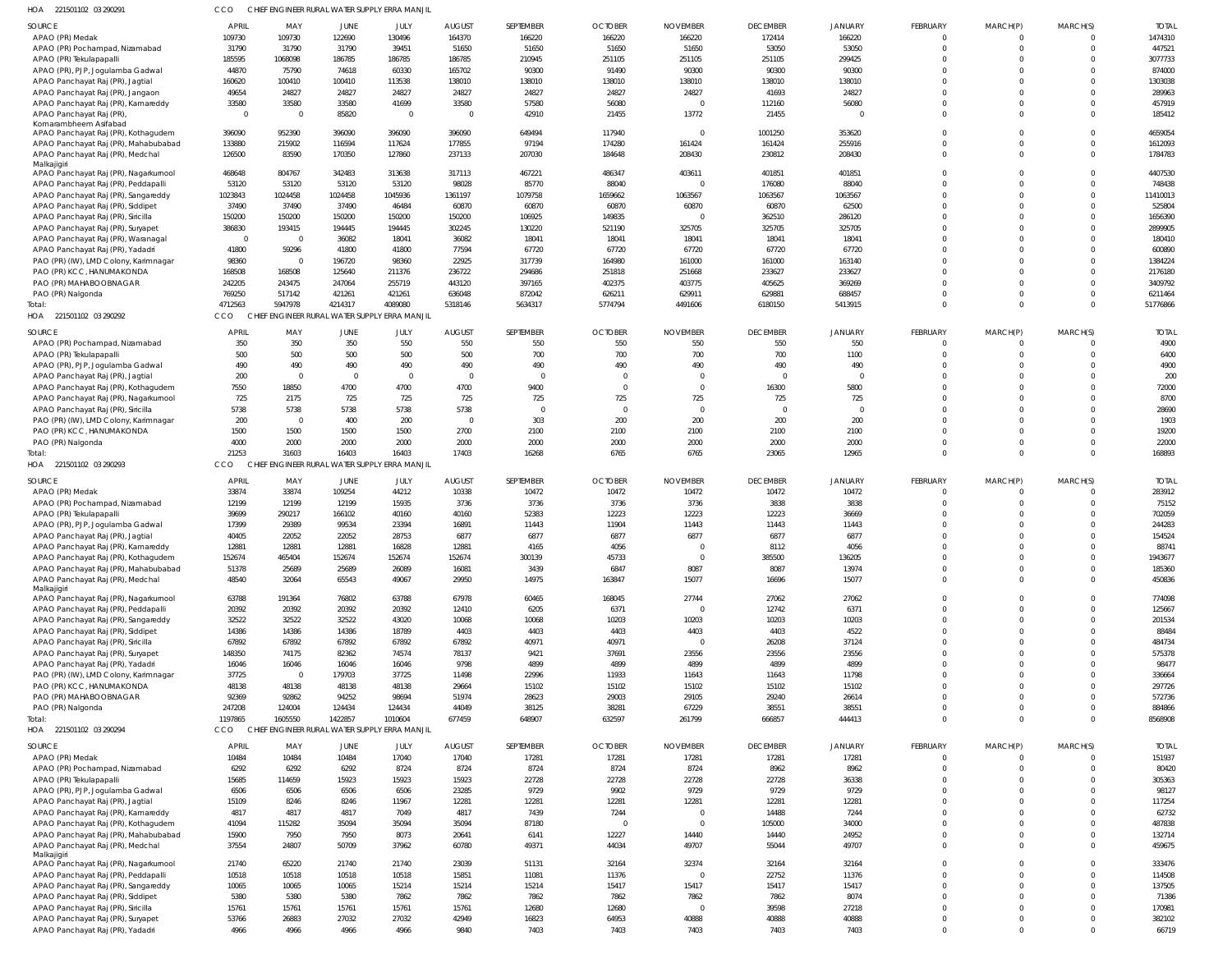| HOA 221501102 03 290294                            | ссо                  | CHIEF ENGINEER RURAL WATER SUPPLY ERRA MANJIL               |                          |                      |               |                                                                                           |                      |                 |                  |                      |                         |                         |                                  |                    |
|----------------------------------------------------|----------------------|-------------------------------------------------------------|--------------------------|----------------------|---------------|-------------------------------------------------------------------------------------------|----------------------|-----------------|------------------|----------------------|-------------------------|-------------------------|----------------------------------|--------------------|
| SOURCE                                             | <b>APRIL</b>         | MAY                                                         | JUNE                     | JULY                 | <b>AUGUST</b> | SEPTEMBER                                                                                 | <b>OCTOBER</b>       | <b>NOVEMBER</b> | <b>DECEMBER</b>  | <b>JANUARY</b>       | FEBRUARY                | MARCH(P)                | MARCH(S)                         | <b>TOTAL</b>       |
| PAO (PR) (IW), LMD Colony, Karimnagar              | 11675                | $\overline{0}$                                              | 23350                    | 11675                | 5698          | 34746                                                                                     | 18030                | 17592           | 17592            | 17827                | $\overline{0}$          | 0                       | $\overline{0}$                   | 158185             |
| PAO (PR) KCC, HANUMAKONDA                          | 24828                | 24828                                                       | 24828                    | 24828                | 44448         | 35268                                                                                     | 35268                | 35268           | 35268            | 35268                | $\mathbf 0$             | $\mathbf 0$             | $\overline{0}$                   | 320100             |
| PAO (PR) MAHABOOBNAGAR                             | 45125                | 45379                                                       | 46096                    | 49049                | 81204         | 63761                                                                                     | 64646                | 64800           | 65114            | 61530                | $\Omega$                | $\Omega$                | $\Omega$                         | 586704             |
| PAO (PR) Nalgonda                                  | 86848                | 43547                                                       | 43708                    | 43708                | 84877         | 64375                                                                                     | 64653                | 65135           | 65135            | 65135                | $\mathbf 0$             | $\Omega$                | $\Omega$                         | 627121             |
| Total:                                             | 444113               | 551590                                                      | 379465                   | 380691               | 545328        | 541218                                                                                    | 468873               | 421629          | 609146           | 522794               | $\mathbf 0$             | $\mathbf{0}$            | $\Omega$                         | 4864847            |
| HOA 221501102 03 290295                            | CCO                  | CHIEF ENGINEER RURAL WATER SUPPLY                           |                          | <b>ERRA MANJIL</b>   |               |                                                                                           |                      |                 |                  |                      |                         |                         |                                  |                    |
| SOURCE                                             | APRIL                | MAY                                                         | JUNE                     | JULY                 | <b>AUGUST</b> | SEPTEMBER                                                                                 | <b>OCTOBER</b>       | <b>NOVEMBER</b> | <b>DECEMBER</b>  | <b>JANUARY</b>       | FEBRUARY                | MARCH(P)                | MARCH(S)                         | <b>TOTAL</b>       |
| APAO Panchayat Raj (PR), Jangaon                   | 0                    | - 0                                                         | 100000                   | $\overline{0}$       | $\Omega$      | $\mathbf 0$                                                                               |                      |                 | $\mathbf 0$      | 0                    | $\overline{0}$          | $\mathbf 0$             | $\Omega$                         | 100000             |
| APAO Panchayat Raj (PR), Nagarkurnool              | $\Omega$             | $\Omega$                                                    | $\overline{0}$           | $\mathbf{0}$         | 100000        | $\mathbf 0$                                                                               | $\Omega$             | - 0             | $\Omega$         | $\Omega$             | $\mathbf{0}$            | $\mathbf 0$             | $\overline{0}$                   | 100000             |
| Total:                                             | $\Omega$             |                                                             | 100000                   | $\Omega$             | 100000        | $\mathbf{0}$                                                                              |                      |                 | $\Omega$         | $\Omega$             | $\Omega$                | $\mathbf{0}$            | $\Omega$                         | 200000             |
| HOA 221501102 03 290296                            | CCO                  | CHIEF ENGINEER RURAL WATER SUPPLY ERRA MANJIL               |                          |                      |               |                                                                                           |                      |                 |                  |                      |                         |                         |                                  |                    |
| SOURCE                                             | <b>APRIL</b>         | MAY                                                         | JUNE                     | JULY                 | <b>AUGUST</b> | SEPTEMBER                                                                                 | <b>OCTOBER</b>       | <b>NOVEMBER</b> | <b>DECEMBER</b>  | <b>JANUARY</b>       | FEBRUARY                | MARCH(P)                | MARCH(S)                         | <b>TOTAL</b>       |
| APAO (PR) Medak                                    | $\overline{0}$       | $\Omega$                                                    | $\overline{0}$           | $\mathbf{0}$         | $\Omega$      | $\Omega$                                                                                  | $\cap$               | - 0             | $\mathbf 0$      | 85803                | 0                       | $\Omega$                | $\overline{0}$                   | 85803              |
| APAO Panchayat Raj (PR), Kothagudem                | $\Omega$             | $\Omega$                                                    | $\Omega$                 | $\overline{0}$       |               | $\mathbf 0$                                                                               |                      | $\Omega$        | $\mathbf 0$      | 175896               | $\mathbf 0$             | $\mathbf 0$             | $\overline{0}$                   | 175896             |
| APAO Panchayat Raj (PR), Mahabubabad               |                      | $\Omega$                                                    | $\Omega$                 | $\Omega$             | $\Omega$      | $\Omega$                                                                                  |                      | $\Omega$        | 85902            |                      | $\mathbf 0$             | $\Omega$                | $\Omega$                         | 85902              |
| APAO Panchayat Raj (PR), Medchal                   |                      | $\mathbf 0$                                                 | 86464                    | $\Omega$             |               | $\Omega$<br>$\Omega$                                                                      |                      |                 | $\mathbf 0$      | $\Omega$             | $\mathbf 0$             | $\Omega$                | $\Omega$                         | 86464              |
| Malkajigiri<br>APAO Panchayat Raj (PR), Peddapalli |                      | $\Omega$                                                    | $\Omega$                 | $\Omega$             |               | $\mathbf{0}$                                                                              |                      | - 0             | $\overline{0}$   | 52629                | $\mathbf 0$             | $\Omega$                | $\Omega$                         | 52629              |
| APAO Panchayat Raj (PR), Sangareddy                | $\Omega$             |                                                             | $\Omega$                 | $\Omega$             | $\Omega$      | 40896                                                                                     |                      | 40896           | $\mathbf 0$      |                      | $\Omega$                | $\Omega$                | $\Omega$                         | 81792              |
| APAO Panchayat Raj (PR), Suryapet                  |                      | $\Omega$                                                    | <sup>0</sup>             | $\Omega$             | $\Omega$      | $\Omega$                                                                                  |                      | - 0             | 77828            | $\Omega$             | $\Omega$                | $\Omega$                | $\Omega$                         | 77828              |
| PAO (PR) (IW), LMD Colony, Karimnagar              | 0                    |                                                             | $\Omega$                 | $\mathbf 0$          | 38622         | $\Omega$                                                                                  |                      | - 0             | 45438            |                      | $\Omega$                | $\Omega$                | $\Omega$                         | 84060              |
| PAO (PR) KCC, HANUMAKONDA                          |                      | $\Omega$                                                    | $\Omega$                 | $\Omega$             |               | $\Omega$                                                                                  | $\cap$               | 128811          |                  |                      | $\Omega$                | $\Omega$                | $\Omega$                         | 128811             |
| PAO (PR) MAHABOOBNAGAR                             | $\Omega$             |                                                             | 16529                    | $\mathbf 0$          | 31970         | $\Omega$                                                                                  |                      | ſ               |                  |                      | $\Omega$                | $\Omega$                | $\Omega$                         | 48499              |
| PAO (PR) Nalgonda                                  | $\Omega$             |                                                             | $\Omega$                 | $\Omega$             |               | $\Omega$                                                                                  | $\Omega$             | 49977           | $\Omega$         |                      | $\Omega$                | $\Omega$                | $\Omega$                         | 49977              |
| Total:                                             | $\Omega$             | $\Omega$                                                    | 102993                   | $\mathbf 0$          | 70592         | 40896                                                                                     |                      | 219684          | 209168           | 314328               | $\mathbf 0$             | $\mathbf 0$             | $\Omega$                         | 957661             |
| HOA 221501102 03 310318                            | CCO                  | CHIEF ENGINEER RURAL WATER SUPPLY ERRA MANJIL               |                          |                      |               |                                                                                           |                      |                 |                  |                      |                         |                         |                                  |                    |
| SOURCE                                             | <b>APRIL</b>         | MAY                                                         | <b>JUNE</b>              | JULY                 | <b>AUGUST</b> | SEPTEMBER                                                                                 | <b>OCTOBER</b>       | <b>NOVEMBER</b> | <b>DECEMBER</b>  | <b>JANUARY</b>       | FEBRUARY                | MARCH(P)                | MARCH(S)                         | <b>TOTAL</b>       |
| PAO (PR) MAHABOOBNAGAR                             | 0                    | - 0                                                         | $\overline{0}$           | $\mathbf{0}$         |               | $\mathbf 0$                                                                               |                      |                 | $\mathbf 0$      | 20000                | $\overline{0}$          | 0                       | $\overline{0}$                   | 20000              |
| Total:                                             | $\Omega$             |                                                             | $\mathbf 0$              | $\mathbf 0$          | $\Omega$      | $\mathbf{0}$                                                                              |                      |                 | $\overline{0}$   | 20000                | $\overline{0}$          | $\mathbf 0$             | $\overline{0}$                   | 20000              |
| HOA 221501196 05 270272                            | CCO                  | CHIEF ENGINEER RURAL WATER SUPPLY ERRA MANJIL               |                          |                      |               |                                                                                           |                      |                 |                  |                      |                         |                         |                                  |                    |
| SOURCE                                             | APRIL                | MAY                                                         | <b>JUNE</b>              | JULY                 | <b>AUGUST</b> | SEPTEMBER                                                                                 | <b>OCTOBER</b>       | <b>NOVEMBER</b> | <b>DECEMBER</b>  | <b>JANUARY</b>       | FEBRUARY                | MARCH(P)                | MARCH(S)                         | <b>TOTAL</b>       |
| APAO (PR) Medak                                    | $\Omega$             | $\Omega$                                                    | $\overline{0}$           | $\mathbf{0}$         | $\Omega$      | $\mathbf 0$                                                                               | 802343               | 91051204        | 239687           | 25377337             | $\mathbf 0$             | 0                       | $\overline{0}$                   | 117470571          |
| APAO (PR) Pochampad, Nizamabad                     | $\Omega$             | $\Omega$                                                    | $\Omega$                 | $\Omega$             | $\Omega$      | $\mathbf 0$                                                                               | 96516                |                 | $\mathbf 0$      | 155175825            | $\mathbf 0$             | $\mathbf 0$             | $\overline{0}$                   | 155272341          |
| APAO (PR) Ranga Reddy Dist                         |                      | $\Omega$                                                    | $\Omega$                 | $\Omega$             |               | $\mathbf 0$<br>$\Omega$                                                                   | - 0                  |                 | 14062413         | 207294234            | $\mathbf 0$             | $\Omega$                | $\Omega$                         | 221356647          |
| APAO (PR) Tekulapapalli                            | $\Omega$             |                                                             | $\Omega$                 | $\Omega$             | $\Omega$      | 95657497                                                                                  | $\Omega$             |                 | 4093904          | 31664283             | $\Omega$                | $\Omega$                | $\Omega$                         | 131415684          |
| APAO (PR), PJP, Jogulamba Gadwal                   | $\Omega$             |                                                             | $\Omega$                 | $\Omega$             |               | 0                                                                                         |                      |                 | 1547110          |                      | $\Omega$                | $\Omega$                | $\Omega$                         | 1547110            |
| APAO Panchayat Raj (PR), Jagtial                   |                      | $\Omega$                                                    | $\Omega$                 | $\Omega$             |               | $\Omega$                                                                                  |                      |                 | 138504           |                      | $\Omega$                | $\Omega$                | $\Omega$                         | 138504             |
| APAO Panchayat Raj (PR), Kamareddy                 |                      | $\Omega$                                                    | <sup>0</sup>             | $\Omega$             |               | $\Omega$                                                                                  |                      |                 | 1026093          | 64630707             | $\Omega$                | $\Omega$                | $\Omega$                         | 65656800           |
| APAO Panchayat Raj (PR), Kothagudem                |                      | $\Omega$                                                    | $\Omega$                 | $\Omega$             |               | $\Omega$                                                                                  |                      |                 | 222800           |                      | $\Omega$                | $\Omega$                | $\Omega$                         | 222800             |
| APAO Panchayat Raj (PR), Mancherial                |                      | $\Omega$                                                    |                          | $\Omega$             |               | $\Omega$                                                                                  | 2905026              |                 | 3791188          | 100009425            | $\mathbf 0$             | $\Omega$                | $\Omega$                         | 106705639          |
| APAO Panchayat Raj (PR), Nagarkurnool              |                      | $\Omega$                                                    | <sup>0</sup>             | $\Omega$             |               | $\Omega$                                                                                  | 6254607              |                 | $\mathbf 0$      |                      | $\Omega$                | $\Omega$                | $\Omega$                         | 6254607            |
| APAO Panchayat Raj (PR), Sangareddy                | $\Omega$             |                                                             |                          | $\Omega$             |               | $\Omega$                                                                                  | 10138554             | 40943230        | 377040           | 38159725             | $\Omega$                | $\Omega$                | $\Omega$                         | 89618549           |
| APAO Panchayat Raj (PR), Siddipet                  |                      | $\Omega$                                                    | <sup>0</sup>             | $\Omega$             |               | $\Omega$                                                                                  |                      | 157808616       | 19469587         | 49491087             | $\Omega$                | $\Omega$                | $\Omega$                         | 226769290          |
| APAO Panchayat Raj (PR), Siricilla                 | 0                    |                                                             |                          | $\Omega$             |               | $\mathbf 0$                                                                               | 949630               |                 | $\mathbf 0$      |                      | $\mathbf 0$             | $\Omega$                | $\Omega$                         | 949630             |
| APAO Panchayat Raj (PR), Vikarabad                 | $\Omega$             |                                                             | $\Omega$                 | $\Omega$             |               | $\Omega$                                                                                  | - 0                  |                 | 569322           |                      | $\Omega$                | $\Omega$                | $\Omega$                         | 569322             |
| APAO Panchayat Raj (PR), Wanaparthy                |                      | $\Omega$                                                    | $\Omega$                 | $\Omega$             |               | $\Omega$<br>$\Omega$                                                                      | $\Omega$             | $\cap$          | 2306850          | $\Omega$             | $\Omega$                | $\Omega$                | $\Omega$                         | 2306850            |
| APAO Panchayat Raj (PR), Waranagal                 |                      | $^{\circ}$                                                  | $\Omega$                 | $\Omega$             |               | $\mathbf{0}$                                                                              | 339676               | 43621233        | $\mathbf 0$      | 76405479             | $\overline{0}$          | $\mathbf 0$             | $\overline{0}$                   | 120366388          |
| APAO Panchayat Raj (PR), Yadadri                   | $\Omega$<br>$\Omega$ |                                                             | $\Omega$<br><sup>0</sup> | $\Omega$<br>$\Omega$ | $\Omega$      | $\mathbf 0$<br>$\mathbf 0$                                                                | $\Omega$<br>$\Omega$ | $\Omega$        | $\mathbf 0$      | 21043080<br>$\Omega$ | $\mathbf 0$<br>$\Omega$ | $\mathbf 0$<br>$\Omega$ | $\Omega$<br>$\Omega$             | 21043080           |
| PAO (PR) MAHABOOBNAGAR<br>PAO (PR) Nalgonda        | $\Omega$             |                                                             | $\Omega$                 | $\Omega$             |               | $\mathbf{0}$<br>$\Omega$                                                                  | $\Omega$             | $\Omega$        | 1452298<br>99995 | $\Omega$             | $\mathbf 0$             | $\mathbf 0$             | $\Omega$                         | 1452298<br>99995   |
| Total:                                             | $\Omega$             |                                                             | $\Omega$                 | $\Omega$             |               | 95657497<br>$\Omega$                                                                      | 21486352             | 333424283       | 49396791         | 769251182            | $\mathbf 0$             | $\overline{0}$          | $\Omega$                         | 1269216105         |
| HOA 221501196 18 310312                            | CCO                  | CHIEF ENGINEER RURAL WATER SUPPLY ERRA MANJIL               |                          |                      |               |                                                                                           |                      |                 |                  |                      |                         |                         |                                  |                    |
|                                                    |                      |                                                             |                          |                      |               |                                                                                           |                      |                 |                  |                      |                         |                         |                                  |                    |
| SOURCE                                             | <b>APRIL</b>         | MAY                                                         | <b>JUNE</b>              | JULY                 | <b>AUGUST</b> | SEPTEMBER                                                                                 | <b>OCTOBER</b>       | <b>NOVEMBER</b> | <b>DECEMBER</b>  | <b>JANUARY</b>       | FEBRUARY                | MARCH(P)                | MARCH(S)                         | <b>TOTAL</b>       |
| APAO (PR) Medak                                    | $\overline{0}$       | $\Omega$                                                    | $\overline{0}$           | $\mathbf{0}$         | $\Omega$      | $\mathbf{0}$                                                                              | 258974               | $\Omega$        | $\mathbf 0$      | $\mathbf 0$          | $\overline{0}$          | $\mathbf{0}$            | $\overline{0}$<br>$\overline{0}$ | 258974             |
| Total:<br>HOA 22150119625 18 310312                | $\Omega$<br>CCO      | CHIEF ENGINEER RURAL WATER SUPPLY ERRA MANJIL               | $\Omega$                 | $\mathbf{0}$         | $\Omega$      | $\mathbf{0}$                                                                              | 258974               | - 0             | $\Omega$         | $\Omega$             | $\overline{0}$          | $\mathbf{0}$            |                                  | 258974             |
|                                                    |                      |                                                             |                          |                      |               |                                                                                           |                      |                 |                  |                      |                         |                         |                                  |                    |
| SOURCE                                             | <b>APRIL</b>         | MAY                                                         | <b>JUNE</b>              | JULY                 | <b>AUGUST</b> | SEPTEMBER                                                                                 | <b>OCTOBER</b>       | <b>NOVEMBER</b> | <b>DECEMBER</b>  | <b>JANUARY</b>       | FEBRUARY                | MARCH(P)                | MARCH(S)                         | <b>TOTAL</b>       |
| APAO (PR), PJP, Jogulamba Gadwal                   | 0                    | $\Omega$                                                    | $\overline{0}$           | $\mathbf{0}$         | $\Omega$      | $\overline{0}$                                                                            | - 0                  | - 0             | 2062764          | 0                    | 0                       | 0                       | $\overline{0}$                   | 2062764            |
| APAO Panchayat Raj (PR), Sangareddy                | 0                    | $\Omega$                                                    | $\mathbf 0$              | $\mathbf{0}$         | $\Omega$      | $\mathbf 0$                                                                               | 272380               |                 | $\mathbf 0$      |                      | $\mathbf 0$             | $\mathbf 0$             | $\overline{0}$                   | 272380             |
| Total:                                             | $\Omega$             | $\Omega$                                                    | $\Omega$                 | $\Omega$             |               | $\mathbf 0$<br>$\Omega$                                                                   | 272380               | $\Omega$        | 2062764          | $\Omega$             | $\mathbf 0$             | $\mathbf 0$             | $\Omega$                         | 2335144            |
| HOA 22150210525 08 310319                          | <b>CCO</b>           | ENGINEER-IN-CHIEF, PUBLIC HEALTH KASANA BUILDING, AC GUARDS |                          |                      |               |                                                                                           |                      |                 |                  |                      |                         |                         |                                  |                    |
| SOURCE                                             | <b>APRIL</b>         | MAY                                                         | <b>JUNE</b>              | JULY                 | <b>AUGUST</b> | SEPTEMBER                                                                                 | <b>OCTOBER</b>       | <b>NOVEMBER</b> | <b>DECEMBER</b>  | <b>JANUARY</b>       | FEBRUARY                | MARCH(P)                | MARCH(S)                         | <b>TOTAL</b>       |
| APAO (PH) CHANDRAVIHAR (HYD)                       | 0                    | - 0                                                         | $\overline{0}$           | $\mathbf{0}$         | $\Omega$      | $\overline{0}$                                                                            | 50000                | - 0             | $\Omega$         | $\Omega$             | $\overline{0}$          | $\overline{0}$          | $\overline{0}$                   | 50000              |
| APAO Public Health (PH), Sangareddy                | 0                    |                                                             | $\Omega$                 | $\mathbf{0}$         |               | $\overline{0}$                                                                            | 50000                |                 | $\Omega$         |                      | $\overline{0}$          | $\mathbf 0$             | $\Omega$                         | 50000              |
| APAO, (PH) POCHAMPAD (NZM)                         | $\Omega$             |                                                             |                          | $\Omega$             |               | $\mathbf 0$                                                                               | 49900                |                 |                  |                      | $\mathbf 0$             | $\mathbf 0$             | $\Omega$                         | 49900              |
| PAO (PH) LMD (KARIMNAGAR)                          |                      | $\Omega$                                                    | 0                        | $\Omega$             |               | $\mathbf 0$                                                                               | 19800                |                 |                  |                      | $\mathbf 0$             | $\mathbf 0$             | $\Omega$                         | 19800              |
| PAO (PH) MAHABOOBNAGAR                             | $\Omega$             |                                                             |                          |                      |               | $\mathbf 0$                                                                               | 66620                |                 |                  |                      | $\mathbf 0$             | $\Omega$                |                                  | 66620              |
| PAO (PH), HANUMAKONDA                              | $\Omega$             |                                                             | <sup>0</sup>             | $\Omega$             |               | $\Omega$                                                                                  | 198400               |                 |                  |                      | $\Omega$                | $\Omega$                | $\Omega$                         | 198400             |
| PAO Public Health (PH), Ranga Reddy                | $\Omega$<br>$\Omega$ |                                                             | $\Omega$                 | $\Omega$             |               | $\mathbf 0$                                                                               | 3698136              |                 | $\Omega$         | $\Omega$<br>$\Omega$ | $\mathbf 0$<br>$\Omega$ | $\mathbf 0$             | $\Omega$<br>$\Omega$             | 3698136<br>4132856 |
| Total:<br>HOA 22150219125 05 310319                | CCO                  | CHIEF ENGINEER RURAL WATER SUPPLY ERRA MANJIL               | $\Omega$                 | $\Omega$             |               | $\Omega$<br><sup>0</sup>                                                                  | 4132856              |                 | $\Omega$         |                      |                         | $\mathbf 0$             |                                  |                    |
|                                                    |                      |                                                             |                          |                      |               |                                                                                           |                      |                 |                  |                      |                         |                         |                                  |                    |
| SOURCE                                             | <b>APRIL</b>         | MAY                                                         | JUNE                     | JULY                 | <b>AUGUST</b> | SEPTEMBER                                                                                 | <b>OCTOBER</b>       | <b>NOVEMBER</b> | <b>DECEMBER</b>  | <b>JANUARY</b>       | FEBRUARY                | MARCH(P)                | MARCH(S)                         | <b>TOTAL</b>       |
| APAO Panchayat Raj (PR), Bhoopalapally             | $\overline{0}$       | $\Omega$                                                    | $\mathbf{0}$             | $\mathbf{0}$         | $\Omega$      | $\overline{0}$                                                                            | - 0                  | - 0             | 349800           | $\mathbf 0$          | 0                       | 0                       | $^{\circ}$                       | 349800             |
| Total:                                             | $\Omega$             | $\Omega$                                                    | $\Omega$                 | $\Omega$             |               | $\Omega$<br>$\Omega$                                                                      | $\Omega$             | $\Omega$        | 349800           | $\Omega$             | $\overline{0}$          | $\mathbf{0}$            | $\overline{0}$                   | 349800             |
| HOA 221605053 04 270271                            | CCO                  |                                                             |                          |                      |               | THE ENGINEER-IN-CHIEF, CRF OFFICE OF THE ENGINEER-IN-CHIEF (R&B), IV FLOOR, ERRAM MANZIL, |                      |                 |                  |                      |                         |                         |                                  |                    |
| SOURCE                                             | <b>APRIL</b>         | MAY                                                         | <b>JUNE</b>              | JULY                 | <b>AUGUST</b> | SEPTEMBER                                                                                 | <b>OCTOBER</b>       | <b>NOVEMBER</b> | <b>DECEMBER</b>  | <b>JANUARY</b>       | FEBRUARY                | MARCH(P)                | MARCH(S)                         | <b>TOTAL</b>       |
| APAO Roads & Buildings (R&B),<br>Sangareddy        | $\overline{0}$       | $\Omega$                                                    | $\overline{0}$           | $\overline{0}$       | $\Omega$      | $\mathbf{0}$                                                                              | 12000                | $\Omega$        | $\mathbf{0}$     | $\mathbf 0$          | $\overline{0}$          | $\mathbf{0}$            | $\overline{0}$                   | 12000              |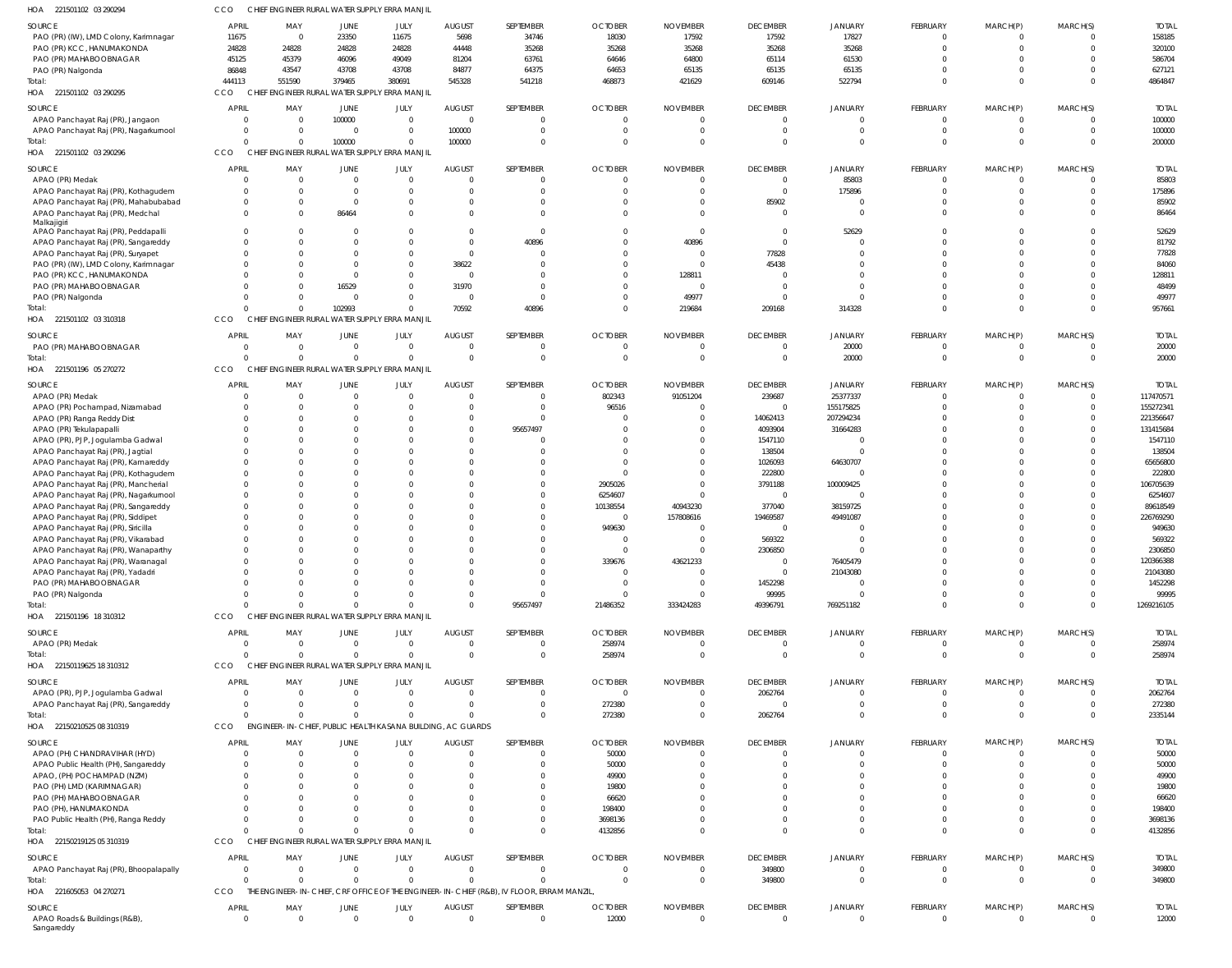221605053 04 270271 HOA CCO THE ENGINEER-IN-CHIEF, CRF OFFICE OF THE ENGINEER-IN-CHIEF (R&B), IV FLOOR, ERRAM MANZIL,

| SOURCE<br>Total:                                                            | APRIL<br>$\Omega$          | MAY<br>$\Omega$                                                     | JUNE<br>$\Omega$           | JULY<br>$\overline{0}$ | AUGUST<br>$\Omega$        | SEPTEMBER<br>$\overline{0}$                                                                                             | <b>OCTOBER</b><br>12000          | <b>NOVEMBER</b><br>$\overline{0}$ | <b>DECEMBER</b><br>$\Omega$ | JANUARY<br>$\mathbf 0$   | <b>FEBRUARY</b><br>$\overline{0}$ | MARCH(P)<br>$\overline{0}$ | MARCH(S)<br>$\mathbf 0$      | <b>TOTAL</b><br>12000   |
|-----------------------------------------------------------------------------|----------------------------|---------------------------------------------------------------------|----------------------------|------------------------|---------------------------|-------------------------------------------------------------------------------------------------------------------------|----------------------------------|-----------------------------------|-----------------------------|--------------------------|-----------------------------------|----------------------------|------------------------------|-------------------------|
| HOA 221605053 05 270272                                                     | CCO                        |                                                                     |                            |                        |                           | THE ENGINEER-IN-CHIEF, CRF OFFICE OF THE ENGINEER-IN-CHIEF (R&B), IV FLOOR, ERRAM MANZIL                                |                                  |                                   |                             |                          |                                   |                            |                              |                         |
| SOURCE                                                                      | <b>APRIL</b>               | MAY                                                                 | JUNE                       | JULY                   | <b>AUGUST</b>             | SEPTEMBER                                                                                                               | <b>OCTOBER</b>                   | <b>NOVEMBER</b>                   | <b>DECEMBER</b>             | <b>JANUARY</b>           | FEBRUARY                          | MARCH(P)                   | MARCH(S)                     | <b>TOTAL</b>            |
| APAO (R&B) HYDERABAD<br>APAO Roads & Buildings (R&B),                       | $\overline{0}$<br>$\Omega$ | $\overline{0}$<br>$\Omega$                                          | $\overline{0}$<br>$\Omega$ | 257238<br>$\Omega$     | 3588334<br>$\overline{0}$ | 205795<br>$\Omega$                                                                                                      | 2495085<br>98125                 | $\Omega$<br>$\overline{0}$        | $\Omega$<br>79187           |                          | $\mathbf{0}$<br>$\Omega$          | 0<br>$\Omega$              | 0<br>$\Omega$                | 6546452<br>177312       |
| Sangareddy<br>Total:<br>HOA 221605053 05 290291                             | $\Omega$<br>CCO            | $\Omega$                                                            | $\Omega$                   | 257238                 | 3588334                   | 205795<br>THE ENGINEER-IN-CHIEF, CRF OFFICE OF THE ENGINEER-IN-CHIEF (R&B), IV FLOOR, ERRAM MANZIL                      | 2593210                          | $\Omega$                          | 79187                       | $\Omega$                 | $\Omega$                          | $\Omega$                   | $\Omega$                     | 6723764                 |
|                                                                             |                            |                                                                     |                            |                        |                           |                                                                                                                         |                                  |                                   |                             |                          |                                   |                            |                              |                         |
| SOURCE<br>APAO (R&B) HYDERABAD                                              | APRIL<br>391710            | MAY<br>422620                                                       | JUNE<br>383959             | JULY<br>420743         | <b>AUGUST</b><br>712827   | SEPTEMBER<br>643487                                                                                                     | <b>OCTOBER</b><br>715047         | <b>NOVEMBER</b><br>663335         | <b>DECEMBER</b><br>591466   | <b>JANUARY</b><br>714757 | <b>FEBRUARY</b><br>$\overline{0}$ | MARCH(P)<br>$\overline{0}$ | MARCH(S)<br>$\mathbf{0}$     | <b>TOTAL</b><br>5659951 |
| Total:                                                                      | 391710                     | 422620                                                              | 383959                     | 420743                 | 712827                    | 643487                                                                                                                  | 715047                           | 663335                            | 591466                      | 714757                   | $\overline{0}$                    | $\Omega$                   | $\mathbf 0$                  | 5659951                 |
| HOA 221605053 05 290292                                                     | CCO                        |                                                                     |                            |                        |                           | THE ENGINEER-IN-CHIEF, CRF OFFICE OF THE ENGINEER-IN-CHIEF (R&B), IV FLOOR, ERRAM MANZIL                                |                                  |                                   |                             |                          |                                   |                            |                              |                         |
| SOURCE                                                                      | APRIL                      | MAY                                                                 | JUNE                       | JULY                   | <b>AUGUST</b>             | SEPTEMBER                                                                                                               | <b>OCTOBER</b>                   | <b>NOVEMBER</b>                   | <b>DECEMBER</b>             | <b>JANUARY</b>           | <b>FEBRUARY</b>                   | MARCH(P)                   | MARCH(S)                     | <b>TOTAL</b>            |
| APAO (R&B) HYDERABAD                                                        | 9500                       | 10200                                                               | 9274                       | 10226                  | 14650                     | 12450                                                                                                                   | 12450                            | 12700                             | 11325                       | 13700                    | $\mathbf{0}$                      | 0                          | $\Omega$                     | 116475                  |
| Total:                                                                      | 9500                       | 10200                                                               | 9274                       | 10226                  | 14650                     | 12450                                                                                                                   | 12450                            | 12700                             | 11325                       | 13700                    | $\mathbf{0}$                      | $\Omega$                   | $\Omega$                     | 116475                  |
| HOA 221605053 05 290293                                                     | CCO                        | THE ENGINEER-IN-CHIEF                                               | CRF OFFICE OF              |                        |                           | THE ENGINEER-IN-CHIEF (R&B), IV FLOOR, ERRAM MANZIL                                                                     |                                  |                                   |                             |                          |                                   |                            |                              |                         |
| SOURCE                                                                      | APRIL                      | MAY                                                                 | JUNE                       | JULY                   | <b>AUGUST</b>             | SEPTEMBER                                                                                                               | <b>OCTOBER</b>                   | <b>NOVEMBER</b>                   | <b>DECEMBER</b>             | <b>JANUARY</b>           | FEBRUARY                          | MARCH(P)                   | MARCH(S)                     | <b>TOTAL</b>            |
| APAO (R&B) HYDERABAD                                                        | 150294                     | 162152                                                              | 147330                     | 163040                 | 75874                     | 46470                                                                                                                   | 46698                            | 46807                             | 42159                       | 51629                    | $\mathbf{0}$                      | 0                          | 0                            | 932453                  |
| Total:                                                                      | 150294                     | 162152                                                              | 147330                     | 163040                 | 75874                     | 46470                                                                                                                   | 46698                            | 46807                             | 42159                       | 51629                    | $\Omega$                          | $\Omega$                   | $\mathbf 0$                  | 932453                  |
| HOA 221605053 05 290294                                                     | CCO                        |                                                                     |                            |                        |                           | THE ENGINEER-IN-CHIEF, CRF OFFICE OF THE ENGINEER-IN-CHIEF (R&B), IV FLOOR, ERRAM MANZIL                                |                                  |                                   |                             |                          |                                   |                            |                              |                         |
| SOURCE                                                                      | APRIL                      | MAY                                                                 | JUNE                       | JULY                   | <b>AUGUST</b>             | SEPTEMBER                                                                                                               | <b>OCTOBER</b>                   | <b>NOVEMBER</b>                   | <b>DECEMBER</b>             | <b>JANUARY</b>           | <b>FEBRUARY</b>                   | MARCH(P)                   | MARCH(S)                     | <b>TOTAL</b>            |
| APAO (R&B) HYDERABAD                                                        | 116277                     | 125451                                                              | 113984                     | 126116                 | 178058                    | 153204                                                                                                                  | 153955                           | 158164                            | 140917                      | 170207                   | $\Omega$                          | $\Omega$                   | $\Omega$                     | 1436333                 |
| Total:<br>HOA 221605053 05 290295                                           | 116277<br>CCO              | 125451<br>THF                                                       | 113984                     | 126116                 | 178058                    | 153204<br>ENGINEER-IN-CHIEF, CRF OFFICE OF THE ENGINEER-IN-CHIEF (R&B), IV FLOOR, ERRAM MANZIL                          | 153955                           | 158164                            | 140917                      | 170207                   | $\Omega$                          | $\Omega$                   | $\Omega$                     | 1436333                 |
|                                                                             |                            |                                                                     |                            |                        |                           |                                                                                                                         |                                  |                                   |                             |                          |                                   |                            |                              |                         |
| SOURCE                                                                      | APRIL                      | MAY                                                                 | <b>JUNE</b>                | JULY                   | <b>AUGUST</b>             | SEPTEMBER                                                                                                               | <b>OCTOBER</b>                   | <b>NOVEMBER</b>                   | <b>DECEMBER</b>             | JANUARY                  | FEBRUARY                          | MARCH(P)                   | MARCH(S)                     | <b>TOTAL</b>            |
| APAO (R&B) HYDERABAD<br>Total:                                              | $\Omega$<br>$\Omega$       | $\Omega$<br>$\Omega$                                                | $\overline{0}$<br>$\Omega$ | 51369<br>51369         | $\Omega$<br>$\Omega$      | $\Omega$<br>$\Omega$                                                                                                    | $\Omega$<br>$\overline{0}$       | $\Omega$<br>$\Omega$              | $\Omega$<br>$\Omega$        | $\Omega$<br>$\Omega$     | $\overline{0}$<br>$\Omega$        | $\overline{0}$<br>$\Omega$ | $\mathbf{0}$<br>$\Omega$     | 51369<br>51369          |
| HOA 221605053 05 290296                                                     | CCO                        | THE ENGINEER-IN-CHIEF, CRF OFFICE OF                                |                            |                        |                           | THE ENGINEER-IN-CHIEF (R&B), IV FLOOR, ERRAM MANZIL                                                                     |                                  |                                   |                             |                          |                                   |                            |                              |                         |
|                                                                             | APRIL                      | MAY                                                                 |                            |                        |                           | SEPTEMBER                                                                                                               | <b>OCTOBER</b>                   |                                   |                             |                          |                                   |                            |                              |                         |
| SOURCE<br>APAO (R&B) HYDERABAD                                              | $\Omega$                   | $\Omega$                                                            | JUNE<br>$\Omega$           | JULY<br>$\Omega$       | <b>AUGUST</b><br>143757   | $\Omega$                                                                                                                | 34162                            | <b>NOVEMBER</b><br>126368         | <b>DECEMBER</b>             | JANUARY<br>95407         | <b>FEBRUARY</b><br>$\mathbf{0}$   | MARCH(P)<br>$\Omega$       | MARCH(S)<br>$\Omega$         | <b>TOTAL</b><br>399694  |
| Total:                                                                      | $\Omega$                   | $\Omega$                                                            | $\Omega$                   | $\Omega$               | 143757                    | $\Omega$                                                                                                                | 34162                            | 126368                            |                             | 95407                    | $\Omega$                          | $\Omega$                   | $\Omega$                     | 399694                  |
| HOA 221605053 07 270272                                                     | CCO                        |                                                                     |                            |                        |                           | THE ENGINEER-IN-CHIEF, CRF OFFICE OF THE ENGINEER-IN-CHIEF (R&B), IV FLOOR, ERRAM MANZIL                                |                                  |                                   |                             |                          |                                   |                            |                              |                         |
| SOURCE                                                                      | <b>APRIL</b>               | MAY                                                                 | JUNE                       | JULY                   | <b>AUGUST</b>             | SEPTEMBER                                                                                                               | <b>OCTOBER</b>                   | <b>NOVEMBER</b>                   | <b>DECEMBER</b>             | <b>JANUARY</b>           | FEBRUARY                          | MARCH(P)                   | MARCH(S)                     | <b>TOTAL</b>            |
| APAO (R&B) HYDERABAD                                                        | $\Omega$                   | $\Omega$                                                            | $\overline{0}$             | 175831                 | 2852568                   | 1606937                                                                                                                 | 1602844                          | 1211094                           |                             | $\Omega$                 | $\overline{0}$                    | $\Omega$                   | $\Omega$                     | 7449274                 |
| Total:                                                                      | $\Omega$                   | $\Omega$                                                            | $\Omega$                   | 175831                 | 2852568                   | 1606937                                                                                                                 | 1602844                          | 1211094                           | $\Omega$                    | $\Omega$                 | $\overline{0}$                    | $\Omega$                   | $\mathbf 0$                  | 7449274                 |
| HOA 22178019125 92 310319                                                   | CCO                        | ENGINEER-IN-CHIEF, PUBLIC HEALTH KASANA BUILDING, AC GUARDS         |                            |                        |                           |                                                                                                                         |                                  |                                   |                             |                          |                                   |                            |                              |                         |
| SOURCE                                                                      | APRIL                      | MAY                                                                 | JUNE                       | JULY                   | <b>AUGUST</b>             | SEPTEMBER                                                                                                               | <b>OCTOBER</b>                   | <b>NOVEMBER</b>                   | <b>DECEMBER</b>             | JANUARY                  | FEBRUARY                          | MARCH(P)                   | MARCH(S)                     | <b>TOTAL</b>            |
| PAO (PH) LMD (KARIMNAGAR)                                                   | $\Omega$                   | $\overline{0}$                                                      | $\mathbf{0}$               | $\Omega$               | $\overline{0}$            | 1081357                                                                                                                 | $\Omega$                         | $\Omega$                          |                             |                          | $\mathbf{0}$                      | $\Omega$                   | 0                            | 1081357                 |
| Total:                                                                      | $\Omega$                   | $\Omega$                                                            | $\Omega$                   | $\Omega$               | $\Omega$                  | 1081357                                                                                                                 | $\Omega$                         | $\Omega$                          | $\Omega$                    |                          | $\Omega$                          | $\Omega$                   | $\Omega$                     | 1081357                 |
| HOA 222060800 06 270272                                                     | CCO                        |                                                                     |                            |                        |                           | THE SECRETARY, TELANGANA STATE INFORMATION COMMISSION, D NO. 5-4-399, SAMACHARA HAKKU BHAVAN, BEHIND MOZAM JAHI MARKET, |                                  |                                   |                             |                          |                                   |                            |                              |                         |
| SOURCE                                                                      | APRIL                      | MAY                                                                 | JUNE                       | JULY                   | <b>AUGUST</b>             | SEPTEMBER                                                                                                               | <b>OCTOBER</b>                   | <b>NOVEMBER</b>                   | <b>DECEMBER</b>             | <b>JANUARY</b>           | <b>FEBRUARY</b>                   | MARCH(P)                   | MARCH(S)                     | <b>TOTAL</b>            |
| PAO, FINANCE (W & P) DEPT, RANGA<br>REDDY                                   | $\Omega$                   | $\Omega$                                                            | $\Omega$                   | $\overline{0}$         | $\overline{0}$            | 851171                                                                                                                  | - 0                              | $\Omega$                          | $\Omega$                    | $\Omega$                 | $\Omega$                          | $\Omega$                   | $\Omega$                     | 851171                  |
| Total:                                                                      | $\Omega$                   |                                                                     | $\Omega$                   |                        | $\Omega$                  | 851171                                                                                                                  |                                  |                                   |                             |                          |                                   |                            | $\Omega$                     | 851171                  |
| HOA 222501277 07 270272                                                     | CCO                        | The Commissioner Social Welfare, D.S. Samkshema Bhavan, Masab Tank, |                            |                        |                           |                                                                                                                         |                                  |                                   |                             |                          |                                   |                            |                              |                         |
| SOURCE                                                                      | <b>APRIL</b>               | MAY                                                                 | JUNE                       | JULY                   | <b>AUGUST</b>             | SEPTEMBER                                                                                                               | <b>OCTOBER</b>                   | <b>NOVEMBER</b>                   | <b>DECEMBER</b>             | <b>JANUARY</b>           | FEBRUARY                          | MARCH(P)                   | MARCH(S)                     | <b>TOTAL</b>            |
| APAO Finance & Corporations, Adilabad                                       | $\Omega$                   | $\overline{0}$                                                      | $\Omega$                   | $\Omega$               | $\Omega$                  | $\Omega$                                                                                                                | 1000000                          | $\Omega$                          |                             |                          | $\Omega$                          | 0                          | 0                            | 1000000                 |
| APAO Finance & Corporations,                                                | $\Omega$                   | $\Omega$                                                            | $\Omega$                   | $\Omega$               | $\Omega$                  | $\Omega$                                                                                                                | 574309                           | $\Omega$                          | $\Omega$                    |                          | $\Omega$                          | $\Omega$                   | $\Omega$                     | 574309                  |
| Sangareddy<br>APAO, PJP (FINANCE), Jogulamba Gadwal                         | $\Omega$                   | $\Omega$                                                            | $\Omega$                   | $\Omega$               | $\Omega$                  | $\Omega$                                                                                                                | $\overline{\mathbf{0}}$          | $\Omega$                          | 338932                      |                          | $\Omega$                          | <sup>0</sup>               | $\Omega$                     | 338932                  |
| PAO, FINANCE (W & P) DEPT,                                                  | $\Omega$                   | $\Omega$                                                            | $\Omega$                   |                        | $\Omega$                  | $\Omega$                                                                                                                | 47722                            | $\Omega$                          |                             |                          | $\Omega$                          | <sup>0</sup>               | $\Omega$                     | 47722                   |
| HANUMAKONDA                                                                 |                            |                                                                     |                            |                        |                           |                                                                                                                         |                                  | $\Omega$                          | -C                          |                          |                                   |                            |                              |                         |
| PAO, FINANCE (W & P) DEPT, HYDERABAD<br>PAO, FINANCE (W & P) DEPT,          | $\Omega$<br>$\Omega$       | $\Omega$<br>$\Omega$                                                | $\Omega$<br>$\Omega$       | $\Omega$               | $\Omega$<br>$\Omega$      | $\Omega$<br>$\Omega$                                                                                                    | 255775<br>$\Omega$               | $\Omega$                          | 595706                      |                          | $\Omega$<br>$\Omega$              | <sup>0</sup>               | $\Omega$<br>$\Omega$         | 255775<br>595706        |
| MAHABOOBNAGAR                                                               |                            |                                                                     |                            |                        |                           |                                                                                                                         |                                  |                                   |                             |                          |                                   |                            |                              |                         |
| PAO, FINANCE (W & P) DEPT, NIZAMABAD                                        | $\Omega$                   | $\Omega$                                                            | $\Omega$                   |                        | $\Omega$                  | $\Omega$                                                                                                                | - 0                              | $\Omega$                          | 38117                       |                          | $\Omega$                          | 0                          | $\Omega$                     | 38117                   |
| PAO, FINANCE (W & P) DEPT, RANGA<br>REDDY                                   | $\Omega$                   | $\Omega$                                                            | $\Omega$                   | $\Omega$               | $\Omega$                  | $\Omega$                                                                                                                | 944596                           | $\Omega$                          |                             |                          | $\Omega$                          | 0                          | $\Omega$                     | 944596                  |
| Total:                                                                      | $\Omega$                   | $\Omega$                                                            | $\Omega$                   | $\Omega$               | $\Omega$                  | $\Omega$                                                                                                                | 2822402                          | $\Omega$                          | 972755                      | $\Omega$                 | $\Omega$                          | $\Omega$                   | $\Omega$                     | 3795157                 |
| HOA 222501277 31 270272                                                     | CCO                        | SOCIAL WELFARE RESIDENTIAL EDUCATIONAL INSTITUTIONS SOCIETY XXX     |                            |                        |                           |                                                                                                                         |                                  |                                   |                             |                          |                                   |                            |                              |                         |
| SOURCE                                                                      | <b>APRIL</b>               | MAY                                                                 | JUNE                       | JULY                   | <b>AUGUST</b>             | SEPTEMBER                                                                                                               | <b>OCTOBER</b>                   | <b>NOVEMBER</b>                   | <b>DECEMBER</b>             | JANUARY                  | FEBRUARY                          | MARCH(P)                   | MARCH(S)                     | <b>TOTAL</b>            |
| APAO Finance & Corporations, Adilabad                                       | $\Omega$                   | $\overline{0}$                                                      | $\overline{0}$             | $\Omega$               | $\overline{0}$            | $\Omega$                                                                                                                | 2328062                          | $\overline{0}$                    |                             | $\Omega$                 | $\Omega$                          | $\Omega$                   | $\mathbf{0}$                 | 2328062                 |
| APAO Finance & Corporations,                                                | $\Omega$                   | $\Omega$                                                            | $\Omega$                   | $\Omega$               | $\Omega$                  | $\overline{0}$                                                                                                          | 837576                           | $\Omega$                          | $\Omega$                    | $\Omega$                 | $\Omega$                          | $\Omega$                   | $\mathbf{0}$                 | 837576                  |
| Sangareddy<br>PAO, FINANCE (W & P) DEPT,                                    | $\Omega$                   | $\Omega$                                                            | $\Omega$                   | $\Omega$               | $\Omega$                  | $\overline{0}$                                                                                                          | 2129299                          | $\overline{0}$                    | 278147                      | 172746                   | $\mathbf{0}$                      | $\Omega$                   | $^{\circ}$                   | 2580192                 |
| HANUMAKONDA                                                                 |                            |                                                                     |                            |                        |                           |                                                                                                                         |                                  |                                   |                             |                          |                                   |                            |                              |                         |
| PAO, FINANCE (W & P) DEPT, KARIMNAGAR<br>PAO, FINANCE (W & P) DEPT, KHAMMAM | $\Omega$<br>$\Omega$       | 0<br>$\mathbf{0}$                                                   | 0<br>$\Omega$              | $\Omega$               | $\Omega$<br>$\Omega$      | $\mathbf{0}$<br>$\Omega$                                                                                                | 18597<br>- 0                     | 0<br>$\overline{0}$               | $\Omega$<br>4428628         | $\Omega$<br>$\Omega$     | $\Omega$<br>$\Omega$              |                            | $\mathbf{0}$<br>$\mathbf{0}$ | 18597<br>4428628        |
| PAO, FINANCE (W & P) DEPT,                                                  | $\Omega$                   | $\Omega$                                                            | $\Omega$                   |                        | C                         | $\Omega$                                                                                                                | $\overline{0}$                   | $\Omega$                          | 7493937                     | 1002287                  | $\Omega$                          | 0                          | $\Omega$                     | 8496224                 |
| MAHABOOBNAGAR                                                               |                            |                                                                     |                            |                        |                           |                                                                                                                         |                                  |                                   |                             |                          |                                   |                            |                              |                         |
| PAO, FINANCE (W & P) DEPT, NIZAMABAD<br>PAO, FINANCE (W & P) DEPT, RANGA    | $\Omega$<br>$\Omega$       | $\Omega$<br>$\Omega$                                                | $\Omega$<br>$\Omega$       | $\Omega$<br>$\Omega$   | $\Omega$<br>$\Omega$      | $\Omega$<br>$\Omega$                                                                                                    | $\overline{\mathbf{0}}$<br>70377 | $\Omega$<br>$\overline{0}$        | 8084237<br>340834           | -0<br>$\Omega$           | $\Omega$<br>$\Omega$              | $\Omega$<br>$\Omega$       | $\Omega$<br>$\Omega$         | 8084237<br>411211       |
| REDDY                                                                       |                            |                                                                     |                            |                        |                           |                                                                                                                         |                                  |                                   |                             |                          |                                   |                            |                              |                         |
| Total:                                                                      | $\Omega$                   | $\Omega$                                                            | $\Omega$                   |                        | $\Omega$                  | $\Omega$                                                                                                                | 5383911                          | $\overline{0}$                    | 20625783                    | 1175033                  | $\Omega$                          | $\Omega$                   | $^{\circ}$                   | 27184727                |
| HOA 22250127725 07 270272                                                   | CCO                        | The Commissioner Social Welfare, D.S. Samkshema Bhavan, Masab Tank, |                            |                        |                           |                                                                                                                         |                                  |                                   |                             |                          |                                   |                            |                              |                         |
| <b>SOURCE</b>                                                               | <b>APRIL</b>               | MAY                                                                 | JUNE                       | JULY                   | <b>AUGUST</b>             | SEPTEMBER                                                                                                               | <b>OCTOBER</b>                   | <b>NOVEMBER</b>                   | <b>DECEMBER</b>             | <b>JANUARY</b>           | FEBRUARY                          | MARCH(P)                   | MARCH(S)                     | <b>TOTAL</b>            |
| PAO, AMRP (FINANCE) NALGONDA                                                | $\overline{0}$             | $\overline{0}$                                                      | $\mathbf{0}$               | $\Omega$               | 0                         | $\mathbf{0}$                                                                                                            | 4950                             | 0                                 | $\Omega$                    | $\Omega$                 | $\mathbf{0}$                      | 0                          | 0                            | 4950                    |
| PAO, FINANCE (W & P) DEPT, KARIMNAGAR                                       | $\overline{0}$             | $\overline{0}$                                                      | $\mathbf 0$                | $\Omega$               | $\overline{0}$            | $\mathbf{0}$                                                                                                            | 1022876                          | $\overline{0}$                    | $\Omega$                    | $\Omega$                 | $\mathbf{0}$                      | $\mathbf{0}$               | $\mathbf 0$                  | 1022876                 |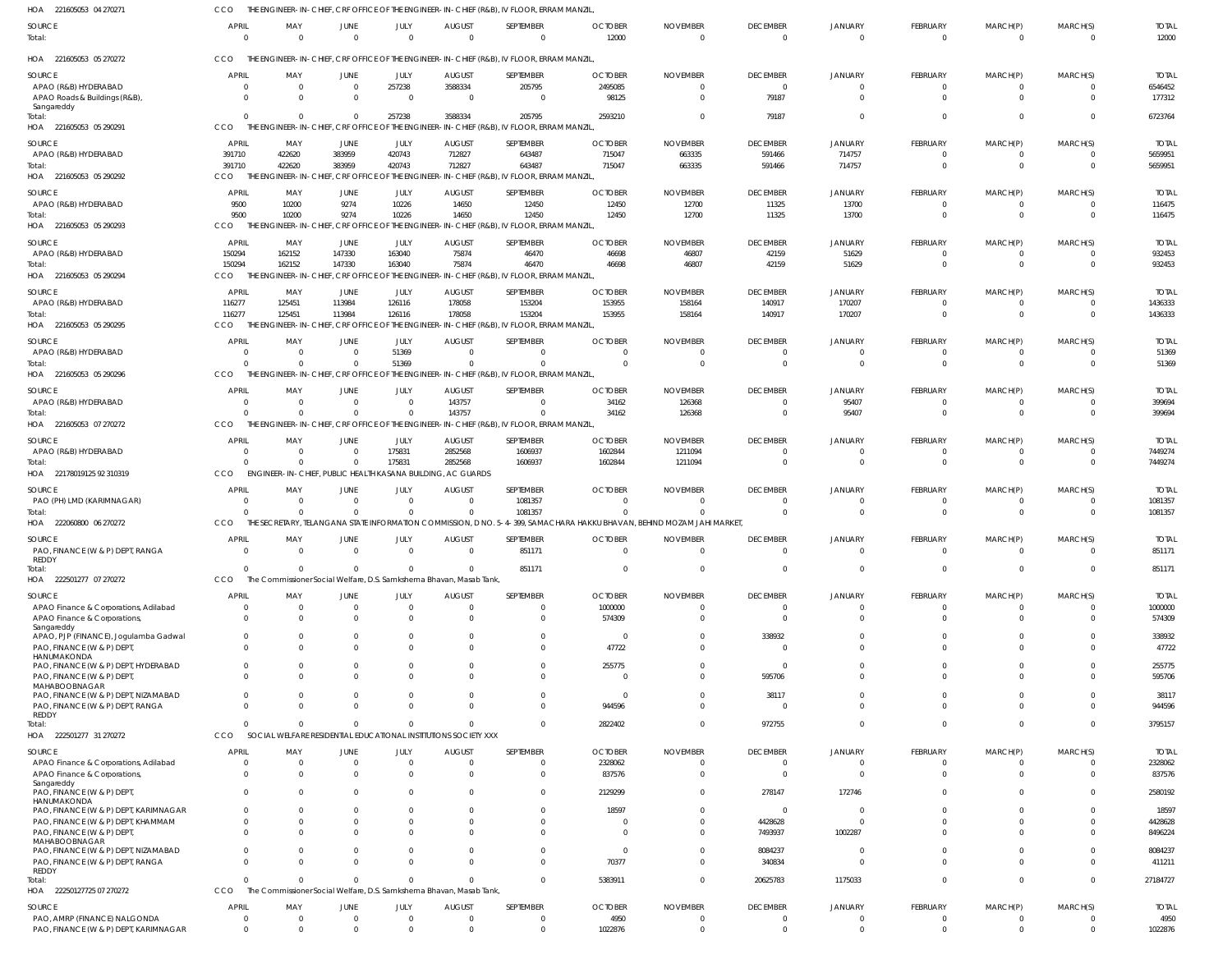22250127725 07 270272 HOA 222502001 01 270272 HOA 222502277 05 270272 22250227725 05 270272 HOA 222503277 07 270272 223003101 04 270272 HOA 22350210212 06 270272 HOA 223502103 01 270272 HOA 22356010425 04 500503 HOA 240300001 01 270272 HOA HOA HOA The Commissioner Social Welfare, D.S. Samkshema Bhavan, Masab Tank, The Accounts Officer O\o The Commissioner of Tribal Welfare D.S. Samkshema Bhavan, Masab Tank The Accounts Officer,O\o The Commissioner of Tribal Welfare D.S. Samkshema Bhavan, Masab Tank, The Accounts Officer,O\o The Commissioner of Tribal Welfare D.S. Samkshema Bhavan, Masab Tank, The Commissioner, Backward Classes Welfare, D.S. Samkshema Bhavan, Masab Tank, The Commissioner, Employment & Training Department, BRKR Offices Complex, Tank Bund, The Commissioner, Women and Child Welfare, Door No.8-3-222, Vengal Rao Nagar, The Commissioner, Women and Child Welfare, Door No.8-3-222, Vengal Rao Nagar, THE COMMISSIONER, PANCHAYAT RAJ URDU HALL LANE, HIMAYATNAGAR THE DIRECTOR, ANIMAL HUSBANDRY & FISHERIES SHANTHI NAGAR,HYDERABAD CCO CCO **CCO** CCO **CCO CCO CCO CCO CCO** CCO 0 0 0  $\Omega$  $\Omega$  $\Omega$ 0  $\Omega$  $\Omega$ 0 0 0 0  $\Omega$  $\Omega$ 0  $\,$  0  $\,$ 0 0 0 0 0 0  $\theta$  $\Omega$  $\Omega$ 0 0  $\Omega$ 0 0 0  $\Omega$  $\Omega$ 0  $\Omega$  $\theta$ 0 140000  $\Omega$ 0 0 0  $\Omega$ 0  $\Omega$  $\,$  0  $\,$ 0 60000 0 0 0 0  $\sqrt{2}$  $\Omega$  $\Omega$ 0 0 40000 0 1027826 5689384 173743 153000 5403151 3998954 495466 0 40000 140656 0 0  $\Omega$  $\Omega$  $\Omega$  $\Omega$  $\theta$ 0 140000 0 1058097 0 14000  $\Omega$ 1676660  $\Omega$  $\theta$ 690142 260000 788493 0 0 0  $\Omega$  $\Omega$  $\Omega$ 0 0 120000 0 0 0 0  $\Omega$ 0  $\Omega$  $\Omega$ 0  $\Omega$ 0 0 0 0  $\Omega$ 0  $\Omega$ 0 0  $\Omega$ 0 0 0 0  $\Omega$ 0  $\Omega$ 0  $\Omega$ 0  $\Omega$ 2085923 5689384 187743 153000 7079811 3998954 495466 690142 800000 929149 PAO, FINANCE (W & P) DEPT, KHAMMAM PAO, FINANCE (W & P) DEPT, HYDERABAD APAO Finance & Corporations, Sangareddy APAO Finance & Corporations, Siddipet PAO, FINANCE (W & P) DEPT, HYDERABAD APAO Finance & Corporations, Sangareddy APAO Finance & Corporations, Adilabad APAO Finance & Corporations, Kamareddy APAO Finance & Corporations, Sangareddy APAO Finance & Corporations, Vikarabad PAO, AMRP (FINANCE) NALGONDA PAO, FINANCE (W & P) DEPT, HANUMAKONDA PAO, FINANCE (W & P) DEPT, HYDERABAD PAO, FINANCE (W & P) DEPT, KARIMNAGAR PAO, FINANCE (W & P) DEPT, MAHABOOBNAGAR PAO, FINANCE (W & P) DEPT, NIZAMABAD APAO Finance & Corporations, Sangareddy PAO, FINANCE (W & P) DEPT HANUMAKONDA APAO Finance & Corporations, Nagarkurnool PAO, FINANCE (W & P) DEPT, KHAMMAM PAO, FINANCE (W & P) DEPT MAHABOOBNAGAR APAO (R&B) HYDERABAD APAO (R&B) POCHAMPAD (NIZAMABAD) APAO (R&B) TEKULAPALLY APAO Irrigation, Kothagudem APAO Irrigation, Siricilla APAO Irrigation, Waranagal APAO Roads & Buildings (R&B), Bhoopalapally APAO Roads & Buildings (R&B), Kothagudem APAO Roads & Buildings (R&B), Vikarabad PAO IRRIGATION KARIMNAGAR PAO IRRIGATION DIVISION HYDERABAD PAO IRRIGATION DIVISION KHAMMAM PAO IRRIGATION DIVISION NALGONDA PAO IRRIGATION DIVISION, MAHABOOBNAGAR PAO MEDAK(I W), MEDAK PAO, PJP, Jogulamba Gadwal APAO Finance & Corporations, Adilabad PAO, FINANCE (W & P) DEPT, HYDERABAD **SOURCE** SOURCE SOURCE **SOURCE** SOURCE SOURCE SOURCE SOURCE SOURCE SOURCE 0 0 0 0  $\Omega$ 0 0 0  $\Omega$ 0 0  $\Omega$ 0  $\mathfrak{g}$  $\Omega$ 0 0 0  $\Omega$ 0  $\Omega$ 0  $\Omega$ 0 0  $\mathfrak{g}$  $\Omega$ 0 0 0 0 0  $\Omega$  $\Omega$ 0  $\Omega$ 0 0 0 APRIL APRIL **APRIL** APRIL APRIL **APRIL** APRIL APRIL **APRIL** APRIL 0 0 0 0  $\Omega$ 0 0 0 0 0  $\Omega$  $\Omega$  $\Omega$ 0  $\Omega$ 0  $\Omega$ 0  $\Omega$ 0  $\Omega$ 0 0 0 0  $\Omega$ 0 0  $\Omega$ 0 0 0  $\Omega$  $\Omega$ 0  $\Omega$ 0 0 0 MAY MAY MAY MAY MAY MAY MAY MAY MAY MAY 0 0 0 0  $\Omega$ 0 0 0 0 0 0 0 0  $\mathfrak{g}$  $\Omega$ 0 0 0  $\Omega$ 0  $\Omega$ 0  $\Omega$ 0 0 0 0 0 0  $\mathbf 0$ 0 0  $\Omega$  $\Omega$ 0  $\theta$ 0  $\Omega$ 0 JUNE JUNE JUNE JUNE JUNE JUNE JUNE JUNE JUNE JUNE  $\Omega$ 0 0 0  $\Omega$ 0 0  $\Omega$  $\Omega$ 0  $\Omega$  $\bigcap$ 0 0 0 0  $\Omega$ 0  $\Omega$ 0  $\Omega$ 0 0 20000 20000 0 0 40000 0 40000 0 0 0 20000 0  $\Omega$ 0 0 0 JULY JULY JULY JULY JULY JULY JULY JULY JULY JULY 0 0 0 0  $\Omega$ 0 0 0 0 0 0 0 0 0 0 0 0 0  $\Omega$ 0  $\Omega$ 20000  $\Omega$ 0 0 0 0 0 20000 0 0 20000 0 0 0  $\Omega$ 0  $\Omega$ 0 AUGUST AUGUST AUGUST AUGUST AUGUST AUGUST AUGUST AUGUST AUGUST AUGUST  $\Omega$ 0  $\Omega$ 0  $\Omega$  $\Omega$  $\Omega$ 0  $\Omega$ 0 0 0  $\Omega$  $\Omega$  $\Omega$ 0  $\Omega$ 0  $\Omega$ 0  $\Omega$ 0 20000 0 0 0 0 0 0 0 0 0 20000 0 0  $\sqrt{2}$ 0 0 0 SEPTEMBER SEPTEMBER SEPTEMBER SEPTEMBER SEPTEMBER SEPTEMBER SEPTEMBER SEPTEMBER SEPTEMBER SEPTEMBER  $\Omega$ 5689384 47000 0 126743 153000 920302  $\sqrt{2}$ 706384 0 1625637 1827921 0 322907 0 0 3608671 390283 495466 0  $\Omega$ 0 20000 20000 0 0  $\Omega$  $\Omega$  $\Omega$ 0  $\Omega$ 0  $\Omega$  $\Omega$ 0  $\Omega$ 0 140656 0 OCTOBER **OCTOBER** OCTOBER **OCTOBER** OCTOBER **OCTOBER** OCTOBER **OCTOBER** OCTOBER OCTOBER  $\Omega$ 0 0 0  $\Omega$  $\Omega$  $\Omega$ 0  $\Omega$ 0 0  $\Omega$  $\Omega$ 0  $\Omega$ 0  $\Omega$ 0  $\Omega$ 0  $\Omega$ 0  $\Omega$ 0 0 20000  $\Omega$  $\Omega$  $\Omega$ 20000 40000 40000 0  $\Omega$ 0 20000 0  $\Omega$ 0 NOVEMBER NOVEMBER NOVEMBER NOVEMBER NOVEMBER NOVEMBER NOVEMBER NOVEMBER NOVEMBER NOVEMBER 1058097 0 0 14000  $\Omega$ 0  $\Omega$ 145251  $\Omega$ 1206697  $\Omega$  $\bigcap$ 60519 0 34250 229943  $\Omega$ 0  $\Omega$ 46971 643171 0 40000 0 0 0 20000 0  $\Omega$ 0 0 0 40000 20000 0  $\Omega$ 140000 0 788493 DECEMBER DECEMBER DECEMBER DECEMBER DECEMBER DECEMBER DECEMBER **DECEMBER** DECEMBER DECEMBER 0  $\mathbf{C}$ 0 0  $\Omega$ 0 0 0 0 0 0 0 0  $\mathfrak{g}$  $\Omega$ 0  $\Omega$  $\mathfrak{c}$  $\Omega$  $\mathbf{C}$  $\Omega$ 0 0  $\mathbf 0$ 20000 0  $\Omega$ 0 0  $\mathbf 0$ 0  $\Omega$ 20000 20000 20000  $\sqrt{2}$ 40000 0 0 JANUARY JANUARY JANUARY JANUARY JANUARY JANUARY JANUARY JANUARY JANUARY JANUARY 0 0 0 0  $\Omega$ 0 0 0 0 0 0  $\Omega$  $\Omega$ 0  $\Omega$ 0  $\Omega$ 0  $\Omega$ 0  $\Omega$ 0  $\Omega$ 0 0 0  $\Omega$  $\Omega$ 0 0 0 0 0  $\sqrt{2}$ 0  $\Omega$ 0 0 0 FEBRUARY FEBRUARY FEBRUARY FEBRUARY FEBRUARY FEBRUARY FEBRUARY FEBRUARY FEBRUARY FEBRUARY  $\Omega$ 0 0 0  $\Omega$ 0 0 0 0 0 0 0 0  $\Omega$ 0 0  $\Omega$ 0  $\Omega$ 0 0 0  $\Omega$ 0  $\Omega$  $\Omega$ 0 0  $\Omega$  $\theta$ 0 0  $\Omega$  $\Omega$ 0  $\Omega$ 0 0 0 MARCH(P) MARCH(P) MARCH(P) MARCH(P) MARCH(P) MARCH(P) MARCH(P) MARCH(P) MARCH(P) MARCH(P)  $\Omega$ 0  $\Omega$ 0  $\Omega$ 0  $\Omega$ 0  $\Omega$ 0  $\Omega$  $\Omega$  $\Omega$ 0  $\Omega$ 0 0 0  $\cap$ 0  $\Omega$ 0 0 0  $\Omega$ 0  $\Omega$  $\Omega$ 0 0 0 0 0  $\Omega$ 0  $\Omega$ 0  $\Omega$ 0 MARCH(S) MARCH(S) MARCH(S) MARCH(S) MARCH(S) MARCH(S) MARCH(S) MARCH(S) MARCH(S) MARCH(S) 1058097 5689384 47000 14000 126743 153000 920302 145251 706384 1206697 1625637 1827921 60519 322907 34250 229943 3608671 390283 495466 46971 643171 20000 80000 40000 40000 20000 20000 40000 20000 60000 40000 60000 80000 60000 20000 20000 180000 140656 788493 TOTAL TOTAL TOTAL TOTAL TOTAL TOTAL TOTAL TOTAL TOTAL TOTAL Total: Total: Total: Total: Total: Total: Total: Total: Total: Total: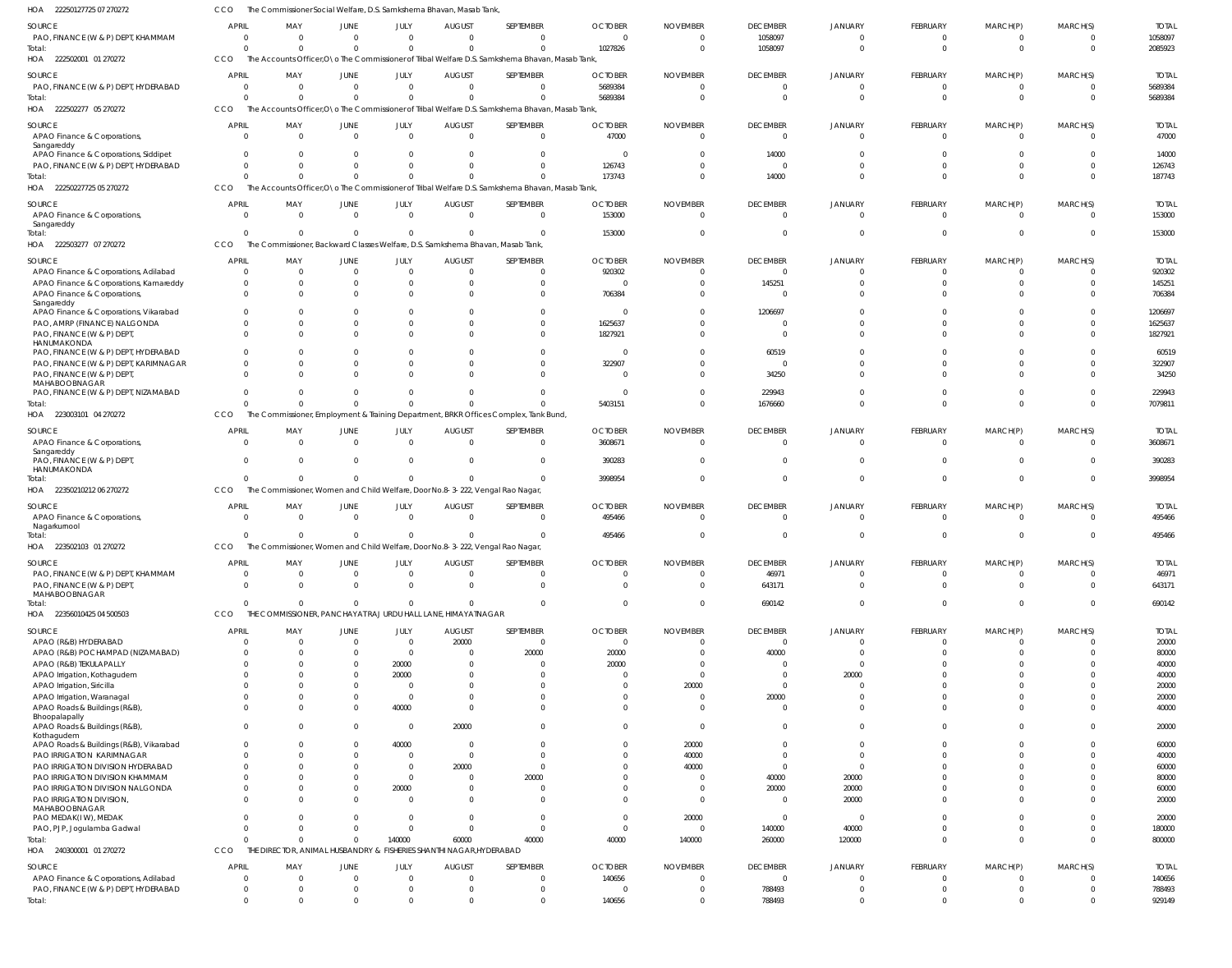| <b>HOA</b><br>24060211225 05 520522  | co.   |     |             |      |        | HORTICULTURE - HOD DIRECTOR OF HORTICULTURE, Govt. of TS, PUBLIC GARDENS, NAMPALLY |         |                 |                 |  |
|--------------------------------------|-------|-----|-------------|------|--------|------------------------------------------------------------------------------------|---------|-----------------|-----------------|--|
| <b>SOURCE</b>                        | APRIL | MA' | <b>IUNE</b> | JULY | AUGUST | SEPTEMBER                                                                          | OCIOBFR | <b>NOVEMBER</b> | <b>DECEMBER</b> |  |
| PAO, FINANCE (W & P) DEPT, HYDERABAD |       |     |             |      |        |                                                                                    | 28910   |                 |                 |  |

| SOURCE                                                                      | APRIL            | MAY              | JUNE                    | JULY                  | <b>AUGUST</b>           | SEPTEMBER                                                                        | <b>OCTOBER</b>        | <b>NOVEMBER</b>  | <b>DECEMBER</b>   | <b>JANUARY</b>    | FEBRUARY                | MARCH(P)             | MARCH(S) | <b>TOTAL</b>       |
|-----------------------------------------------------------------------------|------------------|------------------|-------------------------|-----------------------|-------------------------|----------------------------------------------------------------------------------|-----------------------|------------------|-------------------|-------------------|-------------------------|----------------------|----------|--------------------|
| PAO, FINANCE (W & P) DEPT, HYDERABAD                                        | $\Omega$         | $\Omega$         | $\Omega$                | $\Omega$              | $\Omega$                |                                                                                  | 289107                |                  | $\Omega$          |                   | $\mathbf{0}$            | $\Omega$             |          | 289107             |
| Total:                                                                      | $\Omega$         | $\Omega$         | $\Omega$                | $\Omega$              | $\Omega$                |                                                                                  | 289107                | $\Omega$         | $\Omega$          | $\Omega$          | $\mathbf{0}$            | $\Omega$             | $\Omega$ | 289107             |
| HOA 251500001 05 270272                                                     | <b>CCO</b>       |                  |                         |                       |                         | ENGINEER-IN-CHIEF, (GENL.&PR) ERRAMANZIL COLONY HYDERABAD ERRA MANJIL Telangana, |                       |                  |                   |                   |                         |                      |          |                    |
| SOURCE                                                                      | <b>APRIL</b>     | MAY              | <b>JUNE</b>             | JULY                  | <b>AUGUST</b>           | SEPTEMBER                                                                        | <b>OCTOBER</b>        | <b>NOVEMBER</b>  | <b>DECEMBER</b>   | <b>JANUARY</b>    | FEBRUARY                | MARCH(P)             | MARCH(S) | <b>TOTAI</b>       |
| APAO (PR) Ranga Reddy Dist                                                  | $\Omega$         | $\Omega$         | $\overline{\mathbf{0}}$ | $\overline{0}$        | $\overline{\mathbf{0}}$ |                                                                                  | $\overline{0}$        | 297016           | 5373032           | 1269083           | $\overline{0}$          | 0                    |          | 6939131            |
| Total                                                                       | $\Omega$         | $\Omega$         | $\Omega$                | $\Omega$              | $\Omega$                |                                                                                  | $\Omega$              | 297016           | 5373032           | 1269083           | $\Omega$                | $\Omega$             | $\Omega$ | 6939131            |
| HOA 251500001 06 010017                                                     | CCO              |                  |                         |                       |                         | ENGINEER-IN-CHIEF, (GENL.&PR) ERRAMANZIL COLONY HYDERABAD ERRA MANJIL Telangana, |                       |                  |                   |                   |                         |                      |          |                    |
| SOURCE                                                                      | <b>APRIL</b>     | MAY              | <b>JUNE</b>             | JULY                  | <b>AUGUST</b>           | SEPTEMBER                                                                        | <b>OCTOBER</b>        | <b>NOVEMBER</b>  | <b>DECEMBER</b>   | <b>JANUARY</b>    | <b>FEBRUARY</b>         | MARCH(P)             | MARCH(S) | <b>TOTAI</b>       |
| APAO Panchayat Raj (PR), Sangareddy                                         | $\Omega$         | $\Omega$         | $\Omega$                | 52994                 | $\Omega$                |                                                                                  | $\Omega$              | $\Omega$         | $\Omega$          | $\Omega$          | $\overline{0}$          | 0                    |          | 52994              |
| APAO Panchayat Raj (PR), Yadadr                                             | $\Omega$         | $\Omega$         | $\Omega$                | - 0                   | 100000                  |                                                                                  | $\Omega$              | $\Omega$         | $\Omega$          | $\Omega$          | $\mathbf 0$             | $\Omega$             |          | 100000             |
| Total                                                                       | $\Omega$         | $\Omega$         | $\Omega$                | 52994                 | 100000                  |                                                                                  | $\Omega$              | $\Omega$         | $\Omega$          | $\Omega$          | $\Omega$                | $\Omega$             |          | 152994             |
| 251500001 06 290291<br>HOA                                                  | CCO              |                  |                         |                       |                         | ENGINEER-IN-CHIEF, (GENL.&PR) ERRAMANZIL COLONY HYDERABAD ERRA MANJIL Telangana, |                       |                  |                   |                   |                         |                      |          |                    |
| SOURCE                                                                      | <b>APRIL</b>     | MAY              | JUNE                    | JULY                  | <b>AUGUST</b>           | SEPTEMBER                                                                        | <b>OCTOBER</b>        | <b>NOVEMBER</b>  | <b>DECEMBER</b>   | <b>JANUARY</b>    | FEBRUARY                | MARCH(P)             | MARCH(S) | <b>TOTAI</b>       |
| APAO (PR) Medak                                                             | 200630           | 201740           | 201740                  | 202690                | 203800                  | 428610                                                                           | 330420                | 330420           | 330420            | 330420            | $\mathbf{0}$            | $\Omega$             |          | 2760890            |
| APAO (PR) Pochampad, Nizamabad                                              | 277340           | 392040           | 314860                  | 290735                | 307953                  | 268700                                                                           | 479670                | 316060           | 393160            | 441020            | $\Omega$                | $\Omega$             | $\Omega$ | 3481538            |
| APAO (PR) Ranga Reddy Dist                                                  | 726398           | 650408           | 650408                  | 652468                | 652468                  | 1252751                                                                          | 986428                | 986428           | 986428            | 988278            | $\Omega$                | $\Omega$             |          | 8532463            |
| APAO (PR) Tekulapapalli                                                     | 1148835          | 642970           | 707750                  | 734753                | 613030                  | 1360570                                                                          | 1012210               | 912020           | 1141060           | 997870            | $\Omega$                | $\Omega$             |          | 9271068            |
| APAO (PR), PJP, Jogulamba Gadwal                                            | 235640<br>294889 | 117820<br>235389 | 117820<br>235389        | 122020                | 223104<br>235389        | 194540                                                                           | 194540                | 194540<br>322939 | 196270            | 196270<br>325209  | $\Omega$<br>$\Omega$    | $\Omega$<br>$\Omega$ |          | 1792564            |
| APAO Panchayat Raj (PR), Adilabad<br>APAO Panchayat Raj (PR), Bhoopalapally | $\overline{0}$   | 252068           | 152252                  | 235389<br>116417      | $\overline{\mathbf{0}}$ | 284069<br>253720                                                                 | 320669<br>189434      | 147718           | 322939<br>128490  | 128490            | $\Omega$                | $\Omega$             |          | 2812270<br>1368589 |
| APAO Panchayat Raj (PR), Jagtial                                            | 152710           | 152710           | 152710                  | 152710                | 156840                  | 168310                                                                           | 199820                | 308980           | 254400            | 254400            | $\Omega$                | $\Omega$             |          | 1953590            |
| APAO Panchayat Raj (PR), Jangaon                                            | 117790           | $\overline{0}$   | 382610                  | 171997                | 746560                  | - 0                                                                              | $\Omega$              | $\Omega$         | 1338120           | 198850            | $\Omega$                | $\Omega$             |          | 2955927            |
| APAO Panchayat Raj (PR), Kamareddy                                          | 444580           | 445690           | 446720                  | 465110                | 812500                  | 733410                                                                           | 733410                | 733410           | 735140            | 716493            | $\Omega$                | $\Omega$             |          | 6266463            |
| APAO Panchayat Raj (PR), Kothagudem                                         | 339775           | 339775           | 339775                  | 833960                | 339775                  | 231349                                                                           | 923135                | 563355           | 569175            | 570905            | $\Omega$                | $\Omega$             |          | 5050979            |
| APAO Panchayat Raj (PR), Mahabubabad                                        | 439532           | 292367           | 293187                  | 293187                | 416507                  | 384517                                                                           | 403635                | 403635           | 356095            | 403635            | $\Omega$                | $\Omega$             |          | 3686297            |
| APAO Panchayat Raj (PR), Mancherial                                         | 111900           | 111900           | 111900                  | 111900                | 113960                  | 240383                                                                           | 186450                | 186450           | 186450            | 186450            | $\Omega$                | $\Omega$             | $\Omega$ | 1547743            |
| APAO Panchayat Raj (PR), Medchal                                            | 603451           | 761846           | 618075                  | 664691                | 609791                  | 609791                                                                           | 854691                | 854691           | 861211            | 861211            | $\Omega$                | $\Omega$             | $\Omega$ | 7299449            |
| Malkajigiri<br>APAO Panchayat Raj (PR), Nagarkurnool                        | 347240           | 347240           | 309720                  | 311940                | 699938                  | 595535                                                                           | 514960                | 569798           | 729065            | 584340            | $\Omega$                | $\Omega$             | $\Omega$ | 5009776            |
| APAO Panchayat Raj (PR), Peddapalli                                         | 112115           | 112115           | 112115                  | 138805                | 181625                  | 181625                                                                           | 181625                | 120615           | 249095            | 186585            | $\Omega$                | $\Omega$             | $\Omega$ | 1576320            |
| APAO Panchayat Raj (PR), Sangareddy                                         | 120150           | 116988           | 136890                  | 143868                | 278231                  | 216478                                                                           | 216478                | 215890           | 216478            | 215890            | $\Omega$                | $\Omega$             | $\Omega$ | 1877341            |
| APAO Panchayat Raj (PR), Siddipet                                           | 207945           | 339515           | 266120                  | 350875                | 466145                  | 533450                                                                           | 470980                | 1522225          | 474680            | 480110            | $\Omega$                | $\Omega$             |          | 5112045            |
| APAO Panchayat Raj (PR), Siricilla                                          | $\overline{0}$   | 431228           | 117114                  | 157819                | 157819                  | 38899                                                                            | 38899                 | 38899            | 829282            | 174497            | $\Omega$                | $\Omega$             |          | 1984456            |
| APAO Panchayat Raj (PR), Suryapet                                           | 67400            | 67400            | 67400                   | 67400                 | 277040                  | 116240                                                                           | 117640                | 117640           | 119370            | 121100            | $\Omega$                | $\Omega$             |          | 1138630            |
| APAO Panchayat Raj (PR), Vikarabad                                          | 72920            | 173410           | 104935                  | 61995                 | 122340                  | 130470                                                                           | $\Omega$              | 209870           | 207075            | 157855            | $\Omega$                | $\Omega$             |          | 1240870            |
| APAO Panchayat Raj (PR), Wanaparthy                                         | 200280           | 405039           | 200280                  | 201310                | 374424                  | 326490                                                                           | 326490                | 326490           | 328340            | 328340            | $\Omega$                | $\Omega$             |          | 3017483            |
| APAO Panchayat Raj (PR), Waranagal                                          | 200370<br>398760 | 281970<br>199380 | 241170<br>200490        | 241170<br>200490      | 244210<br>248090        | 467944<br>326660                                                                 | 346253<br>328390      | 317960<br>379570 | 317960<br>331970  | 323591<br>338890  | $\Omega$<br>$\Omega$    | $\Omega$             |          | 2982598<br>2952690 |
| APAO Panchayat Raj (PR), Yadadr<br>PAO (PR) (IW), LMD Colony, Karimnagar    | 192520           | 193550           | 172346                  | 153970                | $\overline{\mathbf{0}}$ | 535904                                                                           | 249650                | 249650           | 251050            | 256650            | $\Omega$                | $\Omega$             |          | 2255290            |
| PAO (PR) KCC, HANUMAKONDA                                                   | 350275           | 438661           | 379737                  | 379737                | 568015                  | 680850                                                                           | 599207                | 628669           | 603045            | 606175            | <sup>0</sup>            | $\Omega$             |          | 5234371            |
|                                                                             |                  |                  |                         |                       |                         |                                                                                  |                       |                  |                   |                   |                         |                      |          |                    |
|                                                                             | 1037415          | 1188950          |                         | 683795                | 1336209                 |                                                                                  |                       | 1051485          |                   |                   | $\Omega$                | $\Omega$             |          | 10530505           |
| PAO (PR) MAHABOOBNAGAR<br>PAO (PR) Nalgonda                                 | 630530           | 632750           | 683795<br>719545        | 638220                | 1153449                 | 1128311<br>1060548                                                               | 1048225<br>970480     | 972210           | 1242685<br>975250 | 1129635<br>975250 | $\Omega$                | $\Omega$             | $\Omega$ | 8728232            |
| PAO (PR), Nirmal                                                            | 314940           | 157470           | 157470                  | 186085                | 267284                  | 258830                                                                           | 258830                | 258830           | 260680            | 262410            | $\mathbf 0$             | $\Omega$             | $\Omega$ | 2382829            |
| otal:                                                                       | 9346330          | 9682389          | 8594323                 | 8965506               | 11806496                | 13008954                                                                         | 12482619              | 13240447         | 14935383          | 12740819          | $\Omega$                | $\Omega$             | $\Omega$ | 114803266          |
| HOA 251500001 06 290292                                                     | CCO              |                  |                         |                       |                         | ENGINEER-IN-CHIEF, (GENL.&PR) ERRAMANZIL COLONY HYDERABAD ERRA MANJIL Telangana, |                       |                  |                   |                   |                         |                      |          |                    |
| SOURCE                                                                      | APRIL            | MAY              | <b>JUNE</b>             | JULY                  | <b>AUGUST</b>           | SEPTEMBER                                                                        | <b>OCTOBER</b>        | <b>NOVEMBER</b>  | <b>DECEMBER</b>   | JANUARY           | FEBRUARY                | MARCH(P)             | MARCH(S) | <b>TOTAI</b>       |
| APAO (PR) Medak                                                             | 800              | 800              | 800                     | 800                   | 800                     | 800                                                                              | 800                   | 800              | 800               | 800               | $\overline{0}$          | $\Omega$             | $\Omega$ | 8000               |
| APAO (PR) Pochampad, Nizamabad                                              | 1000             | 1600             | 1200                    | 1000                  | 800                     | 800                                                                              | 1400                  | 800              | 1200              | 1000              | 0                       | $\Omega$             |          | 10800              |
| APAO (PR) Ranga Reddy Dist                                                  | 8800             | 6800             | 6800                    | 7100                  | 7100                    | 14300                                                                            | 9500                  | 9500             | 9500              | 9500              | $\Omega$                | $\Omega$             |          | 88900              |
| APAO (PR) Tekulapapalli                                                     | 9600             | 5250             | 4950                    | 4950                  | 4950                    | 16050                                                                            | 8650                  | 8650             | 8650              | 10010             | $\Omega$                | $\Omega$             |          | 81710              |
| APAO (PR), PJP, Jogulamba Gadwal                                            | 1200             | 600              | 600                     | 600                   | 600                     | 600                                                                              | 600                   | 600              | 600               | 600               | $\Omega$                | $\Omega$             |          | 6600               |
| APAO Panchayat Raj (PR), Adilabad                                           | 1825             | 1825             | 1825                    | 1825                  | 1825                    | 1825                                                                             | 1825                  | 1825             | 1825              | 1825              | $\Omega$                | $\Omega$             |          | 18250              |
| APAO Panchayat Raj (PR), Bhoopalapally                                      | $\overline{0}$   | 1200             | 400                     | 400                   | $\overline{\mathbf{0}}$ | 800                                                                              | 400                   | 400              | 400               | 400               | $\Omega$                | $\Omega$             |          | 4400               |
| APAO Panchayat Raj (PR), Jagtial                                            | 520              | 520<br>$\Omega$  | 520                     | 520<br>$\overline{0}$ | 520                     | 520<br>$\mathsf{C}$                                                              | 390<br>$\overline{0}$ | 650<br>$\Omega$  | 520               | 520<br>800        | $\Omega$<br>$\Omega$    | $\Omega$<br>$\Omega$ |          | 5200               |
| APAO Panchayat Raj (PR), Jangaon<br>APAO Panchayat Raj (PR), Kamareddy      | 400<br>1400      | 1400             | 1400<br>1400            | 1400                  | 3200<br>1400            | 1400                                                                             | 1400                  | 1400             | 5400<br>1400      | 1400              | $\Omega$                | $\Omega$             |          | 11200<br>14000     |
| APAO Panchayat Raj (PR), Mahabubabad                                        | 1200             | 600              | 600                     | 600                   | 600                     | 600                                                                              | 600                   | 600              | 600               | 600               | $\Omega$                | $\Omega$             |          | 6600               |
| APAO Panchayat Raj (PR), Mancherial                                         | 600              | 600              | 600                     | 600                   | 600                     | 600                                                                              | 600                   | 600              | 600               | 600               | $\Omega$                | $\Omega$             |          | 6000               |
| APAO Panchayat Raj (PR), Medchal                                            | 1329             | 1329             | 1329                    | 1329                  | 1329                    | 1329                                                                             | 1329                  | 1329             | 1329              | 1329              | $\Omega$                | $\Omega$             | $\Omega$ | 13290              |
| Malkajigiri                                                                 |                  |                  |                         |                       |                         |                                                                                  |                       |                  |                   |                   |                         |                      |          |                    |
| APAO Panchayat Raj (PR), Peddapalli                                         | 400              | 400              | 400                     | 400                   | 400                     | 400                                                                              | 400                   | 200              | 600               | 400               | 0<br>$\Omega$           | $\Omega$<br>$\Omega$ |          | 4000               |
| APAO Panchayat Raj (PR), Sangareddy                                         | 600              | 420              | 600                     | 600                   | 753                     | 600                                                                              | 600                   | 600              | 600               | 600               | $\Omega$                | $\Omega$             |          | 5973               |
| APAO Panchayat Raj (PR), Siddipet<br>APAO Panchayat Raj (PR), Siricilla     | 700<br>$\Omega$  | 1325<br>7575     | 950<br>325              | 1200<br>2525          | 825<br>2525             | 1075                                                                             | 950<br>$\overline{0}$ | 950<br>$\Omega$  | 950<br>10100      | 950<br>325        | $\Omega$                | $\Omega$             |          | 9875<br>23375      |
| APAO Panchayat Raj (PR), Suryapet                                           | 200              | 200              | 200                     | 200                   | 200                     | 200                                                                              | 200                   | 200              | 200               | 200               | $\Omega$                | $\Omega$             |          | 2000               |
| APAO Panchayat Raj (PR), Wanaparthy                                         | $\overline{0}$   | 1062             | $\overline{0}$          | $\overline{0}$        | $\overline{0}$          | $\mathsf{C}$                                                                     | $\overline{0}$        | $\overline{0}$   | $\overline{0}$    | $\Omega$          | $\Omega$                | $\Omega$             |          | 1062               |
| APAO Panchayat Raj (PR), Waranagal                                          | 1350             | 1350             | 1350                    | 1350                  | 1350                    | 1350                                                                             | 1257                  | 1150             | 1150              | 1150              | $\Omega$                | $\Omega$             |          | 12807              |
| APAO Panchayat Raj (PR), Yadadri                                            | 2000             | 1000             | 1000                    | 1000                  | 1000                    | 1000                                                                             | 1000                  | 1000             | 1000              | 1000              | $\Omega$                | $\Omega$             |          | 11000              |
| PAO (PR) (IW), LMD Colony, Karimnagar                                       | 1655             | 1805             | 1456                    | 1170                  | $\overline{\mathbf{0}}$ | 3540                                                                             | 1570                  | 1570             | 1570              | 1570              | $\Omega$                | $\Omega$             |          | 15906              |
| PAO (PR) KCC, HANUMAKONDA                                                   | 4330             | 4330             | 4330                    | 4330                  | 5530                    | 6730                                                                             | 5530                  | 5530             | 5530              | 5530              | $\Omega$                | $\Omega$             |          | 51700              |
| PAO (PR) Nalgonda                                                           | 4475             | 4475             | 4075                    | 4475                  | 2475                    | 2475                                                                             | 2275                  | 2275             | 2275              | 2275              | $\Omega$                | $\mathbf 0$          |          | 31550              |
| 251500001 06 290293                                                         | 44384<br>CCO     | 46466            | 37110                   | 38374                 | 38782                   | 56994                                                                            | 41276                 | 40629            | 56799             | 43384             | $\mathbf{0}$            | $\mathbf 0$          | $\Omega$ | 444198             |
|                                                                             |                  |                  |                         |                       |                         | ENGINEER-IN-CHIEF, (GENL.&PR) ERRAMANZIL COLONY HYDERABAD ERRA MANJIL Telangana, |                       |                  |                   |                   |                         |                      |          |                    |
|                                                                             | <b>APRIL</b>     | MAY              | JUNE                    | JULY                  | <b>AUGUST</b>           | SEPTEMBER                                                                        | <b>OCTOBER</b>        | <b>NOVEMBER</b>  | <b>DECEMBER</b>   | <b>JANUARY</b>    | FEBRUARY                | MARCH(P)             | MARCH(S) | <b>TOTAL</b>       |
| APAO (PR) Medak                                                             | 76971            | 77401            | 77401                   | 77770                 | 78200                   | 71569                                                                            | 23898                 | 23898            | 23898             | 23898             | $\overline{0}$          | 0                    |          | 554904             |
| Total:<br>HOA<br>SOURCE<br>APAO (PR) Pochampad, Nizamabad                   | 106740           | 150728           | 121126                  | 112890                | 93088                   | 83446                                                                            | 263060                | 74200            | 92770             | 66914             | $\mathbf{0}$            | $\mathbf 0$          | $\Omega$ | 1164962            |
| APAO (PR) Ranga Reddy Dist                                                  | 232096           | 202956           | 202956                  | 203754                | 203754                  | 193156                                                                           | 62566                 | 62566            | 62566             | 62701             | $\mathbf 0$<br>$\Omega$ | $\Omega$<br>$\Omega$ | $\Omega$ | 1489071            |
| APAO (PR) Tekulapapalli<br>APAO (PR), PJP, Jogulamba Gadwal                 | 403956<br>90372  | 247294<br>45186  | 272126<br>45186         | 272126<br>46814       | 218477<br>28138         | 469251<br>14069                                                                  | 223352<br>14069       | 88931<br>14069   | 92823<br>14194    | 82468<br>14194    | 0                       | $\mathbf 0$          | $\Omega$ | 2370804<br>326291  |
| APAO Panchayat Raj (PR), Adilabad                                           | 90558            | 67765            | 67765                   | 67765                 | 67765                   | 61424                                                                            | 27120                 | 27285            | 27285             | 27450             | $\Omega$                | $\Omega$             | $\Omega$ | 532182             |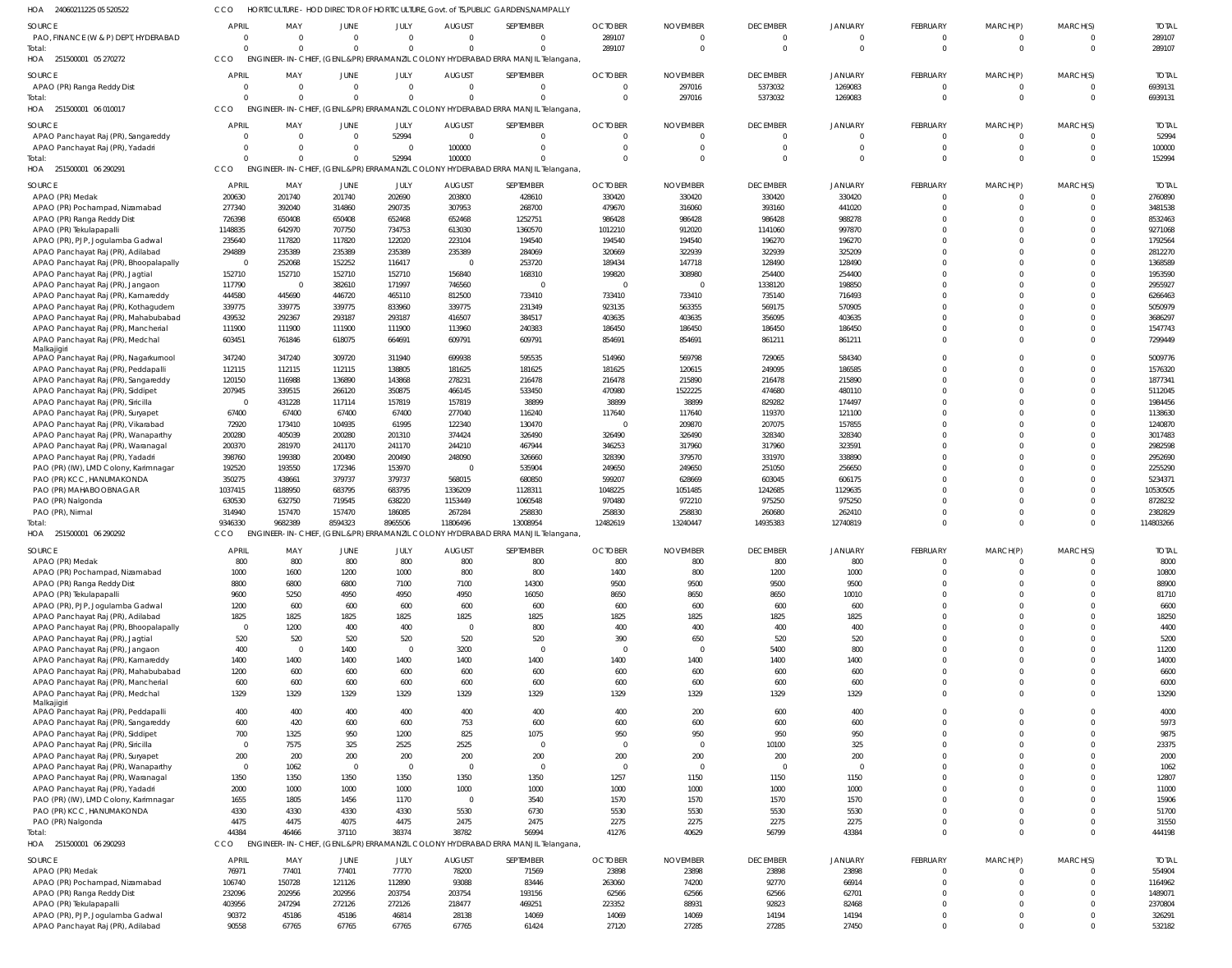| SOURCE                                               | <b>APRIL</b>            | MAY            | JUNE     | JULY         | <b>AUGUST</b>  | SEPTEMBER                                                                        | <b>OCTOBER</b> | <b>NOVEMBER</b> | <b>DECEMBER</b> | <b>JANUARY</b> | <b>FEBRUARY</b> | MARCH(P)<br>$\Omega$ | MARCH(S) | <b>TOTAL</b> |
|------------------------------------------------------|-------------------------|----------------|----------|--------------|----------------|----------------------------------------------------------------------------------|----------------|-----------------|-----------------|----------------|-----------------|----------------------|----------|--------------|
| APAO Panchayat Raj (PR), Bhoopalapally               | $\overline{0}$          | 88713          | 93808    | 38622        | $\Omega$       | 18352                                                                            | 9176           | 9176            | 9295            | 9295           | $\Omega$        |                      |          | 276437       |
| APAO Panchayat Raj (PR), Jagtial                     | 58587                   | 58587          | 58587    | 58587        | 60188          | 64633                                                                            | 14455          | 22349           | 18402           | 18402          | $\Omega$        | $\Omega$             | $\Omega$ | 432777       |
| APAO Panchayat Raj (PR), Jangaon                     | 45186                   | $\mathsf{C}$   | 146780   | $\Omega$     | 286372         | $\Omega$                                                                         | $\Omega$       | $\Omega$        | 454526          | 76334          | $\Omega$        |                      | $\Omega$ | 1009198      |
| APAO Panchayat Raj (PR), Kamareddy                   | 170600                  | 171030         | 171430   | 180474       | 95776          | 53057                                                                            | 53057          | 53057           | 53182           | 51833          | $\Omega$        |                      |          | 1053496      |
| APAO Panchayat Raj (PR), Kothagudem                  | 130706                  | 130706         | 130706   | 287308       | 130706         | 98522                                                                            | 343216         | 40816           | 41238           | 41364          | $\Omega$        |                      |          | 1375288      |
| APAO Panchayat Raj (PR), Mahabubabad                 | 112924                  | 56462          | 56780    | 56780        | 34430          | 17308                                                                            | 17308          | 17308           | 13869           | 17308          | $\Omega$        |                      | $\cap$   | 400477       |
| APAO Panchayat Raj (PR), Mancherial                  | 42914                   | 42914          | 42914    | 42914        | 43713          | 39979                                                                            | 13484          | 13484           | 13484           | 13484          | $\Omega$        | $\Omega$             | $\Omega$ | 309284       |
| APAO Panchayat Raj (PR), Medchal                     | 161834                  | 552304         | 167480   | 166420       | 164296         | 164296                                                                           | 59583          | 59583           | 60059           | 60059          | $\Omega$        | $\Omega$             | $\Omega$ | 1615914      |
| Malkajigiri<br>APAO Panchayat Raj (PR), Nagarkurnool | 133162                  | 133162         | 410561   | 119637       | 132993         | 104244                                                                           | 37244          | 42143           | 52731           | 42261          | $\Omega$        |                      | $\Omega$ | 1208138      |
|                                                      |                         |                |          |              |                |                                                                                  |                |                 |                 |                | $\Omega$        |                      | $\Omega$ |              |
| APAO Panchayat Raj (PR), Peddapalli                  | 42820                   | 42820          | 42820    | 55920        | 13100          | 13100                                                                            | 13100          | 98225           | 17984           | 13462          |                 |                      |          | 353351       |
| APAO Panchayat Raj (PR), Sangareddy                  | 46078                   | 32242          | 46078    | 48568        | 40643          | 14336                                                                            | 37152          | 14336           | 14336           | 14336          | $\Omega$        | $\Omega$             | $\Omega$ | 308105       |
| APAO Panchayat Raj (PR), Siddipet                    | 79799                   | 169229         | 115101   | 147623       | 58826          | 38592                                                                            | 34070          | 34070           | 34340           | 34735          | $\Omega$        | $\Omega$             | $\Omega$ | 746385       |
| APAO Panchayat Raj (PR), Siricilla                   | $\overline{0}$          | 135558         | 30001    | 45617        | 45617          | $\Omega$                                                                         | $\Omega$       | $\Omega$        | 56776           | 9421           | $\Omega$        |                      |          | 322990       |
| APAO Panchayat Raj (PR), Suryapet                    | 25845                   | 25845          | 25845    | 25845        | 27643          | 8407                                                                             | 8509           | 8509            | 8635            | 8761           | $\Omega$        |                      | $\Omega$ | 173844       |
| APAO Panchayat Raj (PR), Vikarabad                   | 27974                   | 46939          | 30463    | 13987        | 46939          | 30463                                                                            | 0              | 39900           | 9437            | 9572           | $\Omega$        |                      | $\Omega$ | 255674       |
| APAO Panchayat Raj (PR), Wanaparthy                  | 76846                   | 140492         | 76846    | 77246        | 47230          | 23615                                                                            | 23615          | 23615           | 23750           | 23750          | $\Omega$        |                      | $\Omega$ | 537005       |
| APAO Panchayat Raj (PR), Waranagal                   | 76894                   | 76894          | 76894    | 76894        | 78072          | 71318                                                                            | 229858         | 20049           | 20049           | 20049          | $\Omega$        |                      |          | 746971       |
| APAO Panchayat Raj (PR), Yadadri                     | 153018                  | 76509          | 76940    | 76940        | 89264          | 23628                                                                            | 23754          | 36339           | 24015           | 24519          | $\Omega$        |                      |          | 604926       |
| PAO (PR) (IW), LMD Colony, Karimnagar                | 73862                   | 74261          | 66128    | 59076        | $\Omega$       | 54168                                                                            | 18056          | 18056           | 18158           | 18566          | $\Omega$        |                      | $\Omega$ | 400331       |
| PAO (PR) KCC, HANUMAKONDA                            | 134367                  | 134367         | 134367   | 134367       | 41076          | 82152                                                                            | 41202          | 41202           | 41202           | 41430          | $\Omega$        |                      | $\Omega$ | 825732       |
| PAO (PR) MAHABOOBNAGAR                               | 397948                  | 369238         | 262327   | 262327       | 71767          | 88897                                                                            | 75807          | 76045           | 327716          | 81708          | $\Omega$        |                      |          | 2013780      |
| PAO (PR) Nalgonda                                    | 241824                  | 242685         | 275637   | 244807       | 156340         | 85289                                                                            | 70187          | 216305          | 70534           | 70534          | $\Omega$        |                      | $\Omega$ | 1674142      |
| PAO (PR), Nirmal                                     | 120864                  | 60432          | 60432    | 74397        | 23634          | 18726                                                                            | 18726          | 18726           | 18861           | 18987          | $\Omega$        | $\Omega$             | $\Omega$ | 433785       |
| Total:                                               | 3354745                 | 3652719        | 3385485  | 3075475      | 2378047        | 2005997                                                                          | 1755624        | 1194242         | 1716115         | 997795         | $\Omega$        | $\Omega$             | $\Omega$ | 23516244     |
| HOA 251500001 06 290294                              | CCO                     |                |          |              |                | ENGINEER-IN-CHIEF, (GENL.&PR) ERRAMANZIL COLONY HYDERABAD ERRA MANJIL Telangana, |                |                 |                 |                |                 |                      |          |              |
| SOURCE                                               | <b>APRIL</b>            | MAY            | JUNE     | JULY         | <b>AUGUST</b>  | SEPTEMBER                                                                        | <b>OCTOBER</b> | <b>NOVEMBER</b> | <b>DECEMBER</b> | <b>JANUARY</b> | <b>FEBRUARY</b> | MARCH(P)             | MARCH(S) | <b>TOTAI</b> |
| APAO (PR) Medak                                      | 23820                   | 23953          | 23953    | 24067        | 24200          | 67583                                                                            | 38636          | 38636           | 38636           | 38636          | $\mathbf 0$     | $\mathbf 0$          | $\Omega$ | 342120       |
|                                                      |                         |                |          |              |                |                                                                                  |                |                 |                 |                | $\mathbf 0$     | $\Omega$             | $\Omega$ |              |
| APAO (PR) Pochampad, Nizamabad                       | 29422                   | 48888          | 34802    | 32373        | 31014          | 27034                                                                            | 54118          | 30344           | 45596           | 48599          | $\Omega$        |                      | $\Omega$ | 382190       |
| APAO (PR) Ranga Reddy Dist                           | 115298                  | 106479         | 106479   | 107097       | 107097         | 233873                                                                           | 152060         | 152060          | 152060          | 152301         |                 | $\Omega$             |          | 1384804      |
| APAO (PR) Tekulapapalli                              | 188377                  | 113236         | 112403   | 112403       | 106055         | 231427                                                                           | 149285         | 142991          | 158330          | 147613         | $\Omega$        | $\Omega$             | $\Omega$ | 1462120      |
| APAO (PR), PJP, Jogulamba Gadwal                     | 31836                   | 15918          | 15918    | 16526        | 31462          | 23845                                                                            | 23845          | 23845           | 24036           | 24036          | $\Omega$        | $\Omega$             | $\Omega$ | 231267       |
| APAO Panchayat Raj (PR), Adilabad                    | 35669                   | 27118          | 27118    | 27118        | 27118          | 35029                                                                            | 35265          | 35560           | 35560           | 35855          | $\Omega$        | $\Omega$             | $\Omega$ | 321410       |
| APAO Panchayat Raj (PR), Bhoopalapally               | $\overline{\mathbf{0}}$ | 27453          | 9151     | 16161        | $\overline{0}$ | 32772                                                                            | 16386          | 16386           | 16598           | 16598          | $\Omega$        | $\Omega$             | $\Omega$ | 151505       |
| APAO Panchayat Raj (PR), Jagtial                     | 20901                   | 20901          | 20901    | 20901        | 21473          | 23111                                                                            | 24467          | 38565           | 31516           | 31516          | $\Omega$        | $\Omega$             | $\Omega$ | 254252       |
| APAO Panchayat Raj (PR), Jangaon                     | 14911                   | $\overline{0}$ | 48206    | $\mathbf 0$  | 92332          | $\Omega$                                                                         | 0              | $\overline{0}$  | 145300          | 24557          | $\Omega$        | $\Omega$             | $\Omega$ | 325306       |
| APAO Panchayat Raj (PR), Kamareddy                   | 60854                   | 60987          | 61136    | 65648        | 113790         | 90806                                                                            | 90806          | 90806           | 91031           | 88622          | $\Omega$        | $\Omega$             | $\Omega$ | 814486       |
| APAO Panchayat Raj (PR), Kothagudem                  | 40449                   | 40449          | 40449    | 96485        | 40449          | 40624                                                                            | 101095         | 61672           | 62314           | 62504          | $\Omega$        | $\Omega$             | $\Omega$ | 586490       |
| APAO Panchayat Raj (PR), Mahabubabad                 | 34946                   | 17473          | 17571    | 17571        | 43917          | 30910                                                                            | 30910          | 30910           | 24769           | 30910          | $\Omega$        | $\Omega$             | $\Omega$ | 279887       |
| APAO Panchayat Raj (PR), Mancherial                  | 15169                   | 15169          | 15169    | 15169        | 15444          | 37285                                                                            | 22903          | 22903           | 22903           | 22903          | $\Omega$        | $\Omega$             | $\Omega$ | 205017       |
| APAO Panchayat Raj (PR), Medchal                     | 116631                  | 163623         | 120998   | 120174       | 118533         | 118533                                                                           | 153966         | 153966          | 155530          | 155530         | $\Omega$        | $\Omega$             | $\Omega$ | 1377484      |
| Malkajigiri                                          |                         |                | 36757    | 37024        |                | 70962                                                                            |                | 67483           |                 |                | $\Omega$        | $\Omega$             | $\Omega$ |              |
| APAO Panchayat Raj (PR), Nagarkurnool                | 41209                   | 41209          |          |              | 94841          |                                                                                  | 60080          |                 | 83483           | 67695          | $\Omega$        | $\Omega$             | $\Omega$ | 600743       |
| APAO Panchayat Raj (PR), Peddapalli                  | 13252                   | 13252          | 13252    | 23392        | 23392          | 23392                                                                            | 23392          | 15513           | 32111           | 24037          | $\Omega$        | $\Omega$             | $\Omega$ | 204985       |
| APAO Panchayat Raj (PR), Sangareddy                  | 17230                   | 12056          | 17230    | 18163        | 38449          | 25601                                                                            | 25601          | 25601           | 25601           | 25601          |                 |                      | $\Omega$ | 231133       |
| APAO Panchayat Raj (PR), Siddipet                    | 26764                   | 42311          | 33646    | 43711        | 62411          | 61005                                                                            | 54173          | 246497          | 54655           | 55252          | $\Omega$        |                      |          | 680425       |
| APAO Panchayat Raj (PR), Siricilla                   | $\mathsf{C}$            | 47907          | 10291    | 16130        | 16130          | $\Omega$                                                                         |                | $\Omega$        | 96420           | 15581          | $\Omega$        |                      | $\Omega$ | 202459       |
| APAO Panchayat Raj (PR), Suryapet                    | 8762                    | 8762           | 8762     | 8762         | 32096          | 13703                                                                            | 13885          | 13885           | 14075           | 14265          | $\Omega$        | $\Omega$             | $\Omega$ | 136957       |
| APAO Panchayat Raj (PR), Vikarabad                   | 10460                   | 15428          | 10329    | 5230         | 15428          | 10329                                                                            |                | 25798           | 15469           | 15672          |                 |                      | $\cap$   | 124143       |
| APAO Panchayat Raj (PR), Wanaparthy                  | 23782                   | 48192          | 23782    | 23905        | 47461          | 35683                                                                            | 35683          | 35683           | 35887           | 35887          |                 |                      |          | 345945       |
| APAO Panchayat Raj (PR), Waranagal                   | 23795                   | 23795          | 23795    | 23795        | 24160          | 59808                                                                            | 33389          | 30296           | 30296           | 30296          | $\Omega$        |                      | $\Omega$ | 303425       |
| APAO Panchayat Raj (PR), Yadadri                     | 51380                   | 25690          | 25824    | 25824        | 49334          | 38328                                                                            | 38553          | 62492           | 38982           | 39882          | $\Omega$        |                      |          | 396289       |
| PAO (PR) (IW), LMD Colony, Karimnagar                | 31476                   | 31682          | 27487    | 23850        | $\overline{0}$ | 78417                                                                            | 34089          | 34089           | 34327           | 35279          | $\Omega$        |                      |          | 330696       |
| PAO (PR) KCC, HANUMAKONDA                            | 59550                   | 59550          | 59550    | 59550        | 84018          | 108486                                                                           | 84208          | 84208           | 84208           | 84636          | $\Omega$        |                      |          | 767964       |
| PAO (PR) MAHABOOBNAGAR                               | 124105                  | 115219         | 82135    | 82135        | 174270         | 138284                                                                           | 123564         | 123987          | 148653          | 133987         | $\Omega$        |                      |          | 1246339      |
| PAO (PR) Nalgonda                                    | 78261                   | 78528          | 88726    | 79185        | 153835         | 123145                                                                           | 110522         | 110712          | 111108          | 111108         | $\Omega$        |                      |          | 1045130      |
| PAO (PR), Nirmal                                     | 45198                   | 22599          | 22599    | 30383        | 36041          | 33437                                                                            | 33437          | 33437           | 33677           | 33902          | $\Omega$        | $\Omega$             | $\Omega$ | 324710       |
| Total:                                               | 1283507                 | 1267827        | 1138419  | 1172732      | 1624750        | 1813412                                                                          | 1564318        | 1748325         | 1843131         | 1603260        | $\Omega$        | $\Omega$             | $\Omega$ | 15059681     |
| HOA 251500001 06 290295                              | CCO                     |                |          |              |                | ENGINEER-IN-CHIEF, (GENL.&PR) ERRAMANZIL COLONY HYDERABAD ERRA MANJIL Telangana, |                |                 |                 |                |                 |                      |          |              |
| SOURCE                                               | <b>APRIL</b>            | MAY            | JUNE     | JULY         | <b>AUGUST</b>  | SEPTEMBER                                                                        | <b>OCTOBER</b> | <b>NOVEMBER</b> | <b>DECEMBER</b> | <b>JANUARY</b> | <b>FEBRUARY</b> | MARCH(P)             | MARCH(S) | <b>TOTAL</b> |
| APAO Panchayat Raj (PR), Jagtial                     | $\Omega$                | -C             | $\Omega$ | $\Omega$     | $\Omega$       | 141721                                                                           | $\Omega$       | $\Omega$        | $\Omega$        | $\Omega$       | $\Omega$        |                      |          | 141721       |
| APAO Panchayat Raj (PR), Mahabubabad                 | $\overline{0}$          | $\Omega$       | $\Omega$ | 31850        |                | $\Omega$                                                                         | 100000         | 100000          | $\Omega$        | $\Omega$       | $\Omega$        |                      |          | 231850       |
| APAO Panchayat Raj (PR), Peddapalli                  | $\overline{0}$          | 55382          | $\Omega$ | $\Omega$     |                | $\Omega$                                                                         |                |                 | $\Omega$        | $\Omega$       |                 |                      |          | 55382        |
| APAO Panchayat Raj (PR), Sangareddy                  | 21000                   | $\Omega$       | $\Omega$ | $\Omega$     |                | $\Omega$                                                                         |                | $\Omega$        | $\Omega$        | $\Omega$       | $\Omega$        |                      |          | 21000        |
| PAO (PR) MAHABOOBNAGAR                               | $\overline{0}$          | 5000           | $\Omega$ | 157990       |                | $\Omega$                                                                         | $\cup$         | $\Omega$        | 10781           | $\Omega$       | $\Omega$        |                      |          | 173771       |
| Total:                                               | 21000                   | 60382          | $\Omega$ | 189840       |                | 141721                                                                           | 100000         | 100000          | 10781           | $\Omega$       | $\Omega$        | $\Omega$             | $\Omega$ | 623724       |
| HOA 251500001 06 290296                              | CCO                     |                |          |              |                | ENGINEER-IN-CHIEF, (GENL.&PR) ERRAMANZIL COLONY HYDERABAD ERRA MANJIL Telangana, |                |                 |                 |                |                 |                      |          |              |
|                                                      |                         |                |          |              |                |                                                                                  |                |                 |                 |                |                 |                      |          |              |
| SOURCE                                               | <b>APRIL</b>            | MAY            | JUNE     | JULY         | <b>AUGUST</b>  | SEPTEMBER                                                                        | <b>OCTOBER</b> | <b>NOVEMBER</b> | <b>DECEMBER</b> | <b>JANUARY</b> | FEBRUARY        | MARCH(P)             | MARCH(S) | <b>TOTAL</b> |
| APAO (PR) Medak                                      | $\mathsf{C}$            | -C             | $\Omega$ | $\mathbf 0$  | $\Omega$       | $\overline{0}$                                                                   |                | $\Omega$        | $\overline{0}$  | 119545         | $\mathbf 0$     | 0                    | $\Omega$ | 119545       |
| APAO (PR), PJP, Jogulamba Gadwal                     | C                       |                |          | $\Omega$     |                | $\Omega$                                                                         |                | -0              | 116606          | $\Omega$       | $\Omega$        | $\Omega$             | $\Omega$ | 116606       |
| APAO Panchayat Raj (PR), Adilabad                    | $\Omega$                |                | $\Omega$ |              |                | $\Omega$                                                                         |                | $\Omega$        | $\Omega$        | 86658          | $\Omega$        |                      | $\Omega$ | 86658        |
| APAO Panchayat Raj (PR), Jangaon                     | $\Omega$                |                | 30359    |              |                | $\Omega$                                                                         |                | $\Omega$        | $\Omega$        | $\Omega$       | $\Omega$        |                      | $\Omega$ | 30359        |
| APAO Panchayat Raj (PR), Kamareddy                   | $\Omega$                |                |          |              |                | $-390$                                                                           |                | 436713          | $\Omega$        | $\Omega$       | $\Omega$        |                      |          | 436323       |
| APAO Panchayat Raj (PR), Mahabubabad                 | $\Omega$                |                |          |              |                | $\Omega$                                                                         |                | $\Omega$        | $\Omega$        | 28411          | $\Omega$        |                      |          | 28411        |
| APAO Panchayat Raj (PR), Mancherial                  | $\Omega$                |                |          |              |                | $\Omega$                                                                         |                | $\Omega$        | 110804          | $\Omega$       | $\Omega$        |                      | $\Omega$ | 110804       |
| APAO Panchayat Raj (PR), Sangareddy                  | $\Omega$                |                |          |              |                | $\Omega$                                                                         |                | $\Omega$        | $\overline{0}$  | 154807         | $\Omega$        |                      |          | 154807       |
| APAO Panchayat Raj (PR), Siddipet                    | $\Omega$                |                |          |              |                | $\Omega$                                                                         |                | 40895           | 36732           | 163582         | $\Omega$        |                      | $\Omega$ | 241209       |
| APAO Panchayat Raj (PR), Wanaparthy                  | $\Omega$                |                |          |              |                | $\Omega$                                                                         |                | 113266          | $\Omega$        | $\Omega$       | $\Omega$        |                      | $\cap$   | 113266       |
| APAO Panchayat Raj (PR), Waranagal                   | $\Omega$                |                |          |              | - 0            | $\Omega$                                                                         |                | $\Omega$        | $\Omega$        | 106253         | $\Omega$        |                      | $\Omega$ | 106253       |
| APAO Panchayat Raj (PR), Yadadri                     | $\Omega$                |                |          | <sup>0</sup> | $\Omega$       | $\Omega$                                                                         |                | $\Omega$        | $\Omega$        | 195358         | 0               |                      | $\Omega$ | 195358       |
| PAO (PR) KCC, HANUMAKONDA                            | $\Omega$                |                | $\Omega$ | $\Omega$     | 269130         | $\Omega$                                                                         |                | $\Omega$        | $\Omega$        | $\overline{0}$ | $\Omega$        | $\Omega$             | $\Omega$ | 269130       |
|                                                      |                         |                |          |              |                |                                                                                  |                |                 |                 |                |                 |                      |          |              |

CCO ENGINEER-IN-CHIEF, (GENL.&PR) ERRAMANZIL COLONY HYDERABAD ERRA MANJIL Telangana,

251500001 06 290293 HOA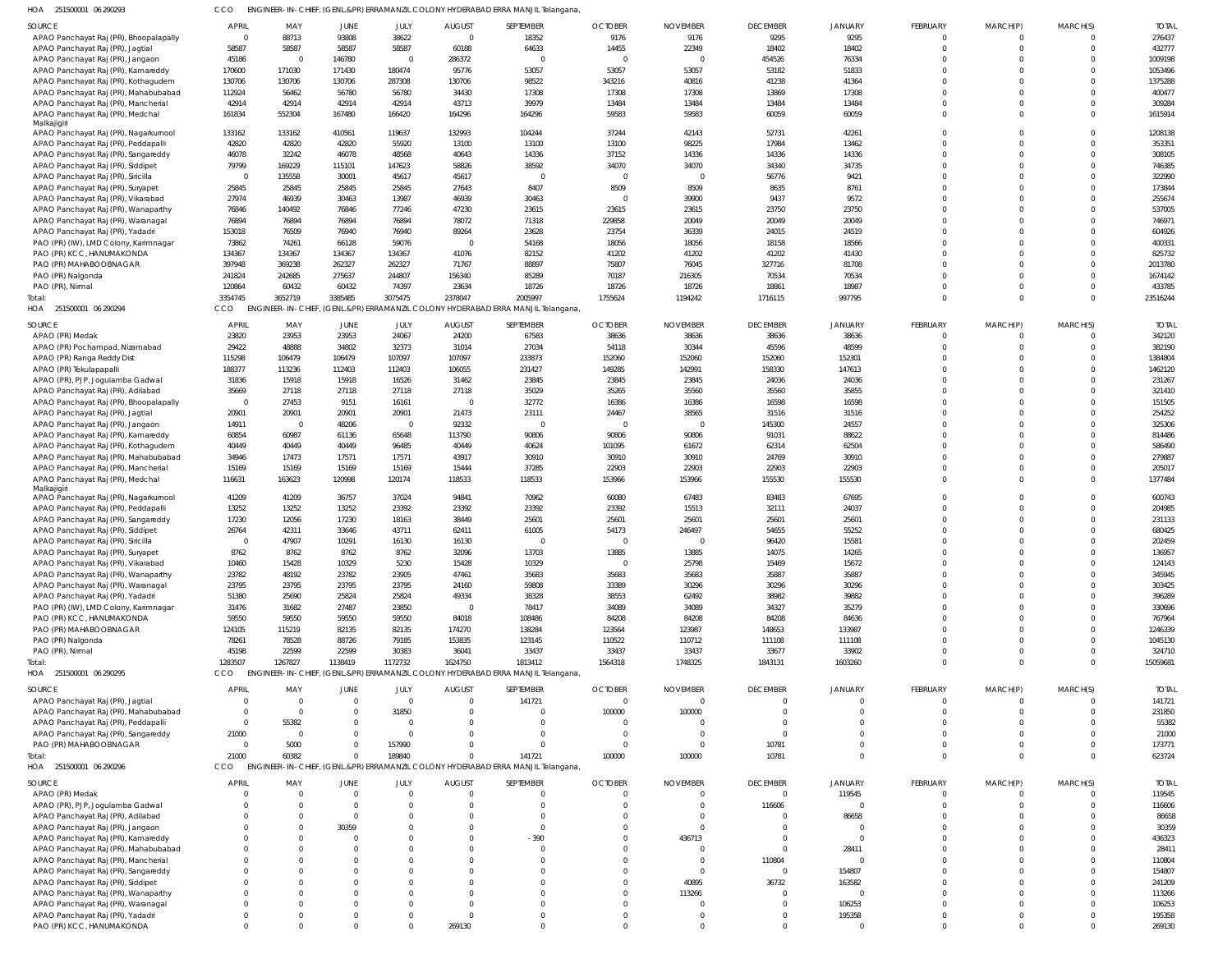251500001 06 290296 HOA CCO ENGINEER-IN-CHIEF, (GENL.&PR) ERRAMANZIL COLONY HYDERABAD ERRA MANJIL Telangana,

| SOURCE                                                                    | <b>APRIL</b>                   | MAY                                             | JUNE                 | JULY                   | <b>AUGUST</b>                 | <b>SEPTEMBER</b>                                                                           | <b>OCTOBER</b>                | <b>NOVEMBER</b>             | <b>DECEMBER</b>                   | <b>JANUARY</b>             | FEBRUARY                   | MARCH(P)                | MARCH(S)             | <b>TOTAL</b>            |
|---------------------------------------------------------------------------|--------------------------------|-------------------------------------------------|----------------------|------------------------|-------------------------------|--------------------------------------------------------------------------------------------|-------------------------------|-----------------------------|-----------------------------------|----------------------------|----------------------------|-------------------------|----------------------|-------------------------|
| PAO (PR) Nalgonda                                                         | $\overline{0}$                 | $\Omega$                                        | $\overline{0}$       | $\overline{0}$         | $\overline{0}$                | $\overline{\phantom{0}}$                                                                   | $\Omega$                      | 439279                      | $\mathbf{0}$                      | $\overline{0}$             | $\mathbf{0}$               | $\Omega$                | $\Omega$             | 439279                  |
| PAO (PR), Nirmal                                                          | $\Omega$                       | $\Omega$                                        | $\Omega$             | $\Omega$               | $\Omega$                      | $\overline{0}$                                                                             | $\Omega$                      | $\Omega$                    | 154456                            | $\Omega$                   | $\mathbf{0}$               | $\mathbf 0$             | $\Omega$             | 154456                  |
| Total:<br>HOA 251500001 06 310318                                         | $\Omega$<br>CCO                | $\Omega$                                        | 30359                | $\Omega$               | 269130                        | $-390$<br>ENGINEER-IN-CHIEF, (GENL.&PR) ERRAMANZIL COLONY HYDERABAD ERRA MANJIL Telangana, | $\Omega$                      | 1030153                     | 418598                            | 854614                     | $\mathbf 0$                | $\Omega$                | $\Omega$             | 2602464                 |
|                                                                           |                                |                                                 |                      |                        |                               |                                                                                            |                               |                             |                                   |                            |                            |                         |                      |                         |
| <b>SOURCE</b><br>APAO Panchayat Raj (PR), Kamareddy                       | <b>APRIL</b><br>$\overline{0}$ | MAY<br>$\Omega$                                 | JUNE<br>$\Omega$     | JULY<br>$\overline{0}$ | <b>AUGUST</b><br>$\Omega$     | SEPTEMBER<br>$\Omega$                                                                      | <b>OCTOBER</b><br>$\Omega$    | <b>NOVEMBER</b><br>$\Omega$ | <b>DECEMBER</b><br>20000          | <b>JANUARY</b><br>$\Omega$ | FEBRUARY<br>$\Omega$       | MARCH(P)<br>0           | MARCH(S)             | <b>TOTAI</b><br>20000   |
| APAO Panchayat Raj (PR), Waranagal                                        | $\Omega$                       | $\Omega$                                        | $\Omega$             | $\Omega$               | $\Omega$                      | $\Omega$                                                                                   | $\Omega$                      | 20000                       | $\Omega$                          | $\Omega$                   | $\Omega$                   | $\Omega$                | $\Omega$             | 20000                   |
| PAO (PR) (IW), LMD Colony, Karimnagar                                     | $\Omega$                       | 20000                                           | $\Omega$             | $\Omega$               | $\Omega$                      | $\Omega$                                                                                   |                               |                             | $\Omega$                          | $\Omega$                   | $\Omega$                   |                         |                      | 20000                   |
| PAO (PR) Nalgonda                                                         | $\Omega$                       | $\Omega$                                        | $\Omega$             | $\Omega$               | $\Omega$                      | $\Omega$                                                                                   |                               |                             | $\Omega$                          | 20000                      | $\Omega$                   | $\Omega$                | $\Omega$             | 20000                   |
| Total:<br>HOA 251500196 39 270272                                         | $\Omega$<br>CCO                | 20000                                           | $\Omega$             | $\Omega$               |                               | ENGINEER-IN-CHIEF, (GENL.&PR) ERRAMANZIL COLONY HYDERABAD ERRA MANJIL Telangana,           | $\Omega$                      | 20000                       | 20000                             | 20000                      | $\Omega$                   | $\Omega$                | $\Omega$             | 80000                   |
|                                                                           |                                |                                                 |                      |                        |                               |                                                                                            |                               |                             |                                   |                            |                            |                         |                      |                         |
| SOURCE<br>APAO Panchayat Raj (PR), Siricilla                              | <b>APRIL</b><br>$\Omega$       | MAY<br>$\Omega$                                 | JUNE<br>$\Omega$     | JULY<br>$\Omega$       | <b>AUGUST</b><br>$\mathbf{0}$ | SEPTEMBER<br>$\Omega$                                                                      | <b>OCTOBER</b><br>1693283     | <b>NOVEMBER</b><br>$\Omega$ | <b>DECEMBER</b><br>$\overline{0}$ | <b>JANUARY</b><br>$\Omega$ | FEBRUARY<br>$\mathbf{0}$   | MARCH(P)<br>$^{\circ}$  | MARCH(S)<br>$\Omega$ | <b>TOTAI</b><br>1693283 |
| Total:                                                                    | $\Omega$                       | $\Omega$                                        | $\Omega$             | $\Omega$               | $\Omega$                      | $\Omega$                                                                                   | 1693283                       | $\Omega$                    | $\Omega$                          | $\Omega$                   | $\mathbf{0}$               | $\mathbf 0$             | $\Omega$             | 1693283                 |
| HOA 251500196 41 270272                                                   | CCO                            |                                                 |                      |                        |                               | ENGINEER-IN-CHIEF, (GENL.&PR) ERRAMANZIL COLONY HYDERABAD ERRA MANJIL Telangana,           |                               |                             |                                   |                            |                            |                         |                      |                         |
| SOURCE                                                                    | APRIL                          | MAY                                             | JUNE                 | JULY                   | <b>AUGUST</b>                 | SEPTEMBER                                                                                  | <b>OCTOBER</b>                | <b>NOVEMBER</b>             | <b>DECEMBER</b>                   | <b>JANUARY</b>             | FEBRUARY                   | MARCH(P)                | MARCH(S)             | <b>TOTAI</b>            |
| APAO (PR) Pochampad, Nizamabad                                            | $\Omega$                       | $\Omega$                                        | $\Omega$             | $\overline{0}$         | $\Omega$                      | $\Omega$                                                                                   | $\Omega$                      |                             | 2030870                           | $\Omega$                   | $\Omega$                   | $\Omega$                | $\Omega$             | 2030870                 |
| Total:<br>HOA 25150019625 46 310312                                       | $\Omega$<br>CCO                |                                                 | $\Omega$             | $\overline{0}$         | $\Omega$                      | $\Omega$<br>THE SECRETARY TO GOVT. PANCHAYATI RAJ DEPT. SECRETARIAT, HYDERABAD Telangana   | $\Omega$                      | $\Omega$                    | 2030870                           | $\Omega$                   | $\overline{0}$             | $\mathbf 0$             | $\Omega$             | 2030870                 |
|                                                                           |                                |                                                 |                      |                        |                               |                                                                                            |                               |                             |                                   |                            |                            |                         |                      |                         |
| <b>SOURCE</b><br>PAO (PR) MAHABOOBNAGAR                                   | <b>APRIL</b><br>$\mathbf{0}$   | MAY<br>$\Omega$                                 | JUNE<br>$\Omega$     | JULY<br>$\Omega$       | <b>AUGUST</b><br>$\Omega$     | SEPTEMBER<br>$\overline{0}$                                                                | <b>OCTOBER</b><br>$\Omega$    | <b>NOVEMBER</b><br>$\Omega$ | <b>DECEMBER</b><br>36936          | JANUARY<br>$\Omega$        | FEBRUARY<br>$\mathbf{0}$   | MARCH(P)<br>$^{\circ}$  | MARCH(S)<br>$\Omega$ | <b>TOTAL</b><br>36936   |
| Total:                                                                    | $\Omega$                       | $\Omega$                                        | $\Omega$             | $\Omega$               | $\Omega$                      | $\overline{0}$                                                                             | $\Omega$                      | $\Omega$                    | 36936                             | $\Omega$                   | $\mathbf 0$                | $\mathbf 0$             | $\Omega$             | 36936                   |
| HOA 251500800 14 310319                                                   | CCO                            |                                                 |                      |                        |                               | ENGINEER-IN-CHIEF, (GENL.&PR) ERRAMANZIL COLONY HYDERABAD ERRA MANJIL Telangana,           |                               |                             |                                   |                            |                            |                         |                      |                         |
| SOURCE                                                                    | <b>APRIL</b>                   | MAY                                             | JUNE                 | JULY                   | <b>AUGUST</b>                 | SEPTEMBER                                                                                  | <b>OCTOBER</b>                | <b>NOVEMBER</b>             | <b>DECEMBER</b>                   | <b>JANUARY</b>             | FEBRUARY                   | MARCH(P)                | MARCH(S)             | <b>TOTAI</b>            |
| APAO Panchayat Raj (PR), Jagtial                                          | $\Omega$                       |                                                 | $\Omega$             | $\Omega$               | $\Omega$                      | $\Omega$                                                                                   | $\Omega$                      | $\Omega$                    | 57529                             | $\Omega$                   | $\Omega$                   | $\Omega$                | $\Omega$             | 57529                   |
| Total:                                                                    | $\Omega$                       | $\Omega$                                        | $\Omega$             | $\Omega$               | $\Omega$                      | $\Omega$                                                                                   | $\Omega$                      | $\Omega$                    | 57529                             | $\Omega$                   | $\Omega$                   | $\Omega$                | $\Omega$             | 57529                   |
| 25150080025 14 310319<br>HOA                                              | CCO                            |                                                 |                      |                        |                               | ENGINEER-IN-CHIEF, (GENL.&PR) ERRAMANZIL COLONY HYDERABAD ERRA MANJIL Telangana,           |                               |                             |                                   |                            |                            |                         |                      |                         |
| <b>SOURCE</b>                                                             | <b>APRIL</b>                   | MAY                                             | JUNE                 | JULY                   | <b>AUGUST</b>                 | SEPTEMBER                                                                                  | <b>OCTOBER</b>                | <b>NOVEMBER</b>             | <b>DECEMBER</b>                   | <b>JANUARY</b>             | FEBRUARY                   | MARCH(P)                | MARCH(S)             | <b>TOTAI</b>            |
| APAO Panchayat Raj (PR), Sangareddy<br>APAO Panchayat Raj (PR), Vikarabad | $\Omega$<br>$\overline{0}$     | $\Omega$<br>$\Omega$                            | $\Omega$<br>$\Omega$ | $\Omega$<br>$\Omega$   | $\Omega$<br>$\mathbf 0$       | $\Omega$<br>$\overline{0}$                                                                 | 1597016<br>690669             | $\Omega$                    | $\Omega$<br>$\overline{0}$        | $\Omega$<br>$\overline{0}$ | $\Omega$<br>$\mathbf 0$    | $\Omega$<br>$\mathbf 0$ | $\Omega$<br>$\Omega$ | 1597016<br>690669       |
| Total:                                                                    | $\Omega$                       |                                                 | $\Omega$             | $\Omega$               | $\Omega$                      | $\Omega$                                                                                   | 2287685                       |                             | $\Omega$                          | $\Omega$                   | $\mathbf 0$                | $\Omega$                | $\Omega$             | 2287685                 |
| HOA 270001101 25 010011                                                   | CCO                            | CHIEF ENGINEER, IRRIGATION, SURYAPET            |                      |                        |                               |                                                                                            |                               |                             |                                   |                            |                            |                         |                      |                         |
| <b>SOURCE</b>                                                             | APRIL                          | MAY                                             | <b>JUNE</b>          | JULY                   | <b>AUGUST</b>                 | <b>SEPTEMBER</b>                                                                           | <b>OCTOBER</b>                | <b>NOVEMBER</b>             | <b>DECEMBER</b>                   | JANUARY                    | FEBRUARY                   | MARCH(P)                | MARCH(S)             | <b>TOTAI</b>            |
| APAO Irrigation, Suryapet                                                 | 5943505                        | 9400769                                         | 7531824              | 8159212                | 12977662                      | 12145544                                                                                   | 11889772                      | 12105380                    | 12937425                          | 13165963                   | $\Omega$                   | $\Omega$                | $\Omega$             | 106257056               |
| PAO IRRIGATION DIVISION NALGONDA                                          | 723593                         | $\Omega$                                        | $\Omega$             | $\Omega$               | 104871                        | $-104871$                                                                                  | $\Omega$                      |                             | $\mathbf{0}$                      | $\Omega$                   | $\Omega$                   | $\Omega$                | $\Omega$             | 723593                  |
| Total:<br>HOA 270001101 25 010012                                         | 6667098<br>CCO                 | 9400769<br>CHIEF ENGINEER, IRRIGATION, SURYAPET | 7531824              | 8159212                | 13082533                      | 12040673                                                                                   | 11889772                      | 12105380                    | 12937425                          | 13165963                   | $\Omega$                   | $\Omega$                | $\Omega$             | 106980649               |
|                                                                           |                                |                                                 |                      |                        |                               |                                                                                            |                               |                             |                                   |                            |                            |                         |                      |                         |
| SOURCE<br>APAO Irrigation, Suryapet                                       | <b>APRIL</b><br>10833          | MAY<br>24691                                    | JUNE<br>16418        | JULY<br>18993          | <b>AUGUST</b><br>17793        | SEPTEMBER<br>18393                                                                         | <b>OCTOBER</b><br>18393       | <b>NOVEMBER</b><br>20293    | <b>DECEMBER</b><br>18393          | JANUARY<br>48393           | FEBRUARY<br>$\overline{0}$ | MARCH(P)<br>-0          | MARCH(S)<br>$\Omega$ | <b>TOTAL</b><br>212593  |
| Total:                                                                    | 10833                          | 24691                                           | 16418                | 18993                  | 17793                         | 18393                                                                                      | 18393                         | 20293                       | 18393                             | 48393                      | $\mathbf 0$                | $\mathbf 0$             | $\Omega$             | 212593                  |
| HOA 270001101 25 010013                                                   | CCO                            | CHIEF ENGINEER, IRRIGATION, SURYAPET            |                      |                        |                               |                                                                                            |                               |                             |                                   |                            |                            |                         |                      |                         |
| SOURCE                                                                    | APRIL                          | MAY                                             | JUNE                 | JULY                   | <b>AUGUST</b>                 | SEPTEMBER                                                                                  | <b>OCTOBER</b>                | <b>NOVEMBER</b>             | <b>DECEMBER</b>                   | <b>JANUARY</b>             | FEBRUARY                   | MARCH(P)                | MARCH(S)             | <b>TOTAI</b>            |
| APAO Irrigation, Suryapet                                                 | 2284153                        | 3664958                                         | 2891632              | 3170340                | 1902402                       | 1880128                                                                                    | 1310384                       | 1257275                     | 1307488                           | 1297530                    | $\Omega$                   | $\Omega$                | $\Omega$             | 20966290                |
| PAO IRRIGATION DIVISION KHAMMAM<br>PAO IRRIGATION DIVISION NALGONDA       | $\Omega$<br>277412             | $\Omega$                                        | $\Omega$<br>$\Omega$ | $\Omega$<br>$\Omega$   | $\Omega$<br>$\Omega$          | 287300<br>$\overline{0}$                                                                   | $\Omega$<br>$\Omega$          | $\Omega$                    | $\Omega$<br>$\mathbf{0}$          | $\Omega$<br>$\mathbf 0$    | $\Omega$<br>$\mathbf 0$    | $\Omega$<br>$\Omega$    | $\Omega$             | 287300<br>277412        |
| Total:                                                                    | 2561565                        | 3664958                                         | 2891632              | 3170340                | 1902402                       | 2167428                                                                                    | 1310384                       | 1257275                     | 1307488                           | 1297530                    | $\mathbf 0$                | $\overline{0}$          | $\Omega$             | 21531002                |
| HOA 270001101 25 010016                                                   | CCO                            | CHIEF ENGINEER, IRRIGATION, SURYAPET            |                      |                        |                               |                                                                                            |                               |                             |                                   |                            |                            |                         |                      |                         |
| <b>SOURCE</b>                                                             | APRIL                          | MAY                                             | JUNE                 | JULY                   | <b>AUGUST</b>                 | <b>SEPTEMBER</b>                                                                           | <b>OCTOBER</b>                | <b>NOVEMBER</b>             | <b>DECEMBER</b>                   | <b>JANUARY</b>             | FEBRUARY                   | MARCH(P)                | MARCH(S)             | <b>TOTAL</b>            |
| APAO Irrigation, Suryapet                                                 | 874585                         | 1250683                                         | 957611               | 1078669                | 1673971                       | 1461343                                                                                    | 1384583                       | 1403699                     | 1486748                           | 1550891                    | $\mathbf{0}$               | $^{\circ}$              | $\Omega$             | 13122783                |
| PAO IRRIGATION DIVISION NALGONDA                                          | 42970                          | $\Omega$                                        | $\overline{0}$       | $\overline{0}$         | $\overline{0}$                | $\overline{0}$                                                                             | $\overline{0}$                | $\Omega$                    | $\mathbf 0$                       | $\overline{0}$             | $\mathbf 0$                | $\mathbf 0$             | $\Omega$             | 42970                   |
| Total:<br>HOA 270001101 25 010017                                         | 917555<br>CCO                  | 1250683<br>CHIEF ENGINEER, IRRIGATION, SURYAPET | 957611               | 1078669                | 1673971                       | 1461343                                                                                    | 1384583                       | 1403699                     | 1486748                           | 1550891                    | $\mathbf 0$                | $\Omega$                | $\Omega$             | 13165753                |
| <b>SOURCE</b>                                                             | <b>APRIL</b>                   | MAY                                             | JUNE                 | JULY                   | AUGUST                        | SEPTEMBER                                                                                  | <b>OCTOBER</b>                | <b>NOVEMBER</b>             | <b>DECEMBER</b>                   | JANUARY                    | FEBRUARY                   | MARCH(P)                | MARCH(S)             | <b>TOTAL</b>            |
| APAO Irrigation, Jagtial                                                  | $\Omega$                       | $\Omega$                                        | $\Omega$             | $\overline{0}$         | $\mathbf{0}$                  | $\overline{0}$                                                                             | 10000                         | $\Omega$                    | $\mathbf{0}$                      | $\overline{0}$             | $\Omega$                   | $\Omega$                | $\Omega$             | 10000                   |
| APAO Irrigation, Suryapet                                                 | $\mathbf 0$                    | 25267                                           | $\Omega$             | 271496                 | 98413                         | 50070                                                                                      | 66308                         | 400940                      | 11000                             | 173667                     | $\Omega$                   | $\Omega$                | $\Omega$             | 1097161                 |
| PAO IRRIGATION DIVISION KHAMMAM                                           | $\Omega$                       | $\Omega$                                        | $\Omega$             | $\overline{0}$         | $\overline{0}$                | $\overline{0}$                                                                             | 0                             | $\Omega$                    | 18648                             | $\overline{0}$             | $\Omega$                   | $\mathbf 0$             |                      | 18648                   |
| Total:<br>HOA 270001101 25 010018                                         | $\Omega$<br>CCO                | 25267<br>CHIEF ENGINEER, IRRIGATION, SURYAPET   | $\Omega$             | 271496                 | 98413                         | 50070                                                                                      | 76308                         | 400940                      | 29648                             | 173667                     | $\Omega$                   | $\Omega$                | $\Omega$             | 1125809                 |
|                                                                           |                                |                                                 |                      |                        |                               |                                                                                            |                               |                             |                                   |                            |                            |                         |                      |                         |
| <b>SOURCE</b><br>APAO Irrigation, Suryapet                                | <b>APRIL</b><br>$\overline{0}$ | MAY<br>78523                                    | JUNE<br>$\Omega$     | JULY<br>$\overline{0}$ | <b>AUGUST</b><br>$\mathbf 0$  | <b>SEPTEMBER</b><br>2183545                                                                | <b>OCTOBER</b><br>$\mathbf 0$ | <b>NOVEMBER</b><br>534735   | <b>DECEMBER</b><br>453323         | <b>JANUARY</b><br>213439   | FEBRUARY<br>$\mathbf{0}$   | MARCH(P)<br>$^{\circ}$  | MARCH(S)<br>$\Omega$ | <b>TOTAL</b><br>3463565 |
| Total:                                                                    | $\Omega$                       | 78523                                           | $\Omega$             | $\Omega$               | $\mathbf 0$                   | 2183545                                                                                    | $\mathbf 0$                   | 534735                      | 453323                            | 213439                     | $\mathbf 0$                | $\mathbf 0$             | $\Omega$             | 3463565                 |
| HOA 270001101 25 110111                                                   | CCO                            | CHIEF ENGINEER, IRRIGATION, SURYAPET            |                      |                        |                               |                                                                                            |                               |                             |                                   |                            |                            |                         |                      |                         |
| <b>SOURCE</b>                                                             | APRIL                          | MAY                                             | JUNE                 | JULY                   | <b>AUGUST</b>                 | <b>SEPTEMBER</b>                                                                           | <b>OCTOBER</b>                | <b>NOVEMBER</b>             | <b>DECEMBER</b>                   | <b>JANUARY</b>             | FEBRUARY                   | MARCH(P)                | MARCH(S)             | <b>TOTAL</b>            |
| APAO Irrigation, Suryapet                                                 | $\overline{0}$                 |                                                 | 114879               | $\overline{0}$         | $\overline{0}$                | 7710                                                                                       | 111537                        | 193267                      | 48925                             | 35092                      | 0                          | -0                      | $\Omega$             | 511410                  |
| Total:                                                                    | $\Omega$<br>CCO                | CHIEF ENGINEER, IRRIGATION, SURYAPET            | 114879               | $\Omega$               | $\Omega$                      | 7710                                                                                       | 111537                        | 193267                      | 48925                             | 35092                      | $\mathbf 0$                | $\mathbf 0$             | $\Omega$             | 511410                  |
| HOA 270001101 25 130131                                                   |                                |                                                 |                      |                        |                               |                                                                                            |                               |                             |                                   |                            |                            |                         |                      |                         |
| SOURCE                                                                    | <b>APRIL</b><br>$\overline{0}$ | MAY<br>44052                                    | JUNE<br>43076        | JULY<br>6967           | <b>AUGUST</b><br>17578        | SEPTEMBER                                                                                  | <b>OCTOBER</b>                | <b>NOVEMBER</b>             | <b>DECEMBER</b>                   | <b>JANUARY</b>             | FEBRUARY<br>$\mathbf 0$    | MARCH(P)<br>-0          | MARCH(S)<br>$\Omega$ | <b>TOTAL</b><br>157658  |
| APAO Irrigation, Suryapet<br>Total:                                       | $\Omega$                       | 44052                                           | 43076                | 6967                   | 17578                         | 3060<br>3060                                                                               | 15306<br>15306                | 6350<br>6350                | 15146<br>15146                    | 6123<br>6123               | $\mathbf 0$                | $\mathbf 0$             | $\Omega$             | 157658                  |
| HOA 270001101 25 130132                                                   | CCO                            | CHIEF ENGINEER, IRRIGATION, SURYAPET            |                      |                        |                               |                                                                                            |                               |                             |                                   |                            |                            |                         |                      |                         |
| SOURCE                                                                    | <b>APRIL</b>                   | MAY                                             | JUNE                 | JULY                   | <b>AUGUST</b>                 | SEPTEMBER                                                                                  | <b>OCTOBER</b>                | <b>NOVEMBER</b>             | <b>DECEMBER</b>                   | <b>JANUARY</b>             | FEBRUARY                   | MARCH(P)                | MARCH(S)             | <b>TOTAL</b>            |
| APAO Irrigation, Suryapet                                                 | $\overline{0}$                 |                                                 | 301234               | 4275                   | 131250                        | 300407                                                                                     | 394639                        | 324376                      | 28475                             | 1370610                    | $\overline{0}$             | $\mathbf 0$             | $\Omega$             | 2855266                 |
| Total:                                                                    | $\Omega$                       | $\Omega$                                        | 301234               | 4275                   | 131250                        | 300407                                                                                     | 394639                        | 324376                      | 28475                             | 1370610                    | $\mathbf 0$                | $\mathbf{0}$            | $\Omega$             | 2855266                 |
|                                                                           |                                |                                                 |                      |                        |                               |                                                                                            |                               |                             |                                   |                            |                            |                         |                      |                         |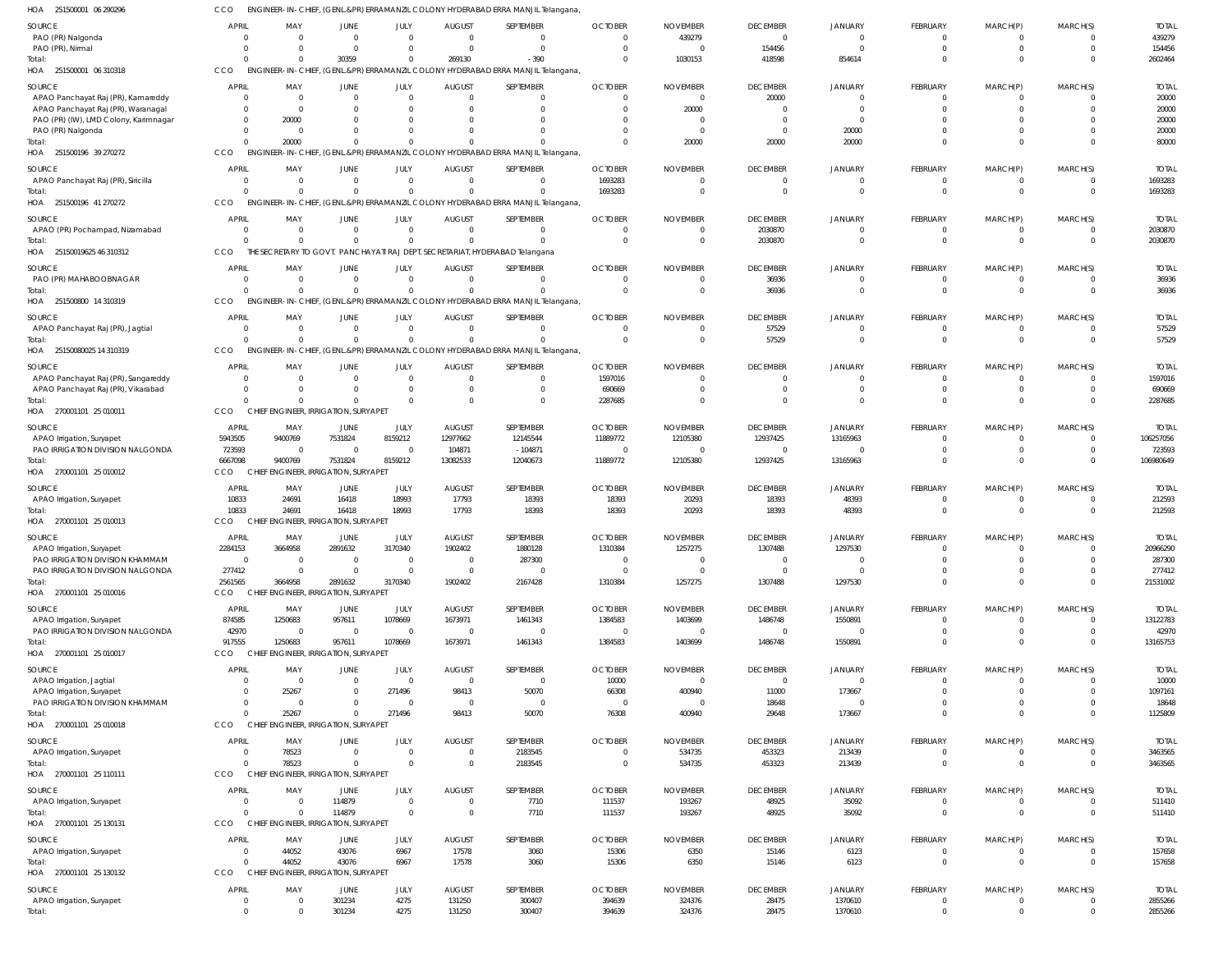| HOA 270001101 25 130134                                             | CCO                                | CHIEF ENGINEER, IRRIGATION, SURYAPET                                     |                                           |                                                 |                                                                     |                                   |                                                    |                                                     |                                     |                                      |                                           |                                              |                                     |                                    |
|---------------------------------------------------------------------|------------------------------------|--------------------------------------------------------------------------|-------------------------------------------|-------------------------------------------------|---------------------------------------------------------------------|-----------------------------------|----------------------------------------------------|-----------------------------------------------------|-------------------------------------|--------------------------------------|-------------------------------------------|----------------------------------------------|-------------------------------------|------------------------------------|
| SOURCE<br>APAO Irrigation, Suryapet<br>Total:                       | APRIL<br>$\Omega$<br>$\Omega$      | MAY<br>$\overline{0}$<br>$\overline{0}$                                  | JUNE<br>377144<br>377144                  | JULY<br>345719<br>345719                        | <b>AUGUST</b><br>408576<br>408576                                   | SEPTEMBER<br>357534<br>357534     | <b>OCTOBER</b><br>909188<br>909188                 | <b>NOVEMBER</b><br>627236<br>627236                 | <b>DECEMBER</b><br>896233<br>896233 | <b>JANUARY</b><br>1318752<br>1318752 | FEBRUARY<br>$^{\circ}$<br>$\overline{0}$  | MARCH(P)<br>$^{\circ}$<br>$\overline{0}$     | MARCH(S)<br>$\Omega$<br>$\mathbf 0$ | <b>TOTAL</b><br>5240382<br>5240382 |
| HOA 270001101 25 130135                                             | CCO                                | CHIEF ENGINEER, IRRIGATION, SURYAPET                                     |                                           |                                                 |                                                                     |                                   |                                                    |                                                     |                                     |                                      |                                           |                                              |                                     |                                    |
| SOURCE<br>APAO Irrigation, Suryapet<br>Total:                       | APRIL<br>$\Omega$<br>$\Omega$      | MAY<br>45926<br>45926                                                    | JUNE<br>16027<br>16027                    | JULY<br>12727<br>12727                          | <b>AUGUST</b><br>36108<br>36108                                     | SEPTEMBER<br>19075<br>19075       | <b>OCTOBER</b><br>26542<br>26542                   | <b>NOVEMBER</b><br>40334<br>40334                   | <b>DECEMBER</b><br>120369<br>120369 | <b>JANUARY</b><br>2210<br>2210       | FEBRUARY<br>$\overline{0}$<br>$\Omega$    | MARCH(P)<br>$\overline{0}$<br>$\Omega$       | MARCH(S)<br>$\Omega$<br>$\Omega$    | <b>TOTAL</b><br>319318<br>319318   |
| HOA 270001101 25 140                                                | CCO                                | CHIEF ENGINEER, IRRIGATION, SURYAPET                                     |                                           |                                                 |                                                                     |                                   |                                                    |                                                     |                                     |                                      |                                           |                                              |                                     |                                    |
| SOURCE<br>APAO Irrigation, Suryapet<br>Total:                       | <b>APRIL</b><br>$\Omega$<br>$\cap$ | MAY<br>$\overline{0}$<br>$\overline{0}$                                  | JUNE<br>$\overline{0}$<br>$\overline{0}$  | <b>JULY</b><br>$\overline{0}$<br>$\overline{0}$ | <b>AUGUST</b><br>$\overline{\mathbf{0}}$<br>$\overline{\mathbf{0}}$ | SEPTEMBER<br>$\Omega$<br>$\Omega$ | <b>OCTOBER</b><br>$\overline{0}$<br>$\overline{0}$ | <b>NOVEMBER</b><br>$\overline{0}$<br>$\overline{0}$ | <b>DECEMBER</b><br>530820<br>530820 | JANUARY<br>$\mathbf 0$<br>$\Omega$   | FEBRUARY<br>$\overline{0}$<br>$\mathbf 0$ | MARCH(P)<br>$\overline{0}$<br>$\overline{0}$ | MARCH(S)<br>$\mathbf 0$<br>$\Omega$ | <b>TOTAL</b><br>530820<br>530820   |
| HOA 270001101 25 240                                                | CCO                                | CHIEF ENGINEER, IRRIGATION, SURYAPET                                     |                                           |                                                 |                                                                     |                                   |                                                    |                                                     |                                     |                                      |                                           |                                              |                                     |                                    |
| SOURCE<br>APAO Irrigation, Suryapet                                 | <b>APRIL</b><br>$\Omega$           | MAY<br>$\overline{0}$                                                    | JUNE<br>48948                             | JULY<br>79089                                   | <b>AUGUST</b><br>$\overline{0}$                                     | SEPTEMBER<br>145220               | <b>OCTOBER</b><br>$\overline{0}$                   | <b>NOVEMBER</b><br>$\overline{0}$                   | <b>DECEMBER</b><br>55281            | <b>JANUARY</b><br>118617             | FEBRUARY<br>$^{\circ}$                    | MARCH(P)<br>$^{\circ}$                       | MARCH(S)<br>-0                      | <b>TOTAL</b><br>447155             |
| Total:<br>HOA 270001101 25 290291                                   | $\cap$<br>CCO                      | $\Omega$<br>CHIEF ENGINEER, IRRIGATION, SURYAPET                         | 48948                                     | 79089                                           | $\overline{\mathbf{0}}$                                             | 145220                            | $\overline{0}$                                     | $\overline{0}$                                      | 55281                               | 118617                               | $\mathbf 0$                               | $\overline{0}$                               | $\Omega$                            | 447155                             |
| SOURCE                                                              | APRIL                              | MAY                                                                      | JUNE                                      | JULY                                            | <b>AUGUST</b>                                                       | SEPTEMBER                         | <b>OCTOBER</b>                                     | <b>NOVEMBER</b>                                     | <b>DECEMBER</b>                     | <b>JANUARY</b>                       | FEBRUARY                                  | MARCH(P)                                     | MARCH(S)                            | <b>TOTAL</b>                       |
| APAO Irrigation, Suryapet                                           | $\Omega$                           | 1272050                                                                  | 591610                                    | 738685                                          | 1258510                                                             | 1072760                           | 1072760                                            | 1077390                                             | 1083970                             | 1092900                              | $^{\circ}$                                | $^{\circ}$                                   | $\Omega$                            | 9260635                            |
| PAO IRRIGATION DIVISION KHAMMAM<br>PAO IRRIGATION DIVISION NALGONDA | 224323<br>$\Omega$                 | $\overline{0}$<br>$\overline{0}$                                         | $\overline{\mathbf{0}}$<br>17165          | $\overline{0}$<br>$\overline{0}$                | $\overline{\mathbf{0}}$<br>$\overline{\mathbf{0}}$                  | $\Omega$<br>- 0                   | $\overline{0}$<br>$\overline{0}$                   | $\overline{0}$<br>$^{\circ}$                        | $\Omega$<br>$\Omega$                | $\Omega$<br>$\Omega$                 | $\Omega$<br>$\mathbf 0$                   | $\mathbf 0$<br>$\mathbf 0$                   | $\Omega$<br>$\Omega$                | 224323<br>17165                    |
| Total:<br>HOA 270001101 25 290292                                   | 224323<br>CCO                      | 1272050<br>CHIEF ENGINEER, IRRIGATION, SURYAPET                          | 608775                                    | 738685                                          | 1258510                                                             | 1072760                           | 1072760                                            | 1077390                                             | 1083970                             | 1092900                              | $\Omega$                                  | $\mathbf 0$                                  | $\Omega$                            | 9502123                            |
| SOURCE                                                              | <b>APRIL</b>                       | MAY                                                                      | JUNE                                      | JULY                                            | <b>AUGUST</b>                                                       | SEPTEMBER                         | <b>OCTOBER</b>                                     | <b>NOVEMBER</b>                                     | <b>DECEMBER</b>                     | <b>JANUARY</b>                       | FEBRUARY                                  | MARCH(P)                                     | MARCH(S)                            | <b>TOTAL</b>                       |
| APAO Irrigation, Suryapet<br>Total:<br>HOA 270001101 25 290293      | $\Omega$<br>$\cap$<br>CCO          | 4000<br>4000<br>CHIEF ENGINEER, IRRIGATION, SURYAPET                     | 2000<br>2000                              | 2000<br>2000                                    | 2000<br>2000                                                        | $\Omega$<br>$\Omega$              | $\overline{0}$<br>$\overline{0}$                   | $\overline{0}$<br>$\overline{0}$                    | $\Omega$<br>$\Omega$                | -0<br>$\Omega$                       | $\overline{0}$<br>$\overline{0}$          | $\overline{0}$<br>$\overline{0}$             | $\Omega$<br>$\Omega$                | 10000<br>10000                     |
|                                                                     | <b>APRIL</b>                       |                                                                          |                                           | JULY                                            | <b>AUGUST</b>                                                       | SEPTEMBER                         | <b>OCTOBER</b>                                     |                                                     | <b>DECEMBER</b>                     |                                      |                                           |                                              |                                     | <b>TOTAL</b>                       |
| SOURCE<br>APAO Irrigation, Suryapet                                 | $\Omega$                           | MAY<br>488048                                                            | JUNE<br>226988                            | 283378                                          | 167475                                                              | 77588                             | 77588                                              | <b>NOVEMBER</b><br>77924                            | 78402                               | <b>JANUARY</b><br>79052              | FEBRUARY<br>$\overline{0}$                | MARCH(P)<br>$\overline{0}$                   | MARCH(S)<br>$\mathbf 0$             | 1556443                            |
| PAO IRRIGATION DIVISION NALGONDA                                    | $\Omega$                           | 32514                                                                    | 46520                                     | $\overline{0}$                                  | $\overline{\mathbf{0}}$                                             | $\Omega$                          | $\overline{0}$                                     | $\overline{0}$                                      | $\Omega$                            | $\mathbf 0$                          | $\mathbf 0$                               | $\overline{0}$                               | $\mathbf 0$                         | 79034                              |
| Total:<br>HOA 270001101 25 290294                                   | $\Omega$<br>CCO                    | 520562<br>CHIEF ENGINEER, IRRIGATION, SURYAPET                           | 273508                                    | 283378                                          | 167475                                                              | 77588                             | 77588                                              | 77924                                               | 78402                               | 79052                                | $\Omega$                                  | $\Omega$                                     | $\Omega$                            | 1635477                            |
| SOURCE                                                              | APRIL                              | MAY                                                                      | JUNE                                      | JULY                                            | <b>AUGUST</b>                                                       | SEPTEMBER                         | <b>OCTOBER</b>                                     | <b>NOVEMBER</b>                                     | <b>DECEMBER</b>                     | <b>JANUARY</b>                       | FEBRUARY                                  | MARCH(P)                                     | MARCH(S)                            | <b>TOTAL</b>                       |
| APAO Irrigation, Suryapet<br>Total:                                 | $\Omega$<br>$\cap$                 | 159744<br>159744                                                         | 74332<br>74332                            | 94588<br>94588                                  | 167113<br>167113                                                    | 123625<br>123625                  | 123625<br>123625                                   | 124227<br>124227                                    | 125011<br>125011                    | 126052<br>126052                     | $\mathbf 0$<br>$\overline{0}$             | $\overline{0}$<br>$\overline{0}$             | -0<br>$\mathbf{0}$                  | 1118317<br>1118317                 |
| HOA 270001101 25 290295                                             | CCO                                | CHIEF ENGINEER, IRRIGATION, SURYAPET                                     |                                           |                                                 |                                                                     |                                   |                                                    |                                                     |                                     |                                      |                                           |                                              |                                     |                                    |
| SOURCE<br>APAO Irrigation, Suryapet                                 | <b>APRIL</b><br>$\Omega$           | MAY<br>$\overline{0}$                                                    | JUNE<br>$\overline{0}$                    | JULY<br>27500                                   | <b>AUGUST</b><br>$\overline{\mathbf{0}}$                            | SEPTEMBER                         | <b>OCTOBER</b><br>$\overline{0}$                   | <b>NOVEMBER</b><br>$\overline{0}$                   | <b>DECEMBER</b><br>$\Omega$         | <b>JANUARY</b><br>$\mathbf 0$        | FEBRUARY<br>$\overline{0}$                | MARCH(P)<br>$\overline{0}$                   | MARCH(S)<br>$\mathbf 0$             | <b>TOTAL</b><br>27500              |
| Total:                                                              | $\cap$                             | $\Omega$                                                                 | $\overline{0}$                            | 27500                                           | $\overline{\mathbf{0}}$                                             | $\Omega$                          | $\overline{0}$                                     | $\overline{0}$                                      | $\Omega$                            | $\Omega$                             | $\overline{0}$                            | $\overline{0}$                               | $\Omega$                            | 27500                              |
| HOA 270001101 25 290296                                             | CCO                                | <b>CHIEF</b>                                                             | <b>ENGINEER, IRRIGATION, SURYAPET</b>     |                                                 |                                                                     |                                   |                                                    |                                                     |                                     |                                      |                                           |                                              |                                     |                                    |
| SOURCE<br>APAO Irrigation, Suryapet                                 | APRIL<br>$\Omega$                  | MAY<br>$\overline{0}$                                                    | JUNE<br>$\overline{0}$                    | JULY<br>$\overline{0}$                          | <b>AUGUST</b><br>$\overline{0}$                                     | SEPTEMBER<br>365989               | <b>OCTOBER</b><br>$\overline{0}$                   | <b>NOVEMBER</b><br>$\overline{0}$                   | <b>DECEMBER</b><br>106450           | <b>JANUARY</b><br>-0                 | FEBRUARY<br>$\Omega$                      | MARCH(P)<br>$\Omega$                         | MARCH(S)<br>-0                      | <b>TOTAL</b><br>472439             |
| Total:<br>HOA 270001101 25 300301                                   | $\cap$<br>CCO                      | $\Omega$<br>CHIEF ENGINEER, IRRIGATION, SURYAPET                         | $\Omega$                                  | $\overline{0}$                                  | $\overline{\mathbf{0}}$                                             | 365989                            | $\overline{0}$                                     | $\overline{0}$                                      | 106450                              | $\Omega$                             | $\mathbf 0$                               | $\overline{0}$                               | $\Omega$                            | 472439                             |
| SOURCE                                                              | <b>APRIL</b>                       | MAY                                                                      | JUNE                                      | <b>JULY</b>                                     | <b>AUGUST</b>                                                       | SEPTEMBER                         | <b>OCTOBER</b>                                     | <b>NOVEMBER</b>                                     | <b>DECEMBER</b>                     | <b>JANUARY</b>                       | <b>FEBRUARY</b>                           | MARCH(P)                                     | MARCH(S)                            | <b>TOTAL</b>                       |
| APAO Irrigation, Suryapet                                           | $\Omega$<br>$\Omega$               | $\overline{0}$<br>$\Omega$                                               | $\overline{\mathbf{0}}$<br>$\overline{0}$ | $\overline{0}$<br>$\Omega$                      | $\overline{\mathbf{0}}$<br>$\overline{0}$                           | $\Omega$                          | $\overline{0}$<br>$\overline{0}$                   | $\mathbf{0}$<br>$\overline{0}$                      | 218400                              | 56000                                | $^{\circ}$<br>$\mathbf 0$                 | $^{\circ}$                                   | -0<br>$\Omega$                      | 274400                             |
| Total:<br>HOA 270001101 25 300302                                   | CCO                                | CHIEF ENGINEER, IRRIGATION, SURYAPET                                     |                                           |                                                 |                                                                     |                                   |                                                    |                                                     | 218400                              | 56000                                |                                           | $\overline{0}$                               |                                     | 274400                             |
| SOURCE                                                              | APRIL                              | MAY                                                                      | JUNE                                      | JULY                                            | <b>AUGUST</b>                                                       | SEPTEMBER                         | <b>OCTOBER</b>                                     | <b>NOVEMBER</b>                                     | <b>DECEMBER</b>                     | <b>JANUARY</b>                       | FEBRUARY                                  | MARCH(P)                                     | MARCH(S)                            | <b>TOTAL</b>                       |
| APAO Irrigation, Suryapet<br>Total:<br>HOA 270001101 25 310318      | $\Omega$<br>$\Omega$<br><b>CCO</b> | 42993<br>42993<br>CHIEF ENGINEER, IRRIGATION, SURYAPET                   | 97093<br>97093                            | $\overline{0}$<br>$\Omega$                      | 323694<br>323694                                                    | $\Omega$<br>$\Omega$              | 21780<br>21780                                     | 310610<br>310610                                    | 3253989<br>3253989                  | 1288576<br>1288576                   | $\mathbf 0$<br>$\Omega$                   | $\mathbf 0$<br>$\overline{0}$                | $\Omega$                            | 5338735<br>5338735                 |
| SOURCE                                                              | <b>APRIL</b>                       | MAY                                                                      | JUNE                                      | <b>JULY</b>                                     | <b>AUGUST</b>                                                       | SEPTEMBER                         | <b>OCTOBER</b>                                     | <b>NOVEMBER</b>                                     | <b>DECEMBER</b>                     | <b>JANUARY</b>                       | FEBRUARY                                  | MARCH(P)                                     | MARCH(S)                            | <b>TOTAL</b>                       |
| APAO Irrigation, Suryapet                                           | $\Omega$                           | $\overline{0}$                                                           | $\overline{0}$                            | $\overline{0}$                                  | 20000                                                               |                                   | $\overline{0}$                                     | $\overline{0}$                                      | $\Omega$                            | $\Omega$                             | $\overline{0}$                            | $\overline{0}$                               | $^{\circ}$                          | 20000                              |
| Total:<br>HOA 270001101 25 510511                                   | $\cap$<br>CCO                      | $\overline{0}$<br>CHIEF ENGINEER, IRRIGATION, SURYAPET                   | $\overline{0}$                            | $\overline{0}$                                  | 20000                                                               |                                   | $\overline{0}$                                     | $\overline{0}$                                      | $\Omega$                            | $\Omega$                             | $\overline{0}$                            | $\overline{0}$                               | $\Omega$                            | 20000                              |
| SOURCE                                                              | APRIL                              | MAY                                                                      | <b>JUNE</b>                               | JULY                                            | <b>AUGUST</b>                                                       | SEPTEMBER                         | <b>OCTOBER</b>                                     | <b>NOVEMBER</b>                                     | <b>DECEMBER</b>                     | <b>JANUARY</b>                       | FEBRUARY                                  | MARCH(P)                                     | MARCH(S)                            | <b>TOTAL</b>                       |
| APAO Irrigation, Suryapet<br>Total:<br>HOA 270001101 27 270272      | $\Omega$<br>$\Omega$<br>CCO        | $\overline{0}$<br>$\overline{0}$<br>CHIEF ENGINEER, IRRIGATION, SURYAPET | 5700<br>5700                              | 19300<br>19300                                  | $\overline{\mathbf{0}}$<br>$\overline{\mathbf{0}}$                  | $\Omega$                          | $\overline{0}$<br>$\overline{0}$                   | $\overline{0}$<br>$\overline{0}$                    | $\Omega$<br>$\Omega$                | $\Omega$                             | $^{\circ}$<br>$\overline{0}$              | $^{\circ}$<br>$\overline{0}$                 | -0<br>$\Omega$                      | 25000<br>25000                     |
| SOURCE                                                              | APRIL                              | MAY                                                                      | JUNE                                      | JULY                                            | <b>AUGUST</b>                                                       | SEPTEMBER                         | <b>OCTOBER</b>                                     | <b>NOVEMBER</b>                                     | <b>DECEMBER</b>                     | <b>JANUARY</b>                       | FEBRUARY                                  | MARCH(P)                                     | MARCH(S)                            | <b>TOTAL</b>                       |
| PAO (W&P) NSP, TEKULAPALLY                                          | $\Omega$                           | $\overline{0}$                                                           | $\overline{0}$                            | $\overline{0}$                                  | $\overline{0}$                                                      |                                   | $\overline{0}$                                     | $\overline{0}$                                      | 430982                              |                                      | $^{\circ}$                                | $^{\circ}$                                   | -0                                  | 430982                             |
| Total:<br>HOA 270001110 27 270272                                   | $\Omega$<br>CCO                    | $\overline{0}$<br>CHIEF ENGINEER, IRRIGATION, WANAPARTHY                 | $\overline{0}$                            | $\Omega$                                        | $\overline{\mathbf{0}}$                                             | $\Omega$                          | $\overline{0}$                                     | $\overline{0}$                                      | 430982                              | $\Omega$                             | $\overline{0}$                            | $\overline{0}$                               | $\Omega$                            | 430982                             |
| SOURCE                                                              | <b>APRIL</b>                       | MAY                                                                      | JUNE                                      | JULY                                            | <b>AUGUST</b>                                                       | SEPTEMBER                         | <b>OCTOBER</b>                                     | <b>NOVEMBER</b>                                     | <b>DECEMBER</b>                     | <b>JANUARY</b>                       | FEBRUARY                                  | MARCH(P)                                     | MARCH(S)                            | <b>TOTAL</b>                       |
| PAO, PJP, Jogulamba Gadwal<br>Total:<br>HOA 270001110 27 290291     | $\Omega$<br>$\cap$<br>CCO          | $\overline{0}$<br>$\Omega$<br>CHIEF ENGINEER, IRRIGATION, WANAPARTHY     | $\overline{\mathbf{0}}$<br>$\Omega$       | $\overline{0}$<br>$\Omega$                      | $\overline{\mathbf{0}}$<br>$\overline{\mathbf{0}}$                  | $\Omega$<br>$\Omega$              | 1083969<br>1083969                                 | $\overline{0}$<br>$\overline{0}$                    | $\Omega$<br>$\Omega$                | $\Omega$                             | $\overline{0}$<br>$\overline{0}$          | $\overline{0}$<br>$\overline{0}$             | $\Omega$                            | 1083969<br>1083969                 |
| SOURCE                                                              | <b>APRIL</b>                       | MAY                                                                      | JUNE                                      | JULY                                            | <b>AUGUST</b>                                                       | SEPTEMBER                         | <b>OCTOBER</b>                                     | <b>NOVEMBER</b>                                     | <b>DECEMBER</b>                     | <b>JANUARY</b>                       | FEBRUARY                                  | MARCH(P)                                     | MARCH(S)                            | <b>TOTAL</b>                       |
| PAO, PJP, Jogulamba Gadwal                                          | 1488990                            | $\overline{0}$                                                           | $\overline{0}$                            | $\overline{0}$                                  | $\overline{\phantom{0}}$                                            |                                   | $\overline{0}$                                     | $^{\circ}$                                          | $\Omega$                            | 0                                    | $\overline{0}$                            | $\overline{0}$                               | $\mathbf 0$                         | 1488990                            |
| Total:<br>HOA 270001110 27 290292                                   | 1488990<br>CCO                     | $\overline{0}$<br>CHIEF ENGINEER, IRRIGATION, WANAPARTHY                 | $\overline{0}$                            | $\overline{0}$                                  | $\overline{\mathbf{0}}$                                             | $\Omega$                          | $\overline{0}$                                     | $\overline{0}$                                      | $\Omega$                            | $\Omega$                             | $\overline{0}$                            | $\mathbf 0$                                  | $\Omega$                            | 1488990                            |
| SOURCE                                                              | <b>APRIL</b>                       | MAY                                                                      | JUNE                                      | JULY                                            | <b>AUGUST</b>                                                       | SEPTEMBER                         | <b>OCTOBER</b>                                     | <b>NOVEMBER</b>                                     | <b>DECEMBER</b>                     | <b>JANUARY</b>                       | FEBRUARY                                  | MARCH(P)                                     | MARCH(S)                            | <b>TOTAL</b>                       |
| PAO, PJP, Jogulamba Gadwal                                          | 500                                | $\overline{0}$                                                           | $\overline{0}$                            | $\overline{0}$                                  | $\overline{\phantom{0}}$                                            | $\Omega$                          | $\overline{0}$                                     | $\overline{0}$                                      | $\Omega$                            | -0                                   | $^{\circ}$                                | $^{\circ}$                                   |                                     | 500                                |
| Total:                                                              | 500                                | $\overline{0}$                                                           | $\overline{0}$                            | $\overline{0}$                                  | $\overline{0}$                                                      | $\overline{0}$                    | $\overline{0}$                                     | $\overline{0}$                                      | $\Omega$                            | $\Omega$                             | $\mathbf 0$                               | $\overline{0}$                               | $\mathbf{0}$                        | 500                                |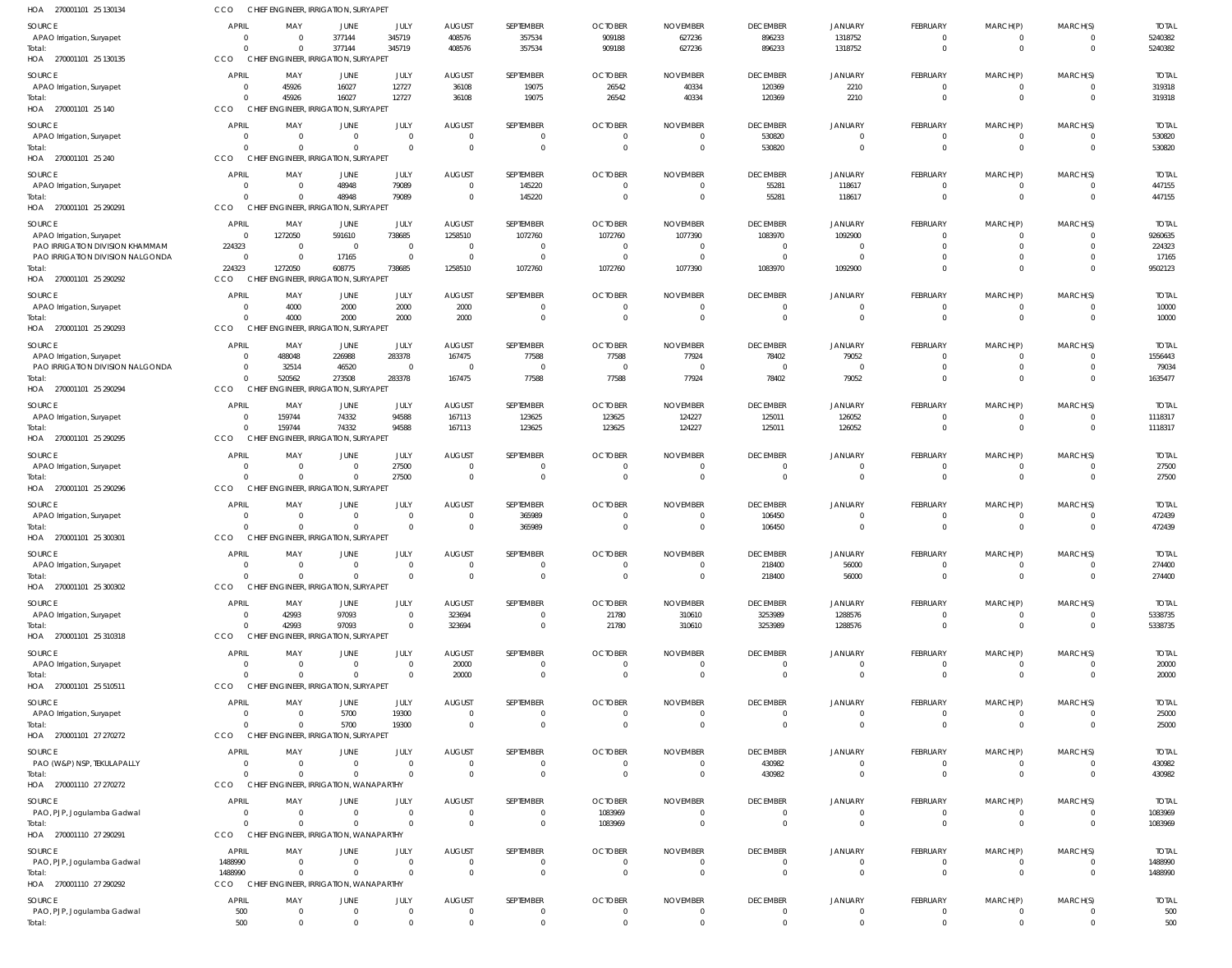| 270001110 27 290293<br>HOA           | CCO                     |                      | CHIEF ENGINEER, IRRIGATION, WANAPARTHY          |                                  |                                  |                      |                                  |                                  |                                   |                            |                      |                      |                          |                         |
|--------------------------------------|-------------------------|----------------------|-------------------------------------------------|----------------------------------|----------------------------------|----------------------|----------------------------------|----------------------------------|-----------------------------------|----------------------------|----------------------|----------------------|--------------------------|-------------------------|
| SOURCE                               | <b>APRIL</b>            | MAY                  | <b>JUNE</b>                                     | JULY                             | <b>AUGUST</b>                    | SEPTEMBER            | <b>OCTOBER</b>                   | <b>NOVEMBER</b>                  | <b>DECEMBER</b>                   | <b>JANUARY</b>             | FEBRUARY             | MARCH(P)             | MARCH(S)                 | <b>TOTAL</b>            |
| PAO, PJP, Jogulamba Gadwal           | 572189                  | $\Omega$             | $\overline{0}$                                  | $\overline{0}$                   | $\overline{0}$                   | 0                    | $\overline{0}$                   | $\overline{0}$                   | $\overline{0}$                    | 0                          | $\Omega$             |                      | 0                        | 572189                  |
|                                      | 572189                  | $\Omega$             | $\Omega$                                        | $\overline{0}$                   | $\overline{0}$                   | $\Omega$             | $\Omega$                         | $\overline{0}$                   | $\Omega$                          | $\mathbf 0$                | $\Omega$             | $\Omega$             | $\Omega$                 | 572189                  |
| HOA 270001110 27 290294              | CCO                     |                      | CHIEF ENGINEER, IRRIGATION, WANAPARTHY          |                                  |                                  |                      |                                  |                                  |                                   |                            |                      |                      |                          |                         |
| SOURCE                               | <b>APRIL</b>            | MAY                  | <b>JUNE</b>                                     | JULY                             | <b>AUGUST</b>                    | SEPTEMBER            | <b>OCTOBER</b>                   | <b>NOVEMBER</b>                  | <b>DECEMBER</b>                   | <b>JANUARY</b>             | FEBRUARY             | MARCH(P)             | MARCH(S)                 | <b>TOTAL</b>            |
| PAO, PJP, Jogulamba Gadwal           | 265053<br>265053        | $\Omega$<br>$\Omega$ | $\overline{0}$<br>$\Omega$                      | $\overline{0}$<br>$\overline{0}$ | $\overline{0}$<br>$\overline{0}$ | 0<br>$\overline{0}$  | $\overline{0}$<br>$\Omega$       | $\overline{0}$<br>$\overline{0}$ | $\mathbf 0$<br>$\mathbf 0$        | $\mathbf 0$<br>$\mathbf 0$ | $\Omega$<br>$\Omega$ | - 0<br>$\Omega$      | 0<br>$\mathbf 0$         | 265053<br>265053        |
| HOA 270001110 27 290296              | CCO                     |                      | CHIEF ENGINEER, IRRIGATION, WANAPARTHY          |                                  |                                  |                      |                                  |                                  |                                   |                            |                      |                      |                          |                         |
| SOURCE                               | <b>APRIL</b>            | MAY                  | <b>JUNE</b>                                     | JULY                             | <b>AUGUST</b>                    | SEPTEMBER            | <b>OCTOBER</b>                   | <b>NOVEMBER</b>                  | <b>DECEMBER</b>                   | <b>JANUARY</b>             | <b>FEBRUARY</b>      | MARCH(P)             | MARCH(S)                 | <b>TOTAL</b>            |
| PAO, PJP, Jogulamba Gadwal           | 0                       | $\Omega$             | 18339                                           | $\overline{0}$                   | $\overline{0}$                   | 0                    | $\overline{0}$                   | $\overline{0}$                   | 0                                 | 0                          | - 0                  |                      | $\Omega$                 | 18339                   |
| Total:                               | $\Omega$                | $\Omega$             | 18339                                           | $\overline{0}$                   | $\overline{0}$                   | $\overline{0}$       | $\overline{0}$                   | $\overline{0}$                   | $\mathbf 0$                       | $\mathbf 0$                | $\Omega$             | $\Omega$             | $\mathbf 0$              | 18339                   |
| HOA 270001111 26 270272              | CCO                     |                      | CHIEF ENGINEER, IRRIGATION, NIZAMABAD           |                                  |                                  |                      |                                  |                                  |                                   |                            |                      |                      |                          |                         |
| SOURCE                               | <b>APRIL</b>            | MAY                  | <b>JUNE</b>                                     | JULY                             | AUGUST                           | SEPTEMBER            | <b>OCTOBER</b>                   | <b>NOVEMBER</b>                  | <b>DECEMBER</b>                   | <b>JANUARY</b>             | FEBRUARY             | MARCH(P)             | MARCH(S)                 | <b>TOTAL</b>            |
| APAO Irrigation, Kamareddy<br>Total: | $\Omega$<br>$\Omega$    | $\Omega$<br>$\Omega$ | $\overline{0}$<br>$\Omega$                      | $\overline{0}$<br>$\overline{0}$ | $\overline{0}$<br>$\overline{0}$ | 0<br>$\Omega$        | 484625<br>484625                 | $\overline{0}$<br>$\overline{0}$ | $\mathbf 0$<br>$\mathbf{0}$       | $\mathbf 0$<br>$\mathbf 0$ | $\Omega$<br>$\Omega$ | - 0<br>$\Omega$      | 0<br>$\mathbf{0}$        | 484625<br>484625        |
| HOA 270001112 25 010011              | CCO                     |                      | CHIEF ENGINEER, IRRIGATION, ADILABAD            |                                  |                                  |                      |                                  |                                  |                                   |                            |                      |                      |                          |                         |
| SOURCE                               | <b>APRIL</b>            | MAY                  | JUNE                                            | JULY                             | <b>AUGUST</b>                    | SEPTEMBER            | <b>OCTOBER</b>                   | <b>NOVEMBER</b>                  | <b>DECEMBER</b>                   | <b>JANUARY</b>             | FEBRUARY             | MARCH(P)             | MARCH(S)                 | <b>TOTAL</b>            |
| PAO Irrigation Nirmal                | 5065266                 | 1477137              | 1382967                                         | 1397346                          | 1986363                          | 2094707              | 2379379                          | 2165791                          | 2219120                           | 2222111                    | $\Omega$             | $\Omega$             | $\overline{0}$           | 22390187                |
| Total:                               | 5065266                 | 1477137              | 1382967                                         | 1397346                          | 1986363                          | 2094707              | 2379379                          | 2165791                          | 2219120                           | 2222111                    | $\Omega$             | $\Omega$             | $\mathbf 0$              | 22390187                |
| HOA 270001112 25 010012              | CCO                     |                      | CHIEF ENGINEER, IRRIGATION, ADILABAD            |                                  |                                  |                      |                                  |                                  |                                   |                            |                      |                      |                          |                         |
| SOURCE                               | <b>APRIL</b>            | MAY                  | <b>JUNE</b>                                     | JULY                             | <b>AUGUST</b>                    | SEPTEMBER            | <b>OCTOBER</b>                   | <b>NOVEMBER</b>                  | <b>DECEMBER</b>                   | <b>JANUARY</b>             | <b>FEBRUARY</b>      | MARCH(P)             | MARCH(S)                 | <b>TOTAL</b>            |
| <b>PAO Irrigation Nirmal</b>         | 26000                   | 4000                 | 4000                                            | 6000                             | 6000                             | 6000                 | 6000                             | 9467                             | 8000                              | 8000                       | - 0                  |                      | $\Omega$                 | 83467                   |
| Total<br>HOA 270001112 25 010013     | 26000<br><b>CCO</b>     | 4000                 | 4000<br>CHIEF ENGINEER, IRRIGATION, ADILABAD    | 6000                             | 6000                             | 6000                 | 6000                             | 9467                             | 8000                              | 8000                       | $\Omega$             | $\Omega$             | $\mathbf{0}$             | 83467                   |
|                                      |                         |                      |                                                 |                                  |                                  |                      |                                  |                                  |                                   |                            |                      |                      |                          |                         |
| SOURCE<br>PAO Irrigation Nirmal      | <b>APRIL</b><br>1926892 | MAY<br>630596        | JUNE<br>1161814                                 | JULY<br>533757                   | <b>AUGUST</b><br>798289          | SEPTEMBER<br>199330  | <b>OCTOBER</b><br>263691         | <b>NOVEMBER</b><br>203674        | <b>DECEMBER</b><br>231321         | <b>JANUARY</b><br>212565   | FEBRUARY<br>$\Omega$ | MARCH(P)             | MARCH(S)<br>$\Omega$     | <b>TOTAL</b><br>6161929 |
| Total:                               | 1926892                 | 630596               | 1161814                                         | 533757                           | 798289                           | 199330               | 263691                           | 203674                           | 231321                            | 212565                     | $\Omega$             | $\Omega$             | $\mathbf 0$              | 6161929                 |
| HOA 270001112 25 010016              | CCO                     |                      | CHIEF ENGINEER, IRRIGATION, ADILABAD            |                                  |                                  |                      |                                  |                                  |                                   |                            |                      |                      |                          |                         |
| SOURCE                               | <b>APRIL</b>            | MAY                  | <b>JUNE</b>                                     | JULY                             | AUGUST                           | SEPTEMBER            | <b>OCTOBER</b>                   | <b>NOVEMBER</b>                  | <b>DECEMBER</b>                   | <b>JANUARY</b>             | <b>FEBRUARY</b>      | MARCH(P)             | MARCH(S)                 | <b>TOTAL</b>            |
| PAO Irrigation Nirmal                | 701434                  | 248443               | 232081                                          | 231420                           | 377441                           | 233100               | 267700                           | 245328                           | 246233                            | 245912                     | $\Omega$             | $\Omega$             | 0                        | 3029092                 |
| Total:<br>HOA 270001112 25 010017    | 701434<br>CCO           | 248443               | 232081<br>CHIEF ENGINEER, IRRIGATION, ADILABAD  | 231420                           | 377441                           | 233100               | 267700                           | 245328                           | 246233                            | 245912                     | $\Omega$             | $\Omega$             | $\mathbf 0$              | 3029092                 |
|                                      |                         |                      |                                                 |                                  |                                  |                      |                                  |                                  |                                   |                            |                      |                      |                          |                         |
| SOURCE<br>PAO Irrigation Nirmal      | <b>APRIL</b><br>0       | MAY<br>115499        | <b>JUNE</b><br>$\overline{0}$                   | JULY<br>7810                     | AUGUST<br>$\overline{0}$         | SEPTEMBER<br>0       | <b>OCTOBER</b><br>$\overline{0}$ | <b>NOVEMBER</b><br>30000         | <b>DECEMBER</b><br>$\overline{0}$ | <b>JANUARY</b><br>2500     | FEBRUARY<br>$\Omega$ | MARCH(P)             | MARCH(S)<br>0            | <b>TOTAL</b><br>155809  |
| otal:                                | $\Omega$                | 115499               | $\overline{0}$                                  | 7810                             | $\overline{0}$                   | $\Omega$             | $\overline{0}$                   | 30000                            | $\mathbf 0$                       | 2500                       | $\Omega$             | $\Omega$             | $\Omega$                 | 155809                  |
| HOA 270001112 25 010018              | CCO<br><b>CHIEF</b>     |                      | ENGINEER, IRRIGATION, ADILABAD                  |                                  |                                  |                      |                                  |                                  |                                   |                            |                      |                      |                          |                         |
| SOURCE                               | <b>APRIL</b>            | MAY                  | <b>JUNE</b>                                     | JULY                             | AUGUST                           | SEPTEMBER            | <b>OCTOBER</b>                   | <b>NOVEMBER</b>                  | <b>DECEMBER</b>                   | <b>JANUARY</b>             | FEBRUARY             | MARCH(P)             | MARCH(S)                 | <b>TOTAL</b>            |
| PAO Irrigation Nirmal                | $\Omega$                | 465889               | $\overline{0}$                                  | $\overline{0}$                   | $\overline{0}$                   | 272108               | $\overline{0}$                   | 211611                           | $\mathbf 0$                       | 51038                      | $\Omega$             | - 0                  | 0                        | 1000646                 |
| Total:                               | $\Omega$                | 465889               | $\overline{0}$                                  | $\overline{0}$                   | $\overline{0}$                   | 272108               | $\overline{0}$                   | 211611                           | $\mathbf{0}$                      | 51038                      | $\Omega$             | $\Omega$             | $\mathbf 0$              | 1000646                 |
| HOA 270001112 25 020021              | CCO                     |                      | CHIEF ENGINEER, IRRIGATION, ADILABAD            |                                  |                                  |                      |                                  |                                  |                                   |                            |                      |                      |                          |                         |
| SOURCE                               | <b>APRIL</b>            | MAY                  | <b>JUNE</b>                                     | JULY                             | <b>AUGUST</b>                    | SEPTEMBER            | <b>OCTOBER</b>                   | <b>NOVEMBER</b>                  | <b>DECEMBER</b>                   | <b>JANUARY</b>             | <b>FEBRUARY</b>      | MARCH(P)             | MARCH(S)                 | <b>TOTAL</b>            |
| PAO Irrigation Nirmal<br>Total:      | 33969<br>33969          | $\Omega$<br>$\Omega$ | $\overline{0}$<br>$\overline{0}$                | 34400<br>34400                   | 10400<br>10400                   | $\Omega$<br>$\Omega$ | $\Omega$<br>$\Omega$             | $\Omega$<br>$\Omega$             | $\Omega$<br>$\Omega$              | $\Omega$<br>$\Omega$       | $\Omega$             | $\Omega$             | $\Omega$                 | 78769<br>78769          |
| HOA 270001112 25 110111              | CCO                     |                      | CHIEF ENGINEER, IRRIGATION, ADILABAD            |                                  |                                  |                      |                                  |                                  |                                   |                            |                      |                      |                          |                         |
| SOURCE                               | <b>APRIL</b>            | MAY                  | <b>JUNE</b>                                     | JULY                             | <b>AUGUST</b>                    | SEPTEMBER            | <b>OCTOBER</b>                   | <b>NOVEMBER</b>                  | <b>DECEMBER</b>                   | <b>JANUARY</b>             | <b>FEBRUARY</b>      | MARCH(P)             | MARCH(S)                 | <b>TOTAL</b>            |
| PAO Irrigation Nirmal                | $\Omega$                | $\Omega$             | $\overline{0}$                                  | $\overline{0}$                   | $\overline{0}$                   | 0                    | 149060                           | 140552                           | $\mathbf{0}$                      | $\overline{0}$             | $\Omega$             | $\Omega$             | 0                        | 289612                  |
| Total:                               | $\Omega$                | $\Omega$             | $\overline{0}$                                  | $\overline{0}$                   | $\overline{0}$                   | $\overline{0}$       | 149060                           | 140552                           | $\mathbf 0$                       | $\mathbf 0$                | $\Omega$             | $\Omega$             | $\mathbf 0$              | 289612                  |
| HOA 270001112 25 130131              | CCO                     |                      | CHIEF ENGINEER, IRRIGATION, ADILABAD            |                                  |                                  |                      |                                  |                                  |                                   |                            |                      |                      |                          |                         |
| SOURCE                               | <b>APRIL</b>            | MAY                  | <b>JUNE</b>                                     | JULY                             | <b>AUGUST</b>                    | SEPTEMBER            | <b>OCTOBER</b>                   | <b>NOVEMBER</b>                  | <b>DECEMBER</b>                   | <b>JANUARY</b>             | FEBRUARY             | MARCH(P)             | MARCH(S)                 | <b>TOTAL</b>            |
| PAO Irrigation Nirmal<br>Total:      | $\Omega$<br>$\Omega$    | $\Omega$<br>$\Omega$ | $\overline{0}$<br>$\Omega$                      | $\overline{0}$<br>$\overline{0}$ | 7060<br>7060                     | 70577<br>70577       | 33533<br>33533                   | 33529<br>33529                   | 33530<br>33530                    | 0<br>$\overline{0}$        | $\Omega$<br>$\Omega$ | $\Omega$<br>$\Omega$ | 0<br>$\mathbf 0$         | 178229<br>178229        |
| HOA 270001112 25 130132              | CCO                     |                      | CHIEF ENGINEER, IRRIGATION, ADILABAD            |                                  |                                  |                      |                                  |                                  |                                   |                            |                      |                      |                          |                         |
| SOURCE                               | <b>APRIL</b>            | MAY                  | <b>JUNE</b>                                     | JULY                             | <b>AUGUST</b>                    | SEPTEMBER            | <b>OCTOBER</b>                   | <b>NOVEMBER</b>                  | <b>DECEMBER</b>                   | <b>JANUARY</b>             | FEBRUARY             | MARCH(P)             | MARCH(S)                 | <b>TOTAL</b>            |
| PAO Irrigation Nirmal                | $\Omega$                | $\Omega$             | $\overline{0}$                                  | $\overline{0}$                   | 50323                            | 10400                | 19500                            | 10400                            | 55906                             | 20495                      | $\Omega$             | - 0                  | 0                        | 167024                  |
| Total:                               | $\Omega$                | $\Omega$             | $\Omega$                                        | $\overline{0}$                   | 50323                            | 10400                | 19500                            | 10400                            | 55906                             | 20495                      | $\Omega$             | $\Omega$             | $\mathbf 0$              | 167024                  |
| HOA 270001112 25 130134              | CCO                     |                      | CHIEF ENGINEER, IRRIGATION, ADILABAD            |                                  |                                  |                      |                                  |                                  |                                   |                            |                      |                      |                          |                         |
| SOURCE                               | <b>APRIL</b>            | MAY                  | <b>JUNE</b>                                     | JULY                             | <b>AUGUST</b>                    | SEPTEMBER            | <b>OCTOBER</b>                   | <b>NOVEMBER</b>                  | <b>DECEMBER</b>                   | <b>JANUARY</b>             | FEBRUARY             | MARCH(P)             | MARCH(S)                 | <b>TOTAL</b>            |
| PAO Irrigation Nirmal                | $\Omega$<br>$\Omega$    | $\Omega$<br>$\Omega$ | $\overline{0}$<br>$\overline{0}$                | $\overline{0}$<br>$\overline{0}$ | 630151                           | 188574               | $\overline{0}$<br>$\overline{0}$ | $\overline{0}$<br>$\overline{0}$ | 440006                            | 0<br>$\mathbf 0$           | $\Omega$<br>$\Omega$ | - 0<br>$\Omega$      | $\Omega$<br>$\mathbf 0$  | 1258731<br>1258731      |
| Total:<br>HOA 270001112 25 130135    | CCO                     |                      | CHIEF ENGINEER, IRRIGATION, ADILABAD            |                                  | 630151                           | 188574               |                                  |                                  | 440006                            |                            |                      |                      |                          |                         |
| SOURCE                               | <b>APRIL</b>            | MAY                  | <b>JUNE</b>                                     | JULY                             | <b>AUGUST</b>                    | SEPTEMBER            | <b>OCTOBER</b>                   | <b>NOVEMBER</b>                  | <b>DECEMBER</b>                   | <b>JANUARY</b>             | FEBRUARY             | MARCH(P)             | MARCH(S)                 | <b>TOTAL</b>            |
| PAO Irrigation Nirmal                | $\Omega$                | $\Omega$             | $\overline{0}$                                  | $\overline{0}$                   | $\overline{0}$                   | 16228                | $\overline{0}$                   | $\overline{0}$                   | $\mathbf 0$                       | 0                          | $\Omega$             | - 0                  | 0                        | 16228                   |
| Total:                               | $\Omega$                | $\Omega$             | $\overline{0}$                                  | $\overline{0}$                   | $\overline{0}$                   | 16228                | $\overline{0}$                   | $\overline{0}$                   | $\mathbf 0$                       | $\mathbf 0$                | $\Omega$             | $\Omega$             | $\mathbf 0$              | 16228                   |
| HOA 270001112 25 290291              | CCO                     |                      | CHIEF ENGINEER, IRRIGATION, ADILABAD            |                                  |                                  |                      |                                  |                                  |                                   |                            |                      |                      |                          |                         |
| SOURCE                               | <b>APRIL</b>            | MAY                  | JUNE                                            | JULY                             | <b>AUGUST</b>                    | SEPTEMBER            | <b>OCTOBER</b>                   | <b>NOVEMBER</b>                  | <b>DECEMBER</b>                   | <b>JANUARY</b>             | FEBRUARY             | MARCH(P)             | MARCH(S)                 | <b>TOTAL</b>            |
| PAO Irrigation Nirmal                | 1599299                 | 1353849              | 1204621                                         | 1188835                          | 1846806                          | 1961442              | 1932265                          | 1963335                          | 1939215                           | 1981135                    | $\Omega$             | $\Omega$             | $\mathbf 0$              | 16970802                |
| Total:<br>HOA 270001112 25 290293    | 1599299<br>CCO          | 1353849              | 1204621<br>CHIEF ENGINEER, IRRIGATION, ADILABAD | 1188835                          | 1846806                          | 1961442              | 1932265                          | 1963335                          | 1939215                           | 1981135                    | $\Omega$             | $\Omega$             | $\mathbf 0$              | 16970802                |
|                                      |                         |                      |                                                 |                                  |                                  |                      |                                  |                                  |                                   |                            |                      |                      |                          |                         |
| SOURCE<br>PAO Irrigation Nirmal      | <b>APRIL</b><br>554527  | MAY<br>469708        | JUNE<br>462140                                  | JULY<br>456091                   | <b>AUGUST</b><br>766820          | SEPTEMBER<br>160719  | <b>OCTOBER</b><br>139749         | <b>NOVEMBER</b><br>140121        | <b>DECEMBER</b><br>140256         | <b>JANUARY</b><br>140525   | FEBRUARY<br>$\Omega$ | MARCH(P)<br>- 0      | MARCH(S)<br>$\mathbf{0}$ | <b>TOTAL</b><br>3430656 |
| Total:                               | 554527                  | 469708               | 462140                                          | 456091                           | 766820                           | 160719               | 139749                           | 140121                           | 140256                            | 140525                     | $\Omega$             | $\Omega$             | $\mathbf{0}$             | 3430656                 |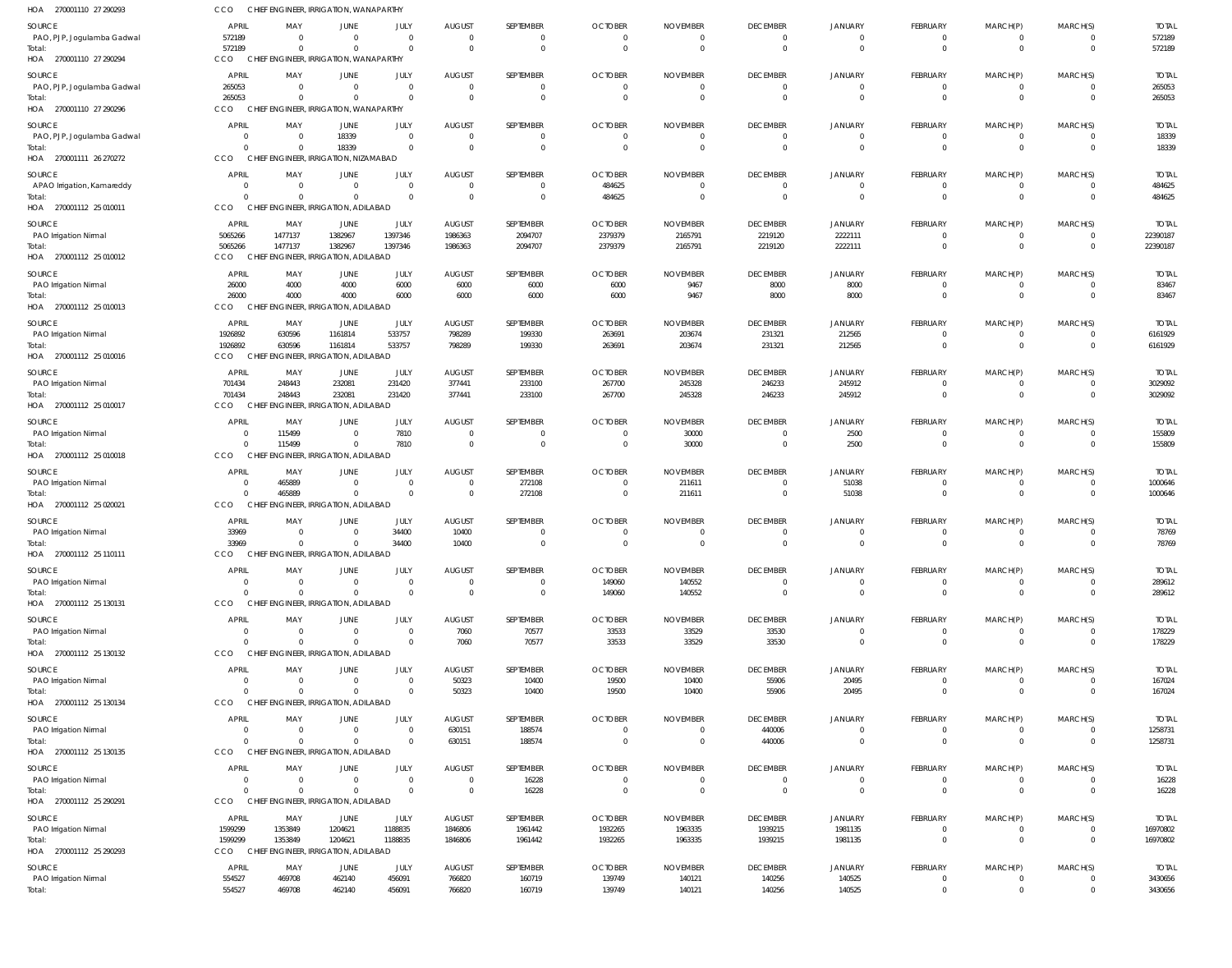| HOA<br>270001112 25 290294                                      | cco                        | CHIEF ENGINEER, IRRIGATION, ADILABAD             |                             |                            |                          |                            |                           |                           |                                  |                                |                            |                            |                          |                          |
|-----------------------------------------------------------------|----------------------------|--------------------------------------------------|-----------------------------|----------------------------|--------------------------|----------------------------|---------------------------|---------------------------|----------------------------------|--------------------------------|----------------------------|----------------------------|--------------------------|--------------------------|
| <b>SOURCE</b>                                                   | <b>APRIL</b>               | MAY                                              | <b>JUNE</b>                 | JULY                       | <b>AUGUST</b>            | SEPTEMBER                  | <b>OCTOBER</b>            | <b>NOVEMBER</b>           | <b>DECEMBER</b>                  | <b>JANUARY</b>                 | FEBRUARY                   | MARCH(P)                   | MARCH(S)                 | <b>TOTAL</b>             |
| PAO Irrigation Nirmal                                           | 231614                     | 205365                                           | 201861                      | 199150                     | 350300                   | 212288                     | 211164                    | 211724                    | 211927                           | 212335                         | $\overline{0}$             | $\overline{0}$             | $\overline{0}$           | 2247728                  |
| Total:                                                          | 231614                     | 205365                                           | 201861                      | 199150                     | 350300                   | 212288                     | 211164                    | 211724                    | 211927                           | 212335                         | $\Omega$                   | $\overline{0}$             | $\mathbf{0}$             | 2247728                  |
| HOA 270001112 25 290296                                         | CCO                        | CHIEF ENGINEER, IRRIGATION, ADILABAD             |                             |                            |                          |                            |                           |                           |                                  |                                |                            |                            |                          |                          |
| SOURCE                                                          | <b>APRIL</b>               | MAY                                              | JUNE                        | JULY                       | <b>AUGUST</b>            | SEPTEMBER                  | <b>OCTOBER</b>            | <b>NOVEMBER</b>           | <b>DECEMBER</b>                  | <b>JANUARY</b>                 | FEBRUARY                   | MARCH(P)                   | MARCH(S)                 | <b>TOTAL</b>             |
| PAO Irrigation Nirmal                                           | $\circ$                    |                                                  | $\mathbf 0$                 | $\mathbf 0$                | $\overline{0}$           | 1151095                    | $\mathbf 0$               | $\overline{0}$            | $\overline{0}$                   | $\overline{0}$                 | $\overline{0}$             | $\overline{0}$             | $\mathbf{0}$             | 1151095                  |
| Total:                                                          | $\Omega$                   |                                                  | $\Omega$                    | $\mathbf 0$                | $\mathbf 0$              | 1151095                    | $\Omega$                  | $\Omega$                  | $\mathbf{0}$                     | $\mathbf{0}$                   | $\Omega$                   | $\Omega$                   | $\mathbf{0}$             | 1151095                  |
| HOA 270001112 25 300302                                         | CCO                        | CHIEF ENGINEER, IRRIGATION, ADILABAD             |                             |                            |                          |                            |                           |                           |                                  |                                |                            |                            |                          |                          |
| SOURCE                                                          | <b>APRIL</b>               | MAY                                              | JUNE                        | JULY                       | <b>AUGUST</b>            | SEPTEMBER                  | <b>OCTOBER</b>            | <b>NOVEMBER</b>           | <b>DECEMBER</b>                  | <b>JANUARY</b>                 | FEBRUARY                   | MARCH(P)                   | MARCH(S)                 | <b>TOTAL</b>             |
| PAO Irrigation Nirmal                                           | 126530                     | $\Omega$                                         | $\mathbf 0$                 | $\mathbf 0$                | $\Omega$                 | 126999                     | $\Omega$                  | 98182                     | $\overline{0}$                   | $\mathbf 0$                    | $\Omega$                   | $\Omega$                   | $\Omega$                 | 351711                   |
| Total:                                                          | 126530                     | $\Omega$                                         | $\Omega$                    | $\mathbf 0$                | $\Omega$                 | 126999                     | $\mathbf 0$               | 98182                     | $\overline{0}$                   | $\mathbf{0}$                   | $\overline{0}$             | $\overline{0}$             | $\overline{0}$           | 351711                   |
| HOA 270001112 25 310318                                         | CCO                        | CHIEF ENGINEER, IRRIGATION, ADILABAD             |                             |                            |                          |                            |                           |                           |                                  |                                |                            |                            |                          |                          |
| SOURCE                                                          | <b>APRIL</b>               | MAY                                              | <b>JUNE</b>                 | JULY                       | <b>AUGUST</b>            | SEPTEMBER                  | <b>OCTOBER</b>            | <b>NOVEMBER</b>           | <b>DECEMBER</b>                  | <b>JANUARY</b>                 | FEBRUARY                   | MARCH(P)                   | MARCH(S)                 | <b>TOTAL</b>             |
| PAO Irrigation Nirmal                                           | - 0                        | 40000                                            | $\mathbf 0$                 | $\overline{0}$             | $\mathbf 0$              | $\Omega$                   | 0                         | 0                         | $\mathbf 0$                      | 20000                          | $\overline{0}$             | $\overline{0}$             | 0                        | 60000                    |
| Total:                                                          | $\Omega$                   | 40000                                            | $\Omega$                    | $\mathbf 0$                | $\mathbf 0$              | $\mathbf{0}$               | $\mathbf 0$               | $\overline{0}$            | $\overline{0}$                   | 20000                          | $\overline{0}$             | $\overline{0}$             | $\mathbf{0}$             | 60000                    |
| HOA 27000111225 25 260                                          | CCO                        | CHIEF ENGINEER, IRRIGATION, ADILABAD             |                             |                            |                          |                            |                           |                           |                                  |                                |                            |                            |                          |                          |
| SOURCE                                                          | <b>APRIL</b>               | MAY                                              | <b>JUNE</b>                 | JULY                       | <b>AUGUST</b>            | SEPTEMBER                  | <b>OCTOBER</b>            | <b>NOVEMBER</b>           | <b>DECEMBER</b>                  | <b>JANUARY</b>                 | FEBRUARY                   | MARCH(P)                   | MARCH(S)                 | <b>TOTAL</b>             |
| PAO Irrigation Nirmal                                           | $\circ$                    | $\Omega$                                         | $\mathbf{0}$                | $\mathbf 0$                | 89616                    | $\Omega$                   | $\Omega$                  | $\Omega$                  | $\overline{0}$                   | $\overline{0}$                 | $\overline{0}$             | $\overline{0}$             | $\overline{0}$           | 89616                    |
| Total:                                                          | $\Omega$                   | $\Omega$                                         | $\Omega$                    | $\mathbf 0$                | 89616                    | $\Omega$                   | $\Omega$                  | $\Omega$                  | $\mathbf 0$                      | $\mathbf{0}$                   | $\Omega$                   | $\Omega$                   | $\mathbf{0}$             | 89616                    |
| HOA 270001116 25 010011                                         | CCO                        | CHIEF ENGINEER, IRRIGATION, JAGITIYAL            |                             |                            |                          |                            |                           |                           |                                  |                                |                            |                            |                          |                          |
| SOURCE                                                          | <b>APRIL</b>               | MAY                                              | <b>JUNE</b>                 | JULY                       | <b>AUGUST</b>            | SEPTEMBER                  | <b>OCTOBER</b>            | <b>NOVEMBER</b>           | <b>DECEMBER</b>                  | <b>JANUARY</b>                 | FEBRUARY                   | MARCH(P)                   | MARCH(S)                 | <b>TOTAL</b>             |
| APAO Irrigation, Jagtial                                        | 5985205                    | 7028046                                          | 6052868                     | 6711605                    | 9961542                  | 10261900                   | 9687947                   | 10233702                  | 10950712                         | 10393257                       | $\Omega$                   | $\Omega$                   | $\mathbf{0}$             | 87266784                 |
| APAO Irrigation, Mahabubabad                                    | $\overline{0}$             | $\Omega$                                         | $\overline{0}$              | $\mathbf{0}$               | $\Omega$                 | $\Omega$                   | 15829                     |                           | $-15846$                         | $\mathbf 0$                    | $\Omega$                   | $\Omega$                   | $\mathbf 0$              | $-17$                    |
| APAO Irrigation, Peddapall                                      | 1301180                    | - 0                                              | $-1301180$                  | $\mathbf 0$                | $\Omega$                 | $\Omega$                   |                           |                           | 0                                | 0                              | $\Omega$                   | $\Omega$                   | $\Omega$                 |                          |
| APAO Irrigation, Siricilla                                      | 1491280                    | 1540914                                          | 1525571                     | 1465422                    | 2414203                  | 2177115                    | 2065145                   | 3126353                   | 2226903                          | 2290590                        | $\Omega$                   | $\Omega$                   | $\Omega$                 | 20323496                 |
| PAO IRRIGATION KARIMNAGAR<br>PAO IRRIGATION NIZAMABAD           | 3615385<br>2799328         | 2834179<br>3093074                               | 3093487<br>2718491          | 3167618<br>2310441         | 6551633<br>4082858       | 5273500<br>3552510         | 4723783<br>3545058        | 5605975<br>3653627        | 5379968<br>3945707               | 4994943<br>3865474             | $\Omega$<br>$\Omega$       | $\Omega$<br>$\Omega$       | $\Omega$<br>$\Omega$     | 45240471<br>33566568     |
| PAO IRRIGATION RANGA REDDY DISTRICT                             | 499720                     | 499720                                           | 499720                      | 759585                     | 501710                   | 1006352                    | 845900                    | 793890                    | 796310                           | 805070                         | $\Omega$                   | $\Omega$                   | $\Omega$                 | 7007977                  |
| PAO Irrigation Nirmal                                           | 107710                     | 191507                                           | 213171                      | 210542                     | 310451                   | 307445                     | 327280                    | 296940                    | 296940                           | 301140                         | $\Omega$                   | $\Omega$                   | $\mathbf 0$              | 2563126                  |
| Total:                                                          | 15799808                   | 15187440                                         | 12802128                    | 14625213                   | 23822397                 | 22578822                   | 21210942                  | 23710487                  | 23580694                         | 22650474                       | $\overline{0}$             | $\overline{0}$             | $\mathbf 0$              | 195968405                |
| HOA 270001116 25 010012                                         | CCO                        | CHIEF ENGINEER, IRRIGATION, JAGITIYAL            |                             |                            |                          |                            |                           |                           |                                  |                                |                            |                            |                          |                          |
| SOURCE                                                          | <b>APRIL</b>               | MAY                                              | <b>JUNE</b>                 | JULY                       | <b>AUGUST</b>            | SEPTEMBER                  | <b>OCTOBER</b>            | <b>NOVEMBER</b>           | <b>DECEMBER</b>                  | <b>JANUARY</b>                 | FEBRUARY                   | MARCH(P)                   | MARCH(S)                 | <b>TOTAL</b>             |
| APAO Irrigation, Jagtial                                        | 30060                      | 31656                                            | 39438                       | 28346                      | 29931                    | 31581                      | 29081                     | 37211                     | 89174                            | 29561                          | $\Omega$                   | $\Omega$                   | $\mathbf 0$              | 376039                   |
| APAO Irrigation, Mahabubabad                                    | $\overline{0}$             | $\overline{0}$                                   | $\overline{0}$              | $\overline{0}$             | $\Omega$                 | $\Omega$                   | 17                        | $\Omega$                  | $\overline{0}$                   | 0                              | $\Omega$                   | $\Omega$                   | $\Omega$                 | 17                       |
| APAO Irrigation, Peddapalli                                     | 9000                       | $\overline{0}$                                   | $-9000$                     | $\mathbf{0}$               | $\Omega$                 | $\overline{0}$             | $\Omega$                  | $\Omega$                  | $\overline{0}$                   | 0                              | $\Omega$                   | $\Omega$                   | $\Omega$                 |                          |
| APAO Irrigation, Siricilla                                      | 6270                       | 2420                                             | 3165                        | 400                        | 420                      | 420                        | 420                       | 420                       | 420                              | 420                            | $\Omega$                   | $\Omega$                   | $\Omega$                 | 14775                    |
| PAO IRRIGATION KARIMNAGAR                                       | 38610                      | 21581                                            | 28922                       | 23618                      | 57895                    | 39145                      | 50184                     | 68395                     | 42663                            | 44820                          | $\Omega$                   | $\Omega$                   | $\Omega$                 | 415833                   |
| PAO IRRIGATION NIZAMABAD                                        | 12610                      | 11560                                            | 11610                       | 560                        | 560                      | 560                        | 560                       | 560                       | 32366                            | 2560                           | $\Omega$<br>$\Omega$       | $\Omega$<br>$\Omega$       | $\Omega$<br>$\Omega$     | 73506                    |
| PAO IRRIGATION RANGA REDDY DISTRICT<br>Total:                   | 10800<br>107350            | 10800<br>78017                                   | 10800<br>84935              | 10900<br>63824             | 10800<br>99606           | 19950<br>91656             | 13850<br>94112            | 13850<br>120436           | 13850<br>178473                  | 13850<br>91211                 | $\Omega$                   | $\Omega$                   | $\Omega$                 | 129450<br>1009620        |
| HOA 270001116 25 010013                                         | CCO                        | CHIEF ENGINEER, IRRIGATION, JAGITIYAL            |                             |                            |                          |                            |                           |                           |                                  |                                |                            |                            |                          |                          |
|                                                                 |                            |                                                  |                             |                            |                          |                            |                           |                           |                                  |                                |                            |                            |                          |                          |
| SOURCE                                                          | <b>APRIL</b><br>2300500    | MAY<br>2702060                                   | <b>JUNE</b><br>2674949      | JULY<br>2672300            | <b>AUGUST</b><br>1682514 | SEPTEMBER<br>1598695       | <b>OCTOBER</b><br>1025902 | <b>NOVEMBER</b><br>876056 | <b>DECEMBER</b>                  | <b>JANUARY</b><br>812931       | FEBRUARY<br>$\Omega$       | MARCH(P)<br>$\Omega$       | MARCH(S)<br>$\mathbf{0}$ | <b>TOTAL</b><br>17268883 |
| APAO Irrigation, Jagtial<br>APAO Irrigation, Mahabubabad        | $\circ$                    |                                                  | 20609                       | $\mathbf 0$                |                          | - 0                        | 4268                      |                           | 922976<br>$-4268$                | $\Omega$                       | $\Omega$                   | $\Omega$                   | 0                        | 20609                    |
| APAO Irrigation, Peddapall                                      | 499851                     |                                                  | $-499851$                   | $\mathbf 0$                | $\Omega$                 | $\Omega$                   | $\Omega$                  | $\Omega$                  | $\overline{0}$                   | $\mathbf 0$                    | $\Omega$                   | $\Omega$                   | $\Omega$                 | $\overline{0}$           |
| APAO Irrigation, Siricilla                                      | 573419                     | 1032486                                          | 586606                      | 563902                     | 338723                   | 211825                     | 266844                    | 218259                    | 179817                           | 173621                         | $\Omega$                   |                            | $\Omega$                 | 4145502                  |
| PAO IRRIGATION KARIMNAGAR                                       | 1388712                    | 1089091                                          | 1494494                     | 1216857                    | 614707                   | 624577                     | 619334                    | 546664                    | 463565                           | 383752                         | $\Omega$                   | $\Omega$                   | $\Omega$                 | 8441753                  |
| PAO IRRIGATION NIZAMABAD                                        | 1075652                    | 1017181                                          | 1320319                     | 899412                     | 342032                   | 451113                     | 614040                    | 485488                    | 443726                           | 397452                         | $\Omega$                   | $\Omega$                   | $\Omega$                 | 7046415                  |
| PAO IRRIGATION RANGA REDDY DISTRICT                             | 191389                     | 191389                                           | 191389                      | 195212                     | 192160                   | 177744                     | 70874                     | 70729                     | 70905                            | 71542                          | $\Omega$                   | $\Omega$                   | $\Omega$                 | 1423333                  |
| PAO Irrigation Nirmal                                           | 41358                      | 73530                                            | 89994                       | 76910                      | 28688                    | 27429                      | 33659                     | 21489                     | 21489                            | 21795                          | $\Omega$                   | $\Omega$                   | $\Omega$                 | 436341                   |
| Total:<br>HOA 270001116 25 010015                               | 6070881<br>CCO             | 6105737<br>CHIEF ENGINEER, IRRIGATION, JAGITIYAL | 5878509                     | 5624593                    | 3198824                  | 3091383                    | 2634921                   | 2218685                   | 2098210                          | 1861093                        | $\overline{0}$             | $\Omega$                   | $\Omega$                 | 38782836                 |
|                                                                 |                            |                                                  |                             |                            |                          |                            |                           |                           |                                  |                                |                            |                            |                          |                          |
| SOURCE                                                          | <b>APRIL</b>               | MAY                                              | <b>JUNE</b>                 | JULY                       | <b>AUGUST</b>            | SEPTEMBER                  | <b>OCTOBER</b>            | <b>NOVEMBER</b>           | <b>DECEMBER</b>                  | <b>JANUARY</b>                 | FEBRUARY                   | MARCH(P)                   | MARCH(S)                 | <b>TOTAL</b>             |
| APAO Irrigation, Jagtial                                        | $\overline{0}$<br>$\Omega$ | $\Omega$<br>$\Omega$                             | $\mathbf{0}$<br>$\Omega$    | $\mathbf 0$<br>$\Omega$    | $\Omega$<br>$\Omega$     | $\overline{0}$<br>$\Omega$ | $\mathbf 0$<br>$\Omega$   | $\Omega$<br>$\Omega$      | 3360                             | $\mathbf 0$                    | $\overline{0}$<br>$\Omega$ | $\overline{0}$<br>$\Omega$ | $\mathbf{0}$             | 3360                     |
| Total:<br>HOA 270001116 25 010016                               | CCO                        | CHIEF ENGINEER, IRRIGATION, JAGITIYAL            |                             |                            |                          |                            |                           |                           | 3360                             | $\mathbf{0}$                   |                            |                            | $\mathbf 0$              | 3360                     |
|                                                                 |                            |                                                  |                             |                            |                          |                            |                           |                           |                                  |                                |                            |                            |                          |                          |
| SOURCE                                                          | <b>APRIL</b>               | MAY                                              | <b>JUNE</b>                 | JULY                       | <b>AUGUST</b>            | SEPTEMBER                  | <b>OCTOBER</b>            | <b>NOVEMBER</b>           | <b>DECEMBER</b>                  | <b>JANUARY</b>                 | FEBRUARY                   | MARCH(P)                   | MARCH(S)                 | <b>TOTAL</b>             |
| APAO Irrigation, Jagtial                                        | 1059482                    | 1279782                                          | 1120034                     | 1221670                    | 1716851                  | 1353352                    | 1200925                   | 1274649                   | 1319559                          | 1283777                        | $\Omega$                   | $\Omega$                   | $\mathbf{0}$             | 12830081                 |
| APAO Irrigation, Mahabubabad<br>APAO Irrigation, Peddapalli     | $\overline{0}$<br>227439   | $\Omega$<br>- 0                                  | $\overline{0}$<br>$-227439$ | $\mathbf 0$<br>$\mathbf 0$ | $\mathbf{0}$<br>$\Omega$ | $\overline{0}$<br>$\Omega$ | 2461                      | $\Omega$                  | $-2461$<br>$\overline{0}$        | $\mathbf{0}$<br>$\overline{0}$ | $\Omega$<br>$\Omega$       | $\Omega$<br>$\Omega$       | $\mathbf 0$<br>$\Omega$  | $\Omega$                 |
| APAO Irrigation, Siricilla                                      | 207248                     | 183361                                           | 186525                      | 174420                     | 305699                   | 239958                     | 226915                    | 245461                    | 243929                           | 250956                         | $\Omega$                   | $\Omega$                   | $\Omega$                 | 2264472                  |
| PAO IRRIGATION KARIMNAGAR                                       | 649772                     | 480053                                           | 508725                      | 506902                     | 1009288                  | 806820                     | 680733                    | 811375                    | 790525                           | 721722                         | $\Omega$                   | $\Omega$                   | $\Omega$                 | 6965915                  |
| PAO IRRIGATION NIZAMABAD                                        | 451827                     | 413687                                           | 423764                      | 351525                     | 562451                   | 368143                     | 367030                    | 357971                    | 388716                           | 397623                         | $\Omega$                   | $\Omega$                   | $\Omega$                 | 4082737                  |
| PAO IRRIGATION RANGA REDDY DISTRICT                             | 148071                     | 148071                                           | 148071                      | 151031                     | 148668                   | 272562                     | 192091                    | 191609                    | 192190                           | 194293                         | $\Omega$                   | $\Omega$                   | $\Omega$                 | 1786657                  |
| PAO Irrigation Nirmal                                           | 15466                      | 27496                                            | 30610                       | 30292                      | 42308                    | 41553                      | 42791                     | 38373                     | 38373                            | 38919                          | $\Omega$                   | $\Omega$                   | $\Omega$                 | 346181                   |
| Total:                                                          | 2759305                    | 2532450                                          | 2190290                     | 2435840                    | 3785265                  | 3082388                    | 2712946                   | 2919438                   | 2970831                          | 2887290                        | $\overline{0}$             | $\overline{0}$             | $\mathbf 0$              | 28276043                 |
| HOA 270001116 25 010017                                         | CCO                        | CHIEF ENGINEER, IRRIGATION, JAGITIYAL            |                             |                            |                          |                            |                           |                           |                                  |                                |                            |                            |                          |                          |
| SOURCE                                                          | <b>APRIL</b>               | MAY                                              | <b>JUNE</b>                 | JULY                       | <b>AUGUST</b>            | SEPTEMBER                  | <b>OCTOBER</b>            | <b>NOVEMBER</b>           | <b>DECEMBER</b>                  | <b>JANUARY</b>                 | FEBRUARY                   | MARCH(P)                   | MARCH(S)                 | <b>TOTAL</b>             |
| APAO Irrigation, Jagtial                                        | $\overline{0}$             | 48970                                            | 202870                      | $\mathbf 0$                | 67752                    | 41000                      | 60986                     | 84265                     | 30000                            | 18058                          | $\Omega$                   | $\Omega$                   | $\mathbf 0$              | 553901                   |
| APAO Irrigation, Siricilla                                      | - 0                        | $\Omega$                                         | 17013                       | $\mathbf 0$                | 16859                    | - 0                        | $\Omega$                  |                           | 6105                             | $\mathbf 0$                    | $\Omega$                   | $\Omega$                   | $\Omega$                 | 39977                    |
| PAO IRRIGATION KARIMNAGAR                                       | $\Omega$<br>$\Omega$       | $\Omega$<br>$\Omega$                             | 38737                       | 45900<br>$\overline{0}$    | $\Omega$                 | $\overline{0}$<br>$\Omega$ | 77963                     | $\Omega$<br>$\Omega$      | 97462                            | 25000                          | $\Omega$<br>$\Omega$       | $\Omega$<br>$\Omega$       | $\Omega$<br>$\Omega$     | 285062                   |
| PAO IRRIGATION NIZAMABAD<br>PAO IRRIGATION RANGA REDDY DISTRICT | $\Omega$                   | $\Omega$                                         | 125000<br>$\overline{0}$    | 172300                     | 57719<br>$\overline{0}$  | 100000                     | 200000                    | $\Omega$                  | $\overline{0}$<br>$\overline{0}$ | $\mathbf 0$<br>$\mathbf{0}$    | $\Omega$                   | $\overline{0}$             | $\mathbf 0$              | 182719<br>472300         |
| Total:                                                          | $\Omega$                   | 48970                                            | 383620                      | 218200                     | 142330                   | 141000                     | 338949                    | 84265                     | 133567                           | 43058                          | $\Omega$                   | $\Omega$                   | $\Omega$                 | 1533959                  |
| HOA 270001116 25 010018                                         | CCO                        | CHIEF ENGINEER, IRRIGATION, JAGITIYAL            |                             |                            |                          |                            |                           |                           |                                  |                                |                            |                            |                          |                          |
| SOURCE                                                          | <b>APRIL</b>               | MAY                                              | <b>JUNE</b>                 | JULY                       | <b>AUGUST</b>            | SEPTEMBER                  | <b>OCTOBER</b>            | <b>NOVEMBER</b>           | <b>DECEMBER</b>                  | <b>JANUARY</b>                 | FEBRUARY                   |                            |                          | <b>TOTAL</b>             |
| APAO Irrigation, Jagtial                                        | $\overline{0}$             |                                                  | 214966                      | $\mathbf 0$                | 364238                   | 1185461                    | $\mathbf{0}$              | 365392                    | 274585                           | 922793                         | $\overline{0}$             | MARCH(P)<br>$\overline{0}$ | MARCH(S)<br>$\mathbf 0$  | 3327435                  |
| APAO Irrigation, Siricilla                                      | $\Omega$                   | $\Omega$                                         | $\mathbf 0$                 | $\mathbf{0}$               | 77243                    | $\Omega$                   | $\mathbf 0$               | 470850                    | $\overline{0}$                   | 281402                         | $\overline{0}$             | $\Omega$                   | $\mathbf 0$              | 829495                   |
|                                                                 |                            |                                                  |                             |                            |                          |                            |                           |                           |                                  |                                |                            |                            |                          |                          |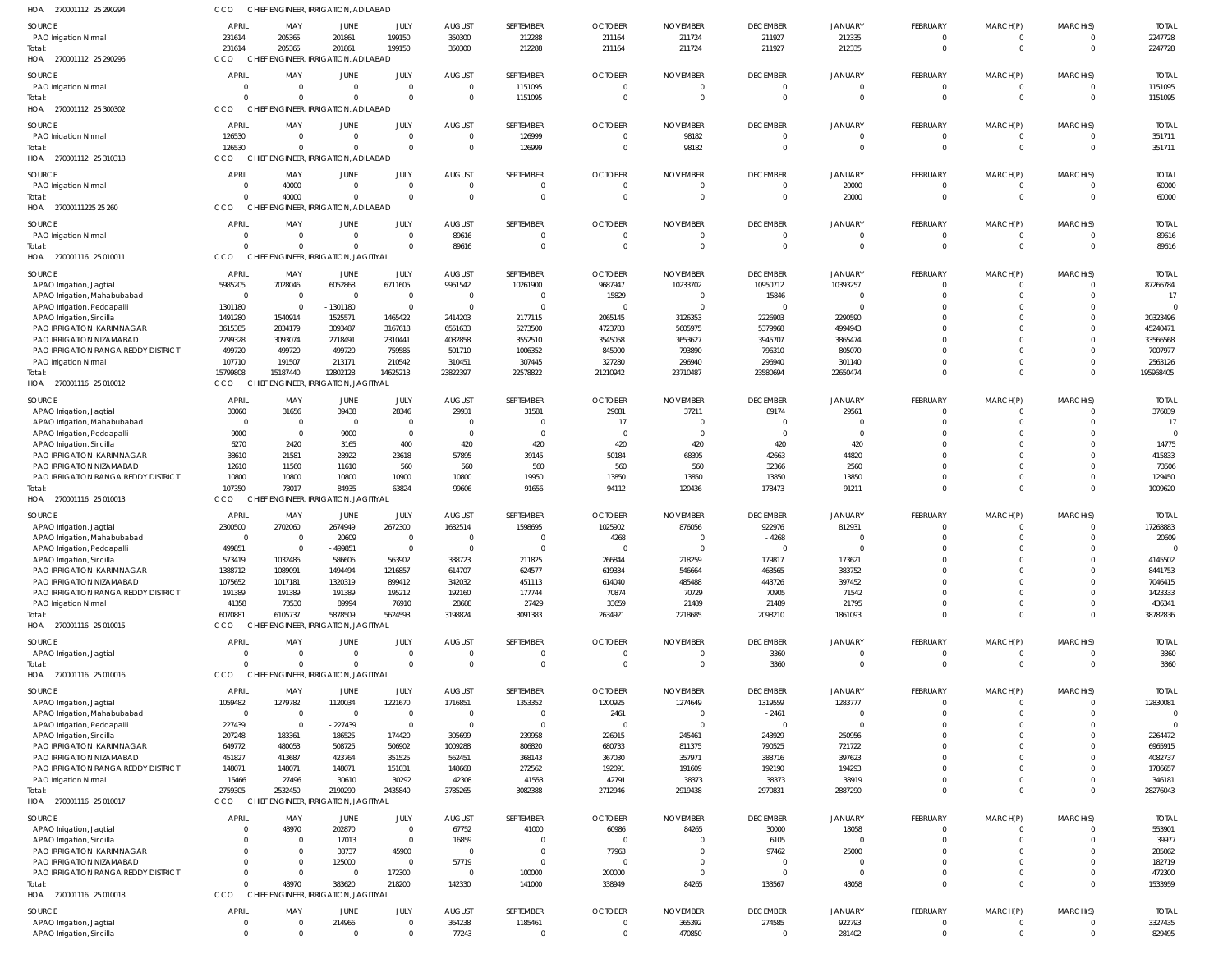|                                                        |                                |                            | CHIEF ENGINEER, IRRIGATION, JAGITIYAL |                         |                                  |                            |                    |                                   |                                   |                                  |                                 |                               |                            |                    |
|--------------------------------------------------------|--------------------------------|----------------------------|---------------------------------------|-------------------------|----------------------------------|----------------------------|--------------------|-----------------------------------|-----------------------------------|----------------------------------|---------------------------------|-------------------------------|----------------------------|--------------------|
| <b>SOURCE</b>                                          | <b>APRIL</b>                   | MAY                        | JUNE                                  | JULY                    | <b>AUGUST</b>                    | SEPTEMBER                  | <b>OCTOBER</b>     | <b>NOVEMBER</b>                   | <b>DECEMBER</b>                   | <b>JANUARY</b>                   | FEBRUARY                        | MARCH(P)                      | MARCH(S)                   | <b>TOTAL</b>       |
| PAO IRRIGATION KARIMNAGAR                              | $\Omega$                       | $\mathbf 0$                | 198171                                | $\Omega$                | 130665                           | 846351                     | $\Omega$           | 314633                            | 172607                            | 82778                            | - 0                             | $^{\circ}$                    | $\Omega$                   | 1745205            |
| PAO IRRIGATION NIZAMABAD                               | $\Omega$                       | $\Omega$                   | 26044                                 | $\Omega$                | 287173                           | 370901                     | $\Omega$           | 76011                             | 234833                            | 379420                           | $\Omega$                        | $\mathbf 0$                   | $\Omega$                   | 1374382            |
| PAO IRRIGATION RANGA REDDY DISTRICT                    | $\Omega$                       | $\Omega$                   | $\overline{0}$                        | $\Omega$                | $\overline{0}$                   | $\Omega$                   | 0                  | 424673                            | $\overline{0}$                    | $\overline{0}$                   |                                 | $^{\circ}$                    | $\Omega$                   | 424673             |
| PAO Irrigation Nirmal                                  | $\Omega$                       | $\mathbf 0$                | $\overline{0}$                        | $\Omega$                | $\overline{0}$                   | $\Omega$                   | 0                  |                                   | - 0                               | 85795                            |                                 | $\mathbf 0$                   | $\Omega$                   | 85795              |
| Total:                                                 | O                              | $\Omega$                   | 439181                                | $\Omega$                | 859319                           | 2402713                    | $\Omega$           | 1651559                           | 682025                            | 1752188                          | $\Omega$                        | $\mathbf 0$                   | $\Omega$                   | 7786985            |
| HOA 270001116 25 020021                                | CCO                            |                            | CHIEF ENGINEER, IRRIGATION, JAGITIYAL |                         |                                  |                            |                    |                                   |                                   |                                  |                                 |                               |                            |                    |
| SOURCE                                                 | <b>APRIL</b>                   | MAY                        | <b>JUNE</b>                           | JULY                    | <b>AUGUST</b>                    | SEPTEMBER                  | <b>OCTOBER</b>     | <b>NOVEMBER</b>                   | <b>DECEMBER</b>                   | <b>JANUARY</b>                   | <b>FEBRUARY</b>                 | MARCH(P)                      | MARCH(S)                   | <b>TOTAL</b>       |
| APAO Irrigation, Jagtial                               |                                | $\overline{0}$             | $\overline{0}$                        | 8400                    | $\overline{0}$                   | $\Omega$                   | $\mathbf{0}$       | 11361                             | $\overline{0}$                    | $\overline{0}$                   | $\Omega$                        | $^{\circ}$                    | $\Omega$                   | 19761              |
| PAO IRRIGATION KARIMNAGAR                              | $\Omega$                       | $\Omega$                   | $\overline{0}$                        | $\Omega$                | 48017                            | 4869                       | 18233              | 19223                             | 10400                             | $\overline{0}$                   | $\overline{0}$                  | $\mathbf 0$                   | $\overline{0}$             | 100742             |
| Total:                                                 |                                | $\Omega$                   | $\overline{0}$                        | 8400                    | 48017                            | 4869                       | 18233              | 30584                             | 10400                             | $\Omega$                         | $\Omega$                        | $\mathbf 0$                   | $\Omega$                   | 120503             |
| 270001116 25 020022<br>HOA                             | CCO                            |                            | CHIEF ENGINEER, IRRIGATION, JAGITIYAL |                         |                                  |                            |                    |                                   |                                   |                                  |                                 |                               |                            |                    |
| <b>SOURCE</b>                                          | <b>APRIL</b>                   | MAY                        | <b>JUNE</b>                           | JULY                    | <b>AUGUST</b>                    | SEPTEMBER                  | <b>OCTOBER</b>     | <b>NOVEMBER</b>                   | <b>DECEMBER</b>                   | <b>JANUARY</b>                   | FEBRUARY                        | MARCH(P)                      | MARCH(S)                   | <b>TOTAL</b>       |
| APAO Irrigation, Jagtial                               | $\Omega$                       | $\overline{0}$             | $\overline{0}$                        | 154184                  | 24696                            | 38546                      | $\mathbf{0}$       | $\Omega$                          | $\overline{0}$                    | 60696                            |                                 | $^{\circ}$                    | $\Omega$                   | 278122             |
| PAO IRRIGATION NIZAMABAD                               | $\Omega$                       | $\mathbf 0$                | $\overline{0}$                        | 155864                  | 36674                            | 35602                      | 35602              | 35602                             | 35602                             | 35602                            | 0                               | $\mathbf 0$                   | $\overline{0}$             | 370548             |
| Total:                                                 |                                | $\Omega$                   | $\mathbf 0$                           | 310048                  | 61370                            | 74148                      | 35602              | 35602                             | 35602                             | 96298                            | $\Omega$                        | $\Omega$                      | $\Omega$                   | 648670             |
| 270001116 25 110111<br>HOA                             | CCO                            |                            | CHIEF ENGINEER, IRRIGATION, JAGITIYAL |                         |                                  |                            |                    |                                   |                                   |                                  |                                 |                               |                            |                    |
|                                                        |                                |                            |                                       |                         |                                  |                            |                    |                                   |                                   |                                  |                                 |                               |                            |                    |
| <b>SOURCE</b>                                          | <b>APRIL</b>                   | MAY                        | JUNE<br>$\mathbf{0}$                  | <b>JULY</b><br>$\Omega$ | <b>AUGUST</b>                    | SEPTEMBER<br>$\Omega$      | <b>OCTOBER</b>     | <b>NOVEMBER</b>                   | <b>DECEMBER</b>                   | <b>JANUARY</b>                   | FEBRUARY<br>$\Omega$            | MARCH(P)                      | MARCH(S)<br>$\Omega$       | <b>TOTAL</b>       |
| APAO Irrigation, Jagtial<br>APAO Irrigation, Siricilla | $\overline{0}$<br>$\Omega$     | $\mathbf 0$<br>$\mathbf 0$ | $\overline{0}$                        | $\Omega$                | $\overline{0}$<br>$\overline{0}$ | 31200                      | 21190<br>0         | 199267<br>73490                   | $\overline{0}$<br>$\overline{0}$  | 61343<br>$\circ$                 | $\Omega$                        | $\overline{0}$<br>$\mathbf 0$ | $\Omega$                   | 281800<br>104690   |
| PAO IRRIGATION KARIMNAGAR                              | $\Omega$                       | $\mathbf 0$                | 27390                                 | $\Omega$                | $\Omega$                         | 56265                      | $\mathbf{0}$       | 58530                             | 86040                             | $\overline{0}$                   | $\Omega$                        | $\mathbf 0$                   | $\Omega$                   | 228225             |
| PAO IRRIGATION NIZAMABAD                               | $\Omega$                       | $\mathbf 0$                | $\overline{0}$                        | $\Omega$                | $\overline{0}$                   | $\Omega$                   | $\mathbf{0}$       |                                   | 0                                 | 59759                            | $\Omega$                        | $\overline{0}$                | $\Omega$                   | 59759              |
| Total                                                  | O                              | $\Omega$                   | 27390                                 | $\Omega$                | $\Omega$                         | 87465                      | 21190              | 331287                            | 86040                             | 121102                           | $\Omega$                        | $\mathbf 0$                   | $\Omega$                   | 674474             |
| HOA 270001116 25 130131                                | CCO                            |                            | CHIEF ENGINEER, IRRIGATION, JAGITIYAL |                         |                                  |                            |                    |                                   |                                   |                                  |                                 |                               |                            |                    |
|                                                        |                                |                            |                                       |                         |                                  |                            |                    |                                   |                                   |                                  |                                 |                               |                            |                    |
| SOURCE                                                 | <b>APRIL</b>                   | MAY                        | <b>JUNE</b>                           | JULY                    | <b>AUGUST</b>                    | SEPTEMBER                  | <b>OCTOBER</b>     | <b>NOVEMBER</b>                   | <b>DECEMBER</b>                   | <b>JANUARY</b>                   | FEBRUARY                        | MARCH(P)                      | MARCH(S)                   | <b>TOTAL</b>       |
| APAO Irrigation, Jagtial                               | $\Omega$                       | $\mathbf 0$                | $\overline{0}$                        | $\Omega$                | 17254                            | 10661                      | 13000              | 26600                             | 471                               | 43523                            | - 0                             | $^{\circ}$                    | $\Omega$                   | 111509             |
| PAO IRRIGATION KARIMNAGAR                              | $\Omega$                       | $\Omega$                   | $\mathbf 0$                           | 1787                    | 2707                             | 16516                      | 589                | $\Omega$                          | 1178                              | $\Omega$                         | $\Omega$                        | $\mathbf 0$                   | $\Omega$                   | 22777              |
| PAO IRRIGATION NIZAMABAD                               | $\Omega$                       | $\Omega$<br>$\Omega$       | $\mathbf 0$<br>$\Omega$               | $\Omega$                | $\overline{0}$                   | 44173                      | 18595              | 4000                              | $\overline{0}$                    | 20870                            | $\Omega$<br>$\Omega$            | $\mathbf 0$                   | $\Omega$                   | 87638              |
| Total:<br>HOA 270001116 25 130132                      | CCO                            |                            | CHIEF ENGINEER, IRRIGATION, JAGITIYAL | 1787                    | 19961                            | 71350                      | 32184              | 30600                             | 1649                              | 64393                            |                                 | $\Omega$                      | $\Omega$                   | 221924             |
|                                                        |                                |                            |                                       |                         |                                  |                            |                    |                                   |                                   |                                  |                                 |                               |                            |                    |
| <b>SOURCE</b>                                          | <b>APRIL</b>                   | MAY                        | JUNE                                  | JULY                    | <b>AUGUST</b>                    | SEPTEMBER                  | <b>OCTOBER</b>     | <b>NOVEMBER</b>                   | <b>DECEMBER</b>                   | <b>JANUARY</b>                   | FEBRUARY                        | MARCH(P)                      | MARCH(S)                   | <b>TOTAL</b>       |
| APAO Irrigation, Jagtial                               | $\overline{0}$                 | $\mathbf 0$                | 26735                                 | $\overline{0}$          | 101834                           | 181530                     | 184964             | 63588                             | 156699                            | $\overline{0}$                   | $\Omega$                        | $\overline{0}$                | $\Omega$                   | 715350             |
| APAO Irrigation, Siricilla                             | $\Omega$                       | $\mathbf 0$                | 39492                                 | 2400                    | 45750                            | 49275                      | 25570              | 42500                             | 9641                              | $\overline{0}$                   | $\Omega$                        | $\mathbf 0$                   | $\Omega$                   | 214628             |
| PAO IRRIGATION KARIMNAGAR                              | $\Omega$                       | $\Omega$                   | $\overline{0}$                        | 2730                    | 40923                            | 55895                      | 20354              | 32972                             | 305                               | 5445                             | $\Omega$                        | $\mathbf 0$                   | $\Omega$                   | 158624             |
| PAO IRRIGATION NIZAMABAD                               | $\Omega$                       | $\Omega$                   | $\overline{0}$                        | $\Omega$                | 38911                            | 710                        | 162998             | 108350                            | 0                                 | 250                              | $\Omega$                        | $\mathbf 0$                   | $\Omega$                   | 311219             |
| Total                                                  | O                              | $\Omega$                   | 66227                                 | 5130                    | 227418                           | 287410                     | 393886             | 247410                            | 166645                            | 5695                             | $\Omega$                        | $\mathbf 0$                   | $\Omega$                   | 1399821            |
| HOA 270001116 25 130134                                | CCO                            |                            | CHIEF ENGINEER, IRRIGATION, JAGITIYAL |                         |                                  |                            |                    |                                   |                                   |                                  |                                 |                               |                            |                    |
| SOURCE                                                 | <b>APRIL</b>                   | MAY                        | JUNE                                  | JULY                    | <b>AUGUST</b>                    | SEPTEMBER                  | <b>OCTOBER</b>     | <b>NOVEMBER</b>                   | <b>DECEMBER</b>                   | <b>JANUARY</b>                   | <b>FEBRUARY</b>                 | MARCH(P)                      | MARCH(S)                   | <b>TOTAL</b>       |
| APAO Irrigation, Jagtial                               |                                | 0                          | $\overline{0}$                        | 188574                  | 94129                            | 565485                     | 94050              | 634784                            | 660009                            | $\overline{0}$                   | - 0                             | $^{\circ}$                    | $\Omega$                   | 2237031            |
| APAO Irrigation, Siricilla                             | $\Omega$                       | $\mathbf 0$                | 188100                                | $\Omega$                | 156750                           | $\Omega$                   | 156750             | 31350                             | 31350                             | $\overline{0}$                   | $\bigcap$                       | $\mathbf 0$                   | $\Omega$                   | 564300             |
| PAO IRRIGATION KARIMNAGAR                              | $\Omega$                       | $\mathbf 0$                | $\overline{0}$                        | 94050                   | 470250                           | 94050                      | 0                  | 282150                            | 125400                            | $\Omega$                         |                                 | $^{\circ}$                    | $\Omega$                   | 1065900            |
| PAO IRRIGATION NIZAMABAD                               | $\Omega$                       | $\mathbf 0$                | 193050                                | $\Omega$                | 156750                           | $\Omega$                   | $\Omega$           | 154994                            | 27764                             | $\Omega$                         | $\Omega$                        | $\mathbf 0$                   | $\Omega$                   | 532558             |
| Total:                                                 |                                | $\Omega$                   | 381150                                | 282624                  | 877879                           | 659535                     | 250800             | 1103278                           | 844523                            | $\Omega$                         | $\Omega$                        | $\Omega$                      | $\Omega$                   | 4399789            |
| HOA 270001116 25 130135                                |                                |                            |                                       |                         |                                  |                            |                    |                                   |                                   |                                  |                                 |                               |                            |                    |
|                                                        | CCO                            |                            | CHIEF ENGINEER, IRRIGATION, JAGITIYAL |                         |                                  |                            |                    |                                   |                                   |                                  |                                 |                               |                            |                    |
| SOURCE                                                 | <b>APRIL</b>                   | MAY                        | <b>JUNE</b>                           | JULY                    | <b>AUGUST</b>                    | SEPTEMBER                  | <b>OCTOBER</b>     | <b>NOVEMBER</b>                   | <b>DECEMBER</b>                   | <b>JANUARY</b>                   | <b>FEBRUARY</b>                 | MARCH(P)                      | MARCH(S)                   | <b>TOTAL</b>       |
| APAO Irrigation, Jagtial                               |                                |                            | 0                                     | 91132                   | 88962                            | 72344                      | 8399               |                                   | - 0                               | 31063                            |                                 | $^{\circ}$                    |                            | 291900             |
| APAO Irrigation, Siricilla                             | $\Omega$                       | $\Omega$                   | $\mathbf 0$                           | 5011                    | $\overline{0}$                   | 905                        | 2942               | 840                               | $\overline{0}$                    | 709                              | $\Omega$                        | $\mathbf 0$                   | $\Omega$                   | 10407              |
| PAO IRRIGATION KARIMNAGAR                              | $\Omega$                       | $\Omega$                   | $\mathbf 0$                           | 51051                   | 16437                            | 2275                       | 21010              | 1902                              | 2491                              | $\overline{0}$                   | $\Omega$                        | $\mathbf 0$                   | $\Omega$                   | 95166              |
| PAO IRRIGATION NIZAMABAD                               | $\Omega$                       | $\Omega$                   | $\mathbf 0$                           | $\Omega$                | $\overline{0}$                   | 89226                      | 175572             | 24946                             | $\overline{0}$                    | $\overline{0}$                   | $\Omega$                        | $\mathbf 0$                   | $\Omega$                   | 289744             |
| Total:                                                 | $\Omega$                       | $\Omega$                   | $\mathbf 0$                           | 147194                  | 105399                           | 164750                     | 207923             | 27688                             | 2491                              | 31772                            | $\Omega$                        | $\mathbf 0$                   | $\Omega$                   | 687217             |
| HOA 270001116 25 240                                   | CCO                            |                            | CHIEF ENGINEER, IRRIGATION, JAGITIYAL |                         |                                  |                            |                    |                                   |                                   |                                  |                                 |                               |                            |                    |
| SOURCE                                                 | <b>APRIL</b>                   | MAY                        | JUNE                                  | JULY                    | <b>AUGUST</b>                    | SEPTEMBER                  | <b>OCTOBER</b>     | <b>NOVEMBER</b>                   | <b>DECEMBER</b>                   | <b>JANUARY</b>                   | FEBRUARY                        | MARCH(P)                      | MARCH(S)                   | <b>TOTAL</b>       |
| APAO Irrigation, Jagtial                               | $\overline{0}$                 | $\overline{0}$             | $\overline{0}$                        | 15554                   | $\overline{0}$                   | 143141                     | $\mathbf 0$        | $\Omega$                          | 47267                             | $\overline{0}$                   | - 0                             | $^{\circ}$                    | $\Omega$                   | 205962             |
| PAO IRRIGATION NIZAMABAD                               | $\Omega$                       | $\mathbf 0$                | $\overline{0}$                        | $\Omega$                | $\overline{0}$                   | $\overline{0}$             | 119275             | $\Omega$                          | 58000                             | $\overline{0}$                   | $\mathbf{0}$                    | $\mathbf 0$                   | $\overline{0}$             | 177275             |
| Total:                                                 |                                | $\Omega$                   | $\mathbf 0$                           | 15554                   | $\mathbf 0$                      | 143141                     | 119275             | $\Omega$                          | 105267                            | $\Omega$                         | $\Omega$                        | $\Omega$                      | $\Omega$                   | 383237             |
| HOA 270001116 25 280281                                | CCO                            |                            | CHIEF ENGINEER, IRRIGATION, JAGITIYAL |                         |                                  |                            |                    |                                   |                                   |                                  |                                 |                               |                            |                    |
|                                                        |                                |                            |                                       |                         |                                  |                            |                    |                                   |                                   |                                  |                                 |                               |                            |                    |
| SOURCE                                                 | <b>APRIL</b><br>$\overline{0}$ | MAY<br>$\overline{0}$      | JUNE<br>$\overline{0}$                | <b>JULY</b><br>$\Omega$ | <b>AUGUST</b><br>$\overline{0}$  | SEPTEMBER<br>$\Omega$      | <b>OCTOBER</b>     | <b>NOVEMBER</b><br>$\overline{0}$ | <b>DECEMBER</b><br>$\overline{0}$ | <b>JANUARY</b><br>$\overline{0}$ | <b>FEBRUARY</b><br>$\mathbf{0}$ | MARCH(P)<br>$\overline{0}$    | MARCH(S)<br>$\overline{0}$ | <b>TOTAL</b>       |
| APAO Irrigation, Jagtial<br>Total:                     | $\Omega$                       | $\Omega$                   | $\overline{0}$                        | $\Omega$                | $\mathbf 0$                      | $\Omega$                   | 4402267<br>4402267 | $\Omega$                          | $\overline{0}$                    | $\overline{0}$                   | $\Omega$                        | $\mathbf 0$                   | $\Omega$                   | 4402267<br>4402267 |
| HOA 270001116 25 300301                                | CCO                            |                            | CHIEF ENGINEER, IRRIGATION, JAGITIYAL |                         |                                  |                            |                    |                                   |                                   |                                  |                                 |                               |                            |                    |
|                                                        |                                |                            |                                       |                         |                                  |                            |                    |                                   |                                   |                                  |                                 |                               |                            |                    |
| SOURCE                                                 | <b>APRIL</b>                   | MAY                        | JUNE                                  | JULY                    | <b>AUGUST</b>                    | SEPTEMBER                  | <b>OCTOBER</b>     | <b>NOVEMBER</b>                   | <b>DECEMBER</b>                   | <b>JANUARY</b>                   | FEBRUARY                        | MARCH(P)                      | MARCH(S)                   | <b>TOTAL</b>       |
| APAO Irrigation, Jagtial                               | $\Omega$                       | 0                          | $\overline{0}$                        | $\Omega$                | $\overline{0}$                   | $\Omega$                   | 0                  | $\Omega$                          | 1097600                           | 568400                           | - 0                             | $^{\circ}$                    | $\Omega$                   | 1666000            |
| PAO IRRIGATION KARIMNAGAR                              | $\overline{0}$<br>$\Omega$     | $\mathbf 0$                | $\overline{0}$                        | $\Omega$<br>$\Omega$    | $\overline{0}$                   | $\overline{0}$             | $\mathbf{0}$       | $\Omega$                          | $\overline{0}$                    | 330400                           | $\Omega$                        | $\mathbf 0$                   | $\Omega$                   | 330400             |
| Total:                                                 |                                | $\Omega$                   | $\mathbf 0$                           |                         | $\mathbf 0$                      | $\Omega$                   | $\Omega$           | $\Omega$                          | 1097600                           | 898800                           | $\Omega$                        | $\mathbf 0$                   | $\Omega$                   | 1996400            |
| HOA 270001116 25 300302                                | CCO                            |                            | CHIEF ENGINEER, IRRIGATION, JAGITIYAL |                         |                                  |                            |                    |                                   |                                   |                                  |                                 |                               |                            |                    |
| SOURCE                                                 | <b>APRIL</b>                   | MAY                        | JUNE                                  | JULY                    | <b>AUGUST</b>                    | SEPTEMBER                  | <b>OCTOBER</b>     | <b>NOVEMBER</b>                   | <b>DECEMBER</b>                   | <b>JANUARY</b>                   | <b>FEBRUARY</b>                 | MARCH(P)                      | MARCH(S)                   | <b>TOTAL</b>       |
| APAO Irrigation, Jagtial                               | $\overline{0}$                 | 0                          | 108004                                | 426808                  | 96740                            | 374315                     | 674495             | 1825022                           | 305752                            | 142540                           | $\Omega$                        | $\overline{0}$                | $\Omega$                   | 3953676            |
| APAO Irrigation, Siricilla                             | $\Omega$                       | $\mathbf 0$                | $\overline{0}$                        | $\Omega$                | $\overline{0}$                   | $\Omega$                   | $\overline{0}$     | 495313                            | $\overline{0}$                    | $\overline{0}$                   | $\Omega$                        | $\mathbf 0$                   | $\Omega$                   | 495313             |
| PAO IRRIGATION KARIMNAGAR                              | $\Omega$                       | $\Omega$                   | $\overline{0}$                        | 516060                  | $\mathbf 0$                      | 380568                     | 206055             | 26749                             | 514208                            | 207777                           | $\Omega$                        | $\mathbf 0$                   | $\Omega$                   | 1851417            |
| PAO IRRIGATION NIZAMABAD                               | $\Omega$                       | $\mathbf 0$                | $\overline{0}$                        | $\overline{0}$          | 21791                            | $\overline{0}$             | 43582              | 139913                            | 523292                            | 27983                            | $\Omega$                        | $\mathbf 0$                   | $\Omega$                   | 756561             |
| PAO Irrigation Nirmal                                  | U                              | $\Omega$<br>$\Omega$       | $\overline{0}$                        | 267293                  | 335792                           | 167896                     | $\mathbf{0}$       | $\overline{0}$                    | $\overline{0}$                    | $\overline{0}$                   | $\Omega$<br>$\Omega$            | $\mathbf{0}$                  | $\Omega$<br>$\Omega$       | 770981             |
| Total:                                                 |                                |                            | 108004                                | 1210161                 | 454323                           | 922779                     | 924132             | 2486997                           | 1343252                           | 378300                           |                                 | $\mathbf 0$                   |                            | 7827948            |
| HOA 270001116 25 310318                                | CCO                            |                            | CHIEF ENGINEER, IRRIGATION, JAGITIYAL |                         |                                  |                            |                    |                                   |                                   |                                  |                                 |                               |                            |                    |
| SOURCE                                                 | <b>APRIL</b>                   | MAY                        | JUNE                                  | <b>JULY</b>             | <b>AUGUST</b>                    | SEPTEMBER                  | <b>OCTOBER</b>     | <b>NOVEMBER</b>                   | <b>DECEMBER</b>                   | <b>JANUARY</b>                   | <b>FEBRUARY</b>                 | MARCH(P)                      | MARCH(S)                   | <b>TOTAL</b>       |
| APAO Irrigation, Jagtial                               | $\overline{0}$                 | 20000                      | $\overline{0}$                        | $\Omega$                | $\overline{0}$                   | $\Omega$                   | $\overline{0}$     | $\Omega$                          | $\overline{0}$                    | $\overline{0}$                   | - 0                             | $\Omega$                      | $\Omega$                   | 20000              |
| APAO Irrigation, Siricilla<br>Total:                   | $\overline{0}$<br>$\mathbf 0$  | 20000<br>40000             | 20000<br>20000                        | $\Omega$<br>$\Omega$    | $\overline{0}$<br>$\mathbf 0$    | $\overline{0}$<br>$\Omega$ | 0<br>$\Omega$      | $\Omega$<br>$\Omega$              | $\overline{0}$<br>$\Omega$        | $\overline{0}$<br>$\Omega$       | $\mathbf{0}$<br>$\Omega$        | $\mathbf 0$<br>$\Omega$       | $\Omega$<br>$\Omega$       | 40000<br>60000     |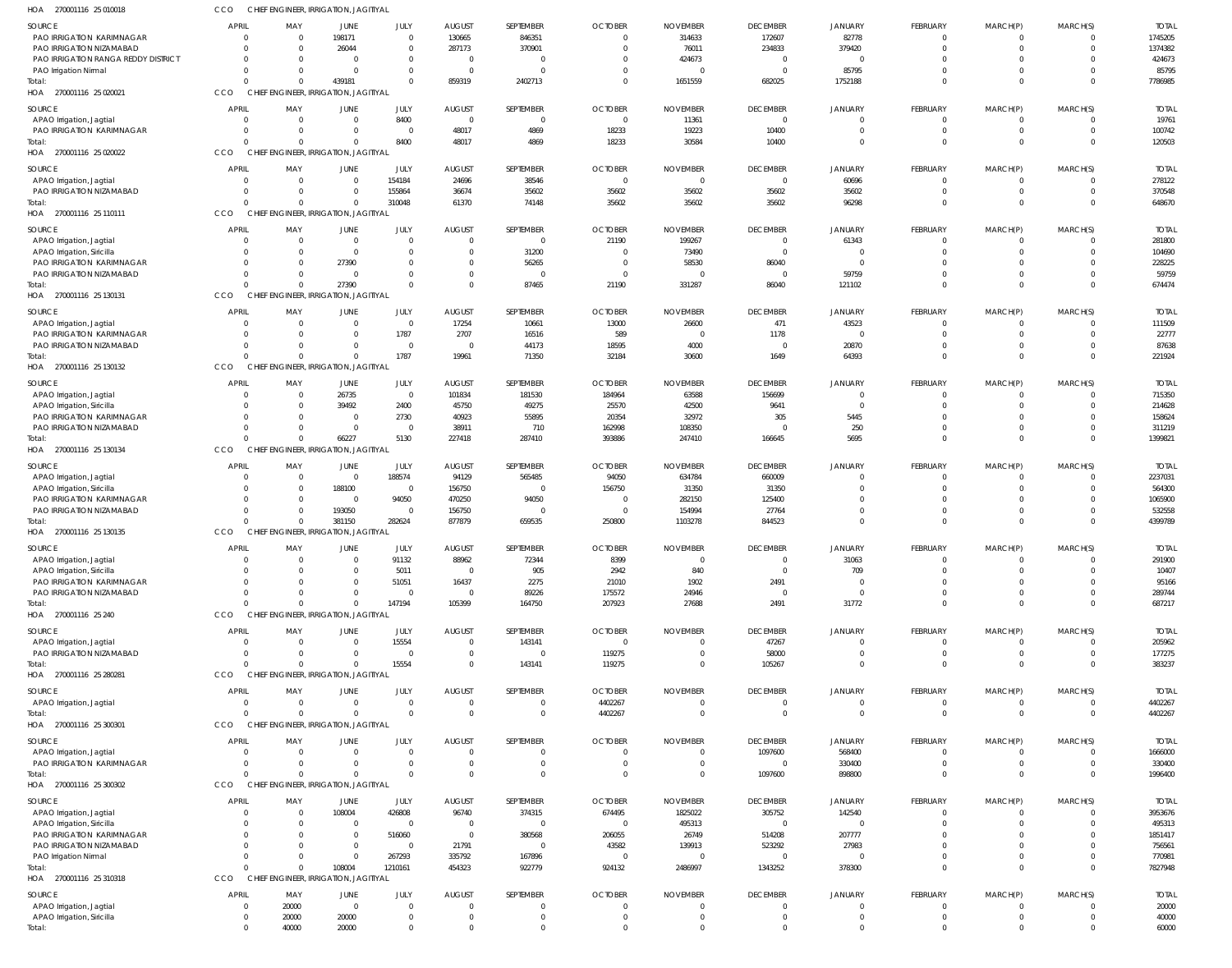| HOA 270001116 25 510511                                      | CCO                            | CHIEF ENGINEER, IRRIGATION, JAGITIYAL                   |                          |                      |                                 |                                |                               |                           |                                   |                                  |                             |                              |                                  |                         |
|--------------------------------------------------------------|--------------------------------|---------------------------------------------------------|--------------------------|----------------------|---------------------------------|--------------------------------|-------------------------------|---------------------------|-----------------------------------|----------------------------------|-----------------------------|------------------------------|----------------------------------|-------------------------|
| SOURCE<br>APAO Irrigation, Jagtial                           | <b>APRIL</b><br>$\Omega$       | MAY<br>$\overline{\mathbf{0}}$                          | JUNE<br>- 0              | JULY<br>$\Omega$     | <b>AUGUST</b><br>$\overline{0}$ | SEPTEMBER<br>$\mathbf{0}$      | <b>OCTOBER</b><br>$\mathbf 0$ | <b>NOVEMBER</b><br>62921  | <b>DECEMBER</b><br>$\overline{0}$ | <b>JANUARY</b><br>$\overline{0}$ | FEBRUARY<br>$^{\circ}$      | MARCH(P)<br>$^{\circ}$       | MARCH(S)<br>$\Omega$             | <b>TOTAL</b><br>62921   |
| PAO IRRIGATION NIZAMABAD                                     | $\Omega$                       | $\Omega$                                                | $\Omega$                 | $\Omega$             | $\overline{0}$                  | $\mathbf 0$                    | $\overline{0}$                | $\overline{0}$            | 31059                             | $\overline{0}$                   | $\mathbf 0$                 | $\mathbf 0$                  | $\overline{0}$                   | 31059                   |
| Total:<br>HOA 270001116 26 270272                            | $\Omega$<br>CCO                | $\Omega$<br>CHIEF ENGINEER, IRRIGATION, JAGITIYAL       | $\Omega$                 | $\Omega$             | $\Omega$                        | $\Omega$                       | $\Omega$                      | 62921                     | 31059                             | $\Omega$                         | $\Omega$                    | $\mathbf 0$                  | $\Omega$                         | 93980                   |
| SOURCE                                                       | <b>APRIL</b>                   | MAY                                                     | JUNE                     | JULY                 | <b>AUGUST</b>                   | SEPTEMBER                      | <b>OCTOBER</b>                | <b>NOVEMBER</b>           | <b>DECEMBER</b>                   | <b>JANUARY</b>                   | FEBRUARY                    | MARCH(P)                     | MARCH(S)                         | <b>TOTAL</b>            |
| APAO Projects, Jagtial                                       | $\overline{0}$                 | $\overline{\mathbf{0}}$                                 | - 0                      | $\Omega$             | $^{\circ}$                      | 0                              | 0                             | -0                        | 44993                             | $\overline{0}$                   | $\mathbf 0$                 | $\mathbf{0}$                 | $\Omega$                         | 44993                   |
| Total:<br>HOA 270001116 27 270272                            | $\Omega$<br>CCO                | $\overline{0}$<br>CHIEF ENGINEER, IRRIGATION, JAGITIYAL | $\Omega$                 | $\Omega$             | $\Omega$                        | $\mathbf 0$                    | $\mathsf{C}$                  | $\overline{0}$            | 44993                             | $\Omega$                         | $\mathbf 0$                 | $\mathbf{0}$                 | $\overline{0}$                   | 44993                   |
| SOURCE                                                       | <b>APRIL</b>                   | MAY                                                     | JUNE                     | JULY                 | <b>AUGUST</b>                   | SEPTEMBER                      | <b>OCTOBER</b>                | <b>NOVEMBER</b>           | <b>DECEMBER</b>                   | <b>JANUARY</b>                   | FEBRUARY                    | MARCH(P)                     | MARCH(S)                         | <b>TOTAL</b>            |
| APAO Projects, Jagtial                                       | $\Omega$                       | $\overline{\mathbf{0}}$                                 | $\Omega$                 | $\Omega$             | $\overline{0}$                  | 0                              | $\overline{0}$                | $\Omega$                  | 19950                             | $\Omega$                         | 0                           | $^{\circ}$                   |                                  | 19950                   |
| APAO, SRSP, NIZAMABAD                                        | $\Omega$                       | $\Omega$                                                | -0                       | $\Omega$             | $\Omega$                        | $\Omega$                       | 409039                        | $\Omega$                  | $\Omega$                          | $\Omega$                         | $\Omega$                    | $\mathbf 0$                  | $\Omega$                         | 409039                  |
| PAO, SRSP, SSP, NIRMAL                                       | $\Omega$<br>$\Omega$           | $\overline{0}$<br>$\Omega$                              | - 0<br>$\Omega$          | $\Omega$<br>$\Omega$ | $\mathbf 0$<br>$\Omega$         | 0<br>$\Omega$                  | 0                             | 0                         | 65817                             | $\Omega$<br>$\Omega$             | $\mathbf 0$<br>$\Omega$     | $\mathbf 0$<br>$\Omega$      | $\Omega$                         | 65817                   |
| Total:<br>HOA 270001124 26 270272                            | CCO                            | CHIEF ENGINEER, IRRIGATION, WANAPARTHY                  |                          |                      |                                 |                                | 409039                        |                           | 85767                             |                                  |                             |                              |                                  | 494806                  |
| <b>SOURCE</b>                                                | <b>APRIL</b>                   | MAY                                                     | JUNE                     | JULY                 | <b>AUGUST</b>                   | SEPTEMBER                      | <b>OCTOBER</b>                | <b>NOVEMBER</b>           | <b>DECEMBER</b>                   | <b>JANUARY</b>                   | FEBRUARY                    | MARCH(P)                     | MARCH(S)                         | <b>TOTAL</b>            |
| PAO, PJP, Jogulamba Gadwal                                   | $\overline{0}$                 | $\overline{\mathbf{0}}$                                 | $\Omega$                 | $\Omega$             | $\overline{0}$                  | $\mathbf{0}$                   | 0                             | $\Omega$                  | $\overline{0}$                    | 412793                           | $\mathbf{0}$                | $\mathbf{0}$                 | $\Omega$                         | 412793                  |
| Total:<br>HOA 270001127 26 270272                            | $\Omega$<br>CCO                | $\Omega$<br>CHIEF ENGINEER, IRRIGATION, NALGONDA        | $\Omega$                 | $\Omega$             | $\Omega$                        | $\mathbf 0$                    | - 0                           |                           | $\overline{0}$                    | 412793                           | $\mathbf 0$                 | $\mathbf{0}$                 | $\Omega$                         | 412793                  |
| SOURCE                                                       | <b>APRIL</b>                   | MAY                                                     | JUNE                     | JULY                 | <b>AUGUST</b>                   | SEPTEMBER                      | <b>OCTOBER</b>                | <b>NOVEMBER</b>           | <b>DECEMBER</b>                   | <b>JANUARY</b>                   | FEBRUARY                    | MARCH(P)                     | MARCH(S)                         | <b>TOTAL</b>            |
| PAO A M R P (SLBC), NALGONDA                                 | $\overline{0}$                 | $\overline{\mathbf{0}}$                                 | $\overline{0}$           | $\Omega$             | $^{\circ}$                      | 0                              | $^{\circ}$                    | $\Omega$                  | $\overline{0}$                    | 37600                            | 0                           | 0                            | $\Omega$                         | 37600                   |
| Total:<br>HOA 270001127 26 290291                            | $\Omega$<br>CCO                | $\overline{0}$<br>CHIEF ENGINEER, IRRIGATION, NALGONDA  | $\Omega$                 | $\Omega$             | $\Omega$                        | $\mathbf 0$                    | $\Omega$                      | - 0                       | $\overline{0}$                    | 37600                            | $\mathbf 0$                 | $\mathbf 0$                  | $\Omega$                         | 37600                   |
|                                                              |                                |                                                         |                          |                      |                                 |                                |                               |                           |                                   |                                  |                             |                              |                                  |                         |
| SOURCE<br>APAO Irrigation, Yadadri                           | <b>APRIL</b><br>$\Omega$       | MAY<br>$\overline{\mathbf{0}}$                          | JUNE<br>250200           | JULY<br>83400        | <b>AUGUST</b><br>83400          | SEPTEMBER<br>169758            | <b>OCTOBER</b><br>133500      | <b>NOVEMBER</b><br>133500 | <b>DECEMBER</b><br>133500         | <b>JANUARY</b><br>133500         | FEBRUARY<br>$\mathbf 0$     | MARCH(P)<br>0                | MARCH(S)<br>$\Omega$             | <b>TOTAI</b><br>1120758 |
| PAO IRRIGATION DIVISION NALGONDA                             | 7678095                        | 15566182                                                | 12053004                 | 12645610             | 16971834                        | 17762824                       | 18142206                      | 17976894                  | 16933188                          | 19512029                         | $\mathbf 0$                 | $\mathbf 0$                  | $\Omega$                         | 155241866               |
| Total:                                                       | 7678095                        | 15566182                                                | 12303204                 | 12729010             | 17055234                        | 17932582                       | 18275706                      | 18110394                  | 17066688                          | 19645529                         | $\mathbf 0$                 | $\mathbf 0$                  | $\Omega$                         | 156362624               |
| HOA 270001127 26 290292                                      | <b>CCO</b>                     | CHIEF ENGINEER, IRRIGATION, NALGONDA                    |                          |                      |                                 |                                |                               |                           |                                   |                                  |                             |                              |                                  |                         |
| SOURCE                                                       | <b>APRIL</b>                   | MAY                                                     | JUNE                     | JULY                 | <b>AUGUST</b>                   | SEPTEMBER                      | <b>OCTOBER</b>                | <b>NOVEMBER</b>           | <b>DECEMBER</b>                   | <b>JANUARY</b>                   | FEBRUARY                    | MARCH(P)                     | MARCH(S)                         | <b>TOTAL</b>            |
| PAO IRRIGATION DIVISION NALGONDA                             | 30088                          | 40127                                                   | 30588                    | 31746                | 30795                           | 30588                          | 30588                         | 39295                     | 22213                             | 23213                            | 0                           | 0                            | $\Omega$                         | 309241                  |
| Total:<br>HOA 270001127 26 290293                            | 30088<br>CCO                   | 40127<br>CHIEF ENGINEER, IRRIGATION, NALGONDA           | 30588                    | 31746                | 30795                           | 30588                          | 30588                         | 39295                     | 22213                             | 23213                            | $\mathbf{0}$                | $\mathbf 0$                  | $\Omega$                         | 309241                  |
| SOURCE                                                       | <b>APRIL</b>                   | MAY                                                     | JUNE                     | JULY                 | <b>AUGUST</b>                   | SEPTEMBER                      | <b>OCTOBER</b>                | <b>NOVEMBER</b>           | <b>DECEMBER</b>                   | <b>JANUARY</b>                   | FEBRUARY                    | MARCH(P)                     | MARCH(S)                         | <b>TOTAL</b>            |
| APAO Irrigation, Yadadri                                     | $\overline{0}$                 | $\overline{\mathbf{0}}$                                 | 95913                    | 31971                | 31971                           | 28947                          | 9649                          | 9649                      | 9649                              | 9649                             | 0                           | 0                            | $\Omega$                         | 227398                  |
| PAO IRRIGATION DIVISION NALGONDA<br>Total:                   | 2951348<br>2951348             | 3281144<br>3281144                                      | 4343912<br>4439825       | 3923731<br>3955702   | 2367778<br>2399749              | 2177185<br>2206132             | 1126193<br>1135842            | 1010722<br>1020371        | 1027139<br>1036788                | 1082293<br>1091942               | $\mathbf 0$<br>$\mathbf 0$  | $\mathbf 0$<br>$\mathbf{0}$  | $\Omega$<br>$\Omega$             | 23291445<br>23518843    |
| HOA 270001127 26 290294                                      | CCO                            | CHIEF ENGINEER, IRRIGATION, NALGONDA                    |                          |                      |                                 |                                |                               |                           |                                   |                                  |                             |                              |                                  |                         |
| SOURCE                                                       | <b>APRIL</b>                   | MAY                                                     | JUNE                     | JULY                 | <b>AUGUST</b>                   | SEPTEMBER                      | <b>OCTOBER</b>                | <b>NOVEMBER</b>           | <b>DECEMBER</b>                   | <b>JANUARY</b>                   | <b>FEBRUARY</b>             | MARCH(P)                     | MARCH(S)                         | <b>TOTAL</b>            |
| APAO Irrigation, Yadadri                                     | $\Omega$                       | $\overline{\mathbf{0}}$                                 | 29682                    | 9894                 | 9894                            | 23952                          | 14580                         | 14580                     | 14580                             | 14580                            | $\Omega$                    | $^{\circ}$                   | $\Omega$                         | 131742                  |
| PAO IRRIGATION DIVISION NALGONDA                             | 640865                         | 756705                                                  | 575377                   | 653280               | 1026962                         | 875486                         | 969879                        | 843892                    | 849792                            | 904459                           | $\mathbf 0$                 | $\mathbf{0}$                 | $\Omega$                         | 8096697                 |
| Total:<br>HOA 270001127 26 290295                            | 640865<br>CCO                  | 756705<br>CHIEF ENGINEER, IRRIGATION, NALGONDA          | 605059                   | 663174               | 1036856                         | 899438                         | 984459                        | 858472                    | 864372                            | 919039                           | $\mathbf 0$                 | $\mathbf 0$                  | $\Omega$                         | 8228439                 |
|                                                              |                                |                                                         |                          |                      |                                 |                                |                               |                           |                                   |                                  |                             |                              |                                  |                         |
| SOURCE<br>APAO Irrigation, Yadadri                           | <b>APRIL</b><br>$\overline{0}$ | MAY<br>$\overline{\mathbf{0}}$                          | JUNE<br>213885           | JULY<br>$\Omega$     | <b>AUGUST</b><br>$\overline{0}$ | SEPTEMBER<br>110258            | <b>OCTOBER</b><br>$\mathbf 0$ | <b>NOVEMBER</b><br>249062 | <b>DECEMBER</b><br>198315         | <b>JANUARY</b><br>$\overline{0}$ | FEBRUARY<br>$\overline{0}$  | MARCH(P)<br>$\overline{0}$   | MARCH(S)<br>$\Omega$             | <b>TOTAL</b><br>771520  |
| PAO IRRIGATION DIVISION NALGONDA                             | $\Omega$                       | 67300                                                   | 100000                   |                      |                                 | $\Omega$                       | 100000                        | 100000                    | $\Omega$                          | 100000                           | $^{\circ}$                  | 0                            |                                  | 467300                  |
| Total:                                                       | $\Omega$                       | 67300                                                   | 313885                   | $\Omega$             | $\Omega$                        | 110258                         | 100000                        | 349062                    | 198315                            | 100000                           | $\mathbf{0}$                | $\mathbf{0}$                 | $\Omega$                         | 1238820                 |
| HOA 270001127 26 290296                                      | CCO                            | CHIEF ENGINEER, IRRIGATION, NALGONDA                    |                          |                      |                                 |                                |                               |                           |                                   |                                  |                             |                              |                                  |                         |
| SOURCE                                                       | <b>APRIL</b>                   | MAY                                                     | JUNE                     | JULY                 | <b>AUGUST</b>                   | SEPTEMBER                      | <b>OCTOBER</b>                | <b>NOVEMBER</b>           | <b>DECEMBER</b>                   | <b>JANUARY</b>                   | <b>FEBRUARY</b>             | MARCH(P)                     | MARCH(S)                         | <b>TOTAL</b>            |
| PAO IRRIGATION DIVISION NALGONDA<br>Total:                   | $\overline{0}$<br>$\Omega$     | $\overline{\mathbf{0}}$<br>$\Omega$                     | $\mathbf{0}$<br>$\Omega$ | $\Omega$<br>$\Omega$ | 398274<br>398274                | 3617462<br>3617462             | $\mathbf 0$<br>$\Omega$       | 1260884<br>1260884        | 116642<br>116642                  | 1611568<br>1611568               | $\mathbf 0$<br>$\mathbf 0$  | $\mathbf{0}$<br>$\mathbf{0}$ | $\Omega$<br>$\Omega$             | 7004830<br>7004830      |
| HOA 270001800 05 270272                                      | CCO                            | ENGINEER-IN-CHIEF, IRRIGATION (GENERAL), HYDERABAD      |                          |                      |                                 |                                |                               |                           |                                   |                                  |                             |                              |                                  |                         |
| SOURCE                                                       | <b>APRIL</b>                   | MAY                                                     | JUNE                     | JULY                 | <b>AUGUST</b>                   | SEPTEMBER                      | <b>OCTOBER</b>                | <b>NOVEMBER</b>           | <b>DECEMBER</b>                   | JANUARY                          | <b>FEBRUARY</b>             | MARCH(P)                     | MARCH(S)                         | <b>TOTAL</b>            |
| APAO Irrigation, Bhoopalapally                               | $\Omega$                       | $\overline{0}$                                          | $\overline{0}$           | $\Omega$             | $^{\circ}$                      | $\mathbf{0}$                   | 3147599                       | 0                         | $\overline{0}$                    | $\Omega$                         | $\mathbf{0}$                | $\mathbf{0}$                 | $\Omega$                         | 3147599                 |
| APAO Irrigation, Kamareddy                                   | $\Omega$<br>$\Omega$           | $\overline{0}$<br>$\overline{0}$                        |                          |                      | $\Omega$<br>-0                  | $\mathbf{0}$<br>$\Omega$       | 3551911<br>1529397            |                           | $\Omega$<br>$\Omega$              | 1291000<br>922749                | $\mathbf 0$<br>$\mathbf 0$  | $\mathbf{0}$<br>$\mathbf 0$  | $\Omega$                         | 4842911<br>2452146      |
| APAO Irrigation, Kothagudem<br>APAO Irrigation, Peddapalli   | $\Omega$                       | $\Omega$                                                |                          |                      | - 0                             | 0                              | 318944                        |                           | $\Omega$                          |                                  | $\mathbf 0$                 | $\mathbf 0$                  |                                  | 318944                  |
| APAO Irrigation, Suryapet                                    | $\Omega$                       | $\Omega$                                                |                          |                      | - 0                             | $\Omega$                       | 9174038                       |                           | 1820487                           | $\Omega$                         | $\mathbf 0$                 | $\Omega$                     |                                  | 10994525                |
| APAO Projects, Jagtial                                       | $\Omega$                       | $\Omega$                                                |                          |                      | $\Omega$                        | $\Omega$                       | 8480206                       |                           |                                   |                                  | $\mathbf 0$                 | $\Omega$                     |                                  | 8480206                 |
| APAO Projects, Peddapalli                                    | <sup>0</sup><br>$\Omega$       | $\Omega$<br>$\Omega$                                    |                          |                      | -0<br>$\Omega$                  | 0<br>$\Omega$                  | 1556678                       |                           | $\Omega$                          | $\Omega$<br>$\Omega$             | $\Omega$<br>$\mathbf 0$     | $\Omega$<br>$\Omega$         |                                  | 1556678                 |
| APAO, SRSP SSP, KARIMNAGAR<br>APAO, SRSP, NIZAMABAD          | $\Omega$                       | $\Omega$                                                |                          |                      | 1822257                         | $\Omega$                       | 2501014<br>6647905            |                           | $\Omega$                          | $\Omega$                         | $\Omega$                    | $\Omega$                     |                                  | 2501014<br>8470162      |
| PAO (W&P) NSP, TEKULAPALLY                                   | $\Omega$                       | $\Omega$                                                |                          |                      | $\Omega$                        | $\Omega$                       | 634880                        |                           | $\Omega$                          | $\Omega$                         | $\Omega$                    | $\Omega$                     |                                  | 634880                  |
| PAO A M R P (SLBC), NALGONDA                                 | <sup>0</sup>                   | $\Omega$                                                |                          |                      | -0                              | $\Omega$                       | 3238334                       |                           | 2343678                           | 1160104                          | $\Omega$                    | $\Omega$                     |                                  | 6742116                 |
| PAO IRRIGATION DIVISION NALGONDA                             | $\Omega$                       | $\Omega$<br>$\Omega$                                    |                          |                      | -0                              | 5198764                        | 1976059                       |                           | $\Omega$                          | 5149542                          | $\Omega$                    | $\mathbf 0$                  | $\Omega$                         | 12324365                |
| PAO Irrigation Nirmal<br>PAO MEDAK(IW), MEDAK                | $\Omega$                       | $\Omega$                                                |                          |                      | $\Omega$<br>$\Omega$            | $\overline{0}$<br>$\mathbf{0}$ | 737712<br>1802945             |                           | 1909257<br>$\Omega$               | $\Omega$                         | $\Omega$<br>$\mathbf 0$     | $\Omega$<br>$\mathbf 0$      |                                  | 2646969<br>1802945      |
| PAO, PJP, Jogulamba Gadwal                                   | $\Omega$                       | $\Omega$                                                |                          |                      | $^{\circ}$                      | $\mathbf 0$                    | 1563209                       | $\Omega$                  | $\Omega$                          | $\Omega$                         | $\mathbf 0$                 | $\mathbf 0$                  |                                  | 1563209                 |
| Total:<br>HOA 270001800 09 010011                            | $\cap$<br>CCO                  | $\Omega$<br>CHIEF ENGINEER, IRRIGATION, NALGONDA        | $\cap$                   | $\Omega$             | 1822257                         | 5198764                        | 46860831                      |                           | 6073422                           | 8523395                          | $\mathbf 0$                 | $\mathbf{0}$                 | $\Omega$                         | 68478669                |
|                                                              | <b>APRIL</b>                   | MAY                                                     | JUNE                     | JULY                 | <b>AUGUST</b>                   | SEPTEMBER                      | <b>OCTOBER</b>                | <b>NOVEMBER</b>           | <b>DECEMBER</b>                   | <b>JANUARY</b>                   | FEBRUARY                    | MARCH(P)                     | MARCH(S)                         | <b>TOTAL</b>            |
| SOURCE<br>APAO Irrigation, Yadadri                           | $\Omega$                       | 3072520                                                 | 1492895                  | 1470010              | 1368214                         | 2871592                        | 2183980                       | 2300123                   | 2312100                           | 2296345                          | 0                           | 0                            | $\Omega$                         | 19367779                |
| PAO IRRIGATION DIVISION NALGONDA                             | 20100847                       | 20470687                                                | 21647865                 | 25259288             | 38405978                        | 36331072                       | 34144473                      | 34831700                  | 36453282                          | 35207912                         | $\mathbf 0$                 | $\mathbf{0}$                 | $\Omega$                         | 302853104               |
| Total:                                                       | 20100847                       | 23543207                                                | 23140760                 | 26729298             | 39774192                        | 39202664                       | 36328453                      | 37131823                  | 38765382                          | 37504257                         | $\mathbf 0$                 | $\mathbf 0$                  | $\Omega$                         | 322220883               |
| HOA 270001800 09 010012                                      | <b>CCO</b>                     | CHIEF ENGINEER, IRRIGATION, NALGONDA                    |                          |                      |                                 |                                |                               |                           |                                   |                                  |                             |                              |                                  |                         |
| SOURCE                                                       | <b>APRIL</b>                   | MAY                                                     | JUNE                     | JULY                 | <b>AUGUST</b>                   | SEPTEMBER                      | <b>OCTOBER</b>                | <b>NOVEMBER</b>           | <b>DECEMBER</b>                   | <b>JANUARY</b>                   | <b>FEBRUARY</b>             | MARCH(P)                     | MARCH(S)                         | <b>TOTAL</b>            |
| APAO Irrigation, Yadadri<br>PAO IRRIGATION DIVISION NALGONDA | $\overline{0}$<br>30163        | 10600<br>37464                                          | 4000<br>76837            | 4000<br>47350        | 4000<br>46019                   | 4400<br>40509                  | 4000<br>42213                 | 6000<br>53008             | 6933<br>49388                     | 6000<br>66955                    | $\mathbf{0}$<br>$\mathbf 0$ | $\mathbf{0}$<br>$\mathbf{0}$ | $\overline{0}$<br>$\overline{0}$ | 49933<br>489906         |
|                                                              |                                |                                                         |                          |                      |                                 |                                |                               |                           |                                   |                                  |                             |                              |                                  |                         |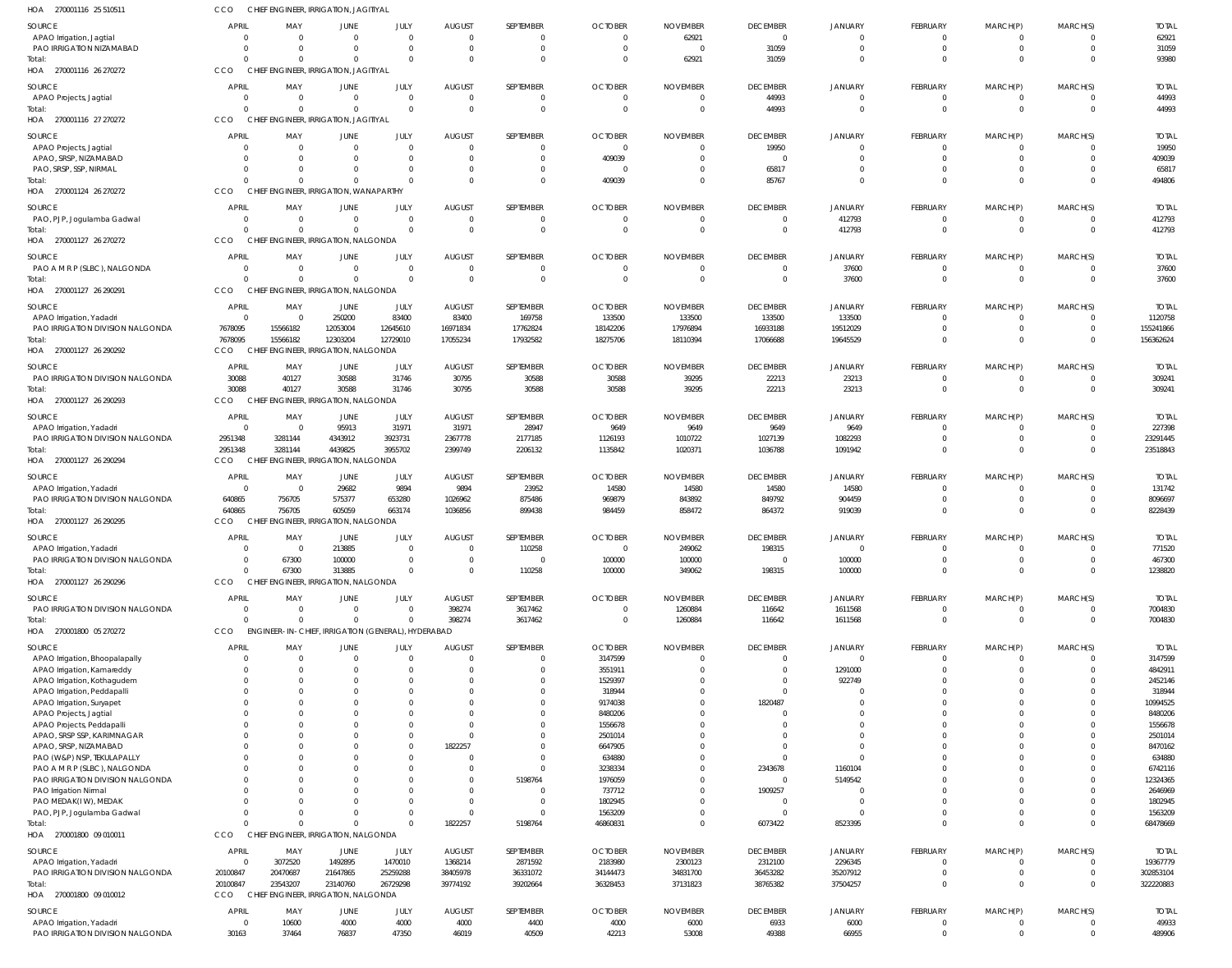| HOA 270001800 09 010012                                               | CCO                        | CHIEF ENGINEER, IRRIGATION, NALGONDA                       |                                |                      |                            |                         |                                  |                           |                                  |                            |                            |                              |                      |                         |
|-----------------------------------------------------------------------|----------------------------|------------------------------------------------------------|--------------------------------|----------------------|----------------------------|-------------------------|----------------------------------|---------------------------|----------------------------------|----------------------------|----------------------------|------------------------------|----------------------|-------------------------|
| SOURCE<br>Total:                                                      | <b>APRIL</b><br>30163      | MAY<br>48064                                               | JUNE<br>80837                  | JULY<br>51350        | <b>AUGUST</b><br>50019     | SEPTEMBER<br>44909      | <b>OCTOBER</b><br>46213          | <b>NOVEMBER</b><br>59008  | <b>DECEMBER</b><br>56321         | <b>JANUARY</b><br>72955    | FEBRUARY<br>$\mathbf 0$    | MARCH(P)<br>$\mathbf 0$      | MARCH(S)<br>$\Omega$ | <b>TOTAL</b><br>539839  |
| HOA 270001800 09 010013                                               | CCO                        | CHIEF ENGINEER, IRRIGATION, NALGONDA                       |                                |                      |                            |                         |                                  |                           |                                  |                            |                            |                              |                      |                         |
| SOURCE<br>APAO Irrigation, Yadadri                                    | <b>APRIL</b><br>$\Omega$   | MAY<br>1180532                                             | JUNE<br>573555                 | JULY<br>570029       | <b>AUGUST</b><br>525470    | SEPTEMBER<br>593572     | <b>OCTOBER</b><br>417135         | <b>NOVEMBER</b><br>262230 | <b>DECEMBER</b><br>197852        | <b>JANUARY</b><br>198084   | FEBRUARY<br>-0             | MARCH(P)<br>-0               | MARCH(S)             | <b>TOTAI</b><br>4518459 |
| PAO IRRIGATION DIVISION NALGONDA<br>Total:<br>HOA 270001800 09 010015 | 7728897<br>7728897<br>CCO  | 7922955<br>9103487<br>CHIEF ENGINEER, IRRIGATION, NALGONDA | 10611116<br>11184671           | 9955066<br>10525095  | 5309230<br>5834700         | 4724143<br>5317715      | 4344506<br>4761641               | 3377139<br>3639369        | 3365549<br>3563401               | 3192250<br>3390334         | $\Omega$<br>$\Omega$       | $\mathbf 0$<br>$\Omega$      | $\Omega$<br>$\Omega$ | 60530851<br>65049310    |
| SOURCE                                                                | <b>APRIL</b>               | MAY                                                        | JUNE                           | JULY                 | <b>AUGUST</b>              | SEPTEMBER               | <b>OCTOBER</b>                   | <b>NOVEMBER</b>           | <b>DECEMBER</b>                  | <b>JANUARY</b>             | FEBRUARY                   | MARCH(P)                     | MARCH(S)             | <b>TOTAL</b>            |
| PAO IRRIGATION DIVISION NALGONDA<br>Total:<br>HOA 270001800 09 010016 | 293<br>293<br>CCO          | 293<br>293<br>CHIEF ENGINEER, IRRIGATION, NALGONDA         | $\Omega$<br>$\Omega$           | 293<br>293           | 293<br>293                 | 293<br>293              | $\overline{0}$<br>$\overline{0}$ | - 0<br>$\overline{0}$     | $\Omega$<br>$\overline{0}$       | $\Omega$<br>$\Omega$       | $\mathbf 0$<br>$\mathbf 0$ | $^{\circ}$<br>$\overline{0}$ | $\Omega$<br>$\Omega$ | 1465<br>1465            |
| SOURCE                                                                | <b>APRIL</b>               | MAY                                                        | JUNE                           | JULY                 | <b>AUGUST</b>              | SEPTEMBER               | <b>OCTOBER</b>                   | <b>NOVEMBER</b>           | <b>DECEMBER</b>                  | <b>JANUARY</b>             | FEBRUARY                   | MARCH(P)                     | MARCH(S)             | <b>TOTAI</b>            |
| APAO Irrigation, Yadadri                                              | $\Omega$                   | 397722                                                     | 177498                         | 174820               | 162616                     | 398853                  | 240632                           | 254236                    | 253861                           | 252034                     | $\Omega$                   | -0                           | $\Omega$             | 2312272                 |
| PAO IRRIGATION DIVISION NALGONDA<br>Total:                            | 2550336<br>2550336         | 2629624<br>3027346                                         | 2525432<br>2702930             | 3189785<br>3364605   | 4334296<br>4496912         | 3927537<br>4326390      | 3668557<br>3909189               | 3675317<br>3929553        | 3908182<br>4162043               | 3609287<br>3861321         | $\Omega$<br>$\Omega$       | $\mathbf 0$<br>$\Omega$      | $\Omega$<br>$\Omega$ | 34018353<br>36330625    |
| HOA 270001800 09 010017                                               | CCO                        | CHIEF ENGINEER, IRRIGATION, NALGONDA                       |                                |                      |                            |                         |                                  |                           |                                  |                            |                            |                              |                      |                         |
| <b>SOURCE</b>                                                         | APRIL                      | MAY                                                        | JUNE                           | JULY                 | <b>AUGUST</b>              | SEPTEMBER               | <b>OCTOBER</b>                   | <b>NOVEMBER</b>           | <b>DECEMBER</b>                  | <b>JANUARY</b>             | FEBRUARY                   | MARCH(P)                     | MARCH(S)             | <b>TOTAL</b>            |
| PAO IRRIGATION DIVISION NALGONDA                                      | $\Omega$<br>$\Omega$       | $\overline{0}$<br>$\Omega$                                 | $\Omega$<br>$\Omega$           | $\Omega$<br>$\Omega$ | $\overline{0}$<br>$\Omega$ | 0<br>$\Omega$           | $\overline{0}$                   | 1644279                   | 712618                           | 289961                     | $\mathbf 0$                | $^{\circ}$                   | $\Omega$             | 2646858                 |
| Total:<br>HOA 270001800 09 010018                                     | CCO                        | CHIEF ENGINEER, IRRIGATION, NALGONDA                       |                                |                      |                            |                         | $\overline{0}$                   | 1644279                   | 712618                           | 289961                     | $\mathbf 0$                | $\mathbf 0$                  | $\Omega$             | 2646858                 |
| SOURCE                                                                | APRIL                      | MAY                                                        | JUNE                           | JULY                 | <b>AUGUST</b>              | SEPTEMBER               | <b>OCTOBER</b>                   | <b>NOVEMBER</b>           | <b>DECEMBER</b>                  | <b>JANUARY</b>             | FEBRUARY                   | MARCH(P)                     | MARCH(S)             | <b>TOTAI</b>            |
| APAO Irrigation, Yadadri                                              | $\Omega$                   | - 0                                                        | $\Omega$                       | $\Omega$             | $\overline{0}$             | $\Omega$                | $\overline{0}$                   | $\Omega$                  | 78412                            | 45438                      | $\Omega$                   | $\Omega$                     |                      | 123850                  |
| PAO IRRIGATION DIVISION NALGONDA<br>Total:                            | $\Omega$<br>$\Omega$       | 527715<br>527715                                           | 941959<br>941959               | 64179<br>64179       | 2674177<br>2674177         | 4393781<br>4393781      | 200672<br>200672                 | 773924<br>773924          | 852419<br>930831                 | 1749611<br>1795049         | $\mathbf 0$<br>$\Omega$    | $\mathbf 0$<br>$\Omega$      | $\Omega$<br>$\Omega$ | 12178437<br>12302287    |
| HOA 270001800 09 020021                                               | CCO                        | CHIEI                                                      | ENGINEER, IRRIGATION, NALGONDA |                      |                            |                         |                                  |                           |                                  |                            |                            |                              |                      |                         |
| SOURCE                                                                | APRIL                      | MAY                                                        | JUNE                           | JULY                 | <b>AUGUST</b>              | SEPTEMBER               | <b>OCTOBER</b>                   | <b>NOVEMBER</b>           | <b>DECEMBER</b>                  | <b>JANUARY</b>             | FEBRUARY                   | MARCH(P)                     | MARCH(S)             | <b>TOTAL</b>            |
| PAO IRRIGATION DIVISION NALGONDA                                      | 4000                       | $\overline{0}$                                             | 24000                          | 24000                | 54700                      | 12800                   | 10400                            | 65880                     | 10400                            | 5200                       | $\mathbf 0$                | $^{\circ}$                   | $\Omega$             | 211380                  |
| Total:<br>HOA 270001800 09 110111                                     | 4000<br>CCO                | $\Omega$<br>CHIEF ENGINEER, IRRIGATION, NALGONDA           | 24000                          | 24000                | 54700                      | 12800                   | 10400                            | 65880                     | 10400                            | 5200                       | $\mathbf 0$                | $\mathbf 0$                  | $\Omega$             | 211380                  |
| SOURCE                                                                | APRIL                      | MAY                                                        | JUNE                           | JULY                 | <b>AUGUST</b>              | SEPTEMBER               | <b>OCTOBER</b>                   | <b>NOVEMBER</b>           | <b>DECEMBER</b>                  | <b>JANUARY</b>             | FEBRUARY                   | MARCH(P)                     | MARCH(S)             | <b>TOTAL</b>            |
| PAO IRRIGATION DIVISION NALGONDA                                      | $\Omega$                   | - 0                                                        | $\Omega$                       | 20700                | $\overline{0}$             | 99185                   | 70309                            | 246257                    | 80593                            | 65118                      | $\Omega$                   | -0                           |                      | 582162                  |
| Total:<br>HOA 270001800 09 130131                                     | $\Omega$<br>CCO            | $\Omega$<br>CHIEF ENGINEER, IRRIGATION, NALGONDA           |                                | 20700                | $\circ$                    | 99185                   | 70309                            | 246257                    | 80593                            | 65118                      | $\mathbf 0$                | $\mathbf 0$                  | $\overline{0}$       | 582162                  |
| SOURCE                                                                | APRIL                      | MAY                                                        | JUNE                           | JULY                 | <b>AUGUST</b>              | <b>SEPTEMBER</b>        | <b>OCTOBER</b>                   | <b>NOVEMBER</b>           | <b>DECEMBER</b>                  | <b>JANUARY</b>             | <b>FEBRUARY</b>            | MARCH(P)                     | MARCH(S)             | <b>TOTAL</b>            |
| PAO IRRIGATION DIVISION NALGONDA                                      | $\overline{0}$             | $\overline{\mathbf{0}}$                                    | 38009                          | 35048                | 67063                      | 4324                    | 5717                             | 52721                     | 46940                            | 3158                       | $^{\circ}$                 | -0                           |                      | 252980                  |
| Total:<br>HOA 270001800 09 130132                                     | $\Omega$<br>CCO            | $\Omega$<br>CHIEF ENGINEER, IRRIGATION, NALGONDA           | 38009                          | 35048                | 67063                      | 4324                    | 5717                             | 52721                     | 46940                            | 3158                       | $\mathbf 0$                | $\mathbf 0$                  | $\Omega$             | 252980                  |
|                                                                       |                            |                                                            |                                |                      |                            |                         |                                  |                           |                                  |                            |                            |                              |                      |                         |
| SOURCE<br>APAO Irrigation, Yadadri                                    | <b>APRIL</b>               | MAY<br>$\Omega$                                            | JUNE<br>$\Omega$               | JULY<br>$\Omega$     | <b>AUGUST</b><br>14250     | SEPTEMBER<br>0          | <b>OCTOBER</b><br>22066          | <b>NOVEMBER</b><br>- 0    | <b>DECEMBER</b><br>9500          | <b>JANUARY</b><br>$\Omega$ | FEBRUARY<br>$\Omega$       | MARCH(P)<br>$\Omega$         | MARCH(S)<br>$\Omega$ | <b>TOTAI</b><br>45816   |
| PAO IRRIGATION DIVISION NALGONDA                                      | $\Omega$                   | $\Omega$                                                   | 24700                          | 26170                | 227620                     | 489020                  | 350627                           | 86315                     | 541276                           |                            | $\Omega$                   | $\Omega$                     | $\Omega$             | 1745728                 |
| Total:<br>HOA 270001800 09 130134                                     | CCO                        | $\Omega$<br>CHIEF ENGINEER, IRRIGATION, NALGONDA           | 24700                          | 26170                | 241870                     | 489020                  | 372693                           | 86315                     | 550776                           | $\Omega$                   | $\Omega$                   | $\Omega$                     | $\Omega$             | 1791544                 |
| SOURCE                                                                | <b>APRIL</b>               | MAY                                                        | JUNE                           | JULY                 | <b>AUGUST</b>              | SEPTEMBER               | <b>OCTOBER</b>                   | <b>NOVEMBER</b>           | <b>DECEMBER</b>                  | JANUARY                    | FEBRUARY                   | MARCH(P)                     | MARCH(S)             | <b>TOTAL</b>            |
| APAO Irrigation, Yadadri<br>PAO IRRIGATION DIVISION NALGONDA          | $\Omega$<br>$\Omega$       | $\overline{\mathbf{0}}$<br>$\Omega$                        | $\Omega$<br>535516             | $\Omega$<br>219968   | $\overline{0}$<br>820929   | $\mathbf 0$<br>638926   | 31429<br>62857                   | $\Omega$<br>125716        | $\Omega$<br>1261904              | $\Omega$<br>408573         | $\mathbf 0$<br>$\mathbf 0$ | -0<br>$\mathbf 0$            | $\Omega$             | 31429<br>4074389        |
| Total:                                                                | $\Omega$                   | $\Omega$                                                   | 535516                         | 219968               | 820929                     | 638926                  | 94286                            | 125716                    | 1261904                          | 408573                     | $\mathbf 0$                | $\mathbf 0$                  | $\Omega$             | 4105818                 |
| HOA 270001800 09 130135                                               | CCO                        | CHIEF ENGINEER, IRRIGATION, NALGONDA                       |                                |                      |                            |                         |                                  |                           |                                  |                            |                            |                              |                      |                         |
| SOURCE                                                                | <b>APRIL</b>               | MAY                                                        | JUNE                           | JULY                 | <b>AUGUST</b>              | <b>SEPTEMBER</b>        | <b>OCTOBER</b>                   | <b>NOVEMBER</b>           | <b>DECEMBER</b>                  | <b>JANUARY</b>             | FEBRUARY                   | MARCH(P)                     | MARCH(S)             | <b>TOTAI</b>            |
| APAO Irrigation, Yadadri<br>PAO IRRIGATION DIVISION NALGONDA          | $\Omega$<br>$\Omega$       | $\overline{\mathbf{0}}$<br>$\Omega$                        | $\Omega$<br>251145             | $\Omega$<br>78018    | $\overline{0}$<br>362379   | $\Omega$<br>47608       | 97<br>25751                      | 4375<br>589819            | 622<br>100899                    | $\Omega$<br>18406          | -0<br>$\Omega$             | 0<br>$\mathbf 0$             | $\Omega$             | 5094<br>1474025         |
| Total:                                                                | $\Omega$                   |                                                            | 251145                         | 78018                | 362379                     | 47608                   | 25848                            | 594194                    | 101521                           | 18406                      | $\Omega$                   | $\Omega$                     | $\Omega$             | 1479119                 |
| HOA 270001800 09 140                                                  | CCO                        | CHIEF ENGINEER, IRRIGATION, NALGONDA                       |                                |                      |                            |                         |                                  |                           |                                  |                            |                            |                              |                      |                         |
| SOURCE                                                                | <b>APRIL</b>               | MAY                                                        | JUNE                           | JULY                 | <b>AUGUST</b>              | SEPTEMBER               | <b>OCTOBER</b>                   | <b>NOVEMBER</b>           | <b>DECEMBER</b>                  | <b>JANUARY</b>             | FEBRUARY                   | MARCH(P)                     | MARCH(S)             | <b>TOTAL</b>            |
| APAO Irrigation, Yadadri<br>PAO IRRIGATION DIVISION NALGONDA          | $\Omega$<br>$\Omega$       | $\Omega$<br>$\Omega$                                       | $\Omega$<br>$\Omega$           | $\Omega$<br>381610   | $\overline{0}$<br>15542    | $\Omega$<br>$\mathbf 0$ | $\overline{0}$<br>295000         | $\overline{0}$<br>19440   | 17600<br>37960                   | $\Omega$<br>924229         | $\mathbf 0$<br>$\mathbf 0$ | $^{\circ}$<br>$\mathbf 0$    | $\Omega$<br>$\Omega$ | 17600<br>1673781        |
| Total:                                                                | $\Omega$                   | $\Omega$                                                   | $\Omega$                       | 381610               | 15542                      | $\Omega$                | 295000                           | 19440                     | 55560                            | 924229                     | $\Omega$                   | $\Omega$                     | $\Omega$             | 1691381                 |
| HOA 270001800 09 240                                                  | CCO                        | CHIEF ENGINEER, IRRIGATION, NALGONDA                       |                                |                      |                            |                         |                                  |                           |                                  |                            |                            |                              |                      |                         |
| SOURCE                                                                | <b>APRIL</b>               | MAY                                                        | JUNE                           | JULY                 | <b>AUGUST</b>              | SEPTEMBER               | <b>OCTOBER</b>                   | <b>NOVEMBER</b>           | <b>DECEMBER</b>                  | <b>JANUARY</b>             | <b>FEBRUARY</b>            | MARCH(P)                     | MARCH(S)             | <b>TOTAI</b>            |
| PAO IRRIGATION DIVISION NALGONDA<br>Total:                            | $\Omega$<br>$\Omega$       | $\Omega$<br>$\Omega$                                       | 211480<br>211480               | $\Omega$<br>$\Omega$ | 322399<br>322399           | 118385<br>118385        | 180248<br>180248                 | 97928<br>97928            | 15540<br>15540                   | 60239<br>60239             | $\Omega$<br>$\mathbf 0$    | $\mathbf 0$<br>$\mathbf 0$   | $\Omega$<br>$\Omega$ | 1006219<br>1006219      |
| HOA 270001800 09 280281                                               | CCO                        | CHIEF ENGINEER, IRRIGATION, NALGONDA                       |                                |                      |                            |                         |                                  |                           |                                  |                            |                            |                              |                      |                         |
| <b>SOURCE</b>                                                         | APRIL                      | MAY                                                        | JUNE                           | JULY                 | <b>AUGUST</b>              | SEPTEMBER               | <b>OCTOBER</b>                   | <b>NOVEMBER</b>           | <b>DECEMBER</b>                  | <b>JANUARY</b>             | FEBRUARY                   | MARCH(P)                     | MARCH(S)             | <b>TOTAL</b>            |
| PAO IRRIGATION DIVISION NALGONDA                                      | $\overline{0}$<br>$\Omega$ | $\overline{\mathbf{0}}$<br>$\Omega$                        | 15000                          | 11000                | 71000                      | 0                       | $\overline{0}$                   | - 0                       | $\overline{0}$<br>$\overline{0}$ | $\overline{0}$             | $^{\circ}$                 | -0                           |                      | 97000                   |
| Total:<br>HOA 270001800 09 300301                                     | CCO                        | CHIEF ENGINEER, IRRIGATION, NALGONDA                       | 15000                          | 11000                | 71000                      | 0                       | $\overline{0}$                   | $\overline{0}$            |                                  | $\overline{0}$             | $\mathbf 0$                | $\mathbf 0$                  | $\Omega$             | 97000                   |
| SOURCE                                                                | APRIL                      | MAY                                                        | JUNE                           | JULY                 | <b>AUGUST</b>              | SEPTEMBER               | <b>OCTOBER</b>                   | <b>NOVEMBER</b>           | <b>DECEMBER</b>                  | <b>JANUARY</b>             | FEBRUARY                   | MARCH(P)                     | MARCH(S)             | <b>TOTAL</b>            |
| PAO IRRIGATION DIVISION NALGONDA                                      | $\Omega$                   | $\Omega$                                                   | $\Omega$                       | 184934               | 27240                      | 0                       | $\overline{0}$                   | 34917                     | $\Omega$                         | $\Omega$                   | $\Omega$                   | $\Omega$                     | $\Omega$             | 247091                  |
| Total:<br>HOA 270001800 09 300302                                     | $\Omega$<br>CCO            | $\Omega$<br>CHIEF ENGINEER, IRRIGATION, NALGONDA           | $\Omega$                       | 184934               | 27240                      | $\Omega$                | $\overline{0}$                   | 34917                     | $\overline{0}$                   | $\Omega$                   | $\mathbf 0$                | $\mathbf 0$                  | $\overline{0}$       | 247091                  |
| <b>SOURCE</b>                                                         | <b>APRIL</b>               | MAY                                                        | JUNE                           | JULY                 | <b>AUGUST</b>              | SEPTEMBER               | <b>OCTOBER</b>                   | <b>NOVEMBER</b>           | <b>DECEMBER</b>                  | <b>JANUARY</b>             | FEBRUARY                   | MARCH(P)                     | MARCH(S)             | <b>TOTAL</b>            |
| APAO Irrigation, Yadadri                                              | $\Omega$                   | $\overline{\mathbf{0}}$                                    | $\overline{0}$                 | $\Omega$             | 142713                     | 34904                   | $\overline{0}$                   | 185706                    | $\overline{0}$                   | $\Omega$                   | $\mathbf 0$                | $^{\circ}$                   |                      | 363323                  |
| PAO IRRIGATION DIVISION NALGONDA                                      | 403149                     | 41977                                                      | 582181                         | 530796               | 475848                     | 1033816                 | 251232                           | 1759222                   | 636078                           | 5489424                    | $\mathbf 0$                | $\mathbf 0$                  | $\Omega$             | 11203723                |
| Total:                                                                | 403149                     | 41977                                                      | 582181                         | 530796               | 618561                     | 1068720                 | 251232                           | 1944928                   | 636078                           | 5489424                    | $\mathbf 0$                | $\Omega$                     | $\Omega$             | 11567046                |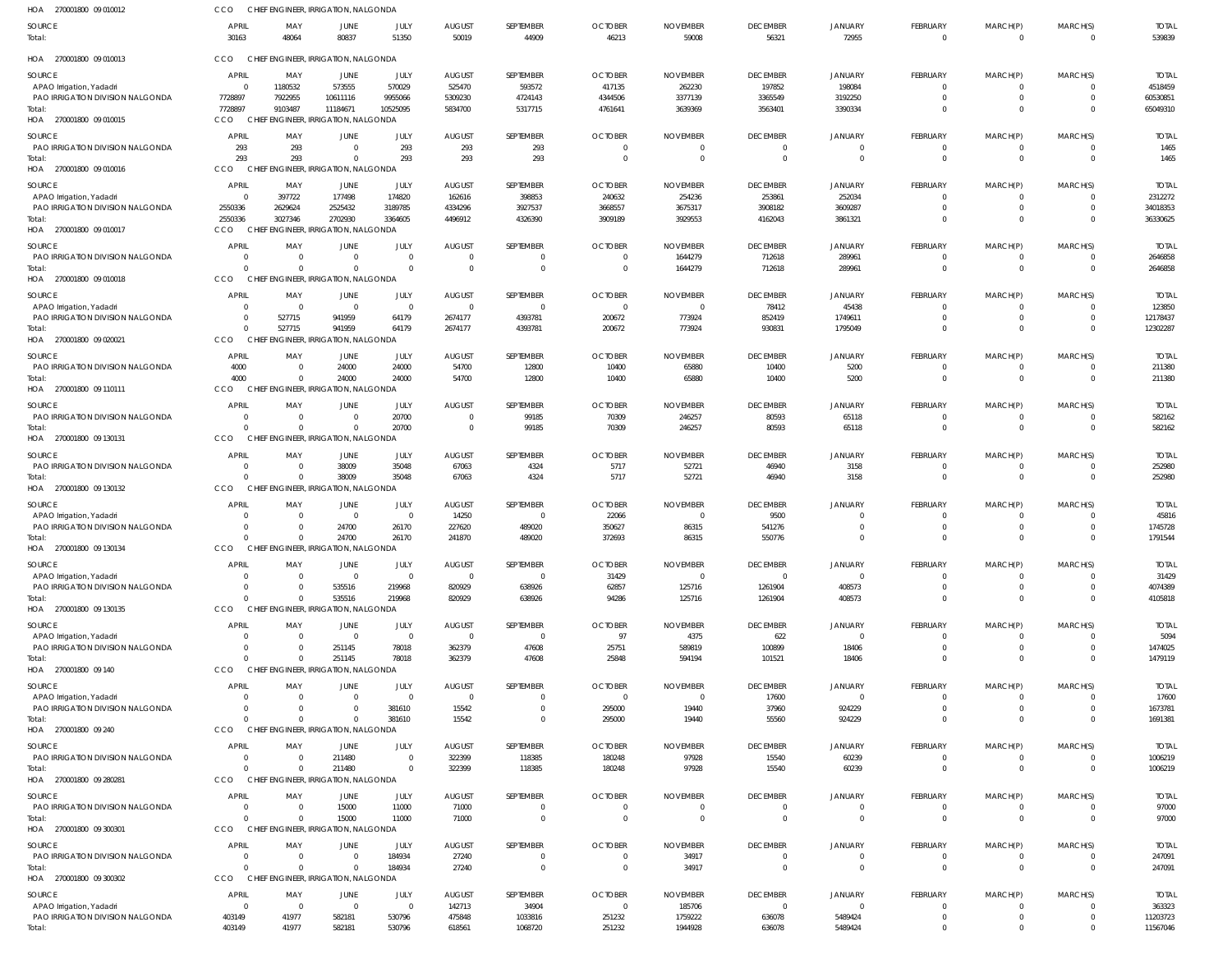| HOA 270001800 09 310318                            | CCO                            | CHIEF ENGINEER, IRRIGATION, NALGONDA                         |                               |                            |                                 |                             |                                  |                                   |                            |                                  |                                   |                                  |                              |                          |
|----------------------------------------------------|--------------------------------|--------------------------------------------------------------|-------------------------------|----------------------------|---------------------------------|-----------------------------|----------------------------------|-----------------------------------|----------------------------|----------------------------------|-----------------------------------|----------------------------------|------------------------------|--------------------------|
| <b>SOURCE</b>                                      | <b>APRIL</b>                   | MAY                                                          | <b>JUNE</b>                   | JULY                       | <b>AUGUST</b>                   | SEPTEMBER                   | <b>OCTOBER</b>                   | <b>NOVEMBER</b>                   | <b>DECEMBER</b>            | <b>JANUARY</b>                   | <b>FEBRUARY</b>                   | MARCH(P)                         | MARCH(S)                     | <b>TOTAL</b>             |
| PAO IRRIGATION DIVISION NALGONDA                   | $\Omega$                       | - 0                                                          | 80000                         | 20000                      | 40000                           | 20000                       | 20000                            | - 0                               |                            | 20000                            | $\Omega$                          | $\overline{0}$                   | $\mathbf{0}$                 | 200000                   |
| Total:<br>HOA 270001800 09 510511                  | $\Omega$<br>CCO                | $\Omega$<br>CHIEF ENGINEER, IRRIGATION, NALGONDA             | 80000                         | 20000                      | 40000                           | 20000                       | 20000                            | $\overline{0}$                    | $\mathbf{0}$               | 20000                            | $\mathbf{0}$                      | $\overline{0}$                   | $\mathbf{0}$                 | 200000                   |
|                                                    |                                |                                                              |                               |                            |                                 |                             |                                  |                                   |                            |                                  |                                   |                                  |                              |                          |
| <b>SOURCE</b><br>PAO IRRIGATION DIVISION NALGONDA  | <b>APRIL</b><br>$\Omega$       | MAY<br>$\overline{0}$                                        | <b>JUNE</b><br>$\overline{0}$ | JULY<br>$\Omega$           | <b>AUGUST</b><br>88743          | SEPTEMBER<br>$\overline{0}$ | <b>OCTOBER</b><br>$\overline{0}$ | <b>NOVEMBER</b><br>27770          | <b>DECEMBER</b><br>4980    | <b>JANUARY</b><br>$\overline{0}$ | FEBRUARY<br>$\overline{0}$        | MARCH(P)<br>$\overline{0}$       | MARCH(S)<br>$\overline{0}$   | <b>TOTAL</b><br>121493   |
| Total:                                             | $\Omega$                       | $\Omega$                                                     | $\Omega$                      | $\cap$                     | 88743                           | $\overline{0}$              | $\overline{\mathbf{0}}$          | 27770                             | 4980                       | $\mathbf 0$                      | $\overline{0}$                    | $\overline{0}$                   | $\mathbf 0$                  | 121493                   |
| HOA 270001800 14 010011                            | CCO                            | ENGINEER-IN-CHIEF, IRRIGATION (O & M), HYDERABAD             |                               |                            |                                 |                             |                                  |                                   |                            |                                  |                                   |                                  |                              |                          |
| SOURCE                                             | APRIL                          | MAY                                                          | JUNE                          | JULY                       | <b>AUGUST</b>                   | SEPTEMBER                   | <b>OCTOBER</b>                   | <b>NOVEMBER</b>                   | <b>DECEMBER</b>            | JANUARY                          | FEBRUARY                          | MARCH(P)                         | MARCH(S)                     | <b>TOTAL</b>             |
| PAO IRRIGATION DIVISION HYDERABAD                  | 4266872                        | 5175147                                                      | 5440186                       | 6385297                    | 8361188                         | 8099776                     | 8142648                          | 8055816                           | 8168129                    | 7861872                          | $\Omega$                          | $\Omega$                         | $\Omega$                     | 69956931                 |
| PAO IRRIGATION RANGA REDDY DISTRICT                | 450                            | - 0                                                          | $\overline{0}$                | $\Omega$                   | $\overline{0}$                  | $\overline{0}$              | $\overline{\mathbf{0}}$          | $\overline{0}$                    | $\Omega$                   | $\Omega$                         | $\Omega$                          | $\Omega$                         | $\mathbf{0}$                 | 450                      |
| Total:                                             | 4267322                        | 5175147                                                      | 5440186                       | 6385297                    | 8361188                         | 8099776                     | 8142648                          | 8055816                           | 8168129                    | 7861872                          | $\Omega$                          | $\Omega$                         | $\Omega$                     | 69957381                 |
| HOA 270001800 14 010012                            | CCO                            | ENGINEER-IN-CHIEF, IRRIGATION (O & M), HYDERABAD             |                               |                            |                                 |                             |                                  |                                   |                            |                                  |                                   |                                  |                              |                          |
| SOURCE                                             | APRIL                          | MAY                                                          | JUNE                          | JULY                       | <b>AUGUST</b>                   | SEPTEMBER                   | <b>OCTOBER</b>                   | <b>NOVEMBER</b>                   | <b>DECEMBER</b>            | <b>JANUARY</b>                   | FEBRUARY                          | MARCH(P)                         | MARCH(S)                     | <b>TOTAL</b>             |
| PAO IRRIGATION DIVISION HYDERABAD                  | 98320                          | 109557                                                       | 115765                        | 148982                     | 156042                          | 148632                      | 144140                           | 140871                            | 145963                     | 156743                           | $\overline{0}$                    | $\overline{0}$                   | $\overline{0}$               | 1365015                  |
| Total:<br>HOA 270001800 14 010013                  | 98320<br>CCO                   | 109557<br>ENGINEER-IN-CHIEF, IRRIGATION (O & M), HYDERABAD   | 115765                        | 148982                     | 156042                          | 148632                      | 144140                           | 140871                            | 145963                     | 156743                           | $\overline{0}$                    | $\overline{0}$                   | $\overline{0}$               | 1365015                  |
|                                                    |                                |                                                              |                               |                            |                                 |                             |                                  |                                   |                            |                                  |                                   |                                  |                              |                          |
| SOURCE                                             | APRIL                          | MAY                                                          | <b>JUNE</b>                   | JULY                       | <b>AUGUST</b>                   | SEPTEMBER                   | <b>OCTOBER</b>                   | <b>NOVEMBER</b>                   | <b>DECEMBER</b>            | <b>JANUARY</b>                   | <b>FEBRUARY</b>                   | MARCH(P)                         | MARCH(S)                     | <b>TOTAL</b>             |
| PAO IRRIGATION DIVISION HYDERABAD<br>Total:        | 1686915<br>1686915             | 1986797<br>1986797                                           | 2498406<br>2498406            | 2554975<br>2554975         | 1078052<br>1078052              | 947171<br>947171            | 705116<br>705116                 | 653383<br>653383                  | 659482<br>659482           | 622736<br>622736                 | $\Omega$<br>$\overline{0}$        | $\overline{0}$<br>$\overline{0}$ | $\mathbf 0$<br>$\mathbf{0}$  | 13393033<br>13393033     |
| HOA 270001800 14 010016                            | CCO                            | ENGINEER-IN-CHIEF, IRRIGATION (O & M), HYDERABAD             |                               |                            |                                 |                             |                                  |                                   |                            |                                  |                                   |                                  |                              |                          |
| <b>SOURCE</b>                                      | APRIL                          | MAY                                                          | JUNE                          | JULY                       | <b>AUGUST</b>                   | SEPTEMBER                   | <b>OCTOBER</b>                   | <b>NOVEMBER</b>                   | <b>DECEMBER</b>            | <b>JANUARY</b>                   | <b>FEBRUARY</b>                   | MARCH(P)                         | MARCH(S)                     | <b>TOTAL</b>             |
| PAO IRRIGATION DIVISION HYDERABAD                  | 1172580                        | 1465195                                                      | 1541288                       | 1922761                    | 2085541                         | 1996521                     | 1935977                          | 1903218                           | 1937319                    | 1875225                          | $\overline{0}$                    |                                  | $\mathbf{0}$                 | 17835625                 |
| Total:                                             | 1172580                        | 1465195                                                      | 1541288                       | 1922761                    | 2085541                         | 1996521                     | 1935977                          | 1903218                           | 1937319                    | 1875225                          | $\overline{0}$                    | $\overline{0}$                   | $\mathbf{0}$                 | 17835625                 |
| HOA 270001800 14 010017                            | CCO                            | ENGINEER-IN-CHIEF, IRRIGATION (O & M), HYDERABAD             |                               |                            |                                 |                             |                                  |                                   |                            |                                  |                                   |                                  |                              |                          |
| <b>SOURCE</b>                                      | APRIL                          | MAY                                                          | JUNE                          | JULY                       | <b>AUGUST</b>                   | SEPTEMBER                   | <b>OCTOBER</b>                   | <b>NOVEMBER</b>                   | <b>DECEMBER</b>            | JANUARY                          | <b>FEBRUARY</b>                   | MARCH(P)                         | MARCH(S)                     | <b>TOTAL</b>             |
| PAO IRRIGATION DIVISION HYDERABAD                  | $\Omega$                       | - 0                                                          | 250767                        | 200000                     | 10000                           | 42450                       | $\overline{0}$                   | - 0                               | 29685                      | 212879                           | $\Omega$                          | $\overline{0}$                   | $\mathbf{0}$                 | 745781                   |
| Total:                                             | $\Omega$                       | $\Omega$                                                     | 250767                        | 200000                     | 10000                           | 42450                       | $\overline{0}$                   | $\overline{0}$                    | 29685                      | 212879                           | $\Omega$                          | $\Omega$                         | $\mathbf 0$                  | 745781                   |
| HOA 270001800 14 010018                            | CCO                            | ENGINEER-IN-CHIEF, IRRIGATION (O & M), HYDERABAD             |                               |                            |                                 |                             |                                  |                                   |                            |                                  |                                   |                                  |                              |                          |
| <b>SOURCE</b>                                      | <b>APRIL</b>                   | MAY                                                          | JUNE                          | JULY                       | <b>AUGUST</b>                   | SEPTEMBER                   | <b>OCTOBER</b>                   | <b>NOVEMBER</b>                   | <b>DECEMBER</b>            | <b>JANUARY</b>                   | <b>FEBRUARY</b>                   | MARCH(P)                         | MARCH(S)                     | <b>TOTAL</b>             |
| PAO IRRIGATION DIVISION HYDERABAD                  | $\Omega$                       | $\overline{0}$                                               | 233223                        | $\Omega$                   | 605929                          | 700522                      | 281393                           | 438533                            | 628273                     | 103907                           | $\overline{0}$                    | $\overline{0}$                   | $\overline{0}$               | 2991780                  |
| Total:                                             | $\Omega$<br>CCO                | $\Omega$<br>ENGINEER-IN-CHIEF, IRRIGATION (O & M), HYDERABAD | 233223                        | $\Omega$                   | 605929                          | 700522                      | 281393                           | 438533                            | 628273                     | 103907                           | $\overline{0}$                    | $\overline{0}$                   | $\mathbf 0$                  | 2991780                  |
| HOA 270001800 14 020023                            |                                |                                                              |                               |                            |                                 |                             |                                  |                                   |                            |                                  |                                   |                                  |                              |                          |
| SOURCE                                             | <b>APRIL</b>                   | MAY                                                          | <b>JUNE</b>                   | JULY                       | <b>AUGUST</b>                   | SEPTEMBER                   | <b>OCTOBER</b>                   | <b>NOVEMBER</b>                   | <b>DECEMBER</b>            | <b>JANUARY</b>                   | FEBRUARY                          | MARCH(P)                         | MARCH(S)                     | <b>TOTAL</b>             |
| PAO IRRIGATION DIVISION HYDERABAD<br>Total:        | $\Omega$<br>$\Omega$           | $\overline{0}$<br>$\Omega$                                   | 32000<br>32000                | $\overline{0}$<br>$\Omega$ | $\Omega$<br>$\overline{0}$      | 31200<br>31200              | 10400<br>10400                   | 10400<br>10400                    | 10400<br>10400             | 10400<br>10400                   | $\Omega$<br>$\overline{0}$        | $\Omega$<br>$\overline{0}$       | $\mathbf{0}$<br>$\mathbf{0}$ | 104800<br>104800         |
| HOA 270001800 14 110111                            | CCO                            | ENGINEER-IN-CHIEF, IRRIGATION (O & M), HYDERABAD             |                               |                            |                                 |                             |                                  |                                   |                            |                                  |                                   |                                  |                              |                          |
| <b>SOURCE</b>                                      | <b>APRIL</b>                   | MAY                                                          | <b>JUNE</b>                   | JULY                       | <b>AUGUST</b>                   | SEPTEMBER                   | <b>OCTOBER</b>                   | <b>NOVEMBER</b>                   | <b>DECEMBER</b>            | <b>JANUARY</b>                   | <b>FEBRUARY</b>                   | MARCH(P)                         | MARCH(S)                     | <b>TOTAL</b>             |
| PAO IRRIGATION DIVISION HYDERABAD                  | $\Omega$                       | $\overline{0}$                                               | $\overline{0}$                | - 0                        | $\overline{0}$                  | 0                           | $\overline{0}$                   | - 0                               |                            | 53600                            | $\overline{0}$                    | 0                                | $\mathbf{0}$                 | 53600                    |
| Total:                                             | $\Omega$                       | $\Omega$                                                     | $\Omega$                      | $\Omega$                   | $\Omega$                        | $\overline{0}$              | $\overline{0}$                   | $\overline{0}$                    | $\mathbf 0$                | 53600                            | $\overline{0}$                    | $\overline{0}$                   | $\mathbf 0$                  | 53600                    |
| HOA 270001800 14 130131                            | <b>CCO</b>                     | ENGINEER-IN-CHIEF, IRRIGATION (O & M), HYDERABAD             |                               |                            |                                 |                             |                                  |                                   |                            |                                  |                                   |                                  |                              |                          |
| <b>SOURCE</b>                                      | <b>APRIL</b>                   | MAY                                                          | <b>JUNE</b>                   | JULY                       | <b>AUGUST</b>                   | SEPTEMBER                   | <b>OCTOBER</b>                   | <b>NOVEMBER</b>                   | <b>DECEMBER</b>            | <b>JANUARY</b>                   | FEBRUARY                          | MARCH(P)                         | MARCH(S)                     | <b>TOTAL</b>             |
| PAO IRRIGATION DIVISION HYDERABAD                  | $\overline{0}$                 | $\overline{0}$                                               | 19885                         | 6968                       | 28683                           | 3440                        | 46218                            | 25666                             | 28330                      | 31933                            | $\Omega$                          | $\Omega$                         | $\Omega$                     | 191123                   |
| Total:                                             | $\overline{0}$                 | $\overline{0}$                                               | 19885                         | 6968                       | 28683                           | 3440                        | 46218                            | 25666                             | 28330                      | 31933                            | $\overline{0}$                    | $\overline{0}$                   | $\mathbf{0}$                 | 191123                   |
| HOA 270001800 14 130132                            | <b>CCO</b>                     | ENGINEER-IN-CHIEF, IRRIGATION (O & M), HYDERABAD             |                               |                            |                                 |                             |                                  |                                   |                            |                                  |                                   |                                  |                              |                          |
| <b>SOURCE</b>                                      | <b>APRIL</b>                   | MAY                                                          | JUNE                          | JULY                       | <b>AUGUST</b>                   | SEPTEMBER                   | <b>OCTOBER</b>                   | <b>NOVEMBER</b>                   | <b>DECEMBER</b>            | JANUARY                          | <b>FEBRUARY</b>                   | MARCH(P)                         | MARCH(S)                     | <b>TOTAL</b>             |
| PAO IRRIGATION DIVISION HYDERABAD                  | $\Omega$                       | $\overline{0}$                                               | 40798                         | 44629                      | 401091                          | 177444                      | 35230                            | 92493                             | 769348                     | 364679                           | $\overline{0}$                    | $\overline{0}$                   | $\overline{0}$               | 1925712                  |
| Total:<br>HOA 270001800 14 130133                  | $\Omega$<br>CCO                | - 0<br>ENGINEER-IN-CHIEF, IRRIGATION (O & M), HYDERABAD      | 40798                         | 44629                      | 401091                          | 177444                      | 35230                            | 92493                             | 769348                     | 364679                           | $\overline{0}$                    | $\overline{0}$                   | $\overline{0}$               | 1925712                  |
|                                                    |                                |                                                              |                               |                            |                                 |                             |                                  |                                   |                            |                                  |                                   |                                  |                              |                          |
| SOURCE<br>PAO IRRIGATION DIVISION HYDERABAD        | <b>APRIL</b><br>$\overline{0}$ | MAY<br>$\overline{0}$                                        | <b>JUNE</b><br>9728           | JULY<br>$\Omega$           | <b>AUGUST</b><br>$\overline{0}$ | SEPTEMBER<br>$\overline{0}$ | <b>OCTOBER</b><br>$\overline{0}$ | <b>NOVEMBER</b><br>$\overline{0}$ | <b>DECEMBER</b><br>- 0     | <b>JANUARY</b><br>-0             | FEBRUARY<br>$\overline{0}$        | MARCH(P)<br>- 0                  | MARCH(S)<br>$\mathbf{0}$     | <b>TOTAL</b><br>9728     |
| Total:                                             | $\Omega$                       | $\overline{0}$                                               | 9728                          | $\Omega$                   | $\overline{0}$                  | $\overline{0}$              | $\overline{\mathbf{0}}$          | $\overline{0}$                    | $\mathbf{0}$               | $\mathbf 0$                      | $\overline{0}$                    | $\overline{0}$                   | $\mathbf{0}$                 | 9728                     |
| HOA 270001800 14 130134                            | CCO                            | ENGINEER-IN-CHIEF, IRRIGATION (O & M), HYDERABAD             |                               |                            |                                 |                             |                                  |                                   |                            |                                  |                                   |                                  |                              |                          |
| <b>SOURCE</b>                                      | <b>APRIL</b>                   | MAY                                                          | JUNE                          | JULY                       | <b>AUGUST</b>                   | SEPTEMBER                   | <b>OCTOBER</b>                   | <b>NOVEMBER</b>                   | <b>DECEMBER</b>            | <b>JANUARY</b>                   | <b>FEBRUARY</b>                   | MARCH(P)                         | MARCH(S)                     | <b>TOTAL</b>             |
| PAO IRRIGATION DIVISION HYDERABAD                  | $\Omega$                       | $\overline{0}$                                               | 254600                        | 254822                     | 354593                          | $\overline{0}$              | 388572                           | 97143                             | 848299                     | 194286                           | $\overline{0}$                    |                                  | $\mathbf{0}$                 | 2392315                  |
| Total:                                             | $\Omega$                       | $\overline{0}$                                               | 254600                        | 254822                     | 354593                          | $\overline{0}$              | 388572                           | 97143                             | 848299                     | 194286                           | $\overline{0}$                    | $\overline{0}$                   | $\mathbf{0}$                 | 2392315                  |
| HOA 270001800 14 130135                            | CCO                            | ENGINEER-IN-CHIEF, IRRIGATION (O & M), HYDERABAD             |                               |                            |                                 |                             |                                  |                                   |                            |                                  |                                   |                                  |                              |                          |
| SOURCE                                             | <b>APRIL</b>                   | MAY                                                          | JUNE                          | JULY                       | <b>AUGUST</b>                   | SEPTEMBER                   | <b>OCTOBER</b>                   | <b>NOVEMBER</b>                   | <b>DECEMBER</b>            | <b>JANUARY</b>                   | <b>FEBRUARY</b>                   | MARCH(P)                         | MARCH(S)                     | <b>TOTAL</b>             |
| PAO IRRIGATION DIVISION HYDERABAD                  | $\Omega$                       | $\overline{0}$                                               | 65111                         | $\Omega$                   | 15055                           | 49431                       | 24781                            | 17155                             | 23967                      | 10045                            | $\mathbf{0}$                      | $\overline{0}$                   | $\mathbf{0}$                 | 205545                   |
| Total:                                             | $\Omega$                       | $\Omega$                                                     | 65111                         | $\Omega$                   | 15055                           | 49431                       | 24781                            | 17155                             | 23967                      | 10045                            | $\mathbf{0}$                      | $\overline{0}$                   | $\overline{0}$               | 205545                   |
| HOA 270001800 14 240                               | CCO                            | ENGINEER-IN-CHIEF, IRRIGATION (O & M), HYDERABAD             |                               |                            |                                 |                             |                                  |                                   |                            |                                  |                                   |                                  |                              |                          |
| SOURCE                                             | <b>APRIL</b>                   | MAY                                                          | JUNE                          | JULY                       | <b>AUGUST</b>                   | SEPTEMBER                   | <b>OCTOBER</b>                   | <b>NOVEMBER</b>                   | <b>DECEMBER</b>            | <b>JANUARY</b>                   | <b>FEBRUARY</b>                   | MARCH(P)                         | MARCH(S)                     | <b>TOTAL</b>             |
| PAO IRRIGATION DIVISION HYDERABAD                  | $\overline{0}$                 | $\overline{0}$                                               | 53624                         | $\Omega$                   | 45889                           | 64785                       | 55512                            | $\overline{0}$                    | 461259                     | 62074                            | $\overline{0}$                    | $\overline{0}$                   | $\overline{0}$               | 743143                   |
| Total:<br>HOA 270001800 14 290291                  | $\Omega$<br>CCO                | $\Omega$<br>ENGINEER-IN-CHIEF, IRRIGATION (O & M), HYDERABAD | 53624                         | $\Omega$                   | 45889                           | 64785                       | 55512                            | $\overline{0}$                    | 461259                     | 62074                            | $\mathbf{0}$                      | $\overline{0}$                   | $\overline{0}$               | 743143                   |
|                                                    |                                |                                                              |                               |                            |                                 |                             |                                  |                                   |                            |                                  |                                   |                                  |                              |                          |
| <b>SOURCE</b><br>PAO IRRIGATION DIVISION HYDERABAD | APRIL<br>2344740               | MAY<br>2274038                                               | JUNE<br>2251757               | JULY<br>2405135            | <b>AUGUST</b><br>3098306        | SEPTEMBER<br>3877126        | <b>OCTOBER</b><br>3663548        | <b>NOVEMBER</b><br>3647803        | <b>DECEMBER</b><br>3595010 | <b>JANUARY</b><br>3754376        | <b>FEBRUARY</b><br>$\overline{0}$ | MARCH(P)<br>$\Omega$             | MARCH(S)<br>$^{\circ}$       | <b>TOTAL</b><br>30911839 |
| Total:                                             | 2344740                        | 2274038                                                      | 2251757                       | 2405135                    | 3098306                         | 3877126                     | 3663548                          | 3647803                           | 3595010                    | 3754376                          | $\overline{0}$                    | $\overline{0}$                   | $\mathbf{0}$                 | 30911839                 |
| HOA 270001800 14 290292                            | CCO                            | ENGINEER-IN-CHIEF, IRRIGATION (O & M), HYDERABAD             |                               |                            |                                 |                             |                                  |                                   |                            |                                  |                                   |                                  |                              |                          |
| <b>SOURCE</b>                                      | <b>APRIL</b>                   | MAY                                                          | JUNE                          | JULY                       | <b>AUGUST</b>                   | SEPTEMBER                   | <b>OCTOBER</b>                   | <b>NOVEMBER</b>                   | <b>DECEMBER</b>            | <b>JANUARY</b>                   | FEBRUARY                          | MARCH(P)                         | MARCH(S)                     | <b>TOTAL</b>             |
| PAO IRRIGATION DIVISION HYDERABAD                  | 54209                          | 52609                                                        | 51509                         | 56392                      | 63609                           | 76293                       | 66409                            | 71959                             | 65992                      | 69019                            | $\overline{0}$                    |                                  | $\mathbf{0}$                 | 628000                   |
| Total:                                             | 54209                          | 52609                                                        | 51509                         | 56392                      | 63609                           | 76293                       | 66409                            | 71959                             | 65992                      | 69019                            | $\overline{0}$                    | $\mathbf{0}$                     | $\overline{0}$               | 628000                   |
|                                                    |                                |                                                              |                               |                            |                                 |                             |                                  |                                   |                            |                                  |                                   |                                  |                              |                          |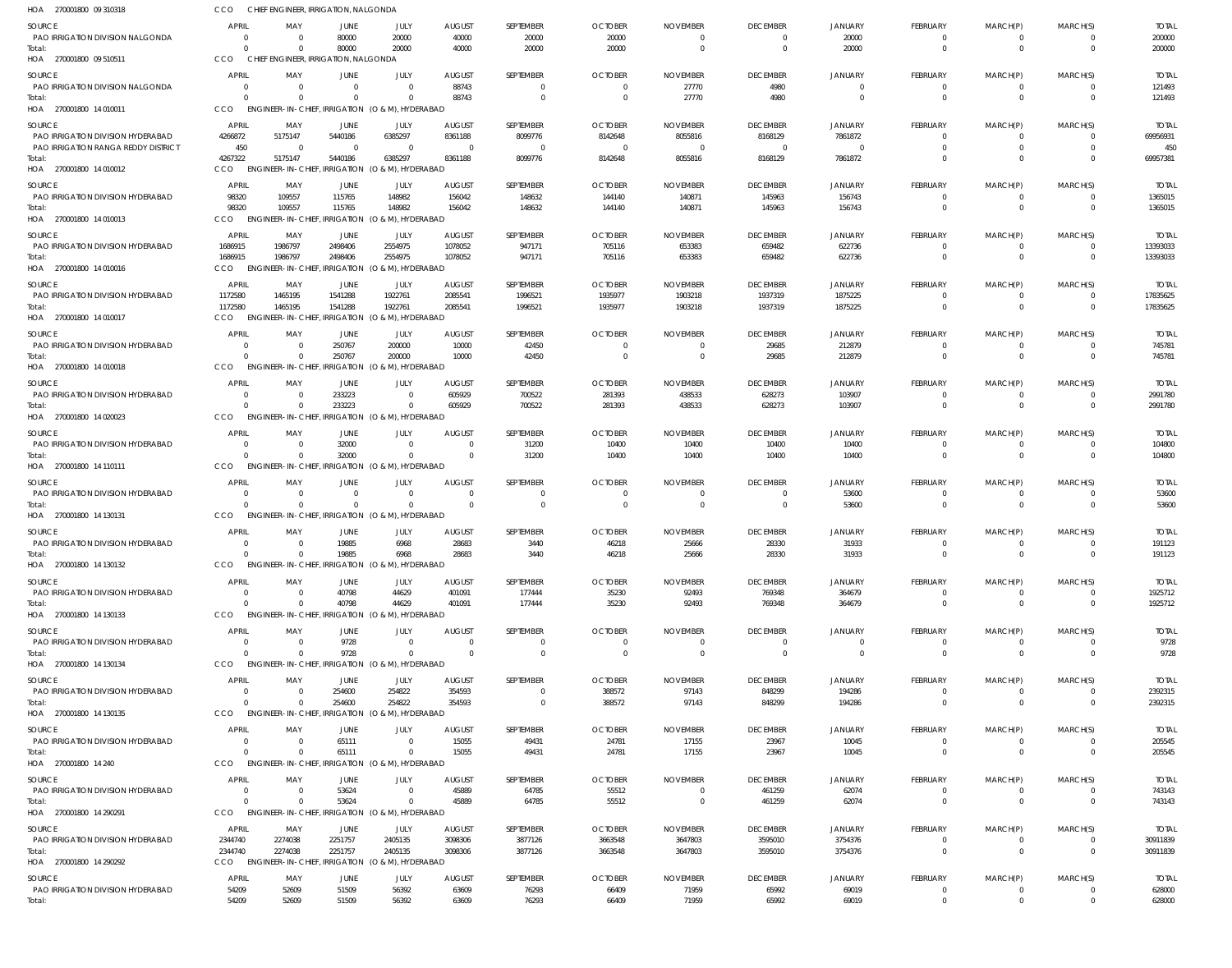| HOA 270001800 14 290293                                      |                             |                           | ENGINEER-IN-CHIEF, IRRIGATION (O & M), HYDERABAD                    |                               |                           |                             |                                  |                           |                            |                          |                                  |                                |                                  |                          |
|--------------------------------------------------------------|-----------------------------|---------------------------|---------------------------------------------------------------------|-------------------------------|---------------------------|-----------------------------|----------------------------------|---------------------------|----------------------------|--------------------------|----------------------------------|--------------------------------|----------------------------------|--------------------------|
| <b>SOURCE</b>                                                | <b>APRIL</b>                | MAY                       | <b>JUNE</b>                                                         | JULY                          | <b>AUGUST</b>             | SEPTEMBER                   | <b>OCTOBER</b>                   | <b>NOVEMBER</b>           | <b>DECEMBER</b>            | <b>JANUARY</b>           | FEBRUARY                         | MARCH(P)                       | MARCH(S)                         | <b>TOTAL</b>             |
| PAO IRRIGATION DIVISION HYDERABAD                            | 902116                      | 874993                    | 907091                                                              | 934682                        | 621643                    | 586475                      | 280753                           | 423871                    | 264304                     | 302656                   | 0                                | $^{\circ}$                     | $\overline{\mathbf{0}}$          | 6098584                  |
| Total:                                                       | 902116                      | 874993                    | 907091                                                              | 934682                        | 621643                    | 586475                      | 280753                           | 423871                    | 264304                     | 302656                   | $\mathbf 0$                      | $\overline{0}$                 | $\overline{0}$                   | 6098584                  |
| HOA 270001800 14 290294                                      | CCO                         | <b>ENGINEER-IN-CHIEF,</b> |                                                                     | IRRIGATION (O & M), HYDERABAD |                           |                             |                                  |                           |                            |                          |                                  |                                |                                  |                          |
| SOURCE                                                       | <b>APRIL</b>                | MAY                       | JUNE                                                                | JULY                          | <b>AUGUST</b>             | SEPTEMBER                   | <b>OCTOBER</b>                   | <b>NOVEMBER</b>           | <b>DECEMBER</b>            | <b>JANUARY</b>           | FEBRUARY                         | MARCH(P)                       | MARCH(S)                         | <b>TOTAL</b>             |
| PAO IRRIGATION DIVISION HYDERABAD<br>Total:                  | 685113<br>685113            | 664128<br>664128          | 655751<br>655751                                                    | 709923<br>709923              | 803012<br>803012          | 966866<br>966866            | 861247<br>861247                 | 941567<br>941567          | 841308<br>841308           | 884386<br>884386         | $\overline{0}$<br>$\overline{0}$ | $\mathbf{0}$<br>$\overline{0}$ | $\overline{0}$<br>$\Omega$       | 8013301<br>8013301       |
| HOA 270001800 14 290295                                      | CCO                         |                           | ENGINEER-IN-CHIEF, IRRIGATION (O & M), HYDERABAD                    |                               |                           |                             |                                  |                           |                            |                          |                                  |                                |                                  |                          |
| SOURCE                                                       | <b>APRIL</b>                | MAY                       | <b>JUNE</b>                                                         | JULY                          | <b>AUGUST</b>             | SEPTEMBER                   | <b>OCTOBER</b>                   | <b>NOVEMBER</b>           | <b>DECEMBER</b>            | <b>JANUARY</b>           | FEBRUARY                         | MARCH(P)                       | MARCH(S)                         | <b>TOTAL</b>             |
| PAO IRRIGATION DIVISION HYDERABAD                            | $\Omega$                    | $\Omega$                  | 100000                                                              | $\mathbf{0}$                  | $\Omega$                  | $\mathbf{0}$                |                                  | - 0                       | 22000                      | 90000                    | 0                                | 0                              | $\overline{0}$                   | 212000                   |
| Total:                                                       | $\Omega$                    | $\Omega$                  | 100000                                                              | $\mathbf 0$                   | $\Omega$                  | $\overline{0}$              | $\Omega$                         | $\Omega$                  | 22000                      | 90000                    | $\mathbf 0$                      | $\mathbf{0}$                   | $\overline{0}$                   | 212000                   |
| HOA 270001800 14 290296                                      | CCO                         |                           | ENGINEER-IN-CHIEF, IRRIGATION (O & M), HYDERABAD                    |                               |                           |                             |                                  |                           |                            |                          |                                  |                                |                                  |                          |
| SOURCE                                                       | APRIL                       | MAY                       | <b>JUNE</b>                                                         | JULY                          | <b>AUGUST</b>             | SEPTEMBER                   | <b>OCTOBER</b>                   | <b>NOVEMBER</b>           | <b>DECEMBER</b>            | <b>JANUARY</b>           | FEBRUARY                         | MARCH(P)                       | MARCH(S)                         | <b>TOTAL</b>             |
| PAO IRRIGATION DIVISION HYDERABAD                            | $\Omega$                    | $\Omega$                  | $\overline{0}$                                                      | $\mathbf{0}$                  | $\Omega$                  | 222306                      |                                  | 1166506                   | 30643                      | 96887                    | $\mathbf 0$                      | 0                              | $\overline{0}$                   | 1516342                  |
| Total:                                                       | $\Omega$                    | $\cap$                    | $\Omega$                                                            | $\Omega$                      | $\Omega$                  | 222306                      | $\Omega$                         | 1166506                   | 30643                      | 96887                    | $\overline{0}$                   | $\mathbf{0}$                   | $\overline{0}$                   | 1516342                  |
| HOA 270001800 14 300301                                      | <b>CCO</b>                  |                           | ENGINEER-IN-CHIEF, IRRIGATION (O & M), HYDERABAD                    |                               |                           |                             |                                  |                           |                            |                          |                                  |                                |                                  |                          |
| <b>SOURCE</b>                                                | <b>APRIL</b>                | MAY                       | <b>JUNE</b>                                                         | JULY                          | <b>AUGUST</b><br>$\Omega$ | SEPTEMBER                   | <b>OCTOBER</b>                   | <b>NOVEMBER</b>           | <b>DECEMBER</b>            | <b>JANUARY</b>           | FEBRUARY                         | MARCH(P)                       | MARCH(S)                         | <b>TOTAL</b>             |
| PAO IRRIGATION DIVISION HYDERABAD<br>Total:                  | 0<br>$\Omega$               | $\Omega$<br>$\cap$        | $\overline{0}$<br>$\Omega$                                          | $\mathbf{0}$<br>$\Omega$      | $\Omega$                  | $\mathbf{0}$<br>$\mathbf 0$ | 165200<br>165200                 | - 0<br>$\Omega$           | 0<br>$\overline{0}$        | 145600<br>145600         | 0<br>$\mathbf 0$                 | $\overline{0}$<br>$\mathbf{0}$ | $\overline{0}$<br>$\overline{0}$ | 310800<br>310800         |
| HOA 270001800 14 300302                                      | CCO                         |                           | ENGINEER-IN-CHIEF, IRRIGATION (O & M), HYDERABAD                    |                               |                           |                             |                                  |                           |                            |                          |                                  |                                |                                  |                          |
| SOURCE                                                       | <b>APRIL</b>                | MAY                       | JUNE                                                                | JULY                          | <b>AUGUST</b>             | SEPTEMBER                   | <b>OCTOBER</b>                   | <b>NOVEMBER</b>           | <b>DECEMBER</b>            | <b>JANUARY</b>           | FEBRUARY                         | MARCH(P)                       | MARCH(S)                         | <b>TOTAL</b>             |
| PAO IRRIGATION DIVISION HYDERABAD                            | 81318                       | $\Omega$                  | $\overline{0}$                                                      | $\mathbf{0}$                  | 270020                    | 74894                       | 381837                           | 158079                    | 350849                     | 184362                   | $\overline{0}$                   | $\mathbf{0}$                   | $\overline{0}$                   | 1501359                  |
| Total:                                                       | 81318                       | $\cap$                    | $\Omega$                                                            | $\Omega$                      | 270020                    | 74894                       | 381837                           | 158079                    | 350849                     | 184362                   | $\overline{0}$                   | $\overline{0}$                 | $\overline{0}$                   | 1501359                  |
| HOA 270001800 14 310318                                      | CCO                         |                           | ENGINEER-IN-CHIEF, IRRIGATION (O & M), HYDERABAD                    |                               |                           |                             |                                  |                           |                            |                          |                                  |                                |                                  |                          |
| SOURCE                                                       | <b>APRIL</b>                | MAY                       | <b>JUNE</b>                                                         | JULY                          | <b>AUGUST</b>             | SEPTEMBER                   | <b>OCTOBER</b>                   | <b>NOVEMBER</b>           | <b>DECEMBER</b>            | <b>JANUARY</b>           | FEBRUARY                         | MARCH(P)                       | MARCH(S)                         | <b>TOTAL</b>             |
| PAO IRRIGATION DIVISION HYDERABAD                            | $\Omega$                    | $\Omega$                  | $\overline{0}$                                                      | $\Omega$                      | $\Omega$                  | $\mathbf 0$                 | 20000                            | - 0                       | $\overline{0}$             |                          | 0                                | 0                              | $\overline{0}$                   | 20000                    |
| Total:                                                       | $\Omega$                    | $\cap$                    | $\Omega$                                                            | $\Omega$                      | $\Omega$                  | $\mathbf{0}$                | 20000                            | - 0                       | $\overline{0}$             | $\Omega$                 | $\mathbf 0$                      | $\overline{0}$                 | $\overline{0}$                   | 20000                    |
| HOA 270001800 14 510511                                      | CCO                         |                           | ENGINEER-IN-CHIEF, IRRIGATION (O & M), HYDERABAD                    |                               |                           |                             |                                  |                           |                            |                          |                                  |                                |                                  |                          |
| SOURCE                                                       | APRIL                       | MAY                       | <b>JUNE</b>                                                         | JULY                          | <b>AUGUST</b>             | SEPTEMBER                   | <b>OCTOBER</b>                   | <b>NOVEMBER</b>           | <b>DECEMBER</b>            | JANUARY                  | FEBRUARY                         | MARCH(P)                       | MARCH(S)                         | <b>TOTAL</b>             |
| PAO IRRIGATION DIVISION HYDERABAD                            | 0                           | $\Omega$                  | 18390                                                               | $\overline{0}$                | 19418                     | 72868                       | 13582                            | 11367                     | $\mathbf{0}$               | 8017                     | $\mathbf 0$                      | 0                              | $\Omega$                         | 143642                   |
| Total:<br>HOA 270001800 26 270272                            | $\Omega$<br>CCO             | $\Omega$                  | 18390<br>ENGINEER-IN-CHIEF, IRRIGATION (O & M), HYDERABAD           | $\mathbf{0}$                  | 19418                     | 72868                       | 13582                            | 11367                     | $\overline{0}$             | 8017                     | $\overline{0}$                   | $\overline{0}$                 | $\overline{0}$                   | 143642                   |
|                                                              |                             |                           |                                                                     |                               |                           |                             |                                  |                           |                            |                          |                                  |                                |                                  |                          |
| SOURCE<br>APAO Irrigation, Nagarkurnool                      | APRIL<br>-0                 | MAY                       | <b>JUNE</b><br>$\overline{0}$                                       | JULY<br>2581000               | <b>AUGUST</b>             | SEPTEMBER<br>$\mathbf{0}$   | <b>OCTOBER</b><br>8305500        | <b>NOVEMBER</b>           | <b>DECEMBER</b><br>0       | JANUARY<br>$\Omega$      | FEBRUARY<br>0                    | MARCH(P)<br>0                  | MARCH(S)<br>$\overline{0}$       | <b>TOTAL</b><br>10886500 |
| PAO IRRIGATION DIVISION NALGONDA                             | 0                           |                           | $\Omega$                                                            | $\Omega$                      | $\Omega$                  | $\Omega$                    |                                  |                           | $\Omega$                   | 2917154                  | $\Omega$                         | $\Omega$                       | $\Omega$                         | 2917154                  |
| PAO IRRIGATION NIZAMABAD                                     | 0                           |                           | $\Omega$                                                            | $\Omega$                      |                           | $\mathbf{0}$                | - 0                              |                           | 38581066                   |                          | 0                                | 0                              | $\Omega$                         | 38581066                 |
| PAO, PJP, Jogulamba Gadwal                                   | $\Omega$                    |                           | $\Omega$                                                            | $\Omega$                      |                           | $\mathbf 0$                 |                                  |                           | $\overline{0}$             | 1180795                  | $\mathbf 0$                      | $\mathbf 0$                    | $\Omega$                         | 1180795                  |
| Total:                                                       | $\Omega$                    | $\cap$                    | $\Omega$                                                            | 2581000                       | $\Omega$                  | $\mathbf 0$                 | 8305500                          |                           | 38581066                   | 4097949                  | $\mathbf 0$                      | $\mathbf 0$                    | $\Omega$                         | 53565515                 |
| HOA 270001800 27 270272                                      | CCO                         |                           | ENGINEER-IN-CHIEF, IRRIGATION (O & M), HYDERABAD                    |                               |                           |                             |                                  |                           |                            |                          |                                  |                                |                                  |                          |
| SOURCE                                                       | <b>APRIL</b>                | MAY                       | JUNE                                                                | JULY                          | <b>AUGUST</b>             | SEPTEMBER                   | <b>OCTOBER</b>                   | <b>NOVEMBER</b>           | <b>DECEMBER</b>            | JANUARY                  | FEBRUARY                         | MARCH(P)                       | MARCH(S)                         | <b>TOTAL</b>             |
| APAO Irrigation, Suryapet<br>PAO A M R P (SLBC), NALGONDA    | 0<br>0                      | - 0                       | $\overline{0}$<br>$\Omega$                                          | 0<br>$\Omega$                 |                           | $\mathbf{0}$<br>$\mathbf 0$ | $\Omega$<br>6714448              | 857137<br>2124296         | $\overline{0}$<br>17616    | $\Omega$<br>3038304      | 0<br>$\mathbf 0$                 | $\Omega$<br>$\mathbf 0$        | $\Omega$<br>$\Omega$             | 857137<br>11894664       |
| PAO IRRIGATION DIVISION KHAMMAM                              | 0                           |                           | $\Omega$                                                            | $\Omega$                      |                           | $\mathbf{0}$                |                                  |                           | 0                          | 5557309                  | $\mathbf 0$                      | 0                              | $\Omega$                         | 5557309                  |
| PAO IRRIGATION DIVISION NALGONDA                             | $\Omega$                    |                           | $\Omega$                                                            | $\Omega$                      |                           | $\Omega$                    | 1602732                          | 7603386                   | $\Omega$                   | $\Omega$                 | $\Omega$                         | $\Omega$                       | $\Omega$                         | 9206118                  |
| PAO IRRIGATION NIZAMABAD                                     | 0                           |                           | 0                                                                   |                               |                           | $\mathbf{0}$                |                                  |                           | 25932702                   |                          | $\mathbf{0}$                     | $\mathbf 0$                    | $^{\circ}$                       | 25932702                 |
| Total:<br>HOA 27000180025 09 260                             | $\Omega$<br>CCO             | $\cap$                    | $\Omega$<br>CHIEF ENGINEER, IRRIGATION, NALGONDA                    | $\Omega$                      | $\Omega$                  | $\overline{0}$              | 8317180                          | 10584819                  | 25950318                   | 8595613                  | $\overline{0}$                   | $\overline{0}$                 | $\Omega$                         | 53447930                 |
|                                                              |                             |                           |                                                                     |                               |                           |                             |                                  |                           |                            |                          |                                  |                                |                                  |                          |
| SOURCE                                                       | <b>APRIL</b>                | MAY                       | <b>JUNE</b>                                                         | JULY                          | <b>AUGUST</b><br>$\Omega$ | SEPTEMBER                   | <b>OCTOBER</b>                   | <b>NOVEMBER</b>           | <b>DECEMBER</b>            | <b>JANUARY</b>           | FEBRUARY                         | MARCH(P)                       | MARCH(S)                         | <b>TOTAL</b>             |
| APAO Irrigation, Yadadri<br>PAO IRRIGATION DIVISION NALGONDA | $\Omega$<br>$\Omega$        | $\Omega$<br>$\Omega$      | $\Omega$<br>$\Omega$                                                | $\overline{0}$<br>17616       | 6492750                   | $\overline{0}$<br>4999912   | $\Omega$<br>264324               | $\Omega$<br>2250336       | 17616<br>9380604           | $\Omega$<br>495000       | $\mathbf 0$<br>$\mathbf 0$       | 0<br>$\mathbf 0$               | $\Omega$<br>$\overline{0}$       | 17616<br>23900542        |
| Total:                                                       | $\Omega$                    |                           | $\Omega$                                                            | 17616                         | 6492750                   | 4999912                     | 264324                           | 2250336                   | 9398220                    | 495000                   | $\mathbf 0$                      | $\mathbf 0$                    | $\overline{0}$                   | 23918158                 |
| HOA 270080001 01 010011                                      | CCO                         |                           | ENGINEER-IN-CHIEF, IRRIGATION (ADMINISTRATION), HYDERABAD           |                               |                           |                             |                                  |                           |                            |                          |                                  |                                |                                  |                          |
| SOURCE                                                       | <b>APRIL</b>                | MAY                       | JUNE                                                                | JULY                          | <b>AUGUST</b>             | SEPTEMBER                   | <b>OCTOBER</b>                   | <b>NOVEMBER</b>           | <b>DECEMBER</b>            | <b>JANUARY</b>           | FEBRUARY                         | MARCH(P)                       | MARCH(S)                         | <b>TOTAL</b>             |
| PAO IRRIGATION RANGA REDDY DISTRICT                          | 4176476                     | 4252900                   | 4734605                                                             | 4429202                       | 7640148                   | 6995487                     | 6705795                          | 7149250                   | 7401336                    | 7023114                  | $\mathbf 0$                      | $\mathbf 0$                    | $\overline{0}$                   | 60508313                 |
| Total:                                                       | 4176476                     | 4252900                   | 4734605                                                             | 4429202                       | 7640148                   | 6995487                     | 6705795                          | 7149250                   | 7401336                    | 7023114                  | $\overline{0}$                   | $\overline{0}$                 | $\overline{0}$                   | 60508313                 |
| HOA 270080001 01 010012                                      | CCO                         |                           | ENGINEER-IN-CHIEF, IRRIGATION (ADMINISTRATION),                     |                               | HYDERABAD                 |                             |                                  |                           |                            |                          |                                  |                                |                                  |                          |
| SOURCE                                                       | <b>APRIL</b>                | MAY                       | JUNE                                                                | JULY                          | <b>AUGUST</b>             | SEPTEMBER                   | <b>OCTOBER</b>                   | <b>NOVEMBER</b>           | <b>DECEMBER</b>            | <b>JANUARY</b>           | FEBRUARY                         | MARCH(P)                       | MARCH(S)                         | <b>TOTAL</b>             |
| PAO IRRIGATION RANGA REDDY DISTRICT                          | 90169                       | 93244                     | 96079                                                               | 95540                         | 143167                    | 123312                      | 116928                           | 123630                    | 128245                     | 119149                   | 0                                | 0                              | $\overline{0}$                   | 1129463                  |
| Total:<br>HOA 270080001 01 010013                            | 90169<br>CCO                | 93244                     | 96079<br>ENGINEER-IN-CHIEF, IRRIGATION (ADMINISTRATION), HYDERABAD  | 95540                         | 143167                    | 123312                      | 116928                           | 123630                    | 128245                     | 119149                   | $\overline{0}$                   | $\overline{0}$                 | $\overline{0}$                   | 1129463                  |
|                                                              |                             |                           |                                                                     |                               |                           |                             |                                  |                           |                            |                          |                                  |                                |                                  |                          |
| SOURCE<br>PAO IRRIGATION RANGA REDDY DISTRICT                | APRIL<br>1602498            | MAY<br>1732444            | JUNE<br>2310990                                                     | JULY<br>1709002               | <b>AUGUST</b><br>1056440  | SEPTEMBER<br>667463         | <b>OCTOBER</b><br>613621         | <b>NOVEMBER</b><br>596936 | <b>DECEMBER</b><br>1021736 | <b>JANUARY</b><br>553986 | FEBRUARY<br>$\overline{0}$       | MARCH(P)<br>$\mathbf{0}$       | MARCH(S)<br>$\overline{0}$       | <b>TOTAL</b><br>11865116 |
| Total:                                                       | 1602498                     | 1732444                   | 2310990                                                             | 1709002                       | 1056440                   | 667463                      | 613621                           | 596936                    | 1021736                    | 553986                   | $\overline{0}$                   | $\overline{0}$                 | $\overline{0}$                   | 11865116                 |
| HOA 270080001 01 010016                                      | CCO                         |                           | ENGINEER-IN-CHIEF, IRRIGATION (ADMINISTRATION), HYDERABAD           |                               |                           |                             |                                  |                           |                            |                          |                                  |                                |                                  |                          |
| SOURCE                                                       | APRIL                       | MAY                       | JUNE                                                                | JULY                          | <b>AUGUST</b>             | SEPTEMBER                   | <b>OCTOBER</b>                   | <b>NOVEMBER</b>           | <b>DECEMBER</b>            | <b>JANUARY</b>           | FEBRUARY                         | MARCH(P)                       | MARCH(S)                         | <b>TOTAL</b>             |
| PAO IRRIGATION RANGA REDDY DISTRICT                          | 1174197                     | 1203001                   | 1296692                                                             | 1253570                       | 1915985                   | 1633457                     | 1566090                          | 1679234                   | 1742820                    | 1636231                  | 0                                | 0                              | $\overline{0}$                   | 15101277                 |
| Total:                                                       | 1174197                     | 1203001                   | 1296692                                                             | 1253570                       | 1915985                   | 1633457                     | 1566090                          | 1679234                   | 1742820                    | 1636231                  | $\mathbf 0$                      | $\mathbf{0}$                   | $\overline{0}$                   | 15101277                 |
| HOA 270080001 01 010017                                      | CCO                         |                           | ENGINEER-IN-CHIEF, IRRIGATION (ADMINISTRATION), HYDERABAD           |                               |                           |                             |                                  |                           |                            |                          |                                  |                                |                                  |                          |
| SOURCE                                                       | <b>APRIL</b>                | MAY                       | JUNE                                                                | JULY                          | <b>AUGUST</b>             | SEPTEMBER                   | <b>OCTOBER</b>                   | <b>NOVEMBER</b>           | <b>DECEMBER</b>            | JANUARY                  | FEBRUARY                         | MARCH(P)                       | MARCH(S)                         | <b>TOTAL</b>             |
| PAO IRRIGATION RANGA REDDY DISTRICT                          | $\Omega$                    |                           | 100000                                                              | 4378                          | - 0                       | 49860                       | 24528                            | 35500                     | $\overline{0}$             | 0                        | $\mathbf 0$                      | 0                              | $^{\circ}$                       | 214266                   |
| Total:<br>HOA 270080001 01 010018                            | $\Omega$<br>CCO             | $\Omega$                  | 100000<br>ENGINEER-IN-CHIEF, IRRIGATION (ADMINISTRATION), HYDERABAD | 4378                          | $\Omega$                  | 49860                       | 24528                            | 35500                     | $\overline{0}$             | $\mathbf 0$              | $\overline{0}$                   | $\overline{0}$                 | $\overline{0}$                   | 214266                   |
|                                                              |                             |                           |                                                                     |                               |                           |                             |                                  |                           |                            |                          |                                  |                                |                                  |                          |
| <b>SOURCE</b><br>PAO IRRIGATION RANGA REDDY DISTRICT         | <b>APRIL</b><br>$\mathbf 0$ | MAY<br>$\Omega$           | JUNE<br>203698                                                      | JULY<br>$\mathbf{0}$          | AUGUST<br>$\overline{0}$  | SEPTEMBER<br>809544         | <b>OCTOBER</b><br>$\overline{0}$ | <b>NOVEMBER</b><br>379746 | <b>DECEMBER</b><br>135355  | JANUARY<br>374488        | FEBRUARY<br>$\mathbf 0$          | MARCH(P)<br>$\mathbf{0}$       | MARCH(S)<br>$\overline{0}$       | <b>TOTAL</b><br>1902831  |
| Total:                                                       | $\mathbf 0$                 | $\Omega$                  | 203698                                                              | $\mathbf 0$                   | $\overline{0}$            | 809544                      | $\overline{0}$                   | 379746                    | 135355                     | 374488                   | $\mathbf 0$                      | $\mathbf 0$                    | $\mathbf{0}$                     | 1902831                  |
|                                                              |                             |                           |                                                                     |                               |                           |                             |                                  |                           |                            |                          |                                  |                                |                                  |                          |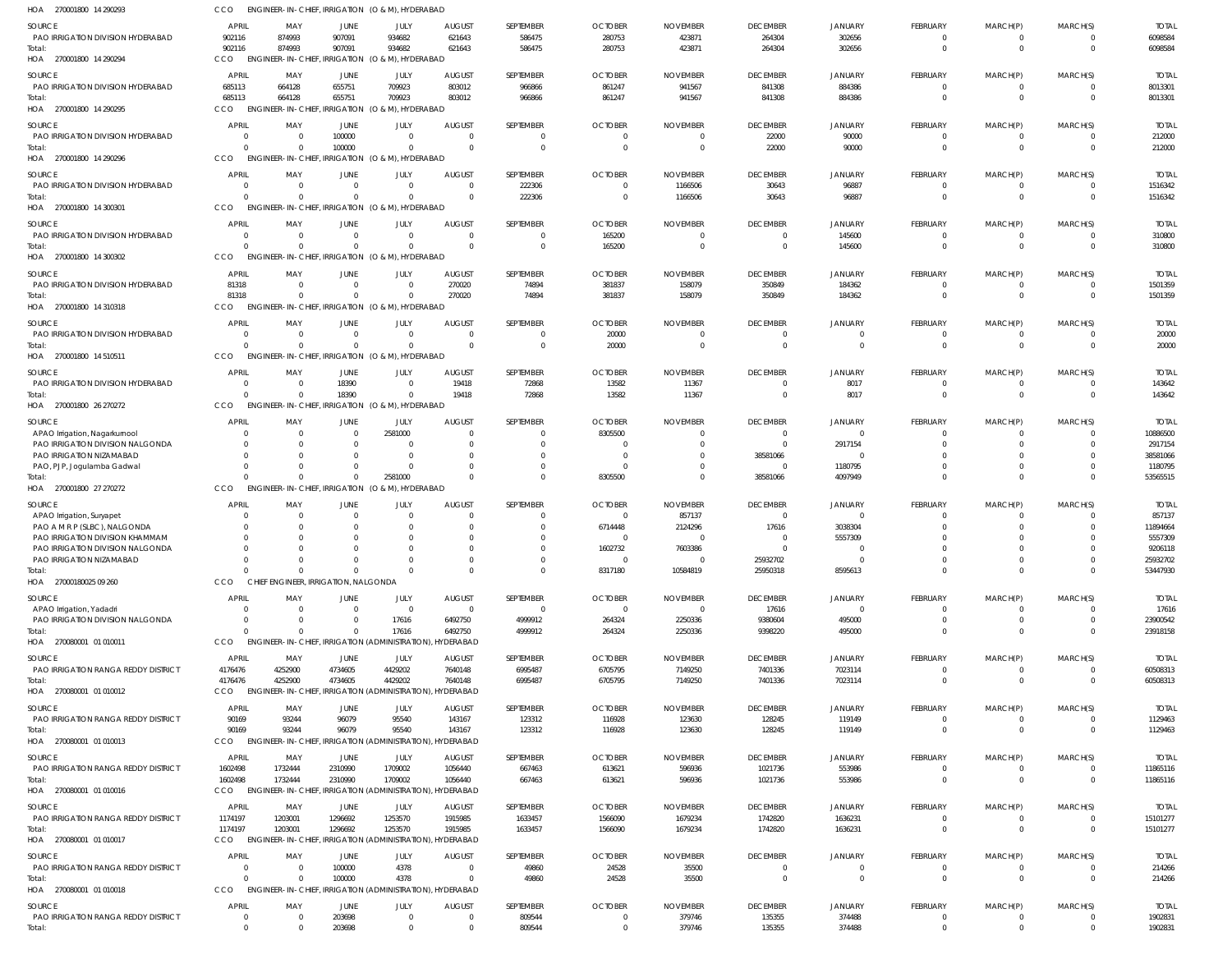| HOA 270080001 01 130131                              | ссо                        | ENGINEER-IN-CHIEF, IRRIGATION (ADMINISTRATION), HYDERABAD             |                               |                                        |                           |                               |                            |                             |                                   |                            |                         |                         |                      |                         |
|------------------------------------------------------|----------------------------|-----------------------------------------------------------------------|-------------------------------|----------------------------------------|---------------------------|-------------------------------|----------------------------|-----------------------------|-----------------------------------|----------------------------|-------------------------|-------------------------|----------------------|-------------------------|
| <b>SOURCE</b>                                        | <b>APRIL</b>               | MAY                                                                   | <b>JUNE</b>                   | JULY                                   | <b>AUGUST</b>             | SEPTEMBER                     | <b>OCTOBER</b>             | <b>NOVEMBER</b>             | <b>DECEMBER</b>                   | <b>JANUARY</b>             | FEBRUARY                | MARCH(P)                | MARCH(S)             | <b>TOTAL</b>            |
| PAO IRRIGATION RANGA REDDY DISTRICT                  | - 0                        | 53474                                                                 | 2408                          | 28259                                  | 2400                      | 10320                         | 13074                      | 3342                        | 25542                             | 2400                       | 0                       | 0                       |                      | 141219                  |
| Total:<br>HOA 270080001 01 130132                    | $\Omega$<br>CCO            | 53474<br>ENGINEER-IN-CHIEF, IRRIGATION (ADMINISTRATION), HYDERABAD    | 2408                          | 28259                                  | 2400                      | 10320                         | 13074                      | 3342                        | 25542                             | 2400                       | $\overline{0}$          | $\mathbf{0}$            | $\Omega$             | 141219                  |
|                                                      | <b>APRIL</b>               |                                                                       |                               |                                        |                           |                               |                            |                             |                                   |                            |                         |                         |                      |                         |
| <b>SOURCE</b><br>PAO IRRIGATION RANGA REDDY DISTRICT | $\Omega$                   | MAY<br>$\Omega$                                                       | JUNE<br>218154                | JULY<br>4720                           | <b>AUGUST</b><br>24640    | SEPTEMBER<br>100294           | <b>OCTOBER</b><br>52526    | <b>NOVEMBER</b><br>168172   | <b>DECEMBER</b><br>9720           | <b>JANUARY</b><br>92690    | FEBRUARY<br>$\mathbf 0$ | MARCH(P)<br>$\mathbf 0$ | MARCH(S)<br>$\Omega$ | <b>TOTAL</b><br>670916  |
| Total:                                               | $\Omega$                   |                                                                       | 218154                        | 4720                                   | 24640                     | 100294                        | 52526                      | 168172                      | 9720                              | 92690                      | $\Omega$                | $\Omega$                | $\Omega$             | 670916                  |
| HOA 270080001 01 130134                              | CCO                        | <b>ENGINEER-IN-CHIEF,</b>                                             |                               | IRRIGATION (ADMINISTRATION), HYDERABAD |                           |                               |                            |                             |                                   |                            |                         |                         |                      |                         |
| SOURCE                                               | <b>APRIL</b>               | MAY                                                                   | <b>JUNE</b>                   | JULY                                   | <b>AUGUST</b>             | SEPTEMBER                     | <b>OCTOBER</b>             | <b>NOVEMBER</b>             | <b>DECEMBER</b>                   | <b>JANUARY</b>             | FEBRUARY                | MARCH(P)                | MARCH(S)             | <b>TOTAL</b>            |
| <b>PAO IRRIGATION RANGA REDDY DISTRICT</b>           | $\overline{0}$<br>$\Omega$ | 463048                                                                | 68000                         | 422572                                 | 195905                    | 239079                        | 64762                      | 163524                      | 391810                            | $\Omega$<br>$\Omega$       | 0                       | $\Omega$<br>$\mathbf 0$ | $\Omega$<br>$\Omega$ | 2008700                 |
| Total:<br>HOA 270080001 01 240                       | CCO                        | 463048<br>ENGINEER-IN-CHIEF, IRRIGATION (ADMINISTRATION), HYDERABAD   | 68000                         | 422572                                 | 195905                    | 239079                        | 64762                      | 163524                      | 391810                            |                            | $^{\circ}$              |                         |                      | 2008700                 |
| <b>SOURCE</b>                                        | <b>APRIL</b>               | MAY                                                                   | <b>JUNE</b>                   | JULY                                   | <b>AUGUST</b>             | SEPTEMBER                     | <b>OCTOBER</b>             | <b>NOVEMBER</b>             | <b>DECEMBER</b>                   | <b>JANUARY</b>             | FEBRUARY                | MARCH(P)                | MARCH(S)             | <b>TOTAL</b>            |
| PAO IRRIGATION RANGA REDDY DISTRICT                  | $\Omega$                   | 98369                                                                 | $\Omega$                      | 57456                                  | 35149                     | $\Omega$                      | 46448                      | 24445                       | $\overline{0}$                    |                            | 0                       | 0                       |                      | 261867                  |
| Total:                                               | $\Omega$                   | 98369                                                                 | $\Omega$                      | 57456                                  | 35149                     | $\mathbf 0$                   | 46448                      | 24445                       | $\overline{0}$                    | $\Omega$                   | $\mathbf 0$             | $\mathbf 0$             | $\Omega$             | 261867                  |
| HOA 270080001 01 280281                              | CCO                        | ENGINEER-IN-CHIEF, IRRIGATION (ADMINISTRATION), HYDERABAD             |                               |                                        |                           |                               |                            |                             |                                   |                            |                         |                         |                      |                         |
| SOURCE                                               | <b>APRIL</b>               | MAY                                                                   | <b>JUNE</b>                   | JULY                                   | <b>AUGUST</b>             | SEPTEMBER                     | <b>OCTOBER</b>             | <b>NOVEMBER</b>             | <b>DECEMBER</b>                   | <b>JANUARY</b>             | FEBRUARY                | MARCH(P)                | MARCH(S)             | <b>TOTAL</b>            |
| PAO IRRIGATION RANGA REDDY DISTRICT<br>Total:        | - 0<br>$\Omega$            | $\Omega$<br>$\Omega$                                                  | $\overline{0}$<br>$\Omega$    | $\overline{0}$<br>$\mathbf 0$          | 10500<br>10500            | $\mathbf 0$<br>$\overline{0}$ | $\Omega$<br>$\Omega$       | $\Omega$<br>$\Omega$        | 22000<br>22000                    | $\Omega$<br>$\Omega$       | 0<br>$\mathbf 0$        | 0<br>$\Omega$           | $\Omega$             | 32500<br>32500          |
| HOA 270080001 01 300301                              | CCO                        | ENGINEER-IN-CHIEF, IRRIGATION (ADMINISTRATION), HYDERABAD             |                               |                                        |                           |                               |                            |                             |                                   |                            |                         |                         |                      |                         |
| SOURCE                                               | <b>APRIL</b>               | MAY                                                                   | <b>JUNE</b>                   | JULY                                   | <b>AUGUST</b>             | SEPTEMBER                     | <b>OCTOBER</b>             | <b>NOVEMBER</b>             | <b>DECEMBER</b>                   | <b>JANUARY</b>             | FEBRUARY                | MARCH(P)                | MARCH(S)             | <b>TOTAL</b>            |
| <b>PAO IRRIGATION RANGA REDDY DISTRICT</b>           | $\Omega$                   |                                                                       | $\overline{0}$                | $\Omega$                               | $\Omega$                  | $\mathbf 0$                   | 208800                     | $\Omega$                    | 49294                             | 37700                      | $\mathbf 0$             | 0                       | $\Omega$             | 295794                  |
| Total:                                               | $\Omega$                   |                                                                       | $\Omega$                      | $\Omega$                               |                           | $\Omega$                      | 208800                     | $\Omega$                    | 49294                             | 37700                      | $\mathbf 0$             | $\Omega$                | $\Omega$             | 295794                  |
| HOA 270080001 01 300302                              | CCO                        | ENGINEER-IN-CHIEF, IRRIGATION (ADMINISTRATION), HYDERABAD             |                               |                                        |                           |                               |                            |                             |                                   |                            |                         |                         |                      |                         |
| SOURCE<br>PAO IRRIGATION RANGA REDDY DISTRICT        | APRIL<br>248106            | MAY<br>$\Omega$                                                       | <b>JUNE</b><br>$\Omega$       | JULY<br>$\mathbf{0}$                   | <b>AUGUST</b><br>1274409  | SEPTEMBER<br>362428           | <b>OCTOBER</b><br>591844   | <b>NOVEMBER</b><br>406316   | <b>DECEMBER</b><br>406316         | <b>JANUARY</b><br>406316   | FEBRUARY<br>0           | MARCH(P)<br>0           | MARCH(S)<br>$\Omega$ | <b>TOTAL</b><br>3695735 |
| Total:                                               | 248106                     | $\Omega$                                                              | $\Omega$                      | $\Omega$                               | 1274409                   | 362428                        | 591844                     | 406316                      | 406316                            | 406316                     | $\mathbf 0$             | $\mathbf 0$             | $\Omega$             | 3695735                 |
| HOA 270080001 01 510511                              | CCO                        | ENGINEER-IN-CHIEF, IRRIGATION (ADMINISTRATION), HYDERABAD             |                               |                                        |                           |                               |                            |                             |                                   |                            |                         |                         |                      |                         |
| <b>SOURCE</b>                                        | APRIL                      | MAY                                                                   | <b>JUNE</b>                   | JULY                                   | <b>AUGUST</b>             | SEPTEMBER                     | <b>OCTOBER</b>             | <b>NOVEMBER</b>             | <b>DECEMBER</b>                   | <b>JANUARY</b>             | FEBRUARY                | MARCH(P)                | MARCH(S)             | <b>TOTAL</b>            |
| PAO IRRIGATION RANGA REDDY DISTRICT                  | 0                          | $\Omega$                                                              | $\Omega$                      | 68839                                  | 13202                     | $\Omega$                      |                            | 19772                       | $\mathbf{0}$                      |                            | $\Omega$                | $\Omega$                |                      | 101813                  |
| Total:<br>HOA 270080001 02 010011                    | $\Omega$<br>CCO            | $\Omega$<br>ENGINEER-IN-CHIEF, IRRIGATION (ADMINISTRATION), HYDERABAD | $\overline{0}$                | 68839                                  | 13202                     | $\overline{0}$                | $\Omega$                   | 19772                       | $\overline{0}$                    | $\Omega$                   | $\mathbf 0$             | $\mathbf 0$             | $\Omega$             | 101813                  |
|                                                      |                            |                                                                       |                               |                                        |                           |                               |                            |                             |                                   |                            |                         |                         |                      |                         |
| <b>SOURCE</b><br>PAO MEDAK(IW), MEDAK                | APRIL<br>286030            | MAY<br>$\Omega$                                                       | <b>JUNE</b><br>$\overline{0}$ | JULY<br>$\mathbf{0}$                   | <b>AUGUST</b><br>$\Omega$ | SEPTEMBER<br>$^{\circ}$       | <b>OCTOBER</b><br>$\Omega$ | <b>NOVEMBER</b><br>$\Omega$ | <b>DECEMBER</b><br>$\overline{0}$ | <b>JANUARY</b>             | FEBRUARY<br>0           | MARCH(P)<br>0           | MARCH(S)             | <b>TOTAL</b><br>286030  |
| Total:                                               | 286030                     | $\Omega$                                                              | $\Omega$                      | $\Omega$                               | $\Omega$                  | $\overline{0}$                | $\Omega$                   | $\Omega$                    | $\overline{0}$                    | $\Omega$                   | $\overline{0}$          | $\mathbf 0$             | $\Omega$             | 286030                  |
| HOA 270080001 02 010012                              | <b>CCO</b>                 | ENGINEER-IN-CHIEF, IRRIGATION (ADMINISTRATION), HYDERABAD             |                               |                                        |                           |                               |                            |                             |                                   |                            |                         |                         |                      |                         |
| SOURCE                                               | <b>APRIL</b>               | MAY                                                                   | <b>JUNE</b>                   | JULY                                   | <b>AUGUST</b>             | SEPTEMBER                     | <b>OCTOBER</b>             | <b>NOVEMBER</b>             | <b>DECEMBER</b>                   | <b>JANUARY</b>             | FEBRUARY                | MARCH(P)                | MARCH(S)             | <b>TOTAL</b>            |
| PAO MEDAK(IW), MEDAK                                 | 2000                       | $\Omega$                                                              | $\overline{0}$<br>$\Omega$    | $\mathbf{0}$<br>$\Omega$               | $\Omega$                  | $^{\circ}$<br>$\Omega$        | $\Omega$                   |                             | $\overline{0}$<br>$\Omega$        | $\Omega$<br>$\Omega$       | 0<br>$\mathbf 0$        | 0<br>$\Omega$           | $\Omega$             | 2000                    |
| Total:<br>HOA 270080001 02 010013                    | 2000<br>CCO                | ENGINEER-IN-CHIEF, IRRIGATION (ADMINISTRATION), HYDERABAD             |                               |                                        |                           |                               |                            |                             |                                   |                            |                         |                         |                      | 2000                    |
| SOURCE                                               | APRIL                      | MAY                                                                   | <b>JUNE</b>                   | JULY                                   | <b>AUGUST</b>             | SEPTEMBER                     | <b>OCTOBER</b>             | <b>NOVEMBER</b>             | <b>DECEMBER</b>                   | <b>JANUARY</b>             | FEBRUARY                | MARCH(P)                | MARCH(S)             | <b>TOTAI</b>            |
| PAO MEDAK(IW), MEDAK                                 | 109768                     | $\Omega$                                                              | $\Omega$                      | $\Omega$                               | $\Omega$                  | $\Omega$                      |                            | $\Omega$                    | $\Omega$                          |                            | 0                       | $\Omega$                |                      | 109768                  |
| Total:                                               | 109768                     |                                                                       | $\Omega$                      | $\Omega$                               |                           | $\Omega$                      | $\Omega$                   | $\Omega$                    | $\Omega$                          | $\Omega$                   | $\Omega$                | $\Omega$                | $\Omega$             | 109768                  |
| HOA 270080001 02 010016                              | CCO.                       | ENGINEER-IN-CHIEF, IRRIGATION (ADMINISTRATION), HYDERABAD             |                               |                                        |                           |                               |                            |                             |                                   |                            |                         |                         |                      |                         |
| <b>SOURCE</b>                                        | APRIL                      | MAY                                                                   | JUNE                          | JULY                                   | <b>AUGUST</b>             | SEPTEMBER                     | <b>OCTOBER</b>             | <b>NOVEMBER</b>             | <b>DECEMBER</b>                   | <b>JANUARY</b>             | FEBRUARY                | MARCH(P)                | MARCH(S)             | <b>TOTAL</b>            |
| PAO MEDAK(I W), MEDAK<br>Total:                      | 33971<br>33971             | $\Omega$<br>$\Omega$                                                  | $\Omega$<br>$\Omega$          | $\Omega$<br>$\Omega$                   | $\Omega$                  | $\Omega$<br>$\overline{0}$    |                            | $\Omega$                    | $\overline{0}$<br>$\overline{0}$  | $\Omega$<br>$\Omega$       | 0<br>$\mathbf 0$        | $\Omega$<br>$\mathbf 0$ | $\Omega$             | 33971<br>33971          |
| HOA 270080001 02 240                                 | CCO                        | ENGINEER-IN-CHIEF, IRRIGATION (ADMINISTRATION), HYDERABAD             |                               |                                        |                           |                               |                            |                             |                                   |                            |                         |                         |                      |                         |
| <b>SOURCE</b>                                        | <b>APRIL</b>               | MAY                                                                   | JUNE                          | JULY                                   | <b>AUGUST</b>             | SEPTEMBER                     | <b>OCTOBER</b>             | <b>NOVEMBER</b>             | <b>DECEMBER</b>                   | <b>JANUARY</b>             | FEBRUARY                | MARCH(P)                | MARCH(S)             | <b>TOTAL</b>            |
| PAO IRRIGATION DIVISION HYDERABAD                    | - 0                        | $\Omega$                                                              | $\overline{0}$                | $\mathbf{0}$                           | 219779                    | $\mathbf 0$                   | 41142                      | 36805                       | 19539                             | $\Omega$                   | 0                       | 0                       |                      | 317265                  |
| Total:                                               | $\Omega$<br>CCO            | $\Omega$<br>ENGINEER-IN-CHIEF, IRRIGATION (ADMINISTRATION), HYDERABAD | $\Omega$                      | $\Omega$                               | 219779                    | $\mathbf 0$                   | 41142                      | 36805                       | 19539                             | $\Omega$                   | $\overline{0}$          | $\mathbf 0$             | $\Omega$             | 317265                  |
| HOA 270080001 02 510511                              |                            |                                                                       |                               |                                        |                           |                               |                            |                             |                                   |                            |                         |                         |                      |                         |
| <b>SOURCE</b><br>PAO IRRIGATION DIVISION HYDERABAD   | APRIL<br>0                 | MAY                                                                   | <b>JUNE</b><br>$\overline{0}$ | JULY<br>$\mathbf 0$                    | <b>AUGUST</b><br>$\Omega$ | SEPTEMBER<br>$^{\circ}$       | <b>OCTOBER</b><br>$\Omega$ | <b>NOVEMBER</b><br>29635    | <b>DECEMBER</b><br>$\overline{0}$ | <b>JANUARY</b><br>$\Omega$ | FEBRUARY<br>0           | MARCH(P)<br>0           | MARCH(S)             | <b>TOTAL</b><br>29635   |
| Total:                                               | $\Omega$                   |                                                                       | $\Omega$                      | $\Omega$                               |                           | $\Omega$                      | $\Omega$                   | 29635                       | $\overline{0}$                    | $\Omega$                   | $\Omega$                | $\Omega$                | $\Omega$             | 29635                   |
| HOA 270080001 06 010011                              | CCO                        | <b>DIRECTOR GENERAL, WALAMTARI</b>                                    |                               |                                        |                           |                               |                            |                             |                                   |                            |                         |                         |                      |                         |
| <b>SOURCE</b>                                        | APRIL                      | MAY                                                                   | JUNE                          | JULY                                   | <b>AUGUST</b>             | SEPTEMBER                     | <b>OCTOBER</b>             | <b>NOVEMBER</b>             | <b>DECEMBER</b>                   | <b>JANUARY</b>             | FEBRUARY                | MARCH(P)                | MARCH(S)             | <b>TOTAL</b>            |
| <b>PAO - IRRIGATION DIVISION</b><br>HANUMAKONDA      | 276870                     | 294890                                                                | 298245                        | 285272                                 | 347730                    | 559000                        | 431300                     | 433860                      | 478460                            | 514260                     | $^{\circ}$              | 0                       | $\Omega$             | 3919887                 |
| PAO IRRIGATION DIVISION HYDERABAD                    | 5582481                    | 5412970                                                               | 6297799                       | 5454482                                | 5228638                   | 11102368                      | 8359364                    | 8383055                     | 8221610                           | 8223864                    | 0                       | 0                       | $\Omega$             | 72266631                |
| Total:                                               | 5859351                    | 5707860                                                               | 6596044                       | 5739754                                | 5576368                   | 11661368                      | 8790664                    | 8816915                     | 8700070                           | 8738124                    | $\Omega$                | $\Omega$                | $\Omega$             | 76186518                |
| HOA 270080001 06 010012                              | CCO                        | DIRECTOR GENERAL, WALAMTARI                                           |                               |                                        |                           |                               |                            |                             |                                   |                            |                         |                         |                      |                         |
| <b>SOURCE</b>                                        | <b>APRIL</b>               | MAY                                                                   | JUNE                          | JULY                                   | <b>AUGUST</b>             | SEPTEMBER                     | <b>OCTOBER</b>             | <b>NOVEMBER</b>             | <b>DECEMBER</b>                   | <b>JANUARY</b>             | FEBRUARY                | MARCH(P)                | MARCH(S)             | <b>TOTAL</b>            |
| <b>PAO - IRRIGATION DIVISION</b><br>HANUMAKONDA      | 6120                       | 6320                                                                  | 6320                          | 6120                                   | 6920                      | 9920                          | 7320                       | 7320                        | 7820                              | 8220                       | $^{\circ}$              | $\mathbf 0$             | $\Omega$             | 72400                   |
| PAO IRRIGATION DIVISION HYDERABAD                    | 146760                     | 143210                                                                | 150288                        | 141780                                 | 136881                    | 251682                        | 172328                     | 172560                      | 168710                            | 169110                     | $\mathbf 0$<br>$\Omega$ | $\mathbf 0$<br>$\Omega$ | $\Omega$             | 1653309                 |
| Total:<br>HOA 270080001 06 010013                    | 152880<br>CCO              | 149530<br>DIRECTOR GENERAL, WALAMTARI                                 | 156608                        | 147900                                 | 143801                    | 261602                        | 179648                     | 179880                      | 176530                            | 177330                     |                         |                         | $\Omega$             | 1725709                 |
| <b>SOURCE</b>                                        | APRIL                      | MAY                                                                   | JUNE                          | JULY                                   | <b>AUGUST</b>             | SEPTEMBER                     | <b>OCTOBER</b>             | <b>NOVEMBER</b>             | <b>DECEMBER</b>                   | <b>JANUARY</b>             | FEBRUARY                | MARCH(P)                | MARCH(S)             | TOTAL                   |
| <b>PAO - IRRIGATION DIVISION</b>                     | 106262                     | 113164                                                                | 114466                        | 109522                                 | 133397                    | 106174                        | 43129                      | 43315                       | 39774                             | 52678                      | $^{\circ}$              | $\Omega$                |                      | 861881                  |
| HANUMAKONDA<br>PAO IRRIGATION DIVISION HYDERABAD     | 2143025                    | 2078012                                                               | 3014610                       | 2094246                                | 2007345                   | 1979877                       | 1048825                    | 631983                      | 633485                            | 630674                     | $\mathbf 0$             | $\mathbf 0$             | $\Omega$             | 16262082                |
|                                                      | 2249287                    | 2191176                                                               | 3129076                       | 2203768                                | 2140742                   | 2086051                       | 1091954                    | 675298                      | 673259                            | 683352                     | $\mathbf 0$             | $\Omega$                | $\Omega$             | 17123963                |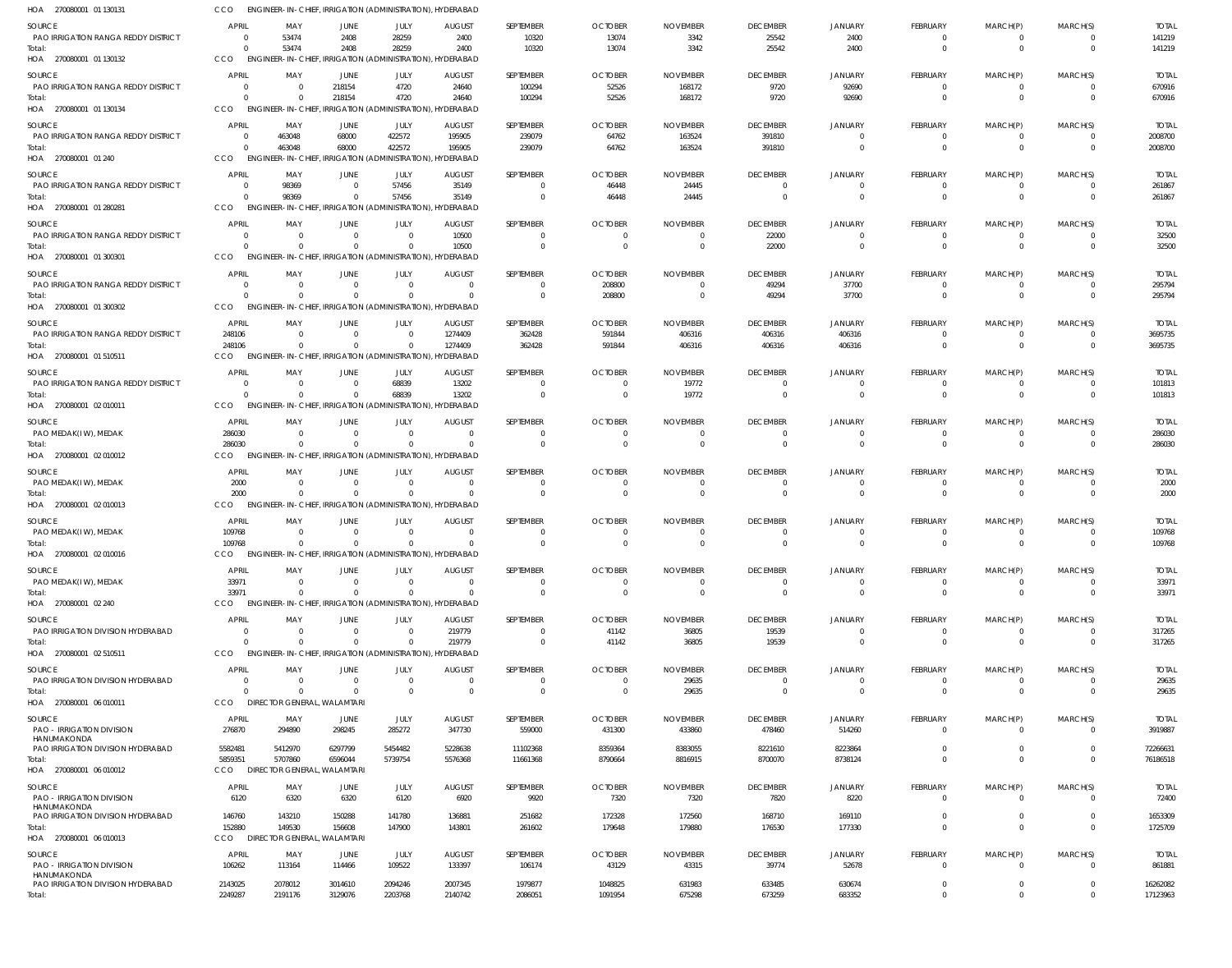| HOA 270080001 06 010016                                                               | CCO                                | DIRECTOR GENERAL, WALAMTARI                                    |                         |                                           |                            |                          |                                  |                                 |                             |                            |                                |                         |                      |                        |
|---------------------------------------------------------------------------------------|------------------------------------|----------------------------------------------------------------|-------------------------|-------------------------------------------|----------------------------|--------------------------|----------------------------------|---------------------------------|-----------------------------|----------------------------|--------------------------------|-------------------------|----------------------|------------------------|
| <b>SOURCE</b><br><b>PAO - IRRIGATION DIVISION</b>                                     | <b>APRIL</b><br>51950              | MAY<br>55510                                                   | <b>JUNE</b><br>55749    | JULY<br>53198                             | <b>AUGUST</b><br>65514     | SEPTEMBER<br>120000      | <b>OCTOBER</b><br>73977          | <b>NOVEMBER</b><br>74412        | <b>DECEMBER</b><br>81312    | <b>JANUARY</b><br>88307    | <b>FEBRUARY</b><br>0           | MARCH(P)<br>$\Omega$    | MARCH(S)<br>$\Omega$ | <b>TOTAL</b><br>719929 |
| HANUMAKONDA<br>PAO IRRIGATION DIVISION HYDERABAD<br>Total:<br>HOA 270080001 06 010017 | 1902133<br>1954083<br>CCO          | 1843599<br>1899109<br><b>DIRECTOR GENERAL, WALAMTARI</b>       | 1882064<br>1937813      | 1593734<br>1646932                        | 1517113<br>1582627         | 3093969<br>3213969       | 2007908<br>2081885               | 1986774<br>2061186              | 1968572<br>2049884          | 1968565<br>2056872         | $\Omega$<br>$\Omega$           | $\Omega$                | $\Omega$<br>$\Omega$ | 19764431<br>20484360   |
| SOURCE<br><b>PAO - IRRIGATION DIVISION</b>                                            | <b>APRIL</b><br>$\Omega$           | MAY<br>$\Omega$                                                | JUNE<br>$\Omega$        | JULY<br>$\overline{0}$                    | <b>AUGUST</b><br>28439     | SEPTEMBER<br>0           | <b>OCTOBER</b><br>$\overline{0}$ | <b>NOVEMBER</b><br>$\mathbf{0}$ | <b>DECEMBER</b><br>44049    | <b>JANUARY</b><br>$\Omega$ | <b>FEBRUARY</b><br>$\mathbf 0$ | MARCH(P)<br>0           | MARCH(S)<br>$\Omega$ | <b>TOTAL</b><br>72488  |
| HANUMAKONDA<br>PAO IRRIGATION DIVISION HYDERABAD<br>Total:                            | $\Omega$<br>$\Omega$               | 26643<br>26643                                                 | 384884<br>384884        | 95536<br>95536                            | 100000<br>128439           | $\Omega$<br>$\Omega$     | 32911<br>32911                   | $\Omega$<br>0                   | 107342<br>151391            | 32900<br>32900             | $\Omega$<br>$\Omega$           | 0<br>$\Omega$           | $\Omega$<br>$\Omega$ | 780216<br>852704       |
| HOA 270080001 06 010018                                                               | CCO                                | <b>DIRECTOR GENERAL, WALAMTARI</b>                             |                         |                                           |                            |                          |                                  |                                 |                             |                            |                                |                         |                      |                        |
| <b>SOURCE</b><br><b>PAO - IRRIGATION DIVISION</b><br>HANUMAKONDA                      | <b>APRIL</b><br>$\Omega$           | MAY<br>$\Omega$                                                | <b>JUNE</b><br>$\Omega$ | JULY<br>$\overline{0}$                    | <b>AUGUST</b><br>$\Omega$  | SEPTEMBER<br>$\mathbf 0$ | <b>OCTOBER</b><br>$\overline{0}$ | <b>NOVEMBER</b><br>115706       | <b>DECEMBER</b><br>18773    | <b>JANUARY</b><br>30150    | <b>FEBRUARY</b><br>$\mathbf 0$ | MARCH(P)<br>$\Omega$    | MARCH(S)<br>- 0      | <b>TOTAL</b><br>164629 |
| PAO IRRIGATION DIVISION HYDERABAD<br>Total:<br>HOA 270080001 06 110111                | $\Omega$<br>$\Omega$<br><b>CCO</b> | $\Omega$<br>$\Omega$<br><b>DIRECTOR GENERAL, WALAMTARI</b>     | $\Omega$<br>$\Omega$    | $\Omega$<br>$\Omega$                      | 1708703<br>1708703         | 90259<br>90259           | -0<br>$\overline{0}$             | 121999<br>237705                | 1143304<br>1162077          | 185255<br>215405           | $\Omega$<br>$\Omega$           | 0<br>$\Omega$           | $\Omega$<br>$\Omega$ | 3249520<br>3414149     |
| <b>SOURCE</b>                                                                         | <b>APRIL</b>                       | MAY                                                            | JUNE                    | <b>JULY</b>                               | <b>AUGUST</b>              | SEPTEMBER                | <b>OCTOBER</b>                   | <b>NOVEMBER</b>                 | <b>DECEMBER</b>             | <b>JANUARY</b>             | <b>FEBRUARY</b>                | MARCH(P)                | MARCH(S)             | <b>TOTAL</b>           |
| PAO IRRIGATION DIVISION HYDERABAD                                                     | $\Omega$                           | - 0                                                            |                         | $\overline{0}$                            | $\Omega$                   | 14605                    | 27716                            | 0                               |                             |                            | 0                              | 0                       |                      | 42321                  |
| Total:<br>HOA 270080001 06 130131                                                     | $\Omega$<br><b>CCO</b>             | $\Omega$<br><b>DIRECTOR GENERAL, WALAMTARI</b>                 | $\Omega$                | $\Omega$                                  | $\mathsf{C}$               | 14605                    | 27716                            | $\overline{0}$                  | $\Omega$                    | $\Omega$                   | $\mathbf 0$                    | $\mathbf 0$             | $\Omega$             | 42321                  |
| <b>SOURCE</b>                                                                         | <b>APRIL</b>                       | MAY                                                            | JUNE                    | JULY                                      | <b>AUGUST</b>              | SEPTEMBER                | <b>OCTOBER</b>                   | <b>NOVEMBER</b>                 | <b>DECEMBER</b>             | <b>JANUARY</b>             | <b>FEBRUARY</b>                | MARCH(P)                | MARCH(S)             | <b>TOTAL</b>           |
| <b>PAO - IRRIGATION DIVISION</b><br>HANUMAKONDA<br>PAO IRRIGATION DIVISION HYDERABAD  | $\Omega$<br>$\Omega$               | $\Omega$<br>$\Omega$                                           | $\Omega$<br>38572       | 2869<br>2959                              | 2853<br>4931               | $\mathbf 0$<br>$\Omega$  | $\Omega$<br>21431                | 1806<br>4602                    | 904<br>$\Omega$             | $\Omega$                   | $\mathbf 0$<br>$\Omega$        | $\Omega$<br>0           | $\Omega$             | 8432<br>72495          |
| Total:<br>HOA 270080001 06 130132                                                     | $\Omega$<br>CCO                    | $\Omega$<br>DIRECTOR GENERAL, WALAMTARI                        | 38572                   | 5828                                      | 7784                       | $\Omega$                 | 21431                            | 6408                            | 904                         | $\Omega$                   | $\Omega$                       | $\Omega$                | $\Omega$             | 80927                  |
| <b>SOURCE</b><br><b>PAO - IRRIGATION DIVISION</b><br>HANUMAKONDA                      | <b>APRIL</b><br>$\Omega$           | MAY<br>- 0                                                     | JUNE<br>$\Omega$        | JULY<br>$\overline{0}$                    | <b>AUGUST</b><br>2250      | SEPTEMBER<br>1900        | <b>OCTOBER</b><br>- 0            | <b>NOVEMBER</b><br>$\Omega$     | <b>DECEMBER</b><br>$\Omega$ | <b>JANUARY</b><br>4145     | <b>FEBRUARY</b><br>0           | MARCH(P)<br>$\Omega$    | MARCH(S)             | <b>TOTAL</b><br>8295   |
| PAO IRRIGATION DIVISION HYDERABAD                                                     | $\Omega$                           | $\Omega$                                                       | 20873                   | $\Omega$                                  | 10622                      | 10485                    | 16479                            | 96329                           | 16769                       | 49399                      | $\Omega$                       | 0                       |                      | 220956                 |
| Total:<br>HOA 270080001 06 130134                                                     | $\Omega$<br><b>CCO</b>             | $\Omega$<br><b>DIRECTOR GENERAL, WALAMTARI</b>                 | 20873                   | $\Omega$                                  | 12872                      | 12385                    | 16479                            | 96329                           | 16769                       | 53544                      | $\mathbf 0$                    | $\Omega$                | $\Omega$             | 229251                 |
| <b>SOURCE</b>                                                                         | <b>APRIL</b>                       | MAY                                                            | JUNE                    | JULY                                      | <b>AUGUST</b>              | SEPTEMBER                | <b>OCTOBER</b>                   | <b>NOVEMBER</b>                 | <b>DECEMBER</b>             | <b>JANUARY</b>             | <b>FEBRUARY</b>                | MARCH(P)                | MARCH(S)             | <b>TOTAL</b>           |
| PAO IRRIGATION DIVISION HYDERABAD<br>Total:<br>HOA 270080001 06 130135                | $\Omega$<br>$\Omega$<br>CCO        | - 0<br>$\Omega$<br><b>DIRECTOR GENERAL, WALAMTARI</b>          | 437467<br>437467        | $\Omega$<br>$\Omega$                      | $\Omega$<br>$\Omega$       | 191436<br>191436         | - 0<br>$\overline{0}$            | 256625<br>256625                | 319812<br>319812            | 32381<br>32381             | $\Omega$<br>$\mathbf 0$        | 0<br>$\mathbf 0$        | $\Omega$<br>$\Omega$ | 1237721<br>1237721     |
| <b>SOURCE</b>                                                                         | <b>APRIL</b>                       | MAY                                                            | JUNE                    | JULY                                      | <b>AUGUST</b>              | SEPTEMBER                | <b>OCTOBER</b>                   | <b>NOVEMBER</b>                 | <b>DECEMBER</b>             | <b>JANUARY</b>             | <b>FEBRUARY</b>                | MARCH(P)                | MARCH(S)             | <b>TOTAL</b>           |
| PAO IRRIGATION DIVISION HYDERABAD                                                     | $\Omega$                           | - 0                                                            | 215700                  | 70942                                     | 75544                      | 71914                    | -0                               | 156076                          | 75957                       | 63189                      | 0                              | 0                       |                      | 729322                 |
| Total:<br>HOA 270080001 06 290291                                                     | $\Omega$<br><b>CCO</b>             | $\Omega$<br><b>DIRECTOR GENERAL, WALAMTARI</b>                 | 215700                  | 70942                                     | 75544                      | 71914                    | $\overline{0}$                   | 156076                          | 75957                       | 63189                      | $\mathbf 0$                    | $\mathbf 0$             | $\Omega$             | 729322                 |
| <b>SOURCE</b>                                                                         | APRIL                              | MAY                                                            | <b>JUNE</b>             | JULY                                      | <b>AUGUST</b>              | SEPTEMBER                | <b>OCTOBER</b>                   | <b>NOVEMBER</b>                 | <b>DECEMBER</b>             | <b>JANUARY</b>             | <b>FEBRUARY</b>                | MARCH(P)                | MARCH(S)             | TOTAL                  |
| PAO IRRIGATION DIVISION HYDERABAD<br>Total:                                           | 1748365<br>1748365                 | 1783265<br>1783265                                             | 2175829<br>2175829      | 1834349<br>1834349                        | 1759745<br>1759745         | 3789079<br>3789079       | 2829855<br>2829855               | 2837375<br>2837375              | 2859365<br>2859365          | 2872715<br>2872715         | 0<br>$\mathbf 0$               | $\Omega$                | $\Omega$             | 24489942<br>24489942   |
| HOA 270080001 06 290292                                                               | CCO                                | <b>DIRECTOR GENERAL, WALAMTARI</b>                             |                         |                                           |                            |                          |                                  |                                 |                             |                            |                                |                         |                      |                        |
| <b>SOURCE</b>                                                                         | <b>APRIL</b>                       | MAY                                                            | JUNE                    | JULY                                      | <b>AUGUST</b>              | <b>SEPTEMBER</b>         | <b>OCTOBER</b>                   | <b>NOVEMBER</b>                 | <b>DECEMBER</b>             | <b>JANUARY</b>             | <b>FEBRUARY</b>                | MARCH(P)                | MARCH(S)             | <b>TOTAL</b>           |
| PAO IRRIGATION DIVISION HYDERABAD<br>Total:                                           | 39985<br>39985                     | 40685<br>40685                                                 | 52502<br>52502          | 42485<br>42485                            | 40085<br>40085             | 80284<br>80284           | 52385<br>52385                   | 52385<br>52385                  | 52935<br>52935              | 52535<br>52535             | $\Omega$<br>$\mathbf 0$        | 0<br>$\mathbf 0$        | - 0<br>$\Omega$      | 506266<br>506266       |
| HOA 270080001 06 290293                                                               | CCO                                | DIRECTOR GENERAL, WALAMTARI                                    |                         |                                           |                            |                          |                                  |                                 |                             |                            |                                |                         |                      |                        |
| <b>SOURCE</b>                                                                         | <b>APRIL</b>                       | MAY                                                            | <b>JUNE</b>             | JULY                                      | <b>AUGUST</b>              | SEPTEMBER                | <b>OCTOBER</b>                   | <b>NOVEMBER</b>                 | <b>DECEMBER</b>             | <b>JANUARY</b>             | <b>FEBRUARY</b>                | MARCH(P)                | MARCH(S)             | <b>TOTAL</b>           |
| PAO IRRIGATION DIVISION HYDERABAD<br>Total:                                           | 670963<br>670963                   | 684163<br>684163                                               | 821409<br>821409        | 704134<br>704134                          | 675206<br>675206           | 694137<br>694137         | 218763<br>218763                 | 219312<br>219312                | 211538<br>211538            | 207780<br>207780           | 0<br>$\mathbf 0$               | $\Omega$<br>$\mathbf 0$ | $\Omega$<br>$\Omega$ | 5107405<br>5107405     |
| HOA 270080001 06 290294                                                               | CCO                                | DIRECTOR GENERAL, WALAMTARI                                    |                         |                                           |                            |                          |                                  |                                 |                             |                            |                                |                         |                      |                        |
| SOURCE                                                                                | <b>APRIL</b>                       | MAY                                                            | JUNE                    | JULY                                      | <b>AUGUST</b>              | <b>SEPTEMBER</b>         | <b>OCTOBER</b>                   | <b>NOVEMBER</b>                 | <b>DECEMBER</b>             | <b>JANUARY</b>             | <b>FEBRUARY</b>                | MARCH(P)                | MARCH(S)             | <b>TOTAL</b>           |
| PAO IRRIGATION DIVISION HYDERABAD<br>Total:                                           | 605102<br>605102                   | 617314<br>617314                                               | 754971<br>754971        | 549612<br>549612                          | 522384<br>522384           | 1040370<br>1040370       | 677425<br>677425                 | 679230<br>679230                | 682722<br>682722            | 685029<br>685029           | 0<br>$\mathbf 0$               | 0<br>$\mathbf 0$        | $\Omega$             | 6814159<br>6814159     |
| HOA 270080001 06 290295                                                               | CCO                                | DIRECTOR GENERAL, WALAMTARI                                    |                         |                                           |                            |                          |                                  |                                 |                             |                            |                                |                         |                      |                        |
| <b>SOURCE</b>                                                                         | <b>APRIL</b>                       | MAY                                                            | <b>JUNE</b>             | JULY                                      | <b>AUGUST</b>              | SEPTEMBER                | <b>OCTOBER</b>                   | <b>NOVEMBER</b>                 | <b>DECEMBER</b>             | <b>JANUARY</b>             | FEBRUARY                       | MARCH(P)                | MARCH(S)             | <b>TOTAL</b>           |
| PAO IRRIGATION DIVISION HYDERABAD<br>Total:                                           | $\Omega$<br>$\Omega$               | 86477<br>86477                                                 | $\Omega$<br>$\Omega$    | $\overline{0}$<br>$\overline{0}$          | $\overline{0}$<br>$\Omega$ | 0<br>$\mathbf 0$         | 14650<br>14650                   | 26455<br>26455                  | $\Omega$<br>$\overline{0}$  | 100000<br>100000           | $\mathbf 0$<br>$\mathbf 0$     | 0<br>$\mathbf 0$        | $\Omega$<br>$\Omega$ | 227582<br>227582       |
| HOA 270080001 06 290296                                                               | CCO                                | <b>DIRECTOR GENERAL, WALAMTARI</b>                             |                         |                                           |                            |                          |                                  |                                 |                             |                            |                                |                         |                      |                        |
| <b>SOURCE</b>                                                                         | <b>APRIL</b>                       | MAY                                                            | <b>JUNE</b>             | JULY                                      | <b>AUGUST</b>              | SEPTEMBER                | <b>OCTOBER</b>                   | <b>NOVEMBER</b>                 | <b>DECEMBER</b>             | <b>JANUARY</b>             | <b>FEBRUARY</b>                | MARCH(P)                | MARCH(S)             | <b>TOTAL</b>           |
| PAO IRRIGATION DIVISION HYDERABAD                                                     | $\overline{0}$                     | 0                                                              | $\Omega$                | $\overline{0}$                            | 1132716                    | 0                        | $\overline{0}$                   | 0                               | $\Omega$                    | 404036                     | 0                              | 0                       | $\Omega$             | 1536752                |
| Total:<br>HOA 270080001 06 310318                                                     | $\Omega$<br>CCO                    | $\Omega$<br>DIRECTOR GENERAL, WALAMTARI                        | $\Omega$                | $\Omega$                                  | 1132716                    | $\mathbf 0$              | $\Omega$                         | $\overline{0}$                  | $\overline{0}$              | 404036                     | $\mathbf{0}$                   | $\mathbf 0$             | $\Omega$             | 1536752                |
| <b>SOURCE</b>                                                                         | <b>APRIL</b>                       | MAY                                                            | <b>JUNE</b>             | JULY                                      | <b>AUGUST</b>              | SEPTEMBER                | <b>OCTOBER</b>                   | <b>NOVEMBER</b>                 | <b>DECEMBER</b>             | <b>JANUARY</b>             | <b>FEBRUARY</b>                | MARCH(P)                | MARCH(S)             | <b>TOTAL</b>           |
| PAO IRRIGATION DIVISION HYDERABAD                                                     | $\Omega$                           | - 0                                                            | 40000                   | 20000                                     | 40000                      | 0                        | $\overline{0}$                   | $\overline{0}$                  | $\overline{0}$              | 20000                      | 0                              |                         | $\Omega$             | 120000                 |
| Total:<br>HOA 270080001 13 010011                                                     | $\Omega$<br>CCO                    | $\Omega$<br>ENGINEER-IN-CHIEF, IRRIGATION (GENERAL), HYDERABAD | 40000                   | 20000                                     | 40000                      | $\mathbf 0$              | $\overline{0}$                   | $\overline{0}$                  | $\overline{0}$              | 20000                      | $\mathbf{0}$                   | $\mathbf 0$             | $\Omega$             | 120000                 |
| <b>SOURCE</b>                                                                         | <b>APRIL</b>                       | MAY                                                            | JUNE                    | JULY                                      | <b>AUGUST</b>              | SEPTEMBER                | <b>OCTOBER</b>                   | <b>NOVEMBER</b>                 | <b>DECEMBER</b>             | <b>JANUARY</b>             | FEBRUARY                       | MARCH(P)                | MARCH(S)             | <b>TOTAL</b>           |
| PAO IRRIGATION DIVISION HYDERABAD                                                     | 672627                             | 606277                                                         | 696403                  | 654450                                    | 684644                     | 1036377                  | 1023660                          | 1025390                         | 1027660                     | 1029800                    | 0                              | 0                       |                      | 8457288                |
| Total:<br>HOA 270080001 13 010012                                                     | 672627<br>CCO                      | 606277<br><b>ENGINEER-IN-CHIEF,</b>                            | 696403                  | 654450<br>IRRIGATION (GENERAL), HYDERABAD | 684644                     | 1036377                  | 1023660                          | 1025390                         | 1027660                     | 1029800                    | $\mathbf{0}$                   | $\mathbf 0$             | $\Omega$             | 8457288                |
| <b>SOURCE</b>                                                                         | <b>APRIL</b>                       | MAY                                                            | <b>JUNE</b>             | JULY                                      | <b>AUGUST</b>              | SEPTEMBER                | <b>OCTOBER</b>                   | <b>NOVEMBER</b>                 | <b>DECEMBER</b>             | <b>JANUARY</b>             | FEBRUARY                       | MARCH(P)                | MARCH(S)             | <b>TOTAL</b>           |
| PAO IRRIGATION DIVISION HYDERABAD                                                     | 13398                              | 12087                                                          | 13753                   | 12920                                     | 13442                      | 21520                    | 16520                            | 16520                           | 16520                       | 16520                      | 0                              | 0                       | $\Omega$             | 153200                 |
| Total:                                                                                | 13398                              | 12087                                                          | 13753                   | 12920                                     | 13442                      | 21520                    | 16520                            | 16520                           | 16520                       | 16520                      | $\mathbf{0}$                   | $\mathbf 0$             | $\mathbf{0}$         | 153200                 |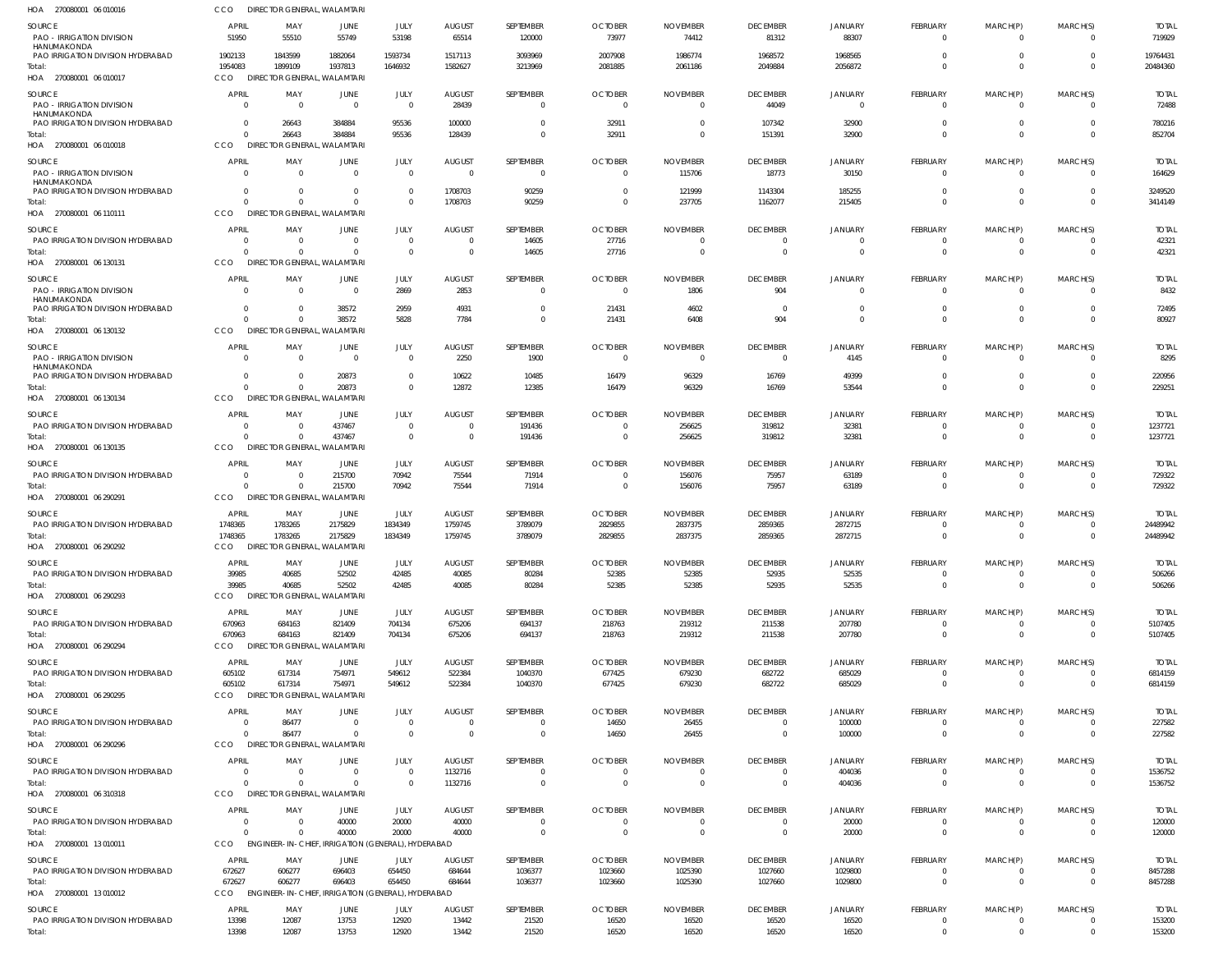| HOA 270080001 13 010013                              | CCO.                             | ENGINEER-IN-CHIEF, IRRIGATION (GENERAL), HYDERABAD                    |                  |                                   |                            |                      |                                  |                            |                                   |                            |                                |                               |                            |                          |
|------------------------------------------------------|----------------------------------|-----------------------------------------------------------------------|------------------|-----------------------------------|----------------------------|----------------------|----------------------------------|----------------------------|-----------------------------------|----------------------------|--------------------------------|-------------------------------|----------------------------|--------------------------|
| <b>SOURCE</b>                                        | APRIL                            | MAY                                                                   | <b>JUNE</b>      | JULY                              | <b>AUGUST</b>              | SEPTEMBER            | <b>OCTOBER</b>                   | <b>NOVEMBER</b>            | <b>DECEMBER</b>                   | <b>JANUARY</b>             | <b>FEBRUARY</b>                | MARCH(P)                      | MARCH(S)                   | <b>TOTAL</b>             |
| PAO IRRIGATION DIVISION HYDERABAD                    | 258140                           | 232664                                                                | 288539           | 251176                            | 262782                     | 284177               | 107440                           | 105577                     | 97268                             | 97424                      | $^{\circ}$                     | $\overline{0}$                | $\Omega$                   | 1985187                  |
| Total:<br>HOA 270080001 13 010016                    | 258140<br>CCO                    | 232664<br>ENGINEER-IN-CHIEF, IRRIGATION (GENERAL), HYDERABAD          | 288539           | 251176                            | 262782                     | 284177               | 107440                           | 105577                     | 97268                             | 97424                      | $\overline{0}$                 | $\overline{0}$                | $\overline{0}$             | 1985187                  |
| <b>SOURCE</b>                                        | APRIL                            | MAY                                                                   | JUNE             | JULY                              | <b>AUGUST</b>              | SEPTEMBER            | <b>OCTOBER</b>                   | <b>NOVEMBER</b>            | <b>DECEMBER</b>                   | <b>JANUARY</b>             | FEBRUARY                       | MARCH(P)                      | MARCH(S)                   | <b>TOTAL</b>             |
| PAO IRRIGATION DIVISION HYDERABAD                    | 181491                           | 161781                                                                | 188557           | 175454                            | 183898                     | 261719               | 233536                           | 233536                     | 234081                            | 234594                     | $\overline{0}$                 | $\overline{0}$                | $\Omega$                   | 2088647                  |
| Total:<br>HOA 270080001 13 010018                    | 181491<br>CCO                    | 161781<br>ENGINEER-IN-CHIEF, IRRIGATION (GENERAL), HYDERABAD          | 188557           | 175454                            | 183898                     | 261719               | 233536                           | 233536                     | 234081                            | 234594                     | $\overline{0}$                 | $\overline{0}$                | $\Omega$                   | 2088647                  |
| SOURCE                                               | <b>APRIL</b>                     | MAY                                                                   | JUNE             | JULY                              | <b>AUGUST</b>              | SEPTEMBER            | <b>OCTOBER</b>                   | <b>NOVEMBER</b>            | <b>DECEMBER</b>                   | JANUARY                    | <b>FEBRUARY</b>                | MARCH(P)                      | MARCH(S)                   | <b>TOTAL</b>             |
| PAO IRRIGATION DIVISION HYDERABAD                    | $\overline{0}$                   | $\overline{\mathbf{0}}$                                               | $\Omega$         | $\Omega$                          | 218721                     | 0                    | $\overline{0}$                   | 41394                      | $\overline{0}$                    | 102112                     | $^{\circ}$                     | $^{\circ}$                    | $\Omega$                   | 362227                   |
| Total:<br>HOA 270080001 13 130131                    | $\Omega$<br>CCO                  | - 0<br>ENGINEER-IN-CHIEF, IRRIGATION (GENERAL), HYDERABAD             | $\Omega$         | $\Omega$                          | 218721                     | $\mathbf 0$          | $\overline{0}$                   | 41394                      | $\overline{0}$                    | 102112                     | $\overline{0}$                 | $\overline{0}$                | $\overline{0}$             | 362227                   |
| <b>SOURCE</b>                                        | <b>APRIL</b>                     | MAY                                                                   | JUNE             | JULY                              | <b>AUGUST</b>              | SEPTEMBER            | <b>OCTOBER</b>                   | <b>NOVEMBER</b>            | <b>DECEMBER</b>                   | JANUARY                    | <b>FEBRUARY</b>                | MARCH(P)                      | MARCH(S)                   | <b>TOTAL</b>             |
| PAO IRRIGATION DIVISION HYDERABAD                    | $\Omega$                         | $\overline{\mathbf{0}}$                                               | 7661             | $\Omega$                          | 5154                       | 25979                | 2627                             | 5190                       | 2570                              | 2557                       | $^{\circ}$                     | $^{\circ}$                    | $\Omega$                   | 51738                    |
| Total:<br>HOA 270080001 13 130132                    | $\Omega$<br>CCO                  | $\Omega$<br>ENGINEER-IN-CHIEF, IRRIGATION (GENERAL), HYDERABAD        | 7661             | $\Omega$                          | 5154                       | 25979                | 2627                             | 5190                       | 2570                              | 2557                       | $\overline{0}$                 | $\overline{0}$                | $\Omega$                   | 51738                    |
|                                                      | <b>APRIL</b>                     |                                                                       |                  |                                   |                            |                      |                                  |                            |                                   |                            |                                |                               |                            |                          |
| <b>SOURCE</b><br>PAO IRRIGATION DIVISION HYDERABAD   | $\Omega$                         | MAY<br>$\overline{\mathbf{0}}$                                        | JUNE<br>$\Omega$ | JULY<br>3240                      | <b>AUGUST</b><br>32118     | SEPTEMBER<br>22430   | <b>OCTOBER</b><br>$\overline{0}$ | <b>NOVEMBER</b><br>46080   | <b>DECEMBER</b><br>5564           | JANUARY<br>8823            | <b>FEBRUARY</b><br>$\mathbf 0$ | MARCH(P)<br>$\overline{0}$    | MARCH(S)<br>$\Omega$       | <b>TOTAL</b><br>118255   |
| Total:                                               | $\Omega$                         | $\Omega$                                                              | $\Omega$         | 3240                              | 32118                      | 22430                | $\overline{0}$                   | 46080                      | 5564                              | 8823                       | $\overline{0}$                 | $\overline{0}$                | $\Omega$                   | 118255                   |
| HOA 270080001 13 130134                              | CCO                              | ENGINEER-IN-CHIEF, IRRIGATION (GENERAL), HYDERABAD                    |                  |                                   |                            |                      |                                  |                            |                                   |                            |                                |                               |                            |                          |
| SOURCE                                               | <b>APRIL</b>                     | MAY                                                                   | JUNE             | JULY                              | <b>AUGUST</b>              | SEPTEMBER            | <b>OCTOBER</b>                   | <b>NOVEMBER</b>            | <b>DECEMBER</b>                   | <b>JANUARY</b>             | <b>FEBRUARY</b>                | MARCH(P)                      | MARCH(S)                   | <b>TOTAL</b>             |
| PAO IRRIGATION DIVISION HYDERABAD<br>Total:          | $\Omega$<br>$\Omega$             | $\overline{\mathbf{0}}$<br>$\Omega$                                   | 129200<br>129200 | $\Omega$<br>$\Omega$              | 32300<br>32300             | 32300<br>32300       | 32300<br>32300                   | 64600<br>64600             | 32300<br>32300                    | 32300<br>32300             | $\mathbf 0$<br>$\overline{0}$  | $\mathbf 0$<br>$\overline{0}$ | $\Omega$<br>$\Omega$       | 355300<br>355300         |
| HOA 27008000125 01 200                               | CCO                              | ENGINEER-IN-CHIEF, IRRIGATION (ADMINISTRATION), HYDERABAD             |                  |                                   |                            |                      |                                  |                            |                                   |                            |                                |                               |                            |                          |
| SOURCE                                               | APRIL                            | MAY                                                                   | JUNE             | JULY                              | <b>AUGUST</b>              | SEPTEMBER            | <b>OCTOBER</b>                   | <b>NOVEMBER</b>            | <b>DECEMBER</b>                   | JANUARY                    | FEBRUARY                       | MARCH(P)                      | MARCH(S)                   | <b>TOTAL</b>             |
| PAO IRRIGATION RANGA REDDY DISTRICT                  | $\Omega$                         | $\overline{\mathbf{0}}$                                               | $\Omega$         | $\Omega$                          | - 0                        | 0                    | $\overline{0}$                   | 5033040                    | $\overline{0}$                    | 55462                      | $^{\circ}$                     | $^{\circ}$                    | $\Omega$                   | 5088502                  |
| Total:<br>HOA 27008000125 01 280284                  | $\Omega$<br>CCO                  | $\Omega$<br>ENGINEER-IN-CHIEF, IRRIGATION (ADMINISTRATION), HYDERABAD | $\Omega$         | $\Omega$                          | $\Omega$                   | $\Omega$             | $\overline{0}$                   | 5033040                    | $\overline{0}$                    | 55462                      | $\overline{0}$                 | $\overline{0}$                | $\Omega$                   | 5088502                  |
| <b>SOURCE</b>                                        | <b>APRIL</b>                     | MAY                                                                   | JUNE             | JULY                              | <b>AUGUST</b>              | SEPTEMBER            | <b>OCTOBER</b>                   | <b>NOVEMBER</b>            | <b>DECEMBER</b>                   | <b>JANUARY</b>             | FEBRUARY                       | MARCH(P)                      | MARCH(S)                   | <b>TOTAL</b>             |
| PAO IRRIGATION RANGA REDDY DISTRICT                  | $\overline{0}$                   | 560000                                                                | 220000           | 320000                            | 340000                     | 220000               | 220000                           | 220000                     | 220000                            | $\Omega$                   | $\mathbf 0$                    | -0                            | $\Omega$                   | 2320000                  |
| Total:                                               | $\Omega$                         | 560000                                                                | 220000           | 320000                            | 340000                     | 220000               | 220000                           | 220000                     | 220000                            | $\overline{0}$             | $\overline{0}$                 | $\overline{0}$                | $\overline{0}$             | 2320000                  |
| HOA 270080800 08 010011                              | CCO                              | <b>ENGINEER-IN-CHIEF</b>                                              |                  | , IRRIGATION (GENERAL), HYDERABAD |                            |                      |                                  |                            |                                   |                            |                                |                               |                            |                          |
| <b>SOURCE</b><br>PAO IRRIGATION RANGA REDDY DISTRICT | <b>APRIL</b><br>1097930          | MAY<br>1676075                                                        | JUNE<br>1760856  | JULY<br>1564520                   | <b>AUGUST</b><br>2087075   | SEPTEMBER<br>3013473 | <b>OCTOBER</b><br>2628442        | <b>NOVEMBER</b><br>2768699 | <b>DECEMBER</b><br>3211600        | JANUARY<br>2734066         | <b>FEBRUARY</b><br>$^{\circ}$  | MARCH(P)<br>$^{\circ}$        | MARCH(S)<br>$\overline{0}$ | <b>TOTAI</b><br>22542736 |
| Total:                                               | 1097930                          | 1676075                                                               | 1760856          | 1564520                           | 2087075                    | 3013473              | 2628442                          | 2768699                    | 3211600                           | 2734066                    | $\overline{0}$                 | $\overline{0}$                | $\Omega$                   | 22542736                 |
| HOA 270080800 08 010012                              | CCO                              | ENGINEER-IN-CHIEF, IRRIGATION (GENERAL), HYDERABAD                    |                  |                                   |                            |                      |                                  |                            |                                   |                            |                                |                               |                            |                          |
| <b>SOURCE</b>                                        | APRIL                            | MAY                                                                   | JUNE             | JULY                              | <b>AUGUST</b>              | SEPTEMBER            | <b>OCTOBER</b>                   | <b>NOVEMBER</b>            | <b>DECEMBER</b>                   | <b>JANUARY</b>             | <b>FEBRUARY</b>                | MARCH(P)                      | MARCH(S)                   | <b>TOTAL</b>             |
| PAO IRRIGATION RANGA REDDY DISTRICT                  | 278523                           | 261718                                                                | 273481           | 282293                            | 459284                     | 616124               | 428507                           | 433270                     | 445727                            | 421208                     | $\overline{0}$                 | $\mathbf 0$                   | $\Omega$                   | 3900135                  |
| Total:<br>HOA 270080800 08 010013                    | 278523<br>CCO                    | 261718<br>ENGINEER-IN-CHIEF, IRRIGATION (GENERAL), HYDERABAD          | 273481           | 282293                            | 459284                     | 616124               | 428507                           | 433270                     | 445727                            | 421208                     | $\overline{0}$                 | $\overline{0}$                | $\Omega$                   | 3900135                  |
| SOURCE                                               | APRIL                            | MAY                                                                   | JUNE             | JULY                              | <b>AUGUST</b>              | SEPTEMBER            | <b>OCTOBER</b>                   | <b>NOVEMBER</b>            | <b>DECEMBER</b>                   | JANUARY                    | <b>FEBRUARY</b>                | MARCH(P)                      | MARCH(S)                   | <b>TOTAL</b>             |
| PAO IRRIGATION RANGA REDDY DISTRICT                  | 421271                           | 643157                                                                | 678330           | 600479                            | 646748                     | 560110               | 242900                           | 263133                     | 482250                            | 434290                     | $^{\circ}$                     | -0                            | $\Omega$                   | 4972668                  |
| Total:                                               | 421271                           | 643157                                                                | 678330           | 600479                            | 646748                     | 560110               | 242900                           | 263133                     | 482250                            | 434290                     | $\overline{0}$                 | $\overline{0}$                | $\Omega$                   | 4972668                  |
| HOA 270080800 08 010016                              | CCO                              | <b>ENGINEER-IN-CHIEF</b>                                              |                  | IRRIGATION (GENERAL), HYDERABAD   |                            |                      |                                  |                            |                                   |                            |                                |                               |                            |                          |
| SOURCE                                               | <b>APRIL</b>                     | MAY                                                                   | JUNE             | JULY                              | <b>AUGUST</b>              | SEPTEMBER            | <b>OCTOBER</b>                   | <b>NOVEMBER</b>            | <b>DECEMBER</b>                   | <b>JANUARY</b>             | <b>FEBRUARY</b>                | MARCH(P)                      | MARCH(S)                   | <b>TOTAL</b>             |
| PAO IRRIGATION RANGA REDDY DISTRICT                  | 316030                           | 474124<br>474124                                                      | 512573<br>512573 | 446679<br>446679                  | 607189<br>607189           | 741138               | 629938                           | 626517                     | 889997                            | 656176                     | -0<br>$\overline{0}$           | -0<br>$\overline{0}$          | $\Omega$                   | 5900361                  |
| Total:<br>HOA 270080800 08 010017                    | 316030<br>CCO                    | ENGINEER-IN-CHIEF, IRRIGATION (GENERAL), HYDERABAD                    |                  |                                   |                            | 741138               | 629938                           | 626517                     | 889997                            | 656176                     |                                |                               |                            | 5900361                  |
| SOURCE                                               | <b>APRIL</b>                     | MAY                                                                   | JUNE             | JULY                              | <b>AUGUST</b>              | SEPTEMBER            | <b>OCTOBER</b>                   | <b>NOVEMBER</b>            | <b>DECEMBER</b>                   | <b>JANUARY</b>             | <b>FEBRUARY</b>                | MARCH(P)                      | MARCH(S)                   | <b>TOTAL</b>             |
| PAO IRRIGATION RANGA REDDY DISTRICT                  | $\Omega$                         | $\overline{\mathbf{0}}$                                               | 98276            | 100000                            | $\Omega$                   | 79225                | $\overline{0}$                   | $\overline{0}$             | $\overline{0}$                    | $\Omega$                   | $^{\circ}$                     | $^{\circ}$                    | $\Omega$                   | 277501                   |
| Total:<br>HOA 270080800 08 010018                    | $\Omega$<br>CCO                  | - 0<br>ENGINEER-IN-CHIEF, IRRIGATION (GENERAL), HYDERABAD             | 98276            | 100000                            | $\Omega$                   | 79225                | $\overline{0}$                   | $\overline{0}$             | $\overline{0}$                    | $\Omega$                   | $\overline{0}$                 | $\overline{0}$                | $\Omega$                   | 277501                   |
| <b>SOURCE</b>                                        | <b>APRIL</b>                     | MAY                                                                   | JUNE             | JULY                              | <b>AUGUST</b>              | SEPTEMBER            | <b>OCTOBER</b>                   | <b>NOVEMBER</b>            | <b>DECEMBER</b>                   | JANUARY                    | FEBRUARY                       | MARCH(P)                      | MARCH(S)                   | <b>TOTAL</b>             |
| PAO IRRIGATION RANGA REDDY DISTRICT                  | $\overline{0}$                   | $\overline{0}$                                                        | $\Omega$         |                                   | 141900                     | 119279               | $\overline{0}$                   | $\overline{0}$             | 334937                            | $\overline{0}$             | $\overline{0}$                 | -0                            | $\Omega$                   | 596116                   |
| Total:                                               | $\Omega$                         | $\Omega$                                                              |                  |                                   | 141900                     | 119279               | $\overline{0}$                   | $\overline{0}$             | 334937                            | $\overline{0}$             | $\overline{0}$                 | $\overline{0}$                | $\Omega$                   | 596116                   |
| HOA 270080800 08 110111                              | CCO                              | ENGINEER-IN-CHIEF, IRRIGATION (GENERAL), HYDERABAD                    |                  |                                   |                            |                      |                                  |                            |                                   |                            |                                |                               |                            |                          |
| SOURCE<br>PAO IRRIGATION RANGA REDDY DISTRICT        | <b>APRIL</b><br>$\overline{0}$   | MAY<br>$\overline{\mathbf{0}}$                                        | JUNE<br>$\Omega$ | JULY<br>$\Omega$                  | <b>AUGUST</b><br>$\Omega$  | SEPTEMBER<br>42664   | <b>OCTOBER</b><br>$\overline{0}$ | <b>NOVEMBER</b><br>76636   | <b>DECEMBER</b><br>$\overline{0}$ | JANUARY<br>$\overline{0}$  | <b>FEBRUARY</b><br>$^{\circ}$  | MARCH(P)<br>$^{\circ}$        | MARCH(S)<br>$\overline{0}$ | <b>TOTAL</b><br>119300   |
| Total:                                               | $\Omega$                         | - 0                                                                   | $\Omega$         | $\Omega$                          | $\overline{0}$             | 42664                | $\overline{0}$                   | 76636                      | $\overline{0}$                    | $\Omega$                   | $\overline{0}$                 | $\overline{0}$                | $\overline{0}$             | 119300                   |
| HOA 270080800 08 130131                              | CCO                              | ENGINEER-IN-CHIEF, IRRIGATION (GENERAL), HYDERABAD                    |                  |                                   |                            |                      |                                  |                            |                                   |                            |                                |                               |                            |                          |
| SOURCE                                               | <b>APRIL</b>                     | MAY                                                                   | JUNE             | JULY                              | <b>AUGUST</b>              | SEPTEMBER            | <b>OCTOBER</b>                   | <b>NOVEMBER</b>            | <b>DECEMBER</b>                   | JANUARY                    | FEBRUARY                       | MARCH(P)                      | MARCH(S)                   | <b>TOTAL</b>             |
| PAO IRRIGATION RANGA REDDY DISTRICT                  | $\Omega$                         | $\overline{\mathbf{0}}$                                               | 23751            | $\Omega$                          | 10589                      | 13280                | 24767                            | 6305                       | 14817                             | 13367                      | $^{\circ}$                     | -0                            | $\Omega$                   | 106876                   |
| Total:<br>HOA 270080800 08 130132                    | $\Omega$<br>CCO                  | - 0<br>ENGINEER-IN-CHIEF, IRRIGATION (GENERAL), HYDERABAD             | 23751            | $\Omega$                          | 10589                      | 13280                | 24767                            | 6305                       | 14817                             | 13367                      | $\overline{0}$                 | $\overline{0}$                | $\overline{0}$             | 106876                   |
| <b>SOURCE</b>                                        | <b>APRIL</b>                     | MAY                                                                   | <b>JUNE</b>      | JULY                              | <b>AUGUST</b>              | SEPTEMBER            | <b>OCTOBER</b>                   | <b>NOVEMBER</b>            | <b>DECEMBER</b>                   | JANUARY                    | <b>FEBRUARY</b>                | MARCH(P)                      | MARCH(S)                   | <b>TOTAL</b>             |
| PAO IRRIGATION RANGA REDDY DISTRICT                  | $\Omega$                         | $\overline{\mathbf{0}}$                                               | 185820           | $\overline{0}$                    | 9900                       | 109840               | 13220                            | 1800                       | 122482                            | 71531                      | $^{\circ}$                     | $^{\circ}$                    | $\Omega$                   | 514593                   |
| Total:                                               | $\Omega$                         | $\Omega$                                                              | 185820           | $\Omega$                          | 9900                       | 109840               | 13220                            | 1800                       | 122482                            | 71531                      | $\overline{0}$                 | $\overline{0}$                | $\Omega$                   | 514593                   |
| HOA 270080800 08 130133                              | CCO                              | ENGINEER-IN-CHIEF, IRRIGATION (GENERAL), HYDERABAD                    |                  |                                   |                            |                      |                                  |                            |                                   |                            |                                |                               |                            |                          |
| SOURCE                                               | <b>APRIL</b>                     | MAY                                                                   | JUNE             | JULY                              | <b>AUGUST</b>              | SEPTEMBER            | <b>OCTOBER</b>                   | <b>NOVEMBER</b>            | <b>DECEMBER</b>                   | <b>JANUARY</b>             | FEBRUARY                       | MARCH(P)                      | MARCH(S)                   | <b>TOTAL</b>             |
| PAO IRRIGATION RANGA REDDY DISTRICT<br>Total:        | $\overline{0}$<br>$\overline{0}$ | $\overline{0}$<br>$\Omega$                                            | 1223<br>1223     | $\mathbf 0$<br>$\Omega$           | $\overline{0}$<br>$\Omega$ | 0                    | $\overline{0}$<br>$\Omega$       | $\overline{0}$<br>$\Omega$ | $\overline{0}$<br>$\Omega$        | $\overline{0}$<br>$\Omega$ | $\mathbf 0$<br>$\Omega$        | $\mathbf 0$<br>$\Omega$       | $\overline{0}$<br>$\Omega$ | 1223<br>1223             |
|                                                      |                                  |                                                                       |                  |                                   |                            |                      |                                  |                            |                                   |                            |                                |                               |                            |                          |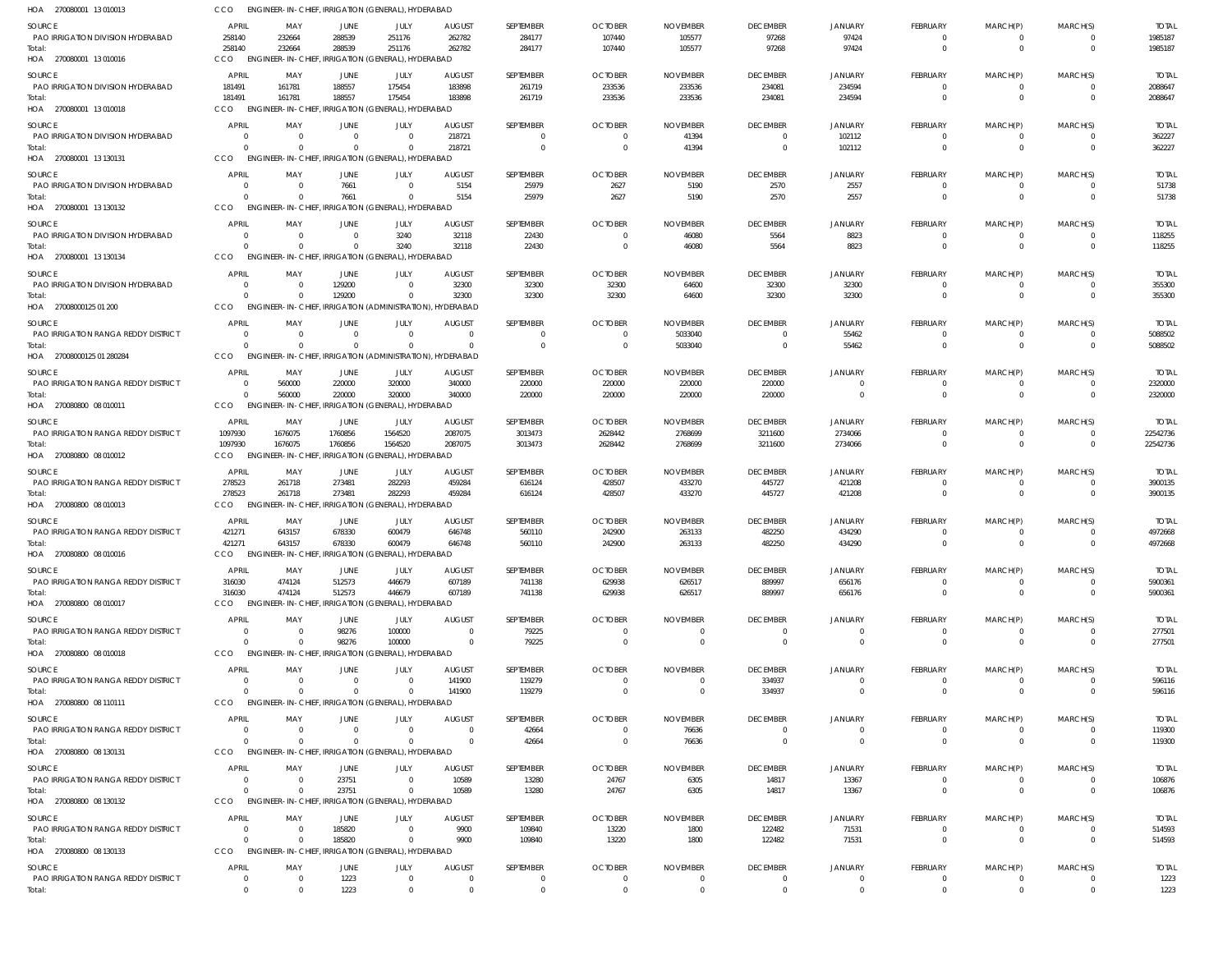| HOA 270080800 08 130134                              | CCO                            | ENGINEER-IN-CHIEF, IRRIGATION (GENERAL), HYDERABAD             |                      |                                 |                        |                       |                                  |                             |                             |                        |                          |                      |                      |                       |
|------------------------------------------------------|--------------------------------|----------------------------------------------------------------|----------------------|---------------------------------|------------------------|-----------------------|----------------------------------|-----------------------------|-----------------------------|------------------------|--------------------------|----------------------|----------------------|-----------------------|
| <b>SOURCE</b>                                        | <b>APRIL</b>                   | MAY                                                            | <b>JUNE</b>          | JULY                            | <b>AUGUST</b>          | SEPTEMBER             | <b>OCTOBER</b>                   | <b>NOVEMBER</b>             | <b>DECEMBER</b>             | <b>JANUARY</b>         | <b>FEBRUARY</b>          | MARCH(P)             | MARCH(S)             | <b>TOTAL</b>          |
| <b>PAO IRRIGATION RANGA REDDY DISTRICT</b>           | $\Omega$                       | $\Omega$                                                       | 361048               | 523429                          |                        | $\Omega$              | 34000                            | 356296                      | 293524                      | $\Omega$               | 0                        | 0                    | $\Omega$             | 1568297               |
| Total:                                               | $\Omega$                       | - 0                                                            | 361048               | 523429                          | $\Omega$               | $\mathbf 0$           | 34000                            | 356296                      | 293524                      | $\Omega$               | $\mathbf 0$              | $\mathbf 0$          | $\Omega$             | 1568297               |
| HOA 270080800 08 130135                              | CCO                            | ENGINEER-IN-CHIEF, IRRIGATION (GENERAL), HYDERABAD             |                      |                                 |                        |                       |                                  |                             |                             |                        |                          |                      |                      |                       |
| <b>SOURCE</b>                                        | <b>APRIL</b>                   | MAY                                                            | <b>JUNE</b>          | JULY                            | <b>AUGUST</b>          | SEPTEMBER             | <b>OCTOBER</b>                   | <b>NOVEMBER</b>             | <b>DECEMBER</b>             | <b>JANUARY</b>         | <b>FEBRUARY</b>          | MARCH(P)             | MARCH(S)             | <b>TOTAL</b>          |
| <b>PAO IRRIGATION RANGA REDDY DISTRICT</b><br>Total: | $\Omega$<br>$\Omega$           | - 0<br>$\Omega$                                                | 5260<br>5260         | $\Omega$<br>$\Omega$            | 3420<br>3420           | $\Omega$<br>$\Omega$  | 14140<br>14140                   | 3000<br>3000                | $\Omega$<br>$\Omega$        | 8460<br>8460           | $\Omega$<br>$\Omega$     | 0<br>$\Omega$        | $\Omega$<br>$\Omega$ | 34280<br>34280        |
| HOA 270080800 08 140                                 | CCO                            | ENGINEER-IN-CHIEF, IRRIGATION (GENERAL), HYDERABAD             |                      |                                 |                        |                       |                                  |                             |                             |                        |                          |                      |                      |                       |
| SOURCE                                               | <b>APRIL</b>                   | MAY                                                            | JUNE                 | JULY                            | <b>AUGUST</b>          | SEPTEMBER             | <b>OCTOBER</b>                   | <b>NOVEMBER</b>             | <b>DECEMBER</b>             | JANUARY                | <b>FEBRUARY</b>          | MARCH(P)             | MARCH(S)             | <b>TOTAL</b>          |
| <b>PAO IRRIGATION RANGA REDDY DISTRICT</b>           | $\Omega$                       | $\Omega$                                                       | 240000               | 840000                          | $\mathsf{C}$           | $\Omega$              | $\overline{0}$                   | 480000                      | $\Omega$                    | 240000                 | $\mathbf 0$              | $\Omega$             | $\Omega$             | 1800000               |
| Total:                                               | $\Omega$                       | $\Omega$                                                       | 240000               | 840000                          | $\Omega$               | $\Omega$              | $\overline{0}$                   | 480000                      | $\Omega$                    | 240000                 | $\mathbf{0}$             | $\mathbf 0$          | $\Omega$             | 1800000               |
| HOA 270080800 08 240                                 | CCO                            | ENGINEER-IN-CHIEF, IRRIGATION (GENERAL), HYDERABAD             |                      |                                 |                        |                       |                                  |                             |                             |                        |                          |                      |                      |                       |
| SOURCE                                               | <b>APRIL</b>                   | MAY                                                            | JUNE                 | JULY                            | <b>AUGUST</b>          | SEPTEMBER             | <b>OCTOBER</b>                   | <b>NOVEMBER</b>             | <b>DECEMBER</b>             | <b>JANUARY</b>         | <b>FEBRUARY</b>          | MARCH(P)             | MARCH(S)             | <b>TOTAL</b>          |
| PAO IRRIGATION RANGA REDDY DISTRICT                  | $\Omega$<br>$\Omega$           | - 0                                                            | 9054                 | $\Omega$<br>$\Omega$            | 28838                  | 0<br>$\Omega$         | $\Omega$                         | $\Omega$                    | $\Omega$                    |                        | $\Omega$                 | $\Omega$             | $\Omega$             | 37892                 |
| Total:<br>HOA 270080800 08 280281                    | CCO                            | $\Omega$<br>ENGINEER-IN-CHIEF, IRRIGATION (GENERAL), HYDERABAD | 9054                 |                                 | 28838                  |                       | $\overline{0}$                   | $\overline{0}$              | $\overline{0}$              | $\Omega$               | $\mathbf{0}$             | $\mathbf 0$          |                      | 37892                 |
| <b>SOURCE</b>                                        | <b>APRIL</b>                   | MAY                                                            | <b>JUNE</b>          | JULY                            | <b>AUGUST</b>          | SEPTEMBER             | <b>OCTOBER</b>                   | <b>NOVEMBER</b>             | <b>DECEMBER</b>             | <b>JANUARY</b>         | <b>FEBRUARY</b>          |                      | MARCH(S)             | <b>TOTAL</b>          |
| PAO IRRIGATION RANGA REDDY DISTRICT                  | $\Omega$                       | - 0                                                            | 5613500              | $\Omega$                        | 87000                  | 0                     | 110000                           | 5055000                     | 2000000                     | 2431000                | 0                        | MARCH(P)<br>0        |                      | 15296500              |
| Total:                                               | $\Omega$                       | $\Omega$                                                       | 5613500              | $\mathbf{0}$                    | 87000                  | $\mathbf 0$           | 110000                           | 5055000                     | 2000000                     | 2431000                | $\mathbf 0$              | $\mathbf 0$          | $\Omega$             | 15296500              |
| HOA 270080800 08 300302                              | CCO                            | ENGINEER-IN-CHIEF, IRRIGATION (GENERAL), HYDERABAD             |                      |                                 |                        |                       |                                  |                             |                             |                        |                          |                      |                      |                       |
| SOURCE                                               | <b>APRIL</b>                   | MAY                                                            | JUNE                 | JULY                            | <b>AUGUST</b>          | SEPTEMBER             | <b>OCTOBER</b>                   | <b>NOVEMBER</b>             | <b>DECEMBER</b>             | <b>JANUARY</b>         | <b>FEBRUARY</b>          | MARCH(P)             | MARCH(S)             | <b>TOTAL</b>          |
| <b>PAO IRRIGATION RANGA REDDY DISTRICT</b>           | $\Omega$                       | - 0                                                            |                      | $\Omega$                        | 8745                   | 655264                | 317221                           | 174967                      | 174669                      | $\Omega$               | 0                        | 0                    | $\Omega$             | 1330866               |
| Total:<br>HOA 270080800 08 510511                    | $\Omega$<br>CCO                | $\Omega$<br>ENGINEER-IN-CHIEF, IRRIGATION (GENERAL), HYDERABAD |                      | $\Omega$                        | 8745                   | 655264                | 317221                           | 174967                      | 174669                      | $\Omega$               | $\Omega$                 | $\Omega$             | $\Omega$             | 1330866               |
|                                                      |                                |                                                                |                      |                                 |                        |                       |                                  |                             |                             |                        |                          |                      |                      |                       |
| SOURCE<br><b>PAO IRRIGATION RANGA REDDY DISTRICT</b> | <b>APRIL</b><br>$\Omega$       | MAY<br>- 0                                                     | JUNE<br>19334        | JULY<br>$\Omega$                | <b>AUGUST</b><br>- 0   | SEPTEMBER<br>$\Omega$ | <b>OCTOBER</b><br>$\overline{0}$ | <b>NOVEMBER</b><br>$\Omega$ | <b>DECEMBER</b><br>$\Omega$ | JANUARY<br>30873       | <b>FEBRUARY</b><br>0     | MARCH(P)<br>0        | MARCH(S)<br>$\Omega$ | <b>TOTAL</b><br>50207 |
| Total:                                               | $\Omega$                       | $\Omega$                                                       | 19334                | $\Omega$                        | $\Omega$               | $\Omega$              | $\Omega$                         | $\overline{0}$              | $\overline{0}$              | 30873                  | $\mathbf{0}$             | $\mathbf 0$          | $\Omega$             | 50207                 |
| HOA 270080800 11 010011                              | CCO                            | ENGINEER-IN-CHIEF, IRRIGATION (GENERAL), HYDERABAD             |                      |                                 |                        |                       |                                  |                             |                             |                        |                          |                      |                      |                       |
| SOURCE                                               | APRIL                          | MAY                                                            | JUNE                 | JULY                            | <b>AUGUST</b>          | SEPTEMBER             | <b>OCTOBER</b>                   | <b>NOVEMBER</b>             | <b>DECEMBER</b>             | <b>JANUARY</b>         | <b>FEBRUARY</b>          | MARCH(P)             | MARCH(S)             | <b>TOTAL</b>          |
| <b>PAO IRRIGATION RANGA REDDY DISTRICT</b>           | 2665280                        | 2589325                                                        | 1130020              | 1033390                         | 1926343                | 1741287               | 1665894                          | 1687470                     | 1705518                     | 1794990                | 0                        |                      |                      | 17939517              |
| Total:                                               | 2665280                        | 2589325                                                        | 1130020              | 1033390                         | 1926343                | 1741287               | 1665894                          | 1687470                     | 1705518                     | 1794990                | $\mathbf{0}$             | $\mathbf 0$          | $\Omega$             | 17939517              |
| HOA 270080800 11 010012                              | CCO                            | ENGINEER-IN-CHIEF, IRRIGATION (GENERAL), HYDERABAD             |                      |                                 |                        |                       |                                  |                             |                             |                        |                          |                      |                      |                       |
| SOURCE                                               | <b>APRIL</b>                   | MAY                                                            | JUNE                 | JULY                            | <b>AUGUST</b>          | SEPTEMBER             | <b>OCTOBER</b>                   | <b>NOVEMBER</b>             | <b>DECEMBER</b>             | <b>JANUARY</b>         | <b>FEBRUARY</b>          | MARCH(P)             | MARCH(S)             | <b>TOTAL</b>          |
| PAO IRRIGATION RANGA REDDY DISTRICT<br>Total:        | 58220<br>58220                 | 50320<br>50320                                                 | 20800<br>20800       | 18800<br>18800                  | 30600<br>30600         | 24700<br>24700        | 25000<br>25000                   | 25250<br>25250              | 25500<br>25500              | 25750<br>25750         | 0<br>$\mathbf{0}$        | 0<br>$\mathbf 0$     | $\Omega$<br>$\Omega$ | 304940<br>304940      |
| HOA 270080800 11 010013                              | CCO                            | ENGINEER-IN-CHIEF, IRRIGATION (GENERAL), HYDERABAD             |                      |                                 |                        |                       |                                  |                             |                             |                        |                          |                      |                      |                       |
| SOURCE                                               | APRIL                          | MAY                                                            | JUNE                 | JULY                            | <b>AUGUST</b>          | SEPTEMBER             | <b>OCTOBER</b>                   | <b>NOVEMBER</b>             | <b>DECEMBER</b>             | JANUARY                | <b>FEBRUARY</b>          | MARCH(P)             | MARCH(S)             | <b>TOTAL</b>          |
| <b>PAO IRRIGATION RANGA REDDY DISTRICT</b>           | 1022680                        | 993819                                                         | 735901               | 396287                          | 303547                 | 504374                | 162205                           | 164444                      | 165755                      | 151558                 | $\Omega$                 | $\Omega$             | $\Omega$             | 4600570               |
| Total:                                               | 1022680                        | 993819                                                         | 735901               | 396287                          | 303547                 | 504374                | 162205                           | 164444                      | 165755                      | 151558                 | $\mathbf{0}$             | $\Omega$             | $\Omega$             | 4600570               |
| HOA 270080800 11 010016                              | CCO                            | ENGINEER-IN-CHIEF, IRRIGATION (GENERAL), HYDERABAD             |                      |                                 |                        |                       |                                  |                             |                             |                        |                          |                      |                      |                       |
| SOURCE                                               | APRIL                          | MAY                                                            | JUNE                 | JULY                            | <b>AUGUST</b>          | SEPTEMBER             | <b>OCTOBER</b>                   | <b>NOVEMBER</b>             | <b>DECEMBER</b>             | JANUARY                | <b>FEBRUARY</b>          | MARCH(P)             | MARCH(S)             | <b>TOTAL</b>          |
| PAO IRRIGATION RANGA REDDY DISTRICT<br>Total:        | 726113<br>726113               | 703784<br>703784                                               | 313623<br>313623     | 282996<br>282996                | 524731<br>524731       | 430295<br>430295      | 404924<br>404924                 | 410209<br>410209            | 416375<br>416375            | 432390<br>432390       | $\Omega$<br>$\mathbf{0}$ | $\Omega$<br>$\Omega$ | $\Omega$<br>$\Omega$ | 4645440<br>4645440    |
| HOA 270080800 11 010017                              | CCO                            | <b>ENGINEER-IN-CHIEF</b>                                       |                      | IRRIGATION (GENERAL), HYDERABAD |                        |                       |                                  |                             |                             |                        |                          |                      |                      |                       |
| <b>SOURCE</b>                                        | <b>APRIL</b>                   | MAY                                                            | JUNE                 | JULY                            | <b>AUGUST</b>          | SEPTEMBER             | <b>OCTOBER</b>                   | <b>NOVEMBER</b>             | <b>DECEMBER</b>             | <b>JANUARY</b>         | <b>FEBRUARY</b>          | MARCH(P)             | MARCH(S)             | <b>TOTAL</b>          |
| PAO IRRIGATION RANGA REDDY DISTRICT                  | $\Omega$                       | - 0                                                            |                      | $\Omega$                        |                        | 0                     | $\Omega$                         | 19850                       | $\Omega$                    | 100000                 | 0                        |                      |                      | 119850                |
| Total:                                               | $\Omega$                       | $\Omega$                                                       |                      | $\Omega$                        |                        | $\Omega$              | $\Omega$                         | 19850                       | $\Omega$                    | 100000                 | $\mathbf{0}$             | $\Omega$             | $\Omega$             | 119850                |
| HOA 270080800 11 010018                              | CCO                            | ENGINEER-IN-CHIEF, IRRIGATION (GENERAL), HYDERABAD             |                      |                                 |                        |                       |                                  |                             |                             |                        |                          |                      |                      |                       |
| SOURCE                                               | <b>APRIL</b>                   | MAY                                                            | JUNE                 | JULY                            | <b>AUGUST</b>          | SEPTEMBER             | <b>OCTOBER</b>                   | <b>NOVEMBER</b>             | <b>DECEMBER</b>             | JANUARY                | FEBRUARY                 | MARCH(P)             | MARCH(S)             | <b>TOTAL</b>          |
| <b>PAO IRRIGATION RANGA REDDY DISTRICT</b>           | $\Omega$<br>$\Omega$           | $\Omega$<br>$\Omega$                                           | $\Omega$<br>$\Omega$ | $\Omega$<br>$\Omega$            | 29186<br>29186         | 127962<br>127962      | $\Omega$<br>$\overline{0}$       | 77275                       | 28191                       | 106166                 | 0<br>$\mathbf{0}$        | $\mathbf 0$          | $\Omega$             | 368780                |
| Total:<br>HOA 270080800 11 110111                    | CCO                            | ENGINEER-IN-CHIEF, IRRIGATION (GENERAL), HYDERABAD             |                      |                                 |                        |                       |                                  | 77275                       | 28191                       | 106166                 |                          |                      |                      | 368780                |
| SOURCE                                               | <b>APRIL</b>                   | MAY                                                            | JUNE                 | JULY                            | <b>AUGUST</b>          | SEPTEMBER             | <b>OCTOBER</b>                   | <b>NOVEMBER</b>             | <b>DECEMBER</b>             | <b>JANUARY</b>         | FEBRUARY                 | MARCH(P)             | MARCH(S)             | <b>TOTAL</b>          |
| PAO IRRIGATION RANGA REDDY DISTRICT                  | $\Omega$                       | $\Omega$                                                       | 45998                | $\Omega$                        | $\mathsf{C}$           | $\Omega$              | $\Omega$                         | $\Omega$                    | $\Omega$                    | $\Omega$               | $\Omega$                 | $\Omega$             | $\Omega$             | 45998                 |
| Total:                                               | $\Omega$                       | $\Omega$                                                       | 45998                | $\Omega$                        |                        | $\Omega$              | $\Omega$                         | $\Omega$                    | $\Omega$                    | $\Omega$               | $\Omega$                 | $\Omega$             | $\Omega$             | 45998                 |
| HOA 270080800 11 130131                              | CCO                            | ENGINEER-IN-CHIEF, IRRIGATION (GENERAL), HYDERABAD             |                      |                                 |                        |                       |                                  |                             |                             |                        |                          |                      |                      |                       |
| SOURCE                                               | <b>APRIL</b>                   | MAY                                                            | JUNE                 | JULY                            | <b>AUGUST</b>          | SEPTEMBER             | <b>OCTOBER</b>                   | <b>NOVEMBER</b>             | <b>DECEMBER</b>             | <b>JANUARY</b>         | <b>FEBRUARY</b>          | MARCH(P)             | MARCH(S)             | <b>TOTAL</b>          |
| <b>PAO IRRIGATION RANGA REDDY DISTRICT</b>           | $\overline{0}$                 | 22337                                                          | $\overline{0}$       | 54234                           | 12489                  | 8761                  | 8613                             | 23792                       | 8131                        | $\Omega$               | 0                        | 0                    | $\Omega$             | 138357                |
| Total:<br>HOA 270080800 11 130132                    | $\Omega$<br>CCO                | 22337<br>ENGINEER-IN-CHIEF, IRRIGATION (GENERAL), HYDERABAD    | $\Omega$             | 54234                           | 12489                  | 8761                  | 8613                             | 23792                       | 8131                        | $\Omega$               | $\mathbf 0$              | $\mathbf 0$          | $\Omega$             | 138357                |
|                                                      |                                |                                                                |                      |                                 |                        |                       |                                  |                             |                             |                        |                          |                      |                      |                       |
| SOURCE<br><b>PAO IRRIGATION RANGA REDDY DISTRICT</b> | <b>APRIL</b><br>$\Omega$       | MAY<br>- 0                                                     | JUNE<br>14347        | JULY<br>4095                    | <b>AUGUST</b><br>11541 | SEPTEMBER<br>3760     | <b>OCTOBER</b><br>$\Omega$       | <b>NOVEMBER</b><br>1600     | <b>DECEMBER</b><br>800      | <b>JANUARY</b><br>1530 | <b>FEBRUARY</b><br>0     | MARCH(P)             | MARCH(S)             | <b>TOTAL</b><br>37673 |
| Total:                                               | $\Omega$                       | $\Omega$                                                       | 14347                | 4095                            | 11541                  | 3760                  | $\overline{0}$                   | 1600                        | 800                         | 1530                   | $\mathbf{0}$             | $\Omega$             | $\Omega$             | 37673                 |
| HOA 270080800 11 130134                              | CCO                            | ENGINEER-IN-CHIEF, IRRIGATION (GENERAL), HYDERABAD             |                      |                                 |                        |                       |                                  |                             |                             |                        |                          |                      |                      |                       |
| <b>SOURCE</b>                                        | <b>APRIL</b>                   | MAY                                                            | JUNE                 | JULY                            | <b>AUGUST</b>          | SEPTEMBER             | <b>OCTOBER</b>                   | <b>NOVEMBER</b>             | <b>DECEMBER</b>             | <b>JANUARY</b>         | FEBRUARY                 | MARCH(P)             | MARCH(S)             | TOTAL                 |
| <b>PAO IRRIGATION RANGA REDDY DISTRICT</b>           | $\Omega$                       | 64762                                                          | 161905               | $\Omega$                        | 259048                 | 64762                 | 32381                            | 32381                       | 129524                      | $\Omega$               | $\mathbf 0$              | $\Omega$             | $\Omega$             | 744763                |
| Total:                                               | $\Omega$                       | 64762                                                          | 161905               | $\overline{0}$                  | 259048                 | 64762                 | 32381                            | 32381                       | 129524                      | $\Omega$               | $\mathbf 0$              | $\mathbf 0$          | $\Omega$             | 744763                |
| HOA 270080800 11 240                                 | CCO                            | ENGINEER-IN-CHIEF, IRRIGATION (GENERAL), HYDERABAD             |                      |                                 |                        |                       |                                  |                             |                             |                        |                          |                      |                      |                       |
| <b>SOURCE</b><br>PAO IRRIGATION RANGA REDDY DISTRICT | <b>APRIL</b><br>$\overline{0}$ | MAY                                                            | JUNE<br>11469        | JULY                            | <b>AUGUST</b>          | SEPTEMBER             | <b>OCTOBER</b><br>$\overline{0}$ | <b>NOVEMBER</b>             | <b>DECEMBER</b>             | <b>JANUARY</b>         | <b>FEBRUARY</b>          | MARCH(P)<br>$\Omega$ | MARCH(S)<br>$\Omega$ | <b>TOTAL</b>          |
| Total:                                               | $\mathbf{0}$                   | 68872<br>68872                                                 | 11469                | 9001<br>9001                    | 14477<br>14477         | 10405<br>10405        | $\overline{0}$                   | 5223<br>5223                | 5739<br>5739                | 9462<br>9462           | 0<br>$\Omega$            | $\Omega$             |                      | 134648<br>134648      |
|                                                      |                                |                                                                |                      |                                 |                        |                       |                                  |                             |                             |                        |                          |                      |                      |                       |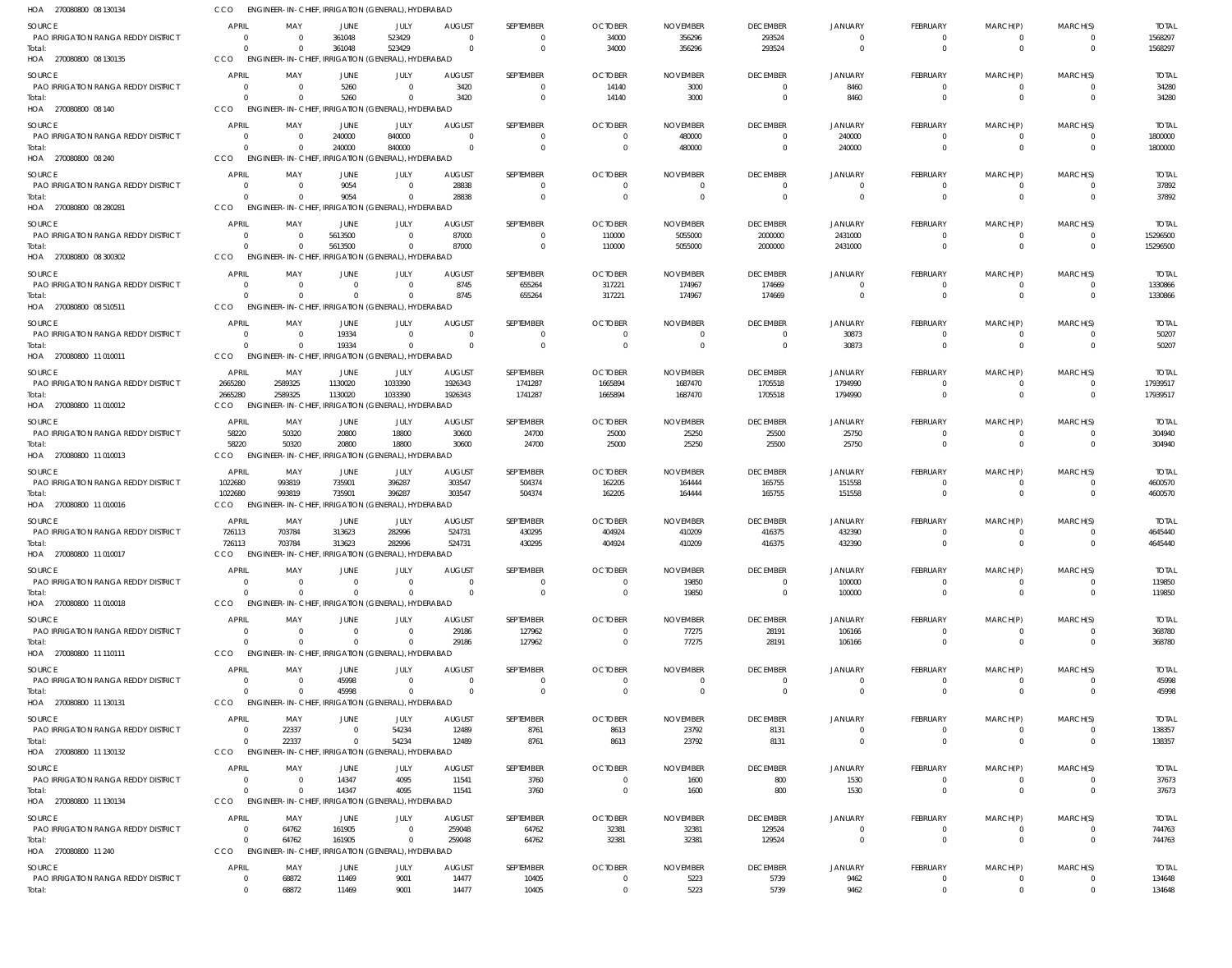| HOA 270080800 11 300302                                     | CCO                      | ENGINEER-IN-CHIEF, IRRIGATION (GENERAL), HYDERABAD             |                                 |                      |                         |                     |                          |                           |                           |                            |                      |                      |                            |                         |
|-------------------------------------------------------------|--------------------------|----------------------------------------------------------------|---------------------------------|----------------------|-------------------------|---------------------|--------------------------|---------------------------|---------------------------|----------------------------|----------------------|----------------------|----------------------------|-------------------------|
| <b>SOURCE</b>                                               | APRIL                    | MAY                                                            | <b>JUNE</b>                     | JULY                 | <b>AUGUST</b>           | SEPTEMBER           | <b>OCTOBER</b>           | <b>NOVEMBER</b>           | <b>DECEMBER</b>           | <b>JANUARY</b>             | FEBRUARY             | MARCH(P)             | MARCH(S)                   | <b>TOTAL</b>            |
| PAO IRRIGATION RANGA REDDY DISTRICT                         | $\Omega$<br>$\Omega$     | 243458                                                         | $\overline{0}$<br>$\Omega$      | $\Omega$<br>$\Omega$ | 449789                  | 128054              | 128054                   | 128054                    | 128054                    | 128054                     | 0<br>$\overline{0}$  | 0<br>$\overline{0}$  | $\Omega$<br>$\overline{0}$ | 1333517                 |
| Total:<br>HOA 270080800 14 270272                           | <b>CCO</b>               | 243458<br>DIRECTOR GENERAL, WALAMTARI                          |                                 |                      | 449789                  | 128054              | 128054                   | 128054                    | 128054                    | 128054                     |                      |                      |                            | 1333517                 |
| SOURCE                                                      | APRIL                    | MAY                                                            | JUNE                            | JULY                 | <b>AUGUST</b>           | SEPTEMBER           | <b>OCTOBER</b>           | <b>NOVEMBER</b>           | <b>DECEMBER</b>           | <b>JANUARY</b>             | FEBRUARY             | MARCH(P)             | MARCH(S)                   | <b>TOTAL</b>            |
| PAO (W&P) NSP, TEKULAPALLY                                  |                          | $\Omega$                                                       | $\Omega$                        | $\Omega$             | $\overline{0}$          | $\overline{0}$      | $\overline{0}$           | $\overline{0}$            | 52035                     | $\Omega$                   | 0                    | $\mathbf 0$          | $\Omega$                   | 52035                   |
| Total:<br>HOA 270080800 52 010011                           | $\Omega$<br>CCO          | CHIEF ENGINEER, CDO, HYDERABAD                                 | $\Omega$                        | $\Omega$             | $\Omega$                | $\Omega$            | $\Omega$                 | $\Omega$                  | 52035                     | $\Omega$                   | $\Omega$             | $\Omega$             | $\Omega$                   | 52035                   |
| SOURCE                                                      | APRIL                    | MAY                                                            | JUNE                            | JULY                 | <b>AUGUST</b>           | SEPTEMBER           | <b>OCTOBER</b>           | <b>NOVEMBER</b>           | <b>DECEMBER</b>           | JANUARY                    | FEBRUARY             | MARCH(P)             | MARCH(S)                   | <b>TOTAL</b>            |
| PAO IRRIGATION RANGA REDDY DISTRICT                         | 7291261                  | 6312975                                                        | 6917064                         | 7146183              | 11814778                | 10661370            | 10491578                 | 10810111                  | 10950178                  | 10671033                   | $\overline{0}$       | $\mathbf 0$          | $\Omega$                   | 93066531                |
| Total:<br>HOA 270080800 52 010012                           | 7291261<br><b>CCO</b>    | 6312975<br>CHIEF ENGINEER, CDO, HYDERABAD                      | 6917064                         | 7146183              | 11814778                | 10661370            | 10491578                 | 10810111                  | 10950178                  | 10671033                   | $\mathbf 0$          | $\overline{0}$       | $\Omega$                   | 93066531                |
| SOURCE                                                      | APRIL                    | MAY                                                            | JUNE                            | JULY                 | <b>AUGUST</b>           | SEPTEMBER           | <b>OCTOBER</b>           | <b>NOVEMBER</b>           | <b>DECEMBER</b>           | <b>JANUARY</b>             | FEBRUARY             | MARCH(P)             | MARCH(S)                   | <b>TOTAL</b>            |
| PAO IRRIGATION RANGA REDDY DISTRICT                         | 185272                   | 160930                                                         | 170004                          | 194976               | 237626                  | 209186              | 216122                   | 214626                    | 251189                    | 209759                     | $\Omega$             | 0                    | - 0                        | 2049690                 |
| Total:<br>HOA 270080800 52 010013                           | 185272<br>CCO            | 160930<br>CHIEF ENGINEER, CDO, HYDERABAD                       | 170004                          | 194976               | 237626                  | 209186              | 216122                   | 214626                    | 251189                    | 209759                     | $\mathbf 0$          | $\overline{0}$       | $\overline{0}$             | 2049690                 |
| SOURCE                                                      | APRIL                    | MAY                                                            | JUNE                            | JULY                 | <b>AUGUST</b>           | SEPTEMBER           | <b>OCTOBER</b>           | <b>NOVEMBER</b>           | <b>DECEMBER</b>           | JANUARY                    | FEBRUARY             | MARCH(P)             | MARCH(S)                   | <b>TOTAL</b>            |
| PAO IRRIGATION RANGA REDDY DISTRICT                         | 2810952                  | 2418851                                                        | 3059457                         | 2609615              | 3757312                 | 1007359             | 923523                   | 981933                    | 925558                    | 904697                     | $\overline{0}$       | $\overline{0}$       | $\Omega$                   | 19399257                |
| Total:<br>HOA 270080800 52 010016                           | 2810952<br>CCO           | 2418851<br>CHIEF ENGINEER, CDO, HYDERABAD                      | 3059457                         | 2609615              | 3757312                 | 1007359             | 923523                   | 981933                    | 925558                    | 904697                     | $\overline{0}$       | $\mathbf 0$          | $\Omega$                   | 19399257                |
| SOURCE                                                      | APRIL                    | MAY                                                            | JUNE                            | JULY                 | <b>AUGUST</b>           | SEPTEMBER           | <b>OCTOBER</b>           | <b>NOVEMBER</b>           | <b>DECEMBER</b>           | <b>JANUARY</b>             | FEBRUARY             | MARCH(P)             | MARCH(S)                   | <b>TOTAI</b>            |
| PAO IRRIGATION RANGA REDDY DISTRICT                         | 2155515                  | 1786774                                                        | 1963052                         | 2174760              | 3136547                 | 2587354             | 2520508                  | 2609802                   | 2625858                   | 2571215                    | $\Omega$             | $\mathbf 0$          | $\Omega$                   | 24131385                |
| Total:<br>HOA 270080800 52 010017                           | 2155515<br>CCO           | 1786774<br>CHIEF ENGINEER, CDO, HYDERABAD                      | 1963052                         | 2174760              | 3136547                 | 2587354             | 2520508                  | 2609802                   | 2625858                   | 2571215                    | $\mathbf 0$          | $\mathbf 0$          | $\Omega$                   | 24131385                |
| <b>SOURCE</b>                                               | APRIL                    | MAY                                                            | JUNE                            | JULY                 | <b>AUGUST</b>           | SEPTEMBER           | <b>OCTOBER</b>           | <b>NOVEMBER</b>           | <b>DECEMBER</b>           | JANUARY                    | FEBRUARY             | MARCH(P)             | MARCH(S)                   | <b>TOTAL</b>            |
| PAO IRRIGATION RANGA REDDY DISTRICT                         | $\Omega$                 | 109957                                                         | 197000                          | 55025                | 54588                   | 100000              | 15000                    | $\overline{0}$            | $\Omega$                  | 261590                     | 0                    | $\mathbf 0$          | $\Omega$                   | 793160                  |
| Total:<br>HOA 270080800 52 010018                           | $\Omega$<br>CCO          | 109957<br>CHIEF ENGINEER, CDO, HYDERABAD                       | 197000                          | 55025                | 54588                   | 100000              | 15000                    | $\overline{0}$            | $\Omega$                  | 261590                     | $\mathbf 0$          | $\overline{0}$       | $\Omega$                   | 793160                  |
| SOURCE                                                      | APRIL                    | MAY                                                            | JUNE                            | JULY                 | <b>AUGUST</b>           | SEPTEMBER           | <b>OCTOBER</b>           | <b>NOVEMBER</b>           | <b>DECEMBER</b>           | <b>JANUARY</b>             | FEBRUARY             | MARCH(P)             | MARCH(S)                   | <b>TOTAL</b>            |
| PAO IRRIGATION RANGA REDDY DISTRICT                         | $\Omega$                 | $\Omega$                                                       | 565423                          | 124113               | 971299                  | 676062              | 5224                     | 102112                    | 424360                    | 344739                     | $\Omega$             | $\Omega$             |                            | 3213332                 |
| Total:<br>HOA 270080800 52 020023                           | $\Omega$<br><b>CCO</b>   | $\Omega$<br>CHIEF ENGINEER, CDO, HYDERABAD                     | 565423                          | 124113               | 971299                  | 676062              | 5224                     | 102112                    | 424360                    | 344739                     | $\mathbf 0$          | $\mathbf 0$          | $\overline{0}$             | 3213332                 |
| <b>SOURCE</b>                                               | APRIL                    | MAY                                                            | JUNE                            | JULY                 | <b>AUGUST</b>           | SEPTEMBER           | <b>OCTOBER</b>           | <b>NOVEMBER</b>           | <b>DECEMBER</b>           | <b>JANUARY</b>             | FEBRUARY             | MARCH(P)             | MARCH(S)                   | <b>TOTAL</b>            |
| PAO IRRIGATION RANGA REDDY DISTRICT                         | 7200                     | 8000                                                           | 8000                            | 13496                | 9561                    | 9729                | 10400                    | 10400                     | 10400                     | 6586                       | 0                    | 0                    | $\Omega$                   | 93772                   |
| Total:<br>HOA 270080800 52 130131                           | 7200<br>CCO              | 8000<br>CHIEF ENGINEER, CDO, HYDERABAD                         | 8000                            | 13496                | 9561                    | 9729                | 10400                    | 10400                     | 10400                     | 6586                       | $\overline{0}$       | $\overline{0}$       | $\Omega$                   | 93772                   |
| SOURCE                                                      | APRIL                    | MAY                                                            | JUNE                            | JULY                 | <b>AUGUST</b>           | SEPTEMBER           | <b>OCTOBER</b>           | <b>NOVEMBER</b>           | <b>DECEMBER</b>           | <b>JANUARY</b>             | FEBRUARY             | MARCH(P)             | MARCH(S)                   | <b>TOTAL</b>            |
| <b>PAO IRRIGATION RANGA REDDY DISTRICT</b>                  | $\Omega$                 | 53916                                                          | 10000                           | $\overline{0}$       | $\overline{0}$          | $\overline{0}$      | 51980                    | $\Omega$                  | 234382                    | 32865                      | 0                    | $\mathbf 0$          | $\Omega$                   | 383143                  |
| Total:<br>HOA 270080800 52 130132                           | $\Omega$<br><b>CCO</b>   | 53916<br>CHIEF E                                               | 10000<br>GINEER, CDO, HYDERABAD | $\Omega$             | $\Omega$                | $\overline{0}$      | 51980                    | 0                         | 234382                    | 32865                      | $\mathbf 0$          | $\mathbf 0$          | $\Omega$                   | 383143                  |
|                                                             |                          |                                                                |                                 |                      |                         |                     |                          |                           |                           |                            |                      |                      |                            |                         |
| <b>SOURCE</b><br><b>PAO IRRIGATION RANGA REDDY DISTRICT</b> | APRIL<br>$\Omega$        | MAY<br>$\Omega$                                                | JUNE<br>606913                  | JULY<br>6180         | <b>AUGUST</b><br>37404  | SEPTEMBER<br>265008 | <b>OCTOBER</b><br>1498   | <b>NOVEMBER</b><br>112759 | <b>DECEMBER</b><br>562725 | <b>JANUARY</b><br>$\Omega$ | FEBRUARY<br>$\Omega$ | MARCH(P)<br>$\Omega$ | MARCH(S)<br>$\Omega$       | <b>TOTAL</b><br>1592487 |
| Total:                                                      | $\Omega$<br>CCO          | $\Omega$<br>CHIFF FNGINFFR. CDO.                               | 606913<br>HYDFRABAD             | 6180                 | 37404                   | 265008              | 1498                     | 112759                    | 562725                    | $\Omega$                   | $\Omega$             | $\Omega$             | $\Omega$                   | 1592487                 |
| HOA 270080800 52 130134                                     |                          |                                                                |                                 |                      |                         |                     |                          |                           |                           |                            |                      |                      |                            |                         |
| SOURCE<br>PAO IRRIGATION RANGA REDDY DISTRICT               | <b>APRIL</b><br>$\Omega$ | MAY<br>$\Omega$                                                | JUNE<br>971416                  | JULY<br>197524       | <b>AUGUST</b><br>327048 | SEPTEMBER<br>258108 | <b>OCTOBER</b><br>229905 | <b>NOVEMBER</b><br>492191 | <b>DECEMBER</b><br>129524 | <b>JANUARY</b><br>197524   | FEBRUARY<br>$\Omega$ | MARCH(P)<br>$\Omega$ | MARCH(S)                   | <b>TOTAL</b><br>2803240 |
| Total:                                                      | $\Omega$                 | $\Omega$                                                       | 971416                          | 197524               | 327048                  | 258108              | 229905                   | 492191                    | 129524                    | 197524                     | $\mathbf 0$          | $\mathbf 0$          | $\Omega$                   | 2803240                 |
| HOA 270080800 52 240                                        | <b>CCO</b>               | CHIEF ENGINEER, CDO, HYDERABAD                                 |                                 |                      |                         |                     |                          |                           |                           |                            |                      |                      |                            |                         |
| SOURCE                                                      | APRIL                    | MAY                                                            | JUNE                            | JULY                 | <b>AUGUST</b>           | SEPTEMBER           | <b>OCTOBER</b>           | <b>NOVEMBER</b>           | <b>DECEMBER</b>           | <b>JANUARY</b>             | FEBRUARY             | MARCH(P)             | MARCH(S)                   | <b>TOTAL</b>            |
| PAO IRRIGATION RANGA REDDY DISTRICT<br>Total:               | $\Omega$<br>$\Omega$     | 49066<br>49066                                                 | $\overline{0}$<br>$\mathbf{0}$  | 30664<br>30664       | 25485<br>25485          | 25747<br>25747      | 38866<br>38866           | 30268<br>30268            | 81754<br>81754            | 45654<br>45654             | 0<br>$\overline{0}$  | 0<br>$\overline{0}$  | $\Omega$<br>$\Omega$       | 327504<br>327504        |
| HOA 270080800 52 300302                                     | <b>CCO</b>               | CHIEF ENGINEER, CDO, HYDERABAD                                 |                                 |                      |                         |                     |                          |                           |                           |                            |                      |                      |                            |                         |
| SOURCE                                                      | APRIL                    | MAY                                                            | JUNE                            | JULY                 | <b>AUGUST</b>           | SEPTEMBER           | <b>OCTOBER</b>           | <b>NOVEMBER</b>           | <b>DECEMBER</b>           | <b>JANUARY</b>             | FEBRUARY             | MARCH(P)             | MARCH(S)                   | <b>TOTAL</b>            |
| PAO IRRIGATION RANGA REDDY DISTRICT                         | 121729                   | $\Omega$                                                       | $\Omega$                        | 43197                | 552726                  | 99766               | 154634                   | 205219                    | 181213                    | 181213                     | $\Omega$             | 0                    | $\Omega$                   | 1539697                 |
| Total:<br>HOA 270080800 52 310318                           | 121729<br><b>CCO</b>     | $\Omega$<br>CHIEF ENGINEER, CDO, HYDERABAD                     | $\Omega$                        | 43197                | 552726                  | 99766               | 154634                   | 205219                    | 181213                    | 181213                     | $\mathbf 0$          | $\mathbf 0$          | $\Omega$                   | 1539697                 |
| SOURCE                                                      | APRIL                    | MAY                                                            | JUNE                            | JULY                 | <b>AUGUST</b>           | SEPTEMBER           | <b>OCTOBER</b>           | <b>NOVEMBER</b>           | <b>DECEMBER</b>           | JANUARY                    | FEBRUARY             | MARCH(P)             | MARCH(S)                   | <b>TOTAL</b>            |
| PAO IRRIGATION RANGA REDDY DISTRICT                         | $\Omega$                 | $\Omega$                                                       | $\overline{0}$                  | $\overline{0}$       | $\overline{0}$          | $\overline{0}$      | $\overline{0}$           | $\overline{0}$            | 20000                     | $\Omega$                   | $\overline{0}$       | 0                    | $\Omega$                   | 20000                   |
| Total:<br>HOA 270080800 52 510511                           | $\Omega$<br>CCO          | $\Omega$<br>CHIEF ENGINEER, CDO, HYDERABAD                     | $\Omega$                        | $\overline{0}$       | $\Omega$                | $\overline{0}$      | $\Omega$                 | $\overline{0}$            | 20000                     | $\Omega$                   | $\overline{0}$       | $\overline{0}$       | $\Omega$                   | 20000                   |
| SOURCE                                                      | <b>APRIL</b>             | MAY                                                            | JUNE                            | JULY                 | <b>AUGUST</b>           | SEPTEMBER           | <b>OCTOBER</b>           | <b>NOVEMBER</b>           | <b>DECEMBER</b>           | <b>JANUARY</b>             | FEBRUARY             | MARCH(P)             | MARCH(S)                   | <b>TOTAL</b>            |
| PAO IRRIGATION RANGA REDDY DISTRICT                         | $\Omega$                 | $\Omega$                                                       | $\Omega$                        | $\Omega$             | 19817                   | $\Omega$            | - 0                      | $\Omega$                  | 10453                     |                            | $\Omega$             | 0                    |                            | 30270                   |
| Total:<br>HOA 270080800 70 270272                           | $\Omega$<br>CCO          | $\Omega$<br>ENGINEER-IN-CHIEF, IRRIGATION (GENERAL), HYDERABAD | $\Omega$                        | $\Omega$             | 19817                   | $\mathbf{0}$        | $\overline{0}$           | $\mathbf 0$               | 10453                     | $\overline{0}$             | $\overline{0}$       | $\overline{0}$       | $\Omega$                   | 30270                   |
| SOURCE                                                      | APRIL                    | MAY                                                            | <b>JUNE</b>                     | JULY                 | <b>AUGUST</b>           | SEPTEMBER           | <b>OCTOBER</b>           | <b>NOVEMBER</b>           | <b>DECEMBER</b>           | <b>JANUARY</b>             | FEBRUARY             | MARCH(P)             | MARCH(S)                   | <b>TOTAL</b>            |
| PAO IRRIGATION RANGA REDDY DISTRICT                         | 5431251                  | $\overline{0}$                                                 | $\overline{0}$                  | $\overline{0}$       | $\overline{0}$          | 1751302             | 203392                   | 1798466                   | 6160142                   | 1860527                    | 0                    | 0                    |                            | 17205080                |
| Total:<br>HOA 27008080025 08 280284                         | 5431251<br>CCO           | $\Omega$<br>ENGINEER-IN-CHIEF, IRRIGATION (GENERAL), HYDERABAD | $\Omega$                        | $\Omega$             | $\Omega$                | 1751302             | 203392                   | 1798466                   | 6160142                   | 1860527                    | $\overline{0}$       | $\overline{0}$       | $\Omega$                   | 17205080                |
| SOURCE                                                      | APRIL                    | MAY                                                            | JUNE                            | JULY                 | <b>AUGUST</b>           | SEPTEMBER           | <b>OCTOBER</b>           | <b>NOVEMBER</b>           | <b>DECEMBER</b>           | <b>JANUARY</b>             | FEBRUARY             | MARCH(P)             | MARCH(S)                   | <b>TOTAL</b>            |
| PAO IRRIGATION RANGA REDDY DISTRICT                         | $\Omega$                 | $\Omega$                                                       | 1485352                         | $\Omega$             | 136246                  | 60000               | 214762                   | 318037                    | 1267218                   | 484981                     | $\mathbf 0$          | $\mathbf 0$          | $\Omega$                   | 3966596                 |
| Total:                                                      |                          | $\mathbf 0$<br>$\Omega$                                        | 1485352                         | $\Omega$             | 136246                  | 60000               | 214762                   | 318037                    | 1267218                   | 484981                     | $\mathbf 0$          | $\mathbf 0$          | $\Omega$                   | 3966596                 |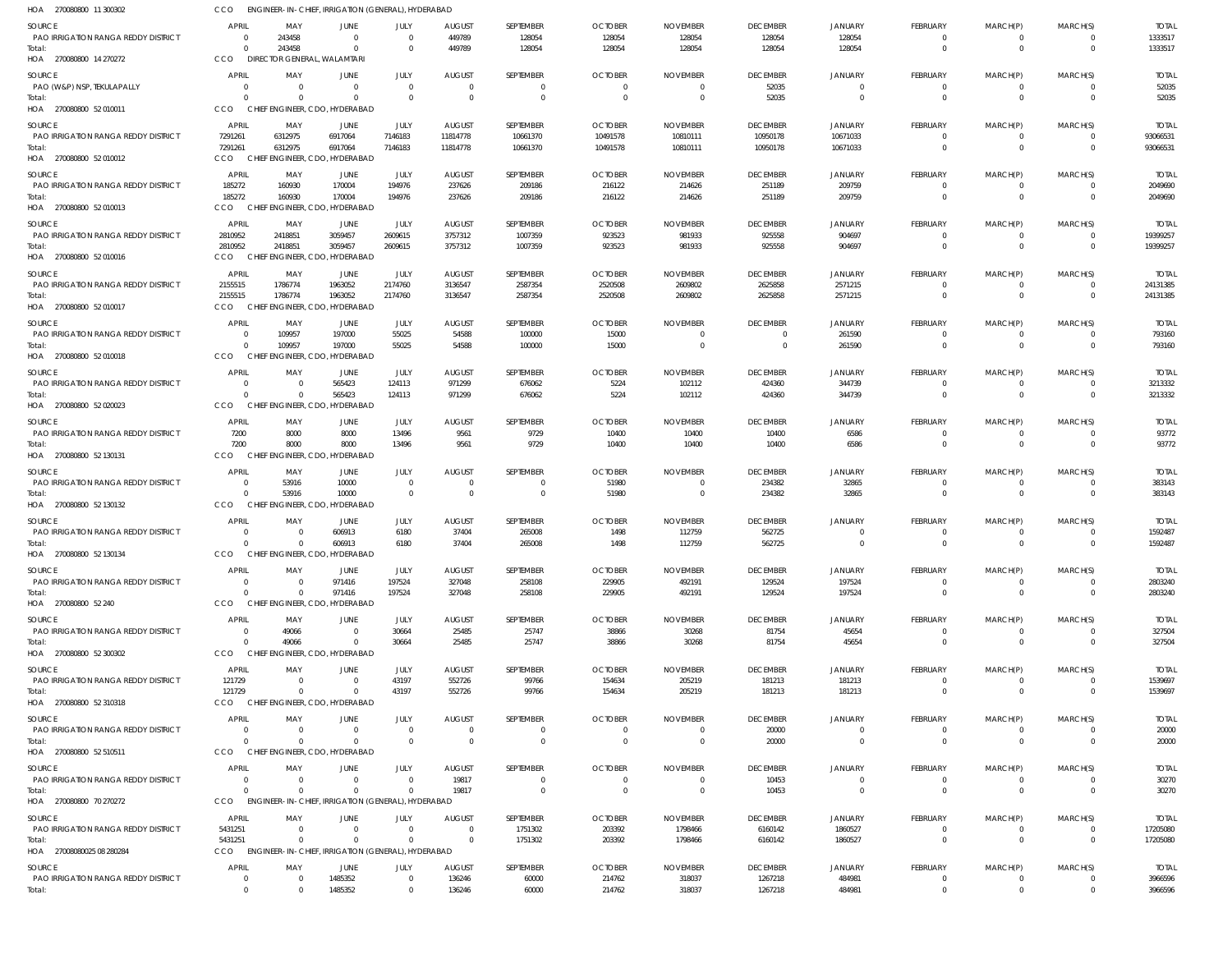| HOA<br>27008080025 13 500503                |                            | DIRECTOR GENERAL, WALAMTARI                     |                    |                        |                  |                  |                  |                  |                         |                        |                            |                           |                            |                       |
|---------------------------------------------|----------------------------|-------------------------------------------------|--------------------|------------------------|------------------|------------------|------------------|------------------|-------------------------|------------------------|----------------------------|---------------------------|----------------------------|-----------------------|
| <b>SOURCE</b>                               | <b>APRIL</b>               | MAY                                             | <b>JUNE</b>        | JULY                   | <b>AUGUST</b>    | SEPTEMBER        | <b>OCTOBER</b>   | <b>NOVEMBER</b>  | <b>DECEMBER</b>         | JANUARY                | <b>FEBRUARY</b>            | MARCH(P)                  | MARCH(S)                   | <b>TOTAI</b>          |
| APAO Irrigation, Adilabad                   | $\Omega$                   | $\Omega$                                        | $\Omega$           | $\overline{0}$         | $\Omega$         | 0                | 293917           | -0               | $\overline{\mathbf{0}}$ | $\Omega$               | 0                          | $^{\circ}$                | $\Omega$                   | 293917                |
| APAO Irrigation, Suryapet                   | $\Omega$                   | $\Omega$                                        |                    | $\Omega$               | $\Omega$         | $\mathbf 0$      | - 0              | $\Omega$         | 784773                  | $\Omega$               | $\overline{0}$             | $\mathbf 0$               | $\Omega$                   | 784773                |
| PAO Irrigation Nirmal                       | $\Omega$                   | $\Omega$                                        | $\Omega$           | $\Omega$               | $\Omega$         | $\mathbf 0$      | $\Omega$         |                  | 731012                  | $\Omega$               | $\mathbf 0$                | $\mathbf 0$               | $\Omega$                   | 731012                |
| Total:                                      | $\cap$                     | $\Omega$                                        | $\Omega$           | $\Omega$               | $\cap$           | $\Omega$         | 293917           | $\Omega$         | 1515785                 | $\Omega$               | $\Omega$                   | $\mathbf 0$               | $\Omega$                   | 1809702               |
| HOA 27008080025 52 280284                   | CCO                        | CHIEF ENGINEER, CDO, HYDERABAD                  |                    |                        |                  |                  |                  |                  |                         |                        |                            |                           |                            |                       |
| SOURCE                                      | <b>APRIL</b>               | MAY                                             | JUNE               | JULY                   | <b>AUGUST</b>    | SEPTEMBER        | <b>OCTOBER</b>   | <b>NOVEMBER</b>  | <b>DECEMBER</b>         | JANUARY                | FEBRUARY                   | MARCH(P)                  | MARCH(S)                   | <b>TOTAL</b>          |
| PAO IRRIGATION RANGA REDDY DISTRICT         | $\overline{0}$             | 0                                               | $\Omega$           | $\overline{0}$         | 16000            | $\mathbf 0$      | - 0              | $\Omega$         | $\overline{\mathbf{0}}$ | $\overline{0}$         | $\mathbf 0$                | $\mathbf 0$               | $\Omega$                   | 16000                 |
| Total:                                      | $\Omega$                   | $\Omega$                                        | $\Omega$           | $\Omega$               | 16000            | $\mathbf 0$      |                  | $\Omega$         | $\overline{0}$          | $\Omega$               | $\mathbf 0$                | $\mathbf 0$               | $\Omega$                   | 16000                 |
| HOA 270202001 01 010011                     | CCO                        | DIRECTOR, GROUND WATER DEPARTMENT, HOD          |                    |                        |                  |                  |                  |                  |                         |                        |                            |                           |                            |                       |
| SOURCE                                      | <b>APRIL</b>               | MAY                                             | JUNE               | JULY                   | <b>AUGUST</b>    | SEPTEMBER        | <b>OCTOBER</b>   | <b>NOVEMBER</b>  | <b>DECEMBER</b>         | JANUARY                | FEBRUARY                   | MARCH(P)                  | MARCH(S)                   | <b>TOTAL</b>          |
| PAO IRRIGATION DIVISION HYDERABAD           | 2899297                    | 2681872                                         | 2654183            | 2539510                | 4388772          | 4526487          | 4085329          | 4167424          | 4408085                 | 4499787                | $\mathbf 0$                | $^{\circ}$                | $\Omega$                   | 36850746              |
| Total:                                      | 2899297                    | 2681872                                         | 2654183            | 2539510                | 4388772          | 4526487          | 4085329          | 4167424          | 4408085                 | 4499787                | $\mathbf{0}$               | $\overline{0}$            | $\overline{0}$             | 36850746              |
| HOA 270202001 01 010012                     | CCO                        | DIRECTOR, GROUND WATER DEPARTMENT, HOD          |                    |                        |                  |                  |                  |                  |                         |                        |                            |                           |                            |                       |
| <b>SOURCE</b>                               | <b>APRIL</b>               | MAY                                             | <b>JUNE</b>        | JULY                   | <b>AUGUST</b>    | SEPTEMBER        | <b>OCTOBER</b>   | <b>NOVEMBER</b>  | <b>DECEMBER</b>         | <b>JANUARY</b>         | <b>FEBRUARY</b>            | MARCH(P)                  | MARCH(S)                   | <b>TOTAL</b>          |
| PAO IRRIGATION DIVISION HYDERABAD           | 53820                      | 48833                                           | 46940              | 47690                  | 74774            | 93840            | 62689            | 69503            | 68897                   | 73116                  | 0                          | -0                        | $\Omega$                   | 640102                |
| Total:                                      | 53820                      | 48833                                           | 46940              | 47690                  | 74774            | 93840            | 62689            | 69503            | 68897                   | 73116                  | $\mathbf 0$                | $\mathbf 0$               | $\overline{0}$             | 640102                |
| HOA 270202001 01 010013                     | CCO                        | DIRECTOR, GROUND WATER DEPARTMENT, HOD          |                    |                        |                  |                  |                  |                  |                         |                        |                            |                           |                            |                       |
|                                             |                            |                                                 |                    |                        |                  |                  |                  |                  |                         |                        |                            |                           |                            |                       |
| SOURCE                                      | <b>APRIL</b>               | MAY                                             | JUNE               | JULY                   | <b>AUGUST</b>    | SEPTEMBER        | <b>OCTOBER</b>   | <b>NOVEMBER</b>  | <b>DECEMBER</b>         | <b>JANUARY</b>         | FEBRUARY                   | MARCH(P)                  | MARCH(S)                   | <b>TOTAI</b>          |
| PAO IRRIGATION DIVISION HYDERABAD<br>Total: | 1105911<br>1105911         | 1005222<br>1005222                              | 1157375<br>1157375 | 987366<br>987366       | 591238<br>591238 | 537636<br>537636 | 381294<br>381294 | 394925<br>394925 | 471856<br>471856        | 522648<br>522648       | $\mathbf 0$<br>$\mathbf 0$ | $^{\circ}$<br>$\mathbf 0$ | $\overline{0}$<br>$\Omega$ | 7155471<br>7155471    |
| HOA 270202001 01 010016                     | CCO                        | DIRECTOR, GROUND WATER DEPARTMENT, HOD          |                    |                        |                  |                  |                  |                  |                         |                        |                            |                           |                            |                       |
|                                             |                            |                                                 |                    |                        |                  |                  |                  |                  |                         |                        |                            |                           |                            |                       |
| SOURCE                                      | <b>APRIL</b>               | MAY                                             | JUNE               | JULY                   | <b>AUGUST</b>    | SEPTEMBER        | <b>OCTOBER</b>   | <b>NOVEMBER</b>  | <b>DECEMBER</b>         | <b>JANUARY</b>         | FEBRUARY                   | MARCH(P)                  | MARCH(S)                   | <b>TOTAL</b>          |
| PAO IRRIGATION DIVISION HYDERABAD           | 769894                     | 704378                                          | 677110             | 705634                 | 1156448          | 1113727          | 983097           | 1004076          | 1071450                 | 1116357                | $\mathbf 0$                | $\mathbf 0$               | $\Omega$                   | 9302171               |
| Total:                                      | 769894                     | 704378                                          | 677110             | 705634                 | 1156448          | 1113727          | 983097           | 1004076          | 1071450                 | 1116357                | $\mathbf{0}$               | $\overline{0}$            | $\Omega$                   | 9302171               |
| HOA 270202001 01 010017                     | CCO                        | DIRECTOR, GROUND WATER DEPARTMENT, HOD          |                    |                        |                  |                  |                  |                  |                         |                        |                            |                           |                            |                       |
| SOURCE                                      | <b>APRIL</b>               | MAY                                             | JUNE               | JULY                   | <b>AUGUST</b>    | SEPTEMBER        | <b>OCTOBER</b>   | <b>NOVEMBER</b>  | <b>DECEMBER</b>         | <b>JANUARY</b>         | <b>FEBRUARY</b>            | MARCH(P)                  | MARCH(S)                   | <b>TOTAL</b>          |
| PAO IRRIGATION DIVISION HYDERABAD           | $\overline{0}$             | $\Omega$                                        | $\Omega$           | 254038                 | $\Omega$         | $\Omega$         | 148298           | -0               | $\overline{0}$          | $\Omega$               | 0                          | $^{\circ}$                | $\Omega$                   | 402336                |
| Total:                                      | $\Omega$                   | $\Omega$                                        | $\Omega$           | 254038                 | $\Omega$         | $\mathbf 0$      | 148298           | $\Omega$         | $\overline{0}$          | $\Omega$               | $\mathbf 0$                | $\mathbf 0$               | $\Omega$                   | 402336                |
| HOA 270202001 01 010018                     | CCO                        | DIRECTOR, GROUND WATER DEPARTMENT, HOD          |                    |                        |                  |                  |                  |                  |                         |                        |                            |                           |                            |                       |
| SOURCE                                      | <b>APRIL</b>               | MAY                                             | JUNE               | JULY                   | <b>AUGUST</b>    | SEPTEMBER        | <b>OCTOBER</b>   | <b>NOVEMBER</b>  | <b>DECEMBER</b>         | <b>JANUARY</b>         | FEBRUARY                   | MARCH(P)                  | MARCH(S)                   | <b>TOTAI</b>          |
| PAO IRRIGATION DIVISION HYDERABAD           | 0                          | - 0                                             | 132703             | $\overline{0}$         | 68058            | 693256           | 306306           | 206040           | 797476                  | 100835                 | $\mathbf 0$                | -0                        | $\Omega$                   | 2304674               |
| Total:                                      | $\Omega$                   | $\Omega$                                        | 132703             | $\Omega$               | 68058            | 693256           | 306306           | 206040           | 797476                  | 100835                 | $\mathbf 0$                | $\overline{0}$            | $\overline{0}$             | 2304674               |
| HOA 270202001 01 110111                     | CCO                        | DIRECTOR, GROUND WATER DEPARTMENT, HOD          |                    |                        |                  |                  |                  |                  |                         |                        |                            |                           |                            |                       |
| <b>SOURCE</b>                               | <b>APRIL</b>               | MAY                                             | <b>JUNE</b>        |                        | <b>AUGUST</b>    |                  | <b>OCTOBER</b>   | <b>NOVEMBER</b>  |                         |                        |                            |                           | MARCH(S)                   |                       |
| PAO IRRIGATION DIVISION HYDERABAD           | - 0                        | 0                                               | 33716              | JULY<br>$\overline{0}$ | $\Omega$         | SEPTEMBER<br>0   | $\Omega$         | $\Omega$         | <b>DECEMBER</b><br>1650 | <b>JANUARY</b><br>1230 | FEBRUARY<br>0              | MARCH(P)<br>$^{\circ}$    | $\Omega$                   | <b>TOTAL</b><br>36596 |
| Total:                                      | $\Omega$                   | $\Omega$                                        | 33716              | $\Omega$               | $\Omega$         | $\mathbf 0$      | $\Omega$         | $\overline{0}$   | 1650                    | 1230                   | $\mathbf 0$                | $\mathbf 0$               | $\Omega$                   | 36596                 |
| HOA 270202001 01 130131                     | CCO                        | DIRECTOR, GROUND WATER DEPARTMENT, HOD          |                    |                        |                  |                  |                  |                  |                         |                        |                            |                           |                            |                       |
|                                             |                            |                                                 |                    |                        |                  |                  |                  |                  |                         |                        |                            |                           |                            |                       |
| SOURCE                                      | <b>APRIL</b>               | MAY                                             | JUNE               | JULY                   | <b>AUGUST</b>    | SEPTEMBER        | <b>OCTOBER</b>   | <b>NOVEMBER</b>  | <b>DECEMBER</b>         | <b>JANUARY</b>         | FEBRUARY                   | MARCH(P)                  | MARCH(S)                   | <b>TOTAL</b>          |
| PAO IRRIGATION DIVISION HYDERABAD           | 0                          | 32283                                           | 33676              | 22039                  | 19188            | 22084            | 22258            | 22862            | 63293                   | 22873                  | $\mathbf 0$                | $\mathbf 0$               | $\overline{0}$             | 260556                |
| Total:                                      | $\Omega$                   | 32283                                           | 33676              | 22039                  | 19188            | 22084            | 22258            | 22862            | 63293                   | 22873                  | $\mathbf 0$                | $\mathbf 0$               | $\Omega$                   | 260556                |
| HOA 270202001 01 130132                     | CCO                        | DIRECTOR, GROUND WATER DEPARTMENT, HOD          |                    |                        |                  |                  |                  |                  |                         |                        |                            |                           |                            |                       |
| SOURCE                                      | <b>APRIL</b>               | MAY                                             | <b>JUNE</b>        | JULY                   | <b>AUGUST</b>    | SEPTEMBER        | <b>OCTOBER</b>   | <b>NOVEMBER</b>  | <b>DECEMBER</b>         | JANUARY                | FEBRUARY                   | MARCH(P)                  | MARCH(S)                   | <b>TOTAL</b>          |
| PAO IRRIGATION DIVISION HYDERABAD           | 0                          | $\mathbf 0$                                     | 157059             | 19192                  | 36099            | 17183            | 107121           | 19662            | 57100                   | 38253                  |                            |                           | 0                          | 451669                |
| Total:                                      | $\Omega$                   | $\mathbf{0}$                                    | 157059             | 19192                  | 36099            | 17183            | 107121           | 19662            | 57100                   | 38253                  | $\mathbf 0$                | $\overline{0}$            | $\overline{0}$             | 451669                |
| HOA 270202001 01 130133                     | <b>CCO</b>                 | DIRECTOR, GROUND WATER DEPARTMENT, HOD          |                    |                        |                  |                  |                  |                  |                         |                        |                            |                           |                            |                       |
| <b>SOURCE</b>                               | <b>APRIL</b>               | MAY                                             | JUNE               | JULY                   | <b>AUGUST</b>    | SEPTEMBER        | <b>OCTOBER</b>   | <b>NOVEMBER</b>  | <b>DECEMBER</b>         | <b>JANUARY</b>         | <b>FEBRUARY</b>            | MARCH(P)                  | MARCH(S)                   | <b>TOTAL</b>          |
| PAO IRRIGATION DIVISION HYDERABAD           | 0                          | $\overline{0}$                                  | $\Omega$           | $\overline{0}$         | $\Omega$         | 9319             |                  | -0               | $\overline{0}$          | $\overline{0}$         | $\mathbf 0$                | -0                        | $\Omega$                   | 9319                  |
| Total:                                      | $\Omega$                   | $\Omega$                                        | $\Omega$           | $\Omega$               | $\Omega$         | 9319             | $\Omega$         | 0                | $\overline{0}$          | $\overline{0}$         | $\mathbf 0$                | $\mathbf 0$               | $\overline{0}$             | 9319                  |
| HOA 270202001 01 130134                     | CCO                        | DIRECTOR, GROUND WATER DEPARTMENT, HOD          |                    |                        |                  |                  |                  |                  |                         |                        |                            |                           |                            |                       |
| <b>SOURCE</b>                               | <b>APRIL</b>               | MAY                                             | JUNE               | JULY                   | <b>AUGUST</b>    | SEPTEMBER        | <b>OCTOBER</b>   | <b>NOVEMBER</b>  | <b>DECEMBER</b>         | <b>JANUARY</b>         | FEBRUARY                   | MARCH(P)                  | MARCH(S)                   | <b>TOTAL</b>          |
| PAO IRRIGATION DIVISION HYDERABAD           | $\Omega$                   | $\overline{0}$                                  | 102000             | 328400                 | $\Omega$         | 170000           | 68000            | 170000           | 34000                   | 134381                 | $\mathbf 0$                | $\mathbf 0$               | $\Omega$                   | 1006781               |
| Total:                                      | $\Omega$                   | $\Omega$                                        | 102000             | 328400                 | $\Omega$         | 170000           | 68000            | 170000           | 34000                   | 134381                 | $\mathbf 0$                | $\overline{0}$            | $\Omega$                   | 1006781               |
| HOA 270202001 01 130135                     | CCO                        | DIRECTOR, GROUND WATER DEPARTMENT, HOD          |                    |                        |                  |                  |                  |                  |                         |                        |                            |                           |                            |                       |
|                                             |                            |                                                 |                    |                        |                  |                  |                  |                  |                         |                        |                            |                           |                            |                       |
| <b>SOURCE</b>                               | <b>APRIL</b>               | MAY                                             | <b>JUNE</b>        | JULY                   | <b>AUGUST</b>    | SEPTEMBER        | <b>OCTOBER</b>   | <b>NOVEMBER</b>  | <b>DECEMBER</b>         | <b>JANUARY</b>         | FEBRUARY                   | MARCH(P)                  | MARCH(S)                   | <b>TOTAL</b>          |
| PAO IRRIGATION DIVISION HYDERABAD           | $\overline{0}$<br>$\Omega$ | 68743                                           | 48816              | 42991                  | $\Omega$         | 111971           | 55617            | 37229            | 44507                   | 37626                  | $\mathbf 0$                | $\mathbf 0$               | $\overline{0}$             | 447500                |
| Total:<br>HOA 270202001 01 240              | CCO                        | 68743<br>DIRECTOR, GROUND WATER DEPARTMENT, HOD | 48816              | 42991                  | $\Omega$         | 111971           | 55617            | 37229            | 44507                   | 37626                  | $\mathbf 0$                | $\mathbf 0$               | $\overline{0}$             | 447500                |
|                                             |                            |                                                 |                    |                        |                  |                  |                  |                  |                         |                        |                            |                           |                            |                       |
| <b>SOURCE</b>                               | <b>APRIL</b>               | MAY                                             | <b>JUNE</b>        | JULY                   | <b>AUGUST</b>    | SEPTEMBER        | <b>OCTOBER</b>   | <b>NOVEMBER</b>  | <b>DECEMBER</b>         | JANUARY                | <b>FEBRUARY</b>            | MARCH(P)                  | MARCH(S)                   | <b>TOTAL</b>          |
| PAO IRRIGATION DIVISION HYDERABAD           | 0                          | 24550                                           | 13431              | 11524                  | 14681            | 14650            | 13568            | 12305            | 49576                   | 15139                  | $\mathbf 0$                | $^{\circ}$                | $\mathbf{0}$               | 169424                |
| Total:                                      | $\Omega$                   | 24550                                           | 13431              | 11524                  | 14681            | 14650            | 13568            | 12305            | 49576                   | 15139                  | $\mathbf 0$                | $\overline{0}$            | $\Omega$                   | 169424                |
| HOA 270202001 01 510511                     | CCO                        | DIRECTOR, GROUND WATER DEPARTMENT, HOD          |                    |                        |                  |                  |                  |                  |                         |                        |                            |                           |                            |                       |
| <b>SOURCE</b>                               | <b>APRIL</b>               | MAY                                             | JUNE               | JULY                   | <b>AUGUST</b>    | SEPTEMBER        | <b>OCTOBER</b>   | <b>NOVEMBER</b>  | <b>DECEMBER</b>         | <b>JANUARY</b>         | FEBRUARY                   | MARCH(P)                  | MARCH(S)                   | <b>TOTAL</b>          |
| PAO IRRIGATION DIVISION HYDERABAD           | 0                          | 0                                               | 12800              | $\overline{0}$         | $\Omega$         | $\mathbf 0$      | 20187            | - (              | $\overline{\mathbf{0}}$ | $\overline{0}$         | $\mathbf 0$                | -0                        | $\Omega$                   | 32987                 |
| Total:                                      | $\Omega$                   | 0                                               | 12800              | $\Omega$               | $\Omega$         | $\mathbf 0$      | 20187            | $\Omega$         | $\overline{0}$          | $\Omega$               | $\mathbf 0$                | $\mathbf 0$               | $\overline{0}$             | 32987                 |
| HOA 270202005 04 010011                     | CCO                        | DIRECTOR, GROUND WATER DEPARTMENT, HOD          |                    |                        |                  |                  |                  |                  |                         |                        |                            |                           |                            |                       |
| <b>SOURCE</b>                               | <b>APRIL</b>               | MAY                                             | JUNE               | JULY                   | <b>AUGUST</b>    | SEPTEMBER        | <b>OCTOBER</b>   | <b>NOVEMBER</b>  | <b>DECEMBER</b>         | <b>JANUARY</b>         | FEBRUARY                   | MARCH(P)                  | MARCH(S)                   | <b>TOTAI</b>          |
| APAO Irrigation, Adilabad                   | 218060                     | 219170                                          | 219170             | 258395                 | 386302           | 361800           | 361800           | 361800           | 363650                  | 363650                 | $\mathbf 0$                | $^{\circ}$                | $\Omega$                   | 3113797               |
| APAO Irrigation, Bhoopalapally              | 138420                     | 138254                                          | 139180             | 139180                 | 139180           | 149670           | 227420           | 227420           | 235222                  | 87610                  | $\overline{0}$             | $\mathbf 0$               | $\Omega$                   | 1621556               |
| APAO Irrigation, Jagtial                    | 122310                     | 122310                                          | 122310             | 141679                 | 41380            | 324188           | 198830           | 198830           | 200680                  | 200680                 | $\Omega$                   | $\Omega$                  | $\Omega$                   | 1673197               |
| APAO Irrigation, Jangaon                    | 113290                     | 113290                                          | 113290             | 140306                 | 183960           | 183960           | 183960           | 187000           | 132084                  | 243640                 | $\Omega$                   | $\Omega$                  | $\Omega$                   | 1594780               |
| APAO Irrigation, Kamareddy                  | 205490                     | 190317                                          | 205490             | 220663                 | 415735           | 333970           | 333970           | 335700           | 343100                  | 344830                 | $\Omega$                   | $\Omega$                  | $\Omega$                   | 2929265               |
| APAO Irrigation, Komarambheem Asifabad      | 25400                      | 25400                                           | 25400              | 25400                  | 47592            | 42560            | 42560            | $\Omega$         | $\overline{\mathbf{0}}$ | 127550                 | $\Omega$                   | $\Omega$                  | $\Omega$                   | 361862                |
| APAO Irrigation, Kothagudem                 | 309320                     | 309320                                          | 309320             | 311620                 | 502285           | 578923           | 472290           | 474664           | 510900                  | 581160                 | $\overline{0}$             | $\mathbf 0$               | $\Omega$                   | 4359802               |
| APAO Irrigation, Mahabubabad                | 191950                     | 180507                                          | 203281             | 237789                 | 311790           | $\mathbf 0$      | 314750           | 628160           | 320300                  | 320300                 | $\Omega$                   | $\mathbf 0$               | $\Omega$                   | 2708827               |
|                                             |                            |                                                 |                    |                        |                  |                  |                  |                  |                         |                        |                            |                           |                            |                       |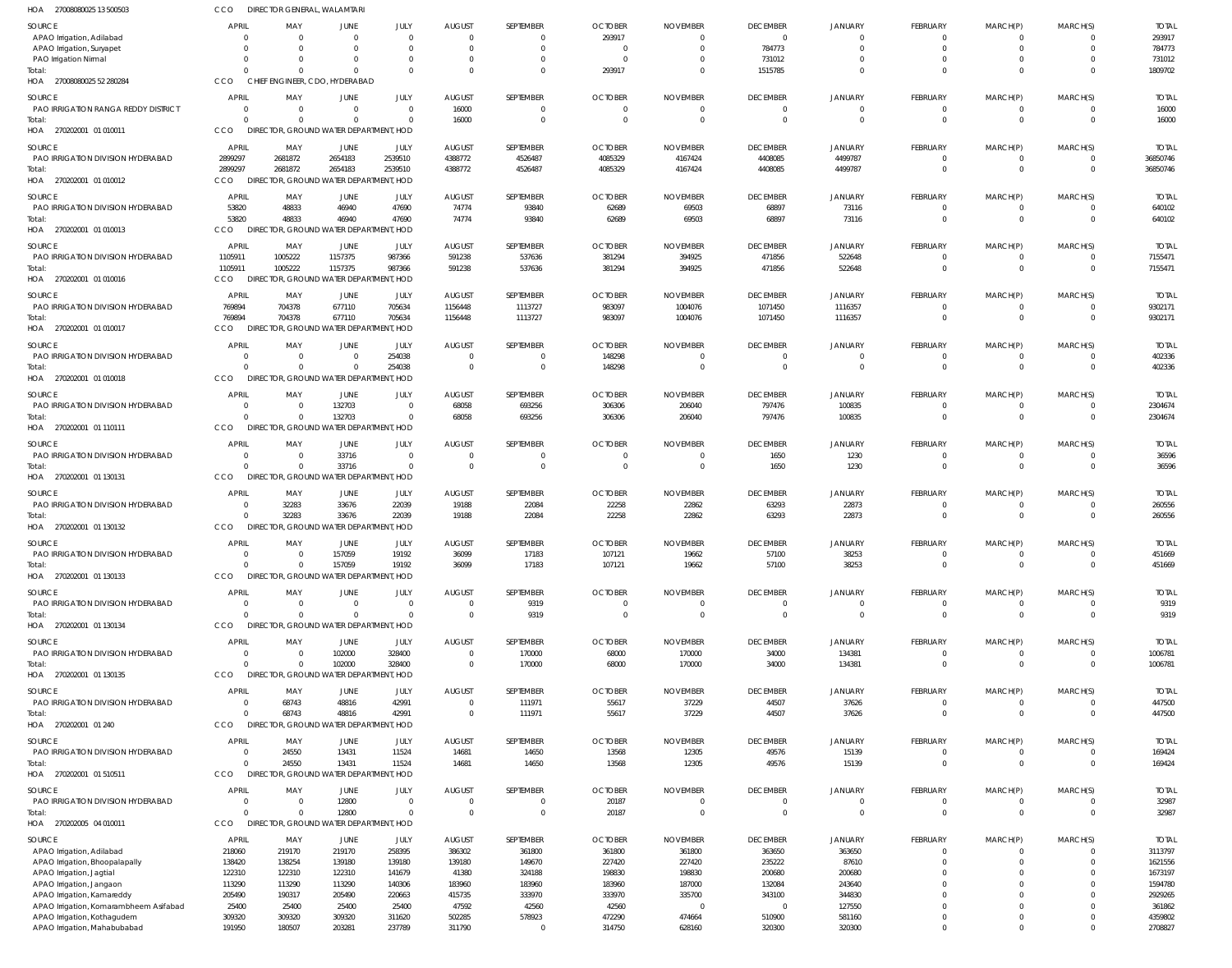| SOURCE<br><b>APRIL</b><br>MAY<br><b>JUNE</b><br>JULY<br><b>AUGUST</b><br>SEPTEMBER<br><b>OCTOBER</b><br><b>NOVEMBER</b><br><b>DECEMBER</b><br><b>JANUARY</b><br>FEBRUARY<br>MARCH(P)<br>143640<br>143640<br>143640<br>143640<br>193851<br>203015<br>302030<br>169280<br>305730<br>239180<br>APAO Irrigation, Mancherial<br>$\Omega$<br>321770<br>309330<br>325656<br>336055<br>458055<br>537618<br>527480<br>527480<br>527480<br>524869<br>APAO Irrigation, Medchal Malkajigiri<br>$\Omega$<br>$\overline{0}$<br>APAO Irrigation, Mulugu<br>$\overline{0}$<br>$\overline{\mathbf{0}}$<br>$\overline{0}$<br>$\overline{0}$<br>141660<br>0<br>$\Omega$<br>- 0<br>- 0<br>197260<br>197260<br>197260<br>218054<br>251960<br>309738<br>294630<br>294630<br>296480<br>296480<br>APAO Irrigation, Nagarkurnool<br>$\Omega$<br>258120<br>329700<br>197320<br>217650<br>237808<br>388999<br>284700<br>306008<br>305828<br>310713<br>APAO Irrigation, Peddapalli<br>$\Omega$<br>435380<br>436840<br>442492<br>436670<br>804019<br>708670<br>712360<br>714210<br>717910<br>721830<br>APAO Irrigation, Sangareddy<br>$\cap$<br>256860<br>329863<br>269918<br>284025<br>400141<br>419900<br>399260<br>372330<br>425075<br>443217<br>APAO Irrigation, Siddipet<br>115250<br>115250<br>115250<br>115250<br>142070<br>186760<br>213580<br>186760<br>190460<br>190460<br>APAO Irrigation, Siricilla<br>120310<br>161690<br>120820<br>120820<br>218387<br>192910<br>192910<br>192910<br>194760<br>194760<br>APAO Irrigation, Suryapet<br>257500<br>258050<br>331934<br>259570<br>486192<br>426170<br>426170<br>401162<br>455063<br>430810<br>APAO Irrigation, Vikarabad<br>92900<br>84200<br>93600<br>93600<br>195234<br>152440<br>152440<br>154290<br>162990<br>154290<br>APAO Irrigation, Wanaparthy<br>168260<br>168260<br>168260<br>192341<br>290053<br>274870<br>274870<br>274870<br>274870<br>274870<br>APAO Irrigation, Waranagal<br>151180<br>152370<br>152370<br>152370<br>248917<br>222240<br>222240<br>224090<br>236053<br>226310<br>APAO Irrigation, Yadadri<br>$\Omega$<br><b>PAO - IRRIGATION DIVISION</b><br>251250<br>251250<br>251250<br>296772<br>395440<br>395440<br>397430<br>397430<br>409488<br>401130<br>$\Omega$<br>HANUMAKONDA<br>126290<br>252580<br>126290<br>126290<br>126290<br>241542<br>192620<br>194470<br>196320<br>196320<br>PAO IRRIGATION KARIMNAGAR<br>428670<br>479470<br>435030<br>457700<br>788691<br>710668<br>708750<br>721887<br>714290<br>716280<br>PAO IRRIGATION DIVISION HYDERABAD<br>PAO IRRIGATION DIVISION KHAMMAM<br>423815<br>480615<br>373758<br>381420<br>462374<br>755644<br>563808<br>599702<br>590975<br>588745<br>$\Omega$<br>PAO IRRIGATION DIVISION NALGONDA<br>416775<br>370265<br>370265<br>428590<br>594600<br>582764<br>582764<br>590024<br>589384<br>594804<br>$\Omega$<br>PAO IRRIGATION DIVISION,<br>658838<br>328770<br>294980<br>467484<br>541110<br>541110<br>541110<br>541110<br>546660<br>546660<br>$\Omega$<br>MAHABOOBNAGAR<br>255950<br>497494<br>257174<br>256500<br>438849<br>396400<br>396400<br>396400<br>400100<br>400100<br>PAO IRRIGATION NIZAMABAD<br>PAO IRRIGATION RANGA REDDY DISTRICT<br>360300<br>360300<br>361060<br>362520<br>669943<br>678155<br>585410<br>590840<br>590840<br>590840<br>$\Omega$<br>267807<br>129150<br>182337<br>270825<br>293940<br>278580<br>278580<br>278580<br>280430<br>280430<br>PAO Irrigation Nirmal<br>171720<br>171720<br>211818<br>277710<br>278650<br>278650<br>278650<br>278650<br>280150<br>PAO MEDAK(IW), MEDAK<br>171720<br>$\Omega$<br>84900<br>64210<br>105590<br>84900<br>157162<br>137360<br>138470<br>139300<br>119086<br>141150<br>PAO, PJP, Jogulamba Gadwal<br>7288985<br>7370845<br>6825415<br>7389896<br>10701020<br>10994714<br>10802242<br>10959987<br>10914858<br>11155478<br>Total:<br>$\Omega$<br><b>CCO</b><br>DIRECTOR, GROUND WATER DEPARTMENT, HOD<br>HOA 270202005 04 010012<br>SOURCE<br><b>APRIL</b><br>MAY<br>JUNE<br>JULY<br><b>AUGUST</b><br>SEPTEMBER<br><b>OCTOBER</b><br><b>NOVEMBER</b><br><b>DECEMBER</b><br>JANUARY<br>FEBRUARY<br>920<br>920<br>920<br>920<br>920<br>920<br>920<br>920<br>920<br>920<br>APAO Irrigation, Adilabad<br>- 0<br>500<br>500<br>500<br>500<br>500<br>500<br>500<br>500<br>APAO Irrigation, Bhoopalapally<br>500<br>500<br>$\Omega$<br>2000<br>2000<br>2000<br>2000<br>2000<br>2000<br>2000<br>2000<br>$-581$<br>2533<br>$\Omega$<br>APAO Irrigation, Jangaon<br>$\overline{0}$<br>53<br>$\overline{0}$<br>$\Omega$<br>$\overline{0}$<br>- 0<br>$\Omega$<br>$\Omega$<br>APAO Irrigation, Kamareddy<br>- 0<br>- 0<br>2000<br>2000<br>2000<br>2000<br>2000<br>2000<br>2000<br>$\overline{0}$<br>6000<br>APAO Irrigation, Komarambheem Asifabad<br>$\Omega$<br>- 0<br>500<br>500<br>500<br>500<br>500<br>500<br>500<br>500<br>500<br>APAO Irrigation, Kothagudem<br>500<br>$\cap$<br>200<br>200<br>200<br>200<br>200<br>$\overline{0}$<br>200<br>400<br>200<br>200<br>APAO Irrigation, Mahabubabad<br>$\Omega$<br>2000<br>2000<br>2000<br>2000<br>2000<br>2000<br>2000<br>2000<br>2000<br>2000<br>APAO Irrigation, Medchal Malkajigiri<br>$\Omega$<br>2000<br>2000<br>2000<br>2000<br>2160<br>2000<br>2000<br>2000<br>2000<br>2000<br>APAO Irrigation, Sangareddy<br>$\Omega$<br>1503<br>1503<br>1503<br>1583<br>1503<br>1503<br>1503<br>1503<br>1503<br>1503<br>APAO Irrigation, Vikarabad<br>$\Omega$<br>1700<br>1700<br>1700<br>2100<br>2542<br>2400<br>2400<br>2400<br>2400<br>2400<br>$\Omega$<br>APAO Irrigation, Waranagal<br>PAO - IRRIGATION DIVISION<br>4140<br>4140<br>4140<br>5090<br>5090<br>5090<br>5090<br>5090<br>5250<br>5250<br>$\Omega$<br>HANUMAKONDA<br>1600<br>3200<br>1600<br>1600<br>1600<br>3250<br>2150<br>2150<br>2150<br>2150<br>PAO IRRIGATION KARIMNAGAR<br>$\Omega$<br>12320<br>17520<br>12320<br>13120<br>17220<br>15570<br>15170<br>15299<br>15170<br>15170<br>PAO IRRIGATION DIVISION HYDERABAD<br>$\Omega$<br>PAO IRRIGATION DIVISION KHAMMAM<br>8615<br>9165<br>7638<br>7178<br>9670<br>11760<br>10083<br>10457<br>10270<br>10247<br>PAO IRRIGATION DIVISION NALGONDA<br>3018<br>3018<br>3018<br>3018<br>3018<br>3018<br>3018<br>3018<br>3018<br>3018<br>2300<br>4600<br>2300<br>2300<br>4200<br>3250<br>3250<br>3250<br>3250<br>3250<br>PAO IRRIGATION NIZAMABAD<br>PAO IRRIGATION RANGA REDDY DISTRICT<br>7200<br>7200<br>7200<br>7200<br>11400<br>10550<br>9300<br>9300<br>9300<br>9300<br>$\Omega$<br>PAO MEDAK(IW), MEDAK<br>2000<br>2000<br>2000<br>2000<br>2000<br>2000<br>2000<br>2000<br>2000<br>2000<br>55229<br>68523<br>64084<br>62787<br>Total:<br>54516<br>64166<br>53672<br>68311<br>59850<br>68941<br>$\Omega$<br>HOA 270202005 04 010013<br><b>CCO</b><br>DIRECTOR, GROUND WATER DEPARTMENT, HOD<br>FEBRUARY<br>SOURCE<br><b>APRIL</b><br>MAY<br>JUNE<br>JULY<br><b>AUGUST</b><br>SEPTEMBER<br><b>OCTOBER</b><br><b>NOVEMBER</b><br><b>DECEMBER</b><br><b>JANUARY</b><br>102928<br>84338<br>84338<br>103796<br>17510<br>26216<br>26216<br>26216<br>26351<br>26351<br>APAO Irrigation, Adilabad<br>$\Omega$<br>53349<br>53348<br>94257<br>53644<br>53644<br>58661<br>16495<br>16495<br>16630<br>6339<br>APAO Irrigation, Bhoopalapally<br>$\Omega$<br>47277<br>62299<br>62300<br>56824<br>16046<br>44938<br>14446<br>14446<br>14581<br>14581<br>APAO Irrigation, Jagtial<br>$\Omega$<br>43654<br>43654<br>64909<br>56995<br>13340<br>13340<br>13340<br>13561<br>9588<br>17679<br>APAO Irrigation, Jangaon<br>$\Omega$<br>79368<br>73485<br>79368<br>85252<br>17230<br>24253<br>39508<br>47691<br>48248<br>25043<br>APAO Irrigation, Kamareddy<br>$\Omega$<br>9748<br>9748<br>24596<br>9748<br>5986<br>3079<br>3079<br>9237<br>APAO Irrigation, Komarambheem Asifabad<br>$\overline{\mathbf{0}}$<br>$\Omega$<br>$\Omega$<br>41967<br>171074<br>34386<br>42151<br>119105<br>119105<br>119105<br>119996<br>67473<br>37036<br>APAO Irrigation, Kothagudem<br>$\Omega$ |                              |       |        |        |        |        |                |       |       |       |       |          |                      |                               |                    |
|----------------------------------------------------------------------------------------------------------------------------------------------------------------------------------------------------------------------------------------------------------------------------------------------------------------------------------------------------------------------------------------------------------------------------------------------------------------------------------------------------------------------------------------------------------------------------------------------------------------------------------------------------------------------------------------------------------------------------------------------------------------------------------------------------------------------------------------------------------------------------------------------------------------------------------------------------------------------------------------------------------------------------------------------------------------------------------------------------------------------------------------------------------------------------------------------------------------------------------------------------------------------------------------------------------------------------------------------------------------------------------------------------------------------------------------------------------------------------------------------------------------------------------------------------------------------------------------------------------------------------------------------------------------------------------------------------------------------------------------------------------------------------------------------------------------------------------------------------------------------------------------------------------------------------------------------------------------------------------------------------------------------------------------------------------------------------------------------------------------------------------------------------------------------------------------------------------------------------------------------------------------------------------------------------------------------------------------------------------------------------------------------------------------------------------------------------------------------------------------------------------------------------------------------------------------------------------------------------------------------------------------------------------------------------------------------------------------------------------------------------------------------------------------------------------------------------------------------------------------------------------------------------------------------------------------------------------------------------------------------------------------------------------------------------------------------------------------------------------------------------------------------------------------------------------------------------------------------------------------------------------------------------------------------------------------------------------------------------------------------------------------------------------------------------------------------------------------------------------------------------------------------------------------------------------------------------------------------------------------------------------------------------------------------------------------------------------------------------------------------------------------------------------------------------------------------------------------------------------------------------------------------------------------------------------------------------------------------------------------------------------------------------------------------------------------------------------------------------------------------------------------------------------------------------------------------------------------------------------------------------------------------------------------------------------------------------------------------------------------------------------------------------------------------------------------------------------------------------------------------------------------------------------------------------------------------------------------------------------------------------------------------------------------------------------------------------------------------------------------------------------------------------------------------------------------------------------------------------------------------------------------------------------------------------------------------------------------------------------------------------------------------------------------------------------------------------------------------------------------------------------------------------------------------------------------------------------------------------------------------------------------------------------------------------------------------------------------------------------------------------------------------------------------------------------------------------------------------------------------------------------------------------------------------------------------------------------------------------------------------------------------------------------------------------------------------------------------------------------------------------------------------------------------------------------------------------------------------------------------------------------------------------------------------------------------------------------------------------------------------------------------------------------------------------------------------------------------------------------------------------------------------------------------------------------------------------------------------------------------------------------------------------------------------------------------------------------------------------------------------------------------------------------------------------------------------------------------------------------------------------------------------------------------------------------------------------------------------------------------------------------------------------------------------------------------------------------------------------------------------------------------------------------------------------------------------------------------------------------------------------------------------------------------------------------------------------------------------------------------------------------------------------------------------------------------------------------------------------------------------------------------------------------------------------------------------------------------------------------------------------------------------------------------------------------------------------------------------------------------------------------------------------------------------------------------------------------------------------------------------------------------------------------------------------------------------------------------------------------------------------------------------------------------------------------------------------------------------------------------------------------------------------------------------------------------------------------------------------------------------------------------|------------------------------|-------|--------|--------|--------|--------|----------------|-------|-------|-------|-------|----------|----------------------|-------------------------------|--------------------|
|                                                                                                                                                                                                                                                                                                                                                                                                                                                                                                                                                                                                                                                                                                                                                                                                                                                                                                                                                                                                                                                                                                                                                                                                                                                                                                                                                                                                                                                                                                                                                                                                                                                                                                                                                                                                                                                                                                                                                                                                                                                                                                                                                                                                                                                                                                                                                                                                                                                                                                                                                                                                                                                                                                                                                                                                                                                                                                                                                                                                                                                                                                                                                                                                                                                                                                                                                                                                                                                                                                                                                                                                                                                                                                                                                                                                                                                                                                                                                                                                                                                                                                                                                                                                                                                                                                                                                                                                                                                                                                                                                                                                                                                                                                                                                                                                                                                                                                                                                                                                                                                                                                                                                                                                                                                                                                                                                                                                                                                                                                                                                                                                                                                                                                                                                                                                                                                                                                                                                                                                                                                                                                                                                                                                                                                                                                                                                                                                                                                                                                                                                                                                                                                                                                                                                                                                                                                                                                                                                                                                                                                                                                                                                                                                                                                                                                                                                                                                                                                                                                                                                                                                                                                                                                                                                                                                                                                                                        |                              |       |        |        |        |        |                |       |       |       |       |          |                      | MARCH(S)                      | <b>TOTAI</b>       |
|                                                                                                                                                                                                                                                                                                                                                                                                                                                                                                                                                                                                                                                                                                                                                                                                                                                                                                                                                                                                                                                                                                                                                                                                                                                                                                                                                                                                                                                                                                                                                                                                                                                                                                                                                                                                                                                                                                                                                                                                                                                                                                                                                                                                                                                                                                                                                                                                                                                                                                                                                                                                                                                                                                                                                                                                                                                                                                                                                                                                                                                                                                                                                                                                                                                                                                                                                                                                                                                                                                                                                                                                                                                                                                                                                                                                                                                                                                                                                                                                                                                                                                                                                                                                                                                                                                                                                                                                                                                                                                                                                                                                                                                                                                                                                                                                                                                                                                                                                                                                                                                                                                                                                                                                                                                                                                                                                                                                                                                                                                                                                                                                                                                                                                                                                                                                                                                                                                                                                                                                                                                                                                                                                                                                                                                                                                                                                                                                                                                                                                                                                                                                                                                                                                                                                                                                                                                                                                                                                                                                                                                                                                                                                                                                                                                                                                                                                                                                                                                                                                                                                                                                                                                                                                                                                                                                                                                                                        |                              |       |        |        |        |        |                |       |       |       |       |          | $\Omega$             | $\overline{0}$                | 1987646            |
|                                                                                                                                                                                                                                                                                                                                                                                                                                                                                                                                                                                                                                                                                                                                                                                                                                                                                                                                                                                                                                                                                                                                                                                                                                                                                                                                                                                                                                                                                                                                                                                                                                                                                                                                                                                                                                                                                                                                                                                                                                                                                                                                                                                                                                                                                                                                                                                                                                                                                                                                                                                                                                                                                                                                                                                                                                                                                                                                                                                                                                                                                                                                                                                                                                                                                                                                                                                                                                                                                                                                                                                                                                                                                                                                                                                                                                                                                                                                                                                                                                                                                                                                                                                                                                                                                                                                                                                                                                                                                                                                                                                                                                                                                                                                                                                                                                                                                                                                                                                                                                                                                                                                                                                                                                                                                                                                                                                                                                                                                                                                                                                                                                                                                                                                                                                                                                                                                                                                                                                                                                                                                                                                                                                                                                                                                                                                                                                                                                                                                                                                                                                                                                                                                                                                                                                                                                                                                                                                                                                                                                                                                                                                                                                                                                                                                                                                                                                                                                                                                                                                                                                                                                                                                                                                                                                                                                                                                        |                              |       |        |        |        |        |                |       |       |       |       |          | $\Omega$<br>$\Omega$ | $\overline{0}$<br>$\Omega$    | 4395793<br>141660  |
|                                                                                                                                                                                                                                                                                                                                                                                                                                                                                                                                                                                                                                                                                                                                                                                                                                                                                                                                                                                                                                                                                                                                                                                                                                                                                                                                                                                                                                                                                                                                                                                                                                                                                                                                                                                                                                                                                                                                                                                                                                                                                                                                                                                                                                                                                                                                                                                                                                                                                                                                                                                                                                                                                                                                                                                                                                                                                                                                                                                                                                                                                                                                                                                                                                                                                                                                                                                                                                                                                                                                                                                                                                                                                                                                                                                                                                                                                                                                                                                                                                                                                                                                                                                                                                                                                                                                                                                                                                                                                                                                                                                                                                                                                                                                                                                                                                                                                                                                                                                                                                                                                                                                                                                                                                                                                                                                                                                                                                                                                                                                                                                                                                                                                                                                                                                                                                                                                                                                                                                                                                                                                                                                                                                                                                                                                                                                                                                                                                                                                                                                                                                                                                                                                                                                                                                                                                                                                                                                                                                                                                                                                                                                                                                                                                                                                                                                                                                                                                                                                                                                                                                                                                                                                                                                                                                                                                                                                        |                              |       |        |        |        |        |                |       |       |       |       |          | $\Omega$             | $\Omega$                      | 2553752            |
|                                                                                                                                                                                                                                                                                                                                                                                                                                                                                                                                                                                                                                                                                                                                                                                                                                                                                                                                                                                                                                                                                                                                                                                                                                                                                                                                                                                                                                                                                                                                                                                                                                                                                                                                                                                                                                                                                                                                                                                                                                                                                                                                                                                                                                                                                                                                                                                                                                                                                                                                                                                                                                                                                                                                                                                                                                                                                                                                                                                                                                                                                                                                                                                                                                                                                                                                                                                                                                                                                                                                                                                                                                                                                                                                                                                                                                                                                                                                                                                                                                                                                                                                                                                                                                                                                                                                                                                                                                                                                                                                                                                                                                                                                                                                                                                                                                                                                                                                                                                                                                                                                                                                                                                                                                                                                                                                                                                                                                                                                                                                                                                                                                                                                                                                                                                                                                                                                                                                                                                                                                                                                                                                                                                                                                                                                                                                                                                                                                                                                                                                                                                                                                                                                                                                                                                                                                                                                                                                                                                                                                                                                                                                                                                                                                                                                                                                                                                                                                                                                                                                                                                                                                                                                                                                                                                                                                                                                        |                              |       |        |        |        |        |                |       |       |       |       |          | $\Omega$             | $\Omega$                      | 2836846            |
|                                                                                                                                                                                                                                                                                                                                                                                                                                                                                                                                                                                                                                                                                                                                                                                                                                                                                                                                                                                                                                                                                                                                                                                                                                                                                                                                                                                                                                                                                                                                                                                                                                                                                                                                                                                                                                                                                                                                                                                                                                                                                                                                                                                                                                                                                                                                                                                                                                                                                                                                                                                                                                                                                                                                                                                                                                                                                                                                                                                                                                                                                                                                                                                                                                                                                                                                                                                                                                                                                                                                                                                                                                                                                                                                                                                                                                                                                                                                                                                                                                                                                                                                                                                                                                                                                                                                                                                                                                                                                                                                                                                                                                                                                                                                                                                                                                                                                                                                                                                                                                                                                                                                                                                                                                                                                                                                                                                                                                                                                                                                                                                                                                                                                                                                                                                                                                                                                                                                                                                                                                                                                                                                                                                                                                                                                                                                                                                                                                                                                                                                                                                                                                                                                                                                                                                                                                                                                                                                                                                                                                                                                                                                                                                                                                                                                                                                                                                                                                                                                                                                                                                                                                                                                                                                                                                                                                                                                        |                              |       |        |        |        |        |                |       |       |       |       |          | $\Omega$             | $\Omega$                      | 6130381            |
|                                                                                                                                                                                                                                                                                                                                                                                                                                                                                                                                                                                                                                                                                                                                                                                                                                                                                                                                                                                                                                                                                                                                                                                                                                                                                                                                                                                                                                                                                                                                                                                                                                                                                                                                                                                                                                                                                                                                                                                                                                                                                                                                                                                                                                                                                                                                                                                                                                                                                                                                                                                                                                                                                                                                                                                                                                                                                                                                                                                                                                                                                                                                                                                                                                                                                                                                                                                                                                                                                                                                                                                                                                                                                                                                                                                                                                                                                                                                                                                                                                                                                                                                                                                                                                                                                                                                                                                                                                                                                                                                                                                                                                                                                                                                                                                                                                                                                                                                                                                                                                                                                                                                                                                                                                                                                                                                                                                                                                                                                                                                                                                                                                                                                                                                                                                                                                                                                                                                                                                                                                                                                                                                                                                                                                                                                                                                                                                                                                                                                                                                                                                                                                                                                                                                                                                                                                                                                                                                                                                                                                                                                                                                                                                                                                                                                                                                                                                                                                                                                                                                                                                                                                                                                                                                                                                                                                                                                        |                              |       |        |        |        |        |                |       |       |       |       |          | $\Omega$             | $\Omega$                      | 3600589            |
|                                                                                                                                                                                                                                                                                                                                                                                                                                                                                                                                                                                                                                                                                                                                                                                                                                                                                                                                                                                                                                                                                                                                                                                                                                                                                                                                                                                                                                                                                                                                                                                                                                                                                                                                                                                                                                                                                                                                                                                                                                                                                                                                                                                                                                                                                                                                                                                                                                                                                                                                                                                                                                                                                                                                                                                                                                                                                                                                                                                                                                                                                                                                                                                                                                                                                                                                                                                                                                                                                                                                                                                                                                                                                                                                                                                                                                                                                                                                                                                                                                                                                                                                                                                                                                                                                                                                                                                                                                                                                                                                                                                                                                                                                                                                                                                                                                                                                                                                                                                                                                                                                                                                                                                                                                                                                                                                                                                                                                                                                                                                                                                                                                                                                                                                                                                                                                                                                                                                                                                                                                                                                                                                                                                                                                                                                                                                                                                                                                                                                                                                                                                                                                                                                                                                                                                                                                                                                                                                                                                                                                                                                                                                                                                                                                                                                                                                                                                                                                                                                                                                                                                                                                                                                                                                                                                                                                                                                        |                              |       |        |        |        |        |                |       |       |       |       |          | $\Omega$             | $\Omega$                      | 1571090            |
|                                                                                                                                                                                                                                                                                                                                                                                                                                                                                                                                                                                                                                                                                                                                                                                                                                                                                                                                                                                                                                                                                                                                                                                                                                                                                                                                                                                                                                                                                                                                                                                                                                                                                                                                                                                                                                                                                                                                                                                                                                                                                                                                                                                                                                                                                                                                                                                                                                                                                                                                                                                                                                                                                                                                                                                                                                                                                                                                                                                                                                                                                                                                                                                                                                                                                                                                                                                                                                                                                                                                                                                                                                                                                                                                                                                                                                                                                                                                                                                                                                                                                                                                                                                                                                                                                                                                                                                                                                                                                                                                                                                                                                                                                                                                                                                                                                                                                                                                                                                                                                                                                                                                                                                                                                                                                                                                                                                                                                                                                                                                                                                                                                                                                                                                                                                                                                                                                                                                                                                                                                                                                                                                                                                                                                                                                                                                                                                                                                                                                                                                                                                                                                                                                                                                                                                                                                                                                                                                                                                                                                                                                                                                                                                                                                                                                                                                                                                                                                                                                                                                                                                                                                                                                                                                                                                                                                                                                        |                              |       |        |        |        |        |                |       |       |       |       |          | $\Omega$             | $\Omega$                      | 1710277            |
|                                                                                                                                                                                                                                                                                                                                                                                                                                                                                                                                                                                                                                                                                                                                                                                                                                                                                                                                                                                                                                                                                                                                                                                                                                                                                                                                                                                                                                                                                                                                                                                                                                                                                                                                                                                                                                                                                                                                                                                                                                                                                                                                                                                                                                                                                                                                                                                                                                                                                                                                                                                                                                                                                                                                                                                                                                                                                                                                                                                                                                                                                                                                                                                                                                                                                                                                                                                                                                                                                                                                                                                                                                                                                                                                                                                                                                                                                                                                                                                                                                                                                                                                                                                                                                                                                                                                                                                                                                                                                                                                                                                                                                                                                                                                                                                                                                                                                                                                                                                                                                                                                                                                                                                                                                                                                                                                                                                                                                                                                                                                                                                                                                                                                                                                                                                                                                                                                                                                                                                                                                                                                                                                                                                                                                                                                                                                                                                                                                                                                                                                                                                                                                                                                                                                                                                                                                                                                                                                                                                                                                                                                                                                                                                                                                                                                                                                                                                                                                                                                                                                                                                                                                                                                                                                                                                                                                                                                        |                              |       |        |        |        |        |                |       |       |       |       |          | $\Omega$             | $\Omega$                      | 3732621            |
|                                                                                                                                                                                                                                                                                                                                                                                                                                                                                                                                                                                                                                                                                                                                                                                                                                                                                                                                                                                                                                                                                                                                                                                                                                                                                                                                                                                                                                                                                                                                                                                                                                                                                                                                                                                                                                                                                                                                                                                                                                                                                                                                                                                                                                                                                                                                                                                                                                                                                                                                                                                                                                                                                                                                                                                                                                                                                                                                                                                                                                                                                                                                                                                                                                                                                                                                                                                                                                                                                                                                                                                                                                                                                                                                                                                                                                                                                                                                                                                                                                                                                                                                                                                                                                                                                                                                                                                                                                                                                                                                                                                                                                                                                                                                                                                                                                                                                                                                                                                                                                                                                                                                                                                                                                                                                                                                                                                                                                                                                                                                                                                                                                                                                                                                                                                                                                                                                                                                                                                                                                                                                                                                                                                                                                                                                                                                                                                                                                                                                                                                                                                                                                                                                                                                                                                                                                                                                                                                                                                                                                                                                                                                                                                                                                                                                                                                                                                                                                                                                                                                                                                                                                                                                                                                                                                                                                                                                        |                              |       |        |        |        |        |                |       |       |       |       |          | $\Omega$             | $\mathbf 0$                   | 1335984            |
|                                                                                                                                                                                                                                                                                                                                                                                                                                                                                                                                                                                                                                                                                                                                                                                                                                                                                                                                                                                                                                                                                                                                                                                                                                                                                                                                                                                                                                                                                                                                                                                                                                                                                                                                                                                                                                                                                                                                                                                                                                                                                                                                                                                                                                                                                                                                                                                                                                                                                                                                                                                                                                                                                                                                                                                                                                                                                                                                                                                                                                                                                                                                                                                                                                                                                                                                                                                                                                                                                                                                                                                                                                                                                                                                                                                                                                                                                                                                                                                                                                                                                                                                                                                                                                                                                                                                                                                                                                                                                                                                                                                                                                                                                                                                                                                                                                                                                                                                                                                                                                                                                                                                                                                                                                                                                                                                                                                                                                                                                                                                                                                                                                                                                                                                                                                                                                                                                                                                                                                                                                                                                                                                                                                                                                                                                                                                                                                                                                                                                                                                                                                                                                                                                                                                                                                                                                                                                                                                                                                                                                                                                                                                                                                                                                                                                                                                                                                                                                                                                                                                                                                                                                                                                                                                                                                                                                                                                        |                              |       |        |        |        |        |                |       |       |       |       |          | $\Omega$             | $\Omega$                      | 2361524            |
|                                                                                                                                                                                                                                                                                                                                                                                                                                                                                                                                                                                                                                                                                                                                                                                                                                                                                                                                                                                                                                                                                                                                                                                                                                                                                                                                                                                                                                                                                                                                                                                                                                                                                                                                                                                                                                                                                                                                                                                                                                                                                                                                                                                                                                                                                                                                                                                                                                                                                                                                                                                                                                                                                                                                                                                                                                                                                                                                                                                                                                                                                                                                                                                                                                                                                                                                                                                                                                                                                                                                                                                                                                                                                                                                                                                                                                                                                                                                                                                                                                                                                                                                                                                                                                                                                                                                                                                                                                                                                                                                                                                                                                                                                                                                                                                                                                                                                                                                                                                                                                                                                                                                                                                                                                                                                                                                                                                                                                                                                                                                                                                                                                                                                                                                                                                                                                                                                                                                                                                                                                                                                                                                                                                                                                                                                                                                                                                                                                                                                                                                                                                                                                                                                                                                                                                                                                                                                                                                                                                                                                                                                                                                                                                                                                                                                                                                                                                                                                                                                                                                                                                                                                                                                                                                                                                                                                                                                        |                              |       |        |        |        |        |                |       |       |       |       |          | $\Omega$<br>$\Omega$ | $\mathbf 0$<br>$\Omega$       | 1988140<br>3446880 |
|                                                                                                                                                                                                                                                                                                                                                                                                                                                                                                                                                                                                                                                                                                                                                                                                                                                                                                                                                                                                                                                                                                                                                                                                                                                                                                                                                                                                                                                                                                                                                                                                                                                                                                                                                                                                                                                                                                                                                                                                                                                                                                                                                                                                                                                                                                                                                                                                                                                                                                                                                                                                                                                                                                                                                                                                                                                                                                                                                                                                                                                                                                                                                                                                                                                                                                                                                                                                                                                                                                                                                                                                                                                                                                                                                                                                                                                                                                                                                                                                                                                                                                                                                                                                                                                                                                                                                                                                                                                                                                                                                                                                                                                                                                                                                                                                                                                                                                                                                                                                                                                                                                                                                                                                                                                                                                                                                                                                                                                                                                                                                                                                                                                                                                                                                                                                                                                                                                                                                                                                                                                                                                                                                                                                                                                                                                                                                                                                                                                                                                                                                                                                                                                                                                                                                                                                                                                                                                                                                                                                                                                                                                                                                                                                                                                                                                                                                                                                                                                                                                                                                                                                                                                                                                                                                                                                                                                                                        |                              |       |        |        |        |        |                |       |       |       |       |          |                      |                               |                    |
|                                                                                                                                                                                                                                                                                                                                                                                                                                                                                                                                                                                                                                                                                                                                                                                                                                                                                                                                                                                                                                                                                                                                                                                                                                                                                                                                                                                                                                                                                                                                                                                                                                                                                                                                                                                                                                                                                                                                                                                                                                                                                                                                                                                                                                                                                                                                                                                                                                                                                                                                                                                                                                                                                                                                                                                                                                                                                                                                                                                                                                                                                                                                                                                                                                                                                                                                                                                                                                                                                                                                                                                                                                                                                                                                                                                                                                                                                                                                                                                                                                                                                                                                                                                                                                                                                                                                                                                                                                                                                                                                                                                                                                                                                                                                                                                                                                                                                                                                                                                                                                                                                                                                                                                                                                                                                                                                                                                                                                                                                                                                                                                                                                                                                                                                                                                                                                                                                                                                                                                                                                                                                                                                                                                                                                                                                                                                                                                                                                                                                                                                                                                                                                                                                                                                                                                                                                                                                                                                                                                                                                                                                                                                                                                                                                                                                                                                                                                                                                                                                                                                                                                                                                                                                                                                                                                                                                                                                        |                              |       |        |        |        |        |                |       |       |       |       |          | $\Omega$             | $\Omega$                      | 1779012            |
|                                                                                                                                                                                                                                                                                                                                                                                                                                                                                                                                                                                                                                                                                                                                                                                                                                                                                                                                                                                                                                                                                                                                                                                                                                                                                                                                                                                                                                                                                                                                                                                                                                                                                                                                                                                                                                                                                                                                                                                                                                                                                                                                                                                                                                                                                                                                                                                                                                                                                                                                                                                                                                                                                                                                                                                                                                                                                                                                                                                                                                                                                                                                                                                                                                                                                                                                                                                                                                                                                                                                                                                                                                                                                                                                                                                                                                                                                                                                                                                                                                                                                                                                                                                                                                                                                                                                                                                                                                                                                                                                                                                                                                                                                                                                                                                                                                                                                                                                                                                                                                                                                                                                                                                                                                                                                                                                                                                                                                                                                                                                                                                                                                                                                                                                                                                                                                                                                                                                                                                                                                                                                                                                                                                                                                                                                                                                                                                                                                                                                                                                                                                                                                                                                                                                                                                                                                                                                                                                                                                                                                                                                                                                                                                                                                                                                                                                                                                                                                                                                                                                                                                                                                                                                                                                                                                                                                                                                        |                              |       |        |        |        |        |                |       |       |       |       |          | $\Omega$             | $\overline{0}$                | 6161436            |
|                                                                                                                                                                                                                                                                                                                                                                                                                                                                                                                                                                                                                                                                                                                                                                                                                                                                                                                                                                                                                                                                                                                                                                                                                                                                                                                                                                                                                                                                                                                                                                                                                                                                                                                                                                                                                                                                                                                                                                                                                                                                                                                                                                                                                                                                                                                                                                                                                                                                                                                                                                                                                                                                                                                                                                                                                                                                                                                                                                                                                                                                                                                                                                                                                                                                                                                                                                                                                                                                                                                                                                                                                                                                                                                                                                                                                                                                                                                                                                                                                                                                                                                                                                                                                                                                                                                                                                                                                                                                                                                                                                                                                                                                                                                                                                                                                                                                                                                                                                                                                                                                                                                                                                                                                                                                                                                                                                                                                                                                                                                                                                                                                                                                                                                                                                                                                                                                                                                                                                                                                                                                                                                                                                                                                                                                                                                                                                                                                                                                                                                                                                                                                                                                                                                                                                                                                                                                                                                                                                                                                                                                                                                                                                                                                                                                                                                                                                                                                                                                                                                                                                                                                                                                                                                                                                                                                                                                                        |                              |       |        |        |        |        |                |       |       |       |       |          | $\Omega$             | $\mathbf 0$                   | 5220856            |
|                                                                                                                                                                                                                                                                                                                                                                                                                                                                                                                                                                                                                                                                                                                                                                                                                                                                                                                                                                                                                                                                                                                                                                                                                                                                                                                                                                                                                                                                                                                                                                                                                                                                                                                                                                                                                                                                                                                                                                                                                                                                                                                                                                                                                                                                                                                                                                                                                                                                                                                                                                                                                                                                                                                                                                                                                                                                                                                                                                                                                                                                                                                                                                                                                                                                                                                                                                                                                                                                                                                                                                                                                                                                                                                                                                                                                                                                                                                                                                                                                                                                                                                                                                                                                                                                                                                                                                                                                                                                                                                                                                                                                                                                                                                                                                                                                                                                                                                                                                                                                                                                                                                                                                                                                                                                                                                                                                                                                                                                                                                                                                                                                                                                                                                                                                                                                                                                                                                                                                                                                                                                                                                                                                                                                                                                                                                                                                                                                                                                                                                                                                                                                                                                                                                                                                                                                                                                                                                                                                                                                                                                                                                                                                                                                                                                                                                                                                                                                                                                                                                                                                                                                                                                                                                                                                                                                                                                                        |                              |       |        |        |        |        |                |       |       |       |       |          | $\Omega$<br>$\Omega$ | $\mathbf 0$<br>$\Omega$       | 5120235            |
|                                                                                                                                                                                                                                                                                                                                                                                                                                                                                                                                                                                                                                                                                                                                                                                                                                                                                                                                                                                                                                                                                                                                                                                                                                                                                                                                                                                                                                                                                                                                                                                                                                                                                                                                                                                                                                                                                                                                                                                                                                                                                                                                                                                                                                                                                                                                                                                                                                                                                                                                                                                                                                                                                                                                                                                                                                                                                                                                                                                                                                                                                                                                                                                                                                                                                                                                                                                                                                                                                                                                                                                                                                                                                                                                                                                                                                                                                                                                                                                                                                                                                                                                                                                                                                                                                                                                                                                                                                                                                                                                                                                                                                                                                                                                                                                                                                                                                                                                                                                                                                                                                                                                                                                                                                                                                                                                                                                                                                                                                                                                                                                                                                                                                                                                                                                                                                                                                                                                                                                                                                                                                                                                                                                                                                                                                                                                                                                                                                                                                                                                                                                                                                                                                                                                                                                                                                                                                                                                                                                                                                                                                                                                                                                                                                                                                                                                                                                                                                                                                                                                                                                                                                                                                                                                                                                                                                                                                        |                              |       |        |        |        |        |                |       |       |       |       |          |                      |                               | 5007832            |
|                                                                                                                                                                                                                                                                                                                                                                                                                                                                                                                                                                                                                                                                                                                                                                                                                                                                                                                                                                                                                                                                                                                                                                                                                                                                                                                                                                                                                                                                                                                                                                                                                                                                                                                                                                                                                                                                                                                                                                                                                                                                                                                                                                                                                                                                                                                                                                                                                                                                                                                                                                                                                                                                                                                                                                                                                                                                                                                                                                                                                                                                                                                                                                                                                                                                                                                                                                                                                                                                                                                                                                                                                                                                                                                                                                                                                                                                                                                                                                                                                                                                                                                                                                                                                                                                                                                                                                                                                                                                                                                                                                                                                                                                                                                                                                                                                                                                                                                                                                                                                                                                                                                                                                                                                                                                                                                                                                                                                                                                                                                                                                                                                                                                                                                                                                                                                                                                                                                                                                                                                                                                                                                                                                                                                                                                                                                                                                                                                                                                                                                                                                                                                                                                                                                                                                                                                                                                                                                                                                                                                                                                                                                                                                                                                                                                                                                                                                                                                                                                                                                                                                                                                                                                                                                                                                                                                                                                                        |                              |       |        |        |        |        |                |       |       |       |       |          | $\Omega$             | $\Omega$                      | 3695367            |
|                                                                                                                                                                                                                                                                                                                                                                                                                                                                                                                                                                                                                                                                                                                                                                                                                                                                                                                                                                                                                                                                                                                                                                                                                                                                                                                                                                                                                                                                                                                                                                                                                                                                                                                                                                                                                                                                                                                                                                                                                                                                                                                                                                                                                                                                                                                                                                                                                                                                                                                                                                                                                                                                                                                                                                                                                                                                                                                                                                                                                                                                                                                                                                                                                                                                                                                                                                                                                                                                                                                                                                                                                                                                                                                                                                                                                                                                                                                                                                                                                                                                                                                                                                                                                                                                                                                                                                                                                                                                                                                                                                                                                                                                                                                                                                                                                                                                                                                                                                                                                                                                                                                                                                                                                                                                                                                                                                                                                                                                                                                                                                                                                                                                                                                                                                                                                                                                                                                                                                                                                                                                                                                                                                                                                                                                                                                                                                                                                                                                                                                                                                                                                                                                                                                                                                                                                                                                                                                                                                                                                                                                                                                                                                                                                                                                                                                                                                                                                                                                                                                                                                                                                                                                                                                                                                                                                                                                                        |                              |       |        |        |        |        |                |       |       |       |       |          | $\Omega$             | $\mathbf 0$                   | 5150208            |
|                                                                                                                                                                                                                                                                                                                                                                                                                                                                                                                                                                                                                                                                                                                                                                                                                                                                                                                                                                                                                                                                                                                                                                                                                                                                                                                                                                                                                                                                                                                                                                                                                                                                                                                                                                                                                                                                                                                                                                                                                                                                                                                                                                                                                                                                                                                                                                                                                                                                                                                                                                                                                                                                                                                                                                                                                                                                                                                                                                                                                                                                                                                                                                                                                                                                                                                                                                                                                                                                                                                                                                                                                                                                                                                                                                                                                                                                                                                                                                                                                                                                                                                                                                                                                                                                                                                                                                                                                                                                                                                                                                                                                                                                                                                                                                                                                                                                                                                                                                                                                                                                                                                                                                                                                                                                                                                                                                                                                                                                                                                                                                                                                                                                                                                                                                                                                                                                                                                                                                                                                                                                                                                                                                                                                                                                                                                                                                                                                                                                                                                                                                                                                                                                                                                                                                                                                                                                                                                                                                                                                                                                                                                                                                                                                                                                                                                                                                                                                                                                                                                                                                                                                                                                                                                                                                                                                                                                                        |                              |       |        |        |        |        |                |       |       |       |       |          | $\Omega$             | $\Omega$                      | 2540659            |
|                                                                                                                                                                                                                                                                                                                                                                                                                                                                                                                                                                                                                                                                                                                                                                                                                                                                                                                                                                                                                                                                                                                                                                                                                                                                                                                                                                                                                                                                                                                                                                                                                                                                                                                                                                                                                                                                                                                                                                                                                                                                                                                                                                                                                                                                                                                                                                                                                                                                                                                                                                                                                                                                                                                                                                                                                                                                                                                                                                                                                                                                                                                                                                                                                                                                                                                                                                                                                                                                                                                                                                                                                                                                                                                                                                                                                                                                                                                                                                                                                                                                                                                                                                                                                                                                                                                                                                                                                                                                                                                                                                                                                                                                                                                                                                                                                                                                                                                                                                                                                                                                                                                                                                                                                                                                                                                                                                                                                                                                                                                                                                                                                                                                                                                                                                                                                                                                                                                                                                                                                                                                                                                                                                                                                                                                                                                                                                                                                                                                                                                                                                                                                                                                                                                                                                                                                                                                                                                                                                                                                                                                                                                                                                                                                                                                                                                                                                                                                                                                                                                                                                                                                                                                                                                                                                                                                                                                                        |                              |       |        |        |        |        |                |       |       |       |       |          | $\Omega$             | $\mathbf 0$                   | 2399438            |
|                                                                                                                                                                                                                                                                                                                                                                                                                                                                                                                                                                                                                                                                                                                                                                                                                                                                                                                                                                                                                                                                                                                                                                                                                                                                                                                                                                                                                                                                                                                                                                                                                                                                                                                                                                                                                                                                                                                                                                                                                                                                                                                                                                                                                                                                                                                                                                                                                                                                                                                                                                                                                                                                                                                                                                                                                                                                                                                                                                                                                                                                                                                                                                                                                                                                                                                                                                                                                                                                                                                                                                                                                                                                                                                                                                                                                                                                                                                                                                                                                                                                                                                                                                                                                                                                                                                                                                                                                                                                                                                                                                                                                                                                                                                                                                                                                                                                                                                                                                                                                                                                                                                                                                                                                                                                                                                                                                                                                                                                                                                                                                                                                                                                                                                                                                                                                                                                                                                                                                                                                                                                                                                                                                                                                                                                                                                                                                                                                                                                                                                                                                                                                                                                                                                                                                                                                                                                                                                                                                                                                                                                                                                                                                                                                                                                                                                                                                                                                                                                                                                                                                                                                                                                                                                                                                                                                                                                                        |                              |       |        |        |        |        |                |       |       |       |       |          | $\Omega$             | $\mathbf 0$                   | 1172128            |
|                                                                                                                                                                                                                                                                                                                                                                                                                                                                                                                                                                                                                                                                                                                                                                                                                                                                                                                                                                                                                                                                                                                                                                                                                                                                                                                                                                                                                                                                                                                                                                                                                                                                                                                                                                                                                                                                                                                                                                                                                                                                                                                                                                                                                                                                                                                                                                                                                                                                                                                                                                                                                                                                                                                                                                                                                                                                                                                                                                                                                                                                                                                                                                                                                                                                                                                                                                                                                                                                                                                                                                                                                                                                                                                                                                                                                                                                                                                                                                                                                                                                                                                                                                                                                                                                                                                                                                                                                                                                                                                                                                                                                                                                                                                                                                                                                                                                                                                                                                                                                                                                                                                                                                                                                                                                                                                                                                                                                                                                                                                                                                                                                                                                                                                                                                                                                                                                                                                                                                                                                                                                                                                                                                                                                                                                                                                                                                                                                                                                                                                                                                                                                                                                                                                                                                                                                                                                                                                                                                                                                                                                                                                                                                                                                                                                                                                                                                                                                                                                                                                                                                                                                                                                                                                                                                                                                                                                                        |                              |       |        |        |        |        |                |       |       |       |       |          | $\Omega$             | $\Omega$                      | 94403440           |
|                                                                                                                                                                                                                                                                                                                                                                                                                                                                                                                                                                                                                                                                                                                                                                                                                                                                                                                                                                                                                                                                                                                                                                                                                                                                                                                                                                                                                                                                                                                                                                                                                                                                                                                                                                                                                                                                                                                                                                                                                                                                                                                                                                                                                                                                                                                                                                                                                                                                                                                                                                                                                                                                                                                                                                                                                                                                                                                                                                                                                                                                                                                                                                                                                                                                                                                                                                                                                                                                                                                                                                                                                                                                                                                                                                                                                                                                                                                                                                                                                                                                                                                                                                                                                                                                                                                                                                                                                                                                                                                                                                                                                                                                                                                                                                                                                                                                                                                                                                                                                                                                                                                                                                                                                                                                                                                                                                                                                                                                                                                                                                                                                                                                                                                                                                                                                                                                                                                                                                                                                                                                                                                                                                                                                                                                                                                                                                                                                                                                                                                                                                                                                                                                                                                                                                                                                                                                                                                                                                                                                                                                                                                                                                                                                                                                                                                                                                                                                                                                                                                                                                                                                                                                                                                                                                                                                                                                                        |                              |       |        |        |        |        |                |       |       |       |       |          |                      |                               |                    |
|                                                                                                                                                                                                                                                                                                                                                                                                                                                                                                                                                                                                                                                                                                                                                                                                                                                                                                                                                                                                                                                                                                                                                                                                                                                                                                                                                                                                                                                                                                                                                                                                                                                                                                                                                                                                                                                                                                                                                                                                                                                                                                                                                                                                                                                                                                                                                                                                                                                                                                                                                                                                                                                                                                                                                                                                                                                                                                                                                                                                                                                                                                                                                                                                                                                                                                                                                                                                                                                                                                                                                                                                                                                                                                                                                                                                                                                                                                                                                                                                                                                                                                                                                                                                                                                                                                                                                                                                                                                                                                                                                                                                                                                                                                                                                                                                                                                                                                                                                                                                                                                                                                                                                                                                                                                                                                                                                                                                                                                                                                                                                                                                                                                                                                                                                                                                                                                                                                                                                                                                                                                                                                                                                                                                                                                                                                                                                                                                                                                                                                                                                                                                                                                                                                                                                                                                                                                                                                                                                                                                                                                                                                                                                                                                                                                                                                                                                                                                                                                                                                                                                                                                                                                                                                                                                                                                                                                                                        |                              |       |        |        |        |        |                |       |       |       |       |          | MARCH(P)             | MARCH(S)                      | <b>TOTAL</b>       |
|                                                                                                                                                                                                                                                                                                                                                                                                                                                                                                                                                                                                                                                                                                                                                                                                                                                                                                                                                                                                                                                                                                                                                                                                                                                                                                                                                                                                                                                                                                                                                                                                                                                                                                                                                                                                                                                                                                                                                                                                                                                                                                                                                                                                                                                                                                                                                                                                                                                                                                                                                                                                                                                                                                                                                                                                                                                                                                                                                                                                                                                                                                                                                                                                                                                                                                                                                                                                                                                                                                                                                                                                                                                                                                                                                                                                                                                                                                                                                                                                                                                                                                                                                                                                                                                                                                                                                                                                                                                                                                                                                                                                                                                                                                                                                                                                                                                                                                                                                                                                                                                                                                                                                                                                                                                                                                                                                                                                                                                                                                                                                                                                                                                                                                                                                                                                                                                                                                                                                                                                                                                                                                                                                                                                                                                                                                                                                                                                                                                                                                                                                                                                                                                                                                                                                                                                                                                                                                                                                                                                                                                                                                                                                                                                                                                                                                                                                                                                                                                                                                                                                                                                                                                                                                                                                                                                                                                                                        |                              |       |        |        |        |        |                |       |       |       |       |          | $\Omega$             | $^{\circ}$                    | 9200               |
|                                                                                                                                                                                                                                                                                                                                                                                                                                                                                                                                                                                                                                                                                                                                                                                                                                                                                                                                                                                                                                                                                                                                                                                                                                                                                                                                                                                                                                                                                                                                                                                                                                                                                                                                                                                                                                                                                                                                                                                                                                                                                                                                                                                                                                                                                                                                                                                                                                                                                                                                                                                                                                                                                                                                                                                                                                                                                                                                                                                                                                                                                                                                                                                                                                                                                                                                                                                                                                                                                                                                                                                                                                                                                                                                                                                                                                                                                                                                                                                                                                                                                                                                                                                                                                                                                                                                                                                                                                                                                                                                                                                                                                                                                                                                                                                                                                                                                                                                                                                                                                                                                                                                                                                                                                                                                                                                                                                                                                                                                                                                                                                                                                                                                                                                                                                                                                                                                                                                                                                                                                                                                                                                                                                                                                                                                                                                                                                                                                                                                                                                                                                                                                                                                                                                                                                                                                                                                                                                                                                                                                                                                                                                                                                                                                                                                                                                                                                                                                                                                                                                                                                                                                                                                                                                                                                                                                                                                        |                              |       |        |        |        |        |                |       |       |       |       |          | $\Omega$<br>$\Omega$ | $\overline{0}$<br>$\mathbf 0$ | 5000<br>17952      |
|                                                                                                                                                                                                                                                                                                                                                                                                                                                                                                                                                                                                                                                                                                                                                                                                                                                                                                                                                                                                                                                                                                                                                                                                                                                                                                                                                                                                                                                                                                                                                                                                                                                                                                                                                                                                                                                                                                                                                                                                                                                                                                                                                                                                                                                                                                                                                                                                                                                                                                                                                                                                                                                                                                                                                                                                                                                                                                                                                                                                                                                                                                                                                                                                                                                                                                                                                                                                                                                                                                                                                                                                                                                                                                                                                                                                                                                                                                                                                                                                                                                                                                                                                                                                                                                                                                                                                                                                                                                                                                                                                                                                                                                                                                                                                                                                                                                                                                                                                                                                                                                                                                                                                                                                                                                                                                                                                                                                                                                                                                                                                                                                                                                                                                                                                                                                                                                                                                                                                                                                                                                                                                                                                                                                                                                                                                                                                                                                                                                                                                                                                                                                                                                                                                                                                                                                                                                                                                                                                                                                                                                                                                                                                                                                                                                                                                                                                                                                                                                                                                                                                                                                                                                                                                                                                                                                                                                                                        |                              |       |        |        |        |        |                |       |       |       |       |          | $\Omega$             | $\overline{0}$                | 53                 |
|                                                                                                                                                                                                                                                                                                                                                                                                                                                                                                                                                                                                                                                                                                                                                                                                                                                                                                                                                                                                                                                                                                                                                                                                                                                                                                                                                                                                                                                                                                                                                                                                                                                                                                                                                                                                                                                                                                                                                                                                                                                                                                                                                                                                                                                                                                                                                                                                                                                                                                                                                                                                                                                                                                                                                                                                                                                                                                                                                                                                                                                                                                                                                                                                                                                                                                                                                                                                                                                                                                                                                                                                                                                                                                                                                                                                                                                                                                                                                                                                                                                                                                                                                                                                                                                                                                                                                                                                                                                                                                                                                                                                                                                                                                                                                                                                                                                                                                                                                                                                                                                                                                                                                                                                                                                                                                                                                                                                                                                                                                                                                                                                                                                                                                                                                                                                                                                                                                                                                                                                                                                                                                                                                                                                                                                                                                                                                                                                                                                                                                                                                                                                                                                                                                                                                                                                                                                                                                                                                                                                                                                                                                                                                                                                                                                                                                                                                                                                                                                                                                                                                                                                                                                                                                                                                                                                                                                                                        |                              |       |        |        |        |        |                |       |       |       |       |          | $\Omega$             | $\mathbf 0$                   | 20000              |
|                                                                                                                                                                                                                                                                                                                                                                                                                                                                                                                                                                                                                                                                                                                                                                                                                                                                                                                                                                                                                                                                                                                                                                                                                                                                                                                                                                                                                                                                                                                                                                                                                                                                                                                                                                                                                                                                                                                                                                                                                                                                                                                                                                                                                                                                                                                                                                                                                                                                                                                                                                                                                                                                                                                                                                                                                                                                                                                                                                                                                                                                                                                                                                                                                                                                                                                                                                                                                                                                                                                                                                                                                                                                                                                                                                                                                                                                                                                                                                                                                                                                                                                                                                                                                                                                                                                                                                                                                                                                                                                                                                                                                                                                                                                                                                                                                                                                                                                                                                                                                                                                                                                                                                                                                                                                                                                                                                                                                                                                                                                                                                                                                                                                                                                                                                                                                                                                                                                                                                                                                                                                                                                                                                                                                                                                                                                                                                                                                                                                                                                                                                                                                                                                                                                                                                                                                                                                                                                                                                                                                                                                                                                                                                                                                                                                                                                                                                                                                                                                                                                                                                                                                                                                                                                                                                                                                                                                                        |                              |       |        |        |        |        |                |       |       |       |       |          | $\Omega$             | $\Omega$                      | 5000               |
|                                                                                                                                                                                                                                                                                                                                                                                                                                                                                                                                                                                                                                                                                                                                                                                                                                                                                                                                                                                                                                                                                                                                                                                                                                                                                                                                                                                                                                                                                                                                                                                                                                                                                                                                                                                                                                                                                                                                                                                                                                                                                                                                                                                                                                                                                                                                                                                                                                                                                                                                                                                                                                                                                                                                                                                                                                                                                                                                                                                                                                                                                                                                                                                                                                                                                                                                                                                                                                                                                                                                                                                                                                                                                                                                                                                                                                                                                                                                                                                                                                                                                                                                                                                                                                                                                                                                                                                                                                                                                                                                                                                                                                                                                                                                                                                                                                                                                                                                                                                                                                                                                                                                                                                                                                                                                                                                                                                                                                                                                                                                                                                                                                                                                                                                                                                                                                                                                                                                                                                                                                                                                                                                                                                                                                                                                                                                                                                                                                                                                                                                                                                                                                                                                                                                                                                                                                                                                                                                                                                                                                                                                                                                                                                                                                                                                                                                                                                                                                                                                                                                                                                                                                                                                                                                                                                                                                                                                        |                              |       |        |        |        |        |                |       |       |       |       |          | $\Omega$             | $\mathbf 0$                   | 2000               |
|                                                                                                                                                                                                                                                                                                                                                                                                                                                                                                                                                                                                                                                                                                                                                                                                                                                                                                                                                                                                                                                                                                                                                                                                                                                                                                                                                                                                                                                                                                                                                                                                                                                                                                                                                                                                                                                                                                                                                                                                                                                                                                                                                                                                                                                                                                                                                                                                                                                                                                                                                                                                                                                                                                                                                                                                                                                                                                                                                                                                                                                                                                                                                                                                                                                                                                                                                                                                                                                                                                                                                                                                                                                                                                                                                                                                                                                                                                                                                                                                                                                                                                                                                                                                                                                                                                                                                                                                                                                                                                                                                                                                                                                                                                                                                                                                                                                                                                                                                                                                                                                                                                                                                                                                                                                                                                                                                                                                                                                                                                                                                                                                                                                                                                                                                                                                                                                                                                                                                                                                                                                                                                                                                                                                                                                                                                                                                                                                                                                                                                                                                                                                                                                                                                                                                                                                                                                                                                                                                                                                                                                                                                                                                                                                                                                                                                                                                                                                                                                                                                                                                                                                                                                                                                                                                                                                                                                                                        |                              |       |        |        |        |        |                |       |       |       |       |          | $\Omega$             | $\overline{0}$                | 20000              |
|                                                                                                                                                                                                                                                                                                                                                                                                                                                                                                                                                                                                                                                                                                                                                                                                                                                                                                                                                                                                                                                                                                                                                                                                                                                                                                                                                                                                                                                                                                                                                                                                                                                                                                                                                                                                                                                                                                                                                                                                                                                                                                                                                                                                                                                                                                                                                                                                                                                                                                                                                                                                                                                                                                                                                                                                                                                                                                                                                                                                                                                                                                                                                                                                                                                                                                                                                                                                                                                                                                                                                                                                                                                                                                                                                                                                                                                                                                                                                                                                                                                                                                                                                                                                                                                                                                                                                                                                                                                                                                                                                                                                                                                                                                                                                                                                                                                                                                                                                                                                                                                                                                                                                                                                                                                                                                                                                                                                                                                                                                                                                                                                                                                                                                                                                                                                                                                                                                                                                                                                                                                                                                                                                                                                                                                                                                                                                                                                                                                                                                                                                                                                                                                                                                                                                                                                                                                                                                                                                                                                                                                                                                                                                                                                                                                                                                                                                                                                                                                                                                                                                                                                                                                                                                                                                                                                                                                                                        |                              |       |        |        |        |        |                |       |       |       |       |          | $\Omega$             | $\mathbf 0$                   | 20160              |
|                                                                                                                                                                                                                                                                                                                                                                                                                                                                                                                                                                                                                                                                                                                                                                                                                                                                                                                                                                                                                                                                                                                                                                                                                                                                                                                                                                                                                                                                                                                                                                                                                                                                                                                                                                                                                                                                                                                                                                                                                                                                                                                                                                                                                                                                                                                                                                                                                                                                                                                                                                                                                                                                                                                                                                                                                                                                                                                                                                                                                                                                                                                                                                                                                                                                                                                                                                                                                                                                                                                                                                                                                                                                                                                                                                                                                                                                                                                                                                                                                                                                                                                                                                                                                                                                                                                                                                                                                                                                                                                                                                                                                                                                                                                                                                                                                                                                                                                                                                                                                                                                                                                                                                                                                                                                                                                                                                                                                                                                                                                                                                                                                                                                                                                                                                                                                                                                                                                                                                                                                                                                                                                                                                                                                                                                                                                                                                                                                                                                                                                                                                                                                                                                                                                                                                                                                                                                                                                                                                                                                                                                                                                                                                                                                                                                                                                                                                                                                                                                                                                                                                                                                                                                                                                                                                                                                                                                                        |                              |       |        |        |        |        |                |       |       |       |       |          | $\Omega$             | $\overline{0}$                | 15110              |
|                                                                                                                                                                                                                                                                                                                                                                                                                                                                                                                                                                                                                                                                                                                                                                                                                                                                                                                                                                                                                                                                                                                                                                                                                                                                                                                                                                                                                                                                                                                                                                                                                                                                                                                                                                                                                                                                                                                                                                                                                                                                                                                                                                                                                                                                                                                                                                                                                                                                                                                                                                                                                                                                                                                                                                                                                                                                                                                                                                                                                                                                                                                                                                                                                                                                                                                                                                                                                                                                                                                                                                                                                                                                                                                                                                                                                                                                                                                                                                                                                                                                                                                                                                                                                                                                                                                                                                                                                                                                                                                                                                                                                                                                                                                                                                                                                                                                                                                                                                                                                                                                                                                                                                                                                                                                                                                                                                                                                                                                                                                                                                                                                                                                                                                                                                                                                                                                                                                                                                                                                                                                                                                                                                                                                                                                                                                                                                                                                                                                                                                                                                                                                                                                                                                                                                                                                                                                                                                                                                                                                                                                                                                                                                                                                                                                                                                                                                                                                                                                                                                                                                                                                                                                                                                                                                                                                                                                                        |                              |       |        |        |        |        |                |       |       |       |       |          | $\Omega$             | $\overline{0}$                | 21742              |
|                                                                                                                                                                                                                                                                                                                                                                                                                                                                                                                                                                                                                                                                                                                                                                                                                                                                                                                                                                                                                                                                                                                                                                                                                                                                                                                                                                                                                                                                                                                                                                                                                                                                                                                                                                                                                                                                                                                                                                                                                                                                                                                                                                                                                                                                                                                                                                                                                                                                                                                                                                                                                                                                                                                                                                                                                                                                                                                                                                                                                                                                                                                                                                                                                                                                                                                                                                                                                                                                                                                                                                                                                                                                                                                                                                                                                                                                                                                                                                                                                                                                                                                                                                                                                                                                                                                                                                                                                                                                                                                                                                                                                                                                                                                                                                                                                                                                                                                                                                                                                                                                                                                                                                                                                                                                                                                                                                                                                                                                                                                                                                                                                                                                                                                                                                                                                                                                                                                                                                                                                                                                                                                                                                                                                                                                                                                                                                                                                                                                                                                                                                                                                                                                                                                                                                                                                                                                                                                                                                                                                                                                                                                                                                                                                                                                                                                                                                                                                                                                                                                                                                                                                                                                                                                                                                                                                                                                                        |                              |       |        |        |        |        |                |       |       |       |       |          | $\Omega$             | $\overline{0}$                | 48370              |
|                                                                                                                                                                                                                                                                                                                                                                                                                                                                                                                                                                                                                                                                                                                                                                                                                                                                                                                                                                                                                                                                                                                                                                                                                                                                                                                                                                                                                                                                                                                                                                                                                                                                                                                                                                                                                                                                                                                                                                                                                                                                                                                                                                                                                                                                                                                                                                                                                                                                                                                                                                                                                                                                                                                                                                                                                                                                                                                                                                                                                                                                                                                                                                                                                                                                                                                                                                                                                                                                                                                                                                                                                                                                                                                                                                                                                                                                                                                                                                                                                                                                                                                                                                                                                                                                                                                                                                                                                                                                                                                                                                                                                                                                                                                                                                                                                                                                                                                                                                                                                                                                                                                                                                                                                                                                                                                                                                                                                                                                                                                                                                                                                                                                                                                                                                                                                                                                                                                                                                                                                                                                                                                                                                                                                                                                                                                                                                                                                                                                                                                                                                                                                                                                                                                                                                                                                                                                                                                                                                                                                                                                                                                                                                                                                                                                                                                                                                                                                                                                                                                                                                                                                                                                                                                                                                                                                                                                                        |                              |       |        |        |        |        |                |       |       |       |       |          | $\Omega$             | $\overline{0}$                | 21450              |
|                                                                                                                                                                                                                                                                                                                                                                                                                                                                                                                                                                                                                                                                                                                                                                                                                                                                                                                                                                                                                                                                                                                                                                                                                                                                                                                                                                                                                                                                                                                                                                                                                                                                                                                                                                                                                                                                                                                                                                                                                                                                                                                                                                                                                                                                                                                                                                                                                                                                                                                                                                                                                                                                                                                                                                                                                                                                                                                                                                                                                                                                                                                                                                                                                                                                                                                                                                                                                                                                                                                                                                                                                                                                                                                                                                                                                                                                                                                                                                                                                                                                                                                                                                                                                                                                                                                                                                                                                                                                                                                                                                                                                                                                                                                                                                                                                                                                                                                                                                                                                                                                                                                                                                                                                                                                                                                                                                                                                                                                                                                                                                                                                                                                                                                                                                                                                                                                                                                                                                                                                                                                                                                                                                                                                                                                                                                                                                                                                                                                                                                                                                                                                                                                                                                                                                                                                                                                                                                                                                                                                                                                                                                                                                                                                                                                                                                                                                                                                                                                                                                                                                                                                                                                                                                                                                                                                                                                                        |                              |       |        |        |        |        |                |       |       |       |       |          | $\Omega$             | $\overline{0}$                | 148879             |
|                                                                                                                                                                                                                                                                                                                                                                                                                                                                                                                                                                                                                                                                                                                                                                                                                                                                                                                                                                                                                                                                                                                                                                                                                                                                                                                                                                                                                                                                                                                                                                                                                                                                                                                                                                                                                                                                                                                                                                                                                                                                                                                                                                                                                                                                                                                                                                                                                                                                                                                                                                                                                                                                                                                                                                                                                                                                                                                                                                                                                                                                                                                                                                                                                                                                                                                                                                                                                                                                                                                                                                                                                                                                                                                                                                                                                                                                                                                                                                                                                                                                                                                                                                                                                                                                                                                                                                                                                                                                                                                                                                                                                                                                                                                                                                                                                                                                                                                                                                                                                                                                                                                                                                                                                                                                                                                                                                                                                                                                                                                                                                                                                                                                                                                                                                                                                                                                                                                                                                                                                                                                                                                                                                                                                                                                                                                                                                                                                                                                                                                                                                                                                                                                                                                                                                                                                                                                                                                                                                                                                                                                                                                                                                                                                                                                                                                                                                                                                                                                                                                                                                                                                                                                                                                                                                                                                                                                                        |                              |       |        |        |        |        |                |       |       |       |       |          | $\Omega$             | $\mathbf 0$                   | 95083              |
|                                                                                                                                                                                                                                                                                                                                                                                                                                                                                                                                                                                                                                                                                                                                                                                                                                                                                                                                                                                                                                                                                                                                                                                                                                                                                                                                                                                                                                                                                                                                                                                                                                                                                                                                                                                                                                                                                                                                                                                                                                                                                                                                                                                                                                                                                                                                                                                                                                                                                                                                                                                                                                                                                                                                                                                                                                                                                                                                                                                                                                                                                                                                                                                                                                                                                                                                                                                                                                                                                                                                                                                                                                                                                                                                                                                                                                                                                                                                                                                                                                                                                                                                                                                                                                                                                                                                                                                                                                                                                                                                                                                                                                                                                                                                                                                                                                                                                                                                                                                                                                                                                                                                                                                                                                                                                                                                                                                                                                                                                                                                                                                                                                                                                                                                                                                                                                                                                                                                                                                                                                                                                                                                                                                                                                                                                                                                                                                                                                                                                                                                                                                                                                                                                                                                                                                                                                                                                                                                                                                                                                                                                                                                                                                                                                                                                                                                                                                                                                                                                                                                                                                                                                                                                                                                                                                                                                                                                        |                              |       |        |        |        |        |                |       |       |       |       |          | $\Omega$             | $\overline{0}$                | 30180              |
|                                                                                                                                                                                                                                                                                                                                                                                                                                                                                                                                                                                                                                                                                                                                                                                                                                                                                                                                                                                                                                                                                                                                                                                                                                                                                                                                                                                                                                                                                                                                                                                                                                                                                                                                                                                                                                                                                                                                                                                                                                                                                                                                                                                                                                                                                                                                                                                                                                                                                                                                                                                                                                                                                                                                                                                                                                                                                                                                                                                                                                                                                                                                                                                                                                                                                                                                                                                                                                                                                                                                                                                                                                                                                                                                                                                                                                                                                                                                                                                                                                                                                                                                                                                                                                                                                                                                                                                                                                                                                                                                                                                                                                                                                                                                                                                                                                                                                                                                                                                                                                                                                                                                                                                                                                                                                                                                                                                                                                                                                                                                                                                                                                                                                                                                                                                                                                                                                                                                                                                                                                                                                                                                                                                                                                                                                                                                                                                                                                                                                                                                                                                                                                                                                                                                                                                                                                                                                                                                                                                                                                                                                                                                                                                                                                                                                                                                                                                                                                                                                                                                                                                                                                                                                                                                                                                                                                                                                        |                              |       |        |        |        |        |                |       |       |       |       |          | $\Omega$             | $\Omega$                      | 31950              |
|                                                                                                                                                                                                                                                                                                                                                                                                                                                                                                                                                                                                                                                                                                                                                                                                                                                                                                                                                                                                                                                                                                                                                                                                                                                                                                                                                                                                                                                                                                                                                                                                                                                                                                                                                                                                                                                                                                                                                                                                                                                                                                                                                                                                                                                                                                                                                                                                                                                                                                                                                                                                                                                                                                                                                                                                                                                                                                                                                                                                                                                                                                                                                                                                                                                                                                                                                                                                                                                                                                                                                                                                                                                                                                                                                                                                                                                                                                                                                                                                                                                                                                                                                                                                                                                                                                                                                                                                                                                                                                                                                                                                                                                                                                                                                                                                                                                                                                                                                                                                                                                                                                                                                                                                                                                                                                                                                                                                                                                                                                                                                                                                                                                                                                                                                                                                                                                                                                                                                                                                                                                                                                                                                                                                                                                                                                                                                                                                                                                                                                                                                                                                                                                                                                                                                                                                                                                                                                                                                                                                                                                                                                                                                                                                                                                                                                                                                                                                                                                                                                                                                                                                                                                                                                                                                                                                                                                                                        |                              |       |        |        |        |        |                |       |       |       |       |          | $\Omega$             | $\Omega$<br>$\Omega$          | 87950<br>20000     |
|                                                                                                                                                                                                                                                                                                                                                                                                                                                                                                                                                                                                                                                                                                                                                                                                                                                                                                                                                                                                                                                                                                                                                                                                                                                                                                                                                                                                                                                                                                                                                                                                                                                                                                                                                                                                                                                                                                                                                                                                                                                                                                                                                                                                                                                                                                                                                                                                                                                                                                                                                                                                                                                                                                                                                                                                                                                                                                                                                                                                                                                                                                                                                                                                                                                                                                                                                                                                                                                                                                                                                                                                                                                                                                                                                                                                                                                                                                                                                                                                                                                                                                                                                                                                                                                                                                                                                                                                                                                                                                                                                                                                                                                                                                                                                                                                                                                                                                                                                                                                                                                                                                                                                                                                                                                                                                                                                                                                                                                                                                                                                                                                                                                                                                                                                                                                                                                                                                                                                                                                                                                                                                                                                                                                                                                                                                                                                                                                                                                                                                                                                                                                                                                                                                                                                                                                                                                                                                                                                                                                                                                                                                                                                                                                                                                                                                                                                                                                                                                                                                                                                                                                                                                                                                                                                                                                                                                                                        |                              |       |        |        |        |        |                |       |       |       |       |          | $\Omega$             | $\overline{0}$                | 620079             |
|                                                                                                                                                                                                                                                                                                                                                                                                                                                                                                                                                                                                                                                                                                                                                                                                                                                                                                                                                                                                                                                                                                                                                                                                                                                                                                                                                                                                                                                                                                                                                                                                                                                                                                                                                                                                                                                                                                                                                                                                                                                                                                                                                                                                                                                                                                                                                                                                                                                                                                                                                                                                                                                                                                                                                                                                                                                                                                                                                                                                                                                                                                                                                                                                                                                                                                                                                                                                                                                                                                                                                                                                                                                                                                                                                                                                                                                                                                                                                                                                                                                                                                                                                                                                                                                                                                                                                                                                                                                                                                                                                                                                                                                                                                                                                                                                                                                                                                                                                                                                                                                                                                                                                                                                                                                                                                                                                                                                                                                                                                                                                                                                                                                                                                                                                                                                                                                                                                                                                                                                                                                                                                                                                                                                                                                                                                                                                                                                                                                                                                                                                                                                                                                                                                                                                                                                                                                                                                                                                                                                                                                                                                                                                                                                                                                                                                                                                                                                                                                                                                                                                                                                                                                                                                                                                                                                                                                                                        |                              |       |        |        |        |        |                |       |       |       |       |          |                      |                               |                    |
|                                                                                                                                                                                                                                                                                                                                                                                                                                                                                                                                                                                                                                                                                                                                                                                                                                                                                                                                                                                                                                                                                                                                                                                                                                                                                                                                                                                                                                                                                                                                                                                                                                                                                                                                                                                                                                                                                                                                                                                                                                                                                                                                                                                                                                                                                                                                                                                                                                                                                                                                                                                                                                                                                                                                                                                                                                                                                                                                                                                                                                                                                                                                                                                                                                                                                                                                                                                                                                                                                                                                                                                                                                                                                                                                                                                                                                                                                                                                                                                                                                                                                                                                                                                                                                                                                                                                                                                                                                                                                                                                                                                                                                                                                                                                                                                                                                                                                                                                                                                                                                                                                                                                                                                                                                                                                                                                                                                                                                                                                                                                                                                                                                                                                                                                                                                                                                                                                                                                                                                                                                                                                                                                                                                                                                                                                                                                                                                                                                                                                                                                                                                                                                                                                                                                                                                                                                                                                                                                                                                                                                                                                                                                                                                                                                                                                                                                                                                                                                                                                                                                                                                                                                                                                                                                                                                                                                                                                        |                              |       |        |        |        |        |                |       |       |       |       |          |                      |                               |                    |
|                                                                                                                                                                                                                                                                                                                                                                                                                                                                                                                                                                                                                                                                                                                                                                                                                                                                                                                                                                                                                                                                                                                                                                                                                                                                                                                                                                                                                                                                                                                                                                                                                                                                                                                                                                                                                                                                                                                                                                                                                                                                                                                                                                                                                                                                                                                                                                                                                                                                                                                                                                                                                                                                                                                                                                                                                                                                                                                                                                                                                                                                                                                                                                                                                                                                                                                                                                                                                                                                                                                                                                                                                                                                                                                                                                                                                                                                                                                                                                                                                                                                                                                                                                                                                                                                                                                                                                                                                                                                                                                                                                                                                                                                                                                                                                                                                                                                                                                                                                                                                                                                                                                                                                                                                                                                                                                                                                                                                                                                                                                                                                                                                                                                                                                                                                                                                                                                                                                                                                                                                                                                                                                                                                                                                                                                                                                                                                                                                                                                                                                                                                                                                                                                                                                                                                                                                                                                                                                                                                                                                                                                                                                                                                                                                                                                                                                                                                                                                                                                                                                                                                                                                                                                                                                                                                                                                                                                                        |                              |       |        |        |        |        |                |       |       |       |       |          | MARCH(P)             | MARCH(S)<br>$\Omega$          | <b>TOTAL</b>       |
|                                                                                                                                                                                                                                                                                                                                                                                                                                                                                                                                                                                                                                                                                                                                                                                                                                                                                                                                                                                                                                                                                                                                                                                                                                                                                                                                                                                                                                                                                                                                                                                                                                                                                                                                                                                                                                                                                                                                                                                                                                                                                                                                                                                                                                                                                                                                                                                                                                                                                                                                                                                                                                                                                                                                                                                                                                                                                                                                                                                                                                                                                                                                                                                                                                                                                                                                                                                                                                                                                                                                                                                                                                                                                                                                                                                                                                                                                                                                                                                                                                                                                                                                                                                                                                                                                                                                                                                                                                                                                                                                                                                                                                                                                                                                                                                                                                                                                                                                                                                                                                                                                                                                                                                                                                                                                                                                                                                                                                                                                                                                                                                                                                                                                                                                                                                                                                                                                                                                                                                                                                                                                                                                                                                                                                                                                                                                                                                                                                                                                                                                                                                                                                                                                                                                                                                                                                                                                                                                                                                                                                                                                                                                                                                                                                                                                                                                                                                                                                                                                                                                                                                                                                                                                                                                                                                                                                                                                        |                              |       |        |        |        |        |                |       |       |       |       |          | $\Omega$<br>$\Omega$ | $\overline{0}$                | 524260<br>422862   |
|                                                                                                                                                                                                                                                                                                                                                                                                                                                                                                                                                                                                                                                                                                                                                                                                                                                                                                                                                                                                                                                                                                                                                                                                                                                                                                                                                                                                                                                                                                                                                                                                                                                                                                                                                                                                                                                                                                                                                                                                                                                                                                                                                                                                                                                                                                                                                                                                                                                                                                                                                                                                                                                                                                                                                                                                                                                                                                                                                                                                                                                                                                                                                                                                                                                                                                                                                                                                                                                                                                                                                                                                                                                                                                                                                                                                                                                                                                                                                                                                                                                                                                                                                                                                                                                                                                                                                                                                                                                                                                                                                                                                                                                                                                                                                                                                                                                                                                                                                                                                                                                                                                                                                                                                                                                                                                                                                                                                                                                                                                                                                                                                                                                                                                                                                                                                                                                                                                                                                                                                                                                                                                                                                                                                                                                                                                                                                                                                                                                                                                                                                                                                                                                                                                                                                                                                                                                                                                                                                                                                                                                                                                                                                                                                                                                                                                                                                                                                                                                                                                                                                                                                                                                                                                                                                                                                                                                                                        |                              |       |        |        |        |        |                |       |       |       |       |          | $\Omega$             | $\Omega$                      | 347738             |
|                                                                                                                                                                                                                                                                                                                                                                                                                                                                                                                                                                                                                                                                                                                                                                                                                                                                                                                                                                                                                                                                                                                                                                                                                                                                                                                                                                                                                                                                                                                                                                                                                                                                                                                                                                                                                                                                                                                                                                                                                                                                                                                                                                                                                                                                                                                                                                                                                                                                                                                                                                                                                                                                                                                                                                                                                                                                                                                                                                                                                                                                                                                                                                                                                                                                                                                                                                                                                                                                                                                                                                                                                                                                                                                                                                                                                                                                                                                                                                                                                                                                                                                                                                                                                                                                                                                                                                                                                                                                                                                                                                                                                                                                                                                                                                                                                                                                                                                                                                                                                                                                                                                                                                                                                                                                                                                                                                                                                                                                                                                                                                                                                                                                                                                                                                                                                                                                                                                                                                                                                                                                                                                                                                                                                                                                                                                                                                                                                                                                                                                                                                                                                                                                                                                                                                                                                                                                                                                                                                                                                                                                                                                                                                                                                                                                                                                                                                                                                                                                                                                                                                                                                                                                                                                                                                                                                                                                                        |                              |       |        |        |        |        |                |       |       |       |       |          | $\Omega$             | $\Omega$                      | 290060             |
|                                                                                                                                                                                                                                                                                                                                                                                                                                                                                                                                                                                                                                                                                                                                                                                                                                                                                                                                                                                                                                                                                                                                                                                                                                                                                                                                                                                                                                                                                                                                                                                                                                                                                                                                                                                                                                                                                                                                                                                                                                                                                                                                                                                                                                                                                                                                                                                                                                                                                                                                                                                                                                                                                                                                                                                                                                                                                                                                                                                                                                                                                                                                                                                                                                                                                                                                                                                                                                                                                                                                                                                                                                                                                                                                                                                                                                                                                                                                                                                                                                                                                                                                                                                                                                                                                                                                                                                                                                                                                                                                                                                                                                                                                                                                                                                                                                                                                                                                                                                                                                                                                                                                                                                                                                                                                                                                                                                                                                                                                                                                                                                                                                                                                                                                                                                                                                                                                                                                                                                                                                                                                                                                                                                                                                                                                                                                                                                                                                                                                                                                                                                                                                                                                                                                                                                                                                                                                                                                                                                                                                                                                                                                                                                                                                                                                                                                                                                                                                                                                                                                                                                                                                                                                                                                                                                                                                                                                        |                              |       |        |        |        |        |                |       |       |       |       |          | $\Omega$             | $\Omega$                      | 519446             |
|                                                                                                                                                                                                                                                                                                                                                                                                                                                                                                                                                                                                                                                                                                                                                                                                                                                                                                                                                                                                                                                                                                                                                                                                                                                                                                                                                                                                                                                                                                                                                                                                                                                                                                                                                                                                                                                                                                                                                                                                                                                                                                                                                                                                                                                                                                                                                                                                                                                                                                                                                                                                                                                                                                                                                                                                                                                                                                                                                                                                                                                                                                                                                                                                                                                                                                                                                                                                                                                                                                                                                                                                                                                                                                                                                                                                                                                                                                                                                                                                                                                                                                                                                                                                                                                                                                                                                                                                                                                                                                                                                                                                                                                                                                                                                                                                                                                                                                                                                                                                                                                                                                                                                                                                                                                                                                                                                                                                                                                                                                                                                                                                                                                                                                                                                                                                                                                                                                                                                                                                                                                                                                                                                                                                                                                                                                                                                                                                                                                                                                                                                                                                                                                                                                                                                                                                                                                                                                                                                                                                                                                                                                                                                                                                                                                                                                                                                                                                                                                                                                                                                                                                                                                                                                                                                                                                                                                                                        |                              |       |        |        |        |        |                |       |       |       |       |          | $\Omega$             | $\Omega$                      | 75221              |
|                                                                                                                                                                                                                                                                                                                                                                                                                                                                                                                                                                                                                                                                                                                                                                                                                                                                                                                                                                                                                                                                                                                                                                                                                                                                                                                                                                                                                                                                                                                                                                                                                                                                                                                                                                                                                                                                                                                                                                                                                                                                                                                                                                                                                                                                                                                                                                                                                                                                                                                                                                                                                                                                                                                                                                                                                                                                                                                                                                                                                                                                                                                                                                                                                                                                                                                                                                                                                                                                                                                                                                                                                                                                                                                                                                                                                                                                                                                                                                                                                                                                                                                                                                                                                                                                                                                                                                                                                                                                                                                                                                                                                                                                                                                                                                                                                                                                                                                                                                                                                                                                                                                                                                                                                                                                                                                                                                                                                                                                                                                                                                                                                                                                                                                                                                                                                                                                                                                                                                                                                                                                                                                                                                                                                                                                                                                                                                                                                                                                                                                                                                                                                                                                                                                                                                                                                                                                                                                                                                                                                                                                                                                                                                                                                                                                                                                                                                                                                                                                                                                                                                                                                                                                                                                                                                                                                                                                                        |                              |       |        |        |        |        |                |       |       |       |       |          | $\Omega$             | $\Omega$                      | 871398             |
|                                                                                                                                                                                                                                                                                                                                                                                                                                                                                                                                                                                                                                                                                                                                                                                                                                                                                                                                                                                                                                                                                                                                                                                                                                                                                                                                                                                                                                                                                                                                                                                                                                                                                                                                                                                                                                                                                                                                                                                                                                                                                                                                                                                                                                                                                                                                                                                                                                                                                                                                                                                                                                                                                                                                                                                                                                                                                                                                                                                                                                                                                                                                                                                                                                                                                                                                                                                                                                                                                                                                                                                                                                                                                                                                                                                                                                                                                                                                                                                                                                                                                                                                                                                                                                                                                                                                                                                                                                                                                                                                                                                                                                                                                                                                                                                                                                                                                                                                                                                                                                                                                                                                                                                                                                                                                                                                                                                                                                                                                                                                                                                                                                                                                                                                                                                                                                                                                                                                                                                                                                                                                                                                                                                                                                                                                                                                                                                                                                                                                                                                                                                                                                                                                                                                                                                                                                                                                                                                                                                                                                                                                                                                                                                                                                                                                                                                                                                                                                                                                                                                                                                                                                                                                                                                                                                                                                                                                        | APAO Irrigation, Mahabubabad | 74001 | 69607  | 143153 | 96617  | 22616  | $\overline{0}$ | 22832 | 45583 | 23237 | 23237 | $\Omega$ | $\Omega$             | $\Omega$                      | 520883             |
| 55945<br>29203<br>40304<br>55505<br>55505<br>55505<br>55505<br>12287<br>22220<br>17376<br>APAO Irrigation, Mancherial<br>$\Omega$                                                                                                                                                                                                                                                                                                                                                                                                                                                                                                                                                                                                                                                                                                                                                                                                                                                                                                                                                                                                                                                                                                                                                                                                                                                                                                                                                                                                                                                                                                                                                                                                                                                                                                                                                                                                                                                                                                                                                                                                                                                                                                                                                                                                                                                                                                                                                                                                                                                                                                                                                                                                                                                                                                                                                                                                                                                                                                                                                                                                                                                                                                                                                                                                                                                                                                                                                                                                                                                                                                                                                                                                                                                                                                                                                                                                                                                                                                                                                                                                                                                                                                                                                                                                                                                                                                                                                                                                                                                                                                                                                                                                                                                                                                                                                                                                                                                                                                                                                                                                                                                                                                                                                                                                                                                                                                                                                                                                                                                                                                                                                                                                                                                                                                                                                                                                                                                                                                                                                                                                                                                                                                                                                                                                                                                                                                                                                                                                                                                                                                                                                                                                                                                                                                                                                                                                                                                                                                                                                                                                                                                                                                                                                                                                                                                                                                                                                                                                                                                                                                                                                                                                                                                                                                                                                      |                              |       |        |        |        |        |                |       |       |       |       |          | $\Omega$             | $\mathbf 0$                   | 399355             |
| 123722<br>118899<br>143857<br>129261<br>193374<br>38943<br>38205<br>38205<br>38205<br>38014<br>APAO Irrigation, Medchal Malkajigiri<br>$\Omega$                                                                                                                                                                                                                                                                                                                                                                                                                                                                                                                                                                                                                                                                                                                                                                                                                                                                                                                                                                                                                                                                                                                                                                                                                                                                                                                                                                                                                                                                                                                                                                                                                                                                                                                                                                                                                                                                                                                                                                                                                                                                                                                                                                                                                                                                                                                                                                                                                                                                                                                                                                                                                                                                                                                                                                                                                                                                                                                                                                                                                                                                                                                                                                                                                                                                                                                                                                                                                                                                                                                                                                                                                                                                                                                                                                                                                                                                                                                                                                                                                                                                                                                                                                                                                                                                                                                                                                                                                                                                                                                                                                                                                                                                                                                                                                                                                                                                                                                                                                                                                                                                                                                                                                                                                                                                                                                                                                                                                                                                                                                                                                                                                                                                                                                                                                                                                                                                                                                                                                                                                                                                                                                                                                                                                                                                                                                                                                                                                                                                                                                                                                                                                                                                                                                                                                                                                                                                                                                                                                                                                                                                                                                                                                                                                                                                                                                                                                                                                                                                                                                                                                                                                                                                                                                                        |                              |       |        |        |        |        |                |       |       |       |       |          | $\Omega$             | $\Omega$                      | 900685             |
| $\overline{0}$<br>$\overline{0}$<br>$\overline{0}$<br>$\overline{0}$<br>10291<br>APAO Irrigation, Mulugu<br>$\overline{0}$<br>$\Omega$<br>$\Omega$<br>- 0<br>$\Omega$<br>$\Omega$<br>86259<br>52353<br>21340<br>21475<br>$\Omega$                                                                                                                                                                                                                                                                                                                                                                                                                                                                                                                                                                                                                                                                                                                                                                                                                                                                                                                                                                                                                                                                                                                                                                                                                                                                                                                                                                                                                                                                                                                                                                                                                                                                                                                                                                                                                                                                                                                                                                                                                                                                                                                                                                                                                                                                                                                                                                                                                                                                                                                                                                                                                                                                                                                                                                                                                                                                                                                                                                                                                                                                                                                                                                                                                                                                                                                                                                                                                                                                                                                                                                                                                                                                                                                                                                                                                                                                                                                                                                                                                                                                                                                                                                                                                                                                                                                                                                                                                                                                                                                                                                                                                                                                                                                                                                                                                                                                                                                                                                                                                                                                                                                                                                                                                                                                                                                                                                                                                                                                                                                                                                                                                                                                                                                                                                                                                                                                                                                                                                                                                                                                                                                                                                                                                                                                                                                                                                                                                                                                                                                                                                                                                                                                                                                                                                                                                                                                                                                                                                                                                                                                                                                                                                                                                                                                                                                                                                                                                                                                                                                                                                                                                                                      |                              |       |        |        |        |        |                |       |       |       |       |          | $\Omega$<br>$\Omega$ | $\mathbf 0$<br>$\Omega$       | 10291              |
| 75912<br>75912<br>125328<br>43326<br>21340<br>21475<br>APAO Irrigation, Nagarkurnool<br>99609<br>114673<br>84649<br>95657<br>80009<br>39989<br>50392<br>47775<br>48912<br>APAO Irrigation, Peddapalli<br>92638<br>$\Omega$                                                                                                                                                                                                                                                                                                                                                                                                                                                                                                                                                                                                                                                                                                                                                                                                                                                                                                                                                                                                                                                                                                                                                                                                                                                                                                                                                                                                                                                                                                                                                                                                                                                                                                                                                                                                                                                                                                                                                                                                                                                                                                                                                                                                                                                                                                                                                                                                                                                                                                                                                                                                                                                                                                                                                                                                                                                                                                                                                                                                                                                                                                                                                                                                                                                                                                                                                                                                                                                                                                                                                                                                                                                                                                                                                                                                                                                                                                                                                                                                                                                                                                                                                                                                                                                                                                                                                                                                                                                                                                                                                                                                                                                                                                                                                                                                                                                                                                                                                                                                                                                                                                                                                                                                                                                                                                                                                                                                                                                                                                                                                                                                                                                                                                                                                                                                                                                                                                                                                                                                                                                                                                                                                                                                                                                                                                                                                                                                                                                                                                                                                                                                                                                                                                                                                                                                                                                                                                                                                                                                                                                                                                                                                                                                                                                                                                                                                                                                                                                                                                                                                                                                                                                             |                              |       |        |        |        |        |                |       |       |       |       |          | $\Omega$             | $\mathbf 0$                   | 544720<br>754303   |
| 51792<br>167755<br>168321<br>201541<br>168256<br>102184<br>51389<br>51657<br>52062<br>52347<br>APAO Irrigation, Sangareddy<br>$\Omega$                                                                                                                                                                                                                                                                                                                                                                                                                                                                                                                                                                                                                                                                                                                                                                                                                                                                                                                                                                                                                                                                                                                                                                                                                                                                                                                                                                                                                                                                                                                                                                                                                                                                                                                                                                                                                                                                                                                                                                                                                                                                                                                                                                                                                                                                                                                                                                                                                                                                                                                                                                                                                                                                                                                                                                                                                                                                                                                                                                                                                                                                                                                                                                                                                                                                                                                                                                                                                                                                                                                                                                                                                                                                                                                                                                                                                                                                                                                                                                                                                                                                                                                                                                                                                                                                                                                                                                                                                                                                                                                                                                                                                                                                                                                                                                                                                                                                                                                                                                                                                                                                                                                                                                                                                                                                                                                                                                                                                                                                                                                                                                                                                                                                                                                                                                                                                                                                                                                                                                                                                                                                                                                                                                                                                                                                                                                                                                                                                                                                                                                                                                                                                                                                                                                                                                                                                                                                                                                                                                                                                                                                                                                                                                                                                                                                                                                                                                                                                                                                                                                                                                                                                                                                                                                                                 |                              |       |        |        |        |        |                |       |       |       |       |          | $\Omega$             | $\Omega$                      | 1067304            |
| 99104<br>127019<br>156271<br>112341<br>41756<br>43475<br>35472<br>24813<br>34051<br>32172<br>APAO Irrigation, Siddipet<br>$\Omega$                                                                                                                                                                                                                                                                                                                                                                                                                                                                                                                                                                                                                                                                                                                                                                                                                                                                                                                                                                                                                                                                                                                                                                                                                                                                                                                                                                                                                                                                                                                                                                                                                                                                                                                                                                                                                                                                                                                                                                                                                                                                                                                                                                                                                                                                                                                                                                                                                                                                                                                                                                                                                                                                                                                                                                                                                                                                                                                                                                                                                                                                                                                                                                                                                                                                                                                                                                                                                                                                                                                                                                                                                                                                                                                                                                                                                                                                                                                                                                                                                                                                                                                                                                                                                                                                                                                                                                                                                                                                                                                                                                                                                                                                                                                                                                                                                                                                                                                                                                                                                                                                                                                                                                                                                                                                                                                                                                                                                                                                                                                                                                                                                                                                                                                                                                                                                                                                                                                                                                                                                                                                                                                                                                                                                                                                                                                                                                                                                                                                                                                                                                                                                                                                                                                                                                                                                                                                                                                                                                                                                                                                                                                                                                                                                                                                                                                                                                                                                                                                                                                                                                                                                                                                                                                                                     |                              |       |        |        |        |        |                |       |       |       |       |          | $\Omega$             | $\mathbf 0$                   | 706474             |
| 13596<br>44690<br>66017<br>44690<br>44690<br>58286<br>13596<br>27192<br>13866<br>13866<br>APAO Irrigation, Siricilla<br>$\Omega$                                                                                                                                                                                                                                                                                                                                                                                                                                                                                                                                                                                                                                                                                                                                                                                                                                                                                                                                                                                                                                                                                                                                                                                                                                                                                                                                                                                                                                                                                                                                                                                                                                                                                                                                                                                                                                                                                                                                                                                                                                                                                                                                                                                                                                                                                                                                                                                                                                                                                                                                                                                                                                                                                                                                                                                                                                                                                                                                                                                                                                                                                                                                                                                                                                                                                                                                                                                                                                                                                                                                                                                                                                                                                                                                                                                                                                                                                                                                                                                                                                                                                                                                                                                                                                                                                                                                                                                                                                                                                                                                                                                                                                                                                                                                                                                                                                                                                                                                                                                                                                                                                                                                                                                                                                                                                                                                                                                                                                                                                                                                                                                                                                                                                                                                                                                                                                                                                                                                                                                                                                                                                                                                                                                                                                                                                                                                                                                                                                                                                                                                                                                                                                                                                                                                                                                                                                                                                                                                                                                                                                                                                                                                                                                                                                                                                                                                                                                                                                                                                                                                                                                                                                                                                                                                                       |                              |       |        |        |        |        |                |       |       |       |       |          | $\Omega$             | $\Omega$                      | 340489             |
| 46416<br>62462<br>57275<br>46613<br>27998<br>13999<br>13999<br>13999<br>14134<br>14134<br>APAO Irrigation, Suryapet<br>$\Omega$                                                                                                                                                                                                                                                                                                                                                                                                                                                                                                                                                                                                                                                                                                                                                                                                                                                                                                                                                                                                                                                                                                                                                                                                                                                                                                                                                                                                                                                                                                                                                                                                                                                                                                                                                                                                                                                                                                                                                                                                                                                                                                                                                                                                                                                                                                                                                                                                                                                                                                                                                                                                                                                                                                                                                                                                                                                                                                                                                                                                                                                                                                                                                                                                                                                                                                                                                                                                                                                                                                                                                                                                                                                                                                                                                                                                                                                                                                                                                                                                                                                                                                                                                                                                                                                                                                                                                                                                                                                                                                                                                                                                                                                                                                                                                                                                                                                                                                                                                                                                                                                                                                                                                                                                                                                                                                                                                                                                                                                                                                                                                                                                                                                                                                                                                                                                                                                                                                                                                                                                                                                                                                                                                                                                                                                                                                                                                                                                                                                                                                                                                                                                                                                                                                                                                                                                                                                                                                                                                                                                                                                                                                                                                                                                                                                                                                                                                                                                                                                                                                                                                                                                                                                                                                                                                        |                              |       |        |        |        |        |                |       |       |       |       |          | $\Omega$             | $\mathbf 0$                   | 311029             |
| 99365<br>99578<br>176211<br>100168<br>61401<br>30933<br>30933<br>29123<br>33026<br>31271<br>APAO Irrigation, Vikarabad<br>$\Omega$                                                                                                                                                                                                                                                                                                                                                                                                                                                                                                                                                                                                                                                                                                                                                                                                                                                                                                                                                                                                                                                                                                                                                                                                                                                                                                                                                                                                                                                                                                                                                                                                                                                                                                                                                                                                                                                                                                                                                                                                                                                                                                                                                                                                                                                                                                                                                                                                                                                                                                                                                                                                                                                                                                                                                                                                                                                                                                                                                                                                                                                                                                                                                                                                                                                                                                                                                                                                                                                                                                                                                                                                                                                                                                                                                                                                                                                                                                                                                                                                                                                                                                                                                                                                                                                                                                                                                                                                                                                                                                                                                                                                                                                                                                                                                                                                                                                                                                                                                                                                                                                                                                                                                                                                                                                                                                                                                                                                                                                                                                                                                                                                                                                                                                                                                                                                                                                                                                                                                                                                                                                                                                                                                                                                                                                                                                                                                                                                                                                                                                                                                                                                                                                                                                                                                                                                                                                                                                                                                                                                                                                                                                                                                                                                                                                                                                                                                                                                                                                                                                                                                                                                                                                                                                                                                     |                              |       |        |        |        |        |                |       |       |       |       |          | $\Omega$             | $\Omega$                      | 692009             |
| 84703<br>32474<br>36086<br>36086<br>2074<br>11057<br>11057<br>11192<br>14532<br>11192<br>APAO Irrigation, Wanaparthy<br>$\Omega$                                                                                                                                                                                                                                                                                                                                                                                                                                                                                                                                                                                                                                                                                                                                                                                                                                                                                                                                                                                                                                                                                                                                                                                                                                                                                                                                                                                                                                                                                                                                                                                                                                                                                                                                                                                                                                                                                                                                                                                                                                                                                                                                                                                                                                                                                                                                                                                                                                                                                                                                                                                                                                                                                                                                                                                                                                                                                                                                                                                                                                                                                                                                                                                                                                                                                                                                                                                                                                                                                                                                                                                                                                                                                                                                                                                                                                                                                                                                                                                                                                                                                                                                                                                                                                                                                                                                                                                                                                                                                                                                                                                                                                                                                                                                                                                                                                                                                                                                                                                                                                                                                                                                                                                                                                                                                                                                                                                                                                                                                                                                                                                                                                                                                                                                                                                                                                                                                                                                                                                                                                                                                                                                                                                                                                                                                                                                                                                                                                                                                                                                                                                                                                                                                                                                                                                                                                                                                                                                                                                                                                                                                                                                                                                                                                                                                                                                                                                                                                                                                                                                                                                                                                                                                                                                                       |                              |       |        |        |        |        |                |       |       |       |       |          | $\Omega$             | $\Omega$                      | 250453             |
| 64795<br>64795<br>64795<br>76915<br>27693<br>39174<br>19926<br>19926<br>19926<br>19926<br>APAO Irrigation, Waranagal<br>$\Omega$                                                                                                                                                                                                                                                                                                                                                                                                                                                                                                                                                                                                                                                                                                                                                                                                                                                                                                                                                                                                                                                                                                                                                                                                                                                                                                                                                                                                                                                                                                                                                                                                                                                                                                                                                                                                                                                                                                                                                                                                                                                                                                                                                                                                                                                                                                                                                                                                                                                                                                                                                                                                                                                                                                                                                                                                                                                                                                                                                                                                                                                                                                                                                                                                                                                                                                                                                                                                                                                                                                                                                                                                                                                                                                                                                                                                                                                                                                                                                                                                                                                                                                                                                                                                                                                                                                                                                                                                                                                                                                                                                                                                                                                                                                                                                                                                                                                                                                                                                                                                                                                                                                                                                                                                                                                                                                                                                                                                                                                                                                                                                                                                                                                                                                                                                                                                                                                                                                                                                                                                                                                                                                                                                                                                                                                                                                                                                                                                                                                                                                                                                                                                                                                                                                                                                                                                                                                                                                                                                                                                                                                                                                                                                                                                                                                                                                                                                                                                                                                                                                                                                                                                                                                                                                                                                       |                              |       |        |        |        |        |                |       |       |       |       |          | $\Omega$             | $\Omega$                      | 417871             |
| 42005<br>90466<br>28945<br>29806<br>58346<br>58808<br>58808<br>58808<br>28810<br>33584<br>APAO Irrigation, Yadadri<br>$\Omega$                                                                                                                                                                                                                                                                                                                                                                                                                                                                                                                                                                                                                                                                                                                                                                                                                                                                                                                                                                                                                                                                                                                                                                                                                                                                                                                                                                                                                                                                                                                                                                                                                                                                                                                                                                                                                                                                                                                                                                                                                                                                                                                                                                                                                                                                                                                                                                                                                                                                                                                                                                                                                                                                                                                                                                                                                                                                                                                                                                                                                                                                                                                                                                                                                                                                                                                                                                                                                                                                                                                                                                                                                                                                                                                                                                                                                                                                                                                                                                                                                                                                                                                                                                                                                                                                                                                                                                                                                                                                                                                                                                                                                                                                                                                                                                                                                                                                                                                                                                                                                                                                                                                                                                                                                                                                                                                                                                                                                                                                                                                                                                                                                                                                                                                                                                                                                                                                                                                                                                                                                                                                                                                                                                                                                                                                                                                                                                                                                                                                                                                                                                                                                                                                                                                                                                                                                                                                                                                                                                                                                                                                                                                                                                                                                                                                                                                                                                                                                                                                                                                                                                                                                                                                                                                                                         |                              |       |        |        |        |        |                |       |       |       |       |          | $\Omega$             | $\mathbf 0$                   | 488386             |
| <b>PAO - IRRIGATION DIVISION</b><br>96678<br>96678<br>125179<br>28646<br>28646<br>28791<br>28791<br>29670<br>29061<br>152539<br>$\Omega$<br>HANUMAKONDA                                                                                                                                                                                                                                                                                                                                                                                                                                                                                                                                                                                                                                                                                                                                                                                                                                                                                                                                                                                                                                                                                                                                                                                                                                                                                                                                                                                                                                                                                                                                                                                                                                                                                                                                                                                                                                                                                                                                                                                                                                                                                                                                                                                                                                                                                                                                                                                                                                                                                                                                                                                                                                                                                                                                                                                                                                                                                                                                                                                                                                                                                                                                                                                                                                                                                                                                                                                                                                                                                                                                                                                                                                                                                                                                                                                                                                                                                                                                                                                                                                                                                                                                                                                                                                                                                                                                                                                                                                                                                                                                                                                                                                                                                                                                                                                                                                                                                                                                                                                                                                                                                                                                                                                                                                                                                                                                                                                                                                                                                                                                                                                                                                                                                                                                                                                                                                                                                                                                                                                                                                                                                                                                                                                                                                                                                                                                                                                                                                                                                                                                                                                                                                                                                                                                                                                                                                                                                                                                                                                                                                                                                                                                                                                                                                                                                                                                                                                                                                                                                                                                                                                                                                                                                                                                |                              |       |        |        |        |        |                |       |       |       |       |          | $\Omega$             | $\Omega$                      | 644679             |
| 48785<br>97570<br>48785<br>48785<br>48785<br>45430<br>20859<br>20994<br>21129<br>21129<br>PAO IRRIGATION KARIMNAGAR<br>$\Omega$                                                                                                                                                                                                                                                                                                                                                                                                                                                                                                                                                                                                                                                                                                                                                                                                                                                                                                                                                                                                                                                                                                                                                                                                                                                                                                                                                                                                                                                                                                                                                                                                                                                                                                                                                                                                                                                                                                                                                                                                                                                                                                                                                                                                                                                                                                                                                                                                                                                                                                                                                                                                                                                                                                                                                                                                                                                                                                                                                                                                                                                                                                                                                                                                                                                                                                                                                                                                                                                                                                                                                                                                                                                                                                                                                                                                                                                                                                                                                                                                                                                                                                                                                                                                                                                                                                                                                                                                                                                                                                                                                                                                                                                                                                                                                                                                                                                                                                                                                                                                                                                                                                                                                                                                                                                                                                                                                                                                                                                                                                                                                                                                                                                                                                                                                                                                                                                                                                                                                                                                                                                                                                                                                                                                                                                                                                                                                                                                                                                                                                                                                                                                                                                                                                                                                                                                                                                                                                                                                                                                                                                                                                                                                                                                                                                                                                                                                                                                                                                                                                                                                                                                                                                                                                                                                        |                              |       |        |        |        |        |                |       |       |       |       |          | $\Omega$             | $\mathbf 0$                   | 422251             |
| 51353<br>55714<br>51902<br>PAO IRRIGATION DIVISION HYDERABAD<br>164935<br>181797<br>201279<br>176191<br>104545<br>54119<br>51757<br>$\Omega$                                                                                                                                                                                                                                                                                                                                                                                                                                                                                                                                                                                                                                                                                                                                                                                                                                                                                                                                                                                                                                                                                                                                                                                                                                                                                                                                                                                                                                                                                                                                                                                                                                                                                                                                                                                                                                                                                                                                                                                                                                                                                                                                                                                                                                                                                                                                                                                                                                                                                                                                                                                                                                                                                                                                                                                                                                                                                                                                                                                                                                                                                                                                                                                                                                                                                                                                                                                                                                                                                                                                                                                                                                                                                                                                                                                                                                                                                                                                                                                                                                                                                                                                                                                                                                                                                                                                                                                                                                                                                                                                                                                                                                                                                                                                                                                                                                                                                                                                                                                                                                                                                                                                                                                                                                                                                                                                                                                                                                                                                                                                                                                                                                                                                                                                                                                                                                                                                                                                                                                                                                                                                                                                                                                                                                                                                                                                                                                                                                                                                                                                                                                                                                                                                                                                                                                                                                                                                                                                                                                                                                                                                                                                                                                                                                                                                                                                                                                                                                                                                                                                                                                                                                                                                                                                           |                              |       |        |        |        |        |                |       |       |       |       |          | $\Omega$             | $\overline{0}$                | 1093592            |
|                                                                                                                                                                                                                                                                                                                                                                                                                                                                                                                                                                                                                                                                                                                                                                                                                                                                                                                                                                                                                                                                                                                                                                                                                                                                                                                                                                                                                                                                                                                                                                                                                                                                                                                                                                                                                                                                                                                                                                                                                                                                                                                                                                                                                                                                                                                                                                                                                                                                                                                                                                                                                                                                                                                                                                                                                                                                                                                                                                                                                                                                                                                                                                                                                                                                                                                                                                                                                                                                                                                                                                                                                                                                                                                                                                                                                                                                                                                                                                                                                                                                                                                                                                                                                                                                                                                                                                                                                                                                                                                                                                                                                                                                                                                                                                                                                                                                                                                                                                                                                                                                                                                                                                                                                                                                                                                                                                                                                                                                                                                                                                                                                                                                                                                                                                                                                                                                                                                                                                                                                                                                                                                                                                                                                                                                                                                                                                                                                                                                                                                                                                                                                                                                                                                                                                                                                                                                                                                                                                                                                                                                                                                                                                                                                                                                                                                                                                                                                                                                                                                                                                                                                                                                                                                                                                                                                                                                                        |                              |       | 220626 | 143889 | 146716 | 184630 | 93480          | 40870 | 43482 | 42848 | 42686 | $\Omega$ | $\Omega$             | $\overline{0}$                | 1122274            |
| PAO IRRIGATION DIVISION KHAMMAM<br>163047                                                                                                                                                                                                                                                                                                                                                                                                                                                                                                                                                                                                                                                                                                                                                                                                                                                                                                                                                                                                                                                                                                                                                                                                                                                                                                                                                                                                                                                                                                                                                                                                                                                                                                                                                                                                                                                                                                                                                                                                                                                                                                                                                                                                                                                                                                                                                                                                                                                                                                                                                                                                                                                                                                                                                                                                                                                                                                                                                                                                                                                                                                                                                                                                                                                                                                                                                                                                                                                                                                                                                                                                                                                                                                                                                                                                                                                                                                                                                                                                                                                                                                                                                                                                                                                                                                                                                                                                                                                                                                                                                                                                                                                                                                                                                                                                                                                                                                                                                                                                                                                                                                                                                                                                                                                                                                                                                                                                                                                                                                                                                                                                                                                                                                                                                                                                                                                                                                                                                                                                                                                                                                                                                                                                                                                                                                                                                                                                                                                                                                                                                                                                                                                                                                                                                                                                                                                                                                                                                                                                                                                                                                                                                                                                                                                                                                                                                                                                                                                                                                                                                                                                                                                                                                                                                                                                                                              |                              |       | 142338 | 171815 | 172470 | 52654  | 41393          | 41931 | 42192 | 42145 | 42539 | $\Omega$ | $\Omega$             | $\overline{0}$                | 909675             |
| PAO IRRIGATION DIVISION NALGONDA<br>160198                                                                                                                                                                                                                                                                                                                                                                                                                                                                                                                                                                                                                                                                                                                                                                                                                                                                                                                                                                                                                                                                                                                                                                                                                                                                                                                                                                                                                                                                                                                                                                                                                                                                                                                                                                                                                                                                                                                                                                                                                                                                                                                                                                                                                                                                                                                                                                                                                                                                                                                                                                                                                                                                                                                                                                                                                                                                                                                                                                                                                                                                                                                                                                                                                                                                                                                                                                                                                                                                                                                                                                                                                                                                                                                                                                                                                                                                                                                                                                                                                                                                                                                                                                                                                                                                                                                                                                                                                                                                                                                                                                                                                                                                                                                                                                                                                                                                                                                                                                                                                                                                                                                                                                                                                                                                                                                                                                                                                                                                                                                                                                                                                                                                                                                                                                                                                                                                                                                                                                                                                                                                                                                                                                                                                                                                                                                                                                                                                                                                                                                                                                                                                                                                                                                                                                                                                                                                                                                                                                                                                                                                                                                                                                                                                                                                                                                                                                                                                                                                                                                                                                                                                                                                                                                                                                                                                                             |                              |       |        |        |        |        |                |       |       |       |       |          |                      |                               |                    |
| PAO IRRIGATION DIVISION,<br>253879<br>231066<br>188573<br>39241<br>39241<br>39241<br>39241<br>39646<br>39646<br>126691<br>$\Omega$                                                                                                                                                                                                                                                                                                                                                                                                                                                                                                                                                                                                                                                                                                                                                                                                                                                                                                                                                                                                                                                                                                                                                                                                                                                                                                                                                                                                                                                                                                                                                                                                                                                                                                                                                                                                                                                                                                                                                                                                                                                                                                                                                                                                                                                                                                                                                                                                                                                                                                                                                                                                                                                                                                                                                                                                                                                                                                                                                                                                                                                                                                                                                                                                                                                                                                                                                                                                                                                                                                                                                                                                                                                                                                                                                                                                                                                                                                                                                                                                                                                                                                                                                                                                                                                                                                                                                                                                                                                                                                                                                                                                                                                                                                                                                                                                                                                                                                                                                                                                                                                                                                                                                                                                                                                                                                                                                                                                                                                                                                                                                                                                                                                                                                                                                                                                                                                                                                                                                                                                                                                                                                                                                                                                                                                                                                                                                                                                                                                                                                                                                                                                                                                                                                                                                                                                                                                                                                                                                                                                                                                                                                                                                                                                                                                                                                                                                                                                                                                                                                                                                                                                                                                                                                                                                     |                              |       |        |        |        |        |                |       |       |       |       |          | $\Omega$             | $\overline{0}$                | 1036465            |
| MAHABOOBNAGAR<br>98682<br>137909<br>57968<br>28751<br>28751<br>28751<br>29021<br>29021<br>PAO IRRIGATION NIZAMABAD<br>191778<br>98896<br>$\Omega$                                                                                                                                                                                                                                                                                                                                                                                                                                                                                                                                                                                                                                                                                                                                                                                                                                                                                                                                                                                                                                                                                                                                                                                                                                                                                                                                                                                                                                                                                                                                                                                                                                                                                                                                                                                                                                                                                                                                                                                                                                                                                                                                                                                                                                                                                                                                                                                                                                                                                                                                                                                                                                                                                                                                                                                                                                                                                                                                                                                                                                                                                                                                                                                                                                                                                                                                                                                                                                                                                                                                                                                                                                                                                                                                                                                                                                                                                                                                                                                                                                                                                                                                                                                                                                                                                                                                                                                                                                                                                                                                                                                                                                                                                                                                                                                                                                                                                                                                                                                                                                                                                                                                                                                                                                                                                                                                                                                                                                                                                                                                                                                                                                                                                                                                                                                                                                                                                                                                                                                                                                                                                                                                                                                                                                                                                                                                                                                                                                                                                                                                                                                                                                                                                                                                                                                                                                                                                                                                                                                                                                                                                                                                                                                                                                                                                                                                                                                                                                                                                                                                                                                                                                                                                                                                      |                              |       |        |        |        |        |                |       |       |       |       |          | $\Omega$             | $\overline{0}$                | 729528             |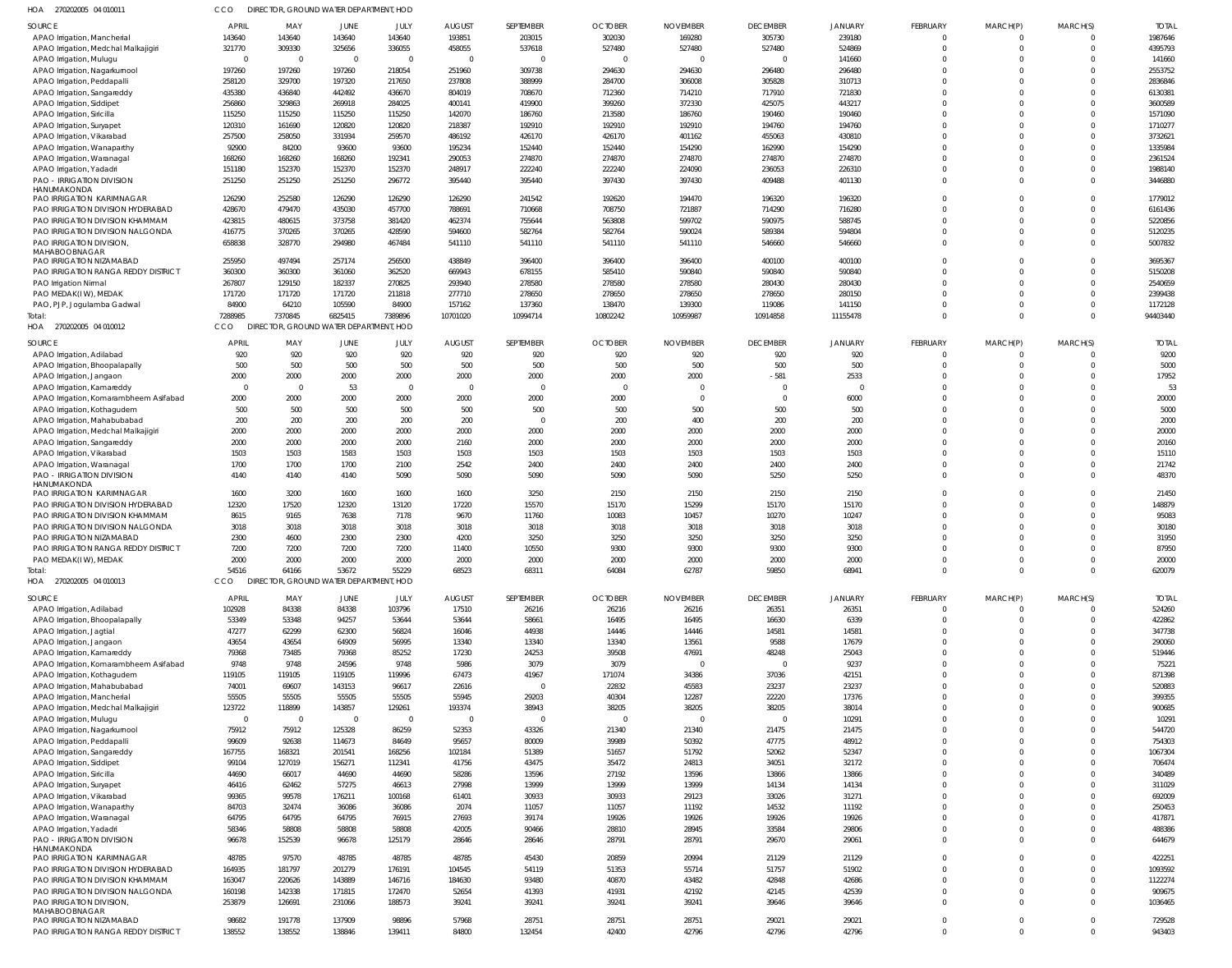270202005 04 010013 HOA 270202005 04 010016 HOA 270202005 04 010017 HOA 270202005 04 010018 HOA DIRECTOR, GROUND WATER DEPARTMENT, HOD DIRECTOR, GROUND WATER DEPARTMENT, HOD DIRECTOR, GROUND WATER DEPARTMENT, HOD DIRECTOR, GROUND WATER DEPARTMENT, HOD CCO CCO **CCO CCO**   $\Omega$   $\sqrt{2}$  $\Omega$   $\Omega$   $\Omega$  $\Omega$  PAO Irrigation Nirmal PAO MEDAK(I W), MEDAK PAO, PJP, Jogulamba Gadwal APAO Irrigation, Adilabad APAO Irrigation, Bhoopalapally APAO Irrigation, Jagtial APAO Irrigation, Jangaon APAO Irrigation, Kamareddy APAO Irrigation, Komarambheem Asifabad APAO Irrigation, Kothagudem APAO Irrigation, Mahabubabad APAO Irrigation, Mancherial APAO Irrigation, Medchal Malkajigiri APAO Irrigation, Mulugu APAO Irrigation, Nagarkurnool APAO Irrigation, Peddapalli APAO Irrigation, Sangareddy APAO Irrigation, Siddipet APAO Irrigation, Siricilla APAO Irrigation, Suryapet APAO Irrigation, Vikarabad APAO Irrigation, Wanaparthy APAO Irrigation, Waranagal APAO Irrigation, Yadadri PAO - IRRIGATION DIVISION HANUMAKONDA PAO IRRIGATION KARIMNAGAR PAO IRRIGATION DIVISION HYDERABAD PAO IRRIGATION DIVISION KHAMMAM PAO IRRIGATION DIVISION NALGONDA PAO IRRIGATION DIVISION, MAHABOOBNAGAR PAO IRRIGATION NIZAMABAD PAO IRRIGATION RANGA REDDY DISTRICT PAO Irrigation Nirmal PAO MEDAK(I W), MEDAK PAO, PJP, Jogulamba Gadwal APAO Irrigation, Adilabad APAO Irrigation, Bhoopalapally APAO Irrigation, Jagtial APAO Irrigation, Komarambheem Asifabad APAO Irrigation, Sangareddy APAO Irrigation, Siddipet APAO Irrigation, Siricilla APAO Irrigation, Vikarabad APAO Irrigation, Waranagal APAO Irrigation, Yadadri PAO - IRRIGATION DIVISION HANUMAKONDA PAO IRRIGATION DIVISION HYDERABAD PAO IRRIGATION DIVISION NALGONDA PAO IRRIGATION NIZAMABAD PAO IRRIGATION RANGA REDDY DISTRICT PAO, PJP, Jogulamba Gadwal APAO Irrigation, Adilabad APAO Irrigation, Bhoopalapally APAO Irrigation, Kothagudem APAO Irrigation, Mahabubabad APAO Irrigation, Medchal Malkajigiri APAO Irrigation, Peddapalli APAO Irrigation, Sangareddy APAO Irrigation, Siddipet APAO Irrigation, Survapet APAO Irrigation, Vikarabad APAO Irrigation, Wanaparthy APAO Irrigation, Waranagal APAO Irrigation, Yadadri PAO - IRRIGATION DIVISION HANUMAKONDA PAO IRRIGATION DIVISION HYDERABAD PAO IRRIGATION DIVISION KHAMMAM PAO IRRIGATION DIVISION NALGONDA PAO IRRIGATION DIVISION, SOURCE SOURCE SOURCE **SOURCE**   $\Omega$   $\Omega$  $\mathfrak{c}$  $\Omega$   $\Omega$   $\Omega$  $\mathfrak{c}$   $\Omega$  $\Omega$   $\Omega$   $\Omega$   $\Omega$   $\Omega$ APRIL APRIL APRIL APRIL -9000  $\Omega$   $\Omega$   $\Omega$   $\Omega$   $\Omega$  $\Omega$   $\Omega$   $\Omega$  MAY MAY MAY MAY  $\Omega$  $\Omega$   $\Omega$   $\Omega$   $\Omega$   $\mathbf{C}$   $\overline{0}$   $\Omega$  $\Omega$   $\Omega$   $\Omega$   $\Omega$  JUNE JUNE JUNE JUNE  $\Omega$  $\Omega$  $\Omega$   $\Omega$   $\Omega$  $\Omega$   $\sqrt{2}$   $\Omega$   $\Omega$   $\Omega$  $\bigcap$   $\Omega$   $\Omega$  $\Omega$   $\bigcap$   $\Omega$   $\Omega$ JULY JULY JULY JULY  $\Omega$   $\Omega$   $\Omega$   $\Omega$  $\Omega$   $\Omega$   $\Omega$  AUGUST AUGUST AUGUST AUGUST  $\Omega$   $\Omega$   $\Omega$  $\Omega$   $\Omega$   $\Omega$   $\Omega$   $\Omega$   $\Omega$   $\Omega$   $\Omega$   $\Omega$  SEPTEMBER SEPTEMBER SEPTEMBER SEPTEMBER  $\Omega$  $\Omega$  $\Omega$   $\Omega$   $\Omega$   $\Omega$   $\Omega$   $\Omega$  $\Omega$   $\Omega$   $\Omega$  $\Omega$   $\Omega$  OCTOBER **OCTOBER** OCTOBER **OCTOBER**   $\Omega$   $\Omega$  $\Omega$   $\Omega$   $\Omega$   $\Omega$   $\Omega$   $\Omega$   $\Omega$   $\Omega$   $\Omega$   $\Omega$  NOVEMBER NOVEMBER NOVEMBER NOVEMBER  $\Omega$   $\Omega$   $\Omega$   $\Omega$   $\Omega$   $\Omega$   $\Omega$   $\Omega$  DECEMBER DECEMBER DECEMBER DECEMBER  $\Omega$  $\Omega$   $\Omega$   $\Omega$   $\Omega$   $\mathfrak{g}$   $\Omega$   $\mathfrak{c}$  JANUARY JANUARY JANUARY JANUARY  $\Omega$   $\Omega$  $\Omega$   $\Omega$   $\Omega$  $\Omega$   $\Omega$   $\Omega$  $\Omega$   $\Omega$   $\Omega$  $\Omega$  $\Omega$  $\Omega$   $\Omega$   $\Omega$  $\Omega$  $\Omega$   $\Omega$  $\Omega$   $\Omega$  $\Omega$   $\Omega$   $\Omega$  $\Omega$   $\Omega$   $\Omega$   $\Omega$   $\Omega$  $\Omega$  $\Omega$   $\Omega$  $\Omega$   $\Omega$   $\Omega$   $\Omega$ FEBRUARY FEBRUARY FEBRUARY FEBRUARY  $\Omega$   $\Omega$   $\Omega$  $\Omega$   $\Omega$   $\Omega$  $\Omega$   $\Omega$   $\Omega$   $\Omega$   $\Omega$  $\Omega$   $\Omega$   $\Omega$  $\Omega$   $\Omega$  $\Omega$   $\Omega$   $\Omega$   $\Omega$   $\Omega$   $\Omega$   $\Omega$  $\Omega$   $\Omega$   $\Omega$   $\Omega$  MARCH(P) MARCH(P) MARCH(P) MARCH(P)  $\Omega$   $\Omega$   $\Omega$   $\Omega$  $\Omega$   $\Omega$   $\Omega$  $\Omega$   $\Omega$   $\Omega$  $\Omega$  $\Omega$   $\Omega$   $\Omega$   $\Omega$   $\Omega$  $\Omega$   $\Omega$  $\Omega$  $\Omega$  $\Omega$   $\Omega$   $\Omega$  $\Omega$   $\Omega$   $\Omega$   $\Omega$   $\Omega$  $\Omega$   $\Omega$   $\Omega$  $\Omega$  $\Omega$   $\Omega$   $\Omega$  MARCH(S) MARCH(S) MARCH(S) MARCH(S)  $-1709$  TOTAL TOTAL TOTAL TOTAL **Total** Total: **Total**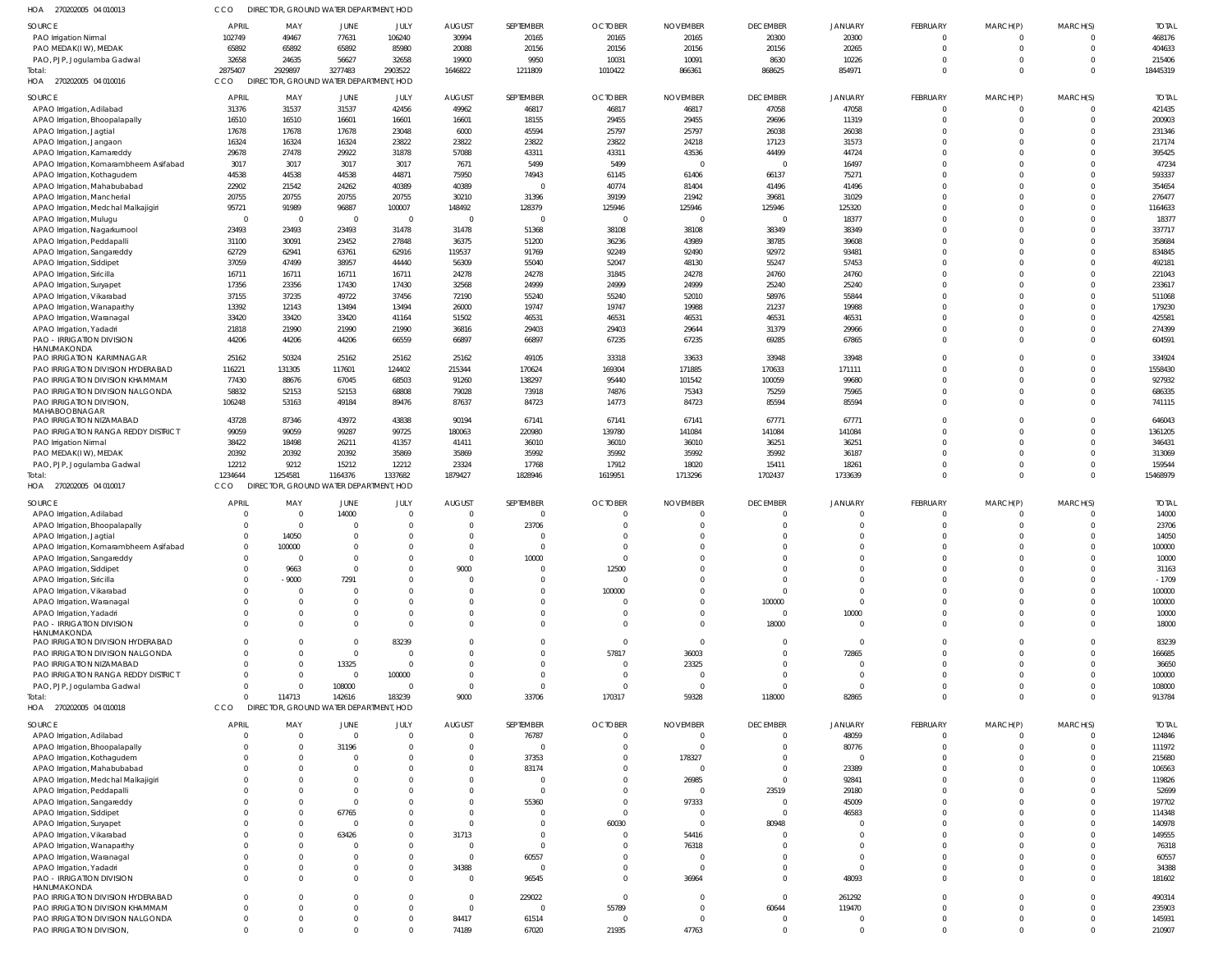| HOA 270202005 04 010018                                               | cco                            |                    | DIRECTOR, GROUND WATER DEPARTMENT, HOD           |                                  |                                 |                      |                                |                         |                                   |                            |                            |                            |                |                       |
|-----------------------------------------------------------------------|--------------------------------|--------------------|--------------------------------------------------|----------------------------------|---------------------------------|----------------------|--------------------------------|-------------------------|-----------------------------------|----------------------------|----------------------------|----------------------------|----------------|-----------------------|
| SOURCE                                                                | <b>APRIL</b>                   | MAY                | JUNE                                             | JULY                             | <b>AUGUST</b>                   | SEPTEMBER            | <b>OCTOBER</b>                 | <b>NOVEMBER</b>         | <b>DECEMBER</b>                   | <b>JANUARY</b>             | FEBRUARY                   | MARCH(P)                   | MARCH(S)       | <b>TOTAL</b>          |
| MAHABOOBNAGAR<br>PAO IRRIGATION NIZAMABAD                             | $\Omega$                       | - 0                | $\overline{0}$                                   | $\overline{0}$                   | $\overline{0}$                  | $\mathbf{0}$         | $\Omega$                       |                         | $\mathbf 0$                       | 126717                     | $\overline{0}$             | $\overline{0}$             | $\Omega$       | 126717                |
| PAO IRRIGATION RANGA REDDY DISTRICT                                   | $\Omega$                       |                    | $\Omega$                                         | $\overline{0}$                   | $\Omega$                        | 99742                |                                |                         | $\mathbf{0}$                      | 344541                     | $\Omega$                   | $\Omega$                   |                | 444283                |
| PAO Irrigation Nirmal                                                 | $\Omega$                       |                    | $\Omega$                                         | $\overline{0}$                   | $\overline{0}$                  | 95250                |                                |                         | $\overline{0}$                    |                            | $\Omega$                   | $\Omega$                   | $\Omega$       | 95250                 |
| PAO MEDAK(IW), MEDAK                                                  | $\Omega$                       |                    | $\Omega$                                         | $\overline{0}$                   | $\Omega$                        | $\Omega$             |                                | 69059                   | - 0                               | 40595                      | $\overline{0}$             | $\Omega$                   |                | 109654                |
| Total:<br>HOA 270202005 04 020021                                     | $\Omega$<br>CCO                | $\cap$             | 162387<br>DIRECTOR, GROUND WATER DEPARTMENT, HOD | $\overline{0}$                   | 224707                          | 962324               | 137754                         | 587165                  | 165111                            | 1306545                    | $\Omega$                   | $\Omega$                   | $\Omega$       | 3545993               |
|                                                                       |                                |                    |                                                  |                                  |                                 |                      |                                |                         |                                   |                            |                            |                            |                |                       |
| SOURCE<br>APAO Irrigation, Adilabad                                   | <b>APRIL</b><br>$\overline{0}$ | MAY<br>$\Omega$    | JUNE<br>4869                                     | JULY<br>$\overline{0}$           | <b>AUGUST</b><br>$\overline{0}$ | SEPTEMBER<br>4869    | <b>OCTOBER</b><br>$\mathbf{0}$ | <b>NOVEMBER</b><br>3246 | <b>DECEMBER</b><br>$\overline{0}$ | <b>JANUARY</b><br>- 0      | FEBRUARY<br>$\overline{0}$ | MARCH(P)<br>$\overline{0}$ | MARCH(S)       | <b>TOTAL</b><br>12984 |
| APAO Irrigation, Jagtial                                              | $\Omega$                       | $\Omega$           | 1623                                             | $\overline{0}$                   | $\Omega$                        | $\mathbf 0$          |                                |                         | 15600                             |                            | $\Omega$                   | $\Omega$                   |                | 17223                 |
| APAO Irrigation, Komarambheem Asifabad                                | $\Omega$                       | 4869               | $\overline{0}$                                   | $\Omega$                         | $\Omega$                        | 4746                 |                                |                         | $\circ$                           |                            | $\Omega$                   | $\Omega$                   |                | 9615                  |
| APAO Irrigation, Mahabubabad                                          | 0                              | $\Omega$           | $\mathbf 0$                                      | 4869                             | 4869                            | $\overline{0}$       |                                | 4869                    | $\Omega$                          |                            | $\Omega$                   | $\Omega$                   |                | 14607                 |
| APAO Irrigation, Mancherial<br>APAO Irrigation, Medchal Malkajigiri   | $\Omega$<br>$\Omega$           | $\Omega$<br>3240   | $\Omega$<br>$\mathbf 0$                          | 4869<br>3240                     | $\Omega$<br>1620                | 4869<br>1620         |                                |                         | 4869<br>$\Omega$                  | $\Omega$                   | $\Omega$<br>$\Omega$       | $\Omega$<br>$\Omega$       |                | 14607<br>9720         |
| APAO Irrigation, Mulugu                                               | $\Omega$                       |                    | $\Omega$                                         | $\Omega$                         | $\Omega$                        | $\Omega$             |                                |                         | - 0                               | 4869                       | $\Omega$                   | $\Omega$                   |                | 4869                  |
| APAO Irrigation, Nagarkurnool                                         | $\Omega$                       |                    | 4869                                             | $\overline{0}$                   | 3246                            | $\Omega$             | 1623                           | 5200                    |                                   | $\sqrt{ }$                 | $\Omega$                   | $\Omega$                   |                | 14938                 |
| APAO Irrigation, Peddapalli                                           | $\Omega$                       |                    | 6492                                             | $\overline{0}$                   | $\Omega$                        |                      |                                |                         | -0                                | $\Omega$                   | $\Omega$                   | $\Omega$                   |                | 6492                  |
| APAO Irrigation, Siricilla<br>PAO - IRRIGATION DIVISION               | $\Omega$<br>$\Omega$           |                    | 4869<br>5623                                     | $\overline{0}$<br>9200           | 1623                            | $\Omega$<br>$\Omega$ |                                |                         | $\Omega$<br>10400                 | 9200<br>- 0                | $\Omega$<br>$\Omega$       | $\Omega$<br>$\Omega$       |                | 15692<br>25223        |
| HANUMAKONDA                                                           |                                |                    |                                                  |                                  |                                 |                      |                                |                         |                                   |                            |                            |                            |                |                       |
| PAO IRRIGATION KARIMNAGAR                                             | $\overline{0}$                 |                    | $\overline{0}$                                   | 14607                            | $\Omega$                        | $\Omega$             |                                | 8115                    | $\Omega$                          | -0                         | $\Omega$                   | $\overline{0}$             |                | 22722                 |
| PAO IRRIGATION DIVISION KHAMMAM<br>PAO Irrigation Nirmal              | $\overline{0}$<br>4000         | $\cap$<br>$\Omega$ | 4746<br>4000                                     | 4746<br>8000                     | $\Omega$<br>$\Omega$            | $\Omega$<br>$\Omega$ | $\Omega$                       | 4746                    | $\Omega$<br>$\Omega$              | $\Omega$<br>-0             | $\Omega$<br>$\Omega$       | $\Omega$<br>$\Omega$       |                | 14238<br>16000        |
| PAO, PJP, Jogulamba Gadwal                                            | $\overline{0}$                 | $\Omega$           | $\overline{0}$                                   | $\overline{0}$                   | 6492                            | $\Omega$             | $\Omega$                       | 9738                    | - 0                               | $\Omega$                   | $\Omega$                   | $\overline{0}$             |                | 16230                 |
| Total:                                                                | 4000                           | 8109               | 37091                                            | 49531                            | 17850                           | 16104                | 1623                           | 35914                   | 30869                             | 14069                      | $\Omega$                   | $\Omega$                   |                | 215160                |
| HOA 270202005 04 110111                                               | <b>CCO</b>                     |                    | DIRECTOR, GROUND WATER DEPARTMENT, HOD           |                                  |                                 |                      |                                |                         |                                   |                            |                            |                            |                |                       |
| SOURCE                                                                | <b>APRIL</b>                   | MAY                | JUNE                                             | JULY                             | <b>AUGUST</b>                   | SEPTEMBER            | <b>OCTOBER</b>                 | <b>NOVEMBER</b>         | <b>DECEMBER</b>                   | <b>JANUARY</b>             | FEBRUARY                   | MARCH(P)                   | MARCH(S)       | <b>TOTAL</b>          |
| APAO Irrigation, Adilabad                                             | 0                              | $\Omega$           | 49942                                            | $\overline{0}$                   | $\Omega$                        |                      |                                |                         | 32315                             | $\Omega$                   | $\overline{0}$             | $\Omega$                   |                | 82257                 |
| APAO Irrigation, Bhoopalapally                                        | $\Omega$                       | $\Omega$           | $\overline{\mathbf{0}}$                          | $\overline{0}$                   | $\Omega$                        | $\Omega$             |                                | $\Omega$                | 30534                             | -0                         | $\overline{0}$             | $\Omega$                   |                | 30534                 |
| APAO Irrigation, Jagtial<br>APAO Irrigation, Jangaon                  | $\Omega$<br>$\Omega$           |                    | 16254<br>$\Omega$                                | $\Omega$<br>$\Omega$             |                                 |                      | 34520                          | 41644<br>44350          | $\circ$<br>$\circ$                | -0                         | $\Omega$<br>$\Omega$       | $\Omega$<br>$\Omega$       |                | 57898<br>78870        |
| APAO Irrigation, Kamareddy                                            | $\Omega$                       |                    | $\Omega$                                         | $\Omega$                         |                                 |                      | 17400                          | 97000                   | 5250                              | $\Omega$                   | $\Omega$                   | $\Omega$                   |                | 119650                |
| APAO Irrigation, Kothagudem                                           |                                |                    | $\overline{0}$                                   | $\Omega$                         |                                 |                      | $\overline{0}$                 | 48812                   | $\circ$                           | $\Omega$                   | $\Omega$                   | $\Omega$                   |                | 48812                 |
| APAO Irrigation, Mahabubabad                                          | $\Omega$                       |                    | 39600                                            | $\Omega$                         |                                 |                      | $\Omega$                       | 30300                   | - 0                               | $\overline{0}$             | $\Omega$                   | $\Omega$                   |                | 69900                 |
| APAO Irrigation, Mancherial                                           | -C                             |                    | $\overline{0}$                                   | $\Omega$                         |                                 |                      | 4800                           | 8970                    | 18300                             | 3600                       | $\Omega$                   | $\Omega$<br>$\Omega$       |                | 35670                 |
| APAO Irrigation, Medchal Malkajigiri<br>APAO Irrigation, Nagarkurnool | $\Omega$<br>$\Omega$           |                    | 8850<br>34440                                    | $\Omega$<br>$\Omega$             |                                 |                      | $\Omega$<br>$\Omega$           | 14100<br>29110          | $\Omega$<br>$\Omega$              | 7500<br>5100               | $\Omega$<br>$\Omega$       | $\Omega$                   |                | 30450<br>68650        |
| APAO Irrigation, Peddapalli                                           | $\Omega$                       | $\Omega$           | 0                                                | $\Omega$                         |                                 |                      | 38550                          | 4500                    | -0                                |                            | $\Omega$                   | $\Omega$                   |                | 43050                 |
| APAO Irrigation, Sangareddy                                           | $\Omega$                       |                    | 27277                                            | $\Omega$                         |                                 |                      | $\mathbf 0$                    | 30815                   | $\Omega$                          |                            | $\Omega$                   | $\Omega$                   |                | 58092                 |
| APAO Irrigation, Siddipet                                             | $\Omega$                       |                    | 14660                                            | $\Omega$                         |                                 |                      |                                |                         | $\Omega$                          | - 0                        | $\Omega$                   | $\Omega$                   |                | 14660                 |
| APAO Irrigation, Siricilla                                            | $\Omega$<br>$\Omega$           |                    | 39000<br>9770                                    | $\Omega$<br>$\Omega$             |                                 | $\Omega$             | 1749<br>$\Omega$               | 26700<br>24430          | $\Omega$<br>$\Omega$              | $\Omega$<br>$\Omega$       | $\Omega$<br>$\Omega$       | $\Omega$<br>$\Omega$       |                | 67449<br>34200        |
| APAO Irrigation, Suryapet<br>APAO Irrigation, Wanaparthy              | $\Omega$                       |                    | 17340                                            | $\Omega$                         |                                 |                      | $\overline{0}$                 | 6000                    | $\Omega$                          | $\Omega$                   | $\Omega$                   | $\Omega$                   |                | 23340                 |
| APAO Irrigation, Yadadri                                              | $\Omega$                       |                    | $\Omega$                                         | $\Omega$                         |                                 |                      | 37950                          | 3150                    | $\overline{0}$                    | 28800                      | $\Omega$                   | $\Omega$                   |                | 69900                 |
| <b>PAO - IRRIGATION DIVISION</b>                                      | $\Omega$                       |                    | $\mathbf 0$                                      | $\Omega$                         | $\Omega$                        | $\Omega$             | 13850                          | 4350                    | 10080                             | $\overline{0}$             | $\Omega$                   | $\Omega$                   |                | 28280                 |
| HANUMAKONDA<br>PAO IRRIGATION KARIMNAGAR                              | $\Omega$                       | $\Omega$           | $\Omega$                                         | $\Omega$                         | $\Omega$                        | $\Omega$             | $\Omega$                       | 59040                   | $\Omega$                          | $\Omega$                   | $\Omega$                   | $\Omega$                   |                | 59040                 |
| PAO IRRIGATION DIVISION KHAMMAM                                       |                                |                    |                                                  |                                  |                                 |                      | 14515                          |                         |                                   | 31200                      |                            |                            |                | 59565                 |
| PAO IRRIGATION DIVISION NALGONDA                                      | $\Omega$                       |                    | $\mathbf 0$                                      | $\Omega$                         |                                 |                      | 0                              | 67720                   | $\mathbf 0$                       | -0                         | $\Omega$                   | $\Omega$                   |                | 67720                 |
| PAO IRRIGATION DIVISION,<br>MAHABOOBNAGAR                             | $\Omega$                       |                    | $\mathbf 0$                                      | $\overline{0}$                   | $\Omega$                        | $\Omega$             | $\overline{0}$                 | 15240                   | 52900                             | $\overline{0}$             | $\overline{0}$             | $\Omega$                   | $\Omega$       | 68140                 |
| PAO IRRIGATION NIZAMABAD                                              | $\Omega$                       |                    | $\overline{0}$                                   | $\Omega$                         |                                 |                      | 29460                          | 0                       | $\overline{0}$                    | $\overline{0}$             | $\Omega$                   | $\Omega$                   |                | 29460                 |
| PAO IRRIGATION RANGA REDDY DISTRICT                                   | $\Omega$                       |                    | 64350                                            | $\Omega$                         |                                 | $\Omega$             |                                | $\Omega$                | $\overline{0}$                    | 39900                      | $\Omega$                   | $\Omega$                   |                | 104250                |
| PAO Irrigation Nirmal<br>PAO MEDAK(IW), MEDAK                         | $\Omega$<br>$\Omega$           |                    | $\overline{0}$<br>$\overline{0}$                 | $\Omega$<br>$\Omega$             | $\Omega$                        | $\Omega$<br>17325    | $\Omega$<br>$\Omega$           | 20883<br>28612          | $\overline{0}$<br>$\overline{0}$  | $\overline{0}$<br>$\Omega$ | $\Omega$<br>$\overline{0}$ | $\Omega$<br>$\overline{0}$ |                | 20883<br>45937        |
| Total:                                                                | $\Omega$                       | $\cap$             | 335333                                           | $\Omega$                         | $\Omega$                        | 17325                | 192794                         | 605726                  | 149379                            | 116100                     | $\Omega$                   | $\Omega$                   | $\Omega$       | 1416657               |
| HOA 270202005 04 130131                                               | CCO                            |                    | DIRECTOR, GROUND WATER DEPARTMENT, HOD           |                                  |                                 |                      |                                |                         |                                   |                            |                            |                            |                |                       |
| SOURCE                                                                | <b>APRIL</b>                   | MAY                | JUNE                                             | JULY                             | <b>AUGUST</b>                   | SEPTEMBER            | <b>OCTOBER</b>                 | <b>NOVEMBER</b>         | <b>DECEMBER</b>                   | JANUARY                    | FEBRUARY                   | MARCH(P)                   | MARCH(S)       | <b>TOTAL</b>          |
| APAO Irrigation, Adilabad                                             | $\overline{0}$                 | $\overline{0}$     | 3081                                             | 3186                             | $\overline{0}$                  | 3178                 | 1115                           | 2060                    | 1110                              | 2058                       | $\overline{0}$             | $\overline{0}$             |                | 15788                 |
| APAO Irrigation, Bhoopalapally                                        | 0                              | 11000              | $\overline{0}$                                   | $\overline{0}$                   | $\overline{0}$                  | $\Omega$             | $\mathbf 0$                    | 2490                    | - 0                               |                            | $\Omega$                   | $\Omega$                   |                | 13490                 |
| APAO Irrigation, Jagtial<br>APAO Irrigation, Jangaon                  | 0<br>$\Omega$                  | - 0<br>$\Omega$    | 2205<br>$\overline{0}$                           | $\overline{0}$<br>$\overline{0}$ | $\Omega$<br>7080                | $\Omega$<br>$\Omega$ | 1000                           | 1000                    | $\mathbf{0}$<br>$\Omega$          | $\Omega$<br>$\circ$        | $\Omega$<br>$\Omega$       | $\Omega$<br>$\Omega$       |                | 4205<br>7080          |
| APAO Irrigation, Kamareddy                                            | $\Omega$                       | 471                | 5000                                             | $\mathbf{0}$                     | 8702                            | 676                  | 0                              | 471                     | $\mathbf{0}$                      | 1412                       | $\Omega$                   | $\Omega$                   |                | 16732                 |
| APAO Irrigation, Komarambheem Asifabad                                | 0                              | - 0                | $\overline{0}$                                   | $\overline{0}$                   |                                 | 1919                 |                                | $\mathbf 0$             | $\overline{0}$                    | 1424                       | $\Omega$                   | $\Omega$                   |                | 3343                  |
| APAO Irrigation, Kothagudem                                           | $\Omega$                       |                    | $\overline{0}$                                   | 1646                             |                                 | $\Omega$             |                                | 3000                    | 13154                             | $\Omega$                   | $\Omega$                   | $\Omega$                   |                | 17800                 |
| APAO Irrigation, Mahabubabad                                          | $\Omega$                       | $\Omega$           | 3600                                             | $\overline{0}$                   |                                 | $\mathbf 0$          | 0                              | 3600                    | $\overline{0}$                    | $\Omega$                   | $\Omega$                   | $\Omega$<br>$\Omega$       |                | 7200                  |
| APAO Irrigation, Mancherial<br>APAO Irrigation, Medchal Malkajigiri   | $\Omega$<br>$\Omega$           | 861<br>4932        | $\overline{0}$<br>$\mathbf 0$                    | 1720<br>1768                     | $\Omega$<br>471                 | 1738<br>471          | 860<br>471                     | 471                     | 2795<br>2173                      | $\overline{0}$<br>1322     | $\Omega$<br>$\Omega$       | $\Omega$                   |                | 7974<br>12079         |
| APAO Irrigation, Mulugu                                               | $\Omega$                       | - 0                | $\overline{0}$                                   | $\overline{0}$                   | $\Omega$                        | $\Omega$             | $\Omega$                       |                         | 9700                              | $\Omega$                   | $\Omega$                   | $\Omega$                   |                | 9700                  |
| APAO Irrigation, Nagarkurnool                                         | $\Omega$                       | $\Omega$           | 4514                                             | 5241                             | 2117                            | $\mathbf{0}$         | 4232                           | 2116                    | 2116                              |                            | $\Omega$                   | $\Omega$                   |                | 20336                 |
| APAO Irrigation, Peddapalli                                           | $\Omega$                       | $\Omega$           | 6917                                             | $\overline{0}$                   | $\overline{0}$                  | $\Omega$             | $\mathbf 0$                    |                         | 6918                              |                            | $\Omega$                   | $\Omega$                   |                | 13835                 |
| APAO Irrigation, Sangareddy                                           | 0                              | 1738               | 1245                                             | 4295                             | 4228                            | 1645                 | 1613                           | 3126                    | 1613                              | -0                         | $\Omega$                   | $\Omega$                   |                | 19503                 |
| APAO Irrigation, Siddipet<br>APAO Irrigation, Suryapet                | 0<br>0                         | $\Omega$<br>6014   | 3389<br>0                                        | $\overline{0}$<br>$\Omega$       | $\Omega$<br>471                 | $\mathbf 0$<br>3420  | 1118<br>471                    | $\Omega$                | $\circ$<br>- 0                    | $\overline{0}$<br>942      | $\Omega$<br>$\Omega$       | $\Omega$<br>$\Omega$       |                | 4507<br>11318         |
| APAO Irrigation, Vikarabad                                            | 0                              |                    | $\Omega$                                         | $\Omega$                         | 942                             | $\Omega$             | $\overline{0}$                 | 8006                    | 942                               | 471                        | $\Omega$                   | $\Omega$                   |                | 10361                 |
| APAO Irrigation, Wanaparthy                                           | $\Omega$                       |                    | $\overline{0}$                                   | $\Omega$                         | $\Omega$                        | $\Omega$             | $\mathbf 0$                    | 2000                    | $\overline{0}$                    | 1500                       | $\Omega$                   | $\Omega$                   |                | 3500                  |
| APAO Irrigation, Waranagal                                            | $\Omega$                       |                    | 2260                                             | $\overline{0}$                   | $\Omega$                        | $\Omega$             | 10910                          | 0                       | 706                               | $\overline{0}$             | $\overline{0}$             | $\Omega$                   |                | 13876                 |
| PAO - IRRIGATION DIVISION<br>HANUMAKONDA                              | $\Omega$                       | $\Omega$           | 5153                                             | $\overline{0}$                   | 12071                           | $\Omega$             | $\mathbf 0$                    | $\Omega$                | $\Omega$                          | $\Omega$                   | $\Omega$                   | $\Omega$                   |                | 17224                 |
| PAO IRRIGATION KARIMNAGAR                                             | $\mathbf{0}$                   | $\Omega$           | 1873                                             | $\overline{0}$                   | 7491                            | $\mathbf 0$          | 3745                           | 1873                    | $\overline{0}$                    | 1836                       | $\overline{0}$             | $\Omega$                   | $\Omega$       | 16818                 |
| PAO IRRIGATION DIVISION HYDERABAD                                     | $\mathbf{0}$                   | 2550               | $\overline{0}$                                   | 2274                             | 2274                            | 1115                 | 1137                           |                         | 1137                              | 6042                       | $\overline{0}$             | $\overline{0}$             | $\Omega$       | 16529                 |
| PAO IRRIGATION DIVISION KHAMMAM                                       | $\mathbf{0}$                   | $\overline{0}$     | $\mathbf{0}$                                     | $\mathbf 0$                      | 6490                            | $\mathbf{0}$         | $\mathbf 0$                    | $\mathbf 0$             | $\overline{0}$                    | 8490                       | $\mathbf{0}$               | $\mathbf{0}$               | $\overline{0}$ | 14980                 |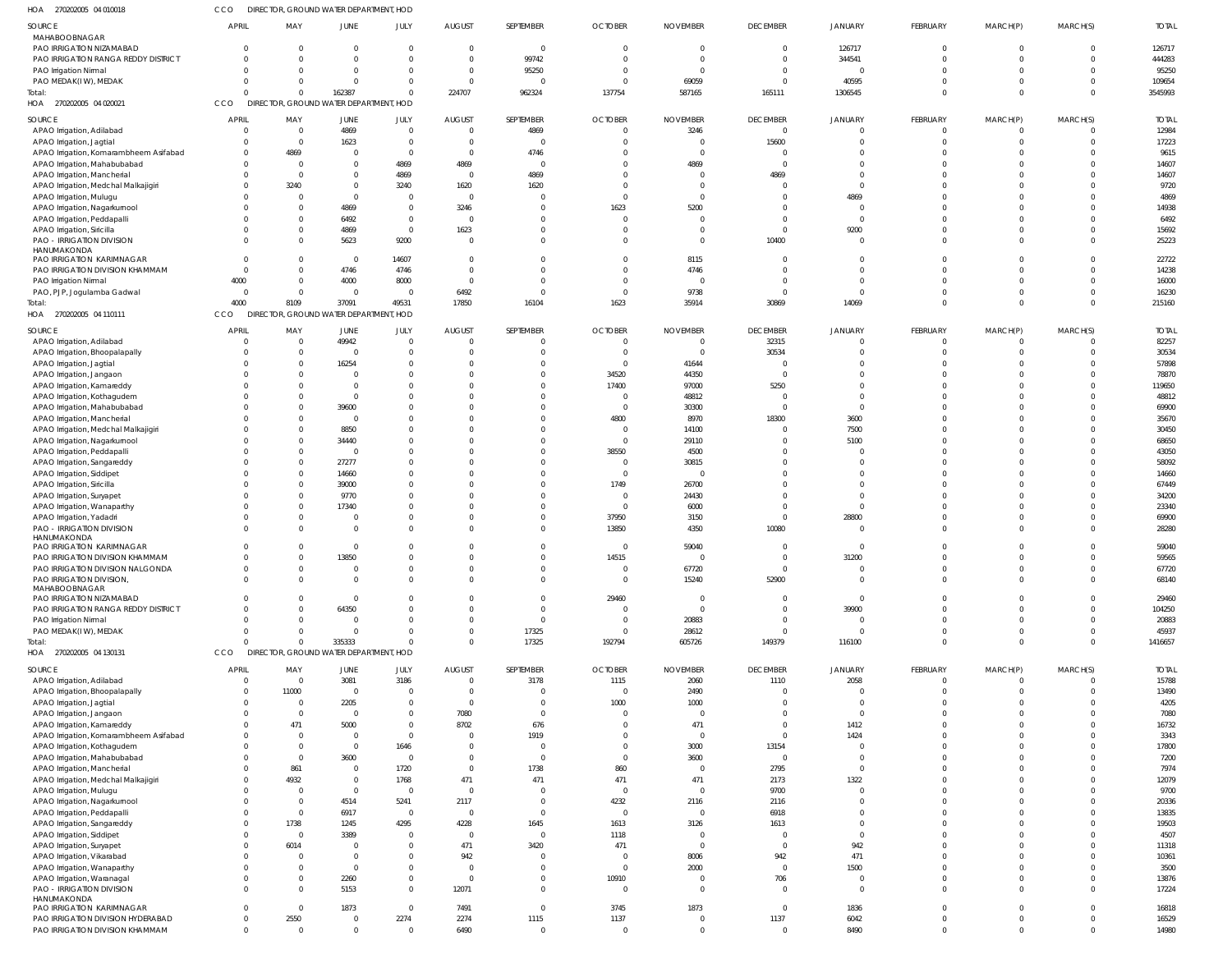| HOA 270202005 04 130131                                      | cco            | DIRECTOR, GROUND WATER DEPARTMENT, HOD |                |              |                         |                |                |                 |                   |                   |                 |             |          |              |
|--------------------------------------------------------------|----------------|----------------------------------------|----------------|--------------|-------------------------|----------------|----------------|-----------------|-------------------|-------------------|-----------------|-------------|----------|--------------|
| SOURCE                                                       | <b>APRIL</b>   | MAY                                    | <b>JUNE</b>    | JULY         | <b>AUGUST</b>           | SEPTEMBER      | <b>OCTOBER</b> | <b>NOVEMBER</b> | <b>DECEMBER</b>   | <b>JANUARY</b>    | FEBRUARY        | MARCH(P)    | MARCH(S) | <b>TOTAL</b> |
| PAO IRRIGATION DIVISION NALGONDA                             | $\overline{0}$ | $\Omega$                               | 835            | $\mathbf 0$  | $\Omega$                | $\overline{0}$ | $\mathbf 0$    | $\Omega$        | $\overline{0}$    | 10500             | $\mathbf 0$     | $\mathbf 0$ | $\Omega$ | 11335        |
| PAO IRRIGATION DIVISION,                                     | $\Omega$       |                                        | 6357           | $\mathbf 0$  | 6765                    | 3101           | 5887           | $\overline{0}$  | 7970              | 6908              | $\mathbf 0$     | $\mathbf 0$ | $\Omega$ | 36988        |
| MAHABOOBNAGAR                                                |                |                                        |                |              |                         |                |                |                 |                   |                   |                 |             |          |              |
| PAO IRRIGATION NIZAMABAD                                     | $\Omega$       |                                        | $\Omega$       | 1647         | $\overline{\mathbf{0}}$ | $\overline{0}$ | 1800           | -0              | $\overline{0}$    | 2264              |                 |             | $\Omega$ | 5711         |
| PAO IRRIGATION RANGA REDDY DISTRICT                          | $\Omega$       |                                        | 2809           | 1868         | $\Omega$                | $\Omega$       | 2811           | $\overline{0}$  | 2342              |                   |                 |             | $\Omega$ | 9830         |
| PAO Irrigation Nirmal                                        | $\Omega$       |                                        | 5112           | 1704         | 1704                    | 1704           | 1704           | 1704            | 1704              | 1704              | $\Omega$        |             | $\Omega$ | 17040        |
| PAO MEDAK(I W), MEDAK                                        | $\Omega$       |                                        | $\Omega$       | 7000         | - 0                     | $\overline{0}$ | 0              | $\overline{0}$  | $\Omega$          |                   | $\Omega$        |             | $\Omega$ | 7000         |
| PAO, PJP, Jogulamba Gadwal                                   | $\Omega$       | $\Omega$                               | $\Omega$       | $\Omega$     | 7665                    | $\overline{0}$ | $\overline{0}$ | 9197            | $\Omega$          | $\Omega$          | $\Omega$        |             | $\Omega$ | 16862        |
| Total:                                                       | $\Omega$       | 27566                                  | 54350          | 32349        | 68471                   | 18967          | 38874          | 41114           | 54380             | 46873             | $\Omega$        | $\Omega$    | $\Omega$ | 382944       |
| HOA 270202005 04 130132                                      | <b>CCO</b>     | DIRECTOR, GROUND WATER DEPARTMENT, HOD |                |              |                         |                |                |                 |                   |                   |                 |             |          |              |
| SOURCE                                                       | <b>APRIL</b>   | MAY                                    | <b>JUNE</b>    | JULY         | <b>AUGUST</b>           | SEPTEMBER      | <b>OCTOBER</b> | <b>NOVEMBER</b> | <b>DECEMBER</b>   | <b>JANUARY</b>    | <b>FEBRUARY</b> | MARCH(P)    | MARCH(S) | <b>TOTAL</b> |
| APAO Irrigation, Adilabad                                    | 0              |                                        | 5580           | 2400         | 6270                    | 9105           | 0              | 2570            | 9336              | $\Omega$          | $\mathbf 0$     | 0           | $\Omega$ | 35261        |
|                                                              | $\Omega$       |                                        |                | $\mathbf 0$  | $\epsilon$              | $\overline{0}$ | $\Omega$       |                 |                   |                   | $\mathbf 0$     | $\Omega$    | $\Omega$ | 118785       |
| APAO Irrigation, Bhoopalapally                               |                |                                        | 17660          | $\Omega$     | $\Omega$                |                |                | 21099           | 12526<br>$\Omega$ | 67500<br>$\Omega$ | $\Omega$        |             | $\Omega$ |              |
| APAO Irrigation, Jagtial                                     | $\Omega$       |                                        | 8474           |              |                         | $\overline{0}$ | 7576           | 13698           |                   | $\Omega$          |                 |             | $\Omega$ | 29748        |
| APAO Irrigation, Jangaon                                     | $\Omega$       |                                        |                | $\Omega$     | 9460                    | 9266           | 0              | $\overline{0}$  | 1480              |                   |                 |             |          | 20206        |
| APAO Irrigation, Kamareddy                                   | $\Omega$       |                                        |                | 840          | 9788                    | $\overline{0}$ | 8840           | 2740            | 26425             | 88900             | $\Omega$        |             | $\Omega$ | 137533       |
| APAO Irrigation, Komarambheem Asifabad                       | $\Omega$       |                                        |                | $\Omega$     | $\Omega$                | $\Omega$       | 20000          | $\overline{0}$  | $\Omega$          | $\Omega$          | $\Omega$        |             | $\Omega$ | 20000        |
| APAO Irrigation, Kothagudem                                  | $\Omega$       |                                        | $\Omega$       | 8115         | 5500                    | 1623           | 4400           | 4869            | 1623              | 28070             | $\Omega$        |             | $\Omega$ | 54200        |
| APAO Irrigation, Mahabubabad                                 | $\Omega$       |                                        | 9827           |              | $\Omega$                | $\overline{0}$ | 10132          | 2360            | 31514             | $\Omega$          | $\Omega$        |             | $\cap$   | 53833        |
| APAO Irrigation, Mancherial                                  |                |                                        | $\Omega$       |              | 7000                    | $\overline{0}$ | 0              | 14400           | 110000            | 14000             | $\Omega$        |             | $\Omega$ | 145400       |
| APAO Irrigation, Medchal Malkajigiri                         | $\Omega$       |                                        | 3163           | 0            | $\Omega$                | 15934          |                | - 0             | $\Omega$          | $\Omega$          | $\Omega$        |             | $\Omega$ | 19097        |
| APAO Irrigation, Mulugu                                      |                |                                        | $\Omega$       |              | $\Omega$                | $\overline{0}$ |                | $\overline{0}$  | $\overline{0}$    | 30010             | $\Omega$        |             | $\cap$   | 30010        |
| APAO Irrigation, Nagarkurnool                                | $\Omega$       |                                        | 14070          | $\Omega$     | 5840                    | 39711          | $\Omega$       | 14070           | 12000             | 3000              | $\Omega$        |             | $\Omega$ | 88691        |
| APAO Irrigation, Peddapalli                                  | $\Omega$       |                                        | - 0            | $\Omega$     | - C                     | $\circ$        | 1500           | 4900            | 27685             | $\Omega$          | $\Omega$        |             | $\Omega$ | 34085        |
| APAO Irrigation, Sangareddy                                  | $\Omega$       |                                        | 8000           | 9140         | - 0                     | 830            | 0              | 1900            | 110988            | 3250              | $\Omega$        |             | $\Omega$ | 134108       |
| APAO Irrigation, Siddipet                                    | -C             |                                        | 7500           |              | - 0                     | $\overline{0}$ | 750            | 10000           | $\Omega$          | $\Omega$          | $\Omega$        |             | $\Omega$ | 18250        |
| APAO Irrigation, Siricilla                                   | $\Omega$       |                                        | 6570           | $\Omega$     | 4000                    | $\overline{0}$ | - 0            | 20300           | $\Omega$          | 14885             | $\Omega$        |             | $\cap$   | 45755        |
| APAO Irrigation, Suryapet                                    | C              |                                        | 9994           | 0            | 3246                    | 6710           | 5930           | 3246            | $\Omega$          | 9738              | $\Omega$        |             | $\Omega$ | 38864        |
| APAO Irrigation, Vikarabad                                   | $\Omega$       |                                        |                | 0            | 14659                   | $\overline{0}$ | $\Omega$       | 6492            | 1500              | 5158              | $\Omega$        |             | $\Omega$ | 27809        |
| APAO Irrigation, Wanaparthy                                  | C              |                                        | 8482           | $\Omega$     | $\epsilon$              | 6492           | $\Omega$       | $\overline{0}$  | $\Omega$          |                   | $\Omega$        |             | $\Omega$ | 14974        |
| APAO Irrigation, Waranagal                                   | $\Omega$       |                                        | 4331           | $\Omega$     | $\Omega$                | $\circ$        | 600            | - 0             | 8095              | 70420             | $\Omega$        |             | $\Omega$ | 83446        |
| APAO Irrigation, Yadadri                                     | $\Omega$       |                                        | $\Omega$       | $\mathbf 0$  | 14580                   | $\overline{0}$ | 7615           | 1416            | 3000              | 126560            | $\Omega$        |             | $\Omega$ | 153171       |
| <b>PAO - IRRIGATION DIVISION</b>                             | $\Omega$       |                                        | $\Omega$       | 2887         | 12080                   | 12010          | 2990           | $\Omega$        | 122624            |                   | $\Omega$        | $\Omega$    | $\Omega$ | 152591       |
| HANUMAKONDA                                                  |                |                                        |                |              |                         |                |                |                 |                   | $\Omega$          | $\Omega$        |             | $\Omega$ |              |
| PAO IRRIGATION KARIMNAGAR                                    | $\Omega$       |                                        | $\Omega$       | $\Omega$     | $\Omega$<br>$\Omega$    | 4814           | - 0            | $\overline{0}$  | $\overline{0}$    |                   |                 |             | $\Omega$ | 4814         |
| PAO IRRIGATION DIVISION HYDERABAD                            | $\Omega$       |                                        | $\Omega$       | $\mathbf 0$  |                         | 8624           | 6492           | 3000            | $\overline{0}$    | 212070            | $\Omega$        |             |          | 230186       |
| PAO IRRIGATION DIVISION KHAMMAM                              | $\Omega$       |                                        | 7940           | 7350         | 4670                    | $\overline{0}$ | 0              | 13500           | 400               | 107575            | $\Omega$        |             | $\Omega$ | 141435       |
| PAO IRRIGATION DIVISION NALGONDA                             | $\Omega$       |                                        | $\Omega$       | $\Omega$     | 14710                   | 10160          | $\Omega$       | $\overline{0}$  | 124950            |                   | $\Omega$        |             | $\Omega$ | 149820       |
| PAO IRRIGATION DIVISION,<br>MAHABOOBNAGAR                    | $\Omega$       |                                        | $\Omega$       | $\mathbf 0$  | 2655                    | 21315          | 4444           | 10918           | 15168             | 5280              | $\Omega$        | $\Omega$    | $\Omega$ | 59780        |
| PAO IRRIGATION NIZAMABAD                                     | $\Omega$       |                                        | $\Omega$       | 8695         | 20026                   | $\overline{0}$ | $\Omega$       | $\overline{0}$  | 12906             | $\Omega$          | $\Omega$        |             | $\Omega$ | 41627        |
| PAO IRRIGATION RANGA REDDY DISTRICT                          | $\Omega$       |                                        | 14883          | 0            | 9534                    | $\overline{0}$ | $\Omega$       | 7332            | 10298             | 69832             | $\Omega$        |             | $\Omega$ | 111879       |
| PAO Irrigation Nirmal                                        | $\Omega$       |                                        | 2200           | $\mathbf{0}$ | 13000                   | 800            | $\cup$         | $\overline{0}$  | 125998            |                   | $\Omega$        |             | $\Omega$ | 141998       |
| PAO MEDAK(IW), MEDAK                                         | C              |                                        |                | $\Omega$     | 8910                    | 5240           | 3600           | 1000            | 98106             | $\cap$            | $\Omega$        |             | $\Omega$ | 116856       |
| PAO, PJP, Jogulamba Gadwal                                   | $\Omega$       |                                        | $\Omega$       | $\mathbf{0}$ | $\Omega$                | $\circ$        | 0              | 24120           | $\Omega$          | $\Omega$          | $\Omega$        |             | $\Omega$ | 24120        |
| Total:                                                       | C              |                                        | 128674         | 39427        | 165928                  | 152634         | 84869          | 183930          | 866622            | 856248            | $\Omega$        | $\Omega$    | $\Omega$ | 2478332      |
| HOA 270202005 04 130133                                      | CCO            | DIRECTOR, GROUND WATER DEPARTMENT, HOD |                |              |                         |                |                |                 |                   |                   |                 |             |          |              |
|                                                              |                |                                        |                |              |                         |                |                |                 |                   |                   |                 |             |          |              |
| SOURCE                                                       | <b>APRIL</b>   | MAY                                    | JUNE           | JULY         | <b>AUGUST</b>           | SEPTEMBER      | <b>OCTOBER</b> | <b>NOVEMBER</b> | <b>DECEMBER</b>   | <b>JANUARY</b>    | <b>FEBRUARY</b> | MARCH(P)    | MARCH(S) | <b>TOTAL</b> |
| APAO Irrigation, Sangareddy                                  | $\Omega$       |                                        | 1300           |              |                         | $\Omega$       |                | $\overline{0}$  | $\Omega$          | $\Omega$          | $\Omega$        | $\Omega$    | $\Omega$ | 1300         |
| APAO Irrigation, Vikarabad                                   | $\overline{0}$ | $\Omega$                               | $\Omega$       | $\Omega$     | $\Omega$                | $\Omega$       | $\Omega$       | 3275            | $\overline{0}$    | $\Omega$          | $\mathbf 0$     | $\Omega$    | $\Omega$ | 3275         |
| APAO Irrigation, Wanaparthy                                  | $\Omega$       |                                        | 1515           | $\Omega$     | $\Omega$                | $\overline{0}$ | $\mathbf 0$    | $\overline{0}$  | $\Omega$          | $\Omega$          | $\mathbf 0$     | $\Omega$    | $\Omega$ | 1515         |
| Total:                                                       | $\Omega$       |                                        | 2815           | $\Omega$     | $\Omega$                | $\Omega$       | $\Omega$       | 3275            | $\Omega$          | $\Omega$          | $\Omega$        | $\Omega$    | $\Omega$ | 6090         |
| HOA 270202005 04 130134                                      | <b>CCO</b>     | DIRECTOR, GROUND WATER DEPARTMENT, HOD |                |              |                         |                |                |                 |                   |                   |                 |             |          |              |
| SOURCE                                                       | <b>APRIL</b>   | MAY                                    | <b>JUNE</b>    | JULY         | <b>AUGUST</b>           | SEPTEMBER      | <b>OCTOBER</b> | <b>NOVEMBER</b> | <b>DECEMBER</b>   | <b>JANUARY</b>    | <b>FEBRUARY</b> | MARCH(P)    | MARCH(S) | <b>TOTAL</b> |
| APAO Irrigation, Bhoopalapally                               | $\overline{0}$ | - 0                                    | $\overline{0}$ | 94050        | $\overline{0}$          | 62700          | $\Omega$       | 62700           | $\overline{0}$    | $\overline{0}$    | $\mathbf 0$     | $\mathbf 0$ | $\Omega$ | 219450       |
| APAO Irrigation, Kamareddy                                   | 0              |                                        | 66000          | $\mathbf{0}$ | 119203                  | 31429          |                | 31429           | 31429             | 31429             | $\mathbf 0$     | 0           | $\Omega$ | 310919       |
| APAO Irrigation, Mahabubabad                                 | 0              | - 0                                    | 99000          | $\mathbf 0$  | $\overline{0}$          | 132000         | $\Omega$       | $\overline{0}$  | 132000            | $\Omega$          | 0               | $\Omega$    | $\Omega$ | 363000       |
| APAO Irrigation, Medchal Malkajigiri                         | $\mathbf 0$    | 33000                                  | $\overline{0}$ | 66000        | 33000                   | $\overline{0}$ | $\Omega$       | 99000           | 33000             | $\Omega$          | $\Omega$        |             | $\Omega$ | 264000       |
| APAO Irrigation, Nagarkurnool                                | 0              | - 0                                    | 99000          | $\mathbf{0}$ | 95700                   | $\overline{0}$ | 62700          | $\overline{0}$  | 62700             | $\Omega$          | $\Omega$        |             | $\Omega$ | 320100       |
| APAO Irrigation, Sangareddy                                  | $\mathbf 0$    |                                        | 99000          | $\mathbf 0$  | 99000                   | 33000          | 0              | 33000           | 33000             | $\Omega$          | $\Omega$        |             | $\Omega$ | 297000       |
|                                                              | $\Omega$       |                                        | 99000          | 66000        | 66000                   | $\overline{0}$ | 66000          | 31350           | $\overline{0}$    | $\Omega$          | $\Omega$        |             | $\Omega$ | 328350       |
| APAO Irrigation, Siricilla                                   | $\Omega$       |                                        | 99000          | $\mathbf{0}$ | 132000                  | $\overline{0}$ | 33000          | 66000           | 99000             | $\Omega$          | $\Omega$        | $\Omega$    | $\Omega$ | 429000       |
| APAO Irrigation, Yadadri<br>PAO IRRIGATION DIVISION NALGONDA | 0              |                                        | 99000          | $\mathbf 0$  | 99000                   | $\overline{0}$ | 33000          | $\overline{0}$  | 66000             | 33000             | 0               | $\Omega$    | $\Omega$ | 330000       |
| PAO IRRIGATION DIVISION,                                     | $\Omega$       |                                        | 94286          | 125715       | $\Omega$                | $\overline{0}$ | $\Omega$       | $\Omega$        | 157143            | $\Omega$          | $\Omega$        | $\Omega$    | $\Omega$ | 377144       |
| MAHABOOBNAGAR                                                |                |                                        |                |              |                         |                |                |                 |                   |                   |                 |             |          |              |
| Total:                                                       | $\Omega$       | 33000                                  | 754286         | 351765       | 643903                  | 259129         | 194700         | 323479          | 614272            | 64429             | $\mathbf 0$     | $\mathbf 0$ | $\Omega$ | 3238963      |
| HOA 270202005 04 130135                                      | <b>CCO</b>     | DIRECTOR, GROUND WATER DEPARTMENT, HOD |                |              |                         |                |                |                 |                   |                   |                 |             |          |              |
|                                                              |                |                                        |                |              |                         |                |                |                 |                   |                   |                 |             |          |              |
| SOURCE                                                       | <b>APRIL</b>   | MAY                                    | <b>JUNE</b>    | JULY         | <b>AUGUST</b>           | SEPTEMBER      | <b>OCTOBER</b> | <b>NOVEMBER</b> | <b>DECEMBER</b>   | <b>JANUARY</b>    | FEBRUARY        | MARCH(P)    | MARCH(S) | <b>TOTAL</b> |
| APAO Irrigation, Adilabad                                    | $\Omega$       | $\Omega$                               | $\Omega$       | 4671         | 1500                    | 3133           | 1560           | 1200            | 1420              | $\Omega$          | $\mathbf 0$     | $\Omega$    | $\Omega$ | 13484        |
| APAO Irrigation, Jagtial                                     | $\Omega$       | $\Omega$                               | $\Omega$       | $\Omega$     | $\Omega$                | $\overline{0}$ | 0              | 1396            | 10297             | $\Omega$          | $\mathbf 0$     | $\mathbf 0$ | $\Omega$ | 11693        |
| APAO Irrigation, Jangaon                                     | $\Omega$       | $\Omega$                               | $\Omega$       | $\Omega$     | 5974                    | $\overline{0}$ | $\overline{0}$ | 2640            | $\overline{0}$    | $\Omega$          | $\Omega$        |             | $\Omega$ | 8614         |
| APAO Irrigation, Komarambheem Asifabad                       | $\Omega$       | $\Omega$                               | $\Omega$       | $\Omega$     | $\overline{0}$          | 8258           | $\overline{0}$ | $\overline{0}$  | $\Omega$          | 4952              | $\Omega$        |             | $\Omega$ | 13210        |
| APAO Irrigation, Kothagudem                                  | $\Omega$       | $\Omega$                               | $\Omega$       | $\mathbf 0$  | $\overline{0}$          | 12583          | 1685           | 3103            | 1631              | 1521              | $\Omega$        |             | $\Omega$ | 20523        |
| APAO Irrigation, Mahabubabad                                 | $\Omega$       | $\Omega$                               | 3218           | 1634         | 3015                    | 1458           | 2728           | 2193            | 598               | 418               | $\Omega$        |             | $\Omega$ | 15262        |
| APAO Irrigation, Mancherial                                  | $\Omega$       | 2957                                   | $\overline{0}$ | 3124         | $\Omega$                | 1579           | 1291           | 2889            | 1296              | $\Omega$          | $\Omega$        |             | $\Omega$ | 13136        |
| APAO Irrigation, Nagarkurnool                                | $\mathbf 0$    | $\Omega$                               | 9144           | 2629         | 3068                    | $\overline{0}$ | 3982           | 2372            | 1865              | $\Omega$          | $\Omega$        |             | $\Omega$ | 23060        |
| APAO Irrigation, Peddapalli                                  | $\Omega$       | $\Omega$                               | 4255           | 0            | $\Omega$                | $\overline{0}$ | $\overline{0}$ | 7473            | $\Omega$          | 3938              | $\Omega$        |             | $\Omega$ | 15666        |
| APAO Irrigation, Sangareddy                                  | $\Omega$       | $\Omega$                               | 4100           | $\mathbf 0$  | 6596                    | $\Omega$       | 10481          | 2821            | 3109              | $\Omega$          | $\Omega$        |             | $\Omega$ | 27107        |
| APAO Irrigation, Siddipet                                    | $\Omega$       | $\Omega$                               | 1779           | $\Omega$     | $\Omega$                | $\overline{0}$ | 374            | $\overline{0}$  | 1545              | $\Omega$          | $\Omega$        |             | $\Omega$ | 3698         |
| APAO Irrigation, Suryapet                                    | $\mathbf{0}$   | 3160                                   | $\overline{0}$ | 1284         | 1357                    | 2003           | 693            | $\overline{0}$  | 895               | $\Omega$          | $\mathbf 0$     | $\Omega$    | $\Omega$ | 9392         |
| APAO Irrigation, Vikarabad                                   | $\Omega$       |                                        | $\Omega$       | $\Omega$     | 617                     | $\overline{0}$ | $\Omega$       | 2168            | $\Omega$          | 1784              | 0               | $\Omega$    | $\Omega$ | 4569         |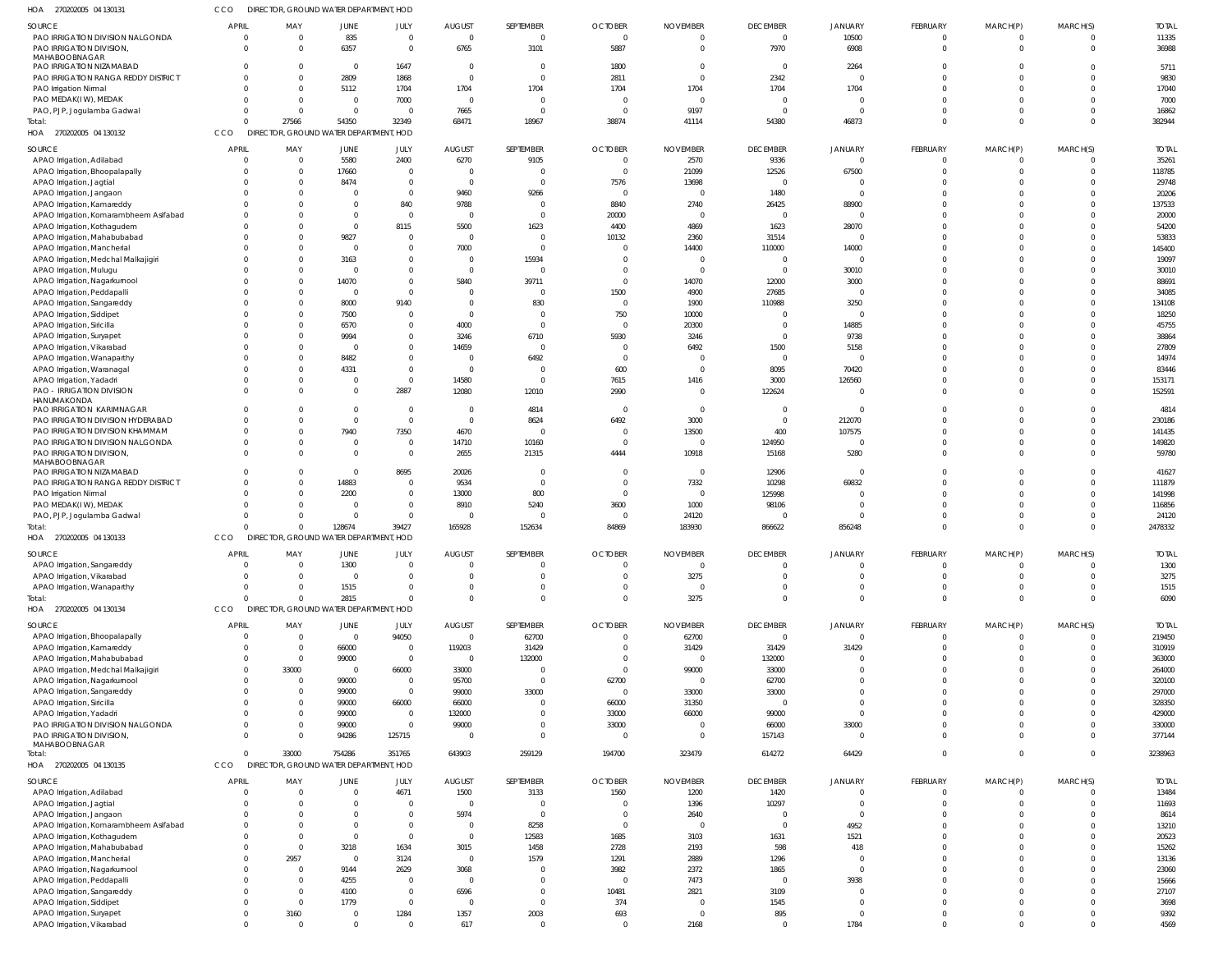| HOA 270202005 04 130135                         | cco          | DIRECTOR, GROUND WATER DEPARTMENT, HOD |                |                |               |           |                |                 |                 |                |                 |                |                |              |
|-------------------------------------------------|--------------|----------------------------------------|----------------|----------------|---------------|-----------|----------------|-----------------|-----------------|----------------|-----------------|----------------|----------------|--------------|
| <b>SOURCE</b>                                   | <b>APRIL</b> | MAY                                    | JUNE           | JULY           | AUGUST        | SEPTEMBER | <b>OCTOBER</b> | <b>NOVEMBER</b> | <b>DECEMBER</b> | <b>JANUARY</b> | FEBRUARY        | MARCH(P)       | MARCH(S)       | <b>TOTAL</b> |
| APAO Irrigation, Wanaparthy                     |              | $\Omega$                               | $\mathbf 0$    | $\mathbf{0}$   | $\Omega$      | $\Omega$  | $\Omega$       | 1583            | $\overline{0}$  | $\overline{0}$ | $\Omega$        | $\Omega$       | $\overline{0}$ | 1583         |
| APAO Irrigation, Waranagal                      |              | $\Omega$                               | $\Omega$       | $\mathbf{0}$   | $\Omega$      | $\Omega$  | $\Omega$       |                 | 9881            | 32368          | $\Omega$        | $\Omega$       | $\overline{0}$ | 42249        |
| <b>PAO - IRRIGATION DIVISION</b>                |              | $\Omega$                               | 1894           | $\mathbf 0$    | $\Omega$      | $\Omega$  | $\Omega$       |                 | $\overline{0}$  | 0              | $\Omega$        | $\Omega$       | $\Omega$       | 1894         |
| HANUMAKONDA<br>PAO IRRIGATION KARIMNAGAR        |              | $\Omega$                               | 11855          | $\overline{0}$ | 44603         | $\Omega$  | 10176          | $\Omega$        | 15283           | 0              |                 | $\Omega$       | $\Omega$       | 81917        |
| PAO IRRIGATION DIVISION HYDERABAD               |              | 5810                                   | $\mathbf 0$    | 5560           | 11320         | 11630     |                |                 | 11040           | $\overline{0}$ |                 |                | $\Omega$       | 45360        |
| PAO IRRIGATION DIVISION KHAMMAM                 |              | $\Omega$                               | 10156          | 2157           | 1826          | $\Omega$  | 1541           | 1200            | 0               | 3694           |                 | $\Omega$       | $\Omega$       | 20574        |
| PAO IRRIGATION DIVISION NALGONDA                |              | $\Omega$                               | 4486           | $\overline{0}$ | 11511         | $\Omega$  | 3623           |                 | 6186            | $\Omega$       |                 | $\Omega$       | $\Omega$       | 25806        |
| PAO IRRIGATION DIVISION,                        |              | $\Omega$                               | 5513           | 1351           | 6676          | 2748      | 3778           | $\Omega$        | 2510            | 2452           | $\Omega$        | $\Omega$       | $\Omega$       | 25028        |
| MAHABOOBNAGAR                                   |              |                                        |                |                |               |           |                |                 |                 |                |                 |                |                |              |
| PAO IRRIGATION NIZAMABAD                        |              | $\Omega$                               | 8760           | 3565           | 3462          | - 0       | 5805           | 2662            | 0               | 4741           |                 | $\Omega$       | 0              | 28995        |
| PAO IRRIGATION RANGA REDDY DISTRICT             |              | $\Omega$                               | $\Omega$       | $\overline{0}$ | $\Omega$      | $\Omega$  | 12000          | $\Omega$        | $\overline{0}$  | $\overline{0}$ |                 | $\Omega$       | $\Omega$       | 12000        |
| PAO Irrigation Nirmal                           |              | 3863                                   | $\Omega$       | $\mathbf{0}$   | $\Omega$      | $\Omega$  | $\Omega$       | 940             | 2343            | 1248           |                 | $\Omega$       | $\Omega$       | 8394         |
| PAO, PJP, Jogulamba Gadwal                      |              | $\Omega$                               | $\Omega$       | $\mathbf 0$    | 1211          | $\Omega$  | $\Omega$       | 6000            | 0               | $\Omega$       |                 | $\Omega$       | $\overline{0}$ | 7211         |
| Total:                                          |              | 15790                                  | 65160          | 25975          | 102736        | 43392     | 59717          | 40640           | 69899           | 57116          | $\Omega$        | $\Omega$       | $\Omega$       | 480425       |
| HOA 270202005 04 140                            | CCO          | DIRECTOR, GROUND WATER DEPARTMENT, HOD |                |                |               |           |                |                 |                 |                |                 |                |                |              |
| SOURCE                                          | <b>APRIL</b> | MAY                                    | JUNE           | JULY           | <b>AUGUST</b> | SEPTEMBER | <b>OCTOBER</b> | <b>NOVEMBER</b> | <b>DECEMBER</b> | <b>JANUARY</b> | FEBRUARY        | MARCH(P)       | MARCH(S)       | <b>TOTAL</b> |
| APAO Irrigation, Adilabad                       |              |                                        | 24000          | $\overline{0}$ | 0             | 16000     | 0              | 24000           | 0               | 0              |                 |                | C              | 64000        |
| APAO Irrigation, Jagtial                        |              |                                        | 0              | $\mathbf{0}$   |               | 38286     | $\Omega$       | 25524           | 0               | $\Omega$       | $\Omega$        | $\Omega$       | $\Omega$       | 63810        |
| APAO Irrigation, Kothagudem                     |              | $\Omega$                               | $\Omega$       | $\Omega$       | $\Omega$      | $\Omega$  | 49164          | 25397           | $\Omega$        | -0             |                 | $\Omega$       | $\Omega$       | 74561        |
| APAO Irrigation, Mancherial                     |              | 5462                                   |                | 5462           | $\Omega$      | 10924     |                |                 | 8193            |                |                 |                | $\Omega$       | 30041        |
| APAO Irrigation, Peddapalli                     |              |                                        | $\Omega$       | $\mathbf{0}$   | 40000         |           |                | 24000           | C.              |                |                 |                | $\Omega$       | 64000        |
| APAO Irrigation, Sangareddy                     |              |                                        | 49768          | $\mathbf{0}$   | 49768         |           |                | 49768           | $\Omega$        |                |                 |                | $\Omega$       | 149304       |
| APAO Irrigation, Siddipet                       |              |                                        | 24750          | $\Omega$       | 16500         |           |                | 8250            | C.              |                |                 | $\Omega$       | $\Omega$       | 49500        |
| APAO Irrigation, Suryapet                       |              |                                        | $\Omega$       | $\Omega$       |               |           | 40618          |                 | 22746           |                |                 |                | $\Omega$       | 63364        |
| APAO Irrigation, Vikarabad                      |              |                                        | $\Omega$       | $\mathbf 0$    | 24012         |           |                | 24012           | C.              | 0              |                 |                | $\Omega$       | 48024        |
| APAO Irrigation, Wanaparthy                     |              |                                        | 8652           | $\mathbf 0$    |               |           | $\Omega$       | 30282           | $\Omega$        | $\Omega$       |                 | $\Omega$       | $\Omega$       | 38934        |
| APAO Irrigation, Waranagal                      |              |                                        | 7116           | $\mathbf 0$    | 21348         | $\Omega$  | 21348          |                 | 7116            | $\Omega$       |                 | $\Omega$       | $\Omega$       | 56928        |
| APAO Irrigation, Yadadri                        |              |                                        | 18040          | $\mathbf 0$    |               | 22550     |                |                 | $\overline{0}$  | 18040          |                 | $\Omega$       | $\Omega$       | 58630        |
| PAO - IRRIGATION DIVISION                       |              |                                        | 61542          | $\mathbf 0$    | 61542         | - 0       |                |                 | 82056           | $\Omega$       | $\Omega$        | $\Omega$       | $\Omega$       | 205140       |
| HANUMAKONDA                                     |              |                                        |                |                |               |           |                |                 |                 |                |                 |                |                |              |
| PAO IRRIGATION KARIMNAGAR                       |              | $\Omega$                               | $\Omega$       | $\mathbf{0}$   | 236050        |           |                |                 | $\Omega$        | $\Omega$       |                 | $\Omega$       | $\Omega$       | 236050       |
| PAO IRRIGATION DIVISION HYDERABAD               |              | 61114                                  | $\mathbf 0$    | 183342         | 61114         |           |                | $\Omega$        | 183342          | $\Omega$       |                 | $\Omega$       | $\Omega$       | 488912       |
| PAO IRRIGATION DIVISION,                        |              |                                        | $\Omega$       | 7110           | 11199         | $\Omega$  | 7466           |                 | $\Omega$        | $\Omega$       | $\Omega$        | $\Omega$       | $\Omega$       | 25775        |
| MAHABOOBNAGAR                                   |              |                                        |                |                |               |           |                |                 |                 |                |                 |                |                |              |
| PAO IRRIGATION NIZAMABAD                        |              |                                        | $\overline{0}$ | 51810          | $\Omega$      | $\Omega$  | $\Omega$       | 51810           | $\Omega$        | $\Omega$       |                 | $\Omega$       | $\Omega$       | 103620       |
| PAO Irrigation Nirmal                           |              | $\Omega$                               | 22662          | $\overline{0}$ | 35694         | $\Omega$  |                | 35694           | $\Omega$        | $\Omega$       | $\Omega$        | $\Omega$       | $\Omega$       | 94050        |
| PAO MEDAK(IW), MEDAK                            |              | $\Omega$                               | 59415          | $\mathbf{0}$   | 39610         | $\Omega$  |                | 35649           | $\Omega$        | $\Omega$       |                 | $\Omega$       | $\overline{0}$ | 134674       |
| Total:                                          |              | 66576                                  | 275945         | 247724         | 596837        | 87760     | 118596         | 334386          | 303453          | 18040          | $\Omega$        | $\Omega$       | $\Omega$       | 2049317      |
| HOA 270202005 04 240                            | CCO          | DIRECTOR, GROUND WATER DEPARTMENT, HOD |                |                |               |           |                |                 |                 |                |                 |                |                |              |
| SOURCE                                          | <b>APRIL</b> | MAY                                    | <b>JUNE</b>    | JULY           | <b>AUGUST</b> | SEPTEMBER | <b>OCTOBER</b> | <b>NOVEMBER</b> | <b>DECEMBER</b> | JANUARY        | FEBRUARY        | MARCH(P)       | MARCH(S)       | <b>TOTAL</b> |
| APAO Irrigation, Adilabad                       |              |                                        | 44091          | $\mathbf{0}$   | $\Omega$      | 32445     |                | 24716           | 0               | 0              | $\Omega$        | $\Omega$       | $\Omega$       | 101252       |
| APAO Irrigation, Kothagudem                     |              | $\Omega$                               | 0              | $\mathbf 0$    | 0             | - 0       | $\Omega$       | 70717           | 0               | 0              | $\Omega$        | $\Omega$       | $\overline{0}$ | 70717        |
| Total:                                          |              | $\Omega$                               | 44091          | $\mathbf 0$    | $\Omega$      | 32445     | $\Omega$       | 95433           | $\Omega$        | $\Omega$       | $\Omega$        | $\Omega$       | $\Omega$       | 171969       |
| HOA 270202005 04 290291                         | CCO          | DIRECTOR, GROUND WATER DEPARTMENT, HOD |                |                |               |           |                |                 |                 |                |                 |                |                |              |
|                                                 |              |                                        |                |                |               |           |                |                 |                 |                |                 |                |                |              |
| <b>SOURCE</b>                                   | <b>APRIL</b> | MAY                                    | JUNE           | JULY           | <b>AUGUST</b> | SEPTEMBER | <b>OCTOBER</b> | <b>NOVEMBER</b> | <b>DECEMBER</b> | <b>JANUARY</b> | <b>FEBRUARY</b> | MARCH(P)       | MARCH(S)       | <b>TOTAI</b> |
| APAO Irrigation, Jangaon                        | 40765        | 40765                                  | 40765          | 50450          | 66065         | 66065     | 66028          | 66065           | 19820           | $\Omega$       | $\Omega$        | $\Omega$       | $\Omega$       | 456788       |
| APAO Irrigation, Komarambheem Asifabad          | 39580        | 40690                                  | 40690          | 40690          | 75675         | 65990     | 65990          | 65990           | 65990           | 65990          | $\bigcap$       | $\bigcap$      | $\sqrt{ }$     | 567275       |
| APAO Irrigation, Mancherial                     | 82520        | 82520                                  | 84820          | 84820          | 104888        | 157508    | 137440         | 137440          | 137440          | 137440         | $\Omega$        | $\Omega$       | $\Omega$       | 1146836      |
| APAO Irrigation, Waranagal                      | 40795        | 40795                                  | 40795          | 50480          | 66095         | 66095     | 66095          | 66095           | 66095           | 66095          | $\overline{0}$  | $\Omega$       | $\overline{0}$ | 569435       |
| <b>PAO - IRRIGATION DIVISION</b><br>HANUMAKONDA | 40795        | 40795                                  | 40795          | 50480          | 66095         | 66095     | 66095          | 66095           | 66095           | 66095          | $\Omega$        | $\Omega$       | $\mathbf 0$    | 569435       |
| PAO IRRIGATION NIZAMABAD                        | 86370        | 87640                                  | 92928          | 88670          | 164440        | 143570    | 89706          | 207830          | 143570          | 143570         | $\Omega$        | $\Omega$       | $\Omega$       | 1248294      |
| PAO Irrigation Nirmal                           | 42940        | 44130                                  | 44130          | 54513          | 71450         | 71450     | 71450          | 71450           | 71450           | 71450          | $\Omega$        | $\Omega$       | $\mathbf 0$    | 614413       |
| Total:                                          | 373765       | 377335                                 | 384923         | 420103         | 614708        | 636773    | 562804         | 680965          | 570460          | 550640         | $\overline{0}$  | $\Omega$       | $\mathbf 0$    | 5172476      |
| HOA 270202005 04 290292                         | CCO          | DIRECTOR, GROUND WATER DEPARTMENT, HOD |                |                |               |           |                |                 |                 |                |                 |                |                |              |
|                                                 |              |                                        |                |                |               |           |                |                 |                 |                |                 |                |                |              |
| <b>SOURCE</b>                                   | <b>APRIL</b> | MAY                                    | JUNE           | JULY           | AUGUST        | SEPTEMBER | <b>OCTOBER</b> | <b>NOVEMBER</b> | <b>DECEMBER</b> | JANUARY        | FEBRUARY        | MARCH(P)       | MARCH(S)       | <b>TOTAL</b> |
| APAO Irrigation, Waranagal                      | 500          | 500                                    | 500            | 700            | 700           | 700       | 700            | 700             | 700             | 700            | $\overline{0}$  | $\Omega$       | $\overline{0}$ | 6400         |
| PAO - IRRIGATION DIVISION                       | 500          | 500                                    | 500            | 700            | 700           | 700       | 700            | 700             | 700             | 700            | $\overline{0}$  | $\Omega$       | $\overline{0}$ | 6400         |
| HANUMAKONDA<br>PAO IRRIGATION NIZAMABAD         | 1000         | 1000                                   | 1000           | 1000           | 1800          | 1400      | 700            | 2100            | 1400            | 1400           | $\overline{0}$  | $\overline{0}$ | $\overline{0}$ | 12800        |
| Total:                                          | 2000         | 2000                                   | 2000           | 2400           | 3200          | 2800      | 2100           | 3500            | 2800            | 2800           | $\Omega$        | $\Omega$       | $\Omega$       | 25600        |
| HOA 270202005 04 290293                         | <b>CCO</b>   | DIRECTOR, GROUND WATER DEPARTMENT, HOD |                |                |               |           |                |                 |                 |                |                 |                |                |              |
|                                                 |              |                                        |                |                |               |           |                |                 |                 |                |                 |                |                |              |
| SOURCE                                          | <b>APRIL</b> | MAY                                    | <b>JUNE</b>    | JULY           | <b>AUGUST</b> | SEPTEMBER | <b>OCTOBER</b> | <b>NOVEMBER</b> | <b>DECEMBER</b> | <b>JANUARY</b> | FEBRUARY        | MARCH(P)       | MARCH(S)       | <b>TOTAL</b> |
| APAO Irrigation, Jangaon                        | 15615        | 15615                                  | 15615          | 20388          | 4773          | 4773      | 4773           | 4773            | 1432            | $\overline{0}$ | $\Omega$        | $\Omega$       | $\overline{0}$ | 87757        |
| APAO Irrigation, Komarambheem Asifabad          | 15185        | 15615                                  | 15615          | 15615          | 9546          | 4773      | 4773           | 4773            | 4773            | 4773           | $\Omega$        | $\Omega$       | $\overline{0}$ | 95441        |
| APAO Irrigation, Mancherial                     | 31661        | 31661                                  | 32552          | 32552          | 42494         | 19884     | 9942           | 9942            | 9942            | 9942           | $\Omega$        | $\Omega$       | $\Omega$       | 230572       |
| APAO Irrigation, Waranagal                      | 15615        | 15615                                  | 15615          | 20388          | 4773          | 4773      | 4773           | 4773            | 4773            | 4773           | $\Omega$        | $\Omega$       | $\mathbf 0$    | 95871        |
| PAO - IRRIGATION DIVISION                       | 15615        | 15615                                  | 15615          | 20388          | 4773          | 4773      | 4773           | 4773            | 4773            | 4773           | $\Omega$        | $\Omega$       | $\Omega$       | 95871        |
| HANUMAKONDA                                     |              |                                        |                |                |               |           |                |                 |                 |                |                 |                |                |              |
|                                                 |              |                                        |                | 34030          | 20772         | 10386     | 5738<br>5169   | 15034           | 10386           | 10386          | $\Omega$        | $\Omega$       | $\mathbf 0$    | 207530       |
| PAO IRRIGATION NIZAMABAD                        | 33138        | 33630                                  | 34030          |                |               |           |                | 5169            | 5169            | 5169           | $\Omega$        | $\Omega$       | $\overline{0}$ | 103470       |
| PAO Irrigation Nirmal                           | 16476        | 16937                                  | 16937          | 22106          | 5169          | 5169      |                |                 |                 |                |                 |                |                |              |
| Total:                                          | 143305       | 144688                                 | 145979         | 165467         | 92300         | 54531     | 39941          | 49237           | 41248           | 39816          | $\Omega$        | $\Omega$       | $\mathbf 0$    | 916512       |
| HOA 270202005 04 290294                         | <b>CCO</b>   | DIRECTOR, GROUND WATER DEPARTMENT, HOD |                |                |               |           |                |                 |                 |                |                 |                |                |              |
| SOURCE                                          | <b>APRIL</b> | MAY                                    | JUNE           | JULY           | <b>AUGUST</b> | SEPTEMBER | <b>OCTOBER</b> | <b>NOVEMBER</b> | <b>DECEMBER</b> | JANUARY        | FEBRUARY        | MARCH(P)       | MARCH(S)       | <b>TOTAL</b> |
| APAO Irrigation, Jangaon                        | 5839         | 5839                                   | 5839           | 8524           | 8524          | 8524      | 8524           | 8524            | 2557            | $\overline{0}$ | $\Omega$        | $\Omega$       | $\Omega$       | 62694        |
| APAO Irrigation, Komarambheem Asifabad          | 4699         | 4832                                   | 4832           | 4832           | 12216         | 8524      | 8524           | 8524            | 8524            | 8524           | $\Omega$        | $\Omega$       | $\Omega$       | 74031        |
| APAO Irrigation, Mancherial                     | 11839        | 11839                                  | 12173          | 12173          | 17754         | 23335     | 17754          | 17754           | 17754           | 17754          | $\Omega$        | $\Omega$       | $\Omega$       | 160129       |
| APAO Irrigation, Waranagal                      | 8054         | 8054                                   | 8054           | 11147          | 11147         | 11147     | 11147          | 11147           | 11147           | 11147          | $\Omega$        | $\Omega$       | $\overline{0}$ | 102191       |
| <b>PAO - IRRIGATION DIVISION</b>                | 8054         | 8054                                   | 8054           | 11147          | 11147         | 11147     | 11147          | 11147           | 11147           | 11147          | $\Omega$        | $\Omega$       | $\Omega$       | 102191       |
| HANUMAKONDA<br>PAO IRRIGATION NIZAMABAD         | 17092        | 17346                                  | 17552          | 17552          | 30952         | 24252     | 13399          | 35105           | 24252           | 24252          | $\overline{0}$  | $\Omega$       | $\mathbf 0$    | 221754       |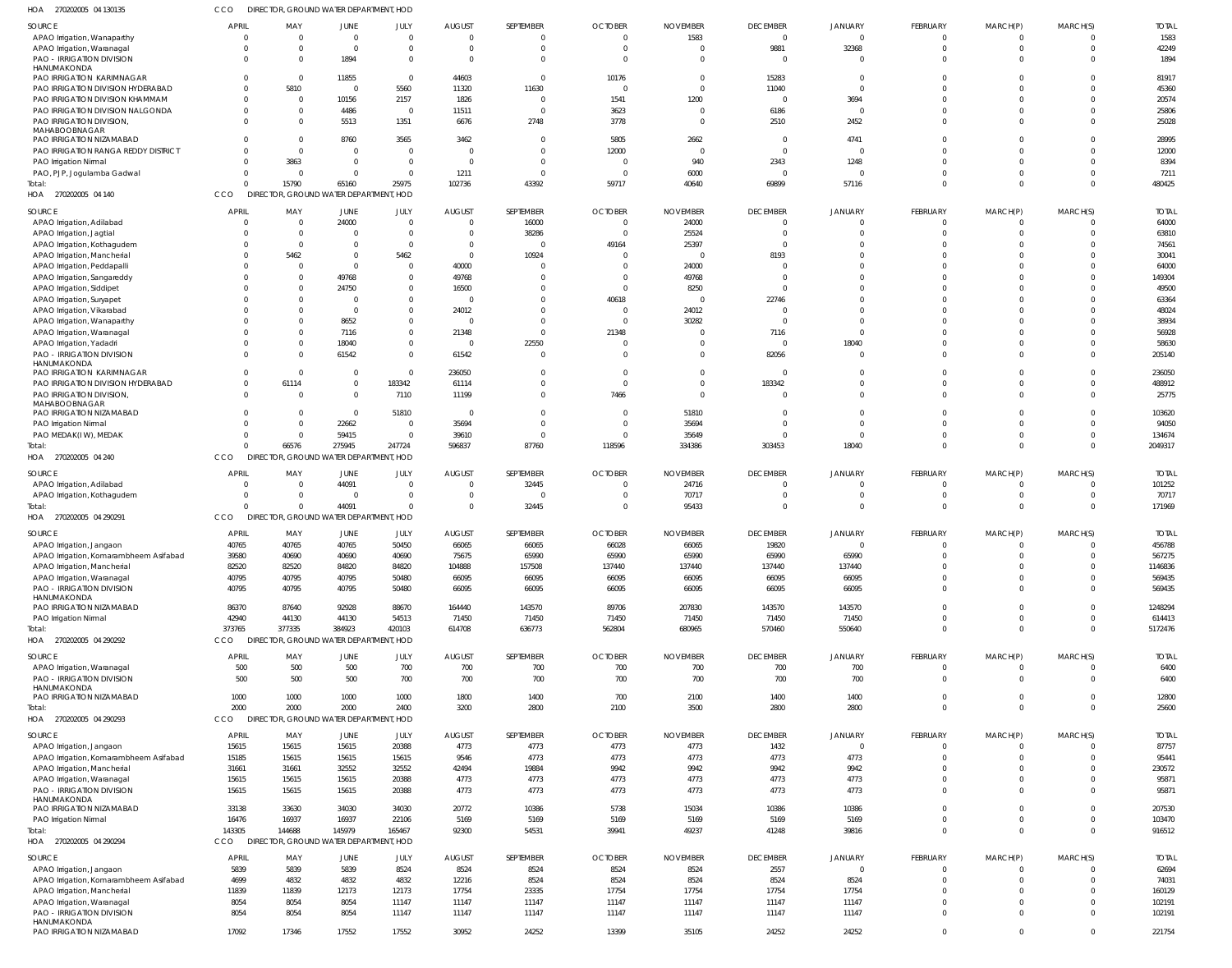| HOA 270202005 04 290294                                      | <b>CCO</b>                     | DIRECTOR, GROUND WATER DEPARTMENT, HOD          |                            |                      |                                  |                          |                                                                                                                       |                                   |                             |                           |                             |                              |                      |                          |
|--------------------------------------------------------------|--------------------------------|-------------------------------------------------|----------------------------|----------------------|----------------------------------|--------------------------|-----------------------------------------------------------------------------------------------------------------------|-----------------------------------|-----------------------------|---------------------------|-----------------------------|------------------------------|----------------------|--------------------------|
| SOURCE                                                       | <b>APRIL</b>                   | MAY                                             | JUNE                       | JULY                 | <b>AUGUST</b>                    | SEPTEMBER                | <b>OCTOBER</b>                                                                                                        | <b>NOVEMBER</b>                   | <b>DECEMBER</b>             | <b>JANUARY</b>            | <b>FEBRUARY</b>             | MARCH(P)                     | MARCH(S)             | <b>TOTAL</b>             |
| PAO Irrigation Nirmal                                        | 6161                           | 6334                                            | 6334                       | 9230                 | 9230                             | 9230                     | 9230                                                                                                                  | 9230                              | 9230                        | 9230                      | $^{\circ}$                  | 0                            |                      | 83439                    |
| Total:<br>HOA 270202005 04 290295                            | 61738<br><b>CCO</b>            | 62298<br>DIRECTOR, GROUND WATER DEPARTMENT, HOD | 62838                      | 74605                | 100970                           | 96159                    | 79725                                                                                                                 | 101431                            | 84611                       | 82054                     | $\mathbf{0}$                | $\Omega$                     | $\Omega$             | 806429                   |
| SOURCE                                                       | APRIL                          | MAY                                             | <b>JUNE</b>                | JULY                 | <b>AUGUST</b>                    | SEPTEMBER                | <b>OCTOBER</b>                                                                                                        | <b>NOVEMBER</b>                   | <b>DECEMBER</b>             | <b>JANUARY</b>            | <b>FEBRUARY</b>             | MARCH(P)                     | MARCH(S)             | <b>TOTAL</b>             |
| APAO Irrigation, Mancherial<br>PAO IRRIGATION NIZAMABAD      |                                | $\Omega$<br>$\Omega$                            | $\Omega$<br>$\Omega$       | - 0<br>$\Omega$      | $\overline{0}$<br>$\overline{0}$ | 0<br>$\Omega$            | $\mathbf 0$<br>$\Omega$                                                                                               | $\Omega$<br>$\Omega$              | 28000<br>7000               |                           | $\Omega$<br>$\Omega$        | $\Omega$<br>$\Omega$         |                      | 28000<br>7000            |
| Total:                                                       |                                | $\Omega$                                        | $\Omega$                   |                      | $\Omega$                         | 0                        | $\Omega$                                                                                                              | $^{\circ}$                        | 35000                       |                           |                             |                              |                      | 35000                    |
| HOA 270202005 04 290296                                      | CCO                            | DIRECTOR, GROUND WATER DEPARTMENT, HOD          |                            |                      |                                  |                          |                                                                                                                       |                                   |                             |                           |                             |                              |                      |                          |
| SOURCE<br>APAO Irrigation, Jangaon                           | <b>APRIL</b>                   | MAY<br>$\overline{0}$                           | JUNE<br>$\overline{0}$     | JULY<br>$\Omega$     | <b>AUGUST</b><br>$\overline{0}$  | SEPTEMBER<br>39434       | <b>OCTOBER</b><br>$\overline{0}$                                                                                      | <b>NOVEMBER</b><br>$\overline{0}$ | <b>DECEMBER</b><br>$\Omega$ | <b>JANUARY</b>            | <b>FEBRUARY</b><br>0        | MARCH(P)<br>0                | MARCH(S)             | <b>TOTAL</b><br>39434    |
| PAO - IRRIGATION DIVISION                                    | $\Omega$                       | $\Omega$                                        | $\Omega$                   | $\Omega$             | $\overline{\mathbf{0}}$          | 41111                    | $\overline{0}$                                                                                                        | $\Omega$                          | $\Omega$                    | $\Omega$                  | $\Omega$                    | $\mathbf 0$                  | $\Omega$             | 41111                    |
| HANUMAKONDA<br>PAO IRRIGATION NIZAMABAD                      | $\Omega$                       | $\Omega$                                        | $\Omega$                   | $\Omega$             | 38583                            | $\Omega$                 | - 0                                                                                                                   | $\overline{0}$                    | $\Omega$                    |                           |                             |                              |                      | 38583                    |
| PAO Irrigation Nirmal                                        | $\Omega$                       | $\Omega$                                        | $\Omega$                   | $\Omega$             | $\overline{0}$                   | 42699                    | $\Omega$                                                                                                              | $\Omega$                          | $\Omega$                    | $\Omega$                  | $\Omega$                    | $\Omega$                     | $\Omega$             | 42699                    |
| Total:                                                       | $\Omega$                       | $\Omega$                                        | $\Omega$                   |                      | 38583                            | 123244                   | $\Omega$                                                                                                              | $\Omega$                          | $\Omega$                    | $\Omega$                  | $\Omega$                    | $\Omega$                     | $\Omega$             | 161827                   |
| HOA 270202005 04 300302                                      | <b>CCO</b>                     | DIRECTOR, GROUND WATER DEPARTMENT, HOD          |                            |                      |                                  |                          |                                                                                                                       |                                   |                             |                           |                             |                              |                      |                          |
| SOURCE<br>PAO IRRIGATION DIVISION HYDERABAD                  | <b>APRIL</b><br>866307         | MAY<br>862888                                   | <b>JUNE</b><br>$\Omega$    | JULY<br>2274681      | <b>AUGUST</b><br>988608          | SEPTEMBER<br>1226466     | <b>OCTOBER</b><br>743452                                                                                              | <b>NOVEMBER</b><br>1126203        | <b>DECEMBER</b><br>1116426  | <b>JANUARY</b><br>1122316 | <b>FEBRUARY</b><br>$\Omega$ | MARCH(P)<br>0                | MARCH(S)             | <b>TOTAI</b><br>10327347 |
| Total:                                                       | 866307                         | 862888                                          | $\overline{0}$             | 2274681              | 988608                           | 1226466                  | 743452                                                                                                                | 1126203                           | 1116426                     | 1122316                   | $\Omega$                    | $\Omega$                     | $\Omega$             | 10327347                 |
| HOA 270202005 04 310318                                      | CCO                            | DIRECTOR, GROUND WATER DEPARTMENT, HOD          |                            |                      |                                  |                          |                                                                                                                       |                                   |                             |                           |                             |                              |                      |                          |
| SOURCE                                                       | APRIL                          | MAY                                             | JUNE                       | JULY                 | <b>AUGUST</b>                    | SEPTEMBER                | <b>OCTOBER</b>                                                                                                        | <b>NOVEMBER</b>                   | <b>DECEMBER</b>             | <b>JANUARY</b>            | FEBRUARY                    | MARCH(P)                     | MARCH(S)             | <b>TOTAL</b>             |
| PAO IRRIGATION DIVISION KHAMMAM                              | $\Omega$                       | 20000                                           | $\overline{0}$             | $\overline{0}$       | $\overline{0}$                   | $\Omega$                 | $\overline{0}$                                                                                                        | $\overline{0}$                    | $\Omega$                    |                           | $^{\circ}$                  |                              |                      | 20000                    |
| Total:<br>HOA 270202005 04 510511                            | $\Omega$<br>CCO                | 20000<br>DIRECTOR, GROUND WATER DEPARTMENT, HOD | $\overline{0}$             | $\Omega$             | $\overline{0}$                   | $\Omega$                 | $\Omega$                                                                                                              | $\overline{0}$                    | $\Omega$                    | $\Omega$                  | $\Omega$                    | $\Omega$                     | $\Omega$             | 20000                    |
|                                                              |                                |                                                 |                            |                      |                                  |                          |                                                                                                                       |                                   |                             |                           |                             |                              |                      |                          |
| SOURCE<br>APAO Irrigation, Adilabad                          | APRIL                          | MAY<br>$\Omega$                                 | <b>JUNE</b><br>$\Omega$    | JULY                 | <b>AUGUST</b><br>$\Omega$        | SEPTEMBER<br>$\Omega$    | <b>OCTOBER</b><br>$\Omega$                                                                                            | <b>NOVEMBER</b><br>7120           | <b>DECEMBER</b>             | <b>JANUARY</b>            | <b>FEBRUARY</b><br>$\Omega$ | MARCH(P)<br>$\Omega$         | MARCH(S)             | <b>TOTAL</b><br>7120     |
| APAO Irrigation, Kothagudem                                  |                                | $\Omega$                                        | $\Omega$                   |                      | $\Omega$                         | 4960                     | $\Omega$                                                                                                              | 9830                              |                             |                           | 0                           | $\Omega$                     |                      | 14790                    |
| Total:                                                       |                                | $\Omega$                                        | $\Omega$                   |                      | $\Omega$                         | 4960                     | $\Omega$                                                                                                              | 16950                             |                             |                           | <sup>0</sup>                |                              |                      | 21910                    |
| HOA 27020200503 05 270271                                    | CCO                            |                                                 |                            |                      |                                  |                          | THE DIRECTOR, GROUND WATER DEPARTMENT, GROUND WATER BUILDING, CHINTAL BASTHI, OPP. GOVT. DEGREE COLLEGE, KHAIRATABAD, |                                   |                             |                           |                             |                              |                      |                          |
| SOURCE                                                       | <b>APRIL</b>                   | MAY                                             | JUNE                       | JULY                 | <b>AUGUST</b>                    | SEPTEMBER                | <b>OCTOBER</b>                                                                                                        | <b>NOVEMBER</b>                   | <b>DECEMBER</b>             | <b>JANUARY</b>            | FEBRUARY                    | MARCH(P)                     | MARCH(S)             | <b>TOTAL</b>             |
| <b>PAO - IRRIGATION DIVISION</b><br>HANUMAKONDA<br>Total:    | $\Omega$                       | $\Omega$<br>$\Omega$                            | $\Omega$<br>$\mathbf 0$    | $\Omega$<br>$\Omega$ | $\Omega$<br>$\overline{0}$       | $\Omega$<br>$\Omega$     | $\overline{0}$<br>$\overline{0}$                                                                                      | 29692<br>29692                    | $\Omega$<br>$\Omega$        | $\Omega$                  | $\mathbf 0$<br>$\Omega$     | $^{\circ}$<br>$\Omega$       | $\Omega$             | 29692<br>29692           |
| HOA 27020278925 04 500503                                    | CCO                            | DIRECTOR, GROUND WATER DEPARTMENT, HOD          |                            |                      |                                  |                          |                                                                                                                       |                                   |                             |                           |                             |                              |                      |                          |
| SOURCE                                                       | APRIL                          | MAY                                             | JUNE                       | JULY                 | <b>AUGUST</b>                    | SEPTEMBER                | <b>OCTOBER</b>                                                                                                        | <b>NOVEMBER</b>                   | <b>DECEMBER</b>             | <b>JANUARY</b>            | <b>FEBRUARY</b>             | MARCH(P)                     | MARCH(S)             | <b>TOTAI</b>             |
| APAO Irrigation, Nagarkurnool                                |                                | $\Omega$                                        | $\Omega$                   | -C                   | $\overline{0}$                   | $\Omega$                 | 131188                                                                                                                | $^{\circ}$                        | $\Omega$                    |                           | $\Omega$                    | $\Omega$                     |                      | 131188                   |
| APAO Irrigation, Wanaparthy                                  |                                | $\Omega$<br>$\Omega$                            | $\Omega$<br>$\Omega$       | $\Omega$             | $\overline{0}$<br>$\Omega$       | 0<br>$\Omega$            | 444471                                                                                                                | $\Omega$<br>$\Omega$              | $\Omega$                    |                           | 0<br>$\Omega$               | $\Omega$                     |                      | 444471<br>575659         |
| Total:<br>HOA 27020279625 04 500503                          | CCO                            | DIRECTOR, GROUND WATER DEPARTMENT, HOD          |                            |                      |                                  |                          | 575659                                                                                                                |                                   |                             |                           |                             |                              |                      |                          |
| SOURCE                                                       | <b>APRIL</b>                   | MAY                                             | JUNE                       | JULY                 | <b>AUGUST</b>                    | SEPTEMBER                | <b>OCTOBER</b>                                                                                                        | <b>NOVEMBER</b>                   | <b>DECEMBER</b>             | <b>JANUARY</b>            | <b>FEBRUARY</b>             | MARCH(P)                     | MARCH(S)             | <b>TOTAL</b>             |
| APAO Irrigation, Jagtial                                     |                                | $\Omega$                                        | $\Omega$                   | $\Omega$             | $\overline{0}$                   | 0                        | $\overline{0}$                                                                                                        | $\Omega$                          | 145681                      |                           | $\Omega$                    |                              |                      | 145681                   |
| APAO Irrigation, Jangaon                                     |                                | $\Omega$                                        | C                          | $\Omega$             | $\overline{0}$                   | 76584                    | $\Omega$                                                                                                              | $\Omega$                          | $\Omega$                    |                           |                             |                              |                      | 76584                    |
| APAO Irrigation, Kothagudem<br>APAO Irrigation, Nagarkurnool |                                | $\Omega$                                        | $\Omega$                   |                      | $\Omega$                         | $\Omega$                 | 547494<br>59774                                                                                                       |                                   |                             |                           |                             |                              |                      | 547494<br>59774          |
| Total:                                                       | $\Omega$                       | $\Omega$                                        | $\Omega$                   | $\Omega$             | $\overline{0}$                   | 76584                    | 607268                                                                                                                | $\overline{0}$                    | 145681                      | $\Omega$                  | $\mathbf 0$                 | $\mathbf 0$                  | $\Omega$             | 829533                   |
| HOA 270500001 01 010011                                      | CCO                            | DIRECTOR GENERAL, WALAMTARI                     |                            |                      |                                  |                          |                                                                                                                       |                                   |                             |                           |                             |                              |                      |                          |
| SOURCE                                                       | APRIL                          | MAY                                             | JUNE                       | JULY                 | <b>AUGUST</b>                    | SEPTEMBER                | <b>OCTOBER</b>                                                                                                        | <b>NOVEMBER</b>                   | <b>DECEMBER</b>             | <b>JANUARY</b>            | <b>FEBRUARY</b>             | MARCH(P)                     | MARCH(S)             | <b>TOTAL</b>             |
| PAO IRRIGATION DIVISION HYDERABAD                            | 886430                         | 712517                                          | 652830                     | 771182               | 815489                           | 1846472                  | 1168538                                                                                                               | 1176368                           | 1272287                     | 1455203                   | $\Omega$                    | $\Omega$                     |                      | 10757316                 |
| Total:<br>HOA 270500001 01 010012                            | 886430<br>CCO                  | 712517<br><b>DIRECTOR GENERAL, WALAMTARI</b>    | 652830                     | 771182               | 815489                           | 1846472                  | 1168538                                                                                                               | 1176368                           | 1272287                     | 1455203                   | $\mathbf 0$                 | $\overline{0}$               | $\Omega$             | 10757316                 |
|                                                              | APRIL                          | MAY                                             |                            | JULY                 | <b>AUGUST</b>                    | SEPTEMBER                | <b>OCTOBER</b>                                                                                                        | <b>NOVEMBER</b>                   | <b>DECEMBER</b>             | <b>JANUARY</b>            | FEBRUARY                    | MARCH(P)                     | MARCH(S)             | <b>TOTAL</b>             |
| SOURCE<br>PAO IRRIGATION DIVISION HYDERABAD                  | 16500                          | 13200                                           | JUNE<br>13350              | 14694                | 16940                            | 32539                    | 18950                                                                                                                 | 19350                             | 21499                       | 23744                     | $^{\circ}$                  |                              |                      | 190766                   |
| Total:                                                       | 16500                          | 13200                                           | 13350                      | 14694                | 16940                            | 32539                    | 18950                                                                                                                 | 19350                             | 21499                       | 23744                     | $\mathbf 0$                 | $\mathbf 0$                  | $\Omega$             | 190766                   |
| HOA 270500001 01 010013                                      | CCO                            | DIRECTOR GENERAL, WALAMTARI                     |                            |                      |                                  |                          |                                                                                                                       |                                   |                             |                           |                             |                              |                      |                          |
| SOURCE                                                       | APRIL                          | MAY                                             | JUNE                       | JULY                 | <b>AUGUST</b>                    | SEPTEMBER                | <b>OCTOBER</b>                                                                                                        | <b>NOVEMBER</b>                   | <b>DECEMBER</b>             | <b>JANUARY</b>            | FEBRUARY                    | MARCH(P)                     | MARCH(S)             | <b>TOTAL</b>             |
| PAO IRRIGATION DIVISION HYDERABAD<br>Total:                  | 340276<br>340276               | 273534<br>273534                                | 250633<br>250633           | 296057<br>296057     | 313072<br>313072                 | 596716<br>596716         | 180286<br>180286                                                                                                      | 183228<br>183228                  | 218660<br>218660            | 181727<br>181727          | $^{\circ}$<br>$\mathbf 0$   | $^{\circ}$<br>$\overline{0}$ | $\Omega$             | 2834189<br>2834189       |
| HOA 270500001 01 010016                                      | CCO                            | DIRECTOR GENERAL, WALAMTARI                     |                            |                      |                                  |                          |                                                                                                                       |                                   |                             |                           |                             |                              |                      |                          |
| SOURCE                                                       | APRIL                          | MAY                                             | JUNE                       | JULY                 | <b>AUGUST</b>                    | SEPTEMBER                | <b>OCTOBER</b>                                                                                                        | <b>NOVEMBER</b>                   | <b>DECEMBER</b>             | JANUARY                   | <b>FEBRUARY</b>             | MARCH(P)                     | MARCH(S)             | <b>TOTAL</b>             |
| PAO IRRIGATION DIVISION HYDERABAD                            | 255916                         | 204279                                          | 190235                     | 220358               | 243174                           | 520300                   | 293043                                                                                                                | 295521                            | 323811                      | 364877                    | $^{\circ}$                  | 0                            |                      | 2911514                  |
| Total:                                                       | 255916                         | 204279                                          | 190235                     | 220358               | 243174                           | 520300                   | 293043                                                                                                                | 295521                            | 323811                      | 364877                    | $\mathbf 0$                 | $\overline{0}$               | $\Omega$             | 2911514                  |
| HOA 270500001 01 010018                                      | CCO                            | <b>DIRECTOR GENERAL, WALAMTARI</b>              |                            |                      |                                  |                          |                                                                                                                       |                                   |                             |                           |                             |                              |                      |                          |
| SOURCE                                                       | APRIL                          | MAY                                             | JUNE                       | JULY                 | <b>AUGUST</b>                    | SEPTEMBER                | <b>OCTOBER</b>                                                                                                        | <b>NOVEMBER</b>                   | <b>DECEMBER</b>             | <b>JANUARY</b>            | <b>FEBRUARY</b>             | MARCH(P)                     | MARCH(S)             | <b>TOTAL</b>             |
| PAO IRRIGATION DIVISION HYDERABAD<br>Total:                  | $\Omega$<br>$\Omega$           | $\Omega$<br>$\Omega$                            | $\overline{0}$<br>$\Omega$ | $\Omega$<br>$\Omega$ | 86629<br>86629                   | $\Omega$<br>$\mathbf{0}$ | $\overline{0}$<br>$\overline{\phantom{0}}$                                                                            | 119741<br>119741                  | $\Omega$<br>$\overline{0}$  | 49577<br>49577            | $\Omega$<br>$\mathbf 0$     | $\Omega$<br>$\mathbf 0$      | $\Omega$             | 255947<br>255947         |
| HOA 270500001 01 130131                                      | <b>CCO</b>                     | DIRECTOR GENERAL, WALAMTARI                     |                            |                      |                                  |                          |                                                                                                                       |                                   |                             |                           |                             |                              |                      |                          |
| SOURCE                                                       | APRIL                          | MAY                                             | JUNE                       | JULY                 | <b>AUGUST</b>                    | SEPTEMBER                | <b>OCTOBER</b>                                                                                                        | <b>NOVEMBER</b>                   | <b>DECEMBER</b>             | <b>JANUARY</b>            | FEBRUARY                    | MARCH(P)                     | MARCH(S)             | <b>TOTAL</b>             |
| PAO IRRIGATION DIVISION HYDERABAD                            | $\Omega$                       | $\overline{0}$                                  | $\overline{0}$             | $\overline{0}$       | $\overline{0}$                   | 28234                    | $\overline{0}$                                                                                                        | $\overline{0}$                    | $\Omega$                    | $\Omega$                  | 0                           | $^{\circ}$                   |                      | 28234                    |
| Total:                                                       | $\Omega$                       | $\Omega$                                        | $\Omega$                   | $\Omega$             | $\overline{\mathbf{0}}$          | 28234                    | $\overline{\mathbf{0}}$                                                                                               | $\overline{0}$                    | $\mathbf{0}$                | $\Omega$                  | $\overline{0}$              | $\overline{0}$               | $\Omega$             | 28234                    |
| HOA 270500001 01 130132                                      | CCO                            | DIRECTOR GENERAL, WALAMTARI                     |                            |                      |                                  |                          |                                                                                                                       |                                   |                             |                           |                             |                              |                      |                          |
| SOURCE<br>PAO IRRIGATION DIVISION HYDERABAD                  | <b>APRIL</b><br>$\overline{0}$ | MAY<br>$\overline{0}$                           | JUNE<br>$\overline{0}$     | JULY<br>$\mathbf{0}$ | <b>AUGUST</b><br>56150           | SEPTEMBER<br>0           | <b>OCTOBER</b><br>850                                                                                                 | <b>NOVEMBER</b><br>$\overline{0}$ | <b>DECEMBER</b><br>2903     | <b>JANUARY</b><br>54774   | FEBRUARY<br>$\overline{0}$  | MARCH(P)<br>$^{\circ}$       | MARCH(S)<br>$\Omega$ | <b>TOTAL</b><br>114677   |
| Total:                                                       | $\Omega$                       | $\Omega$                                        | $\Omega$                   | $\Omega$             | 56150                            | $\mathbf 0$              | 850                                                                                                                   | $\overline{0}$                    | 2903                        | 54774                     | $\mathbf 0$                 | $\Omega$                     | $\Omega$             | 114677                   |
|                                                              |                                |                                                 |                            |                      |                                  |                          |                                                                                                                       |                                   |                             |                           |                             |                              |                      |                          |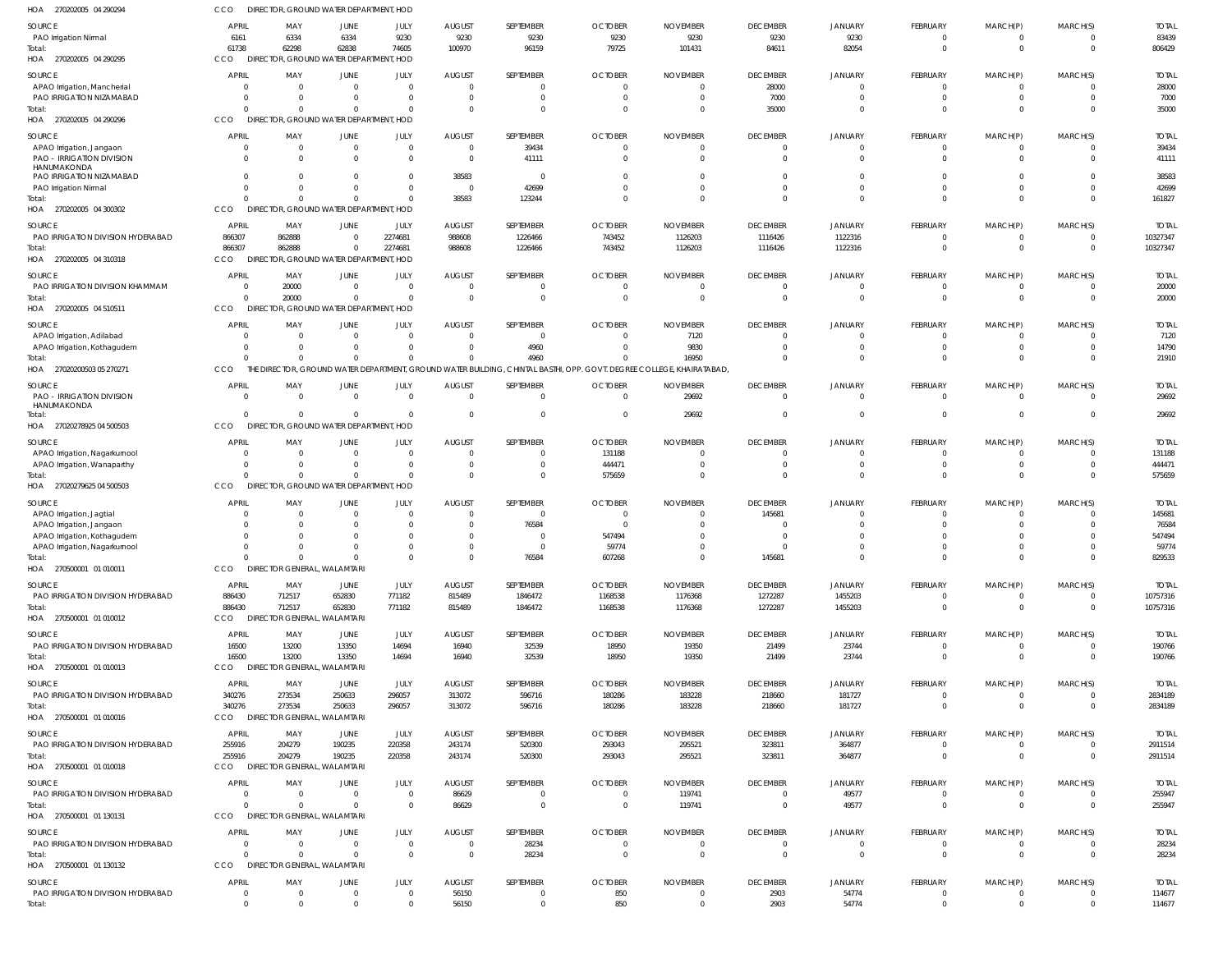| HOA<br>270500001 01 240                                                  | CCO                        | DIRECTOR GENERAL, WALAMTARI                                          |                         |                            |                           |                                                                                                 |                                                                                                |                             |                             |                            |                            |                            |                                  |                        |
|--------------------------------------------------------------------------|----------------------------|----------------------------------------------------------------------|-------------------------|----------------------------|---------------------------|-------------------------------------------------------------------------------------------------|------------------------------------------------------------------------------------------------|-----------------------------|-----------------------------|----------------------------|----------------------------|----------------------------|----------------------------------|------------------------|
| SOURCE                                                                   | <b>APRIL</b>               | MAY                                                                  | <b>JUNE</b>             | JULY                       | <b>AUGUST</b>             | SEPTEMBER                                                                                       | <b>OCTOBER</b>                                                                                 | <b>NOVEMBER</b>             | <b>DECEMBER</b>             | <b>JANUARY</b>             | FEBRUARY                   | MARCH(P)                   | MARCH(S)                         | <b>TOTAL</b>           |
| PAO IRRIGATION DIVISION HYDERABAD                                        | $\Omega$                   | 28895                                                                | $\Omega$                | $\overline{0}$             | 35940                     | 0                                                                                               |                                                                                                |                             | $\overline{0}$              | $\Omega$                   | 0                          | 0                          | $\overline{0}$                   | 64835                  |
| Total                                                                    | $\Omega$                   | 28895                                                                | $\Omega$                | $\overline{0}$             | 35940                     | $\mathbf{0}$                                                                                    | $\Omega$                                                                                       |                             | $\overline{0}$              | $\Omega$                   | $\mathbf 0$                | $\mathbf 0$                | $\overline{0}$                   | 64835                  |
| HOA 270500001 01 300302                                                  | <b>CCO</b>                 | DIRECTOR GENERAL, WALAMTARI                                          |                         |                            |                           |                                                                                                 |                                                                                                |                             |                             |                            |                            |                            |                                  |                        |
| SOURCE                                                                   | <b>APRIL</b>               | MAY                                                                  | <b>JUNE</b>             | JULY                       | <b>AUGUST</b>             | SEPTEMBER                                                                                       | <b>OCTOBER</b>                                                                                 | <b>NOVEMBER</b>             | <b>DECEMBER</b>             | <b>JANUARY</b>             | FEBRUARY                   | MARCH(P)                   | MARCH(S)                         | <b>TOTAL</b>           |
| PAO IRRIGATION DIVISION HYDERABAD                                        | $\overline{0}$             | 42779<br>$\Omega$                                                    | $\Omega$<br>$\Omega$    | $\overline{0}$<br>$\Omega$ | 15181                     | $\mathbf{0}$<br>$\mathbf 0$                                                                     | - 0<br>$\Omega$                                                                                | $\Omega$<br>$\Omega$        | $\overline{0}$<br>$\Omega$  | $\Omega$<br>$\Omega$       | 0<br>$\mathbf 0$           | 0<br>$\mathbf 0$           | $\overline{0}$<br>$\Omega$       | 57960                  |
| Total<br>HOA<br>270500001 01 510511                                      | CCO                        | 42779<br><b>DIREC</b>                                                | DR GENERAL, WALAMTARI   |                            | 15181                     |                                                                                                 |                                                                                                |                             |                             |                            |                            |                            |                                  | 57960                  |
|                                                                          | <b>APRIL</b>               |                                                                      |                         |                            |                           |                                                                                                 |                                                                                                |                             |                             |                            |                            |                            |                                  |                        |
| SOURCE<br>PAO IRRIGATION DIVISION HYDERABAD                              | $\Omega$                   | MAY<br>$\overline{0}$                                                | JUNE<br>$\Omega$        | JULY<br>$\overline{0}$     | <b>AUGUST</b><br>$\Omega$ | SEPTEMBER<br>$\mathbf{0}$                                                                       | <b>OCTOBER</b>                                                                                 | <b>NOVEMBER</b><br>$\Omega$ | <b>DECEMBER</b><br>17049    | <b>JANUARY</b><br>$\Omega$ | FEBRUARY<br>$\overline{0}$ | MARCH(P)<br>$\overline{0}$ | MARCH(S)<br>$\overline{0}$       | <b>TOTAL</b><br>17049  |
| Total                                                                    | $\Omega$                   | $\overline{0}$                                                       | $\Omega$                | $\overline{0}$             | $\Omega$                  | $\mathbf 0$                                                                                     |                                                                                                |                             | 17049                       | $\Omega$                   | $\mathbf 0$                | $\mathbf 0$                | $\overline{0}$                   | 17049                  |
| HOA 270500200 06 310311                                                  | CCO                        | DIRECTOR GENERAL, WALAMTARI                                          |                         |                            |                           |                                                                                                 |                                                                                                |                             |                             |                            |                            |                            |                                  |                        |
| SOURCE                                                                   | <b>APRIL</b>               | MAY                                                                  | <b>JUNE</b>             | JULY                       | <b>AUGUST</b>             | SEPTEMBER                                                                                       | <b>OCTOBER</b>                                                                                 | <b>NOVEMBER</b>             | <b>DECEMBER</b>             | JANUARY                    | <b>FEBRUARY</b>            | MARCH(P)                   | MARCH(S)                         | <b>TOTAL</b>           |
| PAO IRRIGATION RANGA REDDY DISTRICT                                      | $\Omega$                   | $\Omega$                                                             | 34299000                | $\overline{0}$             | - 0                       | $\mathbf{0}$                                                                                    |                                                                                                |                             | 34299000                    | $\Omega$                   | 0                          | 0                          | $\overline{0}$                   | 68598000               |
| Total                                                                    | $\Omega$                   | $\Omega$                                                             | 34299000                | $\overline{0}$             |                           | $\mathbf 0$                                                                                     | - 0                                                                                            | $\Omega$                    | 34299000                    | $\Omega$                   | $\mathbf 0$                | $\mathbf 0$                | $\overline{0}$                   | 68598000               |
| HOA 285100102 52 270272                                                  | CCO                        | INDUSTRIES - HOD COMMISSIONER OF INDUSTRIES, CHIRAG ALI LANE, ABIDS, |                         |                            |                           |                                                                                                 |                                                                                                |                             |                             |                            |                            |                            |                                  |                        |
| SOURCE                                                                   | <b>APRIL</b>               | MAY                                                                  | JUNE                    | JULY                       | <b>AUGUST</b>             | SEPTEMBER                                                                                       | <b>OCTOBER</b>                                                                                 | <b>NOVEMBER</b>             | <b>DECEMBER</b>             | <b>JANUARY</b>             | FEBRUARY                   | MARCH(P)                   | MARCH(S)                         | <b>TOTAL</b>           |
| PAO, AMRP (FINANCE) NALGONDA                                             | $\overline{0}$<br>$\Omega$ | $\overline{0}$<br>$\Omega$                                           | $\Omega$<br>$\Omega$    | $\overline{0}$<br>$\Omega$ | $\Omega$                  | $\mathbf{0}$<br>$\Omega$                                                                        |                                                                                                |                             | 1007442                     | $\Omega$<br>$\Omega$       | $\mathbf 0$<br>$\mathbf 0$ | 0<br>$\mathbf 0$           | $\overline{0}$<br>$\overline{0}$ | 1007442                |
| Total<br>HOA 285208201 01 270272                                         | CCO                        |                                                                      |                         |                            |                           |                                                                                                 | SUGAR CANE COMMISSIONER - HOD COMMISSIONER, SUGAR CANE, SHAKKAR BHAVAN, OPP. OLD CONTROL ROOM, |                             | 1007442                     |                            |                            |                            |                                  | 1007442                |
|                                                                          |                            |                                                                      |                         |                            |                           |                                                                                                 |                                                                                                |                             |                             |                            |                            |                            |                                  |                        |
| SOURCE<br>PAO, FINANCE (W & P) DEPT, HYDERABAD                           | <b>APRIL</b><br>$\Omega$   | MAY<br>$\Omega$                                                      | <b>JUNE</b><br>$\Omega$ | JULY<br>$\Omega$           | <b>AUGUST</b><br>$\cap$   | SEPTEMBER<br>$\mathbf{0}$                                                                       | <b>OCTOBER</b><br>172086                                                                       | <b>NOVEMBER</b>             | <b>DECEMBER</b><br>$\Omega$ | JANUARY<br>$\Omega$        | FEBRUARY<br>0              | MARCH(P)<br>0              | MARCH(S)<br>$\overline{0}$       | <b>TOTAL</b><br>172086 |
| Total                                                                    | $\Omega$                   | $\Omega$                                                             | $\Omega$                | $\Omega$                   | $\cap$                    | $\Omega$                                                                                        | 172086                                                                                         | $\Omega$                    | $\overline{0}$              | $\Omega$                   | $\mathbf 0$                | $\mathbf 0$                | $\overline{0}$                   | 172086                 |
| HOA<br>305403337 04 270272                                               | CCO                        |                                                                      |                         |                            |                           | THE ENGINEER-IN-CHIEF, (State Roads) OFFICE OF THE ENGINEER-IN-CHIEF (R&B) V FLOOR, ERRUMMANZIL |                                                                                                |                             |                             |                            |                            |                            |                                  |                        |
| SOURCE                                                                   | <b>APRIL</b>               | MAY                                                                  | JUNE                    | JULY                       | <b>AUGUST</b>             | SEPTEMBER                                                                                       | <b>OCTOBER</b>                                                                                 | <b>NOVEMBER</b>             | <b>DECEMBER</b>             | JANUARY                    | FEBRUARY                   | MARCH(P)                   | MARCH(S)                         | <b>TOTAL</b>           |
| APAO (R&B) MEDAK (HYD)                                                   | $\overline{0}$             | 9914935                                                              | $\Omega$                | $\overline{0}$             | 4263350                   | $\mathbf{0}$                                                                                    | - 0                                                                                            |                             | 14898345                    | $\Omega$                   | $\mathbf 0$                | 0                          | $\overline{0}$                   | 29076630               |
| APAO Roads & Buildings (R&B),                                            | $\Omega$                   | - 0                                                                  | $\Omega$                | $\overline{0}$             |                           | $\mathbf{0}$                                                                                    | 699962                                                                                         |                             | $\Omega$                    | $\Omega$                   | $\mathbf 0$                | $\mathbf 0$                | $\Omega$                         | 699962                 |
| Komarambheem Asifabad<br>APAO Roads & Buildings (R&B)                    |                            | $\Omega$<br>- 0                                                      | $\Omega$                | $\overline{0}$             | $\Omega$                  | $\mathbf{0}$                                                                                    | 1143450                                                                                        |                             | $\Omega$                    | $\Omega$                   | $\Omega$                   | $\Omega$                   | $\Omega$                         | 1143450                |
| Kothagudem                                                               |                            |                                                                      |                         |                            |                           |                                                                                                 |                                                                                                |                             |                             |                            |                            |                            |                                  |                        |
| APAO Roads & Buildings (R&B),<br>Sangareddy                              |                            | $\Omega$<br>$\Omega$                                                 | $\Omega$                | $\Omega$                   |                           | $\mathbf{0}$                                                                                    | 206715                                                                                         |                             | $\Omega$                    | $\Omega$                   | $\mathbf 0$                | $\mathbf 0$                | $\Omega$                         | 206715                 |
| APAO Roads & Buildings (R&B), Siddipet                                   | 2437174                    | 11016438                                                             | 7533388                 | 17749000                   |                           | $\Omega$                                                                                        | 263999                                                                                         | 3598513                     | $\Omega$                    | $\Omega$                   | $\mathbf 0$                | $\mathbf 0$                | $\Omega$                         | 42598512               |
| Total:                                                                   | 2437174                    | 20931373                                                             | 7533388                 | 17749000                   | 4263350                   | $\Omega$                                                                                        | 2314126                                                                                        | 3598513                     | 14898345                    | $\Omega$                   | $\mathbf 0$                | $\mathbf 0$                | $\Omega$                         | 73725269               |
| 305403337 04 290291<br>HOA                                               | CCO                        |                                                                      |                         |                            |                           | THE ENGINEER-IN-CHIEF, (State Roads) OFFICE OF THE ENGINEER-IN-CHIEF (R&B) V FLOOR, ERRUMMANZIL |                                                                                                |                             |                             |                            |                            |                            |                                  |                        |
| SOURCE                                                                   | <b>APRIL</b>               | MAY                                                                  | JUNE                    | JULY                       | <b>AUGUST</b>             | SEPTEMBER                                                                                       | <b>OCTOBER</b>                                                                                 | <b>NOVEMBER</b>             | <b>DECEMBER</b>             | <b>JANUARY</b>             | <b>FEBRUARY</b>            | MARCH(P)                   | MARCH(S)                         | <b>TOTAL</b>           |
| APAO (R&B) MEDAK (HYD)                                                   | 40690                      | 40690                                                                | 40690                   | 40690                      | 75675                     | 65990                                                                                           | 65990                                                                                          | 65990                       | 67720                       | 67720                      | $\Omega$                   | $\Omega$                   | $\Omega$                         | 571845                 |
| APAO (R&B) TEKULAPALLY<br>APAO Roads & Buildings (R&B), Kamareddy        | 270190<br>259880           | 283493<br>259880                                                     | 250956<br>260640        | 335923<br>261750           | 440010<br>565816          | 440010<br>429510                                                                                | 440010<br>469254                                                                               | 441200<br>431010            | 441200<br>432200            | 441200<br>432200           | $\Omega$<br>$\Omega$       | $\Omega$<br>$\Omega$       | $\Omega$<br>$\Omega$             | 3784192<br>3802140     |
| APAO Roads & Buildings (R&B)                                             | 118570                     | 118570                                                               | 107484                  | 75610                      | 75610                     | 158698                                                                                          | 122650                                                                                         | 122650                      | 124500                      | 124500                     | $\Omega$                   | $\Omega$                   | $\Omega$                         | 1148842                |
| Komarambheem Asifabad                                                    |                            |                                                                      |                         |                            |                           |                                                                                                 |                                                                                                |                             |                             |                            |                            |                            |                                  |                        |
| APAO Roads & Buildings (R&B), Mancherial<br>APAO Roads & Buildings (R&B) | 108040<br>32670            | 108040<br>32670                                                      | 108040<br>32670         | 108800<br>32670            | 202794<br>60890           | 176680<br>53050                                                                                 | 176680<br>53050                                                                                | - 0<br>53050                | 355210<br>53050             | 180160<br>53050            | $\Omega$<br>$\Omega$       | $\Omega$<br>$\Omega$       | $\Omega$<br>$\Omega$             | 1524444<br>456820      |
| Sangareddy                                                               |                            |                                                                      |                         |                            |                           |                                                                                                 |                                                                                                |                             |                             |                            |                            |                            |                                  |                        |
| APAO Roads & Buildings (R&B), Siddipet                                   | 38550                      | 39580                                                                | 39580                   | 49075                      | 64260                     | 64260                                                                                           | 64260                                                                                          | 64260                       | 64260                       | 64260                      | $\Omega$                   | $\Omega$                   | $\Omega$                         | 552345                 |
| APAO Roads & Buildings (R&B), Vikarabad<br>APAO Roads & Buildings (R&B), | 117460<br>30060            | 118570<br>30060                                                      | 119680<br>30060         | 204036<br>30060            | 222527<br>56040           | 126400<br>48820                                                                                 | 127900<br>48820                                                                                | 127900<br>48820             | 199460<br>48820             | 408170<br>48820            | $\Omega$                   |                            | $\Omega$<br>$\overline{0}$       | 1772103<br>420380      |
| Wanaparthy                                                               |                            |                                                                      |                         |                            |                           |                                                                                                 |                                                                                                |                             |                             |                            |                            |                            |                                  |                        |
| PAO (R&B) (NIRMAL)                                                       | 55770                      | 55770                                                                | 55770                   | 55770                      | 127190                    | 92180                                                                                           | 92180                                                                                          | 92180                       | 93290                       | 93290                      | $\mathbf 0$                | $\mathbf 0$                | $\overline{0}$                   | 813390                 |
| PAO (R&B) NALGONDA                                                       | 148320<br>1220200          | 149140<br>1236463                                                    | 149140<br>1194710       | 184783<br>1379167          | 242020<br>2132832         | 242020<br>1897618                                                                               | 242020<br>1902814                                                                              | 242020<br>1689080           | 243750                      | 243750                     | $\mathbf 0$<br>$\mathbf 0$ | $\mathbf 0$<br>$\mathbf 0$ | $\overline{0}$<br>$\overline{0}$ | 2086963                |
| Total:<br>HOA 305403337 04 290292                                        | CCO                        |                                                                      |                         |                            |                           | THE ENGINEER-IN-CHIEF, (State Roads) OFFICE OF THE ENGINEER-IN-CHIEF (R&B) V FLOOR, ERRUMMANZIL |                                                                                                |                             | 2123460                     | 2157120                    |                            |                            |                                  | 16933464               |
|                                                                          |                            |                                                                      |                         |                            |                           |                                                                                                 |                                                                                                |                             |                             |                            |                            |                            |                                  |                        |
| SOURCE<br>APAO (R&B) MEDAK (HYD)                                         | <b>APRIL</b><br>200        | MAY<br>200                                                           | JUNE<br>200             | JULY<br>200                | <b>AUGUST</b><br>200      | SEPTEMBER<br>200                                                                                | <b>OCTOBER</b><br>200                                                                          | <b>NOVEMBER</b><br>200      | <b>DECEMBER</b><br>200      | <b>JANUARY</b><br>200      | FEBRUARY<br>$\overline{0}$ | MARCH(P)<br>$\mathbf 0$    | MARCH(S)<br>$\Omega$             | <b>TOTAL</b><br>2000   |
| APAO (R&B) TEKULAPALLY                                                   | 5475                       | 337                                                                  | 5475                    | 5475                       | $\Omega$                  | 5475                                                                                            | 10950                                                                                          | 5475                        | 5475                        | 10950                      | $\mathbf 0$                | $\mathbf 0$                | $\Omega$                         | 55087                  |
| APAO Roads & Buildings (R&B),                                            | 900                        | 900                                                                  | 823                     | 600                        | 600                       | 600                                                                                             | 600                                                                                            | 600                         | 600                         | 600                        | $\mathbf 0$                | $\mathbf 0$                | $\Omega$                         | 6823                   |
| Komarambheem Asifabad<br>APAO Roads & Buildings (R&B), Mancherial        | 600                        | 600                                                                  | 600                     | 600                        | 600                       | 600                                                                                             | 600                                                                                            | - 0                         | 1200                        | 600                        | $\mathbf 0$                | $\mathbf 0$                | $\Omega$                         | 6000                   |
| APAO Roads & Buildings (R&B), Siddipet                                   | 200                        | 200                                                                  | 200                     | 200                        | 200                       | 200                                                                                             | 200                                                                                            | 200                         | 200                         | 200                        | $\mathbf 0$                | $\mathbf 0$                | $\Omega$                         | 2000                   |
| PAO (R&B) NALGONDA                                                       | 1200                       | 1200                                                                 | 1200                    | 1200                       | 1200                      | 1200                                                                                            | 1200                                                                                           | 1200                        | 1200                        | 1200                       | $\mathbf 0$                | $\mathbf 0$                | $\overline{0}$                   | 12000                  |
| Total:                                                                   | 8575                       | 3437                                                                 | 8498                    | 8275                       | 2800                      | 8275                                                                                            | 13750                                                                                          | 7675                        | 8875                        | 13750                      | $\mathbf 0$                | $\mathbf 0$                | $\Omega$                         | 83910                  |
| HOA<br>305403337 04 290293                                               | CCO                        |                                                                      |                         |                            |                           | THE ENGINEER-IN-CHIEF, (State Roads) OFFICE OF THE ENGINEER-IN-CHIEF (R&B) V FLOOR, ERRUMMANZIL |                                                                                                |                             |                             |                            |                            |                            |                                  |                        |
| SOURCE                                                                   | <b>APRIL</b>               | MAY                                                                  | <b>JUNE</b>             | JULY                       | <b>AUGUST</b>             | SEPTEMBER                                                                                       | <b>OCTOBER</b>                                                                                 | <b>NOVEMBER</b>             | <b>DECEMBER</b>             | <b>JANUARY</b>             | FEBRUARY                   | MARCH(P)                   | MARCH(S)                         | <b>TOTAL</b>           |
| APAO (R&B) MEDAK (HYD)                                                   | 15615                      | 15615                                                                | 15615                   | 15615                      | 9546                      | 4773                                                                                            | 4773                                                                                           | 4773                        | 4899                        | 4899                       | $\Omega$                   | $\Omega$                   | $\Omega$<br>$\Omega$             | 96123                  |
| APAO (R&B) TEKULAPALLY<br>APAO Roads & Buildings (R&B), Kamareddy        | 103656<br>99736            | 108071<br>99736                                                      | 131202<br>100031        | 135912<br>100461           | 31825<br>$-12690$         | 50833<br>31074                                                                                  | 31825<br>43740                                                                                 | 31911<br>31183              | 31911<br>31269              | 31911<br>31269             | $\mathbf 0$<br>$\mathbf 0$ | $\mathbf 0$<br>$\mathbf 0$ | $\Omega$                         | 689057<br>555809       |
| APAO Roads & Buildings (R&B)                                             | 45492                      | 45492                                                                | 41240                   | 29016                      | 29016                     | 26616                                                                                           | 8872                                                                                           | 8872                        | 9007                        | 9007                       | $\mathbf 0$                | $\Omega$                   | $\Omega$                         | 252630                 |
| Komarambheem Asifabad                                                    |                            |                                                                      |                         |                            |                           |                                                                                                 |                                                                                                |                             |                             |                            | $\mathbf 0$                | $\mathbf 0$                | $\mathbf{0}$                     |                        |
| APAO Roads & Buildings (R&B), Mancherial<br>APAO Roads & Buildings (R&B) | 41471<br>12540             | 41471<br>12540                                                       | 41471<br>12540          | 41766<br>12540             | 25566<br>7676             | 12783<br>3838                                                                                   | 12783<br>3838                                                                                  | $\overline{0}$<br>3838      | 25701<br>3838               | 13037<br>3838              | $\mathbf 0$                | $\mathbf 0$                | $\overline{0}$                   | 256049<br>77026        |
| Sangareddy                                                               |                            |                                                                      |                         |                            |                           |                                                                                                 |                                                                                                |                             |                             |                            |                            |                            |                                  |                        |
| APAO Roads & Buildings (R&B), Siddipet                                   | 14785                      | 15185                                                                | 15185                   | 19833                      | 4648                      | 4648                                                                                            | 4648                                                                                           | 4648                        | 4648                        | 4648                       | $\Omega$                   | $\Omega$                   | $\Omega$                         | 92876                  |
| APAO Roads & Buildings (R&B), Vikarabad<br>APAO Roads & Buildings (R&B)  | 45062<br>11540             | 45492<br>11540                                                       | 45922<br>11540          | 144665<br>11540            | 28082<br>7064             | 9141<br>3532                                                                                    | 9250<br>3532                                                                                   | 9250<br>3532                | 14429<br>3532               | 29531<br>3532              | $\Omega$<br>$\Omega$       | $\Omega$<br>$\Omega$       | $\mathbf{0}$<br>$\Omega$         | 380824<br>70884        |
| Wanaparthy                                                               |                            |                                                                      |                         |                            |                           |                                                                                                 |                                                                                                |                             |                             |                            |                            |                            |                                  |                        |
| PAO (R&B) (NIRMAL)                                                       | 21404                      | 21404                                                                | 21404                   | 21404                      | $-8168$                   | 6669                                                                                            | 24813                                                                                          | 6669                        | 6750                        | 6750                       | $\Omega$                   | $\Omega$                   | $\Omega$                         | 129099                 |
| PAO (R&B) NALGONDA<br>Total:                                             | 56919<br>468220            | 57237<br>473783                                                      | 57237<br>493387         | 74744<br>607496            | 17507<br>140072           | 17507<br>171414                                                                                 | 17507<br>165581                                                                                | 17507<br>122183             | 17633<br>153617             | 17633<br>156055            | $\mathbf 0$<br>$\Omega$    | $\mathbf 0$<br>$\Omega$    | $\overline{0}$<br>$\Omega$       | 351431<br>2951808      |
|                                                                          |                            |                                                                      |                         |                            |                           |                                                                                                 |                                                                                                |                             |                             |                            |                            |                            |                                  |                        |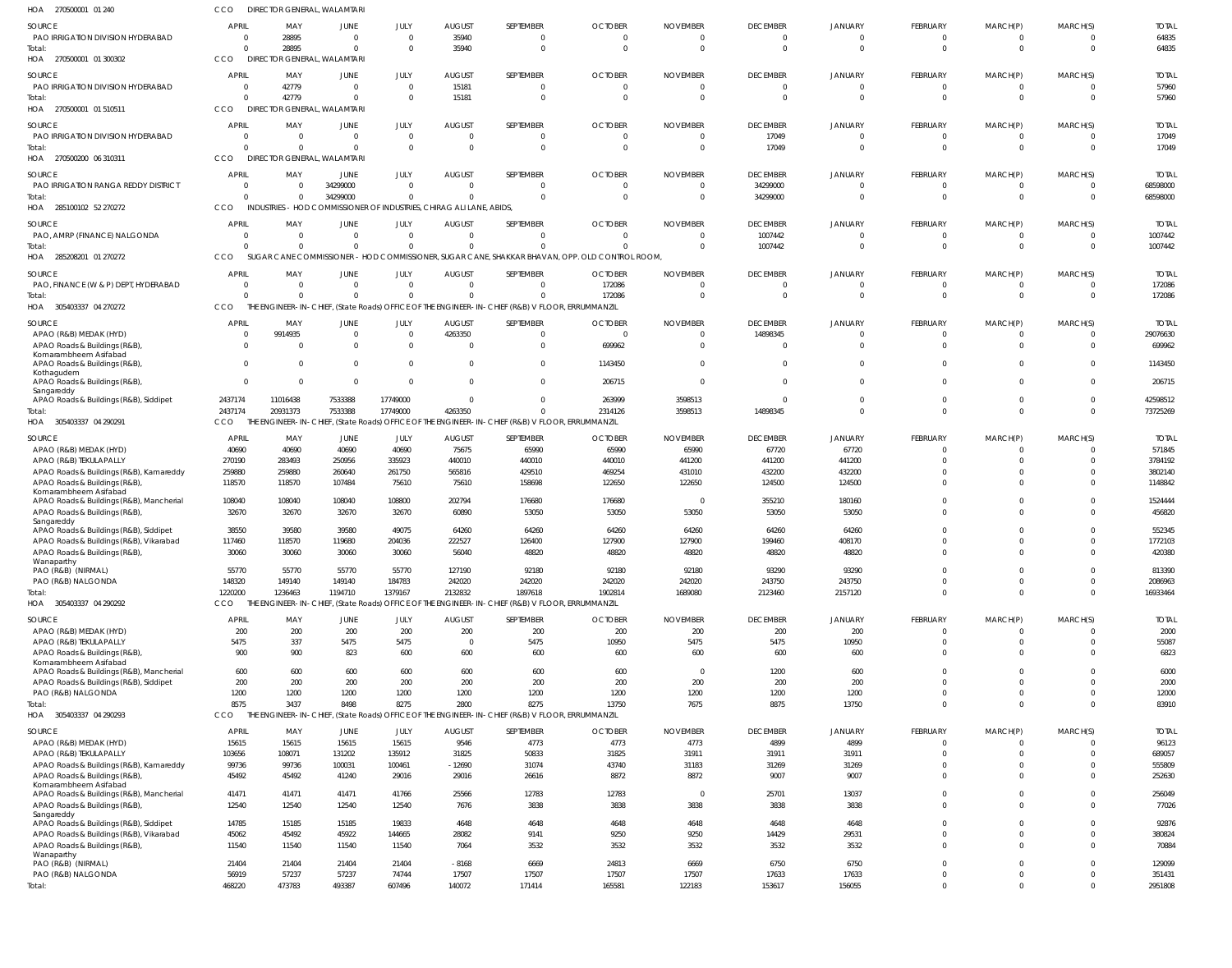305403337 04 290294 HOA CCO THE ENGINEER-IN-CHIEF, (State Roads) OFFICE OF THE ENGINEER-IN-CHIEF (R&B) V FLOOR, ERRUMMANZIL

| 1077<br><b>JUJTUJJJI UT ZIUZI</b>                       | 〜〜〜                        |                      |                |                |                | THE ENORMEENT INTO THEIR (STATE NOGGS) OF FIGE OF THE ENORMEENT INTO THEIR (NOD) VILLOON, ENNORMMENTE |                |                 |                      |                |                 |                |                |                      |
|---------------------------------------------------------|----------------------------|----------------------|----------------|----------------|----------------|-------------------------------------------------------------------------------------------------------|----------------|-----------------|----------------------|----------------|-----------------|----------------|----------------|----------------------|
| <b>SOURCE</b>                                           | <b>APRIL</b>               | MAY                  | JUNE           | JULY           | <b>AUGUST</b>  | SEPTEMBER                                                                                             | <b>OCTOBER</b> | <b>NOVEMBER</b> | <b>DECEMBER</b>      | JANUARY        | FEBRUARY        | MARCH(P)       | MARCH(S)       | <b>TOTAL</b>         |
| APAO (R&B) MEDAK (HYD)                                  | 4832                       | 4832                 | 4832           | 4832           | 12216          | 8524                                                                                                  | 8524           | 8524            | 8749                 | 8749           | $\mathbf 0$     | $\Omega$       | $\Omega$       | 74614                |
| APAO (R&B) TEKULAPALLY                                  | 44079                      | 34368                | 44213          | 60084          | 48084          | 60084                                                                                                 | 72084          | 60215           | 60215                | 72215          | $\mathbf 0$     | $\mathbf 0$    | $\Omega$       | 555641               |
| APAO Roads & Buildings (R&B), Kamareddy                 | 34979                      | 34979                | 35089          | 35250          | 68992          | 52438                                                                                                 | 58144          | 52603           | 52758                | 52758          | $\Omega$        | $\Omega$       | $\Omega$       | 477990               |
| APAO Roads & Buildings (R&B)                            | 14887                      | 14887                | 13571          | 9788           | 9788           | 23807                                                                                                 | 14461          | 14461           | 14664                | 14664          | $\Omega$        | $\Omega$       | $\Omega$       | 144978               |
| Komarambheem Asifabad                                   |                            |                      |                |                |                |                                                                                                       |                |                 |                      |                |                 |                |                |                      |
| APAO Roads & Buildings (R&B), Mancherial                | 15508                      | 15508                | 15508          | 15618          | 30036          | 22827                                                                                                 | 22827          | $\Omega$        | 45894                | 23279          | $\mathbf 0$     | $\Omega$       | $\Omega$       | 207005               |
| APAO Roads & Buildings (R&B)                            | 3881                       | 3881                 | 3881           | 3881           | 7717           | 5799                                                                                                  | 5799           | 5799            | 5799                 | 5799           | $\Omega$        | $\Omega$       | $\Omega$       | 52236                |
| Sangareddy<br>APAO Roads & Buildings (R&B), Siddipet    | 4576                       | 4699                 | 4699           | 7022           | 7022           | 7022                                                                                                  | 7022           | 7022            | 7022                 | 7022           | $\Omega$        | $\Omega$       | $\Omega$       | 63128                |
| APAO Roads & Buildings (R&B), Vikarabad                 | 15008                      | 15141                | 15274          | 26449          | 29958          | 15270                                                                                                 | 15435          | 15435           | 23300                | 46121          | $\mathbf 0$     | $\Omega$       | $\Omega$       | 217391               |
| APAO Roads & Buildings (R&B),                           | 4315                       | 4315                 | 4315           | 4315           | 8301           | 6308                                                                                                  | 6308           | 6308            | 6308                 | 6308           | $\Omega$        | $\Omega$       | $\Omega$       | 57101                |
| Wanaparthy                                              |                            |                      |                |                |                |                                                                                                       |                |                 |                      |                |                 |                |                |                      |
| PAO (R&B) (NIRMAL)                                      | 6624                       | 6624                 | 6624           | 6624           | 13376          | 10077                                                                                                 | 10077          | 10077           | 10199                | 10199          | $\Omega$        | $\Omega$       | $\Omega$       | 90501                |
| PAO (R&B) NALGONDA                                      | 19270                      | 19389                | 19389          | 28641          | 28641          | 28641                                                                                                 | 28641          | 28641           | 28866                | 28866          | $\Omega$        | $\Omega$       | $\Omega$       | 258985               |
| Total:                                                  | 167959                     | 158623               | 167395         | 202504         | 264131         | 240797                                                                                                | 249322         | 209085          | 263774               | 275980         | $\Omega$        | $\mathbf 0$    | $\Omega$       | 2199570              |
| HOA 305403337 04 290295                                 | CCO                        |                      |                |                |                | THE ENGINEER-IN-CHIEF, (State Roads) OFFICE OF THE ENGINEER-IN-CHIEF (R&B) V FLOOR, ERRUMMANZIL       |                |                 |                      |                |                 |                |                |                      |
| SOURCE                                                  | <b>APRIL</b>               | MAY                  | <b>JUNE</b>    | JULY           | <b>AUGUST</b>  | SEPTEMBER                                                                                             | <b>OCTOBER</b> | <b>NOVEMBER</b> | <b>DECEMBER</b>      | JANUARY        | <b>FEBRUARY</b> | MARCH(P)       | MARCH(S)       | <b>TOTAL</b>         |
| APAO Roads & Buildings (R&B), Kamareddy                 | - 0                        | $\cap$               | $\overline{0}$ | $\overline{0}$ | $\Omega$       | $\overline{0}$                                                                                        |                |                 | 8300                 | $\mathbf 0$    | $\overline{0}$  | 0              | $\overline{0}$ | 8300                 |
| PAO (R&B) NALGONDA                                      | $\circ$                    | $\cap$               | $\Omega$       | $\overline{0}$ | $\Omega$       | $\overline{0}$                                                                                        |                |                 | $\overline{0}$       | 26622          | $\mathbf 0$     | $\mathbf 0$    | $\Omega$       | 26622                |
| Total:                                                  | $\Omega$                   |                      | $\Omega$       | $\Omega$       | $\Omega$       | $\Omega$                                                                                              |                |                 | 8300                 | 26622          | $\mathbf 0$     | $\overline{0}$ | $\Omega$       | 34922                |
| 305403337 04 290296<br>HOA                              | CCO                        |                      |                |                |                | THE ENGINEER-IN-CHIEF, (State Roads) OFFICE OF THE ENGINEER-IN-CHIEF (R&B) V FLOOR, ERRUMMANZIL       |                |                 |                      |                |                 |                |                |                      |
|                                                         |                            |                      |                |                |                |                                                                                                       |                |                 |                      |                |                 |                |                |                      |
| SOURCE                                                  | <b>APRIL</b>               | MAY                  | <b>JUNE</b>    | JULY           | <b>AUGUST</b>  | SEPTEMBER                                                                                             | <b>OCTOBER</b> | <b>NOVEMBER</b> | <b>DECEMBER</b>      | JANUARY        | FEBRUARY        | MARCH(P)       | MARCH(S)       | <b>TOTAL</b>         |
| APAO (R&B) MEDAK (HYD)                                  | $\Omega$                   | $\Omega$             | $\Omega$       | $\overline{0}$ | $\Omega$       | 39434                                                                                                 |                | - 0             | $\mathbf{0}$         | $\Omega$       | $^{\circ}$      | $\Omega$       | $\Omega$       | 39434                |
| APAO (R&B) TEKULAPALLY                                  | $\Omega$                   | $\Omega$             | $\Omega$       | $\Omega$       | $\Omega$       | 241635                                                                                                |                | $\Omega$        | $\Omega$             | $\Omega$       | $\mathbf 0$     | $\Omega$       | $\Omega$       | 241635               |
| APAO Roads & Buildings (R&B), Kamareddy                 | $\Omega$                   |                      | $\Omega$       | $\Omega$       | $\Omega$       | $\mathbf 0$                                                                                           |                | 222569          | $\Omega$             | $\Omega$       | $\Omega$        | $\Omega$       | $\Omega$       | 222569               |
| APAO Roads & Buildings (R&B)                            | $\Omega$                   |                      | $\Omega$       | $\Omega$       | $\Omega$       | $\mathbf 0$                                                                                           |                | $\cap$          | 72602                | $\Omega$       | $\Omega$        | $\Omega$       | $\Omega$       | 72602                |
| Komarambheem Asifabad                                   |                            |                      |                |                |                |                                                                                                       |                |                 |                      |                |                 |                |                |                      |
| APAO Roads & Buildings (R&B), Mancherial                | $\Omega$                   |                      | $\Omega$       | $\Omega$       | $\Omega$       | $\overline{0}$                                                                                        |                |                 | $\overline{0}$       | 105601         | $\Omega$        | $\Omega$       | $\Omega$       | 105601               |
| APAO Roads & Buildings (R&B)<br>Sangareddy              | $\Omega$                   |                      | O              | $\Omega$       | $\Omega$       | 31706                                                                                                 |                |                 | $\Omega$             | $\Omega$       | $\Omega$        | $\Omega$       | $\Omega$       | 31706                |
| APAO Roads & Buildings (R&B), Siddipet                  | $\Omega$                   |                      |                | $\Omega$       | $\Omega$       | $\mathbf 0$                                                                                           |                |                 | $\Omega$             | 37755          | $\Omega$        | $\Omega$       | $\Omega$       | 37755                |
| APAO Roads & Buildings (R&B), Vikarabad                 | $\Omega$                   |                      |                | $\Omega$       | $\Omega$       | $\Omega$                                                                                              |                | 114775          | $\Omega$             | $\Omega$       | $\Omega$        | $\Omega$       | $\Omega$       | 114775               |
| PAO (R&B) (NIRMAL)                                      | $\Omega$                   |                      |                | $\Omega$       | $\Omega$       | $\Omega$                                                                                              |                | 54179           | $\Omega$             | $\Omega$       | $\Omega$        | $\Omega$       | $\Omega$       | 54179                |
| PAO (R&B) NALGONDA                                      | $\Omega$                   | $\Omega$             |                | $\Omega$       | $\Omega$       | $\Omega$                                                                                              |                | 143320          | $\Omega$             | $\Omega$       | $\mathbf 0$     | $\Omega$       | $\Omega$       | 143320               |
| Total:                                                  | $\cap$                     | $\Omega$             | $\Omega$       | $\Omega$       | $\Omega$       | 312775                                                                                                | $\Omega$       | 534843          | 72602                | 143356         | $\Omega$        | $\Omega$       | $\Omega$       | 1063576              |
| HOA 305404196 12 270272                                 | CCO                        |                      |                |                |                | ENGINEER-IN-CHIEF, (GENL.&PR) ERRAMANZIL COLONY HYDERABAD ERRA MANJIL Telangana                       |                |                 |                      |                |                 |                |                |                      |
|                                                         |                            |                      |                |                |                |                                                                                                       |                |                 |                      |                |                 |                |                |                      |
| SOURCE                                                  | <b>APRIL</b>               | MAY                  | <b>JUNE</b>    | JULY           | <b>AUGUST</b>  | SEPTEMBER                                                                                             | <b>OCTOBER</b> | <b>NOVEMBER</b> | <b>DECEMBER</b>      | JANUARY        | FEBRUARY        | MARCH(P)       | MARCH(S)       | <b>TOTAL</b>         |
| APAO (PR) Medak                                         | $\Omega$                   | - 0                  | $\Omega$       | $\overline{0}$ | $\overline{0}$ | 775453                                                                                                | 11054290       |                 | 3064238              | $\overline{0}$ | $\overline{0}$  | $\mathbf 0$    | $\Omega$       | 14893981             |
| APAO (PR) Pochampad, Nizamabad                          | $\Omega$                   |                      |                | $\overline{0}$ | 4370993        | $\overline{0}$                                                                                        |                |                 | $\mathbf{0}$         | $\Omega$       | $\mathbf{0}$    | $\mathbf 0$    | $\Omega$       | 4370993              |
| APAO (PR) Tekulapapalli                                 |                            |                      |                | $\Omega$       | <sup>0</sup>   | $\overline{0}$                                                                                        |                |                 | 9875234              | $\Omega$       | $\mathbf 0$     | $\Omega$       | $\Omega$       | 9875234              |
| APAO Panchayat Raj (PR), Bhoopalapally                  |                            |                      |                | $\Omega$       | $\Omega$       | $\overline{0}$                                                                                        | 1190455        |                 | $\Omega$             |                | $\mathbf 0$     | $\Omega$       | $\Omega$       | 1190455              |
| APAO Panchayat Raj (PR), Jagtial                        |                            |                      |                | $\Omega$       | $\Omega$       | 2361859                                                                                               | 88220          |                 | 60593                | $\Omega$       | $\mathbf 0$     | $\Omega$       | $\Omega$       | 2510672              |
| APAO Panchayat Raj (PR), Jangaon                        | $\Omega$                   |                      | $\Omega$       | $\Omega$       | $\Omega$       | 7169752                                                                                               |                |                 | $\Omega$             | $\Omega$       | $\mathbf 0$     | $\Omega$       | $\Omega$       | 7169752              |
| APAO Panchayat Raj (PR)                                 |                            |                      |                | $\Omega$       | $\Omega$       | $\mathbf{0}$                                                                                          | 10185089       |                 | $\Omega$             | $\Omega$       | $\Omega$        | $\Omega$       | $\Omega$       | 10185089             |
| Komarambheem Asifabad                                   |                            |                      | $\mathbf 0$    | $\overline{0}$ | $\Omega$       | $\mathbf{0}$                                                                                          |                |                 |                      | $\Omega$       | $\mathbf{0}$    | $\mathbf 0$    | $\Omega$       |                      |
| APAO Panchayat Raj (PR), Mancherial                     | $\overline{0}$<br>$\Omega$ |                      | $\Omega$       | $\Omega$       | $\Omega$       | 2419337                                                                                               |                |                 | 45781168<br>16588380 | $\Omega$       | $\mathbf 0$     | $\Omega$       | $\Omega$       | 45781168<br>19007717 |
| APAO Panchayat Raj (PR), Medchal<br>Malkajigiri         |                            |                      |                |                |                |                                                                                                       |                |                 |                      |                |                 |                |                |                      |
| APAO Panchayat Raj (PR), Nagarkurnool                   | $\Omega$                   |                      | $\cap$         | $\Omega$       | $\Omega$       | 9213063                                                                                               | 365000         |                 | 349013               | $\Omega$       | $\Omega$        | $\Omega$       | $\Omega$       | 9927076              |
| APAO Panchayat Raj (PR), Sangareddy                     | $\overline{0}$             |                      |                | $\Omega$       | $\Omega$       | 20624312                                                                                              | 17565826       |                 | 35019128             | $\Omega$       | $\mathbf 0$     | $\Omega$       | $\Omega$       | 73209266             |
| APAO Panchayat Raj (PR), Siddipet                       | 4215780                    |                      |                | $\Omega$       | $\Omega$       | $\mathbf{0}$                                                                                          | 3256299        |                 | 283905               | $\Omega$       | $\mathbf 0$     | $\mathbf 0$    | $\Omega$       | 7755984              |
| APAO Panchayat Raj (PR), Siricilla                      | $\overline{0}$             |                      |                | $\Omega$       | $\Omega$       | $\overline{0}$                                                                                        | 3810557        |                 | $\overline{0}$       | $\Omega$       | $\mathbf 0$     | $\Omega$       | $\Omega$       | 3810557              |
| APAO Panchayat Raj (PR), Wanaparthy                     | 12028820                   |                      |                | $\overline{0}$ | $\Omega$       | $\mathbf 0$                                                                                           |                |                 | 845861               | $\mathbf 0$    | $\mathbf 0$     | $\Omega$       | $\Omega$       | 12874681             |
| APAO Panchayat Raj (PR), Waranagal                      | $\circ$                    |                      | $\Omega$       | 13030989       | 9822740        | $\mathbf 0$                                                                                           | - 0            |                 | $\overline{0}$       | $\overline{0}$ | $\mathbf 0$     | $\Omega$       | $\Omega$       | 22853729             |
| APAO Panchayat Raj (PR), Yadadri                        | - 0                        |                      |                | $\overline{0}$ | <sup>0</sup>   | $\overline{0}$                                                                                        |                |                 | 6713506              | 431269         | $\mathbf 0$     | $\mathbf 0$    | $\Omega$       | 7144775              |
| PAO (PR) MAHABOOBNAGAR                                  | - 0                        | 1949581              |                | $\overline{0}$ | 1931126        | $\overline{0}$                                                                                        | 627522         |                 | 697656               | $\overline{0}$ | $\mathbf 0$     | $\mathbf 0$    | $\Omega$       | 5205885              |
| PAO (PR) Nalgonda                                       | $\overline{0}$             | - 0                  | $\Omega$       | $\overline{0}$ | $\Omega$       | 1871695                                                                                               | 557771         |                 | $\overline{0}$       | $\Omega$       | $\mathbf 0$     | $\mathbf 0$    | $\Omega$       | 2429466              |
| Total:                                                  | 16244600                   | 1949581              | $\Omega$       | 13030989       | 16124859       | 44435471                                                                                              | 48701029       |                 | 119278682            | 431269         | $\mathbf 0$     | $\overline{0}$ | $\Omega$       | 260196480            |
| HOA 305404196 14 270272                                 | CCO                        |                      |                |                |                | ENGINEER-IN-CHIEF, (GENL.&PR) ERRAMANZIL COLONY HYDERABAD ERRA MANJIL Telangana,                      |                |                 |                      |                |                 |                |                |                      |
|                                                         |                            |                      |                |                |                |                                                                                                       |                |                 |                      |                |                 |                |                |                      |
| SOURCE                                                  | <b>APRIL</b>               | MAY                  | <b>JUNE</b>    | JULY           | <b>AUGUST</b>  | SEPTEMBER                                                                                             | <b>OCTOBER</b> | <b>NOVEMBER</b> | <b>DECEMBER</b>      | JANUARY        | FEBRUARY        | MARCH(P)       | MARCH(S)       | <b>TOTAL</b>         |
| APAO Panchayat Raj (PR), Kamareddy                      | $\Omega$                   | $\Omega$<br>$\Omega$ | $\overline{0}$ | $\overline{0}$ | $\Omega$       | $\overline{0}$                                                                                        | $\Omega$       | $\cap$          | 321000               | $\mathbf 0$    | $\overline{0}$  | $\mathbf{0}$   | $\overline{0}$ | 321000               |
| Total:<br>305404800 07 270272                           | $\Omega$                   |                      | $\Omega$       | $\Omega$       | $\Omega$       | $\mathbf 0$                                                                                           | $\Omega$       | $\Omega$        | 321000               | $\Omega$       | $\overline{0}$  | $\mathbf 0$    | $\Omega$       | 321000               |
| HOA                                                     | CCO                        |                      |                |                |                | THE ENGINEER-IN-CHIEF, (State Roads) OFFICE OF THE ENGINEER-IN-CHIEF (R&B) V FLOOR, ERRUMMANZIL       |                |                 |                      |                |                 |                |                |                      |
| SOURCE                                                  | <b>APRIL</b>               | MAY                  | <b>JUNE</b>    | JULY           | <b>AUGUST</b>  | SEPTEMBER                                                                                             | <b>OCTOBER</b> | <b>NOVEMBER</b> | <b>DECEMBER</b>      | JANUARY        | FEBRUARY        | MARCH(P)       | MARCH(S)       | <b>TOTAL</b>         |
| APAO (R&B) HYDERABAD                                    | $\overline{0}$             | $\Omega$             | $\overline{0}$ | $\overline{0}$ | $\overline{0}$ | $\overline{0}$                                                                                        | 61944          | $\Omega$        | $\overline{0}$       | $\mathbf 0$    | $\mathbf{0}$    | $\mathbf{0}$   | $\overline{0}$ | 61944                |
| APAO (R&B) MEDAK (HYD)                                  | 4692785                    |                      | 8626771        | 8049716        | $\Omega$       | 857039                                                                                                | 8593424        | 27961318        | 41509192             | $\mathbf 0$    | $\mathbf{0}$    | $\mathbf 0$    | $\Omega$       | 100290245            |
| APAO (R&B) POCHAMPAD (NIZAMABAD)                        | 6379744                    |                      | $\overline{0}$ | 17790367       | 16952459       | 23695432                                                                                              | 66961358       | 11146175        | 42566058             | 16928770       | $\mathbf 0$     | $\mathbf 0$    | $\Omega$       | 202420363            |
| APAO (R&B) RANGAREDDY (HYD)                             | - 0                        |                      | $\overline{0}$ | 80990          | 10611965       | 8390823                                                                                               | 36294498       | 23469847        | 2371111              | 17014490       | $\mathbf 0$     | $\mathbf 0$    | $\Omega$       | 98233724             |
| APAO (R&B) TEKULAPALLY                                  | $\Omega$                   |                      | $\Omega$       | $\Omega$       | $\Omega$       | $\mathbf{0}$                                                                                          | 3403076        |                 | 11701029             | $\overline{0}$ | $\mathbf 0$     | $\Omega$       |                | 15104105             |
| APAO Roads & Buildings (R&B), Adilabad                  | $\overline{0}$             |                      | $\mathbf 0$    | 360458         | $\Omega$       | $\mathbf{0}$                                                                                          | 2487526        |                 | $\overline{0}$       | $\mathbf 0$    | $\mathbf 0$     | $\mathbf 0$    | $\Omega$       | 2847984              |
| APAO Roads & Buildings (R&B)                            | $\Omega$                   |                      | $\Omega$       | 288670         | $\Omega$       | $\overline{0}$                                                                                        | 3087234        |                 | $\overline{0}$       | $\overline{0}$ | $\mathbf 0$     | $\mathbf 0$    | $\Omega$       | 3375904              |
| Bhoopalapally                                           |                            |                      |                |                |                |                                                                                                       |                |                 |                      |                |                 |                |                |                      |
| APAO Roads & Buildings (R&B), Jagtial                   | $\mathbf{0}$               |                      | $\mathbf 0$    | 781706         | $\Omega$       | 2360989                                                                                               | 12599282       |                 | 2769421              | $\mathbf 0$    | $\mathbf 0$     | $\mathbf 0$    | $\Omega$       | 18511398             |
| APAO Roads & Buildings (R&B), Jangaon                   | $\overline{0}$             |                      | $\Omega$       | $\circ$        | $\Omega$       | 198442                                                                                                | 183507         |                 | $\overline{0}$       | $\mathbf 0$    | $\mathbf 0$     | $\mathbf 0$    | $\Omega$       | 381949               |
| APAO Roads & Buildings (R&B), Jogulamba<br>Gadwal       | $\Omega$                   |                      | $\Omega$       | $\overline{0}$ | $\Omega$       | $\mathbf{0}$                                                                                          | 167969         |                 | 99000                | $\Omega$       | $\mathbf 0$     | $\Omega$       | $\Omega$       | 266969               |
| APAO Roads & Buildings (R&B), Kamareddy                 | $\mathbf 0$                | 5731301              | $\Omega$       | 27000650       | 2128913        | 11908                                                                                                 | 15201217       |                 | 11845922             | 8414102        | $\mathbf 0$     | $\Omega$       | $\Omega$       | 70334013             |
| APAO Roads & Buildings (R&B),                           | $\Omega$                   |                      | $\Omega$       | $\Omega$       | $\Omega$       | $\overline{0}$                                                                                        | 1341245        |                 | 2223198              | $\Omega$       | $\mathbf 0$     | $\Omega$       | $\Omega$       | 3564443              |
| Komarambheem Asifabad                                   |                            |                      |                |                |                |                                                                                                       |                |                 |                      |                |                 |                |                |                      |
| APAO Roads & Buildings (R&B)                            | $\mathbf 0$                | $\Omega$             | $\Omega$       | $\overline{0}$ | $\mathbf{0}$   | $\overline{0}$                                                                                        | 330888         | $\Omega$        | 22822803             | 4345117        | $\mathbf 0$     | $\Omega$       | $\Omega$       | 27498808             |
| Kothagudem                                              |                            |                      |                |                |                |                                                                                                       |                |                 |                      |                |                 |                |                |                      |
| APAO Roads & Buildings (R&B),                           | $\Omega$                   |                      | $\Omega$       | 773969         | 1229900        | $\overline{0}$                                                                                        | 13263792       | $\Omega$        | 791730               | 414798         | $\mathbf 0$     | $\mathbf 0$    | $\Omega$       | 16474189             |
| Mahabubabad<br>APAO Roads & Buildings (R&B), Mancherial | $\overline{0}$             | $\Omega$             | $\mathbf 0$    | 95454          | $\mathbf{0}$   | $\overline{0}$                                                                                        | $\overline{0}$ | $\Omega$        | $\overline{0}$       | $\overline{0}$ | $\mathbf 0$     | $\mathbf{0}$   | $\overline{0}$ | 95454                |
|                                                         |                            |                      |                |                |                |                                                                                                       |                |                 |                      |                |                 |                |                |                      |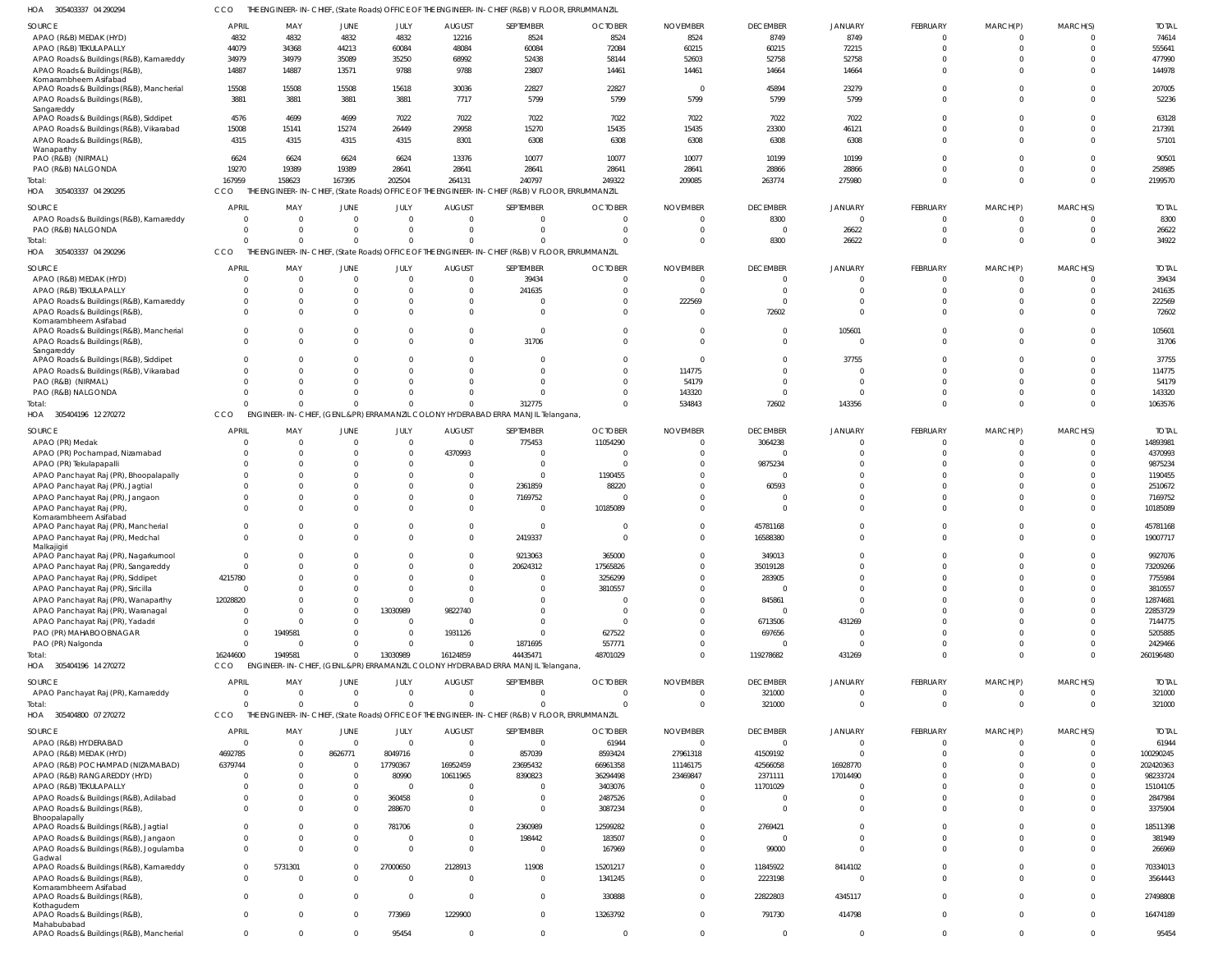305404800 07 270272 HOA CCO THE ENGINEER-IN-CHIEF, (State Roads) OFFICE OF THE ENGINEER-IN-CHIEF (R&B) V FLOOR, ERRUMMANZIL

| <b>SOURCE</b>                                                                     | <b>APRIL</b>                     | MAY                  | JUNE                 | JULY                                           | <b>AUGUST</b>           | SEPTEMBER                                                                                       | <b>OCTOBER</b>        | <b>NOVEMBER</b>         | <b>DECEMBER</b>       | <b>JANUARY</b><br>$\cap$ | FEBRUARY                      | MARCH(P)                         | MARCH(S)                   | <b>TOTAL</b>           |
|-----------------------------------------------------------------------------------|----------------------------------|----------------------|----------------------|------------------------------------------------|-------------------------|-------------------------------------------------------------------------------------------------|-----------------------|-------------------------|-----------------------|--------------------------|-------------------------------|----------------------------------|----------------------------|------------------------|
| APAO Roads & Buildings (R&B), Medchal<br>Malkajigiri                              | $\overline{0}$                   | $\Omega$             | $\Omega$             | $\overline{0}$                                 | $\overline{0}$          | 687895                                                                                          | 12038579              | $\Omega$                | 16523699              |                          | $\overline{0}$                | $\mathbf{0}$                     | $\mathbf 0$                | 29250173               |
| APAO Roads & Buildings (R&B),<br>Nagarkurnool                                     | $\overline{0}$                   | $\Omega$             | $\Omega$             | $\overline{0}$                                 | 0                       | 416853                                                                                          | 11203714              | $\mathbf 0$             | 5798341               | $\Omega$                 | $\overline{0}$                | $\mathbf{0}$                     | $\mathbf{0}$               | 17418908               |
| APAO Roads & Buildings (R&B), Peddapalli<br>APAO Roads & Buildings (R&B)          | $\overline{0}$<br>$\overline{0}$ | 0<br>$\Omega$        | $\Omega$<br>$\Omega$ | 1665759<br>1084522                             | 0<br>8201491            | 3435048<br>6192454                                                                              | 929181<br>25786564    | $\mathbf 0$<br>11609624 | $\Omega$<br>20239142  | $\Omega$<br>$\Omega$     | $\mathbf 0$<br>$\mathbf 0$    | $\Omega$<br>$\Omega$             | $\mathbf 0$<br>$\mathbf 0$ | 6029988<br>73113797    |
| Sangareddy<br>APAO Roads & Buildings (R&B), Siddipet                              | $\overline{0}$                   | 30323592             | 12995856             | 58133124                                       | $\Omega$                | $\mathbf 0$                                                                                     | 46286226              | 31488615                | 73779939              | $-29419900$              | $\Omega$                      | $\Omega$                         | $\mathbf 0$                | 223587452              |
| APAO Roads & Buildings (R&B), Siricilla                                           | $\overline{0}$                   | $\overline{0}$       | $\Omega$             | 79917                                          | $\Omega$                | $\Omega$                                                                                        | 2553785               | $\overline{0}$          | $\Omega$              |                          | $\Omega$                      | $\Omega$                         | $\mathbf 0$                | 2633702                |
| APAO Roads & Buildings (R&B), Suryapet<br>APAO Roads & Buildings (R&B), Vikarabad | $\overline{0}$<br>$\overline{0}$ | 18142837<br>0        | $\Omega$<br>$\Omega$ | $\Omega$<br>290056                             | $\Omega$<br>$\mathbf 0$ | 114008<br>1139053                                                                               | 10330325<br>35819485  | 20293756<br>11798537    | 45872917<br>23474957  | $\Omega$                 | $\Omega$<br>$\Omega$          | <sup>0</sup><br><sup>0</sup>     | $\Omega$<br>$\mathbf 0$    | 94753843<br>72522088   |
| APAO Roads & Buildings (R&B)                                                      | $\Omega$                         | $\Omega$             | $\Omega$             | 8643                                           | 5221941                 | 10739                                                                                           | 13375990              | $\Omega$                | $\Omega$              | $\cap$                   | $\Omega$                      | $\Omega$                         | $\Omega$                   | 18617313               |
| Wanaparthy<br>APAO Roads & Buildings (R&B), Waranagal                             | $\Omega$                         | $\Omega$             | $\Omega$             | $\Omega$                                       | $\Omega$                | $\Omega$                                                                                        | 68508                 | $\Omega$                | $\Omega$              | $\cap$                   | $\Omega$                      | $\Omega$                         | $\Omega$                   | 68508                  |
| APAO Roads & Buildings (R&B), Yadadri                                             | $\Omega$                         | $\Omega$             | $\Omega$             | 24955829                                       | $\Omega$                | $\Omega$                                                                                        | 20071900              | $\Omega$                | 95823141              | 10757588                 | $\Omega$                      | $\Omega$                         | $\mathbf 0$                | 151608458              |
| PAO (R&B) (NIRMAL)                                                                | $\Omega$                         | $\Omega$             | $\Omega$             | 281992                                         | $\mathbf 0$             | 1019324                                                                                         | 10315562              | $\Omega$                | 1036545               | $\cap$                   | $\Omega$                      |                                  | $\Omega$                   | 12653423               |
| PAO (R&B), HANUMAKONDA<br>PAO (R&B) LMD                                           | $\Omega$<br>$\Omega$             | $\Omega$<br>$\Omega$ | $\Omega$<br>$\Omega$ | 5607460<br>79440                               | $\mathbf 0$<br>570597   | 2957425<br>364359                                                                               | 725979<br>560438      | $\Omega$<br>0           | $\Omega$<br>$\Omega$  | $\cap$                   | $\Omega$                      | <sup>0</sup>                     | $\Omega$<br>$\Omega$       | 9290864<br>1574834     |
| PAO (R&B) MAHABOOBNAGAR                                                           | $\Omega$                         | $\Omega$             | $\Omega$             | $\Omega$                                       | $\Omega$                | 0                                                                                               | 18049957              | 279800                  | 19036604              | 419217                   | $\Omega$                      | <sup>0</sup>                     | $\Omega$                   | 37785578               |
| PAO (R&B) NALGONDA<br>Total:                                                      | $\Omega$<br>11072529             | 1168037<br>55365767  | 1176069<br>22798696  | 4989457<br>152398179                           | 6744067<br>51661333     | 1644472<br>53496263                                                                             | 13235840<br>385328993 | 0<br>138047672          | 36030050<br>476314799 | 28874182                 | $\Omega$<br>$\Omega$          | <sup>0</sup><br>$\Omega$         | $\mathbf 0$<br>$\mathbf 0$ | 64987992<br>1375358413 |
| 305404800 07 290291<br>HOA                                                        | CCO                              |                      |                      | THE ENGINEER-IN-CHIEF, (State Roads) OFFICE OF |                         | THE ENGINEER-IN-CHIEF (R&B) V FLOOR, ERRUMMANZIL                                                |                       |                         |                       |                          |                               |                                  |                            |                        |
| SOURCE                                                                            | <b>APRIL</b>                     | MAY                  | JUNE                 | JULY                                           | <b>AUGUST</b>           | SEPTEMBER                                                                                       | <b>OCTOBER</b>        | <b>NOVEMBER</b>         | <b>DECEMBER</b>       | JANUARY                  | FEBRUARY                      | MARCH(P)                         | MARCH(S)                   | <b>TOTAL</b>           |
| APAO (R&B) HYDERABAD                                                              | 34050                            | 34050                | 34050                | 42169                                          | 55050                   | 55050                                                                                           | 58050                 | 58050                   | 58050                 | 58050                    | $\Omega$                      |                                  | $\Omega$                   | 486619                 |
| APAO (R&B) MEDAK (HYD)<br>APAO (R&B) POCHAMPAD (NIZAMABAD)                        | 123780<br>701375                 | 124540<br>701467     | 124540<br>769635     | 125300<br>670556                               | 235162<br>1242767       | 204970<br>1118637                                                                               | 204970<br>1034483     | 206700<br>1015537       | 207890<br>1131305     | 216220<br>1057833        | $\Omega$<br>$\Omega$          | $\Omega$<br><sup>0</sup>         | $\Omega$<br>$\Omega$       | 1774072<br>9443595     |
| APAO (R&B) RANGAREDDY (HYD)                                                       | 771657                           | 689857               | 770162               | 696697                                         | 713607                  | 2136565                                                                                         | 1092665               | 1033239                 | 1028437               | 1016679                  | O                             | $\Omega$                         | $\Omega$                   | 9949565                |
| APAO (R&B) TEKULAPALLY                                                            | 1696318                          | 1796157              | 1688840              | 1733952                                        | 2711424                 | 2524848                                                                                         | 3166502               | 2605020                 | 2777980               | 2550023                  | $\Omega$                      | $\cap$                           | $\Omega$                   | 23251064               |
| APAO Roads & Buildings (R&B), Adilabad<br>APAO Roads & Buildings (R&B)            | 123460<br>1202097                | 386291<br>1299478    | 124220<br>1209878    | 147024<br>1214611                              | 230382<br>1444423       | 201070<br>1497947                                                                               | 202180<br>1410419     | 202180<br>1421025       | 203120<br>1416189     | 203120<br>1418891        | $\Omega$<br>$\Omega$          | $\Omega$<br>$\Omega$             | $\Omega$<br>$\Omega$       | 2023047<br>13534958    |
| Bhoopalapally                                                                     |                                  |                      |                      |                                                |                         |                                                                                                 |                       |                         |                       |                          |                               |                                  |                            |                        |
| APAO Roads & Buildings (R&B), Jagtial<br>APAO Roads & Buildings (R&B), Jangaon    | 27640<br>308069                  | 27640<br>308069      | 27640<br>308069      | 35336<br>308069                                | 46240<br>573075         | 46240<br>474269                                                                                 | 46240<br>475809       | 46240<br>475809         | 46240<br>477439       | 46240<br>477439          | $\Omega$<br>$\Omega$          | <sup>0</sup><br>$\Omega$         | $\Omega$<br>$\Omega$       | 395696<br>4186116      |
| APAO Roads & Buildings (R&B), Jogulamba                                           | 901330                           | 925445               | 1143845              | 1116880                                        | 1466703                 | 1505130                                                                                         | 1423715               | 1492100                 | 1481490               | 1569966                  | $\Omega$                      | $\Omega$                         | $\Omega$                   | 13026604               |
| Gadwal<br>APAO Roads & Buildings (R&B), Kamareddy                                 | 203425                           | 205375               | 206485               | 206485                                         | 372345                  | 349135                                                                                          | 286415                | 286415                  | 459637                | 338065                   | $\Omega$                      | $\Omega$                         | $\Omega$                   | 2913782                |
| APAO Roads & Buildings (R&B)                                                      | 1643995                          | 1334779              | 1265820              | 1264691                                        | 1260184                 | 1389952                                                                                         | 10143                 | 23030                   | 6190620               | 2095625                  | $\Omega$                      | $\Omega$                         | $\Omega$                   | 16478839               |
| Kothagudem<br>APAO Roads & Buildings (R&B)<br>Mahabubabad                         | 492279                           | 492279               | 488835               | 476252                                         | 476252                  | 699379                                                                                          | 604612                | 604000                  | 600644                | 608382                   | $\Omega$                      | $\Omega$                         | $\Omega$                   | 5542914                |
| APAO Roads & Buildings (R&B), Mancherial                                          | 88580                            | 151220               | 121190               | 122070                                         | 200444                  | 213772                                                                                          | 198450                | - 0                     | 398180                | 148080                   | $\Omega$                      | $\Omega$                         | $\mathbf 0$                | 1641986                |
| APAO Roads & Buildings (R&B), Medchal<br>Malkajigiri                              | 658664                           | 631004               | 599094               | 633452                                         | 1102555                 | 1009996                                                                                         | 1018764               | 1020594                 | 1025004               | 947977                   | $\Omega$                      | $\Omega$                         | $\mathbf 0$                | 8647104                |
| APAO Roads & Buildings (R&B)<br>Nagarkurnool                                      | 521675                           | 1096522              | 518740               | 525805                                         | 894416                  | 769595                                                                                          | 771325                | 935125                  | 825580                | 771680                   | $\Omega$                      | $\Omega$                         | $\Omega$                   | 7630463                |
| APAO Roads & Buildings (R&B), Peddapalli                                          | 350135                           | 327399               | 321715               | 466226                                         | 597305                  | 576595                                                                                          | 578225                | 578225                  | 581235                | 552863                   | $\Omega$                      | $\Omega$                         | $\Omega$                   | 4929923                |
| APAO Roads & Buildings (R&B)<br>Sangareddy                                        | 560300                           | 564290               | 539296               | 529530                                         | 990932                  | 865370                                                                                          | 865370                | 865370                  | 866770                | 868050                   | $\Omega$                      | $\Omega$                         | $\Omega$                   | 7515278                |
| APAO Roads & Buildings (R&B), Siddipet                                            | 65400                            | 274622               | 33580                | 122556                                         | 105514                  | 110660                                                                                          | 109160                | 109160                  | 109160                | 109160                   | $\Omega$                      | <sup>0</sup>                     | $\Omega$                   | 1148972                |
| APAO Roads & Buildings (R&B), Siricilla<br>APAO Roads & Buildings (R&B), Suryapet | 498170<br>563250                 | 996340<br>622670     | 500310<br>599694     | 458480<br>591328                               | 103474<br>1138068       | 1502610<br>969680                                                                               | 771969<br>971410      | 753210<br>985687        | 759460<br>879110      | 759460<br>887430         | $\Omega$                      | $\Omega$                         | $\Omega$<br>$\Omega$       | 7103483<br>8208327     |
| APAO Roads & Buildings (R&B), Vikarabad                                           | 611840                           | 601240               | 599898               | 662856                                         | 1040357                 | 925530                                                                                          | 927910                | 1392111                 | 949010                | 99391                    |                               |                                  |                            | 8704663                |
| APAO Roads & Buildings (R&B)<br>Wanaparthy                                        | 238741                           | 235825               | 222225               | 279125                                         | 462495                  | 402359                                                                                          | 515369                | 414765                  | 393347                | 361715                   | $\Omega$                      | $\Omega$                         | $\Omega$                   | 3525966                |
| APAO Roads & Buildings (R&B), Waranagal                                           | 649353                           | 760361               | 772840               | 635498                                         | 636608                  | 710682                                                                                          | 594078                | 594078                  | 595478                | 598608                   | $\Omega$                      | $\Omega$                         | $\Omega$                   | 6547584                |
| APAO Roads & Buildings (R&B), Yadadri<br>PAO (R&B) (NIRMAL)                       | 482255<br>216550                 | 602100<br>216550     | 716755<br>253600     | 545375<br>218360                               | 967033<br>492530        | 902425<br>357400                                                                                | 744591<br>361950      | 896165<br>358590        | 980425<br>358590      | 856045<br>360090         | $\Omega$<br>$\Omega$          | $\Omega$<br>$\Omega$             | $\Omega$<br>$\Omega$       | 7693169<br>3194210     |
| PAO (R&B), HANUMAKONDA                                                            | 1049001                          | 1015223              | 1050461              | 967368                                         | 1071863                 | 1900252                                                                                         | 1464468               | 1471494                 | 1453035               | 1454767                  | $\Omega$                      | $\Omega$                         | $\Omega$                   | 12897932               |
| PAO (R&B) LMD                                                                     | 395555                           | 481955               | 563930               | 428525                                         | 410650                  | 1138074                                                                                         | 586845                | 588125                  | 640365                | 792845                   | $\Omega$                      | $\Omega$                         | $\Omega$                   | 6026869                |
| PAO (R&B) MAHABOOBNAGAR<br>PAO (R&B) NALGONDA                                     | 941520<br>668260                 | 944732<br>714610     | 1001126<br>671430    | 963640<br>817737                               | 1690244<br>1109756      | 1593351<br>1095610                                                                              | 1484940<br>1060514    | 1486670<br>1037710      | 1493600<br>1037710    | 1501600<br>1040620       | $\Omega$<br>$\Omega$          | $\Omega$<br>$\Omega$             | $\Omega$<br>$\Omega$       | 13101423<br>9253957    |
| Total:                                                                            | 16788724                         | 18562090             | 17247903             | 17005953                                       | 23841858                | 27247153                                                                                        | 23041541              | 22956424                | 29425100              | 24661434                 | $\Omega$                      | $\Omega$                         | $\Omega$                   | 220778180              |
| HOA 305404800 07 290292                                                           | CCO                              |                      |                      |                                                |                         | THE ENGINEER-IN-CHIEF, (State Roads) OFFICE OF THE ENGINEER-IN-CHIEF (R&B) V FLOOR, ERRUMMANZIL |                       |                         |                       |                          |                               |                                  |                            |                        |
| SOURCE                                                                            | <b>APRIL</b>                     | MAY                  | JUNE                 | JULY                                           | <b>AUGUST</b>           | SEPTEMBER                                                                                       | <b>OCTOBER</b>        | <b>NOVEMBER</b>         | <b>DECEMBER</b>       | <b>JANUARY</b>           | FEBRUARY                      | MARCH(P)                         | MARCH(S)                   | <b>TOTAL</b>           |
| APAO (R&B) HYDERABAD<br>APAO (R&B) MEDAK (HYD)                                    | 700<br>400                       | 700<br>400           | 700<br>400           | 950<br>400                                     | 950<br>400              | 950<br>400                                                                                      | 1250<br>400           | 1250<br>400             | 1250<br>400           | 1250<br>400              | $\overline{0}$<br>$\mathbf 0$ | $\overline{0}$<br>$\overline{0}$ | $\mathbf 0$<br>$\Omega$    | 9950<br>4000           |
| APAO (R&B) POCHAMPAD (NIZAMABAD)                                                  | 2500                             | 2500                 | 2500                 | 2410                                           | 5100                    | 3800                                                                                            | 3100                  | 3100                    | 3100                  | 3100                     | $\Omega$                      | $\Omega$                         | $\Omega$                   | 31210                  |
| APAO (R&B) RANGAREDDY (HYD)                                                       | 15877                            | 15283                | 15283                | 15283                                          | 11700                   | 19950                                                                                           | 14450                 | 14450                   | 14450                 | 14450                    | $\Omega$                      | $\Omega$                         | $\Omega$                   | 151176                 |
| APAO (R&B) TEKULAPALLY<br>APAO Roads & Buildings (R&B), Adilabad                  | 26868<br>1050                    | 45600<br>1050        | 27168<br>1050        | 24318<br>1050                                  | 24775<br>1050           | 24175<br>1050                                                                                   | 21450<br>1050         | 26625<br>1050           | 12900<br>1050         | 12850<br>1050            | $\Omega$<br>0                 | $\Omega$<br>$\mathbf 0$          | $\Omega$<br>$\Omega$       | 246729<br>10500        |
| APAO Roads & Buildings (R&B)                                                      | 4925                             | 4980                 | 4925                 | 5004                                           | 4725                    | 5170                                                                                            | 5025                  | 5025                    | 5025                  | 5025                     | $\mathbf 0$                   | $\mathbf{0}$                     | $\mathbf 0$                | 49829                  |
| Bhoopalapally<br>APAO Roads & Buildings (R&B), Jagtial                            | 200                              | 200                  | 200                  | 200                                            | 200                     | 200                                                                                             | 200                   | 200                     | 200                   | 200                      | 0                             | $\mathbf 0$                      | $\mathbf{0}$               | 2000                   |
| APAO Roads & Buildings (R&B), Jangaon                                             | 1800                             | 1800                 | 1800                 | 1800                                           | 1800                    | 1800                                                                                            | 1800                  | 1800                    | 1800                  | 1800                     | $\mathbf 0$                   | $\mathbf 0$                      | $\mathbf 0$                | 18000                  |
| APAO Roads & Buildings (R&B),<br>Kothagudem                                       | 18375                            | 13185                | 28225                | 25800                                          | 11967                   | 31109                                                                                           | $\overline{0}$        | $\overline{0}$          | 32400                 | 11100                    | $\mathbf 0$                   | $\mathbf 0$                      | $\Omega$                   | 172161                 |
| APAO Roads & Buildings (R&B),<br>Mahabubabad                                      | 1200                             | 1200                 | 1200                 | 1200                                           | 1200                    | 1200                                                                                            | 1200                  | 1200                    | 1200                  | 1200                     | $\mathbf{0}$                  | $\mathbf 0$                      | $\mathbf 0$                | 12000                  |
| APAO Roads & Buildings (R&B), Mancherial                                          | 900                              | 5500                 | 4200                 | 4200                                           | 3200                    | 3200                                                                                            | 3200                  | $\overline{0}$          | 6400                  | 900                      | $\mathbf 0$                   | $\mathbf 0$                      | $\mathbf{0}$               | 31700                  |
| APAO Roads & Buildings (R&B)<br>Nagarkurnool                                      | 2000                             | 4000                 | 2000                 | 2000                                           | 2000                    | 2000                                                                                            | 2000                  | 2000                    | 2000                  | 2000                     | $\mathbf 0$                   | $\mathbf 0$                      | $\mathbf 0$                | 22000                  |
| APAO Roads & Buildings (R&B), Peddapalli                                          | 1550                             | 1390                 | 1350                 | 1910                                           | 2250                    | 1900                                                                                            | 1900                  | 1900                    | 1900                  | 1900                     | 0                             | $\Omega$                         | $\mathbf{0}$               | 17950                  |
| APAO Roads & Buildings (R&B), Siddipet                                            | 200                              | 200                  | 200                  | 200                                            | 200                     | 200                                                                                             | 200                   | 200                     | 200                   | 200                      | $\Omega$                      | $\Omega$                         | $\Omega$                   | 2000                   |
| APAO Roads & Buildings (R&B), Siricilla<br>APAO Roads & Buildings (R&B), Suryapet | 2800<br>4100                     | 5600<br>4100         | 2800<br>4100         | 2600<br>4100                                   | $\mathsf{C}$<br>4100    | 5200<br>4100                                                                                    | 2693<br>4100          | 2600<br>4100            | 2600<br>3050          | 2600<br>5550             | $\Omega$<br>0                 | $\Omega$<br>$\mathbf 0$          | $\Omega$<br>$\mathbf 0$    | 29493<br>41400         |
| APAO Roads & Buildings (R&B),<br>Wanaparthy                                       | 5703                             | 5703                 | 2000                 | 2000                                           | 2000                    | 2000                                                                                            | 2000                  | 2000                    | 2000                  | 2000                     | $\mathbf 0$                   | $\Omega$                         | $\Omega$                   | 27406                  |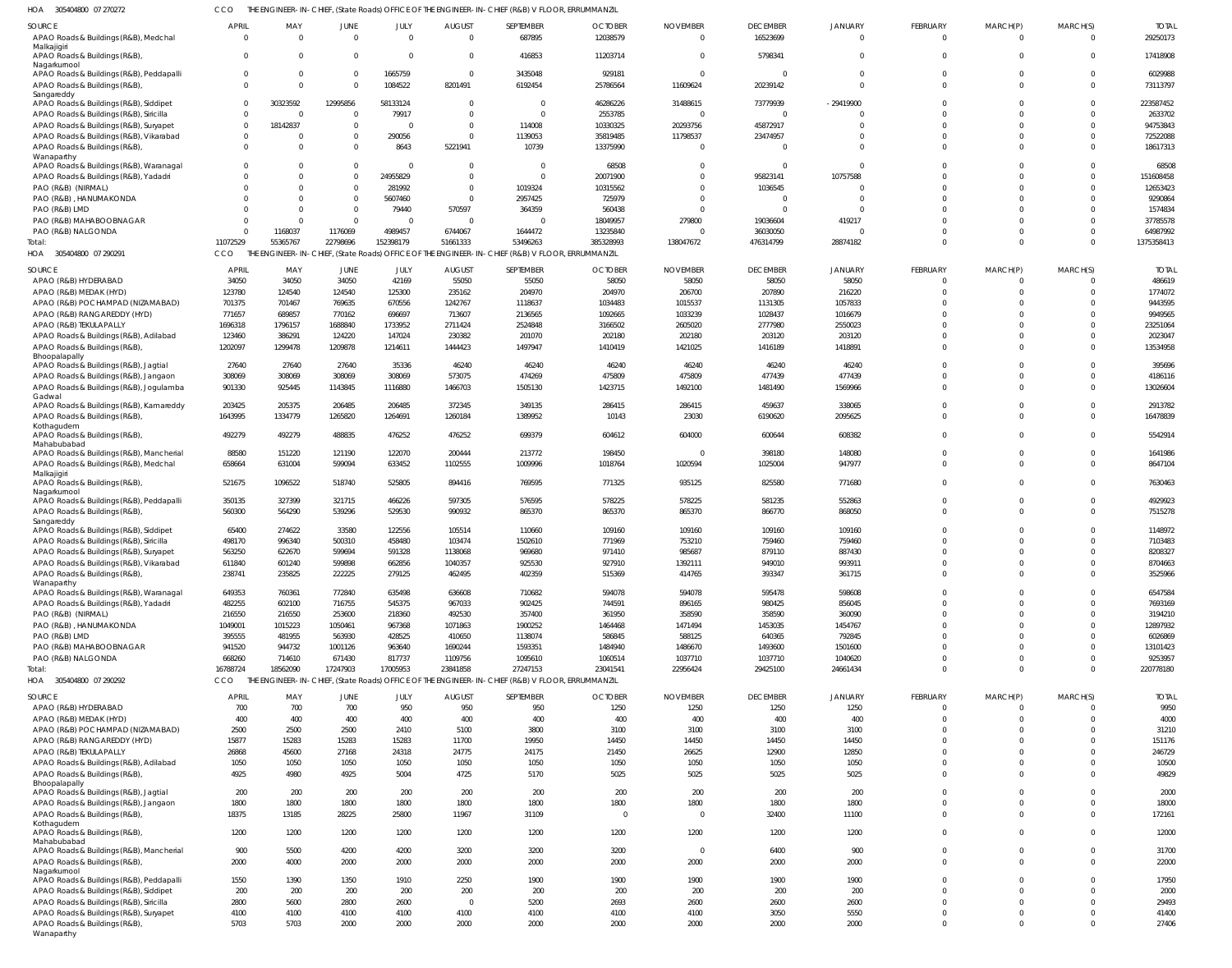305404800 07 290292 HOA CCO THE ENGINEER-IN-CHIEF, (State Roads) OFFICE OF THE ENGINEER-IN-CHIEF (R&B) V FLOOR, ERRUMMANZIL

| $300 + 0 + 000$ 01 270272                         |                 |                 |                  |                 |                 | The envelopment in $\sigma$ and $\mu$ (state hours) of fibers of the enomiestic in $\sigma$ only (hap) $\tau$ record, enhomogeneous |                 |                 |                  |                  |                      |                      |                         |                    |
|---------------------------------------------------|-----------------|-----------------|------------------|-----------------|-----------------|-------------------------------------------------------------------------------------------------------------------------------------|-----------------|-----------------|------------------|------------------|----------------------|----------------------|-------------------------|--------------------|
| SOURCE                                            | <b>APRIL</b>    | MAY             | JUNE             | JULY            | <b>AUGUST</b>   | SEPTEMBER                                                                                                                           | <b>OCTOBER</b>  | <b>NOVEMBER</b> | <b>DECEMBER</b>  | <b>JANUARY</b>   | <b>FEBRUARY</b>      | MARCH(P)             | MARCH(S)                | <b>TOTAL</b>       |
| APAO Roads & Buildings (R&B), Waranagal           | 1200            | 4627            | 1700             | 1700            | 1700            | 2300                                                                                                                                | 1900            | 1900            | 1900             | 1900             | $\Omega$             | - 0                  | $\Omega$                | 20827              |
| APAO Roads & Buildings (R&B), Yadadri             | 5150            | 7750            | 6050             | 5450            | 5450            | 5450                                                                                                                                | 5053            | 5750            | 5450             | 5450             | $\Omega$             | $\Omega$             | $\Omega$                | 57003              |
| PAO (R&B), HANUMAKONDA                            | 10000           | 10000           | 10000            | 9650            | 9650            | 22525                                                                                                                               | 13650           | 13650           | 13800            | 13800            | <sup>0</sup>         | $\cap$               | $\Omega$                | 126725             |
| PAO (R&B) LMD                                     | 5300            | 7000            | 8475             | 6000            | 5910            | 15700                                                                                                                               | 7000            | 7000            | 7750             | 10000            | $\Omega$             | $\Omega$             |                         | 80135              |
| PAO (R&B) NALGONDA                                | 5500            | 6000            | 5500             | 5500            | 5500            | 5500                                                                                                                                | 5320            | 5200            | 5200             | 5200             | <sup>0</sup>         | $\Omega$             | $\Omega$                | 54420              |
|                                                   |                 |                 |                  |                 |                 |                                                                                                                                     |                 |                 |                  |                  |                      |                      |                         |                    |
| Total:                                            | 118298          | 148768          | 131826           | 123725          | 105827          | 159879                                                                                                                              | 98941           | 101400          | 126025           | 103925           | $\Omega$             | $\Omega$             | $\Omega$                | 1218614            |
| HOA 305404800 07 290293                           | CCO             |                 |                  |                 |                 | THE ENGINEER-IN-CHIEF, (State Roads) OFFICE OF THE ENGINEER-IN-CHIEF (R&B) V FLOOR, ERRUMMANZIL                                     |                 |                 |                  |                  |                      |                      |                         |                    |
| <b>SOURCE</b>                                     | <b>APRIL</b>    | MAY             | JUNE             | JULY            | <b>AUGUST</b>   | SEPTEMBER                                                                                                                           | <b>OCTOBER</b>  | <b>NOVEMBER</b> | <b>DECEMBER</b>  | <b>JANUARY</b>   | FEBRUARY             | MARCH(P)             | MARCH(S)                | <b>TOTAL</b>       |
| APAO (R&B) HYDERABAD                              | 12881           | 12881           | 12881            | 16828           | 3947            | 3947                                                                                                                                | 4166            | 4166            | 4166             | 4166             | $\Omega$             | $\Omega$             | $\Omega$                | 80029              |
|                                                   |                 |                 |                  |                 |                 |                                                                                                                                     |                 |                 |                  |                  |                      |                      |                         |                    |
| APAO (R&B) MEDAK (HYD)                            | 47489           | 47783           | 47783            | 48078           | 29550           | 14826                                                                                                                               | 14826           | 14952           | 15039            | 15648            | $\Omega$             | $\Omega$             | $\Omega$                | 295974             |
| APAO (R&B) POCHAMPAD (NIZAMABAD)                  | 265039          | 265263          | 296203           | 252690          | 154883          | 76425                                                                                                                               | 75945           | 72688           | 81055            | 84753            | <sup>0</sup>         | - 0                  | $\Omega$                | 1624944            |
| APAO (R&B) RANGAREDDY (HYD)                       | 249358          | 217999          | 241297           | 220650          | 221335          | 204211                                                                                                                              | 71280           | 65289           | 64722            | 64722            |                      | - 0                  | $\Omega$                | 1620863            |
| APAO (R&B) TEKULAPALLY                            | 621303          | 678734          | 654997           | 619239          | 287479          | 243804                                                                                                                              | 170838          | 177431          | 189429           | 173334           | <sup>0</sup>         |                      | $\Omega$                | 3816588            |
| APAO Roads & Buildings (R&B), Adilabad            | 57944           | 313160          | 58238            | 58510           | 40959           | 26911                                                                                                                               | 26992           | 26992           | 27060            | 27060            | <sup>0</sup>         |                      | $\Omega$                | 663826             |
| APAO Roads & Buildings (R&B)                      | 127500          | 161761          | 127841           | 128737          | 78420           | 49031                                                                                                                               | 39611           | 39611           | 39872            | 40193            | $\Omega$             | $\Omega$             | $\Omega$                | 832577             |
| Bhoopalapally                                     |                 |                 |                  |                 |                 |                                                                                                                                     |                 |                 |                  |                  |                      |                      |                         |                    |
| APAO Roads & Buildings (R&B), Jagtial             | 10609           | 10609           | 10609            | 14250           | 3346            | 3346                                                                                                                                | 3346            | 3346            | 3346             | 3346             | $\Omega$             | $\Omega$             | $\Omega$                | 66153              |
| APAO Roads & Buildings (R&B), Jangaon             | 98370           | 98370           | 98370            | 98370           | 18603           | 30570                                                                                                                               | 30679           | 30679           | 30798            | 30798            | <sup>0</sup>         | $\cap$               | $\Omega$                | 565607             |
|                                                   |                 |                 |                  |                 |                 |                                                                                                                                     |                 |                 |                  |                  |                      |                      |                         |                    |
| APAO Roads & Buildings (R&B), Jogulamba           | 345768          | 355120          | 343226           | 451283          | 126633          | 116781                                                                                                                              | 102972          | 107919          | 108054           | 113587           | $\Omega$             | $\Omega$             | $\Omega$                | 2171343            |
| Gadwal<br>APAO Roads & Buildings (R&B), Kamareddy | 78033           | 78790           | 79220            | 79220           | 8458            | 39976                                                                                                                               | 20715           | 20715           | 33243            | 24451            | $\Omega$             | $\Omega$             | $\Omega$                | 462821             |
|                                                   |                 |                 |                  |                 |                 |                                                                                                                                     |                 |                 |                  |                  |                      |                      |                         |                    |
| APAO Roads & Buildings (R&B)                      | 623694          | 512498          | 477563           | 463206          | 478775          | 532119                                                                                                                              | 3931            | $\Omega$        | 447751           | 150934           | $\Omega$             | $\Omega$             | $\Omega$                | 3690471            |
| Kothagudem                                        |                 |                 |                  |                 |                 |                                                                                                                                     |                 |                 |                  |                  | $\Omega$             | $\Omega$             | $\Omega$                | 559213             |
| APAO Roads & Buildings (R&B),<br>Mahabubabad      | 76552           | 76552           | 76552            | 77014           | 77014           | 70952                                                                                                                               | 32659           | 23883           | 23958            | 24077            |                      |                      |                         |                    |
|                                                   | 34007           | 58041           | 46524            | 46865           | 33445           | 21831                                                                                                                               | 14359           | $\overline{0}$  | 28811            | 10716            | $\Omega$             | $\Omega$             | $\Omega$                | 294599             |
| APAO Roads & Buildings (R&B), Mancherial          |                 |                 |                  |                 |                 |                                                                                                                                     |                 |                 |                  |                  |                      |                      |                         |                    |
| APAO Roads & Buildings (R&B), Medchal             | 235228          | 224619          | 212374           | 225559          | 153017          | 89144                                                                                                                               | 70525           | 70525           | 70845            | 69828            | $\Omega$             | $\Omega$             | $\Omega$                | 1421664            |
| Malkajigiri                                       |                 |                 |                  |                 |                 |                                                                                                                                     |                 |                 |                  |                  | $\Omega$             | $\Omega$             | $\Omega$                |                    |
| APAO Roads & Buildings (R&B),<br>Nagarkurnool     | 179366          | 373931          | 180933           | 180967          | 97140           | 55514                                                                                                                               | 55640           | 55640           | 55814            | 55814            |                      |                      |                         | 1290759            |
| APAO Roads & Buildings (R&B), Peddapalli          | 134347          | 125624          | 123443           | 185626          | 52466           | 41709                                                                                                                               | 41828           | 41828           | 42047            | 39997            | $\Omega$             | $\Omega$             | $\Omega$                | 828915             |
|                                                   |                 |                 |                  |                 |                 |                                                                                                                                     |                 |                 |                  |                  |                      |                      |                         |                    |
| APAO Roads & Buildings (R&B)                      | 214967          | 216515          | 206930           | 203188          | 124670          | 62593                                                                                                                               | 62593           | 62593           | 62695            | 62788            | $\Omega$             | $\Omega$             | $\Omega$                | 1279532            |
| Sangareddy                                        |                 |                 |                  |                 |                 |                                                                                                                                     |                 |                 |                  |                  | <sup>0</sup>         | $\cap$               | $\Omega$                |                    |
| APAO Roads & Buildings (R&B), Siddipet            | 25080           | 82192           | 12881            | 46829           | 11623           | 8003                                                                                                                                | 7894            | 7894            | 7894             | 7894             |                      |                      |                         | 218184             |
| APAO Roads & Buildings (R&B), Siricilla           | 191102          | 389407          | 191931           | 175886          | 50749           | 111290                                                                                                                              | 62072           | 54476           | 54930            | 54930            | $\Omega$             |                      | $\Omega$                | 1336773            |
| APAO Roads & Buildings (R&B), Suryapet            | 216121          | 238906          | 233045           | 226930          | 123569          | 70142                                                                                                                               | 70268           | 71834           | 63595            | 64198            | <sup>0</sup>         | $\Omega$             | $\Omega$                | 1378608            |
| APAO Roads & Buildings (R&B), Vikarabad           | 234777          | 230721          | 230213           | 253326          | 164165          | 107184                                                                                                                              | 107634          | 271846          | 100355           | 92850            | <sup>0</sup>         | $\cap$               | $\Omega$                | 1793071            |
| APAO Roads & Buildings (R&B)                      | 103206          | 102075          | 85264            | 107072          | 58534           | 29102                                                                                                                               | 101278          | 30002           | 28467            | 26164            | $\Omega$             | $\cap$               | $\Omega$                | 671164             |
| Wanaparthy                                        |                 |                 |                  |                 |                 |                                                                                                                                     |                 |                 |                  |                  |                      |                      |                         |                    |
| APAO Roads & Buildings (R&B), Waranagal           | 56943           | 101084          | 58235            | 58235           | 58665           | 53640                                                                                                                               | 17925           | 17925           | 18027            | 18255            | $\Omega$             | $\cap$               | $\Omega$                | 458934             |
| APAO Roads & Buildings (R&B), Yadadri             | 185006          | 230990          | 308739           | 204776          | 121828          | 73088                                                                                                                               | 50660           | 64819           | 82642            | 61920            | <sup>0</sup>         |                      | $\Omega$                | 1384468            |
| PAO (R&B) (NIRMAL)                                | 83093           | 83093           | 97308            | 83795           | $-32372$        | 25854                                                                                                                               | 27615           | 25940           | 25940            | 26049            | <sup>0</sup>         |                      | $\Omega$                | 446315             |
|                                                   |                 |                 |                  |                 |                 |                                                                                                                                     |                 |                 |                  |                  |                      |                      |                         |                    |
|                                                   |                 |                 |                  |                 |                 |                                                                                                                                     |                 |                 |                  |                  |                      |                      |                         |                    |
| PAO (R&B), HANUMAKONDA                            | 275380          | 275872          | 275872           | 264129          | 266598          | 267244                                                                                                                              | 81378           | 81504           | 81990            | 82212            | <sup>0</sup>         |                      | $\Omega$                | 1952179            |
| PAO (R&B) LMD                                     | 151766          | 184923          | 230940           | 164423          | 157565          | 274722                                                                                                                              | 42450           | 42543           | 46322            | 57349            | U                    |                      | $\Omega$                | 1353003            |
| PAO (R&B) MAHABOOBNAGAR                           | 361243          | 362437          | 386417           | 369826          | 198423          | 147137                                                                                                                              | 115101          | 115227          | 115731           | 116314           | <sup>0</sup>         | $\cap$               | $\Omega$                | 2287856            |
| PAO (R&B) NALGONDA                                | 256204          | 274003          | 257435           | 328315          | 87376           | 79211                                                                                                                               | 76673           | 75025           | 75025            | 75237            | <sup>0</sup>         |                      | $\Omega$                | 1584504            |
| Total:                                            | 5552376         | 6383953         | 5663264          | 5653822         | 3256863         | 2930307                                                                                                                             | 1603853         | 1677292         | 2029623          | 1679584          | $\Omega$             |                      | $\Omega$                | 36430937           |
| HOA<br>305404800 07 290294                        | CCO             |                 |                  |                 |                 | THE ENGINEER-IN-CHIEF, (State Roads) OFFICE OF THE ENGINEER-IN-CHIEF (R&B) V FLOOR, ERRUMMANZIL                                     |                 |                 |                  |                  |                      |                      |                         |                    |
|                                                   |                 |                 |                  |                 |                 |                                                                                                                                     |                 |                 |                  |                  |                      |                      |                         |                    |
| <b>SOURCE</b>                                     | <b>APRIL</b>    | MAY             | JUNE             | JULY            | <b>AUGUST</b>   | SEPTEMBER                                                                                                                           | <b>OCTOBER</b>  | <b>NOVEMBER</b> | <b>DECEMBER</b>  | <b>JANUARY</b>   | <b>FEBRUARY</b>      | MARCH(P)             | MARCH(S)                | <b>TOTAL</b>       |
| APAO (R&B) HYDERABAD                              | 9966            | 9966            | 9966             | 13013           | 13013           | 13013                                                                                                                               | 13733           | 13733           | 13733            | 13733            | $\Omega$             |                      | $\Omega$                | 123869             |
| APAO (R&B) MEDAK (HYD)                            | 14696           | 14787           | 14787            | 14878           | 29774           | 22403                                                                                                                               | 22403           | 22593           | 22724            | 23641            | <sup>0</sup>         |                      | $\Omega$                | 202686             |
| APAO (R&B) POCHAMPAD (NIZAMABAD)                  | 103958          | 104103          | 113948           | 99227           | 187636          | 141744                                                                                                                              | 135366          | 132389          | 147853           | 138178           | $\Omega$             | $\Omega$             | $\Omega$                | 1304402            |
|                                                   |                 |                 |                  |                 |                 |                                                                                                                                     |                 |                 |                  |                  | $\Omega$             | $\Omega$             | $\Omega$                |                    |
| APAO (R&B) RANGAREDDY (HYD)                       | 118905          | 123628          | 123628           | 125680          | 127162          | 417041                                                                                                                              | 192737          | 170747          | 170328           | 170328           |                      | $\Omega$             | $\Omega$                | 1740184            |
| APAO (R&B) TEKULAPALLY                            | 227824          | 237574          | 227322           | 242807          | 369269          | 315626                                                                                                                              | 309447          | 319935          | 340821           | 317360           | $\Omega$             |                      |                         | 2907985            |
| APAO Roads & Buildings (R&B), Adilabad            | 15890           | 51665           | 15981            | 16065           | 31024           | 23617                                                                                                                               | 23739           | 23739           | 23862            | 23862            | $\Omega$             | $\Omega$             | $\Omega$                | 249444             |
| APAO Roads & Buildings (R&B)                      | 45457           | 56060           | 45563            | 46554           | 82780           | 82635                                                                                                                               | 70644           | 70644           | 71073            | 71619            | $\Omega$             | $\Omega$             | $\Omega$                | 643029             |
| Bhoopalapally                                     |                 |                 |                  |                 |                 |                                                                                                                                     |                 |                 |                  |                  |                      |                      |                         |                    |
| APAO Roads & Buildings (R&B), Jagtial             | 3283            | 3283            | 3283             | 5056            | 5056            | 5056                                                                                                                                | 5056            | 5056            | 5056             | 5056             | $\Omega$             | $\Omega$             | $\Omega$                | 45241              |
| APAO Roads & Buildings (R&B), Jangaon             | 32279           | 32279           | 32279            | 32279           | 62619           | 48588                                                                                                                               | 48783           | 48783           | 48962            | 48962            | $\Omega$             | $\Omega$             | $\Omega$                | 435813             |
| APAO Roads & Buildings (R&B), Jogulamba           | 120729          | 124226          | 119722           | 176724          | 180703          | 185858                                                                                                                              | 172558          | 181367          | 181571           | 191412           | $\Omega$             | $\Omega$             | $\Omega$                | 1634870            |
| Gadwal                                            |                 |                 |                  |                 |                 |                                                                                                                                     |                 |                 |                  |                  |                      |                      |                         |                    |
| APAO Roads & Buildings (R&B), Kamareddy           | 24913           | 25146           | 25279            | 25279           | 41366           | 43517                                                                                                                               | 31303           | 31303           | 53676            | 37975            | $\Omega$             | $\Omega$             | $\Omega$                | 339757             |
| APAO Roads & Buildings (R&B),                     | 250359          | 165804          | 194242           | 186682          | 151635          | 244722                                                                                                                              | 1218            | $\overline{0}$  | 676540           | 228061           | $\Omega$             | $\Omega$             | $\Omega$                | 2099263            |
| Kothagudem                                        |                 |                 |                  |                 |                 |                                                                                                                                     |                 |                 |                  |                  |                      |                      |                         |                    |
| APAO Roads & Buildings (R&B),                     | 23691           | 23691           | 23691            | 23833           | 23833           | 63413                                                                                                                               | 37279           | 37401           | 37514            | 37693            | $\Omega$             | $\Omega$             | $\Omega$                | 332039             |
| Mahabubabad                                       |                 |                 |                  |                 |                 |                                                                                                                                     |                 |                 |                  |                  |                      |                      |                         |                    |
| APAO Roads & Buildings (R&B), Mancherial          | 11288           | 20727           | 15185            | 15290           | 26416           | 26463                                                                                                                               | 22723           | $\overline{0}$  | 45587            | 17219            | $\Omega$             | $\Omega$             | $\Omega$                | 200898             |
| APAO Roads & Buildings (R&B), Medchal             | 181989          | 173781          | 164307           | 174508          | 273919          | 234515                                                                                                                              | 232495          | 232495          | 233553           | 216044           | $\Omega$             | $\Omega$             | $\Omega$                | 2117606            |
| Malkajigiri                                       |                 |                 |                  |                 |                 |                                                                                                                                     |                 |                 |                  |                  |                      |                      |                         |                    |
| APAO Roads & Buildings (R&B),                     | 59508           | 123719          | 59992            | 60002           | 123664          | 92747                                                                                                                               | 92937           | 92937           | 89199            | 89199            | $\Omega$             | $\Omega$             | $\Omega$                | 883904             |
| Nagarkurnool                                      |                 |                 |                  |                 |                 |                                                                                                                                     |                 |                 |                  |                  |                      |                      |                         |                    |
| APAO Roads & Buildings (R&B), Peddapalli          | 44310           | 41611           | 40936            | 72231           | 80396           | 73597                                                                                                                               | 73809           | 73809           | 74175            | 71138            | $\Omega$             | $\Omega$             | $\Omega$                | 646012             |
| APAO Roads & Buildings (R&B),                     | 88558           | 89436           | 86732            | 85486           | 157421          | 122073                                                                                                                              | 122073          | 122073          | 122227           | 122368           | $\Omega$             | $\Omega$             | $\Omega$                | 1118447            |
| Sangareddy                                        |                 |                 |                  |                 |                 |                                                                                                                                     |                 |                 |                  |                  |                      |                      |                         |                    |
| APAO Roads & Buildings (R&B), Siddipet            | 8570            | 33678           | 3986             | 17349           | 14983           | 13208                                                                                                                               | 13013           | 13013           | 13013            | 13013            | $\Omega$             | $\Omega$             | $\Omega$                | 143826             |
| APAO Roads & Buildings (R&B), Siricilla           | 66100           | 132200          | 66382            | 60355           | 34014           | 183505                                                                                                                              | 94219           | 91485           | 92299            | 90916            | <sup>0</sup>         | $\Omega$             | $\Omega$                | 911475             |
| APAO Roads & Buildings (R&B), Suryapet            | 73421           | 81919           | 78532            | 77245           | 153538          | 115454                                                                                                                              | 115679          | 117431          | 105722           | 106776           | $\Omega$             | $\Omega$             | $\Omega$                | 1025717            |
| APAO Roads & Buildings (R&B), Vikarabad           | 77865           | 76633           | 76498            | 84410           | 138807          | 109024                                                                                                                              | 109324          | 164612          | 111364           | 115945           | $\Omega$             | $\Omega$             | $\Omega$                | 1064482            |
| APAO Roads & Buildings (R&B),                     | 33966           | 33543           | 31884            | 40038           | 68564           | 51967                                                                                                                               | 71630           | 53573           | 50831            | 46719            | $\Omega$             | $\Omega$             | $\Omega$                | 482715             |
| Wanaparthy                                        |                 |                 |                  |                 |                 |                                                                                                                                     |                 |                 |                  |                  |                      |                      |                         |                    |
| APAO Roads & Buildings (R&B), Waranagal           | 17622           | 51643           | 21611            | 21611           | 21744           | 50815                                                                                                                               | 31458           | 31458           | 31612            | 31957            | $\Omega$             | $\Omega$             | $\Omega$                | 311531             |
| APAO Roads & Buildings (R&B), Yadadri             | 60697           | 74955           | 88567            | 68224           | 128135          | 103710                                                                                                                              | 85856           | 102522          | 112528           | 98176            | $\Omega$             | $\Omega$             | $\Omega$                | 923370             |
|                                                   |                 |                 |                  |                 |                 |                                                                                                                                     |                 |                 |                  |                  | $\Omega$             | $\Omega$             | $\Omega$                |                    |
| PAO (R&B) (NIRMAL)                                | 27943           | 27943           | 33259            | 28178           | 55390           | 42027                                                                                                                               | 42684           | 42182           | 42182            | 42347            |                      |                      |                         | 384135             |
| PAO (R&B), HANUMAKONDA                            | 142036          | 142290          | 142290           | 136234          | 137506          | 309801                                                                                                                              | 190036          | 190330          | 191467           | 191985           | $\Omega$             | $\Omega$             | $\Omega$                | 1773975            |
| PAO (R&B) LMD<br>PAO (R&B) MAHABOOBNAGAR          | 68962<br>147486 | 86064<br>147936 | 102191<br>158685 | 75407<br>151590 | 73285<br>262799 | 210980<br>236729                                                                                                                    | 91466<br>209921 | 91683<br>210215 | 100507<br>211149 | 126156<br>212509 | $\Omega$<br>$\Omega$ | $\Omega$<br>$\Omega$ | $\Omega$<br>$\mathbf 0$ | 1026701<br>1949019 |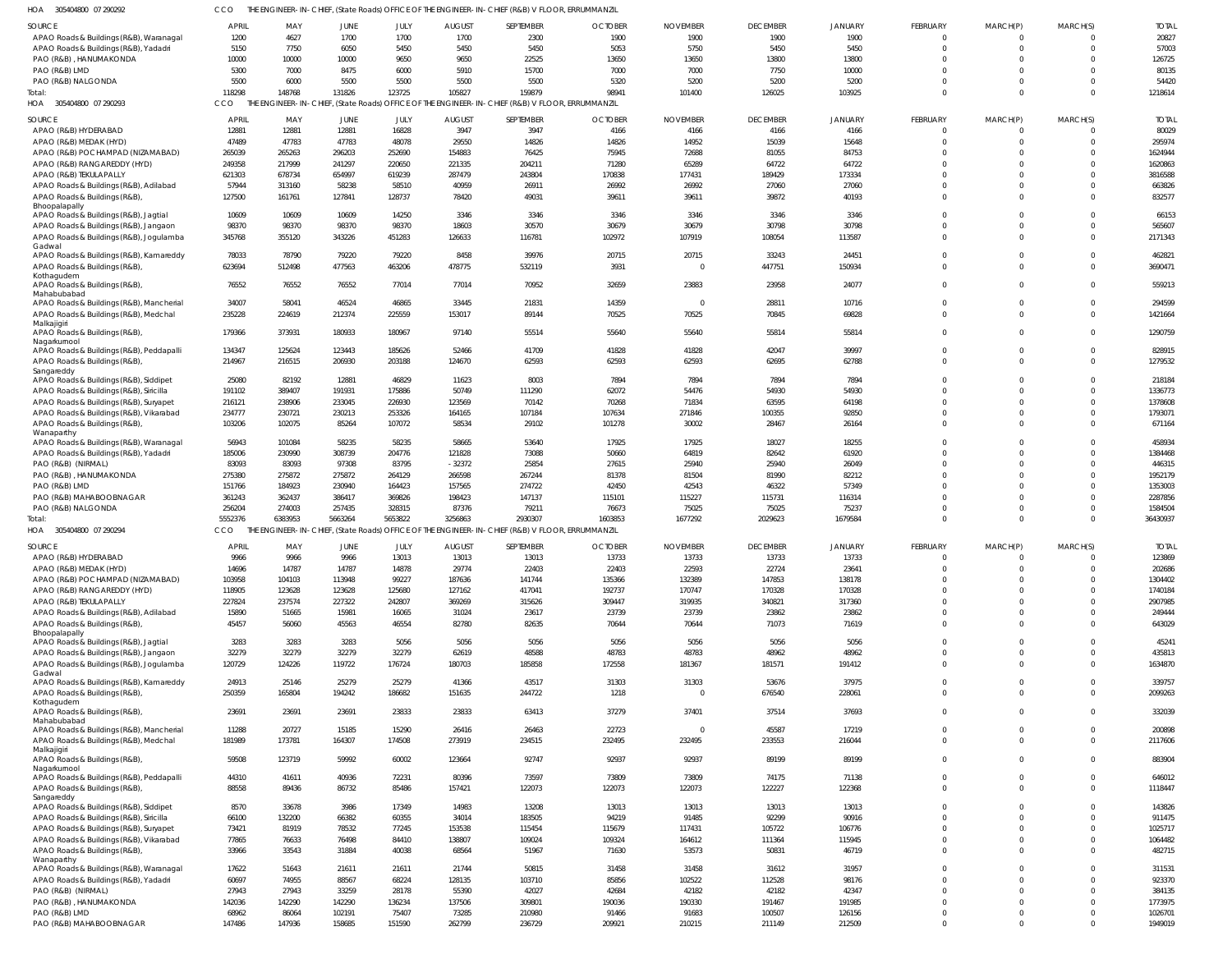305404800 07 290294 HOA CCO THE ENGINEER-IN-CHIEF, (State Roads) OFFICE OF THE ENGINEER-IN-CHIEF (R&B) V FLOOR, ERRUMMANZIL

| SOURCE                                            |                      |          |                |                      |                      | THE ENORMEENT INTO THEIR (STATE NOGGS) OF HOLD OF THE ENORMEENT INTO THEIR (NOO) VILLOON, ENNONIMENTAL |                          |                 |                    |                |             |              |             |              |
|---------------------------------------------------|----------------------|----------|----------------|----------------------|----------------------|--------------------------------------------------------------------------------------------------------|--------------------------|-----------------|--------------------|----------------|-------------|--------------|-------------|--------------|
|                                                   | <b>APRIL</b>         | MAY      | <b>JUNE</b>    | JULY                 | <b>AUGUST</b>        | SEPTEMBER                                                                                              | <b>OCTOBER</b>           | <b>NOVEMBER</b> | <b>DECEMBER</b>    | <b>JANUARY</b> | FEBRUARY    | MARCH(P)     | MARCH(S)    | <b>TOTAL</b> |
| PAO (R&B) NALGONDA                                | 85226                | 91855    | 85635          | 122732               | 131598               | 127496                                                                                                 | 123699                   | 121239          | 121239             | 121558         | $\Omega$    | 0            | $\Omega$    | 1132277      |
| Total:                                            | 2187497              | 2402145  | 2206363        | 2298967              | 3188049              | 3711344                                                                                                | 2787288                  | 2808747         | 3542367            | 3021905        | $\Omega$    | $\Omega$     | $\Omega$    | 28154672     |
| HOA 305404800 07 290295                           | CCO                  |          |                |                      |                      | THE ENGINEER-IN-CHIEF, (State Roads) OFFICE OF THE ENGINEER-IN-CHIEF (R&B) V FLOOR, ERRUMMANZIL        |                          |                 |                    |                |             |              |             |              |
|                                                   |                      |          |                |                      |                      |                                                                                                        |                          |                 |                    |                |             |              |             |              |
| SOURCE                                            | <b>APRIL</b>         | MAY      | <b>JUNE</b>    | JULY                 | <b>AUGUST</b>        | SEPTEMBER                                                                                              | <b>OCTOBER</b>           | <b>NOVEMBER</b> | <b>DECEMBER</b>    | JANUARY        | FEBRUARY    | MARCH(P)     | MARCH(S)    | <b>TOTAL</b> |
| APAO (R&B) HYDERABAD                              | $\sqrt{ }$           | 90130    | $\mathbf{0}$   | $\overline{0}$       | $\overline{0}$       | $\overline{0}$                                                                                         | $\mathbf{0}$             |                 | $\overline{0}$     | $\mathbf 0$    | $\mathbf 0$ | $\mathbf 0$  | $\Omega$    | 90130        |
| APAO (R&B) RANGAREDDY (HYD)                       | -0                   |          | 0              | $\overline{0}$       | $\Omega$             | 100000                                                                                                 | 34650                    |                 | $\overline{0}$     | $\mathbf 0$    | $\Omega$    | $\mathbf 0$  | $\Omega$    | 134650       |
| APAO Roads & Buildings (R&B),                     | $\Omega$             |          | $\Omega$       | $\overline{0}$       | $\Omega$             | $\overline{0}$                                                                                         | $\Omega$                 | 200000          | $\Omega$           | $\Omega$       | $\Omega$    | $\Omega$     | $\Omega$    | 200000       |
| Bhoopalapally                                     |                      |          |                |                      |                      |                                                                                                        |                          |                 |                    |                |             |              |             |              |
| APAO Roads & Buildings (R&B), Jogulamba           | $\Omega$             |          | $\mathbf{0}$   | $\overline{0}$       | 12398                | $\mathbf 0$                                                                                            | $\Omega$                 | 98180           | $\Omega$           | $\Omega$       | $\Omega$    | $\Omega$     | $\Omega$    | 110578       |
| Gadwal                                            |                      |          |                |                      |                      |                                                                                                        |                          |                 |                    |                |             |              |             |              |
| APAO Roads & Buildings (R&B),                     | $\Omega$             | 200000   | $\mathbf 0$    | 100000               | $\Omega$             | $\mathbf 0$                                                                                            | $\Omega$                 | 100000          | $\overline{0}$     | $\Omega$       | $\Omega$    | $\mathbf 0$  | $\Omega$    | 400000       |
| Mahabubabad                                       | $\mathbf 0$          | - 0      |                | $\overline{0}$       | $\Omega$             | $\mathbf{0}$                                                                                           | $\Omega$                 |                 |                    | $\overline{0}$ | $\Omega$    | $\Omega$     | $\Omega$    |              |
| APAO Roads & Buildings (R&B),<br>Nagarkurnool     |                      |          | 81960          |                      |                      |                                                                                                        |                          |                 | 151880             |                |             |              |             | 233840       |
| APAO Roads & Buildings (R&B), Vikarabad           | -0                   |          | 91100          | $\overline{0}$       | $\Omega$             | $\Omega$                                                                                               |                          |                 | 100000             | 265552         | $\Omega$    | $\Omega$     | $\Omega$    | 456652       |
| APAO Roads & Buildings (R&B), Waranagal           | $\Omega$             | $\Omega$ | $\Omega$       | $\overline{0}$       | $\Omega$             | $\Omega$                                                                                               |                          | 94668           | $\overline{0}$     | $^{\circ}$     |             | $\Omega$     |             | 94668        |
| APAO Roads & Buildings (R&B), Yadadri             | $\mathbf{0}$         | 62411    | $\Omega$       | 108000               | $\Omega$             | $\Omega$                                                                                               |                          |                 | $\Omega$           | $\Omega$       |             | $\Omega$     | $\Omega$    | 170411       |
|                                                   |                      | - 0      |                | $\overline{0}$       |                      | $\Omega$                                                                                               |                          |                 | $\Omega$           |                |             | $\Omega$     |             | 192562       |
| PAO (R&B), HANUMAKONDA                            |                      |          |                |                      | 100000               |                                                                                                        |                          |                 |                    | 92562          |             |              |             |              |
| PAO (R&B) LMD                                     |                      | 42991    |                | $\overline{0}$       |                      | $\Omega$                                                                                               |                          |                 | $\Omega$           | $\Omega$       |             | $\cap$       |             | 42991        |
| PAO (R&B) MAHABOOBNAGAR                           |                      | 16864    |                | $\Omega$             | $\Omega$             | $\Omega$                                                                                               |                          |                 | $\Omega$           | 51490          |             | $\Omega$     |             | 68354        |
| PAO (R&B) NALGONDA                                |                      | 200000   | <sup>0</sup>   | $\Omega$             | $\Omega$             | $\Omega$                                                                                               |                          |                 | $\Omega$           | $\Omega$       |             | $\Omega$     |             | 200000       |
| Total:                                            | - 0                  | 612396   | 173060         | 208000               | 112398               | 100000                                                                                                 | 34650                    | 492848          | 251880             | 409604         | $\Omega$    | $\Omega$     | $\Omega$    | 2394836      |
| HOA 305404800 07 290296                           | CCO                  |          |                |                      |                      | THE ENGINEER-IN-CHIEF, (State Roads) OFFICE OF THE ENGINEER-IN-CHIEF (R&B) V FLOOR, ERRUMMANZIL        |                          |                 |                    |                |             |              |             |              |
|                                                   |                      |          |                |                      |                      | SEPTEMBER                                                                                              |                          |                 |                    |                |             |              |             | <b>TOTAL</b> |
| SOURCE                                            | <b>APRIL</b>         | MAY      | <b>JUNE</b>    | JULY                 | <b>AUGUST</b>        |                                                                                                        | <b>OCTOBER</b>           | <b>NOVEMBER</b> | <b>DECEMBER</b>    | <b>JANUARY</b> | FEBRUARY    | MARCH(P)     | MARCH(S)    |              |
| APAO (R&B) HYDERABAD                              | $\Omega$             |          | $\Omega$       | $\overline{0}$       | $\Omega$             | $\overline{0}$                                                                                         | $\Omega$                 |                 | $\overline{0}$     | 38185          | -0          | $\Omega$     |             | 38185        |
| APAO (R&B) MEDAK (HYD)                            |                      |          | $\Omega$       | $\Omega$             | $\Omega$             | 68302                                                                                                  | $\Omega$                 |                 | 52145              | $\Omega$       | $\Omega$    | $\Omega$     | $\Omega$    | 120447       |
| APAO (R&B) POCHAMPAD (NIZAMABAD)                  |                      |          | $\Omega$       | $\Omega$             | $\Omega$             | $\Omega$                                                                                               | $\Omega$                 |                 | 439964             | $\Omega$       |             |              |             | 439964       |
| APAO (R&B) RANGAREDDY (HYD)                       |                      |          | 3088           | $\Omega$             | 40691                | 9319                                                                                                   | $\Omega$                 | 151935          | $\overline{0}$     | 157525         |             |              |             | 362558       |
| APAO (R&B) TEKULAPALLY                            |                      |          | 101128         | $\Omega$             | $\Omega$             | 549292                                                                                                 |                          |                 | 250857             | $\mathbf 0$    |             |              |             | 901277       |
| APAO Roads & Buildings (R&B), Adilabad            |                      |          |                | $\Omega$             | $\Omega$             | $\Omega$                                                                                               |                          |                 | $\overline{0}$     | 116154         |             | $\cap$       |             | 116154       |
| APAO Roads & Buildings (R&B),                     | $\Omega$             |          |                | $\Omega$             | $\Omega$             | $\Omega$                                                                                               | $\Omega$                 | 298312          | $\Omega$           | $\Omega$       | $\Omega$    | $\Omega$     |             | 298312       |
| Bhoopalapally                                     |                      |          |                |                      |                      |                                                                                                        |                          |                 |                    |                |             |              |             |              |
| APAO Roads & Buildings (R&B), Jagtial             | $\Omega$             |          |                | $\Omega$             | $\Omega$             | $\mathbf 0$                                                                                            | $\Omega$                 |                 | $\Omega$           | 27181          |             | $\Omega$     |             | 27181        |
| APAO Roads & Buildings (R&B), Jangaon             | $\Omega$             | $\Omega$ |                | $\Omega$             | $\Omega$             | 41989                                                                                                  | $\Omega$                 |                 | $\Omega$           | $\Omega$       | $\Omega$    | $\Omega$     |             | 41989        |
| APAO Roads & Buildings (R&B), Jogulamba           | $\Omega$             |          | $\Omega$       | $\Omega$             | $\Omega$             | $\Omega$                                                                                               | $\Omega$                 | 434377          | $\Omega$           | $\mathbf 0$    | $\Omega$    | $\Omega$     | $\Omega$    | 434377       |
| Gadwal                                            |                      |          |                |                      |                      |                                                                                                        |                          |                 |                    |                |             |              |             |              |
| APAO Roads & Buildings (R&B), Kamareddy           | $\Omega$             |          | 0              | $\Omega$             | $\Omega$             | - 0                                                                                                    | $\Omega$                 | 167403          | $\Omega$           | $\Omega$       |             | $\Omega$     |             | 167403       |
| APAO Roads & Buildings (R&B),                     | $\Omega$             |          | 102571         | $\overline{0}$       | $\Omega$             | 313909                                                                                                 | $\Omega$                 |                 | $\Omega$           | $\Omega$       | $\Omega$    | $\Omega$     | $\Omega$    | 416480       |
| Kothagudem                                        |                      |          |                |                      |                      |                                                                                                        |                          |                 |                    |                |             |              |             |              |
| APAO Roads & Buildings (R&B),                     | $\Omega$             |          |                | $\Omega$             | 16933                | $\Omega$                                                                                               | <sup>0</sup>             | 39434           | $\Omega$           | 43084          |             |              |             | 99451        |
| Mahabubabad                                       | $\Omega$             |          | $\Omega$       | $\Omega$             | $\Omega$             | $\Omega$                                                                                               | $\Omega$                 |                 | $\Omega$           |                |             | $\Omega$     | $\Omega$    |              |
| APAO Roads & Buildings (R&B), Mancherial          |                      |          |                |                      |                      |                                                                                                        |                          |                 |                    | 117163         |             |              |             | 117163       |
| APAO Roads & Buildings (R&B), Medchal             | $\Omega$             | $\Omega$ | $\Omega$       | $\Omega$             | $\Omega$             | $\Omega$                                                                                               | $\Omega$                 |                 | $\Omega$           | 470888         | $\Omega$    | $\Omega$     | $\Omega$    | 470888       |
| Malkajigiri                                       | $\Omega$             |          | $\Omega$       | $\Omega$             | $\Omega$             | $\Omega$                                                                                               | <sup>0</sup>             |                 | $\Omega$           | 418557         |             | $\Omega$     | $\Omega$    | 418557       |
| APAO Roads & Buildings (R&B),<br>Nagarkurnool     |                      |          |                |                      |                      |                                                                                                        |                          |                 |                    |                |             |              |             |              |
| APAO Roads & Buildings (R&B),                     |                      |          |                |                      |                      | 386614                                                                                                 |                          |                 |                    | $\overline{0}$ |             |              |             |              |
|                                                   |                      |          |                |                      |                      |                                                                                                        |                          |                 |                    |                |             |              |             |              |
|                                                   | $\Omega$             |          | <sup>0</sup>   | $\Omega$             | $\Omega$             |                                                                                                        |                          |                 | $\Omega$           |                |             |              | $\Omega$    | 386614       |
| Sangareddy                                        |                      |          |                | $\Omega$             | $\Omega$             | $\Omega$                                                                                               |                          |                 | $\Omega$           | 64674          |             |              |             | 64674        |
| APAO Roads & Buildings (R&B), Siddipet            |                      | $\Omega$ |                | $\Omega$             | $\Omega$             | $\Omega$                                                                                               | <sup>0</sup>             |                 |                    |                |             |              |             |              |
| APAO Roads & Buildings (R&B), Siricilla           |                      |          |                | $\Omega$             | $\Omega$             |                                                                                                        | <sup>0</sup>             |                 | 348850<br>$\Omega$ | 39434          |             |              |             | 388284       |
| APAO Roads & Buildings (R&B), Suryapet            |                      |          |                |                      |                      | 161817                                                                                                 |                          |                 |                    | 61802          |             |              |             | 223619       |
| APAO Roads & Buildings (R&B), Vikarabad           | $\Omega$             |          | $\mathbf 0$    | $\Omega$             | $\Omega$             | $\mathbf 0$                                                                                            | $\Omega$                 | 269440          | 242163             | $\mathbf 0$    |             | $\Omega$     |             | 511603       |
| APAO Roads & Buildings (R&B),                     | $\Omega$             | $\Omega$ | 29221          | $\overline{0}$       | $\Omega$             | 40304                                                                                                  | $\Omega$                 | 37353           | $\overline{0}$     | $\mathbf 0$    | $\Omega$    | $\Omega$     | $\Omega$    | 106878       |
| Wanaparthy                                        |                      |          |                |                      |                      |                                                                                                        |                          |                 |                    |                |             |              |             |              |
| APAO Roads & Buildings (R&B), Waranagal           | $\Omega$<br>$\Omega$ | $\Omega$ |                | $\Omega$<br>$\Omega$ | $\Omega$<br>$\Omega$ | $\Omega$                                                                                               | <sup>0</sup><br>$\Omega$ | $\Omega$        | $\overline{0}$     | 33102          |             | $\Omega$     | $\Omega$    | 33102        |
| APAO Roads & Buildings (R&B), Yadadri             |                      |          |                |                      |                      | $\Omega$                                                                                               |                          | 322384          | 110386             | $\Omega$       |             |              |             | 432770       |
| PAO (R&B) (NIRMAL)                                |                      |          |                | $\Omega$             | $\Omega$             | $\overline{0}$                                                                                         |                          | 211514          | $\overline{0}$     | $\Omega$       | $\Omega$    | $\Omega$     |             | 211514       |
| PAO (R&B), HANUMAKONDA                            |                      |          |                | $\Omega$             | $\Omega$             | 369286                                                                                                 |                          |                 | $\Omega$           | $\Omega$       |             | $\Omega$     |             | 369286       |
| PAO (R&B) LMD                                     |                      |          |                | $\Omega$             | $\Omega$             | - 0                                                                                                    |                          | $\Omega$        | $\Omega$           | 180567         |             | $\Omega$     |             | 180567       |
| PAO (R&B) MAHABOOBNAGAR                           |                      |          |                | $\Omega$             | $\Omega$             | $\Omega$                                                                                               | <sup>0</sup>             | 543622          | $\Omega$           | $\Omega$       |             | $\Omega$     |             | 543622       |
| PAO (R&B) NALGONDA                                |                      |          |                | $\Omega$             | $\Omega$             | 43812                                                                                                  | <sup>0</sup>             | 603584          | $\Omega$           | $\Omega$       |             | $\Omega$     |             | 647396       |
| Total:                                            |                      |          | 236008         | $\Omega$             | 57624                | 1984644                                                                                                | $\Omega$                 | 3079358         | 1444365            | 1768316        | $\Omega$    | $\Omega$     | $\Omega$    | 8570315      |
| HOA 305404800 07 310318                           | CCO                  |          |                |                      |                      | THE ENGINEER-IN-CHIEF, (State Roads) OFFICE OF THE ENGINEER-IN-CHIEF (R&B) V FLOOR, ERRUMMANZIL        |                          |                 |                    |                |             |              |             |              |
|                                                   |                      |          |                |                      |                      |                                                                                                        |                          |                 |                    |                |             |              |             |              |
| SOURCE                                            | <b>APRIL</b>         | MAY      | <b>JUNE</b>    | JULY                 | <b>AUGUST</b>        | SEPTEMBER                                                                                              | <b>OCTOBER</b>           | <b>NOVEMBER</b> | <b>DECEMBER</b>    | JANUARY        | FEBRUARY    | MARCH(P)     | MARCH(S)    | <b>TOTAL</b> |
| APAO (R&B) POCHAMPAD (NIZAMABAD)                  | - 0                  | 20000    | $\overline{0}$ | $\overline{0}$       | $\overline{0}$       | 20000                                                                                                  | $\overline{0}$           | 20000           | 20000              | 20000          | $\mathbf 0$ | $\mathbf 0$  | $\mathbf 0$ | 100000       |
| APAO (R&B) RANGAREDDY (HYD)                       | $\Omega$             | $\Omega$ | $\mathbf 0$    | $\overline{0}$       | $\Omega$             | $\overline{0}$                                                                                         | 20000                    |                 | $\overline{0}$     | $\mathbf 0$    | $\mathbf 0$ | $\mathbf 0$  | $\mathbf 0$ | 20000        |
| APAO (R&B) TEKULAPALLY                            | $\Omega$             | - 0      | 40000          | 20000                | $\Omega$             | $\mathbf 0$                                                                                            | $\overline{0}$           |                 | $\overline{0}$     | $\mathbf 0$    | $\Omega$    | $\mathbf 0$  | $\Omega$    | 60000        |
| APAO Roads & Buildings (R&B),                     | $\Omega$             | $\Omega$ | 20000          | 20000                | $\Omega$             | $\mathbf{0}$                                                                                           | $\Omega$                 |                 | $\Omega$           | $\mathbf 0$    | $\Omega$    | $\Omega$     | $\Omega$    | 40000        |
| Kothagudem                                        |                      |          |                |                      |                      |                                                                                                        |                          |                 |                    |                |             |              |             |              |
| APAO Roads & Buildings (R&B), Medchal             | $\Omega$             |          | 20000          | 20000                | $\Omega$             | $\mathbf{0}$                                                                                           | $\Omega$                 | $\Omega$        | $\overline{0}$     | $\overline{0}$ | $\Omega$    | $\Omega$     | $\Omega$    | 40000        |
| Malkajigiri                                       |                      |          |                |                      |                      |                                                                                                        |                          |                 |                    |                |             |              |             |              |
| APAO Roads & Buildings (R&B), Siricilla           | $\Omega$             |          | $\overline{0}$ | $\overline{0}$       | $\Omega$             | $\mathbf{0}$                                                                                           | $\Omega$                 | 20000           | $\overline{0}$     | $\overline{0}$ | $\Omega$    | $\mathbf{0}$ | $\mathbf 0$ | 20000        |
| APAO Roads & Buildings (R&B), Vikarabad           | $\Omega$             |          | 40000          | $\overline{0}$       | $\Omega$             | $\Omega$                                                                                               | $\Omega$                 |                 | $\overline{0}$     | $\overline{0}$ | $\Omega$    | $\Omega$     | $\Omega$    | 40000        |
| PAO (R&B), HANUMAKONDA                            | $\Omega$             | $\Omega$ | $\overline{0}$ | $\overline{0}$       | $\overline{0}$       | $\Omega$                                                                                               | $\Omega$                 |                 | $\overline{0}$     | 20000          | $\Omega$    | $\Omega$     | $\Omega$    | 20000        |
| PAO (R&B) LMD                                     | - 0                  |          | $\mathbf{0}$   | $\overline{0}$       | 20000                | $\mathbf 0$                                                                                            | 20000                    |                 | $\overline{0}$     | $\mathbf 0$    | $\Omega$    | $\mathbf{0}$ | $\Omega$    | 40000        |
| Total:                                            | $\Omega$             | 20000    | 120000         | 60000                | 20000                | 20000                                                                                                  | 40000                    | 40000           | 20000              | 40000          | $\Omega$    | $\mathbf 0$  | $\Omega$    | 380000       |
| 305404800 13 270272<br>HOA                        | CCO                  |          |                |                      |                      | THE CHIEF ENGINEER (R&B), EAP, RDC OFFICE OF THE ENGINEER-IN-CHIEF (R&B), II FLOOR, ERRUMMANZIL        |                          |                 |                    |                |             |              |             |              |
|                                                   |                      |          |                |                      |                      |                                                                                                        |                          |                 |                    |                |             |              |             |              |
| SOURCE                                            | <b>APRIL</b>         | MAY      | JUNE           | <b>JULY</b>          | <b>AUGUST</b>        | SEPTEMBER                                                                                              | <b>OCTOBER</b>           | <b>NOVEMBER</b> | <b>DECEMBER</b>    | <b>JANUARY</b> | FEBRUARY    | MARCH(P)     | MARCH(S)    | <b>TOTAL</b> |
| APAO (R&B) MEDAK (HYD)                            | $\overline{0}$       | $\Omega$ | 13024953       | 11344785             | $\Omega$             | $\overline{0}$                                                                                         | 17129629                 | $\Omega$        | 22083374           | $\mathbf 0$    |             | -0           | $\Omega$    | 63582741     |
| APAO (R&B) POCHAMPAD (NIZAMABAD)                  | - 0                  | $\Omega$ | $\Omega$       | $\Omega$             | $\Omega$             | 389760                                                                                                 | 617555                   | $\Omega$        | 14153701           | $\Omega$       |             | $\Omega$     |             | 15161016     |
| APAO (R&B) RANGAREDDY (HYD)                       | $\Omega$             |          | $\Omega$       | $\Omega$             | $\Omega$             | $\overline{0}$                                                                                         | 7669928                  |                 | 23689588           | 8245269        |             | - 0          |             | 39604785     |
| APAO (R&B) TEKULAPALLY                            | $\Omega$             | $\Omega$ |                | $\Omega$             | $\Omega$             | $\overline{0}$                                                                                         | $\Omega$                 | <sup>0</sup>    | 1835531            | $\Omega$       | $\Omega$    | $\Omega$     |             | 1835531      |
| APAO Roads & Buildings (R&B), Jogulamba           | $\Omega$             | $\Omega$ | $\Omega$       | $\Omega$             | $\Omega$             | $\mathbf 0$                                                                                            | 99000                    | $\Omega$        | 4278817            | $\Omega$       | $\Omega$    | $\Omega$     |             | 4377817      |
| Gadwal<br>APAO Roads & Buildings (R&B), Kamareddy | $\mathbf 0$          | $\Omega$ | $\Omega$       | 362162               | 0                    | 175762                                                                                                 | 11076391                 | $\Omega$        | 17079899           | $\mathbf 0$    | $\Omega$    | $\mathbf 0$  | $\mathbf 0$ | 28694214     |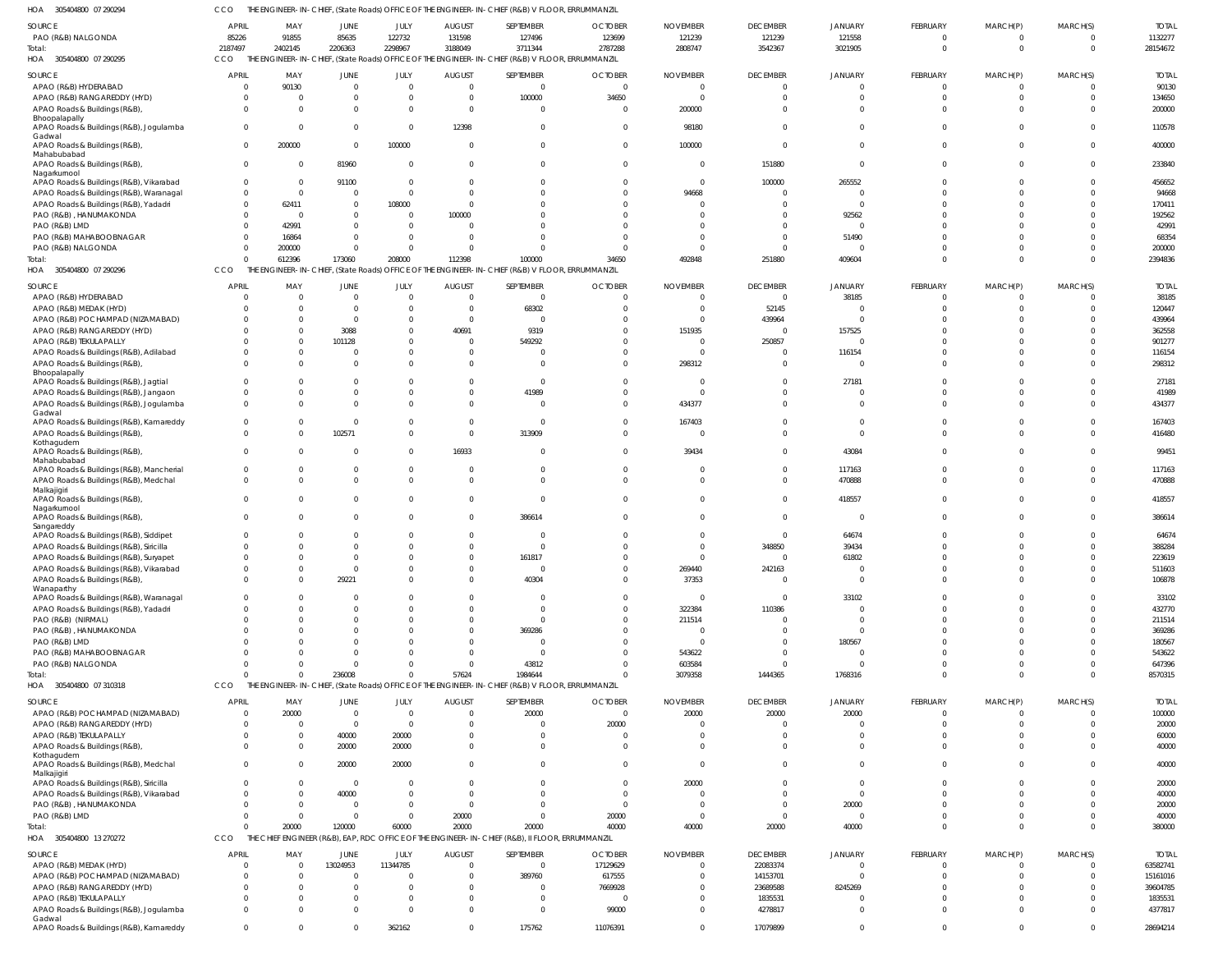305404800 13 270272 HOA CCO THE CHIEF ENGINEER (R&B), EAP, RDC OFFICE OF THE ENGINEER-IN-CHIEF (R&B), II FLOOR, ERRUMMANZIL

| ⋯<br><b>SISSIME</b> UUTUTUTU                                                      |                            | LIVOIIVLEN (NGD), LAT, NDC OITICL OF                             |                      |                      | $\overline{\phantom{a}}$ . The envolvements $\overline{\phantom{a}}$ and $\overline{\phantom{a}}$ , $\overline{\phantom{a}}$ , $\overline{\phantom{a}}$ , $\overline{\phantom{a}}$ , $\overline{\phantom{a}}$ , $\overline{\phantom{a}}$ , $\overline{\phantom{a}}$ , $\overline{\phantom{a}}$ , $\overline{\phantom{a}}$ , $\overline{\phantom{a}}$ , $\overline{\phantom{a}}$ , $\overline{\phantom{a}}$ , $\overline{\phant$ |                                                                                                                         |                      |                      |                      |                      |                         |                      |          |                   |
|-----------------------------------------------------------------------------------|----------------------------|------------------------------------------------------------------|----------------------|----------------------|---------------------------------------------------------------------------------------------------------------------------------------------------------------------------------------------------------------------------------------------------------------------------------------------------------------------------------------------------------------------------------------------------------------------------------|-------------------------------------------------------------------------------------------------------------------------|----------------------|----------------------|----------------------|----------------------|-------------------------|----------------------|----------|-------------------|
| SOURCE                                                                            | <b>APRIL</b>               | MAY                                                              | JUNE                 | JULY                 | <b>AUGUST</b>                                                                                                                                                                                                                                                                                                                                                                                                                   | SEPTEMBER                                                                                                               | <b>OCTOBER</b>       | <b>NOVEMBER</b>      | <b>DECEMBER</b>      | <b>JANUARY</b>       | <b>FEBRUARY</b>         | MARCH(P)             | MARCH(S) | <b>TOTAI</b>      |
| APAO Roads & Buildings (R&B),                                                     | $\Omega$                   | $\Omega$                                                         | $\Omega$             | $\Omega$             | $\Omega$                                                                                                                                                                                                                                                                                                                                                                                                                        | $\mathbf{0}$                                                                                                            | $\Omega$             | $\Omega$             | 1052238              | $\Omega$             | $\mathbf 0$             | $\Omega$             | $\Omega$ | 1052238           |
| Kothagudem                                                                        |                            |                                                                  |                      |                      |                                                                                                                                                                                                                                                                                                                                                                                                                                 |                                                                                                                         |                      |                      |                      |                      |                         |                      |          |                   |
| APAO Roads & Buildings (R&B), Mancherial<br>APAO Roads & Buildings (R&B), Medchal | $\overline{0}$<br>$\Omega$ | - 0<br>$\Omega$                                                  | - 0<br>$\Omega$      | $\Omega$<br>$\Omega$ |                                                                                                                                                                                                                                                                                                                                                                                                                                 | 0<br>$\Omega$                                                                                                           | 409978<br>3112684    | - 0<br>$\Omega$      | $\Omega$<br>$\Omega$ | $\Omega$             | $\Omega$<br>$\Omega$    |                      | $\Omega$ | 409978<br>3112684 |
| Malkajigiri                                                                       |                            |                                                                  |                      |                      |                                                                                                                                                                                                                                                                                                                                                                                                                                 |                                                                                                                         |                      |                      |                      |                      |                         |                      |          |                   |
| APAO Roads & Buildings (R&B), Peddapalli                                          | $\overline{0}$             | $\Omega$                                                         | $\Omega$             | 99000                |                                                                                                                                                                                                                                                                                                                                                                                                                                 | $\mathbf 0$                                                                                                             | 1596039              | $\Omega$             | $\Omega$             |                      | $\Omega$                |                      |          | 1695039           |
| APAO Roads & Buildings (R&B),                                                     | $\Omega$                   | $\Omega$                                                         | $\Omega$             | $\Omega$             |                                                                                                                                                                                                                                                                                                                                                                                                                                 | $\Omega$                                                                                                                | 4877000              | $\Omega$             | $\Omega$             | $\Omega$             | $\Omega$                |                      | $\Omega$ | 4877000           |
| Sangareddy<br>APAO Roads & Buildings (R&B), Siddipet                              | $\overline{0}$             | 8173999                                                          | $\Omega$             |                      |                                                                                                                                                                                                                                                                                                                                                                                                                                 | $\Omega$                                                                                                                | -0                   | $\Omega$             | 16599577             |                      |                         |                      |          | 24773576          |
| APAO Roads & Buildings (R&B), Suryapet                                            | $\overline{0}$             | - 0                                                              | 17048601             | $\Omega$             |                                                                                                                                                                                                                                                                                                                                                                                                                                 | $\Omega$                                                                                                                | 1227379              | $\Omega$             | $\Omega$             |                      |                         |                      |          | 18275980          |
| APAO Roads & Buildings (R&B), Vikarabad                                           | $\Omega$                   | $\Omega$                                                         | - 0                  |                      |                                                                                                                                                                                                                                                                                                                                                                                                                                 | $\Omega$                                                                                                                | 8118000              | 10817218             | $\Omega$             | $\Omega$             |                         |                      |          | 18935218          |
| APAO Roads & Buildings (R&B), Yadadri                                             | $\Omega$                   | $\Omega$                                                         |                      | $\Omega$             |                                                                                                                                                                                                                                                                                                                                                                                                                                 | $\Omega$                                                                                                                | 4225858              | $\Omega$             | 246609               |                      |                         |                      |          | 4472467           |
| PAO (R&B) (NIRMAL)                                                                | $\Omega$                   | $\Omega$                                                         |                      |                      |                                                                                                                                                                                                                                                                                                                                                                                                                                 | $\Omega$                                                                                                                | 2709510              | $\Omega$             |                      |                      |                         |                      |          | 2709510           |
| PAO (R&B) MAHABOOBNAGAR                                                           | $\Omega$                   | $\Omega$                                                         |                      | $\Omega$             |                                                                                                                                                                                                                                                                                                                                                                                                                                 | $\Omega$                                                                                                                | 28122205             | $\Omega$             | $\Omega$             | $\cap$               |                         |                      |          | 28122205          |
| PAO (R&B) NALGONDA                                                                | $\Omega$                   | $\Omega$                                                         | $\Omega$             | $\Omega$             | 10700390                                                                                                                                                                                                                                                                                                                                                                                                                        | $\Omega$                                                                                                                | 71719                | $\Omega$             | $\Omega$             | $\Omega$             | $\Omega$                |                      |          | 10772109          |
| Total:                                                                            | $\Omega$                   | 8173999                                                          | 30073554             | 11805947             | 10700390                                                                                                                                                                                                                                                                                                                                                                                                                        | 565522                                                                                                                  | 91062875             | 10817218             | 101019334            | 8245269              | $\Omega$                | $\Omega$             | $\Omega$ | 272464108         |
| 305480001 03 290291<br>HOA                                                        | CCO                        | THE ENGINEER-IN-CHIEF, (R&B,NH,ADMN,ROBRUBS),                    |                      |                      |                                                                                                                                                                                                                                                                                                                                                                                                                                 | OFFICE OF THE ENGINEER-IN-CHIEF(R&B), IV FLOOR, ERRAM MANZIL                                                            |                      |                      |                      |                      |                         |                      |          |                   |
| SOURCE                                                                            | <b>APRIL</b>               | MAY                                                              | JUNE                 | JULY                 | <b>AUGUST</b>                                                                                                                                                                                                                                                                                                                                                                                                                   | SEPTEMBER                                                                                                               | <b>OCTOBER</b>       | <b>NOVEMBER</b>      | <b>DECEMBER</b>      | <b>JANUARY</b>       | <b>FEBRUARY</b>         | MARCH(P)             | MARCH(S) | <b>TOTAI</b>      |
| APAO (R&B) POCHAMPAD (NIZAMABAD)                                                  | 291340                     | 292860                                                           | 404917               | 495133               | 564670                                                                                                                                                                                                                                                                                                                                                                                                                          | 450559                                                                                                                  | 419889               | 462313               | 553311               | 467250               | $\mathbf 0$             |                      | $\Omega$ | 4402242           |
| APAO (R&B) RANGAREDDY (HYD)                                                       | 538880                     | 538880                                                           | 612427               | 603426               | 815414                                                                                                                                                                                                                                                                                                                                                                                                                          | 913760                                                                                                                  | 894340               | 897080               | 897080               | 865543               | $\Omega$                |                      | $\cap$   | 7576830           |
| PAO (R&B), HANUMAKONDA                                                            | 59970                      | 60560                                                            | 60560                | 77554                | 100170                                                                                                                                                                                                                                                                                                                                                                                                                          | 100170                                                                                                                  | 100170               | 100170               | 100170               | 100170               | $\Omega$                |                      |          | 859664            |
| PAO (R&B) LMD                                                                     | 163030                     | 326060                                                           | 163030               | 174970               | 164610                                                                                                                                                                                                                                                                                                                                                                                                                          | 164610                                                                                                                  | 164610               | 168010               | 171020               | 167117               | $\Omega$                |                      | $\Omega$ | 1827067           |
| Total:                                                                            | 1053220                    | 1218360                                                          | 1240934              | 1351083              | 1644864                                                                                                                                                                                                                                                                                                                                                                                                                         | 1629099                                                                                                                 | 1579009              | 1627573              | 1721581              | 1600080              | $\Omega$                | $\Omega$             | $\Omega$ | 14665803          |
| HOA 305480001 03 290292                                                           | CCO                        |                                                                  |                      |                      |                                                                                                                                                                                                                                                                                                                                                                                                                                 | THE ENGINEER-IN-CHIEF, (R&B,NH,ADMN,ROBRUBS), OFFICE OF THE ENGINEER-IN-CHIEF(R&B), IV FLOOR, ERRAM MANZIL              |                      |                      |                      |                      |                         |                      |          |                   |
| <b>SOURCE</b>                                                                     | <b>APRIL</b>               | MAY                                                              | JUNE                 | JULY                 | <b>AUGUST</b>                                                                                                                                                                                                                                                                                                                                                                                                                   | SEPTEMBER                                                                                                               | <b>OCTOBER</b>       | <b>NOVEMBER</b>      | <b>DECEMBER</b>      | <b>JANUARY</b>       | <b>FEBRUARY</b>         | MARCH(P)             | MARCH(S) | <b>TOTAI</b>      |
| APAO (R&B) POCHAMPAD (NIZAMABAD)                                                  | 1600                       | 1600                                                             | 1600                 | 3139                 | 1600                                                                                                                                                                                                                                                                                                                                                                                                                            | 1433                                                                                                                    | 1393                 | 1556                 | 1961                 | 1581                 | $\Omega$                |                      |          | 17463             |
| APAO (R&B) RANGAREDDY (HYD)                                                       | 8900                       | 8900                                                             | 8900                 | 8900                 | 15600                                                                                                                                                                                                                                                                                                                                                                                                                           | 12250                                                                                                                   | 12250                | 12250                | 12250                | 12250                | $\Omega$                |                      | $\Omega$ | 112450            |
| PAO (R&B), HANUMAKONDA                                                            | 1000                       | 1000                                                             | 1000                 | 1350                 | 1200                                                                                                                                                                                                                                                                                                                                                                                                                            | 1200                                                                                                                    | 1200                 | 1200                 | 1200                 | 1200                 |                         |                      |          | 11550             |
| PAO (R&B) LMD                                                                     | 800                        | 1600                                                             | 800                  | 800                  | 800                                                                                                                                                                                                                                                                                                                                                                                                                             | 800                                                                                                                     | 800                  | 800                  | 800                  | 200                  | $\Omega$                |                      | $\Omega$ | 8200              |
| Total:                                                                            | 12300                      | 13100                                                            | 12300                | 14189                | 19200                                                                                                                                                                                                                                                                                                                                                                                                                           | 15683                                                                                                                   | 15643                | 15806                | 16211                | 15231                | $\Omega$                | $\Omega$             | $\Omega$ | 149663            |
| HOA 305480001 03 290293                                                           | CCO                        | THE ENGINEER-IN-CHIEF,                                           |                      |                      |                                                                                                                                                                                                                                                                                                                                                                                                                                 | , (R&B,NH,ADMN,ROB/RUBS), OFFICE OF THE ENGINEER-IN-CHIEF(R&B), IV FLOOR, ERRAM MANZIL                                  |                      |                      |                      |                      |                         |                      |          |                   |
| SOURCE                                                                            | APRIL                      | MAY                                                              | JUNE                 | JULY                 | <b>AUGUST</b>                                                                                                                                                                                                                                                                                                                                                                                                                   | SEPTEMBER                                                                                                               | <b>OCTOBER</b>       | <b>NOVEMBER</b>      | <b>DECEMBER</b>      | <b>JANUARY</b>       | <b>FEBRUARY</b>         | MARCH(P)             | MARCH(S) | <b>TOTAI</b>      |
| APAO (R&B) POCHAMPAD (NIZAMABAD)                                                  | 111765                     | 112354                                                           | 144152               | 186540               | $-2045$                                                                                                                                                                                                                                                                                                                                                                                                                         | 50862                                                                                                                   | 38229                | 40260                | 48155                | 41141                | 0                       |                      |          | 771413            |
| APAO (R&B) RANGAREDDY (HYD)                                                       | 206723                     | 206723                                                           | 286358               | 208279               | 336841                                                                                                                                                                                                                                                                                                                                                                                                                          | 72516                                                                                                                   | 64688                | 64888                | 64888                | 62608                | $\Omega$                |                      | $\cap$   | 1574512           |
| PAO (R&B), HANUMAKONDA                                                            | 23017                      | 23246                                                            | 23246                | 31294                | 11594                                                                                                                                                                                                                                                                                                                                                                                                                           | 7248                                                                                                                    | 20286                | 7248                 | 7248                 | 7248                 | $\Omega$                |                      | $\cap$   | 161675            |
| PAO (R&B) LMD                                                                     | 62549                      | 125098                                                           | 62549                | 67181                | 63162                                                                                                                                                                                                                                                                                                                                                                                                                           | 63162                                                                                                                   | 63162                | 64480                | 65649                | 61531                | $\Omega$                |                      | $\Omega$ | 698523            |
| Total:                                                                            | 404054                     | 467421                                                           | 516305               | 493294               | 409552                                                                                                                                                                                                                                                                                                                                                                                                                          | 193788                                                                                                                  | 186365               | 176876               | 185940               | 172528               | $\Omega$                | $\Omega$             | $\cap$   | 3206123           |
| 305480001 03 290294<br>HOA                                                        | CCO                        |                                                                  |                      |                      |                                                                                                                                                                                                                                                                                                                                                                                                                                 | THE ENGINEER-IN-CHIEF, (R&B,NH,ADMN,ROB/RUBS), OFFICE OF THE ENGINEER-IN-CHIEF(R&B), IV FLOOR, ERRAM MANZIL             |                      |                      |                      |                      |                         |                      |          |                   |
| SOURCE                                                                            | <b>APRIL</b>               | MAY                                                              | JUNE                 | JULY                 | <b>AUGUST</b>                                                                                                                                                                                                                                                                                                                                                                                                                   | SEPTEMBER                                                                                                               | <b>OCTOBER</b>       | <b>NOVEMBER</b>      | <b>DECEMBER</b>      | <b>JANUARY</b>       | <b>FEBRUARY</b>         | MARCH(P)             | MARCH(S) | <b>TOTAL</b>      |
| APAO (R&B) POCHAMPAD (NIZAMABAD)                                                  | 40283                      | 40503                                                            | 55540                | 69499                | 70961                                                                                                                                                                                                                                                                                                                                                                                                                           | 62219                                                                                                                   | 54595                | 60033                | 71850                | 60694                | $\Omega$                |                      |          | 586177            |
| APAO (R&B) RANGAREDDY (HYD)                                                       | 134499                     | 134499                                                           | 150150               | 135298               | 227683                                                                                                                                                                                                                                                                                                                                                                                                                          | 185625                                                                                                                  | 182894               | 183249               | 183249               | 179357               | $\Omega$                |                      |          | 1696503           |
| PAO (R&B), HANUMAKONDA                                                            | 10174                      | 10244                                                            | 10244                | 15703                | 15497                                                                                                                                                                                                                                                                                                                                                                                                                           | 15497                                                                                                                   | 15497                | 15497                | 15497                | 15497                |                         |                      |          | 139347            |
| PAO (R&B) LMD                                                                     | 20830                      | 41660                                                            | 20830                | 22381                | 21039                                                                                                                                                                                                                                                                                                                                                                                                                           | 21039                                                                                                                   | 21039                | 21487                | 21873                | 21626                | $\Omega$                |                      |          | 233804            |
| Total:                                                                            | 205786                     | 226906                                                           | 236764               | 242881               | 335180                                                                                                                                                                                                                                                                                                                                                                                                                          | 284380                                                                                                                  | 274025               | 280266               | 292469               | 277174               | $\Omega$                | $\Omega$             | $\Omega$ | 2655831           |
| HOA 305480001 03 290295                                                           | CCO                        |                                                                  |                      |                      |                                                                                                                                                                                                                                                                                                                                                                                                                                 | THE ENGINEER-IN-CHIEF, (R&B,NH,ADMN,ROB/RUBS), OFFICE OF THE ENGINEER-IN-CHIEF(R&B), IV FLOOR, ERRAM MANZIL             |                      |                      |                      |                      |                         |                      |          |                   |
| SOURCE                                                                            | <b>APRIL</b>               | MAY                                                              | JUNE                 | JULY                 | <b>AUGUST</b>                                                                                                                                                                                                                                                                                                                                                                                                                   | SEPTEMBER                                                                                                               | <b>OCTOBER</b>       | <b>NOVEMBER</b>      | <b>DECEMBER</b>      | <b>JANUARY</b>       | <b>FEBRUARY</b>         | MARCH(P)             | MARCH(S) | <b>TOTAI</b>      |
| APAO (R&B) POCHAMPAD (NIZAMABAD)                                                  |                            | $\cap$                                                           |                      | $\Omega$             | $\cap$                                                                                                                                                                                                                                                                                                                                                                                                                          |                                                                                                                         | 12000                |                      |                      |                      |                         |                      |          | 12000             |
| PAO (R&B) LMD                                                                     | - 0                        | -0                                                               |                      | $\Omega$             |                                                                                                                                                                                                                                                                                                                                                                                                                                 | $\mathbf{0}$                                                                                                            | 60780                | $\Omega$             | $\Omega$             |                      | $\mathbf 0$             |                      | $\Omega$ | 60780             |
| Total:                                                                            | $\Omega$                   | $\Omega$                                                         | $\Omega$             | $\Omega$             |                                                                                                                                                                                                                                                                                                                                                                                                                                 |                                                                                                                         |                      |                      |                      |                      |                         |                      |          | 72780             |
| HOA 305480001 03 290296                                                           | <b>CCO</b>                 |                                                                  |                      |                      |                                                                                                                                                                                                                                                                                                                                                                                                                                 | $\Omega$                                                                                                                | 72780                | $\mathbf 0$          | $\Omega$             | $\Omega$             | $\mathbf 0$             | $\mathbf 0$          | $\Omega$ |                   |
| SOURCE                                                                            |                            |                                                                  |                      |                      |                                                                                                                                                                                                                                                                                                                                                                                                                                 | THE ENGINEER-IN-CHIEF, (R&B,NH,ADMN,ROB/RUBS), OFFICE OF THE ENGINEER-IN-CHIEF(R&B), IV FLOOR, ERRAM MANZIL,            |                      |                      |                      |                      |                         |                      |          |                   |
| APAO (R&B) POCHAMPAD (NIZAMABAD)                                                  |                            |                                                                  |                      |                      |                                                                                                                                                                                                                                                                                                                                                                                                                                 |                                                                                                                         |                      |                      |                      |                      |                         |                      |          |                   |
|                                                                                   | <b>APRIL</b>               | MAY                                                              | JUNE                 | JULY                 | <b>AUGUST</b>                                                                                                                                                                                                                                                                                                                                                                                                                   | SEPTEMBER                                                                                                               | <b>OCTOBER</b>       | <b>NOVEMBER</b>      | <b>DECEMBER</b>      | <b>JANUARY</b>       | <b>FEBRUARY</b>         | MARCH(P)             | MARCH(S) | <b>TOTAL</b>      |
|                                                                                   | $\overline{\mathbf{0}}$    | $\Omega$                                                         | $\Omega$<br>$\Omega$ | $\Omega$             | $\Omega$<br>$\Omega$                                                                                                                                                                                                                                                                                                                                                                                                            | 113629                                                                                                                  | $\Omega$             | $\Omega$             | 147874               | $\Omega$<br>$\Omega$ | $\mathbf 0$             | $\Omega$             | $\Omega$ | 261503            |
| APAO (R&B) RANGAREDDY (HYD)                                                       | $\Omega$<br>$\Omega$       | $\Omega$<br>$\Omega$                                             | $\Omega$             | $\Omega$<br>$\Omega$ | $\Omega$                                                                                                                                                                                                                                                                                                                                                                                                                        | $\Omega$                                                                                                                | $\Omega$<br>$\Omega$ | $\Omega$<br>$\Omega$ | 395746               | $\Omega$             | $\mathbf 0$<br>$\Omega$ | $\Omega$<br>$\Omega$ | $\Omega$ | 395746            |
| Total:<br>HOA 345600001 05 270272                                                 | CCO                        |                                                                  |                      |                      |                                                                                                                                                                                                                                                                                                                                                                                                                                 | 113629<br>STATE CONSUMER DISPUTES REDRESSAL COMM. - HOD REGISTRAR, STATE CONSUMER DISPUTES REDRESSAL COMM, ERUVAKA BLDG |                      |                      | 543620               |                      |                         |                      |          | 657249            |
|                                                                                   |                            |                                                                  |                      |                      |                                                                                                                                                                                                                                                                                                                                                                                                                                 |                                                                                                                         |                      |                      |                      |                      |                         |                      |          |                   |
| SOURCE                                                                            | <b>APRIL</b>               | MAY                                                              | JUNE                 | JULY                 | <b>AUGUST</b>                                                                                                                                                                                                                                                                                                                                                                                                                   | SEPTEMBER                                                                                                               | <b>OCTOBER</b>       | <b>NOVEMBER</b>      | <b>DECEMBER</b>      | <b>JANUARY</b>       | FEBRUARY                | MARCH(P)             | MARCH(S) | <b>TOTAL</b>      |
| PAO, FINANCE (W & P) DEPT, HYDERABAD                                              | $\overline{0}$             | $\overline{0}$                                                   | $\Omega$<br>$\Omega$ | $\Omega$             | $\Omega$<br>$\Omega$                                                                                                                                                                                                                                                                                                                                                                                                            | $\mathbf{0}$                                                                                                            | 66839                | $\Omega$             | $\Omega$             | $\Omega$<br>$\Omega$ | $\mathbf 0$             | 0                    |          | 66839             |
| Total:                                                                            | $\Omega$                   | $\Omega$                                                         |                      | $\Omega$             |                                                                                                                                                                                                                                                                                                                                                                                                                                 | $\mathbf 0$                                                                                                             | 66839                | $\overline{0}$       | $\Omega$             |                      | $\mathbf 0$             | $\mathbf 0$          | $\Omega$ | 66839             |
| HOA 40550000325 05 530531                                                         | CCO                        | The DG & IG of Police, Telangana, Saifabad,                      |                      |                      |                                                                                                                                                                                                                                                                                                                                                                                                                                 |                                                                                                                         |                      |                      |                      |                      |                         |                      |          |                   |
| SOURCE                                                                            | <b>APRIL</b>               | MAY                                                              | JUNE                 | JULY                 | <b>AUGUST</b>                                                                                                                                                                                                                                                                                                                                                                                                                   | SEPTEMBER                                                                                                               | <b>OCTOBER</b>       | <b>NOVEMBER</b>      | <b>DECEMBER</b>      | <b>JANUARY</b>       | <b>FEBRUARY</b>         | MARCH(P)             | MARCH(S) | <b>TOTAL</b>      |
| PAO, FINANCE (W & P) DEPT                                                         | $\overline{\mathbf{0}}$    | $\Omega$                                                         | $\Omega$             | $\Omega$             | 7012724                                                                                                                                                                                                                                                                                                                                                                                                                         | $\mathbf{0}$                                                                                                            | $\Omega$             | $\Omega$             | $\Omega$             | $\Omega$             | $\mathbf 0$             | $\mathbf 0$          | $\Omega$ | 7012724           |
| HANUMAKONDA<br>PAO, FINANCE (W & P) DEPT, RANGA                                   | $\Omega$                   | $\Omega$                                                         | $\Omega$             | $\Omega$             | 8929274                                                                                                                                                                                                                                                                                                                                                                                                                         | $\mathbf 0$                                                                                                             | $\Omega$             | $\circ$              | 4966                 | $\Omega$             | $\mathbf 0$             | $\Omega$             | $\Omega$ | 8934240           |
| REDDY                                                                             |                            |                                                                  |                      |                      |                                                                                                                                                                                                                                                                                                                                                                                                                                 |                                                                                                                         |                      |                      |                      |                      |                         |                      |          |                   |
| Total:                                                                            | $\Omega$                   | $\Omega$                                                         | $\Omega$             | $\Omega$             | 15941998                                                                                                                                                                                                                                                                                                                                                                                                                        | $\Omega$                                                                                                                | $\Omega$             | $\overline{0}$       | 4966                 | $\Omega$             | $\mathbf{0}$            | $\mathbf 0$          | $\Omega$ | 15946964          |
| HOA 40550020712 07 530531                                                         | CCO                        | The DG & IG of Police, Telangana, Saifabad,                      |                      |                      |                                                                                                                                                                                                                                                                                                                                                                                                                                 |                                                                                                                         |                      |                      |                      |                      |                         |                      |          |                   |
| SOURCE                                                                            | <b>APRIL</b>               | MAY                                                              | JUNE                 | JULY                 | <b>AUGUST</b>                                                                                                                                                                                                                                                                                                                                                                                                                   | SEPTEMBER                                                                                                               | <b>OCTOBER</b>       | <b>NOVEMBER</b>      | <b>DECEMBER</b>      | <b>JANUARY</b>       | <b>FEBRUARY</b>         | MARCH(P)             | MARCH(S) | <b>TOTAL</b>      |
| APAO Finance & Corporations,                                                      | $\overline{\mathbf{0}}$    | $\overline{0}$                                                   | $\Omega$             | $\Omega$             | 1898427                                                                                                                                                                                                                                                                                                                                                                                                                         | $\overline{0}$                                                                                                          | $\Omega$             | $\Omega$             | $\overline{0}$       | $\Omega$             | $\mathbf 0$             | $\mathbf 0$          | $\Omega$ | 1898427           |
| Sangareddy                                                                        |                            |                                                                  |                      |                      |                                                                                                                                                                                                                                                                                                                                                                                                                                 |                                                                                                                         |                      |                      |                      |                      |                         |                      |          |                   |
| PAO, FINANCE (W & P) DEPT,<br>HANUMAKONDA                                         | $\overline{0}$             | $\Omega$                                                         | $\Omega$             | $\overline{0}$       | - 0                                                                                                                                                                                                                                                                                                                                                                                                                             | $\mathbf{0}$                                                                                                            | 4061488              | 10339680             | $\Omega$             | $\Omega$             | $\mathbf 0$             | $\Omega$             | $\Omega$ | 14401168          |
| PAO, FINANCE (W & P) DEPT, KARIMNAGAR                                             | $\overline{0}$             | $\overline{0}$                                                   | $\Omega$             | $\overline{0}$       | $\Omega$                                                                                                                                                                                                                                                                                                                                                                                                                        | $\mathbf 0$                                                                                                             | 105076               | - 0                  | $\Omega$             | $\Omega$             | $\mathbf 0$             | 0                    | $\cap$   | 105076            |
| PAO, FINANCE (W & P) DEPT, RANGA                                                  | $\Omega$                   | $\Omega$                                                         |                      | $\Omega$             | $\Omega$                                                                                                                                                                                                                                                                                                                                                                                                                        | $\mathbf 0$                                                                                                             | 2850003              | $\Omega$             | $\Omega$             | 6226316              | $\Omega$                | $\Omega$             | $\Omega$ | 9076319           |
| REDDY                                                                             |                            |                                                                  |                      |                      |                                                                                                                                                                                                                                                                                                                                                                                                                                 |                                                                                                                         |                      |                      |                      |                      |                         |                      |          |                   |
| Total:                                                                            | $\Omega$                   | $\Omega$                                                         | $\Omega$             | $\Omega$             | 1898427                                                                                                                                                                                                                                                                                                                                                                                                                         | $\mathbf 0$                                                                                                             | 7016567              | 10339680             | $\Omega$             | 6226316              | $\mathbf 0$             | $\mathbf 0$          | $\Omega$ | 25480990          |
| 40550020712 11 530531<br>HOA                                                      | CCO                        | The IG of Police, Andhra Pradesh, Intelligence Branch, Saifabad, |                      |                      |                                                                                                                                                                                                                                                                                                                                                                                                                                 |                                                                                                                         |                      |                      |                      |                      |                         |                      |          |                   |
| SOURCE                                                                            | <b>APRIL</b>               | MAY                                                              | JUNE                 | JULY                 | <b>AUGUST</b>                                                                                                                                                                                                                                                                                                                                                                                                                   | SEPTEMBER                                                                                                               | <b>OCTOBER</b>       | <b>NOVEMBER</b>      | <b>DECEMBER</b>      | <b>JANUARY</b>       | <b>FEBRUARY</b>         | MARCH(P)             | MARCH(S) | <b>TOTAL</b>      |
| APAO Finance & Corporations,                                                      | $\overline{0}$             | $\Omega$                                                         | 142500000            | $\Omega$             | $\Omega$                                                                                                                                                                                                                                                                                                                                                                                                                        | $\Omega$                                                                                                                | $\Omega$             | $\Omega$             | $\Omega$             | $\Omega$             | $\Omega$                | $\Omega$             | $\Omega$ | 142500000         |
| Kothagudem<br>Total:                                                              | $\overline{0}$             | $\Omega$                                                         | 142500000            | $\mathbf 0$          | $\Omega$                                                                                                                                                                                                                                                                                                                                                                                                                        | $\mathbf{0}$                                                                                                            | $\Omega$             | $^{\circ}$           | $\overline{0}$       | $\Omega$             | $\mathbf{0}$            | $\mathbf 0$          | $\Omega$ | 142500000         |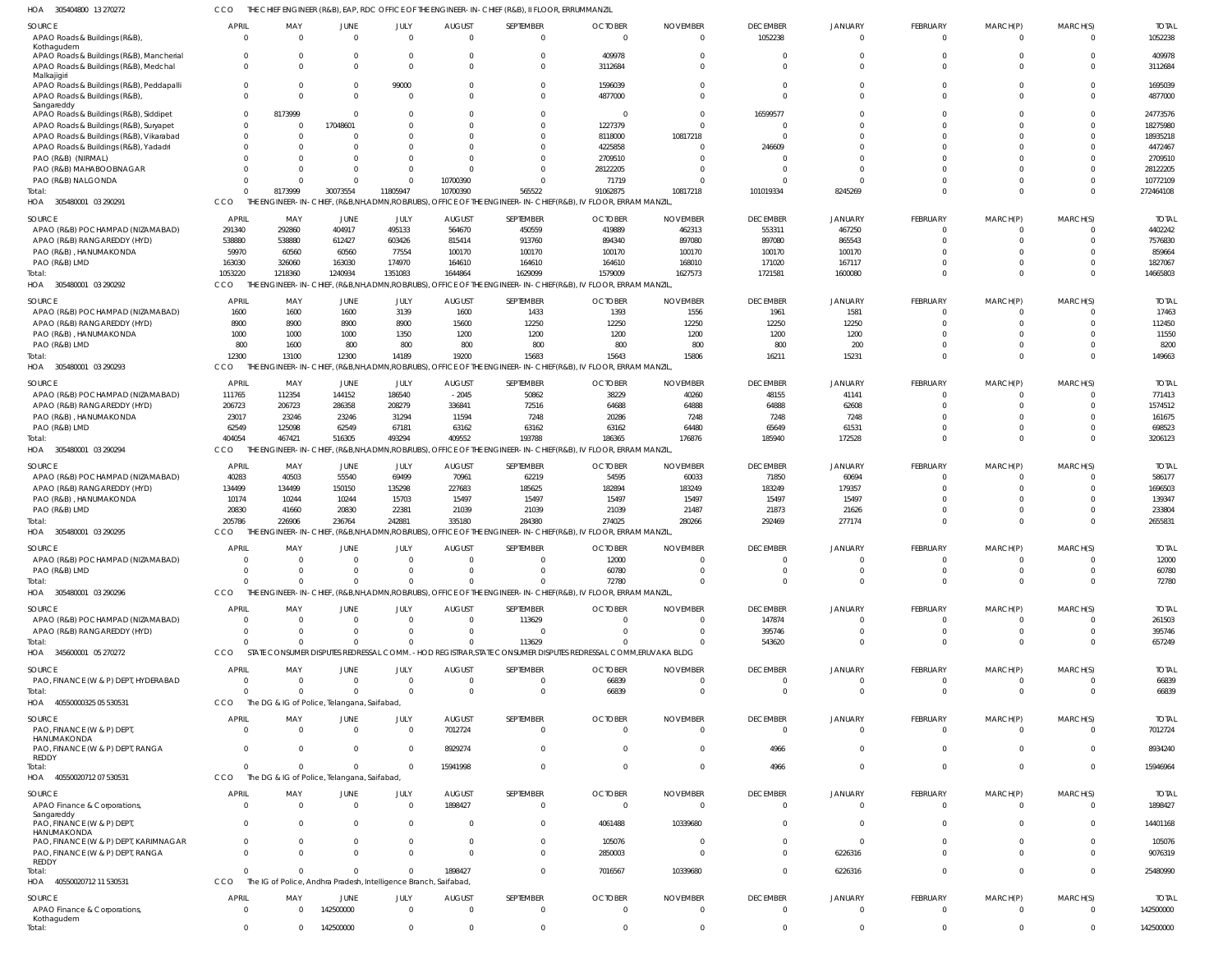| .<br><b>HOODOOLOT</b> ILL LI DOODO                   |                   |                                                                  | io or r olice, relatigatia, saliabaa |                  |                                                                                     |                       |                                           |                                   |                             |                         |                                   |                         |                          |                           |
|------------------------------------------------------|-------------------|------------------------------------------------------------------|--------------------------------------|------------------|-------------------------------------------------------------------------------------|-----------------------|-------------------------------------------|-----------------------------------|-----------------------------|-------------------------|-----------------------------------|-------------------------|--------------------------|---------------------------|
| SOURCE                                               | <b>APRIL</b>      | MAY                                                              | JUNE                                 | JULY             | <b>AUGUST</b>                                                                       | SEPTEMBER             | <b>OCTOBER</b>                            | <b>NOVEMBER</b>                   | <b>DECEMBER</b>             | JANUARY                 | <b>FEBRUARY</b>                   | MARCH(P)                | MARCH(S)                 | <b>TOTAL</b>              |
| PAO, FINANCE (W & P) DEPT, KARIMNAGAR                | $\Omega$          | $\Omega$                                                         | $\Omega$                             | $\Omega$         | $\Omega$                                                                            | $\Omega$              | 4206622                                   | $\Omega$                          | - 0                         | $\Omega$                | $\Omega$                          | $\Omega$                | $\Omega$                 | 4206622                   |
| PAO, FINANCE (W & P) DEPT, RANGA<br>REDDY            | $\Omega$          | $\Omega$                                                         | $\Omega$                             | $\Omega$         | $\Omega$                                                                            | $\Omega$              | $\Omega$                                  | $\Omega$                          | $\Omega$                    | 7560721                 | $\Omega$                          | $\Omega$                | $\Omega$                 | 7560721                   |
| Total:                                               | $\Omega$          | $\Omega$                                                         | $\Omega$                             | $\Omega$         | $\Omega$                                                                            | $\Omega$              | 4206622                                   | $\Omega$                          | $\Omega$                    | 7560721                 | $\Omega$                          | $\Omega$                | $\Omega$                 | 11767343                  |
| HOA 40550020712 30 530531                            | CCO               |                                                                  |                                      |                  | The Commissioner of Police, Hyderabad City Police, Basheerbagh X Roads              |                       |                                           |                                   |                             |                         |                                   |                         |                          |                           |
| SOURCE                                               | <b>APRIL</b>      | MAY                                                              | JUNE                                 | JULY             | <b>AUGUST</b>                                                                       | SEPTEMBER             | <b>OCTOBER</b>                            | <b>NOVEMBER</b>                   | <b>DECEMBER</b>             | JANUARY                 | <b>FEBRUARY</b>                   | MARCH(P)                | MARCH(S)                 | <b>TOTAL</b>              |
| PAO, FINANCE (W & P) DEPT, RANGA                     | $\Omega$          | $\overline{0}$                                                   | $\mathbf 0$                          | $\Omega$         | 4677443                                                                             | $\Omega$              | 5056218                                   | $\overline{0}$                    | $\mathbf 0$                 | $\mathbf 0$             | $\overline{0}$                    | $\overline{\mathbf{0}}$ | $\overline{0}$           | 9733661                   |
| REDDY                                                |                   |                                                                  |                                      |                  |                                                                                     |                       |                                           |                                   |                             |                         |                                   |                         |                          |                           |
| Total:<br>HOA 40550020725 04 530531                  | $\Omega$<br>CCO   | $\Omega$<br>The DG & IG of Police, Telangana, Saifabad           | $\Omega$                             | -C               | 4677443                                                                             | $\Omega$              | 5056218                                   | $\overline{0}$                    | $\Omega$                    | $\Omega$                | $\Omega$                          | $\Omega$                | $\mathbf 0$              | 9733661                   |
|                                                      |                   |                                                                  |                                      |                  |                                                                                     |                       |                                           |                                   |                             |                         |                                   |                         |                          |                           |
| SOURCE                                               | <b>APRIL</b>      | MAY                                                              | JUNE                                 | JULY             | <b>AUGUST</b>                                                                       | SEPTEMBER             | <b>OCTOBER</b>                            | <b>NOVEMBER</b>                   | <b>DECEMBER</b>             | JANUARY                 | <b>FEBRUARY</b>                   | MARCH(P)                | MARCH(S)                 | <b>TOTAL</b>              |
| APAO Finance & Corporations,<br>Sangareddy           | $\Omega$          | $\Omega$                                                         | $\Omega$                             | $\Omega$         | - 0                                                                                 | $\Omega$              | 267282                                    | $\Omega$                          | $\Omega$                    | $\Omega$                | $\Omega$                          | $\Omega$                | $\Omega$                 | 267282                    |
| PAO, FINANCE (W & P) DEPT                            | $\Omega$          | $\Omega$                                                         | $\Omega$                             | $\Omega$         | $\Omega$                                                                            | $\Omega$              | 1110293                                   | $\Omega$                          |                             | - 0                     | $\Omega$                          | $\Omega$                | $\Omega$                 | 1110293                   |
| HANUMAKONDA<br>PAO, FINANCE (W & P) DEPT, KARIMNAGAR | $\Omega$          | $\Omega$                                                         | $\Omega$                             | $\Omega$         | $\overline{0}$                                                                      | $\Omega$              | 2403050                                   | $\Omega$                          |                             | - 0                     | <sup>0</sup>                      |                         | $\Omega$                 | 2403050                   |
| PAO, FINANCE (W & P) DEPT, NIZAMABAD                 |                   | $\Omega$                                                         | $\Omega$                             | $\Omega$         | $\overline{0}$                                                                      |                       | 462387                                    | $\Omega$                          |                             | $\Omega$                |                                   |                         | $\Omega$                 | 462387                    |
| PAO, FINANCE (W & P) DEPT, RANGA                     | $\Omega$          | $\Omega$                                                         | $\Omega$                             | $\Omega$         | 305559                                                                              | $\Omega$              | 515783                                    | $\Omega$                          |                             | $\Omega$                | $\Omega$                          | $\Omega$                | $\Omega$                 | 821342                    |
| REDDY<br>Total:                                      | $\Omega$          | $\Omega$                                                         | $\Omega$                             |                  | 305559                                                                              | $\Omega$              | 4758795                                   | $\Omega$                          |                             | $\Omega$                | $\Omega$                          | $\Omega$                | $\Omega$                 | 5064354                   |
| HOA 40550020725 05 530531                            | CCO               | The Director, Police Academy, Himayath Sagar,                    |                                      |                  |                                                                                     |                       |                                           |                                   |                             |                         |                                   |                         |                          |                           |
|                                                      |                   |                                                                  |                                      |                  |                                                                                     |                       |                                           |                                   |                             |                         |                                   |                         |                          |                           |
| SOURCE<br>PAO, FINANCE (W & P) DEPT, RANGA           | APRIL<br>$\Omega$ | MAY<br>14796968                                                  | JUNE<br>$\Omega$                     | JULY<br>$\Omega$ | <b>AUGUST</b><br>$\overline{\mathbf{0}}$                                            | SEPTEMBER<br>$\Omega$ | <b>OCTOBER</b><br>11576678                | <b>NOVEMBER</b><br>$\overline{0}$ | <b>DECEMBER</b><br>219609   | JANUARY<br>$\Omega$     | <b>FEBRUARY</b><br>$\overline{0}$ | MARCH(P)<br>0           | MARCH(S)<br>$\Omega$     | Total<br>26593255         |
| <b>REDDY</b>                                         |                   |                                                                  |                                      |                  |                                                                                     |                       |                                           |                                   |                             |                         |                                   |                         |                          |                           |
| Total:                                               | $\Omega$          | 14796968                                                         | $\Omega$                             | $\Omega$         | $\overline{0}$                                                                      | $\Omega$              | 11576678                                  | $\overline{0}$                    | 219609                      | $\Omega$                | $\Omega$                          | $\Omega$                | $\overline{0}$           | 26593255                  |
| HOA 40550020725 06 530531                            | CCO               | I.G.Greyhounds GreenLands Begumpet                               |                                      |                  |                                                                                     |                       |                                           |                                   |                             |                         |                                   |                         |                          |                           |
| SOURCE                                               | <b>APRIL</b>      | MAY                                                              | JUNE                                 | JULY             | <b>AUGUST</b>                                                                       | SEPTEMBER             | <b>OCTOBER</b>                            | <b>NOVEMBER</b>                   | <b>DECEMBER</b>             | <b>JANUARY</b>          | <b>FEBRUARY</b>                   | MARCH(P)                | MARCH(S)                 | <b>TOTAL</b>              |
| PAO, FINANCE (W & P) DEPT, RANGA                     | $\Omega$          | $\Omega$                                                         | 1593612                              | $\Omega$         | $\Omega$                                                                            | $\Omega$              | 2626220                                   | $\Omega$                          | $\mathbf{0}$                | 18062676                | $\Omega$                          | $\Omega$                | $\Omega$                 | 22282508                  |
| REDDY<br>Total:                                      | $\Omega$          | $\Omega$                                                         | 1593612                              | $\Omega$         | $\Omega$                                                                            | $\Omega$              | 2626220                                   | $\Omega$                          | $\Omega$                    | 18062676                | $\Omega$                          | $\Omega$                | $\Omega$                 | 22282508                  |
| HOA<br>40550020725 07 530531                         | CCO               | The DG & IG of Police, Telangana, Saifabad                       |                                      |                  |                                                                                     |                       |                                           |                                   |                             |                         |                                   |                         |                          |                           |
| SOURCE                                               | APRIL             | MAY                                                              | JUNE                                 | JULY             | <b>AUGUST</b>                                                                       | SEPTEMBER             | <b>OCTOBER</b>                            | <b>NOVEMBER</b>                   | <b>DECEMBER</b>             | JANUARY                 | <b>FEBRUARY</b>                   | MARCH(P)                | MARCH(S)                 | <b>TOTAL</b>              |
| PAO, FINANCE (W & P) DEPT, RANGA                     | $\Omega$          | $\Omega$                                                         | $\overline{0}$                       | $\Omega$         | $\overline{0}$                                                                      | 1006212               | 3807999                                   | $\overline{0}$                    | $\mathbf 0$                 | $\overline{0}$          | $\overline{0}$                    | 0                       | $\overline{0}$           | 4814211                   |
| REDDY                                                |                   |                                                                  |                                      |                  |                                                                                     |                       |                                           |                                   |                             |                         |                                   |                         |                          |                           |
| Total:<br>HOA 40550020725 09 530531                  | $\Omega$<br>CCO   | $\Omega$<br>The DG & IG of Police, Telangana, Saifabad,          | $\Omega$                             | $\Omega$         | $\overline{0}$                                                                      | 1006212               | 3807999                                   | $\overline{0}$                    | $\mathbf 0$                 | $^{\circ}$              | $\Omega$                          | 0                       | $\overline{0}$           | 4814211                   |
|                                                      |                   |                                                                  |                                      |                  |                                                                                     |                       |                                           |                                   |                             |                         |                                   |                         |                          |                           |
| SOURCE                                               | APRIL             | MAY<br>10638973                                                  | JUNE<br>48336547                     | JULY<br>648250   | <b>AUGUST</b>                                                                       | SEPTEMBER<br>$\Omega$ | <b>OCTOBER</b>                            | <b>NOVEMBER</b><br>$\Omega$       | <b>DECEMBER</b>             | JANUARY<br>$\Omega$     | <b>FEBRUARY</b><br>$\Omega$       | MARCH(P)<br>$\Omega$    | MARCH(S)<br>$\Omega$     | <b>TOTAL</b><br>78046873  |
| APAO Finance & Corporations,<br>Sangareddy           | 4431424           |                                                                  |                                      |                  | 13604282                                                                            |                       | 347397                                    |                                   | 40000                       |                         |                                   |                         |                          |                           |
| PAO, FINANCE (W & P) DEPT,                           | $\Omega$          | 4850987                                                          | $\Omega$                             | - 0              | 7024752                                                                             | $\Omega$              | - 0                                       | $\Omega$                          |                             | $\Omega$                | <sup>0</sup>                      |                         | $\Omega$                 | 11875739                  |
| HANUMAKONDA<br>PAO, FINANCE (W & P) DEPT, KARIMNAGAR | $\Omega$          | 1401059                                                          | $\mathbf 0$                          | 1420703          | 11856333                                                                            | $\Omega$              | 5286245                                   | $\Omega$                          | $\Omega$                    | $\Omega$                | $\Omega$                          | <sup>0</sup>            | $\Omega$                 | 19964340                  |
| PAO, FINANCE (W & P) DEPT, NIZAMABAD                 | $\Omega$          | 4309555                                                          | 0                                    |                  | 756609                                                                              |                       | $\Omega$                                  | $\Omega$                          |                             | $\Omega$                |                                   |                         | $\Omega$                 | 5066164                   |
| PAO, FINANCE (W & P) DEPT, RANGA                     | $\Omega$          | 728852                                                           | $\Omega$                             | -C               | 4708175                                                                             | $\Omega$              | $\Omega$                                  | $\Omega$                          |                             | $\Omega$                | $\Omega$                          | <sup>0</sup>            | $\Omega$                 | 5437027                   |
| REDDY<br>Total:                                      | 4431424           | 21929426                                                         | 48336547                             | 2068953          | 37950151                                                                            | $\Omega$              | 5633642                                   | $\Omega$                          | 40000                       | $\Omega$                | $\Omega$                          | 0                       | $\Omega$                 | 120390143                 |
| HOA 40550020725 11 530531                            | CCO               |                                                                  |                                      |                  | The Commissioner of Police, Hyderabad City Police, Basheerbagh X Roads,             |                       |                                           |                                   |                             |                         |                                   |                         |                          |                           |
|                                                      |                   |                                                                  |                                      |                  |                                                                                     |                       |                                           |                                   |                             |                         |                                   |                         |                          |                           |
| SOURCE<br>PAO, FINANCE (W & P) DEPT, HYDERABAD       | <b>APRIL</b>      | MAY<br>534129                                                    | JUNE<br>$\Omega$                     | JULY             | <b>AUGUST</b><br>424799733                                                          | SEPTEMBER<br>1708316  | <b>OCTOBER</b><br>$\overline{\mathbf{0}}$ | <b>NOVEMBER</b><br>163032403      | <b>DECEMBER</b><br>6016855  | JANUARY<br>259983090    | FEBRUARY<br>$\mathbf{0}$          | MARCH(P)<br>-0          | MARCH(S)<br>$\Omega$     | <b>TOTAL</b><br>856074526 |
| Total:                                               | $\Omega$          | 534129                                                           | $\Omega$                             |                  | 424799733                                                                           | 1708316               | $\overline{0}$                            | 163032403                         | 6016855                     | 259983090               | $\mathbf 0$                       | $\Omega$                | $\mathbf{0}$             | 856074526                 |
| HOA 40550020725 12 530531                            | CCO               |                                                                  |                                      |                  | The Commissioner of Police, Hyderabad City Police, Basheerbagh X Roads,             |                       |                                           |                                   |                             |                         |                                   |                         |                          |                           |
| SOURCE                                               | APRIL             | MAY                                                              | JUNE                                 | JULY             | <b>AUGUST</b>                                                                       | SEPTEMBER             | <b>OCTOBER</b>                            | <b>NOVEMBER</b>                   | <b>DECEMBER</b>             | JANUARY                 | FEBRUARY                          | MARCH(P)                | MARCH(S)                 | <b>TOTAL</b>              |
| PAO, FINANCE (W & P) DEPT, RANGA                     | $\Omega$          | 7317835                                                          | $\Omega$                             | $\Omega$         | $\overline{0}$                                                                      | $\Omega$              | $\overline{0}$                            | $\overline{0}$                    | 57293                       | $\Omega$                | $\overline{0}$                    | 0                       | $\Omega$                 | 7375128                   |
| REDDY                                                |                   |                                                                  |                                      |                  |                                                                                     |                       |                                           |                                   |                             |                         |                                   |                         |                          |                           |
| Total:<br>HOA 40550020725 14 530531                  | $\Omega$<br>CCO   | 7317835                                                          | $\mathbf 0$                          | $\Omega$         | $\Omega$<br>The Commissioner of Police, Hyderabad City Police, Basheerbagh X Roads, | $\Omega$              | $\Omega$                                  | $\overline{0}$                    | 57293                       | $\Omega$                | $\Omega$                          | $\Omega$                | $\Omega$                 | 7375128                   |
|                                                      |                   |                                                                  |                                      |                  |                                                                                     |                       |                                           |                                   |                             |                         |                                   |                         |                          |                           |
| SOURCE<br>PAO, FINANCE (W & P) DEPT, KARIMNAGAR      | APRIL<br>$\Omega$ | MAY<br>$\overline{0}$                                            | JUNE<br>$\overline{0}$               | JULY<br>12922    | AUGUST<br>110648                                                                    | SEPTEMBER<br>$\Omega$ | <b>OCTOBER</b><br>$\overline{0}$          | <b>NOVEMBER</b><br>$\overline{0}$ | <b>DECEMBER</b><br>$\Omega$ | JANUARY<br>$\mathbf{0}$ | <b>FEBRUARY</b><br>$\overline{0}$ | MARCH(P)<br>$\Omega$    | MARCH(S)<br>$\mathbf{0}$ | <b>TOTAL</b><br>123570    |
| PAO, FINANCE (W & P) DEPT, RANGA                     | 6938412           | $\Omega$                                                         | $\mathbf 0$                          | 3438944          | 8476466                                                                             | $\Omega$              | $\Omega$                                  | $\Omega$                          | $\Omega$                    | $\mathbf 0$             | $\Omega$                          | $\Omega$                | $\mathbf{0}$             | 18853822                  |
| REDDY                                                |                   |                                                                  |                                      |                  |                                                                                     |                       |                                           |                                   |                             |                         |                                   |                         |                          |                           |
| Total:                                               | 6938412           | $\Omega$                                                         | $\mathbf 0$                          | 3451866          | 8587114                                                                             | $\Omega$              | $\overline{0}$                            | $\mathbf{0}$                      | $\Omega$                    | $\mathbf 0$             | $\Omega$                          | $\mathbf{0}$            | $\overline{0}$           | 18977392                  |
| HOA 40550020725 16 530531                            | <b>CCO</b>        |                                                                  |                                      |                  | The Commissioner of Police, Hyderabad City Police, Basheerbagh X Roads,             |                       |                                           |                                   |                             |                         |                                   |                         |                          |                           |
| SOURCE                                               | APRIL             | MAY                                                              | <b>JUNE</b>                          | JULY             | <b>AUGUST</b>                                                                       | SEPTEMBER             | <b>OCTOBER</b>                            | <b>NOVEMBER</b>                   | <b>DECEMBER</b>             | JANUARY                 | FEBRUARY                          | MARCH(P)                | MARCH(S)                 | <b>TOTAL</b>              |
| PAO, FINANCE (W & P) DEPT, RANGA<br>REDDY            | 5227308           | 58632711                                                         | $\mathbf 0$                          | 95957            | 6305560                                                                             | $\overline{0}$        | 1069880                                   | $\overline{0}$                    | 60685                       | $\Omega$                | $\overline{0}$                    | 0                       | $\overline{0}$           | 71392101                  |
| Total:                                               | 5227308           | 58632711                                                         | $\Omega$                             | 95957            | 6305560                                                                             | $\Omega$              | 1069880                                   | $\overline{0}$                    | 60685                       | $\Omega$                | $\Omega$                          | $\Omega$                | $\Omega$                 | 71392101                  |
| HOA 40550020725 27 530531                            | <b>CCO</b>        | The DG & IG of Police, Telangana, Saifabad,                      |                                      |                  |                                                                                     |                       |                                           |                                   |                             |                         |                                   |                         |                          |                           |
| SOURCE                                               | APRIL             | MAY                                                              | JUNE                                 | JULY             | <b>AUGUST</b>                                                                       | SEPTEMBER             | <b>OCTOBER</b>                            | <b>NOVEMBER</b>                   | <b>DECEMBER</b>             | JANUARY                 | <b>FEBRUARY</b>                   | MARCH(P)                | MARCH(S)                 | <b>TOTAL</b>              |
| PAO, FINANCE (W & P) DEPT, KARIMNAGAR                | $\Omega$          | $\Omega$                                                         | $\overline{0}$                       | 96543            | 11912901                                                                            | $\Omega$              | $\overline{0}$                            | $\overline{0}$                    | 111005                      | $\overline{0}$          | $\overline{0}$                    | 0                       | $\overline{0}$           | 12120449                  |
| Total:                                               | $\Omega$          | $\Omega$                                                         | $\Omega$                             | 96543            | 11912901                                                                            | $\Omega$              | $\overline{0}$                            | $\overline{0}$                    | 111005                      | $\mathbf 0$             | $\overline{0}$                    | $\mathbf 0$             | $\overline{0}$           | 12120449                  |
| HOA 40550020725 28 530531                            | CCO               | The IG of Police, Andhra Pradesh, Intelligence Branch, Saifabad, |                                      |                  |                                                                                     |                       |                                           |                                   |                             |                         |                                   |                         |                          |                           |
| SOURCE                                               | <b>APRIL</b>      | MAY                                                              | <b>JUNE</b>                          | JULY             | <b>AUGUST</b>                                                                       | SEPTEMBER             | <b>OCTOBER</b>                            | <b>NOVEMBER</b>                   | <b>DECEMBER</b>             | JANUARY                 | FEBRUARY                          | MARCH(P)                | MARCH(S)                 | <b>TOTAL</b>              |
| APAO Finance & Corporations, Adilabad                | $\Omega$          | $\overline{0}$                                                   | $\overline{0}$                       | $\Omega$         | $\overline{0}$                                                                      | $\Omega$              | 1275486                                   | 0                                 | -0                          | $\Omega$                | $\mathbf{0}$                      | $\Omega$                | $\Omega$                 | 1275486                   |
| Total:                                               | $\Omega$          | $\Omega$                                                         | $\Omega$                             |                  | $\overline{0}$                                                                      | $\Omega$              | 1275486                                   | $\overline{0}$                    | $\Omega$                    | $\Omega$                | $\Omega$                          | $\Omega$                | $\Omega$                 | 1275486                   |
| HOA 40550020725 33 530531                            | CCO               | The DG & IG of Police, Telangana, Saifabad,                      |                                      |                  |                                                                                     |                       |                                           |                                   |                             |                         |                                   |                         |                          |                           |
| SOURCE                                               | APRIL             | MAY                                                              | JUNE                                 | JULY             | <b>AUGUST</b>                                                                       | SEPTEMBER             | <b>OCTOBER</b>                            | <b>NOVEMBER</b>                   | <b>DECEMBER</b>             | JANUARY                 | FEBRUARY                          | MARCH(P)                | MARCH(S)                 | <b>TOTAL</b>              |
| APAO Finance & Corporations,<br>Sangareddy           | 6140220           | 57067946                                                         | $\overline{0}$                       | $\Omega$         | 7367721                                                                             | $\overline{0}$        | 1987536                                   | - 0                               | $\mathbf{0}$                | 26280778                | $\overline{0}$                    | $\Omega$                | $\mathbf{0}$             | 98844201                  |
| PAO, FINANCE (W & P) DEPT,                           | $\Omega$          | 44208198                                                         | $\overline{0}$                       | $\overline{0}$   | $\overline{\mathbf{0}}$                                                             | $\overline{0}$        | $\overline{0}$                            | $\overline{0}$                    | $\mathbf{0}$                | 25035943                | $\overline{0}$                    | $\mathbf{0}$            | $\overline{0}$           | 69244141                  |
| HANUMAKONDA<br>PAO, FINANCE (W & P) DEPT, KARIMNAGAR | $\mathbf{0}$      | 307914                                                           | 10918316                             | 3838186          | 388464                                                                              | $\overline{0}$        | 6136014                                   | 30931314                          | $\mathbf{0}$                | 41866684                | $\mathbf 0$                       | $\mathbf 0$             | $\mathbf{0}$             | 94386892                  |
|                                                      |                   |                                                                  |                                      |                  |                                                                                     |                       |                                           |                                   |                             |                         |                                   |                         |                          |                           |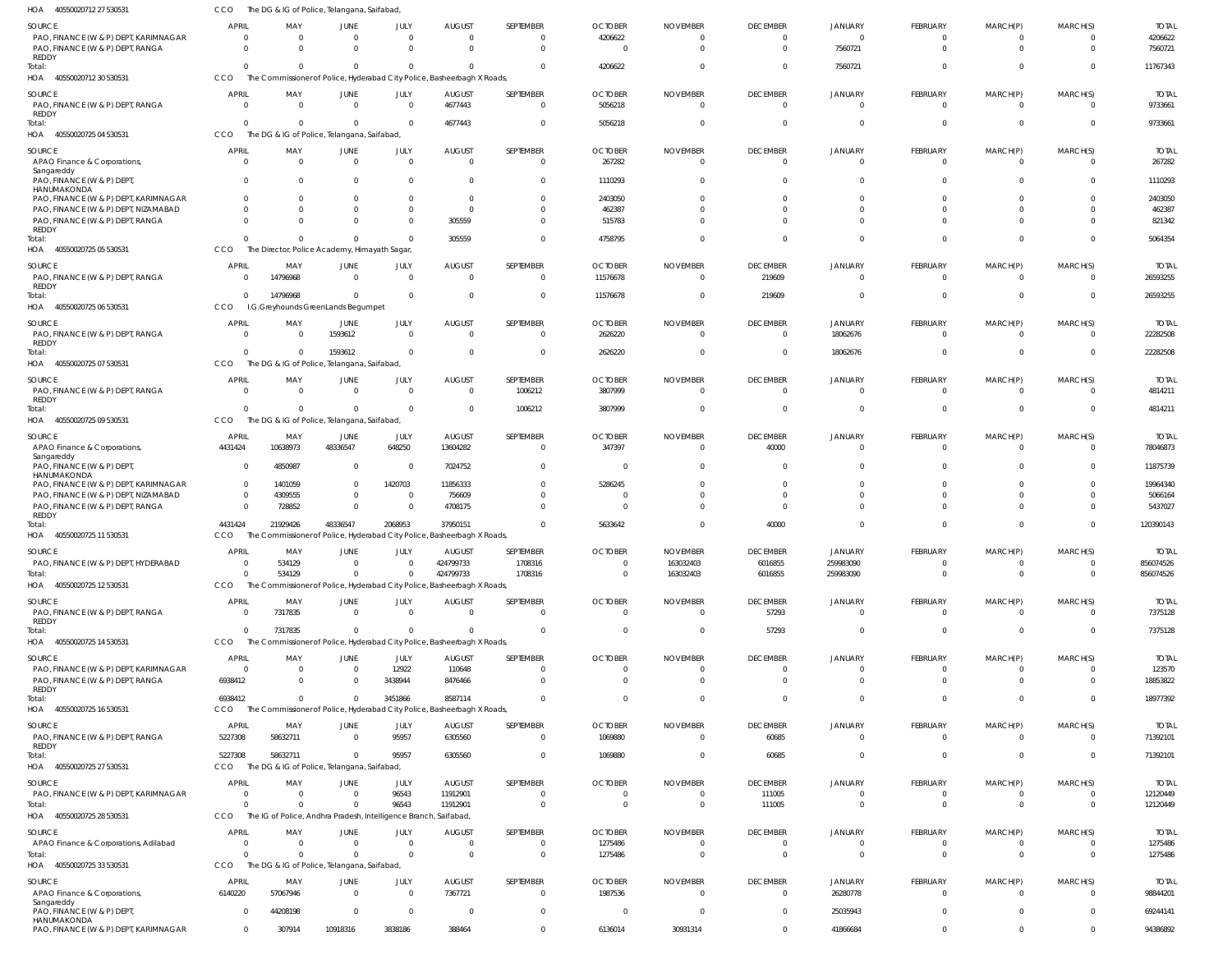| HOA<br>40550020725 33 530531                                                      | ссо          | The DG & IG of Police, Telangana, Saifabad,                                                     |                      |                         |                    |                                                                                                |                |                 |                         |                      |                      |                      |                      |                    |
|-----------------------------------------------------------------------------------|--------------|-------------------------------------------------------------------------------------------------|----------------------|-------------------------|--------------------|------------------------------------------------------------------------------------------------|----------------|-----------------|-------------------------|----------------------|----------------------|----------------------|----------------------|--------------------|
| SOURCE                                                                            | <b>APRIL</b> | MAY                                                                                             | JUNE                 | JULY                    | <b>AUGUST</b>      | SEPTEMBER                                                                                      | <b>OCTOBER</b> | <b>NOVEMBER</b> | <b>DECEMBER</b>         | <b>JANUARY</b>       | FEBRUARY             | MARCH(P)             | MARCH(S)             | <b>TOTAI</b>       |
| PAO, FINANCE (W & P) DEPT, NIZAMABAD                                              |              | 26208345<br>$\mathbf 0$                                                                         | 14562019             | $\overline{0}$          | 7099920            | $^{\circ}$                                                                                     | 1740843        | 1604240         | 0                       | 6958181              | -0                   | $^{\circ}$           |                      | 58173548           |
| PAO, FINANCE (W & P) DEPT, RANGA                                                  |              | 125688429<br>$\Omega$                                                                           | 604466               | $\overline{0}$          | $\Omega$           | $\overline{0}$                                                                                 | 1008463        | 8546287         | $\overline{0}$          | 103691544            | $\mathbf 0$          | $\mathbf 0$          | $\Omega$             | 239539189          |
| REDDY<br>Total:                                                                   | 6140220      | 253480832                                                                                       | 26084801             | 3838186                 | 14856105           | $\mathbf 0$                                                                                    | 10872856       | 41081841        | $\overline{0}$          | 203833130            |                      | $\Omega$             | $\Omega$             | 560187971          |
| HOA 40550020725 38 530531                                                         | CCO          | Commissioner of Rachakonda Police, HOD XXX                                                      |                      |                         |                    |                                                                                                |                |                 |                         |                      |                      |                      |                      |                    |
|                                                                                   |              |                                                                                                 |                      |                         |                    |                                                                                                |                |                 |                         |                      |                      |                      |                      |                    |
| SOURCE                                                                            | <b>APRIL</b> | MAY                                                                                             | JUNE                 | JULY                    | <b>AUGUST</b>      | SEPTEMBER                                                                                      | <b>OCTOBER</b> | <b>NOVEMBER</b> | <b>DECEMBER</b>         | <b>JANUARY</b>       | FEBRUARY             | MARCH(P)             | MARCH(S)             | <b>TOTAL</b>       |
| PAO, FINANCE (W & P) DEPT, RANGA<br>REDDY                                         |              | 5822241<br>$\overline{0}$                                                                       | $\overline{0}$       | $\overline{0}$          | $\overline{0}$     | $\mathbf{0}$                                                                                   | $\Omega$       |                 | $\overline{0}$          | $\overline{0}$       | $\mathbf 0$          | $\overline{0}$       | $\Omega$             | 5822241            |
| Total:                                                                            |              | 5822241<br>$\mathbf{0}$                                                                         | $\mathbf{0}$         | $\mathbf 0$             | $\Omega$           | $\mathbf{0}$                                                                                   |                |                 | $\overline{0}$          | $\overline{0}$       | $\Omega$             | $\mathbf 0$          | $\mathbf 0$          | 5822241            |
| HOA 40550020725 46 530531                                                         | CCO          | Commissioner of Rachakonda Police, HOD XXX                                                      |                      |                         |                    |                                                                                                |                |                 |                         |                      |                      |                      |                      |                    |
| SOURCE                                                                            | <b>APRIL</b> | MAY                                                                                             | JUNE                 | JULY                    | <b>AUGUST</b>      | SEPTEMBER                                                                                      | <b>OCTOBER</b> | <b>NOVEMBER</b> | <b>DECEMBER</b>         | <b>JANUARY</b>       | FEBRUARY             | MARCH(P)             | MARCH(S)             | <b>TOTAL</b>       |
| PAO, FINANCE (W & P) DEPT, RANGA                                                  |              | 9845597<br>0                                                                                    | $\overline{0}$       | 1671                    | $\Omega$           | $\overline{0}$                                                                                 | 14160          | $\Omega$        | $\overline{\mathbf{0}}$ | $\mathbf 0$          | $\mathbf 0$          | $\mathbf 0$          | $\Omega$             | 9861428            |
| REDDY                                                                             |              |                                                                                                 |                      |                         |                    |                                                                                                |                |                 |                         |                      |                      |                      |                      |                    |
| Total:                                                                            |              | 9845597<br>$\Omega$                                                                             | $\Omega$             | 1671                    | $\Omega$           | $\overline{0}$                                                                                 | 14160          |                 | $\overline{0}$          | $\Omega$             | $\Omega$             | $\Omega$             | $\Omega$             | 9861428            |
| 40550020725 47 530531<br>HOA                                                      | CCO          | The Commissioner, Cyberabad Police                                                              |                      |                         |                    |                                                                                                |                |                 |                         |                      |                      |                      |                      |                    |
| SOURCE                                                                            | <b>APRIL</b> | MAY                                                                                             | JUNE                 | JULY                    | <b>AUGUST</b>      | SEPTEMBER                                                                                      | <b>OCTOBER</b> | <b>NOVEMBER</b> | <b>DECEMBER</b>         | <b>JANUARY</b>       | FEBRUARY             | MARCH(P)             | MARCH(S)             | <b>TOTAL</b>       |
| PAO, FINANCE (W & P) DEPT, RANGA                                                  |              | 289696<br>0                                                                                     | $\overline{0}$       | $\overline{0}$          | $\overline{0}$     | $\mathbf{0}$                                                                                   | $\Omega$       | $\Omega$        | $\overline{0}$          | $\mathbf 0$          | $\mathbf 0$          | $\overline{0}$       | $\Omega$             | 289696             |
| REDDY                                                                             |              |                                                                                                 |                      |                         |                    |                                                                                                |                |                 |                         |                      |                      |                      |                      |                    |
| Total:<br>40550020825 06 530531<br>HOA                                            | CCO          | 289696<br>$\overline{0}$<br>The IG of Police, Special Protection Force, Budha Bhavan, M.G.Road, | $\overline{0}$       | $\mathbf 0$             | $\mathbf 0$        | $\overline{0}$                                                                                 |                |                 | $\overline{0}$          | $\overline{0}$       | $\mathbf 0$          | $\mathbf 0$          | $\Omega$             | 289696             |
|                                                                                   |              |                                                                                                 |                      |                         |                    |                                                                                                |                |                 |                         |                      |                      |                      |                      |                    |
| SOURCE                                                                            | <b>APRIL</b> | MAY                                                                                             | JUNE                 | JULY                    | <b>AUGUST</b>      | SEPTEMBER                                                                                      | <b>OCTOBER</b> | <b>NOVEMBER</b> | <b>DECEMBER</b>         | <b>JANUARY</b>       | FEBRUARY             | MARCH(P)             | MARCH(S)             | <b>TOTAI</b>       |
| APAO Finance & Corporations,                                                      | 18292582     | 3929965                                                                                         | $\mathbf{0}$         | $\mathbf 0$             | $\Omega$           | $\overline{0}$                                                                                 | 226527         | $\Omega$        | $\overline{0}$          | $\Omega$             | $^{\circ}$           | $\mathbf 0$          | $\Omega$             | 22449074           |
| Sangareddy<br>Total:                                                              | 18292582     | 3929965                                                                                         | $\mathbf{0}$         | $\mathbf{0}$            | $\Omega$           | $\Omega$                                                                                       | 226527         |                 | $\overline{0}$          | $\Omega$             | $\Omega$             | $\Omega$             | $\Omega$             | 22449074           |
| HOA 40550080025 05 530531                                                         | CCO          |                                                                                                 |                      |                         |                    | DGP, OCTOPUS oloThe Addl DG of Police, Shanthi Nilayam Bds Balayogi Parayatak bhavan, Begumpet |                |                 |                         |                      |                      |                      |                      |                    |
|                                                                                   |              |                                                                                                 |                      |                         |                    |                                                                                                |                |                 |                         |                      |                      |                      |                      |                    |
| SOURCE                                                                            | <b>APRIL</b> | MAY                                                                                             | JUNE                 | JULY                    | <b>AUGUST</b>      | SEPTEMBER                                                                                      | <b>OCTOBER</b> | <b>NOVEMBER</b> | <b>DECEMBER</b>         | <b>JANUARY</b>       | FEBRUARY             | MARCH(P)             | MARCH(S)             | <b>TOTAL</b>       |
| PAO, FINANCE (W & P) DEPT, RANGA<br>REDDY                                         |              | 8657048<br>$\overline{0}$                                                                       | $\overline{0}$       | $\overline{0}$          | $\overline{0}$     | $\mathbf{0}$                                                                                   | $\Omega$       |                 | $\overline{0}$          | $\mathbf 0$          | $\mathbf 0$          | $\mathbf 0$          | $\Omega$             | 8657048            |
| Total:                                                                            |              | 8657048<br>$\Omega$                                                                             | $\overline{0}$       | $\mathbf 0$             | $\overline{0}$     | $\mathbf{0}$                                                                                   |                |                 | $\overline{0}$          | $\overline{0}$       | $\mathbf 0$          | $\mathbf 0$          | $\Omega$             | 8657048            |
| HOA<br>40590105125 13 530531                                                      | CCO          |                                                                                                 |                      |                         |                    | THE ENGINEER-IN-CHIEF, CRF OFFICE OF THE ENGINEER-IN-CHIEF (R&B), IV FLOOR, ERRAM MANZIL,      |                |                 |                         |                      |                      |                      |                      |                    |
| SOURCE                                                                            | <b>APRIL</b> | MAY                                                                                             | JUNE                 | JULY                    | <b>AUGUST</b>      | SEPTEMBER                                                                                      | <b>OCTOBER</b> | <b>NOVEMBER</b> | <b>DECEMBER</b>         | <b>JANUARY</b>       | FEBRUARY             | MARCH(P)             | MARCH(S)             | <b>TOTAI</b>       |
| APAO (R&B) HYDERABAD                                                              | 456648       | 26125000                                                                                        | 5904151              | $\mathbf 0$             | 154080025          | 71000816                                                                                       | 10392254       | 129365681       | 269000075               | $\Omega$             | 0                    | $^{\circ}$           | $\Omega$             | 666324650          |
| Total:                                                                            | 456648       | 26125000                                                                                        | 5904151              | $\mathbf 0$             | 154080025          | 71000816                                                                                       | 10392254       | 129365681       | 269000075               | $\Omega$             | $\Omega$             | $\Omega$             | $\Omega$             | 666324650          |
| HOA 40590105125 14 530531                                                         | CCO          |                                                                                                 |                      |                         |                    | THE ENGINEER-IN-CHIEF, CRF OFFICE OF THE ENGINEER-IN-CHIEF (R&B), IV FLOOR, ERRAM MANZIL       |                |                 |                         |                      |                      |                      |                      |                    |
| SOURCE                                                                            | <b>APRIL</b> | MAY                                                                                             | JUNE                 | JULY                    | <b>AUGUST</b>      | SEPTEMBER                                                                                      | <b>OCTOBER</b> | <b>NOVEMBER</b> | <b>DECEMBER</b>         | <b>JANUARY</b>       | FEBRUARY             | MARCH(P)             | MARCH(S)             | <b>TOTAL</b>       |
| APAO (R&B) HYDERABAD                                                              |              | 8489455<br>$\overline{0}$                                                                       | 4244804              | 1125974                 | 1780640            | $\mathbf{0}$                                                                                   |                |                 | $\overline{0}$          | 1218865              | $\mathbf 0$          | $^{\circ}$           | $\Omega$             | 16859738           |
| APAO (R&B) POCHAMPAD (NIZAMABAD)                                                  |              | 0<br>- 0                                                                                        | 0                    | $\mathbf 0$             | 169235             | 627058                                                                                         |                |                 | 0                       | $\Omega$             | $\Omega$             | $\Omega$             |                      | 796293             |
| APAO (R&B) RANGAREDDY (HYD)                                                       |              | $\Omega$                                                                                        | $\Omega$             | $\mathbf 0$             | 1695885            | $\overline{0}$                                                                                 |                | 16608982        | $\Omega$                |                      | $\Omega$             | $\Omega$             |                      | 18304867           |
| APAO (R&B) TEKULAPALLY                                                            |              | $\Omega$                                                                                        | 0                    | $\mathbf 0$             | 1897828            | 3383058                                                                                        |                |                 | $\Omega$                |                      | $\Omega$             | $\Omega$             |                      | 5280886            |
| APAO Roads & Buildings (R&B), Adilabad                                            |              | $\Omega$                                                                                        |                      | $\mathbf 0$             | 497973             | 947769                                                                                         |                |                 | $\Omega$                | $\Omega$             | $\Omega$             | $\Omega$             |                      | 1445742            |
| APAO Roads & Buildings (R&B),                                                     |              | $\Omega$                                                                                        | $\Omega$             | $\mathbf 0$             | $\Omega$           | 6609165                                                                                        |                |                 | $\Omega$                | $\Omega$             | $\Omega$             | $\Omega$             |                      | 6609165            |
| Bhoopalapally<br>APAO Roads & Buildings (R&B), Jangaon                            |              | $\mathbf 0$<br>$\cap$                                                                           | $\Omega$             | $\mathbf 0$             | 648746             | $\overline{0}$                                                                                 |                |                 | $\Omega$                |                      | $\Omega$             | $\Omega$             |                      | 648746             |
| APAO Roads & Buildings (R&B), Jogulamba                                           |              | $\mathbf 0$<br>$\cap$                                                                           | $\mathbf 0$          | $\mathbf 0$             | 1006712            | $\mathbf{0}$                                                                                   |                |                 | $\Omega$                | $\Omega$             | $\Omega$             | $\Omega$             |                      | 1006712            |
| Gadwal                                                                            |              |                                                                                                 |                      |                         |                    |                                                                                                |                |                 |                         |                      |                      |                      |                      |                    |
| APAO Roads & Buildings (R&B), Kamareddy                                           |              | $\mathbf 0$                                                                                     | $\mathbf 0$          | 99000                   | 34989214           | 6250369                                                                                        |                |                 | $\Omega$                |                      | $\Omega$             | $\Omega$             | $\Omega$             | 41338583           |
| APAO Roads & Buildings (R&B)                                                      |              | $\Omega$<br>$\cap$                                                                              | $\Omega$             | $\Omega$                | 8252607            | $\Omega$                                                                                       |                |                 | $\cap$                  | $\Omega$             | $\Omega$             | $\Omega$             |                      | 8252607            |
| Kothagudem<br>APAO Roads & Buildings (R&B), Mancherial                            |              | $\mathbf{0}$<br>$\Omega$                                                                        | $\mathbf 0$          | $\mathbf 0$             | $\Omega$           | $\mathbf{0}$                                                                                   |                |                 | 20000                   | $\mathbf 0$          | $\mathbf 0$          | $\mathbf 0$          | $\Omega$             | 20000              |
| APAO Roads & Buildings (R&B), Medchal                                             |              | $\Omega$<br>$\Omega$                                                                            | $\Omega$             | $\mathbf 0$             | 1198706            | 15645522                                                                                       | $\Omega$       | $\Omega$        | $\Omega$                | $\mathbf{0}$         | $\mathbf 0$          | $\mathbf 0$          | $\Omega$             | 16844228           |
| Malkajigiri                                                                       |              |                                                                                                 |                      |                         |                    |                                                                                                |                |                 |                         |                      |                      |                      |                      |                    |
| APAO Roads & Buildings (R&B)<br>Nagarkurnool                                      |              | $\overline{0}$<br>$\Omega$                                                                      | $\Omega$             | $\mathbf 0$             | $\overline{0}$     | 188540                                                                                         | $\Omega$       |                 | $\overline{0}$          | $\mathbf 0$          | $\Omega$             | $\Omega$             | $\Omega$             | 188540             |
| APAO Roads & Buildings (R&B),                                                     |              | $\mathbf 0$<br>$\Omega$                                                                         | $\Omega$             | $\Omega$                | 5314522            | 3420329                                                                                        | $\Omega$       |                 | $\overline{0}$          | $\Omega$             | $\mathbf{0}$         | $\mathbf{0}$         | $\Omega$             | 8734851            |
| Sangareddy                                                                        |              |                                                                                                 |                      |                         |                    |                                                                                                |                |                 |                         |                      |                      |                      |                      |                    |
| APAO Roads & Buildings (R&B), Siddipet                                            |              | $\Omega$<br>$\Omega$                                                                            | $\Omega$             | 2748517                 | 12048046           | $\overline{0}$                                                                                 |                |                 | 62003                   | $\Omega$             | $\Omega$             | $\Omega$             | $\Omega$             | 14858566           |
| APAO Roads & Buildings (R&B), Siricilla                                           |              | $\Omega$<br>$\Omega$                                                                            | $\mathbf 0$          | $\mathbf 0$             | 3074663            | $\mathbf{0}$                                                                                   |                |                 | $\Omega$                | $\Omega$             | $\Omega$             | $\Omega$             | $\Omega$             | 3074663            |
| APAO Roads & Buildings (R&B), Suryapet<br>APAO Roads & Buildings (R&B), Vikarabad |              | $\Omega$<br>$\Omega$<br>$\Omega$<br>$\Omega$                                                    | $\Omega$<br>$\Omega$ | $\mathbf 0$<br>$\Omega$ | 3960431<br>1569027 | 4111703<br>3686254                                                                             |                |                 | $\Omega$<br>$\Omega$    | $\Omega$<br>$\Omega$ | $\Omega$<br>$\Omega$ | $\Omega$<br>$\Omega$ | $\Omega$<br>$\Omega$ | 8072134<br>5255281 |
| APAO Roads & Buildings (R&B), Waranagal                                           |              | $\Omega$                                                                                        | $\Omega$             | $\Omega$                | 781203             | 444048                                                                                         |                |                 | $\Omega$                | $\Omega$             | $\Omega$             | $\Omega$             | $\Omega$             | 1225251            |
| APAO Roads & Buildings (R&B), Yadadri                                             |              | $\Omega$<br>$\Omega$                                                                            | $\Omega$             | $\Omega$                | $\Omega$           | 3315339                                                                                        |                |                 | $\Omega$                | $\Omega$             | $\Omega$             | $\Omega$             | $\Omega$             | 3315339            |
| PAO (R&B) (NIRMAL)                                                                |              | $\Omega$                                                                                        | $\Omega$             | $\Omega$                | 19785              | 1321230                                                                                        |                |                 | $\Omega$                | $\Omega$             | $\Omega$             | $\Omega$             | $\Omega$             | 1341015            |
| PAO (R&B) LMD                                                                     |              | $\Omega$<br>$\Omega$                                                                            | $\Omega$             | $\Omega$                | 5888062            | $\overline{0}$                                                                                 |                |                 | $\Omega$                | $\Omega$             | $\Omega$             | $\Omega$             | $\Omega$             | 5888062            |
| PAO (R&B) MAHABOOBNAGAR                                                           |              | $\Omega$<br>$\cap$                                                                              | $\Omega$             | 1157022                 | 20301131           | $\mathbf{0}$                                                                                   | 3992241        |                 | $\Omega$                | $\Omega$             | $\Omega$             | $\Omega$             | $\Omega$             | 25450394           |
| PAO (R&B) NALGONDA                                                                |              | $\Omega$<br>$\Omega$                                                                            | $\Omega$             | $\mathbf 0$             | 1789876            | 5180910                                                                                        |                |                 | $\Omega$                | $\Omega$             | $\Omega$             | $\mathbf{0}$         | $\Omega$             | 6970786            |
| Total:                                                                            |              | 8489455<br>$\Omega$                                                                             | 4244804              | 5130513                 | 106884292          | 55131294                                                                                       | 3992241        | 16608982        | 82003                   | 1218865              | $\Omega$             | $\mathbf{0}$         | $\Omega$             | 201782449          |
| HOA 40590105125 16 530531                                                         | CCO          |                                                                                                 |                      |                         |                    | THE ENGINEER-IN-CHIEF, CRF OFFICE OF THE ENGINEER-IN-CHIEF (R&B), IV FLOOR, ERRAM MANZIL       |                |                 |                         |                      |                      |                      |                      |                    |
| SOURCE                                                                            | APRIL        | MAY                                                                                             | <b>JUNE</b>          | JULY                    | <b>AUGUST</b>      | SEPTEMBER                                                                                      | <b>OCTOBER</b> | <b>NOVEMBER</b> | <b>DECEMBER</b>         | <b>JANUARY</b>       | FEBRUARY             | MARCH(P)             | MARCH(S)             | <b>TOTAL</b>       |
| APAO (R&B) MEDAK (HYD)                                                            |              | 87860476<br>$\overline{0}$                                                                      | $\Omega$             | $\Omega$                | $\Omega$           | $\mathbf{0}$                                                                                   | $\Omega$       | $\Omega$        | $\overline{\mathbf{0}}$ | 39415597             | $\Omega$             | $\mathbf 0$          | $\Omega$             | 127276073          |
| APAO (R&B) POCHAMPAD (NIZAMABAD)                                                  | 19596336     |                                                                                                 | $\Omega$             | $\Omega$                | 9986086            | $\Omega$                                                                                       | 2174059        | 10935966        | 330000                  | 39518305             | $\Omega$             | $\Omega$             | $\Omega$             | 82540752           |
| APAO (R&B) RANGAREDDY (HYD)                                                       |              | $\Omega$<br>- 0                                                                                 | $\Omega$             | $\Omega$                | <sup>0</sup>       | $\Omega$                                                                                       | 2005137        | 113984854       | $\overline{0}$          | 379893               | $\cup$               | $\Omega$             |                      | 116369884          |
| APAO (R&B) TEKULAPALLY                                                            |              | $\Omega$                                                                                        | $\Omega$             | $\Omega$                | <sup>0</sup>       | $\mathbf 0$                                                                                    |                |                 | $\Omega$                | 23773064             | $\Omega$             | $\Omega$             |                      | 23773064           |
| APAO Roads & Buildings (R&B),<br>Bhoopalapally                                    |              | $\Omega$<br>$\cap$                                                                              | $\Omega$             | $\Omega$                | $\Omega$           | $\Omega$                                                                                       | $\Omega$       |                 | 27128667                | $\mathbf 0$          | $\Omega$             | $\Omega$             |                      | 27128667           |
| APAO Roads & Buildings (R&B), Jagtial                                             |              | 19998570<br>$\mathbf 0$                                                                         | 60232019             | $\Omega$                | $\Omega$           | 7960006                                                                                        | 18998033       |                 | $\overline{0}$          | $\mathbf 0$          | $\Omega$             | $\Omega$             |                      | 107188628          |
| APAO Roads & Buildings (R&B), Jangaon                                             |              | $\Omega$                                                                                        | 119031848            | $\Omega$                | $\Omega$           | 0                                                                                              | 2829177        | $\Omega$        | 58718056                | $\mathbf 0$          | $\Omega$             | $\Omega$             |                      | 180579081          |
| APAO Roads & Buildings (R&B), Kamareddy                                           |              | $\mathbf 0$<br>$\Omega$                                                                         | 165000               | $\Omega$                | <sup>0</sup>       | $\overline{0}$                                                                                 |                | 41339885        | $\Omega$                | 42500603             | $\Omega$             | $\Omega$             |                      | 84005488           |
| APAO Roads & Buildings (R&B),                                                     |              | $\Omega$<br>- 0                                                                                 | 11927721             | $\Omega$                | $\Omega$           | $\mathbf 0$                                                                                    | $\Omega$       | 17315795        | 19294156                | $\mathbf 0$          | $\Omega$             | $\Omega$             |                      | 48537672           |
| Komarambheem Asifabad<br>APAO Roads & Buildings (R&B),                            |              | $\Omega$<br>$\Omega$                                                                            | 32820189             | $\Omega$                | $\Omega$           | $\overline{0}$                                                                                 | $\Omega$       | $\Omega$        | $\overline{0}$          | $\mathbf 0$          | $\Omega$             | $\Omega$             | $\Omega$             | 32820189           |
| Kothagudem                                                                        |              |                                                                                                 |                      |                         |                    |                                                                                                |                |                 |                         |                      |                      |                      |                      |                    |
| APAO Roads & Buildings (R&B),<br>Mahabubabad                                      |              | $\overline{0}$<br>$\Omega$                                                                      | $\overline{0}$       | $\mathbf 0$             | $\mathbf 0$        | $\mathbf 0$                                                                                    | $\overline{0}$ | $\Omega$        | 93603621                | $\mathbf 0$          | $\mathbf 0$          | $\mathbf 0$          | $\mathbf 0$          | 93603621           |
|                                                                                   |              |                                                                                                 |                      |                         |                    |                                                                                                |                |                 |                         |                      |                      |                      |                      |                    |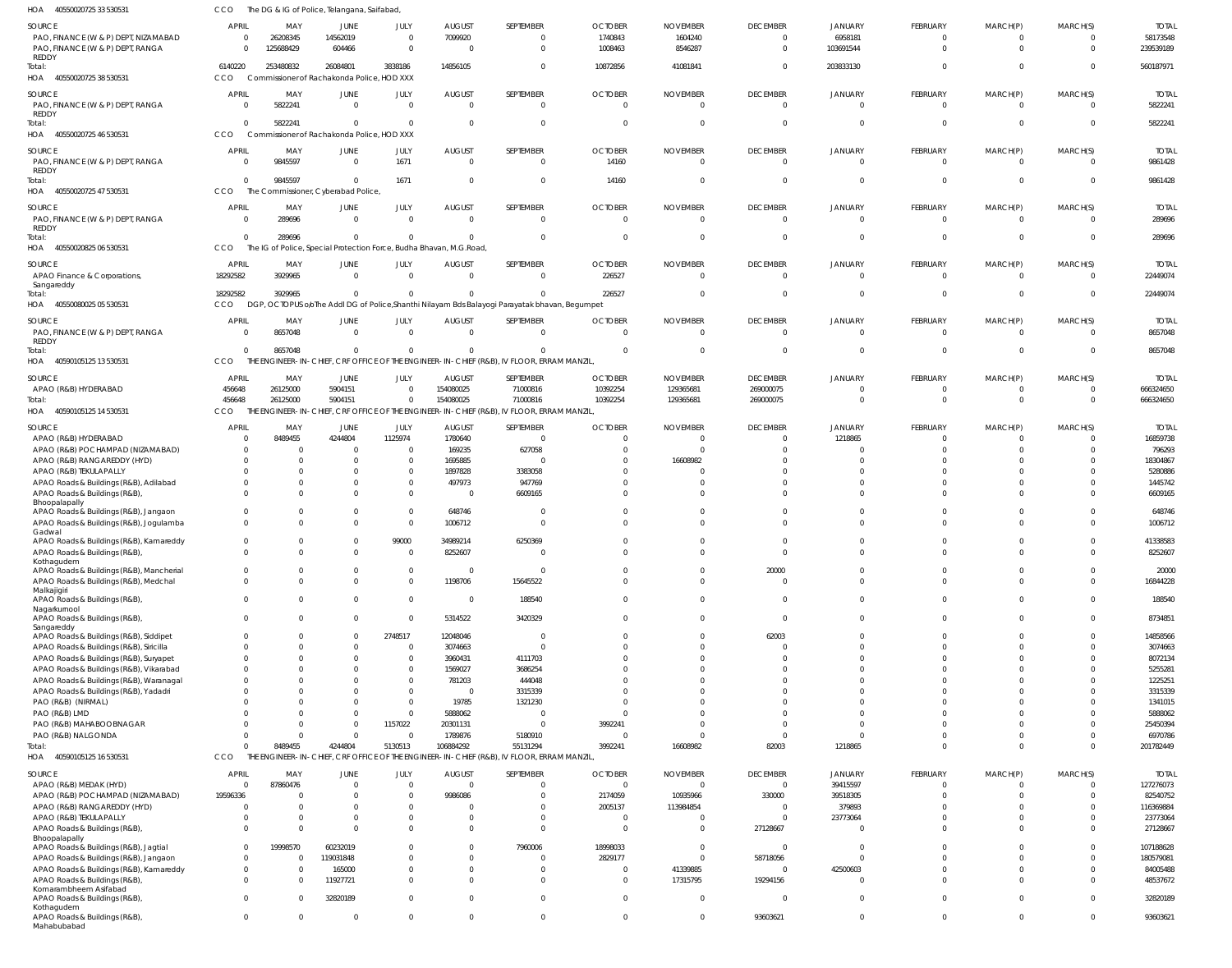40590105125 16 530531 HOA CCO THE ENGINEER-IN-CHIEF, CRF OFFICE OF THE ENGINEER-IN-CHIEF (R&B), IV FLOOR, ERRAM MANZIL,

| SOURCE<br>APAO Roads & Buildings (R&B), Mancherial<br>APAO Roads & Buildings (R&B), Mulugu | <b>APRIL</b><br>$\Omega$ | MAY<br>$\Omega$<br>$\Omega$                   | JUNE<br>$\Omega$<br>$\Omega$ | JULY<br>$\Omega$<br>$\Omega$  | <b>AUGUST</b><br>$\Omega$ | SEPTEMBER<br>27408071<br>$\Omega$                                                                     | <b>OCTOBER</b><br>$\Omega$<br>$\Omega$                                                       | <b>NOVEMBER</b><br>13654127 | <b>DECEMBER</b><br>32135911<br>$\Omega$ | <b>JANUARY</b><br>667544<br>71691313 | FEBRUARY<br>$\Omega$<br>$\Omega$ | MARCH(P)<br>$\Omega$<br>$\Omega$ | MARCH(S)<br>$\Omega$<br>$\Omega$ | <b>TOTAI</b><br>73865653<br>71691313 |
|--------------------------------------------------------------------------------------------|--------------------------|-----------------------------------------------|------------------------------|-------------------------------|---------------------------|-------------------------------------------------------------------------------------------------------|----------------------------------------------------------------------------------------------|-----------------------------|-----------------------------------------|--------------------------------------|----------------------------------|----------------------------------|----------------------------------|--------------------------------------|
| APAO Roads & Buildings (R&B),<br>Nagarkurnool                                              |                          |                                               | $\Omega$                     | $\Omega$                      |                           | $\Omega$                                                                                              | $\Omega$                                                                                     | 9002857                     | 16967652                                |                                      | $\Omega$                         | $\Omega$                         |                                  | 25970509                             |
| APAO Roads & Buildings (R&B), Peddapalli<br>APAO Roads & Buildings (R&B), Siddipet         | $\Omega$<br>16734197     | <sup>0</sup><br>53519153                      | $\Omega$<br>$\Omega$         | $\Omega$<br>$\Omega$          |                           | 46231473                                                                                              | 523420<br><sup>0</sup>                                                                       |                             | $\Omega$<br>$\Omega$                    | 49686071                             | $\Omega$<br>$\Omega$             |                                  |                                  | 46754893<br>119939421                |
| APAO Roads & Buildings (R&B), Siricilla                                                    | $\Omega$                 | <sup>0</sup>                                  | 20085731                     | 26879157                      |                           |                                                                                                       |                                                                                              |                             |                                         |                                      |                                  |                                  |                                  | 46964888                             |
| APAO Roads & Buildings (R&B), Suryapet<br>APAO Roads & Buildings (R&B), Vikarabad          |                          | <sup>0</sup><br>$\Omega$                      | $\mathbf{0}$<br>413322       | $\Omega$<br>$\Omega$          | 17161172                  |                                                                                                       | 14372549                                                                                     |                             | $\Omega$                                |                                      | $\Omega$<br>$\Omega$             |                                  |                                  | 14372549<br>17574494                 |
| APAO Roads & Buildings (R&B),                                                              |                          | <sup>0</sup>                                  | $\Omega$                     | 16539987                      |                           | 47898875                                                                                              | $\Omega$                                                                                     | 136533318                   | 3562584                                 | 367346                               | $\Omega$                         | $\Omega$                         |                                  | 204902110                            |
| Wanaparthy<br>APAO Roads & Buildings (R&B), Yadadri                                        | $\Omega$                 | <sup>0</sup>                                  | $\Omega$                     | $\Omega$                      | 19998570                  |                                                                                                       | $\Omega$                                                                                     |                             | $\Omega$                                | 33432402                             | $\Omega$                         | $\Omega$                         | $\Omega$                         | 53430972                             |
| PAO (R&B) (NIRMAL)                                                                         |                          | 19517340                                      | 17305274                     | $\Omega$                      |                           |                                                                                                       | 132000                                                                                       | 41943920                    | 15366574                                | 22093584                             |                                  |                                  |                                  | 116358692                            |
| PAO (R&B), HANUMAKONDA                                                                     | $\Omega$                 | $\Omega$                                      | 872986                       | $\Omega$                      |                           |                                                                                                       | $\Omega$                                                                                     |                             | $\Omega$                                | 178946184                            | $\Omega$                         | $\Omega$                         |                                  | 179819170                            |
| PAO (R&B) MAHABOOBNAGAR                                                                    |                          | $\Omega$                                      | $\Omega$                     | 41807008                      |                           |                                                                                                       | $\Omega$                                                                                     | 118555509                   | $\mathbf 0$                             |                                      | $\Omega$                         | $\Omega$                         |                                  | 160362517                            |
| Total:<br>40590105125 19 530531<br>HOA                                                     | 36330533<br>CCO          | 180895539<br>THE ENGINEER-IN-                 | 262854090                    | 85226152                      | 47145828                  | 129498425<br>- CHIEF, CRF OFFICE OF THE ENGINEER-IN-CHIEF (R&B), IV FLOOR, ERRAM MANZIL,              | 41034375                                                                                     | 503266231                   | 267107221                               | 502471906                            | $\Omega$                         | $\Omega$                         | $\Omega$                         | 2055830300                           |
| SOURCE                                                                                     | APRIL                    | MAY                                           | JUNE                         | JULY                          | <b>AUGUST</b>             | SEPTEMBER                                                                                             | <b>OCTOBER</b>                                                                               | <b>NOVEMBER</b>             | <b>DECEMBER</b>                         | <b>JANUARY</b>                       | FEBRUARY                         | MARCH(P)                         | MARCH(S)                         | <b>TOTAL</b>                         |
| APAO (R&B) HYDERABAD                                                                       | - 0                      | $\Omega$                                      | 8674348                      | $\overline{0}$                | 607293                    | $\Omega$                                                                                              | $\Omega$                                                                                     |                             | $\overline{0}$                          |                                      | $\overline{0}$                   | 0                                | $\Omega$                         | 9281641                              |
| Total:<br>40590105125 29 530531<br>HOA                                                     | CCO                      | $\Omega$                                      | 8674348                      | $\Omega$                      | 607293                    | $\Omega$<br>THE ENGINEER-IN-CHIEF, CRF OFFICE OF THE ENGINEER-IN-CHIEF (R&B), IV FLOOR, ERRAM MANZIL, | $\Omega$                                                                                     |                             | $\Omega$                                | $\Omega$                             | $\Omega$                         | $\Omega$                         | $\Omega$                         | 9281641                              |
| SOURCE                                                                                     | APRIL                    | MAY                                           | JUNE                         | JULY                          | <b>AUGUST</b>             | SEPTEMBER                                                                                             | <b>OCTOBER</b>                                                                               | <b>NOVEMBER</b>             | <b>DECEMBER</b>                         | <b>JANUARY</b>                       | FEBRUARY                         | MARCH(P)                         | MARCH(S)                         | <b>TOTAI</b>                         |
| APAO (R&B) HYDERABAD                                                                       |                          | $\Omega$                                      | $\Omega$                     | $\Omega$                      | 3310913                   | $\Omega$                                                                                              | $\Omega$                                                                                     |                             | $\Omega$                                |                                      | $\Omega$                         | $\Omega$                         | $\Omega$                         | 3310913                              |
| Total:                                                                                     |                          | $\Omega$                                      | $\Omega$                     | $\Omega$                      | 3310913                   | $\Omega$                                                                                              | $\Omega$                                                                                     |                             | $\Omega$                                |                                      | $\Omega$                         | $\Omega$                         | $\Omega$                         | 3310913                              |
| HOA 40596005125 07 530531                                                                  | CCO                      |                                               |                              |                               |                           | THE ENGINEER-IN-CHIEF, CRF OFFICE OF THE ENGINEER-IN-CHIEF (R&B), IV FLOOR, ERRAM MANZIL,             |                                                                                              |                             |                                         |                                      |                                  |                                  |                                  |                                      |
| SOURCE                                                                                     | <b>APRIL</b>             | MAY                                           | JUNE                         | JULY                          | <b>AUGUST</b>             | SEPTEMBER                                                                                             | <b>OCTOBER</b>                                                                               | <b>NOVEMBER</b>             | <b>DECEMBER</b>                         | JANUARY                              | FEBRUARY                         | MARCH(P)                         | MARCH(S)                         | <b>TOTAI</b>                         |
| APAO (R&B) MEDAK (HYD)<br>APAO (R&B) TEKULAPALLY                                           | - 0                      | $\Omega$<br>$\Omega$                          | $\mathbf{0}$<br>$\Omega$     | 13124867<br>0                 | $\Omega$                  | $\Omega$<br>$\Omega$                                                                                  | $\Omega$<br>32622                                                                            |                             | $\Omega$<br>$\Omega$                    |                                      | $\overline{0}$<br>$\Omega$       | $\Omega$<br>$\Omega$             | $\Omega$<br>$\Omega$             | 13124867<br>32622                    |
| APAO Roads & Buildings (R&B),                                                              |                          | $\Omega$                                      | $\Omega$                     | $\Omega$                      |                           | $\Omega$                                                                                              | 5064758                                                                                      |                             | $\Omega$                                |                                      | $\Omega$                         | $\Omega$                         |                                  | 5064758                              |
| Bhoopalapally                                                                              |                          |                                               |                              |                               |                           |                                                                                                       |                                                                                              |                             |                                         |                                      |                                  |                                  |                                  |                                      |
| APAO Roads & Buildings (R&B), Jagtial<br>APAO Roads & Buildings (R&B), Kamareddy           |                          | $\Omega$<br>$\Omega$                          | $\Omega$<br>$\Omega$         | $\Omega$<br>$\Omega$          |                           | $\Omega$<br>$\Omega$                                                                                  | 6003102<br>5206003                                                                           |                             | $\Omega$<br>$\Omega$                    |                                      | $\Omega$<br>$\Omega$             |                                  |                                  | 6003102<br>5206003                   |
| APAO Roads & Buildings (R&B), Mancherial                                                   |                          | $\Omega$                                      | $\Omega$                     | $\Omega$                      | 3374821                   | $\Omega$                                                                                              | $\Omega$                                                                                     |                             | $\Omega$                                |                                      | $\Omega$                         |                                  |                                  | 3374821                              |
| APAO Roads & Buildings (R&B), Peddapalli                                                   |                          | $\Omega$                                      | $\Omega$                     | $\mathbf 0$                   | 2120112                   | $\Omega$                                                                                              | $\Omega$                                                                                     |                             | $\Omega$                                |                                      | $\Omega$                         | $\Omega$                         | $\Omega$                         | 2120112                              |
| APAO Roads & Buildings (R&B),<br>Sangareddy                                                |                          | <sup>0</sup>                                  | $\Omega$                     | $\Omega$                      |                           |                                                                                                       | 2671020                                                                                      |                             | $\Omega$                                |                                      | $\Omega$                         | $\Omega$                         |                                  | 2671020                              |
| APAO Roads & Buildings (R&B), Siddipet                                                     |                          | $\Omega$                                      | $\Omega$                     | $\mathbf 0$                   | 685450                    | - 0                                                                                                   | 1118800                                                                                      |                             | $\Omega$                                |                                      | $\Omega$                         | $\Omega$                         | $\Omega$                         | 1804250                              |
| APAO Roads & Buildings (R&B), Vikarabad                                                    |                          | $\Omega$                                      | $\Omega$                     | $\mathbf 0$                   | $\Omega$                  | $\Omega$                                                                                              | 3856720                                                                                      |                             | $\Omega$                                |                                      | $\Omega$                         | $\Omega$                         | $\Omega$                         | 3856720                              |
| APAO Roads & Buildings (R&B),<br>Wanaparthy                                                | $\Omega$                 | $\Omega$                                      | $\Omega$                     | $\Omega$                      |                           | $\Omega$                                                                                              | 7445951                                                                                      |                             | $\Omega$                                |                                      | $\Omega$                         | $\Omega$                         | $\Omega$                         | 7445951                              |
| Total:                                                                                     |                          | $\Omega$                                      | $\Omega$                     | 13124867                      | 6180383                   | $\Omega$                                                                                              | 31398976                                                                                     |                             | $\Omega$                                | $\Omega$                             | $\Omega$                         | $\Omega$                         | $\Omega$                         | 50704226                             |
| HOA<br>40596005125 39 530531                                                               | CCO                      | <b>TRAI</b>                                   |                              |                               |                           |                                                                                                       | ISPORT COMMISSIONER TELANGANA – HOD COMMISSIONER OF TRANSPORT, TRANSPORT BHAVAN, SOMAJIGUDA, |                             |                                         |                                      |                                  |                                  |                                  |                                      |
| SOURCE                                                                                     | <b>APRIL</b>             | MAY                                           | <b>JUNE</b>                  | JULY                          | <b>AUGUST</b>             | SEPTEMBER                                                                                             | <b>OCTOBER</b>                                                                               | <b>NOVEMBER</b>             | <b>DECEMBER</b>                         | <b>JANUARY</b>                       | FEBRUARY                         | MARCH(P)                         | MARCH(S)                         | <b>TOTAI</b>                         |
| APAO (R&B) HYDERABAD<br>APAO (R&B) RANGAREDDY (HYD)                                        |                          | $\Omega$                                      | $\Omega$<br>$\Omega$         | $\Omega$<br>$\Omega$          | 1445214                   |                                                                                                       | $\Omega$<br>4771400                                                                          |                             | $\Omega$<br>$\Omega$                    |                                      | $\Omega$<br>$\Omega$             | $\Omega$                         | $\Omega$                         | 1445214<br>4771400                   |
| APAO Roads & Buildings (R&B), Jangaon                                                      |                          | 1678294                                       |                              | $\Omega$                      |                           |                                                                                                       |                                                                                              |                             |                                         |                                      | $\sqrt{ }$                       |                                  |                                  | 1678294                              |
| APAO Roads & Buildings (R&B), Yadadri                                                      |                          |                                               | $\Omega$                     | $\Omega$                      | 1463466                   |                                                                                                       |                                                                                              |                             |                                         |                                      | $\Omega$                         |                                  |                                  | 1463466                              |
| PAO (R&B), HANUMAKONDA                                                                     |                          | <sup>0</sup>                                  | $\Omega$                     | $\Omega$                      |                           | $\Omega$                                                                                              | 381793                                                                                       |                             | $\Omega$                                |                                      | $\Omega$                         |                                  | $\Omega$                         | 381793                               |
| PAO (R&B) NALGONDA<br>Total:                                                               |                          | 3368615<br>5046909                            | $\Omega$<br>$\Omega$         | $\Omega$<br>$\Omega$          | 2908680                   | $\Omega$<br>$\Omega$                                                                                  | $\Omega$<br>5153193                                                                          | $\Omega$                    | $\mathbf{0}$<br>$\Omega$                | $\Omega$<br>$\Omega$                 | $^{\circ}$<br>$\Omega$           | $\Omega$<br>$\Omega$             | $\Omega$<br>$\Omega$             | 3368615<br>13108782                  |
| HOA 40596005125 40 530531                                                                  | CCO                      | The Registrar, Telangana High Court, Nayapul, |                              |                               |                           |                                                                                                       |                                                                                              |                             |                                         |                                      |                                  |                                  |                                  |                                      |
| SOURCE                                                                                     | APRIL                    | MAY                                           | JUNE                         | JULY                          | <b>AUGUST</b>             | SEPTEMBER                                                                                             | <b>OCTOBER</b>                                                                               | <b>NOVEMBER</b>             | <b>DECEMBER</b>                         | JANUARY                              | FEBRUARY                         | MARCH(P)                         | MARCH(S)                         | <b>TOTAL</b>                         |
| APAO Finance & Corporations, Jangaon                                                       | $\Omega$                 | $\Omega$                                      | $\mathbf{0}$                 | $\mathbf{0}$                  | $\Omega$                  | $\Omega$                                                                                              | 597393                                                                                       |                             | $\overline{0}$                          | 0                                    | $\mathbf{0}$                     | 0                                | $\Omega$                         | 597393                               |
| APAO Finance & Corporations,                                                               | 3615664                  | $\Omega$                                      | $\Omega$                     | $\mathbf{0}$                  | $\Omega$                  | $\Omega$                                                                                              | $\mathbf{0}$                                                                                 |                             | $\overline{0}$                          | $\Omega$                             | $\mathbf{0}$                     | $\mathbf 0$                      | $\Omega$                         | 3615664                              |
| Kothagudem<br>APAO Finance & Corporations,                                                 | 2362448                  | $\Omega$                                      | $\Omega$                     | $\Omega$                      | 0                         | $\Omega$                                                                                              | $\Omega$                                                                                     |                             | $\Omega$                                | U                                    | $\mathbf{0}$                     | $\Omega$                         | $\Omega$                         | 2362448                              |
| Mahabubabad                                                                                | 586574                   | $\Omega$                                      | $\Omega$                     | $\Omega$                      |                           | $\Omega$                                                                                              | $\Omega$                                                                                     |                             | $\Omega$                                |                                      | $\Omega$                         | $\Omega$                         | $\Omega$                         | 586574                               |
| APAO Finance & Corporations, Siricilla<br>APAO, SRSP (FINANCE), WARANGAL                   | 3667293                  | $\Omega$                                      | $\Omega$                     | $\Omega$                      |                           | $\Omega$                                                                                              | $\Omega$                                                                                     |                             | $\Omega$                                |                                      | $\mathbf 0$                      | $\Omega$                         | $\Omega$                         | 3667293                              |
| PAO, FINANCE (W & P) DEPT,                                                                 | 8791519                  | $\Omega$                                      | $\Omega$                     | $\Omega$                      |                           | $\Omega$                                                                                              | $\Omega$                                                                                     |                             | $\Omega$                                |                                      | $\Omega$                         | $\Omega$                         | $\Omega$                         | 8791519                              |
| HANUMAKONDA<br>PAO, FINANCE (W & P) DEPT, HYDERABAD                                        | 28844031                 | 0                                             | $\mathbf{0}$                 | $^{\circ}$                    | $\Omega$                  | 773173                                                                                                | $\overline{0}$                                                                               | 260794                      | $\Omega$                                |                                      | $^{\circ}$                       | 0                                | $\Omega$                         | 29877998                             |
| PAO, FINANCE (W & P) DEPT,                                                                 |                          | $\Omega$                                      | $\Omega$                     | $\Omega$                      | $\Omega$                  | $\Omega$                                                                                              | 1493517                                                                                      |                             | $\Omega$                                | $\Omega$                             | $\mathbf{0}$                     | $\Omega$                         | $\Omega$                         | 1493517                              |
| MAHABOOBNAGAR<br>Total:                                                                    | 47867529                 | $\Omega$                                      | $\Omega$                     | $\Omega$                      | $\Omega$                  | 773173                                                                                                | 2090910                                                                                      | 260794                      | $\Omega$                                | $\Omega$                             | $\mathbf 0$                      | $\mathbf{0}$                     | $\Omega$                         | 50992406                             |
| HOA 40596005125 44 530531                                                                  | CCO                      |                                               |                              |                               |                           | THE ENGINEER-IN-CHIEF, CRF OFFICE OF THE ENGINEER-IN-CHIEF (R&B), IV FLOOR, ERRAM MANZIL,             |                                                                                              |                             |                                         |                                      |                                  |                                  |                                  |                                      |
| SOURCE                                                                                     | APRIL                    | MAY                                           | <b>JUNE</b>                  | JULY                          | <b>AUGUST</b>             | SEPTEMBER                                                                                             | <b>OCTOBER</b>                                                                               | <b>NOVEMBER</b>             | <b>DECEMBER</b>                         | <b>JANUARY</b>                       | FEBRUARY                         | MARCH(P)                         | MARCH(S)                         | <b>TOTAL</b>                         |
| APAO (R&B) HYDERABAD                                                                       | 2094840                  | $\Omega$                                      | $\mathbf{0}$                 | 11041499                      | 870133                    | $\Omega$                                                                                              | $\Omega$                                                                                     |                             | $\mathbf{0}$                            | 0                                    | 0                                | 0                                | $\Omega$                         | 14006472                             |
| Total:                                                                                     | 2094840                  | $\Omega$                                      | $\mathbf 0$                  | 11041499                      | 870133                    | $\Omega$                                                                                              | $\Omega$                                                                                     |                             | $\overline{0}$                          | $\Omega$                             | $\mathbf{0}$                     | $\mathbf 0$                      | $\overline{0}$                   | 14006472                             |
| HOA 40596005125 49 530531                                                                  | CCO                      |                                               |                              |                               |                           | THE ENGINEER-IN-CHIEF, CRF OFFICE OF THE ENGINEER-IN-CHIEF (R&B), IV FLOOR, ERRAM MANZIL,             |                                                                                              |                             |                                         |                                      |                                  |                                  |                                  |                                      |
| SOURCE                                                                                     | <b>APRIL</b>             | MAY                                           | <b>JUNE</b>                  | JULY                          | <b>AUGUST</b>             | SEPTEMBER                                                                                             | <b>OCTOBER</b>                                                                               | <b>NOVEMBER</b>             | <b>DECEMBER</b>                         | JANUARY                              | FEBRUARY                         | MARCH(P)                         | MARCH(S)                         | <b>TOTAL</b>                         |
| APAO (R&B) POCHAMPAD (NIZAMABAD)                                                           | $\Omega$                 | $\Omega$                                      | $\overline{0}$               | $\mathbf{0}$                  | $\Omega$                  | $\mathbf 0$                                                                                           | 247850                                                                                       |                             | $\overline{0}$                          | $\Omega$                             | $\mathbf{0}$                     | 0                                | $\Omega$                         | 247850                               |
| Total:<br>HOA<br>40596005125 80 530531                                                     | CCO                      | $\Omega$                                      | $\mathbf 0$                  | $\overline{0}$                | $\Omega$                  | $\Omega$<br>THE ENGINEER-IN-CHIEF, CRF OFFICE OF THE ENGINEER-IN-CHIEF (R&B), IV FLOOR, ERRAM MANZIL, | 247850                                                                                       |                             | $\overline{0}$                          | $\Omega$                             | $\mathbf{0}$                     | $\mathbf{0}$                     | $\overline{0}$                   | 247850                               |
| SOURCE                                                                                     | <b>APRIL</b>             | MAY                                           | JUNE                         | JULY                          | <b>AUGUST</b>             | SEPTEMBER                                                                                             | <b>OCTOBER</b>                                                                               | <b>NOVEMBER</b>             | <b>DECEMBER</b>                         | <b>JANUARY</b>                       | FEBRUARY                         | MARCH(P)                         |                                  | <b>TOTAI</b>                         |
| APAO (R&B) HYDERABAD                                                                       | 113704841                | $\Omega$                                      | $\mathbf 0$                  | 7723315                       | 66046649                  | $\Omega$                                                                                              | 1523620                                                                                      | 62223491                    | $\overline{0}$                          | $\Omega$                             | $\overline{0}$                   | 0                                | MARCH(S)<br>$\overline{0}$       | 251221916                            |
| Total:                                                                                     | 113704841                | $\overline{0}$                                | $\mathbf 0$                  | 7723315                       | 66046649                  | $\Omega$                                                                                              | 1523620                                                                                      | 62223491                    | $\overline{0}$                          | $\Omega$                             | $\mathbf{0}$                     | $\mathbf{0}$                     | $\overline{0}$                   | 251221916                            |
| HOA 40700080025 08 530531                                                                  |                          |                                               |                              |                               |                           |                                                                                                       |                                                                                              |                             |                                         |                                      |                                  |                                  |                                  |                                      |
|                                                                                            | CCO                      | LAND ADMINISTRATION                           |                              |                               |                           | - HOD CHIEF COMMISSIONER, LAND ADMINISTRATION STATION ROAD, NAMPALLY,                                 |                                                                                              |                             |                                         |                                      |                                  |                                  |                                  |                                      |
| SOURCE                                                                                     | <b>APRIL</b>             | MAY                                           | <b>JUNE</b>                  | JULY                          | <b>AUGUST</b>             | SEPTEMBER                                                                                             | <b>OCTOBER</b>                                                                               | <b>NOVEMBER</b>             | <b>DECEMBER</b>                         | <b>JANUARY</b>                       | FEBRUARY                         | MARCH(P)                         | MARCH(S)                         | <b>TOTAL</b>                         |
| APAO Finance & Corporations, Suryapet<br>APAO, SRSP (FINANCE), WARANGAL                    | $\Omega$                 | 636173<br>6157038                             | $\mathbf{0}$<br>$\mathbf 0$  | $\overline{0}$<br>$\mathbf 0$ | 0<br>$\Omega$             | $\mathbf{0}$<br>$\Omega$                                                                              | $\overline{0}$<br>$\Omega$                                                                   |                             | $\overline{0}$<br>$\overline{0}$        | 0<br>$\Omega$                        | $^{\circ}$<br>$\mathbf 0$        | 0<br>$\mathbf{0}$                | $\overline{0}$<br>$\overline{0}$ | 636173<br>6157038                    |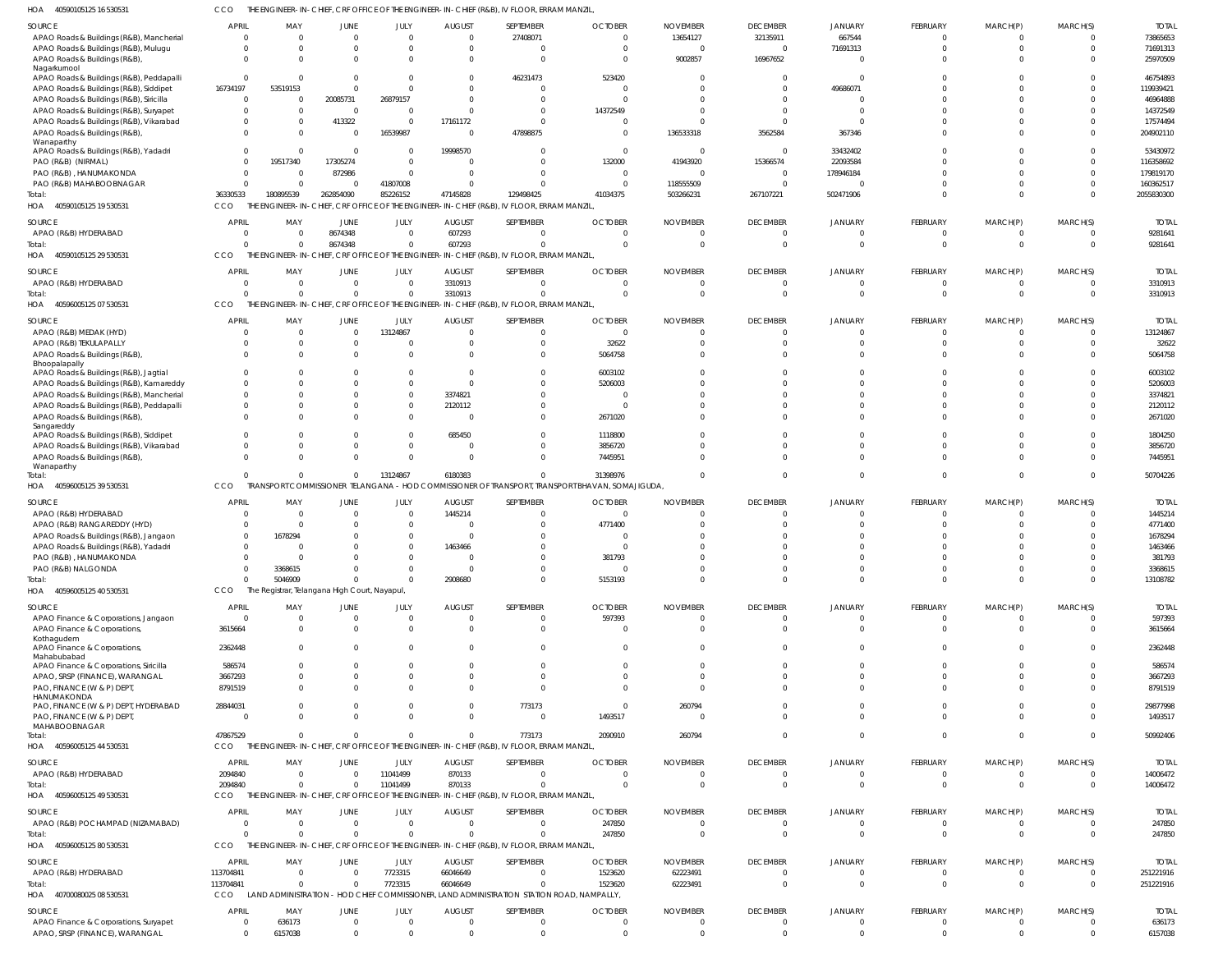LAND ADMINISTRATION - HOD CHIEF COMMISSIONER, LAND ADMINISTRATION STATION ROAD, NAMPALLY, CCO

| HOA<br>40700080025 08 53053                                                          |                                  |                      | LAND ADMINISTRATION - HOD CHIEF                              |                               |                                                                      |                                                                                               | COMMISSIONER, LAND ADMINISTRATION STATION ROAD, NAMPALLY                                                              |                                   |                             |                            |                         |                           |                      |                         |
|--------------------------------------------------------------------------------------|----------------------------------|----------------------|--------------------------------------------------------------|-------------------------------|----------------------------------------------------------------------|-----------------------------------------------------------------------------------------------|-----------------------------------------------------------------------------------------------------------------------|-----------------------------------|-----------------------------|----------------------------|-------------------------|---------------------------|----------------------|-------------------------|
| SOURCE<br>PAO, FINANCE (W & P) DEPT, RANGA<br>REDDY                                  | <b>APRIL</b><br>$\Omega$         | MAY<br>$\Omega$      | JUNE<br>$\cap$                                               | JULY<br>$\Omega$              | <b>AUGUST</b><br>621768                                              | SEPTEMBER<br>$\mathbf{0}$                                                                     | <b>OCTOBER</b><br>$\Omega$                                                                                            | <b>NOVEMBER</b><br>$\Omega$       | <b>DECEMBER</b><br>$\Omega$ | <b>JANUARY</b><br>$\Omega$ | FEBRUARY<br>$\Omega$    | MARCH(P)<br>$\Omega$      | MARCH(S)             | <b>TOTAL</b><br>621768  |
| Total:<br>40700080025 09 530531<br>HOA                                               | $\Omega$<br>CCO                  | 6793211              | $\Omega$                                                     | $\mathbf 0$                   | 621768                                                               | $\Omega$                                                                                      | REGISTRATION AND STAMPS - HOD INSPECTOR GENERAL, REGISTRATION & STAMPS, Registration Bhavan, Near MJ Market,          | $\Omega$                          | $\Omega$                    | $\cap$                     |                         | $\Omega$                  | $\Omega$             | 7414979                 |
|                                                                                      |                                  |                      |                                                              |                               |                                                                      |                                                                                               |                                                                                                                       |                                   |                             |                            |                         |                           |                      |                         |
| SOURCE<br>APAO Finance & Corporations,<br>Sangareddy                                 | <b>APRIL</b><br>$\overline{0}$   | MAY<br>$\Omega$      | JUNE<br>$\Omega$                                             | JULY<br>$\overline{0}$        | <b>AUGUST</b><br>$\Omega$                                            | SEPTEMBER<br>$\overline{0}$                                                                   | <b>OCTOBER</b><br>3124800                                                                                             | <b>NOVEMBER</b><br>$\overline{0}$ | <b>DECEMBER</b><br>$\Omega$ | <b>JANUARY</b><br>3358221  | FEBRUARY<br>$\mathbf 0$ | MARCH(P)<br>$^{\circ}$    | MARCH(S)<br>$\Omega$ | <b>TOTAL</b><br>6483021 |
| APAO Finance & Corporations, Siddipet<br>PAO, AMRP (FINANCE) NALGONDA                | $\overline{0}$<br>$\Omega$       | -0<br>925884         |                                                              | 0<br>$\Omega$                 | 198721<br>$\Omega$                                                   | $\mathbf{0}$<br>$\Omega$                                                                      | - 0<br>$\overline{0}$                                                                                                 | 0<br>$\Omega$                     | $\Omega$                    | $\Omega$<br>$\Omega$       |                         |                           | $\Omega$<br>$\Omega$ | 198721<br>925884        |
| PAO, FINANCE (W & P) DEPT,<br>HANUMAKONDA                                            | $\Omega$                         |                      |                                                              | $\Omega$                      | $\sqrt{ }$                                                           | $\Omega$                                                                                      | 565940                                                                                                                | $\Omega$                          | $\Omega$                    | 203284                     |                         |                           | $\Omega$             | 769224                  |
| PAO, FINANCE (W & P) DEPT, KHAMMAM                                                   | $\Omega$                         | -0                   |                                                              | $\Omega$                      | 915396                                                               | $\Omega$<br>$\Omega$                                                                          | - 0                                                                                                                   | $\Omega$                          |                             | $\Omega$                   |                         |                           | $\Omega$             | 915396                  |
| Total:<br>HOA 40700080025 10 530531                                                  | $\Omega$<br>CCO                  | 925884               | $\Omega$                                                     | $\Omega$                      | 1114117                                                              |                                                                                               | 3690740<br>COMMISSIONER OF EXCISE - HOD COMMISSIONER OF STATE EXCISE, EXCISE BHAVAN, OPP AJANTA GATE, MJ ROAD,        | $\Omega$                          | $\Omega$                    | 3561505                    |                         | $\Omega$                  | $\Omega$             | 9292246                 |
| SOURCE<br>APAO Finance & Corporations,                                               | <b>APRIL</b><br>- 0              | MAY<br>1911346       | JUNE<br>$\Omega$                                             | JULY<br>$\Omega$              | <b>AUGUST</b><br>$\Omega$                                            | SEPTEMBER<br>$\mathbf{0}$                                                                     | <b>OCTOBER</b><br>4137188                                                                                             | <b>NOVEMBER</b><br>$\overline{0}$ | <b>DECEMBER</b><br>$\Omega$ | <b>JANUARY</b><br>$\Omega$ | FEBRUARY<br>0           | MARCH(P)<br>$\Omega$      | MARCH(S)<br>$\Omega$ | <b>TOTAL</b><br>6048534 |
| Sangareddy<br>PAO, FINANCE (W & P) DEPT,<br>HANUMAKONDA                              | $\Omega$                         | 1027168              | $\Omega$                                                     | $\Omega$                      | $\Omega$                                                             | $\mathbf{0}$                                                                                  | 4456269                                                                                                               | $\Omega$                          | $\Omega$                    |                            |                         |                           |                      | 5483437                 |
| PAO, FINANCE (W & P) DEPT, KARIMNAGAR                                                | $\overline{0}$                   | - 0                  | $\Omega$                                                     | 1133                          | 2454181                                                              | $\Omega$                                                                                      | 3987187                                                                                                               | $\Omega$                          | $\Omega$                    |                            |                         |                           | $\Omega$             | 6442501                 |
| PAO, FINANCE (W & P) DEPT, NIZAMABAD<br>PAO, FINANCE (W & P) DEPT, RANGA             | $\overline{0}$<br>1013126        | 3582053<br>5504765   |                                                              | $\overline{0}$<br>1888        | $\Omega$<br>$\cap$                                                   | $\Omega$<br>$\Omega$                                                                          | $\overline{0}$<br>16000                                                                                               | $\Omega$<br>$\Omega$              | $\Omega$<br>$\Omega$        | $\Omega$                   |                         |                           | $\Omega$             | 3582053<br>6535779      |
| REDDY<br>Total:                                                                      | 1013126                          | 12025332             | $\Omega$                                                     | 3021                          | 2454181                                                              | $\Omega$                                                                                      | 12596644                                                                                                              | $\Omega$                          | $\Omega$                    | $\cap$                     |                         | $\Omega$                  | $\Omega$             | 28092304                |
| HOA 40700080025 11 530531                                                            | CCO                              |                      |                                                              |                               |                                                                      | COMMERCIAL TAXES - HOD COMMISSIONER, COMMERCIAL TAXES NEAR GANDHI BHAVAN, NAMPALLY            |                                                                                                                       |                                   |                             |                            |                         |                           |                      |                         |
| SOURCE<br>APAO Finance & Corporations,                                               | <b>APRIL</b><br>$\Omega$         | MAY<br>$\Omega$      | JUNE<br>$\Omega$                                             | JULY<br>$\Omega$              | <b>AUGUST</b><br>$\Omega$                                            | SEPTEMBER<br>$\mathbf{0}$                                                                     | <b>OCTOBER</b><br>$\Omega$                                                                                            | <b>NOVEMBER</b><br>$\Omega$       | <b>DECEMBER</b><br>5365155  | <b>JANUARY</b><br>$\cap$   | FEBRUARY<br>0           | MARCH(P)<br>$\Omega$      | MARCH(S)<br>- 0      | <b>TOTAL</b><br>5365155 |
| Kothagudem<br>Total:                                                                 | $\Omega$                         | $\Omega$             | $\Omega$                                                     | $\mathbf 0$                   | $\Omega$                                                             | $\mathbf{0}$                                                                                  | -0                                                                                                                    | $\overline{0}$                    | 5365155                     | $\cap$                     | 0                       | $\Omega$                  | $\Omega$             | 5365155                 |
| HOA 40700080025 12 530531<br>SOURCE                                                  | CCO<br><b>APRIL</b>              | ANT<br>MAY           | JUNE                                                         | JULY                          | <b>AUGUST</b>                                                        | SEPTEMBER                                                                                     | CORRUPTION BUREAU - HOD DIRECTOR OF ANTI CORRUPTION BUREAU, Road No. 12, Banjara Hills, MLA Colony,<br><b>OCTOBER</b> | <b>NOVEMBER</b>                   | <b>DECEMBER</b>             | <b>JANUARY</b>             | FEBRUARY                | MARCH(P)                  | MARCH(S)             | <b>TOTAL</b>            |
| PAO, FINANCE (W & P) DEPT, RANGA<br>REDDY                                            | $\Omega$                         | $\Omega$             | $\Omega$                                                     | $\Omega$                      | $\Omega$                                                             | $\mathbf{0}$                                                                                  | 453364                                                                                                                | $\Omega$                          | $\Omega$                    |                            | $\Omega$                | $\Omega$                  |                      | 453364                  |
| Total:<br>40700080025 13 530531<br>HOA                                               | $\Omega$<br>CCO                  | <b>MCR</b>           | $\Omega$                                                     | $\Omega$                      |                                                                      | $\Omega$<br>hrd institute - hod director general,MCR hrd institute, ROAD NO.25,JUBILEE HILLS, | 453364                                                                                                                | $\Omega$                          | $\Omega$                    | $\Omega$                   | $\Omega$                | $\Omega$                  | $\Omega$             | 453364                  |
| SOURCE                                                                               | <b>APRIL</b>                     | MAY                  | JUNE                                                         | JULY                          | <b>AUGUST</b>                                                        | SEPTEMBER                                                                                     | <b>OCTOBER</b>                                                                                                        | <b>NOVEMBER</b>                   | <b>DECEMBER</b>             | JANUARY                    | FEBRUARY                | MARCH(P)                  | MARCH(S)             | <b>TOTAL</b>            |
| APAO Finance & Corporations, Medchal                                                 | $\overline{0}$                   | 572372               |                                                              | $\Omega$                      | $\Omega$                                                             | $\mathbf{0}$                                                                                  | $\Omega$                                                                                                              | - 0                               | $\Omega$                    |                            |                         | $\Omega$                  | $\Omega$             | 572372                  |
| PAO, FINANCE (W & P) DEPT, HYDERABAD                                                 | $\overline{0}$                   | 444944               | $\Omega$                                                     | 0                             |                                                                      | $\mathbf{0}$                                                                                  | - 0                                                                                                                   | $\Omega$                          | $\Omega$                    | - 0                        |                         |                           | $\Omega$             | 444944                  |
| Total:<br>HOA 40700080025 14 530531                                                  | $\Omega$<br>CCO                  | 1017316              | $\Omega$                                                     | $\mathbf 0$                   |                                                                      | $\mathbf{0}$                                                                                  | CHIEF ELECTORAL OFFICER, ELECTIONS CHIEF ELECTORAL OFFICER & EX-OFFICIO SPL SECY TO GOVT, GEN.ADMN(ELECTIONS) DEPT    | 0                                 | $\Omega$                    | $\cap$                     | $\Omega$                |                           | $\Omega$             | 1017316                 |
| SOURCE                                                                               | <b>APRIL</b>                     | MAY                  | JUNE                                                         | JULY                          | <b>AUGUST</b>                                                        | SEPTEMBER                                                                                     | <b>OCTOBER</b>                                                                                                        | <b>NOVEMBER</b>                   | <b>DECEMBER</b>             | <b>JANUARY</b>             | FEBRUARY                | MARCH(P)                  | MARCH(S)             | <b>TOTAL</b>            |
| APAO Finance & Corporations,<br>Bhoopalapally                                        | $\Omega$                         | 1581489              | $\Omega$                                                     | $\Omega$                      | 3541962                                                              | $\Omega$                                                                                      | 2089380                                                                                                               | $\Omega$                          | $\Omega$                    |                            | U                       | $\Omega$                  |                      | 7212831                 |
| APAO Finance & Corporations, Jangaon                                                 | $\overline{0}$<br>$\overline{0}$ | 6218703              |                                                              | $\Omega$<br>$\Omega$          |                                                                      | $\Omega$<br>$\Omega$                                                                          | $\Omega$<br>$^{\circ}$                                                                                                | 1093201                           | $\Omega$                    |                            |                         |                           |                      | 7311904                 |
| APAO Finance & Corporations, Kamareddy<br>APAO Finance & Corporations,<br>Kothagudem | $\Omega$                         | 1583537              |                                                              |                               |                                                                      | $\Omega$                                                                                      | $\Omega$                                                                                                              | 2281373<br>$\Omega$               | $\Omega$                    |                            |                         |                           |                      | 2281373<br>1583537      |
| APAO Finance & Corporations<br>Mahabubabad                                           | $\Omega$                         | 799525               | $\Omega$                                                     |                               |                                                                      |                                                                                               |                                                                                                                       | $\Omega$                          |                             |                            |                         |                           |                      | 799525                  |
| APAO Finance & Corporations, Manchirial<br>APAO Finance & Corporations, Medchal      | $\overline{0}$<br>$\overline{0}$ | $\Omega$<br>3686135  |                                                              | $\Omega$                      |                                                                      | $\Omega$<br>$\Omega$                                                                          | 202203<br>$\overline{0}$                                                                                              | 3804830<br>$\Omega$               | $\Omega$<br>2817920         | $\Omega$                   | $\Omega$                | $\Omega$                  |                      | 4007033<br>6504055      |
| APAO Finance & Corporations, Mulugu                                                  | $\mathbf 0$                      | -0                   |                                                              | $\Omega$                      |                                                                      | $\Omega$                                                                                      | $\Omega$                                                                                                              | $\Omega$                          | 1030933                     | $\Omega$                   | $\Omega$                | $\Omega$                  |                      | 1030933                 |
| APAO Finance & Corporations,<br>Nagarkurnool                                         | $\Omega$                         | $\Omega$             |                                                              |                               |                                                                      | $\Omega$                                                                                      | $\Omega$                                                                                                              | $\Omega$                          | 6257166                     | $\Omega$                   | $\Omega$                | $\Omega$                  |                      | 6257166                 |
| APAO Finance & Corporations, Peddapalli                                              | $\mathbf 0$                      | 5546361              |                                                              |                               |                                                                      | $\Omega$                                                                                      | $\Omega$                                                                                                              | $\Omega$                          | $\Omega$                    | $\Omega$                   |                         | $\Omega$                  |                      | 5546361                 |
| APAO Finance & Corporations, Siricilla<br>APAO Finance & Corporations,               | $\overline{0}$<br>$\Omega$       | - 0<br>2261165       | $\Omega$                                                     | <sup>0</sup><br>$\Omega$      | $\Omega$                                                             | $\Omega$<br>$\Omega$                                                                          | 50776<br>$\Omega$                                                                                                     | $\Omega$<br>$\Omega$              | $\Omega$<br>$\Omega$        | $\Omega$<br>$\Omega$       | $\Omega$                | U<br>$\Omega$             | $\Omega$             | 50776<br>2261165        |
| Wanaparthy<br>APAO, PJP (FINANCE), Jogulamba Gadwal<br>PAO, FINANCE (W & P) DEPT,    | $\overline{0}$<br>$\Omega$       | $\Omega$             | $\Omega$                                                     | $\Omega$<br>$\Omega$          | 422712<br>$\Omega$                                                   | $\Omega$<br>$\Omega$                                                                          | - 0<br>$\Omega$                                                                                                       | $\Omega$<br>$\Omega$              | $\Omega$<br>$\Omega$        | $\Omega$<br>6843408        |                         | $\Omega$<br>$\Omega$      | $\Omega$             | 422712<br>6843408       |
| MAHABOOBNAGAR<br>PAO, FINANCE (W & P) DEPT, MEDAK                                    | $\overline{0}$                   | 2425560              |                                                              | $\Omega$                      | $\Omega$                                                             | $\Omega$                                                                                      | $\overline{0}$                                                                                                        | $\Omega$                          | $\Omega$                    | $\Omega$                   |                         |                           |                      | 2425560                 |
| PAO, FINANCE (W & P) DEPT, NIRMAL                                                    | $\Omega$                         | 2496320              | $\Omega$                                                     | $\Omega$                      | 1734436                                                              | $\Omega$                                                                                      | 941368                                                                                                                | 290519                            | $\Omega$                    | $\Omega$                   |                         | $\Omega$                  |                      | 5462643                 |
| PAO, FINANCE (W & P) DEPT, RANGA<br>REDDY<br>Total:                                  | $\Omega$<br>$\Omega$             | $\Omega$<br>26598795 | $\Omega$<br>$\Omega$                                         | $\Omega$<br>$\Omega$          | $\Omega$<br>5699110                                                  | $\Omega$<br>$\Omega$                                                                          | $\overline{0}$<br>3283727                                                                                             | $\Omega$<br>7469923               | 1414235<br>11520254         | $\Omega$<br>6843408        | U<br>$\Omega$           | $\Omega$<br>$\Omega$      | $\Omega$<br>$\Omega$ | 1414235<br>61415217     |
| HOA 40700080025 17 530531                                                            | CCO                              |                      |                                                              |                               | The DG of Fire Services, Telangana, BRKR Offices Complex, Tank Bund, |                                                                                               |                                                                                                                       |                                   |                             |                            |                         |                           |                      |                         |
| SOURCE                                                                               | <b>APRIL</b>                     | MAY                  | JUNE                                                         | JULY                          | <b>AUGUST</b>                                                        | SEPTEMBER                                                                                     | <b>OCTOBER</b>                                                                                                        | <b>NOVEMBER</b>                   | <b>DECEMBER</b>             | <b>JANUARY</b>             | FEBRUARY                | MARCH(P)                  | MARCH(S)             | <b>TOTAL</b>            |
| PAO, FINANCE (W & P) DEPT, NIZAMABAD<br>PAO, FINANCE (W & P) DEPT, RANGA             | $\overline{0}$<br>$\Omega$       | $\Omega$<br>$\Omega$ | $\Omega$<br>$\Omega$                                         | $\mathbf 0$<br>$\overline{0}$ | $\Omega$<br>$\Omega$                                                 | $\mathbf{0}$<br>$\mathbf 0$                                                                   | 992194<br>8274305                                                                                                     | $\overline{0}$<br>$\Omega$        | $\Omega$<br>$\Omega$        | $\Omega$<br>504309         | $\mathbf 0$<br>$\Omega$ | $^{\circ}$<br>$\mathbf 0$ | $\Omega$<br>$\Omega$ | 992194<br>8778614       |
| REDDY                                                                                |                                  |                      |                                                              |                               |                                                                      |                                                                                               |                                                                                                                       |                                   |                             |                            |                         |                           |                      |                         |
| Total:<br>HOA 40700080025 23 530531                                                  | $\Omega$<br>CCO                  | $\Omega$             | $\Omega$<br>The DG & IG of Prisons, Telangana, Chanchalguda, | $\Omega$                      | $\Omega$                                                             | $\mathbf 0$                                                                                   | 9266499                                                                                                               | $\Omega$                          | $\Omega$                    | 504309                     | $\Omega$                | $\mathbf 0$               | $\Omega$             | 9770808                 |
| SOURCE                                                                               | <b>APRIL</b>                     | MAY                  | JUNE                                                         | JULY                          | <b>AUGUST</b>                                                        | SEPTEMBER                                                                                     | <b>OCTOBER</b>                                                                                                        | <b>NOVEMBER</b>                   | <b>DECEMBER</b>             | <b>JANUARY</b>             | FEBRUARY                | MARCH(P)                  | MARCH(S)             | <b>TOTAL</b>            |
| APAO Finance & Corporations,<br>Sangareddy                                           | $\Omega$                         | 46731                | $\Omega$                                                     | $\Omega$                      | $\Omega$                                                             | $\mathbf{0}$                                                                                  | $\overline{0}$                                                                                                        | $\Omega$                          | $\overline{0}$              | $\Omega$                   | $\mathbf 0$             | $\overline{0}$            | $\Omega$             | 46731                   |
| PAO, FINANCE (W & P) DEPT,<br>HANUMAKONDA                                            | $\overline{0}$                   | 767133               | $\Omega$                                                     | $\Omega$                      | $\Omega$                                                             | $\mathbf{0}$                                                                                  | $\overline{0}$                                                                                                        | $\Omega$                          | $\Omega$                    | $\Omega$                   | $\Omega$                | $\Omega$                  | $\Omega$             | 767133                  |
| PAO, FINANCE (W & P) DEPT, KARIMNAGAR<br>PAO, FINANCE (W & P) DEPT, NIZAMABAD        | $\mathbf 0$<br>$\mathbf 0$       | $\Omega$<br>1099954  | $\Omega$                                                     | $\Omega$<br>$\Omega$          | $\Omega$                                                             | $\Omega$<br>$\Omega$                                                                          | 14397<br>$\overline{0}$                                                                                               | $\Omega$<br>$\Omega$              | $\Omega$<br>$\Omega$        | $\Omega$<br>$\Omega$       | $\Omega$                | $\Omega$                  | $\Omega$<br>$\Omega$ | 14397<br>1099954        |
| PAO, FINANCE (W & P) DEPT, RANGA                                                     | $\mathbf 0$                      |                      | $\Omega$                                                     | 77963                         |                                                                      | $\Omega$                                                                                      | 302866                                                                                                                | $\Omega$                          | 41151                       | $\Omega$                   | $\Omega$                | $\Omega$                  |                      | 421980                  |
| REDDY<br>Total:                                                                      | $\mathbf 0$                      | 1913818              | $\Omega$                                                     | 77963                         | $\Omega$                                                             | $\mathbf 0$                                                                                   | 317263                                                                                                                | $\mathbf{0}$                      | 41151                       | $\Omega$                   | $\mathbf 0$             | $\mathbf 0$               | $\mathbf{0}$         | 2350195                 |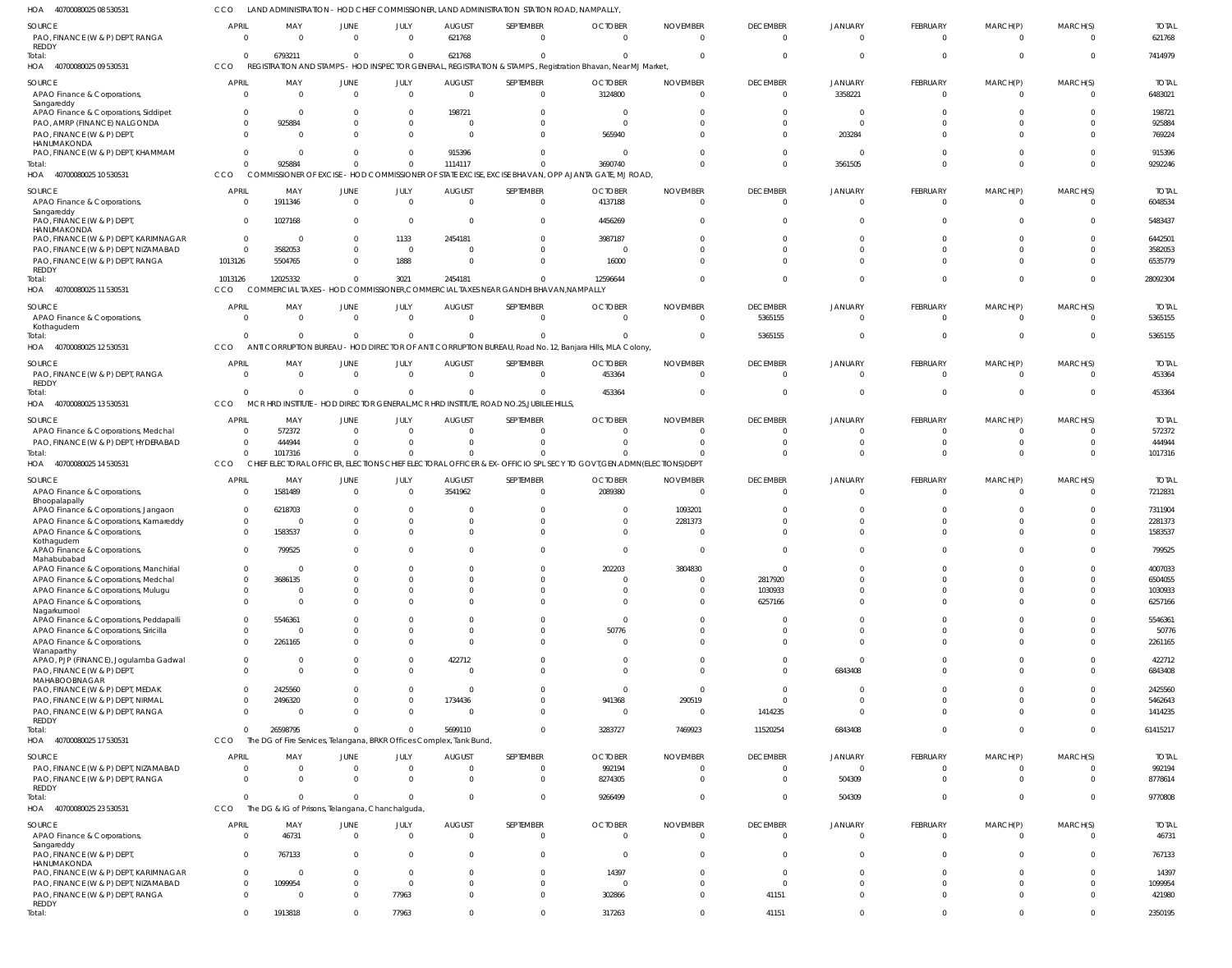| HOA<br>40700080025 26 530531                                                              | <b>CCO</b>                    | The DG of Fire Services, Telangana, BRKR Offices Complex, Tank Bund |                                  |                                                         |                                           |                                                                                                      |                                      |                                                     |                                         |                                        |                                 |                                              |                                       |                                    |
|-------------------------------------------------------------------------------------------|-------------------------------|---------------------------------------------------------------------|----------------------------------|---------------------------------------------------------|-------------------------------------------|------------------------------------------------------------------------------------------------------|--------------------------------------|-----------------------------------------------------|-----------------------------------------|----------------------------------------|---------------------------------|----------------------------------------------|---------------------------------------|------------------------------------|
| SOURCE<br>PAO, FINANCE (W & P) DEPT, KARIMNAGAR                                           | APRIL<br>$\Omega$<br>$\Omega$ | MAY<br>$\Omega$<br>$\Omega$                                         | JUNE<br>$\Omega$<br>$\Omega$     | JULY<br>$\Omega$<br>$\Omega$                            | AUGUST<br>$\Omega$<br>$\Omega$            | SEPTEMBER<br>$\Omega$<br>$\Omega$                                                                    | <b>OCTOBER</b><br>6245175<br>6245175 | <b>NOVEMBER</b><br>$\overline{0}$<br>$\overline{0}$ | <b>DECEMBER</b><br>$\Omega$<br>$\Omega$ | <b>JANUARY</b><br>$\Omega$<br>$\Omega$ | FEBRUARY<br>0<br>$\overline{0}$ | MARCH(P)<br>$\overline{0}$<br>$\overline{0}$ | MARCH(S)<br>$^{\circ}$<br>$\mathbf 0$ | <b>TOTAL</b><br>6245175<br>6245175 |
| Total:<br>HOA 40700080025 38 530531                                                       | <b>CCO</b>                    | The DG & IG of Prisons, Telangana, Chanchalguda,                    |                                  |                                                         |                                           |                                                                                                      |                                      |                                                     |                                         |                                        |                                 |                                              |                                       |                                    |
| SOURCE<br>PAO, FINANCE (W & P) DEPT, RANGA<br>REDDY                                       | <b>APRIL</b><br>$\Omega$      | MAY<br>$\overline{0}$                                               | JUNE<br>$\overline{0}$           | JULY<br>$\Omega$                                        | <b>AUGUST</b><br>$\Omega$                 | SEPTEMBER<br>$\Omega$                                                                                | <b>OCTOBER</b><br>3554447            | <b>NOVEMBER</b><br>$\Omega$                         | <b>DECEMBER</b><br>$\Omega$             | <b>JANUARY</b>                         | FEBRUARY<br>$\Omega$            | MARCH(P)<br>$\overline{0}$                   | MARCH(S)<br>$\Omega$                  | <b>TOTAL</b><br>3554447            |
| Total:<br>HOA 4070008002541530531                                                         | $\Omega$<br>CCO               | $\Omega$                                                            | $\Omega$                         | $\Omega$                                                | $\Omega$                                  | The Member Secretary, State Legal Services Authority, Telangana High Court Complex, Nayapul,         | 3554447                              | $\Omega$                                            |                                         |                                        | $\Omega$                        | $\Omega$                                     | $\mathbf 0$                           | 3554447                            |
| SOURCE<br>PAO, FINANCE (W & P) DEPT,<br>HANUMAKONDA                                       | <b>APRIL</b><br>$\Omega$      | MAY<br>218109                                                       | JUNE<br>$\overline{\mathbf{0}}$  | JULY<br>$\overline{0}$                                  | <b>AUGUST</b><br>$\overline{\mathbf{0}}$  | SEPTEMBER<br>$\Omega$                                                                                | <b>OCTOBER</b><br>$\overline{0}$     | <b>NOVEMBER</b><br>$\Omega$                         | <b>DECEMBER</b><br>$\Omega$             | <b>JANUARY</b>                         | FEBRUARY<br>$\overline{0}$      | MARCH(P)<br>$\overline{0}$                   | MARCH(S)<br>$^{\circ}$                | <b>TOTAL</b><br>218109             |
| Total:<br>HOA 42020120125 77 530531                                                       | $\Omega$<br>CCO               | 218109<br><b>SCHOOL EDUCATION</b>                                   | $\Omega$                         | $\Omega$<br>- HOD DIRECTOR OF SCHOOL EDUCATION SAIFABAD | $\overline{0}$                            | $\Omega$                                                                                             | $\Omega$                             | $\overline{0}$                                      | $\Omega$                                |                                        | $\mathbf 0$                     | $\overline{0}$                               | $\mathbf 0$                           | 218109                             |
| SOURCE                                                                                    | <b>APRIL</b>                  | MAY                                                                 | JUNE                             | JULY                                                    | <b>AUGUST</b>                             | SEPTEMBER                                                                                            | <b>OCTOBER</b>                       | <b>NOVEMBER</b>                                     | <b>DECEMBER</b>                         | <b>JANUARY</b>                         | FEBRUARY                        | MARCH(P)                                     | MARCH(S)                              | <b>TOTAL</b>                       |
| APAO Finance & Corporations, Adilabad<br>APAO Finance & Corporations,<br>Sangareddy       | $\Omega$<br>$\Omega$          | 1762415<br>7440438                                                  | $\overline{0}$<br>$\Omega$       | $\overline{0}$<br>$\Omega$                              | $\overline{0}$<br>$\Omega$                | $\Omega$                                                                                             | 2132566<br>4163779                   | $\Omega$<br>$\Omega$                                |                                         | 291569                                 | $\Omega$<br>$\Omega$            | $\Omega$<br>$\Omega$                         | $\Omega$<br>$\Omega$                  | 3894981<br>11895786                |
| PAO, AMRP (FINANCE) NALGONDA<br>PAO, FINANCE (W & P) DEPT,<br>HANUMAKONDA                 |                               | 4628246<br>6388871                                                  | $\Omega$<br>$\Omega$             | 95619<br>$\Omega$                                       | $\Omega$<br>$\Omega$                      | $\Omega$                                                                                             | 146647<br>$\Omega$                   | $\Omega$<br>$\Omega$                                |                                         | 3763535                                | $\Omega$                        | <sup>0</sup>                                 | $\Omega$<br>$\Omega$                  | 8634047<br>6388871                 |
| PAO, FINANCE (W & P) DEPT, KARIMNAGAR                                                     |                               | 7830583                                                             | $\Omega$                         | $\Omega$                                                | $\Omega$                                  |                                                                                                      | 5455565                              |                                                     |                                         |                                        |                                 |                                              | $\Omega$                              | 13286148                           |
| PAO, FINANCE (W & P) DEPT, KHAMMAM<br>Total:                                              | $\Omega$<br>$\Omega$          | 585055<br>28635608                                                  | $\Omega$<br>$\Omega$             | $\Omega$<br>95619                                       | $\Omega$<br>$\Omega$                      |                                                                                                      | $\Omega$<br>11898557                 | $\Omega$<br>$\Omega$                                |                                         | 4055104                                | $\Omega$<br>$\Omega$            | $\Omega$<br>$\Omega$                         | $\Omega$<br>$\Omega$                  | 585055<br>44684888                 |
| HOA 42020120125 81 530531                                                                 | <b>CCO</b>                    | SCHOOL EDUCATION - HOD DIRECTOR OF SCHOOL EDUCATION SAIFABAD        |                                  |                                                         |                                           |                                                                                                      |                                      |                                                     |                                         |                                        |                                 |                                              |                                       |                                    |
| SOURCE<br>PAO, FINANCE (W & P) DEPT,                                                      | APRIL<br>$\Omega$             | MAY<br>7674961                                                      | JUNE<br>$\Omega$                 | JULY<br>$\Omega$                                        | <b>AUGUST</b><br>$\overline{\mathbf{0}}$  | SEPTEMBER<br>$\Omega$                                                                                | <b>OCTOBER</b><br>$\Omega$           | <b>NOVEMBER</b><br>$\Omega$                         | <b>DECEMBER</b><br>721979               | <b>JANUARY</b>                         | FEBRUARY<br>$\overline{0}$      | MARCH(P)<br>$\overline{0}$                   | MARCH(S)<br>$\Omega$                  | <b>TOTAL</b><br>8396940            |
| HANUMAKONDA<br>Total:                                                                     | $\Omega$                      | 7674961                                                             | $\overline{0}$                   | $\Omega$                                                | $\Omega$                                  |                                                                                                      | $\Omega$                             | $\Omega$                                            | 721979                                  |                                        | $\Omega$                        | $\overline{0}$                               | $\mathbf 0$                           | 8396940                            |
| HOA 42020120207 06 530531                                                                 | CCO                           |                                                                     |                                  |                                                         |                                           | Secretary, Telangana Residential Educational Inst. Society Secretary, TREIS, Owaisipura, Masab Tank, |                                      |                                                     |                                         |                                        |                                 |                                              |                                       |                                    |
| SOURCE                                                                                    | <b>APRIL</b>                  | MAY                                                                 | JUNE                             | JULY                                                    | <b>AUGUST</b>                             | SEPTEMBER                                                                                            | <b>OCTOBER</b>                       | <b>NOVEMBER</b>                                     | <b>DECEMBER</b>                         | <b>JANUARY</b>                         | FEBRUARY                        | MARCH(P)                                     | MARCH(S)                              | <b>TOTAL</b>                       |
| PAO, FINANCE (W & P) DEPT, KARIMNAGAR<br>Total:                                           | $\Omega$<br>$\Omega$          | $\Omega$<br>$\Omega$                                                | $\Omega$<br>$\Omega$             | $\Omega$                                                | $\Omega$<br>$\Omega$                      |                                                                                                      | 730742<br>730742                     | $\Omega$<br>$\Omega$                                |                                         |                                        | $\Omega$<br>$\Omega$            | $\Omega$<br>$\Omega$                         | $\Omega$<br>$\Omega$                  | 730742<br>730742                   |
| HOA 42020120207 07 530531                                                                 | <b>CCO</b>                    | Secretary,                                                          |                                  |                                                         |                                           | Telangana Residential Educational Inst. Society Secretary, TREIS, Owaisipura, Masab Tank             |                                      |                                                     |                                         |                                        |                                 |                                              |                                       |                                    |
| SOURCE                                                                                    | APRIL                         | MAY                                                                 | JUNE                             | JULY                                                    | <b>AUGUST</b>                             | SEPTEMBER                                                                                            | <b>OCTOBER</b>                       | <b>NOVEMBER</b>                                     | <b>DECEMBER</b>                         | <b>JANUARY</b>                         | FEBRUARY                        | MARCH(P)                                     | MARCH(S)                              | <b>TOTAL</b>                       |
| PAO, AMRP (FINANCE) NALGONDA                                                              | 1225874                       | $\Omega$                                                            | $\Omega$                         | $\Omega$                                                | $\overline{0}$                            |                                                                                                      | $\Omega$                             | $\Omega$                                            |                                         |                                        | 0                               | $\Omega$                                     | 0                                     | 1225874                            |
| PAO, FINANCE (W & P) DEPT, KARIMNAGAR<br>Total:                                           | 141729<br>1367603             | $\Omega$<br>$\Omega$                                                | $\Omega$<br>$\Omega$             | $\Omega$<br>$\Omega$                                    | $\overline{0}$<br>$\circ$                 |                                                                                                      | - 0<br>$\Omega$                      | $\Omega$<br>$\Omega$                                |                                         |                                        | $\Omega$<br>$\Omega$            | $\Omega$<br>$\Omega$                         | $\Omega$<br>$\Omega$                  | 141729<br>1367603                  |
| HOA 42020120212 05 530531                                                                 | <b>CCO</b>                    | <b>SCHOOL EDUCATION</b>                                             |                                  | - HOD DIRECTOR OF SCHOOL EDUCATION SAIFABAD             |                                           |                                                                                                      |                                      |                                                     |                                         |                                        |                                 |                                              |                                       |                                    |
| SOURCE                                                                                    | <b>APRIL</b>                  | MAY                                                                 | JUNE                             | JULY                                                    | <b>AUGUST</b>                             | SEPTEMBER                                                                                            | <b>OCTOBER</b>                       | <b>NOVEMBER</b>                                     | <b>DECEMBER</b>                         | JANUARY                                | FEBRUARY                        | MARCH(P)                                     | MARCH(S)                              | <b>TOTAL</b>                       |
| APAO Finance & Corporations, Adilabad<br>APAO Finance & Corporations,                     | $\Omega$                      | $\Omega$<br>$\Omega$                                                | $\overline{0}$<br>$\Omega$       | $\Omega$<br>$\Omega$                                    | 5540871<br>$\Omega$                       | $\Omega$                                                                                             | $\mathbf 0$<br>3971714               | $\Omega$<br>$\Omega$                                |                                         | 1113372                                | $\Omega$<br>$\Omega$            | $\Omega$<br>$\Omega$                         | $\Omega$<br>$\Omega$                  | 5540871<br>5085086                 |
| Sangareddy<br>PAO, FINANCE (W & P) DEPT, KARIMNAGAR<br>PAO, FINANCE (W & P) DEPT,         |                               | $\Omega$<br>$\Omega$                                                | $\Omega$<br>$\Omega$             | $\Omega$                                                | $\overline{0}$<br>$\Omega$                | $\Omega$                                                                                             | 756613<br>1233709                    | $\Omega$                                            |                                         |                                        | $\Omega$                        | <sup>0</sup>                                 | $\Omega$<br>$\Omega$                  | 756613<br>1233709                  |
| MAHABOOBNAGAR<br>PAO, FINANCE (W & P) DEPT, NIZAMABAD<br>PAO, FINANCE (W & P) DEPT, RANGA | $\Omega$<br>$\Omega$          | $\Omega$<br>$\Omega$                                                | $\Omega$<br>$\Omega$             |                                                         | $\Omega$<br>$\Omega$                      | $\Omega$<br>$\Omega$                                                                                 | 912819<br>3173872                    | $\Omega$                                            |                                         |                                        | $\Omega$<br>$^{\circ}$          | $\Omega$                                     | $\Omega$<br>$\Omega$                  | 912819<br>3173872                  |
| <b>REDDY</b><br>Total:                                                                    | $\Omega$                      | $\Omega$                                                            | $\Omega$                         | $\Omega$                                                | 5540871                                   | $\Omega$                                                                                             | 10048727                             | $\mathbf 0$                                         | $\Omega$                                | 1113372                                | $\mathbf 0$                     | $\mathbf 0$                                  | $\mathbf 0$                           | 16702970                           |
| HOA 42020120225 48 530531                                                                 | CCO                           |                                                                     |                                  |                                                         |                                           | Secretary, Telangana Residential Educational Inst. Society Secretary, TREIS, Owaisipura, Masab Tank  |                                      |                                                     |                                         |                                        |                                 |                                              |                                       |                                    |
| SOURCE                                                                                    | APRIL                         | MAY                                                                 | <b>JUNE</b>                      | JULY                                                    | <b>AUGUST</b>                             | SEPTEMBER                                                                                            | <b>OCTOBER</b>                       | <b>NOVEMBER</b>                                     | <b>DECEMBER</b>                         | <b>JANUARY</b>                         | FEBRUARY                        | MARCH(P)                                     | MARCH(S)                              | <b>TOTAL</b>                       |
| APAO Finance & Corporations,<br>Sangareddy                                                | $\Omega$                      | 3077519                                                             | $\overline{0}$                   | $\Omega$                                                | $\overline{0}$                            | $\Omega$                                                                                             | $\overline{0}$                       | $\overline{0}$                                      | $\Omega$                                |                                        | $\overline{0}$                  | $\overline{0}$                               | $\Omega$                              | 3077519                            |
| PAO, AMRP (FINANCE) NALGONDA                                                              | $\Omega$<br>$\Omega$          | 4950266<br>3101696                                                  | $\overline{0}$<br>$\Omega$       | 11304791<br>$\Omega$                                    | $\overline{0}$<br>$\Omega$                | $\Omega$                                                                                             | 538426<br>- 0                        | $\overline{0}$<br>$\Omega$                          | 15203471                                |                                        | $\Omega$<br>$\Omega$            | $\Omega$<br>$\Omega$                         | $\Omega$<br>$\Omega$                  | 31996954<br>3101696                |
| PAO, FINANCE (W & P) DEPT,<br>HANUMAKONDA<br>PAO, FINANCE (W & P) DEPT, HYDERABAD         | 3840547                       | 172222                                                              | $\overline{0}$                   | $\overline{0}$                                          | $\overline{0}$                            | $\Omega$                                                                                             | 4282924                              | 3735684                                             |                                         |                                        | $\Omega$                        | $\Omega$                                     | $\Omega$                              | 12031377                           |
| PAO, FINANCE (W & P) DEPT, RANGA                                                          | $\Omega$                      | 1095669                                                             | $\Omega$                         | $\Omega$                                                | $\Omega$                                  | $\Omega$                                                                                             | - 0                                  | $\overline{0}$                                      |                                         |                                        | $\Omega$                        | $\Omega$                                     | $\Omega$                              | 1095669                            |
| <b>REDDY</b><br>lotal:                                                                    | 3840547                       | 12397372                                                            | $\Omega$                         | 11304791                                                | $\circ$                                   | $\Omega$                                                                                             | 4821350                              | 3735684                                             | 15203471                                | $\Omega$                               | $\Omega$                        | $\mathbf{0}$                                 | $\mathbf 0$                           | 51303215                           |
| HOA 42020120225 74 530531                                                                 | CCO                           | SCHOOL EDUCATION - HOD DIRECTOR OF SCHOOL EDUCATION SAIFABAD        |                                  |                                                         |                                           |                                                                                                      |                                      |                                                     |                                         |                                        |                                 |                                              |                                       |                                    |
| SOURCE<br>APAO Finance & Corporations,                                                    | <b>APRIL</b><br>$\Omega$      | MAY<br>2506995                                                      | <b>JUNE</b><br>$\overline{0}$    | JULY<br>$\Omega$                                        | <b>AUGUST</b><br>$\overline{0}$           | SEPTEMBER                                                                                            | <b>OCTOBER</b><br>$\overline{0}$     | <b>NOVEMBER</b><br>$\overline{0}$                   | <b>DECEMBER</b><br>$\Omega$             | <b>JANUARY</b><br>$\Omega$             | FEBRUARY<br>$\overline{0}$      | MARCH(P)<br>$\overline{0}$                   | MARCH(S)<br>0                         | <b>TOTAL</b><br>2506995            |
| Sangareddy                                                                                |                               |                                                                     |                                  |                                                         |                                           |                                                                                                      |                                      |                                                     |                                         |                                        |                                 |                                              |                                       |                                    |
| PAO, FINANCE (W & P) DEPT, HYDERABAD<br>Total:                                            | $\Omega$<br>$\Omega$          | 873227<br>3380222                                                   | $\overline{0}$<br>$\overline{0}$ | $\Omega$<br>$\Omega$                                    | $\overline{\mathbf{0}}$<br>$\overline{0}$ |                                                                                                      | $\overline{0}$<br>$\Omega$           | $\overline{0}$<br>$\overline{0}$                    | $\Omega$<br>$\Omega$                    | $\Omega$<br>$\Omega$                   | 0<br>$\Omega$                   | $\mathbf{0}$<br>$\Omega$                     | $\Omega$<br>$\mathbf 0$               | 873227<br>3380222                  |
| HOA 42020120225 83 530531                                                                 | CCO                           | SCHOOL EDUCATION - HOD DIRECTOR OF SCHOOL EDUCATION SAIFABAD        |                                  |                                                         |                                           |                                                                                                      |                                      |                                                     |                                         |                                        |                                 |                                              |                                       |                                    |
| SOURCE                                                                                    | <b>APRIL</b>                  | MAY                                                                 | <b>JUNE</b>                      | JULY                                                    | <b>AUGUST</b>                             | SEPTEMBER                                                                                            | <b>OCTOBER</b>                       | <b>NOVEMBER</b>                                     | <b>DECEMBER</b>                         | <b>JANUARY</b>                         | FEBRUARY                        | MARCH(P)                                     | MARCH(S)                              | <b>TOTAL</b>                       |
| APAO Finance & Corporations,<br>Sangareddy                                                | $\Omega$                      | 25151                                                               | $\overline{0}$                   | $\overline{0}$                                          | $\overline{0}$                            | $\overline{0}$                                                                                       | $\overline{0}$                       | $\overline{0}$                                      | $\Omega$                                |                                        | $\overline{\mathbf{0}}$         | $\overline{0}$                               | 0                                     | 25151                              |
| PAO, AMRP (FINANCE) NALGONDA<br>PAO, FINANCE (W & P) DEPT,<br>MAHABOOBNAGAR               | $\Omega$<br>$\Omega$          | 65560<br>218290                                                     | $^{\circ}$<br>$\Omega$           | $^{\circ}$<br>$\Omega$                                  | $\overline{0}$<br>$\Omega$                | $\Omega$<br>$\Omega$                                                                                 | 0<br>$\Omega$                        | 0<br>$\Omega$                                       |                                         |                                        | 0<br>$\Omega$                   | $\Omega$<br>$\Omega$                         | $^{\circ}$<br>$\Omega$                | 65560<br>218290                    |
| PAO, FINANCE (W & P) DEPT, NIZAMABAD                                                      |                               | 674270                                                              | $\Omega$                         |                                                         | $\circ$                                   |                                                                                                      | $\overline{0}$                       | $\overline{0}$                                      |                                         |                                        | $\mathbf 0$                     | $\mathbf{0}$                                 | $\mathbf 0$                           | 674270                             |
| Total:                                                                                    | $\Omega$                      | 983271                                                              | $\overline{0}$                   | $\Omega$                                                | $\Omega$                                  | $\Omega$                                                                                             | $\Omega$                             | $\Omega$                                            | $\Omega$                                | $\Omega$                               | $\Omega$                        | $\overline{0}$                               | $\mathbf 0$                           | 983271                             |
| HOA 42020120225 87 530531                                                                 | <b>CCO</b>                    | <b>SCHOOL EDUCATION</b>                                             |                                  | - HOD DIRECTOR OF SCHOOL EDUCATION SAIFABAD             |                                           |                                                                                                      |                                      |                                                     |                                         |                                        |                                 |                                              |                                       |                                    |
| SOURCE<br>APAO Finance & Corporations,                                                    | <b>APRIL</b><br>$\Omega$      | MAY<br>713630                                                       | <b>JUNE</b><br>$\overline{0}$    | JULY<br>$\Omega$                                        | <b>AUGUST</b><br>$\overline{0}$           | SEPTEMBER<br>- 0                                                                                     | <b>OCTOBER</b><br>- 0                | <b>NOVEMBER</b><br>$\overline{0}$                   | <b>DECEMBER</b><br>$\Omega$             | <b>JANUARY</b>                         | FEBRUARY<br>0                   | MARCH(P)<br>$\overline{0}$                   | MARCH(S)<br>0                         | <b>TOTAL</b><br>713630             |
| Sangareddy<br>PAO, AMRP (FINANCE) NALGONDA<br>PAO, FINANCE (W & P) DEPT,                  | $\Omega$<br>$\Omega$          | 12299684<br>5666401                                                 | $\overline{0}$<br>$\overline{0}$ | $\Omega$<br>$\Omega$                                    | $\overline{\mathbf{0}}$<br>$\overline{0}$ | $\Omega$                                                                                             | 6474611<br>0                         | $\overline{0}$<br>$\overline{0}$                    | $\Omega$                                | $\Omega$<br>$\Omega$                   | 0<br>$\mathbf 0$                | $\mathbf{0}$<br>$\mathbf 0$                  | 0<br>$\mathbf 0$                      | 18774295<br>5666401                |
| HANUMAKONDA                                                                               |                               |                                                                     |                                  |                                                         |                                           |                                                                                                      |                                      |                                                     |                                         |                                        |                                 |                                              |                                       |                                    |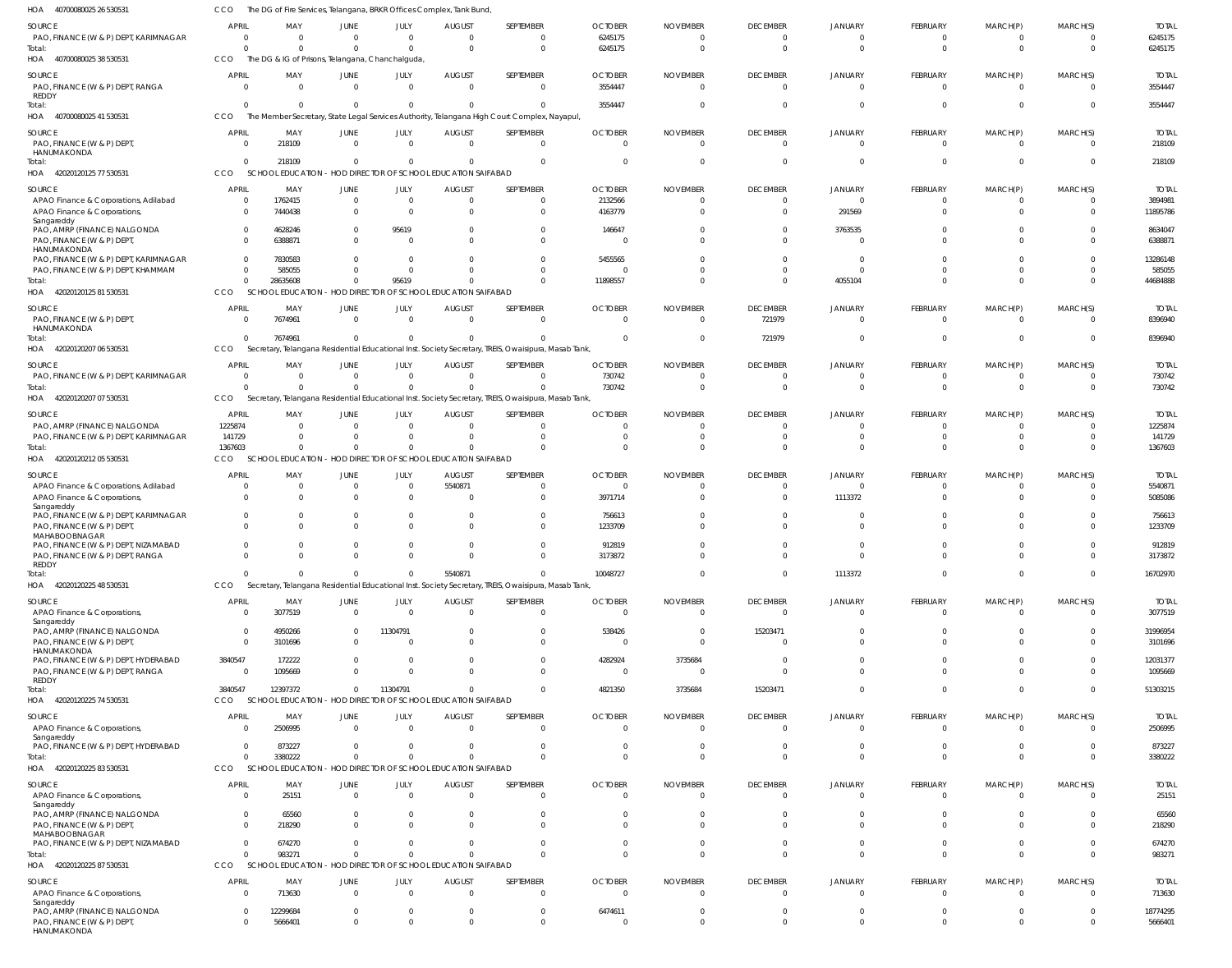42020120225 87 530531 HOA CCO SCHOOL EDUCATION - HOD DIRECTOR OF SCHOOL EDUCATION SAIFABAD

| SOURCE                                                                        | APRIL                            | MAY                                                             | JUNE                 | JULY                     | <b>AUGUST</b>             | SEPTEMBER                                                                                              | <b>OCTOBER</b>            | <b>NOVEMBER</b>             | <b>DECEMBER</b>             | <b>JANUARY</b>             | FEBRUARY                   | MARCH(P)             | MARCH(S)             | <b>TOTAL</b>            |
|-------------------------------------------------------------------------------|----------------------------------|-----------------------------------------------------------------|----------------------|--------------------------|---------------------------|--------------------------------------------------------------------------------------------------------|---------------------------|-----------------------------|-----------------------------|----------------------------|----------------------------|----------------------|----------------------|-------------------------|
| PAO, FINANCE (W & P) DEPT, KARIMNAGAR                                         | $^{\circ}$                       | 2819671                                                         | $\Omega$             | $\overline{0}$           | $\overline{0}$            | $\mathbf{0}$                                                                                           | 26357                     | $\mathbf 0$                 | $\Omega$                    | $\cap$                     | 0                          |                      |                      | 2846028                 |
| PAO, FINANCE (W & P) DEPT<br>MAHABOOBNAGAR<br>Total:                          | $\Omega$<br>$\Omega$             | $\Omega$<br>21499386                                            | $\Omega$<br>$\Omega$ | $\Omega$<br>$\Omega$     | 37037<br>37037            | $\Omega$<br>$\Omega$                                                                                   | 6500968                   | $\Omega$<br>$\Omega$        | $\Omega$<br>$\Omega$        | $\Omega$                   | $\Omega$<br>$\Omega$       |                      | $\Omega$<br>$\Omega$ | 37037<br>28037391       |
| HOA 42020120307 74 530531                                                     | <b>CCO</b>                       |                                                                 |                      |                          |                           | INTERMEDIATE EDUCATION - HOD DIRECTOR, INTERMEDIATE EDUCATION, OPP. LATA TALKIES, NAMPALLY,            |                           |                             |                             |                            |                            |                      |                      |                         |
| SOURCE                                                                        | APRIL                            | MAY                                                             | JUNE                 | JULY                     | <b>AUGUST</b>             | SEPTEMBER                                                                                              | <b>OCTOBER</b>            | <b>NOVEMBER</b>             | <b>DECEMBER</b>             | <b>JANUARY</b>             | FEBRUARY                   | MARCH(P)             | MARCH(S)             | <b>TOTAL</b>            |
| APAO Finance & Corporations, Adilabad                                         | 2621698                          | $\Omega$                                                        |                      | $\mathbf 0$              | - 0                       | $\mathbf{0}$                                                                                           | $\Omega$                  | 2326889                     | $\Omega$                    | $\cap$                     | 0                          |                      | - 0                  | 4948587                 |
| APAO Finance & Corporations,<br>Sangareddy                                    | 2119712                          | $\Omega$                                                        |                      | $\Omega$                 | $\Omega$                  | $\mathbf{0}$                                                                                           | $\Omega$                  | $\Omega$                    | $\Omega$                    | 2654029                    | $\Omega$                   |                      | $\Omega$             | 4773741                 |
| PAO, AMRP (FINANCE) NALGONDA                                                  | 1136484                          |                                                                 |                      | $\Omega$                 |                           | $\mathbf{0}$                                                                                           | -0                        | 0                           | $\Omega$                    | $\Omega$                   |                            |                      | $\Omega$             | 1136484                 |
| PAO, FINANCE (W & P) DEPT<br>HANUMAKONDA                                      | 2470120                          |                                                                 |                      | $\Omega$                 |                           | $\Omega$                                                                                               |                           | $\Omega$                    | $\Omega$                    | 341635                     | $\Omega$                   |                      | $\Omega$             | 2811755                 |
| PAO, FINANCE (W & P) DEPT, KARIMNAGAR                                         | 16506                            | -0                                                              | 2461335              | $\Omega$                 |                           | $\mathbf{0}$                                                                                           |                           | $\Omega$                    | $\Omega$                    | - 0                        |                            |                      | $\Omega$             | 2477841                 |
| PAO, FINANCE (W & P) DEPT, KHAMMAM<br>PAO, FINANCE (W & P) DEPT               | $\overline{0}$<br>$\overline{0}$ | 3872467<br>- 0                                                  | - 0<br>$\Omega$      | $\Omega$<br>849309       |                           | $\Omega$<br>645567                                                                                     | $\Omega$                  | $\Omega$<br>2079993         | $\Omega$                    | 1042410                    |                            |                      | $\Omega$<br>$\Omega$ | 4914877<br>3574869      |
| MAHABOOBNAGAR                                                                 |                                  |                                                                 |                      |                          |                           |                                                                                                        |                           |                             |                             |                            |                            |                      |                      |                         |
| PAO, FINANCE (W & P) DEPT, NIZAMABAD<br>PAO, FINANCE (W & P) DEPT, RANGA      | 726841<br>1071514                | 3313816<br>77772                                                | $\Omega$<br>$\Omega$ | 0<br>$\Omega$            | $\Omega$<br>$\cap$        | 439744<br>$\Omega$                                                                                     | 861362                    | -0<br>$\Omega$              |                             | - 0<br>$\Omega$            |                            |                      | $\Omega$<br>$\Omega$ | 5341763<br>1149286      |
| REDDY                                                                         |                                  |                                                                 |                      |                          |                           |                                                                                                        |                           |                             |                             |                            |                            |                      |                      |                         |
| Total:<br>HOA 42020120325 10 530531                                           | 10162875<br><b>CCO</b>           | 7264055                                                         | 2461335              | 849309                   | - 0                       | 1085311<br>INTERMEDIATE EDUCATION - HOD DIRECTOR, INTERMEDIATE EDUCATION, OPP. LATA TALKIES, NAMPALLY, | 861362                    | 4406882                     | $\Omega$                    | 4038074                    | $\Omega$                   |                      | $\Omega$             | 31129203                |
|                                                                               |                                  |                                                                 |                      |                          |                           |                                                                                                        |                           |                             |                             |                            |                            |                      |                      |                         |
| SOURCE<br>APAO Finance & Corporations, Adilabad                               | <b>APRIL</b><br>$^{\circ}$       | MAY<br>549591                                                   | JUNE<br>$\Omega$     | JULY<br>$\Omega$         | <b>AUGUST</b><br>$\Omega$ | SEPTEMBER<br>$\mathbf{0}$                                                                              | <b>OCTOBER</b><br>777086  | <b>NOVEMBER</b><br>$\Omega$ | <b>DECEMBER</b><br>$\Omega$ | <b>JANUARY</b><br>- 0      | FEBRUARY<br>0              | MARCH(P)             | MARCH(S)             | <b>TOTAL</b><br>1326677 |
| APAO Finance & Corporations                                                   | $\Omega$                         | 1429904                                                         | $\Omega$             | $\Omega$                 | $\Omega$                  | $\mathbf{0}$                                                                                           |                           | $\Omega$                    | $\Omega$                    | $\cap$                     | $\Omega$                   |                      | $\Omega$             | 1429904                 |
| Sangareddy<br>PAO, FINANCE (W & P) DEPT                                       | $\Omega$                         | 602454                                                          | $\Omega$             |                          |                           | $\Omega$                                                                                               | 26887400                  | $\Omega$                    | $\Omega$                    |                            |                            |                      |                      | 27489854                |
| HANUMAKONDA                                                                   |                                  |                                                                 |                      |                          |                           |                                                                                                        |                           |                             |                             |                            |                            |                      |                      |                         |
| PAO, FINANCE (W & P) DEPT, HYDERABAD<br>PAO, FINANCE (W & P) DEPT, KARIMNAGAR | $\mathbf 0$<br>$\overline{0}$    | 185440<br>4947196                                               |                      | $\Omega$                 | $\cap$                    | $\Omega$<br>$\Omega$                                                                                   | -0<br>54560               | $\Omega$<br>$\Omega$        | $\Omega$                    |                            |                            |                      |                      | 185440<br>5001756       |
| PAO, FINANCE (W & P) DEPT, KHAMMAM                                            | $\Omega$                         | 535563                                                          |                      | $\Omega$                 | $\cap$                    | $\Omega$                                                                                               | -0                        | $\Omega$                    |                             | $\cap$                     |                            |                      | - 0                  | 535563                  |
| PAO, FINANCE (W & P) DEPT                                                     | $\Omega$                         |                                                                 |                      | $\Omega$                 | 1176457                   | $\Omega$                                                                                               | $\Omega$                  | $\Omega$                    |                             |                            |                            |                      |                      | 1176457                 |
| MAHABOOBNAGAR<br>PAO, FINANCE (W & P) DEPT, NIZAMABAD                         | $\Omega$                         | 762356                                                          | $\Omega$             | $\Omega$                 | $\Omega$                  | $\Omega$                                                                                               | $\Omega$                  | $\sqrt{ }$                  | $\Omega$                    |                            |                            |                      |                      | 762356                  |
| PAO, FINANCE (W & P) DEPT, RANGA                                              | $\Omega$                         | 3744166                                                         | $\Omega$             | 5352                     | $\Omega$                  | $\Omega$                                                                                               | 277059                    | 3575142                     | $\Omega$                    | $\cap$                     |                            |                      |                      | 7601719                 |
| REDDY<br>Total:                                                               | $\Omega$                         | 12756670                                                        | $\Omega$             | 5352                     | 1176457                   | $\Omega$                                                                                               | 27996105                  | 3575142                     | $\Omega$                    | $\Omega$                   | $\Omega$                   |                      | $\Omega$             | 45509726                |
| HOA 42020120325 70 530531                                                     | CCO                              |                                                                 |                      |                          |                           | COLLEGIATE EDUCATION - HOD DIRECTOR OF COLLEGIATE EDUCATION, OPP. LATA TALKIES, NAMPALLY,              |                           |                             |                             |                            |                            |                      |                      |                         |
| SOURCE                                                                        | <b>APRIL</b>                     | MAY                                                             | JUNE                 | JULY                     | <b>AUGUST</b>             | SEPTEMBER                                                                                              | <b>OCTOBER</b>            | <b>NOVEMBER</b>             | <b>DECEMBER</b>             | <b>JANUARY</b>             | FEBRUARY                   | MARCH(P)             | MARCH(S)             | <b>TOTAL</b>            |
| APAO Finance & Corporations, Adilabad                                         | $\overline{0}$                   | $\Omega$                                                        |                      | $\Omega$                 | 1143912                   | $\mathbf{0}$                                                                                           | 1128796                   | - 0                         | $\Omega$                    | $\cap$                     | $\Omega$                   |                      | $\Omega$             | 2272708                 |
| PAO, AMRP (FINANCE) NALGONDA<br>PAO, FINANCE (W & P) DEPT, HYDERABAD          | $\overline{0}$<br>$\overline{0}$ | 707417<br>131655                                                |                      | $\Omega$<br>$\Omega$     | - 0                       | $\Omega$<br>$\Omega$                                                                                   | - 0                       | - 0<br>7271675              | $\Omega$<br>553243          |                            |                            |                      | $\Omega$<br>$\Omega$ | 707417<br>7956573       |
| PAO, FINANCE (W & P) DEPT, KARIMNAGAR                                         | $\overline{0}$                   | 16326376                                                        |                      | $\Omega$                 | - 0                       | <sup>0</sup>                                                                                           | 1049577                   | $\Omega$                    |                             |                            |                            |                      | $\Omega$             | 17375953                |
| PAO, FINANCE (W & P) DEPT, KHAMMAM                                            | $\Omega$                         | 2337860                                                         |                      | $\Omega$                 | - 0                       | $\Omega$                                                                                               |                           | $\Omega$                    | $\Omega$                    |                            |                            |                      | $\Omega$             | 2337860                 |
| PAO, FINANCE (W & P) DEPT,<br>MAHABOOBNAGAR                                   | $\Omega$                         | 511780                                                          | $\Omega$             | $\Omega$                 | 2281563                   | $\Omega$                                                                                               | 3964018                   | $\Omega$                    | 4759660                     |                            | <sup>0</sup>               |                      | $\Omega$             | 11517021                |
| PAO, FINANCE (W & P) DEPT, RANGA<br><b>REDDY</b>                              | $\Omega$                         | 144089                                                          | $\Omega$             | $\mathbf 0$              | - 0                       | $\Omega$                                                                                               | 7330665                   | $\Omega$                    | $\Omega$                    | $\Omega$                   | <sup>0</sup>               |                      | $\Omega$             | 7474754                 |
| Total:                                                                        | $\Omega$                         | 20159177                                                        | $\Omega$             | $\Omega$                 | 3425475                   | $\Omega$                                                                                               | 13473056                  | 7271675                     | 5312903                     | $\Omega$                   | $\mathbf 0$                | $\Omega$             | $\Omega$             | 49642286                |
| HOA 42020120325 77 530531                                                     | <b>CCO</b>                       |                                                                 |                      |                          |                           | INTERMEDIATE EDUCATION - HOD DIRECTOR, INTERMEDIATE EDUCATION, OPP. LATA TALKIES, NAMPALLY,            |                           |                             |                             |                            |                            |                      |                      |                         |
| SOURCE                                                                        | <b>APRIL</b>                     | MAY                                                             | JUNE                 | JULY                     | <b>AUGUST</b>             | SEPTEMBER                                                                                              | <b>OCTOBER</b>            | <b>NOVEMBER</b>             | <b>DECEMBER</b>             | <b>JANUARY</b>             | <b>FEBRUARY</b>            | MARCH(P)             | MARCH(S)             | <b>TOTAL</b>            |
| APAO Finance & Corporations,<br>Sangareddy                                    | $\Omega$                         | 2712628                                                         | $\Omega$             |                          |                           | $\Omega$                                                                                               | - 0                       | 5751332                     | $\Omega$                    | $\Omega$                   |                            |                      |                      | 8463960                 |
| Total:                                                                        | $\Omega$                         | 2712628                                                         | $\Omega$             | $\Omega$                 | $\Omega$                  | $\Omega$                                                                                               | $\Omega$                  | 5751332                     | $\Omega$                    | $\Omega$                   | $\Omega$                   | $\Omega$             | $\Omega$             | 8463960                 |
| HOA 42020210407 74 530531                                                     | CCO                              |                                                                 |                      |                          |                           | DIRECTOR, TECHNICAL EDUCATION, 2ND FLOOR, VIDYA BHAVAN, OPP. TO LATA TALKIES                           |                           |                             |                             |                            |                            |                      |                      |                         |
| SOURCE                                                                        | APRIL                            | MAY                                                             | JUNE                 | JULY                     | <b>AUGUST</b>             | SEPTEMBER                                                                                              | <b>OCTOBER</b>            | <b>NOVEMBER</b>             | <b>DECEMBER</b>             | <b>JANUARY</b>             | FEBRUARY                   | MARCH(P)             | MARCH(S)             | <b>TOTAL</b>            |
| APAO Finance & Corporations, Adilabad<br>PAO, FINANCE (W & P) DEPT, KHAMMAM   | 5043040<br>$\overline{0}$        | $\Omega$<br>$\Omega$                                            | $\Omega$             | $\mathbf{0}$<br>$\Omega$ | - 0<br>$\Omega$           | $\mathbf{0}$<br>$\mathbf{0}$                                                                           | $\Omega$<br>- 0           | 2930962<br>- 0              | $\Omega$<br>$\Omega$        | $\Omega$<br>502975         | $\mathbf 0$<br>$\mathbf 0$ | $\Omega$             | $\Omega$<br>$\Omega$ | 7974002<br>502975       |
| PAO, FINANCE (W & P) DEPT                                                     | $\overline{0}$                   | 3171338                                                         | $\Omega$             | $\Omega$                 | $\Omega$                  | $\Omega$                                                                                               | $\Omega$                  | $\Omega$                    | $\Omega$                    | $\Omega$                   | $\Omega$                   | <sup>0</sup>         | $\Omega$             | 3171338                 |
| MAHABOOBNAGAR<br>PAO, FINANCE (W & P) DEPT, NIZAMABAD                         | $\overline{0}$                   | - 0                                                             | $\Omega$             | $\Omega$                 | $\Omega$                  | $\mathbf{0}$                                                                                           | 180974                    | - 0                         | $\Omega$                    | $\Omega$                   | $\Omega$                   | $\Omega$             | $\Omega$             | 180974                  |
| Total:                                                                        | 5043040                          | 3171338                                                         | $\Omega$             | $\Omega$                 | $\cap$                    | $\Omega$                                                                                               | 180974                    | 2930962                     | $\Omega$                    | 502975                     | $\Omega$                   | $\Omega$             | $\Omega$             | 11829289                |
| HOA 42020210412 05 530531                                                     | <b>CCO</b>                       |                                                                 |                      |                          |                           | DIRECTOR, TECHNICAL EDUCATION, 2ND FLOOR, VIDYA BHAVAN, OPP. TO LATA TALKIES                           |                           |                             |                             |                            |                            |                      |                      |                         |
| SOURCE                                                                        | APRIL                            | MAY                                                             | JUNE                 | JULY                     | <b>AUGUST</b>             | SEPTEMBER                                                                                              | <b>OCTOBER</b>            | <b>NOVEMBER</b>             | <b>DECEMBER</b>             | <b>JANUARY</b>             | FEBRUARY                   | MARCH(P)             | MARCH(S)             | <b>TOTAL</b>            |
| PAO, FINANCE (W & P) DEPT, HYDERABAD<br>Total:                                | $\Omega$<br>$\Omega$             | $\Omega$<br>$\Omega$                                            | $\Omega$<br>$\Omega$ | $\Omega$<br>$\Omega$     | $\Omega$<br>$\Omega$      | $\Omega$<br>$\Omega$                                                                                   | 166674<br>166674          | 0<br>$\Omega$               | $\Omega$<br>$\Omega$        | $\Omega$<br>$\Omega$       | 0<br>$\Omega$              | $\Omega$             | $\Omega$             | 166674<br>166674        |
| HOA 42020210425 74 530531                                                     | CCO                              |                                                                 |                      |                          |                           | DIRECTOR, TECHNICAL EDUCATION, 2ND FLOOR, VIDYA BHAVAN, OPP. TO LATA TALKIES                           |                           |                             |                             |                            |                            |                      |                      |                         |
| SOURCE                                                                        | <b>APRIL</b>                     | MAY                                                             | JUNE                 | JULY                     | <b>AUGUST</b>             | SEPTEMBER                                                                                              | <b>OCTOBER</b>            | <b>NOVEMBER</b>             | <b>DECEMBER</b>             | <b>JANUARY</b>             | FEBRUARY                   | MARCH(P)             | MARCH(S)             | <b>TOTAL</b>            |
| PAO, FINANCE (W & P) DEPT, KHAMMAM                                            | $\overline{0}$                   | $\Omega$                                                        | $\Omega$             | $\overline{0}$           | $\Omega$                  | $\mathbf{0}$                                                                                           | $\Omega$                  | 0                           | 2129511                     | $\Omega$                   | $\mathbf 0$                | 0                    | $\Omega$             | 2129511                 |
| Total:<br>HOA 42020310225 04 530531                                           | $\Omega$<br>CCO                  | $\Omega$<br>DIRECTOR, SPORTS AUTHORITY OF TELANGANA L.B.STADIUM | $\Omega$             | $\mathbf 0$              | $\cap$                    | $\mathbf{0}$                                                                                           | $\Omega$                  | 0                           | 2129511                     | $\Omega$                   | $\mathbf 0$                | $\mathbf 0$          | $\mathbf{0}$         | 2129511                 |
|                                                                               |                                  |                                                                 |                      |                          |                           |                                                                                                        |                           |                             |                             |                            |                            |                      |                      |                         |
| SOURCE<br>APAO Finance & Corporations, Kamareddy                              | <b>APRIL</b><br>$\overline{0}$   | MAY<br>$\Omega$                                                 | JUNE<br>$\Omega$     | JULY<br>$\mathbf 0$      | <b>AUGUST</b><br>$\Omega$ | SEPTEMBER<br>$\Omega$                                                                                  | <b>OCTOBER</b><br>1364119 | <b>NOVEMBER</b><br>0        | <b>DECEMBER</b><br>$\Omega$ | <b>JANUARY</b><br>$\Omega$ | FEBRUARY<br>$\mathbf 0$    | MARCH(P)<br>$\Omega$ | MARCH(S)             | <b>TOTAL</b><br>1364119 |
| APAO Finance & Corporations,                                                  | $\Omega$                         | $\Omega$                                                        | $\Omega$             | $\Omega$                 | 3245374                   | $\Omega$                                                                                               | $\Omega$                  | $\Omega$                    | $\Omega$                    | $\Omega$                   | $\Omega$                   | $\Omega$             | $\Omega$             | 3245374                 |
| Kothagudem<br>APAO Finance & Corporations, Manchirial                         | $\overline{0}$                   | $\Omega$                                                        |                      | <sup>0</sup>             |                           | $\Omega$                                                                                               | 232715                    | $\Omega$                    | $\Omega$                    |                            |                            |                      |                      | 232715                  |
| APAO Finance & Corporations, Medchal                                          | $\Omega$                         | 420785                                                          | $\cap$               | $\Omega$                 | $\Omega$                  | $\Omega$                                                                                               | - 0                       | $\Omega$                    | $\Omega$                    | $\Omega$                   |                            |                      |                      | 420785                  |
| APAO Finance & Corporations, Siricilla                                        | $\overline{0}$                   | $\Omega$                                                        |                      | $\Omega$                 | $\Omega$                  | $\Omega$                                                                                               | $\Omega$                  | $\Omega$                    | 3594735                     | $\Omega$                   |                            |                      |                      | 3594735                 |
| APAO Finance & Corporations,<br>Wanaparthy                                    | $\Omega$                         | 2123218                                                         | $\Omega$             | $\Omega$                 | $\Omega$                  | $\Omega$                                                                                               | $\Omega$                  | $\Omega$                    | $\Omega$                    | $\Omega$                   | $\Omega$                   |                      |                      | 2123218                 |
| PAO, AMRP (FINANCE) NALGONDA                                                  | $\overline{0}$                   | - 0                                                             |                      | $\Omega$                 | $\Omega$                  | $\Omega$                                                                                               |                           | $\Omega$                    | 1175745                     | $\Omega$                   |                            |                      |                      | 1175745                 |
| PAO, FINANCE (W & P) DEPT, HYDERABAD<br>PAO, FINANCE (W & P) DEPT, KARIMNAGAR | $\Omega$<br>$\mathbf 0$          | 10843530<br>1847763                                             |                      | 85608<br>0               | 463198<br>$\Omega$        | $\Omega$<br>$\mathbf{0}$                                                                               | $\Omega$                  | - 0<br>$\mathbf 0$          | $\Omega$<br>$\Omega$        | $\Omega$<br>$\Omega$       | <sup>0</sup><br>0          |                      |                      | 11392336<br>1847763     |
| PAO, FINANCE (W & P) DEPT, KHAMMAM                                            | $\Omega$                         | 2539951                                                         | $\Omega$             | $\Omega$                 | $\Omega$                  | $\Omega$                                                                                               |                           | $\Omega$                    | $\Omega$                    | $\Omega$                   | $\Omega$                   |                      | $\Omega$             | 2539951                 |
|                                                                               |                                  |                                                                 |                      |                          |                           |                                                                                                        |                           |                             |                             |                            |                            |                      |                      |                         |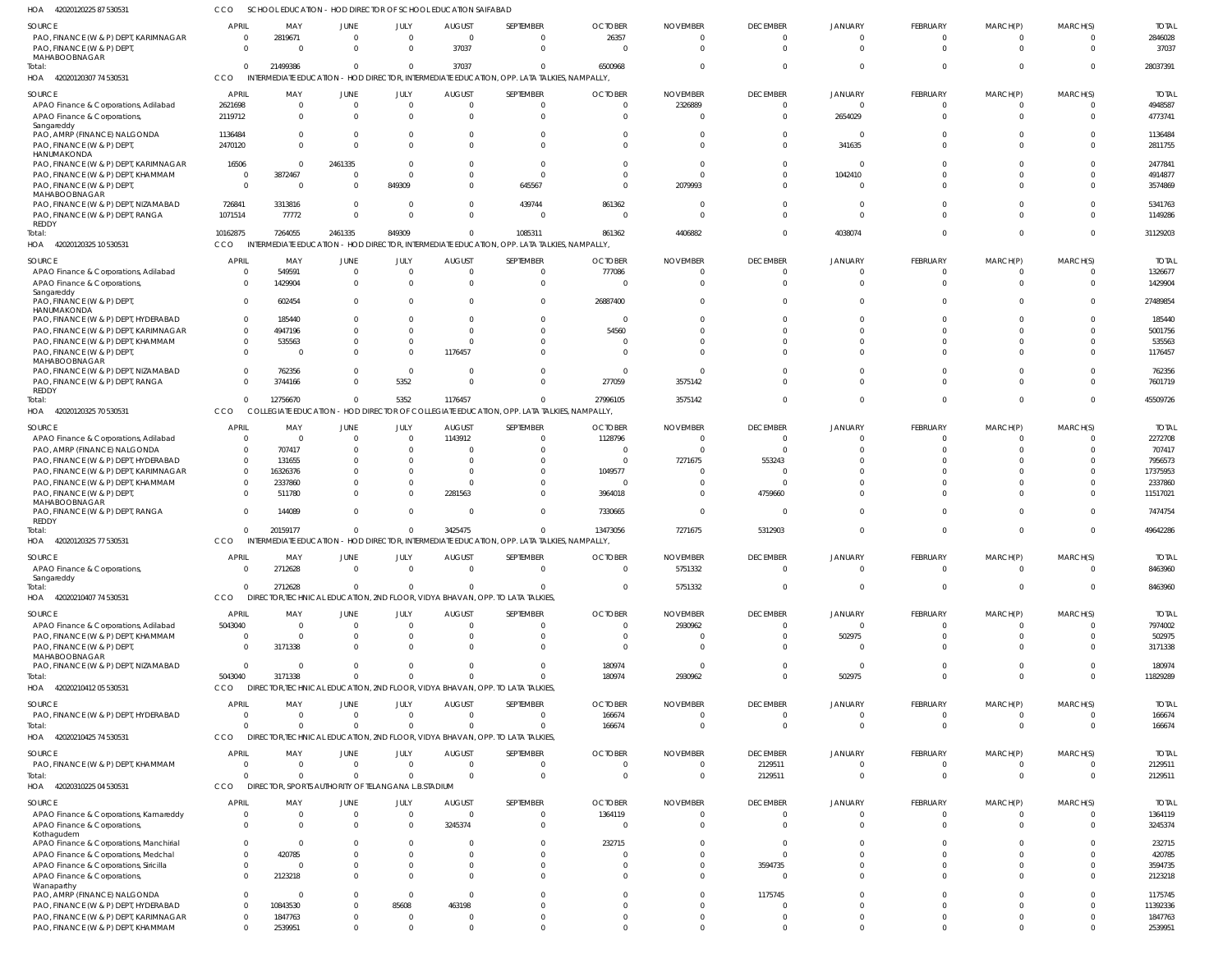42020480025 08 530531 42100111007 05 530531 HOA 42100111025 22 530531 HOA 42100310525 21 530531 HOA 42100320025 05 530531 42100410725 74 530531 HOA 42100420025 06 530531 HOA 42150110204 30 530531 42150110207 31 530531 HOA HOA HOA HOA CULTURAL AFFAIRS - HOD DIRECTOR OF CULTURAL AFFAIRS KALABHAVAN,RAVINDRA BHARATHI COMPLEX The Director of Health, Govt. of TS, Sultan Bazar, The Director, Medical Education, DMS Compound, Koti, The Director, Medical Education, DMS Compound, Koti, The Commissioner, Olo The Commissioner, Dept of AYUSH 5th Floor, APGLI Building, Abids The Director of Health, Govt. of TS, Sultan Bazar, The Director of Health, Govt. of TS, Sultan Bazar, CHIEF ENGINEER RURAL WATER SUPPLY ERRA MANJIL CHIEF ENGINEER RURAL WATER SUPPLY ERRA MANJIL **CCO** CCO CCO CCO. **CCO** CCO **CCO** CCO CCO  $\Omega$ 0 2699040 0  $\sqrt{2}$ 0 12194737 0 0 38019614 0 0 115696505  $\Omega$ 61053  $\Omega$ 0 0  $\Omega$ 0 0 27580244  $\theta$ 0  $\Omega$ 0 0 85608 0 49356 88417844  $\sqrt{2}$ 0 2890609 0 0 3708572 1054073 815631 35978641  $\Omega$ 0 2916745 0  $\Omega$  $\sqrt{2}$ 0 0 157374233  $\sqrt{2}$ 0 0 0 0 5426005 0 318167 158716725 95535 0 1670070 53408359 20486  $\Omega$ 0 0 100460214  $\Omega$ 0  $\Omega$ 0 0 9490884 0 0 69861787  $\Omega$ 0 6370682 11196138 0 3408456 0 832291 39361128  $\Omega$ 0 0 0  $\Omega$  $\sqrt{2}$ 0 0 0  $\bigcap$ 0  $\Omega$ 0 0 0 0 0 0  $\Omega$ 0 0 0 0  $\Omega$ 0 0 0  $\bigcap$ 0  $\Omega$ 0  $\Omega$ 60139139 1054073 4714485 793447321 95535 61053 26042843 64604497 20486 PAO, FINANCE (W & P) DEPT MAHABOOBNAGAR PAO, FINANCE (W & P) DEPT, MEDAK PAO, FINANCE (W & P) DEPT, NIRMAL PAO, FINANCE (W & P) DEPT, NIZAMABAD PAO, FINANCE (W & P) DEPT, HYDERABAD APAO Finance & Corporations, Adilabad PAO, AMRP (FINANCE) NALGONDA PAO, FINANCE (W & P) DEPT, HANUMAKONDA PAO, FINANCE (W & P) DEPT, KARIMNAGAR PAO, FINANCE (W & P) DEPT, NIZAMABAD APAO Finance & Corporations, Siddipet PAO, AMRP (FINANCE) NALGONDA PAO, FINANCE (W & P) DEPT, **HANUMAKONDA** PAO, FINANCE (W & P) DEPT, HYDERABAD PAO, FINANCE (W & P) DEPT, KARIMNAGAR PAO, FINANCE (W & P) DEPT MAHABOOBNAGAR PAO, FINANCE (W & P) DEPT, HANUMAKONDA PAO, FINANCE (W & P) DEPT, HYDERABAD APAO Finance & Corporations, Siddipet PAO, FINANCE (W & P) DEPT, HYDERABAD PAO, FINANCE (W & P) DEPT, KARIMNAGAR PAO, FINANCE (W & P) DEPT, MAHABOOBNAGAR PAO, FINANCE (W & P) DEPT, NIZAMABAD APAO Finance & Corporations, Adilabad APAO Finance & Corporations, Sangareddy APAO Finance & Corporations, Siddipet PAO, AMRP (FINANCE) NALGONDA PAO, FINANCE (W & P) DEPT, **HANUMAKONDA** PAO, FINANCE (W & P) DEPT, HYDERABAD PAO, FINANCE (W & P) DEPT, KARIMNAGAR PAO, FINANCE (W & P) DEPT, KHAMMAM PAO, FINANCE (W & P) DEPT, MAHABOOBNAGAR PAO, FINANCE (W & P) DEPT, NIZAMABAD PAO (PR) MAHABOOBNAGAR APAO (PR) Medak APAO (PR) Pochampad, Nizamabad APAO (PR) Ranga Reddy Dist APAO (PR) Tekulapapalli APAO (PR), PJP, Jogulamba Gadwal APAO Panchayat Raj (PR), Adilabad APAO Panchayat Raj (PR), Bhoopalapally APAO Panchayat Raj (PR), Jangaon APAO Panchayat Raj (PR), Kamareddy APAO Panchayat Raj (PR), SOURCE SOURCE SOURCE **SOURCE** SOURCE SOURCE SOURCE SOURCE SOURCE SOURCE 0 0  $\Omega$ 0  $\Omega$ 53827  $\Omega$  $\Omega$ 0 2645213 0  $\Omega$ 0  $\Omega$ 0 0 0 0 0 12194737  $\mathfrak{g}$  $\Omega$ 0  $\Omega$  $\Omega$ 0  $\mathfrak{g}$ 0  $\mathfrak{g}$  $\Omega$  $\Omega$  $\mathbf{C}$  $\sqrt{2}$ 0 39024811 228038646 81478389 49789691 10619332 6755 143889972 4812009 32189822 410872 APRIL APRIL APRIL **APRIL APRIL** APRIL APRIL APRIL **APRIL APRI**  $\Omega$ 4945426 5722706 9576235  $\Omega$ 0  $\Omega$ 0  $\Omega$  $\Omega$ 0 111700326 288333 1160308 0 2547538 0 61053 0 0  $\Omega$  $\Omega$ 0  $\Omega$  $\Omega$  $\Omega$  $\Omega$ 0  $\Omega$  $\Omega$  $\Omega$ 0  $\Omega$ 0 0 2086811 101474003 80497994 0 9691 11952621 0 764363 0 MAY MAY MAY MAY MAY MAY MAY MAY MAY MAY  $\Omega$ 0  $\Omega$ 0 0 0  $\Omega$ 0 0  $\Omega$ 0  $\Omega$ 0  $\Omega$ 27580244 0 0  $\Omega$ 0 0 0 0 0  $\Omega$ 0  $\Omega$  $\sqrt{2}$ 0  $\sqrt{2}$  $\Omega$  $\Omega$  $\mathbf 0$  $\Omega$ 0 0 0 0  $\Omega$  $\mathbf 0$  $\Omega$ 0 0  $\Omega$ 0 JUNE JUNE JUNE JUNE JUNE JUNE **JUNE** JUNE JUNE JUNE  $\Omega$  $\Omega$  $\bigcap$ 0 0 0  $\Omega$ 49356  $\Omega$  $\sqrt{2}$ 2629591 85623479 83552 81222 0  $\Omega$ 0  $\Omega$ 0  $\Omega$  $\Omega$ 0 2890609  $\Omega$  $\Omega$  $\Omega$ 0 0 0 0  $\bigcap$ 0  $\Omega$ 0 4707902 92037 1773934 26220825 0  $\Omega$ 0 416385 820820 0 JULY JULY JULY JULY JULY JULY JULY JULY JULY JULY 0 0  $\Omega$ 0 1054073 0 815631 0 0  $\Omega$ 22022950 4834582 2894671 6226438 0 0 0 0 0 0  $\Omega$ 2916745 0  $\Omega$ 0 0 0 0 0 0 0 0 0 0 3785298 457554 1027656 6296764 0 0 174569 4622280 1281854 0 AUGUST AUGUST **AUGUST** AUGUST AUGUST AUGUST **AUGUST** AUGUST AUGUST AUGUST  $\Omega$ 0 0 0  $\Omega$ 0  $\Omega$  $\Omega$  $\Omega$ 0 0 157374233 0  $\sqrt{2}$ 0 0 0  $\Omega$ 0 0 0  $\Omega$ 0  $\Omega$  $\Omega$  $\Omega$ 0 0  $\Omega$  $\Omega$  $\Omega$ 0  $\Omega$ 0 3044080 1238012 246262 5968792 0  $\bigcap$ 6900018 2828725 3477396 0 SEPTEMBER SEPTEMBER **SEPTEMBER** SEPTEMBER SEPTEMBER SEPTEMBER **SEPTEMBER** SEPTEMBER SEPTEMBER SEPTEMBER  $\Omega$ 0 3829171 0  $\Omega$ 0  $\Omega$  $\Omega$ 318167 0 0 155846909 1611055  $\Omega$ 1258761 0 95535  $\Omega$ 0  $\Omega$ 604084  $\Omega$ 1065986 2459631 4722848 0 7153100 10085921 11842028 6791753 1539191 5643022 3170865 20486 4108993 3778133 7391190 4554476 131738 172604 3436304 228536 0 0 **OCTOBER OCTOBER** OCTOBER **OCTOBER OCTOBER** OCTOBER **OCTOBER OCTOBER** OCTOBER OCTOBER  $\Omega$ 0 0 0  $\bigcap$ 0  $\Omega$  $\Omega$  $\Omega$ 0 5010503 64909855 0 6926895 22351631 1261330 0 0 0  $\Omega$ 0  $\Omega$ 0 0  $\Omega$  $\Omega$ 0 0 0  $\Omega$ 0 0 0 0 394996 9561978 310820 19310606 485355  $\Omega$ 5169407 0 296845 0 NOVEMBER NOVEMBER NOVEMBER NOVEMBER NOVEMBER NOVEMBER NOVEMBER NOVEMBER NOVEMBER NOVEMBER 567801  $\Omega$  $\bigcap$ 4152603  $\Omega$ 0  $\Omega$ 0  $\Omega$  $\bigcap$ 11637995 45009372 3096197 9786806 331417 0 0  $\Omega$ 203479 6167203 0  $\Omega$ 0  $\Omega$  $\Omega$ 1256868 0 0 9118934  $\Omega$ 820336 0  $\Omega$ 0  $\Omega$ 0  $\Omega$ 0 0 0 0  $\Omega$  $\theta$ 0 DECEMBER DECEMBER **DECEMBER DECEMBER** DECEMBER DECEMBER **DECEMBER** DECEMBER DECEMBER DECEMBER 0 0 3408456  $\mathbf{C}$  $\Omega$ 832291  $\Omega$ 0  $\Omega$  $\sqrt{2}$ 39361128  $\Omega$ 0 0 0 0 0  $\mathfrak{g}$ 0 0 0 0 0  $\Omega$  $\Omega$ 0  $\Omega$ 0  $\Omega$  $\Omega$  $\Omega$ 0  $\Omega$ 0 4368748 19332018 7860335 25941628 1478820 596782 5031146 4800276 10683868 0 JANUARY JANUARY JANUARY JANUARY JANUARY JANUARY JANUARY JANUARY JANUARY **JANUARY** 0  $\Omega$  $\sqrt{2}$ 0  $\Omega$ 0 0 0 0 0 0  $\Omega$ 0 0 0  $\Omega$ 0  $\Omega$ 0 0  $\Omega$  $\Omega$ 0  $\Omega$  $\Omega$  $\Omega$  $\Omega$ 0  $\sqrt{2}$  $\Omega$  $\Omega$ 0  $\Omega$ 0 0 0 0 0 0  $\Omega$ 0  $\Omega$  $\Omega$ 0 FEBRUARY FEBRUARY FEBRUARY FEBRUARY FEBRUARY FEBRUARY FEBRUARY FEBRUARY FEBRUARY FEBRUARY  $\Omega$ 0 0 0  $\Omega$  $\mathbf 0$ 0 0 0  $\Omega$ 0  $\Omega$ 0  $\Omega$ 0 0 0  $\Omega$ 0 0 0 0 0  $\sqrt{2}$  $\Omega$  $\Omega$  $\Omega$ 0  $\Omega$  $\Omega$  $\Omega$ 0  $\Omega$ 0 0 0 0  $\Omega$ 0  $\Omega$ 0 0  $\theta$ 0 MARCH(P) MARCH(P) MARCH(P) MARCH(P) MARCH(P) MARCH(P) MARCH(P) MARCH(P) MARCH(P) MARCH(P)  $\Omega$  $\Omega$ 0 0  $\bigcap$ 0  $\Omega$  $\Omega$  $\Omega$  $\Omega$ 0  $\Omega$ 0  $\Omega$ 0  $\Omega$ 0 0 0  $\Omega$ 0  $\Omega$ 0 0  $\Omega$  $\Omega$ 0 0 0  $\Omega$  $\Omega$ 0  $\Omega$ 0  $\Omega$ 0  $\Omega$ 0 0 0 0  $\Omega$ 0 0 MARCH(S) MARCH(S) MARCH(S) MARCH(S) MARCH(S) MARCH(S) MARCH(S) MARCH(S) MARCH(S) MARCH(S) 567801 4945426 12960333 13728838 1054073 886118 815631 49356 318167 2645213 80662167 625298756 7973808 24181669 51522053 3808868 95535 61053 203479 18361940 604084 2916745 3956595 2459631 4722848 1256868 7153100 10085921 20960962 6791753 2359527 5643022 3170865 20486 59434828 264585189 201562589 218580776 12715245 785832 176554037 17708211 49514968 410872 TOTAL TOTAL TOTAL TOTAL TOTAL TOTAL TOTAL TOTAL TOTAL TOTAL Total: Total: Total: Total: Total: Total: Total: Total: Total:

42020310225 04 530531 HOA

Komarambheem Asifabad

DIRECTOR, SPORTS AUTHORITY OF TELANGANA L.B.STADIUM

CCO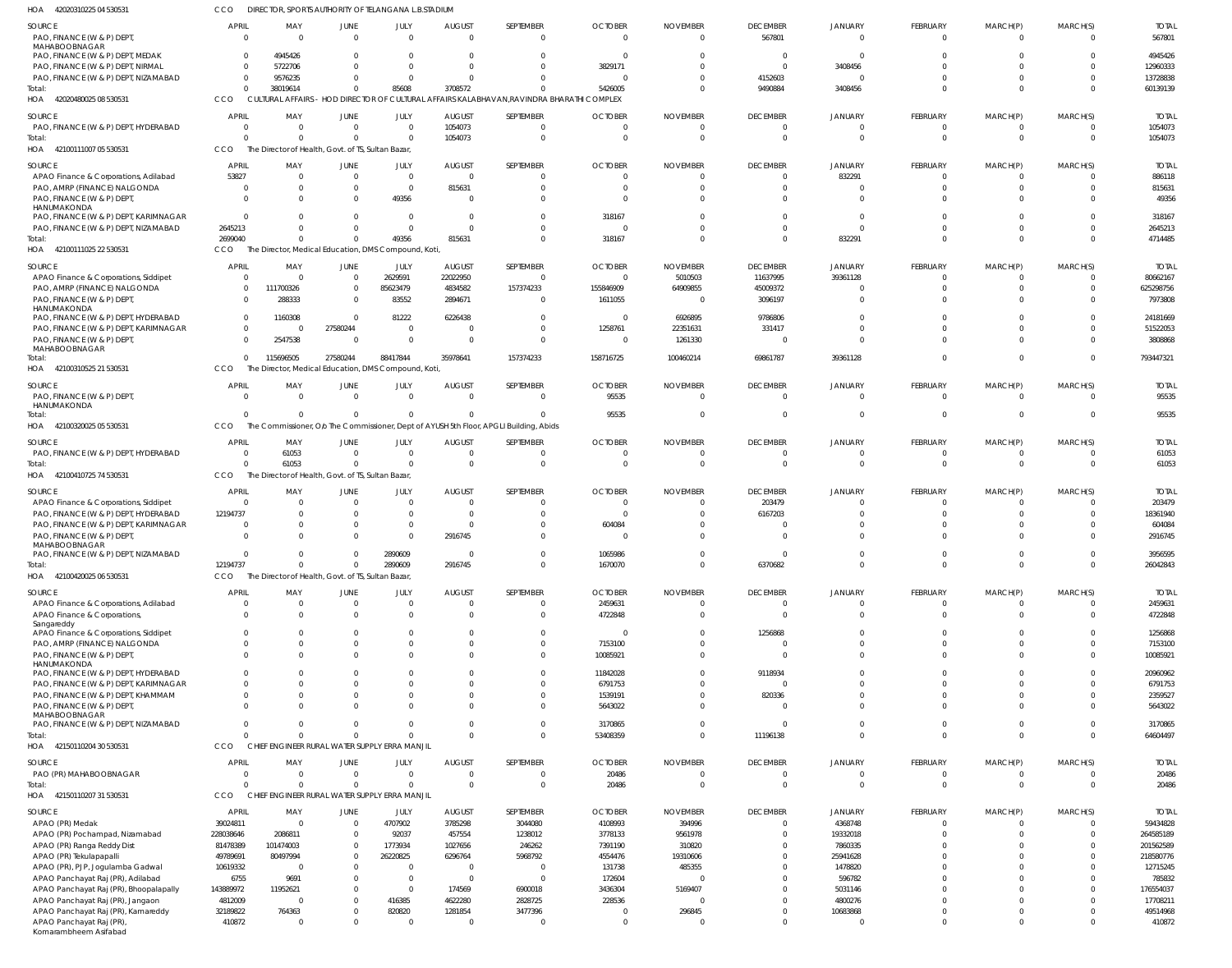| HOA<br>42150110207 31 530531                                                         | CCO                            | CHIEF ENGINEER RURAL WATER SUPPLY ERRA MANJIL                               |                                  |                       |                                  |                                                                                                |                                  |                                |                             |                            |                      |                      |                      |                         |
|--------------------------------------------------------------------------------------|--------------------------------|-----------------------------------------------------------------------------|----------------------------------|-----------------------|----------------------------------|------------------------------------------------------------------------------------------------|----------------------------------|--------------------------------|-----------------------------|----------------------------|----------------------|----------------------|----------------------|-------------------------|
| SOURCE                                                                               | APRIL                          | MAY                                                                         | <b>JUNE</b>                      | JULY                  | <b>AUGUST</b>                    | SEPTEMBER                                                                                      | <b>OCTOBER</b>                   | <b>NOVEMBER</b>                | <b>DECEMBER</b>             | <b>JANUARY</b>             | FEBRUARY             | MARCH(P)             | MARCH(S)             | <b>TOTAI</b>            |
| APAO Panchayat Raj (PR), Kothagudem                                                  | 1214575                        | 2440286                                                                     | $\overline{0}$                   | 1128289               | $\overline{0}$                   | 3192698                                                                                        | 4680403                          | 85446                          | $\Omega$                    | 2513588                    | $\Omega$<br>$\Omega$ | $\Omega$             |                      | 15255285                |
| APAO Panchayat Raj (PR), Mancherial<br>APAO Panchayat Raj (PR), Medchal              | $\overline{0}$<br>$\Omega$     | - 0<br>$\Omega$                                                             | $\mathbf 0$<br>$\Omega$          | $\Omega$<br>$\Omega$  | $\overline{0}$<br>$\overline{0}$ | $\Omega$<br>$\Omega$                                                                           | 0<br>$\Omega$                    | $\overline{0}$<br>$\mathsf{C}$ | $\Omega$<br>$\Omega$        | 263641<br>2033728          |                      | $\Omega$             | $\Omega$<br>$\Omega$ | 263641<br>2033728       |
| Malkajigiri                                                                          |                                |                                                                             |                                  |                       |                                  |                                                                                                |                                  |                                |                             |                            |                      |                      |                      |                         |
| APAO Panchayat Raj (PR), Nagarkurnool<br>APAO Panchayat Raj (PR), Peddapalli         | 133496571<br>50832097          | 44653<br>17063283                                                           | $\overline{0}$<br>7607827        | 4091<br>2775192       | 1857552<br>4093670               | 2533911<br>9269756                                                                             | 14646169<br>4506162              | 107540945<br>875611            | $\Omega$<br>$\Omega$        | 10412614<br>18679915       |                      |                      |                      | 270536506<br>115703513  |
| APAO Panchayat Raj (PR), Sangareddy                                                  | 119910770                      | 2547313                                                                     | 438145                           | 9056873               | 3609970                          | 10419                                                                                          | 12037457                         | 3416398                        | $\Omega$                    | 71869459                   |                      |                      |                      | 222896804               |
| APAO Panchayat Raj (PR), Siddipet                                                    | 693574154                      | 985672                                                                      | 1071137                          | 258879589             | 10859203                         | 4197860                                                                                        | 76970704                         | 654316899                      | 339542913                   | 12900565                   |                      |                      |                      | 2053298696              |
| APAO Panchayat Raj (PR), Siricilla                                                   | 3020509                        | $\overline{\mathbf{0}}$                                                     | $\overline{0}$                   | 1212924               | 27636                            | 1500603                                                                                        | $\Omega$                         | 4915838                        | $\Omega$                    | 1027579                    |                      |                      |                      | 11705089                |
| APAO Panchayat Raj (PR), Suryapet                                                    | 123362449                      | 868462                                                                      | $\overline{0}$                   | 200679                | 7198010                          | 7235576                                                                                        | 12574540                         | 2068812                        | $\Omega$                    | 23934924                   |                      |                      |                      | 177443452               |
| APAO Panchayat Raj (PR), Wanaparthy<br>APAO Panchayat Raj (PR), Waranagal            | 303138968<br>804560            | - 0<br>$\Omega$                                                             | $\overline{0}$<br>$\Omega$       | 213289728<br>$\Omega$ | $\overline{0}$<br>$\overline{0}$ | 3955240<br>$\overline{0}$                                                                      | $\overline{0}$<br>$\overline{0}$ | 185202332<br>$\mathsf{C}$      | $\Omega$<br>$\Omega$        | 3211654<br>$\Omega$        |                      |                      |                      | 708797922<br>804560     |
| APAO Panchayat Raj (PR), Yadadri                                                     | $\Omega$                       | $\Omega$                                                                    | $\overline{0}$                   | - 0                   | $\overline{0}$                   | $\Omega$                                                                                       | 6859437                          | 4412472                        | $\Omega$                    | 6250856                    |                      |                      |                      | 17522765                |
| PAO (PR) (IW), LMD Colony, Karimnagar                                                | 47661043                       | $\Omega$                                                                    | $\mathbf 0$                      | 14818                 | 1459528                          | 2602602                                                                                        | 677669                           | 1358181                        | $\Omega$                    | 5729149                    |                      |                      |                      | 59502990                |
| PAO (PR) KCC, HANUMAKONDA                                                            | 645968                         | $\Omega$                                                                    | $\overline{0}$                   | $\Omega$              | $\overline{0}$                   | $\Omega$                                                                                       | 1417797                          | 110661                         | $\cap$                      | 7911530                    |                      |                      |                      | 10085956                |
| PAO (PR) MAHABOOBNAGAR                                                               | 60072144                       | 16083644                                                                    | 108986                           | 8756420               | 795619                           | 6085752                                                                                        | 7515475                          | 6395227                        | 11236369                    | 48539354                   |                      |                      |                      | 165588990               |
| PAO (PR) Nalgonda<br>PAO (PR), Nirmal                                                | 8608136<br>135091              | $\overline{\mathbf{0}}$<br>- 0                                              | $\overline{0}$<br>$\overline{0}$ | 991792<br>20031       | 1282469<br>$\overline{0}$        | 570468<br>317568                                                                               | 354672<br>$\overline{0}$         | 3942957<br>$\overline{0}$      | $\Omega$<br>$\Omega$        | 8234161                    |                      |                      |                      | 23984655<br>472690      |
| Total:                                                                               | 2136737334                     | 236818796                                                                   | 9226095                          | 530362329             | 48829632                         | 65175738                                                                                       | 166042459                        | 1010171786                     | 350779282                   | 303606338                  | $\Omega$             |                      | $\Omega$             | 4857749789              |
| HOA<br>42150110225 29 530531                                                         | CCO                            | CHIEF ENGINEER RURAL WATER SUPPLY ERRA MANJIL                               |                                  |                       |                                  |                                                                                                |                                  |                                |                             |                            |                      |                      |                      |                         |
| SOURCE                                                                               | <b>APRIL</b>                   | MAY                                                                         | JUNE                             | JULY                  | <b>AUGUST</b>                    | SEPTEMBER                                                                                      | <b>OCTOBER</b>                   | <b>NOVEMBER</b>                | <b>DECEMBER</b>             | <b>JANUARY</b>             | FEBRUARY             | MARCH(P)             | MARCH(S)             | <b>TOTAI</b>            |
| APAO (PR) Medak                                                                      | $\Omega$                       | 117000000                                                                   | $\overline{0}$                   | $\Omega$              | $\overline{0}$                   | $\overline{0}$                                                                                 | $\overline{0}$                   | $\overline{0}$                 | $\Omega$                    | $\Omega$                   | $\mathbf 0$          | $\Omega$             | $\Omega$             | 117000000               |
| APAO (PR), PJP, Jogulamba Gadwal                                                     | $\Omega$                       | - 0                                                                         | 0                                | $\Omega$              | $\overline{0}$                   | $\Omega$                                                                                       | $\Omega$                         | $\Omega$                       | 350000                      | $\Omega$                   |                      |                      | $\Omega$             | 350000                  |
| APAO Panchayat Raj (PR), Kamareddy                                                   | $\Omega$                       | $\overline{0}$                                                              | $\Omega$                         | - 0                   | $\mathbf{0}$                     | 344000000                                                                                      | $\Omega$<br>$\Omega$             | C<br>$\Omega$                  | $\Omega$<br>$\Omega$        | $\Omega$<br>$\cap$         |                      |                      |                      | 344000000               |
| APAO Panchayat Raj (PR), Nagarkurnool<br>APAO Panchayat Raj (PR), Sangareddy         | $\overline{0}$<br>$\Omega$     | 362798<br>- 0                                                               | -0<br>$\Omega$                   |                       | $\overline{0}$<br>$\overline{0}$ | $\Omega$<br>$\Omega$                                                                           | 1100000                          | $\Omega$                       | 30255                       | $\cap$                     |                      |                      |                      | 362798<br>1130255       |
| APAO Panchayat Raj (PR), Siddipet                                                    | $\Omega$                       | 5058000                                                                     | $\Omega$                         | $\Omega$              | $\overline{0}$                   | $\Omega$                                                                                       | $\Omega$                         | $\Omega$                       | $\Omega$                    | $\cap$                     |                      |                      |                      | 5058000                 |
| PAO (PR) (IW), LMD Colony, Karimnagar                                                | $\overline{0}$                 | $\overline{\mathbf{0}}$                                                     | $\Omega$                         |                       | 831873                           | 1341039                                                                                        | $\overline{0}$                   | $\Omega$                       | $\Omega$                    | $\Omega$                   |                      |                      | $\Omega$             | 2172912                 |
| Total:                                                                               | $\Omega$                       | 122420798                                                                   | $\Omega$                         |                       | 831873                           | 345341039                                                                                      | 1100000                          | $\Omega$                       | 380255                      | $\Omega$                   | $\Omega$             | $\Omega$             | $\Omega$             | 470073965               |
| HOA 4215017891205530531                                                              | CCO                            | CHIEF ENGINEER RURAL WATER SUPPLY ERRA MANJIL                               |                                  |                       |                                  |                                                                                                |                                  |                                |                             |                            |                      |                      |                      |                         |
| SOURCE                                                                               | <b>APRIL</b>                   | MAY                                                                         | JUNE                             | JULY                  | <b>AUGUST</b>                    | SEPTEMBER                                                                                      | <b>OCTOBER</b>                   | <b>NOVEMBER</b>                | <b>DECEMBER</b>             | <b>JANUARY</b>             | FEBRUARY             | MARCH(P)             | MARCH(S)             | <b>TOTAI</b>            |
| APAO (PR) Ranga Reddy Dist                                                           | $\overline{0}$<br>$\Omega$     | $\overline{0}$                                                              | 218095000                        | $\Omega$<br>$\Omega$  | $\Omega$<br>$\mathbf 0$          | $\Omega$                                                                                       | $\Omega$                         | $\Omega$<br>$\Omega$           | $\Omega$<br>$\Omega$        | $\Omega$<br>$\Omega$       | 0                    | $\Omega$             | $\Omega$<br>$\Omega$ | 218095000               |
| Total:<br>HOA 42150280025 06 530531                                                  | CCO                            | $\overline{0}$<br>CHIEF ENGINEER RURAL WATER SUPPLY ERRA MANJIL             | 218095000                        |                       |                                  | $\overline{0}$                                                                                 | $\overline{0}$                   |                                |                             |                            | $\mathbf 0$          |                      |                      | 218095000               |
| SOURCE                                                                               | <b>APRIL</b>                   | MAY                                                                         | JUNE                             | JULY                  | <b>AUGUST</b>                    | SEPTEMBER                                                                                      | <b>OCTOBER</b>                   | <b>NOVEMBER</b>                | <b>DECEMBER</b>             | <b>JANUARY</b>             | FEBRUARY             | MARCH(P)             | MARCH(S)             | <b>TOTAL</b>            |
| PAO (PR) Nalgonda                                                                    | $\overline{0}$                 | $\overline{\mathbf{0}}$                                                     | $\overline{0}$                   | $\Omega$              | $\overline{0}$                   | $\mathbf 0$                                                                                    | 123000                           | $\mathbf 0$                    | $\Omega$                    | $\Omega$                   | 0                    | 0                    |                      | 123000                  |
| Total:                                                                               | $\Omega$                       | $\Omega$                                                                    | $\Omega$                         | $\Omega$              | $\Omega$                         | $\Omega$                                                                                       | 123000                           | $\overline{0}$                 | $\Omega$                    | $\Omega$                   | $\mathbf 0$          | $\mathbf 0$          | $\Omega$             | 123000                  |
| HOA 42160110625 04 530531                                                            | CCO                            |                                                                             |                                  |                       |                                  | THE ENGINEER-IN-CHIEF, CRF OFFICE OF THE ENGINEER-IN-CHIEF (R&B), IV FLOOR, ERRAM MANZIL       |                                  |                                |                             |                            |                      |                      |                      |                         |
| SOURCE                                                                               | APRIL                          | MAY                                                                         | JUNE                             | JULY                  | <b>AUGUST</b>                    | SEPTEMBER                                                                                      | <b>OCTOBER</b>                   | <b>NOVEMBER</b>                | <b>DECEMBER</b>             | <b>JANUARY</b>             | FEBRUARY             | MARCH(P)             | MARCH(S)             | <b>TOTAL</b>            |
| APAO (R&B) HYDERABAD                                                                 | $\overline{0}$                 | $\overline{\mathbf{0}}$                                                     | $\overline{0}$                   | 1916092               | 1835492                          | 575009                                                                                         | 772688                           | $\overline{0}$                 | 20975826                    | $\Omega$                   | $\mathbf 0$          |                      |                      | 26075107                |
| APAO Roads & Buildings (R&B)                                                         | $\Omega$                       | $\Omega$                                                                    | $\overline{0}$                   | - 0                   | 3534319                          | $\Omega$                                                                                       | $\Omega$                         | $\Omega$                       | $\Omega$                    | $\Omega$                   | $\Omega$             | $\Omega$             | $\Omega$             | 3534319                 |
| Bhoopalapally<br>APAO Roads & Buildings (R&B), Jangaon                               | $\Omega$                       | $\overline{0}$                                                              | $\overline{0}$                   | $\Omega$              | 2738436                          | $\Omega$                                                                                       | 23053029                         | $\Omega$                       | 12633986                    | 23409515                   |                      |                      |                      | 61834966                |
| APAO Roads & Buildings (R&B), Kamareddy                                              | $\Omega$                       | $\Omega$                                                                    | $\overline{0}$                   | $\Omega$              | 5745793                          | $\Omega$                                                                                       | 0                                | C                              | $\Omega$                    | 2719764                    |                      |                      |                      | 8465557                 |
| APAO Roads & Buildings (R&B)<br>Komarambheem Asifabad                                | $\Omega$                       | $\Omega$                                                                    | 8321284                          | $\Omega$              | $\Omega$                         | $\Omega$                                                                                       | $\Omega$                         | 8238406                        | $\Omega$                    |                            |                      |                      |                      | 16559690                |
| APAO Roads & Buildings (R&B)                                                         | 0                              |                                                                             | 0                                | $\mathbf 0$           | 10114274                         |                                                                                                | 5332652                          |                                |                             |                            |                      |                      |                      | 15446926                |
| Kothagudem                                                                           |                                |                                                                             |                                  |                       |                                  |                                                                                                |                                  |                                |                             |                            |                      |                      |                      |                         |
| APAO Roads & Buildings (R&B), Mancherial<br>APAO Roads & Buildings (R&B), Peddapalli | $\mathbf 0$<br>$\overline{0}$  | 0<br>$\Omega$                                                               | 0<br>0                           | $\Omega$<br>$\Omega$  | $\overline{0}$<br>3833778        | $\mathbf 0$<br>12545534                                                                        | 0<br>$\Omega$                    | 6740852<br>$\Omega$            | 6363522<br>- 0              | $\Omega$                   | $\Omega$             | $\Omega$             |                      | 13104374<br>16379312    |
| APAO Roads & Buildings (R&B), Siricilla                                              | $\mathbf 0$                    | $\overline{0}$                                                              | 33659006                         | $\Omega$              | $\overline{0}$                   | $\Omega$                                                                                       | 0                                | - 0                            | $\Omega$                    | $\cap$                     |                      |                      |                      | 33659006                |
| APAO Roads & Buildings (R&B), Suryapet                                               | $\mathbf 0$                    | $\Omega$                                                                    | $\Omega$                         | $\Omega$              | 2764112                          | $\Omega$                                                                                       | $\Omega$                         | C                              | - 0                         | $\Omega$                   |                      |                      |                      | 2764112                 |
| APAO Roads & Buildings (R&B),                                                        | $\Omega$                       | $\Omega$                                                                    | $\Omega$                         | $\Omega$              | 8637755                          | $\Omega$                                                                                       | 29229056                         | 27290070                       | 10610325                    | $\cap$                     |                      |                      |                      | 75767206                |
| Wanaparthy<br>APAO Roads & Buildings (R&B), Yadadri                                  | $\Omega$                       | $\Omega$                                                                    | $\mathbf 0$                      | $\Omega$              | 3724653                          | 8410122                                                                                        | - 0                              | - 0                            | $\cap$                      |                            |                      | 0                    |                      | 12134775                |
| Total:                                                                               | $\Omega$                       | $\Omega$                                                                    | 41980290                         | 1916092               | 42928612                         | 21530665                                                                                       | 58387425                         | 42269328                       | 50583659                    | 26129279                   | $\Omega$             | $\Omega$             | $\Omega$             | 285725350               |
| HOA 42160110625 05 530531                                                            | CCO                            |                                                                             |                                  |                       |                                  | THE ENGINEER-IN-CHIEF, CRF OFFICE OF THE ENGINEER-IN-CHIEF (R&B), IV FLOOR, ERRAM MANZIL       |                                  |                                |                             |                            |                      |                      |                      |                         |
| SOURCE                                                                               | <b>APRIL</b>                   | MAY                                                                         | JUNE                             | JULY                  | <b>AUGUST</b>                    | SEPTEMBER                                                                                      | <b>OCTOBER</b>                   | <b>NOVEMBER</b>                | <b>DECEMBER</b>             | <b>JANUARY</b>             | FEBRUARY             | MARCH(P)             | MARCH(S)             | <b>TOTAL</b>            |
| APAO (R&B) HYDERABAD                                                                 | $\overline{0}$                 | 3230628                                                                     | 9702270                          | 934104                | 32514159                         | 6879735                                                                                        | 6632431                          | 7854790                        | $\Omega$                    | 446537                     | 0                    |                      |                      | 68194654                |
| Total:<br>HOA 42160110625 07 530531                                                  | $\Omega$<br>CCO                | 3230628<br>THE E                                                            | 9702270                          | 934104                | 32514159                         | 6879735<br>NGINEER-IN-CHIEF, CRF OFFICE OF THE ENGINEER-IN-CHIEF (R&B), IV FLOOR, ERRAM MANZIL | 6632431                          | 7854790                        | $\Omega$                    | 446537                     | $\mathbf 0$          | $\mathbf{0}$         | $\Omega$             | 68194654                |
|                                                                                      |                                |                                                                             |                                  |                       |                                  |                                                                                                |                                  |                                |                             |                            |                      |                      |                      |                         |
| SOURCE<br>APAO (R&B) HYDERABAD                                                       | <b>APRIL</b><br>$\overline{0}$ | MAY<br>$\overline{\mathbf{0}}$                                              | JUNE<br>$\overline{0}$           | JULY<br>$\Omega$      | <b>AUGUST</b><br>24372           | SEPTEMBER<br>$\mathbf 0$                                                                       | <b>OCTOBER</b><br>$\overline{0}$ | <b>NOVEMBER</b><br>0           | <b>DECEMBER</b><br>- 0      | <b>JANUARY</b><br>$\Omega$ | FEBRUARY<br>0        | MARCH(P)<br>$\Omega$ | MARCH(S)             | <b>TOTAL</b><br>24372   |
| Total:                                                                               | $\Omega$                       | $\Omega$                                                                    | $\Omega$                         | $\Omega$              | 24372                            | $\Omega$                                                                                       | $\Omega$                         | $\Omega$                       | $\Omega$                    | $\Omega$                   | $\Omega$             | $\Omega$             | $\Omega$             | 24372                   |
| HOA 42160110625 08 530531                                                            | CCO                            |                                                                             |                                  |                       |                                  | THE ENGINEER-IN-CHIEF, CRF OFFICE OF THE ENGINEER-IN-CHIEF (R&B), IV FLOOR, ERRAM MANZIL       |                                  |                                |                             |                            |                      |                      |                      |                         |
| SOURCE                                                                               | <b>APRIL</b>                   | MAY                                                                         | JUNE                             | JULY                  | <b>AUGUST</b>                    | SEPTEMBER                                                                                      | <b>OCTOBER</b>                   | <b>NOVEMBER</b>                | <b>DECEMBER</b>             | <b>JANUARY</b>             | <b>FEBRUARY</b>      | MARCH(P)             | MARCH(S)             | <b>TOTAL</b>            |
| APAO (R&B) HYDERABAD                                                                 | $\overline{\mathbf{0}}$        | $\overline{\mathbf{0}}$                                                     | $\overline{0}$                   | 1674941               | $\overline{0}$                   | $\overline{0}$                                                                                 | 205951                           | $\overline{0}$                 | $\Omega$                    | $\Omega$                   | $\mathbf 0$          | 0                    | $\Omega$             | 1880892                 |
| Total:                                                                               | $\Omega$                       | - 0                                                                         | $\Omega$                         | 1674941               | $\Omega$                         | $\Omega$                                                                                       | 205951                           | $\Omega$                       | $\Omega$                    | $\Omega$                   | $\mathbf 0$          | $\mathbf{0}$         | $\Omega$             | 1880892                 |
| HOA 42160110625 09 530531                                                            | CCO                            |                                                                             |                                  |                       |                                  | THE ENGINEER-IN-CHIEF, CRF OFFICE OF THE ENGINEER-IN-CHIEF (R&B), IV FLOOR, ERRAM MANZIL       |                                  |                                |                             |                            |                      |                      |                      |                         |
| SOURCE                                                                               | <b>APRIL</b>                   | MAY                                                                         | JUNE                             | JULY                  | <b>AUGUST</b>                    | SEPTEMBER                                                                                      | <b>OCTOBER</b>                   | <b>NOVEMBER</b>                | <b>DECEMBER</b>             | <b>JANUARY</b>             | FEBRUARY             | MARCH(P)             | MARCH(S)             | <b>TOTAL</b>            |
| APAO (R&B) HYDERABAD                                                                 | $\overline{\mathbf{0}}$        | $\overline{\mathbf{0}}$                                                     | $\overline{0}$                   | 1126363               | 1338455                          | $\Omega$                                                                                       | 2940080                          | $\Omega$                       | - 0                         | $\Omega$                   | 0                    | $\Omega$             |                      | 5404898                 |
| Total:<br>HOA 42250127725 34 530531                                                  | $\Omega$<br>CCO                | $\Omega$<br>SOCIAL WELFARE RESIDENTIAL EDUCATIONAL INSTITUTIONS SOCIETY XXX | $\overline{0}$                   | 1126363               | 1338455                          | $\mathbf 0$                                                                                    | 2940080                          | $\overline{0}$                 | $\Omega$                    | $\Omega$                   | $\mathbf 0$          | $\mathbf 0$          | $\Omega$             | 5404898                 |
|                                                                                      |                                |                                                                             |                                  |                       |                                  |                                                                                                |                                  |                                |                             |                            |                      |                      |                      |                         |
| SOURCE<br>APAO Finance & Corporations, Adilabad                                      | <b>APRIL</b><br>$\overline{0}$ | MAY<br>4974970                                                              | JUNE<br>$\mathbf 0$              | JULY<br>$\Omega$      | <b>AUGUST</b><br>$\overline{0}$  | SEPTEMBER<br>0                                                                                 | <b>OCTOBER</b><br>170147         | <b>NOVEMBER</b><br>0           | <b>DECEMBER</b><br>$\Omega$ | <b>JANUARY</b><br>$\Omega$ | FEBRUARY<br>0        | MARCH(P)             | MARCH(S)             | <b>TOTAL</b><br>5145117 |
| APAO Finance & Corporations,                                                         | $\Omega$                       | 33942431                                                                    | $\Omega$                         | $\Omega$              | $\Omega$                         | $\mathbf 0$                                                                                    | $\overline{0}$                   | $\Omega$                       | $\Omega$                    | $\Omega$                   | $\Omega$             | $\Omega$             | $\Omega$             | 33942431                |
| Sangareddy<br>PAO, AMRP (FINANCE) NALGONDA                                           | $\overline{0}$                 |                                                                             |                                  | $\Omega$              | $\overline{0}$                   | $\overline{0}$                                                                                 |                                  |                                | $\Omega$                    | $\Omega$                   |                      |                      | $\Omega$             |                         |
| PAO, FINANCE (W & P) DEPT,<br>HANUMAKONDA                                            | $\Omega$                       | 2715651<br>8514                                                             | 0<br>$\mathbf 0$                 |                       | $\mathbf{0}$                     | $\mathbf 0$                                                                                    | 0<br>149117                      | 0<br>$\overline{0}$            | $\Omega$                    | 24587                      | 0<br>$\mathbf 0$     | 0<br>$\mathbf 0$     | $\Omega$             | 2715651<br>182218       |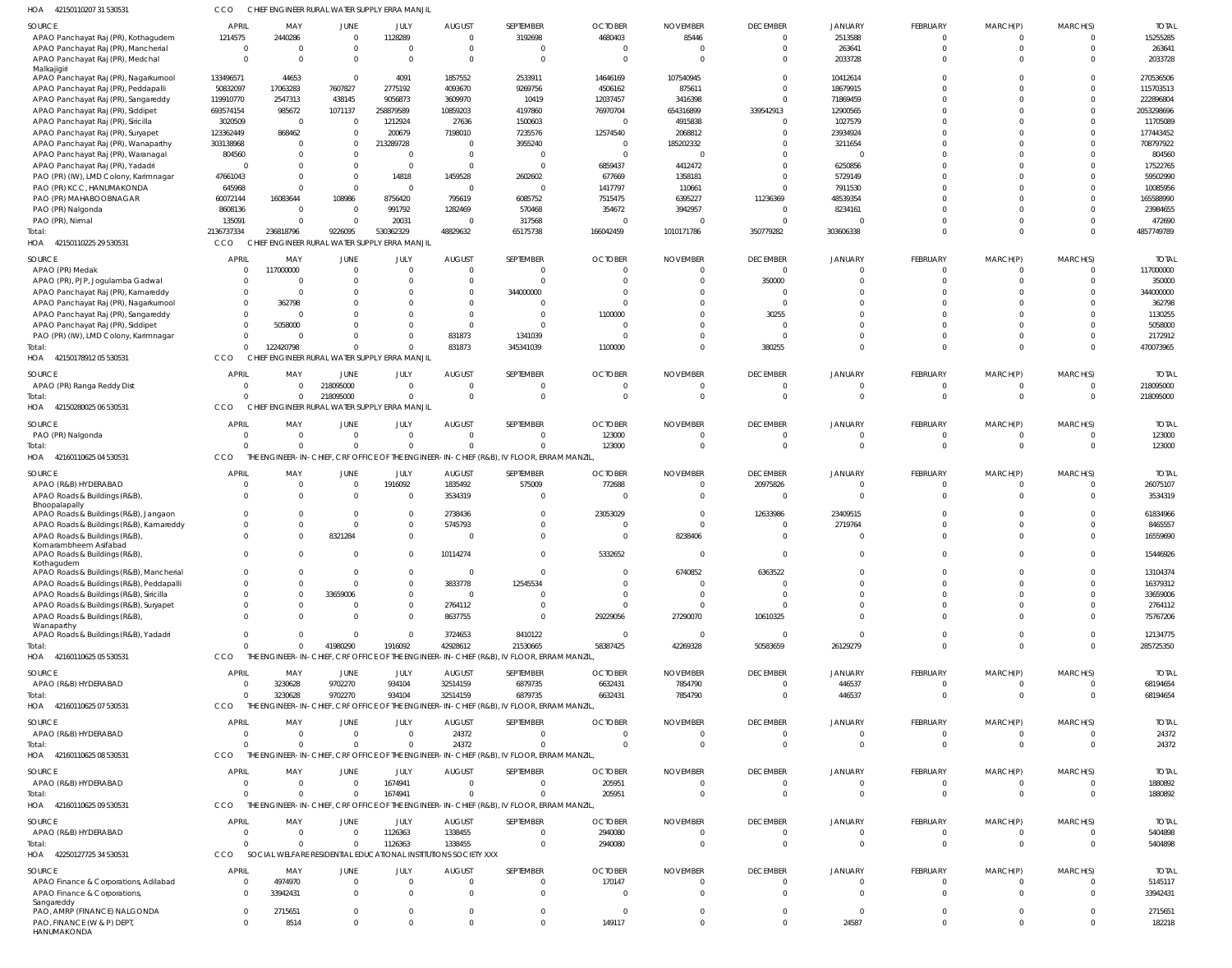42250127725 34 530531 HOA CCO SOCIAL WELFARE RESIDENTIAL EDUCATIONAL INSTITUTIONS SOCIETY XXX

| SOURCE                                                                      | <b>APRIL</b>   | MAY         | JUNE                   |                      | <b>AUGUST</b>                                                       | SEPTEMBER                                                                                        | <b>OCTOBER</b>             | <b>NOVEMBER</b> | <b>DECEMBER</b>          | <b>JANUARY</b>             | <b>FEBRUARY</b>         | MARCH(P)                | MARCH(S)             | <b>TOTAI</b>      |
|-----------------------------------------------------------------------------|----------------|-------------|------------------------|----------------------|---------------------------------------------------------------------|--------------------------------------------------------------------------------------------------|----------------------------|-----------------|--------------------------|----------------------------|-------------------------|-------------------------|----------------------|-------------------|
| PAO, FINANCE (W & P) DEPT, HYDERABAD                                        | $\overline{0}$ | 19414456    | $\mathbf 0$            | JULY<br>$\mathbf{0}$ |                                                                     | $\Omega$                                                                                         | $\Omega$                   | 8664241         |                          | 386782                     | $\mathbf 0$             | $\Omega$                |                      | 28465479          |
| PAO, FINANCE (W & P) DEPT, KARIMNAGAR                                       | $\Omega$       | 2871476     | $\Omega$               | $\Omega$             |                                                                     | $\Omega$                                                                                         | $\Omega$                   |                 | $\Omega$                 | $\Omega$                   | $\Omega$                | $\Omega$                | $\Omega$             | 2871476           |
| PAO, FINANCE (W & P) DEPT, KHAMMAM                                          | $\Omega$       | 6947044     | $\Omega$               | $\Omega$             |                                                                     | $\Omega$                                                                                         | $\cap$                     |                 | $\Omega$                 | $\Omega$                   | $\Omega$                |                         | $\Omega$             | 6947044           |
| PAO, FINANCE (W & P) DEPT,                                                  | $\Omega$       | 5354910     | $\Omega$               | $\Omega$             |                                                                     | 437340                                                                                           | $\Omega$                   |                 | 917434                   | $\Omega$                   | $\Omega$                | $\Omega$                | $\Omega$             | 6709684           |
| MAHABOOBNAGAR<br>PAO, FINANCE (W & P) DEPT, NIZAMABAD                       | $\Omega$       | 127387      | $^{\circ}$             | 75650                |                                                                     | 651343                                                                                           | 1264538                    |                 | 4086534                  | 1934161                    | $\cup$                  |                         |                      | 8139613           |
| PAO, FINANCE (W & P) DEPT, RANGA<br><b>REDDY</b>                            | $\Omega$       | 311714      | $\Omega$               | $\Omega$             | $\Omega$                                                            | $\Omega$                                                                                         | $\Omega$                   |                 | $\Omega$                 | $\Omega$                   | $\Omega$                | $\Omega$                | $\Omega$             | 311714            |
| Total:                                                                      | $\Omega$       | 76668553    | $\Omega$               | 75650                |                                                                     | 1088683                                                                                          | 1583802                    | 8664241         | 5003968                  | 2345530                    | $\Omega$                | $\Omega$                | $\Omega$             | 95430427          |
| 42250127725 74 530531<br>HOA                                                | CCO            |             |                        |                      | The Commissioner Social Welfare, D.S. Samkshema Bhavan, Masab Tank, |                                                                                                  |                            |                 |                          |                            |                         |                         |                      |                   |
| <b>SOURCE</b>                                                               | <b>APRII</b>   | MAY         |                        |                      |                                                                     | SEPTEMBER                                                                                        |                            | <b>NOVEMBER</b> |                          |                            |                         |                         |                      | <b>TOTAL</b>      |
| APAO Finance & Corporations,                                                | - 0            | 3186655     | JUNE<br>$\overline{0}$ | JULY<br>$\mathbf 0$  | <b>AUGUST</b><br>$\Omega$                                           | $\mathbf 0$                                                                                      | <b>OCTOBER</b><br>$\Omega$ | $\cap$          | <b>DECEMBER</b><br>13795 | <b>JANUARY</b><br>$\Omega$ | FEBRUARY<br>$\mathbf 0$ | MARCH(P)<br>$\mathbf 0$ | MARCH(S)<br>$\Omega$ | 3200450           |
| Sangareddy                                                                  |                |             |                        |                      |                                                                     |                                                                                                  |                            |                 |                          |                            |                         |                         |                      |                   |
| PAO, FINANCE (W & P) DEPT, HYDERABAD                                        | $\cap$         | 4555260     | $\Omega$               | $\Omega$             |                                                                     | $\Omega$                                                                                         |                            |                 | $\Omega$                 | $\Omega$                   | $\sqrt{ }$              |                         | $\Omega$             | 4555260           |
| PAO, FINANCE (W & P) DEPT, KARIMNAGAR                                       | $\Omega$       | 875727      | $\Omega$               | $\Omega$             |                                                                     | $\mathbf 0$                                                                                      |                            |                 | $\Omega$                 | $\Omega$                   | $\sqrt{ }$              |                         | $\Omega$             | 875727            |
| PAO, FINANCE (W & P) DEPT, KHAMMAM                                          |                | 4099802     | $\Omega$               | $\Omega$             |                                                                     | $\Omega$                                                                                         |                            |                 | 3215995                  | 1607317                    | $\cup$                  |                         | $\cap$               | 8923114           |
| PAO, FINANCE (W & P) DEPT, RANGA                                            | $\Omega$       |             | $\Omega$               | $\Omega$             |                                                                     | 226946                                                                                           |                            |                 | $\Omega$                 | $\Omega$                   | $\Omega$                | $\Omega$                | $\Omega$             | 226946            |
| <b>REDDY</b>                                                                |                |             |                        |                      |                                                                     |                                                                                                  |                            |                 |                          |                            |                         |                         |                      |                   |
| Total:                                                                      | $\cap$         | 12717444    | $\overline{0}$         | $\mathbf{0}$         | $\Omega$                                                            | 226946                                                                                           |                            |                 | 3229790                  | 1607317                    | $\Omega$                | $\Omega$                | $\Omega$             | 17781497          |
| HOA<br>42250180025 07 530531                                                | <b>CCO</b>     |             |                        |                      | The Commissioner Social Welfare, D.S. Samkshema Bhavan, Masab Tank, |                                                                                                  |                            |                 |                          |                            |                         |                         |                      |                   |
| SOURCE                                                                      | <b>APRIL</b>   | MAY         | <b>JUNE</b>            | JULY                 | <b>AUGUST</b>                                                       | SEPTEMBER                                                                                        | <b>OCTOBER</b>             | <b>NOVEMBER</b> | <b>DECEMBER</b>          | <b>JANUARY</b>             | <b>FEBRUARY</b>         | MARCH(P)                | MARCH(S)             | <b>TOTAI</b>      |
| APAO Finance & Corporations, Adilabad                                       |                | $\Omega$    | $\mathbf 0$            | $\mathbf{0}$         | $\Omega$                                                            | 2642580                                                                                          | $\Omega$                   |                 | $\Omega$                 | 7050954                    | $\mathbf 0$             | 0                       | $\Omega$             | 9693534           |
| APAO Finance & Corporations,                                                | $\Omega$       | $\Omega$    | $\Omega$               | $\mathbf 0$          | $\Omega$                                                            | $\Omega$                                                                                         | 1455750                    |                 | $\Omega$                 | $\Omega$                   | $\mathbf 0$             | $\Omega$                | $\Omega$             | 1455750           |
| Bhoopalapally                                                               |                |             |                        |                      |                                                                     |                                                                                                  |                            |                 |                          |                            |                         |                         |                      |                   |
| APAO Finance & Corporations, Jagtial                                        |                | 748209      | $\Omega$               | $\Omega$             |                                                                     | $\mathbf 0$                                                                                      | 693672                     |                 |                          | $\Omega$                   | $\cup$                  |                         |                      | 1441881           |
| APAO Finance & Corporations, Kamareddy                                      | $\Omega$       | $\Omega$    | $\Omega$               | $\Omega$             | $\Omega$                                                            | 1223295                                                                                          | $\Omega$                   |                 |                          | 740657                     | $\sqrt{ }$              |                         | $\Omega$             | 1963952           |
| APAO Finance & Corporations,                                                | $\Omega$       | $\Omega$    | $\Omega$               | $\Omega$             |                                                                     | $\Omega$                                                                                         | $\Omega$                   |                 |                          | 680289                     | $\Omega$                | U                       | $\Omega$             | 680289            |
| Komarambheem Asifabad                                                       | $\Omega$       |             | $\Omega$               | $\Omega$             |                                                                     | $\Omega$                                                                                         |                            |                 |                          | $\Omega$                   | $\cup$                  |                         | $\cap$               |                   |
| APAO Finance & Corporations, Medchal<br>APAO Finance & Corporations, Mulugu |                | 746323      | $\Omega$               | $\Omega$             |                                                                     | $\mathbf 0$                                                                                      | $\Omega$                   |                 |                          | 1455461                    | $\sqrt{ }$              |                         |                      | 746323<br>1455461 |
| APAO Finance & Corporations,                                                | $\Omega$       | $\Omega$    | $\Omega$               | $\Omega$             |                                                                     | $\Omega$                                                                                         | $\Omega$                   |                 |                          | 75347                      | $\Omega$                | n                       | $\Omega$             | 75347             |
| Sangareddy                                                                  |                |             |                        |                      |                                                                     |                                                                                                  |                            |                 |                          |                            |                         |                         |                      |                   |
| APAO Finance & Corporations, Siddipet                                       | $\Omega$       | $\Omega$    | $\Omega$               | $\Omega$             |                                                                     | 2402543                                                                                          |                            |                 |                          | $\Omega$                   | $\cup$                  |                         |                      | 2402543           |
| APAO Finance & Corporations, Suryapet                                       | $\Omega$       | 244369      | $\Omega$               | $\Omega$             | $\Omega$                                                            | 4773420                                                                                          | 92380                      |                 |                          | $\Omega$                   | n                       |                         | $\cap$               | 5110169           |
| APAO Finance & Corporations, Yadadri                                        | $\Omega$       | 1317511     | $\Omega$               | $\Omega$             |                                                                     | 0                                                                                                | 1616350                    |                 |                          | 1425186                    | $\cup$                  |                         |                      | 4359047           |
| PAO, AMRP (FINANCE) NALGONDA                                                | $\Omega$       | 2819322     | $\Omega$               | $\Omega$             |                                                                     | 3853285                                                                                          |                            |                 |                          | $\Omega$                   | n                       |                         |                      | 6672607           |
| PAO, FINANCE (W & P) DEPT, HYDERABAD                                        | 5405381        | 30712905    | $\Omega$               | $\Omega$             |                                                                     | 1626824                                                                                          |                            |                 | 51694010                 | $\Omega$                   | n                       |                         |                      | 89439120          |
| PAO, FINANCE (W & P) DEPT, KARIMNAGAR                                       | $\Omega$       | 3353719     | $\Omega$               | $\Omega$             |                                                                     | $\Omega$                                                                                         |                            |                 |                          | $\Omega$                   | n                       |                         |                      | 3353719           |
| PAO, FINANCE (W & P) DEPT, KHAMMAM                                          | $\Omega$       | 719542      | $\Omega$               | $\Omega$             |                                                                     | 184866                                                                                           |                            |                 |                          | $\Omega$                   |                         |                         |                      | 904408            |
| PAO, FINANCE (W & P) DEPT, NIZAMABAD                                        | $\Omega$       | 749667      | $\Omega$               | $\Omega$             |                                                                     | 2938592                                                                                          | 2088402                    |                 |                          | 746496                     | $\sqrt{ }$              | $\Omega$                | $\Omega$             | 6523157           |
| Total:                                                                      | 5405381        | 41411567    | $\Omega$               | $\Omega$             |                                                                     | 19645405                                                                                         | 5946554                    |                 | 51694010                 | 12174390                   | $\Omega$                | $\Omega$                | $\Omega$             | 136277307         |
|                                                                             |                |             |                        |                      |                                                                     |                                                                                                  |                            |                 |                          |                            |                         |                         |                      |                   |
| 42250227725 81 530531<br>HOA                                                | CCO            |             |                        |                      |                                                                     | The Accounts Officer, O \o The Commissioner of Tribal Welfare D.S. Samkshema Bhavan, Masab Tank, |                            |                 |                          |                            |                         |                         |                      |                   |
|                                                                             |                |             |                        |                      |                                                                     |                                                                                                  |                            |                 |                          |                            |                         |                         |                      |                   |
| SOURCE                                                                      | <b>APRIL</b>   | MAY         | JUNE                   | JULY                 | <b>AUGUST</b>                                                       | SEPTEMBER                                                                                        | <b>OCTOBER</b>             | <b>NOVEMBER</b> | <b>DECEMBER</b>          | <b>JANUARY</b>             | <b>FEBRUARY</b>         | MARCH(P)                | MARCH(S)             | <b>TOTAL</b>      |
| APAO Finance & Corporations, Adilabad                                       | - 0            |             | $\mathbf 0$            | $\overline{0}$       |                                                                     | $\mathbf 0$                                                                                      | 366428                     |                 | 0                        | 3849238                    | $\mathbf 0$             | $\Omega$                | $\cap$               | 4215666           |
| APAO Finance & Corporations,                                                | 1983279        | $\Omega$    | $\mathbf 0$            | $\mathbf 0$          | $\Omega$                                                            | $\mathbf 0$                                                                                      |                            |                 | $\Omega$                 | $\Omega$                   | $\mathbf 0$             | $\Omega$                | $\Omega$             | 1983279           |
| Bhoopalapally<br>APAO Finance & Corporations,                               |                | $\Omega$    | $\mathbf 0$            | $\mathbf 0$          | $\Omega$                                                            | $\mathbf 0$                                                                                      | 3116423                    |                 | 3403586                  | $\Omega$                   | $\Omega$                | $\Omega$                | $\Omega$             | 6520009           |
| Kothagudem                                                                  |                |             |                        |                      |                                                                     |                                                                                                  |                            |                 |                          |                            |                         |                         |                      |                   |
| PAO, FINANCE (W & P) DEPT, HYDERABAD                                        |                | $\Omega$    | $\Omega$               | 2392753              | 564743                                                              | 586494                                                                                           | 816673                     |                 | 13578329                 | 45190152                   | $\cup$                  |                         | $\Omega$             | 63129144          |
| Total:                                                                      | 1983279        | $\Omega$    | $\Omega$               | 2392753              | 564743                                                              | 586494                                                                                           | 4299524                    |                 | 16981915                 | 49039390                   |                         | $\Omega$                | $\Omega$             | 75848098          |
| HOA<br>42250227725 83 530531                                                | CCO            |             |                        |                      |                                                                     | The Accounts Officer, O \o The Commissioner of Tribal Welfare D.S. Samkshema Bhavan, Masab Tank, |                            |                 |                          |                            |                         |                         |                      |                   |
| SOURCE                                                                      | <b>APRIL</b>   | MAY         | <b>JUNE</b>            | JULY                 | <b>AUGUST</b>                                                       | SEPTEMBER                                                                                        | <b>OCTOBER</b>             | <b>NOVEMBER</b> | <b>DECEMBER</b>          | <b>JANUARY</b>             | <b>FEBRUARY</b>         | MARCH(P)                | MARCH(S)             | <b>TOTAL</b>      |
| APAO Finance & Corporations, Adilabad                                       |                | 34895248    | $\Omega$               | 44958149             | $\Omega$                                                            | $\Omega$                                                                                         | 2547174                    | $\Omega$        | 0                        | $\overline{0}$             | $^{\circ}$              | $\Omega$                | $\Omega$             | 82400571          |
| APAO Finance & Corporations,                                                |                | 14022212    | $\mathbf 0$            | 8654931              | $\Omega$                                                            | $\mathbf 0$                                                                                      | 6047321                    | $\Omega$        | $\Omega$                 | $\Omega$                   | $\Omega$                | $\Omega$                | $\Omega$             | 28724464          |
| Bhoopalapally<br>APAO Finance & Corporations,                               | $\Omega$       | 20297381    | $\mathbf 0$            | 37017213             | $\Omega$                                                            | $\mathbf 0$                                                                                      | 2456922                    | 4796177         | $\Omega$                 | $\Omega$                   | $\Omega$                | $\Omega$                | $\Omega$             | 64567693          |
| Kothagudem                                                                  |                |             |                        |                      |                                                                     |                                                                                                  |                            |                 |                          |                            |                         |                         |                      |                   |
| PAO, FINANCE (W & P) DEPT, HYDERABAD                                        | 12223157       | 19698533    | $\Omega$               | 123898144            | $\Omega$                                                            | 4383907                                                                                          | $\Omega$                   | 40115818        | 19339403                 | 50256476                   | $\Omega$                | $\Omega$                | $\Omega$             | 269915438         |
| Total:                                                                      | 12223157       | 88913374    | $\Omega$               | 214528437            | $\Omega$                                                            | 4383907                                                                                          | 11051417                   | 44911995        | 19339403                 | 50256476                   | $\Omega$                | $\Omega$                | $\Omega$             | 445608166         |
| HOA<br>42250280025 05 530531                                                | CCO            |             |                        |                      |                                                                     | The Accounts Officer, O\o The Commissioner of Tribal Welfare D.S. Samkshema Bhavan, Masab Tank,  |                            |                 |                          |                            |                         |                         |                      |                   |
| SOURCE                                                                      | <b>APRIL</b>   | MAY         | JUNE                   | JULY                 | <b>AUGUST</b>                                                       | SEPTEMBER                                                                                        | <b>OCTOBER</b>             | <b>NOVEMBER</b> | <b>DECEMBER</b>          | <b>JANUARY</b>             | FEBRUARY                | MARCH(P)                | MARCH(S)             | <b>TOTAL</b>      |
| APAO Finance & Corporations,                                                |                | 709752      | $\overline{0}$         | 75947                | $\mathbf 0$                                                         | $\mathbf 0$                                                                                      | 11442188                   | $\Omega$        | $\mathbf 0$              | $\overline{0}$             | $\mathbf 0$             | $\mathbf 0$             | $\Omega$             | 12227887          |
| Bhoopalapally                                                               |                |             |                        |                      |                                                                     |                                                                                                  |                            |                 |                          |                            |                         |                         |                      |                   |
| Total:                                                                      | $\Omega$       | 709752      | $\Omega$               | 75947                | $\Omega$                                                            | $\Omega$                                                                                         | 11442188                   | $\Omega$        | $\Omega$                 | $\overline{0}$             | $\mathbf 0$             | $\mathbf 0$             | $\Omega$             | 12227887          |
| HOA<br>42250280025 15 530531                                                | CCO            |             |                        |                      |                                                                     | The Accounts Officer, O \o The Commissioner of Tribal Welfare D.S. Samkshema Bhavan, Masab Tank, |                            |                 |                          |                            |                         |                         |                      |                   |
| SOURCE                                                                      | <b>APRIL</b>   | MAY         | JUNE                   | JULY                 | <b>AUGUST</b>                                                       | SEPTEMBER                                                                                        | <b>OCTOBER</b>             | <b>NOVEMBER</b> | <b>DECEMBER</b>          | <b>JANUARY</b>             | <b>FEBRUARY</b>         | MARCH(P)                | MARCH(S)             | <b>TOTAL</b>      |
| APAO Finance & Corporations, Adilabad                                       |                | 32786473    | $\mathbf 0$            | $\Omega$             | 49860288                                                            | 12077784                                                                                         | 36712330                   | 21045492        | $\mathbf 0$              | 27073510                   | $\Omega$                | $\Omega$                | $\Omega$             | 179555877         |
| APAO Finance & Corporations,                                                | 10741988       | 68153778    | 6260282                | 25979959             | 15662989                                                            | 15303103                                                                                         | 49694045                   | 117217144       | 4628129                  | $\Omega$                   | $\mathbf 0$             | $\mathbf 0$             | $\Omega$             | 313641417         |
| Bhoopalapally<br>APAO Finance & Corporations,                               |                | 21889817    | $\Omega$               | 29291243             | 42166588                                                            | 6763586                                                                                          | 36983371                   | 31122248        | 28090562                 | 38140216                   | $\Omega$                | $\Omega$                | $\Omega$             | 234447631         |
| Kothagudem                                                                  |                |             |                        |                      |                                                                     |                                                                                                  |                            |                 |                          |                            |                         |                         |                      |                   |
| APAO Finance & Corporations, Mulugu                                         |                | $\Omega$    | $\Omega$               | $\overline{0}$       | $\Omega$                                                            | $\mathbf 0$                                                                                      | $\Omega$                   | - 0             | 67933427                 | 24628468                   | $\Omega$                | $\mathbf 0$             | $\Omega$             | 92561895          |
| Total:                                                                      | 10741988       | 122830068   | 6260282                | 55271202             | 107689865                                                           | 34144473                                                                                         | 123389746                  | 169384884       | 100652118                | 89842194                   | $\Omega$                | $\Omega$                | $\Omega$             | 820206820         |
| HOA<br>42250280025 16 530531                                                | CCO            |             |                        |                      |                                                                     | The Accounts Officer, O \o The Commissioner of Tribal Welfare D.S. Samkshema Bhavan, Masab Tank, |                            |                 |                          |                            |                         |                         |                      |                   |
| SOURCE                                                                      | <b>APRIL</b>   | MAY         | JUNE                   | JULY                 | <b>AUGUST</b>                                                       | SEPTEMBER                                                                                        | <b>OCTOBER</b>             | <b>NOVEMBER</b> | <b>DECEMBER</b>          | <b>JANUARY</b>             | FEBRUARY                | MARCH(P)                | MARCH(S)             | <b>TOTAL</b>      |
| APAO Finance & Corporations, Jagtial                                        | - 0            | 4209321     | $\overline{0}$         | $\mathbf 0$          | $\mathbf 0$                                                         | $\overline{0}$                                                                                   | $\overline{0}$             | $\overline{0}$  | $\overline{0}$           | $\overline{0}$             | $\mathbf 0$             | $\mathbf 0$             | $\Omega$             | 4209321           |
| APAO Finance & Corporations, Kamareddy                                      | 33431705       | 12384297    | $\mathbf 0$            | 17308531             | $\Omega$                                                            | $\mathbf 0$                                                                                      | 30408231                   | 3507567         | 10103213                 | 3609400                    | $\mathbf 0$             | $\mathbf 0$             | $\Omega$             | 110752944         |
| APAO Finance & Corporations,                                                | 12296829       | $\Omega$    | $\mathbf 0$            | $\mathbf{0}$         | $\mathbf 0$                                                         | 9294940                                                                                          | 9472953                    | $\Omega$        | $\mathbf 0$              | 26642101                   | $\mathbf 0$             | $\mathbf 0$             | $\Omega$             | 57706823          |
| Nagarkurnool                                                                |                |             |                        |                      |                                                                     |                                                                                                  |                            |                 |                          |                            |                         |                         |                      |                   |
| APAO Finance & Corporations,                                                | $\Omega$       | $\Omega$    | $\mathbf 0$            | $\Omega$             | 0                                                                   | $\mathbf 0$                                                                                      | $\Omega$                   | $\Omega$        | $\Omega$                 | 14336165                   | $\mathbf 0$             | $\Omega$                | $\Omega$             | 14336165          |
| Narayanpet<br>APAO Finance & Corporations, Peddapalli                       | $\Omega$       | $\mathbf 0$ | $\mathbf 0$            | $\overline{0}$       | $\mathbf 0$                                                         | $\mathbf 0$                                                                                      | $\Omega$                   | 3628979         | $\Omega$                 | $\Omega$                   | $\mathbf 0$             | $\mathbf 0$             | $\Omega$             | 3628979           |
| APAO Finance & Corporations,                                                | $\Omega$       | $\Omega$    | $\mathbf 0$            | $\overline{0}$       | $\Omega$                                                            | $\Omega$                                                                                         | $\Omega$                   |                 | $\Omega$                 | 22587491                   | $\mathbf 0$             | $\mathbf 0$             | $\Omega$             | 22587491          |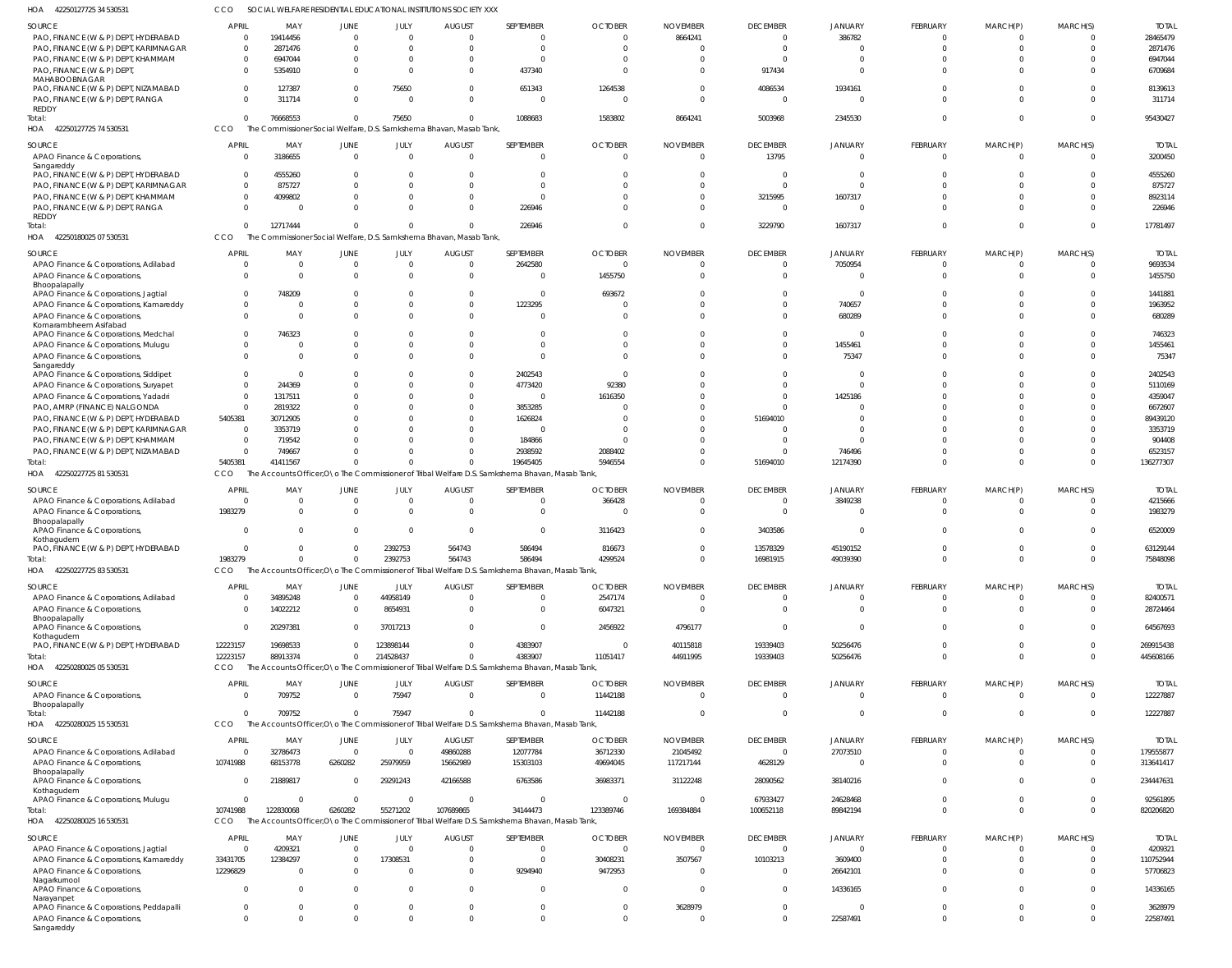42250280025 16 530531 HOA CCO The Accounts Officer, O\o The Commissioner of Tribal Welfare D.S. Samkshema Bhavan, Masab Tank,

| SOURCE                                       | APRIL                | MAY                      | <b>JUNE</b>              | JULY                       | <b>AUGUST</b>                                                                  | SEPTEMBER                                                                                        | <b>OCTOBER</b>     | <b>NOVEMBER</b> | <b>DECEMBER</b>                  | JANUARY                 | FEBRUARY                   | MARCH(P)                   | MARCH(S)                         | <b>TOTAL</b>        |
|----------------------------------------------|----------------------|--------------------------|--------------------------|----------------------------|--------------------------------------------------------------------------------|--------------------------------------------------------------------------------------------------|--------------------|-----------------|----------------------------------|-------------------------|----------------------------|----------------------------|----------------------------------|---------------------|
| APAO Finance & Corporations, Siddipet        | $\Omega$             | 5448596                  | $\mathbf{0}$             | $\mathbf{0}$               | $\Omega$                                                                       | $\Omega$                                                                                         | $\Omega$           | $\Omega$        | $\overline{0}$                   | 0                       | $\overline{0}$             | $\mathbf{0}$               | $\Omega$                         | 5448596             |
| APAO Finance & Corporations, Suryapet        | $\Omega$             | 100057547                | $\Omega$                 | $\Omega$                   | 3380586                                                                        | $\Omega$                                                                                         | 11368681           | $\Omega$        | 90694480                         | $\Omega$                | $\Omega$                   | $\Omega$                   | $\Omega$                         | 205501294           |
|                                              |                      |                          |                          |                            |                                                                                |                                                                                                  |                    |                 |                                  |                         |                            |                            |                                  |                     |
| APAO Finance & Corporations, Vikarabad       | $\Omega$             | $\Omega$                 | $\Omega$                 | $\overline{0}$             |                                                                                | $\Omega$                                                                                         | 10301454           |                 | $\Omega$                         |                         | $\overline{0}$             | $\Omega$                   | $\Omega$                         | 10301454            |
| APAO Finance & Corporations,                 | $\Omega$             | $\Omega$                 | $\Omega$                 | $\Omega$                   | 8361342                                                                        | 9953685                                                                                          | 434743             |                 | 13406823                         | $\Omega$                | $\Omega$                   | $\Omega$                   | $\Omega$                         | 32156593            |
| Wanaparthy                                   |                      |                          |                          |                            |                                                                                |                                                                                                  |                    |                 |                                  |                         |                            |                            |                                  |                     |
| APAO Finance & Corporations, Yadadri         | $\Omega$             | <sup>0</sup>             | $\Omega$                 | $\overline{0}$             | $\Omega$                                                                       | $\Omega$                                                                                         | 1866767            | 9725150         | 11173722                         | 3255226                 | $\Omega$                   | $\Omega$                   | $\Omega$                         | 26020865            |
| APAO, PJP (FINANCE), Jogulamba Gadwal        | $\Omega$             | $\Omega$                 | $\Omega$                 | $\mathbf{0}$               | $\Omega$                                                                       | 2135657                                                                                          | $\Omega$           |                 | $\overline{0}$                   | $\Omega$                | $\Omega$                   | $\Omega$                   | $\Omega$                         | 2135657             |
|                                              |                      |                          |                          |                            |                                                                                |                                                                                                  |                    |                 | $\Omega$                         | $\Omega$                |                            |                            |                                  |                     |
| PAO, AMRP (FINANCE) NALGONDA                 | 1725208              | $\Omega$                 | 27112219                 | $\overline{0}$             | 10054404                                                                       | 5090085                                                                                          | 22943200           |                 |                                  |                         | $\Omega$                   | $\Omega$                   | $\Omega$                         | 66925116            |
| PAO, FINANCE (W & P) DEPT, HYDERABAD         | $\Omega$             | $\Omega$                 | $\Omega$                 | 11430192                   | 14584821                                                                       | $\Omega$                                                                                         | 18699118           | 20139715        | 27026186                         | 19962192                | $\Omega$                   | $\Omega$                   | $\Omega$                         | 111842224           |
| PAO, FINANCE (W & P) DEPT,                   | $\Omega$             | $\Omega$                 | $\Omega$                 | $\mathbf{0}$               | 9995541                                                                        | $\Omega$                                                                                         | 1287635            | 12172187        | $\Omega$                         | $\Omega$                | $\Omega$                   | $\Omega$                   | $\Omega$                         | 23455363            |
| MAHABOOBNAGAR                                |                      |                          |                          |                            |                                                                                |                                                                                                  |                    |                 |                                  |                         |                            |                            |                                  |                     |
| PAO, FINANCE (W & P) DEPT, MEDAK             | $\Omega$             | 6536281                  | $\Omega$                 | $\Omega$                   | $\Omega$                                                                       | 2903695                                                                                          | 6538097            |                 | $\Omega$                         | 3310187                 | $\Omega$                   | $\Omega$                   | $\Omega$                         | 19288260            |
|                                              |                      |                          |                          |                            |                                                                                |                                                                                                  |                    |                 |                                  |                         |                            |                            |                                  |                     |
| PAO, FINANCE (W & P) DEPT, NIZAMABAD         | $\Omega$             | 102592                   | $\Omega$                 | $\overline{0}$             | $\Omega$                                                                       | $\Omega$                                                                                         | $\Omega$           |                 | 6905004                          | $\Omega$                | $\Omega$                   | $\Omega$                   | $\Omega$                         | 7007596             |
| PAO, FINANCE (W & P) DEPT, RANGA             | $\Omega$             | $\Omega$                 | $\Omega$                 | $\Omega$                   | 22790470                                                                       | 20716640                                                                                         | 43932746           |                 | 9927825                          | 25899855                | $\Omega$                   | $\Omega$                   | $\Omega$                         | 123267536           |
| REDDY                                        |                      |                          |                          |                            |                                                                                |                                                                                                  |                    |                 |                                  |                         |                            |                            |                                  |                     |
| Total:                                       | 47453742             | 128738634                | 27112219                 | 28738723                   | 69167164                                                                       | 50094702                                                                                         | 157253625          | 49173598        | 169237253                        | 119602617               | $\Omega$                   | $\mathbf 0$                | $\Omega$                         | 846572277           |
| HOA 42250280025 20 530531                    | CCO                  |                          |                          |                            |                                                                                | The Accounts Officer, O \o The Commissioner of Tribal Welfare D.S. Samkshema Bhavan, Masab Tank, |                    |                 |                                  |                         |                            |                            |                                  |                     |
|                                              |                      |                          |                          |                            |                                                                                |                                                                                                  |                    |                 |                                  |                         |                            |                            |                                  |                     |
| SOURCE                                       | <b>APRIL</b>         | MAY                      | <b>JUNE</b>              | JULY                       | <b>AUGUST</b>                                                                  | SEPTEMBER                                                                                        | <b>OCTOBER</b>     | <b>NOVEMBER</b> | <b>DECEMBER</b>                  | JANUARY                 | FEBRUARY                   | MARCH(P)                   | MARCH(S)                         | <b>TOTAL</b>        |
| PAO, FINANCE (W & P) DEPT, HYDERABAD         | $\Omega$             | $\Omega$                 | $\Omega$                 | $\Omega$                   | $\Omega$                                                                       | $\Omega$                                                                                         | 2051709            |                 | $\Omega$                         | 0                       | $\Omega$                   | $\Omega$                   | $\Omega$                         | 2051709             |
|                                              |                      | $\Omega$                 | $\Omega$                 | $\Omega$                   |                                                                                | $\Omega$                                                                                         | 2051709            | $\Omega$        | $\Omega$                         | $\Omega$                | $\Omega$                   | $\Omega$                   | $\Omega$                         | 2051709             |
| Total:                                       |                      |                          |                          |                            |                                                                                |                                                                                                  |                    |                 |                                  |                         |                            |                            |                                  |                     |
| HOA<br>42250327725 74 530531                 | CCO                  |                          |                          |                            |                                                                                | The Commissioner, Backward Classes Welfare, D.S. Samkshema Bhavan, Masab Tank,                   |                    |                 |                                  |                         |                            |                            |                                  |                     |
|                                              | APRIL                | MAY                      | <b>JUNE</b>              | JULY                       |                                                                                | SEPTEMBER                                                                                        | <b>OCTOBER</b>     |                 | <b>DECEMBER</b>                  |                         |                            |                            | MARCH(S)                         |                     |
| SOURCE                                       |                      |                          |                          |                            | <b>AUGUST</b>                                                                  |                                                                                                  |                    | <b>NOVEMBER</b> |                                  | JANUARY                 | FEBRUARY                   | MARCH(P)                   |                                  | <b>TOTAI</b>        |
| APAO Finance & Corporations, Adilabad        | - 0                  | $\Omega$                 | $\mathbf{0}$             | $\mathbf{0}$               | 13649411                                                                       | $\Omega$                                                                                         | 6128074            |                 | $\overline{0}$                   | 2373248                 | $\overline{0}$             | $\overline{0}$             | $\Omega$                         | 22150733            |
| APAO Finance & Corporations,                 | $\Omega$             | $\Omega$                 | $\Omega$                 | $\Omega$                   |                                                                                | $\Omega$                                                                                         | 44850              |                 | $\Omega$                         | $\Omega$                | $\Omega$                   | $\Omega$                   | $\Omega$                         | 44850               |
| Sangareddy                                   |                      |                          |                          |                            |                                                                                |                                                                                                  |                    |                 |                                  |                         |                            |                            |                                  |                     |
| PAO, AMRP (FINANCE) NALGONDA                 |                      | $\Omega$                 | $\Omega$                 | $\Omega$                   | 0                                                                              | $\Omega$                                                                                         | 543516             |                 | $\Omega$                         | 0                       | 0                          | $\mathbf{0}$               | $\Omega$                         | 543516              |
| PAO, FINANCE (W & P) DEPT,                   | $\Omega$             | $\Omega$                 | $\Omega$                 | $\Omega$                   |                                                                                | $\Omega$                                                                                         | 4157431            | 92322093        | $\Omega$                         | $\Omega$                | $\Omega$                   | $\Omega$                   | $\Omega$                         | 96479524            |
| HANUMAKONDA                                  |                      |                          |                          |                            |                                                                                |                                                                                                  |                    |                 |                                  |                         |                            |                            |                                  |                     |
| PAO, FINANCE (W & P) DEPT, KARIMNAGAR        | $\Omega$             | $\Omega$                 | $\Omega$                 | $\Omega$                   | 0                                                                              | $\Omega$                                                                                         | 8874447            |                 | $\Omega$                         | $\Omega$                | 0                          | $\mathbf{0}$               | $\Omega$                         | 8874447             |
|                                              |                      |                          |                          |                            |                                                                                |                                                                                                  |                    |                 |                                  |                         |                            |                            |                                  |                     |
| PAO, FINANCE (W & P) DEPT,                   | $\Omega$             | $\Omega$                 | $\Omega$                 | $\Omega$                   |                                                                                | $\Omega$                                                                                         | 1363486            |                 | $\Omega$                         | $\Omega$                | $\Omega$                   | $\Omega$                   | $\Omega$                         | 1363486             |
| MAHABOOBNAGAR                                |                      |                          |                          |                            |                                                                                |                                                                                                  |                    |                 |                                  |                         |                            |                            |                                  |                     |
| PAO, FINANCE (W & P) DEPT, NIZAMABAD         | $\Omega$             | $\Omega$                 | $\Omega$                 | $\Omega$                   | $\Omega$                                                                       | $\Omega$                                                                                         | 625056             |                 | $\Omega$                         | 10748989                | $\Omega$                   | $\Omega$                   | $\Omega$                         | 11374045            |
| PAO, FINANCE (W & P) DEPT, RANGA             | $\Omega$             | $\Omega$                 | $\Omega$                 | $\Omega$                   | $\Omega$                                                                       | $\Omega$                                                                                         | 2942216            | $\Omega$        | 3087535                          | $\Omega$                | $\Omega$                   | $\Omega$                   | $\Omega$                         | 6029751             |
| REDDY                                        |                      |                          |                          |                            |                                                                                |                                                                                                  |                    |                 |                                  |                         |                            |                            |                                  |                     |
| Total:                                       |                      | <sup>0</sup>             | $\Omega$                 | $\Omega$                   | 13649411                                                                       | $\Omega$                                                                                         | 24679076           | 92322093        | 3087535                          | 13122237                | $\mathbf 0$                | $\mathbf 0$                | $\Omega$                         | 146860352           |
| HOA<br>42250328325 06 530531                 | CCO                  |                          |                          |                            |                                                                                | The Commissioner, Backward Classes Welfare, D.S. Samkshema Bhavan, Masab Tank,                   |                    |                 |                                  |                         |                            |                            |                                  |                     |
|                                              |                      |                          |                          |                            |                                                                                |                                                                                                  |                    |                 |                                  |                         |                            |                            |                                  |                     |
| SOURCE                                       | APRIL                | MAY                      | <b>JUNE</b>              | JULY                       | <b>AUGUST</b>                                                                  | SEPTEMBER                                                                                        | <b>OCTOBER</b>     | <b>NOVEMBER</b> | <b>DECEMBER</b>                  | JANUARY                 | FEBRUARY                   | MARCH(P)                   | MARCH(S)                         | <b>TOTAI</b>        |
| APAO Finance & Corporations,                 | $\Omega$             | $\Omega$                 | $\Omega$                 | $\Omega$                   | $\Omega$                                                                       | $\Omega$                                                                                         | 2300114            |                 | 393643                           | $\Omega$                | $\Omega$                   | $\Omega$                   | $\Omega$                         | 2693757             |
| Wanaparthy                                   |                      |                          |                          |                            |                                                                                |                                                                                                  |                    |                 |                                  |                         |                            |                            |                                  |                     |
| Total:                                       |                      | $\Omega$                 | $\Omega$                 | $\Omega$                   | $\Omega$                                                                       | $\Omega$                                                                                         | 2300114            |                 | 393643                           | 0                       | $\Omega$                   | $\Omega$                   | $\Omega$                         | 2693757             |
| HOA 42250380025 07 530531                    |                      |                          |                          |                            |                                                                                |                                                                                                  |                    |                 |                                  |                         |                            |                            |                                  |                     |
|                                              |                      |                          |                          |                            |                                                                                |                                                                                                  |                    |                 |                                  |                         |                            |                            |                                  |                     |
|                                              | CCO                  |                          |                          |                            | The Commissioner, Backward Classes Welfare, D.S. Samkshema Bhavan, Masab Tank, |                                                                                                  |                    |                 |                                  |                         |                            |                            |                                  |                     |
| <b>SOURCE</b>                                | APRIL                | MAY                      | <b>JUNE</b>              |                            |                                                                                | SEPTEMBER                                                                                        | <b>OCTOBER</b>     | <b>NOVEMBER</b> | <b>DECEMBER</b>                  | JANUARY                 | FEBRUARY                   |                            |                                  |                     |
|                                              |                      |                          |                          | JULY                       | <b>AUGUST</b>                                                                  |                                                                                                  |                    |                 |                                  |                         |                            | MARCH(P)                   | MARCH(S)                         | <b>TOTAL</b>        |
| PAO, FINANCE (W & P) DEPT, RANGA             | $\Omega$             | $\Omega$                 | 22639822                 | $\mathbf{0}$               | $\Omega$                                                                       | 434267                                                                                           | 1675118            |                 | $\overline{0}$                   | 21015116                | $\overline{0}$             | $\overline{0}$             | $\Omega$                         | 45764323            |
| REDDY                                        |                      |                          |                          |                            |                                                                                |                                                                                                  |                    |                 |                                  |                         |                            |                            |                                  |                     |
| Total:                                       | $\Omega$             | $\Omega$                 | 22639822                 | $\mathbf{0}$               | $\Omega$                                                                       | 434267                                                                                           | 1675118            |                 | $\overline{0}$                   | 21015116                | $\overline{0}$             | $\overline{0}$             | $\overline{0}$                   | 45764323            |
| HOA 42350210125 05 530531                    | CCO                  |                          |                          |                            | Commissioner, Disabale Welfare, VI Floor, Chandravihar, MJ Road,               |                                                                                                  |                    |                 |                                  |                         |                            |                            |                                  |                     |
|                                              |                      |                          |                          |                            |                                                                                |                                                                                                  |                    |                 |                                  |                         |                            |                            |                                  |                     |
| <b>SOURCE</b>                                | APRIL                | MAY                      | <b>JUNE</b>              | JULY                       | <b>AUGUST</b>                                                                  | SEPTEMBER                                                                                        | <b>OCTOBER</b>     | <b>NOVEMBER</b> | <b>DECEMBER</b>                  | JANUARY                 | FEBRUARY                   | MARCH(P)                   | MARCH(S)                         | <b>TOTAL</b>        |
| PAO, FINANCE (W & P) DEPT,                   | $\Omega$             | $\Omega$                 | $\mathbf 0$              | $\mathbf{0}$               | $\Omega$                                                                       | $\Omega$                                                                                         | 2371960            | $\Omega$        | $\overline{0}$                   | $\Omega$                | $\overline{0}$             | $\overline{0}$             | $\overline{0}$                   | 2371960             |
| HANUMAKONDA                                  |                      |                          |                          |                            |                                                                                |                                                                                                  |                    |                 |                                  |                         |                            |                            |                                  |                     |
| Total:                                       |                      | $\Omega$                 | $\Omega$                 | $^{\circ}$                 |                                                                                | $\Omega$                                                                                         | 2371960            | $\Omega$        | $\mathbf{0}$                     | $\Omega$                | $^{\circ}$                 | $^{\circ}$                 | $\overline{0}$                   | 2371960             |
| HOA<br>42350210207 04 530531                 | CCO                  |                          |                          |                            |                                                                                | The Commissioner, Women and Child Welfare, Door No.8-3-222, Vengal Rao Nagar,                    |                    |                 |                                  |                         |                            |                            |                                  |                     |
|                                              |                      |                          |                          |                            |                                                                                |                                                                                                  |                    |                 |                                  |                         |                            |                            |                                  |                     |
| SOURCE                                       | APRIL                | MAY                      | <b>JUNE</b>              | JULY                       | <b>AUGUST</b>                                                                  | SEPTEMBER                                                                                        | <b>OCTOBER</b>     | <b>NOVEMBER</b> | <b>DECEMBER</b>                  | JANUARY                 | FEBRUARY                   | MARCH(P)                   | MARCH(S)                         | <b>TOTAL</b>        |
|                                              | 1780041              | $\Omega$                 | $\Omega$                 | $\overline{0}$             | 546428                                                                         | $\mathbf 0$                                                                                      | $\Omega$           | $\Omega$        | $\overline{0}$                   | $\Omega$                | $\overline{0}$             | $\overline{0}$             | $\Omega$                         | 2326469             |
| APAO Finance & Corporations,                 |                      |                          |                          |                            |                                                                                |                                                                                                  |                    |                 |                                  |                         |                            |                            |                                  |                     |
| Sangareddy                                   |                      | $\Omega$                 | $\mathbf{0}$             | $\mathbf{0}$               | 0                                                                              | $\mathbf{0}$                                                                                     | $\overline{0}$     |                 | $\mathbf{0}$                     | $\mathbf 0$             | 0                          | $\mathbf{0}$               | $\Omega$                         |                     |
| PAO, AMRP (FINANCE) NALGONDA                 | 1217779              |                          |                          |                            |                                                                                |                                                                                                  |                    |                 |                                  |                         |                            |                            |                                  | 1217779             |
| PAO, FINANCE (W & P) DEPT,                   | 1616475              | $\Omega$                 | $\Omega$                 | $\mathbf{0}$               | $\Omega$                                                                       | $\Omega$                                                                                         | 903958             |                 | $\Omega$                         | 961273                  | $\overline{0}$             | $\mathbf{0}$               | $\Omega$                         | 3481706             |
| <b>HANUMAKONDA</b>                           |                      |                          |                          |                            |                                                                                |                                                                                                  |                    |                 |                                  |                         |                            |                            |                                  |                     |
| PAO, FINANCE (W & P) DEPT, KARIMNAGAR        | 874464               | $\Omega$                 | $\mathbf{0}$             | 220238                     |                                                                                | $\Omega$                                                                                         | $\Omega$           | $\Omega$        | $\Omega$                         | 230308                  | $^{\circ}$                 | $\Omega$                   | $\Omega$                         | 1325010             |
| PAO, FINANCE (W & P) DEPT, KHAMMAM           | 1232581              | $\Omega$                 | $\Omega$                 | $\overline{0}$             | $\Omega$                                                                       | $\Omega$                                                                                         | 949880             | 379494          | $\Omega$                         | 1296404                 | $\Omega$                   | $\Omega$                   | $\Omega$                         | 3858359             |
| PAO, FINANCE (W & P) DEPT, NIZAMABAD         | 1137750              | $\Omega$                 | $\Omega$                 | $\mathbf{0}$               | $\Omega$                                                                       | $\Omega$                                                                                         | $\Omega$           |                 | $\Omega$                         | $\Omega$                | $\mathbf 0$                | $\mathbf 0$                | $\Omega$                         | 1137750             |
| Total:                                       | 7859090              | $\Omega$                 | $\Omega$                 | 220238                     | 546428                                                                         | $\Omega$                                                                                         | 1853838            | 379494          | $\Omega$                         | 2487985                 | $\mathbf 0$                | $\mathbf{0}$               | $\Omega$                         | 13347073            |
|                                              |                      |                          |                          |                            |                                                                                |                                                                                                  |                    |                 |                                  |                         |                            |                            |                                  |                     |
| HOA 42350210212 05 530531                    | CCO                  |                          |                          |                            |                                                                                | The Commissioner, Women and Child Welfare, Door No.8-3-222, Vengal Rao Nagar,                    |                    |                 |                                  |                         |                            |                            |                                  |                     |
|                                              | <b>APRIL</b>         | MAY                      | <b>JUNE</b>              | JULY                       |                                                                                | SEPTEMBER                                                                                        | <b>OCTOBER</b>     | <b>NOVEMBER</b> | <b>DECEMBER</b>                  |                         | FEBRUARY                   |                            |                                  | <b>TOTAL</b>        |
| SOURCE                                       |                      |                          |                          |                            | <b>AUGUST</b>                                                                  |                                                                                                  |                    |                 |                                  | JANUARY                 |                            | MARCH(P)                   | MARCH(S)                         |                     |
| APAO Finance & Corporations, Adilabad        | - 0                  | $\Omega$                 | $\Omega$                 | $\Omega$                   | $\Omega$                                                                       | $\Omega$                                                                                         | 1076859            |                 | $\Omega$                         | $\Omega$                | $\overline{0}$             | $\mathbf{0}$               | $\Omega$                         | 1076859             |
| APAO Finance & Corporations, Kamareddy       | $\Omega$             | $\Omega$                 | $\Omega$                 | $\mathbf{0}$               | 0                                                                              | $\Omega$                                                                                         | 277379             |                 | $\Omega$                         | $\Omega$                | $\mathbf{0}$               | $\mathbf 0$                | $\Omega$                         | 277379              |
| APAO Finance & Corporations,                 | $\Omega$             | 125558                   | $\Omega$                 | $\Omega$                   | 0                                                                              | $\Omega$                                                                                         | $\Omega$           |                 | $\Omega$                         | $\Omega$                | $\mathbf 0$                | $\Omega$                   | $\Omega$                         | 125558              |
| Kothagudem                                   |                      |                          |                          |                            |                                                                                |                                                                                                  |                    |                 |                                  |                         |                            |                            |                                  |                     |
| APAO Finance & Corporations,                 | $\Omega$             | $\Omega$                 | $\Omega$                 | $\Omega$                   |                                                                                | $\Omega$                                                                                         | 299772             |                 | $\Omega$                         | $\Omega$                | $\mathbf{0}$               | $\Omega$                   | $\Omega$                         | 299772              |
| Nagarkurnool                                 |                      |                          |                          |                            |                                                                                |                                                                                                  |                    |                 |                                  |                         |                            |                            |                                  |                     |
| APAO Finance & Corporations, Siddipet        | $\Omega$             | 230466                   |                          | $\Omega$                   |                                                                                | $\Omega$                                                                                         | $\Omega$           |                 | $\Omega$                         | 0                       | $\Omega$                   | $\Omega$                   | $\Omega$                         | 230466              |
|                                              |                      |                          | $\Omega$                 | $\Omega$                   |                                                                                | $\Omega$                                                                                         | $\Omega$           |                 | $\Omega$                         | U                       | $\Omega$                   | $\Omega$                   | $\Omega$                         |                     |
| APAO Finance & Corporations, Vikarabad       |                      | 647136                   |                          |                            |                                                                                |                                                                                                  |                    |                 |                                  |                         |                            |                            |                                  | 647136              |
| APAO Finance & Corporations, Yadadri         |                      | 223031                   |                          | $\Omega$                   |                                                                                | $\Omega$                                                                                         | $\Omega$           |                 | $\Omega$                         |                         | $\Omega$                   | $\Omega$                   | $\Omega$                         | 223031              |
| PAO, FINANCE (W & P) DEPT, KHAMMAM           | $\Omega$             |                          | $\Omega$                 | $\Omega$                   |                                                                                | $\Omega$                                                                                         | $\Omega$           |                 | 178001                           | 0                       | $\Omega$                   | $\Omega$                   | $\Omega$                         | 178001              |
| PAO, FINANCE (W & P) DEPT,                   | $\Omega$             | $\Omega$                 | $\Omega$                 | $\Omega$                   |                                                                                | $\Omega$                                                                                         | 804562             |                 | $\Omega$                         | $\Omega$                | $\Omega$                   | $\Omega$                   | $\Omega$                         | 804562              |
| MAHABOOBNAGAR                                |                      |                          |                          |                            |                                                                                |                                                                                                  |                    |                 |                                  |                         |                            |                            |                                  |                     |
|                                              |                      |                          | $\Omega$                 | $\Omega$                   |                                                                                | $\Omega$                                                                                         |                    |                 |                                  | $\Omega$                | $\mathbf{0}$               | $\mathbf{0}$               | $\Omega$                         |                     |
| Total:                                       |                      | 1226191                  |                          |                            |                                                                                |                                                                                                  | 2458572            |                 | 178001                           |                         |                            |                            |                                  | 3862764             |
| 42350210325 08 530531<br>HOA                 | CCO                  |                          |                          |                            |                                                                                | The Commissioner, Women and Child Welfare, Door No.8-3-222, Vengal Rao Nagar,                    |                    |                 |                                  |                         |                            |                            |                                  |                     |
| <b>SOURCE</b>                                | <b>APRIL</b>         | MAY                      | <b>JUNE</b>              |                            |                                                                                | SEPTEMBER                                                                                        | <b>OCTOBER</b>     | <b>NOVEMBER</b> | <b>DECEMBER</b>                  | <b>JANUARY</b>          | FEBRUARY                   |                            |                                  | <b>TOTAL</b>        |
|                                              |                      |                          |                          | JULY                       | <b>AUGUST</b>                                                                  |                                                                                                  |                    |                 |                                  |                         |                            | MARCH(P)                   | MARCH(S)                         |                     |
| APAO Finance & Corporations,                 | $\Omega$             | $\Omega$                 | $\mathbf 0$              | $\overline{0}$             | $\Omega$                                                                       | $\mathbf 0$                                                                                      | 1250615            | 11058493        | $\overline{0}$                   | $\Omega$                | $\overline{0}$             | $\mathbf 0$                | $\Omega$                         | 12309108            |
| Kothagudem                                   |                      |                          |                          |                            |                                                                                |                                                                                                  |                    |                 |                                  |                         |                            |                            |                                  |                     |
| PAO, FINANCE (W & P) DEPT, KHAMMAM<br>Total: | $\Omega$<br>$\Omega$ | $\mathbf{0}$<br>$\Omega$ | $\mathbf{0}$<br>$\Omega$ | $^{\circ}$<br>$\mathbf{0}$ | 0<br>$\Omega$                                                                  | $\mathbf 0$<br>$\Omega$                                                                          | 3645379<br>4895994 | 11058493        | $\overline{0}$<br>$\overline{0}$ | $\mathbf 0$<br>$\Omega$ | $\mathbf 0$<br>$\mathbf 0$ | $\mathbf 0$<br>$\mathbf 0$ | $\overline{0}$<br>$\overline{0}$ | 3645379<br>15954487 |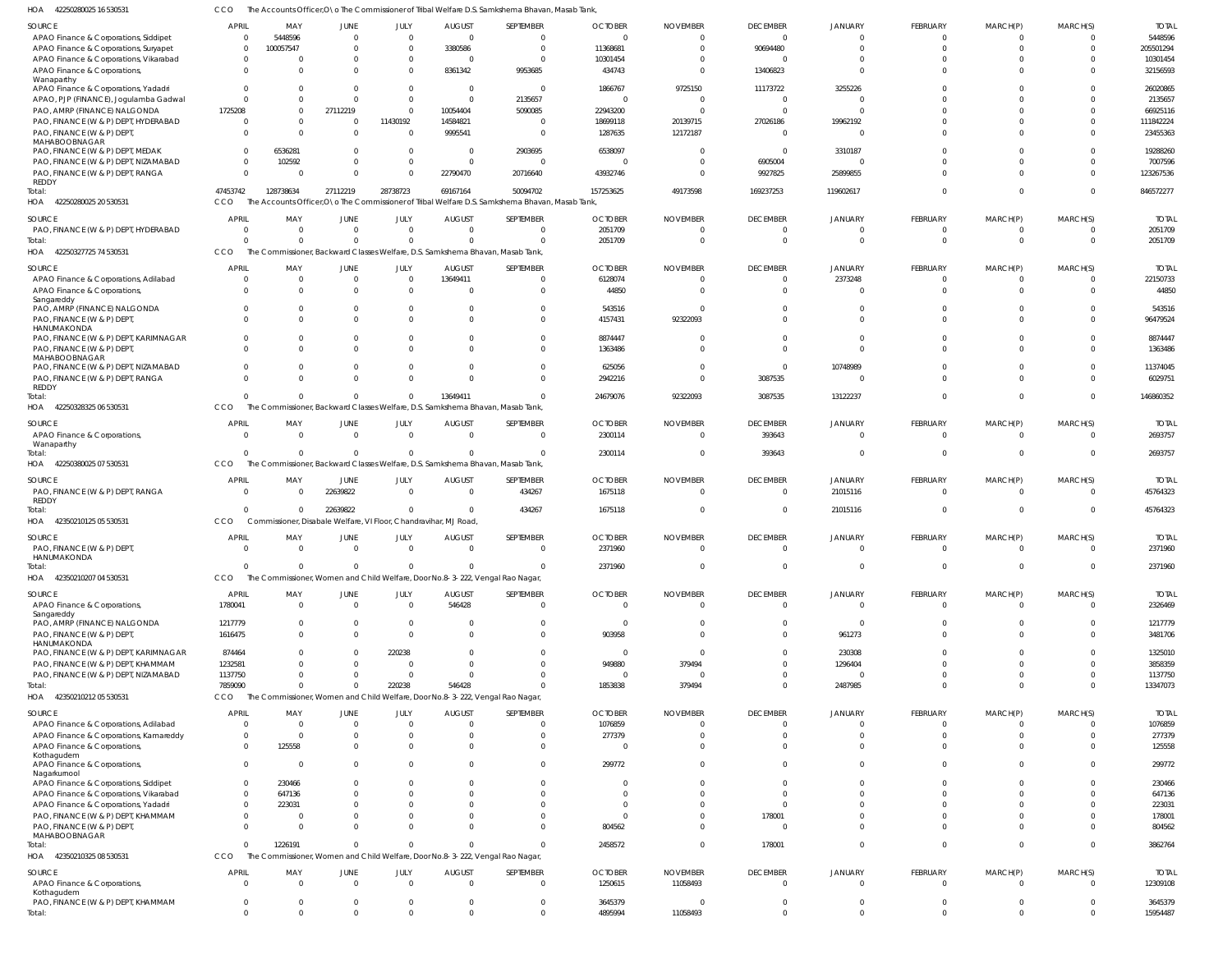42500020325 76 530531 HOA 44010080025 74 530531 44030010125 74 530531 44050080025 05 530531 44250000125 05 530531 44350110107 06 530531 HOA 45150000125 03 500503 45150010107 07 530531 HOA  $H\Omega$ HOA HOA HOA HOA The Commissioner, Employment & Training Department, BRKR Offices Complex, Tank Bund, AGRICULTURE - HOD COMMISSIONER&DIRECTOR OF AGRICULTURE GOVT. OF Telangana, FATHE MAIDAN THE DIRECTOR, ANIMAL HUSBANDRY & FISHERIES SHANTHI NAGAR,HYDERABAD THE DIRECTOR, FISHERIES SHANTHI NAGAR, The Commissioner for Co-operation & Registrar of Co-operative Societies, Telangana, DEVELOPMENT OF MARKETING -HOD DIRECTOR OF MARKETING BRKR BLDG,TANK BUND ROAD ENGINEER-IN-CHIEF, (GENL.&PR) ERRAMANZIL COLONY HYDERABAD ERRA MANJIL Telangana, ENGINEER-IN-CHIEF, (GENL.&PR) ERRAMANZIL COLONY HYDERABAD ERRA MANJIL Telangana, CCO CCO **CCO** CCO CCO CCO CCO CCO 0 0  $\Omega$  $\Omega$ 0 7780877  $\Omega$ 0 675046 18153805  $\sqrt{2}$ 6269812  $\,$  0  $\,$ 0 0 172103 0 0  $\sqrt{2}$  $\Omega$ 32692971 0 3178914 0 0 0  $\sqrt{2}$  $\cap$ 0 0 43307992 0 0 12360176  $\Omega$ 275065  $\,$  0  $\,$ 658298 1912462 545164 0 0  $\sqrt{0}$ 0 0 0 0 0 115367 7750033 149688 1858686 0 0  $\Omega$ 1763739 0 0  $\Omega$ 0 0 0 0 0 0 183498  $\Omega$ 43942 7475987 0  $\Omega$ 0 0  $\mathbf{C}$  $\Omega$  $\Omega$ 3989825  $\mathbf 0$ 388907 0 0 0  $\Omega$  $\Omega$ 0 0 0 0 0 0 0 0 0 0 0 0 0 0  $\Omega$ 0 0 0  $\Omega$ 0 PAO, FINANCE (W & P) DEPT, NIZAMABAD APAO Finance & Corporations, Adilabad APAO Finance & Corporations, Sangareddy APAO Finance & Corporations, Siddipet APAO, PJP (FINANCE), Jogulamba Gadwal PAO, FINANCE (W & P) DEPT, **HANUMAKONDA** PAO, FINANCE (W & P) DEPT, HYDERABAD PAO, FINANCE (W & P) DEPT, MAHABOOBNAGAR PAO, FINANCE (W & P) DEPT, NIZAMABAD APAO Finance & Corporations, Kothagudem APAO Finance & Corporations, Adilabad APAO Finance & Corporations, Jagtial APAO Finance & Corporations, Kothagudem APAO Finance & Corporations, Medchal APAO Finance & Corporations, Sangareddy APAO Finance & Corporations, Suryapet APAO Finance & Corporations, **Wanaparthy** APAO Finance & Corporations, Yadadri APAO, PJP (FINANCE), Jogulamba Gadwal APAO, SRSP (FINANCE), WARANGAL PAO, AMRP (FINANCE) NALGONDA PAO, FINANCE (W & P) DEPT, HANUMAKONDA PAO, FINANCE (W & P) DEPT, KHAMMAM PAO, FINANCE (W & P) DEPT, MAHABOOBNAGAR PAO, FINANCE (W & P) DEPT, MEDAK PAO, FINANCE (W & P) DEPT, NIZAMABAD PAO, FINANCE (W & P) DEPT, RANGA REDDY PAO (PR) (IW), LMD Colony, Karimnagar PAO (PR) KCC, HANUMAKONDA PAO, FINANCE (W & P) DEPT, HANUMAKONDA PAO, FINANCE (W & P) DEPT, HYDERABAD PAO, FINANCE (W & P) DEPT, NIZAMABAD APAO (PR) Pochampad, Nizamabad APAO Panchayat Raj (PR), Kamareddy APAO (PR) Medak APAO (PR) Pochampad, Nizamabad APAO (PR) Ranga Reddy Dist APAO Panchayat Raj (PR), Adilabad APAO Panchayat Raj (PR), Bhoopalapally APAO Panchayat Raj (PR), Jagtial APAO Panchayat Raj (PR), Kamareddy APAO Panchayat Raj (PR), Mancherial APAO Panchayat Raj (PR), Medchal Malkajigiri SOURCE SOURCE SOURCE SOURCE SOURCE SOURCE SOURCE SOURCE 0 0 0  $\,$  0  $\,$  $\Omega$ 0  $\Omega$ 0  $\Omega$  $\mathfrak{c}$ 0 0  $\Omega$ 0  $\Omega$ 0 0 0 0 0  $\Omega$ 0  $\Omega$ 0 0 0 0 7780877  $\overline{0}$  $\mathfrak{c}$  $\Omega$ 0 0  $\Omega$ 11263448 2617853  $\overline{0}$ 4882455 4785272 1255019 0 0 221760 **APRIL APRIL** APRIL APRIL **APRIL APRIL** APRIL **APRIL** 675046 12105379 5216704 0  $\sqrt{2}$ 109716 596025 0 125981 0 222561 0 182616 188207 1297716  $\Omega$  $\Omega$ 274807 275000 1617294  $\Omega$ 208023 997478 0  $\Omega$ 1006110 0 0 0 0 0 0 172103 0 0 0 0 0 0 0 673086 1373687 0 MAY MAY MAY MAY MAY MAY MAY MAY 0 0 0 0  $\Omega$ 0  $\Omega$ 0  $\Omega$ 0 0 0  $\Omega$ 0  $\Omega$  $\Omega$  $\Omega$  $\Omega$  $\Omega$ 0  $\Omega$ 0  $\Omega$ 0  $\Omega$ 0 32692971 0  $\Omega$ 0 3178914 0 0  $\Omega$  $\mathbf 0$  $\Omega$ 0  $\Omega$  $\Omega$ 0  $\Omega$ 0 0 JUNE JUNE JUNE JUNE **JUNE** JUNE JUNE JUNE  $\Omega$ 0 0 0  $\Omega$ 0  $\Omega$ 0  $\Omega$ 0  $\Omega$ 0  $\bigcap$ 0  $\sqrt{2}$ 0 0 0 0 0  $\Omega$ 0 0 0 0 0  $\cap$ 0 0 6435892 32457526 4414574  $\Omega$ 0 0 0 0 0 10743881 0  $\Omega$ 0 0 JULY JULY JULY JULY JULY JULY JULY JULY 0 0 0 0 5436437 0  $\Omega$ 6923739  $\Omega$ 0 0 0  $\Omega$ 0  $\Omega$ 0 0 0  $\Omega$ 0 275065 0  $\Omega$ 0  $\Omega$ 0 0 0 658298 0 0 1912462 545164  $\,$  0  $\,$ 0 0 0 0 0 0  $\Omega$ 0 0 AUGUST AUGUST AUGUST AUGUST AUGUST AUGUST AUGUST AUGUST  $\sqrt{0}$ 0 0 0  $\sqrt{2}$ 0 0 0 0 0  $\Omega$ 0  $\Omega$ 0  $\Omega$  $\Omega$  $\Omega$ 0 0 0  $\Omega$ 0  $\bigcap$ 0  $\Omega$ 0 0 0 0 0 0 0 0 0 0 0 0 0 0 0 0 0 0 **SEPTEMBER** SEPTEMBER SEPTEMBER SEPTEMBER SEPTEMBER SEPTEMBER SEPTEMBER SEPTEMBER 115367 0 0 7539108  $\sqrt{2}$ 0  $\sqrt{2}$ 210925  $\Omega$ 149688  $\Omega$ 287388  $\sqrt{2}$ 0  $\Omega$ 493373 250361 0  $\Omega$ 0 100000 217039 0 285105 225420 0 0 0 0 0  $\Omega$ 0 0 1763739 0  $\Omega$ 3340213 0 8372184 0  $\Omega$ 0  $\Omega$ **OCTOBER OCTOBER** OCTOBER OCTOBER **OCTOBER OCTOBER** OCTOBER OCTOBER  $\Omega$ 0 0 0 0 0  $\cap$ 0 0 0 0 0  $\Omega$ 0  $\Omega$ 0 0 0 0 0  $\sqrt{2}$ 0  $\bigcap$ 0 0 0  $\cap$ 0 0 0 0 0 0 0 0 0 0 0  $\Omega$ 0 0 0 0 NOVEMBER NOVEMBER NOVEMBER NOVEMBER NOVEMBER NOVEMBER NOVEMBER NOVEMBER  $\Omega$ 0 0 0  $\Omega$ 0 183498 0  $\bigcap$ 0  $\Omega$ 0  $\Omega$ 0  $\Omega$  $\Omega$  $\Omega$  $\Omega$  $\bigcap$ 0  $\Omega$ 0 43942 0  $\Omega$ 0 7475987 0  $\Omega$ 0 0 0 0 0 0  $\Omega$ 0  $\Omega$ 0 0 0 0 0 **DECEMBER** DECEMBER DECEMBER DECEMBER **DECEMBER DECEMBER** DECEMBER DECEMBER 0 0 0 0  $\Omega$ 0  $\Omega$ 0  $\mathfrak{g}$ 0 0 0  $\Omega$ 0  $\Omega$  $\Omega$  $\Omega$ 0  $\sqrt{2}$ 0  $\Omega$ 0  $\Omega$ 0  $\Omega$ 0 3989825 0 0 388907  $\Omega$  $\mathfrak{g}$ 0  $\mathfrak{g}$ 274766 0  $\mathfrak{g}$ 1558000  $\theta$ 0 0 0 0 JANUARY JANUARY JANUARY JANUARY JANUARY JANUARY JANUARY JANUARY  $\Omega$ 0 0 0  $\sqrt{2}$ 0 0 0 0 0  $\Omega$ 0  $\sqrt{2}$ 0  $\Omega$ 0  $\Omega$ 0 0 0  $\sqrt{2}$ 0 0 0 0 0  $\Omega$ 0  $\Omega$ 0  $\Omega$ 0 0 0 0 0 0 0 0 0  $\Omega$ 0 0 FEBRUARY FEBRUARY FEBRUARY FEBRUARY FEBRUARY FEBRUARY FEBRUARY FEBRUARY 0 0 0 0  $\Omega$ 0  $\Omega$ 0  $\Omega$ 0 0 0  $\Omega$ 0  $\Omega$  $\Omega$  $\Omega$  $\Omega$  $\Omega$ 0  $\Omega$ 0  $\Omega$ 0 0 0 0 0 0 0 0 0  $\Omega$  $\Omega$ 0 0 0  $\Omega$  $\Omega$ 0  $\Omega$ 0 0 MARCH(P) MARCH(P) MARCH(P) MARCH(P) MARCH(P) MARCH(P) MARCH(P) MARCH(P)  $\Omega$ 0 0 0  $\cap$ 0  $\Omega$ 0  $\Omega$ 0  $\Omega$ 0  $\cap$ 0  $\Omega$  $\Omega$  $\Omega$ 0 0 0  $\cap$ 0  $\Omega$ 0  $\Omega$ 0  $\cap$ 0  $\Omega$ 0 0 0 0 0 0  $\Omega$ 0  $\Omega$  $\Omega$ 0  $\Omega$ 0  $\Omega$ MARCH(S) MARCH(S) MARCH(S) MARCH(S) MARCH(S) MARCH(S) MARCH(S) MARCH(S) Total: Total: Total: Total: Total: Total: Total: Total:

790413

TOTAL

790413

TOTAL

38447512

149688

TOTAL

149688

TOTAL

8447505

44158783

44158783

TOTAL

8439175

6824799 35636440 6327036

TOTAL

7780877 658298

TOTAL

48788275

2481006

TOTAL

717267 1763739

TOTAL

42356080025 05 530531 HOA

SOURCE

APAO Panchayat Raj (PR), Nagarkurnool APAO Panchayat Raj (PR), Peddapalli APAO Panchayat Raj (PR), Sangareddy

4848019 429702 6434948

9237016 3379960 11683431 0 0 0

0  $\Omega$ 0

0 0  $\boldsymbol{0}$  136862 0 0

0 0 0 8826108 0 0 0 0 0

0 0 0

0 0  $\,$  0  $\,$ 

0 0 0

The Director, FAC, Sainik Welfare. Block IV,II Floor,

JUNE

JULY

AUGUST

SEPTEMBER

**OCTOBER** 

NOVEMBER

DECEMBER

JANUARY

FEBRUARY

MARCH(P)

MARCH(S)

MAY

CCO

APRIL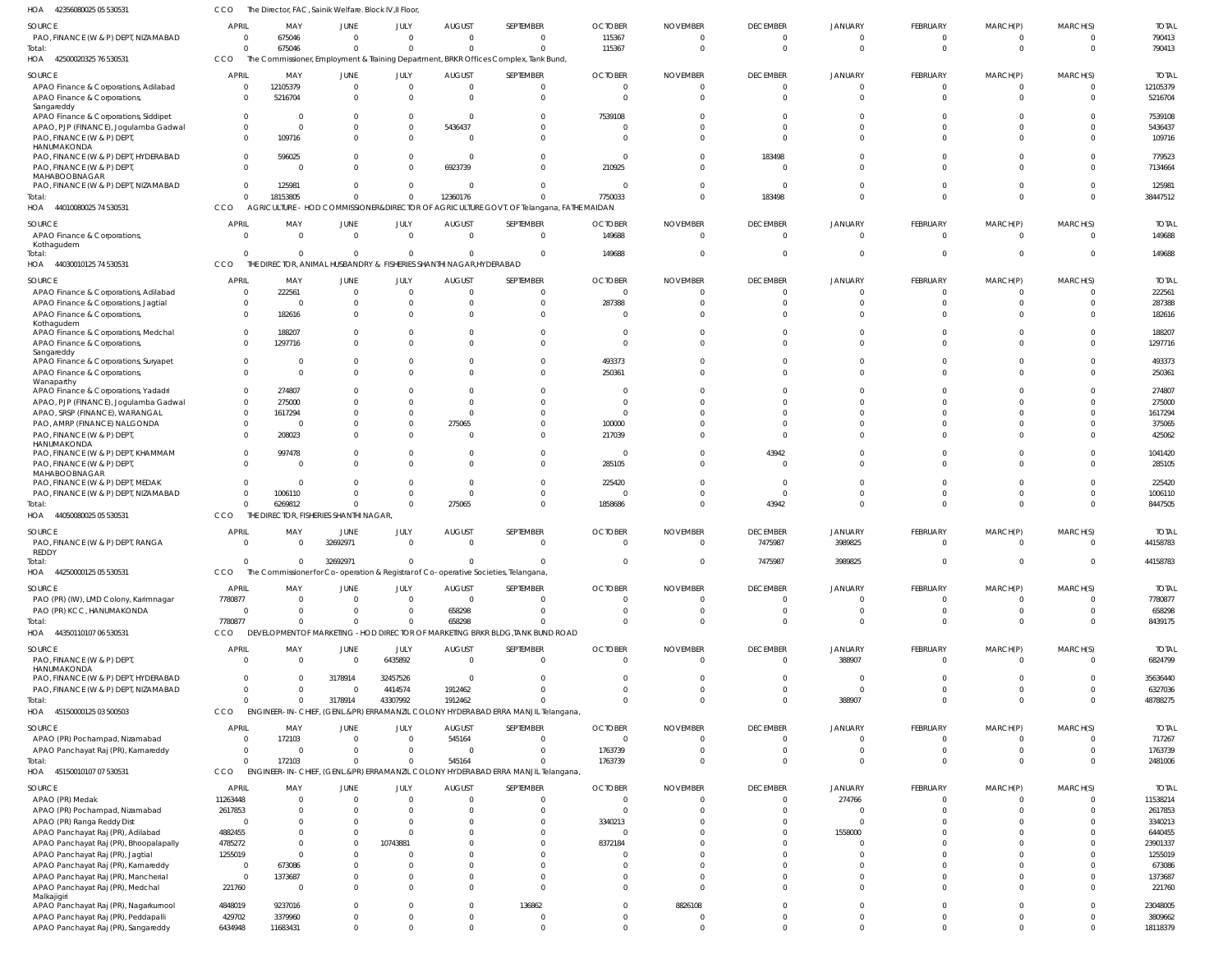45150010107 07 530531 HOA CCO ENGINEER-IN-CHIEF, (GENL.&PR) ERRAMANZIL COLONY HYDERABAD ERRA MANJIL Telangana,

| <b>SOURCE</b>                                           | <b>APRIL</b>   | MAY        | <b>JUNE</b>    | JULY           | <b>AUGUST</b>                                                       | SEPTEMBER                                                                        | <b>OCTOBER</b> | <b>NOVEMBER</b> | <b>DECEMBER</b> | <b>JANUARY</b> | FEBRUARY | MARCH(P) | MARCH(S) | <b>TOTAL</b> |
|---------------------------------------------------------|----------------|------------|----------------|----------------|---------------------------------------------------------------------|----------------------------------------------------------------------------------|----------------|-----------------|-----------------|----------------|----------|----------|----------|--------------|
| APAO Panchayat Raj (PR), Siddipet                       | 14259131       | 18454385   | $\Omega$       | $\Omega$       | $\Omega$                                                            | 5311304                                                                          | $\mathbf 0$    | 220361          |                 | 5318799        | $\Omega$ |          |          | 43563980     |
| APAO Panchayat Raj (PR), Siricilla                      | 13899493       | $\Omega$   | $\Omega$       | 2160983        | $\Omega$                                                            | $\Omega$                                                                         | $\Omega$       | $\Omega$        |                 | 17588678       | $\Omega$ |          |          | 33649154     |
|                                                         |                |            |                |                |                                                                     |                                                                                  |                |                 |                 |                |          |          |          |              |
| APAO Panchayat Raj (PR), Suryapet                       | $\overline{0}$ | $\Omega$   |                |                |                                                                     | $\Omega$                                                                         | 2457437        |                 |                 | $\Omega$       | $\Omega$ |          |          | 2457437      |
| APAO Panchayat Raj (PR), Vikarabad                      | 7475322        | 501889     |                |                |                                                                     | $\Omega$                                                                         | 6585434        |                 |                 |                |          |          |          | 14562645     |
| APAO Panchayat Raj (PR), Waranagal                      | 2816350        | $\Omega$   |                |                |                                                                     |                                                                                  | $\Omega$       |                 |                 |                |          |          |          | 2816350      |
| APAO Panchayat Raj (PR), Yadadri                        | 1237660        | $\Omega$   |                |                |                                                                     |                                                                                  | 1063019        | $\Omega$        | 1375996         |                |          |          |          | 3676675      |
|                                                         |                |            |                |                |                                                                     |                                                                                  |                |                 |                 |                |          |          |          |              |
| PAO (PR) KCC, HANUMAKONDA                               | 12359687       | $\cap$     |                |                |                                                                     | $\Omega$                                                                         | $\Omega$       | $\Omega$        |                 | $\Omega$       |          |          |          | 12359687     |
| PAO (PR), Nirmal                                        | 985698         | $\cap$     |                | $\Omega$       |                                                                     | $\Omega$                                                                         | $\Omega$       | $\Omega$        |                 | $\Omega$       | $\Omega$ |          |          | 985698       |
| Total:                                                  | 89771817       | 45303454   | $\Omega$       | 12904864       | $\Omega$                                                            | 5448166                                                                          | 21818287       | 9046469         | 1375996         | 24740243       | $\Omega$ | $\Omega$ | $\Omega$ | 210409296    |
| 45150010125 07 530531<br>HOA                            | CCO            |            |                |                |                                                                     | ENGINEER-IN-CHIEF, (GENL.&PR) ERRAMANZIL COLONY HYDERABAD ERRA MANJIL Telangana, |                |                 |                 |                |          |          |          |              |
|                                                         |                |            |                |                |                                                                     |                                                                                  |                |                 |                 |                |          |          |          |              |
| SOURCE                                                  | <b>APRIL</b>   | MAY        | <b>JUNE</b>    | JULY           | <b>AUGUST</b>                                                       | SEPTEMBER                                                                        | <b>OCTOBER</b> | <b>NOVEMBER</b> | <b>DECEMBER</b> | JANUARY        | FEBRUARY | MARCH(P) | MARCH(S) | <b>TOTAL</b> |
| APAO (PR) Medak                                         | 0              | 549296     | $\overline{0}$ | $\overline{0}$ | $\overline{0}$                                                      | $\overline{0}$                                                                   | $\mathbf{0}$   | $\Omega$        | - 0             | $\mathbf{0}$   | $\Omega$ |          | $\Omega$ | 549296       |
|                                                         | $\mathbf 0$    | 3929285    | $\Omega$       | $\overline{0}$ | $\Omega$                                                            | $\Omega$                                                                         | $\Omega$       | $\Omega$        |                 |                | $\Omega$ |          |          | 3929285      |
| APAO (PR) Ranga Reddy Dist                              |                |            |                |                |                                                                     |                                                                                  |                |                 |                 |                |          |          |          |              |
| APAO Panchayat Raj (PR), Adilabad                       | $\mathbf 0$    | 3869346    | $\Omega$       | $\overline{0}$ | 3546099                                                             | $\Omega$                                                                         | $\Omega$       | $\Omega$        |                 |                | $\Omega$ |          |          | 7415445      |
| APAO Panchayat Raj (PR), Jagtial                        | $\mathbf 0$    | 4992911    | $\Omega$       | $\overline{0}$ | $\Omega$                                                            | $\Omega$                                                                         | 1977945        |                 |                 |                | $\Omega$ |          |          | 6970856      |
| APAO Panchayat Raj (PR), Mahabubabad                    | $\mathbf 0$    |            | $\Omega$       | 1370441        | $\Omega$                                                            | $\Omega$                                                                         | $\mathbf{0}$   | $\Omega$        |                 |                |          |          |          | 1370441      |
| APAO Panchayat Raj (PR), Nagarkurnool                   | $\mathbf 0$    | $\Omega$   | $\Omega$       | $\overline{0}$ | $\Omega$                                                            | $\Omega$                                                                         | 760693         |                 |                 |                |          |          |          | 760693       |
|                                                         |                | $\Omega$   |                |                |                                                                     | $\Omega$                                                                         |                |                 |                 |                |          |          |          |              |
| APAO Panchayat Raj (PR), Peddapalli                     | $\Omega$       |            |                | $\overline{0}$ | 2588206                                                             |                                                                                  | $\Omega$       |                 |                 |                |          |          |          | 2588206      |
| APAO Panchayat Raj (PR), Sangareddy                     | $\Omega$       | $\Omega$   |                | $\overline{0}$ | 3856259                                                             | $\Omega$                                                                         | $\Omega$       |                 |                 |                |          |          |          | 3856259      |
| APAO Panchayat Raj (PR), Siddipet                       | $\Omega$       | 6523443    |                | $\Omega$       | $\Omega$                                                            | 1893322                                                                          | $\Omega$       | $\Omega$        |                 |                | $\cap$   |          |          | 8416765      |
| APAO Panchayat Raj (PR), Siricilla                      | $\mathbf 0$    | - 0        | $\Omega$       | 2534154        | 231974                                                              |                                                                                  | $\Omega$       |                 |                 |                |          |          |          | 2766128      |
| APAO Panchayat Raj (PR), Suryapet                       | $\Omega$       | 6407503    | $\Omega$       | $\Omega$       | $\Omega$                                                            |                                                                                  | 2026486        |                 |                 |                |          |          |          | 8433989      |
|                                                         |                |            |                |                |                                                                     |                                                                                  |                |                 |                 |                |          |          |          |              |
| APAO Panchayat Raj (PR), Vikarabad                      | $^{\circ}$     | 5273369    | $\Omega$       |                | $\Omega$                                                            |                                                                                  | $\mathbf{0}$   |                 |                 |                |          |          |          | 5273369      |
| PAO (PR) (IW), LMD Colony, Karimnagar                   | $\Omega$       | 21506605   | $\Omega$       |                | $\Omega$                                                            | $\Omega$                                                                         | 585361         | $\Omega$        |                 |                |          |          |          | 22091966     |
| PAO (PR) MAHABOOBNAGAR                                  | 0              | 1294034    | $\Omega$       |                | $\Omega$                                                            | $\Omega$                                                                         | $\Omega$       |                 |                 |                |          |          |          | 1294034      |
| PAO (PR) Nalgonda                                       | $\mathbf 0$    | 8082525    | $\Omega$       | $\Omega$       | $\Omega$                                                            | $\Omega$                                                                         | $\Omega$       | $\Omega$        |                 | $\Omega$       | $\Omega$ |          |          | 8082525      |
|                                                         | $\Omega$       |            | $\Omega$       |                |                                                                     |                                                                                  |                | $\Omega$        |                 | $\Omega$       | $\Omega$ | $\Omega$ | $\Omega$ |              |
| Total:                                                  |                | 62428317   |                | 3904595        | 10222538                                                            | 1893322                                                                          | 5350485        |                 |                 |                |          |          |          | 83799257     |
| HOA<br>45150010125 22 530531                            | <b>CCO</b>     |            |                |                |                                                                     | ENGINEER-IN-CHIEF, (GENL.&PR) ERRAMANZIL COLONY HYDERABAD ERRA MANJIL Telangana, |                |                 |                 |                |          |          |          |              |
| SOURCE                                                  | <b>APRIL</b>   | MAY        | <b>JUNE</b>    | JULY           | <b>AUGUST</b>                                                       | SEPTEMBER                                                                        | <b>OCTOBER</b> | <b>NOVEMBER</b> | <b>DECEMBER</b> | <b>JANUARY</b> | FEBRUARY | MARCH(P) | MARCH(S) | <b>TOTAL</b> |
|                                                         |                |            |                |                |                                                                     |                                                                                  |                |                 |                 |                |          |          |          |              |
| APAO (PR) Medak                                         | $\mathbf 0$    | 11959751   | $\overline{0}$ | $\overline{0}$ | $\Omega$                                                            | $\overline{0}$                                                                   | $\mathbf{0}$   | $\Omega$        |                 | $\mathbf 0$    | $\Omega$ |          | $\Omega$ | 11959751     |
| APAO (PR) Pochampad, Nizamabad                          | $\mathbf 0$    | 51075812   | $\Omega$       | $\overline{0}$ | 68404228                                                            | $\overline{0}$                                                                   | $\mathbf 0$    | 27701163        |                 | 9388058        | $\Omega$ |          |          | 156569261    |
| APAO (PR) Ranga Reddy Dist                              | $\mathbf{0}$   | 36069661   | $\Omega$       | $\overline{0}$ | 10148485                                                            | 18080940                                                                         | $\Omega$       | $\Omega$        | 31796011        | 162085846      |          |          |          | 258180943    |
| APAO (PR) Tekulapapalli                                 | $\mathbf{0}$   | 9470225    | $\Omega$       | $\Omega$       | 2488910                                                             | $\Omega$                                                                         | 9085561        | $\Omega$        | $\Omega$        | $\Omega$       | $\Omega$ |          |          | 21044696     |
|                                                         |                |            |                |                |                                                                     |                                                                                  |                |                 |                 |                |          |          |          |              |
| APAO (PR), PJP, Jogulamba Gadwal                        | 1930475        | 5920025    | 8348536        | $\Omega$       | 22195485                                                            | $\Omega$                                                                         | 5334448        | $\Omega$        | 103401          | $\mathcal{L}$  |          |          |          | 43832370     |
| APAO Panchayat Raj (PR), Bhoopalapally                  | $\mathbf 0$    | 12862161   | $\Omega$       | 20558399       | 3686788                                                             | 22273621                                                                         | 9440258        | 10924022        |                 | $\Omega$       |          |          |          | 79745249     |
| APAO Panchayat Raj (PR), Jagtial                        | 20543273       | 8328844    | $\Omega$       | 278791         | 11116574                                                            | 945262                                                                           | 877581         | $\Omega$        |                 | 21194874       |          |          |          | 63285199     |
| APAO Panchayat Raj (PR), Jangaon                        | $\overline{0}$ | 4097653    | $\Omega$       | $\Omega$       | $\Omega$                                                            | $\Omega$                                                                         | $\overline{0}$ | 5148799         |                 | $\Omega$       | $\Omega$ |          |          | 9246452      |
|                                                         |                |            |                |                |                                                                     |                                                                                  |                |                 |                 |                |          |          |          |              |
| APAO Panchayat Raj (PR), Kamareddy                      | $\mathbf 0$    | 530642     | $\overline{0}$ | $\overline{0}$ | $\Omega$                                                            | U                                                                                | $\Omega$       | $\Omega$        | 18301257        | $\Omega$       | $\Omega$ |          |          | 18831899     |
| APAO Panchayat Raj (PR),                                | $\mathbf 0$    | 691412     | $\Omega$       | $\Omega$       | 500000                                                              | $\Omega$                                                                         | $\Omega$       | $\Omega$        |                 | $\Omega$       | $\Omega$ |          |          | 1191412      |
| Komarambheem Asifabad                                   |                |            |                |                |                                                                     |                                                                                  |                |                 |                 |                |          |          |          |              |
| APAO Panchayat Raj (PR), Kothagudem                     | $\mathbf{0}$   | - 0        | $\Omega$       | $\mathbf 0$    | 4928484                                                             | $\Omega$                                                                         | $\mathbf{0}$   | $\Omega$        |                 | 0              | $\Omega$ |          | $\Omega$ | 4928484      |
| APAO Panchayat Raj (PR), Medchal                        | $\mathbf 0$    | $\Omega$   | $\Omega$       | $\Omega$       | $\Omega$                                                            | $\Omega$                                                                         | 1897673        | $\Omega$        |                 | $\Omega$       | $\Omega$ |          |          | 1897673      |
| Malkajigiri                                             |                |            |                |                |                                                                     |                                                                                  |                |                 |                 |                |          |          |          |              |
| APAO Panchayat Raj (PR), Nagarkurnool                   | 10715836       | 12397513   | $\Omega$       | $\overline{0}$ | $\Omega$                                                            | $\Omega$                                                                         | 50000          | $\Omega$        | 15905580        | 14877420       | $\Omega$ |          |          | 53946349     |
| APAO Panchayat Raj (PR), Peddapalli                     | $\overline{0}$ | 1831739    | $\Omega$       | 581987         | 3977677                                                             | $\Omega$                                                                         | 136853         | $\Omega$        |                 | $\mathbf 0$    | $\cap$   |          |          | 6528256      |
| APAO Panchayat Raj (PR), Sangareddy                     | $\mathbf{0}$   | 71668520   | $\Omega$       | $\Omega$       | 803404                                                              |                                                                                  | 227380         | 15490183        |                 | 15284888       |          |          |          | 103474375    |
|                                                         |                |            |                |                |                                                                     |                                                                                  |                |                 |                 |                |          |          |          |              |
| APAO Panchayat Raj (PR), Siddipet                       | 3396766        | $\sqrt{ }$ | $\Omega$       | $\Omega$       | 18784813                                                            | $\Omega$                                                                         | 2798801        | 40036073        |                 | 12587583       |          |          |          | 77604036     |
| APAO Panchayat Raj (PR), Siricilla                      | $\Omega$       | 69790285   | $\Omega$       | $\Omega$       | 3769705                                                             |                                                                                  | 2121715        | 857566          |                 | 11522370       |          |          |          | 88061641     |
| APAO Panchayat Raj (PR), Vikarabad                      | 7545297        | 11176901   | $\Omega$       | $\Omega$       | 1681500                                                             | $\Omega$                                                                         | $\Omega$       | $\Omega$        |                 | $\Omega$       | $\Omega$ |          |          | 20403698     |
| APAO Panchayat Raj (PR), Wanaparthy                     | $\mathbf 0$    | 16505747   | $\Omega$       | $\overline{0}$ | 17681245                                                            | $\Omega$                                                                         | 5738336        | $\Omega$        |                 | 3442900        | $\Omega$ |          |          | 43368228     |
| APAO Panchayat Raj (PR), Waranagal                      | $\mathbf{0}$   | 13432669   |                | $\Omega$       | $\Omega$                                                            | $\Omega$                                                                         | $\overline{0}$ | $\Omega$        | 13757329        | 14688399       | $\Omega$ |          |          | 41878397     |
|                                                         |                |            |                |                |                                                                     |                                                                                  |                |                 |                 |                |          |          |          |              |
| APAO Panchayat Raj (PR), Yadadri                        | $\mathbf{0}$   | $\Omega$   | $\Omega$       | $\Omega$       | 2018640                                                             | $\Omega$                                                                         | $\Omega$       | $\Omega$        | 5385849         | $\Omega$       | $\Omega$ |          |          | 7404489      |
| PAO (PR) (IW), LMD Colony, Karimnagar                   | $\mathbf 0$    | 20083464   | $\Omega$       | $\overline{0}$ | 5223147                                                             | $\Omega$                                                                         | 6828162        | $\Omega$        |                 | $\Omega$       | $\Omega$ |          |          | 32134773     |
| PAO (PR) KCC, HANUMAKONDA                               | 8535315        | 3570500    | $\Omega$       | 89118          | 38318726                                                            | 370316                                                                           | 1921126        | $\Omega$        |                 | $\Omega$       | $\Omega$ |          |          | 52805101     |
| PAO (PR) MAHABOOBNAGAR                                  | $\overline{0}$ | 24916632   | 14706517       | 21506159       | $\Omega$                                                            | $\Omega$                                                                         | 8519739        | 19762488        | 16408581        | $\Omega$       | $\Omega$ |          |          | 105820116    |
| PAO (PR) Nalgonda                                       | $\mathbf{0}$   | 1110851    | $\Omega$       | 12583288       | 1201013                                                             | $\Omega$                                                                         | 667991         | $\Omega$        | 9201300         | $\Omega$       | $\Omega$ |          |          | 24764443     |
|                                                         |                |            |                |                |                                                                     |                                                                                  |                |                 |                 |                |          |          |          |              |
| PAO (PR), Nirmal                                        | $\mathbf 0$    | $\sqrt{ }$ | $\Omega$       | $\Omega$       | 4361482                                                             | $\Omega$                                                                         | $\overline{0}$ | $\Omega$        | $\mathsf{C}$    | $\Omega$       | $\Omega$ | $\Omega$ |          | 4361482      |
| Total:                                                  | 52666962       | 387491007  | 23055053       | 55597742       | 221290306                                                           | 41670139                                                                         | 55645624       | 119920294       | 110859308       | 265072338      | $\Omega$ | $\Omega$ | $\Omega$ | 1333268773   |
| 45150010125 25 530531<br>HOA                            | <b>CCO</b>     |            |                |                |                                                                     | ENGINEER-IN-CHIEF, (GENL.&PR) ERRAMANZIL COLONY HYDERABAD ERRA MANJIL Telangana, |                |                 |                 |                |          |          |          |              |
| <b>SOURCE</b>                                           | <b>APRIL</b>   | MAY        | JUNE           | JULY           | <b>AUGUST</b>                                                       | SEPTEMBER                                                                        | <b>OCTOBER</b> | <b>NOVEMBER</b> | <b>DECEMBER</b> | JANUARY        | FEBRUARY | MARCH(P) | MARCH(S) | <b>TOTAL</b> |
|                                                         |                |            |                |                |                                                                     |                                                                                  |                |                 |                 |                |          |          |          |              |
| APAO (PR) Pochampad, Nizamabad                          | $\mathbf{0}$   | $\Omega$   | $\Omega$       | $\overline{0}$ | $\Omega$                                                            | $\Omega$                                                                         | $\mathbf{0}$   | $\Omega$        | $\Omega$        | 14400000       | $\Omega$ | - 0      | $\Omega$ | 14400000     |
| APAO (PR), PJP, Jogulamba Gadwal                        | $\mathbf 0$    | 951745     | $\overline{0}$ | $\Omega$       | $\Omega$                                                            | $\overline{0}$                                                                   | $\mathbf 0$    | $\Omega$        | $\Omega$        | $\mathbf{0}$   | $\Omega$ | $\Omega$ | $\Omega$ | 951745       |
| APAO Panchayat Raj (PR), Kamareddy                      | $\mathbf 0$    | 281560     | $\overline{0}$ | $\Omega$       | $\Omega$                                                            | $\Omega$                                                                         | $\mathbf 0$    | $\Omega$        | $\Omega$        | $\mathbf{0}$   | $\Omega$ | $\Omega$ |          | 281560       |
| APAO Panchayat Raj (PR),                                | $\mathbf 0$    | 144066     | $\Omega$       |                | $\Omega$                                                            | $\Omega$                                                                         | $\Omega$       | $\Omega$        | $\Omega$        | $\Omega$       | $\Omega$ | $\Omega$ |          | 144066       |
| Komarambheem Asifabad                                   |                |            |                |                |                                                                     |                                                                                  |                |                 |                 |                |          |          |          |              |
| APAO Panchayat Raj (PR), Kothagudem                     | $\mathbf 0$    | 3739849    | $\Omega$       | $\Omega$       | $\Omega$                                                            | $\Omega$                                                                         | $\Omega$       | $\Omega$        |                 | $\Omega$       | $\Omega$ |          |          | 3739849      |
| APAO Panchayat Raj (PR), Siricilla                      | $\mathbf 0$    | 1549137    | 4505303        | $\Omega$       | $\Omega$                                                            | $\Omega$                                                                         | $\Omega$       | $\Omega$        |                 | $\Omega$       | $\Omega$ |          |          | 6054440      |
| APAO Panchayat Raj (PR), Suryapet                       | $\mathbf 0$    | - 0        | $\Omega$       | $\Omega$       | 1401331                                                             | $\Omega$                                                                         | $\Omega$       | $\Omega$        |                 | $\Omega$       | $\Omega$ |          |          | 1401331      |
|                                                         | $\mathbf 0$    | $\Omega$   |                | $\mathbf 0$    | $\Omega$                                                            | $\Omega$                                                                         | $\Omega$       | $\Omega$        |                 | $\Omega$       | $\Omega$ |          |          |              |
| APAO Panchayat Raj (PR), Vikarabad                      |                |            | 3409055        |                |                                                                     |                                                                                  |                |                 |                 |                |          |          |          | 3409055      |
| PAO (PR), Nirmal                                        | $\mathbf 0$    | $\Omega$   | $\Omega$       | $\mathbf 0$    | 2927630                                                             | $\Omega$                                                                         | $\Omega$       | $\Omega$        | $\Omega$        | $\Omega$       | $\Omega$ | $\Omega$ |          | 2927630      |
| Total:                                                  | $\Omega$       | 6666357    | 7914358        | $\Omega$       | 4328961                                                             | $\Omega$                                                                         | $\Omega$       | $\Omega$        | $\Omega$        | 14400000       | $\Omega$ | $\Omega$ | $\Omega$ | 33309676     |
| HOA<br>45150078925 21 530531                            | CCO            |            |                |                | The Commissioner Social Welfare, D.S. Samkshema Bhavan, Masab Tank, |                                                                                  |                |                 |                 |                |          |          |          |              |
|                                                         |                |            |                |                |                                                                     |                                                                                  |                |                 |                 |                |          |          |          |              |
| SOURCE                                                  | <b>APRIL</b>   | MAY        | <b>JUNE</b>    | JULY           | <b>AUGUST</b>                                                       | SEPTEMBER                                                                        | <b>OCTOBER</b> | <b>NOVEMBER</b> | <b>DECEMBER</b> | JANUARY        | FEBRUARY | MARCH(P) | MARCH(S) | <b>TOTAL</b> |
| APAO Finance & Corporations, Adilabad                   | $\overline{0}$ | $\Omega$   | $\overline{0}$ | $\overline{0}$ | $\Omega$                                                            | 231863                                                                           | $\mathbf{0}$   | $\Omega$        |                 | $\mathbf{0}$   | $\Omega$ |          |          | 231863       |
| APAO Finance & Corporations,                            | $\overline{0}$ | $\Omega$   | $\Omega$       | $\Omega$       | $\Omega$                                                            | $\overline{0}$                                                                   | $\mathbf{0}$   | 6459354         | $\Omega$        | $\mathbf{0}$   | $\Omega$ | $\Omega$ | $\Omega$ | 6459354      |
| Bhoopalapally                                           |                |            |                |                |                                                                     |                                                                                  |                |                 |                 |                |          |          |          |              |
| APAO Finance & Corporations, Jagtial                    | $\mathbf 0$    | 87780      | $\Omega$       | $\Omega$       | $\Omega$                                                            | $\Omega$                                                                         | 31831          | $\Omega$        |                 | $\overline{0}$ | $\Omega$ | $\Omega$ | $\Omega$ | 119611       |
| APAO Finance & Corporations,                            | $\mathbf 0$    | $\Omega$   | $\Omega$       | $\Omega$       | $\Omega$                                                            | $\Omega$                                                                         | 2573321        | $\Omega$        |                 | 2610217        | $\Omega$ | $\Omega$ | $\Omega$ | 5183538      |
| Komarambheem Asifabad                                   |                |            |                |                |                                                                     |                                                                                  |                |                 |                 |                |          |          |          |              |
| APAO Finance & Corporations,                            | $\mathbf 0$    | 571648     | $\Omega$       | $\Omega$       | $\Omega$                                                            | $\Omega$                                                                         | 410284         | $\Omega$        | $\Omega$        | 427801         | $\Omega$ | $\Omega$ | $\Omega$ | 1409733      |
|                                                         |                |            |                |                |                                                                     |                                                                                  |                |                 |                 |                |          |          |          |              |
|                                                         |                |            |                |                |                                                                     |                                                                                  |                |                 |                 |                |          |          |          |              |
| Nagarkurnool<br>APAO Finance & Corporations, Peddapalli | $\mathbf{0}$   | 133837     | $\overline{0}$ | $\Omega$       | $\Omega$                                                            | $\Omega$                                                                         | $\mathbf 0$    | $\Omega$        | $\Omega$        | 52085          | $\Omega$ | $\Omega$ | $\Omega$ | 185922       |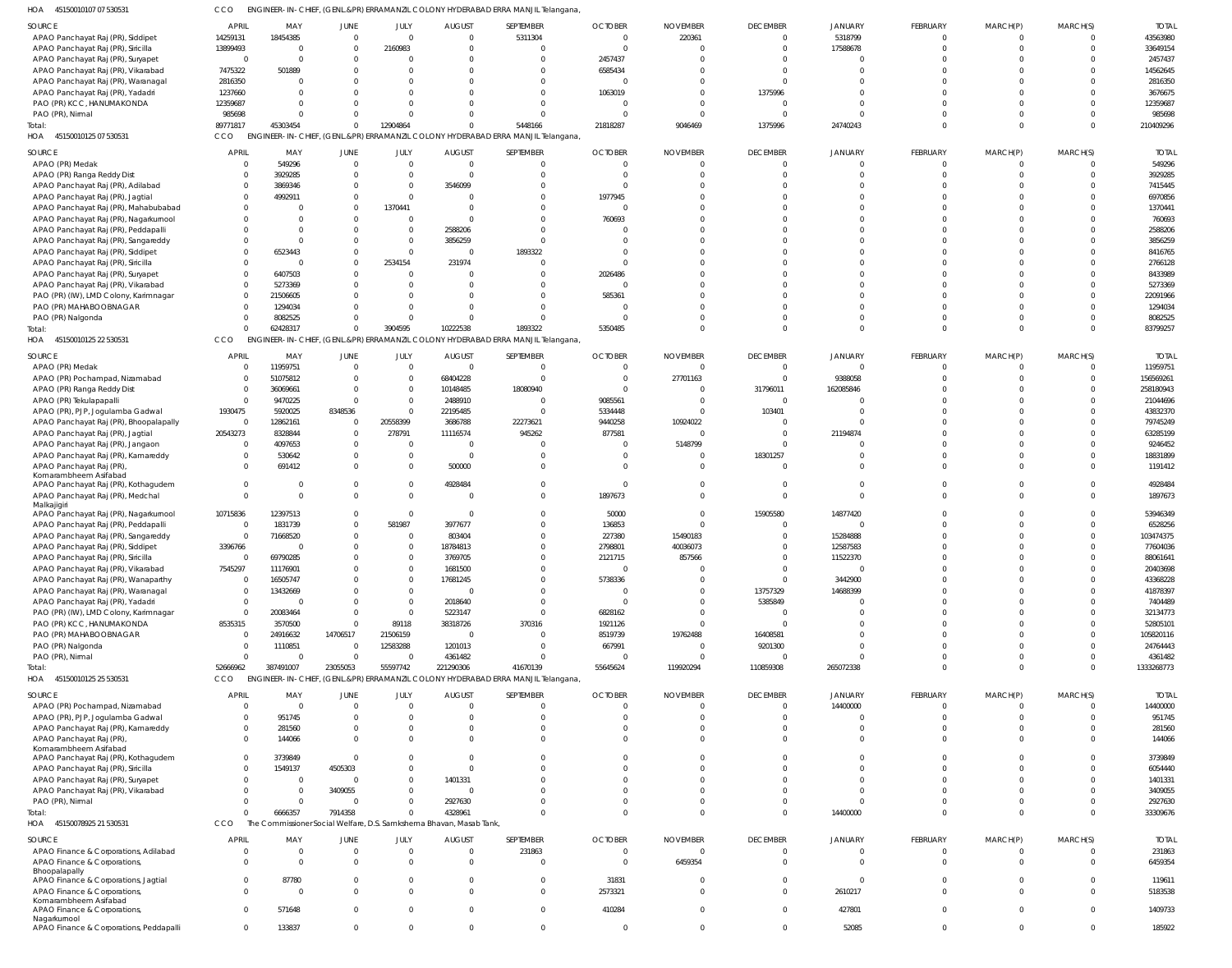| HOA<br>45150078925 21 530531                                             |                          |                                                 |                        |                      | The Commissioner Social Welfare, D.S. Samkshema Bhavan, Masab Tank, |                                                                                                  |                                  |                             |                                   |                            |                                |                            |                      |                         |
|--------------------------------------------------------------------------|--------------------------|-------------------------------------------------|------------------------|----------------------|---------------------------------------------------------------------|--------------------------------------------------------------------------------------------------|----------------------------------|-----------------------------|-----------------------------------|----------------------------|--------------------------------|----------------------------|----------------------|-------------------------|
| SOURCE<br>APAO Finance & Corporations,                                   | <b>APRIL</b><br>$\Omega$ | MAY<br>$\overline{0}$                           | JUNE<br>$\Omega$       | JULY<br>$\Omega$     | <b>AUGUST</b><br>$\Omega$                                           | SEPTEMBER<br>37962                                                                               | <b>OCTOBER</b><br>$\Omega$       | <b>NOVEMBER</b><br>$\Omega$ | <b>DECEMBER</b><br>$\overline{0}$ | <b>JANUARY</b><br>3518656  | <b>FEBRUARY</b><br>$\mathbf 0$ | MARCH(P)<br>$\mathbf 0$    | MARCH(S)<br>$\Omega$ | <b>TOTAI</b><br>3556618 |
| Sangareddy<br>APAO Finance & Corporations, Siddipet                      | $\Omega$                 | 77180                                           | $\Omega$               | $\Omega$             | 0                                                                   | $\Omega$                                                                                         | 1397224                          | $\Omega$                    | $\Omega$                          |                            | $\Omega$                       | $\Omega$                   |                      | 1474404                 |
| APAO Finance & Corporations, Siricilla                                   | $\Omega$                 | 362960                                          | $\Omega$               | - 0                  | $\overline{0}$                                                      | 817665                                                                                           | 639504                           | $\Omega$                    | $\Omega$                          | 328681                     | $\Omega$                       |                            |                      | 2148810                 |
| APAO Finance & Corporations, Suryapet                                    | $\Omega$                 | 994380                                          | $\Omega$               | $\Omega$             | $\Omega$                                                            | $\Omega$                                                                                         | 481440                           | $\Omega$                    | 4113486                           | 497773                     | $\Omega$                       | $\Omega$                   | $\Omega$             | 6087079                 |
| APAO Finance & Corporations, Vikarabad                                   | $\Omega$                 | 14040133                                        | $\mathbf{0}$           | $\Omega$             | 0                                                                   | $\Omega$                                                                                         | $\overline{0}$                   | 11440736                    | - 0                               | 5615105                    | $\Omega$                       | $\Omega$                   |                      | 31095974                |
| APAO Finance & Corporations,                                             | $\Omega$                 | 64999                                           | $\Omega$               | 88454                | $\Omega$                                                            | 231312                                                                                           | 237707                           | $\Omega$                    | $\Omega$                          | 647110                     | $\Omega$                       | $\Omega$                   | $\Omega$             | 1269582                 |
| Wanaparthy<br>PAO, AMRP (FINANCE) NALGONDA<br>PAO, FINANCE (W & P) DEPT, | $\Omega$<br>$\Omega$     | 5152269<br>56974                                | $\Omega$<br>$\Omega$   | - 0<br>$\Omega$      | $\overline{0}$<br>$\Omega$                                          | $\overline{0}$<br>59290                                                                          | $\overline{0}$<br>$\Omega$       | $\Omega$<br>$\Omega$        | $\Omega$<br>$\Omega$              | $\Omega$<br>60171          | $\Omega$<br>$\Omega$           | $\Omega$<br>$\Omega$       | $\Omega$<br>$\Omega$ | 5152269<br>176435       |
| HANUMAKONDA                                                              |                          |                                                 |                        |                      |                                                                     |                                                                                                  |                                  |                             |                                   |                            |                                |                            |                      |                         |
| PAO, FINANCE (W & P) DEPT, MEDAK                                         | $\Omega$                 | 5686072                                         | $\mathbf{0}$           | - 0                  | $\overline{0}$                                                      | $\overline{0}$                                                                                   | $\overline{0}$                   | $\overline{0}$              | 29618                             | $\Omega$                   | $\Omega$                       | $\Omega$                   | $\Omega$             | 5715690                 |
| PAO, FINANCE (W & P) DEPT, RANGA<br><b>REDDY</b>                         |                          | 16916014                                        | $\Omega$               | $\Omega$             | $\Omega$                                                            | $\Omega$                                                                                         | 1784875                          | $\Omega$                    | $\Omega$                          | $\Omega$                   | $\Omega$                       | $\Omega$                   | $\Omega$             | 18700889                |
| Total:                                                                   | $\Omega$                 | 44144246                                        | $\Omega$               | 88454                | $\Omega$                                                            | 1378092                                                                                          | 7556186                          | 17900090                    | 4143104                           | 13757599                   | $\Omega$                       | $\Omega$                   | $\Omega$             | 88967771                |
| HOA 45150079625 21 530531                                                | CCO                      |                                                 |                        |                      |                                                                     | The Accounts Officer, O \o The Commissioner of Tribal Welfare D.S. Samkshema Bhavan, Masab Tank, |                                  |                             |                                   |                            |                                |                            |                      |                         |
| SOURCE                                                                   | <b>APRIL</b>             | MAY                                             | JUNE                   | JULY                 | <b>AUGUST</b>                                                       | SEPTEMBER                                                                                        | <b>OCTOBER</b>                   | <b>NOVEMBER</b>             | <b>DECEMBER</b>                   | <b>JANUARY</b>             | FEBRUARY                       | MARCH(P)                   | MARCH(S)             | <b>TOTAI</b>            |
| APAO Finance & Corporations,                                             | $\Omega$                 | 36769                                           | $\overline{0}$         | $\Omega$             | $\overline{0}$                                                      | $\overline{0}$                                                                                   | $\overline{0}$                   | $\overline{0}$              | $\Omega$                          |                            | $\mathbf 0$                    | $\mathbf 0$                | $\Omega$             | 36769                   |
| Komarambheem Asifabad                                                    |                          |                                                 |                        |                      |                                                                     |                                                                                                  |                                  |                             |                                   |                            |                                |                            |                      |                         |
| APAO Finance & Corporations,                                             | $\Omega$                 | $\overline{0}$                                  | $\overline{0}$         | $\Omega$             | $\overline{0}$                                                      | $\overline{0}$                                                                                   | $\overline{0}$                   | $\overline{0}$              | $\Omega$                          | 3125208                    | $\mathbf 0$                    | $\mathbf 0$                | $\Omega$             | 3125208                 |
| Kothagudem<br>APAO Finance & Corporations,                               | $\Omega$                 | $\Omega$                                        | $\Omega$               |                      | $\mathbf{0}$                                                        | 5181599                                                                                          | 1425572                          | $\Omega$                    | $\Omega$                          | $\Omega$                   | $\mathbf 0$                    | $\mathbf 0$                | $\Omega$             | 6607171                 |
| Mahabubabad                                                              |                          |                                                 |                        |                      |                                                                     |                                                                                                  |                                  |                             |                                   |                            |                                |                            |                      |                         |
| APAO Finance & Corporations,                                             | $\Omega$                 | $\Omega$                                        | $^{\circ}$             | 3173945              | $\mathbf{0}$                                                        | $\overline{0}$                                                                                   | $\overline{0}$                   | $\Omega$                    | 13054993                          | $\Omega$                   | $\mathbf 0$                    | $\mathbf 0$                | $\Omega$             | 16228938                |
| Nagarkurnool<br>APAO Finance & Corporations,                             | $\Omega$                 | $\Omega$                                        | $\overline{0}$         | - 0                  | $\Omega$                                                            | $\mathbf{0}$                                                                                     | 8003502                          | $\Omega$                    | $\Omega$                          | $\Omega$                   | $\mathbf 0$                    | $\mathbf 0$                | $\Omega$             | 8003502                 |
| Sangareddy                                                               |                          |                                                 |                        |                      |                                                                     |                                                                                                  |                                  |                             |                                   |                            |                                |                            |                      |                         |
| APAO Finance & Corporations, Siricilla                                   | $\Omega$                 | $\mathbf 0$                                     | $\Omega$               | 99345                | $\Omega$                                                            | $\overline{0}$                                                                                   | 0                                | $\overline{0}$              | 3910335                           | $\Omega$                   | $\Omega$                       | $\Omega$                   | $\Omega$             | 4009680                 |
| APAO Finance & Corporations, Vikarabad                                   | $\Omega$<br>$\Omega$     | $\mathbf 0$                                     | $\Omega$<br>$\Omega$   | - 0                  | $\Omega$                                                            | $\mathbf 0$                                                                                      | $\Omega$                         | $\Omega$                    | $\Omega$                          | 3387389                    | $\Omega$                       | $\Omega$                   | $\Omega$             | 3387389                 |
| APAO Finance & Corporations,<br>Wanaparthy                               |                          | $\Omega$                                        |                        | $\Omega$             | $\Omega$                                                            | $\Omega$                                                                                         | $\overline{0}$                   | 795618                      | $\Omega$                          | $\Omega$                   | $\Omega$                       | $\Omega$                   | $\Omega$             | 795618                  |
| APAO, PJP (FINANCE), Jogulamba Gadwal                                    | 9366212                  | $\Omega$                                        | $\Omega$               | $\Omega$             | $\overline{0}$                                                      | $\Omega$                                                                                         | $\Omega$                         | $\Omega$                    | $\Omega$                          | $\Omega$                   | $\Omega$                       | $\Omega$                   | $\Omega$             | 9366212                 |
| PAO, AMRP (FINANCE) NALGONDA                                             | $\Omega$                 | $\Omega$                                        | $\Omega$               | $\Omega$             | $\Omega$                                                            | $\Omega$                                                                                         | 3565162                          | $\Omega$                    | $\Omega$                          | $\Omega$                   | $\Omega$                       | $\Omega$                   | $\Omega$             | 3565162                 |
| PAO, FINANCE (W & P) DEPT, KHAMMAM                                       | $\Omega$                 | $\mathbf{0}$                                    | $\Omega$               | $\Omega$             | 10381681                                                            | $\Omega$                                                                                         | 0                                | - 0                         | $\Omega$                          | $\Omega$                   | $\Omega$                       | $\Omega$                   | $\Omega$             | 10381681                |
| Total:                                                                   | 9366212                  | 36769                                           | $\Omega$               | 3273290              | 10381681                                                            | 5181599                                                                                          | 12994236                         | 795618                      | 16965328                          | 6512597                    | $\Omega$                       | $\Omega$                   | $\Omega$             | 65507330                |
| HOA 470001101 26 290291                                                  | CCO                      | CHIEF ENGINEER, IRRIGATION, JAGITIYAL           |                        |                      |                                                                     |                                                                                                  |                                  |                             |                                   |                            |                                |                            |                      |                         |
| SOURCE                                                                   | APRIL                    | MAY                                             | JUNE                   | JULY                 | <b>AUGUST</b>                                                       | SEPTEMBER                                                                                        | <b>OCTOBER</b>                   | <b>NOVEMBER</b>             | <b>DECEMBER</b>                   | <b>JANUARY</b>             | <b>FEBRUARY</b>                | MARCH(P)                   | MARCH(S)             | <b>TOTA</b>             |
| APAO Irrigation, Jagtial                                                 | 155200                   | 155200                                          | 42940                  | 756130               | 322610                                                              | 678804                                                                                           | 527290                           | 527910                      | 527910                            | 527910                     | $\Omega$                       | $\Omega$                   | $\Omega$             | 4221904                 |
| PAO IRRIGATION NIZAMABAD                                                 | 811805                   | 814275                                          | 772445                 | 858405               | 1362032                                                             | 1172883                                                                                          | 1182535                          | 1293895                     | 1308668                           | 1295885                    | $\Omega$                       | $\Omega$                   | $\Omega$             | 10872828                |
| Total:                                                                   | 967005<br><b>CCO</b>     | 969475                                          | 815385                 | 1614535              | 1684642                                                             | 1851687                                                                                          | 1709825                          | 1821805                     | 1836578                           | 1823795                    | $\Omega$                       | $\Omega$                   | $\Omega$             | 15094732                |
| HOA 470001101 26 290292                                                  |                          | CHIEF ENGINEER, IRRIGATION, JAGITIYAL           |                        |                      |                                                                     |                                                                                                  |                                  |                             |                                   |                            |                                |                            |                      |                         |
| SOURCE                                                                   | APRIL                    | MAY                                             | JUNE                   | JULY                 | <b>AUGUST</b>                                                       | SEPTEMBER                                                                                        | <b>OCTOBER</b>                   | <b>NOVEMBER</b>             | <b>DECEMBER</b>                   | <b>JANUARY</b>             | FEBRUARY                       | MARCH(P)                   | MARCH(S)             | <b>TOTAL</b>            |
| APAO Irrigation, Jagtial                                                 | 600                      | 600                                             | 0                      | 3600                 | 1400                                                                | 0                                                                                                | 0                                | 0                           | $\Omega$                          |                            | $\mathbf 0$                    | 0                          | $\Omega$             | 6200                    |
| lotal:                                                                   | 600<br>CCO               | 600<br>CHIEF ENGINEER, IRRIGATION, JAGITIYAL    | $\Omega$               | 3600                 | 1400                                                                | $\mathbf{0}$                                                                                     | $\overline{0}$                   | $\Omega$                    | $\overline{0}$                    | $\Omega$                   | $\mathbf 0$                    | $\mathbf 0$                | $\Omega$             | 6200                    |
| HOA 470001101 26 290293                                                  |                          |                                                 |                        |                      |                                                                     |                                                                                                  |                                  |                             |                                   |                            |                                |                            |                      |                         |
| SOURCE                                                                   | APRIL                    | MAY                                             | JUNE                   | JULY                 | <b>AUGUST</b>                                                       | SEPTEMBER                                                                                        | <b>OCTOBER</b>                   | <b>NOVEMBER</b>             | <b>DECEMBER</b>                   | <b>JANUARY</b>             | FEBRUARY                       | MARCH(P)                   | MARCH(S)             | <b>TOTAI</b>            |
| APAO Irrigation, Jagtial                                                 | 59565                    | 59565                                           | 16476                  | 290037               | 123779                                                              | 113321                                                                                           | 38488                            | 38182                       | 38182                             | 38182                      | $\Omega$                       | $\Omega$                   |                      | 815777                  |
| PAO IRRIGATION NIZAMABAD                                                 | 311334                   | 312291                                          | 296245                 | 329229               | 151385<br>275164                                                    | 178473<br>291794                                                                                 | 157782                           | 107303<br>145485            | 107303<br>145485                  | 107448                     | $\Omega$<br>$\Omega$           | $\Omega$<br>$\Omega$       | $\Omega$<br>$\Omega$ | 2058793                 |
| Total:<br>HOA 470001101 26 290294                                        | 370899<br>CCO            | 371856<br>CHIEF ENGINEER, IRRIGATION, JAGITIYAL | 312721                 | 619266               |                                                                     |                                                                                                  | 196270                           |                             |                                   | 145630                     |                                |                            |                      | 2874570                 |
|                                                                          |                          |                                                 |                        |                      |                                                                     |                                                                                                  |                                  |                             |                                   |                            |                                |                            |                      |                         |
| SOURCE                                                                   | APRIL                    | MAY                                             | JUNE                   | JULY                 | <b>AUGUST</b>                                                       | SEPTEMBER                                                                                        | <b>OCTOBER</b>                   | <b>NOVEMBER</b>             | <b>DECEMBER</b>                   | <b>JANUARY</b>             | FEBRUARY                       | MARCH(P)                   | MARCH(S)             | <b>TOTAL</b>            |
| APAO Irrigation, Jagtial                                                 | 21239                    | 26434                                           | 7099                   | 127756               | 54307                                                               | 95027                                                                                            | 57640                            | 57697                       | 57697                             | 57697                      | $\mathbf 0$                    | $\mathbf 0$                |                      | 562593                  |
| PAO IRRIGATION NIZAMABAD<br>Total:                                       | 42224<br>63463           | 42224<br>68658                                  | 42224<br>49323         | 42366<br>170122      | 66920<br>121227                                                     | 54643<br>149670                                                                                  | 42643<br>100283                  | 45273<br>102970             | 45273<br>102970                   | 45273<br>102970            | $\mathbf 0$<br>$\mathbf 0$     | $\mathbf 0$<br>$\mathbf 0$ | $\Omega$<br>$\Omega$ | 469063<br>1031656       |
| HOA 470001101 26 290295                                                  | CCO                      | CHIEF ENGINEER, IRRIGATION, JAGITIYAL           |                        |                      |                                                                     |                                                                                                  |                                  |                             |                                   |                            |                                |                            |                      |                         |
|                                                                          |                          |                                                 |                        |                      |                                                                     |                                                                                                  |                                  |                             |                                   |                            |                                |                            |                      |                         |
| SOURCE                                                                   | APRIL                    | MAY                                             | JUNE                   | JULY                 | <b>AUGUST</b>                                                       | SEPTEMBER                                                                                        | <b>OCTOBER</b>                   | <b>NOVEMBER</b>             | <b>DECEMBER</b>                   | <b>JANUARY</b>             | FEBRUARY                       | MARCH(P)                   | MARCH(S)             | <b>TOTAL</b>            |
| PAO IRRIGATION NIZAMABAD<br>Total:                                       | $\Omega$<br>$\Omega$     | $\overline{0}$<br>$\Omega$                      | 31355<br>31355         | $\Omega$<br>$\Omega$ | 0<br>$\overline{0}$                                                 | $\mathbf{0}$<br>$\overline{0}$                                                                   | 0<br>$\overline{0}$              | 30000<br>30000              | $\Omega$<br>$\Omega$              | $\Omega$<br>$\Omega$       | 0<br>$\mathbf 0$               | 0<br>$\overline{0}$        | $\Omega$<br>$\Omega$ | 61355<br>61355          |
| HOA 470001101 26 290296                                                  | CCO                      | CHIEF ENGINEER, IRRIGATION, JAGITIYAL           |                        |                      |                                                                     |                                                                                                  |                                  |                             |                                   |                            |                                |                            |                      |                         |
|                                                                          |                          |                                                 |                        |                      |                                                                     |                                                                                                  |                                  |                             |                                   |                            |                                |                            |                      |                         |
| SOURCE                                                                   | APRIL<br>$\Omega$        | MAY<br>$\overline{0}$                           | JUNE<br>$\overline{0}$ | JULY<br>$\Omega$     | <b>AUGUST</b><br>$\overline{0}$                                     | SEPTEMBER                                                                                        | <b>OCTOBER</b><br>$\overline{0}$ | <b>NOVEMBER</b>             | <b>DECEMBER</b><br>$\Omega$       | <b>JANUARY</b><br>$\Omega$ | FEBRUARY<br>$\mathbf 0$        | MARCH(P)<br>$\mathbf 0$    | MARCH(S)<br>$\Omega$ | <b>TOTAL</b>            |
| APAO Irrigation, Jagtial<br>PAO IRRIGATION NIZAMABAD                     | $\Omega$                 | $\overline{0}$                                  | $\Omega$               | $\Omega$             | $\overline{0}$                                                      | $\overline{0}$<br>$\overline{0}$                                                                 | $\overline{0}$                   | 307339<br>$\overline{0}$    | $\overline{0}$                    | 527576                     | $\mathbf 0$                    | $\mathbf 0$                | $\Omega$             | 307339<br>527576        |
| Total:                                                                   | $\Omega$                 | $\Omega$                                        | $\Omega$               | $\Omega$             | $\Omega$                                                            | $\mathbf 0$                                                                                      | $\overline{0}$                   | 307339                      | $\Omega$                          | 527576                     | $\mathbf 0$                    | $\mathbf 0$                | $\Omega$             | 834915                  |
| HOA 470001101 27 290291                                                  | CCO                      | CHIEF ENGINEER, IRRIGATION, JAGITIYAL           |                        |                      |                                                                     |                                                                                                  |                                  |                             |                                   |                            |                                |                            |                      |                         |
| SOURCE                                                                   | APRIL                    | MAY                                             |                        | JULY                 | <b>AUGUST</b>                                                       | SEPTEMBER                                                                                        | <b>OCTOBER</b>                   | <b>NOVEMBER</b>             | <b>DECEMBER</b>                   | <b>JANUARY</b>             | FEBRUARY                       | MARCH(P)                   | MARCH(S)             | <b>TOTAI</b>            |
| APAO Irrigation, Jagtial                                                 | 1578080                  | 1469643                                         | JUNE<br>1424310        | 1397250              | 2583411                                                             | 2263555                                                                                          | 2531151                          | 2290384                     | 2390916                           | 2345960                    | $\Omega$                       | $\Omega$                   | $\Omega$             | 20274660                |
| PAO IRRIGATION KARIMNAGAR                                                | 757746                   | $\overline{0}$                                  | $\mathbf{0}$           | $\overline{0}$       | $\overline{0}$                                                      | $\overline{0}$                                                                                   | $\overline{0}$                   | $\overline{0}$              | $\Omega$                          |                            | $\Omega$                       | $\mathbf 0$                | $\Omega$             | 757746                  |
| PAO IRRIGATION NIZAMABAD                                                 | 170835                   | 170835                                          | 140334                 | 194404               | 328155                                                              | 270261                                                                                           | 278545                           | 278545                      | 278545                            | 278545                     | $\Omega$                       | $\mathbf 0$                | $\Omega$             | 2389004                 |
| Total:                                                                   | 2506661                  | 1640478                                         | 1564644                | 1591654              | 2911566                                                             | 2533816                                                                                          | 2809696                          | 2568929                     | 2669461                           | 2624505                    | $\Omega$                       | $\mathbf 0$                | $\Omega$             | 23421410                |
| HOA 470001101 27 290292                                                  | CCO                      | CHIEF ENGINEER, IRRIGATION, JAGITIYAL           |                        |                      |                                                                     |                                                                                                  |                                  |                             |                                   |                            |                                |                            |                      |                         |
| SOURCE                                                                   | APRIL                    | MAY                                             | JUNE                   | JULY                 | <b>AUGUST</b>                                                       | SEPTEMBER                                                                                        | <b>OCTOBER</b>                   | <b>NOVEMBER</b>             | <b>DECEMBER</b>                   | <b>JANUARY</b>             | FEBRUARY                       | MARCH(P)                   | MARCH(S)             | <b>TOTAL</b>            |
| APAO Irrigation, Jagtial                                                 | 8200                     | 7406                                            | 7400                   | 7253                 | 7700                                                                | 7450                                                                                             | 7997                             | 7502                        | 7798                              | 7650                       | $\mathbf 0$                    | 0                          | $\Omega$             | 76356                   |
| PAO IRRIGATION KARIMNAGAR                                                | 2608                     | $\overline{0}$                                  | $\overline{0}$         | $\overline{0}$       | $\overline{0}$                                                      | $\overline{0}$                                                                                   | $\overline{0}$                   | $\overline{0}$              | $\overline{0}$                    | - 0                        | $\mathbf 0$                    | $\mathbf 0$                | $\Omega$             | 2608                    |
| Total:                                                                   | 10808                    | 7406                                            | 7400                   | 7253                 | 7700                                                                | 7450                                                                                             | 7997                             | 7502                        | 7798                              | 7650                       | $\mathbf 0$                    | $\mathbf 0$                | $\Omega$             | 78964                   |
| HOA 470001101 27 290293                                                  | CCO                      | CHIEF ENGINEER, IRRIGATION, JAGITIYAL           |                        |                      |                                                                     |                                                                                                  |                                  |                             |                                   |                            |                                |                            |                      |                         |
| SOURCE                                                                   | <b>APRIL</b>             | MAY                                             | JUNE                   | JULY                 | <b>AUGUST</b>                                                       | SEPTEMBER                                                                                        | <b>OCTOBER</b>                   | <b>NOVEMBER</b>             | <b>DECEMBER</b>                   | <b>JANUARY</b>             | FEBRUARY                       | MARCH(P)                   | MARCH(S)             | <b>TOTAI</b>            |
| APAO Irrigation, Jagtial                                                 | 605224                   | 563874                                          | 546298                 | 535938               | 325466                                                              | 163723                                                                                           | 183048                           | 165637                      | 172907                            | 169659                     | $\Omega$                       | $\Omega$                   | $\Omega$             | 3431774                 |
| PAO IRRIGATION KARIMNAGAR                                                | 290694                   | $\overline{0}$                                  | $\overline{0}$         | $\overline{0}$       | $\mathbf 0$                                                         | $\overline{0}$                                                                                   | $\overline{0}$                   | $\overline{0}$              | $\Omega$                          |                            | 0                              | $\mathbf 0$                | $\Omega$             | 290694                  |
| PAO IRRIGATION NIZAMABAD                                                 | 65535                    | 65535                                           | 53842                  | 74570                | $-1959$                                                             | 42126                                                                                            | 20145                            | 20145                       | 42415                             | 20145                      | $\mathbf 0$                    | $\mathbf 0$                | $\Omega$             | 402499                  |
| Total:                                                                   | 961453                   | 629409                                          | 600140                 | 610508               | 323507                                                              | 205849                                                                                           | 203193                           | 185782                      | 215322                            | 189804                     | $\mathbf 0$                    | $\mathbf 0$                | $\overline{0}$       | 4124967                 |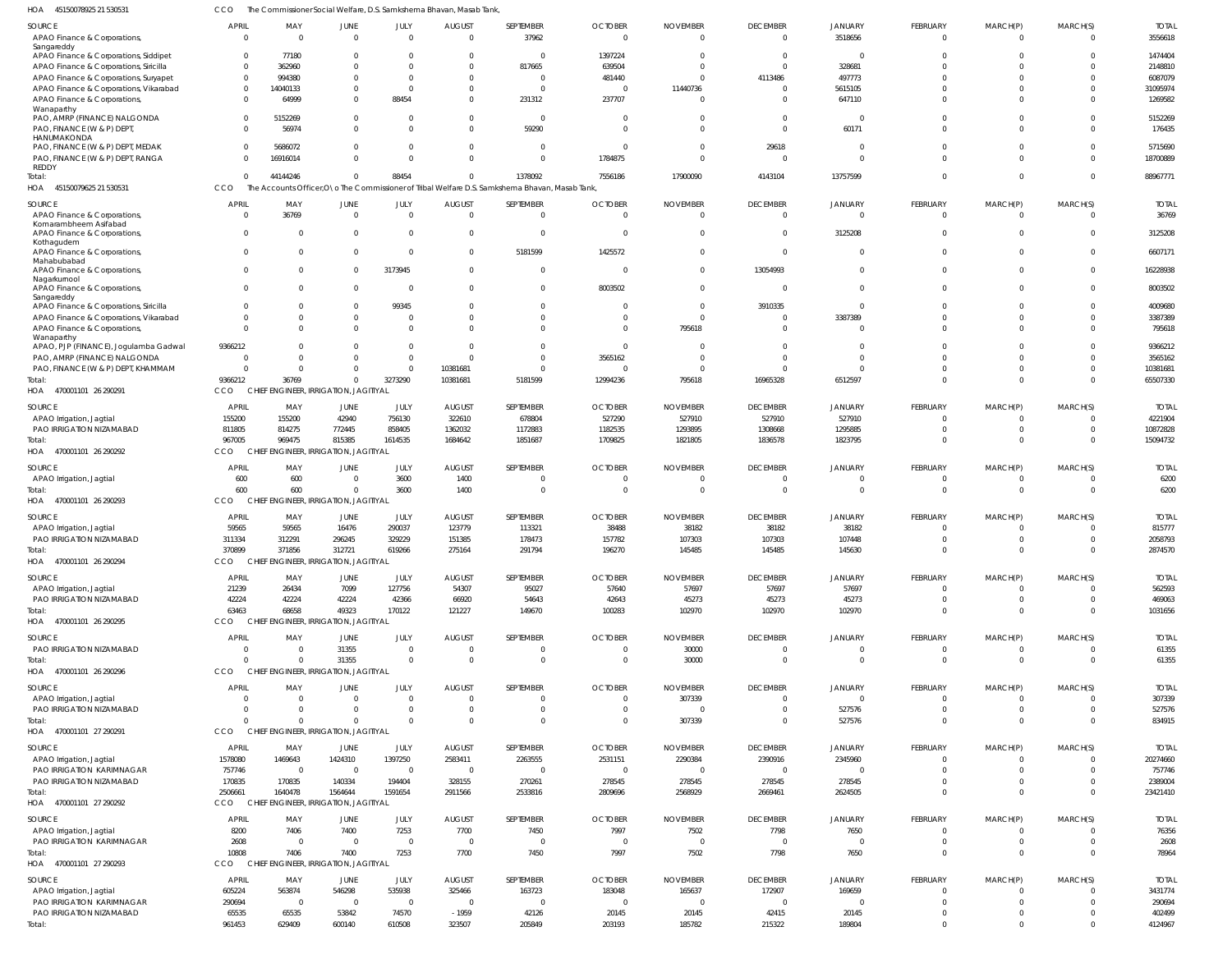| HOA<br>470001101 27 290294                          | CCO                  | CHIEF ENGINEER, IRRIGATION, JAGITIYAL             |                                |                      |                                 |                      |                                  |                                |                                   |                            |                                |                            |                            |                          |
|-----------------------------------------------------|----------------------|---------------------------------------------------|--------------------------------|----------------------|---------------------------------|----------------------|----------------------------------|--------------------------------|-----------------------------------|----------------------------|--------------------------------|----------------------------|----------------------------|--------------------------|
| <b>SOURCE</b>                                       | <b>APRIL</b>         | MAY                                               | <b>JUNE</b>                    | JULY                 | <b>AUGUST</b>                   | SEPTEMBER            | <b>OCTOBER</b>                   | <b>NOVEMBER</b>                | <b>DECEMBER</b>                   | <b>JANUARY</b>             | <b>FEBRUARY</b>                | MARCH(P)                   | MARCH(S)                   | <b>TOTAL</b>             |
| APAO Irrigation, Jagtial                            | 278834               | 261862                                            | 252687                         | 248125               | 416914                          | 280288               | 314953                           | 282216                         | 295198                            | 289363                     | $\mathbf 0$                    | 0                          | $\Omega$                   | 2920440                  |
| PAO IRRIGATION KARIMNAGAR                           | 98505                | $\overline{0}$                                    | $\overline{0}$                 | $\overline{0}$       | $\overline{0}$                  | $\overline{0}$       | $\overline{0}$                   | $\overline{0}$                 | $\Omega$                          | $\Omega$                   | $\overline{0}$                 | $\mathbf 0$                | $\Omega$                   | 98505                    |
| PAO IRRIGATION NIZAMABAD                            | 21040<br>398379      | 21040<br>282902                                   | 16002<br>268689                | 24933<br>273058      | 35838<br>452752                 | 28439<br>308727      | 22630<br>337583                  | 22630<br>304846                | 22630<br>317828                   | 22630<br>311993            | $\mathbf 0$<br>$\Omega$        | $\mathbf 0$<br>$\mathbf 0$ | $\Omega$<br>$\Omega$       | 237812<br>3256757        |
| Total:<br>HOA 470001101 27 290295                   | CCO                  | CHIEF ENGINEER, IRRIGATION, JAGITIYAL             |                                |                      |                                 |                      |                                  |                                |                                   |                            |                                |                            |                            |                          |
| SOURCE                                              | <b>APRIL</b>         | MAY                                               | JUNE                           | JULY                 | <b>AUGUST</b>                   | SEPTEMBER            | <b>OCTOBER</b>                   | <b>NOVEMBER</b>                | <b>DECEMBER</b>                   | <b>JANUARY</b>             | <b>FEBRUARY</b>                | MARCH(P)                   | MARCH(S)                   | <b>TOTAL</b>             |
| APAO Irrigation, Jagtial                            | $\Omega$             | $\overline{0}$                                    | $\mathbf{0}$                   | 10000                | 200000                          | $\overline{0}$       | $\overline{0}$                   | $\overline{0}$                 | $\overline{0}$                    | 33000                      | $\overline{0}$                 | $\mathbf 0$                | $\overline{0}$             | 243000                   |
| lotal:                                              | $\Omega$             | $\Omega$                                          | $\overline{0}$                 | 10000                | 200000                          | $\mathbf 0$          | $\overline{0}$                   | $\overline{0}$                 | $\overline{0}$                    | 33000                      | $\mathbf 0$                    | $\mathbf 0$                | $\overline{0}$             | 243000                   |
| 470001101 27 290296<br>HOA                          | CCO                  | CHIEF ENGINEER, IRRIGATION, JAGITIYAI             |                                |                      |                                 |                      |                                  |                                |                                   |                            |                                |                            |                            |                          |
| SOURCE                                              | APRIL                | MAY                                               | <b>JUNE</b>                    | JULY                 | <b>AUGUST</b>                   | SEPTEMBER            | <b>OCTOBER</b>                   | <b>NOVEMBER</b>                | <b>DECEMBER</b>                   | JANUARY                    | FEBRUARY                       | MARCH(P)                   | MARCH(S)                   | <b>TOTAL</b>             |
| APAO Irrigation, Jagtial                            | $\Omega$<br>$\Omega$ | $\overline{0}$                                    | $\overline{0}$                 | $\Omega$             | $\overline{0}$                  | 1314567              | $\overline{0}$                   | $\overline{0}$                 | 41895                             | 56652                      | $\mathbf 0$                    | 0                          | $\overline{0}$             | 1413114                  |
| Total:<br>HOA 47000110125 26 530531                 | CCO                  | $\Omega$<br>CHIEF ENGINEER, IRRIGATION, JAGITIYAL | $\Omega$                       | $\Omega$             | $\mathbf{0}$                    | 1314567              | $\overline{0}$                   | $\overline{0}$                 | 41895                             | 56652                      | $\overline{0}$                 | $\mathbf 0$                | $\overline{0}$             | 1413114                  |
|                                                     |                      |                                                   |                                |                      |                                 |                      |                                  |                                |                                   |                            |                                |                            |                            |                          |
| SOURCE<br>APAO, SRSP SSP, KARIMNAGAR                | APRIL<br>$\Omega$    | MAY<br>$\overline{0}$                             | <b>JUNE</b><br>$\mathbf{0}$    | JULY<br>$\Omega$     | <b>AUGUST</b><br>$\overline{0}$ | SEPTEMBER<br>3318613 | <b>OCTOBER</b><br>$\overline{0}$ | <b>NOVEMBER</b><br>$\mathbf 0$ | <b>DECEMBER</b><br>$\overline{0}$ | <b>JANUARY</b><br>33194804 | <b>FEBRUARY</b><br>$\mathbf 0$ | MARCH(P)<br>O              | MARCH(S)<br>$\Omega$       | <b>TOTAL</b><br>36513417 |
| APAO, SRSP, NIZAMABAD                               |                      | $\overline{0}$                                    | $\Omega$                       | $\Omega$             | $\overline{0}$                  | $\overline{0}$       | 51917385                         | $\mathbf 0$                    | $\overline{0}$                    | $\Omega$                   | $\mathbf 0$                    | $\mathbf 0$                | $\Omega$                   | 51917385                 |
| PAO Irrigation Nirmal                               | $\Omega$             | $\Omega$                                          | $\Omega$                       | $\Omega$             | $\mathbf 0$                     | $\mathbf 0$          | $\Omega$                         | 0                              | 132355100                         | 410296689                  | $\Omega$                       | $\Omega$                   | $\Omega$                   | 542651789                |
| PAO, SRSP, SSP, NIRMAL                              |                      | $\Omega$                                          | $\Omega$                       |                      | $\mathbf 0$                     | $\Omega$             | 7000000                          | $\Omega$                       | $\overline{0}$                    |                            | $\Omega$                       | $\mathbf 0$                | $\Omega$                   | 7000000                  |
| Total:                                              | $\Omega$             | $\Omega$                                          | $\Omega$                       | $\cap$               | $\mathbf{0}$                    | 3318613              | 58917385                         | $\Omega$                       | 132355100                         | 443491493                  | $\mathbf 0$                    | $\mathbf 0$                | $\Omega$                   | 638082591                |
| HOA 47000110125 26 530532                           | CCO                  | CHIEF ENGINEER, IRRIGATION, JAGITIYAL             |                                |                      |                                 |                      |                                  |                                |                                   |                            |                                |                            |                            |                          |
| SOURCE                                              | <b>APRIL</b>         | MAY                                               | <b>JUNE</b>                    | JULY                 | <b>AUGUST</b>                   | SEPTEMBER            | <b>OCTOBER</b>                   | <b>NOVEMBER</b>                | <b>DECEMBER</b>                   | <b>JANUARY</b>             | FEBRUARY                       | MARCH(P)                   | MARCH(S)                   | <b>TOTAL</b>             |
| APAO Projects, Peddapalli                           | $\Omega$             | $\overline{0}$                                    | $\overline{0}$                 | - 0                  | $\overline{0}$                  | $\Omega$             | 1854990                          | 0                              | $\Omega$                          | $\Omega$                   | 0                              | 0                          | $\overline{0}$             | 1854990                  |
| APAO, SRSP SSP, KARIMNAGAR                          | 1536372              | $\Omega$                                          | $\Omega$                       | - 0                  | $\overline{0}$                  | 2783998              | 2185345                          | $\Omega$                       | $\Omega$                          | $\Omega$                   | $\Omega$                       | $\mathbf 0$                | $\Omega$                   | 6505715                  |
| PAO Irrigation Nirmal                               | $\Omega$<br>1536372  | $\Omega$<br>$\mathbf 0$                           | 300000000<br>300000000         | $\Omega$<br>$\Omega$ | $\overline{0}$<br>$\mathbf 0$   | $\Omega$<br>2783998  | $\Omega$<br>4040335              | $\Omega$<br>$\Omega$           | $\Omega$<br>$\Omega$              | $\Omega$<br>$\Omega$       | $\mathbf 0$<br>$\mathbf 0$     | $\Omega$<br>$\mathbf 0$    | $\Omega$<br>$\overline{0}$ | 300000000<br>308360705   |
| Total:<br>HOA 47000110125 27 530531                 | CCO                  | CHIEF ENGINEER, IRRIGATION, JAGITIYAL             |                                |                      |                                 |                      |                                  |                                |                                   |                            |                                |                            |                            |                          |
| SOURCE                                              | APRIL                | MAY                                               | JUNE                           | JULY                 | <b>AUGUST</b>                   | SEPTEMBER            | <b>OCTOBER</b>                   | <b>NOVEMBER</b>                | <b>DECEMBER</b>                   | <b>JANUARY</b>             | FEBRUARY                       | MARCH(P)                   | MARCH(S)                   | <b>TOTAL</b>             |
| APAO Irrigation, Jagtial                            |                      | $\overline{0}$                                    | $\overline{0}$                 | $\Omega$             | $\overline{0}$                  | 3203405              | $\overline{0}$                   | $\overline{0}$                 | 10162387                          | $\Omega$                   | $\mathbf 0$                    | 0                          | $\Omega$                   | 13365792                 |
| APAO Projects, Adilabad                             | $\Omega$             | $\overline{0}$                                    | $\overline{0}$                 | $\Omega$             | $\mathbf{0}$                    | $\Omega$             | $\mathbf{0}$                     | 2207272                        | $\overline{0}$                    | $\Omega$                   | $\Omega$                       | $\Omega$                   | $\Omega$                   | 2207272                  |
| APAO Projects, Jagtial                              | 1240905              | $\overline{0}$                                    | 26904741                       | - 0                  | 13371998                        | $\mathbf{0}$         | 33695118                         | $\Omega$                       | 74476211                          | 30027340                   | $\Omega$                       | $\Omega$                   | $\Omega$                   | 179716313                |
| APAO Projects, Mahabubabad                          | 158943680            | $\Omega$                                          | $\overline{0}$                 | $\Omega$             | $\mathbf 0$                     | $\Omega$             | 974023                           | $\Omega$                       | $\Omega$                          |                            | $\Omega$                       | $\Omega$                   | $\Omega$                   | 159917703                |
| APAO Projects, Peddapalli                           | 21890787             | $\overline{0}$                                    | 2760723                        | $\Omega$             | 0                               | 5486000              | $\Omega$                         | $\Omega$                       | $\Omega$                          |                            | $\Omega$                       | $\Omega$                   | $\Omega$                   | 30137510                 |
| APAO, SRSP SSP, KARIMNAGAR<br>APAO, SRSP, NIZAMABAD | 21923318             | $\Omega$<br>$\Omega$                              | $\mathbf{0}$<br>$\overline{0}$ | 6211038<br>34486203  | 0<br>$\Omega$                   | $\Omega$<br>$\Omega$ | 14008616<br>$\Omega$             | $\Omega$<br>$\Omega$           | $\Omega$<br>2927928               | $\Omega$                   | $\Omega$<br>$\Omega$           | $\Omega$<br>$\Omega$       | $\Omega$                   | 42142972<br>37414131     |
| APAO, SRSP, WARANGAL                                |                      | $\overline{0}$                                    | $\mathbf{0}$                   | 217325550            | $\Omega$                        | $\Omega$             | 12166064                         | $\Omega$                       | $\Omega$                          | $\Omega$                   | $\Omega$                       | $\Omega$                   | $\Omega$                   | 229491614                |
| PAO IRRIGATION KARIMNAGAR                           | $\Omega$             | $\Omega$                                          | $\overline{0}$                 |                      | $\Omega$                        | 23971482             | 87174123                         | $\Omega$                       | $\Omega$                          | $\Omega$                   | $\Omega$                       | $\Omega$                   | $\Omega$                   | 111145605                |
| PAO, SRSP, SSP, NIRMAL                              | 32247341             | 5032981                                           | $\Omega$                       |                      | 9273736                         | $\Omega$             | $\mathbf 0$                      | 11812699                       | $\Omega$                          | $\Omega$                   | $\mathbf 0$                    | $\mathbf 0$                | $\Omega$                   | 58366757                 |
| lotal:                                              | 236246031            | 5032981                                           | 29665464                       | 258022791            | 22645734                        | 32660887             | 148017944                        | 14019971                       | 87566526                          | 30027340                   | $\mathbf 0$                    | $\mathbf 0$                | $\Omega$                   | 863905669                |
| HOA 47000110125 27 530532                           | <b>CCO</b>           | CHIEF ENGINEER, IRRIGATION, JAGITIYAL             |                                |                      |                                 |                      |                                  |                                |                                   |                            |                                |                            |                            |                          |
| SOURCE                                              | <b>APRIL</b>         | MAY                                               | <b>JUNE</b>                    | JULY                 | <b>AUGUST</b>                   | SEPTEMBER            | <b>OCTOBER</b>                   | <b>NOVEMBER</b>                | <b>DECEMBER</b>                   | <b>JANUARY</b>             | FEBRUARY                       | MARCH(P)                   | MARCH(S)                   | <b>TOTAL</b>             |
| APAO Irrigation, Mahabubabad                        | $\Omega$             | $\overline{0}$                                    | $\overline{0}$                 | - 0                  | 0                               | $\Omega$             | 2899292                          | $\Omega$                       | $\Omega$                          | $\Omega$                   | $\Omega$                       | $\Omega$                   | $\Omega$                   | 2899292                  |
| APAO Projects, Jagtial                              |                      | $\overline{0}$                                    | $\Omega$                       | - 0                  | $\overline{0}$                  |                      | 4725000                          | $\Omega$                       | $\Omega$                          | $\Omega$                   | $\Omega$                       | 0                          | $\Omega$                   | 4725000                  |
| PAO, SRSP, SSP, NIRMAL<br>Total:                    | $\Omega$             | $\Omega$<br>$\Omega$                              | 6064874<br>6064874             | - 0                  | $\Omega$<br>$\Omega$            | $\Omega$<br>$\Omega$ | 2785075<br>10409367              | $\Omega$<br>$\Omega$           | $\Omega$<br>$\Omega$              | $\Omega$<br>$\Omega$       | $\Omega$<br>$\Omega$           | $\Omega$<br>$\Omega$       | $\Omega$<br>$\Omega$       | 8849949<br>16474241      |
| HOA<br>47000110525 26 530531                        | <b>CCO</b>           | CHIEF ENGINEER, IRRIGATION, ADILABAD              |                                |                      |                                 |                      |                                  |                                |                                   |                            |                                |                            |                            |                          |
| SOURCE                                              | <b>APRIL</b>         | MAY                                               | JUNE                           | JULY                 | <b>AUGUST</b>                   | SEPTEMBER            | <b>OCTOBER</b>                   | <b>NOVEMBER</b>                | <b>DECEMBER</b>                   | <b>JANUARY</b>             | FEBRUARY                       | MARCH(P)                   | MARCH(S)                   | <b>TOTAL</b>             |
| PAO, SRSP, SSP, NIRMAL                              | $\overline{0}$       | 10027554                                          | $\overline{0}$                 | $\Omega$             | $\overline{0}$                  | $\overline{0}$       | $\overline{0}$                   | 0                              | $\overline{0}$                    | $\overline{0}$             | $\mathbf 0$                    | 0                          | $\Omega$                   | 10027554                 |
| Total:                                              | $\Omega$             | 10027554                                          | $\overline{0}$                 | $\Omega$             | $\mathbf 0$                     | $\overline{0}$       | $\mathbf{0}$                     | $\overline{0}$                 | $\overline{0}$                    | $\overline{0}$             | $\mathbf 0$                    | $\mathbf 0$                | $\overline{0}$             | 10027554                 |
| HOA 47000110525 27 530531                           | CCO                  | CHIEF ENGINEER, IRRIGATION, ADILABAD              |                                |                      |                                 |                      |                                  |                                |                                   |                            |                                |                            |                            |                          |
| SOURCE                                              | APRIL                | MAY                                               | JUNE                           | JULY                 | <b>AUGUST</b>                   | SEPTEMBER            | <b>OCTOBER</b>                   | <b>NOVEMBER</b>                | <b>DECEMBER</b>                   | <b>JANUARY</b>             | FEBRUARY                       | MARCH(P)                   | MARCH(S)                   | <b>TOTAL</b>             |
| PAO, SRSP, SSP, NIRMAL                              | 1300771              | $\overline{0}$                                    | $\overline{0}$                 | $\Omega$             | $\overline{0}$                  | $\overline{0}$       | 23793046                         | 4172777                        | $\overline{0}$                    | 31104953                   | $\mathbf 0$                    | 0                          | $\overline{0}$             | 60371547                 |
| Total:                                              | 1300771              | $\overline{0}$                                    | $\overline{0}$                 | $\Omega$             | $\mathbf 0$                     | $\overline{0}$       | 23793046                         | 4172777                        | $\overline{0}$                    | 31104953                   | $\mathbf{0}$                   | $\mathbf 0$                | $\overline{0}$             | 60371547                 |
| HOA 470001107 25 010011                             | CCO                  | CHIEF ENGINEER, IRRIGATION, KAMAREDDY             |                                |                      |                                 |                      |                                  |                                |                                   |                            |                                |                            |                            |                          |
| SOURCE                                              | APRIL                | MAY                                               | JUNE                           | JULY                 | <b>AUGUST</b>                   | SEPTEMBER            | <b>OCTOBER</b>                   | <b>NOVEMBER</b>                | <b>DECEMBER</b>                   | <b>JANUARY</b>             | <b>FEBRUARY</b>                | MARCH(P)                   | MARCH(S)                   | <b>TOTAL</b>             |
| APAO Irrigation, Kamareddy                          | 4541809              | 4737525                                           | 4505761                        | 4915233              | 8867479                         | 7932964              | 7491255                          | 7499482                        | 8285672                           | 8055835                    | $\mathbf 0$                    | $\mathbf 0$                | $\overline{0}$             | 66833015                 |
| Total:                                              | 4541809              | 4737525                                           | 4505761                        | 4915233              | 8867479                         | 7932964              | 7491255                          | 7499482                        | 8285672                           | 8055835                    | $\mathbf{0}$                   | $\mathbf 0$                | $\overline{0}$             | 66833015                 |
| HOA 470001107 25 010012                             | <b>CCO</b>           | CHIEF ENGINEER, IRRIGATION, KAMAREDDY             |                                |                      |                                 |                      |                                  |                                |                                   |                            |                                |                            |                            |                          |
| SOURCE                                              | <b>APRIL</b>         | MAY                                               | JUNE                           | JULY                 | <b>AUGUST</b>                   | SEPTEMBER            | <b>OCTOBER</b>                   | <b>NOVEMBER</b>                | <b>DECEMBER</b>                   | <b>JANUARY</b>             | FEBRUARY                       | MARCH(P)                   | MARCH(S)                   | <b>TOTAL</b>             |
| APAO Irrigation, Kamareddy                          | 9613                 | 7913                                              | 7613                           | 7656                 | 8906                            | 5438                 | 7656                             | 6946                           | 6110                              | 8050                       | $\mathbf 0$                    | 0                          | $\overline{0}$             | 75901                    |
| Total:<br>HOA 470001107 25 010013                   | 9613<br>CCO          | 7913<br>CHIEF ENGINEER, IRRIGATION, KAMAREDDY     | 7613                           | 7656                 | 8906                            | 5438                 | 7656                             | 6946                           | 6110                              | 8050                       | $\mathbf 0$                    | $\mathbf 0$                | $\overline{0}$             | 75901                    |
|                                                     |                      |                                                   |                                |                      |                                 |                      |                                  |                                |                                   |                            |                                |                            |                            |                          |
| SOURCE                                              | APRIL<br>1741442     | MAY<br>1810395                                    | JUNE<br>1807033                | JULY<br>1894500      | <b>AUGUST</b>                   | SEPTEMBER<br>1084656 | <b>OCTOBER</b><br>1104904        | <b>NOVEMBER</b>                | <b>DECEMBER</b>                   | <b>JANUARY</b>             | FEBRUARY<br>$\mathbf 0$        | MARCH(P)                   | MARCH(S)<br>$\overline{0}$ | <b>TOTAL</b><br>12794839 |
| APAO Irrigation, Kamareddy<br>Total:                | 1741442              | 1810395                                           | 1807033                        | 1894500              | 681043<br>681043                | 1084656              | 1104904                          | 796738<br>796738               | 982249<br>982249                  | 891879<br>891879           | $\mathbf 0$                    | 0<br>$\mathbf 0$           | $\overline{0}$             | 12794839                 |
| HOA 470001107 25 010016                             | CCO                  | CHIEF ENGINEER, IRRIGATION, KAMAREDDY             |                                |                      |                                 |                      |                                  |                                |                                   |                            |                                |                            |                            |                          |
|                                                     | APRIL                |                                                   |                                |                      |                                 |                      |                                  |                                |                                   |                            |                                |                            | MARCH(S)                   |                          |
| SOURCE<br>APAO Irrigation, Kamareddy                | 625283               | MAY<br>590479                                     | JUNE<br>577844                 | JULY<br>632905       | <b>AUGUST</b><br>1036545        | SEPTEMBER<br>951808  | <b>OCTOBER</b><br>871599         | <b>NOVEMBER</b><br>934161      | <b>DECEMBER</b><br>945510         | <b>JANUARY</b><br>915889   | FEBRUARY<br>$\mathbf 0$        | MARCH(P)<br>$\mathbf 0$    | $\overline{0}$             | <b>TOTAL</b><br>8082023  |
| Total:                                              | 625283               | 590479                                            | 577844                         | 632905               | 1036545                         | 951808               | 871599                           | 934161                         | 945510                            | 915889                     | $\mathbf{0}$                   | $\mathbf 0$                | $\overline{0}$             | 8082023                  |
| HOA 470001107 25 010017                             | CCO                  | CHIEF ENGINEER, IRRIGATION, KAMAREDDY             |                                |                      |                                 |                      |                                  |                                |                                   |                            |                                |                            |                            |                          |
| SOURCE                                              | APRIL                | MAY                                               | JUNE                           | JULY                 | <b>AUGUST</b>                   | SEPTEMBER            | <b>OCTOBER</b>                   | <b>NOVEMBER</b>                | <b>DECEMBER</b>                   | <b>JANUARY</b>             | FEBRUARY                       | MARCH(P)                   | MARCH(S)                   | <b>TOTAL</b>             |
| APAO Irrigation, Kamareddy                          | $\overline{0}$       | 118000                                            | 23000                          | $\Omega$             | 34250                           | $\overline{0}$       | $\mathbf 0$                      | 100000                         | 84228                             | $\overline{0}$             | $\mathbf 0$                    | $\mathbf 0$                | $\overline{0}$             | 359478                   |
| Total:                                              | $\Omega$             | 118000                                            | 23000                          | $\overline{0}$       | 34250                           | $\mathbf{0}$         | $\mathbf{0}$                     | 100000                         | 84228                             | $\overline{0}$             | $\mathbf 0$                    | $\mathbf 0$                | $\overline{0}$             | 359478                   |
|                                                     |                      |                                                   |                                |                      |                                 |                      |                                  |                                |                                   |                            |                                |                            |                            |                          |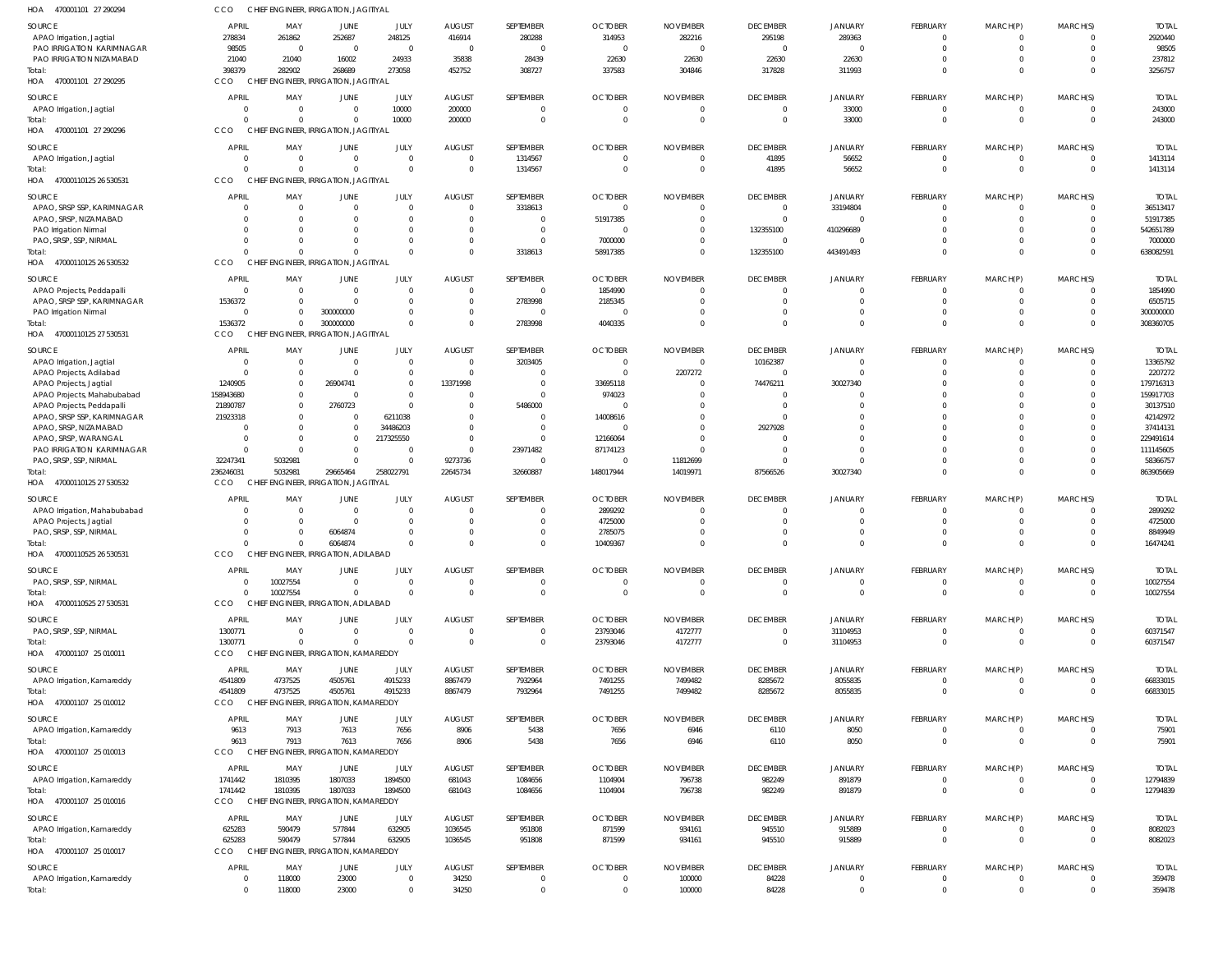| HOA 470001107 25 010018              | CCO                            | CHIEF ENGINEER, IRRIGATION, KAMAREDDY             |                                  |                            |                                  |                     |                                  |                                   |                             |                              |                      |                         |                      |                        |
|--------------------------------------|--------------------------------|---------------------------------------------------|----------------------------------|----------------------------|----------------------------------|---------------------|----------------------------------|-----------------------------------|-----------------------------|------------------------------|----------------------|-------------------------|----------------------|------------------------|
| <b>SOURCE</b>                        | <b>APRIL</b>                   | MAY                                               | JUNE                             | JULY                       | <b>AUGUST</b>                    | SEPTEMBER           | <b>OCTOBER</b>                   | <b>NOVEMBER</b>                   | <b>DECEMBER</b>             | JANUARY                      | FEBRUARY             | MARCH(P)                | MARCH(S)             | <b>TOTAL</b>           |
| APAO Irrigation, Kamareddy           | $\Omega$                       | $\mathbf 0$                                       | 35407                            | 67247                      | 621265                           | 184636              | 100119                           | 580365                            | 288273                      | 342831                       | $\Omega$             | $\overline{0}$          | $\mathbf 0$          | 2220143                |
| Total:<br>HOA 470001107 25 110111    | $\Omega$<br>CCO                | $\Omega$<br>CHIEF ENGINEER, IRRIGATION, KAMAREDDY | 35407                            | 67247                      | 621265                           | 184636              | 100119                           | 580365                            | 288273                      | 342831                       | $\Omega$             | $\Omega$                | $\Omega$             | 2220143                |
|                                      |                                |                                                   |                                  |                            |                                  |                     |                                  |                                   |                             |                              |                      |                         |                      |                        |
| SOURCE<br>APAO Irrigation, Kamareddy | <b>APRIL</b><br>$\Omega$       | MAY<br>$\overline{0}$                             | JUNE<br>99650                    | JULY<br>$\overline{0}$     | <b>AUGUST</b><br>$\overline{0}$  | SEPTEMBER<br>37595  | <b>OCTOBER</b><br>102154         | <b>NOVEMBER</b><br>$\overline{0}$ | <b>DECEMBER</b><br>286720   | <b>JANUARY</b><br>71462      | FEBRUARY<br>$\Omega$ | MARCH(P)<br>-0          | MARCH(S)<br>$\Omega$ | <b>TOTAL</b><br>597581 |
| Total:                               | $\Omega$                       | $\Omega$                                          | 99650                            | $\Omega$                   | $\overline{0}$                   | 37595               | 102154                           | $\overline{0}$                    | 286720                      | 71462                        | $\Omega$             | $\Omega$                | $\Omega$             | 597581                 |
| HOA 470001107 25 130131              | CCO                            | CHIEF ENGINEER, IRRIGATION, KAMAREDDY             |                                  |                            |                                  |                     |                                  |                                   |                             |                              |                      |                         |                      |                        |
| SOURCE                               | APRIL                          | MAY                                               | JUNE                             | JULY                       | <b>AUGUST</b>                    | SEPTEMBER           | <b>OCTOBER</b>                   | <b>NOVEMBER</b>                   | <b>DECEMBER</b>             | JANUARY                      | FEBRUARY             | MARCH(P)                | MARCH(S)             | <b>TOTAL</b>           |
| APAO Irrigation, Kamareddy           | $\Omega$<br>$\Omega$           | 13893<br>13893                                    | 10000<br>10000                   | 11142<br>11142             | 18500<br>18500                   | 13037<br>13037      | 14300<br>14300                   | 3000<br>3000                      | 23483<br>23483              | 26000<br>26000               | $\Omega$             | $^{\circ}$<br>$\Omega$  | $\Omega$<br>$\Omega$ | 133355<br>133355       |
| Total:<br>HOA 470001107 25 130132    | CCO                            | CHIEF ENGINEER, IRRIGATION, KAMAREDDY             |                                  |                            |                                  |                     |                                  |                                   |                             |                              |                      |                         |                      |                        |
| SOURCE                               | <b>APRIL</b>                   | MAY                                               | JUNE                             | JULY                       | <b>AUGUST</b>                    | SEPTEMBER           | <b>OCTOBER</b>                   | <b>NOVEMBER</b>                   | <b>DECEMBER</b>             | JANUARY                      | FEBRUARY             | MARCH(P)                | MARCH(S)             | <b>TOTAL</b>           |
| APAO Irrigation, Kamareddy           | $\Omega$                       | $\overline{0}$                                    | 236497                           | 3246                       | 252623                           | 197377              | 167128                           | 614990                            | 51948                       | 28406                        | $\Omega$             | $\overline{0}$          | $\Omega$             | 1552215                |
| Total:                               | $\Omega$                       | $\Omega$                                          | 236497                           | 3246                       | 252623                           | 197377              | 167128                           | 614990                            | 51948                       | 28406                        | $\Omega$             | $\Omega$                | $\Omega$             | 1552215                |
| HOA 470001107 25 130134              | CCO                            | CHIEF ENGINEER, IRRIGATION, KAMAREDDY             |                                  |                            |                                  |                     |                                  |                                   |                             |                              |                      |                         |                      |                        |
| SOURCE                               | <b>APRIL</b>                   | MAY                                               | JUNE                             | JULY                       | <b>AUGUST</b>                    | SEPTEMBER           | <b>OCTOBER</b>                   | <b>NOVEMBER</b>                   | <b>DECEMBER</b>             | JANUARY                      | FEBRUARY             | MARCH(P)                | MARCH(S)             | <b>TOTAL</b>           |
| APAO Irrigation, Kamareddy<br>Total: | $\Omega$<br>$\Omega$           | $\overline{0}$<br>$\Omega$                        | 569621<br>569621                 | 220002<br>220002           | 864294<br>864294                 | 314290<br>314290    | 220003<br>220003                 | 1157109<br>1157109                | 479289<br>479289            | 282861<br>282861             | - 0<br>$\Omega$      | $^{\circ}$<br>$\Omega$  | $\Omega$<br>$\Omega$ | 4107469<br>4107469     |
| HOA 470001107 25 130135              | CCO                            | CHIEF ENGINEER, IRRIGATION, KAMAREDDY             |                                  |                            |                                  |                     |                                  |                                   |                             |                              |                      |                         |                      |                        |
| SOURCE                               | <b>APRIL</b>                   | MAY                                               | <b>JUNE</b>                      | JULY                       | <b>AUGUST</b>                    | SEPTEMBER           | <b>OCTOBER</b>                   | <b>NOVEMBER</b>                   | <b>DECEMBER</b>             | <b>JANUARY</b>               | FEBRUARY             | MARCH(P)                | MARCH(S)             | <b>TOTAL</b>           |
| APAO Irrigation, Kamareddy           | 40343                          | 2964                                              | 21123                            | 22597                      | 4821                             | 9534                | 60010                            | 5804                              | 26543                       | 16445                        | - 0                  | -0                      | $\Omega$             | 210184                 |
| Total:                               | 40343                          | 2964                                              | 21123                            | 22597                      | 4821                             | 9534                | 60010                            | 5804                              | 26543                       | 16445                        | $\Omega$             | $\Omega$                | $\mathbf 0$          | 210184                 |
| HOA 470001107 25 240                 | CCO                            | CHIEF ENGINEER, IRRIGATION, KAMAREDDY             |                                  |                            |                                  |                     |                                  |                                   |                             |                              |                      |                         |                      |                        |
| SOURCE                               | <b>APRIL</b><br>$\Omega$       | MAY<br>$\overline{0}$                             | JUNE<br>$\overline{0}$           | JULY<br>$\Omega$           | <b>AUGUST</b><br>$\overline{0}$  | SEPTEMBER           | <b>OCTOBER</b><br>$\mathbf{0}$   | <b>NOVEMBER</b><br>212950         | <b>DECEMBER</b><br>58322    | <b>JANUARY</b><br>28229      | FEBRUARY             | MARCH(P)<br>-0          | MARCH(S)             | <b>TOTAL</b><br>299501 |
| APAO Irrigation, Kamareddy<br>Total: | $\Omega$                       | $\Omega$                                          | $\Omega$                         | $\Omega$                   | $\overline{0}$                   | $\Omega$            | $\overline{0}$                   | 212950                            | 58322                       | 28229                        | $\Omega$             | $\Omega$                | $\Omega$             | 299501                 |
| HOA 470001107 25 290291              | CCO                            | CHIEF ENGINEER, IRRIGATION, KAMAREDDY             |                                  |                            |                                  |                     |                                  |                                   |                             |                              |                      |                         |                      |                        |
| SOURCE                               | APRIL                          | MAY                                               | JUNE                             | JULY                       | <b>AUGUST</b>                    | SEPTEMBER           | <b>OCTOBER</b>                   | <b>NOVEMBER</b>                   | <b>DECEMBER</b>             | JANUARY                      | FEBRUARY             | MARCH(P)                | MARCH(S)             | <b>TOTAL</b>           |
| APAO Irrigation, Kamareddy           | 312280                         | 2985355                                           | 1394284                          | 1356695                    | 1779086                          | 2109933             | 2093459                          | 2052655                           | 2115885                     | 2008317                      | $\Omega$             | -0                      |                      | 18207949               |
| Total:<br>HOA 470001107 25 290292    | 312280<br>CCO                  | 2985355<br>CHIEF ENGINEER, IRRIGATION, KAMAREDDY  | 1394284                          | 1356695                    | 1779086                          | 2109933             | 2093459                          | 2052655                           | 2115885                     | 2008317                      | $\Omega$             | $\Omega$                | $\mathbf{0}$         | 18207949               |
|                                      |                                |                                                   |                                  |                            |                                  |                     |                                  |                                   |                             |                              |                      |                         |                      |                        |
| SOURCE<br>APAO Irrigation, Kamareddy | <b>APRIL</b><br>$\Omega$       | MAY<br>440                                        | <b>JUNE</b><br>220               | JULY<br>220                | <b>AUGUST</b><br>220             | SEPTEMBER<br>220    | <b>OCTOBER</b><br>220            | <b>NOVEMBER</b><br>220            | <b>DECEMBER</b><br>220      | JANUARY<br>220               | FEBRUARY<br>$\Omega$ | MARCH(P)<br>$\mathbf 0$ | MARCH(S)<br>$\Omega$ | <b>TOTAL</b><br>2200   |
| Total:                               | $\Omega$                       | 440                                               | 220                              | 220                        | 220                              | 220                 | 220                              | 220                               | 220                         | 220                          | $\Omega$             | $\Omega$                | $\Omega$             | 2200                   |
| HOA 470001107 25 290293              | CCO                            | CHIEF ENGINEER, IRRIGATION, KAMAREDDY             |                                  |                            |                                  |                     |                                  |                                   |                             |                              |                      |                         |                      |                        |
| SOURCE                               | <b>APRIL</b>                   | MAY                                               | JUNE                             | JULY                       | <b>AUGUST</b>                    | SEPTEMBER           | <b>OCTOBER</b>                   | <b>NOVEMBER</b>                   | <b>DECEMBER</b>             | <b>JANUARY</b>               | FEBRUARY             | MARCH(P)                | MARCH(S)             | <b>TOTAL</b>           |
| APAO Irrigation, Kamareddy           | 119779<br>119779               | 1145218                                           | 534947<br>534947                 | 520558<br>520558           | 324633                           | 519467<br>519467    | 236119                           | 211987                            | 236736                      | 403407                       | $\Omega$<br>$\Omega$ | -0<br>$\Omega$          | $\Omega$<br>$\Omega$ | 4252851<br>4252851     |
| Total:<br>HOA 470001107 25 290294    | CCO                            | 1145218<br>CHIEF ENGINEER, IRRIGATION, KAMAREDDY  |                                  |                            | 324633                           |                     | 236119                           | 211987                            | 236736                      | 403407                       |                      |                         |                      |                        |
| <b>SOURCE</b>                        | <b>APRIL</b>                   | MAY                                               | JUNE                             | JULY                       | <b>AUGUST</b>                    | SEPTEMBER           | <b>OCTOBER</b>                   | <b>NOVEMBER</b>                   | <b>DECEMBER</b>             | JANUARY                      | FEBRUARY             | MARCH(P)                | MARCH(S)             | <b>TOTAL</b>           |
| APAO Irrigation, Kamareddy           | 39167                          | 357287                                            | 167680                           | 163226                     | 199160                           | 281778              | 234784                           | 227469                            | 236665                      | 223470                       |                      | -0                      |                      | 2130686                |
| Total:                               | 39167                          | 357287                                            | 167680                           | 163226                     | 199160                           | 281778              | 234784                           | 227469                            | 236665                      | 223470                       | $\Omega$             | $\Omega$                | $\Omega$             | 2130686                |
| HOA 470001107 25 290295              | CCO                            | CHIEF ENGINEER, IRRIGATION, KAMAREDDY             |                                  |                            |                                  |                     |                                  |                                   |                             |                              |                      |                         |                      |                        |
| SOURCE                               | <b>APRIL</b>                   | MAY                                               | JUNE                             | JULY                       | <b>AUGUST</b>                    | SEPTEMBER           | <b>OCTOBER</b>                   | <b>NOVEMBER</b>                   | <b>DECEMBER</b>             | <b>JANUARY</b>               | FEBRUARY             | MARCH(P)                | MARCH(S)             | <b>TOTAL</b>           |
| APAO Irrigation, Kamareddy<br>Total: | $\Omega$<br>$\Omega$           | $\overline{0}$<br>$\Omega$                        | $\overline{0}$<br>$\Omega$       | $\overline{0}$<br>$\Omega$ | $\overline{0}$<br>$\overline{0}$ | - 0<br>$\Omega$     | $\overline{0}$<br>$\overline{0}$ | 109224<br>109224                  | 0<br>$\mathbf 0$            | $^{\circ}$<br>$\overline{0}$ | $\Omega$<br>$\Omega$ | -0<br>$\Omega$          | $\Omega$             | 109224<br>109224       |
| HOA 470001107 25 290296              | CCO                            | CHIEF ENGINEER, IRRIGATION, KAMAREDDY             |                                  |                            |                                  |                     |                                  |                                   |                             |                              |                      |                         |                      |                        |
| SOURCE                               | <b>APRIL</b>                   | MAY                                               | JUNE                             | JULY                       | <b>AUGUST</b>                    | SEPTEMBER           | <b>OCTOBER</b>                   | <b>NOVEMBER</b>                   | <b>DECEMBER</b>             | <b>JANUARY</b>               | FEBRUARY             | MARCH(P)                | MARCH(S)             | <b>TOTAL</b>           |
| APAO Irrigation, Kamareddy           | $\mathbf{0}$                   | $\overline{0}$                                    | $\overline{0}$                   | $\Omega$                   | 65259                            | - 0                 | $\overline{0}$                   | 208635                            | 247060                      | 603322                       |                      | $\mathbf 0$             | $\Omega$             | 1124276                |
| Total:<br>HOA 470001107 25 300301    | $\Omega$<br>CCO                | $\Omega$<br>CHIEF ENGINEER, IRRIGATION, KAMAREDDY | $\Omega$                         | $\Omega$                   | 65259                            | $\Omega$            | $\overline{0}$                   | 208635                            | 247060                      | 603322                       | $\Omega$             | $\Omega$                | $\Omega$             | 1124276                |
|                                      |                                |                                                   |                                  |                            |                                  |                     |                                  |                                   |                             |                              |                      |                         |                      |                        |
| SOURCE<br>APAO Irrigation, Kamareddy | <b>APRIL</b><br>$\overline{0}$ | MAY<br>$\overline{0}$                             | JUNE<br>$\overline{0}$           | JULY<br>$\overline{0}$     | <b>AUGUST</b><br>$\overline{0}$  | SEPTEMBER<br>168000 | <b>OCTOBER</b><br>28000          | <b>NOVEMBER</b><br>220328         | <b>DECEMBER</b><br>112000   | <b>JANUARY</b><br>56000      | FEBRUARY<br>$\Omega$ | MARCH(P)<br>-0          | MARCH(S)<br>$\Omega$ | <b>TOTAL</b><br>584328 |
| Total:                               | $\Omega$                       | $\Omega$                                          | $\overline{0}$                   | $\overline{0}$             | $\overline{0}$                   | 168000              | 28000                            | 220328                            | 112000                      | 56000                        | $\Omega$             | $\overline{0}$          | $\mathbf{0}$         | 584328                 |
| HOA 470001107 25 300302              | CCO                            | CHIEF ENGINEER, IRRIGATION, KAMAREDDY             |                                  |                            |                                  |                     |                                  |                                   |                             |                              |                      |                         |                      |                        |
| SOURCE                               | <b>APRIL</b>                   | MAY                                               | <b>JUNE</b>                      | JULY                       | <b>AUGUST</b>                    | SEPTEMBER           | <b>OCTOBER</b>                   | <b>NOVEMBER</b>                   | <b>DECEMBER</b>             | JANUARY                      | FEBRUARY             | MARCH(P)                | MARCH(S)             | <b>TOTAL</b>           |
| APAO Irrigation, Kamareddy           | 0<br>$\Omega$                  | $\overline{0}$<br>$\Omega$                        | 32426                            | 14604<br>14604             | 68488                            | 985810              | 1826743                          | 1123399                           | 615429                      | 550389                       | $\Omega$             | -0                      |                      | 5217288                |
| Total:<br>HOA 470001107 25 310318    | CCO                            | CHIEF ENGINEER, IRRIGATION, KAMAREDDY             | 32426                            |                            | 68488                            | 985810              | 1826743                          | 1123399                           | 615429                      | 550389                       |                      | $\overline{0}$          | $\mathbf{0}$         | 5217288                |
| SOURCE                               | <b>APRIL</b>                   | MAY                                               | <b>JUNE</b>                      | JULY                       | <b>AUGUST</b>                    | SEPTEMBER           | <b>OCTOBER</b>                   | <b>NOVEMBER</b>                   | <b>DECEMBER</b>             | <b>JANUARY</b>               | FEBRUARY             | MARCH(P)                | MARCH(S)             | <b>TOTAL</b>           |
| APAO Irrigation, Kamareddy           | $\overline{0}$                 | 20000                                             | $\overline{0}$                   | $\overline{0}$             | 20000                            | 20000               | $\overline{0}$                   | $\overline{0}$                    | $\mathbf 0$                 | 20000                        | - 0                  | -0                      |                      | 80000                  |
| Total:                               | $\Omega$                       | 20000                                             | $\mathbf 0$                      | $\Omega$                   | 20000                            | 20000               | $\overline{0}$                   | $\overline{0}$                    | $\mathbf 0$                 | 20000                        | $\Omega$             | $\Omega$                | $\Omega$             | 80000                  |
| HOA 470001107 25 510511              | CCO                            | CHIEF ENGINEER, IRRIGATION, KAMAREDDY             |                                  |                            |                                  |                     |                                  |                                   |                             |                              |                      |                         |                      |                        |
| SOURCE                               | <b>APRIL</b>                   | MAY                                               | JUNE                             | JULY                       | <b>AUGUST</b>                    | SEPTEMBER           | <b>OCTOBER</b>                   | <b>NOVEMBER</b>                   | <b>DECEMBER</b>             | <b>JANUARY</b>               | FEBRUARY             | MARCH(P)                | MARCH(S)             | <b>TOTAL</b>           |
| APAO Irrigation, Kamareddy<br>Total: | $\Omega$<br>$\Omega$           | $\overline{0}$<br>$\Omega$                        | $\overline{0}$<br>$\overline{0}$ | $\Omega$<br>$\Omega$       | $\overline{0}$<br>$\overline{0}$ | - 0<br>$\Omega$     | $\overline{0}$<br>$\overline{0}$ | 36092<br>36092                    | $\mathbf 0$<br>$\mathbf{0}$ | $^{\circ}$<br>$\overline{0}$ | $\Omega$<br>$\Omega$ | $^{\circ}$<br>$\Omega$  | $\Omega$<br>$\Omega$ | 36092<br>36092         |
| HOA 47000110725 25 260               | CCO                            | CHIEF ENGINEER, IRRIGATION, KAMAREDDY             |                                  |                            |                                  |                     |                                  |                                   |                             |                              |                      |                         |                      |                        |
| SOURCE                               | <b>APRIL</b>                   | MAY                                               | JUNE                             | JULY                       | AUGUST                           | SEPTEMBER           | <b>OCTOBER</b>                   | <b>NOVEMBER</b>                   | <b>DECEMBER</b>             | JANUARY                      | FEBRUARY             | MARCH(P)                | MARCH(S)             | <b>TOTAL</b>           |
| APAO Irrigation, Kamareddy           | $\overline{0}$                 | $\overline{0}$                                    | $\overline{0}$                   | $\overline{0}$             | $\overline{0}$                   | $\Omega$            | $\overline{0}$                   | $\overline{0}$                    | 33000                       | $\mathbf 0$                  | $\overline{0}$       | -0                      |                      | 33000                  |
| Total:                               | $\Omega$                       | $\Omega$                                          | $\Omega$                         | $\Omega$                   | $\Omega$                         | $\Omega$            | $\Omega$                         | $\overline{0}$                    | 33000                       | $\overline{0}$               | $\Omega$             | $\Omega$                |                      | 33000                  |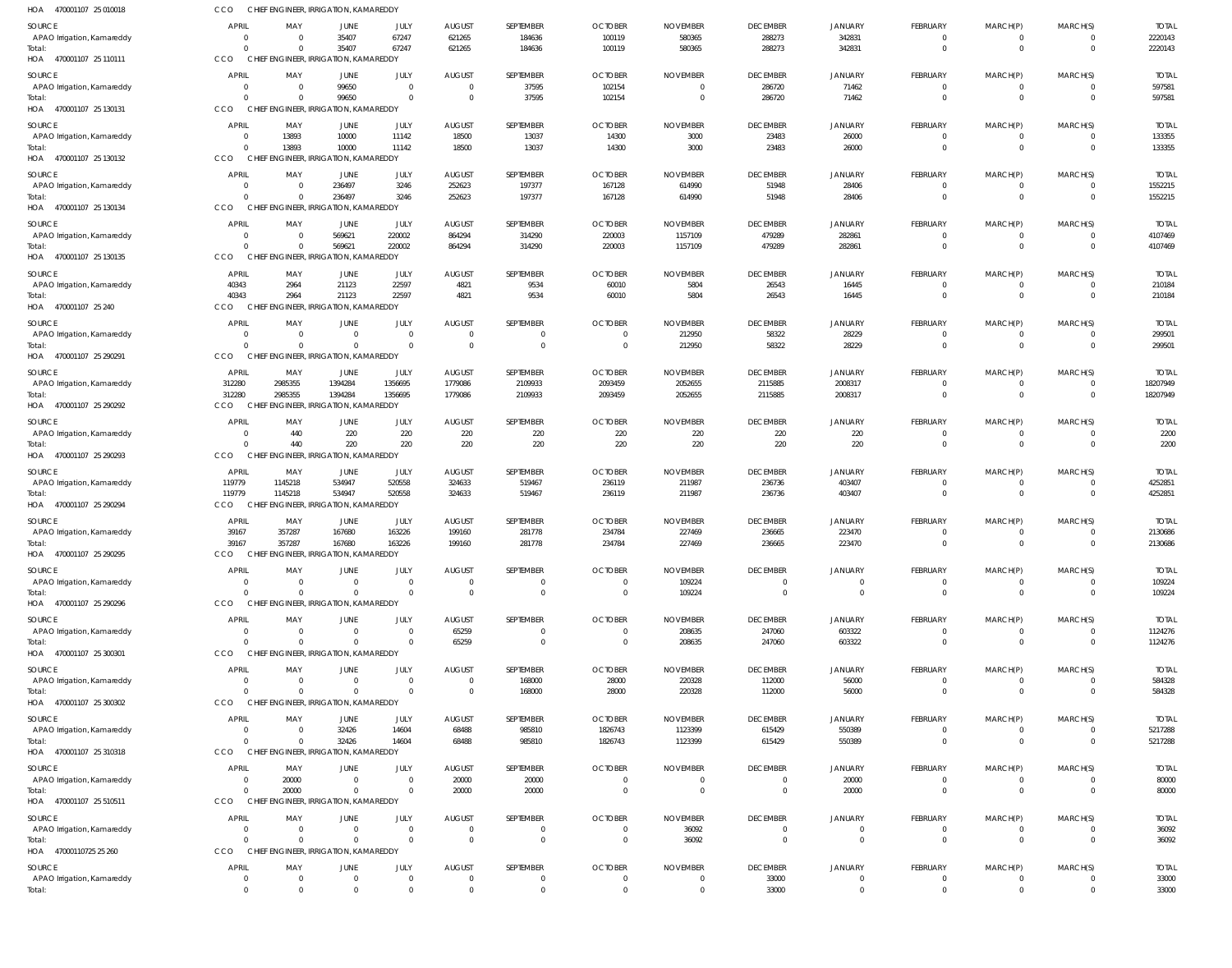| HOA 47000110725 27 530531                    | CCO                    | CHIEF ENGINEER, IRRIGATION, NIZAMABAD               |                                  |                            |                                 |                      |                                  |                               |                            |                           |                            |                            |                              |                          |
|----------------------------------------------|------------------------|-----------------------------------------------------|----------------------------------|----------------------------|---------------------------------|----------------------|----------------------------------|-------------------------------|----------------------------|---------------------------|----------------------------|----------------------------|------------------------------|--------------------------|
| <b>SOURCE</b>                                | APRIL                  | MAY                                                 | JUNE                             | JULY                       | <b>AUGUST</b>                   | SEPTEMBER            | <b>OCTOBER</b>                   | <b>NOVEMBER</b>               | <b>DECEMBER</b>            | <b>JANUARY</b>            | <b>FEBRUARY</b>            | MARCH(P)                   | MARCH(S)                     | <b>TOTAL</b>             |
| APAO Irrigation, Kamareddy                   | - 0                    | 8963268                                             | $\overline{0}$                   | 6456327                    | 5332207                         | $\Omega$             | 4352984                          | $\mathbf 0$                   | 21699152                   | $^{\circ}$                | $\Omega$                   | - 0                        | $\mathbf{0}$                 | 46803938                 |
| PAO IRRIGATION NIZAMABAD                     | 200588600              | - 0                                                 | $\overline{0}$                   | $\Omega$                   | 52257276                        | $\Omega$             | 16041679                         | $\overline{0}$                | $\overline{0}$             | $\mathbf 0$               | $\Omega$                   | $\Omega$                   | $\mathbf{0}$                 | 268887555                |
| Total:<br>HOA 47000110725 27 530532          | 200588600<br>CCO       | 8963268<br>CHIEF ENGINEER, IRRIGATION, NIZAMABAD    | $\overline{0}$                   | 6456327                    | 57589483                        | $\Omega$             | 20394663                         | $\overline{0}$                | 21699152                   | $\mathbf 0$               | $\Omega$                   | $\Omega$                   | $\mathbf{0}$                 | 315691493                |
| <b>SOURCE</b>                                | <b>APRIL</b>           | MAY                                                 | JUNE                             | JULY                       | <b>AUGUST</b>                   | SEPTEMBER            | <b>OCTOBER</b>                   | <b>NOVEMBER</b>               | <b>DECEMBER</b>            | <b>JANUARY</b>            | <b>FEBRUARY</b>            | MARCH(P)                   | MARCH(S)                     | <b>TOTAL</b>             |
| PAO IRRIGATION NIZAMABAD                     | - 0                    | $\overline{0}$                                      | $\overline{0}$                   | $\overline{0}$             | $\overline{0}$                  | $\Omega$             | 1069062                          | $\Omega$                      | $\overline{0}$             | 0                         | $\Omega$                   |                            | 0                            | 1069062                  |
| Total:                                       | $\Omega$               | $\overline{0}$                                      | $\overline{0}$                   | $\Omega$                   | $\overline{0}$                  | $\Omega$             | 1069062                          | $\overline{0}$                | $\mathbf 0$                | $\mathbf 0$               | $\Omega$                   | $\Omega$                   | $\mathbf{0}$                 | 1069062                  |
| HOA 470001108 27 290291                      | CCO                    | CHIEF ENGINEER, IRRIGATION, WANAPARTHY              |                                  |                            |                                 |                      |                                  |                               |                            |                           |                            |                            |                              |                          |
| <b>SOURCE</b>                                | APRIL                  | MAY                                                 | JUNE                             | JULY                       | <b>AUGUST</b>                   | SEPTEMBER            | <b>OCTOBER</b>                   | <b>NOVEMBER</b>               | <b>DECEMBER</b>            | <b>JANUARY</b>            | <b>FEBRUARY</b>            | MARCH(P)                   | MARCH(S)                     | <b>TOTAL</b>             |
| PAO, PJP, Jogulamba Gadwal<br>Total:         | $\Omega$<br>$\Omega$   | 1495280<br>1495280                                  | 1505938<br>1505938               | 1464620<br>1464620         | 2741515<br>2741515              | 2384940<br>2384940   | 2386670<br>2386670               | 2390390<br>2390390            | 2393850<br>2393850         | 2357261<br>2357261        | $\overline{0}$<br>$\Omega$ | $\overline{0}$<br>$\Omega$ | $\mathbf{0}$<br>$\mathbf{0}$ | 19120464<br>19120464     |
| HOA 470001108 27 290292                      | CCO                    | CHIEF ENGINEER, IRRIGATION, WANAPARTHY              |                                  |                            |                                 |                      |                                  |                               |                            |                           |                            |                            |                              |                          |
| SOURCE                                       | APRIL                  | MAY                                                 | JUNE                             | JULY                       | AUGUST                          | SEPTEMBER            | <b>OCTOBER</b>                   | <b>NOVEMBER</b>               | <b>DECEMBER</b>            | <b>JANUARY</b>            | FEBRUARY                   | MARCH(P)                   | MARCH(S)                     | <b>TOTAL</b>             |
| PAO, PJP, Jogulamba Gadwal                   | - 0                    | 500                                                 | 500                              | 500                        | 500                             | 500                  | 3000                             | 500                           | 500                        | 500                       | $\overline{0}$             | $\overline{0}$             | $\mathbf{0}$                 | 7000                     |
| Total:                                       | $\Omega$               | 500                                                 | 500                              | 500                        | 500                             | 500                  | 3000                             | 500                           | 500                        | 500                       | $\Omega$                   | $\Omega$                   | $\mathbf 0$                  | 7000                     |
| HOA 470001108 27 290293                      | CCO                    | CHIEF ENGINEER, IRRIGATION, WANAPARTHY              |                                  |                            |                                 |                      |                                  |                               |                            |                           |                            |                            |                              |                          |
| SOURCE                                       | APRIL                  | MAY                                                 | JUNE                             | JULY                       | <b>AUGUST</b>                   | SEPTEMBER            | <b>OCTOBER</b>                   | <b>NOVEMBER</b>               | <b>DECEMBER</b>            | <b>JANUARY</b>            | <b>FEBRUARY</b>            | MARCH(P)                   | MARCH(S)                     | <b>TOTAL</b>             |
| PAO, PJP, Jogulamba Gadwal                   | $\Omega$<br>$\Omega$   | 574628                                              | 578383<br>578383                 | 562922<br>562922           | 348665                          | 172684               | 172809                           | 173080                        | 502086                     | 173942                    | $\Omega$<br>$\Omega$       | $\Omega$                   | $\mathbf{0}$                 | 3259199<br>3259199       |
| Total:<br>HOA 470001108 27 290294            | CCO                    | 574628<br>CHIEF ENGINEER, IRRIGATION, WANAPARTHY    |                                  |                            | 348665                          | 172684               | 172809                           | 173080                        | 502086                     | 173942                    |                            |                            | $\mathbf{0}$                 |                          |
| SOURCE                                       | APRIL                  | MAY                                                 | JUNE                             | JULY                       | <b>AUGUST</b>                   | SEPTEMBER            | <b>OCTOBER</b>                   | <b>NOVEMBER</b>               | <b>DECEMBER</b>            | <b>JANUARY</b>            | <b>FEBRUARY</b>            | MARCH(P)                   | MARCH(S)                     | <b>TOTAL</b>             |
| PAO, PJP, Jogulamba Gadwal                   |                        | 265909                                              | 265252                           | 260938                     | 448145                          | 360900               | 361091                           | 361499                        | 361881                     | 362805                    | $\overline{0}$             | 0                          | $\mathbf{0}$                 | 3048420                  |
| Total:                                       | $\Omega$               | 265909                                              | 265252                           | 260938                     | 448145                          | 360900               | 361091                           | 361499                        | 361881                     | 362805                    | $\Omega$                   | $\Omega$                   | $\mathbf 0$                  | 3048420                  |
| HOA 470001108 27 290296                      | <b>CCO</b>             | CHIEF ENGINEER, IRRIGATION, WANAPARTHY              |                                  |                            |                                 |                      |                                  |                               |                            |                           |                            |                            |                              |                          |
| SOURCE                                       | <b>APRIL</b>           | MAY                                                 | <b>JUNE</b>                      | JULY                       | <b>AUGUST</b>                   | SEPTEMBER            | <b>OCTOBER</b>                   | <b>NOVEMBER</b>               | <b>DECEMBER</b>            | <b>JANUARY</b>            | FEBRUARY                   | MARCH(P)                   | MARCH(S)                     | <b>TOTAL</b>             |
| PAO, PJP, Jogulamba Gadwal                   | $\Omega$<br>$\Omega$   | $\overline{0}$<br>$\Omega$                          | $\overline{0}$<br>$\overline{0}$ | $\overline{0}$<br>$\Omega$ | 985219                          | $\Omega$<br>$\Omega$ | $\overline{0}$<br>$\overline{0}$ | $\mathbf 0$<br>$\overline{0}$ | 120000                     | 0<br>$\mathbf 0$          | $\Omega$<br>$\Omega$       | $\Omega$<br>$\Omega$       | $\mathbf{0}$<br>$\mathbf{0}$ | 1105219                  |
| Total:<br>HOA 47000110825 26 530531          | CCO                    | CHIEF ENGINEER, IRRIGATION, WANAPARTHY              |                                  |                            | 985219                          |                      |                                  |                               | 120000                     |                           |                            |                            |                              | 1105219                  |
|                                              | APRIL                  |                                                     | JUNE                             | JULY                       | <b>AUGUST</b>                   | SEPTEMBER            | <b>OCTOBER</b>                   | <b>NOVEMBER</b>               | <b>DECEMBER</b>            | JANUARY                   | FEBRUARY                   | MARCH(P)                   | MARCH(S)                     | <b>TOTAL</b>             |
| SOURCE<br>PAO, PJP, Jogulamba Gadwal         | 109730434              | MAY<br>$\overline{0}$                               | $\overline{0}$                   | $\overline{0}$             | $\overline{0}$                  | $\Omega$             | $\overline{0}$                   | $\Omega$                      | 49951967                   | $\mathbf 0$               | $\overline{0}$             | $\overline{0}$             | $\overline{0}$               | 159682401                |
| Total:                                       | 109730434              | $\Omega$                                            | $\Omega$                         | $\Omega$                   | $\overline{0}$                  | $\Omega$             | $\overline{0}$                   | $\Omega$                      | 49951967                   | $\Omega$                  | $\Omega$                   | $\Omega$                   | $\mathbf{0}$                 | 159682401                |
| HOA 470001117 25 010011                      | CCO                    | CHIEF ENGINEER, IRRIGATION, SANGA REDDY             |                                  |                            |                                 |                      |                                  |                               |                            |                           |                            |                            |                              |                          |
| SOURCE                                       | <b>APRIL</b>           | MAY                                                 | JUNE                             | JULY                       | AUGUST                          | SEPTEMBER            | <b>OCTOBER</b>                   | <b>NOVEMBER</b>               | <b>DECEMBER</b>            | JANUARY                   | <b>FEBRUARY</b>            | MARCH(P)                   | MARCH(S)                     | <b>TOTAL</b>             |
| APAO Irrigation, Sangareddy                  | 6246677                | 6848082                                             | 6378195                          | 7208867                    | 11267797                        | 10190550             | 10731790                         | 10540212                      | 12734339                   | 11300138                  | $\Omega$                   | $\Omega$                   | $\mathbf 0$                  | 93446647                 |
| Total:<br>HOA 470001117 25 010012            | 6246677<br>CCO         | 6848082<br>CHIEF ENGINEER, IRRIGATION, SANGA REDDY  | 6378195                          | 7208867                    | 11267797                        | 10190550             | 10731790                         | 10540212                      | 12734339                   | 11300138                  | $\overline{0}$             | $\overline{0}$             | $\mathbf{0}$                 | 93446647                 |
|                                              |                        |                                                     |                                  |                            |                                 |                      |                                  |                               |                            |                           |                            |                            |                              |                          |
| SOURCE<br>APAO Irrigation, Sangareddy        | <b>APRIL</b><br>16835  | MAY<br>9161                                         | <b>JUNE</b><br>8828              | JULY<br>9726               | <b>AUGUST</b><br>10908          | SEPTEMBER<br>9559    | <b>OCTOBER</b><br>10940          | <b>NOVEMBER</b><br>6549       | <b>DECEMBER</b><br>12397   | <b>JANUARY</b><br>10220   | FEBRUARY<br>$\Omega$       | MARCH(P)                   | MARCH(S)<br>0                | <b>TOTAL</b><br>105123   |
| Total:                                       | 16835                  | 9161                                                | 8828                             | 9726                       | 10908                           | 9559                 | 10940                            | 6549                          | 12397                      | 10220                     | $\overline{0}$             | $\Omega$                   | $\mathbf{0}$                 | 105123                   |
| HOA 470001117 25 010013                      | CCO                    | CHIEF ENGINEER, IRRIGATION, SANGA REDDY             |                                  |                            |                                 |                      |                                  |                               |                            |                           |                            |                            |                              |                          |
| <b>SOURCE</b>                                | <b>APRIL</b>           | MAY                                                 | JUNE                             | JULY                       | <b>AUGUST</b>                   | SEPTEMBER            | <b>OCTOBER</b>                   | <b>NOVEMBER</b>               | <b>DECEMBER</b>            | <b>JANUARY</b>            | FEBRUARY                   | MARCH(P)                   | MARCH(S)                     | <b>TOTAL</b>             |
| APAO Irrigation, Sangareddy                  | 2399690                | 2630816                                             | 2518037                          | 2814292                    | 1909901                         | 1185819              | 1459677                          | 1358877                       | 1551372                    | 1155318                   | $\Omega$                   | $\Omega$                   | $\Omega$                     | 18983799                 |
| Total:<br>HOA 470001117 25 010016            | 2399690<br>CCO         | 2630816<br>CHIEF ENGINEER, IRRIGATION, SANGA REDDY  | 2518037                          | 2814292                    | 1909901                         | 1185819              | 1459677                          | 1358877                       | 1551372                    | 1155318                   | $\overline{0}$             | $\mathbf{0}$               | $\overline{0}$               | 18983799                 |
|                                              |                        |                                                     |                                  |                            |                                 |                      |                                  |                               |                            |                           |                            |                            |                              |                          |
| SOURCE<br>APAO Irrigation, Sangareddy        | APRIL<br>927654        | MAY<br>932581                                       | JUNE<br>862651                   | JULY<br>972516             | <b>AUGUST</b><br>1576405        | SEPTEMBER<br>1264023 | <b>OCTOBER</b><br>1346276        | <b>NOVEMBER</b><br>1268411    | <b>DECEMBER</b><br>1598749 | <b>JANUARY</b><br>1372935 | FEBRUARY<br>$\overline{0}$ | MARCH(P)<br>$\overline{0}$ | MARCH(S)<br>$\mathbf{0}$     | <b>TOTAL</b><br>12122201 |
| Total:                                       | 927654                 | 932581                                              | 862651                           | 972516                     | 1576405                         | 1264023              | 1346276                          | 1268411                       | 1598749                    | 1372935                   | $\overline{0}$             | $\Omega$                   | $\mathbf{0}$                 | 12122201                 |
| HOA 470001117 25 010017                      | CCO                    | CHIEF ENGINEER, IRRIGATION, SANGA REDDY             |                                  |                            |                                 |                      |                                  |                               |                            |                           |                            |                            |                              |                          |
| <b>SOURCE</b>                                | APRIL                  | MAY                                                 | JUNE                             | JULY                       | <b>AUGUST</b>                   | SEPTEMBER            | <b>OCTOBER</b>                   | <b>NOVEMBER</b>               | <b>DECEMBER</b>            | JANUARY                   | FEBRUARY                   | MARCH(P)                   | MARCH(S)                     | <b>TOTAL</b>             |
| APAO Irrigation, Sangareddy                  | 166500                 | $\overline{\mathbf{0}}$                             | 101174                           | 155357                     | 465838                          | 73665                | 258839                           | 100000                        | 445699                     | 214125                    | $\overline{0}$             |                            | $\mathbf{0}$                 | 1981197                  |
| Total:<br>HOA 470001117 25 010018            | 166500<br>CCO          | - 0<br>CHIEF ENGINEER, IRRIGATION, SANGA REDDY      | 101174                           | 155357                     | 465838                          | 73665                | 258839                           | 100000                        | 445699                     | 214125                    | $\Omega$                   | $\Omega$                   | $\mathbf{0}$                 | 1981197                  |
|                                              |                        |                                                     |                                  |                            |                                 |                      |                                  |                               |                            |                           |                            |                            |                              |                          |
| SOURCE<br>APAO Irrigation, Sangareddy        | <b>APRIL</b>           | MAY<br>$\overline{0}$                               | JUNE<br>$\overline{0}$           | JULY<br>$\overline{0}$     | <b>AUGUST</b><br>$\overline{0}$ | SEPTEMBER<br>427753  | <b>OCTOBER</b><br>493487         | <b>NOVEMBER</b><br>232851     | <b>DECEMBER</b><br>441919  | <b>JANUARY</b><br>291225  | FEBRUARY<br>$\overline{0}$ | MARCH(P)                   | MARCH(S)<br>0                | <b>TOTAL</b><br>1887235  |
| Total:                                       | $\Omega$               | $\overline{\mathbf{0}}$                             | $\overline{0}$                   | $\Omega$                   | $\overline{0}$                  | 427753               | 493487                           | 232851                        | 441919                     | 291225                    | $\Omega$                   | $\Omega$                   | $\mathbf{0}$                 | 1887235                  |
| HOA 470001117 25 020023                      | CCO                    | CHIEF ENGINEER, IRRIGATION, SANGA REDDY             |                                  |                            |                                 |                      |                                  |                               |                            |                           |                            |                            |                              |                          |
| <b>SOURCE</b>                                | APRIL                  | MAY                                                 | <b>JUNE</b>                      | JULY                       | <b>AUGUST</b>                   | SEPTEMBER            | <b>OCTOBER</b>                   | <b>NOVEMBER</b>               | <b>DECEMBER</b>            | JANUARY                   | FEBRUARY                   | MARCH(P)                   | MARCH(S)                     | <b>TOTAL</b>             |
| APAO Irrigation, Sangareddy                  | $\Omega$               | $\overline{\mathbf{0}}$                             | $\overline{0}$                   | $\overline{0}$             | 20869                           | 4000                 | 85145                            | 14823                         | 17269                      | 30515                     | $\Omega$                   |                            | $\mathbf{0}$                 | 172621                   |
| Total:<br>HOA 470001117 25 130131            | $\Omega$<br><b>CCO</b> | $\Omega$<br>CHIEF ENGINEER, IRRIGATION, SANGA REDDY | $\overline{0}$                   | $\Omega$                   | 20869                           | 4000                 | 85145                            | 14823                         | 17269                      | 30515                     | $\overline{0}$             | $\mathbf{0}$               | $\mathbf{0}$                 | 172621                   |
|                                              |                        |                                                     |                                  |                            |                                 |                      |                                  |                               |                            |                           |                            |                            |                              |                          |
| SOURCE<br>APAO Irrigation, Sangareddy        | APRIL<br>- 0           | MAY<br>$\overline{0}$                               | JUNE<br>$\overline{0}$           | JULY<br>34966              | AUGUST<br>4000                  | SEPTEMBER<br>15764   | <b>OCTOBER</b><br>1000           | <b>NOVEMBER</b><br>16000      | <b>DECEMBER</b><br>5000    | JANUARY<br>19569          | FEBRUARY<br>$\overline{0}$ | MARCH(P)                   | MARCH(S)<br>$\mathbf{0}$     | <b>TOTAL</b><br>96299    |
| Total:                                       | $\Omega$               | $\Omega$                                            | $\Omega$                         | 34966                      | 4000                            | 15764                | 1000                             | 16000                         | 5000                       | 19569                     | $\Omega$                   | $\Omega$                   | $\Omega$                     | 96299                    |
| HOA 470001117 25 130132                      | CCO                    | CHIEF ENGINEER, IRRIGATION, SANGA REDDY             |                                  |                            |                                 |                      |                                  |                               |                            |                           |                            |                            |                              |                          |
| SOURCE                                       | APRIL                  | MAY                                                 | JUNE                             | JULY                       | <b>AUGUST</b>                   | SEPTEMBER            | <b>OCTOBER</b>                   | <b>NOVEMBER</b>               | <b>DECEMBER</b>            | <b>JANUARY</b>            | FEBRUARY                   | MARCH(P)                   | MARCH(S)                     | <b>TOTAL</b>             |
| APAO Irrigation, Sangareddy                  | $\Omega$               | $\overline{0}$                                      | $\overline{0}$                   | 41700                      | 207492                          | 77705                | 14481                            | 197255                        | 113676                     | 21725                     | $\Omega$                   |                            | $\mathbf{0}$                 | 674034                   |
| Total:<br>HOA 470001117 25 130134            | $\Omega$<br><b>CCO</b> | - 0<br>CHIEF ENGINEER, IRRIGATION, SANGA REDDY      | $\overline{0}$                   | 41700                      | 207492                          | 77705                | 14481                            | 197255                        | 113676                     | 21725                     | $\overline{0}$             | $\overline{0}$             | $\mathbf{0}$                 | 674034                   |
|                                              | APRIL                  |                                                     | <b>JUNE</b>                      |                            |                                 |                      |                                  |                               |                            |                           | FEBRUARY                   |                            |                              |                          |
| <b>SOURCE</b><br>APAO Irrigation, Sangareddy | $\Omega$               | MAY<br>$\overline{0}$                               | 125716                           | JULY<br>419574             | <b>AUGUST</b><br>31429          | SEPTEMBER<br>125714  | <b>OCTOBER</b><br>223145         | <b>NOVEMBER</b><br>127287     | <b>DECEMBER</b><br>94207   | <b>JANUARY</b><br>251274  | 0                          | MARCH(P)                   | MARCH(S)<br>0                | <b>TOTAL</b><br>1398346  |
| Total:                                       | $\Omega$               | $\overline{0}$                                      | 125716                           | 419574                     | 31429                           | 125714               | 223145                           | 127287                        | 94207                      | 251274                    | $\Omega$                   | $\Omega$                   | $\Omega$                     | 1398346                  |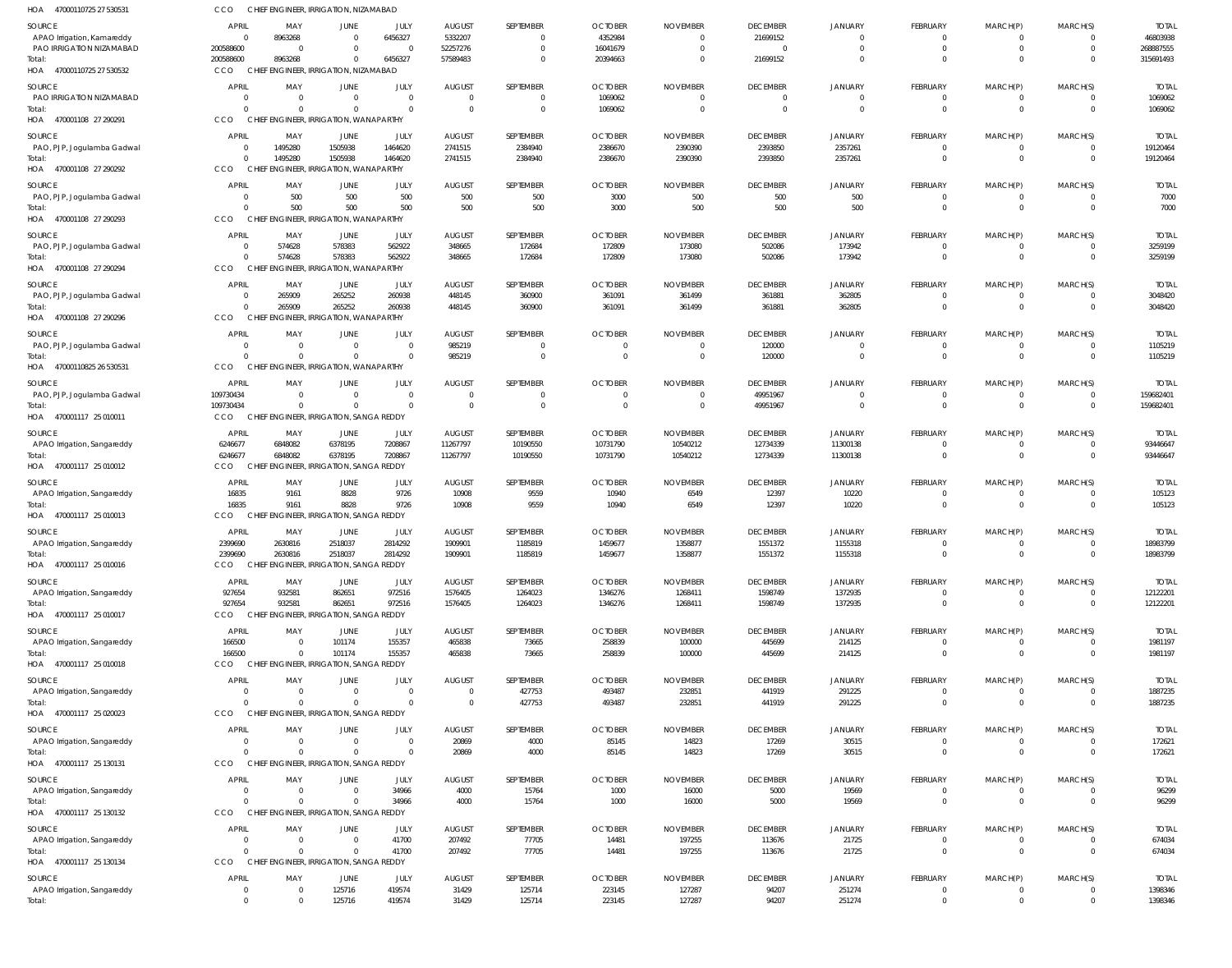| HOA 470001117 25 130135               | CCO                            | CHIEF ENGINEER, IRRIGATION, SANGA REDDY             |                      |                        |                                  |                           |                                  |                               |                                            |                                  |                                  |                               |                                  |                         |
|---------------------------------------|--------------------------------|-----------------------------------------------------|----------------------|------------------------|----------------------------------|---------------------------|----------------------------------|-------------------------------|--------------------------------------------|----------------------------------|----------------------------------|-------------------------------|----------------------------------|-------------------------|
| SOURCE                                | <b>APRIL</b>                   | MAY                                                 | JUNE                 | JULY                   | <b>AUGUST</b>                    | SEPTEMBER                 | <b>OCTOBER</b>                   | <b>NOVEMBER</b>               | <b>DECEMBER</b>                            | <b>JANUARY</b>                   | FEBRUARY                         | MARCH(P)                      | MARCH(S)                         | <b>TOTAL</b>            |
| APAO Irrigation, Sangareddy           | $\overline{0}$                 | $\overline{0}$                                      | $\Omega$             | 250857                 | 10000                            | $\mathbf{0}$              | 188337                           | 15751                         | 13455                                      | $\overline{0}$                   | $\overline{0}$                   | $\overline{0}$                | $\overline{0}$                   | 478400                  |
| Total:<br>HOA 470001117 25 240        | $\Omega$<br>CCO                | $\Omega$<br>CHIEF ENGINEER, IRRIGATION, SANGA REDDY | $\Omega$             | 250857                 | 10000                            | $\mathbf 0$               | 188337                           | 15751                         | 13455                                      | $\overline{0}$                   | $\mathbf 0$                      | $\mathbf{0}$                  | $\overline{0}$                   | 478400                  |
|                                       |                                |                                                     |                      |                        |                                  |                           |                                  |                               |                                            |                                  |                                  |                               |                                  |                         |
| SOURCE<br>APAO Irrigation, Sangareddy | <b>APRIL</b><br>$\overline{0}$ | MAY<br>$\overline{0}$                               | JUNE<br>$\Omega$     | JULY<br>72380          | <b>AUGUST</b><br>15576           | SEPTEMBER<br>15650        | <b>OCTOBER</b><br>72415          | <b>NOVEMBER</b><br>184687     | <b>DECEMBER</b><br>$\overline{0}$          | <b>JANUARY</b><br>15188          | FEBRUARY<br>$\mathbf{0}$         | MARCH(P)<br>$\mathbf 0$       | MARCH(S)<br>$\overline{0}$       | <b>TOTAL</b><br>375896  |
| Total:                                | $\Omega$                       | $\Omega$                                            |                      | 72380                  | 15576                            | 15650                     | 72415                            | 184687                        | $\overline{0}$                             | 15188                            | $\mathbf{0}$                     | $\mathbf 0$                   | $\overline{0}$                   | 375896                  |
| HOA 470001117 25 290291               | CCO                            | CHIEF ENGINEER, IRRIGATION, SANGA REDDY             |                      |                        |                                  |                           |                                  |                               |                                            |                                  |                                  |                               |                                  |                         |
| SOURCE                                | APRIL                          | MAY                                                 | JUNE                 | JULY                   | <b>AUGUST</b>                    | SEPTEMBER                 | <b>OCTOBER</b>                   | <b>NOVEMBER</b>               | <b>DECEMBER</b>                            | <b>JANUARY</b>                   | FEBRUARY                         | MARCH(P)                      | MARCH(S)                         | <b>TOTAL</b>            |
| APAO Irrigation, Sangareddy           | 1662455                        | 1662455                                             | 1595010              | 1667710                | 2976768                          | 2832843                   | 2492860                          | 2484570                       | 2514000                                    | 2546120                          | $\mathbf 0$                      | 0                             | $\overline{0}$                   | 22434791                |
| Total:                                | 1662455                        | 1662455                                             | 1595010              | 1667710                | 2976768                          | 2832843                   | 2492860                          | 2484570                       | 2514000                                    | 2546120                          | $\mathbf{0}$                     | $\mathbf 0$                   | $\overline{0}$                   | 22434791                |
| HOA 470001117 25 290292               | CCO                            | CHIEF ENGINEER, IRRIGATION, SANGA REDDY             |                      |                        |                                  |                           |                                  |                               |                                            |                                  |                                  |                               |                                  |                         |
| SOURCE                                | <b>APRIL</b>                   | MAY                                                 | JUNE                 | JULY                   | <b>AUGUST</b>                    | SEPTEMBER                 | <b>OCTOBER</b>                   | <b>NOVEMBER</b>               | <b>DECEMBER</b>                            | <b>JANUARY</b>                   | FEBRUARY                         | MARCH(P)                      | MARCH(S)                         | <b>TOTAL</b>            |
| APAO Irrigation, Sangareddy<br>Total: | $\overline{0}$<br>$\Omega$     | $\overline{0}$<br>$\Omega$                          |                      | $\Omega$<br>$\Omega$   | 0<br>$\Omega$                    | 126<br>126                | -0<br>$\Omega$                   | -0<br>$\circ$                 | $\overline{0}$<br>$\overline{0}$           | $\overline{0}$<br>$\overline{0}$ | 0<br>$\mathbf{0}$                | $\overline{0}$<br>$\mathbf 0$ | $\overline{0}$<br>$\overline{0}$ | 126<br>126              |
| HOA 470001117 25 290293               | CCO                            | CHIEF ENGINEER, IRRIGATION, SANGA REDDY             |                      |                        |                                  |                           |                                  |                               |                                            |                                  |                                  |                               |                                  |                         |
| SOURCE                                | <b>APRIL</b>                   | MAY                                                 | JUNE                 | JULY                   | <b>AUGUST</b>                    | SEPTEMBER                 | <b>OCTOBER</b>                   | <b>NOVEMBER</b>               | <b>DECEMBER</b>                            | <b>JANUARY</b>                   | FEBRUARY                         | MARCH(P)                      | MARCH(S)                         | <b>TOTAL</b>            |
| APAO Irrigation, Sangareddy           | 637660                         | 637660                                              | 606830               | 1063490                | 1087285                          | 385858                    | 308443                           | 1426091                       | 261126                                     | 266197                           | $\overline{0}$                   | $\overline{0}$                | $\overline{0}$                   | 6680640                 |
| Total:                                | 637660                         | 637660                                              | 606830               | 1063490                | 1087285                          | 385858                    | 308443                           | 1426091                       | 261126                                     | 266197                           | $\mathbf{0}$                     | $\mathbf{0}$                  | $\overline{0}$                   | 6680640                 |
| HOA 470001117 25 290294               | <b>CCO</b>                     | CHIEF ENGINEER, IRRIGATION, SANGA REDDY             |                      |                        |                                  |                           |                                  |                               |                                            |                                  |                                  |                               |                                  |                         |
| SOURCE                                | APRIL                          | MAY                                                 | JUNE                 | JULY                   | <b>AUGUST</b>                    | SEPTEMBER                 | <b>OCTOBER</b>                   | <b>NOVEMBER</b>               | <b>DECEMBER</b>                            | <b>JANUARY</b>                   | FEBRUARY                         | MARCH(P)                      | MARCH(S)                         | <b>TOTAL</b>            |
| APAO Irrigation, Sangareddy           | 272980                         | 272980                                              | 232505               | 238666                 | 442125                           | 372773                    | 330019                           | 328478                        | 334812                                     | 337349                           | $\overline{0}$                   | $\overline{0}$                | $\overline{0}$                   | 3162687                 |
| Total:                                | 272980                         | 272980                                              | 232505               | 238666                 | 442125                           | 372773                    | 330019                           | 328478                        | 334812                                     | 337349                           | $\mathbf{0}$                     | $\mathbf 0$                   | $\overline{0}$                   | 3162687                 |
| HOA 470001117 25 290295               | CCO                            | CHIEF ENGINEER, IRRIGATION, SANGA REDDY             |                      |                        |                                  |                           |                                  |                               |                                            |                                  |                                  |                               |                                  |                         |
| SOURCE                                | <b>APRIL</b>                   | MAY                                                 | JUNE                 | JULY                   | <b>AUGUST</b>                    | SEPTEMBER                 | <b>OCTOBER</b>                   | <b>NOVEMBER</b>               | <b>DECEMBER</b>                            | <b>JANUARY</b>                   | FEBRUARY                         | MARCH(P)                      | MARCH(S)                         | <b>TOTAL</b>            |
| APAO Irrigation, Sangareddy<br>Total: | $\overline{0}$<br>$\Omega$     | $\overline{0}$<br>$\Omega$                          | $\Omega$<br>$\Omega$ | 100000<br>100000       | $\overline{0}$<br>$\overline{0}$ | 15000<br>15000            | $\overline{0}$<br>$\overline{0}$ | $^{\circ}$<br>$\overline{0}$  | 78000<br>78000                             | $\overline{0}$<br>$\overline{0}$ | 0<br>$\mathbf{0}$                | 0<br>$\mathbf{0}$             | $\overline{0}$<br>$\overline{0}$ | 193000<br>193000        |
| HOA 470001117 25 290296               | CCO                            | CHIEF ENGINEER, IRRIGATION, SANGA REDDY             |                      |                        |                                  |                           |                                  |                               |                                            |                                  |                                  |                               |                                  |                         |
| SOURCE                                | <b>APRIL</b>                   | MAY                                                 | JUNE                 | JULY                   | <b>AUGUST</b>                    | SEPTEMBER                 | <b>OCTOBER</b>                   | <b>NOVEMBER</b>               | <b>DECEMBER</b>                            | <b>JANUARY</b>                   | FEBRUARY                         | MARCH(P)                      | MARCH(S)                         | <b>TOTAL</b>            |
| APAO Irrigation, Sangareddy           | $\overline{0}$                 | $\overline{\mathbf{0}}$                             | $\Omega$             | $\overline{0}$         | 0                                | $\overline{0}$            | $^{\circ}$                       | 1290845                       | $\overline{0}$                             | $\overline{0}$                   | $\overline{0}$                   | $\mathbf 0$                   | $\overline{0}$                   | 1290845                 |
| Total:                                | $\Omega$                       | $\overline{0}$                                      | $\Omega$             | $\Omega$               | $\Omega$                         | $\mathbf 0$               | $\overline{0}$                   | 1290845                       | $\overline{0}$                             | $\overline{0}$                   | $\mathbf 0$                      | $\mathbf 0$                   | $\overline{0}$                   | 1290845                 |
| HOA 470001117 25 300301               | CCO                            | CHIEF ENGINEER, IRRIGATION, SANGA REDDY             |                      |                        |                                  |                           |                                  |                               |                                            |                                  |                                  |                               |                                  |                         |
| SOURCE                                | APRIL                          | MAY                                                 | JUNE                 | JULY                   | <b>AUGUST</b>                    | SEPTEMBER                 | <b>OCTOBER</b>                   | <b>NOVEMBER</b>               | <b>DECEMBER</b>                            | <b>JANUARY</b>                   | FEBRUARY                         | MARCH(P)                      | MARCH(S)                         | <b>TOTAL</b>            |
| APAO Irrigation, Sangareddy           | 28000                          | $\overline{\mathbf{0}}$                             | $\Omega$             | $\overline{0}$         | $\mathbf 0$                      | 140000                    | $\mathbf 0$                      | $^{\circ}$                    | 134400                                     | 36400                            | 0                                | 0                             | $\overline{0}$                   | 338800                  |
| Total:                                | 28000                          | $\Omega$                                            | $\Omega$             | $\Omega$               | $\Omega$                         | 140000                    | $\Omega$                         | $\overline{0}$                | 134400                                     | 36400                            | $\mathbf{0}$                     | $\mathbf 0$                   | $\overline{0}$                   | 338800                  |
| HOA 470001117 25 300302               | CCO                            | CHIEF ENGINEER, IRRIGATION, SANGA REDDY             |                      |                        |                                  |                           |                                  |                               |                                            |                                  |                                  |                               |                                  |                         |
| SOURCE                                | APRIL                          | MAY                                                 | JUNE                 | JULY                   | <b>AUGUST</b>                    | SEPTEMBER                 | <b>OCTOBER</b>                   | <b>NOVEMBER</b>               | <b>DECEMBER</b>                            | JANUARY                          | FEBRUARY                         | MARCH(P)                      | MARCH(S)                         | <b>TOTAL</b>            |
| APAO Irrigation, Sangareddy           | 191535<br>191535               | $\overline{0}$<br>$\overline{0}$                    | 1007385              | 43742<br>43742         | 545387                           | 804962                    | 2044214                          | 494404                        | 821816                                     | 521688                           | $\overline{0}$<br>$\overline{0}$ | $\overline{0}$<br>$\mathbf 0$ | $\overline{0}$<br>$\overline{0}$ | 6475133<br>6475133      |
| Total:<br>HOA 470001117 25 310318     | CCO                            | CHIEF ENGINEER, IRRIGATION, SANGA REDDY             | 1007385              |                        | 545387                           | 804962                    | 2044214                          | 494404                        | 821816                                     | 521688                           |                                  |                               |                                  |                         |
|                                       |                                |                                                     |                      |                        |                                  |                           |                                  |                               |                                            |                                  |                                  |                               |                                  |                         |
| SOURCE<br>APAO Irrigation, Sangareddy | <b>APRIL</b><br>$\Omega$       | MAY<br>40000                                        | JUNE<br>20000        | JULY<br>$\Omega$       | <b>AUGUST</b><br>$\Omega$        | SEPTEMBER<br>$\Omega$     | <b>OCTOBER</b><br>$\Omega$       | <b>NOVEMBER</b><br>$\Omega$   | <b>DECEMBER</b><br>20000                   | <b>JANUARY</b><br>20000          | FEBRUARY<br>$\Omega$             | MARCH(P)<br>$\Omega$          | MARCH(S)<br>$\overline{0}$       | <b>TOTAL</b><br>100000  |
| Total:                                | $\Omega$                       | 40000                                               | 20000                | $\Omega$               | $\Omega$                         | $\mathbf 0$               | $\Omega$                         | $\overline{0}$                | 20000                                      | 20000                            | $\mathbf 0$                      | $\mathbf 0$                   | $\overline{0}$                   | 100000                  |
| HOA 470001117 25 510511               | CCO                            | CHIEF ENGINEER, IRRIGATION, SANGA REDDY             |                      |                        |                                  |                           |                                  |                               |                                            |                                  |                                  |                               |                                  |                         |
| SOURCE                                | <b>APRIL</b>                   | MAY                                                 | JUNE                 | JULY                   | <b>AUGUST</b>                    | SEPTEMBER                 | <b>OCTOBER</b>                   | <b>NOVEMBER</b>               | <b>DECEMBER</b>                            | <b>JANUARY</b>                   | FEBRUARY                         | MARCH(P)                      | MARCH(S)                         | <b>TOTAL</b>            |
| APAO Irrigation, Sangareddy           | $\overline{0}$                 | $\overline{0}$                                      | $\Omega$             | 18632                  | 40000                            | $\overline{0}$            | -0                               | -0                            | $\overline{0}$                             | $\overline{0}$                   | 0                                | 0                             | $\overline{0}$                   | 58632                   |
| Total:                                | $\Omega$                       | $\overline{0}$                                      |                      | 18632                  | 40000                            | $\mathbf 0$               |                                  | $\Omega$                      | $\overline{0}$                             | $\overline{0}$                   | $\mathbf 0$                      | $\mathbf 0$                   | $\overline{0}$                   | 58632                   |
| HOA 47000111725 25 280284             | CCO                            | CHIEF ENGINEER, IRRIGATION, SANGA REDDY             |                      |                        |                                  |                           |                                  |                               |                                            |                                  |                                  |                               |                                  |                         |
| SOURCE                                | <b>APRIL</b>                   | MAY                                                 | JUNE                 | JULY                   | <b>AUGUST</b>                    | SEPTEMBER                 | <b>OCTOBER</b>                   | <b>NOVEMBER</b>               | <b>DECEMBER</b>                            | JANUARY                          | FEBRUARY                         | MARCH(P)                      | MARCH(S)                         | <b>TOTAL</b>            |
| APAO Irrigation, Sangareddy<br>Total: | $\Omega$<br>$\Omega$           | $\overline{0}$<br>$\Omega$                          | $\Omega$<br>$\Omega$ | 600000<br>600000       | 75000<br>75000                   | 75000<br>75000            | 75000<br>75000                   | 75000<br>75000                | 75000<br>75000                             | 75000<br>75000                   | $\mathbf 0$<br>$\mathbf{0}$      | 0<br>$\mathbf 0$              | $\overline{0}$<br>$\overline{0}$ | 1050000<br>1050000      |
| HOA 47000111725 26 260                | CCO                            | CHIEF ENGINEER, IRRIGATION, SANGA REDDY             |                      |                        |                                  |                           |                                  |                               |                                            |                                  |                                  |                               |                                  |                         |
|                                       |                                |                                                     |                      |                        |                                  |                           |                                  |                               |                                            |                                  |                                  |                               |                                  |                         |
| SOURCE<br>APAO Irrigation, Sangareddy | <b>APRIL</b><br>$\overline{0}$ | MAY<br>$\overline{0}$                               | JUNE<br>$\Omega$     | JULY<br>$\Omega$       | <b>AUGUST</b><br>0               | SEPTEMBER<br>$\mathbf{0}$ | <b>OCTOBER</b><br>$\overline{0}$ | <b>NOVEMBER</b><br>-0         | <b>DECEMBER</b><br>$\overline{\mathbf{0}}$ | <b>JANUARY</b><br>105000         | FEBRUARY<br>$\overline{0}$       | MARCH(P)<br>$\overline{0}$    | MARCH(S)<br>$\overline{0}$       | <b>TOTAL</b><br>105000  |
| Total:                                | $\Omega$                       | $\Omega$                                            |                      | $\Omega$               | $\mathsf{C}$                     | $\mathbf 0$               | $\Omega$                         | $\Omega$                      | $\overline{0}$                             | 105000                           | $\mathbf{0}$                     | $\mathbf 0$                   | $\overline{0}$                   | 105000                  |
| HOA 47000111725 26 530531             | CCO                            | CHIEF ENGINEER, IRRIGATION, SANGA REDDY             |                      |                        |                                  |                           |                                  |                               |                                            |                                  |                                  |                               |                                  |                         |
| SOURCE                                | <b>APRIL</b>                   | MAY                                                 | JUNE                 | JULY                   | <b>AUGUST</b>                    | SEPTEMBER                 | <b>OCTOBER</b>                   | <b>NOVEMBER</b>               | <b>DECEMBER</b>                            | <b>JANUARY</b>                   | FEBRUARY                         | MARCH(P)                      | MARCH(S)                         | <b>TOTAL</b>            |
| APAO Irrigation, Sangareddy           | $^{\circ}$                     | 15588651                                            | $\Omega$             | $\overline{0}$         | $\mathbf 0$                      | $\mathbf{0}$              | 4649806                          | $\mathbf 0$                   | $\Omega$                                   | $\mathbf 0$                      | 0                                | 0                             | $\overline{0}$                   | 20238457                |
| PAO MEDAK(IW), MEDAK                  | $\Omega$                       | $\Omega$                                            |                      | $\Omega$               | $\mathbf 0$                      | $\mathbf{0}$              | $\overline{0}$                   | $^{\circ}$                    | 74982394                                   | $\Omega$                         | $\mathbf 0$                      | $\mathbf 0$                   | $\overline{0}$                   | 74982394                |
| Total:                                | $\Omega$<br>CCO                | 15588651<br>CHIEF ENGINEER, IRRIGATION, SANGA REDDY | $\Omega$             | $\Omega$               | $\Omega$                         | $\mathbf 0$               | 4649806                          | $\Omega$                      | 74982394                                   | $\Omega$                         | $\mathbf{0}$                     | $\mathbf 0$                   | $\Omega$                         | 95220851                |
| HOA 47000111725 26 530532             |                                |                                                     |                      |                        |                                  |                           |                                  |                               |                                            |                                  |                                  |                               |                                  |                         |
| SOURCE                                | <b>APRIL</b>                   | MAY                                                 | JUNE                 | JULY                   | <b>AUGUST</b>                    | SEPTEMBER                 | <b>OCTOBER</b>                   | <b>NOVEMBER</b>               | <b>DECEMBER</b>                            | <b>JANUARY</b>                   | FEBRUARY                         | MARCH(P)                      | MARCH(S)                         | <b>TOTAL</b>            |
| APAO Irrigation, Sangareddy<br>Total: | $\overline{0}$<br>$\Omega$     | $\overline{0}$<br>$\Omega$                          | $\Omega$<br>$\Omega$ | 37639621<br>37639621   | $\overline{0}$<br>$\Omega$       | 24244975<br>24244975      | 10127382<br>10127382             | $^{\circ}$                    | $\overline{0}$<br>$\overline{0}$           | 38342288<br>38342288             | $\overline{0}$<br>$\mathbf{0}$   | $\overline{0}$<br>$\mathbf 0$ | $\overline{0}$<br>$\overline{0}$ | 110354266<br>110354266  |
| HOA 47000111725 27 530532             | CCO                            | CHIEF ENGINEER, IRRIGATION, SANGA REDDY             |                      |                        |                                  |                           |                                  |                               |                                            |                                  |                                  |                               |                                  |                         |
|                                       | <b>APRIL</b>                   |                                                     |                      |                        |                                  |                           |                                  |                               |                                            |                                  |                                  |                               |                                  |                         |
| SOURCE<br>APAO Irrigation, Sangareddy | $\overline{0}$                 | MAY<br>$\overline{0}$                               | JUNE<br>$\Omega$     | JULY<br>$\overline{0}$ | <b>AUGUST</b><br>0               | SEPTEMBER<br>$\mathbf{0}$ | <b>OCTOBER</b><br>2790530        | <b>NOVEMBER</b><br>$^{\circ}$ | <b>DECEMBER</b><br>$\overline{0}$          | <b>JANUARY</b><br>$\overline{0}$ | FEBRUARY<br>0                    | MARCH(P)<br>0                 | MARCH(S)<br>$\overline{0}$       | <b>TOTAL</b><br>2790530 |
| Total:                                | $\Omega$                       | $\Omega$                                            | $\Omega$             | $\Omega$               | $\Omega$                         | $\mathbf 0$               | 2790530                          | $\Omega$                      | $\overline{0}$                             | $\overline{0}$                   | $\mathbf{0}$                     | $\mathbf{0}$                  | $\overline{0}$                   | 2790530                 |
| HOA 470001122 26 290291               | CCO                            | CHIEF ENGINEER, IRRIGATION, WANAPARTHY              |                      |                        |                                  |                           |                                  |                               |                                            |                                  |                                  |                               |                                  |                         |
| SOURCE                                | APRIL                          | MAY                                                 | JUNE                 | JULY                   | <b>AUGUST</b>                    | SEPTEMBER                 | <b>OCTOBER</b>                   | <b>NOVEMBER</b>               | <b>DECEMBER</b>                            | <b>JANUARY</b>                   | FEBRUARY                         | MARCH(P)                      | MARCH(S)                         | <b>TOTAL</b>            |
| APAO Irrigation, Wanaparthy           | 2058565                        | 2061735                                             | 2063876              | 2150795                | 3922386                          | 3408618                   | 3419100                          | 3422435                       | 3416955                                    | 3442145                          | 0                                | 0                             | $\Omega$                         | 29366610                |
| PAO, PJP, Jogulamba Gadwal            | 3246417                        | 3348675                                             | 3335564              | 3306205                | 5899370                          | 5221800                   | 5174260                          | 5036875                       | 5178320                                    | 5105925                          | $\mathbf{0}$                     | $\mathbf 0$                   | $\overline{0}$                   | 44853411                |
| Total:                                | 5304982                        | 5410410                                             | 5399440              | 5457000                | 9821756                          | 8630418                   | 8593360                          | 8459310                       | 8595275                                    | 8548070                          | $\mathbf 0$                      | $\mathbf 0$                   | $\Omega$                         | 74220021                |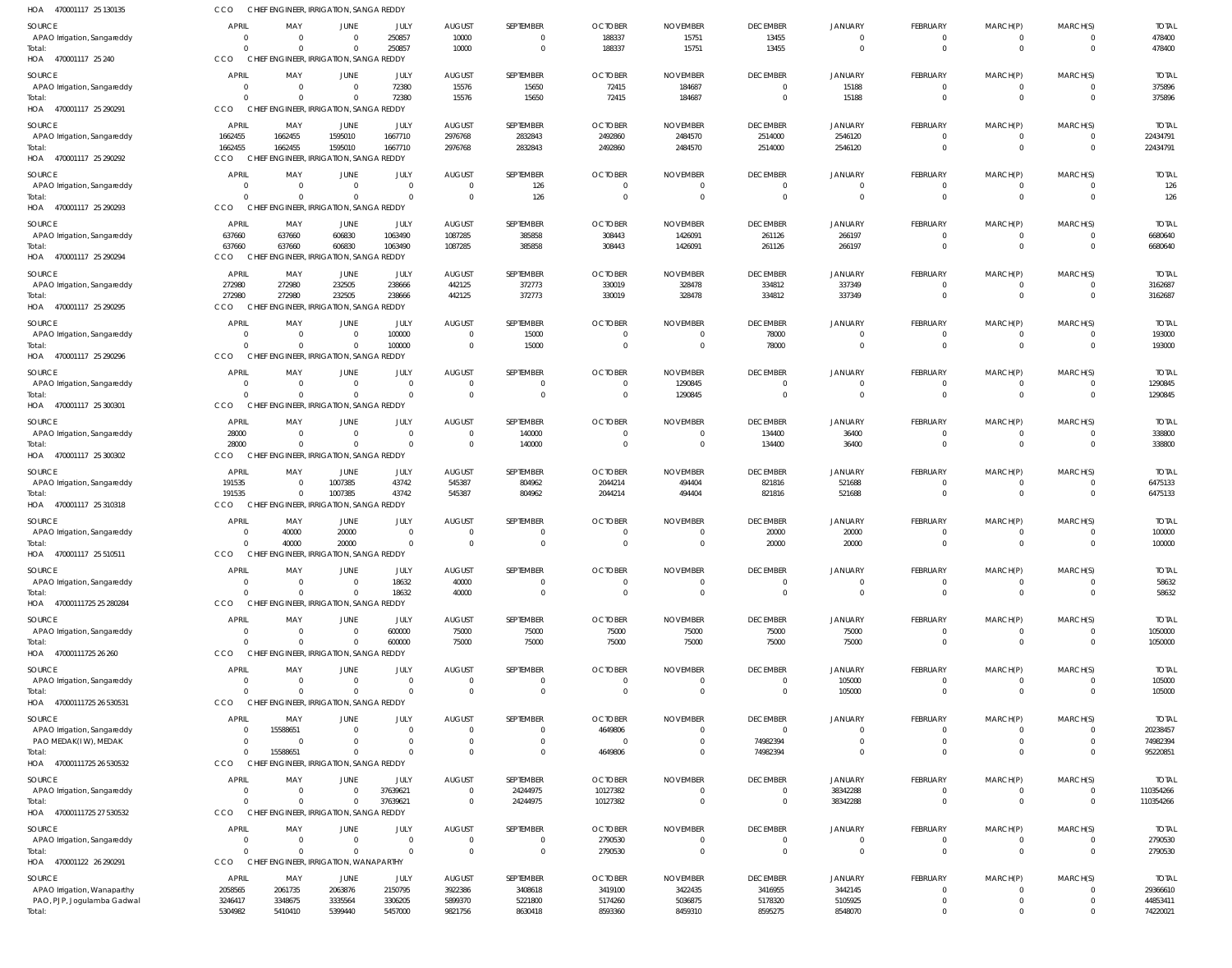| HOA<br>470001122 26 290292                | CCO                       | CHIEF ENGINEER, IRRIGATION, WANAPARTHY             |                                            |                            |                           |                       |                                  |                                 |                                   |                            |                         |                      |                      |                           |
|-------------------------------------------|---------------------------|----------------------------------------------------|--------------------------------------------|----------------------------|---------------------------|-----------------------|----------------------------------|---------------------------------|-----------------------------------|----------------------------|-------------------------|----------------------|----------------------|---------------------------|
| SOURCE                                    | <b>APRIL</b>              | MAY                                                | JUNE                                       | JULY                       | <b>AUGUST</b>             | SEPTEMBER             | <b>OCTOBER</b>                   | <b>NOVEMBER</b>                 | <b>DECEMBER</b>                   | <b>JANUARY</b>             | <b>FEBRUARY</b>         | MARCH(P)             | MARCH(S)             | <b>TOTAL</b>              |
| APAO Irrigation, Wanaparthy               | 525                       | 525                                                | 525                                        | 525                        | 525                       | 525                   | 525                              | 525                             | 525                               | 525                        | $\mathbf 0$             | $\Omega$             | $\Omega$             | 5250                      |
| PAO, PJP, Jogulamba Gadwal                | 2700                      | 2700                                               | 2700                                       | 2700                       | 2700                      | 2700                  | 2700                             | 2700                            | 2700                              | 2700                       | $\mathbf 0$             | 0                    | $\Omega$             | 27000                     |
| Total:                                    | 3225                      | 3225                                               | 3225                                       | 3225                       | 3225                      | 3225                  | 3225                             | 3225                            | 3225                              | 3225                       | $\Omega$                | $\Omega$             | $\Omega$             | 32250                     |
| HOA 470001122 26 290293                   | <b>CCO</b>                | CHIEF ENGINEER, IRRIGATION, WANAPARTHY             |                                            |                            |                           |                       |                                  |                                 |                                   |                            |                         |                      |                      |                           |
| SOURCE                                    | <b>APRIL</b>              | MAY                                                | JUNE                                       | JULY                       | <b>AUGUST</b>             | SEPTEMBER             | <b>OCTOBER</b>                   | <b>NOVEMBER</b>                 | <b>DECEMBER</b>                   | <b>JANUARY</b>             | <b>FEBRUARY</b>         | MARCH(P)             | MARCH(S)             | <b>TOTAI</b>              |
| APAO Irrigation, Wanaparthy               | 790199<br>1245167         | 791428<br>1238684                                  | 833996<br>1274541                          | 793509<br>1250630          | 490739<br>720558          | 243204<br>376775      | 283833<br>369420                 | 244361<br>364473                | 245069<br>373341                  | 245833<br>366073           | $\Omega$<br>$\Omega$    | $\Omega$<br>$\Omega$ |                      | 4962171<br>7579662        |
| PAO, PJP, Jogulamba Gadwal<br>Total:      | 2035366                   | 2030112                                            | 2108537                                    | 2044139                    | 1211297                   | 619979                | 653253                           | 608834                          | 618410                            | 611906                     | $\Omega$                | $\Omega$             | $\Omega$             | 12541833                  |
| HOA 470001122 26 290294                   | CCO                       | CHIEF ENGINEER, IRRIGATION, WANAPARTHY             |                                            |                            |                           |                       |                                  |                                 |                                   |                            |                         |                      |                      |                           |
|                                           | <b>APRIL</b>              | MAY                                                |                                            | JULY                       | <b>AUGUST</b>             | SEPTEMBER             | <b>OCTOBER</b>                   | <b>NOVEMBER</b>                 | <b>DECEMBER</b>                   | <b>JANUARY</b>             | <b>FEBRUARY</b>         | MARCH(P)             | MARCH(S)             | <b>TOTAL</b>              |
| SOURCE<br>APAO Irrigation, Wanaparthy     | 335399                    | 335780                                             | JUNE<br>336037                             | 336509                     | 594337                    | 462042                | 462008                           | 463862                          | 464965                            | 374174                     | 0                       |                      |                      | 4165113                   |
| PAO, PJP, Jogulamba Gadwal                | 596325                    | 585338                                             | 591110                                     | 588591                     | 953352                    | 772127                | 765536                           | 745079                          | 768189                            | 757061                     | $\mathbf 0$             | $\mathbf 0$          | $\Omega$             | 7122708                   |
| Total:                                    | 931724                    | 921118                                             | 927147                                     | 925100                     | 1547689                   | 1234169               | 1227544                          | 1208941                         | 1233154                           | 1131235                    | 0                       | $\Omega$             | $\Omega$             | 11287821                  |
| HOA 470001122 26 290295                   | CCO                       | CHIEF ENGINEER, IRRIGATION, WANAPARTHY             |                                            |                            |                           |                       |                                  |                                 |                                   |                            |                         |                      |                      |                           |
| SOURCE                                    | <b>APRIL</b>              | MAY                                                | JUNE                                       | JULY                       | <b>AUGUST</b>             | SEPTEMBER             | <b>OCTOBER</b>                   | <b>NOVEMBER</b>                 | <b>DECEMBER</b>                   | <b>JANUARY</b>             | <b>FEBRUARY</b>         | MARCH(P)             | MARCH(S)             | <b>TOTAL</b>              |
| APAO Irrigation, Wanaparthy               |                           | 155482<br>$\mathbf{0}$                             | $\Omega$                                   | $\overline{0}$             | $\Omega$                  | $\Omega$              | $\Omega$                         | $\Omega$                        | $\Omega$                          |                            | $\Omega$                |                      |                      | 155482                    |
| PAO, PJP, Jogulamba Gadwal                |                           | $\overline{0}$<br>187704                           | 92290                                      | 19710                      | 190380                    | 15440                 | $\overline{0}$                   | 0                               | 31890                             | 18900                      | 0                       | $\mathbf 0$          |                      | 556314                    |
| Total:                                    |                           | $\Omega$<br>343186                                 | 92290                                      | 19710                      | 190380                    | 15440                 | $\Omega$                         | $\Omega$                        | 31890                             | 18900                      | $\Omega$                | $\Omega$             | $\Omega$             | 711796                    |
| HOA 470001122 26 290296                   | CCO                       | <b>CHIEF</b>                                       | ENGINEER, IRRIGATION, WANAPARTHY           |                            |                           |                       |                                  |                                 |                                   |                            |                         |                      |                      |                           |
| SOURCE                                    | <b>APRIL</b>              | MAY                                                | JUNE                                       | JULY                       | <b>AUGUST</b>             | SEPTEMBER             | <b>OCTOBER</b>                   | <b>NOVEMBER</b>                 | <b>DECEMBER</b>                   | <b>JANUARY</b>             | FEBRUARY                | MARCH(P)             | MARCH(S)             | <b>TOTAI</b>              |
| APAO Irrigation, Wanaparthy               |                           | $\Omega$<br>$\Omega$                               | $\Omega$                                   | $\overline{0}$             | - 0                       | 1650208               | 73312                            | $\overline{0}$                  | $\Omega$                          | 105769                     | $\mathbf 0$             | $\Omega$             | $\Omega$             | 1829289                   |
| PAO, PJP, Jogulamba Gadwal                |                           | $\Omega$<br>- 0                                    | $\Omega$                                   | $\overline{0}$             | 2682788                   | $\overline{0}$        | $\overline{0}$                   | 171815                          | $\Omega$                          | $\Omega$                   | 0                       | $\mathbf 0$          | $\Omega$             | 2854603                   |
| Total:                                    |                           | $\Omega$<br>$\Omega$                               | $\Omega$                                   | $\Omega$                   | 2682788                   | 1650208               | 73312                            | 171815                          | $\Omega$                          | 105769                     | $\mathbf 0$             | $\Omega$             | $\Omega$             | 4683892                   |
| HOA 47000112225 26 530532                 | CCO                       | CHIEF ENGINEER, IRRIGATION, WANAPARTHY             |                                            |                            |                           |                       |                                  |                                 |                                   |                            |                         |                      |                      |                           |
| SOURCE                                    | <b>APRIL</b>              | MAY                                                | JUNE                                       | JULY                       | <b>AUGUST</b>             | SEPTEMBER             | <b>OCTOBER</b>                   | <b>NOVEMBER</b>                 | <b>DECEMBER</b>                   | <b>JANUARY</b>             | FEBRUARY                | MARCH(P)             | MARCH(S)             | <b>TOTAI</b>              |
| APAO Irrigation, Wanaparthy               |                           | $\Omega$<br>$\Omega$                               | $\Omega$                                   | $\overline{0}$             | $\Omega$                  | 0                     | $\overline{0}$                   | $\Omega$                        | 19394034                          | 19419211                   | 0                       | 0                    |                      | 38813245                  |
| PAO IRRIGATION DIVISION,<br>MAHABOOBNAGAR |                           | $\Omega$<br>$\Omega$                               | $\Omega$                                   | $\Omega$                   | $\Omega$                  | $\Omega$              | 4909155                          | $\Omega$                        | $\Omega$                          |                            | $\Omega$                | $\Omega$             | $\Omega$             | 4909155                   |
| PAO, PJP, Jogulamba Gadwal                |                           | $\Omega$<br>$\Omega$                               |                                            | $\Omega$                   | 347313145                 | $\Omega$              | 1484150                          | $\Omega$                        | $\Omega$                          |                            | $\Omega$                | $\Omega$             | $\Omega$             | 348797295                 |
| Total:                                    |                           | $\Omega$<br>$\Omega$                               | $\Omega$                                   | $\Omega$                   | 347313145                 | $\Omega$              | 6393305                          | $\Omega$                        | 19394034                          | 19419211                   | $\Omega$                | $\Omega$             | $\Omega$             | 392519695                 |
| HOA 47000112225 27 530531                 | <b>CCO</b>                | CHIEF ENGINEER, IRRIGATION, WANAPARTHY             |                                            |                            |                           |                       |                                  |                                 |                                   |                            |                         |                      |                      |                           |
| SOURCE                                    | <b>APRIL</b>              | MAY                                                | JUNE                                       | JULY                       | <b>AUGUST</b>             | SEPTEMBER             | <b>OCTOBER</b>                   | <b>NOVEMBER</b>                 | <b>DECEMBER</b>                   | <b>JANUARY</b>             | FEBRUARY                | MARCH(P)             | MARCH(S)             | <b>TOTAL</b>              |
| APAO Irrigation, Wanaparthy               |                           | $\overline{0}$<br>$\Omega$                         | $\Omega$                                   | $\overline{0}$             | 0                         | $\Omega$              | 5890797                          | $\Omega$                        | $\Omega$                          | $\Omega$                   | $\mathbf 0$             | $\Omega$             | $\Omega$             | 5890797                   |
| PAO, PJP, Jogulamba Gadwal                | 121068                    | - 0                                                | $\Omega$                                   | $\overline{0}$             | $\Omega$                  | $\mathbf 0$           | - 0                              | $\overline{0}$                  | $\Omega$                          | $\Omega$                   | $\mathbf 0$             | 0                    | $\Omega$             | 121068                    |
| Total:                                    | 121068                    | $\Omega$                                           |                                            | $\Omega$                   | $\Omega$                  | $\mathbf 0$           | 5890797                          | $\Omega$                        | $\Omega$                          | $\Omega$                   | $\Omega$                | $\Omega$             | $\Omega$             | 6011865                   |
| HOA 47000112225 49 500501                 | CCO                       | CHIEF ENGINEER, IRRIGATION, WANAPARTHY             |                                            |                            |                           |                       |                                  |                                 |                                   |                            |                         |                      |                      |                           |
| SOURCE                                    | <b>APRIL</b>              | MAY                                                | JUNE                                       | JULY                       | <b>AUGUST</b>             | SEPTEMBER             | <b>OCTOBER</b>                   | <b>NOVEMBER</b>                 | <b>DECEMBER</b>                   | <b>JANUARY</b>             | FEBRUARY                | MARCH(P)             | MARCH(S)             | <b>TOTAI</b>              |
| PAO, PJP, Jogulamba Gadwal                | 1082844                   | $\Omega$                                           | $\Omega$                                   | $\overline{0}$             | $\Omega$                  | 0                     | 1967060                          | $\mathbf{0}$                    | $\Omega$                          | $\Omega$                   | $\mathbf 0$             | 0                    | $\Omega$             | 3049904                   |
| Total:                                    | 1082844                   | $\Omega$                                           | $\Omega$<br>ENGINEER, IRRIGATION, NALGONDA | $\mathbf{0}$               | $\Omega$                  | $\Omega$              | 1967060                          | $\Omega$                        | $\Omega$                          | $\Omega$                   | $\Omega$                | $\Omega$             | $\Omega$             | 3049904                   |
| HOA 470001125 27 270272                   | CCO                       | <b>CHIEF</b>                                       |                                            |                            |                           |                       |                                  |                                 |                                   |                            |                         |                      |                      |                           |
| SOURCE                                    | <b>APRIL</b>              | MAY                                                | JUNE                                       | JULY                       | <b>AUGUST</b>             | SEPTEMBER             | <b>OCTOBER</b>                   | <b>NOVEMBER</b>                 | <b>DECEMBER</b>                   | <b>JANUARY</b>             | FEBRUARY                | MARCH(P)             | MARCH(S)             | <b>TOTAL</b>              |
| PAO A M R P (SLBC), NALGONDA              | 3262809                   | 4640610                                            | $\Omega$                                   | $\Omega$<br>$\Omega$       | $\Omega$<br>$\Omega$      | 0<br>$\mathbf 0$      | - 0<br>$\Omega$                  | $\Omega$<br>$\Omega$            | $\Omega$<br>$\Omega$              | $\Omega$<br>$\Omega$       | $\Omega$<br>$\mathbf 0$ | $\Omega$<br>$\Omega$ | $\Omega$<br>$\Omega$ | 7903419                   |
| Total:<br>HOA 47000112525 26 530531       | 3262809<br>CCO            | 4640610<br>CHIFF ENGINEER IRRIGATION NALGONDA      |                                            |                            |                           |                       |                                  |                                 |                                   |                            |                         |                      |                      | 7903419                   |
|                                           |                           |                                                    |                                            |                            |                           |                       |                                  |                                 |                                   |                            |                         |                      |                      |                           |
| SOURCE<br>PAO A M R P (SLBC), NALGONDA    | <b>APRIL</b><br>162834537 | MAY<br>- 0                                         | JUNE<br>$\Omega$                           | JULY<br>$\Omega$           | <b>AUGUST</b><br>$\Omega$ | <b>SEPTEMBER</b><br>0 | <b>OCTOBER</b><br>$\overline{0}$ | <b>NOVEMBER</b><br>$\Omega$     | <b>DECEMBER</b><br>$\Omega$       | <b>JANUARY</b>             | <b>FEBRUARY</b><br>0    | MARCH(P)             | MARCH(S)             | <b>TOTAL</b><br>162834537 |
| PAO IRRIGATION DIVISION NALGONDA          |                           | $\Omega$<br>$\Omega$                               | $\Omega$                                   | 73252043                   | $\cup$                    | $\Omega$              | $\overline{0}$                   | 208416258                       | $\Omega$                          |                            | $\Omega$                | $\Omega$             | $\Omega$             | 281668301                 |
| Total:                                    | 162834537                 | $\Omega$                                           |                                            | 73252043                   |                           | $\Omega$              | $\Omega$                         | 208416258                       | $\Omega$                          | $\Omega$                   | $\Omega$                | $\Omega$             |                      | 444502838                 |
| HOA 47000112525 26 530532                 | <b>CCO</b>                | CHIEF ENGINEER, IRRIGATION, NALGONDA               |                                            |                            |                           |                       |                                  |                                 |                                   |                            |                         |                      |                      |                           |
| SOURCE                                    | <b>APRIL</b>              | MAY                                                | JUNE                                       | JULY                       | <b>AUGUST</b>             | SEPTEMBER             | <b>OCTOBER</b>                   | <b>NOVEMBER</b>                 | <b>DECEMBER</b>                   | JANUARY                    | FEBRUARY                | MARCH(P)             | MARCH(S)             | <b>TOTAL</b>              |
| APAO Irrigation, Nagarkurnool             |                           | $\Omega$<br>$\Omega$                               | $\Omega$                                   | $\Omega$                   | $\Omega$                  | 1306250               | $\overline{0}$                   | $\Omega$                        | $\overline{0}$                    | 478651250                  | $\Omega$                | 0                    | $\Omega$             | 479957500                 |
| PAO A M R P (SLBC), NALGONDA              |                           | $\Omega$<br>- 0                                    | $\Omega$                                   | $\overline{0}$             | $\Omega$                  | 1000000               | 6552245                          | 0                               | $\overline{0}$                    |                            | 0                       | 0                    | $\Omega$             | 7552245                   |
| Total:                                    |                           | $\Omega$<br>$\Omega$                               |                                            | $\Omega$                   | $\Omega$                  | 2306250               | 6552245                          | $\Omega$                        | $\Omega$                          | 478651250                  | $\Omega$                |                      | $\Omega$             | 487509745                 |
| HOA 47000112525 27 270272                 | CCO                       | CHIEF ENGINEER, IRRIGATION, NALGONDA               |                                            |                            |                           |                       |                                  |                                 |                                   |                            |                         |                      |                      |                           |
| SOURCE                                    | <b>APRIL</b>              | MAY                                                | JUNE                                       | JULY                       | <b>AUGUST</b>             | SEPTEMBER             | <b>OCTOBER</b>                   | <b>NOVEMBER</b>                 | <b>DECEMBER</b>                   | <b>JANUARY</b>             | FEBRUARY                | MARCH(P)             | MARCH(S)             | <b>TOTAL</b>              |
| PAO A M R P (SLBC), NALGONDA              |                           | $\Omega$<br>$\Omega$                               | $\Omega$                                   | $\Omega$                   | $\Omega$                  | $\Omega$              | 2927517                          | $\Omega$                        | $\Omega$                          |                            | 0                       | 0                    | $\Omega$             | 2927517                   |
| Total:                                    |                           | $\Omega$<br>$\Omega$                               | $\Omega$                                   | $\Omega$                   | $\Omega$                  | $\Omega$              | 2927517                          | $\Omega$                        | $\Omega$                          | $\Omega$                   | $\Omega$                | $\Omega$             | $\Omega$             | 2927517                   |
| HOA 47000112525 27 530531                 | <b>CCO</b>                | CHIEF ENGINEER, IRRIGATION, NALGONDA               |                                            |                            |                           |                       |                                  |                                 |                                   |                            |                         |                      |                      |                           |
| SOURCE                                    | <b>APRIL</b>              | MAY                                                | JUNE                                       | JULY                       | <b>AUGUST</b>             | SEPTEMBER             | <b>OCTOBER</b>                   | <b>NOVEMBER</b>                 | <b>DECEMBER</b>                   | <b>JANUARY</b>             | FEBRUARY                | MARCH(P)             | MARCH(S)             | <b>TOTAL</b>              |
| PAO A M R P (SLBC), NALGONDA              | 160059808                 | $\Omega$                                           | $\Omega$                                   | 27310524                   | $\Omega$                  | $\Omega$              | 17814                            | $\Omega$                        | $\Omega$                          |                            | $\Omega$                | 0                    | $\Omega$             | 187388146                 |
| PAO IRRIGATION DIVISION NALGONDA          |                           | $\overline{0}$<br>$\Omega$                         | $\Omega$                                   | 38128380                   | $\Omega$                  | $\mathbf 0$           | 33343426                         | $\Omega$                        | 53162619                          | 26798666                   | $\Omega$                | 0                    | $\Omega$             | 151433091                 |
| Total:                                    | 160059808                 | $\Omega$                                           | $\Omega$                                   | 65438904                   | $\Omega$                  | $\Omega$              | 33361240                         | $\Omega$                        | 53162619                          | 26798666                   | $\Omega$                | $\Omega$             | $\Omega$             | 338821237                 |
| HOA 47000112525 27 530532                 | CCO                       | CHIEF ENGINEER, IRRIGATION, NALGONDA               |                                            |                            |                           |                       |                                  |                                 |                                   |                            |                         |                      |                      |                           |
| SOURCE                                    | <b>APRIL</b>              | MAY                                                | JUNE                                       | JULY                       | <b>AUGUST</b>             | SEPTEMBER             | <b>OCTOBER</b>                   | <b>NOVEMBER</b>                 | <b>DECEMBER</b>                   | <b>JANUARY</b>             | FEBRUARY                | MARCH(P)             | MARCH(S)             | <b>TOTAL</b>              |
| PAO A M R P (SLBC), NALGONDA              |                           | $\Omega$<br>$\Omega$                               | $\Omega$                                   | 4687                       | $\Omega$                  | 0                     | 3422436                          | $\Omega$                        | $\Omega$                          | 57036090                   | $\Omega$                | 0                    |                      | 60463213                  |
| PAO IRRIGATION DIVISION NALGONDA          |                           | $\Omega$<br>$\Omega$<br>$\Omega$<br>$\Omega$       |                                            | $\Omega$<br>4687           | $\Omega$<br>$\Omega$      | $\Omega$<br>$\Omega$  | 8764902<br>12187338              | $\Omega$<br>$\Omega$            | $\Omega$<br>$\overline{0}$        | 57036090                   | $\Omega$<br>$\Omega$    | 0<br>0               | $\Omega$             | 8764902<br>69228115       |
| Total:<br>HOA 47000112903 32 530531       | CCO                       | <b>DIRECTOR GENERAL, WALAMTARI</b>                 |                                            |                            |                           |                       |                                  |                                 |                                   |                            |                         |                      |                      |                           |
|                                           |                           |                                                    |                                            |                            |                           |                       |                                  |                                 |                                   |                            |                         |                      |                      |                           |
| SOURCE                                    | <b>APRIL</b>              | MAY                                                | <b>JUNE</b>                                | JULY                       | <b>AUGUST</b>             | SEPTEMBER             | <b>OCTOBER</b>                   | <b>NOVEMBER</b>                 | <b>DECEMBER</b>                   | <b>JANUARY</b>             | FEBRUARY                | MARCH(P)             | MARCH(S)             | <b>TOTAL</b>              |
| PAO IRRIGATION DIVISION KHAMMAM<br>Total: |                           | $\overline{0}$<br>$\Omega$<br>$\Omega$<br>$\Omega$ | $\Omega$<br>$\Omega$                       | $\overline{0}$<br>$\Omega$ | $\Omega$<br>$\Omega$      | 0<br>$\mathbf 0$      | - 0<br>$\Omega$                  | $\Omega$<br>$\Omega$            | $\overline{0}$<br>$\overline{0}$  | 62738263<br>62738263       | 0<br>$\mathbf 0$        | $\mathbf 0$          | $\Omega$             | 62738263<br>62738263      |
| HOA 47000112925 26 500503                 | CCO                       | CHIEF ENGINEER, IRRIGATION, NALGONDA               |                                            |                            |                           |                       |                                  |                                 |                                   |                            |                         |                      |                      |                           |
|                                           |                           |                                                    |                                            |                            |                           |                       |                                  |                                 |                                   |                            |                         |                      |                      |                           |
| SOURCE<br>PAO A M R P (SLBC), NALGONDA    | <b>APRIL</b>              | MAY<br>$\overline{0}$<br>$\overline{0}$            | JUNE<br>$\Omega$                           | JULY<br>$\overline{0}$     | <b>AUGUST</b><br>5915791  | SEPTEMBER<br>0        | <b>OCTOBER</b><br>$\overline{0}$ | <b>NOVEMBER</b><br>$\mathbf{0}$ | <b>DECEMBER</b><br>$\overline{0}$ | <b>JANUARY</b><br>$\Omega$ | FEBRUARY<br>0           | MARCH(P)<br>0        | MARCH(S)<br>$\Omega$ | <b>TOTAL</b><br>5915791   |
| PAO IRRIGATION DIVISION NALGONDA          |                           | $\mathbf 0$<br>$\Omega$                            | $\Omega$                                   | $\mathbf 0$                | 11378204                  | $\mathbf 0$           | $\mathbf 0$                      | $\mathbf{0}$                    | $\overline{0}$                    | $\Omega$                   | $\mathbf{0}$            | $\mathbf 0$          | $\Omega$             | 11378204                  |
|                                           |                           |                                                    |                                            |                            |                           |                       |                                  |                                 |                                   |                            |                         |                      |                      |                           |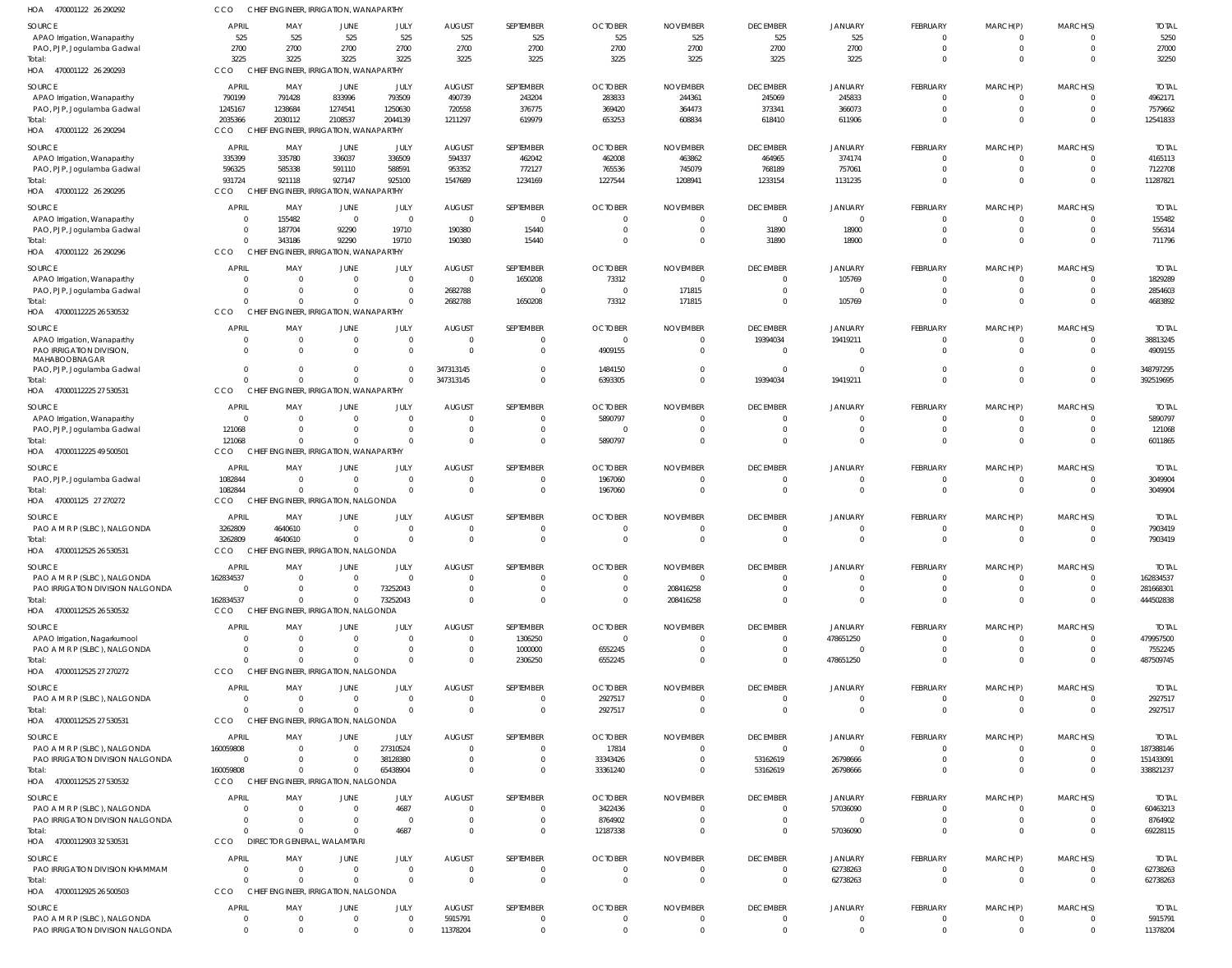| HOA<br>47000112925 26 500503                          | CCO                      | CHIEF ENGINEER, IRRIGATION, NALGONDA                     |                                         |                        |                            |                           |                            |                             |                                   |                                  |                              |                              |                                           |                          |
|-------------------------------------------------------|--------------------------|----------------------------------------------------------|-----------------------------------------|------------------------|----------------------------|---------------------------|----------------------------|-----------------------------|-----------------------------------|----------------------------------|------------------------------|------------------------------|-------------------------------------------|--------------------------|
| <b>SOURCE</b><br>Total:                               | <b>APRIL</b><br>$\Omega$ | MAY<br>$\overline{0}$                                    | JUNE<br>$\Omega$                        | JULY<br>$\Omega$       | <b>AUGUST</b><br>17293995  | SEPTEMBER<br>$\mathbf{0}$ | <b>OCTOBER</b><br>$\Omega$ | <b>NOVEMBER</b><br>$\Omega$ | <b>DECEMBER</b><br>$\overline{0}$ | <b>JANUARY</b><br>$\overline{0}$ | FEBRUARY<br>$\overline{0}$   | MARCH(P)<br>$\overline{0}$   | MARCH(S)<br>$\overline{0}$                | <b>TOTAL</b><br>17293995 |
| HOA 47000112925 27 270272                             | CCO                      | CHIEF ENGINEER, IRRIGATION, NALGONDA                     |                                         |                        |                            |                           |                            |                             |                                   |                                  |                              |                              |                                           |                          |
| SOURCE                                                | <b>APRIL</b>             | MAY                                                      | JUNE                                    | JULY                   | <b>AUGUST</b>              | SEPTEMBER                 | <b>OCTOBER</b>             | <b>NOVEMBER</b>             | <b>DECEMBER</b>                   | <b>JANUARY</b>                   | FEBRUARY                     | MARCH(P)                     | MARCH(S)                                  | <b>TOTAL</b>             |
| PAO A M R P (SLBC), NALGONDA                          | $\overline{0}$           | $\overline{0}$                                           | $\Omega$                                | $\Omega$               | $\Omega$                   | $\mathbf{0}$              | 17960                      | $\Omega$                    | $\overline{0}$                    | $\overline{0}$                   | $\mathbf{0}$                 | $\mathbf{0}$                 | $\overline{0}$                            | 17960                    |
| Total:<br>HOA 47000112925 27 530531                   | $\Omega$<br>CCO          | $\Omega$<br>CHIEF ENGINEER, IRRIGATION, NALGONDA         | $\Omega$                                | $\overline{0}$         | $\Omega$                   | $\mathbf{0}$              | 17960                      | $\Omega$                    | $\overline{0}$                    | $\Omega$                         | $\overline{0}$               | $\mathbf{0}$                 | $\overline{0}$                            | 17960                    |
| SOURCE                                                | <b>APRIL</b>             | MAY                                                      | JUNE                                    | JULY                   | <b>AUGUST</b>              | SEPTEMBER                 | <b>OCTOBER</b>             | <b>NOVEMBER</b>             | <b>DECEMBER</b>                   | JANUARY                          | <b>FEBRUARY</b>              | MARCH(P)                     | MARCH(S)                                  | <b>TOTAL</b>             |
| APAO Irrigation, Suryapet                             | $\Omega$                 | $\overline{0}$                                           | $\Omega$                                | $\Omega$               |                            | 0                         |                            |                             | $\overline{0}$                    | 33088443                         | 0                            | 0                            | $\Omega$                                  | 33088443                 |
| PAO (W&P) NSP, TEKULAPALLY                            | $\Omega$                 | $\overline{0}$                                           |                                         | $\Omega$               |                            | $\Omega$                  | $\Omega$                   | 13930804                    | $\overline{0}$                    | 17002780                         | $\Omega$                     | $\mathbf{0}$                 | $\Omega$                                  | 30933584                 |
| PAO A M R P (SLBC), NALGONDA                          | $\Omega$                 | 24381922                                                 | 38831952                                | 0                      |                            | 14549845                  |                            | 25329061                    | 28221019                          | 23793947                         | $\Omega$                     | $\mathbf{0}$                 | $\Omega$                                  | 155107746                |
| Total:<br>HOA 470001132 27 270272                     | $\Omega$<br><b>CCO</b>   | 24381922<br>CHIEF ENGINEER, IRRIGATION, SURYAPET         | 38831952                                | $\Omega$               |                            | 14549845                  |                            | 39259865                    | 28221019                          | 73885170                         | $\mathbf{0}$                 | $\mathbf{0}$                 | $\Omega$                                  | 219129773                |
|                                                       |                          |                                                          |                                         |                        |                            |                           |                            |                             |                                   |                                  |                              |                              |                                           |                          |
| <b>SOURCE</b>                                         | <b>APRIL</b>             | MAY                                                      | JUNE                                    | JULY                   | <b>AUGUST</b>              | SEPTEMBER                 | <b>OCTOBER</b>             | <b>NOVEMBER</b>             | <b>DECEMBER</b>                   | <b>JANUARY</b>                   | FEBRUARY                     | MARCH(P)                     | MARCH(S)                                  | <b>TOTAL</b>             |
| PAO (W&P), HANUMAKONDA                                | 79575                    | $\overline{0}$<br>$\Omega$                               | $\Omega$                                | $\Omega$<br>$\Omega$   | - 0<br>$\Omega$            | 0<br>$\mathbf{0}$         | $\Omega$<br>$\Omega$       | $\Omega$<br>$\Omega$        | 0<br>$\overline{0}$               | 0<br>$\Omega$                    | $\mathbf{0}$<br>$\mathbf{0}$ | $\mathbf{0}$<br>$\mathbf{0}$ | $\overline{0}$                            | 79575                    |
| Total:<br>HOA 47000113221 27 530531                   | 79575<br>CCO             | CHIEF ENGINEER, IRRIGATION, SURYAPET                     | $\Omega$                                |                        |                            |                           |                            |                             |                                   |                                  |                              |                              | $\overline{0}$                            | 79575                    |
|                                                       |                          |                                                          |                                         |                        |                            |                           |                            |                             |                                   |                                  |                              |                              |                                           |                          |
| SOURCE                                                | <b>APRIL</b><br>$\Omega$ | MAY                                                      | JUNE<br>$\Omega$                        | JULY<br>$\Omega$       | <b>AUGUST</b>              | SEPTEMBER                 | <b>OCTOBER</b>             | <b>NOVEMBER</b>             | <b>DECEMBER</b><br>$\overline{0}$ | JANUARY                          | FEBRUARY                     | MARCH(P)                     | MARCH(S)                                  | <b>TOTAL</b>             |
| APAO Irrigation, Jangaon<br>APAO Irrigation, Suryapet | $\Omega$                 | $\overline{0}$<br>- 0                                    | 7158333                                 | 7695022                | - 0                        | $\mathbf{0}$<br>$\Omega$  | 19334520                   |                             | $\Omega$                          | $\overline{0}$<br>$\Omega$       | $\mathbf{0}$<br>$\Omega$     | $\mathbf{0}$<br>$\Omega$     | $\overline{0}$<br>$\Omega$                | 19334520<br>14853355     |
| APAO Projects, Mahabubabad                            | 8026686                  | $\Omega$                                                 | $\Omega$                                | 43057949               |                            |                           |                            |                             |                                   |                                  | $\Omega$                     | $\Omega$                     |                                           | 51084635                 |
| PAO (W&P) NSP, TEKULAPALLY                            | $\Omega$                 | $\Omega$                                                 |                                         | 21304751               |                            | $\Omega$                  |                            |                             |                                   | $\Omega$                         | $\Omega$                     | $\Omega$                     |                                           | 21304751                 |
| PAO (W&P), HANUMAKONDA                                | 1545173                  | $\Omega$                                                 | $\Omega$                                |                        |                            | $\Omega$                  |                            |                             | $\Omega$                          | $\Omega$                         | $\mathbf{0}$                 | $\mathbf{0}$                 |                                           | 1545173                  |
| Total:                                                | 9571859                  | $\Omega$                                                 | 7158333                                 | 72057722               |                            | $\Omega$                  | 19334520                   |                             | $\Omega$                          | $\Omega$                         | $\Omega$                     | $\Omega$                     | $\Omega$                                  | 108122434                |
| HOA 47000113225 27 530531                             | CCO                      | CHIEF ENGINEER, IRRIGATION, SURYAPET                     |                                         |                        |                            |                           |                            |                             |                                   |                                  |                              |                              |                                           |                          |
| SOURCE                                                | <b>APRIL</b>             | MAY                                                      | JUNE                                    | JULY                   | <b>AUGUST</b>              | SEPTEMBER                 | <b>OCTOBER</b>             | <b>NOVEMBER</b>             | <b>DECEMBER</b>                   | JANUARY                          | FEBRUARY                     | MARCH(P)                     | MARCH(S)                                  | <b>TOTAL</b>             |
| APAO Irrigation, Jangaon                              | $\Omega$                 | $\Omega$                                                 | $\Omega$                                | $\Omega$               | - 0                        | $\Omega$                  | 7437393                    | $\Omega$                    | 641234                            | $\Omega$                         | $\mathbf{0}$                 | $\mathbf{0}$                 | $\Omega$                                  | 8078627                  |
| APAO Irrigation, Mahabubabad                          |                          | - 0                                                      |                                         | $\Omega$               |                            | 0                         | 1032419                    |                             | 0                                 | 31478379                         | $\mathbf{0}$                 | $\mathbf{0}$                 | $\Omega$                                  | 32510798                 |
| APAO Irrigation, Suryapet                             | $\Omega$<br>509470       | $\Omega$<br>$\Omega$                                     | 0                                       | $\Omega$<br>$\Omega$   |                            | $\Omega$<br>$\Omega$      | 4363473<br>9216256         |                             | $\Omega$<br>$\Omega$              | 10686833<br>$\Omega$             | $\Omega$<br>$\Omega$         | $\Omega$<br>$\Omega$         |                                           | 15050306<br>9725726      |
| APAO Projects, Jangaon<br>PAO (W&P) NSP, TEKULAPALLY  | $\Omega$                 | $\Omega$                                                 | $\Omega$                                | 20064188               |                            | $\Omega$                  | 11131362                   |                             | $\overline{0}$                    | 30618249                         | $\Omega$                     | $\Omega$                     | $\Omega$                                  | 61813799                 |
| PAO (W&P), HANUMAKONDA                                | 884138                   | $\Omega$                                                 | $\Omega$                                |                        |                            | $\Omega$                  | $\Omega$                   |                             | $\overline{0}$                    | $\Omega$                         | $\mathbf 0$                  | $\mathbf{0}$                 | $\Omega$                                  | 884138                   |
| Total:                                                | 1393608                  | $\Omega$                                                 | $\Omega$                                | 20064188               | $\Omega$                   | $\mathbf 0$               | 33180903                   | $\Omega$                    | 641234                            | 72783461                         | $\mathbf 0$                  | $\mathbf 0$                  | $\Omega$                                  | 128063394                |
| HOA<br>47000113225 27 530532                          | CCO                      | CHIEF ENGINEER, IRRIGATION, SURYAPET                     |                                         |                        |                            |                           |                            |                             |                                   |                                  |                              |                              |                                           |                          |
| SOURCE                                                | <b>APRIL</b>             | MAY                                                      | JUNE                                    | JULY                   | <b>AUGUST</b>              | SEPTEMBER                 | <b>OCTOBER</b>             | <b>NOVEMBER</b>             | <b>DECEMBER</b>                   | <b>JANUARY</b>                   | FEBRUARY                     | MARCH(P)                     | MARCH(S)                                  | <b>TOTAL</b>             |
| APAO Irrigation, Suryapet                             | $\Omega$                 | $\overline{0}$                                           |                                         | $\Omega$               |                            | $\Omega$                  | 9408750                    |                             | $\overline{0}$                    | $\Omega$                         | 0                            | 0                            | $\Omega$                                  | 9408750                  |
| APAO Projects, Mahabubabad                            | $\Omega$                 | $\Omega$                                                 | $\Omega$                                | $\Omega$               |                            | $\Omega$                  | 1509663                    |                             | $\Omega$                          | $\Omega$                         | $\mathbf{0}$                 | $\mathbf{0}$                 | $\Omega$                                  | 1509663                  |
| PAO IRRIGATION DIVISION KHAMMAM                       |                          | $\Omega$                                                 |                                         | 2667500                |                            | $\Omega$                  | 8128375                    |                             | $\Omega$                          | $\Omega$                         | $\mathbf{0}$                 | $\mathbf{0}$                 | $\Omega$                                  | 10795875                 |
| Total:                                                |                          | $\Omega$                                                 |                                         | 2667500                |                            | $\Omega$                  | 19046788                   |                             | $\Omega$                          | $\Omega$                         | $\mathbf 0$                  | $\mathbf{0}$                 | $\Omega$                                  | 21714288                 |
| HOA 47000114425 26 530531                             | CCO                      | <b>CHIEF</b>                                             | <b>ENGINEER, IRRIGATION, WANAPARTHY</b> |                        |                            |                           |                            |                             |                                   |                                  |                              |                              |                                           |                          |
| SOURCE                                                | <b>APRIL</b>             | MAY                                                      | JUNE                                    | JULY                   | <b>AUGUST</b>              | SEPTEMBER                 | <b>OCTOBER</b>             | <b>NOVEMBER</b>             | <b>DECEMBER</b>                   | JANUARY                          | FEBRUARY                     | MARCH(P)                     | MARCH(S)                                  | <b>TOTAL</b>             |
| PAO, PJP, Jogulamba Gadwal                            | 15230074                 | $\overline{0}$                                           | $\Omega$                                | $\Omega$               |                            | 8961548                   | -0                         | -0                          | $\overline{0}$                    | 47037253                         | $\mathbf{0}$                 | $\Omega$                     | $\overline{0}$                            | 71228875                 |
| Total:                                                | 15230074<br><b>CCO</b>   | $\Omega$<br>CHIFF FNGINFFR. IRRIGATION. WANAPARTHY       |                                         | $\Omega$               | $\Omega$                   | 8961548                   | $\Omega$                   | $\Omega$                    | $\Omega$                          | 47037253                         | $\mathbf 0$                  | $\mathbf{0}$                 | $\Omega$                                  | 71228875                 |
| HOA 47000114425 26 530532                             |                          |                                                          |                                         |                        |                            |                           |                            |                             |                                   |                                  |                              |                              |                                           |                          |
| SOURCE                                                | <b>APRIL</b>             | MAY                                                      | JUNE                                    | JULY                   | <b>AUGUST</b>              | SEPTEMBER                 | <b>OCTOBER</b>             | <b>NOVEMBER</b>             | <b>DECEMBER</b>                   | <b>JANUARY</b>                   | FEBRUARY                     | MARCH(P)                     | MARCH(S)                                  | <b>TOTAL</b>             |
| PAO, PJP, Jogulamba Gadwal                            | $\overline{0}$           | $\overline{0}$                                           | $\Omega$                                | $\overline{0}$         | $\Omega$                   | 1775961                   | 2007139                    | 34200000                    | $\overline{0}$                    | $\overline{0}$                   | $\mathbf{0}$                 | 0                            | $\overline{0}$                            | 37983100                 |
| Total:<br>HOA 47000114425 27 530531                   | $\Omega$<br>CCO          | $\overline{0}$<br>CHIEF ENGINEER, IRRIGATION, WANAPARTHY |                                         | $\Omega$               | $\mathsf{C}$               | 1775961                   | 2007139                    | 34200000                    | $\overline{0}$                    | $\overline{0}$                   | $\mathbf{0}$                 | $\mathbf{0}$                 | $\overline{0}$                            | 37983100                 |
|                                                       |                          |                                                          |                                         |                        |                            |                           |                            |                             |                                   |                                  |                              |                              |                                           |                          |
| SOURCE                                                | <b>APRIL</b>             | MAY                                                      | JUNE                                    | JULY                   | AUGUST                     | SEPTEMBER                 | <b>OCTOBER</b>             | <b>NOVEMBER</b>             | <b>DECEMBER</b>                   | <b>JANUARY</b>                   | FEBRUARY                     | MARCH(P)                     | MARCH(S)                                  | <b>TOTAL</b>             |
| PAO, PJP, Jogulamba Gadwal<br>Total:                  | 29615852<br>29615852     | 31839341<br>31839341                                     | $\Omega$<br>$\Omega$                    | 9013223<br>9013223     | $\Omega$<br>$\overline{0}$ | 42486897<br>42486897      | 67825646<br>67825646       | $\Omega$<br>$\Omega$        | 39396339<br>39396339              | 65057556<br>65057556             | 0<br>$\mathbf{0}$            | 0<br>$\mathbf{0}$            | $\overline{\mathbf{0}}$<br>$\overline{0}$ | 285234854<br>285234854   |
| HOA 47000114425 27 530532                             | CCO                      | CHIEF ENGINEER, IRRIGATION, WANAPARTHY                   |                                         |                        |                            |                           |                            |                             |                                   |                                  |                              |                              |                                           |                          |
|                                                       |                          |                                                          |                                         |                        |                            |                           |                            |                             |                                   |                                  |                              |                              |                                           |                          |
| SOURCE                                                | <b>APRIL</b><br>$\Omega$ | MAY<br>$\overline{0}$                                    | JUNE<br>$\Omega$                        | JULY<br>195252         | <b>AUGUST</b><br>$\Omega$  | SEPTEMBER<br>16354682     | <b>OCTOBER</b><br>28114040 | <b>NOVEMBER</b><br>$\Omega$ | <b>DECEMBER</b><br>$\overline{0}$ | JANUARY<br>$\overline{0}$        | FEBRUARY<br>$\overline{0}$   | MARCH(P)<br>$\overline{0}$   | MARCH(S)<br>$\overline{0}$                | <b>TOTAL</b><br>44663974 |
| PAO, PJP, Jogulamba Gadwal<br>Total:                  | $\Omega$                 | $\Omega$                                                 |                                         | 195252                 | $\mathsf{C}$               | 16354682                  | 28114040                   | $\Omega$                    | $\overline{0}$                    | $\overline{0}$                   | $\mathbf{0}$                 | $\mathbf{0}$                 | $\overline{0}$                            | 44663974                 |
| HOA 47000114425 49 500501                             | CCO                      | CHIEF ENGINEER, IRRIGATION, WANAPARTHY                   |                                         |                        |                            |                           |                            |                             |                                   |                                  |                              |                              |                                           |                          |
|                                                       |                          |                                                          |                                         |                        |                            |                           |                            |                             |                                   |                                  |                              |                              |                                           |                          |
| SOURCE                                                | APRIL<br>16631626        | MAY<br>$\overline{0}$                                    | JUNE<br>$\Omega$                        | JULY<br>$\overline{0}$ | <b>AUGUST</b><br>$\Omega$  | SEPTEMBER<br>$\mathbf{0}$ | <b>OCTOBER</b><br>4631737  | <b>NOVEMBER</b><br>$\Omega$ | <b>DECEMBER</b><br>$\overline{0}$ | <b>JANUARY</b><br>11587472       | FEBRUARY<br>$\mathbf{0}$     | MARCH(P)<br>$\mathbf{0}$     | MARCH(S)<br>$\overline{0}$                | <b>TOTAL</b><br>32850835 |
| PAO, PJP, Jogulamba Gadwal<br>Total:                  | 16631626                 | $\Omega$                                                 | $\Omega$                                | $\overline{0}$         | $\Omega$                   | $\mathbf 0$               | 4631737                    | $\Omega$                    | $\overline{0}$                    | 11587472                         | $\mathbf{0}$                 | $\mathbf{0}$                 | $\overline{0}$                            | 32850835                 |
| HOA 47000114525 26 530531                             | <b>CCO</b>               | CHIEF ENGINEER, IRRIGATION, NAGARKURNOOL                 |                                         |                        |                            |                           |                            |                             |                                   |                                  |                              |                              |                                           |                          |
| SOURCE                                                | <b>APRIL</b>             | MAY                                                      | JUNE                                    | JULY                   | <b>AUGUST</b>              | SEPTEMBER                 | <b>OCTOBER</b>             | <b>NOVEMBER</b>             | <b>DECEMBER</b>                   | <b>JANUARY</b>                   | FEBRUARY                     | MARCH(P)                     | MARCH(S)                                  | <b>TOTAL</b>             |
| APAO Irrigation, Nagarkurnool                         | $\overline{0}$           | $\overline{0}$                                           | $\Omega$                                | $\overline{0}$         | - 0                        | $\mathbf{0}$              | 27137749                   |                             | 156395729                         | 0                                | 0                            | 0                            | $\overline{0}$                            | 183533478                |
| Total:                                                | $\Omega$                 | $\Omega$                                                 |                                         | $\overline{0}$         | $\Omega$                   | $\mathbf 0$               | 27137749                   | $\Omega$                    | 156395729                         | $\overline{0}$                   | $\mathbf{0}$                 | $\mathbf{0}$                 | $\overline{0}$                            | 183533478                |
| HOA 47000114525 27 530531                             | CCO                      | CHIEF ENGINEER, IRRIGATION, NAGARKURNOOL                 |                                         |                        |                            |                           |                            |                             |                                   |                                  |                              |                              |                                           |                          |
| SOURCE                                                | <b>APRIL</b>             | MAY                                                      | JUNE                                    | JULY                   | <b>AUGUST</b>              | SEPTEMBER                 | <b>OCTOBER</b>             | <b>NOVEMBER</b>             | <b>DECEMBER</b>                   | <b>JANUARY</b>                   | FEBRUARY                     | MARCH(P)                     | MARCH(S)                                  | <b>TOTAL</b>             |
| APAO Irrigation, Nagarkurnool                         | 28842215                 | 10976338                                                 | 48787976                                | $\Omega$               | 47577127                   | 4946680                   | 22899047                   | 2358368                     | $\overline{0}$                    | 689858696                        | $\mathbf{0}$                 | $\mathbf{0}$                 | $\overline{0}$                            | 856246447                |
| APAO Irrigation, Wanaparthy                           | $\overline{0}$           | $\overline{0}$                                           | $\Omega$                                | $\Omega$               | 43421934                   | 790394                    | 7009117                    | 19428880                    | $\overline{0}$                    | $\Omega$                         | $\mathbf{0}$                 | $\mathbf 0$                  | $\overline{0}$                            | 70650325                 |
| Total:                                                | 28842215                 | 10976338                                                 | 48787976                                | $\Omega$               | 90999061                   | 5737074                   | 29908164                   | 21787248                    | $\overline{0}$                    | 689858696                        | $\mathbf{0}$                 | $\mathbf{0}$                 | $\overline{0}$                            | 926896772                |
| HOA 47000114525 27 530532                             | <b>CCO</b>               | CHIEF ENGINEER, IRRIGATION, NAGARKURNOOL                 |                                         |                        |                            |                           |                            |                             |                                   |                                  |                              |                              |                                           |                          |
| SOURCE                                                | <b>APRIL</b>             | MAY                                                      | JUNE                                    | JULY                   | <b>AUGUST</b>              | SEPTEMBER                 | <b>OCTOBER</b>             | <b>NOVEMBER</b>             | <b>DECEMBER</b>                   | <b>JANUARY</b>                   | FEBRUARY                     | MARCH(P)                     | MARCH(S)                                  | <b>TOTAL</b>             |
| APAO Irrigation, Nagarkurnool                         | 536250                   | 13873750                                                 | 7095000                                 | 369261                 |                            | $\mathbf{0}$              | 100131179                  |                             | $\overline{0}$                    | 3767500                          | $\overline{0}$               | 0                            | $\Omega$                                  | 125772940                |
| APAO Irrigation, Wanaparthy                           | $\Omega$                 | $\overline{0}$                                           | $\Omega$                                | $\overline{0}$         |                            | $\mathbf 0$               | 27669688                   |                             | $\overline{0}$                    | 17063750                         | $\mathbf{0}$                 | $\mathbf{0}$                 | $\Omega$                                  | 44733438                 |
| PAO IRRIGATION DIVISION,                              | $\Omega$                 | $\Omega$                                                 | $\Omega$                                | $\overline{0}$         |                            | $\Omega$                  | 20336750                   |                             | $\Omega$                          | $\Omega$                         | $\mathbf{0}$                 | $\Omega$                     |                                           | 20336750                 |
| MAHABOOBNAGAR<br>Total:                               | 536250                   | 13873750                                                 | 7095000                                 | 369261                 | $\Omega$                   | $\mathbf 0$               | 148137617                  | $\Omega$                    | $\Omega$                          | 20831250                         | $\mathbf{0}$                 | $\mathbf{0}$                 | $\overline{0}$                            | 190843128                |
|                                                       |                          |                                                          |                                         |                        |                            |                           |                            |                             |                                   |                                  |                              |                              |                                           |                          |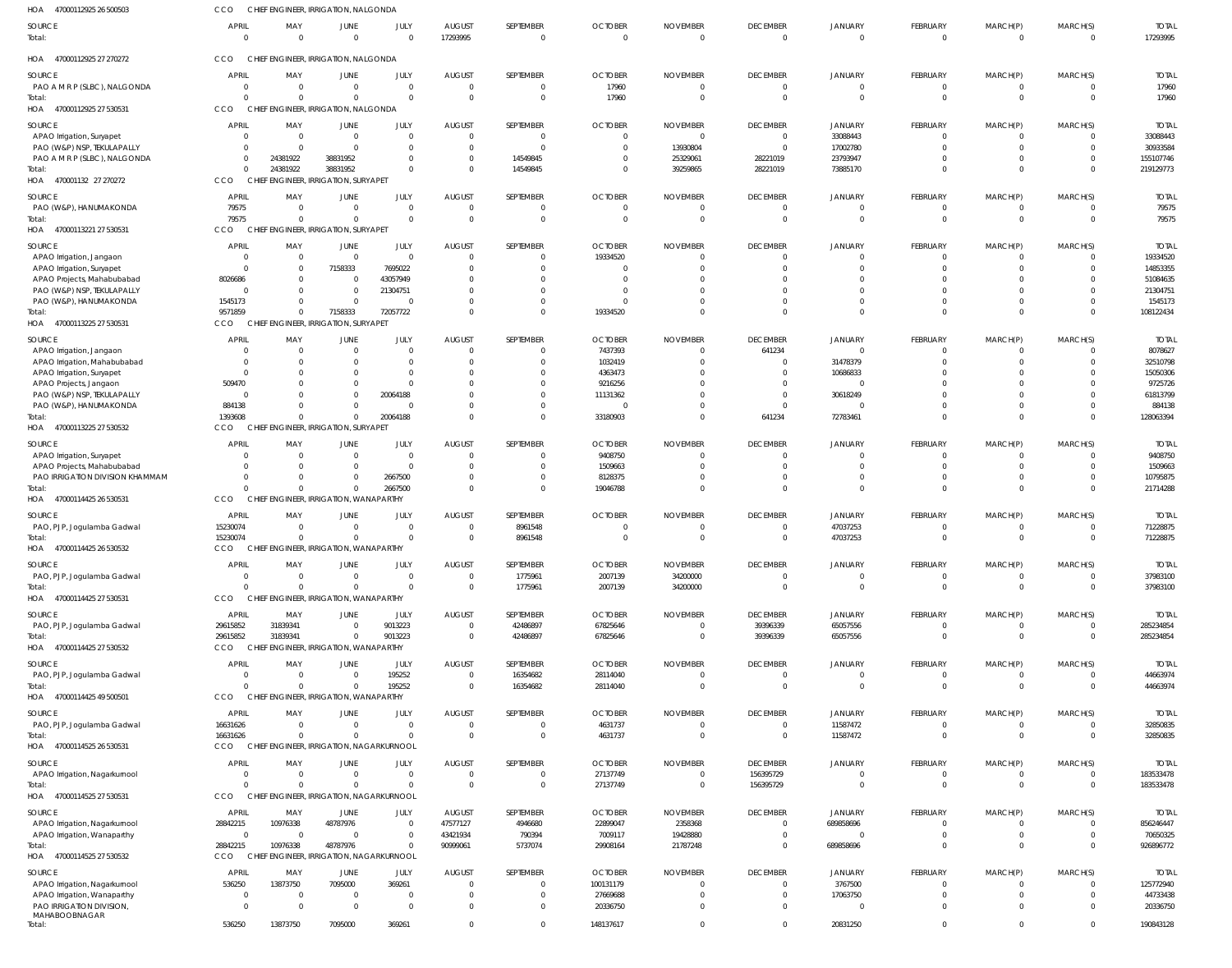| HOA<br>47000114525 49 500501                             | <b>CCO</b>             | CHIEF ENGINEER, IRRIGATION, NAGARKURNOOL                     |                      |                                           |                       |                                  |                            |                             |                             |                            |                               |                            |                                     |                           |
|----------------------------------------------------------|------------------------|--------------------------------------------------------------|----------------------|-------------------------------------------|-----------------------|----------------------------------|----------------------------|-----------------------------|-----------------------------|----------------------------|-------------------------------|----------------------------|-------------------------------------|---------------------------|
| SOURCE                                                   | <b>APRIL</b>           | MAY                                                          | JUNE                 | JULY                                      | <b>AUGUST</b>         | SEPTEMBER                        | <b>OCTOBER</b>             | <b>NOVEMBER</b>             | <b>DECEMBER</b>             | JANUARY                    | FEBRUARY                      | MARCH(P)                   | MARCH(S)                            | <b>TOTAL</b>              |
| APAO Irrigation, Nagarkurnool                            | 4244220                | $\Omega$                                                     | $\Omega$             | $\Omega$                                  | $\overline{0}$        | $\overline{0}$                   | 1162900                    | $\Omega$                    | 15421360                    | $\overline{0}$             | $\mathbf{0}$                  | $\overline{0}$             | $\overline{\mathbf{0}}$             | 20828480                  |
| Total:                                                   | 4244220                | $\Omega$                                                     | $\Omega$             | $\Omega$                                  | $\Omega$              | $\overline{0}$                   | 1162900                    | $\Omega$                    | 15421360                    | $\Omega$                   | $\overline{0}$                | $\overline{0}$             | $\overline{0}$                      | 20828480                  |
| HOA 470001154 27 270272                                  | CCO                    | <b>ENGINEER-IN-CHIEF, IRRIGATION, KARIMNAGAR</b>             |                      |                                           |                       |                                  |                            |                             |                             |                            |                               |                            |                                     |                           |
| <b>SOURCE</b>                                            | APRIL                  | MAY                                                          | JUNE                 | JULY                                      | <b>AUGUST</b>         | SEPTEMBER                        | <b>OCTOBER</b>             | <b>NOVEMBER</b>             | <b>DECEMBER</b>             | <b>JANUARY</b>             | FEBRUARY                      | MARCH(P)                   | MARCH(S)                            | <b>TOTAL</b>              |
| APAO, SRSP SSP, KARIMNAGAR<br>Total:                     | $\Omega$<br>$\Omega$   | $\Omega$<br>$\Omega$                                         | $\Omega$<br>$\Omega$ | 181080<br>181080                          | $\Omega$<br>$\Omega$  | $\Omega$<br>$\Omega$             |                            | $\Omega$                    | 0<br>$\Omega$               | $\Omega$                   | $\Omega$<br>$\overline{0}$    | $\Omega$<br>$\mathbf{0}$   | 0<br>$\overline{0}$                 | 181080<br>181080          |
| HOA 47000115421 27 530531                                | CCO                    | ENGINEER-IN-CHIEF, IRRIGATION, KARIMNAGAR                    |                      |                                           |                       |                                  |                            |                             |                             |                            |                               |                            |                                     |                           |
| SOURCE                                                   | <b>APRIL</b>           | MAY                                                          | JUNE                 | JULY                                      | <b>AUGUST</b>         | SEPTEMBER                        | <b>OCTOBER</b>             | <b>NOVEMBER</b>             | <b>DECEMBER</b>             | JANUARY                    | FEBRUARY                      | MARCH(P)                   | MARCH(S)                            | <b>TOTAL</b>              |
| APAO, SRSP SSP, KARIMNAGAR                               | $\Omega$               | $\Omega$                                                     | $\Omega$             | $\overline{0}$                            | $\Omega$              | $\overline{0}$                   | $\Omega$                   | $\Omega$                    | $\mathbf 0$                 | 128651584                  | $\overline{0}$                | $\overline{0}$             | 0                                   | 128651584                 |
| Total:                                                   | $\Omega$               | $\Omega$                                                     | $\Omega$             | $\Omega$                                  | $\Omega$              | $\overline{0}$                   | $\Omega$                   | $\Omega$                    | $\overline{0}$              | 128651584                  | $\mathbf{0}$                  | $\mathbf 0$                | $\overline{0}$                      | 128651584                 |
| HOA 47000115421 49 500501                                | <b>CCO</b>             | ENGINEER-IN-CHIEF, IRRIGATION, KARIMNAGAR                    |                      |                                           |                       |                                  |                            |                             |                             |                            |                               |                            |                                     |                           |
| <b>SOURCE</b>                                            | <b>APRIL</b>           | MAY                                                          | JUNE                 | JULY                                      | <b>AUGUST</b>         | SEPTEMBER                        | <b>OCTOBER</b>             | <b>NOVEMBER</b>             | <b>DECEMBER</b>             | <b>JANUARY</b>             | FEBRUARY                      | MARCH(P)                   | MARCH(S)                            | <b>TOTAL</b>              |
| APAO Irrigation, Jagtial                                 | $\Omega$               | $\Omega$                                                     | $\Omega$             | $\Omega$                                  | $\Omega$              | $\Omega$                         | 2746109                    |                             | $\Omega$                    | $\Omega$                   | $\Omega$                      | 0                          | $\overline{0}$                      | 2746109                   |
| Total:<br>HOA 47000115425 26 530532                      | $\Omega$<br>CCO        | $\Omega$<br><b>ENGINEER-IN-CHIEF, IRRIGATION, KARIMNAGAR</b> | $\Omega$             | $\Omega$                                  | $\Omega$              | $\Omega$                         | 2746109                    |                             | $\Omega$                    | $\Omega$                   | $\overline{0}$                | $\mathbf{0}$               | $\Omega$                            | 2746109                   |
|                                                          |                        |                                                              |                      |                                           |                       |                                  |                            |                             |                             |                            |                               |                            |                                     |                           |
| SOURCE                                                   | APRIL<br>$\Omega$      | MAY<br>$\Omega$                                              | JUNE<br>579300000    | JULY<br>$\overline{0}$                    | <b>AUGUST</b><br>- 0  | SEPTEMBER<br>$\overline{0}$      | <b>OCTOBER</b><br>$\Omega$ | <b>NOVEMBER</b><br>$\Omega$ | <b>DECEMBER</b><br>0        | <b>JANUARY</b><br>0        | FEBRUARY<br>$\overline{0}$    | MARCH(P)<br>$\overline{0}$ | MARCH(S)<br>$\overline{\mathbf{0}}$ | <b>TOTAL</b><br>579300000 |
| APAO Irrigation, Siddipet<br>Total:                      | $\Omega$               | $\Omega$                                                     | 579300000            | $\Omega$                                  | $\Omega$              | $\overline{0}$                   | $\Omega$                   | $\Omega$                    | $\Omega$                    | $\Omega$                   | $\mathbf{0}$                  | $\mathbf{0}$               | $\overline{0}$                      | 579300000                 |
| HOA 47000115425 27 530532                                | <b>CCO</b>             | ENGINEER-IN-CHIEF, IRRIGATION, KARIMNAGAR                    |                      |                                           |                       |                                  |                            |                             |                             |                            |                               |                            |                                     |                           |
| SOURCE                                                   | APRIL                  | MAY                                                          | JUNE                 | JULY                                      | <b>AUGUST</b>         | SEPTEMBER                        | <b>OCTOBER</b>             | <b>NOVEMBER</b>             | <b>DECEMBER</b>             | JANUARY                    | FEBRUARY                      | MARCH(P)                   | MARCH(S)                            | <b>TOTAL</b>              |
| APAO Irrigation, Siddipet                                | $\Omega$               | $\Omega$                                                     | $\Omega$             | $\Omega$                                  | 7963000               | $\Omega$                         | 2641000                    |                             | $\Omega$                    | $\Omega$                   | $\Omega$                      | 0                          | 0                                   | 10604000                  |
| Total:                                                   | $\Omega$               | $\Omega$                                                     | $\Omega$             | $\Omega$                                  | 7963000               | $\overline{0}$                   | 2641000                    |                             | $\Omega$                    | $\Omega$                   | $\mathbf{0}$                  | $\mathbf{0}$               | $\overline{0}$                      | 10604000                  |
| HOA 47000115425 49 500501                                | CCO                    | ENGINEER-IN-CHIEF, IRRIGATION, KARIMNAGAR                    |                      |                                           |                       |                                  |                            |                             |                             |                            |                               |                            |                                     |                           |
| SOURCE                                                   | APRIL                  | MAY                                                          | JUNE                 | JULY                                      | <b>AUGUST</b>         | SEPTEMBER                        | <b>OCTOBER</b>             | <b>NOVEMBER</b>             | <b>DECEMBER</b>             | JANUARY                    | <b>FEBRUARY</b>               | MARCH(P)                   | MARCH(S)                            | <b>TOTAL</b>              |
| APAO Projects, Siricilla                                 | $\Omega$               | $\overline{0}$                                               | $\Omega$             | 199609375                                 | - 0                   | $\overline{0}$                   | $\Omega$                   | $\Omega$                    | 0                           | 0                          | $\overline{0}$                | $\overline{0}$             | 0                                   | 199609375                 |
| Total:<br>HOA 470001159 26 270272                        | $\Omega$<br>CCO        | $\Omega$<br>CHIEF ENGINEER, IRRIGATION, WANAPARTHY           | $\Omega$             | 199609375                                 | $\Omega$              | $\overline{0}$                   | $\Omega$                   | $\Omega$                    | $\Omega$                    | $\Omega$                   | $\mathbf{0}$                  | $\mathbf{0}$               | $\overline{0}$                      | 199609375                 |
|                                                          |                        |                                                              |                      |                                           |                       |                                  |                            |                             |                             |                            |                               |                            |                                     |                           |
| SOURCE                                                   | APRIL<br>3795858       | MAY<br>$\Omega$                                              | JUNE<br>$\Omega$     | JULY<br>$\Omega$                          | <b>AUGUST</b><br>- 0  | SEPTEMBER<br>$\Omega$            | <b>OCTOBER</b><br>$\Omega$ | <b>NOVEMBER</b><br>$\Omega$ | <b>DECEMBER</b><br>$\Omega$ | <b>JANUARY</b><br>$\Omega$ | FEBRUARY<br>$\overline{0}$    | MARCH(P)<br>0              | MARCH(S)<br>0                       | <b>TOTAL</b><br>3795858   |
| PAO, PJP, Jogulamba Gadwal<br>Total:                     | 3795858                | $\Omega$                                                     | $\Omega$             | $\Omega$                                  | $\Omega$              | $\Omega$                         | $\Omega$                   | $\Omega$                    | $\Omega$                    | $\Omega$                   | $\Omega$                      | $\mathbf{0}$               | $\Omega$                            | 3795858                   |
| HOA 47000115921 49 500501                                | CCO                    | CHIEF ENGINEER, IRRIGATION, WANAPARTHY                       |                      |                                           |                       |                                  |                            |                             |                             |                            |                               |                            |                                     |                           |
| SOURCE                                                   | <b>APRIL</b>           | MAY                                                          | JUNE                 | JULY                                      | <b>AUGUST</b>         | SEPTEMBER                        | <b>OCTOBER</b>             | <b>NOVEMBER</b>             | <b>DECEMBER</b>             | JANUARY                    | FEBRUARY                      | MARCH(P)                   | MARCH(S)                            | <b>TOTAL</b>              |
| APAO Irrigation, Wanaparthy                              | 163343564              | $\overline{0}$                                               | 23241087             | $\overline{0}$                            | 1220924               | 526440                           | 47899740                   | $\Omega$                    | $\overline{0}$              | $\Omega$                   | 0                             | 0                          | $\overline{0}$                      | 236231755                 |
| PAO IRRIGATION DIVISION,                                 | 0                      | - 0                                                          | $\Omega$             | $\overline{0}$                            | - 0                   | $\overline{0}$                   |                            |                             | 172063                      | $\Omega$                   | $\mathbf 0$                   | $\mathbf 0$                | $\overline{0}$                      | 172063                    |
| MAHABOOBNAGAR<br>Total:                                  | 163343564              | $\Omega$                                                     | 23241087             | $\Omega$                                  | 1220924               | 526440                           | 47899740                   | $\Omega$                    | 172063                      | $\Omega$                   | $\mathbf 0$                   | $\mathbf 0$                | $\overline{0}$                      | 236403818                 |
| HOA 47000115925 26 530531                                | CCO                    | CHIEF ENGINEER, IRRIGATION, WANAPARTHY                       |                      |                                           |                       |                                  |                            |                             |                             |                            |                               |                            |                                     |                           |
| SOURCE                                                   | APRIL                  | MAY                                                          | JUNE                 | JULY                                      | <b>AUGUST</b>         | SEPTEMBER                        | <b>OCTOBER</b>             | <b>NOVEMBER</b>             | <b>DECEMBER</b>             | <b>JANUARY</b>             | <b>FEBRUARY</b>               | MARCH(P)                   | MARCH(S)                            | <b>TOTAL</b>              |
| APAO Irrigation, Wanaparthy                              | $\Omega$               | $\Omega$                                                     |                      | $\Omega$                                  | 10564933              | $\Omega$                         | 624268                     |                             | $\Omega$                    | $\Omega$                   | $\Omega$                      | $\Omega$                   | - 0                                 | 11189201                  |
| PAO, PJP, Jogulamba Gadwal                               | 14090229               | $\Omega$                                                     | $\Omega$             | $\Omega$                                  |                       | $\Omega$                         | $\Omega$                   |                             | 0                           | $\Omega$                   | $\Omega$                      | $\Omega$                   | $\Omega$                            | 14090229                  |
| Total:                                                   | 14090229               | $\Omega$                                                     | $\Omega$             |                                           | 10564933              | $\Omega$                         | 624268                     |                             | $\Omega$                    |                            | $\Omega$                      | $\Omega$                   | $\Omega$                            | 25279430                  |
| HOA 47000115925 26 530532                                | CCO                    | CHIEF ENGINEER, IRRIGATION, WANAPARTHY                       |                      |                                           |                       |                                  |                            |                             |                             |                            |                               |                            |                                     |                           |
| <b>SOURCE</b>                                            | <b>APRIL</b>           | MAY                                                          | <b>JUNE</b>          | JULY.                                     | <b>AUGUST</b>         | <b>SFPTFMBFR</b>                 | <b>OCTOBER</b>             | <b>NOVEMBER</b>             | <b>DECEMBER</b>             | <b>JANUARY</b>             | <b>FFBRUARY</b>               | MARCH(P)                   | MARCH(S)                            | <b>TOTAL</b>              |
| APAO Irrigation, Wanaparthy<br>Total:                    | 0<br>$\Omega$          | $\Omega$<br>$\Omega$                                         | - 0                  | $\Omega$<br>$\Omega$                      | 11800280<br>11800280  | $\overline{0}$<br>$\overline{0}$ | $\Omega$<br>$\Omega$       | $\Omega$<br>$\Omega$        | $\Omega$<br>$\Omega$        | $\Omega$<br>$\Omega$       | $\mathbf 0$<br>$\overline{0}$ | 0<br>$\mathbf{0}$          | - 0<br>$\overline{0}$               | 11800280<br>11800280      |
| HOA 47000115925 27 530531                                | CCO                    | CHIEF ENGINEER, IRRIGATION, WANAPARTHY                       |                      |                                           |                       |                                  |                            |                             |                             |                            |                               |                            |                                     |                           |
| SOURCE                                                   | <b>APRIL</b>           | MAY                                                          | JUNE                 | JULY                                      | <b>AUGUST</b>         | SEPTEMBER                        | <b>OCTOBER</b>             | <b>NOVEMBER</b>             | <b>DECEMBER</b>             | JANUARY                    | FEBRUARY                      | MARCH(P)                   | MARCH(S)                            | <b>TOTAL</b>              |
| APAO Irrigation, Wanaparthy                              | $\mathbf 0$            | $\overline{0}$                                               | 10326389             | $\Omega$                                  | $\Omega$              | $\overline{0}$                   | 3293777                    | $\Omega$                    | $\overline{0}$              | 8075324                    | $\mathbf 0$                   | 0                          | $\overline{0}$                      | 21695490                  |
| PAO IRRIGATION DIVISION,                                 | $\Omega$               | $\Omega$                                                     | $\Omega$             | $\Omega$                                  | $\Omega$              | 5581305                          | 24359890                   | 88427968                    | 16486107                    |                            | $\Omega$                      | $\overline{0}$             | $\Omega$                            | 134855270                 |
| MAHABOOBNAGAR<br>PAO, PJP, Jogulamba Gadwal              | $\Omega$               | 88314998                                                     |                      |                                           |                       | $\overline{0}$                   | $\Omega$                   | - 0                         | $\Omega$                    |                            | $\Omega$                      | $\Omega$                   | $\Omega$                            | 88314998                  |
| Total:                                                   | $\Omega$               | 88314998                                                     | 10326389             | $\Omega$                                  | $\Omega$              | 5581305                          | 27653667                   | 88427968                    | 16486107                    | 8075324                    | $\Omega$                      | $\Omega$                   | $\Omega$                            | 244865758                 |
| HOA 47000115925 27 530532                                | CCO                    | CHIEF ENGINEER, IRRIGATION, WANAPARTHY                       |                      |                                           |                       |                                  |                            |                             |                             |                            |                               |                            |                                     |                           |
| SOURCE                                                   | APRIL                  | MAY                                                          | JUNE                 | JULY                                      | <b>AUGUST</b>         | SEPTEMBER                        | <b>OCTOBER</b>             | <b>NOVEMBER</b>             | <b>DECEMBER</b>             | <b>JANUARY</b>             | <b>FEBRUARY</b>               | MARCH(P)                   | MARCH(S)                            | <b>TOTAL</b>              |
| APAO Irrigation, Wanaparthy                              | 0                      | $\overline{0}$                                               | $\Omega$             | $\overline{0}$                            | 18348212              | $\overline{0}$                   | 28957215                   | - 0                         | 0                           | $\Omega$                   | $\mathbf 0$                   | 0                          | 0                                   | 47305427                  |
| PAO IRRIGATION DIVISION,                                 | $\Omega$               | $\Omega$                                                     | $\Omega$             | $\Omega$                                  | $\Omega$              | $\overline{0}$                   | 763200                     |                             | $\Omega$                    |                            | $\Omega$                      | $\Omega$                   | $\Omega$                            | 763200                    |
| MAHABOOBNAGAR<br>Total:                                  | $\Omega$               | $\Omega$                                                     | $\Omega$             | $\Omega$                                  | 18348212              | $\overline{0}$                   | 29720415                   |                             | $\Omega$                    | $\Omega$                   | $\mathbf 0$                   | $\mathbf 0$                | $\Omega$                            | 48068627                  |
| HOA 470001164 25 010011                                  | <b>CCO</b>             | ENGINEER-IN-CHIEF, IRRIGATION,                               |                      | RAMAGUNDEM                                |                       |                                  |                            |                             |                             |                            |                               |                            |                                     |                           |
| SOURCE                                                   | APRIL                  | MAY                                                          | JUNE                 | JULY                                      | <b>AUGUST</b>         | SEPTEMBER                        | <b>OCTOBER</b>             | <b>NOVEMBER</b>             | <b>DECEMBER</b>             | JANUARY                    | FEBRUARY                      | MARCH(P)                   | MARCH(S)                            | <b>TOTAL</b>              |
| APAO Irrigation, Bhoopalapally                           | 3023662                | 3206034                                                      | 3020475              | 3105928                                   | 4888813               | 4241801                          | 4843656                    | 4198069                     | 4181377                     | 3946280                    | $\Omega$                      | $\Omega$                   | $\Omega$                            | 38656095                  |
| APAO Irrigation, Peddapalli                              | 7681748                | 9173402                                                      | 11723855             | 8987988                                   | 12363717              | 14948868                         | 13819164                   | 13617494                    | 14906564                    | 14514174                   | $\Omega$                      | $\Omega$                   | $\Omega$                            | 121736974                 |
| PAO IRRIGATION KARIMNAGAR                                | 2127210                | 3389699<br>15769135                                          | 2773189<br>17517519  | 3086638                                   | 5053855               | 4891215                          | 4824389                    | 4531483                     | 4746969                     | 4770700                    | $\Omega$<br>$\Omega$          | $\mathbf 0$<br>$\Omega$    | $\Omega$<br>$\Omega$                | 40195347                  |
| Total:<br>HOA 470001164 25 010012                        | 12832620<br><b>CCO</b> | ENGINEER-IN-CHIEF, IRRIGATION,                               |                      | 15180554<br>RAMAGUNDEM                    | 22306385              | 24081884                         | 23487209                   | 22347046                    | 23834910                    | 23231154                   |                               |                            |                                     | 200588416                 |
|                                                          |                        |                                                              |                      |                                           |                       |                                  |                            |                             |                             |                            |                               |                            |                                     |                           |
| SOURCE<br>APAO Irrigation, Bhoopalapally                 | APRIL<br>5640          | MAY<br>2535                                                  | JUNE<br>3149         | JULY<br>2000                              | <b>AUGUST</b><br>2000 | SEPTEMBER<br>2500                | <b>OCTOBER</b><br>7000     | <b>NOVEMBER</b><br>2000     | <b>DECEMBER</b><br>2000     | <b>JANUARY</b><br>2000     | FEBRUARY<br>$\mathbf 0$       | MARCH(P)<br>$\Omega$       | MARCH(S)<br>- 0                     | <b>TOTAL</b><br>30824     |
| APAO Irrigation, Peddapalli                              | 69396                  | 73017                                                        | 92521                | 75830                                     | 82921                 | 96086                            | 85256                      | 147243                      | 89610                       | 90284                      | $\mathbf 0$                   | $\mathbf{0}$               | $\Omega$                            | 902164                    |
| PAO IRRIGATION KARIMNAGAR                                | 9790                   | 15814                                                        | 11251                | 12953                                     | 22190                 | 18490                            | 20453                      | 17390                       | 18101                       | 17390                      | $\mathbf 0$                   | $\mathbf 0$                | $\Omega$                            | 163822                    |
| Total:                                                   | 84826                  | 91366                                                        | 106921               | 90783                                     | 107111                | 117076                           | 112709                     | 166633                      | 109711                      | 109674                     | $\mathbf 0$                   | $\mathbf 0$                | $\Omega$                            | 1096810                   |
| HOA 470001164 25 010013                                  | CCO                    |                                                              |                      | ENGINEER-IN-CHIEF, IRRIGATION, RAMAGUNDEM |                       |                                  |                            |                             |                             |                            |                               |                            |                                     |                           |
| SOURCE                                                   | <b>APRIL</b>           | MAY                                                          | JUNE                 | JULY                                      | <b>AUGUST</b>         | SEPTEMBER                        | <b>OCTOBER</b>             | <b>NOVEMBER</b>             | <b>DECEMBER</b>             | <b>JANUARY</b>             | FEBRUARY                      | MARCH(P)                   | MARCH(S)                            | <b>TOTAL</b>              |
| APAO Irrigation, Bhoopalapally                           | 1162681<br>2947548     | 2050573<br>3596143                                           | 1161745<br>4568060   | 1195731<br>3507930                        | 1012415<br>2989787    | 876870<br>2695528                | 471177<br>2108096          | 371604<br>1354246           | 343206<br>1549299           | 300981<br>1720845          | $\Omega$<br>$\Omega$          | -0<br>$\Omega$             | $\Omega$<br>$\Omega$                | 8946983<br>27037482       |
| APAO Irrigation, Peddapalli<br>PAO IRRIGATION KARIMNAGAR | 817040                 | 1303139                                                      | 1145003              | 1236897                                   | 656440                | 868171                           | 585063                     | 359485                      | 408656                      | 488085                     | $\mathbf 0$                   | 0                          | 0                                   | 7867979                   |
| Total:                                                   | 4927269                | 6949855                                                      | 6874808              | 5940558                                   | 4658642               | 4440569                          | 3164336                    | 2085335                     | 2301161                     | 2509911                    | $\Omega$                      | $\Omega$                   | $\Omega$                            | 43852444                  |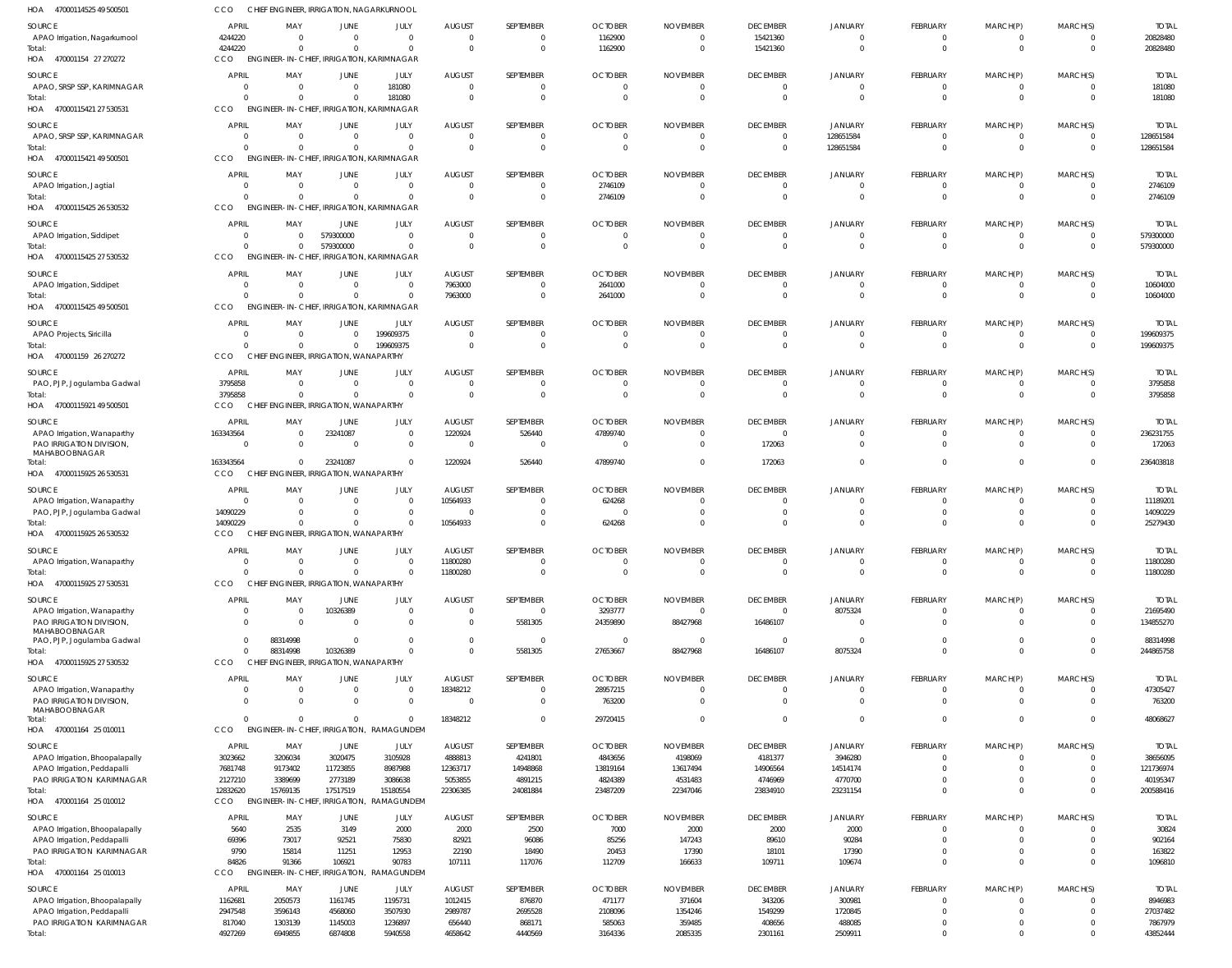| HOA<br>470001164 25 010016          | CCO                 |                           | ENGINEER-IN-CHIEF, IRRIGATION, RAMAGUNDEN |                                           |                      |                       |                         |                    |                                   |                        |                         |                               |                            |                   |
|-------------------------------------|---------------------|---------------------------|-------------------------------------------|-------------------------------------------|----------------------|-----------------------|-------------------------|--------------------|-----------------------------------|------------------------|-------------------------|-------------------------------|----------------------------|-------------------|
| <b>SOURCE</b>                       | APRIL               | MAY                       | JUNE                                      | JULY                                      | <b>AUGUST</b>        | SEPTEMBER             | <b>OCTOBER</b>          | <b>NOVEMBER</b>    | <b>DECEMBER</b>                   | <b>JANUARY</b>         | FEBRUARY                | MARCH(P)                      | MARCH(S)                   | <b>TOTAL</b>      |
| APAO Irrigation, Bhoopalapally      | 394529              | 386742                    | 367067                                    | 337252                                    | 549581               | 405144                | 445413                  | 369886             | 343726                            | 325855                 | $^{\circ}$              | $\overline{0}$                | $\overline{0}$             | 3925195           |
| APAO Irrigation, Peddapalli         | 1345106             | 1564741                   | 2043695                                   | 1436214                                   | 1896397              | 2325930               | 1955666                 | 1910598            | 2143410                           | 1943225                | $\mathbf 0$             | $\overline{0}$                | $\overline{0}$             | 18564982          |
| PAO IRRIGATION KARIMNAGAR           | 297189              | 502084                    | 386784                                    | 465032                                    | 706621               | 635584                | 632585                  | 580015             | 607906                            | 613398                 | $\mathbf 0$             | $\mathbf 0$                   | $\overline{0}$             | 5427198           |
| Total:                              | 2036824             | 2453567                   | 2797546                                   | 2238498                                   | 3152599              | 3366658               | 3033664                 | 2860499            | 3095042                           | 2882478                | $\Omega$                | $\mathbf 0$                   | $\Omega$                   | 27917375          |
| 470001164 25 010017<br>HOA          | CCO                 | <b>ENGINEER-IN-CHIEF,</b> | IRRIGATION,                               | RAMAGUNDEM                                |                      |                       |                         |                    |                                   |                        |                         |                               |                            |                   |
| SOURCE                              | <b>APRI</b>         | MAY                       | JUNE                                      | JULY                                      | <b>AUGUST</b>        | SEPTEMBER             | <b>OCTOBER</b>          | <b>NOVEMBER</b>    | <b>DECEMBER</b>                   | <b>JANUARY</b>         | FEBRUARY                | MARCH(P)                      | MARCH(S)                   | <b>TOTAL</b>      |
| APAO Irrigation, Bhoopalapally      | $\Omega$            | 100000                    | 20000                                     | 10000                                     | 87842                | $\Omega$              | 182396                  | $\Omega$           | $\overline{0}$                    | 117808                 | $\mathbf 0$             | $\overline{0}$                | $\overline{0}$             | 518046            |
| APAO Irrigation, Peddapalli         | $\Omega$            | $\overline{0}$            | 25000                                     | 55094                                     | 253865               | $\Omega$              | 61920                   | 115000             | 14000                             | 228960                 | $\mathbf 0$             | $\overline{0}$                | $\overline{0}$             | 753839            |
| PAO IRRIGATION KARIMNAGAR           | $\Omega$            | 523983                    | 100000                                    | 28658                                     | 29624                | $\Omega$              | $\Omega$                | 28937              | 100000                            | $\mathbf 0$            | $\mathbf 0$             | $\mathbf 0$                   | $\Omega$                   | 811202            |
| Total:                              |                     | 623983                    | 145000                                    | 93752                                     | 371331               | $\Omega$              | 244316                  | 143937             | 114000                            | 346768                 | $\Omega$                | $\overline{0}$                | $\Omega$                   | 2083087           |
| 470001164 25 010018<br>HOA          | CCO                 |                           | <b>ENGINEER-IN-CHIEF. IRRIGATION.</b>     | RAMAGUNDEM                                |                      |                       |                         |                    |                                   |                        |                         |                               |                            |                   |
| SOURCE                              | <b>APRIL</b>        | MAY                       | JUNE                                      | JULY                                      | <b>AUGUST</b>        | SEPTEMBER             | <b>OCTOBER</b>          | <b>NOVEMBER</b>    | <b>DECEMBER</b>                   | <b>JANUARY</b>         | FEBRUARY                | MARCH(P)                      | MARCH(S)                   | <b>TOTAL</b>      |
| APAO Irrigation, Bhoopalapally      | $\Omega$            | $\overline{0}$            | $\overline{0}$                            | $\overline{0}$                            | 266687               | 636932                | $\Omega$                | $\Omega$           | $\overline{0}$                    | 205351                 | $^{\circ}$              | $^{\circ}$                    | $\overline{0}$             | 1108970           |
| APAO Irrigation, Peddapalli         |                     | $\Omega$                  | 870835                                    | 124956                                    | 705978               | 719080                | $\Omega$                | 838989             | 565445                            | 1291584                | $\mathbf 0$             | $\overline{0}$                | $\overline{0}$             | 5116867           |
| PAO IRRIGATION KARIMNAGAR           |                     | $\Omega$                  | 43989                                     | $\overline{0}$                            | 274979               | 423875                | $\Omega$                | 87470              | 74483                             | 467646                 | $\Omega$                | $\mathbf 0$                   | $\Omega$                   | 1372442           |
| Total:                              |                     | $\Omega$                  | 914824                                    | 124956                                    | 1247644              | 1779887               | $\Omega$                | 926459             | 639928                            | 1964581                | $\Omega$                | $\mathbf 0$                   | $\overline{0}$             | 7598279           |
| HOA 470001164 25 020022             | CCO                 | <b>ENGINEER-IN-CHIEF,</b> | IRRIGATION,                               | RAMAGUNDEM                                |                      |                       |                         |                    |                                   |                        |                         |                               |                            |                   |
| SOURCE                              | APRI                | MAY                       | JUNE                                      | JULY                                      | AUGUST               | SEPTEMBER             | <b>OCTOBER</b>          | <b>NOVEMBER</b>    | <b>DECEMBER</b>                   | <b>JANUARY</b>         | FEBRUARY                | MARCH(P)                      | MARCH(S)                   | <b>TOTAL</b>      |
| APAO Irrigation, Peddapalli         | - 0                 | 33994                     | 94931                                     | 164003                                    | 99513                | 41279                 | 148055                  | 69445              | 134871                            | 74707                  | $\mathbf 0$             | $\mathbf 0$                   | $\Omega$                   | 860798            |
| <b>PAO IRRIGATION KARIMNAGAR</b>    | $\Omega$            | $\overline{\mathbf{0}}$   | $\overline{0}$                            | $\mathbf{0}$                              | 100758               | 21036                 | $\overline{0}$          | 46494              | 21036                             | 21036                  | $\mathbf 0$             | $\overline{0}$                | $\overline{0}$             | 210360            |
| Total:                              | $\cap$              | 33994                     | 94931                                     | 164003                                    | 200271               | 62315                 | 148055                  | 115939             | 155907                            | 95743                  | $\Omega$                | $\overline{0}$                | $\Omega$                   | 1071158           |
| 470001164 25 110111<br>HOA          | CCO                 |                           | ENGINEER-IN-CHIEF, IRRIGATION,            | RAMAGUNDEM                                |                      |                       |                         |                    |                                   |                        |                         |                               |                            |                   |
|                                     |                     |                           |                                           |                                           |                      |                       |                         |                    |                                   |                        |                         |                               |                            |                   |
| SOURCE                              | <b>APRIL</b>        | MAY                       | JUNE                                      | JULY                                      | <b>AUGUST</b>        | SEPTEMBER             | <b>OCTOBER</b>          | <b>NOVEMBER</b>    | <b>DECEMBER</b>                   | <b>JANUARY</b>         | FEBRUARY                | MARCH(P)                      | MARCH(S)                   | <b>TOTAL</b>      |
| APAO Irrigation, Bhoopalapally      | $\Omega$            | $\overline{0}$            | $\mathbf{0}$                              | $\mathbf 0$                               |                      | -C                    | $\Omega$                | $\Omega$           | 758031                            | $\mathbf 0$            | $\Omega$                | $^{\circ}$                    | $\Omega$                   | 758031            |
| APAO Irrigation, Peddapalli         |                     | $\overline{0}$            | 15276                                     | $\mathbf 0$                               | $\Omega$             | 19470                 | $\overline{0}$          | 10581              | 387375                            | $\overline{0}$         | $\mathbf 0$             | $\mathbf 0$                   | $\overline{0}$             | 432702            |
| APAO Irrigation, Siricilla          |                     | $\Omega$                  | $\Omega$                                  | $\Omega$                                  | 0                    | $\Omega$              | $\Omega$                | 4860               | $\Omega$                          | $\Omega$               | $\Omega$                | $\mathbf 0$                   | $\Omega$                   | 4860              |
| PAO IRRIGATION KARIMNAGAR           |                     | $\Omega$<br>$\Omega$      | $\mathbf{0}$                              | $\Omega$<br>$\Omega$                      | $\Omega$<br>$\Omega$ | $\mathbf{0}$          | 24837                   | $\Omega$           | 2277207                           | 9155                   | $\mathbf 0$<br>$\Omega$ | $\mathbf 0$                   | $\overline{0}$<br>$\Omega$ | 2311199           |
| Total:                              |                     |                           | 15276                                     |                                           |                      | 19470                 | 24837                   | 15441              | 3422613                           | 9155                   |                         | $\mathbf 0$                   |                            | 3506792           |
| 470001164 25 130131<br>HOA          | CCO                 |                           | ENGINEER-IN-CHIEF, IRRIGATION,            | RAMAGUNDEM                                |                      |                       |                         |                    |                                   |                        |                         |                               |                            |                   |
| SOURCE                              | <b>APRI</b>         | MAY                       | JUNE                                      | JULY                                      | <b>AUGUST</b>        | SEPTEMBER             | <b>OCTOBER</b>          | <b>NOVEMBER</b>    | <b>DECEMBER</b>                   | <b>JANUARY</b>         | FEBRUARY                | MARCH(P)                      | MARCH(S)                   | <b>TOTAL</b>      |
| APAO Irrigation, Bhoopalapally      | - 0                 | $\overline{0}$            | $\overline{0}$                            | 4610                                      | $\overline{0}$       | $\mathbf 0$           | $\overline{\mathbf{0}}$ | 8036               | 10856                             | $\mathbf{0}$           | $\mathbf 0$             | $\overline{0}$                | $\overline{0}$             | 23502             |
| APAO Irrigation, Peddapalli         |                     | 1314                      | 42416                                     | 127619                                    | 65395                | 3530                  | 111108                  | 102230             | 91922                             | 18973                  | $\mathbf 0$             | $\overline{0}$                | $\Omega$                   | 564507            |
| PAO IRRIGATION KARIMNAGAR           |                     | $\Omega$                  | 5000                                      | $\mathbf{0}$                              | 13901                | $\mathbf{0}$          | $\Omega$                | 7067               | 68121                             | $\Omega$               | $\mathbf 0$             | $\overline{0}$                | $\Omega$                   | 94089             |
| Total:                              |                     | 1314                      | 47416                                     | 132229                                    | 79296                | 3530                  | 111108                  | 117333             | 170899                            | 18973                  | $\Omega$                | $\mathbf 0$                   | $\Omega$                   | 682098            |
| 470001164 25 130132<br>HOA          | CCO                 |                           | ENGINEER-IN-CHIEF, IRRIGATION,            | RAMAGUNDEM                                |                      |                       |                         |                    |                                   |                        |                         |                               |                            |                   |
| SOURCE                              | <b>APRI</b>         | MAY                       | JUNE                                      | JULY                                      | <b>AUGUST</b>        | SEPTEMBER             | <b>OCTOBER</b>          | <b>NOVEMBER</b>    | <b>DECEMBER</b>                   | <b>JANUARY</b>         | FEBRUARY                | MARCH(P)                      | MARCH(S)                   | <b>TOTAL</b>      |
| APAO Irrigation, Bhoopalapally      | $\Omega$            | $\Omega$                  | $\overline{0}$                            | $\overline{0}$                            | 18380                | 0                     | 9200                    | 11361              | 63410                             | $\mathbf 0$            | $^{\circ}$              | $^{\circ}$                    | $\Omega$                   | 102351            |
| APAO Irrigation, Peddapall          | $\Omega$            | $\Omega$                  | 29149                                     | 21100                                     | 161793               | 49673                 | 27030                   | 137054             | 392312                            | 336276                 | $\mathbf 0$             | $\mathbf 0$                   | $\overline{0}$             | 1154387           |
| <b>PAO IRRIGATION KARIMNAGAR</b>    |                     | $\Omega$                  | 8115                                      | 5178                                      | 20496                | 15829                 | 1720                    | 31365              | 216581                            | 77538                  | $\mathbf 0$             | $\mathbf 0$                   | $\overline{0}$             | 376822            |
| Total:                              |                     | $\Omega$                  | 37264                                     | 26278                                     | 200669               | 65502                 | 37950                   | 179780             | 672303                            | 413814                 | $\Omega$                | $\Omega$                      | $\Omega$                   | 1633560           |
| HOA 470001164 25 130133             | CCO                 |                           | ENGINEER-IN-CHIEF, IRRIGATION,            | RAMAGUNDEM                                |                      |                       |                         |                    |                                   |                        |                         |                               |                            |                   |
| SOURCE                              | <b>APRI</b>         | MAY                       | JUNE                                      | JULY                                      | <b>AUGUST</b>        | SEPTEMBER             | <b>OCTOBER</b>          | <b>NOVEMBER</b>    | <b>DECEMBER</b>                   | <b>JANUARY</b>         | FEBRUARY                | MARCH(P)                      | MARCH(S)                   | <b>TOTAL</b>      |
| APAO Irrigation, Peddapalli         |                     | $\Omega$                  | 2400                                      | $\overline{0}$                            | 0                    | $\Omega$              | 0                       |                    | $\overline{0}$                    | $\mathbf 0$            | $\mathbf 0$             | $\mathbf 0$                   | $\Omega$                   | 2400              |
| Total:                              | $\Omega$            | $\Omega$                  | 2400                                      | $\mathbf 0$                               | $\Omega$             | $\Omega$              | $\Omega$                | $\Omega$           | $\overline{0}$                    | $\overline{0}$         | $\mathbf 0$             | $\mathbf 0$                   | $\Omega$                   | 2400              |
| HOA<br>470001164 25 130134          | CCO                 |                           |                                           | ENGINEER-IN-CHIEF, IRRIGATION, RAMAGUNDEN |                      |                       |                         |                    |                                   |                        |                         |                               |                            |                   |
|                                     |                     |                           |                                           |                                           |                      |                       |                         |                    |                                   |                        |                         |                               |                            |                   |
| <b>SOURCE</b>                       | <b>APRIL</b>        | MAY                       | JUNE                                      | JULY                                      | <b>AUGUST</b>        | SEPTEMBER             | <b>OCTOBER</b>          | <b>NOVEMBER</b>    | <b>DECEMBER</b>                   | <b>JANUARY</b>         | FEBRUARY                | MARCH(P)                      | MARCH(S)                   | <b>TOTAL</b>      |
| APAO Irrigation, Bhoopalapally      | $\Omega$            | $\Omega$                  | $\overline{0}$                            | 66000                                     | 62700                | $\Omega$              | $\Omega$                | 66000              | 3792506                           | $\mathbf 0$            | $^{\circ}$              | $^{\circ}$                    | $\overline{0}$             | 3987206           |
| APAO Irrigation, Peddapalli         |                     | $\Omega$                  | 62700                                     | 156750                                    | 188100               | 188100                | $\Omega$                | 282150             | 5100046                           | 479247                 | $\mathbf 0$             | $\overline{0}$                | $\overline{0}$             | 6457093           |
| PAO IRRIGATION KARIMNAGAR           |                     | $\Omega$                  | 31350                                     | $\overline{0}$                            | 94050                | 39602                 | $\Omega$                | 103807             | 2758800                           | 194233                 | $\mathbf 0$             | $\mathbf 0$                   | $\overline{0}$             | 3221842           |
| Total:                              |                     | $\Omega$                  | 94050                                     | 222750                                    | 344850               | 227702                | $\Omega$                | 451957             | 11651352                          | 673480                 | $\Omega$                | $\mathbf 0$                   | $\Omega$                   | 13666141          |
| HOA 470001164 25 130135             | CCO                 |                           | ENGINEER-IN-CHIEF, IRRIGATION,            | RAMAGUNDEM                                |                      |                       |                         |                    |                                   |                        |                         |                               |                            |                   |
| SOURCE                              | <b>APRIL</b>        | MAY                       | JUNE                                      | JULY                                      | <b>AUGUST</b>        | SEPTEMBER             | <b>OCTOBER</b>          | <b>NOVEMBER</b>    | <b>DECEMBER</b>                   | <b>JANUARY</b>         | FEBRUARY                | MARCH(P)                      | MARCH(S)                   | <b>TOTAL</b>      |
| APAO Irrigation, Bhoopalapally      | $\Omega$            | $\overline{0}$            | $\overline{0}$                            | 20741                                     | $\mathbf 0$          | 16466                 | $\overline{0}$          | 9448               | 4466                              | 4689                   | $\mathbf 0$             | $\overline{0}$                | $\overline{0}$             | 55810             |
| APAO Irrigation, Peddapalli         |                     | 5566                      | 53976                                     | 18558                                     | 6434                 | 27769                 | 22423                   | 19808              | 13759                             | 7519                   | $\mathbf 0$             | $\overline{0}$                | $\overline{0}$             | 175812            |
| PAO IRRIGATION KARIMNAGAR           |                     | $\overline{0}$            | 35634                                     | 18262                                     | 5003                 | 19796                 | $\overline{\mathbf{0}}$ | 48350              | 29749                             | $\overline{0}$         | $\mathbf 0$             | $\mathbf 0$                   | $\Omega$                   | 156794            |
| Total:                              |                     | 5566                      | 89610                                     | 57561                                     | 11437                | 64031                 | 22423                   | 77606              | 47974                             | 12208                  | $\Omega$                | $\mathbf 0$                   | $\Omega$                   | 388416            |
| HOA<br>470001164 25 140             | CCO                 |                           | <b>ENGINEER-IN-CHIEF. IRRIGATION.</b>     | RAMAGUNDEM                                |                      |                       |                         |                    |                                   |                        |                         |                               |                            |                   |
| SOURCE                              | <b>APRIL</b>        | MAY                       | JUNE                                      | JULY                                      | <b>AUGUST</b>        | SEPTEMBER             | <b>OCTOBER</b>          | <b>NOVEMBER</b>    | <b>DECEMBER</b>                   | <b>JANUARY</b>         | FEBRUARY                | MARCH(P)                      | MARCH(S)                   | <b>TOTAL</b>      |
| APAO Irrigation, Bhoopalapally      | - 0                 | $\overline{0}$            | $\overline{0}$                            | $\overline{0}$                            | $\Omega$             | $\Omega$              | 72000                   | $\Omega$           | $\overline{0}$                    | $\mathbf{0}$           | $^{\circ}$              | $^{\circ}$                    | $\overline{0}$             | 72000             |
| APAO Irrigation, Peddapalli         |                     | $\Omega$                  | 149899                                    | 35994                                     | 252092               | 58001                 | 129052                  | 46103              | 162817                            | 119629                 | $\mathbf 0$             | $\mathbf{0}$                  | $\overline{0}$             | 953587            |
| Total:                              |                     | $\Omega$                  | 149899                                    | 35994                                     | 252092               | 58001                 | 201052                  | 46103              | 162817                            | 119629                 | $\Omega$                | $\mathbf 0$                   | $\Omega$                   | 1025587           |
| HOA 470001164 25 240                | CCO                 |                           | ENGINEER-IN-CHIEF, IRRIGATION,            | RAMAGUNDEM                                |                      |                       |                         |                    |                                   |                        |                         |                               |                            |                   |
|                                     |                     |                           |                                           |                                           |                      |                       |                         |                    |                                   |                        |                         |                               |                            |                   |
| SOURCE                              | <b>APRIL</b><br>- 0 | MAY<br>$\Omega$           | JUNE                                      | JULY                                      | <b>AUGUST</b>        | SEPTEMBER             | <b>OCTOBER</b>          | <b>NOVEMBER</b>    | <b>DECEMBER</b><br>$\overline{0}$ | <b>JANUARY</b>         | FEBRUARY<br>$\mathbf 0$ | MARCH(P)                      | MARCH(S)<br>$\overline{0}$ | <b>TOTAL</b>      |
| APAO Irrigation, Peddapalli         |                     | $\Omega$                  | 63138                                     | 175345<br>$\overline{0}$                  | 102081               | 58216<br>$\mathbf{0}$ | 39280<br>$\overline{0}$ | 381746<br>$\Omega$ | $\overline{0}$                    | 132864<br>$\mathbf{0}$ | $\mathbf 0$             | $\overline{0}$                | $\overline{0}$             | 952670            |
| PAO IRRIGATION KARIMNAGAR<br>Total: |                     | $\mathbf 0$               | 70787<br>133925                           | 175345                                    | 94140<br>196221      | 58216                 | 39280                   | 381746             | $\overline{0}$                    | 132864                 | $\mathbf 0$             | $\overline{0}$<br>$\mathbf 0$ | $\Omega$                   | 164927<br>1117597 |
| HOA 470001164 25 300302             | CCO                 |                           | ENGINEER-IN-CHIEF, IRRIGATION,            | RAMAGUNDEM                                |                      |                       |                         |                    |                                   |                        |                         |                               |                            |                   |
|                                     |                     |                           |                                           |                                           |                      |                       |                         |                    |                                   |                        |                         |                               |                            |                   |
| SOURCE                              | <b>APRIL</b>        | MAY                       | JUNE                                      | JULY                                      | <b>AUGUST</b>        | SEPTEMBER             | <b>OCTOBER</b>          | <b>NOVEMBER</b>    | <b>DECEMBER</b>                   | <b>JANUARY</b>         | FEBRUARY                | MARCH(P)                      | MARCH(S)                   | <b>TOTAL</b>      |
| APAO Irrigation, Bhoopalapally      | $\Omega$            | $\Omega$                  | $\overline{0}$                            | 244845                                    | 92872                | $\mathbf{0}$          | $\overline{0}$          | $\Omega$           | $\overline{0}$                    | $\mathbf{0}$           | $\mathbf 0$             | $\mathbf 0$                   | $\overline{0}$             | 337717            |
| APAO Irrigation, Peddapalli         | 427852              | $\Omega$                  | 398310                                    | 235520                                    | 461399               | 127685                | 461210                  | 1204139            | 1857492                           | 485699                 | $\mathbf 0$             | $\mathbf 0$                   | $\Omega$                   | 5659306           |
| APAO Irrigation, Siricilla          | $\Omega$            | $\mathbf{0}$              | $\overline{0}$                            | $\overline{0}$                            | $\mathbf 0$          | 238865                | $\overline{\mathbf{0}}$ | $\Omega$           | $\overline{0}$                    | $\overline{0}$         | $\mathbf 0$             | $\mathbf 0$                   | $\Omega$                   | 238865            |
| PAO IRRIGATION KARIMNAGAR           |                     | $\Omega$                  | 65373                                     | $\mathbf{0}$                              | 56654                | 28327                 | 28327                   | 28327              | $\overline{0}$                    | 28327                  | $\mathbf 0$             | $\mathbf 0$                   | $\overline{0}$             | 235335            |
| Total:                              | 427852              | $\mathbf 0$               | 463683                                    | 480365                                    | 610925               | 394877                | 489537                  | 1232466            | 1857492                           | 514026                 | $\Omega$                | $\mathbf 0$                   | $\overline{0}$             | 6471223           |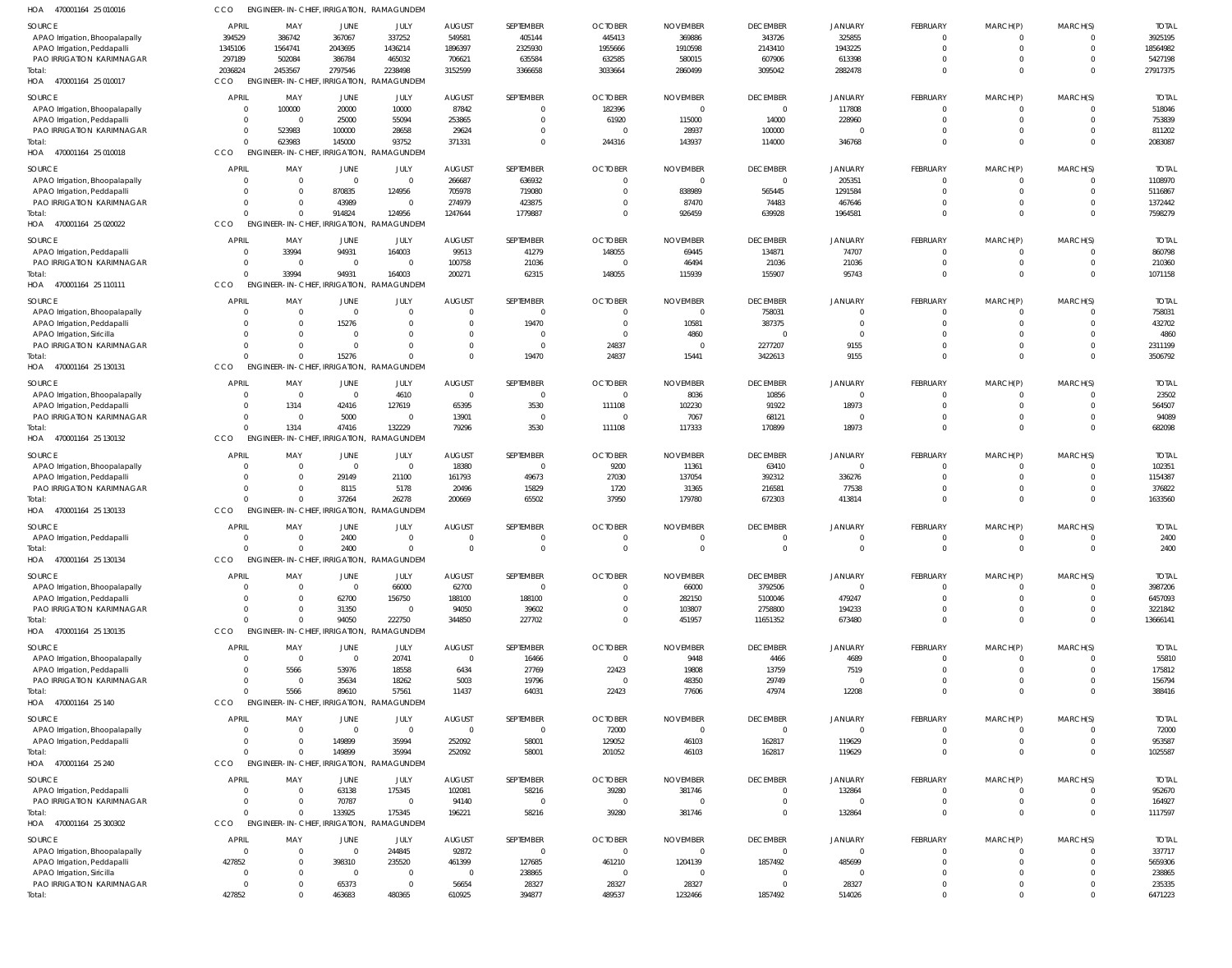| HOA<br>470001164 25 310318                             | CCO                | ENGINEER-IN-CHIEF, IRRIGATION, RAMAGUNDEM                         |                                  |                          |                                  |                         |                                  |                                  |                      |                          |                         |                  |                      |                         |
|--------------------------------------------------------|--------------------|-------------------------------------------------------------------|----------------------------------|--------------------------|----------------------------------|-------------------------|----------------------------------|----------------------------------|----------------------|--------------------------|-------------------------|------------------|----------------------|-------------------------|
| SOURCE                                                 | APRIL              | MAY                                                               | <b>JUNE</b>                      | JULY                     | <b>AUGUST</b>                    | SEPTEMBER               | <b>OCTOBER</b>                   | <b>NOVEMBER</b>                  | <b>DECEMBER</b>      | <b>JANUARY</b>           | FEBRUARY                | MARCH(P)         | MARCH(S)             | <b>TOTAL</b>            |
| APAO Irrigation, Bhoopalapally                         |                    | $\overline{\mathbf{0}}$<br>$\Omega$                               | $\mathbf 0$                      | 20000                    | $\overline{\mathbf{0}}$          | $\Omega$                | $\overline{0}$                   | $\overline{0}$                   | $\Omega$             | $\Omega$                 | $\Omega$                | $\Omega$         |                      | 20000                   |
| APAO Irrigation, Peddapalli                            |                    | 20000                                                             | $\overline{0}$                   | $\overline{0}$           | 20000                            | $\Omega$                | $\overline{0}$                   | $\overline{0}$                   | $\Omega$             | $\Omega$                 | $\Omega$                | $\mathbf 0$      | $\Omega$             | 40000                   |
| PAO IRRIGATION KARIMNAGAR                              |                    | 20000<br>$\Omega$                                                 | $\mathbf 0$                      | $\overline{0}$           | $\overline{\mathbf{0}}$          | $\Omega$                | $\overline{\mathbf{0}}$          | $\overline{0}$                   | $\Omega$             | $\Omega$                 |                         |                  |                      | 20000                   |
| Total:<br>HOA 470001164 25 510511                      | CCO                | 40000<br>$\Omega$<br>ENGINEER-IN-CHIEF, IRRIGATION, RAMAGUNDEM    | $\Omega$                         | 20000                    | 20000                            | $\Omega$                | $\Omega$                         | $\Omega$                         | $\Omega$             | $\Omega$                 | $\Omega$                | $\Omega$         | $\Omega$             | 80000                   |
| SOURCE                                                 | APRIL              | MAY                                                               | <b>JUNE</b>                      | JULY                     | <b>AUGUST</b>                    | SEPTEMBER               | <b>OCTOBER</b>                   | <b>NOVEMBER</b>                  | <b>DECEMBER</b>      | <b>JANUARY</b>           | <b>FEBRUARY</b>         | MARCH(P)         | MARCH(S)             | <b>TOTAL</b>            |
| APAO Irrigation, Peddapalli                            |                    | $\Omega$<br>$\overline{0}$                                        | 14943                            | $\overline{0}$           | $\overline{0}$                   | $\overline{\mathbf{0}}$ | 19246                            | 60402                            | $\Omega$             | 127552                   | $\mathbf 0$             | 0                | $\Omega$             | 222143                  |
| PAO IRRIGATION KARIMNAGAR                              |                    | $\Omega$<br>$\overline{0}$                                        | $\overline{0}$                   | 9287                     | $\overline{0}$                   | 10679                   | $\overline{\mathbf{0}}$          | $\overline{\mathbf{0}}$          | $\Omega$             | $\Omega$                 | 0                       | $\mathbf 0$      | $\Omega$             | 19966                   |
| Total:                                                 |                    | $\Omega$<br>$\Omega$                                              | 14943                            | 9287                     | $\overline{0}$                   | 10679                   | 19246                            | 60402                            | $\Omega$             | 127552                   | $\Omega$                | $\Omega$         | $\Omega$             | 242109                  |
| HOA 470001164 27 290291                                | CCO                | ENGINEER-IN-CHIEF, IRRIGATION, RAMAGUNDEM                         |                                  |                          |                                  |                         |                                  |                                  |                      |                          |                         |                  |                      |                         |
| SOURCE                                                 | APRIL              | MAY                                                               | JUNE                             | JULY                     | <b>AUGUST</b>                    | SEPTEMBER               | <b>OCTOBER</b>                   | <b>NOVEMBER</b>                  | <b>DECEMBER</b>      | <b>JANUARY</b>           | <b>FEBRUARY</b>         | MARCH(P)         | MARCH(S)             | <b>TOTAI</b>            |
| APAO Irrigation, Peddapalli                            | 2713130            | 1887855                                                           | 1893405                          | 1851280                  | 2618497                          | 3553183                 | 3127005                          | 2906155                          | 2832840              | 2981320                  | 0                       | $\mathbf{0}$     |                      | 26364670                |
| Total:                                                 | 2713130            | 1887855                                                           | 1893405                          | 1851280                  | 2618497                          | 3553183                 | 3127005                          | 2906155                          | 2832840              | 2981320                  | $\mathbf 0$             | $\mathbf 0$      | $\Omega$             | 26364670                |
| HOA 470001164 27 290292                                | CCO                | ENGINEER-IN-CHIEF, IRRIGATION,                                    |                                  | RAMAGUNDEM               |                                  |                         |                                  |                                  |                      |                          |                         |                  |                      |                         |
| SOURCE                                                 | <b>APRIL</b>       | MAY                                                               | JUNE                             | JULY                     | <b>AUGUST</b>                    | SEPTEMBER               | <b>OCTOBER</b>                   | <b>NOVEMBER</b>                  | <b>DECEMBER</b>      | JANUARY                  | <b>FEBRUARY</b>         | MARCH(P)         | MARCH(S)             | <b>TOTAL</b>            |
| APAO Irrigation, Peddapalli                            | 24424              | 18624                                                             | 18624                            | 18074                    | 18274                            | 19124                   | 13924                            | 12824                            | 12524                | 13124                    | $\mathbf 0$             | 0                | $\Omega$             | 169540                  |
| Total:<br>HOA 470001164 27 290293                      | 24424<br>CCO       | 18624<br>ENGINEER-IN-CHIEF, IRRIGATION, RAMAGUNDEM                | 18624                            | 18074                    | 18274                            | 19124                   | 13924                            | 12824                            | 12524                | 13124                    | $\mathbf 0$             | $\overline{0}$   | $\Omega$             | 169540                  |
|                                                        |                    |                                                                   |                                  |                          |                                  |                         |                                  |                                  |                      |                          |                         |                  |                      |                         |
| SOURCE                                                 | APRIL              | MAY                                                               | JUNE                             | JULY                     | <b>AUGUST</b>                    | SEPTEMBER               | <b>OCTOBER</b>                   | <b>NOVEMBER</b>                  | <b>DECEMBER</b>      | <b>JANUARY</b>           | <b>FEBRUARY</b>         | MARCH(P)         | MARCH(S)             | <b>TOTAL</b>            |
| APAO Irrigation, Peddapalli<br>Total:                  | 1040526<br>1040526 | 724045<br>724045                                                  | 726199<br>726199                 | 710059<br>710059         | 603700<br>603700                 | 474783<br>474783        | 254764<br>254764                 | 210162<br>210162                 | 316296<br>316296     | 215600<br>215600         | $\Omega$<br>$\mathbf 0$ | $\overline{0}$   | $\Omega$             | 5276134<br>5276134      |
| HOA 470001164 27 290294                                | CCO                | <b>ENGINEER-IN-CHIEF,</b>                                         | IRRIGATION,                      | RAMAGUNDEM               |                                  |                         |                                  |                                  |                      |                          |                         |                  |                      |                         |
|                                                        | APRIL              | MAY                                                               |                                  |                          | <b>AUGUST</b>                    | SEPTEMBER               | <b>OCTOBER</b>                   |                                  | <b>DECEMBER</b>      |                          |                         |                  |                      |                         |
| SOURCE<br>APAO Irrigation, Peddapalli                  | 475919             | 332813                                                            | JUNE<br>339570                   | JULY<br>275157           | 376250                           | 540437                  | 390046                           | <b>NOVEMBER</b><br>359415        | 351401               | <b>JANUARY</b><br>367632 | <b>FEBRUARY</b><br>0    | MARCH(P)<br>0    | MARCH(S)             | <b>TOTAL</b><br>3808640 |
| Total:                                                 | 475919             | 332813                                                            | 339570                           | 275157                   | 376250                           | 540437                  | 390046                           | 359415                           | 351401               | 367632                   | $\mathbf 0$             | $\mathbf 0$      | $\Omega$             | 3808640                 |
| HOA 470001164 27 290295                                | CCO                | ENGINEER-IN-CHIEF, IRRIGATION, RAMAGUNDEM                         |                                  |                          |                                  |                         |                                  |                                  |                      |                          |                         |                  |                      |                         |
| SOURCE                                                 | <b>APRIL</b>       | MAY                                                               | JUNE                             | JULY                     | <b>AUGUST</b>                    | SEPTEMBER               | <b>OCTOBER</b>                   | <b>NOVEMBER</b>                  | <b>DECEMBER</b>      | <b>JANUARY</b>           | <b>FEBRUARY</b>         | MARCH(P)         | MARCH(S)             | <b>TOTAL</b>            |
| APAO Irrigation, Peddapalli                            |                    | $\Omega$<br>$\overline{0}$                                        | 81082                            | $\Omega$                 | $\overline{0}$                   | $\Omega$                | $\overline{0}$                   | $\overline{\mathbf{0}}$          | $\Omega$             | $\Omega$                 | $\mathbf 0$             | $\Omega$         |                      | 81082                   |
| Total:                                                 |                    | $\Omega$<br>$\Omega$                                              | 81082                            | $\Omega$                 | $\overline{0}$                   | $\Omega$                | $\overline{0}$                   | $\overline{0}$                   | $\Omega$             | $\Omega$                 | $\Omega$                | $\overline{0}$   | $\Omega$             | 81082                   |
| HOA 470001164 27 290296                                | CCO                | ENGINEER-IN-CHIEF, IRRIGATION,                                    |                                  | RAMAGUNDEM               |                                  |                         |                                  |                                  |                      |                          |                         |                  |                      |                         |
| SOURCE                                                 | APRIL              | MAY                                                               | JUNE                             | JULY                     | <b>AUGUST</b>                    | SEPTEMBER               | <b>OCTOBER</b>                   | <b>NOVEMBER</b>                  | <b>DECEMBER</b>      | <b>JANUARY</b>           | FEBRUARY                | MARCH(P)         | MARCH(S)             | <b>TOTAL</b>            |
| APAO Irrigation, Peddapalli                            |                    | $\Omega$<br>$\overline{0}$                                        | $\overline{0}$                   | $\Omega$                 | $\overline{0}$                   | 116753                  | 910434                           | 803123                           | $\Omega$             | $\Omega$                 | 0                       | $^{\circ}$       | $\Omega$             | 1830310                 |
| Total:                                                 |                    | $\cap$<br>$\Omega$                                                | $\overline{0}$                   |                          | $\overline{\mathbf{0}}$          | 116753                  | 910434                           | 803123                           | $\Omega$             | $\Omega$                 | $\mathbf 0$             | $\mathbf 0$      | $\Omega$             | 1830310                 |
| HOA 47000116425 25 260                                 | CCO                | ENGINEER-IN-CHIEF, IRRIGATION, RAMAGUNDEM                         |                                  |                          |                                  |                         |                                  |                                  |                      |                          |                         |                  |                      |                         |
| SOURCE                                                 | <b>APRIL</b>       | MAY                                                               | JUNE                             | JULY                     | <b>AUGUST</b>                    | SEPTEMBER               | <b>OCTOBER</b>                   | <b>NOVEMBER</b>                  | <b>DECEMBER</b>      | JANUARY                  | <b>FEBRUARY</b>         | MARCH(P)         | MARCH(S)             | <b>TOTAL</b>            |
| APAO Irrigation, Bhoopalapally                         |                    | $\overline{0}$<br>$\Omega$                                        | $\overline{0}$                   | $\mathbf{0}$             | $\overline{0}$                   | 0                       | $\overline{0}$                   | - 0                              | 1628340              | 252000                   | 0                       |                  |                      | 1880340                 |
| Total:<br>HOA 47000116425 26 530531                    | CCO                | $\Omega$<br>$\Omega$<br>ENGINEER-IN-CHIEF, IRRIGATION, RAMAGUNDEM | $\Omega$                         | $\Omega$                 | $\overline{0}$                   | $\mathbf 0$             | $\overline{0}$                   | $\overline{\mathbf{0}}$          | 1628340              | 252000                   | $\Omega$                | $\overline{0}$   | $\Omega$             | 1880340                 |
|                                                        |                    |                                                                   |                                  |                          |                                  |                         |                                  |                                  |                      |                          |                         |                  |                      |                         |
| SOURCE                                                 | <b>APRIL</b>       | MAY                                                               | JUNE                             | JULY                     | <b>AUGUST</b>                    | SEPTEMBER               | <b>OCTOBER</b>                   | <b>NOVEMBER</b>                  | <b>DECEMBER</b>      | <b>JANUARY</b>           | FEBRUARY                | MARCH(P)         | MARCH(S)             | <b>TOTAL</b>            |
| APAO Projects, Peddapalli<br>Total:                    |                    | $\overline{0}$<br>$\Omega$<br>$\Omega$<br>$\Omega$                | $\overline{0}$<br>$\overline{0}$ | $\Omega$<br>$\Omega$     | $\overline{0}$<br>$\overline{0}$ | 39012402<br>39012402    | $\overline{0}$<br>$\overline{0}$ | $\overline{0}$<br>$\overline{0}$ | $\Omega$<br>$\Omega$ | $\Omega$                 | 0<br>$\mathbf 0$        | $\overline{0}$   | $\Omega$             | 39012402<br>39012402    |
| HOA 47000116425 26 530532                              | CCO                | ENGINEER-IN-CHIEF, IRRIGATION, RAMAGUNDEM                         |                                  |                          |                                  |                         |                                  |                                  |                      |                          |                         |                  |                      |                         |
| SOURCE                                                 | <b>APRIL</b>       | MAY                                                               | JUNE                             | JULY                     | <b>AUGUST</b>                    | SEPTEMBER               | <b>OCTOBER</b>                   | <b>NOVEMBER</b>                  | <b>DECEMBER</b>      | <b>JANUARY</b>           | FEBRUARY                | MARCH(P)         | MARCH(S)             | <b>TOTAL</b>            |
| APAO Projects, Mancherial                              |                    | $\Omega$                                                          | $^{\circ}$                       | 87980                    | $\overline{0}$                   | 8441013                 | 1382111                          | $\Omega$                         |                      |                          |                         |                  |                      | 9911104                 |
| APAO Projects, Peddapalli                              |                    | $\Omega$<br>$\Omega$                                              | $\overline{0}$                   | $\Omega$                 | $\overline{0}$                   | $\Omega$                | 5960000                          | $\overline{0}$                   | $\Omega$             | $\Omega$                 | $\Omega$                | $\Omega$         |                      | 5960000                 |
| Total:                                                 |                    | $\Omega$<br>$\Omega$                                              | $\Omega$                         | 87980                    | $\overline{0}$                   | 8441013                 | 7342111                          | $\overline{0}$                   | $\Omega$             | $\Omega$                 | $\Omega$                | $\Omega$         |                      | 15871104                |
| HOA 47000116425 27 530531                              | CCO                | ENGINEER-IN-CHIEF, IRRIGATION, RAMAGUNDEM                         |                                  |                          |                                  |                         |                                  |                                  |                      |                          |                         |                  |                      |                         |
| SOURCE                                                 | <b>APRIL</b>       | MAY                                                               | JUNE                             | JULY                     | <b>AUGUST</b>                    | SEPTEMBER               | <b>OCTOBER</b>                   | <b>NOVEMBER</b>                  | <b>DECEMBER</b>      | <b>JANUARY</b>           | FEBRUARY                | MARCH(P)         | MARCH(S)             | <b>TOTAL</b>            |
| APAO Irrigation, Peddapalli                            |                    | $\Omega$<br>$\overline{\mathbf{0}}$                               | $\overline{0}$                   | $\overline{0}$           | $\overline{0}$                   | $\Omega$                | $\overline{\mathbf{0}}$          | $\overline{0}$                   | 15598510             | $\Omega$                 |                         |                  |                      | 15598510                |
| APAO Projects, Bhoopalapally                           |                    | 116334222<br>- 0                                                  | $\overline{0}$                   | $\Omega$                 | $\overline{0}$                   | 0                       | $\overline{\phantom{0}}$         | $\overline{0}$                   | $\Omega$             | 46286622                 |                         |                  | $\Omega$             | 162620844               |
| APAO Projects, Peddapalli                              |                    | $\cap$<br>0<br>$\Omega$                                           | $^{\circ}$<br>$\Omega$           | 97298982<br>$\mathsf{C}$ | 30734015<br>$\overline{0}$       |                         | 5011689<br>10675897              | $\circ$<br>$\circ$               | 19361365<br>$\Omega$ | 3582454                  |                         |                  |                      | 152406051<br>14258351   |
| APAO Projects, Siricilla<br>APAO, SRSP SSP, KARIMNAGAR |                    | $\Omega$<br>$\cap$                                                | $\mathbf 0$                      | 29729307                 | $\overline{0}$                   | 0                       | 25472663                         | $\overline{0}$                   | $\Omega$             | $\Omega$                 |                         |                  |                      | 55201970                |
| Total:                                                 |                    | 116334222<br>$\Omega$                                             | $\mathbf 0$                      | 127028289                | 30734015                         | 0                       | 41160249                         | $\overline{0}$                   | 34959875             | 49869076                 | 0                       | 0                | $\Omega$             | 400085726               |
| HOA 47000116425 49 500501                              | CCO                | <b>ENGINEER-IN-CHIEF, IRRIGATION,</b>                             |                                  | RAMAGUNDEM               |                                  |                         |                                  |                                  |                      |                          |                         |                  |                      |                         |
| SOURCE                                                 | <b>APRIL</b>       | MAY                                                               | <b>JUNE</b>                      | JULY                     | <b>AUGUST</b>                    | SEPTEMBER               | <b>OCTOBER</b>                   | <b>NOVEMBER</b>                  | <b>DECEMBER</b>      | JANUARY                  | <b>FEBRUARY</b>         | MARCH(P)         | MARCH(S)             | <b>TOTAI</b>            |
| APAO Irrigation, Jagtial                               |                    | $\overline{0}$                                                    | $\overline{0}$                   | 15289715                 | $\overline{0}$                   | 2853877                 | 927525                           | $\circ$                          | $\Omega$             |                          | $\Omega$                |                  |                      | 19071117                |
| APAO Irrigation, Peddapalli                            |                    | $\Omega$                                                          | $\Omega$                         | - 0                      | $\overline{0}$                   | $\mathbf{0}$            | 1016636                          | $\circ$                          | $\Omega$             |                          |                         |                  |                      | 1016636                 |
| APAO Projects, Jagtial                                 |                    | $\overline{0}$                                                    | 69600000                         |                          | $\overline{0}$                   | $\Omega$                | - 0                              | $\Omega$                         | 10600000             |                          |                         |                  |                      | 80200000                |
| APAO Projects, Mancherial<br>APAO Projects, Peddapalli |                    | $\overline{0}$<br>$\Omega$<br>$\Omega$                            | 4859280<br>$\overline{0}$        |                          | $\overline{0}$<br>$\overline{0}$ | 101649869<br>2824794    | 30450000<br>1829651              | $\Omega$<br>$\circ$              | $\cap$               |                          |                         |                  |                      | 136959149<br>4654445    |
| Total:                                                 |                    | $\Omega$<br>$\Omega$                                              | 74459280                         | 15289715                 | $\Omega$                         | 107328540               | 34223812                         | $\overline{0}$                   | 10600000             | $\Omega$                 | $\Omega$                | $\Omega$         |                      | 241901347               |
| HOA 470001166 27 270272                                | CCO                | CHIEF ENGINEER, IRRIGATION, WARANGAL                              |                                  |                          |                                  |                         |                                  |                                  |                      |                          |                         |                  |                      |                         |
| SOURCE                                                 | APRIL              | MAY                                                               | JUNE                             | JULY                     | <b>AUGUST</b>                    | SEPTEMBER               | <b>OCTOBER</b>                   | <b>NOVEMBER</b>                  | <b>DECEMBER</b>      | <b>JANUARY</b>           | FEBRUARY                | MARCH(P)         | MARCH(S)             | <b>TOTAL</b>            |
| APAO, SRSP, WARANGAL                                   |                    | 6932395<br>$\Omega$                                               | $\overline{0}$                   |                          | $\overline{0}$                   | $\Omega$                | 70273462                         | $\overline{0}$                   | 9200040              | $\Omega$                 | 0                       | 0                |                      | 86405897                |
| PAO (W&P), HANUMAKONDA                                 | 14282789           | $\Omega$                                                          | $\overline{0}$                   | $\Omega$                 | $\overline{0}$                   | 0                       | - 0                              | $\overline{0}$                   | $\Omega$             | $\Omega$                 | 0                       | 0                |                      | 14282789                |
| Total:                                                 | 14282789           | 6932395                                                           | $\Omega$                         |                          | $\overline{0}$                   | 0                       | 70273462                         | $\overline{0}$                   | 9200040              | $\Omega$                 | 0                       | $\Omega$         | $\Omega$             | 100688686               |
| HOA 47000116625 27 530531                              | <b>CCO</b>         | CHIEF ENGINEER, IRRIGATION, WARANGAL                              |                                  |                          |                                  |                         |                                  |                                  |                      |                          |                         |                  |                      |                         |
| SOURCE                                                 | APRIL              | MAY                                                               | <b>JUNE</b>                      | JULY                     | <b>AUGUST</b>                    | SEPTEMBER               | <b>OCTOBER</b>                   | <b>NOVEMBER</b>                  | <b>DECEMBER</b>      | <b>JANUARY</b>           | <b>FEBRUARY</b>         | MARCH(P)         | MARCH(S)             | <b>TOTAL</b>            |
| PAO (W&P), HANUMAKONDA                                 | 807120             | $\overline{0}$                                                    | $\mathbf 0$                      | 17108318                 | $\overline{0}$                   | $\mathbf{0}$            | $\overline{0}$                   | $\overline{0}$                   | $\Omega$             | $\Omega$                 | $\mathbf{0}$            | $\Omega$         |                      | 17915438                |
| Total:                                                 | 807120             | $\overline{0}$                                                    | $\overline{0}$                   | 17108318                 | $\overline{0}$                   | $\mathbf 0$             | $\overline{0}$                   | $\overline{0}$                   | $\Omega$             | $\Omega$                 | $\mathbf 0$             | $\mathbf 0$      | $\Omega$             | 17915438                |
| HOA 47000116625 27 530532                              | CCO                | CHIEF ENGINEER, IRRIGATION, WARANGAL                              |                                  |                          |                                  |                         |                                  |                                  |                      |                          |                         |                  |                      |                         |
| SOURCE                                                 | APRIL              | MAY                                                               | JUNE                             | JULY                     | <b>AUGUST</b>                    | SEPTEMBER               | <b>OCTOBER</b>                   | <b>NOVEMBER</b>                  | <b>DECEMBER</b>      | <b>JANUARY</b>           | FEBRUARY                | MARCH(P)         | MARCH(S)             | <b>TOTAL</b>            |
| APAO Projects, Jangaon                                 |                    | $\overline{0}$<br>$\Omega$<br>$\Omega$<br>$\Omega$                | $\overline{0}$<br>$\Omega$       | $\Omega$<br>$\Omega$     | $\overline{0}$<br>$\overline{0}$ | 0<br>$\Omega$           | 5905642                          | $\overline{0}$<br>$\overline{0}$ | $\Omega$<br>$\Omega$ | $\Omega$<br>$\Omega$     | 0<br>$\mathbf 0$        | 0<br>$\mathbf 0$ | $\Omega$<br>$\Omega$ | 5905642                 |
| Total:                                                 |                    |                                                                   |                                  |                          |                                  |                         | 5905642                          |                                  |                      |                          |                         |                  |                      | 5905642                 |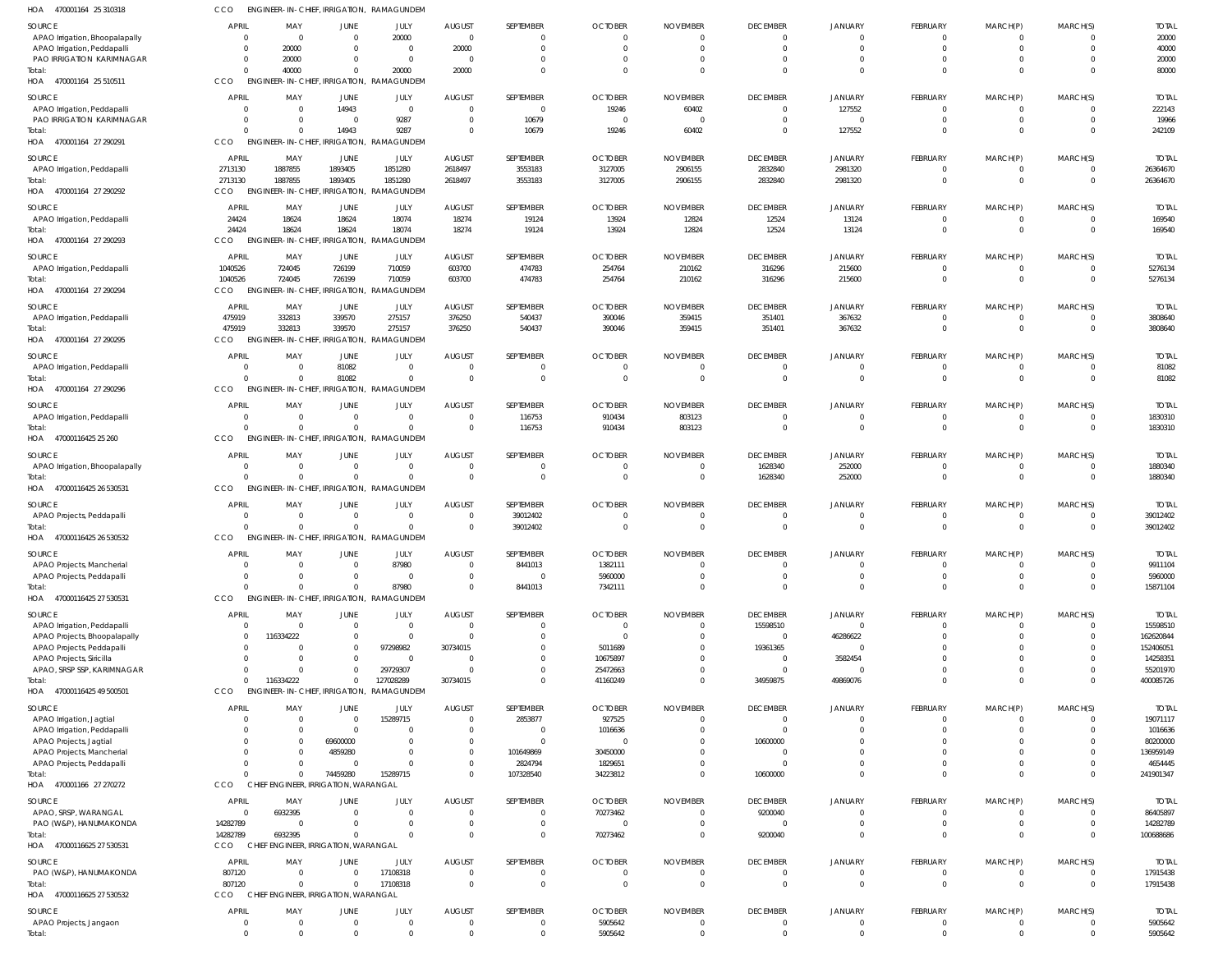| HOA 47000116625 49 500503                                           | CCO                              |                      | CHIEF ENGINEER, IRRIGATION, WARANGAL               |                        |                           |                               |                            |                          |                                |                         |                            |                              |                            |                        |
|---------------------------------------------------------------------|----------------------------------|----------------------|----------------------------------------------------|------------------------|---------------------------|-------------------------------|----------------------------|--------------------------|--------------------------------|-------------------------|----------------------------|------------------------------|----------------------------|------------------------|
| SOURCE                                                              | APRIL                            | MAY                  | JUNE                                               | JULY                   | <b>AUGUST</b>             | SEPTEMBER                     | <b>OCTOBER</b>             | <b>NOVEMBER</b>          | <b>DECEMBER</b>                | <b>JANUARY</b>          | FEBRUARY                   | MARCH(P)                     | MARCH(S)                   | <b>TOTAL</b>           |
| APAO Projects, Jangaon                                              | $\Omega$                         | $\Omega$             | $\Omega$                                           | $\Omega$               | $\Omega$                  | $\Omega$                      | 2700000                    | $\Omega$                 | $\Omega$                       |                         | 0                          | $\mathbf{0}$                 | $\mathbf 0$                | 2700000                |
| Total:                                                              | $\mathsf{C}$<br>CCO              |                      | $\Omega$<br>CHIEF ENGINEER, IRRIGATION, MANCHERIAL | $\Omega$               | $\Omega$                  | $\mathbf{0}$                  | 2700000                    | $\Omega$                 | $\mathbf 0$                    | $\Omega$                | $\mathbf 0$                | $\mathbf 0$                  | $\overline{0}$             | 2700000                |
| HOA 470001167 25 010011                                             |                                  |                      |                                                    |                        |                           |                               |                            |                          |                                |                         |                            |                              |                            |                        |
| SOURCE                                                              | <b>APRIL</b>                     | MAY                  | JUNE                                               | JULY                   | <b>AUGUST</b>             | SEPTEMBER                     | <b>OCTOBER</b>             | <b>NOVEMBER</b>          | <b>DECEMBER</b>                | JANUARY                 | FEBRUARY                   | MARCH(P)                     | MARCH(S)                   | <b>TOTAL</b>           |
| APAO Irrigation, Adilabad<br>APAO Irrigation, Komarambheem Asifabad | $\overline{0}$<br>1892665        | - 0<br>3131108       | - 0<br>2186459                                     | $\mathbf 0$<br>2243328 | $\Omega$<br>3336348       | $\overline{0}$<br>3870539     | - 0<br>3663941             | $\Omega$<br>3550473      | $\mathbf{0}$<br>3734089        | 26943<br>3538312        | $\mathbf 0$<br>$\mathbf 0$ | $\mathbf{0}$<br>$\mathbf 0$  | $\Omega$<br>$\overline{0}$ | 26943<br>31147262      |
| APAO Irrigation, Mancherial                                         | 3982634                          | 4091723              | 3921103                                            | 4286721                | 5875695                   | 6446403                       | 5788753                    | 5742636                  | 6488214                        | 6305817                 | $\mathbf 0$                | $\mathbf 0$                  | $\Omega$                   | 52929699               |
| Total:                                                              | 5875299                          | 7222831              | 6107562                                            | 6530049                | 9212043                   | 10316942                      | 9452694                    | 9293109                  | 10222303                       | 9871072                 | $\mathbf 0$                | $\mathbf 0$                  | $\Omega$                   | 84103904               |
| HOA 470001167 25 010012                                             | CCO                              |                      | CHIEF ENGINEER, IRRIGATION, MANCHERIAL             |                        |                           |                               |                            |                          |                                |                         |                            |                              |                            |                        |
| SOURCE                                                              | <b>APRIL</b>                     | MAY                  | JUNE                                               | JULY                   | <b>AUGUST</b>             | SEPTEMBER                     | <b>OCTOBER</b>             | <b>NOVEMBER</b>          | <b>DECEMBER</b>                | JANUARY                 | FEBRUARY                   | MARCH(P)                     | MARCH(S)                   | <b>TOTAL</b>           |
| APAO Irrigation, Komarambheem Asifabad                              | 13300                            | 11176                | 8000                                               | 8000                   | 8000                      | 8000                          | 8000                       | 8000                     | 11400                          | 15000                   | $\mathbf 0$                | $\mathbf{0}$                 | $\Omega$                   | 98876                  |
| APAO Irrigation, Mancherial                                         | 20337                            | 18295                | 22763                                              | 17835                  | 17684                     | 17730                         | 16895                      | 15895                    | 34112                          | 15895                   | $\mathbf 0$                | $\mathbf{0}$                 | $\Omega$                   | 197441                 |
| Total:                                                              | 33637                            | 29471                | 30763                                              | 25835                  | 25684                     | 25730                         | 24895                      | 23895                    | 45512                          | 30895                   | $\mathbf 0$                | $\mathbf 0$                  | $\overline{0}$             | 296317                 |
| HOA 470001167 25 010013                                             | CCO                              |                      | CHIEF ENGINEER, IRRIGATION, MANCHERIAL             |                        |                           |                               |                            |                          |                                |                         |                            |                              |                            |                        |
| SOURCE                                                              | <b>APRIL</b>                     | MAY                  | JUNE                                               | JULY                   | <b>AUGUST</b>             | SEPTEMBER                     | <b>OCTOBER</b>             | <b>NOVEMBER</b>          | <b>DECEMBER</b>                | <b>JANUARY</b>          | FEBRUARY                   | MARCH(P)                     | MARCH(S)                   | <b>TOTAL</b>           |
| APAO Irrigation, Adilabad                                           | $\overline{0}$                   | - 0                  | - 0                                                | $\mathbf 0$            | $\Omega$                  | $\overline{0}$                | - 0                        | $\Omega$                 | $\mathbf{0}$                   | 10335                   | $\mathbf 0$                | $\mathbf{0}$                 | $\Omega$                   | 10335                  |
| APAO Irrigation, Komarambheem Asifabad                              | 723165                           | 1199686              | 1041875                                            | 876970                 | 604275                    | 486314                        | 752346                     | 338124                   | 304663                         | 269156                  | $\mathbf 0$                | $\overline{0}$               | $\Omega$<br>$\Omega$       | 6596574                |
| APAO Irrigation, Mancherial<br>Total:                               | 1840190<br>2563355               | 1662085<br>2861771   | 1658499<br>2700374                                 | 1719665<br>2596635     | 1152478<br>1756753        | 954060<br>1440374             | 684315<br>1436661          | 592356<br>930480         | 1741226<br>2045889             | 664529<br>944020        | $\mathbf 0$<br>$\mathbf 0$ | $\mathbf 0$<br>$\mathbf 0$   | $\Omega$                   | 12669403<br>19276312   |
| HOA 470001167 25 010016                                             | CCO                              |                      | CHIEF ENGINEER, IRRIGATION, MANCHERIAL             |                        |                           |                               |                            |                          |                                |                         |                            |                              |                            |                        |
| SOURCE                                                              | <b>APRIL</b>                     | MAY                  | JUNE                                               | JULY                   | <b>AUGUST</b>             | SEPTEMBER                     | <b>OCTOBER</b>             | <b>NOVEMBER</b>          | <b>DECEMBER</b>                | JANUARY                 | FEBRUARY                   | MARCH(P)                     | MARCH(S)                   | <b>TOTAL</b>           |
| APAO Irrigation, Adilabad                                           | $\overline{0}$                   | $\Omega$             | $\Omega$                                           | $\mathbf 0$            | $\Omega$                  | $\overline{0}$                | $\Omega$                   | $\Omega$                 | $\mathbf 0$                    | 3198                    | $\mathbf 0$                | $\Omega$                     | $\Omega$                   | 3198                   |
| APAO Irrigation, Komarambheem Asifabad                              | 245838                           | 422534               | 284450                                             | 313226                 | 462695                    | 547789                        | 472691                     | 458315                   | 478421                         | 452111                  | $\Omega$                   | $\Omega$                     | $\Omega$                   | 4138070                |
| APAO Irrigation, Mancherial                                         | 569830                           | 564500               | 537505                                             | 595985                 | 825308                    | 868772                        | 725898                     | 715383                   | 1137728                        | 788525                  | $\mathbf 0$                | $\mathbf{0}$                 | $\Omega$                   | 7329434                |
| Total:                                                              | 815668                           | 987034               | 821955                                             | 909211                 | 1288003                   | 1416561                       | 1198589                    | 1173698                  | 1616149                        | 1243834                 | $\Omega$                   | $\Omega$                     | $\Omega$                   | 11470702               |
| HOA 470001167 25 010017                                             | CCO.                             |                      | CHIEF ENGINEER, IRRIGATION, MANCHERIAL             |                        |                           |                               |                            |                          |                                |                         |                            |                              |                            |                        |
| SOURCE                                                              | <b>APRIL</b>                     | MAY                  | JUNE                                               | JULY                   | <b>AUGUST</b>             | SEPTEMBER                     | <b>OCTOBER</b>             | <b>NOVEMBER</b>          | <b>DECEMBER</b>                | <b>JANUARY</b>          | FEBRUARY                   | MARCH(P)                     | MARCH(S)                   | <b>TOTAL</b>           |
| APAO Irrigation, Komarambheem Asifabad                              | $\overline{0}$                   | $\Omega$             | $\Omega$                                           | $\mathbf 0$            | $\Omega$                  | $\overline{0}$                | $\Omega$                   | $\Omega$                 | 30346                          | $\Omega$                | $\mathbf 0$                | $\mathbf 0$                  | $\Omega$                   | 30346                  |
| APAO Irrigation, Mancherial                                         | $\overline{0}$                   | 99802                | $\mathbf{0}$                                       | 20407                  | 247986                    | 320724                        | $\Omega$                   | 15709                    | 145024                         | $\Omega$                | $\mathbf 0$                | $\mathbf 0$                  | $\overline{0}$             | 849652                 |
| Total:<br>HOA 470001167 25 010018                                   | $\sqrt{2}$<br>CCO                | 99802                | $\Omega$<br>CHIEF ENGINEER, IRRIGATION, MANCHERIAL | 20407                  | 247986                    | 320724                        | $\Omega$                   | 15709                    | 175370                         | $\Omega$                | $\mathbf 0$                | $\mathbf 0$                  | $\Omega$                   | 879998                 |
|                                                                     |                                  |                      |                                                    |                        |                           |                               |                            |                          |                                |                         |                            |                              |                            |                        |
| SOURCE                                                              | <b>APRIL</b>                     | MAY                  | JUNE                                               | JULY                   | <b>AUGUST</b>             | SEPTEMBER                     | <b>OCTOBER</b>             | <b>NOVEMBER</b>          | <b>DECEMBER</b>                | JANUARY                 | FEBRUARY                   | MARCH(P)                     | MARCH(S)                   | <b>TOTAL</b>           |
| APAO Irrigation, Komarambheem Asifabad                              | $\Omega$<br>$\Omega$             | $\Omega$<br>$\Omega$ | 476804<br>$\Omega$                                 | $\Omega$<br>$\Omega$   | 114252<br>369961          | $\overline{0}$<br>504537      | $\Omega$                   | 80781<br>174106          | 194400<br>295998               | 175447<br>482169        | $\mathbf 0$<br>$\mathbf 0$ | $\Omega$<br>$\mathbf{0}$     | $\Omega$<br>$\Omega$       | 1041684<br>1826771     |
| APAO Irrigation, Mancherial<br>Total:                               | $\sqrt{2}$                       |                      | 476804                                             | $\Omega$               | 484213                    | 504537                        | $\Omega$                   | 254887                   | 490398                         | 657616                  | $\mathbf 0$                | $\mathbf 0$                  | $\overline{0}$             | 2868455                |
| HOA 470001167 25 110111                                             | CCO                              |                      | CHIEF ENGINEER, IRRIGATION, MANCHERIAL             |                        |                           |                               |                            |                          |                                |                         |                            |                              |                            |                        |
| SOURCE                                                              | APRIL                            | MAY                  | JUNE                                               | JULY                   | <b>AUGUST</b>             | SEPTEMBER                     | <b>OCTOBER</b>             | <b>NOVEMBER</b>          | <b>DECEMBER</b>                | <b>JANUARY</b>          | FEBRUARY                   | MARCH(P)                     | MARCH(S)                   | <b>TOTAL</b>           |
| APAO Irrigation, Komarambheem Asifabad                              | $\overline{0}$                   | $\Omega$             | $\Omega$                                           | $\mathbf 0$            | $\Omega$                  | 46000                         | 44000                      | $\Omega$                 | $\Omega$                       | $\Omega$                | $\mathbf 0$                | $\mathbf{0}$                 | - 0                        | 90000                  |
| APAO Irrigation, Mancherial                                         | $\mathsf{C}$                     | $\Omega$             | $\Omega$                                           | $\mathbf 0$            | $\Omega$                  | 88429                         | 103020                     | 84265                    | $\mathbf 0$                    | 18470                   | $\mathbf 0$                | $\overline{0}$               | $\overline{0}$             | 294184                 |
| Total:                                                              | $\Omega$                         |                      | $\Omega$                                           | $\Omega$               | $\Omega$                  | 134429                        | 147020                     | 84265                    | $\mathbf 0$                    | 18470                   | $\mathbf 0$                | $\mathbf{0}$                 | $\overline{0}$             | 384184                 |
| HOA 470001167 25 130131                                             | CCO                              |                      | CHIEF ENGINEER, IRRIGATION, MANCHERIAL             |                        |                           |                               |                            |                          |                                |                         |                            |                              |                            |                        |
| SOURCE                                                              | APRIL                            | MAY                  | JUNE                                               | JULY                   | <b>AUGUST</b>             | SEPTEMBER                     | <b>OCTOBER</b>             | <b>NOVEMBER</b>          | <b>DECEMBER</b>                | <b>JANUARY</b>          | FEBRUARY                   | MARCH(P)                     | MARCH(S)                   | <b>TOTAL</b>           |
| APAO Irrigation, Komarambheem Asifabad                              | $\Omega$                         | $\Omega$             | $\Omega$                                           | 1214                   | $\Omega$                  | $\Omega$                      |                            |                          | 19157                          | $\Omega$                | $\Omega$                   | $\Omega$                     | $\Omega$                   | 20371                  |
| APAO Irrigation, Mancherial                                         | $\cap$                           |                      |                                                    |                        | 27000                     | 5445                          | 10000                      | 6015                     | 5000                           | 10324                   | $\mathbf 0$                | $\mathbf 0$                  | $\overline{0}$             | 63784                  |
| Total:                                                              | $\Omega$                         |                      | $\Omega$                                           | 1214                   | 27000                     | 5445                          | 10000                      | 6015                     | 24157                          | 10324                   | $\overline{0}$             | $\mathbf 0$                  | $\Omega$                   | 84155                  |
| HOA 470001167 25 130132                                             | CCO                              |                      | CHIEF ENGINEER, IRRIGATION, MANCHERIAL             |                        |                           |                               |                            |                          |                                |                         |                            |                              |                            |                        |
| SOURCE                                                              | <b>APRIL</b>                     | MAY                  | JUNE                                               | JULY                   | <b>AUGUST</b>             | SEPTEMBER                     | <b>OCTOBER</b>             | <b>NOVEMBER</b>          | <b>DECEMBER</b>                | <b>JANUARY</b>          | FEBRUARY                   | MARCH(P)                     | MARCH(S)                   | <b>TOTAL</b>           |
| APAO Irrigation, Komarambheem Asifabad                              | $\overline{0}$<br>$\overline{0}$ | $\Omega$<br>$\Omega$ | $\Omega$                                           | $\mathbf 0$<br>13740   | 149055                    | $\mathbf 0$                   | 55300                      | 127889                   | 28500                          | 108961                  | $\overline{0}$             | $^{\circ}$                   | $\Omega$<br>$\overline{0}$ | 469705                 |
| APAO Irrigation, Mancherial<br>Total:                               | $\Omega$                         |                      | 58500<br>58500                                     | 13740                  | 239085<br>388140          | 39950<br>39950                | 78752<br>134052            | 35950<br>163839          | 326474<br>354974               | 30400<br>139361         | $\mathbf 0$<br>$\mathbf 0$ | $\mathbf 0$<br>$\mathbf 0$   | $\Omega$                   | 822851<br>1292556      |
| HOA 470001167 25 130134                                             | CCO                              |                      | CHIEF ENGINEER, IRRIGATION, MANCHERIAL             |                        |                           |                               |                            |                          |                                |                         |                            |                              |                            |                        |
| SOURCE                                                              | <b>APRIL</b>                     | MAY                  | JUNE                                               | JULY                   | <b>AUGUST</b>             | SEPTEMBER                     | <b>OCTOBER</b>             | <b>NOVEMBER</b>          | <b>DECEMBER</b>                | <b>JANUARY</b>          | FEBRUARY                   | MARCH(P)                     | MARCH(S)                   | <b>TOTAL</b>           |
| APAO Irrigation, Komarambheem Asifabad                              | $\Omega$                         |                      | $\Omega$                                           | 226050                 | 31350                     | 444329                        | 376350                     | 64289                    | $\mathbf 0$                    | 511500                  | $\mathbf 0$                | $\Omega$                     | $\Omega$                   | 1653868                |
| APAO Irrigation, Mancherial                                         | $\Omega$                         | $\Omega$             | $\Omega$                                           | 264000                 |                           | 326687                        |                            | 188100                   | 297000                         | $\Omega$                | $\mathbf 0$                | $\mathbf 0$                  | $\overline{0}$             | 1075787                |
| Total:                                                              | $\Omega$                         |                      | $\Omega$                                           | 490050                 | 31350                     | 771016                        | 376350                     | 252389                   | 297000                         | 511500                  | $\Omega$                   | $\Omega$                     | $\overline{0}$             | 2729655                |
| HOA 470001167 25 130135                                             | CCO                              |                      | CHIEF ENGINEER, IRRIGATION, MANCHERIAL             |                        |                           |                               |                            |                          |                                |                         |                            |                              |                            |                        |
| SOURCE                                                              | APRIL                            | MAY                  | JUNE                                               | JULY                   | <b>AUGUST</b>             | SEPTEMBER                     | <b>OCTOBER</b>             | <b>NOVEMBER</b>          | <b>DECEMBER</b>                | JANUARY                 | FEBRUARY                   | MARCH(P)                     | MARCH(S)                   | <b>TOTAL</b>           |
| APAO Irrigation, Komarambheem Asifabad                              | $\Omega$                         | $\Omega$             | $\Omega$                                           | 21090                  | $\Omega$                  | 10928                         | $\overline{0}$             | $\overline{0}$           | 14066                          | $\mathbf{0}$            | $\overline{0}$             | $\mathbf 0$                  | $\Omega$                   | 46084                  |
| APAO Irrigation, Mancherial                                         | $\Omega$                         | $\Omega$             | $\Omega$                                           | 14117                  | 8895                      | 4554                          | 22692                      | 46895                    | 10668                          | 3882                    | $\mathbf 0$                | $\overline{0}$               | $\overline{0}$             | 111703                 |
| Total:<br>HOA 470001167 25 140                                      | $\Omega$<br>CCO                  |                      | $\Omega$<br>CHIEF ENGINEER, IRRIGATION, MANCHERIAL | 35207                  | 8895                      | 15482                         | 22692                      | 46895                    | 24734                          | 3882                    | $\mathbf 0$                | $\mathbf{0}$                 | $\Omega$                   | 157787                 |
|                                                                     |                                  |                      |                                                    |                        |                           |                               |                            |                          |                                |                         |                            |                              |                            |                        |
| SOURCE                                                              | APRIL                            | MAY                  | <b>JUNE</b>                                        | JULY                   | <b>AUGUST</b>             | SEPTEMBER                     | <b>OCTOBER</b>             | <b>NOVEMBER</b>          | <b>DECEMBER</b>                | <b>JANUARY</b>          | FEBRUARY                   | MARCH(P)                     | MARCH(S)                   | <b>TOTAL</b>           |
| APAO Irrigation, Komarambheem Asifabad                              | $\Omega$<br>$\Omega$             | $\Omega$             | $\Omega$<br>$\Omega$                               | $\Omega$<br>$\Omega$   | $\Omega$<br>$\Omega$      | $\overline{0}$<br>$\mathbf 0$ | 13591<br>13591             | $\Omega$<br>$\Omega$     | 0<br>$\Omega$                  | 0<br>$\Omega$           | $^{\circ}$<br>$\mathbf{0}$ | $\mathbf{0}$<br>$\mathbf{0}$ | $\Omega$<br>$\overline{0}$ | 13591<br>13591         |
| Total:<br>HOA 470001167 25 240                                      | CCO                              |                      | CHIEF ENGINEER, IRRIGATION, MANCHERIAL             |                        |                           |                               |                            |                          |                                |                         |                            |                              |                            |                        |
|                                                                     |                                  |                      |                                                    |                        |                           |                               |                            |                          |                                |                         |                            |                              |                            |                        |
| SOURCE<br>APAO Irrigation, Mancherial                               | <b>APRIL</b><br>$\Omega$         | MAY<br>$\Omega$      | JUNE<br>25845                                      | JULY<br>$\mathbf 0$    | <b>AUGUST</b><br>$\Omega$ | SEPTEMBER<br>135274           | <b>OCTOBER</b><br>$\Omega$ | <b>NOVEMBER</b><br>99026 | <b>DECEMBER</b><br>$\mathbf 0$ | <b>JANUARY</b><br>56089 | FEBRUARY<br>$\mathbf 0$    | MARCH(P)<br>$\mathbf 0$      | MARCH(S)<br>$\overline{0}$ | <b>TOTAL</b><br>316234 |
| Total:                                                              | $\Omega$                         | $\Omega$             | 25845                                              | $\Omega$               | $\overline{0}$            | 135274                        | $\overline{0}$             | 99026                    | $\mathbf{0}$                   | 56089                   | $\mathbf 0$                | $\mathbf 0$                  | $\overline{0}$             | 316234                 |
| HOA 470001167 25 300301                                             | CCO                              |                      | CHIEF ENGINEER, IRRIGATION, MANCHERIAL             |                        |                           |                               |                            |                          |                                |                         |                            |                              |                            |                        |
| SOURCE                                                              | <b>APRIL</b>                     | MAY                  | <b>JUNE</b>                                        | JULY                   | <b>AUGUST</b>             | SEPTEMBER                     | <b>OCTOBER</b>             | <b>NOVEMBER</b>          | <b>DECEMBER</b>                | <b>JANUARY</b>          | FEBRUARY                   | MARCH(P)                     | MARCH(S)                   | <b>TOTAL</b>           |
| APAO Irrigation, Mancherial                                         | $\overline{0}$                   | $\Omega$             | 0                                                  | 0                      | $\Omega$                  | $\mathbf 0$                   | $\Omega$                   | 165200                   | $\mathbf 0$                    | $\mathbf{0}$            | $\mathbf 0$                | $\mathbf{0}$                 | $\overline{0}$             | 165200                 |
| Total:                                                              | $\Omega$                         |                      | $\Omega$                                           | $\Omega$               | $\Omega$                  | $\mathbf 0$                   | $\Omega$                   | 165200                   | $\mathbf{0}$                   | $\Omega$                | $\mathbf 0$                | $\Omega$                     | $\overline{0}$             | 165200                 |
|                                                                     |                                  |                      |                                                    |                        |                           |                               |                            |                          |                                |                         |                            |                              |                            |                        |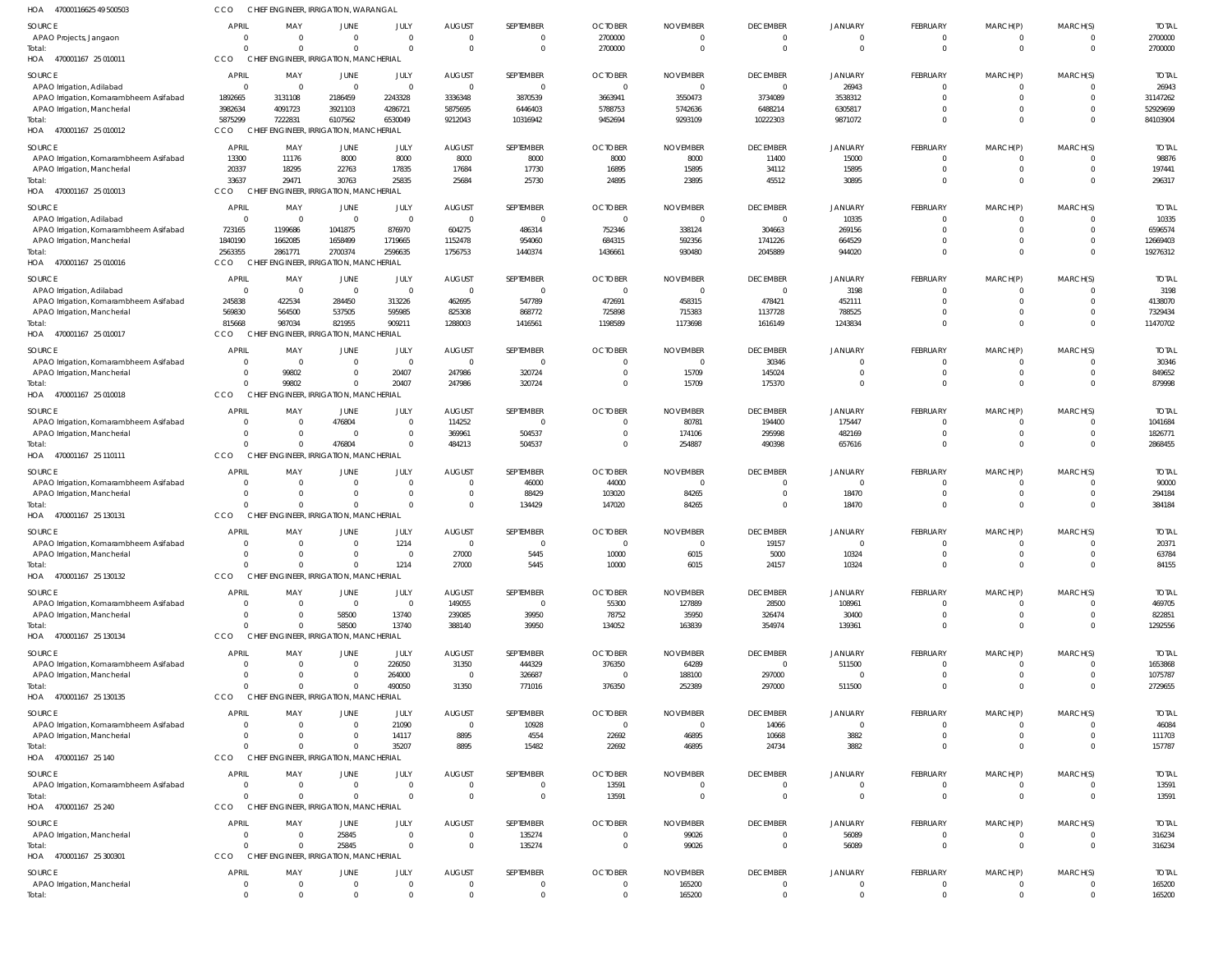| HOA<br>470001167 25 300302                                            | CCO                      | CHIEF ENGINEER, IRRIGATION, MANCHERIAL        |                            |                      |                                  |                                |                                  |                                   |                             |                            |                            |                                  |                         |                          |
|-----------------------------------------------------------------------|--------------------------|-----------------------------------------------|----------------------------|----------------------|----------------------------------|--------------------------------|----------------------------------|-----------------------------------|-----------------------------|----------------------------|----------------------------|----------------------------------|-------------------------|--------------------------|
| SOURCE                                                                | APRIL                    | MAY                                           | <b>JUNE</b>                | JULY                 | <b>AUGUST</b>                    | SEPTEMBER                      | <b>OCTOBER</b>                   | <b>NOVEMBER</b>                   | <b>DECEMBER</b>             | <b>JANUARY</b>             | FEBRUARY                   | MARCH(P)                         | MARCH(S)                | <b>TOTAI</b>             |
| APAO Irrigation, Komarambheem Asifabad<br>APAO Irrigation, Mancherial | $\Omega$<br>141640       | $\overline{0}$<br>$\Omega$                    | $\overline{0}$<br>50116    | $\mathbf 0$<br>43317 | $\overline{0}$<br>28328          | 417918<br>462068               | $\overline{0}$<br>888348         | 594247<br>492486                  | 438240<br>550582            | 218276<br>84128            | $\mathbf 0$<br>$\mathbf 0$ | $\overline{0}$<br>$\overline{0}$ | $\mathbf 0$             | 1668681<br>2741013       |
| Total:                                                                | 141640                   | $\Omega$                                      | 50116                      | 43317                | 28328                            | 879986                         | 888348                           | 1086733                           | 988822                      | 302404                     |                            | $\Omega$                         | $\Omega$                | 4409694                  |
| HOA 470001167 25 310318                                               | CCO                      | CHIEF ENGINEER, IRRIGATION, MANCHERIAL        |                            |                      |                                  |                                |                                  |                                   |                             |                            |                            |                                  |                         |                          |
| SOURCE                                                                | APRIL                    | MAY                                           | JUNE                       | JULY                 | <b>AUGUST</b>                    | SEPTEMBER                      | <b>OCTOBER</b>                   | <b>NOVEMBER</b>                   | <b>DECEMBER</b>             | <b>JANUARY</b>             | FEBRUARY                   | MARCH(P)                         | MARCH(S)                | <b>TOTAL</b>             |
| APAO Irrigation, Mancherial                                           | $\Omega$                 | 20000                                         | $\overline{0}$             | $\mathsf{C}$         | $\overline{0}$                   | 0                              | $\overline{0}$                   | $\overline{0}$                    | $\Omega$                    |                            | 0                          | $^{\circ}$                       | $\Omega$                | 20000                    |
| Total:                                                                | $\Omega$                 | 20000                                         | $\overline{0}$             | $\Omega$             | $\overline{0}$                   | $\mathbf{0}$                   | $\overline{0}$                   | $\overline{0}$                    | $\Omega$                    | $\Omega$                   | $\mathbf 0$                | $\overline{0}$                   | $\Omega$                | 20000                    |
| HOA 470001167 25 510511                                               | CCO                      | CHIEF ENGINEER, IRRIGATION, MANCHERIAL        |                            |                      |                                  |                                |                                  |                                   |                             |                            |                            |                                  |                         |                          |
| SOURCE                                                                | <b>APRIL</b>             | MAY                                           | JUNE                       | JULY                 | <b>AUGUST</b>                    | SEPTEMBER                      | <b>OCTOBER</b>                   | <b>NOVEMBER</b>                   | <b>DECEMBER</b>             | <b>JANUARY</b>             | FEBRUARY                   | MARCH(P)                         | MARCH(S)                | <b>TOTAL</b>             |
| APAO Irrigation, Mancherial                                           | $\Omega$                 | $\overline{0}$                                | $\overline{0}$             | $\Omega$             | 9880                             | $\mathbf{0}$                   | $\overline{0}$                   | 13932                             | $\Omega$                    | $\Omega$                   | $\overline{0}$             | $\overline{0}$                   | -0                      | 23812                    |
| Total:                                                                | $\Omega$                 | $\Omega$                                      | $\Omega$                   | $\Omega$             | 9880                             | $\Omega$                       | $\overline{0}$                   | 13932                             | $\Omega$                    | $\Omega$                   | $\Omega$                   | $\Omega$                         | $\Omega$                | 23812                    |
| HOA 47000116725 27 530531                                             | CCO                      | CHIEF ENGINEER, IRRIGATION, MANCHERIAL        |                            |                      |                                  |                                |                                  |                                   |                             |                            |                            |                                  |                         |                          |
| SOURCE                                                                | APRIL                    | MAY                                           | JUNE                       | JULY                 | <b>AUGUST</b>                    | SEPTEMBER                      | <b>OCTOBER</b>                   | <b>NOVEMBER</b>                   | <b>DECEMBER</b>             | <b>JANUARY</b>             | FEBRUARY                   | MARCH(P)                         | MARCH(S)                | <b>TOTAI</b>             |
| APAO Irrigation, Komarambheem Asifabad                                | $\Omega$                 | $\overline{0}$                                | $\overline{0}$             | $\Omega$             | $\overline{0}$                   | $\mathbf{0}$                   | 41175155                         | $\overline{0}$                    | $\Omega$                    | $\Omega$                   | $\overline{0}$             | $\overline{0}$                   | $\mathbf 0$             | 41175155                 |
| APAO Projects, Mancherial                                             | $\Omega$                 | 17693234                                      | $\overline{0}$             | $\Omega$             | $\overline{0}$                   | $\mathbf{0}$                   | 86947719                         | $\overline{0}$                    | 7279522                     | $\Omega$                   | $\mathbf 0$                | $\mathbf 0$                      | $\mathbf{0}$            | 111920475                |
| Total:                                                                | $\Omega$<br>CCO          | 17693234                                      | $\overline{0}$             |                      | $\overline{0}$                   | $\Omega$                       | 128122874                        | $\overline{0}$                    | 7279522                     | $\Omega$                   | $\Omega$                   | $\Omega$                         | $\Omega$                | 153095630                |
| HOA 47000116725 27 530532                                             |                          | CHIEF ENGINEER, IRRIGATION, MANCHERIAL        |                            |                      |                                  |                                |                                  |                                   |                             |                            |                            |                                  |                         |                          |
| SOURCE                                                                | APRIL                    | MAY                                           | JUNE                       | JULY                 | <b>AUGUST</b>                    | SEPTEMBER                      | <b>OCTOBER</b>                   | <b>NOVEMBER</b>                   | <b>DECEMBER</b>             | JANUARY                    | FEBRUARY                   | MARCH(P)                         | MARCH(S)                | <b>TOTAI</b>             |
| APAO Projects, Mancherial                                             | $\Omega$<br>$\Omega$     | $\overline{0}$<br>$\Omega$                    | $\overline{0}$<br>$\Omega$ | $\Omega$<br>$\Omega$ | $\overline{0}$<br>$\overline{0}$ | $\mathbf{0}$<br>$\overline{0}$ | 7873740                          | $\overline{0}$<br>$\overline{0}$  | $\Omega$<br>$\Omega$        | 157760319                  | $\mathbf 0$<br>$\Omega$    | $\overline{0}$<br>$\mathbf 0$    | 0<br>$\Omega$           | 165634059                |
| Total:<br>HOA 47000117425 27 530531                                   | CCO                      | CHIEF ENGINEER, IRRIGATION, NIZAMABAD         |                            |                      |                                  |                                | 7873740                          |                                   |                             | 157760319                  |                            |                                  |                         | 165634059                |
|                                                                       |                          |                                               |                            |                      |                                  |                                |                                  |                                   |                             |                            |                            |                                  |                         |                          |
| SOURCE                                                                | APRIL<br>$\Omega$        | MAY                                           | JUNE<br>$\overline{0}$     | JULY<br>$\mathsf{C}$ | <b>AUGUST</b><br>$\overline{0}$  | SEPTEMBER                      | <b>OCTOBER</b><br>$\overline{0}$ | <b>NOVEMBER</b><br>$\overline{0}$ | <b>DECEMBER</b><br>$\Omega$ | <b>JANUARY</b><br>$\Omega$ | FEBRUARY                   | MARCH(P)                         | MARCH(S)                | <b>TOTAL</b>             |
| PAO IRRIGATION NIZAMABAD<br>Total:                                    | $\Omega$                 | 8707345<br>8707345                            | $\overline{0}$             | $\Omega$             | $\overline{0}$                   | $\Omega$<br>$\Omega$           | $\overline{0}$                   | $\overline{0}$                    | $\Omega$                    | $\Omega$                   | $\mathbf 0$<br>$\mathbf 0$ | $\overline{0}$<br>$\overline{0}$ | $\mathbf 0$<br>$\Omega$ | 8707345<br>8707345       |
| HOA 470001175 27 270272                                               | CCO                      | CHIEF ENGINEER, IRRIGATION, NIZAMABAD         |                            |                      |                                  |                                |                                  |                                   |                             |                            |                            |                                  |                         |                          |
|                                                                       |                          |                                               |                            |                      |                                  |                                |                                  |                                   |                             |                            |                            |                                  |                         |                          |
| SOURCE<br>APAO, SRSP, NIZAMABAD                                       | APRIL<br>9751283         | MAY<br>485927                                 | JUNE<br>169681             | JULY<br>4013007      | <b>AUGUST</b><br>$\overline{0}$  | SEPTEMBER<br>$\Omega$          | <b>OCTOBER</b><br>$\overline{0}$ | <b>NOVEMBER</b><br>$\overline{0}$ | <b>DECEMBER</b><br>$\Omega$ | <b>JANUARY</b>             | FEBRUARY<br>$\Omega$       | MARCH(P)<br>$^{\circ}$           | MARCH(S)<br>-0          | <b>TOTAL</b><br>14419898 |
| Total:                                                                | 9751283                  | 485927                                        | 169681                     | 4013007              | $\overline{0}$                   | $\Omega$                       | $\overline{0}$                   | $\overline{0}$                    | $\Omega$                    | $\Omega$                   | $\Omega$                   | $\Omega$                         | $\Omega$                | 14419898                 |
| HOA 47000117525 27 270274                                             | CCO                      | CHIEF ENGINEER, IRRIGATION, NIZAMABAD         |                            |                      |                                  |                                |                                  |                                   |                             |                            |                            |                                  |                         |                          |
| SOURCE                                                                | APRIL                    | MAY                                           | JUNE                       | JULY                 | <b>AUGUST</b>                    | SEPTEMBER                      | <b>OCTOBER</b>                   | <b>NOVEMBER</b>                   | <b>DECEMBER</b>             | <b>JANUARY</b>             | FEBRUARY                   | MARCH(P)                         | MARCH(S)                | <b>TOTAL</b>             |
| APAO, SRSP, NIZAMABAD                                                 | $\Omega$                 | $\overline{0}$                                | $\overline{0}$             | 207880               | $\overline{0}$                   | 0                              | $\overline{0}$                   | $\overline{0}$                    | $\Omega$                    | $\Omega$                   | 0                          | $^{\circ}$                       | $\Omega$                | 207880                   |
| Total:                                                                | $\Omega$                 | $\overline{0}$                                | $\overline{0}$             | 207880               | $\overline{0}$                   | $\mathbf{0}$                   | $\overline{0}$                   | $\overline{0}$                    | $\Omega$                    | $\Omega$                   | $\mathbf 0$                | $\overline{0}$                   | $\Omega$                | 207880                   |
| HOA 470001227 25 010011                                               | CCO                      | CHIEF ENGINEER, IRRIGATION, ADILABAD          |                            |                      |                                  |                                |                                  |                                   |                             |                            |                            |                                  |                         |                          |
| SOURCE                                                                | APRIL                    | MAY                                           | JUNE                       | JULY                 | <b>AUGUST</b>                    | SEPTEMBER                      | <b>OCTOBER</b>                   | <b>NOVEMBER</b>                   | <b>DECEMBER</b>             | <b>JANUARY</b>             | FEBRUARY                   | MARCH(P)                         | MARCH(S)                | <b>TOTAI</b>             |
| APAO Irrigation, Adilabad                                             | 5812219                  | 4869404                                       | 4722562                    | 6522292              | 8353064                          | 8095378                        | 9567202                          | 7731347                           | 8221257                     | 7946924                    | $\Omega$                   | $\Omega$                         |                         | 71841649                 |
| PAO Irrigation Nirmal                                                 | $\Omega$                 | 3116089                                       | 3088769                    | 3680276              | 4869117                          | 4877480                        | 4732400                          | 4728338                           | 4924179                     | 4774996                    | $\mathbf 0$                | $\mathbf 0$                      | $\mathbf 0$             | 38791644                 |
| Total:                                                                | 5812219                  | 7985493                                       | 7811331                    | 10202568             | 13222181                         | 12972858                       | 14299602                         | 12459685                          | 13145436                    | 12721920                   | $\Omega$                   | $\Omega$                         | $\Omega$                | 110633293                |
| HOA 470001227 25 010012                                               | CCO                      | CHIEF ENGINEER, IRRIGATION, ADILABAD          |                            |                      |                                  |                                |                                  |                                   |                             |                            |                            |                                  |                         |                          |
| SOURCE                                                                | APRIL                    | MAY                                           | JUNE                       | JULY                 | <b>AUGUST</b>                    | SEPTEMBER                      | <b>OCTOBER</b>                   | <b>NOVEMBER</b>                   | <b>DECEMBER</b>             | <b>JANUARY</b>             | FEBRUARY                   | MARCH(P)                         | MARCH(S)                | <b>TOTAL</b>             |
| APAO Irrigation, Adilabad                                             | 21903                    | 22003                                         | 25685                      | 22292                | 24789                            | 23692                          | 36467                            | 17517                             | 18467                       | 42517                      | 0                          | $\Omega$                         | $\Omega$                | 255332                   |
| PAO Irrigation Nirmal                                                 | $\Omega$                 | 15067                                         | 15290                      | 16000                | 16000                            | 15290                          | 16000                            | 21000                             | 16000                       | 16000                      | $\mathbf 0$                | $\mathbf 0$                      | $\Omega$                | 146647                   |
| lotal:<br>HOA 470001227 25 010013                                     | 21903<br>CCO             | 37070<br>CHIEF ENGINEER, IRRIGATION, ADILABAD | 40975                      | 38292                | 40789                            | 38982                          | 52467                            | 38517                             | 34467                       | 58517                      | $\Omega$                   | $\Omega$                         | $\Omega$                | 401979                   |
|                                                                       |                          |                                               |                            |                      |                                  |                                |                                  |                                   |                             |                            |                            |                                  |                         |                          |
| SOURCE                                                                | <b>APRIL</b>             | MAY                                           | JUNE                       | JULY                 | <b>AUGUST</b>                    | SEPTEMBER                      | <b>OCTOBER</b>                   | <b>NOVEMBER</b>                   | <b>DECEMBER</b>             | <b>JANUARY</b>             | FEBRUARY                   | MARCH(P)                         | MARCH(S)                | <b>TOTAL</b>             |
| APAO Irrigation, Adilabad<br>PAO Irrigation Nirmal                    | 2526742<br>$\Omega$      | 2122760<br>1202462                            | 2399550<br>1385557         | 2312869<br>1495797   | 1318994<br>403018                | 1043030<br>399527              | 1087644<br>372488                | 701516<br>357673                  | 782347<br>422380            | 745070<br>361058           | $\Omega$<br>$\Omega$       | $\mathbf 0$<br>$\overline{0}$    | $\Omega$                | 15040522<br>6399960      |
| Total:                                                                | 2526742                  | 3325222                                       | 3785107                    | 3808666              | 1722012                          | 1442557                        | 1460132                          | 1059189                           | 1204727                     | 1106128                    | $\Omega$                   | $\Omega$                         | $\Omega$                | 21440482                 |
| HOA 470001227 25 010016                                               | CCO                      | CHIEF ENGINEER, IRRIGATION, ADILABAD          |                            |                      |                                  |                                |                                  |                                   |                             |                            |                            |                                  |                         |                          |
| SOURCE                                                                | APRIL                    | MAY                                           | JUNE                       | JULY                 | <b>AUGUST</b>                    | SEPTEMBER                      | <b>OCTOBER</b>                   | <b>NOVEMBER</b>                   | <b>DECEMBER</b>             | JANUARY                    | FEBRUARY                   | MARCH(P)                         | MARCH(S)                | <b>TOTAL</b>             |
| APAO Irrigation, Adilabad                                             | 820517                   | 675729                                        | 673318                     | 938781               | 1194541                          | 1053973                        | 1007488                          | 965098                            | 1023606                     | 991154                     | $\mathbf 0$                | $\overline{0}$                   | $\Omega$                | 9344205                  |
| PAO Irrigation Nirmal                                                 | $\Omega$                 | 425033                                        | 422789                     | 592881               | 607276                           | 606293                         | 586723                           | 585436                            | 613167                      | 591198                     | $\mathbf 0$                | $\mathbf 0$                      | $\Omega$                | 5030796                  |
| Total:                                                                | 820517                   | 1100762                                       | 1096107                    | 1531662              | 1801817                          | 1660266                        | 1594211                          | 1550534                           | 1636773                     | 1582352                    | $\mathbf 0$                | $\mathbf 0$                      | $\Omega$                | 14375001                 |
| HOA 470001227 25 010017                                               | CCO                      | CHIEF ENGINEER, IRRIGATION, ADILABAD          |                            |                      |                                  |                                |                                  |                                   |                             |                            |                            |                                  |                         |                          |
| SOURCE                                                                | APRIL                    | MAY                                           | JUNE                       | JULY                 | <b>AUGUST</b>                    | SEPTEMBER                      | <b>OCTOBER</b>                   | <b>NOVEMBER</b>                   | <b>DECEMBER</b>             | <b>JANUARY</b>             | FEBRUARY                   | MARCH(P)                         | MARCH(S)                | <b>TOTAL</b>             |
| APAO Irrigation, Adilabad                                             | 14984                    | $\overline{\mathbf{0}}$                       | $\overline{0}$             | 90524                | 41056                            | $\mathbf{0}$                   | 235744                           | 48706                             | 34020                       | 89463                      | $\Omega$                   | $\mathbf 0$                      |                         | 554497                   |
| PAO Irrigation Nirmal                                                 |                          | 185771                                        | 58325                      | 142785               | $\overline{0}$                   | $\mathbf 0$                    | 133732                           | 152951                            | 100000                      | 49000                      | $\mathbf 0$                | $\overline{0}$                   | $\Omega$                | 822564                   |
| Total:                                                                | 14984                    | 185771                                        | 58325                      | 233309               | 41056                            | $\mathbf{0}$                   | 369476                           | 201657                            | 134020                      | 138463                     | $\Omega$                   | $\Omega$                         | $\Omega$                | 1377061                  |
| HOA 470001227 25 010018                                               | CCO                      | CHIEF ENGINEER, IRRIGATION, ADILABAD          |                            |                      |                                  |                                |                                  |                                   |                             |                            |                            |                                  |                         |                          |
| SOURCE                                                                | APRIL                    | MAY                                           | JUNE                       | JULY                 | <b>AUGUST</b>                    | SEPTEMBER                      | <b>OCTOBER</b>                   | <b>NOVEMBER</b>                   | <b>DECEMBER</b>             | <b>JANUARY</b>             | FEBRUARY                   | MARCH(P)                         | MARCH(S)                | <b>TOTAL</b>             |
| APAO Irrigation, Adilabad                                             | 84417                    | $\overline{\mathbf{0}}$                       | 111348                     | $\Omega$             | 70085                            | 975916                         | 86536                            | 292580                            | 334606                      | 461904                     | 0                          | 0                                |                         | 2417392                  |
| PAO Irrigation Nirmal<br>lotal:                                       | $\Omega$<br>84417        | $\overline{0}$<br>$\Omega$                    | $\overline{0}$<br>111348   | $\Omega$             | 367727<br>437812                 | 673956<br>1649872              | 106285<br>192821                 | 156251<br>448831                  | 181293<br>515899            | 209928<br>671832           | $\mathbf 0$<br>$\Omega$    | $\overline{0}$<br>$\mathbf{0}$   | $\mathbf 0$<br>$\Omega$ | 1695440<br>4112832       |
| HOA 470001227 25 020021                                               | CCO                      | CHIEF ENGINEER, IRRIGATION, ADILABAD          |                            |                      |                                  |                                |                                  |                                   |                             |                            |                            |                                  |                         |                          |
|                                                                       |                          |                                               |                            |                      |                                  |                                |                                  |                                   |                             |                            |                            |                                  |                         |                          |
| SOURCE<br>APAO Irrigation, Adilabad                                   | <b>APRIL</b><br>$\Omega$ | MAY<br>28000                                  | JUNE<br>$\overline{0}$     | JULY<br>20000        | <b>AUGUST</b><br>15600           | SEPTEMBER<br>15600             | <b>OCTOBER</b><br>4160           | <b>NOVEMBER</b><br>36400          | <b>DECEMBER</b><br>$\Omega$ | <b>JANUARY</b><br>41600    | FEBRUARY<br>$\Omega$       | MARCH(P)<br>$\Omega$             | MARCH(S)<br>-0          | <b>TOTAL</b><br>161360   |
| PAO Irrigation Nirmal                                                 | $\Omega$                 | $\overline{\mathbf{0}}$                       | 45969                      | 4000                 | 40369                            | 121507                         | 43969                            | 43969                             | 43969                       | 43969                      | $\mathbf 0$                | $\overline{0}$                   | $\mathbf 0$             | 387721                   |
| Total:                                                                | $\Omega$                 | 28000                                         | 45969                      | 24000                | 55969                            | 137107                         | 48129                            | 80369                             | 43969                       | 85569                      | $\Omega$                   | $\Omega$                         | $\Omega$                | 549081                   |
| HOA 470001227 25 110111                                               | CCO                      | CHIEF ENGINEER, IRRIGATION, ADILABAD          |                            |                      |                                  |                                |                                  |                                   |                             |                            |                            |                                  |                         |                          |
| SOURCE                                                                | <b>APRIL</b>             | MAY                                           | <b>JUNE</b>                | JULY                 | <b>AUGUST</b>                    | SEPTEMBER                      | <b>OCTOBER</b>                   | <b>NOVEMBER</b>                   | <b>DECEMBER</b>             | JANUARY                    | FEBRUARY                   | MARCH(P)                         | MARCH(S)                | <b>TOTAL</b>             |
| APAO Irrigation, Adilabad                                             | $\Omega$                 | $\overline{0}$                                | 8410                       | $\mathbf{0}$         | $\overline{0}$                   | 63140                          | $\overline{0}$                   | 61400                             | $\mathbf{0}$                | $\Omega$                   | $\overline{0}$             | $\overline{0}$                   | $\mathbf 0$             | 132950                   |
| PAO Irrigation Nirmal                                                 | $\Omega$                 | $\overline{0}$                                | 29700                      | $\Omega$             | $\overline{0}$                   | 0                              | $\overline{\mathbf{0}}$          | $\overline{0}$                    | $\Omega$                    | $\Omega$                   | $\mathbf 0$                | $\mathbf 0$                      | $\mathbf{0}$            | 29700                    |
| Total:                                                                | $\Omega$                 | $\Omega$                                      | 38110                      |                      | $\overline{0}$                   | 63140                          | $\overline{0}$                   | 61400                             | $\Omega$                    | $\Omega$                   | $\Omega$                   | $\mathbf{0}$                     | $\Omega$                | 162650                   |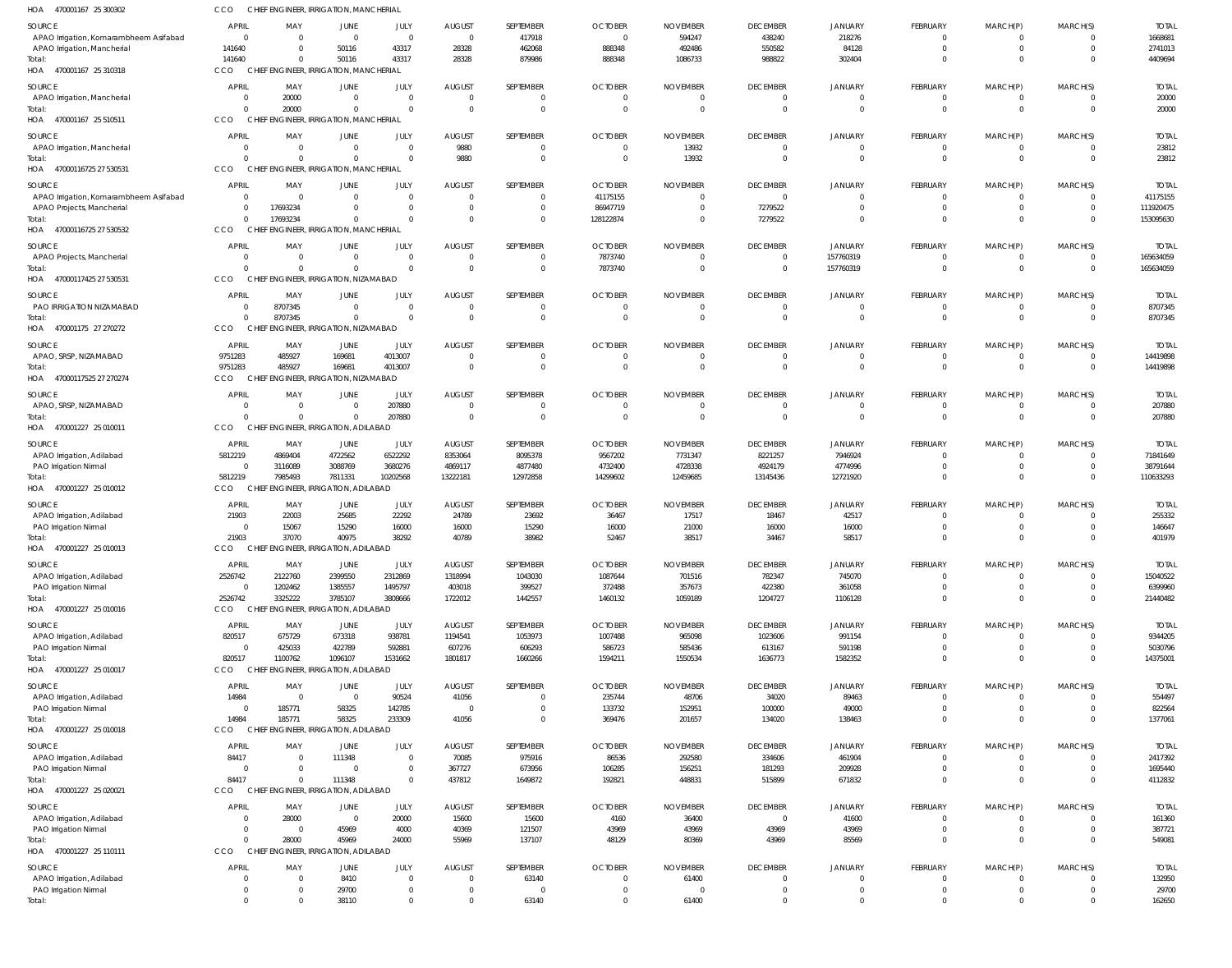| HOA 470001227 25 130131                            | CCO                              | CHIEF ENGINEER, IRRIGATION, ADILABAD             |                                |                            |                                 |                             |                         |                                   |                                   |                            |                                   |                              |                                |                        |
|----------------------------------------------------|----------------------------------|--------------------------------------------------|--------------------------------|----------------------------|---------------------------------|-----------------------------|-------------------------|-----------------------------------|-----------------------------------|----------------------------|-----------------------------------|------------------------------|--------------------------------|------------------------|
| SOURCE                                             | APRIL                            | MAY                                              | JUNE                           | JULY                       | <b>AUGUST</b>                   | SEPTEMBER                   | <b>OCTOBER</b>          | <b>NOVEMBER</b>                   | <b>DECEMBER</b>                   | JANUARY                    | <b>FEBRUARY</b>                   | MARCH(P)                     | MARCH(S)                       | <b>TOTAL</b>           |
| APAO Irrigation, Adilabad                          | $\Omega$                         | 89485                                            | 5000                           | 89503                      | 6000                            | $\Omega$                    | $\overline{0}$          | $\mathbf{0}$                      | -0                                | - 0                        | $\overline{0}$                    | 0                            | $\mathbf{0}$                   | 189988                 |
| Total:                                             | $\Omega$                         | 89485                                            | 5000                           | 89503                      | 6000                            | $\Omega$                    | $\overline{0}$          | $\overline{0}$                    | $\Omega$                          | $\mathbf 0$                | $\mathbf{0}$                      | $\overline{0}$               | $\mathbf{0}$                   | 189988                 |
| HOA 470001227 25 130132                            | CCO                              | CHIEF ENGINEER, IRRIGATION, ADILABAD             |                                |                            |                                 |                             |                         |                                   |                                   |                            |                                   |                              |                                |                        |
| SOURCE                                             | APRIL                            | MAY                                              | JUNE                           | JULY                       | <b>AUGUST</b>                   | SEPTEMBER                   | <b>OCTOBER</b>          | <b>NOVEMBER</b>                   | <b>DECEMBER</b>                   | <b>JANUARY</b>             | <b>FEBRUARY</b>                   | MARCH(P)                     | MARCH(S)                       | <b>TOTAL</b>           |
| APAO Irrigation, Adilabad                          | $\Omega$                         | $\overline{0}$                                   | 240519                         | $\overline{0}$             | 33160                           | 58403                       | 34295                   | 10860                             | $\mathbf 0$                       | 17115                      | $\overline{0}$                    | 0                            | $\mathbf{0}$                   | 394352                 |
| PAO Irrigation Nirmal<br>Total:                    | $\Omega$<br>$\Omega$             | $\mathbf 0$<br>$\Omega$                          | 25117<br>265636                | 4785<br>4785               | 20084<br>53244                  | 3420<br>61823               | 13358<br>47653          | 7625<br>18485                     | 7828<br>7828                      | $\circ$<br>17115           | $\overline{0}$<br>$\overline{0}$  | $\mathbf{0}$<br>$\mathbf{0}$ | $\overline{0}$<br>$\mathbf{0}$ | 82217<br>476569        |
| HOA 470001227 25 130134                            | CCO                              | CHIEF ENGINEER, IRRIGATION, ADILABAD             |                                |                            |                                 |                             |                         |                                   |                                   |                            |                                   |                              |                                |                        |
| SOURCE                                             | <b>APRIL</b>                     | MAY                                              | JUNE                           | JULY                       | <b>AUGUST</b>                   | SEPTEMBER                   | <b>OCTOBER</b>          | <b>NOVEMBER</b>                   | <b>DECEMBER</b>                   | JANUARY                    | <b>FEBRUARY</b>                   | MARCH(P)                     | MARCH(S)                       | <b>TOTAL</b>           |
| APAO Irrigation, Adilabad                          | $\Omega$                         | 252450                                           | $\overline{0}$                 | 94050                      | $\overline{0}$                  | $\Omega$                    | $\overline{0}$          | 0                                 | 31350                             | - 0                        | $\Omega$                          | $\Omega$                     | $\Omega$                       | 377850                 |
| PAO Irrigation Nirmal                              | $\Omega$                         | $\overline{0}$                                   | 94287                          | $\overline{0}$             | $\overline{0}$                  | $\overline{0}$              | $\overline{0}$          | $\overline{0}$                    | $\overline{0}$                    | $\mathbf 0$                | $\overline{0}$                    | $\overline{0}$               | $\overline{0}$                 | 94287                  |
| Total:                                             | $\Omega$                         | 252450                                           | 94287                          | 94050                      | $\overline{0}$                  | $\Omega$                    | $\overline{0}$          | $\overline{0}$                    | 31350                             | $\mathbf 0$                | $\Omega$                          | $\Omega$                     | $\Omega$                       | 472137                 |
| HOA 470001227 25 130135                            | CCO                              | <b>CHIEF</b>                                     | ENGINEER, IRRIGATION, ADILABAD |                            |                                 |                             |                         |                                   |                                   |                            |                                   |                              |                                |                        |
| SOURCE                                             | APRIL                            | MAY                                              | <b>JUNE</b>                    | JULY                       | <b>AUGUST</b>                   | SEPTEMBER                   | <b>OCTOBER</b>          | <b>NOVEMBER</b>                   | <b>DECEMBER</b>                   | JANUARY                    | <b>FEBRUARY</b>                   | MARCH(P)                     | MARCH(S)                       | <b>TOTAL</b>           |
| APAO Irrigation, Adilabad                          | $\Omega$                         | 22552                                            | 5459                           | 59867                      | 6280                            | $\overline{0}$              | 22887                   | $\overline{0}$                    | 3490                              | $\overline{0}$             | $\overline{0}$                    | $\overline{\mathbf{0}}$      | $\overline{0}$                 | 120535                 |
| PAO Irrigation Nirmal                              | $\Omega$                         | $\overline{0}$                                   | 51499                          | $\overline{0}$             | $\overline{\mathbf{0}}$         | 2487                        | $\overline{0}$          | 1473                              | $\mathbf 0$                       | $\mathbf 0$                | $\overline{0}$                    | $\mathbf{0}$                 | $\mathbf{0}$                   | 55459                  |
| Total:<br>HOA 470001227 25 140                     | $\Omega$<br>CCO                  | 22552<br>CHIEF ENGINEER, IRRIGATION, ADILABAD    | 56958                          | 59867                      | 6280                            | 2487                        | 22887                   | 1473                              | 3490                              | $\mathbf 0$                | $\Omega$                          | $\Omega$                     | $\overline{0}$                 | 175994                 |
|                                                    |                                  |                                                  |                                |                            |                                 |                             |                         |                                   |                                   |                            |                                   |                              |                                |                        |
| SOURCE<br>APAO Irrigation, Adilabad                | <b>APRIL</b><br>$\Omega$         | MAY<br>$\overline{0}$                            | JUNE<br>3982                   | JULY<br>5973               | <b>AUGUST</b><br>$\overline{0}$ | SEPTEMBER<br>$\overline{0}$ | <b>OCTOBER</b><br>3982  | <b>NOVEMBER</b><br>$\overline{0}$ | <b>DECEMBER</b><br>$\overline{0}$ | JANUARY<br>7964            | FEBRUARY<br>$\overline{0}$        | MARCH(P)<br>$\overline{0}$   | MARCH(S)<br>$\Omega$           | <b>TOTAL</b><br>21901  |
| Total:                                             | $\Omega$                         | $\Omega$                                         | 3982                           | 5973                       | $\overline{0}$                  | $\Omega$                    | 3982                    | $\overline{0}$                    | $\mathbf{0}$                      | 7964                       | $\Omega$                          | $\overline{0}$               | $\mathbf{0}$                   | 21901                  |
| HOA 470001227 25 240                               | CCO                              | CHIEF ENGINEER, IRRIGATION, ADILABAD             |                                |                            |                                 |                             |                         |                                   |                                   |                            |                                   |                              |                                |                        |
| SOURCE                                             | APRIL                            | MAY                                              | <b>JUNE</b>                    | JULY                       | <b>AUGUST</b>                   | SEPTEMBER                   | <b>OCTOBER</b>          | <b>NOVEMBER</b>                   | <b>DECEMBER</b>                   | JANUARY                    | <b>FEBRUARY</b>                   | MARCH(P)                     | MARCH(S)                       | <b>TOTAL</b>           |
| APAO Irrigation, Adilabad                          | $\overline{0}$                   | 53564                                            | 19132                          | 23329                      | 41575                           | - 0                         | $\overline{0}$          | $\overline{0}$                    | $\mathbf{0}$                      | 21867                      | $\overline{0}$                    | $\overline{\mathbf{0}}$      | $\overline{0}$                 | 159467                 |
| PAO Irrigation Nirmal                              | $\overline{0}$                   | $\overline{0}$                                   | 39139                          | $\overline{0}$             | $\overline{0}$                  | $\Omega$                    | $\overline{0}$          | $\overline{0}$                    | $\mathbf{0}$                      | $\circ$                    | $\overline{0}$                    | $\mathbf{0}$                 | $\overline{0}$                 | 39139                  |
| Total:                                             | $\Omega$                         | 53564                                            | 58271                          | 23329                      | 41575                           | $\Omega$                    | $\overline{0}$          | $\overline{0}$                    | $\mathbf{0}$                      | 21867                      | $\overline{0}$                    | $\mathbf{0}$                 | $\mathbf{0}$                   | 198606                 |
| HOA 470001227 25 260                               | CCO                              | CHIEF ENGINEER, IRRIGATION, ADILABAD             |                                |                            |                                 |                             |                         |                                   |                                   |                            |                                   |                              |                                |                        |
| SOURCE                                             | APRIL                            | MAY                                              | <b>JUNE</b>                    | JULY                       | <b>AUGUST</b>                   | SEPTEMBER                   | <b>OCTOBER</b>          | <b>NOVEMBER</b>                   | <b>DECEMBER</b>                   | JANUARY                    | <b>FEBRUARY</b>                   | MARCH(P)                     | MARCH(S)                       | <b>TOTAL</b>           |
| APAO Irrigation, Adilabad                          | $\Omega$                         | $\mathbf 0$                                      | $\Omega$                       | $\Omega$                   | $\overline{\mathbf{0}}$         | $\Omega$                    | $\overline{0}$          | 10368                             | $\Omega$                          | $\overline{0}$             | $\overline{0}$                    | 0                            | $\Omega$                       | 10368                  |
| PAO Irrigation Nirmal                              | $\Omega$                         | $\mathbf 0$                                      | $\mathbf 0$                    | $\Omega$                   | 36000                           | $\Omega$                    | 14400                   | $\overline{0}$                    | $\Omega$                          | 4800                       | $\mathbf{0}$                      | $\mathbf{0}$                 | $\Omega$                       | 55200                  |
| Total:<br>HOA 470001227 25 290291                  | $\Omega$<br>CCO                  | $\Omega$<br>CHIEF ENGINEER, IRRIGATION, ADILABAD | $\Omega$                       | $\Omega$                   | 36000                           | $\Omega$                    | 14400                   | 10368                             | $\mathbf 0$                       | 4800                       | $\Omega$                          | $\Omega$                     | $\Omega$                       | 65568                  |
|                                                    |                                  |                                                  |                                |                            |                                 |                             |                         |                                   |                                   |                            |                                   |                              |                                |                        |
| SOURCE                                             | <b>APRIL</b>                     | MAY                                              | JUNE                           | JULY                       | <b>AUGUST</b>                   | SEPTEMBER                   | <b>OCTOBER</b>          | <b>NOVEMBER</b>                   | <b>DECEMBER</b>                   | <b>JANUARY</b>             | <b>FEBRUARY</b>                   | MARCH(P)                     | MARCH(S)                       | <b>TOTAL</b>           |
| APAO Irrigation, Adilabad<br>PAO Irrigation Nirmal | 41845<br>$\Omega$                | 42955<br>181975                                  | 42955<br>181975                | 42955<br>225467            | 79799<br>295275                 | 69615<br>295275             | 69615<br>296555         | 69615<br>437984                   | 69615<br>300135                   | 69615<br>300135            | $\overline{0}$<br>$\overline{0}$  | 0<br>$\mathbf{0}$            | $\mathbf{0}$<br>$\overline{0}$ | 598584<br>2514776      |
| Total:                                             | 41845                            | 224930                                           | 224930                         | 268422                     | 375074                          | 364890                      | 366170                  | 507599                            | 369750                            | 369750                     | $\overline{0}$                    | $\mathbf{0}$                 | $\overline{0}$                 | 3113360                |
| HOA 470001227 25 290293                            | CCO                              | CHIEF ENGINEER, IRRIGATION, ADILABAD             |                                |                            |                                 |                             |                         |                                   |                                   |                            |                                   |                              |                                |                        |
| SOURCE                                             | <b>APRIL</b>                     | MAY                                              | JUNE                           | JULY                       | <b>AUGUST</b>                   | SEPTEMBER                   | <b>OCTOBER</b>          | <b>NOVEMBER</b>                   | <b>DECEMBER</b>                   | JANUARY                    | <b>FEBRUARY</b>                   | MARCH(P)                     | MARCH(S)                       | <b>TOTAL</b>           |
| APAO Irrigation, Adilabad                          | 16046                            | 16476                                            | 16476                          | 16476                      | 10068                           | 5034                        | 5034                    | 5034                              | 5034                              | 5034                       | $\Omega$                          | $\Omega$                     | $\Omega$                       | 100712                 |
| PAO Irrigation Nirmal                              | $\Omega$                         | 69808                                            | 69808                          | 91163                      | 21355                           | 21355                       | 21448                   | 72628                             | 21709                             | 21709                      | $\overline{0}$                    | $\mathbf{0}$                 | $\overline{0}$                 | 410983                 |
| Total:                                             | 16046                            | 86284                                            | 86284                          | 107639                     | 31423                           | 26389                       | 26482                   | 77662                             | 26743                             | 26743                      | $\Omega$                          | $\Omega$                     | $\Omega$                       | 511695                 |
| HOA 470001227 25 290294                            | CCO                              | CHIEF ENGINEER, IRRIGATION, ADILABAD             |                                |                            |                                 |                             |                         |                                   |                                   |                            |                                   |                              |                                |                        |
| SOURCE                                             | APRIL                            | MAY                                              | JUNE                           | JULY                       | <b>AUGUST</b>                   | SEPTEMBER                   | <b>OCTOBER</b>          | <b>NOVEMBER</b>                   | <b>DECEMBER</b>                   | JANUARY                    | <b>FEBRUARY</b>                   | MARCH(P)                     | MARCH(S)                       | <b>TOTAL</b>           |
| APAO Irrigation, Adilabad                          | 4966                             | 5099                                             | 5099                           | 5099                       | 10115                           | 7607                        | 7607                    | 7607                              | 7607                              | 7607                       | $\mathbf 0$                       | $\Omega$                     | $\Omega$                       | 68413                  |
| PAO Irrigation Nirmal<br>Total:                    | $\Omega$<br>4966                 | 21605<br>26704                                   | 21605<br>26704                 | 32266<br>37365             | 32266<br>42381                  | 32266<br>39873              | 32407<br>40014          | 49315<br>56922                    | 32800<br>40407                    | 32800<br>40407             | $\mathbf 0$<br>$\Omega$           | 0<br>$\mathbf{0}$            | $\mathbf 0$<br>$\mathbf{0}$    | 287330<br>355743       |
| HOA 470001227 25 290296                            | <b>CCO</b>                       | CHIEF ENGINEER, IRRIGATION, ADILABAD             |                                |                            |                                 |                             |                         |                                   |                                   |                            |                                   |                              |                                |                        |
| SOURCE                                             | <b>APRIL</b>                     | MAY                                              | <b>JUNE</b>                    |                            | <b>AUGUST</b>                   | SEPTEMBER                   | <b>OCTOBER</b>          | <b>NOVEMBER</b>                   | <b>DECEMBER</b>                   | JANUARY                    | FEBRUARY                          | MARCH(P)                     | MARCH(S)                       | <b>TOTAL</b>           |
| APAO Irrigation, Adilabad                          | $\Omega$                         | $\overline{0}$                                   | 30112                          | JULY<br>$\Omega$           | $\overline{0}$                  | 40896                       | $\overline{0}$          | $\overline{0}$                    |                                   | $\Omega$                   | $\overline{0}$                    | 0                            | $\Omega$                       | 71008                  |
| PAO Irrigation Nirmal                              | $\Omega$                         | $\Omega$                                         | $\overline{0}$                 | $\Omega$                   | $\overline{0}$                  | 108820                      | $\overline{0}$          | 65427                             | $\Omega$                          | $\overline{0}$             | $\mathbf{0}$                      | $\Omega$                     | $\Omega$                       | 174247                 |
| Total:                                             | $\Omega$                         | $\Omega$                                         | 30112                          |                            | $\overline{0}$                  | 149716                      | $\overline{0}$          | 65427                             | $\Omega$                          | $\mathbf 0$                | $\Omega$                          | $\Omega$                     | $\mathbf{0}$                   | 245255                 |
| HOA 470001227 25 300301                            | CCO                              | CHIEF ENGINEER, IRRIGATION, ADILABAD             |                                |                            |                                 |                             |                         |                                   |                                   |                            |                                   |                              |                                |                        |
| SOURCE                                             | <b>APRIL</b>                     | MAY                                              | <b>JUNE</b>                    | JULY                       | <b>AUGUST</b>                   | SEPTEMBER                   | <b>OCTOBER</b>          | <b>NOVEMBER</b>                   | <b>DECEMBER</b>                   | <b>JANUARY</b>             | FEBRUARY                          | MARCH(P)                     | MARCH(S)                       | <b>TOTAL</b>           |
| APAO Irrigation, Adilabad                          | $\overline{0}$                   | $\overline{0}$                                   | 28000                          | $\Omega$                   | $\overline{\phantom{0}}$        | $\mathbf{0}$                | $\overline{0}$          | $\overline{0}$                    | $\mathbf 0$                       | $\mathbf{0}$               | 0                                 | 0                            | $\mathbf{0}$                   | 28000                  |
| Total:                                             | $\Omega$                         | $\overline{0}$                                   | 28000                          |                            | $\overline{0}$                  | $\Omega$                    | $\overline{0}$          | $\overline{0}$                    | $\mathbf 0$                       | $\mathbf 0$                | $\mathbf{0}$                      | $\mathbf 0$                  | $\mathbf{0}$                   | 28000                  |
| HOA 470001227 25 300302                            | CCO                              | CHIEF ENGINEER, IRRIGATION, ADILABAD             |                                |                            |                                 |                             |                         |                                   |                                   |                            |                                   |                              |                                |                        |
| SOURCE                                             | <b>APRIL</b>                     | MAY                                              | JUNE                           | JULY                       | <b>AUGUST</b>                   | SEPTEMBER                   | <b>OCTOBER</b>          | <b>NOVEMBER</b>                   | <b>DECEMBER</b>                   | JANUARY                    | FEBRUARY                          | MARCH(P)                     | MARCH(S)                       | <b>TOTAL</b>           |
| APAO Irrigation, Adilabad                          | $\Omega$                         | 92368                                            | 43051                          | 92286                      | 204180                          | 493604                      | 1537386                 | 638311                            | 528009                            | 445608                     | $\Omega$                          | $\mathbf{0}$                 | $\Omega$                       | 4074803                |
| PAO Irrigation Nirmal<br>Total:                    | $\Omega$<br>$\Omega$             | $\overline{0}$<br>92368                          | $\overline{0}$<br>43051        | 71034<br>163320            | 27983<br>232163                 | 527217<br>1020821           | 136475<br>1673861       | 877828<br>1516139                 | 850333<br>1378342                 | 346645<br>792253           | $\Omega$<br>$\Omega$              | $\Omega$<br>$\Omega$         | $\Omega$<br>$\Omega$           | 2837515<br>6912318     |
| HOA 470001227 25 310318                            | CCO                              | CHIEF ENGINEER, IRRIGATION, ADILABAD             |                                |                            |                                 |                             |                         |                                   |                                   |                            |                                   |                              |                                |                        |
|                                                    | <b>APRIL</b>                     |                                                  |                                |                            | <b>AUGUST</b>                   | SEPTEMBER                   | <b>OCTOBER</b>          |                                   | <b>DECEMBER</b>                   |                            |                                   |                              | MARCH(S)                       |                        |
| SOURCE<br>APAO Irrigation, Adilabad                | $\Omega$                         | MAY<br>$\overline{0}$                            | <b>JUNE</b><br>20000           | JULY<br>$\Omega$           | 60000                           |                             | 20000                   | <b>NOVEMBER</b><br>$\overline{0}$ | $\mathbf 0$                       | JANUARY<br>$\overline{0}$  | <b>FEBRUARY</b><br>$\overline{0}$ | MARCH(P)<br>0                | $\mathbf{0}$                   | <b>TOTAL</b><br>100000 |
| PAO Irrigation Nirmal                              | $\Omega$                         | 20000                                            | $\overline{0}$                 | $\Omega$                   | $\overline{\mathbf{0}}$         | $\Omega$                    | $\overline{0}$          | $\overline{0}$                    | $\mathbf 0$                       | $\mathbf 0$                | $\overline{0}$                    | $\mathbf{0}$                 | $\mathbf 0$                    | 20000                  |
| Total:                                             | $\Omega$                         | 20000                                            | 20000                          | $\Omega$                   | 60000                           | $\Omega$                    | 20000                   | $\Omega$                          | $\Omega$                          | $\mathbf 0$                | $\mathbf{0}$                      | $\mathbf{0}$                 | $\mathbf 0$                    | 120000                 |
| HOA 470001227 25 510511                            | <b>CCO</b>                       | CHIEF ENGINEER, IRRIGATION, ADILABAD             |                                |                            |                                 |                             |                         |                                   |                                   |                            |                                   |                              |                                |                        |
| SOURCE                                             | <b>APRIL</b>                     | MAY                                              | <b>JUNE</b>                    | JULY                       | <b>AUGUST</b>                   | SEPTEMBER                   | <b>OCTOBER</b>          | <b>NOVEMBER</b>                   | <b>DECEMBER</b>                   | JANUARY                    | <b>FEBRUARY</b>                   | MARCH(P)                     | MARCH(S)                       | <b>TOTAL</b>           |
| APAO Irrigation, Adilabad                          | $\Omega$                         | 42192                                            | $\overline{0}$                 | 16939                      | 800                             | $\overline{0}$              | $\overline{0}$          | 10452                             | $\overline{0}$                    | $\overline{0}$             | $\Omega$                          | $\Omega$                     | 0                              | 70383                  |
| PAO Irrigation Nirmal                              | $\overline{0}$                   | $\overline{0}$                                   | 18300                          | $\mathsf{C}$               | $\overline{\phantom{0}}$        | 560                         | $\overline{0}$          | $\overline{0}$                    | 500                               | $\mathbf 0$                | $\mathbf{0}$                      | $^{\circ}$                   | $\Omega$                       | 19360                  |
| Total:                                             | $\Omega$                         | 42192                                            | 18300                          | 16939                      | 800                             | 560                         | $\overline{0}$          | 10452                             | 500                               | $\mathbf 0$                | $\Omega$                          | $\Omega$                     | $\Omega$                       | 89743                  |
| HOA 47000122725 25 260                             | CCO                              | CHIEF ENGINEER, IRRIGATION, ADILABAD             |                                |                            |                                 |                             |                         |                                   |                                   |                            |                                   |                              |                                |                        |
| SOURCE                                             | <b>APRIL</b>                     | MAY                                              | <b>JUNE</b>                    | JULY                       | <b>AUGUST</b>                   | SEPTEMBER                   | <b>OCTOBER</b>          | <b>NOVEMBER</b>                   | <b>DECEMBER</b>                   | <b>JANUARY</b>             | FEBRUARY                          | MARCH(P)                     | MARCH(S)                       | <b>TOTAL</b>           |
| APAO Irrigation, Adilabad<br>PAO Irrigation Nirmal | $\overline{0}$<br>$\overline{0}$ | $\mathbf{0}$<br>$\overline{0}$                   | $\mathbf{0}$<br>0              | $\mathbf{0}$<br>$^{\circ}$ | $\overline{0}$<br>486000        | $\mathbf 0$<br>$\mathbf{0}$ | $\overline{0}$<br>24000 | $\overline{0}$<br>75600           | 69612<br>66000                    | $\mathbf 0$<br>$\mathbf 0$ | $\overline{0}$<br>0               | $^{\circ}$<br>$^{\circ}$     | $\mathbf{0}$<br>$\mathbf 0$    | 69612<br>651600        |
| Total:                                             | $\Omega$                         | $\mathbf 0$                                      | $\mathbf 0$                    |                            | 486000                          | $\mathbf 0$                 | 24000                   | 75600                             | 135612                            | $\mathbf 0$                | $\mathbf 0$                       | $\mathbf 0$                  | $\mathbf 0$                    | 721212                 |
|                                                    |                                  |                                                  |                                |                            |                                 |                             |                         |                                   |                                   |                            |                                   |                              |                                |                        |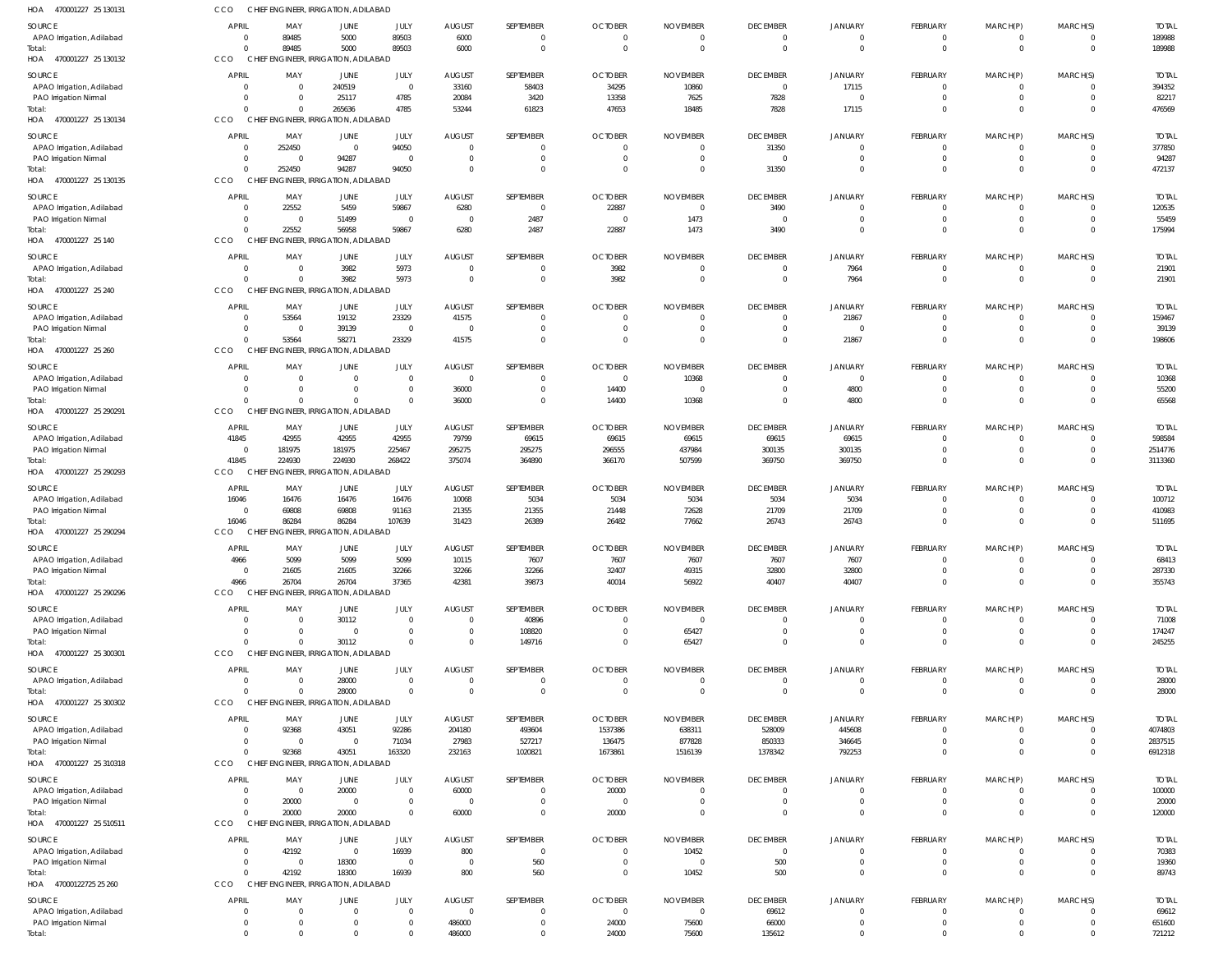| HOA<br>47000122725 26 530531                              | CCO                     | CHIEF ENGINEER, IRRIGATION, ADILABAD                 |                                                |                        |                                           |                            |                            |                                  |                             |                                  |                                |                            |                                  |                           |
|-----------------------------------------------------------|-------------------------|------------------------------------------------------|------------------------------------------------|------------------------|-------------------------------------------|----------------------------|----------------------------|----------------------------------|-----------------------------|----------------------------------|--------------------------------|----------------------------|----------------------------------|---------------------------|
| SOURCE                                                    | <b>APRIL</b>            | MAY                                                  | JUNE                                           | JULY                   | <b>AUGUST</b>                             | SEPTEMBER                  | <b>OCTOBER</b>             | <b>NOVEMBER</b>                  | <b>DECEMBER</b>             | <b>JANUARY</b>                   | <b>FEBRUARY</b>                | MARCH(P)                   | MARCH(S)                         | <b>TOTAL</b>              |
| APAO Projects, Adilabad                                   | 319270674               | 144900528                                            | $\Omega$                                       | $\Omega$               | $\overline{0}$                            | 91023961                   | 58082113                   | 83682164                         | 162650092                   | $\Omega$                         | $\mathbf 0$                    | $\mathbf 0$                | $\Omega$                         | 859609532                 |
| Total:<br>HOA 47000122725 26 530532                       | 319270674<br><b>CCO</b> | 144900528<br>CHIEF ENGINEER, IRRIGATION, ADILABAD    | $\Omega$                                       | $\Omega$               | $\overline{\mathbf{0}}$                   | 91023961                   | 58082113                   | 83682164                         | 162650092                   | $\Omega$                         | $\mathbf{0}$                   | $\overline{0}$             | $\overline{0}$                   | 859609532                 |
| SOURCE                                                    | APRIL                   | MAY                                                  | JUNE                                           | <b>JULY</b>            | <b>AUGUST</b>                             | SEPTEMBER                  | <b>OCTOBER</b>             | <b>NOVEMBER</b>                  | <b>DECEMBER</b>             | <b>JANUARY</b>                   | <b>FEBRUARY</b>                | MARCH(P)                   | MARCH(S)                         | <b>TOTAL</b>              |
| APAO Projects, Adilabad                                   |                         | 150000000                                            | $\Omega$                                       | $\Omega$               | $\overline{0}$                            | $\Omega$                   | $\overline{0}$             | $\Omega$                         | $\Omega$                    |                                  | 0                              | 0                          | $\Omega$                         | 150000000                 |
| Total:                                                    | $\Omega$                | 150000000                                            | $\Omega$                                       | $\Omega$               | $\overline{0}$                            | $\Omega$                   | $\Omega$                   | $\overline{0}$                   | $\Omega$                    | $\Omega$                         | $\mathbf 0$                    | $\mathbf 0$                | $\overline{0}$                   | 150000000                 |
| HOA 47000122725 27 530531                                 | CCO                     | CHIEF ENGINEER, IRRIGATION, ADILABAD                 |                                                |                        |                                           |                            |                            |                                  |                             |                                  |                                |                            |                                  |                           |
| SOURCE                                                    | <b>APRIL</b>            | MAY                                                  | JUNE                                           | <b>JULY</b>            | <b>AUGUST</b>                             | SEPTEMBER                  | <b>OCTOBER</b>             | <b>NOVEMBER</b>                  | <b>DECEMBER</b>             | <b>JANUARY</b>                   | <b>FEBRUARY</b>                | MARCH(P)                   | MARCH(S)                         | <b>TOTAL</b>              |
| APAO Projects, Adilabad<br>Total:                         | 2023829<br>2023829      | 84992391<br>84992391                                 | 92112877<br>92112877                           | 102940455<br>102940455 | $\overline{0}$<br>$\overline{\mathbf{0}}$ | $\Omega$<br>$\overline{0}$ | 10822868<br>10822868       | $\Omega$<br>$\overline{0}$       | 5591136<br>5591136          | 12561663<br>12561663             | $\mathbf 0$<br>$\mathbf 0$     | 0<br>$\overline{0}$        | $\Omega$<br>$\overline{0}$       | 311045219<br>311045219    |
| HOA 47000122725 27 530532                                 | CCO                     | CHIEF ENGINEER, IRRIGATION, ADILABAD                 |                                                |                        |                                           |                            |                            |                                  |                             |                                  |                                |                            |                                  |                           |
| SOURCE                                                    | <b>APRIL</b>            | MAY                                                  | JUNE                                           | <b>JULY</b>            | <b>AUGUST</b>                             | SEPTEMBER                  | <b>OCTOBER</b>             | <b>NOVEMBER</b>                  | <b>DECEMBER</b>             | <b>JANUARY</b>                   | <b>FEBRUARY</b>                | MARCH(P)                   | MARCH(S)                         | <b>TOTAL</b>              |
| APAO Projects, Adilabad                                   |                         | 50000000                                             | $\Omega$                                       | $\overline{0}$         | $\overline{0}$                            | $\Omega$                   | $\overline{0}$             | $\overline{0}$                   | $\Omega$                    | $\Omega$                         | 0                              | 0                          | $\Omega$                         | 50000000                  |
| Total:<br>HOA 470001229 25 010011                         | CCO.                    | 50000000<br><b>CHIEF</b>                             | $\Omega$<br>ENGINEER, IRRIGATION, NAGARKURNOOL | $\Omega$               | $\overline{0}$                            | $\Omega$                   | $\Omega$                   | $\Omega$                         | $\Omega$                    | $\Omega$                         | $\Omega$                       | $\Omega$                   | $\Omega$                         | 50000000                  |
|                                                           |                         |                                                      |                                                |                        |                                           |                            |                            |                                  |                             |                                  |                                |                            |                                  |                           |
| SOURCE<br>APAO Irrigation, Nagarkurnool                   | <b>APRIL</b><br>9554385 | MAY<br>10402812                                      | JUNE<br>9708759                                | JULY<br>11882904       | <b>AUGUST</b><br>16582513                 | SEPTEMBER<br>15519651      | <b>OCTOBER</b><br>15246961 | <b>NOVEMBER</b><br>15528139      | <b>DECEMBER</b><br>15806156 | <b>JANUARY</b><br>15827223       | <b>FEBRUARY</b><br>$\mathbf 0$ | MARCH(P)<br>$\mathbf 0$    | MARCH(S)<br>$\Omega$             | <b>TOTAL</b><br>136059503 |
| PAO IRRIGATION DIVISION,                                  | 2050055                 | 1122260                                              | 1235290                                        | $\overline{0}$         | $\overline{\mathbf{0}}$                   | $\overline{0}$             | $\overline{\mathbf{0}}$    | $\overline{\mathbf{0}}$          | $\Omega$                    | $\Omega$                         | $\mathbf 0$                    | $\mathbf 0$                | $\Omega$                         | 4407605                   |
| MAHABOOBNAGAR<br>Total:                                   | 11604440                | 11525072                                             | 10944049                                       | 11882904               | 16582513                                  | 15519651                   | 15246961                   | 15528139                         | 15806156                    | 15827223                         | $\mathbf{0}$                   | $\mathbf 0$                | $\Omega$                         | 140467108                 |
| HOA 470001229 25 010012                                   | CCO                     | CHIEF ENGINEER, IRRIGATION, NAGARKURNOOL             |                                                |                        |                                           |                            |                            |                                  |                             |                                  |                                |                            |                                  |                           |
| SOURCE                                                    | <b>APRIL</b>            | MAY                                                  | JUNE                                           | <b>JULY</b>            | <b>AUGUST</b>                             | SEPTEMBER                  | <b>OCTOBER</b>             | <b>NOVEMBER</b>                  | <b>DECEMBER</b>             | <b>JANUARY</b>                   | <b>FEBRUARY</b>                | MARCH(P)                   | MARCH(S)                         | <b>TOTAL</b>              |
| APAO Irrigation, Nagarkurnool                             | 24300                   | 21479                                                | 21425                                          | 28637                  | 21974                                     | 22652                      | 22385                      | 22385                            | 22385                       | 21070                            | 0                              | 0                          | $\Omega$                         | 228692                    |
| PAO IRRIGATION DIVISION,<br>MAHABOOBNAGAR                 | 6000                    | $\overline{0}$                                       | $\overline{0}$                                 | $\overline{0}$         | $\overline{0}$                            | $\Omega$                   | $\Omega$                   | $\Omega$                         | $\Omega$                    |                                  | $\Omega$                       | $\Omega$                   | $\Omega$                         | 6000                      |
| Total:                                                    | 30300                   | 21479                                                | 21425                                          | 28637                  | 21974                                     | 22652                      | 22385                      | 22385                            | 22385                       | 21070                            | $\Omega$                       | $\Omega$                   | $\Omega$                         | 234692                    |
| HOA 470001229 25 010013                                   | CCO.                    | CHIEF ENGINEER, IRRIGATION, NAGARKURNOOL             |                                                |                        |                                           |                            |                            |                                  |                             |                                  |                                |                            |                                  |                           |
| SOURCE                                                    | <b>APRIL</b>            | MAY                                                  | JUNE                                           | JULY                   | <b>AUGUST</b>                             | SEPTEMBER                  | <b>OCTOBER</b>             | <b>NOVEMBER</b>                  | <b>DECEMBER</b>             | <b>JANUARY</b>                   | <b>FEBRUARY</b>                | MARCH(P)                   | MARCH(S)                         | <b>TOTAL</b>              |
| APAO Irrigation, Nagarkurnool                             | 3674137                 | 4012074                                              | 5158569                                        | 4794178                | 1872997                                   | 1491094                    | 1436327                    | 1638533                          | 1390644                     | 1299224                          | $\mathbf 0$<br>$\mathbf 0$     | 0<br>$\mathbf 0$           | $\Omega$<br>$\Omega$             | 26767777                  |
| <b>PAO IRRIGATION DIVISION,</b><br>MAHABOOBNAGAR          | 786898                  | 431493                                               | 474910                                         | $\overline{0}$         | $\overline{\phantom{0}}$                  | $\overline{0}$             | $\overline{\phantom{0}}$   | $\overline{\phantom{0}}$         | $\overline{0}$              | $\Omega$                         |                                |                            |                                  | 1693301                   |
| Total:                                                    | 4461035                 | 4443567                                              | 5633479                                        | 4794178                | 1872997                                   | 1491094                    | 1436327                    | 1638533                          | 1390644                     | 1299224                          | $\mathbf{0}$                   | $\mathbf 0$                | $\Omega$                         | 28461078                  |
| HOA 470001229 25 010016                                   | CCO.                    | CHIEF ENGINEER, IRRIGATION, NAGARKURNOOL             |                                                |                        |                                           |                            |                            |                                  |                             |                                  |                                |                            |                                  |                           |
| SOURCE                                                    | <b>APRIL</b><br>1184002 | MAY<br>1238927                                       | JUNE<br>1147099                                | JULY<br>1782811        | <b>AUGUST</b><br>2161057                  | SEPTEMBER<br>1919120       | <b>OCTOBER</b><br>1856024  | <b>NOVEMBER</b><br>1906675       | <b>DECEMBER</b><br>1921463  | <b>JANUARY</b><br>1924722        | <b>FEBRUARY</b><br>$\Omega$    | MARCH(P)<br>0              | MARCH(S)<br>$\Omega$             | <b>TOTAL</b><br>17041900  |
| APAO Irrigation, Nagarkurnool<br>PAO IRRIGATION DIVISION, | 337815                  | 133532                                               | 146969                                         | $\overline{0}$         | $\overline{\mathbf{0}}$                   | $\Omega$                   | $\overline{\mathbf{0}}$    | $\overline{\mathbf{0}}$          | $\Omega$                    | $\Omega$                         | $\Omega$                       | $\Omega$                   | $\Omega$                         | 618316                    |
| MAHABOOBNAGAR                                             | 1521817                 | 1372459                                              | 1294068                                        | 1782811                | 2161057                                   | 1919120                    | 1856024                    | 1906675                          | 1921463                     | 1924722                          | $\Omega$                       | $\mathbf 0$                | $\Omega$                         | 17660216                  |
| Total:<br>HOA 470001229 25 010017                         | CCO                     | CHIEF ENGINEER, IRRIGATION, NAGARKURNOOL             |                                                |                        |                                           |                            |                            |                                  |                             |                                  |                                |                            |                                  |                           |
| SOURCE                                                    | <b>APRIL</b>            | MAY                                                  | JUNE                                           | JULY                   | <b>AUGUST</b>                             | SEPTEMBER                  | <b>OCTOBER</b>             | <b>NOVEMBER</b>                  | <b>DECEMBER</b>             | <b>JANUARY</b>                   | <b>FEBRUARY</b>                | MARCH(P)                   | MARCH(S)                         | <b>TOTAL</b>              |
| APAO Irrigation, Nagarkurnool                             | $\Omega$                | 207010                                               | 131760                                         | 106980                 | $\overline{\mathbf{0}}$                   | 95058                      | 8980                       | 107980                           | 42980                       | $\Omega$                         | $\mathbf 0$                    | 0                          | $\Omega$                         | 700748                    |
| Total:                                                    | $\Omega$                | 207010                                               | 131760                                         | 106980                 | $\overline{\mathbf{0}}$                   | 95058                      | 8980                       | 107980                           | 42980                       | $\Omega$                         | $\mathbf 0$                    | $\overline{0}$             | $\Omega$                         | 700748                    |
| HOA 470001229 25 010018                                   | CCO                     | <b>CHIEF</b>                                         | ENGINEER, IRRIGATION, NAGARKURNOOL             |                        |                                           |                            |                            |                                  |                             |                                  |                                |                            |                                  |                           |
| SOURCE                                                    | APRIL                   | MAY                                                  | JUNE                                           | JULY                   | <b>AUGUST</b>                             | SEPTEMBER                  | <b>OCTOBER</b>             | <b>NOVEMBER</b>                  | <b>DECEMBER</b>             | <b>JANUARY</b>                   | <b>FEBRUARY</b>                | MARCH(P)                   | MARCH(S)                         | <b>TOTAL</b>              |
| APAO Irrigation, Nagarkurnool<br>Total:                   | $\Omega$                | $\Omega$<br>$\Omega$                                 | 431711<br>431711                               | $\Omega$<br>$\Omega$   | 187917<br>187917                          | 1043360<br>1043360         | 240672<br>240672           | 319185<br>319185                 | 933100<br>933100            | 67688<br>67688                   | 0<br>$\mathbf 0$               | 0<br>$\mathbf 0$           | $\overline{0}$<br>$\Omega$       | 3223633<br>3223633        |
| HOA 470001229 25 020021                                   | <b>CCO</b>              | CHIEF ENGINEER, IRRIGATION, NAGARKURNOOL             |                                                |                        |                                           |                            |                            |                                  |                             |                                  |                                |                            |                                  |                           |
| SOURCE                                                    | <b>APRIL</b>            | MAY                                                  | JUNE                                           | JULY                   | <b>AUGUST</b>                             | SEPTEMBER                  | <b>OCTOBER</b>             | <b>NOVEMBER</b>                  | <b>DECEMBER</b>             | <b>JANUARY</b>                   | <b>FEBRUARY</b>                | MARCH(P)                   | MARCH(S)                         | <b>TOTAL</b>              |
| APAO Irrigation, Nagarkurnool                             | $\Omega$                | $\Omega$                                             | 48460                                          | 36000                  | 12984                                     | 6492                       | 40000                      | 51706                            | 9738                        | $\Omega$                         | $\mathbf 0$                    | 0                          | $\Omega$                         | 205380                    |
| Total:                                                    | $\Omega$                | $\Omega$                                             | 48460                                          | 36000                  | 12984                                     | 6492                       | 40000                      | 51706                            | 9738                        | $\Omega$                         | $\overline{0}$                 | $\overline{0}$             | $\overline{0}$                   | 205380                    |
| HOA 470001229 25 110111                                   | CCO                     | CHIEF ENGINEER, IRRIGATION, NAGARKURNOOL             |                                                |                        |                                           |                            |                            |                                  |                             |                                  |                                |                            |                                  |                           |
| SOURCE<br>APAO Irrigation, Nagarkurnool                   | <b>APRIL</b>            | MAY<br>$\overline{0}$                                | JUNE<br>$\overline{0}$                         | JULY<br>$\overline{0}$ | <b>AUGUST</b><br>$\overline{\mathbf{0}}$  | SEPTEMBER<br>$\Omega$      | <b>OCTOBER</b><br>134365   | <b>NOVEMBER</b><br>59700         | <b>DECEMBER</b><br>$\Omega$ | <b>JANUARY</b><br>74389          | <b>FEBRUARY</b><br>$\mathbf 0$ | MARCH(P)<br>$\mathbf 0$    | MARCH(S)<br>$\Omega$             | <b>TOTAL</b><br>268454    |
| Total:                                                    |                         | $\Omega$                                             | $\Omega$                                       | $\Omega$               | $\overline{\mathbf{0}}$                   | $\Omega$                   | 134365                     | 59700                            | $\Omega$                    | 74389                            | $\Omega$                       | $\overline{0}$             | $\Omega$                         | 268454                    |
| HOA 470001229 25 130131                                   | <b>CCO</b>              | CHIEF ENGINEER, IRRIGATION, NAGARKURNOOL             |                                                |                        |                                           |                            |                            |                                  |                             |                                  |                                |                            |                                  |                           |
| SOURCE                                                    | <b>APRIL</b>            | MAY                                                  | JUNE                                           | JULY                   | <b>AUGUST</b>                             | SEPTEMBER                  | <b>OCTOBER</b>             | <b>NOVEMBER</b>                  | <b>DECEMBER</b>             | <b>JANUARY</b>                   | <b>FEBRUARY</b>                | MARCH(P)                   | MARCH(S)                         | <b>TOTAL</b>              |
| APAO Irrigation, Nagarkurnool                             | $\Omega$                | $\overline{0}$                                       | 35972                                          | 19560                  | 14864                                     | 17065                      | 12419                      | 17703                            | 7100                        | 2594                             | $\mathbf 0$                    | 0                          | $\Omega$                         | 127277                    |
| Total:<br>HOA 470001229 25 130132                         | $\Omega$<br>CCO         | $\Omega$<br>CHIEF ENGINEER, IRRIGATION, NAGARKURNOOL | 35972                                          | 19560                  | 14864                                     | 17065                      | 12419                      | 17703                            | 7100                        | 2594                             | $\mathbf 0$                    | $\overline{0}$             | $\overline{0}$                   | 127277                    |
| SOURCE                                                    | <b>APRIL</b>            | MAY                                                  | JUNE                                           | JULY                   | <b>AUGUST</b>                             | SEPTEMBER                  | <b>OCTOBER</b>             | <b>NOVEMBER</b>                  | <b>DECEMBER</b>             | <b>JANUARY</b>                   | <b>FEBRUARY</b>                | MARCH(P)                   | MARCH(S)                         | <b>TOTAL</b>              |
| APAO Irrigation, Nagarkurnool                             |                         | $\Omega$                                             | 486859                                         | 11700                  | 23856                                     | 30836                      | 454297                     | 144934                           | 238056                      | 212127                           | 0                              | 0                          | $\Omega$                         | 1602665                   |
| Total:                                                    | $\Omega$                | $\overline{0}$                                       | 486859                                         | 11700                  | 23856                                     | 30836                      | 454297                     | 144934                           | 238056                      | 212127                           | $\mathbf 0$                    | $\mathbf 0$                | $\Omega$                         | 1602665                   |
| HOA 470001229 25 130134                                   | CCO                     | CHIEF ENGINEER, IRRIGATION, NAGARKURNOOL             |                                                |                        |                                           |                            |                            |                                  |                             |                                  |                                |                            |                                  |                           |
| SOURCE                                                    | <b>APRIL</b>            | MAY                                                  | JUNE                                           | JULY                   | <b>AUGUST</b>                             | SEPTEMBER                  | <b>OCTOBER</b>             | <b>NOVEMBER</b>                  | <b>DECEMBER</b>             | JANUARY                          | FEBRUARY                       | MARCH(P)                   | MARCH(S)                         | <b>TOTAL</b>              |
| APAO Irrigation, Nagarkurnool                             | $\Omega$<br>$\Omega$    | $\Omega$<br>$\Omega$                                 | 1122000<br>1122000                             | 62700<br>62700         | $\overline{\mathbf{0}}$<br>$\overline{0}$ | 627079                     | 515195                     | $\overline{0}$<br>$\overline{0}$ | 1472116                     | 188100                           | $\mathbf 0$<br>$\overline{0}$  | 0<br>$\overline{0}$        | $\Omega$<br>$\overline{0}$       | 3987190<br>3987190        |
| Total:<br>HOA 470001229 25 130135                         | <b>CCO</b>              | CHIEF ENGINEER, IRRIGATION, NAGARKURNOOL             |                                                |                        |                                           | 627079                     | 515195                     |                                  | 1472116                     | 188100                           |                                |                            |                                  |                           |
| SOURCE                                                    | <b>APRIL</b>            | MAY                                                  | JUNE                                           | JULY                   | <b>AUGUST</b>                             | SEPTEMBER                  | <b>OCTOBER</b>             | <b>NOVEMBER</b>                  | <b>DECEMBER</b>             | <b>JANUARY</b>                   | <b>FEBRUARY</b>                | MARCH(P)                   | MARCH(S)                         | <b>TOTAL</b>              |
| APAO Irrigation, Nagarkurnool                             |                         | $\overline{\mathbf{0}}$                              | 46392                                          | 5992                   | 4590                                      | 33185                      | 15128                      | 9940                             | 6939                        | 16907                            | 0                              | 0                          | $\Omega$                         | 139073                    |
| Total:                                                    |                         | $\Omega$                                             | 46392                                          | 5992                   | 4590                                      | 33185                      | 15128                      | 9940                             | 6939                        | 16907                            | $\mathbf 0$                    | $\mathbf 0$                | $\Omega$                         | 139073                    |
| HOA 470001229 25 140                                      | CCO                     | CHIER                                                | ENGINEER, IRRIGATION, NAGARKURNOOL             |                        |                                           |                            |                            |                                  |                             |                                  |                                |                            |                                  |                           |
| SOURCE                                                    | <b>APRIL</b>            | MAY                                                  | JUNE                                           | JULY                   | <b>AUGUST</b>                             | SEPTEMBER                  | <b>OCTOBER</b>             | <b>NOVEMBER</b>                  | <b>DECEMBER</b>             | <b>JANUARY</b>                   | <b>FEBRUARY</b>                | MARCH(P)                   | MARCH(S)                         | <b>TOTAL</b>              |
| APAO Irrigation, Nagarkurnool<br>Total:                   | $\Omega$<br>$\Omega$    | $\overline{0}$<br>$\Omega$                           | 52518<br>52518                                 | 12621<br>12621         | $\overline{0}$<br>$\overline{\mathbf{0}}$ | 26704<br>26704             | 91884<br>91884             | 20766<br>20766                   | 33072<br>33072              | $\overline{0}$<br>$\overline{0}$ | $\mathbf 0$<br>$\mathbf 0$     | $\mathbf 0$<br>$\mathbf 0$ | $\overline{0}$<br>$\overline{0}$ | 237565<br>237565          |
|                                                           |                         |                                                      |                                                |                        |                                           |                            |                            |                                  |                             |                                  |                                |                            |                                  |                           |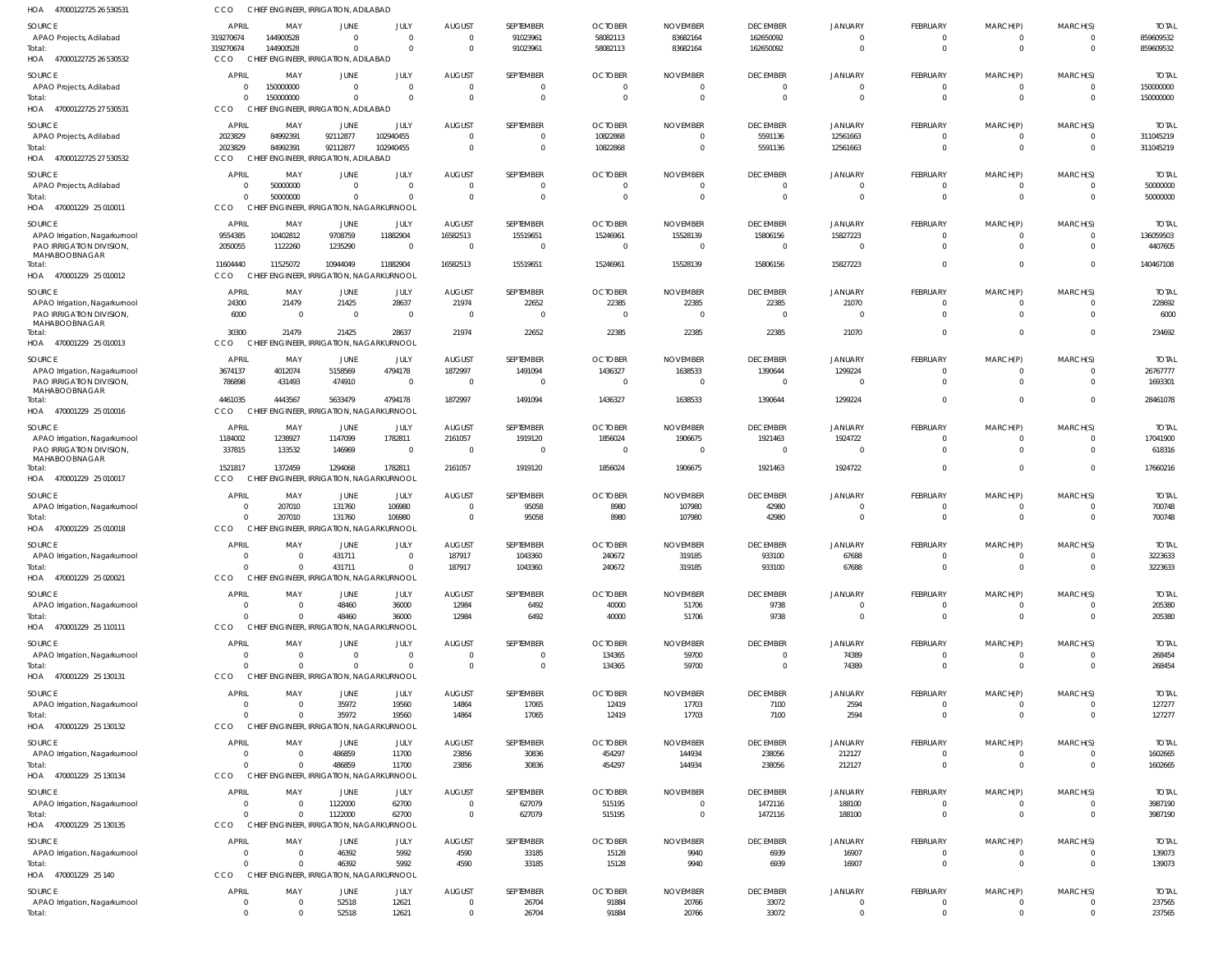| HOA 470001229 25 240                                      | CCO                            | CHIEF ENGINEER, IRRIGATION, NAGARKURNOOL               |                      |                                           |                           |                             |                            |                            |                                   |                                  |                             |                            |                                  |                          |
|-----------------------------------------------------------|--------------------------------|--------------------------------------------------------|----------------------|-------------------------------------------|---------------------------|-----------------------------|----------------------------|----------------------------|-----------------------------------|----------------------------------|-----------------------------|----------------------------|----------------------------------|--------------------------|
| <b>SOURCE</b>                                             | <b>APRIL</b>                   | MAY                                                    | JUNE                 | JULY                                      | <b>AUGUST</b>             | SEPTEMBER                   | <b>OCTOBER</b>             | <b>NOVEMBER</b>            | <b>DECEMBER</b>                   | <b>JANUARY</b>                   | <b>FEBRUARY</b>             | MARCH(P)                   | MARCH(S)                         | <b>TOTAI</b>             |
| APAO Irrigation, Nagarkurnool                             | $\overline{0}$                 | $\overline{0}$                                         | $\Omega$             | $\mathbf 0$                               | $\Omega$                  | 7704                        | $\Omega$                   |                            | 24441                             | 82704                            | $\Omega$                    | $\Omega$                   | $\circ$                          | 114849                   |
| Total:                                                    | $\Omega$                       | $\Omega$                                               | $\Omega$             | $\Omega$                                  | $\Omega$                  | 7704                        | $\Omega$                   | $\overline{0}$             | 24441                             | 82704                            | $\Omega$                    | $\mathbf{0}$               | $\overline{0}$                   | 114849                   |
| HOA 470001229 25 300301                                   | CCO                            | CHIEF ENGINEER, IRRIGATION, NAGARKURNOOL               |                      |                                           |                           |                             |                            |                            |                                   |                                  |                             |                            |                                  |                          |
| <b>SOURCE</b>                                             | <b>APRIL</b>                   | MAY                                                    | JUNE                 | JULY                                      | <b>AUGUST</b>             | SEPTEMBER                   | <b>OCTOBER</b>             | <b>NOVEMBER</b>            | <b>DECEMBER</b>                   | <b>JANUARY</b>                   | FEBRUARY                    | MARCH(P)                   | MARCH(S)                         | <b>TOTAL</b>             |
| APAO Irrigation, Nagarkurnool                             | 0                              | - 0                                                    | 29000                | $\mathbf 0$                               | $\Omega$                  | $\mathbf 0$                 | 171100                     | 208800                     | 188500                            | $\overline{0}$                   | $\Omega$                    | $\Omega$                   | $\overline{0}$                   | 597400                   |
| Total:                                                    | $\Omega$                       | $\Omega$                                               | 29000                | $\Omega$                                  | $\Omega$                  | $\Omega$                    | 171100                     | 208800                     | 188500                            | $\overline{0}$                   | $\Omega$                    | $\Omega$                   | $\overline{0}$                   | 597400                   |
| HOA<br>470001229 25 300302                                | CCO                            | <b>CHIEF</b>                                           |                      | <b>ENGINEER, IRRIGATION, NAGARKURNOOL</b> |                           |                             |                            |                            |                                   |                                  |                             |                            |                                  |                          |
| <b>SOURCE</b>                                             | <b>APRIL</b>                   | MAY                                                    | JUNE                 | JULY                                      | <b>AUGUST</b>             | SEPTEMBER                   | <b>OCTOBER</b>             | <b>NOVEMBER</b>            | <b>DECEMBER</b>                   | JANUARY                          | <b>FEBRUARY</b>             | MARCH(P)                   | MARCH(S)                         | <b>TOTAL</b>             |
| APAO Irrigation, Nagarkurnool                             | 42923                          | $\overline{0}$                                         | 69502                | 50130                                     | 473006                    | 122909                      | 951313                     | 1250893                    | 1909014                           | 544685                           | $\Omega$                    | $\Omega$                   | $\overline{0}$                   | 5414375                  |
| Total:<br>HOA 470001229 25 310318                         | 42923<br>CCO                   | $\Omega$<br>CHIEF ENGINEER, IRRIGATION, NAGARKURNOOL   | 69502                | 50130                                     | 473006                    | 122909                      | 951313                     | 1250893                    | 1909014                           | 544685                           | $\Omega$                    | $\mathbf{0}$               | $\overline{0}$                   | 5414375                  |
|                                                           |                                |                                                        |                      |                                           |                           |                             |                            |                            |                                   |                                  |                             |                            |                                  |                          |
| SOURCE                                                    | <b>APRIL</b>                   | MAY                                                    | JUNE                 | JULY                                      | <b>AUGUST</b>             | SEPTEMBER                   | <b>OCTOBER</b>             | <b>NOVEMBER</b>            | <b>DECEMBER</b>                   | <b>JANUARY</b>                   | <b>FEBRUARY</b>             | MARCH(P)                   | MARCH(S)                         | <b>TOTAL</b>             |
| APAO Irrigation, Nagarkurnool<br>Total:                   | 0<br>$\Omega$                  | 20000<br>20000                                         | $\Omega$<br>$\Omega$ | $\Omega$<br>$\Omega$                      | $\Omega$<br>$\Omega$      | 0<br>$\overline{0}$         | - ( )<br>$\Omega$          | 20000<br>20000             | $\overline{0}$<br>$\overline{0}$  | - 0<br>$\overline{0}$            | $\Omega$<br>$\Omega$        | $\Omega$<br>$\overline{0}$ | $\Omega$<br>$\overline{0}$       | 40000<br>40000           |
| HOA 470001229 25 510511                                   | CCO                            | CHIEF ENGINEER, IRRIGATION, NAGARKURNOOL               |                      |                                           |                           |                             |                            |                            |                                   |                                  |                             |                            |                                  |                          |
|                                                           |                                |                                                        |                      |                                           |                           |                             |                            |                            |                                   |                                  |                             |                            |                                  |                          |
| <b>SOURCE</b><br>APAO Irrigation, Nagarkurnool            | <b>APRIL</b><br>$\overline{0}$ | MAY<br>$\overline{0}$                                  | JUNE<br>$\Omega$     | JULY<br>$\mathbf 0$                       | <b>AUGUST</b><br>$\Omega$ | SEPTEMBER<br>15842          | <b>OCTOBER</b><br>$\Omega$ | <b>NOVEMBER</b>            | <b>DECEMBER</b><br>$\overline{0}$ | <b>JANUARY</b><br>30000          | <b>FEBRUARY</b><br>$\Omega$ | MARCH(P)<br>$\Omega$       | MARCH(S)<br>$\circ$              | <b>TOTAL</b><br>45842    |
| Total:                                                    | $\Omega$                       | $\Omega$                                               | $\Omega$             | $\Omega$                                  | $\Omega$                  | 15842                       | $\Omega$                   | $\Omega$                   | $\overline{0}$                    | 30000                            | $\Omega$                    | $\mathbf{0}$               | $\overline{0}$                   | 45842                    |
| HOA 47000122925 25 260                                    | CCO                            | CHIEF ENGINEER, IRRIGATION, NAGARKURNOOL               |                      |                                           |                           |                             |                            |                            |                                   |                                  |                             |                            |                                  |                          |
| SOURCE                                                    | <b>APRIL</b>                   | MAY                                                    | JUNE                 | JULY                                      | <b>AUGUST</b>             | SEPTEMBER                   | <b>OCTOBER</b>             | <b>NOVEMBER</b>            | <b>DECEMBER</b>                   | <b>JANUARY</b>                   | FEBRUARY                    | MARCH(P)                   | MARCH(S)                         | <b>TOTAL</b>             |
| APAO Irrigation, Nagarkurnool                             | $\Omega$                       | $\Omega$                                               | $\Omega$             | $\Omega$                                  | 60000                     | 0                           | 164000                     | 60000                      | 26922                             | 206616                           | $\Omega$                    | $\Omega$                   | $\overline{0}$                   | 517538                   |
| Total:                                                    | $\Omega$                       | $\Omega$                                               | $\Omega$             | $\Omega$                                  | 60000                     | $\mathbf{0}$                | 164000                     | 60000                      | 26922                             | 206616                           | $\Omega$                    | $\Omega$                   | $\overline{0}$                   | 517538                   |
| HOA<br>47000122925 26 530531                              | CCO                            | CHIEF ENGINEER, IRRIGATION, NAGARKURNOOL               |                      |                                           |                           |                             |                            |                            |                                   |                                  |                             |                            |                                  |                          |
| <b>SOURCE</b>                                             | <b>APRIL</b>                   | MAY                                                    | JUNE                 | JULY                                      | <b>AUGUST</b>             | SEPTEMBER                   | <b>OCTOBER</b>             | <b>NOVEMBER</b>            | <b>DECEMBER</b>                   | <b>JANUARY</b>                   | FEBRUARY                    | MARCH(P)                   | MARCH(S)                         | <b>TOTAI</b>             |
| APAO Irrigation, Nagarkurnool                             | 527821305                      | 1412522479                                             | $\Omega$             | 1740758261                                | 494163688                 | 1107518282                  | 1824490300                 | 1795481426                 | 2702958437                        | 2824040028                       | $\Omega$                    | $\Omega$                   | $\overline{\mathbf{0}}$          | 14429754206              |
| PAO IRRIGATION DIVISION,                                  | 1690988                        | 617038620                                              | 841410865            | 857812159                                 | 11800000                  | 634272351                   | 520363220                  | 791747023                  | 1278650798                        | 655154030                        | $\Omega$                    | $\Omega$                   | $\overline{0}$                   | 6209940054               |
| MAHABOOBNAGAR                                             |                                |                                                        |                      |                                           |                           |                             |                            |                            |                                   | 3479194058                       | $\Omega$                    | $\Omega$                   | $\overline{0}$                   | 20639694260              |
| Total:<br>HOA 47000122925 26 530532                       | 529512293<br><b>CCO</b>        | 2029561099<br>CHIEF ENGINEER, IRRIGATION, NAGARKURNOOL | 841410865            | 2598570420                                | 505963688                 | 1741790633                  | 2344853520                 | 2587228449                 | 3981609235                        |                                  |                             |                            |                                  |                          |
|                                                           |                                |                                                        |                      |                                           |                           |                             |                            |                            |                                   |                                  |                             |                            |                                  |                          |
| <b>SOURCE</b>                                             | <b>APRIL</b><br>$\Omega$       | MAY<br>$\Omega$                                        | JUNE<br>$\Omega$     | JULY<br>$\mathbf{0}$                      | <b>AUGUST</b><br>$\Omega$ | SEPTEMBER<br>$\Omega$       | <b>OCTOBER</b>             | <b>NOVEMBER</b><br>- 0     | <b>DECEMBER</b><br>$\overline{0}$ | <b>JANUARY</b><br>$\overline{0}$ | FEBRUARY<br>$\Omega$        | MARCH(P)<br>$\Omega$       | MARCH(S)                         | <b>TOTAL</b>             |
| APAO Irrigation, Nagarkurnool<br>PAO IRRIGATION DIVISION, | $\Omega$                       | $\Omega$                                               | $\Omega$             | $\mathbf 0$                               | $\Omega$                  | $\Omega$                    | 7689000<br>4612381         | $\Omega$                   | $\overline{0}$                    | $\overline{0}$                   | $\Omega$                    | $\Omega$                   | $\mathbf{0}$<br>$\overline{0}$   | 7689000<br>4612381       |
| MAHABOOBNAGAR                                             |                                |                                                        |                      |                                           |                           |                             |                            |                            |                                   |                                  |                             |                            |                                  |                          |
| Total:                                                    | $\Omega$                       | $\Omega$                                               | $\Omega$             | $\Omega$                                  |                           | $\overline{0}$              | 12301381                   |                            | $\overline{0}$                    | $\overline{0}$                   | $\Omega$                    | $\Omega$                   | $\overline{0}$                   | 12301381                 |
| HOA 47000122925 27 530531                                 | CCO                            | CHIEF ENGINEER, IRRIGATION, NAGARKURNOOL               |                      |                                           |                           |                             |                            |                            |                                   |                                  |                             |                            |                                  |                          |
| SOURCE                                                    | APRIL                          | MAY                                                    | JUNE                 | JULY                                      | <b>AUGUST</b>             | SEPTEMBER                   | <b>OCTOBER</b>             | <b>NOVEMBER</b>            | <b>DECEMBER</b>                   | <b>JANUARY</b>                   | <b>FEBRUARY</b>             | MARCH(P)                   | MARCH(S)                         | <b>TOTAL</b>             |
| APAO Irrigation, Nagarkurnool                             | $\overline{0}$                 | - 0                                                    | - 0                  | $\mathbf{0}$                              | $\Omega$                  | $\overline{0}$              | 5282786                    |                            | $\overline{0}$                    | $\overline{0}$                   | $\Omega$                    | $\Omega$                   | $\circ$                          | 5282786                  |
| PAO IRRIGATION DIVISION,<br>MAHABOOBNAGAR                 | 4961688                        | $\Omega$                                               | $\Omega$             | $\mathbf{0}$                              | $\Omega$                  | 5204629                     | 8040556                    |                            | $\overline{0}$                    | $\overline{0}$                   | $\Omega$                    | $\Omega$                   | $\overline{0}$                   | 18206873                 |
| PAO IRRIGATION RANGA REDDY DISTRICT                       | $\overline{0}$                 | $\Omega$                                               | $\Omega$             | $\mathbf 0$                               | $\Omega$                  | 11323814                    | - 0                        |                            | $\overline{0}$                    | $\overline{0}$                   | $\Omega$                    | $\mathbf{0}$               | $\overline{0}$                   | 11323814                 |
| Total:                                                    | 4961688                        | $\Omega$                                               | $\Omega$             | $\Omega$                                  | $\Omega$                  | 16528443                    | 13323342                   |                            | $\overline{0}$                    | $\overline{0}$                   | $\Omega$                    | $\Omega$                   | $\overline{0}$                   | 34813473                 |
| HOA 47000122925 49 500501                                 | CCO                            |                                                        |                      | CHIEF ENGINEER, IRRIGATION, NAGARKURNOOL  |                           |                             |                            |                            |                                   |                                  |                             |                            |                                  |                          |
| SOURCE                                                    | <b>APRIL</b>                   | MAY                                                    | JUNE                 | JULY                                      | <b>AUGUST</b>             | SEPTEMBER                   | <b>OCTOBER</b>             | <b>NOVEMBER</b>            | <b>DECEMBER</b>                   | <b>JANUARY</b>                   | FEBRUARY                    | MARCH(P)                   | MARCH(S)                         | <b>TOTAI</b>             |
| APAO Irrigation, Nagarkurnool                             | $\Omega$                       | $\Omega$                                               | $\Omega$             | $\Omega$                                  | $\Omega$                  | $\Omega$                    | 2508000                    | 128638000                  | $\Omega$                          | $\Omega$                         | $\Omega$                    | $\Omega$                   | $\Omega$                         | 131146000                |
| APAO Irrigation, Wanaparthy                               | $\mathbf{0}$                   | $\Omega$                                               | $\Omega$             | $\Omega$                                  | $\Omega$                  | $\mathbf 0$                 | $\Omega$                   |                            | 91790250                          | $\overline{0}$                   | $\Omega$                    | $\Omega$                   | $\overline{0}$                   | 91790250                 |
| Total:                                                    | $\Omega$                       | $\Omega$                                               | $\Omega$             | $\Omega$                                  |                           | $\mathbf{0}$                | 2508000                    | 128638000                  | 91790250                          | $\overline{0}$                   | $\Omega$                    | $\Omega$                   | $\overline{0}$                   | 222936250                |
| HOA 47000123025 05 500503                                 | CCO                            | ENGINEER-IN-CHIEF, IRRIGATION (GENERAL), HYDERABAD     |                      |                                           |                           |                             |                            |                            |                                   |                                  |                             |                            |                                  |                          |
| SOURCE                                                    | <b>APRIL</b>                   | MAY                                                    | JUNE                 | JULY                                      | <b>AUGUST</b>             | SEPTEMBER                   | <b>OCTOBER</b>             | <b>NOVEMBER</b>            | <b>DECEMBER</b>                   | <b>JANUARY</b>                   | FEBRUARY                    | MARCH(P)                   | MARCH(S)                         | <b>TOTAL</b>             |
| PAO IRRIGATION RANGA REDDY DISTRICT                       | $\overline{0}$                 | $\overline{0}$                                         | $\Omega$             | $\mathbf 0$                               | $\Omega$                  | $\overline{0}$              | $\Omega$                   |                            | 25000000                          | $\overline{0}$                   | $\Omega$                    | $\Omega$                   | $\overline{0}$                   | 25000000                 |
| Total:                                                    | $\Omega$                       | $\Omega$                                               | $\Omega$             | $\Omega$                                  |                           | $\overline{0}$              | $\Omega$                   |                            | 25000000                          | $\mathbf{0}$                     | $\Omega$                    | $\mathbf{0}$               | $\overline{0}$                   | 25000000                 |
| HOA 47000123125 05 500503                                 | CCO                            | ENGINEER-IN-CHIEF, IRRIGATION (GENERAL), HYDERABAD     |                      |                                           |                           |                             |                            |                            |                                   |                                  |                             |                            |                                  |                          |
| SOURCE                                                    | <b>APRIL</b>                   | MAY                                                    | JUNE                 | JULY                                      | <b>AUGUST</b>             | SEPTEMBER                   | <b>OCTOBER</b>             | <b>NOVEMBER</b>            | <b>DECEMBER</b>                   | <b>JANUARY</b>                   | <b>FEBRUARY</b>             | MARCH(P)                   | MARCH(S)                         | <b>TOTAL</b>             |
| PAO IRRIGATION RANGA REDDY DISTRICT<br>Total:             | $\Omega$<br>$\Omega$           | $\Omega$<br>$\Omega$                                   | $\Omega$<br>$\Omega$ | $\Omega$<br>$\Omega$                      | $\Omega$<br>$\Omega$      | $\mathbf 0$<br>$\mathbf{0}$ | $\Omega$<br>$\Omega$       | $\Omega$<br>$\Omega$       | 60000000<br>60000000              | $\overline{0}$<br>$\overline{0}$ | $\Omega$<br>$\Omega$        | $\Omega$<br>$\Omega$       | $\overline{0}$<br>$\overline{0}$ | 60000000<br>60000000     |
| HOA<br>470001232 25 010011                                | CCO                            | <b>ENGINEER-IN-CHIEF, IRRIGATION, GAJWEL</b>           |                      |                                           |                           |                             |                            |                            |                                   |                                  |                             |                            |                                  |                          |
|                                                           |                                |                                                        |                      |                                           |                           |                             |                            |                            |                                   |                                  |                             |                            |                                  |                          |
| <b>SOURCE</b><br>APAO Irrigation, Medchal Malkajigiri     | <b>APRIL</b>                   | MAY<br>1070300                                         | JUNE<br>1156392      | JULY<br>1518054                           | <b>AUGUST</b><br>2523422  | SEPTEMBER<br>2175369        | <b>OCTOBER</b><br>2187285  | <b>NOVEMBER</b><br>2293179 | <b>DECEMBER</b>                   | <b>JANUARY</b><br>2371779        | <b>FEBRUARY</b><br>$\Omega$ | MARCH(P)<br>$\Omega$       | MARCH(S)<br>$\overline{0}$       | <b>TOTAL</b><br>18565330 |
| APAO Irrigation, Peddapalli                               | 857145<br>289850               | $\overline{0}$                                         | $-289850$            | $\mathbf 0$                               | $\Omega$                  | $\mathbf 0$                 | $\Omega$                   |                            | 2412405<br>$\overline{0}$         | $\overline{0}$                   | $\Omega$                    | $\Omega$                   | $\Omega$                         |                          |
| APAO Irrigation, Siddipet                                 | 10700721                       | 14569982                                               | 13111542             | 12856011                                  | 21197227                  | 20088528                    | 20558837                   | 21291876                   | 20933797                          | 20611622                         | $\Omega$                    | $\Omega$                   | $\overline{0}$                   | 175920143                |
| APAO Irrigation, Yadadri                                  | 3025328                        | 2703186                                                | 4799852              | 5244548                                   | 6853190                   | 7636403                     | 7011422                    | 7136838                    | 7666406                           | 7398370                          | $\Omega$                    | $\Omega$                   | $\Omega$                         | 59475543                 |
| PAO IRRIGATION NIZAMABAD                                  | 143010                         | 211170                                                 | 212660               | 295070                                    | 395832                    | 345110                      | 346390                     | 346390                     | 347790                            | 347790                           |                             | $\Omega$                   | $\Omega$                         | 2991212                  |
| PAO MEDAK(IW), MEDAK                                      | 513930                         | 1909811                                                | 1684506              | 1863415                                   | 2890081                   | 3063733                     | 2877257                    | 3117236                    | 3014838                           | 3089016                          | $\Omega$                    | $\Omega$                   | $\Omega$                         | 24023823                 |
| Total:                                                    | 15529984                       | 20464449                                               | 20675102             | 21777098                                  | 33859752                  | 33309143                    | 32981191                   | 34185519                   | 34375236                          | 33818577                         | $\Omega$                    | $\Omega$                   | $\overline{0}$                   | 280976051                |
| HOA 470001232 25 010012                                   | CCO                            | <b>ENGINEER-IN-CHIEF, IRRIGATION, GAJWEL</b>           |                      |                                           |                           |                             |                            |                            |                                   |                                  |                             |                            |                                  |                          |
| <b>SOURCE</b>                                             | <b>APRIL</b>                   | MAY                                                    | <b>JUNE</b>          | JULY                                      | <b>AUGUST</b>             | SEPTEMBER                   | <b>OCTOBER</b>             | <b>NOVEMBER</b>            | <b>DECEMBER</b>                   | <b>JANUARY</b>                   | <b>FEBRUARY</b>             | MARCH(P)                   | MARCH(S)                         | <b>TOTAL</b>             |
| APAO Irrigation, Medchal Malkajigiri                      | 13000                          | 2000                                                   | 2500                 | 2671                                      | 1500                      | 2000                        | 2000                       | 2000                       | 2000                              | 2000                             | $\Omega$                    | $\Omega$                   | $\Omega$                         | 31671                    |
| APAO Irrigation, Peddapalli                               | 4700                           | $\overline{0}$                                         | $-4700$              | $\overline{0}$                            | $\Omega$<br>13937         | $\overline{0}$              | $\Omega$                   | - 0                        | $\overline{0}$                    | $\Omega$                         | $\Omega$<br>$\Omega$        | $\Omega$<br>$\Omega$       | $\Omega$<br>$\Omega$             | 188943                   |
| APAO Irrigation, Siddipet<br>APAO Irrigation, Yadadri     | 36320<br>14160                 | 22701<br>8000                                          | 18066<br>9593        | 11781<br>7840                             | 12088                     | 10350<br>10801              | 10340<br>9640              | 42008<br>9511              | 11720<br>9770                     | 11720<br>9640                    |                             | $\Omega$                   | $\Omega$                         | 101043                   |
| PAO IRRIGATION NIZAMABAD                                  | 1500                           | 2200                                                   | 2300                 | 5500                                      | 5900                      | 4100                        | 4100                       | 4100                       | 4100                              | 4100                             | $\Omega$                    | $\Omega$                   | $\Omega$                         | 37900                    |
| PAO MEDAK(IW), MEDAK                                      | $\Omega$                       | 2000                                                   | 2000                 | 2000                                      | 2000                      | 2000                        | 2000                       | 2000                       | 2000                              | 2000                             | $\Omega$                    | $\Omega$                   | $\overline{0}$                   | 18000                    |
| Total:                                                    | 69680                          | 36901                                                  | 29759                | 29792                                     | 35425                     | 29251                       | 28080                      | 59619                      | 29590                             | 29460                            | $\Omega$                    | $\Omega$                   | $\overline{0}$                   | 377557                   |
| HOA 470001232 25 010013                                   | CCO                            | ENGINEER-IN-CHIEF, IRRIGATION, GAJWEL                  |                      |                                           |                           |                             |                            |                            |                                   |                                  |                             |                            |                                  |                          |
| SOURCE                                                    | <b>APRIL</b>                   | MAY                                                    | JUNE                 | JULY                                      | <b>AUGUST</b>             | SEPTEMBER                   | <b>OCTOBER</b>             | <b>NOVEMBER</b>            | <b>DECEMBER</b>                   | <b>JANUARY</b>                   | FEBRUARY                    | MARCH(P)                   | MARCH(S)                         | <b>TOTAL</b>             |
| APAO Irrigation, Medchal Malkajigiri                      | 328789                         | 410697                                                 | 443725               | 581676                                    | 466435                    | 305476                      | 279555                     | 217788                     | 213796                            | 207054                           | $\mathbf{0}$                | $\Omega$                   | $\circ$                          | 3454991                  |
| APAO Irrigation, Peddapalli                               | 111158                         | $\overline{0}$                                         | $-111158$            | $\mathbf 0$                               | $\overline{0}$            | $\mathbf 0$                 | $\Omega$                   | $\Omega$                   | $\overline{0}$                    | $\overline{0}$                   | $\Omega$                    | $\Omega$                   | $\overline{0}$                   | $\overline{0}$           |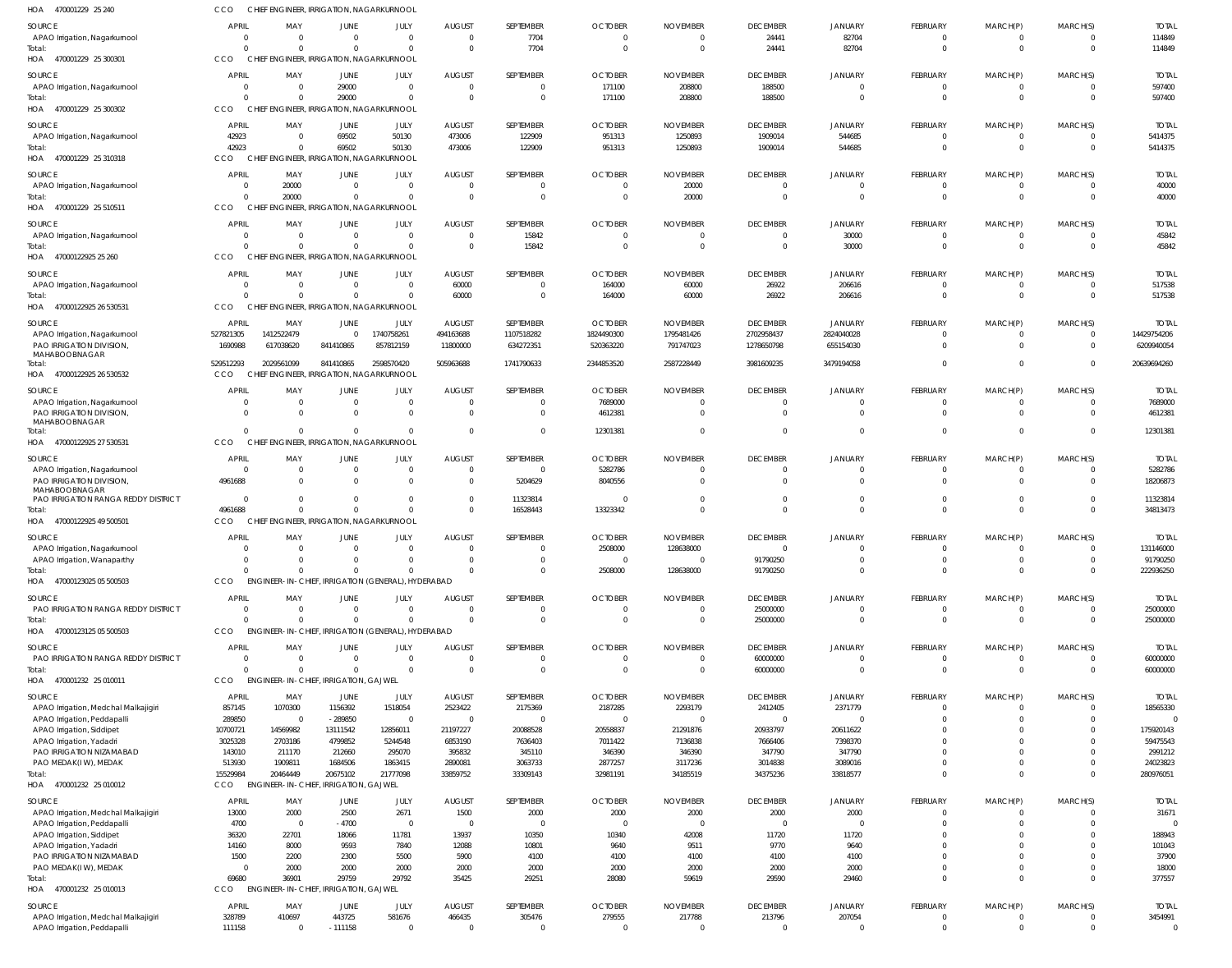| HOA<br>470001232 25 010013           | CCO            | ENGINEER-IN-CHIEF, IRRIGATION, GAJWEL        |                    |                    |                    |                    |                |                 |                 |                    |             |                |                      |                       |
|--------------------------------------|----------------|----------------------------------------------|--------------------|--------------------|--------------------|--------------------|----------------|-----------------|-----------------|--------------------|-------------|----------------|----------------------|-----------------------|
| <b>SOURCE</b>                        | APRIL          | MAY                                          | JUNE               | JULY               | <b>AUGUST</b>      | SEPTEMBER          | <b>OCTOBER</b> | <b>NOVEMBER</b> | <b>DECEMBER</b> | <b>JANUARY</b>     | FEBRUARY    | MARCH(P)       | MARCH(S)             | <b>TOTAL</b>          |
| APAO Irrigation, Siddipet            | 4086552        | 5545497                                      | 5911906            | 5023333            | 3819953            | 3158026            | 3109223        | 3307563         | 2698365         | 2048320            | $\Omega$    | $^{\circ}$     | $\overline{0}$       | 38708738              |
| APAO Irrigation, Yadadri             | 1162397        | 1038176                                      | 1979459            | 1988785            | 2231822            | 1608020            | 1155554        | 1010820         | 796420          | 721963             | $\Omega$    | $\mathbf 0$    | $\Omega$             | 13693416              |
| PAO IRRIGATION NIZAMABAD             | 54965          | 81150                                        | 81728              | 113410             | 49974              | 24987              | 104937         | 25080           | 25182           | 25182              |             | $\Omega$       | $\Omega$             | 586595                |
| PAO MEDAK(IW), MEDAK                 | 197327         | 736050                                       | 684133             | 747334             | 301314             | 221732             | 208238         | 228348          | 218198          | 223576             |             | $\mathbf 0$    | $\Omega$             | 3766250               |
| Total:                               | 5941188        | 7811570                                      | 8989793            | 8454538            | 6869498            | 5318241            | 4857507        | 4789599         | 3951961         | 3226095            | $\Omega$    | $\mathbf 0$    | $\Omega$             | 60209990              |
| HOA 470001232 25 010016              | <b>CCO</b>     | <b>ENGINEER-IN-CHIEF</b>                     | IRRIGATION, GAJWEL |                    |                    |                    |                |                 |                 |                    |             |                |                      |                       |
|                                      | <b>APRIL</b>   |                                              |                    |                    |                    | SEPTEMBER          |                |                 |                 |                    |             |                |                      | <b>TOTAL</b>          |
| SOURCE                               |                | MAY                                          | JUNE               | JULY               | <b>AUGUST</b>      |                    | <b>OCTOBER</b> | <b>NOVEMBER</b> | <b>DECEMBER</b> | <b>JANUARY</b>     | FEBRUARY    | MARCH(P)       | MARCH(S)<br>$\Omega$ |                       |
| APAO Irrigation, Medchal Malkajigiri | 197578         | 260349<br>$\Omega$                           | 285554             | 352778<br>$\Omega$ | 587556<br>$\Omega$ | 465655<br>$\Omega$ | 458698         | 475557          | 448866          | 364744<br>$\Omega$ | $\cup$      | -0<br>$\Omega$ | $\Omega$             | 3897335<br>$\sqrt{ }$ |
| APAO Irrigation, Peddapalli          | 54044          |                                              | $-54044$           |                    |                    |                    |                | $\Omega$        | $\overline{0}$  |                    |             |                |                      |                       |
| APAO Irrigation, Siddipet            | 1600885        | 1908218                                      | 1742898            | 1665926            | 2793769            | 2456770            | 2477746        | 2562356         | 2501282         | 2424789            |             | $\Omega$       | $\Omega$             | 22134639              |
| APAO Irrigation, Yadadri             | 384795         | 319896                                       | 594303             | 666999             | 938272             | 979105             | 791415         | 828682          | 896284          | 850066             |             | $\Omega$       |                      | 7249817               |
| PAO IRRIGATION NIZAMABAD             | 28350          | 41856                                        | 42154              | 58516              | 74540              | 58347              | 58564          | 58564           | 58802           | 58802              |             | $\Omega$       | $\Omega$             | 538495                |
| PAO MEDAK(IW), MEDAK                 | 66763          | 231558                                       | 200783             | 285815             | 410278             | 371215             | 350536         | 370515          | 360710          | 369673             |             | $\mathbf 0$    | $\Omega$             | 3017846               |
| Total:                               | 2332415        | 2761877                                      | 2811648            | 3030034            | 4804415            | 4331092            | 4136959        | 4295674         | 4265944         | 4068074            | $\Omega$    | $\Omega$       | $\Omega$             | 36838132              |
| HOA<br>470001232 25 010017           | CCO            | ENGINEER-IN-CHIEF, IRRIGATION, GAJWEL        |                    |                    |                    |                    |                |                 |                 |                    |             |                |                      |                       |
| SOURCE                               | <b>APRIL</b>   | MAY                                          | JUNE               | JULY               | <b>AUGUST</b>      | SEPTEMBER          | <b>OCTOBER</b> | <b>NOVEMBER</b> | <b>DECEMBER</b> | <b>JANUARY</b>     | FEBRUARY    | MARCH(P)       | MARCH(S)             | <b>TOTAL</b>          |
| APAO Irrigation, Medchal Malkajigiri | $\overline{0}$ | $\overline{0}$                               | $\mathbf{0}$       | $\Omega$           | $\mathbf 0$        | $\Omega$           | 0              | $\Omega$        | $\overline{0}$  | 44000              | $\Omega$    | $^{\circ}$     | $\Omega$             | 44000                 |
| APAO Irrigation, Siddipet            | $\mathbf{0}$   | 104541                                       | 253832             | $\Omega$           | 159124             | 105000             | $\Omega$       | 29007           | 93921           | $\Omega$           | $\Omega$    | $\overline{0}$ | $\Omega$             | 745425                |
| APAO Irrigation, Yadadri             | $\mathbf{0}$   | 40000                                        | 104140             | $\Omega$           | 208000             | $\Omega$           | 100000         | 159079          | $\Omega$        | $\Omega$           |             | $\Omega$       | $\Omega$             | 611219                |
| PAO IRRIGATION NIZAMABAD             | $\mathbf 0$    | 10000                                        | $\overline{0}$     | $\Omega$           | $\Omega$           | $\Omega$           | 0              | 37064           | C               | $\Omega$           |             | $\Omega$       | $\Omega$             | 47064                 |
| PAO MEDAK(IW), MEDAK                 | $\Omega$       | $\Omega$                                     | $\mathbf 0$        | $\Omega$           | $\Omega$           | $\Omega$           | $\Omega$       | 28000           | $\Omega$        | $\Omega$           | $\Omega$    | $\mathbf 0$    | $\Omega$             | 28000                 |
| Total:                               | $\Omega$       | 154541                                       | 357972             | $\Omega$           | 367124             | 105000             | 100000         | 253150          | 93921           | 44000              | $\Omega$    | $\Omega$       | $\Omega$             | 1475708               |
| HOA 470001232 25 010018              | CCO            | ENGINEER-IN-CHIEF, IRRIGATION, GAJWEL        |                    |                    |                    |                    |                |                 |                 |                    |             |                |                      |                       |
|                                      |                |                                              |                    |                    |                    |                    |                |                 |                 |                    |             |                |                      |                       |
| SOURCE                               | <b>APRIL</b>   | MAY                                          | <b>JUNE</b>        | JULY               | <b>AUGUST</b>      | SEPTEMBER          | <b>OCTOBER</b> | <b>NOVEMBER</b> | <b>DECEMBER</b> | JANUARY            | FEBRUARY    | MARCH(P)       | MARCH(S)             | <b>TOTAL</b>          |
| APAO Irrigation, Medchal Malkajigiri | $\Omega$       | 0                                            | $\Omega$           | $\Omega$           | 184556             | 37639              |                | 71774           | 25720           | 9723               |             | -0             | $\Omega$             | 329412                |
| APAO Irrigation, Siddipet            | $\Omega$       | $\Omega$                                     | 657853             | $\Omega$           | 450492             | 721246             | 128281         | 351294          | 365756          | 1424506            |             | $\Omega$       | $\Omega$             | 4099428               |
| APAO Irrigation, Yadadri             | $\Omega$       | $\Omega$                                     | 210385             | $\Omega$           | 466840             | 399688             |                | 171838          | $\Omega$        | 774620             |             | $\Omega$       | $\Omega$             | 2023371               |
| PAO IRRIGATION NIZAMABAD             | U              | $\Omega$                                     | $\Omega$           |                    | 0                  | 38113              |                | $\Omega$        | C               | 97222              |             | $\Omega$       | $\Omega$             | 135335                |
| PAO MEDAK(IW), MEDAK                 | $\Omega$       | $\Omega$                                     | $\Omega$           |                    | $\Omega$           | 466292             |                | 58433           | $\Omega$        | 172350             |             | $\Omega$       | $\Omega$             | 697075                |
| Total:                               | U              | $\Omega$                                     | 868238             |                    | 1101888            | 1662978            | 128281         | 653339          | 391476          | 2478421            | $\Omega$    | $\Omega$       | $\Omega$             | 7284621               |
| HOA 470001232 25 110111              | CCO            | <b>ENGINEER-IN-CHIEF, IRRIGATION, GAJWEL</b> |                    |                    |                    |                    |                |                 |                 |                    |             |                |                      |                       |
| SOURCE                               | <b>APRIL</b>   | MAY                                          | JUNE               | JULY               | <b>AUGUST</b>      | SEPTEMBER          | <b>OCTOBER</b> | <b>NOVEMBER</b> | <b>DECEMBER</b> | <b>JANUARY</b>     | FEBRUARY    | MARCH(P)       | MARCH(S)             | <b>TOTAL</b>          |
| APAO Irrigation, Medchal Malkajigiri | $\overline{0}$ | $\Omega$                                     | $\mathbf{0}$       | $\Omega$           | $\Omega$           | $\Omega$           | $\Omega$       | 9435            | $\overline{0}$  | $^{\circ}$         | $\Omega$    | $^{\circ}$     | $\Omega$             | 9435                  |
| APAO Irrigation, Siddipet            | $\Omega$       | $\Omega$                                     | 213638             | $\Omega$           | $\Omega$           | $\Omega$           | 9115           | 72434           | 4468            | 41344              | $\Omega$    | $\mathbf 0$    | $\overline{0}$       | 340999                |
| APAO Irrigation, Yadadri             | $\Omega$       | $\Omega$                                     | $\Omega$           | $\Omega$           | $\Omega$           | 20115              | 0              | 25295           | $\overline{0}$  | $\Omega$           | $\Omega$    | $\mathbf 0$    | $\Omega$             | 45410                 |
| PAO MEDAK(IW), MEDAK                 | $\Omega$       | $\Omega$                                     | $\overline{0}$     |                    | $\Omega$           | $\Omega$           | $\Omega$       | 9864            | $\Omega$        | $\Omega$           | $\Omega$    | $\mathbf 0$    | $\Omega$             | 9864                  |
| Total:                               | $\Omega$       | $\Omega$                                     | 213638             | $\Omega$           | $\Omega$           | 20115              | 9115           | 117028          | 4468            | 41344              | $\Omega$    | $\Omega$       | $\Omega$             | 405708                |
| HOA 470001232 25 130131              | CCO            | <b>ENGINEER-IN-CHIEF, IRRIGATION, GAJWEL</b> |                    |                    |                    |                    |                |                 |                 |                    |             |                |                      |                       |
|                                      |                |                                              |                    |                    |                    |                    |                |                 |                 |                    |             |                |                      |                       |
| SOURCE                               | <b>APRIL</b>   | MAY                                          | <b>JUNE</b>        | JULY               | <b>AUGUST</b>      | SEPTEMBER          | <b>OCTOBER</b> | <b>NOVEMBER</b> | <b>DECEMBER</b> | <b>JANUARY</b>     | FEBRUARY    | MARCH(P)       | MARCH(S)             | <b>TOTAL</b>          |
| APAO Irrigation, Medchal Malkajigiri | $\Omega$       | $\Omega$                                     | 5000               | 6897               | $\mathbf 0$        | $\Omega$           | 0              | $\Omega$        | $\overline{0}$  | $\mathbf 0$        |             | -0             | $\Omega$             | 11897                 |
| APAO Irrigation, Siddipet            | $\Omega$       | $\mathbf{0}$                                 | 62238              | 13202              | 19222              | 24129              | 45713          | 20347           | 41601           | 28593              |             | $\Omega$       | $\Omega$             | 255045                |
| APAO Irrigation, Yadadri             | $\Omega$       | 4685                                         | 35395              | 1716               | 5000               | 3399               | 1683           | 1716            | 1683            | 1716               |             | $\Omega$       | $\Omega$             | 56993                 |
| PAO IRRIGATION RANGA REDDY DISTRICT  | $\Omega$       | $\Omega$                                     | $\overline{0}$     | - 0                | $\Omega$           | 2882               | 17000          |                 | 0               | $\Omega$           |             | $\Omega$       |                      | 19882                 |
| PAO MEDAK(IW), MEDAK                 | $\Omega$       | $\Omega$                                     | 10000              | $\Omega$           | $\Omega$           | 33487              |                | $\Omega$        | 18304           | 5000               |             | $\Omega$       | $\Omega$             | 66791                 |
| Total:                               | $\Omega$       | 4685                                         | 112633             | 21815              | 24222              | 63897              | 64396          | 22063           | 61588           | 35309              | $\Omega$    | $\Omega$       | $\Omega$             | 410608                |
| HOA<br>470001232 25 130132           | CCO            | ENGINEER-IN-CHIEF, IRRIGATION, GAJWEL        |                    |                    |                    |                    |                |                 |                 |                    |             |                |                      |                       |
| <b>SOURCE</b>                        | <b>APRIL</b>   | MAY                                          | JUNE               | JULY               | <b>AUGUST</b>      | SEPTEMBER          | <b>OCTOBER</b> | <b>NOVEMBER</b> | <b>DECEMBER</b> | <b>JANUARY</b>     | FEBRUARY    | MARCH(P)       | MARCH(S)             | <b>TOTAL</b>          |
| APAO Irrigation, Medchal Malkajigiri | $\Omega$       | 14000                                        | 22000              | 350                | 700                | 37890              | $\mathbf{0}$   | 14485           | $\mathbf 0$     | $\overline{0}$     | $\Omega$    | $^{\circ}$     | $\Omega$             | 89425                 |
| APAO Irrigation, Siddipet            | $\Omega$       | 0                                            | 267683             | 18446              | 52545              | 72817              | 111101         | 92585           | 75814           | 154458             | $\Omega$    | $\mathbf 0$    | $\overline{0}$       | 845449                |
| APAO Irrigation, Yadadri             | $\Omega$       | $\Omega$                                     | 60229              | 2500               | 3000               | 11525              | $\mathbf{0}$   | 65238           | 3332            | 7500               |             | $\Omega$       | $\Omega$             | 153324                |
| PAO IRRIGATION NIZAMABAD             | $\Omega$       | $\Omega$                                     | $\mathbf{0}$       | $\Omega$           | $\mathbf 0$        | $\Omega$           | 10000          | $\overline{0}$  | $\overline{0}$  | $\Omega$           |             | $\Omega$       | $\Omega$             | 10000                 |
| PAO IRRIGATION RANGA REDDY DISTRICT  | $\mathbf 0$    | $\Omega$                                     | $\mathbf{0}$       | $\Omega$           | $\mathbf 0$        | $\Omega$           | 39992          | $\Omega$        | $\Omega$        | $\Omega$           |             | $\Omega$       | $\Omega$             | 39992                 |
| PAO MEDAK(IW), MEDAK                 | $\Omega$       | $\Omega$                                     | 19453              | $\Omega$           | $\Omega$           | $\Omega$           | 33428          | 29300           | 24747           | 7425               | $\Omega$    | $\Omega$       | $\Omega$             | 114353                |
| Total:                               | $\Omega$       | 14000                                        | 369365             | 21296              | 56245              | 122232             | 194521         | 201608          | 103893          | 169383             | $\Omega$    | $\Omega$       | $\Omega$             | 1252543               |
| HOA 470001232 25 130134              | CCO            | ENGINEER-IN-CHIEF, IRRIGATION, GAJWEL        |                    |                    |                    |                    |                |                 |                 |                    |             |                |                      |                       |
|                                      |                |                                              |                    |                    |                    |                    |                |                 |                 |                    |             |                |                      |                       |
| <b>SOURCE</b>                        | <b>APRIL</b>   | MAY                                          | <b>JUNE</b>        | JULY               | <b>AUGUST</b>      | SEPTEMBER          | <b>OCTOBER</b> | <b>NOVEMBER</b> | <b>DECEMBER</b> | <b>JANUARY</b>     | FEBRUARY    | MARCH(P)       | MARCH(S)             | <b>TOTAL</b>          |
| APAO Irrigation, Medchal Malkajigiri | $\Omega$       | 80903                                        | $\Omega$           | $\Omega$           | $\mathbf 0$        | 99000              | 0              | 99000           | $\overline{0}$  | $\Omega$           |             | $\Omega$       | $\Omega$             | 278903                |
| APAO Irrigation, Siddipet            | $\Omega$       | 0                                            | 335065             |                    | 99000              | 417376             | 350428         | 314052          | 335576          | $\Omega$           |             | $\Omega$       | $\Omega$             | 1851497               |
| APAO Irrigation, Yadadri             | $\Omega$       | $\Omega$                                     | $\Omega$           | $\Omega$           | 94287              | 94287              | 282861         | $\Omega$        | 94287           | 94287              |             | $\Omega$       | $\Omega$             | 660009                |
| PAO MEDAK(IW), MEDAK                 | $\Omega$       | $\Omega$                                     | $\Omega$           | $\Omega$           | $\mathbf 0$        | $\Omega$           | 154869         | $\Omega$        | $\overline{0}$  | $\mathbf 0$        | $\Omega$    | $\mathbf 0$    | $\Omega$             | 154869                |
| Total:                               | $\Omega$       | 80903                                        | 335065             | $\Omega$           | 193287             | 610663             | 788158         | 413052          | 429863          | 94287              | $\Omega$    | $\Omega$       | $\Omega$             | 2945278               |
| HOA<br>470001232 25 130135           | <b>CCO</b>     | <b>ENGINEER-IN-CHIEF, IRRIGATION, GAJWEL</b> |                    |                    |                    |                    |                |                 |                 |                    |             |                |                      |                       |
| SOURCE                               | <b>APRIL</b>   | MAY                                          | JUNE               | JULY               | <b>AUGUST</b>      | SEPTEMBER          | <b>OCTOBER</b> | <b>NOVEMBER</b> | <b>DECEMBER</b> | <b>JANUARY</b>     | FEBRUARY    | MARCH(P)       | MARCH(S)             | <b>TOTAL</b>          |
| APAO Irrigation, Medchal Malkajigiri | $\overline{0}$ | $\mathbf{0}$                                 | $\mathbf{0}$       | 1079               | $\overline{0}$     | 444                | 718            | 1153            | 789             | 504                | $\Omega$    | $^{\circ}$     | $\Omega$             | 4687                  |
| APAO Irrigation, Siddipet            | $\mathbf{0}$   | $\mathbf 0$                                  | 42552              | $\mathbf{0}$       | 29712              | 215293             | 22617          | 33346           | 1192            | $\overline{0}$     | $\Omega$    | $\mathbf 0$    | $\Omega$             | 344712                |
| APAO Irrigation, Yadadri             | $\mathbf 0$    | 2390                                         | 22337              | 19359              | 8210               | 14621              | 8645           | 4841            | 9635            | 3586               |             | $\Omega$       | $\Omega$             | 93624                 |
| PAO IRRIGATION RANGA REDDY DISTRICT  | $\mathbf 0$    | $\mathbf{0}$                                 | $\mathbf{0}$       | $\Omega$           | $\mathbf 0$        | $\overline{0}$     | 75683          | $\Omega$        | 30273           | $\overline{0}$     |             | $\Omega$       | $\Omega$             | 105956                |
| PAO MEDAK(IW), MEDAK                 | $\Omega$       | $\Omega$                                     | 18772              | $\Omega$           | $\overline{0}$     | 64583              | $\Omega$       | $\Omega$        | 18978           | $\overline{0}$     | $\Omega$    | $\mathbf 0$    | $\Omega$             | 102333                |
| Total:                               | $\Omega$       | 2390                                         | 83661              | 20438              | 37922              | 294941             | 107663         | 39340           | 60867           | 4090               | $\Omega$    | $\Omega$       | $\Omega$             | 651312                |
| HOA 470001232 25 140                 | CCO            | ENGINEER-IN-CHIEF, IRRIGATION, GAJWEL        |                    |                    |                    |                    |                |                 |                 |                    |             |                |                      |                       |
|                                      |                |                                              |                    |                    |                    |                    |                |                 |                 |                    |             |                |                      |                       |
| <b>SOURCE</b>                        | <b>APRIL</b>   | MAY                                          | <b>JUNE</b>        | JULY               | <b>AUGUST</b>      | SEPTEMBER          | <b>OCTOBER</b> | <b>NOVEMBER</b> | <b>DECEMBER</b> | <b>JANUARY</b>     | FEBRUARY    | MARCH(P)       | MARCH(S)             | <b>TOTAL</b>          |
| APAO Irrigation, Medchal Malkajigiri | $\Omega$       | 21270                                        | $\mathbf{0}$       | 21270              | 7090               | 7090               | 7090           | $\Omega$        | 44570           | $\Omega$           |             | -0             | $\Omega$             | 108380                |
| APAO Irrigation, Siddipet            | $\Omega$       | 0                                            | 22923              | $\Omega$           | 100077             | $\Omega$           | $\Omega$       | 62000           | $\Omega$        | $\Omega$           |             | $\Omega$       | $\Omega$             | 185000                |
| APAO Irrigation, Yadadri             | $\Omega$       | $\Omega$                                     | 81494              | $\Omega$           | 46893              | 37520              | 143822         | $\Omega$        | $\Omega$        | $\Omega$           |             | $\Omega$       | $\Omega$             | 309729                |
|                                      |                |                                              |                    |                    |                    |                    |                |                 |                 |                    |             |                |                      |                       |
| PAO MEDAK(IW), MEDAK                 | $\mathbf 0$    | $\mathbf{0}$                                 | 0                  | $\Omega$           | $\mathbf 0$        | $\Omega$           | 82008          | $\overline{0}$  | 25000           | $\mathbf 0$        | $\mathbf 0$ | $\mathbf 0$    | $\mathbf 0$          | 107008                |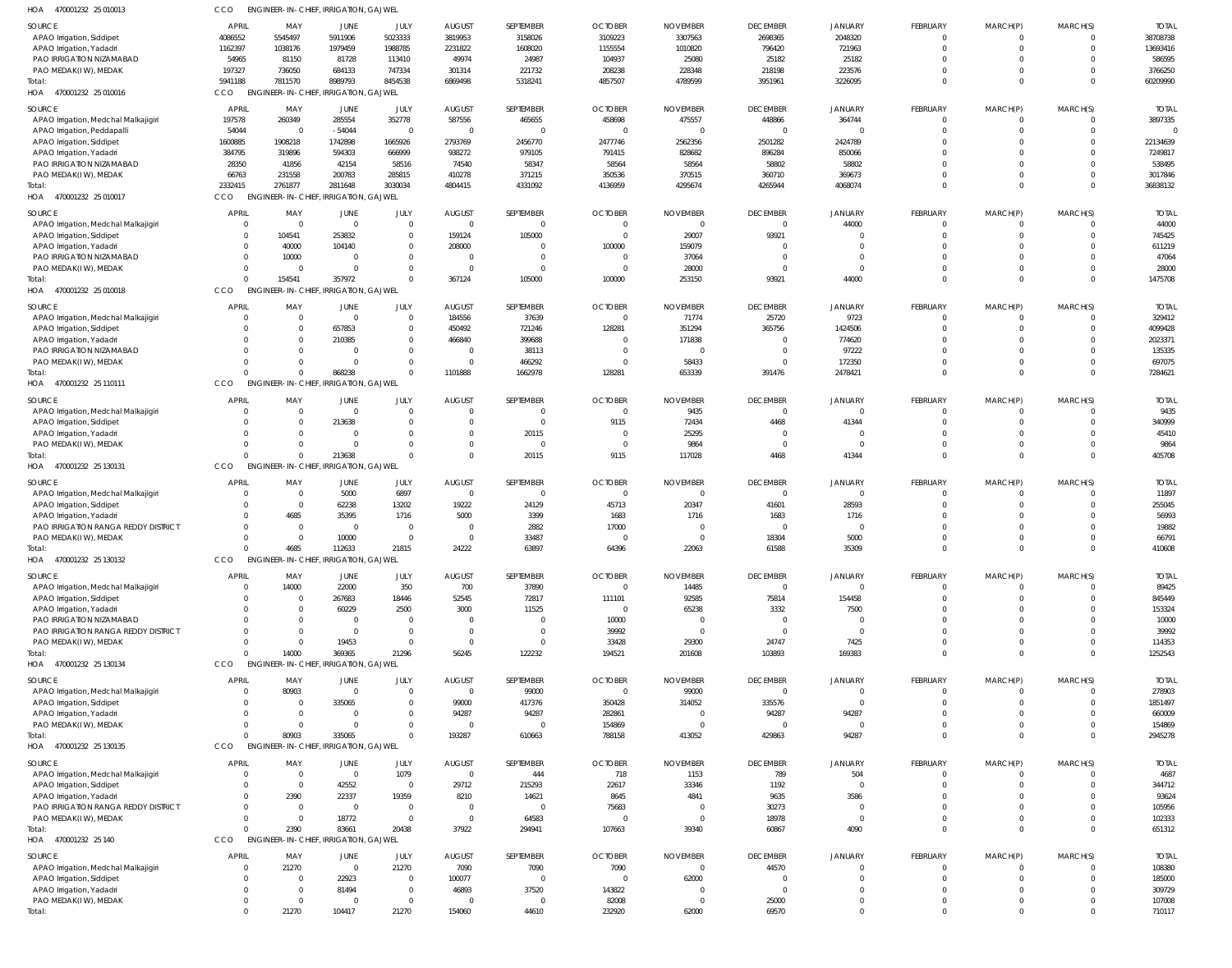| HOA<br>470001232 25 240                    | CCO            | <b>ENGINEER-IN-CHIEF, IRRIGATION, GAJWEL</b> |                           |                |                |                |                |                 |                 |                |              |             |                |              |
|--------------------------------------------|----------------|----------------------------------------------|---------------------------|----------------|----------------|----------------|----------------|-----------------|-----------------|----------------|--------------|-------------|----------------|--------------|
| SOURCE                                     | <b>APRIL</b>   | MAY                                          | <b>JUNE</b>               | JULY           | <b>AUGUST</b>  | SEPTEMBER      | <b>OCTOBER</b> | <b>NOVEMBER</b> | <b>DECEMBER</b> | JANUARY        | FEBRUARY     | MARCH(P)    | MARCH(S)       | <b>TOTAL</b> |
| APAO Irrigation, Siddipet                  | $\Omega$       |                                              | 95493                     | $\Omega$       | 106871         | $\overline{0}$ | 58065          | 58541           | $\overline{0}$  | $\overline{0}$ | $^{\circ}$   | 0           | 0              | 318970       |
| PAO IRRIGATION RANGA REDDY DISTRICT        | $\Omega$       |                                              | $\Omega$                  | $\overline{0}$ | $\overline{0}$ | 66233          | - 0            | $\Omega$        | 196665          | $\Omega$       | $\mathbf 0$  | $\mathbf 0$ | $\Omega$       | 262898       |
| Total:                                     | $\Omega$       |                                              | 95493                     | $\Omega$       | 106871         | 66233          | 58065          | 58541           | 196665          | $\Omega$       | $\mathbf 0$  | $\mathbf 0$ | $\Omega$       | 581868       |
| HOA 470001232 25 290291                    | <b>CCO</b>     | <b>ENGINEER-IN-CHIEF, IRRIGATION, GAJWEL</b> |                           |                |                |                |                |                 |                 |                |              |             |                |              |
| <b>SOURCE</b>                              | <b>APRIL</b>   | MAY                                          | <b>JUNE</b>               | JULY           | <b>AUGUST</b>  | SEPTEMBER      | <b>OCTOBER</b> | <b>NOVEMBER</b> | <b>DECEMBER</b> | JANUARY        | FEBRUARY     | MARCH(P)    | MARCH(S)       | <b>TOTAL</b> |
| APAO Irrigation, Siddipet                  | 150160         | 149960                                       | 178541                    | 151150         | 277352         | 245090         | 245090         | 245090          | 247770          | 247770         | $^{\circ}$   | 0           | $\overline{0}$ | 2137973      |
| APAO Irrigation, Yadadri                   | $\overline{0}$ | $\Omega$                                     | 388990                    | 308720         | 358808         | 635541         | 439990         | 438260          | 507710          | 509110         | $\mathbf 0$  | $\mathbf 0$ | $\Omega$       | 3587129      |
| PAO MEDAK(IW), MEDAK                       | $\sqrt{ }$     | 543540                                       | 530025                    | 546010         | 911245         | 800820         | 831870         | 802670          | 802670          | 804520         | $\mathbf 0$  | $\mathbf 0$ | $\Omega$       | 6573370      |
| Total:                                     | 150160         | 693500                                       | 1097556                   | 1005880        | 1547405        | 1681451        | 1516950        | 1486020         | 1558150         | 1561400        | $\mathbf 0$  | $\mathbf 0$ | $\Omega$       | 12298472     |
| HOA 470001232 25 290293                    | CCO            | <b>ENGINEER-IN-CHIEF,</b>                    | <b>IRRIGATION, GAJWEL</b> |                |                |                |                |                 |                 |                |              |             |                |              |
| <b>SOURCE</b>                              | <b>APRIL</b>   | MAY                                          | <b>JUNE</b>               | JULY           | <b>AUGUST</b>  | SEPTEMBER      | <b>OCTOBER</b> | <b>NOVEMBER</b> | <b>DECEMBER</b> | JANUARY        | FEBRUARY     | MARCH(P)    | MARCH(S)       | <b>TOTAL</b> |
| APAO Irrigation, Siddipet                  | 57516          | 57516                                        | 72077                     | 57978          | 35178          | 17724          | 17724          | 17724           | 17919           | 17919          | $^{\circ}$   | 0           | $\Omega$       | 369275       |
| APAO Irrigation, Yadadri                   | $\overline{0}$ | $\Omega$                                     | 149261                    | 118461         | 150854         | 56030          | 31827          | 59962           | 36726           | 36829          | $\mathbf 0$  | $\mathbf 0$ | $\Omega$       | 639950       |
| PAO MEDAK(IW), MEDAK                       | $\Omega$       | 208462                                       | 192757                    | 193005         | 123531         | 68661          | 68796          | 68796           | 68796           | 68931          | $\mathbf 0$  | $\mathbf 0$ | $\Omega$       | 1061735      |
| Total:                                     | 57516          | 265978                                       | 414095                    | 369444         | 309563         | 142415         | 118347         | 146482          | 123441          | 123679         | $\mathbf 0$  | $\mathbf 0$ | $\Omega$       | 2070960      |
| HOA<br>470001232 25 290294                 | CCO            | <b>ENGINEER-IN-CHIEF,</b>                    | <b>IRRIGATION, GAJWEL</b> |                |                |                |                |                 |                 |                |              |             |                |              |
| <b>SOURCE</b>                              | <b>APRIL</b>   | MAY                                          | <b>JUNE</b>               | JULY           | <b>AUGUST</b>  | SEPTEMBER      | <b>OCTOBER</b> | <b>NOVEMBER</b> | <b>DECEMBER</b> | <b>JANUARY</b> | FEBRUARY     | MARCH(P)    | MARCH(S)       | <b>TOTAL</b> |
| APAO Irrigation, Siddipet                  | 20785          | 20785                                        | 20957                     | 20957          | 41863          | 31650          | 31650          | 31650           | 31999           | 31999          | $^{\circ}$   | 0           | $\overline{0}$ | 284295       |
| APAO Irrigation, Yadadri                   | $\circ$        | - 0                                          | 51248                     | 41717          | 66984          | 76948          | 55523          | 55332           | 62961           | 63177          | $\mathbf 0$  | $\mathbf 0$ | $\Omega$       | 473890       |
| PAO MEDAK(IW), MEDAK                       | $\Omega$       | 64514                                        | 59653                     | 59730          | 145416         | 93612          | 93815          | 93815           | 93815           | 94055          | $\mathbf 0$  | $\mathbf 0$ | $\overline{0}$ | 798425       |
| Total:                                     | 20785          | 85299                                        | 131858                    | 122404         | 254263         | 202210         | 180988         | 180797          | 188775          | 189231         | $\mathbf 0$  | $\mathbf 0$ | $\Omega$       | 1556610      |
| HOA<br>470001232 25 290296                 | CCO            | ENGINEER-IN-CHIEF, IRRIGATION, GAJWEL        |                           |                |                |                |                |                 |                 |                |              |             |                |              |
| SOURCE                                     | <b>APRIL</b>   | MAY                                          | <b>JUNE</b>               | JULY           | <b>AUGUST</b>  | SEPTEMBER      | <b>OCTOBER</b> | <b>NOVEMBER</b> | <b>DECEMBER</b> | JANUARY        | FEBRUARY     | MARCH(P)    | MARCH(S)       | <b>TOTAI</b> |
| APAO Irrigation, Siddipet                  | $\Omega$       |                                              | $\Omega$                  | $\Omega$       | $\mathbf 0$    | 145307         |                | - 0             | $\overline{0}$  | $\overline{0}$ | $\mathbf 0$  | 0           | $\Omega$       | 145307       |
| APAO Irrigation, Yadadri                   | -0             |                                              | $\Omega$                  | $\overline{0}$ | $\Omega$       | 39434          |                | - 0             | $\mathbf{0}$    | 260593         | $\mathbf 0$  | $\mathbf 0$ | $\Omega$       | 300027       |
| PAO MEDAK(IW), MEDAK                       |                |                                              | $\Omega$                  | $\Omega$       | $\Omega$       | $\mathbf 0$    |                | 452210          | $\Omega$        | $\overline{0}$ | $\mathbf 0$  | $\mathbf 0$ | $\Omega$       | 452210       |
| Total:                                     |                |                                              | $\Omega$                  | $\Omega$       | $\Omega$       | 184741         |                | 452210          | $\Omega$        | 260593         | $\mathbf 0$  | $\mathbf 0$ | $\Omega$       | 897544       |
| HOA<br>470001232 25 300301                 | CCO            | ENGINEER-IN-CHIEF, IRRIGATION, GAJWEL        |                           |                |                |                |                |                 |                 |                |              |             |                |              |
| SOURCE                                     | <b>APRIL</b>   | MAY                                          | JUNE                      | JULY           | <b>AUGUST</b>  | SEPTEMBER      | <b>OCTOBER</b> | <b>NOVEMBER</b> | <b>DECEMBER</b> | <b>JANUARY</b> | FEBRUARY     | MARCH(P)    | MARCH(S)       | <b>TOTAL</b> |
| APAO Irrigation, Siddipet                  | $\Omega$       | $\Omega$                                     | $\overline{0}$            | $\overline{0}$ | $\overline{0}$ | $\mathbf 0$    |                | 112000          | 56000           | 165200         | $^{\circ}$   | $^{\circ}$  | $\overline{0}$ | 333200       |
| PAO MEDAK(IW), MEDAK                       | $\Omega$       | $\Omega$                                     | $\overline{0}$            | $\overline{0}$ | $\mathbf{0}$   | 193200         | 36400          | 36400           | $\overline{0}$  | $\overline{0}$ | $\mathbf 0$  | $\mathbf 0$ | $\overline{0}$ | 266000       |
| Total:                                     | $\Omega$       |                                              | $\Omega$                  | $\Omega$       | $\Omega$       | 193200         | 36400          | 148400          | 56000           | 165200         | $\mathbf 0$  | $\mathbf 0$ | $\Omega$       | 599200       |
| 470001232 25 300302<br>HOA                 | CCO            | <b>ENGINEER-IN-CHIEF, IRRIGATION, GAJWEL</b> |                           |                |                |                |                |                 |                 |                |              |             |                |              |
| SOURCE                                     | <b>APRIL</b>   | MAY                                          | <b>JUNE</b>               | JULY           | <b>AUGUST</b>  | SEPTEMBER      | <b>OCTOBER</b> | <b>NOVEMBER</b> | <b>DECEMBER</b> | <b>JANUARY</b> | FEBRUARY     | MARCH(P)    | MARCH(S)       | <b>TOTAL</b> |
| APAO Irrigation, Siddipet                  | $\Omega$       |                                              | 174989                    | 54569          | 1025872        | 242836         | 507150         | 741488          | 7384588         | 2514094        | $\mathbf 0$  | 0           | $\Omega$       | 12645586     |
| APAO Irrigation, Yadadri                   | 224304         |                                              | $\Omega$                  | $\overline{0}$ | $\Omega$       | $\mathbf 0$    | 428015         |                 | 636772          | 1999225        | $\mathbf 0$  | $\mathbf 0$ | $\Omega$       | 3288316      |
| PAO IRRIGATION RANGA REDDY DISTRICT        | $\Omega$       |                                              | $\Omega$                  | $\overline{0}$ | $\overline{0}$ | $\mathbf{0}$   | 545897         |                 | 479808          | 119952         | $\Omega$     | $\mathbf 0$ |                | 1145657      |
| PAO MEDAK(IW), MEDAK                       | $\sqrt{ }$     |                                              | $\Omega$                  | $\overline{0}$ | $\Omega$       | 130746         | 241871         |                 | 2475433         | 330540         | $\mathbf 0$  | $\mathbf 0$ | $\Omega$       | 3178590      |
| Total:                                     | 224304         |                                              | 174989                    | 54569          | 1025872        | 373582         | 1722933        | 741488          | 10976601        | 4963811        | $\mathbf 0$  | $\mathbf 0$ | $\Omega$       | 20258149     |
| HOA 470001232 25 310318                    | <b>CCO</b>     | ENGINEER-IN-CHIEF, IRRIGATION, GAJWEL        |                           |                |                |                |                |                 |                 |                |              |             |                |              |
| SOURCE                                     | <b>APRIL</b>   | MAY                                          | JUNE                      | JULY           | <b>AUGUST</b>  | SEPTEMBER      | <b>OCTOBER</b> | <b>NOVEMBER</b> | <b>DECEMBER</b> | JANUARY        | FEBRUARY     | MARCH(P)    | MARCH(S)       | <b>TOTAL</b> |
| APAO Irrigation, Siddipet                  | $\Omega$       | 20000                                        | 20000                     | $\overline{0}$ | $\Omega$       | 0              |                |                 | $\overline{0}$  | $\Omega$       | $\mathbf 0$  | 0           | $\Omega$       | 40000        |
| PAO MEDAK(IW), MEDAK                       | -0             | 20000                                        | $\Omega$                  | $\Omega$       | $\Omega$       | $\mathbf 0$    |                |                 | $\Omega$        | $\Omega$       | $\mathbf 0$  | $\mathbf 0$ | $\Omega$       | 20000        |
| Total:                                     | $\Omega$       | 40000                                        | 20000                     | $\Omega$       | $\Omega$       | $\Omega$       | $\Omega$       | $\Omega$        | $\Omega$        | $\Omega$       | $\Omega$     | $\Omega$    | $\Omega$       | 60000        |
| 470001232 25 510511<br>HOA                 | CCO            | <b>ENGINEER-IN-CHIEF, IRRIGATION, GAJWEL</b> |                           |                |                |                |                |                 |                 |                |              |             |                |              |
| SOURCE                                     | <b>APRIL</b>   | MAY                                          | <b>JUNE</b>               | JULY           | <b>AUGUST</b>  | SEPTEMBER      | <b>OCTOBER</b> | <b>NOVEMBER</b> | <b>DECEMBER</b> | <b>JANUARY</b> | FEBRUARY     | MARCH(P)    | MARCH(S)       | <b>TOTAL</b> |
| <b>PAO IRRIGATION RANGA REDDY DISTRICT</b> | $\Omega$       | $\Omega$                                     | $\overline{0}$            | $\overline{0}$ | $\mathbf 0$    | 49804          |                |                 | 49571           | $\overline{0}$ | $^{\circ}$   | 0           | 0              | 99375        |
| Total:                                     | $\Omega$       |                                              | $\Omega$                  | $\Omega$       | $\mathbf{0}$   | 49804          | $\Omega$       | $\Omega$        | 49571           | $\Omega$       | $\mathbf{0}$ | $\mathbf 0$ | $\overline{0}$ | 99375        |
| HOA 47000123225 25 260                     | <b>CCO</b>     | ENGINEER-IN-CHIEF, IRRIGATION, GAJWEL        |                           |                |                |                |                |                 |                 |                |              |             |                |              |
| SOURCE                                     | <b>APRIL</b>   | MAY                                          | JUNE                      | JULY           | <b>AUGUST</b>  | SEPTEMBER      | <b>OCTOBER</b> | <b>NOVEMBER</b> | <b>DECEMBER</b> | JANUARY        | FEBRUARY     | MARCH(P)    | MARCH(S)       | <b>TOTAL</b> |
| APAO Irrigation, Kamareddy                 | $\Omega$       | $\Omega$                                     | $\overline{0}$            | $\overline{0}$ | $\Omega$       | $\mathbf{0}$   | $\Omega$       | $\Omega$        | $\overline{0}$  | 2148396        | $\mathbf 0$  | 0           | $\Omega$       | 2148396      |
| APAO Irrigation, Siddipet                  | $\Omega$       | $\Omega$                                     | $\Omega$                  | $\Omega$       | $\mathbf 0$    | 5946000        | 9388440        | 6018606         | 4340652         | 9410322        | $\mathbf 0$  | $\mathbf 0$ | $\overline{0}$ | 35104020     |
| APAO Irrigation, Yadadri                   | $\Omega$       |                                              | $\Omega$                  | $\Omega$       | $\mathbf 0$    | 12890958       | 1916118        | 86250           | 565584          | 114630         | $\mathbf 0$  | $\mathbf 0$ | $\Omega$       | 15573540     |
| Total:                                     | $\Omega$       |                                              | $\Omega$                  | $\Omega$       | $\Omega$       | 18836958       | 11304558       | 6104856         | 4906236         | 11673348       | $\mathbf 0$  | $\mathbf 0$ | $\Omega$       | 52825956     |
| HOA 47000123225 25 280284                  | CCO            | <b>ENGINEER-IN-CHIEF, IRRIGATION, GAJWEL</b> |                           |                |                |                |                |                 |                 |                |              |             |                |              |
| SOURCE                                     | <b>APRIL</b>   | MAY                                          | <b>JUNE</b>               | JULY           | <b>AUGUST</b>  | SEPTEMBER      | <b>OCTOBER</b> | <b>NOVEMBER</b> | <b>DECEMBER</b> | JANUARY        | FEBRUARY     | MARCH(P)    | MARCH(S)       | <b>TOTAL</b> |
| APAO Irrigation, Siddipet                  | $\Omega$       |                                              | $\overline{0}$            | $\Omega$       | 51000          | $\mathbf 0$    | 13300000       |                 | $\overline{0}$  | $\overline{0}$ | $\mathbf 0$  | 0           | $\Omega$       | 13351000     |
| PAO IRRIGATION RANGA REDDY DISTRICT        | $\Omega$       | $\Omega$                                     | 0                         | $\overline{0}$ | $\overline{0}$ | $\mathbf 0$    |                |                 | 150000          | $\Omega$       | $\mathbf 0$  | $\mathbf 0$ | $\Omega$       | 150000       |
| Total:                                     | $\Omega$       |                                              | $\Omega$                  | $\Omega$       | 51000          | $\mathbf 0$    | 13300000       |                 | 150000          | $\Omega$       | $\mathbf 0$  | $\mathbf 0$ | $\overline{0}$ | 13501000     |
| HOA 47000123225 26 530531                  | CCO            | ENGINEER-IN-CHIEF, IRRIGATION, GAJWEL        |                           |                |                |                |                |                 |                 |                |              |             |                |              |
| SOURCE                                     | <b>APRIL</b>   | MAY                                          | JUNE                      | JULY           | <b>AUGUST</b>  | SEPTEMBER      | <b>OCTOBER</b> | <b>NOVEMBER</b> | <b>DECEMBER</b> | JANUARY        | FEBRUARY     | MARCH(P)    | MARCH(S)       | <b>TOTAL</b> |
| APAO Irrigation, Siddipet                  | 1000000000     | 1518980563                                   | 13776361                  | $\overline{0}$ | 429453347      | 1953564287     | 9467911        | 50000000        | $\mathbf{0}$    | 36400166       | $\mathbf 0$  | 0           | $\overline{0}$ | 5011642635   |
| APAO Projects, Bhoopalapally               | $\Omega$       | $\Omega$                                     | $\Omega$                  | $\overline{0}$ | $\overline{0}$ | $\overline{0}$ | 300000         |                 | $\overline{0}$  | 750000000      | $\mathbf 0$  | $\mathbf 0$ | $\overline{0}$ | 750300000    |
| APAO Projects, Kamareddy                   |                | $\Omega$                                     |                           | $\overline{0}$ | $\Omega$       | 7908630        |                |                 | $\overline{0}$  | $\Omega$       | $\mathbf 0$  | 0           |                | 7908630      |
| APAO Projects, Peddapalli                  | $\Omega$       |                                              | $\Omega$                  | $\Omega$       | $\Omega$       | $\mathbf 0$    | 3608577        |                 | $\overline{0}$  | $\Omega$       | $\Omega$     | $\Omega$    |                | 3608577      |
| APAO Projects, Siricilla                   | $\mathbf{0}$   | 213191423                                    | $\mathbf 0$               | 350669618      | $\Omega$       | $\mathbf 0$    |                |                 | $\overline{0}$  | 286178168      | $^{\circ}$   | 0           | $\Omega$       | 850039209    |
| APAO, SRSP SSP, KARIMNAGAR                 |                | 210000000                                    | $\Omega$                  | $\Omega$       | $\Omega$       | $\mathbf 0$    | 4973000        |                 | 110000000       |                | $\mathbf 0$  | $\mathbf 0$ | $\overline{0}$ | 324973000    |
| Total:                                     | 1000000000     | 1942171986                                   | 13776361                  | 350669618      | 429453347      | 1961472917     | 18349488       | 50000000        | 110000000       | 1072578334     | $\mathbf 0$  | $\mathbf 0$ | $\overline{0}$ | 6948472051   |
| HOA 47000123225 26 530532                  | CCO            | ENGINEER-IN-CHIEF, IRRIGATION, GAJWEL        |                           |                |                |                |                |                 |                 |                |              |             |                |              |
| SOURCE                                     | <b>APRIL</b>   | MAY                                          | <b>JUNE</b>               | JULY           | <b>AUGUST</b>  | SEPTEMBER      | <b>OCTOBER</b> | <b>NOVEMBER</b> | <b>DECEMBER</b> | JANUARY        | FEBRUARY     | MARCH(P)    | MARCH(S)       | <b>TOTAL</b> |
| APAO Irrigation, Siddipet                  | $\Omega$       |                                              | 120000000                 | $\Omega$       | $\Omega$       | $\mathbf 0$    |                | 300000000       | $\mathbf{0}$    | $\overline{0}$ | $\mathbf 0$  | $\Omega$    | $\Omega$       | 420000000    |
| APAO Irrigation, Yadadri                   |                | $\Omega$                                     | $\overline{0}$            | $\Omega$       | $\Omega$       | $\mathbf 0$    | 792800000      |                 | $\overline{0}$  | 585800000      | $\mathbf 0$  | $\mathbf 0$ | $\overline{0}$ | 1378600000   |
| APAO Projects, Bhoopalapally               | $\Omega$       |                                              | $\Omega$                  | 113528174      |                | $\mathbf 0$    | 32950000       | 170400000       | $\Omega$        | 0              | $\mathbf 0$  | $\Omega$    | $\Omega$       | 316878174    |
| APAO, SRSP SSP, KARIMNAGAR                 | $\Omega$       | 210000000                                    | $\Omega$                  | $\Omega$       |                | $\mathbf 0$    |                |                 | 465217500       |                | $\mathbf 0$  | $\mathbf 0$ | $\mathbf 0$    | 675217500    |
| Total:                                     | $\mathbf 0$    | 210000000                                    | 120000000                 | 113528174      | $\Omega$       | $\Omega$       | 825750000      | 470400000       | 465217500       | 585800000      | $\mathbf 0$  | $\Omega$    | $\Omega$       | 2790695674   |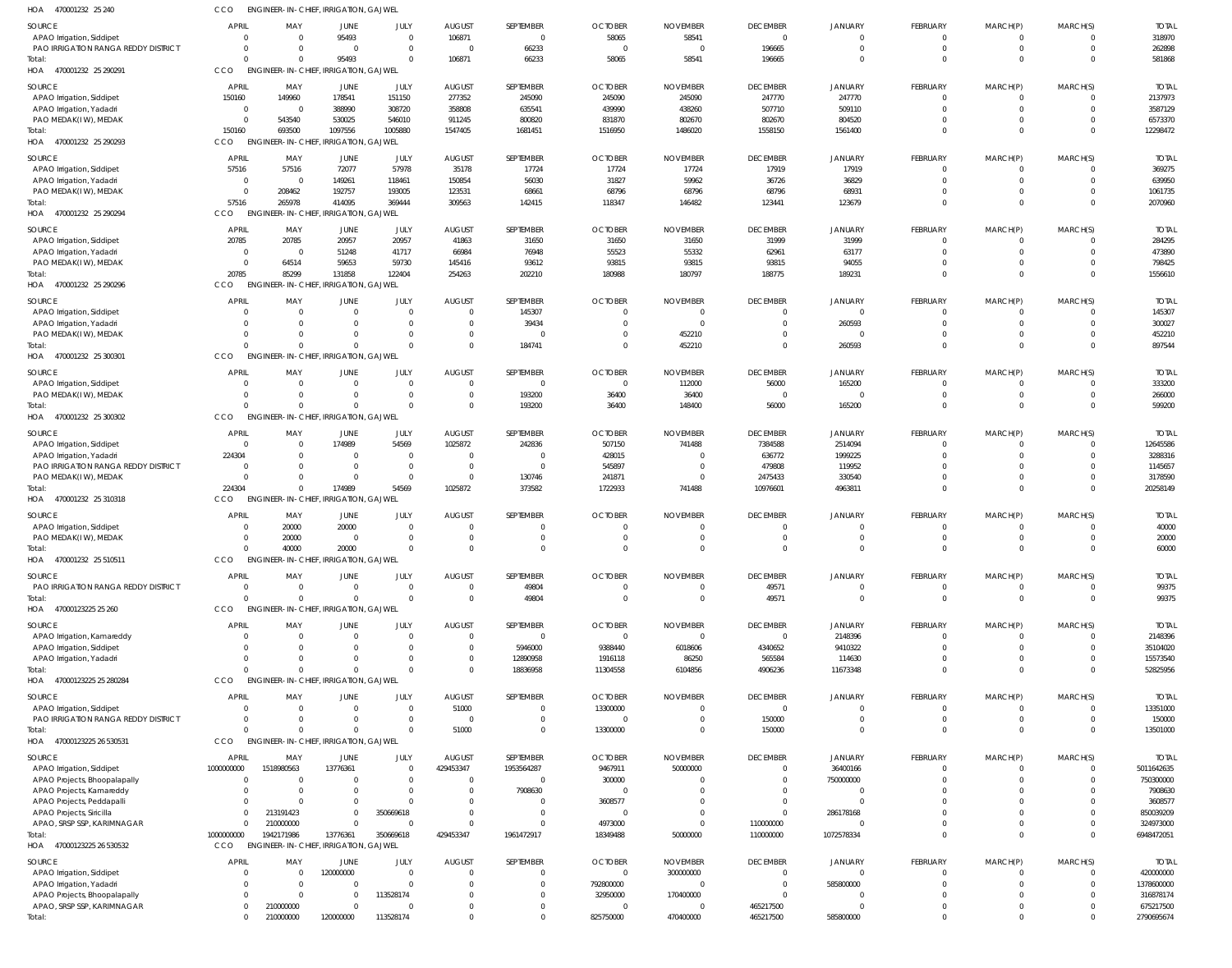47000123225 27 530531 HOA CCO ENGINEER-IN-CHIEF, IRRIGATION, GAJWEL

| SOURCE                                                               | <b>APRIL</b>                   | MAY                                           | JUNE                                | JULY                  | <b>AUGUST</b>             | SEPTEMBER                 | <b>OCTOBER</b>             | <b>NOVEMBER</b>           | <b>DECEMBER</b>           | <b>JANUARY</b>             | FEBRUARY                | MARCH(P)                | MARCH(S)                   | <b>TOTAL</b>            |
|----------------------------------------------------------------------|--------------------------------|-----------------------------------------------|-------------------------------------|-----------------------|---------------------------|---------------------------|----------------------------|---------------------------|---------------------------|----------------------------|-------------------------|-------------------------|----------------------------|-------------------------|
| APAO Irrigation, Adilabad                                            | $\Omega$                       | 16536101                                      | $\Omega$                            | $\Omega$              | 17633516                  | 37448677                  | 32102362                   | 16253258                  | 0                         | $\Omega$                   | $\Omega$                | $\Omega$                | $\Omega$                   | 119973914               |
| APAO Irrigation, Bhoopalapally                                       | $\mathsf{C}$                   |                                               | 14706021                            | $\Omega$              |                           | $\Omega$                  | - 0                        |                           |                           |                            | $\Omega$                | $\Omega$                | $\Omega$                   | 14706021                |
| APAO Irrigation, Jagtial                                             | 6419327                        |                                               |                                     |                       |                           | $\Omega$                  | $\Omega$                   | 27414448                  |                           |                            | $\Omega$                | $\Omega$                |                            | 33833775                |
| APAO Irrigation, Jangaon                                             | C                              |                                               | $\Omega$                            | 23584803              |                           | 39436723                  | 36603639                   |                           |                           |                            | ſ                       | -C                      |                            | 99625165                |
| APAO Irrigation, Kamareddy<br>APAO Irrigation, Komarambheem Asifabad |                                |                                               |                                     | <sup>0</sup>          |                           | $\Omega$<br>$\Omega$      | 31715479                   |                           | 36602168                  | 23234101                   | $\Omega$<br>$\Omega$    | $\Omega$<br>$\Omega$    | $\Omega$                   | 54949580<br>36602168    |
| APAO Irrigation, Kothagudem                                          |                                |                                               | 52191118                            | $\Omega$              | 19142515                  | 24765344                  | 124577695                  |                           | $\Omega$                  |                            | $\Omega$                |                         |                            | 220676672               |
| APAO Irrigation, Mahabubabad                                         |                                |                                               | $\Omega$                            |                       |                           | $\Omega$                  | 2681414                    |                           | 14936842                  |                            | $\Omega$                |                         |                            | 17618256                |
| APAO Irrigation, Mancherial                                          |                                |                                               | $\Omega$                            | 18197290              |                           | $\Omega$                  |                            |                           |                           |                            | $\Omega$                |                         |                            | 18197290                |
| APAO Irrigation, Nagarkurnool                                        |                                |                                               | $\Omega$                            | 26539510              |                           | $\Omega$                  |                            |                           |                           |                            | $\Omega$                |                         | $\Omega$                   | 26539510                |
| APAO Irrigation, Peddapalli                                          | 60292789                       | 24535941                                      | $\Omega$                            | 160739070             | 112944642                 | $\Omega$                  | 92361056                   |                           |                           |                            | $\Omega$                | $\Omega$                | $\Omega$                   | 450873498               |
| APAO Irrigation, Sangareddy                                          | 222246686                      | 38466301                                      | $\Omega$                            | 412681892             | 253067657                 | 932402143                 | 622911073                  | 272045559                 | 239907104                 | 180444049                  | $\Omega$                | $\Omega$                | $\Omega$                   | 3174172464              |
| APAO Irrigation, Siddipet                                            | $\overline{0}$                 |                                               | 0                                   | 0                     | 179303499                 | 425411832                 | 11589127                   |                           | 18881469                  | 33819870                   | $\Omega$                | $\Omega$                | $\Omega$                   | 669005797               |
| APAO Irrigation, Siricilla                                           | C                              | 9348996                                       | <sup>0</sup>                        | 90811                 |                           | 4444458                   | 9028942                    |                           | $\Omega$                  |                            | $\Omega$                |                         |                            | 22913207                |
| APAO Irrigation, Suryapet                                            | C                              |                                               |                                     | 0                     |                           | $\Omega$<br>$\Omega$      |                            | 16097477                  | 46717310<br>0             | 16133492                   | $\Omega$<br>$\Omega$    | $\Omega$<br>$\Omega$    |                            | 46717310<br>32230969    |
| APAO Irrigation, Vikarabad<br>APAO Irrigation, Wanaparthy            |                                |                                               |                                     | $\Omega$              | 15975685                  | C                         | 12985806                   |                           |                           |                            | $\Omega$                | $\Omega$                |                            | 28961491                |
| APAO Irrigation, Waranagal                                           | C                              |                                               | 22871517                            | $\Omega$              |                           | $\Omega$                  | 17737804                   | 27930689                  |                           |                            | $\Omega$                |                         | $\Omega$                   | 68540010                |
| APAO Irrigation, Yadadri                                             |                                |                                               |                                     | 14198562              |                           | $\Omega$                  | - 0                        |                           |                           |                            | $\Omega$                |                         |                            | 14198562                |
| APAO Projects, Jagtial                                               | C                              |                                               |                                     |                       |                           | $\Omega$                  | 92377389                   |                           |                           | 6599776                    | $\Omega$                |                         |                            | 98977165                |
| APAO Projects, Kamareddy                                             | $\Omega$                       | 27743958                                      |                                     |                       |                           | $\Omega$                  | - 0                        |                           |                           |                            | $\Omega$                |                         |                            | 27743958                |
| APAO Projects, Peddapalli                                            | 7564370                        |                                               |                                     |                       |                           | $\Omega$                  | 3839219                    |                           |                           |                            | $\Omega$                |                         | $\Omega$                   | 11403589                |
| APAO Projects, Siricilla                                             | 250000000                      |                                               |                                     |                       |                           | 400000000                 | 1054330                    |                           |                           |                            | $\Omega$                |                         |                            | 651054330               |
| APAO, SRSP SSP, KARIMNAGAR                                           | $\overline{0}$                 | 3763291                                       |                                     |                       |                           | $\Omega$                  | 4372252                    | 91844792                  |                           |                            | $\Omega$                |                         |                            | 99980335                |
| APAO, SRSP, NIZAMABAD<br>PAO (W&P) NSP, TEKULAPALLY                  | 45204429<br>$\Omega$           |                                               |                                     |                       |                           | $\Omega$<br>$\Omega$      | 784736<br>7426440          |                           |                           |                            | $\Omega$<br>$\Omega$    | $\Omega$                |                            | 45989165<br>7426440     |
| PAO (W&P), HANUMAKONDA                                               | 780566                         |                                               |                                     |                       |                           | $\Omega$                  |                            |                           |                           |                            | $\Omega$                | $\Omega$                |                            | 780566                  |
| PAO A M R P (SLBC), NALGONDA                                         | 3875262                        |                                               |                                     |                       |                           | $\Omega$                  | 570556                     |                           |                           |                            | $\Omega$                |                         | $\Omega$                   | 4445818                 |
| PAO IRRIGATION KARIMNAGAR                                            | C                              |                                               | 0                                   | 135925276             | 90502255                  | 98220821                  | - 0                        | 35189763                  |                           |                            | $\Omega$                | $\Omega$                | $\Omega$                   | 359838115               |
| PAO IRRIGATION DIVISION KHAMMAM                                      | C                              |                                               | $\Omega$                            | 19656048              |                           | $\Omega$                  | 30634523                   | 14360570                  |                           |                            | $\Omega$                | $\Omega$                | $\Omega$                   | 64651141                |
| PAO IRRIGATION DIVISION,                                             | C                              |                                               | $\Omega$                            |                       | 143127549                 | 46061778                  | 48343632                   | 88950896                  | 29111620                  |                            | $\Omega$                | $\Omega$                | $\Omega$                   | 355595475               |
| MAHABOOBNAGAR                                                        |                                |                                               |                                     |                       |                           |                           |                            |                           |                           |                            |                         |                         |                            |                         |
| PAO IRRIGATION NIZAMABAD<br>PAO IRRIGATION RANGA REDDY DISTRICT      | $\Omega$                       | 10800000                                      | $\Omega$                            | 0                     |                           | $\overline{0}$<br>7725312 | 37228469<br>8526620        | 27125725                  | 8415433                   |                            | $\Omega$<br>$\Omega$    | $\Omega$<br>$\Omega$    | $\Omega$<br>$\Omega$       | 48028469<br>51793090    |
| PAO Irrigation Nirmal                                                | $\Omega$                       |                                               | 25026194                            | <sup>0</sup>          |                           | 9325106                   | 14911768                   | 119302614                 | <sup>0</sup>              |                            | $\Omega$                | $\Omega$                | $\Omega$                   | 168565682               |
| PAO, PJP, Jogulamba Gadwal                                           | $\Omega$                       |                                               | $\Omega$                            |                       |                           | $\overline{0}$            | - 0                        | 9971748                   | 9820647                   |                            | $\Omega$                | $\Omega$                |                            | 19792395                |
| PAO, SRSP, SSP, NIRMAL                                               | C                              | 90591104                                      |                                     |                       |                           | 6950082                   | 6323571                    |                           |                           |                            | $\Omega$                | $\Omega$                | $\Omega$                   | 103864757               |
| Total:                                                               | 596383429                      | 221785692                                     | 114794850                           | 811613262             | 831697318                 | 2032192276                | 1250687902                 | 746487539                 | 404392593                 | 260231288                  | $\Omega$                | $\Omega$                | $\Omega$                   | 7270266149              |
| HOA 47000123225 27 530532                                            | CCO                            | <b>ENGINEER-IN-CHIEF, IRRIGATION, GAJWEL</b>  |                                     |                       |                           |                           |                            |                           |                           |                            |                         |                         |                            |                         |
| SOURCE                                                               | APRIL                          | MAY                                           | JUNE                                | JULY                  | <b>AUGUST</b>             | SEPTEMBER                 | <b>OCTOBER</b>             | <b>NOVEMBER</b>           | <b>DECEMBER</b>           | <b>JANUARY</b>             | FEBRUARY                | MARCH(P)                | MARCH(S)                   | <b>TOTAL</b>            |
| APAO Irrigation, Siddipet                                            | C                              | - 0                                           | $\Omega$                            | 0                     |                           | 160000000                 | - 0                        |                           | $\mathbf 0$               |                            | 0                       | $\Omega$                | $\Omega$                   | 160000000               |
| APAO Irrigation, Yadadri                                             | $\mathsf{C}$                   |                                               | $\Omega$                            | $\Omega$              |                           | $\overline{0}$            | - 0                        |                           | 365000000                 |                            | $\Omega$                | $\Omega$                | $\Omega$                   | 365000000               |
| APAO Projects, Kamareddy                                             | 8890000                        |                                               | $\Omega$                            | $\Omega$              |                           | $\mathbf 0$               | 19632500                   |                           |                           |                            | $\Omega$                | $\Omega$                | $\Omega$                   | 28522500                |
| APAO, SRSP, NIZAMABAD                                                | C                              |                                               | $\Omega$                            | 0                     |                           | $\overline{0}$            | 1800000                    |                           | $\Omega$                  |                            | $\Omega$                | $\Omega$                | $\Omega$                   | 1800000                 |
| PAO Irrigation Nirmal                                                | $\mathsf{C}$                   |                                               | 100000000                           | 0                     |                           | $\Omega$                  | - 0                        |                           |                           |                            | $\mathbf 0$             | $\Omega$                | $\Omega$                   | 100000000               |
| Total:                                                               | 8890000                        |                                               | 100000000                           | $\Omega$              |                           | 160000000                 | 21432500                   |                           | 365000000                 |                            | $\Omega$                | $\Omega$                | $\Omega$                   | 655322500               |
| HOA 47000123225 49 500501                                            | CCO                            | ENGINEER-IN-CHIEF, IRRIGATION, GAJWEL         |                                     |                       |                           |                           |                            |                           |                           |                            |                         |                         |                            |                         |
| <b>SOURCE</b>                                                        | <b>APRIL</b>                   | MAY                                           | JUNE                                | JULY                  | <b>AUGUST</b>             | <b>SEPTEMBER</b>          | <b>OCTOBER</b>             | <b>NOVEMBER</b>           | <b>DECEMBER</b>           | <b>JANUARY</b>             | FEBRUARY                | MARCH(P)                | MARCH(S)                   | <b>TOTAL</b>            |
| APAO Irrigation, Siddipet                                            | $\Omega$                       | 1300000000                                    | $\Omega$                            |                       |                           | $\mathbf 0$               |                            |                           |                           |                            | $\mathbf 0$             | $\mathbf 0$             | $\Omega$                   | 1300000000              |
| Total:                                                               | $\Omega$                       | 1300000000                                    | $\Omega$                            | $\Omega$              |                           | $\Omega$                  | $\Omega$                   | $\Omega$                  | $\Omega$                  | $\Omega$                   | $\mathbf{0}$            | $\mathbf 0$             | $\Omega$                   | 1300000000              |
| HOA 470001233 25 010011                                              | CCO                            | CHIEF ENGINEER, IRRIGATION, KHAMMAM           |                                     |                       |                           |                           |                            |                           |                           |                            |                         |                         |                            |                         |
| SOURCE                                                               | APRIL                          | MAY                                           | JUNE                                | JULY                  | <b>AUGUST</b>             | SEPTEMBER                 | <b>OCTOBER</b>             | <b>NOVEMBER</b>           | <b>DECEMBER</b>           | JANUARY                    | FEBRUARY                | MARCH(P)                | MARCH(S)                   | <b>TOTAL</b>            |
| APAO Irrigation, Kothagudem                                          | 438180                         | 373603                                        | 336945                              | 496187                | 635492                    | 784099                    | 743862                     | 660220                    | $\mathbf 0$               | $\Omega$                   | $\mathbf{0}$            | $\mathbf 0$             | $\overline{0}$             | 4468588                 |
| PAO IRRIGATION DIVISION KHAMMAM                                      | 7825463                        | 14858410                                      | 11834155                            | 12051918              | 17603353                  | 19047436                  | 18259754                   | 19125394                  | 19280471                  | 18845407                   | $\mathbf 0$             | $\mathbf 0$             | $\overline{0}$             | 158731761               |
| Total:                                                               | 8263643                        | 15232013                                      | 12171100                            | 12548105              | 18238845                  | 19831535                  | 19003616                   | 19785614                  | 19280471                  | 18845407                   | $\mathbf 0$             | $\mathbf 0$             | $\Omega$                   | 163200349               |
| HOA 470001233 25 010012                                              | CCO                            | CHIEF ENGINEER, IRRIGATION, KHAMMAM           |                                     |                       |                           |                           |                            |                           |                           |                            |                         |                         |                            |                         |
| SOURCE                                                               | APRIL                          | MAY                                           | JUNE                                | JULY                  | <b>AUGUST</b>             | SEPTEMBER                 | <b>OCTOBER</b>             | <b>NOVEMBER</b>           | <b>DECEMBER</b>           | JANUARY                    | FEBRUARY                | MARCH(P)                | MARCH(S)                   | <b>TOTAL</b>            |
| APAO Irrigation, Kothagudem                                          | 330                            | 330                                           | 330                                 | 330                   | 330                       | 330                       | 470                        | 330                       | $\mathbf 0$               | $\Omega$                   | $\Omega$                | 0                       | $\Omega$                   | 2780                    |
| PAO IRRIGATION DIVISION KHAMMAM                                      | 57134                          | 127207                                        | 106083                              | 96360                 | 115609                    | 145727                    | 126576                     | 121481                    | 127681                    | 122627                     | $\mathbf 0$             | $\mathbf{0}$            | $\overline{0}$             | 1146485                 |
| Total:<br>HOA 470001233 25 010013                                    | 57464<br><b>CCO</b>            | 127537<br>CHIEF ENGINEER, IRRIGATION, KHAMMAM | 106413                              | 96690                 | 115939                    | 146057                    | 127046                     | 121811                    | 127681                    | 122627                     | $\mathbf 0$             | $\mathbf{0}$            | $\overline{0}$             | 1149265                 |
|                                                                      |                                |                                               |                                     |                       |                           |                           |                            |                           |                           |                            |                         |                         |                            |                         |
| SOURCE                                                               | APRIL                          | MAY                                           | JUNE                                | JULY                  | <b>AUGUST</b>             | SEPTEMBER                 | <b>OCTOBER</b>             | <b>NOVEMBER</b>           | <b>DECEMBER</b>           | <b>JANUARY</b>             | FEBRUARY                | MARCH(P)                | MARCH(S)                   | <b>TOTAL</b>            |
| APAO Irrigation, Kothagudem                                          | 168336                         | 143560<br>5711245                             | 247464<br>5268530                   | 197971<br>4665754     | 66921                     | 105757                    | 62974                      | 56922                     | $\mathbf 0$               | $\mathbf{0}$               | 0<br>$\mathbf 0$        | 0<br>$\mathbf 0$        | 0<br>$\overline{0}$        | 1049905                 |
| PAO IRRIGATION DIVISION KHAMMAM<br>Total:                            | 3012179<br>3180515             | 5854805                                       | 5515994                             | 4863725               | 2957587<br>3024508        | 3764207<br>3869964        | 2352926<br>2415900         | 2522995<br>2579917        | 2119217<br>2119217        | 2074723<br>2074723         | $\mathbf 0$             | $\mathbf 0$             | $\Omega$                   | 34449363<br>35499268    |
| HOA 470001233 25 010016                                              | <b>CCO</b>                     | CHIEF ENGINEER, IRRIGATION, KHAMMAM           |                                     |                       |                           |                           |                            |                           |                           |                            |                         |                         |                            |                         |
|                                                                      |                                |                                               |                                     |                       |                           |                           |                            |                           |                           |                            |                         |                         |                            |                         |
| SOURCE                                                               | APRIL                          | MAY                                           | JUNE                                | JULY                  | <b>AUGUST</b>             | SEPTEMBER                 | <b>OCTOBER</b>             | <b>NOVEMBER</b>           | <b>DECEMBER</b>           | <b>JANUARY</b>             | FEBRUARY                | MARCH(P)                | MARCH(S)                   | <b>TOTAL</b>            |
| APAO Irrigation, Kothagudem<br>PAO IRRIGATION DIVISION KHAMMAM       | 62947<br>1331541               | 53682<br>2749553                              | 48417<br>1904631                    | 80341<br>1958187      | 86321<br>2518025          | 104823<br>2941647         | 97002<br>2591169           | 85807<br>2707116          | $\mathbf 0$<br>2749960    | 2660408                    | $\Omega$<br>$\Omega$    | $\Omega$<br>$\mathbf 0$ | $\Omega$<br>$\overline{0}$ | 619340<br>24112237      |
| Total:                                                               | 1394488                        | 2803235                                       | 1953048                             | 2038528               | 2604346                   | 3046470                   | 2688171                    | 2792923                   | 2749960                   | 2660408                    | $\Omega$                | $\Omega$                | $\Omega$                   | 24731577                |
| HOA 470001233 25 010017                                              | <b>CCO</b>                     | CHIEF ENGINEER, IRRIGATION, KHAMMAM           |                                     |                       |                           |                           |                            |                           |                           |                            |                         |                         |                            |                         |
|                                                                      |                                |                                               |                                     |                       |                           |                           |                            |                           |                           |                            |                         |                         |                            |                         |
| SOURCE<br>PAO IRRIGATION DIVISION KHAMMAM                            | <b>APRIL</b><br>$\overline{0}$ | MAY<br>205243                                 | JUNE<br>125434                      | JULY<br>96225         | <b>AUGUST</b><br>292238   | SEPTEMBER<br>231360       | <b>OCTOBER</b><br>83541    | <b>NOVEMBER</b><br>205841 | <b>DECEMBER</b><br>133246 | JANUARY<br>99472           | FEBRUARY<br>$\mathbf 0$ | MARCH(P)<br>$\mathbf 0$ | MARCH(S)<br>$\overline{0}$ | <b>TOTAL</b><br>1472600 |
| Total:                                                               | $\Omega$                       | 205243                                        | 125434                              | 96225                 | 292238                    | 231360                    | 83541                      | 205841                    | 133246                    | 99472                      | $\mathbf 0$             | $\mathbf 0$             | $\overline{0}$             | 1472600                 |
| HOA 470001233 25 010018                                              | <b>CCO</b>                     |                                               | CHIEF ENGINEER, IRRIGATION, KHAMMAM |                       |                           |                           |                            |                           |                           |                            |                         |                         |                            |                         |
|                                                                      |                                |                                               |                                     |                       |                           |                           |                            |                           |                           |                            |                         |                         |                            |                         |
|                                                                      |                                |                                               |                                     |                       |                           |                           |                            |                           |                           |                            |                         |                         |                            |                         |
| SOURCE                                                               | <b>APRIL</b>                   | MAY<br>- 0                                    | JUNE                                | JULY                  | <b>AUGUST</b><br>$\Omega$ | SEPTEMBER<br>$\Omega$     | <b>OCTOBER</b><br>$\Omega$ | <b>NOVEMBER</b>           | <b>DECEMBER</b>           | <b>JANUARY</b><br>$\Omega$ | FEBRUARY                | MARCH(P)<br>$\Omega$    | MARCH(S)                   | <b>TOTAL</b>            |
| APAO Irrigation, Kothagudem<br>PAO IRRIGATION DIVISION KHAMMAM       | $\overline{0}$<br>27881        | 34271                                         | 52375<br>305101                     | $\mathbf 0$<br>285802 | 954640                    | 1264189                   | 297137                     | 475732                    | $\mathbf 0$<br>786348     | 536544                     | 0<br>$\mathbf 0$        | $\Omega$                | 0<br>$\Omega$              | 52375<br>4967645        |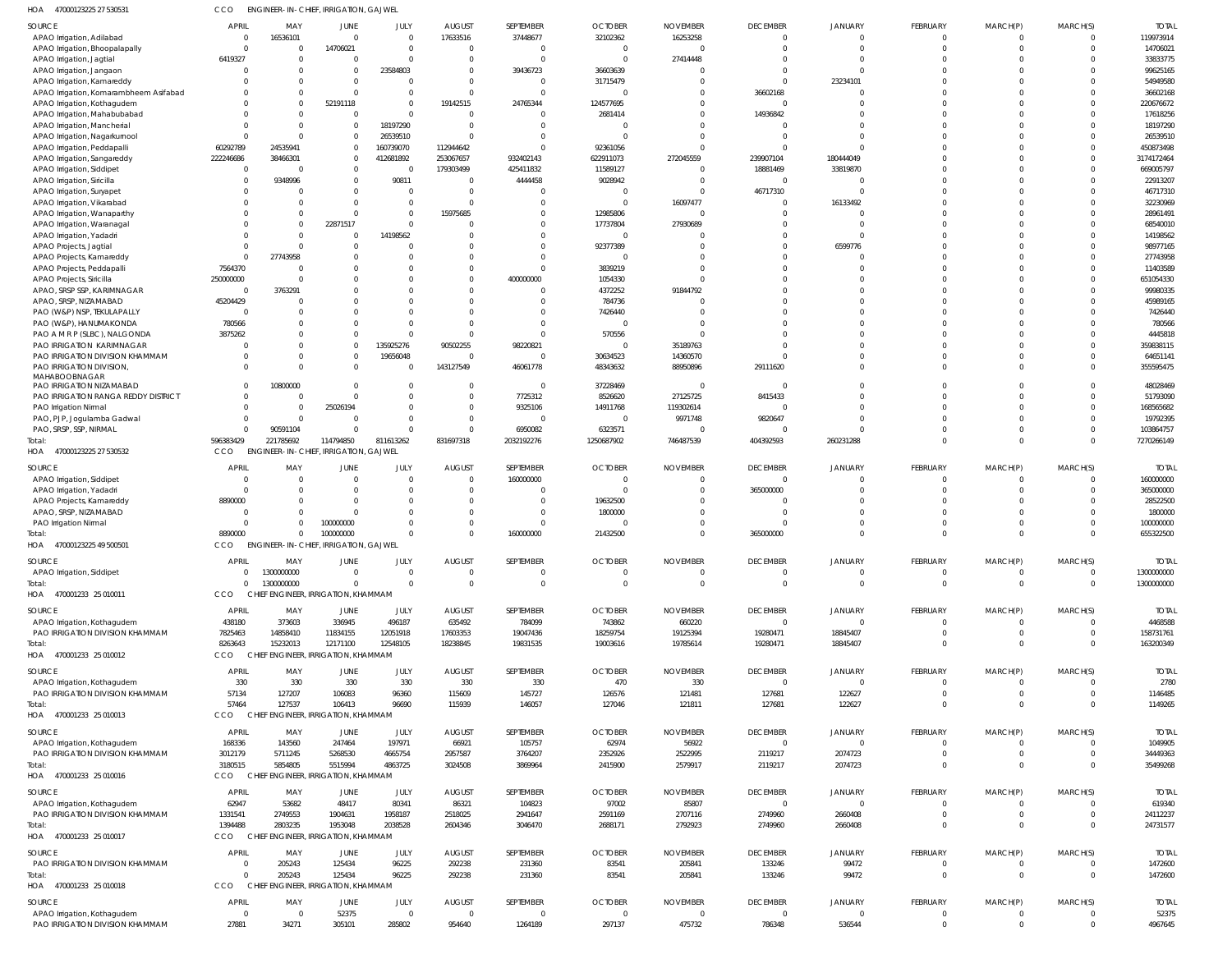| HOA 470001233 25 010018                   | CCO                          |                | CHIEF ENGINEER, IRRIGATION, KHAMMAM             |                      |                         |                               |                          |                           |                           |                          |                                |                                  |                            |                         |
|-------------------------------------------|------------------------------|----------------|-------------------------------------------------|----------------------|-------------------------|-------------------------------|--------------------------|---------------------------|---------------------------|--------------------------|--------------------------------|----------------------------------|----------------------------|-------------------------|
| SOURCE<br>Total:                          | <b>APRIL</b><br>27881        | MAY<br>34271   | JUNE<br>357476                                  | JULY<br>285802       | <b>AUGUST</b><br>954640 | SEPTEMBER<br>1264189          | <b>OCTOBER</b><br>297137 | <b>NOVEMBER</b><br>475732 | <b>DECEMBER</b><br>786348 | <b>JANUARY</b><br>536544 | FEBRUARY<br>$\overline{0}$     | MARCH(P)<br>$\overline{0}$       | MARCH(S)<br>$\overline{0}$ | <b>TOTAL</b><br>5020020 |
| HOA 470001233 25 020021                   | <b>CCO</b>                   |                | CHIEF ENGINEER, IRRIGATION, KHAMMAM             |                      |                         |                               |                          |                           |                           |                          |                                |                                  |                            |                         |
| SOURCE                                    | <b>APRIL</b>                 | MAY            | JUNE                                            | JULY                 | <b>AUGUST</b>           | SEPTEMBER                     | <b>OCTOBER</b>           | <b>NOVEMBER</b>           | <b>DECEMBER</b>           | <b>JANUARY</b>           | FEBRUARY                       | MARCH(P)                         | MARCH(S)                   | <b>TOTAL</b>            |
| PAO IRRIGATION DIVISION KHAMMAM<br>Total: | $\Omega$<br>$\sqrt{2}$       |                | $\Omega$<br>$\Omega$                            | 4000<br>4000         | $\Omega$<br>$\Omega$    | 12000<br>12000                | $\Omega$<br>$\Omega$     | $\Omega$                  | 16000<br>16000            | 4000<br>4000             | $\Omega$<br>$\mathbf 0$        | $\Omega$<br>$\mathbf 0$          | 0<br>$\overline{0}$        | 36000<br>36000          |
| HOA 470001233 25 020022                   | CCO                          |                | CHIEF ENGINEER, IRRIGATION, KHAMMAM             |                      |                         |                               |                          |                           |                           |                          |                                |                                  |                            |                         |
| SOURCE                                    | APRIL                        | MAY            | JUNE                                            | JULY                 | <b>AUGUST</b>           | SEPTEMBER                     | <b>OCTOBER</b>           | <b>NOVEMBER</b>           | <b>DECEMBER</b>           | <b>JANUARY</b>           | FEBRUARY                       | MARCH(P)                         | MARCH(S)                   | <b>TOTAL</b>            |
| PAO IRRIGATION DIVISION KHAMMAM<br>Total: | - 0<br>$\sqrt{2}$            | $\Omega$       | $\Omega$<br>$\Omega$                            | $\Omega$<br>$\Omega$ | $\Omega$<br>$\Omega$    | $\overline{0}$<br>$\mathbf 0$ | $\Omega$<br>$\Omega$     | 128608<br>128608          | 32169<br>32169            | 111944<br>111944         | $\overline{0}$<br>$\mathbf{0}$ | $\overline{0}$<br>$\mathbf 0$    | 0<br>$\overline{0}$        | 272721<br>272721        |
| HOA 470001233 25 110111                   | CCO                          |                | CHIEF ENGINEER, IRRIGATION, KHAMMAM             |                      |                         |                               |                          |                           |                           |                          |                                |                                  |                            |                         |
| SOURCE                                    | <b>APRIL</b>                 | MAY            | JUNE                                            | JULY                 | <b>AUGUST</b>           | SEPTEMBER                     | <b>OCTOBER</b>           | <b>NOVEMBER</b>           | <b>DECEMBER</b>           | JANUARY                  | FEBRUARY                       | MARCH(P)                         | MARCH(S)                   | <b>TOTAL</b>            |
| PAO IRRIGATION DIVISION KHAMMAM           | - 0                          |                | 7530                                            | $\Omega$             | $\Omega$                | 97428                         | 15265                    | 117602                    | 54648                     | 127902                   | $\Omega$                       | 0                                | $\overline{0}$             | 420375                  |
| Total:<br>HOA 470001233 25 130131         | $\sqrt{2}$<br>CCO            |                | 7530<br>CHIEF ENGINEER, IRRIGATION, KHAMMAM     | $\Omega$             | $\Omega$                | 97428                         | 15265                    | 117602                    | 54648                     | 127902                   | $\mathbf 0$                    | $\mathbf{0}$                     | $\Omega$                   | 420375                  |
| SOURCE                                    | <b>APRIL</b>                 | MAY            | JUNE                                            | JULY                 | <b>AUGUST</b>           | SEPTEMBER                     | <b>OCTOBER</b>           | <b>NOVEMBER</b>           | <b>DECEMBER</b>           | <b>JANUARY</b>           | FEBRUARY                       | MARCH(P)                         | MARCH(S)                   | <b>TOTAL</b>            |
| PAO IRRIGATION DIVISION KHAMMAM           | $\Omega$                     | $\Omega$       | 39943                                           | 64161                | 33930                   | 7426                          | 44520                    | 22848                     | 45260                     | 5763                     | $\mathbf{0}$                   | $\overline{0}$                   | $\overline{0}$             | 263851                  |
| Total:<br>HOA 470001233 25 130132         | $\sqrt{2}$<br>CCO            |                | 39943<br>CHIEF ENGINEER, IRRIGATION, KHAMMAM    | 64161                | 33930                   | 7426                          | 44520                    | 22848                     | 45260                     | 5763                     | $\mathbf{0}$                   | $\mathbf{0}$                     | $\Omega$                   | 263851                  |
| SOURCE                                    | <b>APRIL</b>                 | MAY            | JUNE                                            | JULY                 | <b>AUGUST</b>           | SEPTEMBER                     | <b>OCTOBER</b>           | <b>NOVEMBER</b>           | <b>DECEMBER</b>           | <b>JANUARY</b>           | FEBRUARY                       | MARCH(P)                         | MARCH(S)                   | <b>TOTAL</b>            |
| APAO Irrigation, Kothagudem               | - 0                          |                | $\Omega$                                        | $\Omega$             | $\Omega$                | $\Omega$                      | 99290                    | $\Omega$                  | $\Omega$                  | $\Omega$                 | $\Omega$                       | $\Omega$                         | $\Omega$                   | 99290                   |
| PAO IRRIGATION DIVISION KHAMMAM<br>Total: | - 0                          |                | 256975<br>256975                                | 3900<br>3900         | 221880<br>221880        | 393160<br>393160              | 182929<br>282219         | 308689<br>308689          | 409621<br>409621          | 101871<br>101871         | $\Omega$<br>$\Omega$           | $\mathbf 0$<br>$\Omega$          | $\Omega$<br>$\Omega$       | 1879025<br>1978315      |
| HOA 470001233 25 130133                   | CCO                          |                | CHIEF ENGINEER, IRRIGATION, KHAMMAM             |                      |                         |                               |                          |                           |                           |                          |                                |                                  |                            |                         |
| SOURCE                                    | <b>APRIL</b>                 | MAY            | JUNE                                            | JULY                 | <b>AUGUST</b>           | SEPTEMBER                     | <b>OCTOBER</b>           | <b>NOVEMBER</b>           | <b>DECEMBER</b>           | JANUARY                  | FEBRUARY                       | MARCH(P)                         | MARCH(S)                   | <b>TOTAL</b>            |
| PAO IRRIGATION DIVISION KHAMMAM           | - 0<br>$\mathsf{C}$          | - 0            | 7840<br>7840                                    | $\Omega$<br>$\Omega$ | $\Omega$<br>$\Omega$    | $\overline{0}$<br>$\mathbf 0$ | $\Omega$<br>$\Omega$     | $\Omega$<br>$\Omega$      | $\mathbf 0$<br>$\Omega$   | 0<br>$\Omega$            | $\mathbf{0}$<br>$\overline{0}$ | $\overline{0}$<br>$\overline{0}$ | $\overline{0}$<br>$\Omega$ | 7840                    |
| Total:<br>HOA 470001233 25 130134         | CCO                          |                | CHIEF ENGINEER, IRRIGATION, KHAMMAM             |                      |                         |                               |                          |                           |                           |                          |                                |                                  |                            | 7840                    |
| SOURCE                                    | APRIL                        | MAY            | JUNE                                            | JULY                 | <b>AUGUST</b>           | SEPTEMBER                     | <b>OCTOBER</b>           | <b>NOVEMBER</b>           | <b>DECEMBER</b>           | <b>JANUARY</b>           | FEBRUARY                       | MARCH(P)                         | MARCH(S)                   | <b>TOTAL</b>            |
| PAO IRRIGATION DIVISION KHAMMAM           | $\Omega$                     |                | 603435                                          | 248607               | 451002                  | $\Omega$                      | 656857                   | 1117208                   | 910799                    | 219999                   | $\Omega$                       | $\Omega$                         | $\Omega$                   | 4207907                 |
| Total:<br>HOA 470001233 25 130135         | $\mathsf{C}$<br><b>CCO</b>   |                | 603435<br>CHIEF ENGINEER, IRRIGATION, KHAMMAM   | 248607               | 451002                  | $\mathbf 0$                   | 656857                   | 1117208                   | 910799                    | 219999                   | $\mathbf 0$                    | $\mathbf{0}$                     | $\overline{0}$             | 4207907                 |
| SOURCE                                    | APRIL                        | MAY            | JUNE                                            | JULY                 | <b>AUGUST</b>           | SEPTEMBER                     | <b>OCTOBER</b>           | <b>NOVEMBER</b>           | <b>DECEMBER</b>           | <b>JANUARY</b>           | FEBRUARY                       | MARCH(P)                         | MARCH(S)                   | <b>TOTAL</b>            |
| APAO Irrigation, Kothagudem               | C                            |                | $\Omega$                                        | $\mathbf{0}$         | $\Omega$                | 8404                          | 20320                    | - 0                       | $\mathbf{0}$              | 0                        | 0                              | $\overline{0}$                   | 0                          | 28724                   |
| PAO IRRIGATION DIVISION KHAMMAM<br>Total: | $\mathsf{C}$<br>$\mathsf{C}$ | $\Omega$       | 129189<br>129189                                | 56936<br>56936       | 100140<br>100140        | 66000<br>74404                | 54603<br>74923           | 122685<br>122685          | 79675<br>79675            | 5005<br>5005             | $\Omega$<br>$\mathbf 0$        | $\mathbf{0}$<br>$\mathbf 0$      | $\Omega$<br>$\Omega$       | 614233<br>642957        |
| HOA 470001233 25 140                      | CCO                          |                | CHIEF ENGINEER, IRRIGATION, KHAMMAM             |                      |                         |                               |                          |                           |                           |                          |                                |                                  |                            |                         |
| SOURCE                                    | <b>APRIL</b>                 | MAY            | JUNE                                            | JULY                 | <b>AUGUST</b>           | SEPTEMBER                     | <b>OCTOBER</b>           | <b>NOVEMBER</b>           | <b>DECEMBER</b>           | <b>JANUARY</b>           | FEBRUARY                       | MARCH(P)                         | MARCH(S)                   | <b>TOTAL</b>            |
| PAO IRRIGATION DIVISION KHAMMAM<br>Total: | - 0<br>$\mathsf{C}$          |                | 5775<br>5775                                    | 10500<br>10500       | 5250<br>5250            | $\Omega$<br>$\mathbf 0$       | 2625<br>2625             | 28680<br>28680            | 6980<br>6980              | $\Omega$                 | $\Omega$<br>$\mathbf 0$        | $\Omega$<br>$\mathbf 0$          | $\Omega$<br>$\overline{0}$ | 59810<br>59810          |
| HOA 470001233 25 240                      | CCO                          |                | CHIEF ENGINEER, IRRIGATION, KHAMMAM             |                      |                         |                               |                          |                           |                           |                          |                                |                                  |                            |                         |
| SOURCE                                    | <b>APRIL</b>                 | MAY            | JUNE                                            | JULY                 | <b>AUGUST</b>           | SEPTEMBER                     | <b>OCTOBER</b>           | <b>NOVEMBER</b>           | <b>DECEMBER</b>           | <b>JANUARY</b>           | FEBRUARY                       | MARCH(P)                         | MARCH(S)                   | <b>TOTAL</b>            |
| PAO IRRIGATION DIVISION KHAMMAM           | - 0<br>$\Omega$              | 48934<br>48934 | $^{(1)}$<br>$\Omega$                            | $\Omega$             | 6494<br>6494            | $\mathbf{0}$<br>$\mathbf 0$   | $\Omega$                 | 25227<br>25227            | 12660                     | $\Omega$                 | $^{\circ}$<br>$\overline{0}$   | $^{\circ}$<br>$\overline{0}$     | - 0<br>$\Omega$            | 93315                   |
| Total:<br>HOA 470001233 25 250            | CCO                          |                | CHIEF ENGINEER, IRRIGATION, KHAMMAM             |                      |                         |                               |                          |                           | 12660                     |                          |                                |                                  |                            | 93315                   |
| SOURCE                                    | <b>APRIL</b>                 | MAY            | <b>JUNE</b>                                     | JULY                 | <b>AUGUST</b>           | SEPTEMBER                     | <b>OCTOBER</b>           | <b>NOVEMBER</b>           | <b>DECEMBER</b>           | <b>JANUARY</b>           | FEBRUARY                       | MARCH(P)                         | MARCH(S)                   | <b>TOTAL</b>            |
| PAO IRRIGATION DIVISION KHAMMAM           | $\Omega$                     |                | $\Omega$                                        | $\Omega$             | $\Omega$                | $\mathbf 0$                   | $\Omega$                 | $\Omega$                  | 52000                     | 225204                   | $\Omega$                       | $\overline{0}$                   | $\overline{0}$             | 277204                  |
| Total:<br>HOA 470001233 25 280281         | $\Omega$<br><b>CCO</b>       |                | $\Omega$<br>CHIEF ENGINEER, IRRIGATION, KHAMMAM | $\Omega$             | $\Omega$                | $\Omega$                      | $\Omega$                 | $\Omega$                  | 52000                     | 225204                   | $\overline{0}$                 | $\mathbf{0}$                     | $\overline{0}$             | 277204                  |
| SOURCE                                    | <b>APRIL</b>                 | MAY            | JUNE                                            | JULY                 | <b>AUGUST</b>           | SEPTEMBER                     | <b>OCTOBER</b>           | <b>NOVEMBER</b>           | <b>DECEMBER</b>           | <b>JANUARY</b>           | FEBRUARY                       | MARCH(P)                         | MARCH(S)                   | <b>TOTAL</b>            |
| PAO IRRIGATION DIVISION KHAMMAM           | $\overline{0}$               | $\Omega$       | $\Omega$                                        | $\Omega$             | 16500                   | $\overline{0}$                | $\overline{0}$           | $\Omega$                  | 5500                      | 0                        | $\mathbf{0}$                   | $\overline{0}$                   | $\overline{0}$             | 22000                   |
| Total:<br>HOA 470001233 25 290291         | $\Omega$<br>CCO              |                | $\Omega$<br>CHIEF ENGINEER, IRRIGATION, KHAMMAM | $\Omega$             | 16500                   | $\mathbf 0$                   | $\Omega$                 | $\Omega$                  | 5500                      | $\Omega$                 | $\mathbf{0}$                   | $\mathbf{0}$                     | $\overline{0}$             | 22000                   |
| SOURCE                                    | APRIL                        | MAY            | JUNE                                            | JULY                 | <b>AUGUST</b>           | SEPTEMBER                     | <b>OCTOBER</b>           | <b>NOVEMBER</b>           | <b>DECEMBER</b>           | JANUARY                  | FEBRUARY                       | MARCH(P)                         | MARCH(S)                   | <b>TOTAL</b>            |
| PAO IRRIGATION DIVISION KHAMMAM           | 6519070                      | 9014396        | 8316825                                         | 8352447              | 12533674                | 10714867                      | 12578964                 | 12375509                  | 12254041                  | 12437032                 | $\Omega$                       | $\Omega$                         | $\overline{0}$             | 105096825               |
| Total:<br>HOA 470001233 25 290292         | 6519070<br>CCO               | 9014396        | 8316825<br>CHIEF ENGINEER, IRRIGATION, KHAMMAM  | 8352447              | 12533674                | 10714867                      | 12578964                 | 12375509                  | 12254041                  | 12437032                 | $\mathbf 0$                    | $\mathbf 0$                      | $\overline{\mathbf{0}}$    | 105096825               |
| SOURCE                                    | APRIL                        | MAY            | JUNE                                            | JULY                 | <b>AUGUST</b>           | SEPTEMBER                     | <b>OCTOBER</b>           | <b>NOVEMBER</b>           | <b>DECEMBER</b>           | <b>JANUARY</b>           | FEBRUARY                       | MARCH(P)                         | MARCH(S)                   | <b>TOTAL</b>            |
| PAO IRRIGATION DIVISION KHAMMAM           | 7380                         | 29070          | 19680                                           | 20330                | 49030                   | 21330                         | 25430                    | 25380                     | 26656                     | 27730                    | $^{\circ}$                     | 0                                | 0                          | 252016                  |
| Total:<br>HOA 470001233 25 290293         | 7380<br>CCO                  | 29070          | 19680<br>CHIEF ENGINEER, IRRIGATION, KHAMMAM    | 20330                | 49030                   | 21330                         | 25430                    | 25380                     | 26656                     | 27730                    | $\mathbf 0$                    | $\mathbf{0}$                     | $\overline{0}$             | 252016                  |
| SOURCE                                    | APRIL                        | MAY            | JUNE                                            | JULY                 | <b>AUGUST</b>           | SEPTEMBER                     | <b>OCTOBER</b>           | <b>NOVEMBER</b>           | <b>DECEMBER</b>           | JANUARY                  | FEBRUARY                       | MARCH(P)                         | MARCH(S)                   | <b>TOTAL</b>            |
| PAO IRRIGATION DIVISION KHAMMAM           | 2496337                      | 3160847        | 2816868                                         | 2587628              | 1148813                 | 1449026                       | 975502                   | 858737                    | 893227                    | 930667                   | $\mathbf 0$                    | $\overline{0}$                   | $\overline{0}$             | 17317652                |
| Total:<br>HOA 470001233 25 290294         | 2496337<br>CCO               | 3160847        | 2816868<br>CHIEF ENGINEER, IRRIGATION, KHAMMAM  | 2587628              | 1148813                 | 1449026                       | 975502                   | 858737                    | 893227                    | 930667                   | $\mathbf{0}$                   | $\mathbf{0}$                     | $\Omega$                   | 17317652                |
| SOURCE                                    | APRIL                        | MAY            | JUNE                                            | JULY                 | <b>AUGUST</b>           | SEPTEMBER                     | <b>OCTOBER</b>           | <b>NOVEMBER</b>           | <b>DECEMBER</b>           | <b>JANUARY</b>           | FEBRUARY                       | MARCH(P)                         | MARCH(S)                   | <b>TOTAL</b>            |
| PAO IRRIGATION DIVISION KHAMMAM           | 1094493                      | 1618784        | 989917                                          | 919929               | 1623023                 | 1223405                       | 1325302                  | 1326491                   | 1330811                   | 1352163                  | $\overline{0}$                 | $\overline{0}$                   | $\overline{\mathbf{0}}$    | 12804318                |
| Total:                                    | 1094493<br><b>CCO</b>        | 1618784        | 989917<br>CHIEF ENGINEER, IRRIGATION, KHAMMAM   | 919929               | 1623023                 | 1223405                       | 1325302                  | 1326491                   | 1330811                   | 1352163                  | $\mathbf 0$                    | $\mathbf 0$                      | $\overline{0}$             | 12804318                |
| HOA 470001233 25 290295                   | APRIL                        |                |                                                 | JULY                 |                         | SEPTEMBER                     | <b>OCTOBER</b>           | <b>NOVEMBER</b>           | <b>DECEMBER</b>           |                          |                                |                                  | MARCH(S)                   |                         |
| SOURCE<br>PAO IRRIGATION DIVISION KHAMMAM | $^{\circ}$                   | MAY<br>23701   | JUNE<br>$\Omega$                                | $\mathbf 0$          | <b>AUGUST</b><br>45111  | 86019                         | 57832                    | 187136                    | 67113                     | <b>JANUARY</b><br>0      | FEBRUARY<br>$\Omega$           | MARCH(P)<br>$\Omega$             | 0                          | <b>TOTAL</b><br>466912  |
| Total:                                    | $\overline{0}$               | 23701          | $\Omega$                                        | $\Omega$             | 45111                   | 86019                         | 57832                    | 187136                    | 67113                     | $\overline{0}$           | $\mathbf 0$                    | $\mathbf 0$                      | $\overline{0}$             | 466912                  |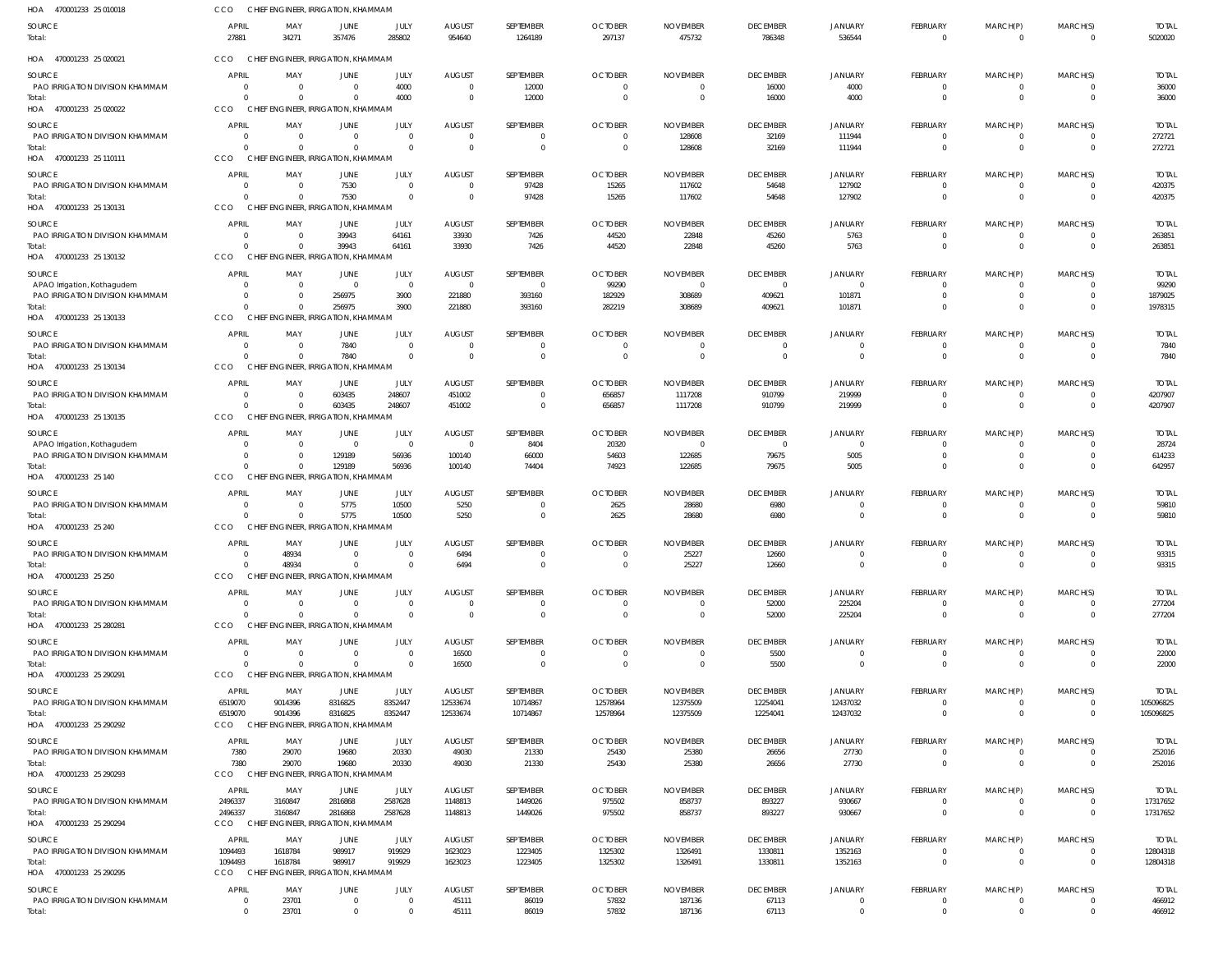| HOA<br>470001233 25 290296                       | CCO                         | CHIEF ENGINEER, IRRIGATION, KHAMMAM                |                         |                        |                         |                          |                                  |                              |                                 |                            |                             |                         |                      |                           |
|--------------------------------------------------|-----------------------------|----------------------------------------------------|-------------------------|------------------------|-------------------------|--------------------------|----------------------------------|------------------------------|---------------------------------|----------------------------|-----------------------------|-------------------------|----------------------|---------------------------|
| <b>SOURCE</b>                                    | <b>APRIL</b>                | MAY                                                | JUNE                    | JULY                   | <b>AUGUST</b>           | SEPTEMBER                | <b>OCTOBER</b>                   | <b>NOVEMBER</b>              | <b>DECEMBER</b>                 | <b>JANUARY</b>             | <b>FEBRUARY</b>             | MARCH(P)                | MARCH(S)             | <b>TOTAL</b>              |
| PAO IRRIGATION DIVISION KHAMMAM                  | $\Omega$                    | - 0                                                | 100040                  | $\overline{0}$         | $\Omega$                | 842038                   | $\overline{0}$                   | 1716391                      | 642673                          | 1028820                    | 0                           | 0                       |                      | 4329962                   |
| Total:                                           | $\Omega$<br>CCO             | $\Omega$<br>CHIEF ENGINEER, IRRIGATION, KHAMMAM    | 100040                  | $\Omega$               | $\Omega$                | 842038                   | $\overline{0}$                   | 1716391                      | 642673                          | 1028820                    | $\mathbf 0$                 | $\mathbf 0$             | $\Omega$             | 4329962                   |
| HOA 470001233 25 300301                          |                             |                                                    |                         |                        |                         |                          |                                  |                              |                                 |                            |                             |                         |                      |                           |
| <b>SOURCE</b><br>PAO IRRIGATION DIVISION KHAMMAM | <b>APRIL</b><br>0           | MAY<br>$\Omega$                                    | JUNE<br>$\Omega$        | JULY<br>$\Omega$       | <b>AUGUST</b><br>- 0    | SEPTEMBER<br>84000       | <b>OCTOBER</b><br>$\overline{0}$ | <b>NOVEMBER</b><br>714000    | <b>DECEMBER</b><br>109200       | <b>JANUARY</b><br>109200   | <b>FEBRUARY</b><br>$\Omega$ | MARCH(P)<br>0           | MARCH(S)             | <b>TOTAL</b><br>1016400   |
| Total:                                           | $\Omega$                    | $\Omega$                                           |                         | $\Omega$               |                         | 84000                    | $\overline{0}$                   | 714000                       | 109200                          | 109200                     | $\mathbf 0$                 | $\mathbf 0$             | $\Omega$             | 1016400                   |
| HOA 470001233 25 300302                          | CCO                         | CHIEF ENGINEER, IRRIGATION, KHAMMAM                |                         |                        |                         |                          |                                  |                              |                                 |                            |                             |                         |                      |                           |
| <b>SOURCE</b>                                    | <b>APRIL</b>                | MAY                                                | JUNE                    | <b>JULY</b>            | <b>AUGUST</b>           | SEPTEMBER                | <b>OCTOBER</b>                   | <b>NOVEMBER</b>              | <b>DECEMBER</b>                 | <b>JANUARY</b>             | <b>FEBRUARY</b>             | MARCH(P)                | MARCH(S)             | <b>TOTAI</b>              |
| APAO Irrigation, Kothagudem                      | 316609                      | $\Omega$                                           | $\Omega$                | $\mathbf{0}$           | $\Omega$                | 1044388                  | $\overline{0}$                   | $\overline{0}$               | $\Omega$                        | $\Omega$                   | $\Omega$                    | $\Omega$                |                      | 1360997                   |
| PAO IRRIGATION DIVISION KHAMMAM                  | $\overline{0}$<br>316609    | 57646                                              | 479574<br>479574        | $\Omega$<br>$\Omega$   | 376639                  | 164704                   | 20588                            | 1487535                      | 163258                          | 109332<br>109332           | $\Omega$<br>$\Omega$        | $\mathbf 0$<br>$\Omega$ | $\Omega$<br>$\Omega$ | 2859276<br>4220273        |
| Total:<br>HOA 470001233 25 310318                | CCO                         | 57646<br>CHIEF ENGINEER, IRRIGATION, KHAMMAM       |                         |                        | 376639                  | 1209092                  | 20588                            | 1487535                      | 163258                          |                            |                             |                         |                      |                           |
| SOURCE                                           | <b>APRIL</b>                | MAY                                                | JUNE                    | JULY                   | <b>AUGUST</b>           | SEPTEMBER                | <b>OCTOBER</b>                   | <b>NOVEMBER</b>              | <b>DECEMBER</b>                 | <b>JANUARY</b>             | <b>FEBRUARY</b>             | MARCH(P)                | MARCH(S)             | <b>TOTAL</b>              |
| PAO IRRIGATION DIVISION KHAMMAM                  | 60000                       | 80000                                              | 20000                   | $\Omega$               | - 0                     | 40000                    | $\circ$                          | 0                            | 20000                           |                            | 0                           | 0                       |                      | 220000                    |
| Total:                                           | 60000                       | 80000                                              | 20000                   | $\Omega$               | - 0                     | 40000                    | $\overline{0}$                   | $\overline{0}$               | 20000                           | $\Omega$                   | $\mathbf 0$                 | $\mathbf 0$             | $\Omega$             | 220000                    |
| HOA 470001233 25 510511                          | CCO                         | CHIEF ENGINEER, IRRIGATION, KHAMMAM                |                         |                        |                         |                          |                                  |                              |                                 |                            |                             |                         |                      |                           |
| <b>SOURCE</b>                                    | <b>APRIL</b>                | MAY                                                | <b>JUNE</b>             | JULY                   | <b>AUGUST</b>           | SEPTEMBER                | <b>OCTOBER</b>                   | <b>NOVEMBER</b>              | <b>DECEMBER</b>                 | <b>JANUARY</b>             | <b>FEBRUARY</b>             | MARCH(P)                | MARCH(S)             | <b>TOTAL</b>              |
| PAO IRRIGATION DIVISION KHAMMAM                  | $\Omega$                    | - 0                                                | 13611                   | $\Omega$               | 19910                   | 0                        | $\overline{0}$                   | 4900                         | 29909                           | $\Omega$                   | $\mathbf 0$                 | $\Omega$                |                      | 68330                     |
| Total:<br>HOA 47000123325 25 260                 | $\Omega$<br>CCO             | $\Omega$<br>CHIEF ENGINEER, IRRIGATION, KOTHAGUDEM | 13611                   | $\Omega$               | 19910                   | $\mathbf 0$              | $\overline{0}$                   | 4900                         | 29909                           | $\Omega$                   | $\mathbf 0$                 | $\mathbf 0$             | $\Omega$             | 68330                     |
|                                                  |                             |                                                    |                         |                        |                         |                          |                                  |                              |                                 |                            |                             |                         |                      |                           |
| <b>SOURCE</b><br>APAO Irrigation, Kothagudem     | <b>APRIL</b><br>$\Omega$    | MAY<br>$\Omega$                                    | JUNE<br>11351928        | JULY<br>$\Omega$       | <b>AUGUST</b><br>809244 | SEPTEMBER<br>3238968     | <b>OCTOBER</b><br>$\overline{0}$ | <b>NOVEMBER</b><br>0         | <b>DECEMBER</b><br>$\Omega$     | <b>JANUARY</b><br>$\Omega$ | <b>FEBRUARY</b><br>0        | MARCH(P)<br>0           | MARCH(S)             | <b>TOTAI</b><br>15400140  |
| PAO IRRIGATION DIVISION KHAMMAM                  | $\Omega$                    | $\Omega$                                           | 39436787                | $\Omega$               | 10860223                | 2440200                  | 17616                            | 2594424                      | 216720                          | $\Omega$                   | $\Omega$                    | $\Omega$                |                      | 55565970                  |
| Total:                                           | $\Omega$                    | $\overline{0}$                                     | 50788715                | $\Omega$               | 11669467                | 5679168                  | 17616                            | 2594424                      | 216720                          |                            | $\Omega$                    | $\Omega$                |                      | 70966110                  |
| HOA 47000123325 25 500503                        | CCO                         | CHIEF ENGINEER, IRRIGATION, KOTHAGUDEM             |                         |                        |                         |                          |                                  |                              |                                 |                            |                             |                         |                      |                           |
| <b>SOURCE</b>                                    | <b>APRIL</b>                | MAY                                                | <b>JUNE</b>             | JULY                   | <b>AUGUST</b>           | SEPTEMBER                | <b>OCTOBER</b>                   | <b>NOVEMBER</b>              | <b>DECEMBER</b>                 | <b>JANUARY</b>             | <b>FEBRUARY</b>             | MARCH(P)                | MARCH(S)             | <b>TOTAL</b>              |
| PAO IRRIGATION DIVISION KHAMMAM<br>Total:        | 702737<br>702737            | $\Omega$<br>$\Omega$                               | $\Omega$<br>$\Omega$    | $\Omega$<br>$\Omega$   | - 0<br>$\Omega$         | 0<br>$\mathbf 0$         | $\overline{0}$<br>$\overline{0}$ | 0<br>$\overline{0}$          | $\overline{0}$                  | $\Omega$                   | 0<br>$\mathbf 0$            | 0<br>$\mathbf 0$        | $\Omega$             | 702737<br>702737          |
| HOA 47000123325 27 530531                        | CCO                         | CHIEF ENGINEER, IRRIGATION, KOTHAGUDEM             |                         |                        |                         |                          |                                  |                              |                                 |                            |                             |                         |                      |                           |
| SOURCE                                           | <b>APRIL</b>                | MAY                                                | <b>JUNE</b>             | JULY                   | <b>AUGUST</b>           | SEPTEMBER                | <b>OCTOBER</b>                   | <b>NOVEMBER</b>              | <b>DECEMBER</b>                 | <b>JANUARY</b>             | FEBRUARY                    | MARCH(P)                | MARCH(S)             | <b>TOTAI</b>              |
| APAO Irrigation, Kothagudem                      | $\overline{0}$              | - 0                                                |                         | $\Omega$               | -C                      | 0                        | $\overline{0}$                   | 200000000                    | 14657146                        | $\Omega$                   | $\Omega$                    | $\Omega$                |                      | 214657146                 |
| PAO IRRIGATION DIVISION KHAMMAM                  | $\Omega$                    | 358122169                                          |                         | $\Omega$               |                         | $\Omega$                 | - 0                              | 97518125                     | 99621281                        | 95410762                   | $\Omega$                    | $\Omega$                | $\Omega$             | 650672337                 |
| Total:                                           | $\Omega$<br>CCO             | 358122169                                          |                         | $\Omega$               | $\Omega$                | $\Omega$                 | $\overline{0}$                   | 297518125                    | 114278427                       | 95410762                   | $\Omega$                    | $\Omega$                | $\Omega$             | 865329483                 |
| HOA 470001234 26 270272                          |                             | CHIEF ENGINEER, IRRIGATION, KHAMMAM                |                         |                        |                         |                          |                                  |                              |                                 |                            |                             |                         |                      |                           |
| <b>SOURCE</b><br>PAO IRRIGATION DIVISION KHAMMAM | <b>APRIL</b><br>4683782     | MAY<br>$\Omega$                                    | <b>JUNE</b><br>$\Omega$ | JULY<br>$\overline{0}$ | <b>AUGUST</b><br>- 0    | SEPTEMBER<br>0           | <b>OCTOBER</b><br>$\overline{0}$ | <b>NOVEMBER</b><br>0         | <b>DECEMBER</b>                 | <b>JANUARY</b><br>$\Omega$ | <b>FEBRUARY</b><br>0        | MARCH(P)                | MARCH(S)             | <b>TOTAL</b><br>4683782   |
| Total:                                           | 4683782                     | $\Omega$                                           | $\Omega$                | $\overline{0}$         | $\Omega$                | $\mathbf 0$              | $\overline{0}$                   | $\overline{0}$               | $\overline{0}$                  | $\Omega$                   | $\mathbf 0$                 | $\mathbf 0$             | $\Omega$             | 4683782                   |
| HOA 47000123425 26 530531                        | CCO                         | CHIEF ENGINEER, IRRIGATION, KHAMMAM                |                         |                        |                         |                          |                                  |                              |                                 |                            |                             |                         |                      |                           |
| <b>SOURCE</b>                                    | <b>APRIL</b>                | MAY                                                | JUNE                    | JULY                   | <b>AUGUST</b>           | SEPTEMBER                | <b>OCTOBER</b>                   | <b>NOVEMBER</b>              | <b>DECEMBER</b>                 | <b>JANUARY</b>             | FEBRUARY                    | MARCH(P)                | MARCH(S)             | <b>TOTAL</b>              |
| PAO IRRIGATION DIVISION KHAMMAM                  | $\Omega$                    | 0                                                  |                         | $\Omega$               | -C                      | 0                        | 12145909                         | 0                            | $\Omega$                        | 22256752                   | 0                           | 0                       |                      | 34402661                  |
| Total:                                           | $\Omega$                    | $\Omega$                                           |                         | $\Omega$               | $\Omega$                | $\Omega$                 | 12145909                         | $\Omega$                     | $\Omega$                        | 22256752                   | $\Omega$                    | $\Omega$                | $\Omega$             | 34402661                  |
| HOA 47000123525 26 530531                        | CCO                         | CHIEF ENGINEER, IRRIGATION, NALGONDA               |                         |                        |                         |                          |                                  |                              |                                 |                            |                             |                         |                      |                           |
| SOURCE<br>PAO A M R P (SLBC), NALGONDA           | APRIL<br>2243930            | MAY<br>$\Omega$                                    | JUNE<br>113602762       | JULY<br>16680240       | AUGUST<br>221023277     | SEPTEMBER<br>110226615   | <b>OCTOBER</b><br>124454820      | <b>NOVEMBER</b><br>123193105 | <b>DECEMBER</b><br>$\Omega$     | <b>JANUARY</b><br>24812640 | FEBRUARY<br>$\Omega$        | MARCH(P                 | MARCH(S)             | <b>TOTAI</b><br>736237389 |
| PAO IRRIGATION DIVISION NALGONDA                 | $\overline{0}$              | $\Omega$                                           | $\Omega$                | 184825185              | $\overline{0}$          | 20540573                 | $\overline{0}$                   | $\mathbf{0}$                 | 500000000                       | 643938568                  |                             |                         | $\Omega$             | 1349304326                |
| Total:                                           | 2243930                     | $\Omega$                                           | 113602762               | 201505425              | 221023277               | 130767188                | 124454820                        | 123193105                    | 500000000                       | 668751208                  | $\Omega$                    | $\Omega$                | $\Omega$             | 2085541715                |
| HOA 47000123525 26 530532                        | CCO                         | CHIEF ENGINEER, IRRIGATION, NALGONDA               |                         |                        |                         |                          |                                  |                              |                                 |                            |                             |                         |                      |                           |
| <b>SOURCE</b>                                    | <b>APRIL</b>                | MAY                                                | <b>JUNE</b>             | JULY                   | <b>AUGUST</b>           | SEPTEMBER                | <b>OCTOBER</b>                   | <b>NOVEMBER</b>              | <b>DECEMBER</b>                 | <b>JANUARY</b>             | <b>FEBRUARY</b>             | MARCH(P)                | MARCH(S)             | <b>TOTAL</b>              |
| <b>PAO IRRIGATION RANGA REDDY DISTRICT</b>       | $\overline{0}$              | $\overline{0}$                                     | $\Omega$                | $\Omega$               | $\Omega$                | 0                        | 425500                           | $\overline{0}$               | $\overline{0}$                  | $\Omega$                   | 0                           | 0                       |                      | 425500                    |
| Total:<br>HOA 47000123525 26 530533              | $\Omega$<br>CCO             | $\Omega$<br>CHIEF ENGINEER, IRRIGATION, NALGONDA   | $\Omega$                | $\overline{0}$         | $\Omega$                | $\mathbf 0$              | 425500                           | $\overline{0}$               | $\Omega$                        | $\Omega$                   | $\mathbf{0}$                | $\mathbf 0$             | $\Omega$             | 425500                    |
|                                                  | <b>APRIL</b>                |                                                    |                         |                        |                         |                          |                                  |                              |                                 |                            |                             |                         |                      |                           |
| SOURCE<br>PAO A M R P (SLBC), NALGONDA           | 3229398                     | MAY<br>$\Omega$                                    | JUNE<br>$\Omega$        | JULY<br>$\overline{0}$ | <b>AUGUST</b><br>0      | SEPTEMBER<br>$\mathbf 0$ | <b>OCTOBER</b><br>51578          | <b>NOVEMBER</b><br>0         | <b>DECEMBER</b><br>$\mathbf{0}$ | <b>JANUARY</b><br>- 0      | FEBRUARY<br>0               | MARCH(P)                | MARCH(S)             | <b>TOTAL</b><br>3280976   |
| Total:                                           | 3229398                     | $\Omega$                                           | $\Omega$                | $\Omega$               | $\Omega$                | $\mathbf 0$              | 51578                            | $\overline{0}$               | $\Omega$                        | $\Omega$                   | $\mathbf 0$                 | $\mathbf 0$             | $\Omega$             | 3280976                   |
| HOA 47000123525 27 530532                        | CCO                         | CHIEF ENGINEER, IRRIGATION, NALGONDA               |                         |                        |                         |                          |                                  |                              |                                 |                            |                             |                         |                      |                           |
| SOURCE                                           | <b>APRIL</b>                | MAY                                                | JUNE                    | JULY                   | <b>AUGUST</b>           | SEPTEMBER                | <b>OCTOBER</b>                   | <b>NOVEMBER</b>              | <b>DECEMBER</b>                 | <b>JANUARY</b>             | FEBRUARY                    | MARCH(P)                | MARCH(S)             | <b>TOTAL</b>              |
| PAO A M R P (SLBC), NALGONDA                     | 150000000                   | - 0                                                |                         | $\Omega$               |                         | 0                        | $\Omega$                         | $\Omega$                     |                                 |                            | $\Omega$                    | 0                       |                      | 150000000                 |
| PAO IRRIGATION RANGA REDDY DISTRICT<br>Total:    | $\overline{0}$<br>150000000 | $\Omega$<br>$\Omega$                               |                         | $\Omega$<br>$\Omega$   | $\Omega$                | $\mathbf 0$<br>$\Omega$  | 25382000<br>25382000             | 0<br>$\Omega$                | $\Omega$                        | $\Omega$<br>$\Omega$       | 0<br>$\Omega$               | $\mathbf 0$<br>$\Omega$ | $\Omega$             | 25382000<br>175382000     |
| HOA 47000123525 49 500501                        | CCO                         | CHIEF ENGINEER, IRRIGATION, NALGONDA               |                         |                        |                         |                          |                                  |                              |                                 |                            |                             |                         |                      |                           |
| SOURCE                                           | <b>APRIL</b>                | MAY                                                | JUNE                    | JULY                   | <b>AUGUST</b>           | SEPTEMBER                | <b>OCTOBER</b>                   | <b>NOVEMBER</b>              | <b>DECEMBER</b>                 | <b>JANUARY</b>             | FEBRUARY                    | MARCH(P)                | MARCH(S)             | <b>TOTAL</b>              |
| PAO IRRIGATION DIVISION NALGONDA                 | $\overline{0}$              | $\overline{0}$                                     | $\Omega$                | $\overline{0}$         | $\Omega$                | $\mathbf 0$              | 2910905                          | 992740                       | $\Omega$                        | $\Omega$                   | 0                           | 0                       | $\Omega$             | 3903645                   |
| Total:                                           | $\Omega$                    | $\Omega$                                           | $\Omega$                | $\overline{0}$         | $\Omega$                | $\mathbf 0$              | 2910905                          | 992740                       | $\Omega$                        | $\Omega$                   | $\mathbf 0$                 | $\mathbf 0$             | $\Omega$             | 3903645                   |
| HOA 470001236 25 010011                          | CCO                         | CHIEF ENGINEER, IRRIGATION, KOTHAGUDEM             |                         |                        |                         |                          |                                  |                              |                                 |                            |                             |                         |                      |                           |
| SOURCE                                           | <b>APRIL</b>                | MAY                                                | JUNE                    | JULY                   | <b>AUGUST</b>           | SEPTEMBER                | <b>OCTOBER</b>                   | <b>NOVEMBER</b>              | <b>DECEMBER</b>                 | <b>JANUARY</b>             | FEBRUARY                    | MARCH(P)                | MARCH(S)             | <b>TOTAL</b>              |
| APAO Irrigation, Kothagudem<br>Total:            | 8923177<br>8923177          | 11061537<br>11061537                               | 10267253<br>10267253    | 10866360<br>10866360   | 15665861<br>15665861    | 16502529<br>16502529     | 15649064<br>15649064             | 15860325<br>15860325         | 16595491<br>16595491            | 16294892<br>16294892       | 0<br>$\mathbf 0$            | 0<br>$\mathbf 0$        | $\Omega$             | 137686489<br>137686489    |
| HOA 470001236 25 010012                          | CCO                         | CHIEF ENGINEER, IRRIGATION, KOTHAGUDEM             |                         |                        |                         |                          |                                  |                              |                                 |                            |                             |                         |                      |                           |
| <b>SOURCE</b>                                    | APRIL                       | MAY                                                | <b>JUNE</b>             | JULY                   | <b>AUGUST</b>           | SEPTEMBER                | <b>OCTOBER</b>                   | <b>NOVEMBER</b>              | <b>DECEMBER</b>                 | <b>JANUARY</b>             | <b>FEBRUARY</b>             | MARCH(P)                | MARCH(S)             | <b>TOTAL</b>              |
| APAO Irrigation, Kothagudem                      | 121890                      | 90852                                              | 115629                  | 91919                  | 36349                   | 68378                    | 33452                            | 24142                        | 32266                           | 26182                      | 0                           | 0                       |                      | 641059                    |
| Total:                                           | 121890                      | 90852                                              | 115629                  | 91919                  | 36349                   | 68378                    | 33452                            | 24142                        | 32266                           | 26182                      | $\mathbf 0$                 | $\mathbf 0$             | $\mathbf{0}$         | 641059                    |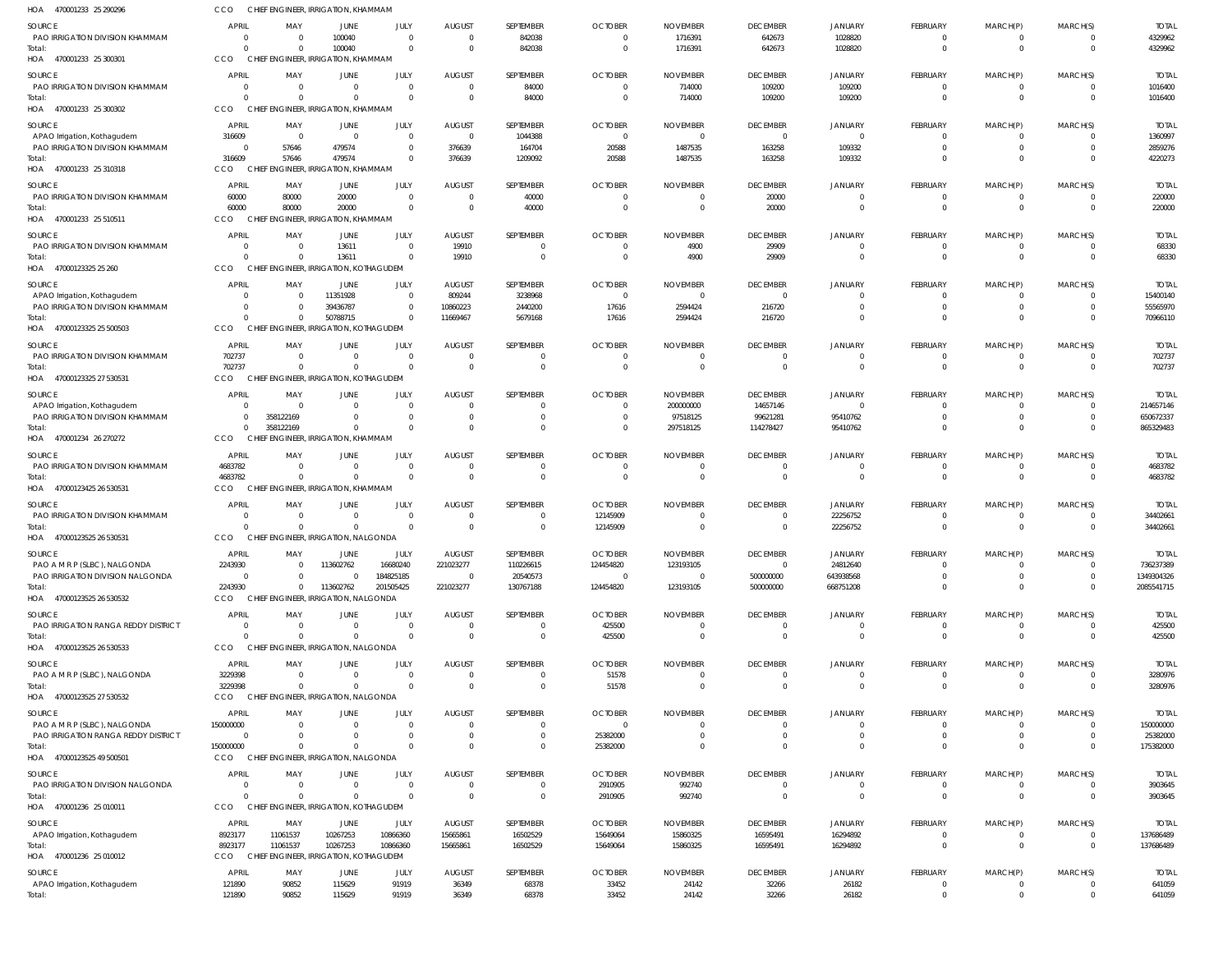| HOA 470001236 25 010013               | CCO                        |                      | CHIEF ENGINEER, IRRIGATION, KOTHAGUDEM             |                            |                      |                                  |                      |                  |                            |                                  |                                |                            |                                  |                    |
|---------------------------------------|----------------------------|----------------------|----------------------------------------------------|----------------------------|----------------------|----------------------------------|----------------------|------------------|----------------------------|----------------------------------|--------------------------------|----------------------------|----------------------------------|--------------------|
| SOURCE                                | APRIL                      | MAY                  | JUNE                                               | JULY                       | <b>AUGUST</b>        | SEPTEMBER                        | <b>OCTOBER</b>       | <b>NOVEMBER</b>  | <b>DECEMBER</b>            | <b>JANUARY</b>                   | <b>FEBRUARY</b>                | MARCH(P)                   | MARCH(S)                         | <b>TOTAI</b>       |
| APAO Irrigation, Kothagudem           | 3421843                    | 4231830              | 5228415                                            | 4209754                    | 2262377              | 2671735                          | 1869254              | 1606159          | 1568316                    | 1576325                          | $\overline{0}$                 | $^{\circ}$                 | $\Omega$                         | 28646008           |
| Total:<br>HOA 470001236 25 010016     | 3421843<br>CCO             | 4231830              | 5228415<br>CHIEF ENGINEER, IRRIGATION, KOTHAGUDEM  | 4209754                    | 2262377              | 2671735                          | 1869254              | 1606159          | 1568316                    | 1576325                          | $\mathbf{0}$                   | $\mathbf 0$                | $\overline{0}$                   | 28646008           |
| SOURCE                                | APRIL                      | MAY                  | <b>JUNE</b>                                        | JULY                       | <b>AUGUST</b>        | SEPTEMBER                        | <b>OCTOBER</b>       | <b>NOVEMBER</b>  | <b>DECEMBER</b>            | <b>JANUARY</b>                   | <b>FEBRUARY</b>                | MARCH(P)                   | MARCH(S)                         | <b>TOTAI</b>       |
| APAO Irrigation, Kothagudem           | 1456479                    | 1683340              | 1659036                                            | 1730033                    | 2085809              | 2069158                          | 1856769              | 1843639          | 1930836                    | 1885538                          | $\overline{0}$                 | $\mathbf 0$                | $\overline{0}$                   | 18200637           |
| Total:<br>HOA 470001236 25 010017     | 1456479<br>CCO             | 1683340              | 1659036<br>CHIEF ENGINEER, IRRIGATION, KOTHAGUDEM  | 1730033                    | 2085809              | 2069158                          | 1856769              | 1843639          | 1930836                    | 1885538                          | $\mathbf{0}$                   | $\mathbf 0$                | $\Omega$                         | 18200637           |
| SOURCE                                | <b>APRIL</b>               | MAY                  | JUNE                                               | JULY                       | <b>AUGUST</b>        | SEPTEMBER                        | <b>OCTOBER</b>       | <b>NOVEMBER</b>  | <b>DECEMBER</b>            | <b>JANUARY</b>                   | <b>FEBRUARY</b>                | MARCH(P)                   | MARCH(S)                         | <b>TOTAL</b>       |
| APAO Irrigation, Kothagudem           | $\overline{0}$             | $\Omega$             | 100000                                             | 118432                     | $\Omega$             | $\overline{0}$                   | 28461                | 33693            | $\overline{0}$             | $\overline{0}$                   | 0                              | $^{\circ}$                 | $\overline{0}$                   | 280586             |
| Total:<br>HOA 470001236 25 010018     | $\Omega$<br><b>CCO</b>     | $\Omega$             | 100000<br>CHIEF ENGINEER, IRRIGATION, KOTHAGUDEM   | 118432                     | $\Omega$             | $\overline{0}$                   | 28461                | 33693            | $\overline{0}$             | $\Omega$                         | $\mathbf{0}$                   | $\mathbf 0$                | $\overline{0}$                   | 280586             |
| SOURCE                                | APRIL                      | MAY                  | JUNE                                               | JULY                       | <b>AUGUST</b>        | SEPTEMBER                        | <b>OCTOBER</b>       | <b>NOVEMBER</b>  | <b>DECEMBER</b>            | <b>JANUARY</b>                   | <b>FEBRUARY</b>                | MARCH(P)                   | MARCH(S)                         | <b>TOTAI</b>       |
| APAO Irrigation, Kothagudem           | $\circ$                    | $\Omega$             | 385049                                             | $\Omega$                   | 395476               | 1003530                          | 436854               | 825612           | 561473                     | 1068139                          | 0                              | $^{\circ}$                 |                                  | 4676133            |
| Total:<br>HOA 470001236 25 020021     | $\Omega$<br>CCO            |                      | 385049<br>CHIEF ENGINEER, IRRIGATION, KOTHAGUDEM   | $\Omega$                   | 395476               | 1003530                          | 436854               | 825612           | 561473                     | 1068139                          | $\mathbf{0}$                   | $\mathbf 0$                | $\overline{0}$                   | 4676133            |
| SOURCE                                | <b>APRIL</b>               | MAY                  | JUNE                                               | JULY                       | <b>AUGUST</b>        | SEPTEMBER                        | <b>OCTOBER</b>       | <b>NOVEMBER</b>  | <b>DECEMBER</b>            | <b>JANUARY</b>                   | FEBRUARY                       | MARCH(P)                   | MARCH(S)                         | <b>TOTAL</b>       |
| APAO Irrigation, Kothagudem           | 8000                       | $\Omega$             | 12000                                              | 5200                       | 10400                | $\overline{0}$                   | $\Omega$             | 6400             | 102400                     | $\overline{0}$                   | $\overline{0}$                 | $^{\circ}$                 | $\Omega$                         | 144400             |
| Total:                                | 8000                       | $\Omega$             | 12000                                              | 5200                       | 10400                | $\overline{0}$                   | $\Omega$             | 6400             | 102400                     | $\overline{0}$                   | $\mathbf{0}$                   | $\mathbf 0$                | $\overline{0}$                   | 144400             |
| HOA 470001236 25 020022               | CCO                        |                      | CHIEF ENGINEER, IRRIGATION, KOTHAGUDEM             |                            |                      |                                  |                      |                  |                            |                                  |                                |                            |                                  |                    |
| SOURCE                                | APRIL                      | MAY                  | <b>JUNE</b>                                        | JULY                       | <b>AUGUST</b>        | SEPTEMBER                        | <b>OCTOBER</b>       | <b>NOVEMBER</b>  | <b>DECEMBER</b>            | <b>JANUARY</b>                   | <b>FEBRUARY</b>                | MARCH(P)                   | MARCH(S)                         | <b>TOTAL</b>       |
| APAO Irrigation, Kothagudem<br>Total: | $\overline{0}$<br>$\Omega$ | 140376<br>140376     | 27504<br>27504                                     | $\Omega$<br>$\overline{0}$ | $\Omega$<br>$\Omega$ | $\overline{0}$<br>$\overline{0}$ | - 0<br>$\Omega$      | 16928<br>16928   | 970209<br>970209           | 106959<br>106959                 | $\overline{0}$<br>$\mathbf{0}$ | $\mathbf 0$<br>$\mathbf 0$ | $\overline{0}$<br>$\overline{0}$ | 1261976<br>1261976 |
| HOA 470001236 25 020023               | CCO                        |                      | CHIEF ENGINEER, IRRIGATION, KOTHAGUDEM             |                            |                      |                                  |                      |                  |                            |                                  |                                |                            |                                  |                    |
| SOURCE                                | <b>APRIL</b>               | MAY                  | JUNE                                               | JULY                       | <b>AUGUST</b>        | SEPTEMBER                        | <b>OCTOBER</b>       | <b>NOVEMBER</b>  | <b>DECEMBER</b>            | JANUARY                          | <b>FEBRUARY</b>                | MARCH(P)                   | MARCH(S)                         | <b>TOTAL</b>       |
| APAO Irrigation, Kothagudem           | - 0                        | 37188                | $\overline{0}$                                     | $\mathbf 0$                | $\Omega$             | $\overline{0}$                   | 10400                | 41600            | 12000                      | $\overline{0}$                   | 0                              | $^{\circ}$                 | $\overline{0}$                   | 101188             |
| Total:<br>HOA 470001236 25 110111     | $\Omega$<br>CCO            | 37188                | $\Omega$<br>CHIEF ENGINEER, IRRIGATION, KOTHAGUDEM | $\Omega$                   | $\Omega$             | $\overline{0}$                   | 10400                | 41600            | 12000                      | $\overline{0}$                   | $\mathbf{0}$                   | $\mathbf 0$                | $\overline{0}$                   | 101188             |
| SOURCE                                | <b>APRIL</b>               | MAY                  | JUNE                                               | JULY                       | <b>AUGUST</b>        | SEPTEMBER                        | <b>OCTOBER</b>       | <b>NOVEMBER</b>  | <b>DECEMBER</b>            | <b>JANUARY</b>                   | FEBRUARY                       | MARCH(P)                   | MARCH(S)                         | <b>TOTAI</b>       |
| APAO Irrigation, Kothagudem           | $\circ$                    | $\Omega$             | 97565                                              | $\Omega$                   |                      | $\overline{0}$                   |                      | 117133           | $\overline{0}$             | $\overline{0}$                   | $\mathbf 0$                    | 0                          | $\Omega$                         | 214698             |
| Total:                                | $\Omega$                   | $\Omega$             | 97565                                              | $\Omega$                   | $\Omega$             | $\overline{0}$                   | $\Omega$             | 117133           | $\overline{0}$             | $\Omega$                         | $\mathbf{0}$                   | $\mathbf 0$                | $\overline{0}$                   | 214698             |
| HOA 470001236 25 130131               | CCO                        |                      | CHIEF ENGINEER, IRRIGATION, KOTHAGUDEM             |                            |                      |                                  |                      |                  |                            |                                  |                                |                            |                                  |                    |
| SOURCE                                | <b>APRIL</b>               | MAY                  | JUNE                                               | JULY                       | <b>AUGUST</b>        | SEPTEMBER                        | <b>OCTOBER</b>       | <b>NOVEMBER</b>  | <b>DECEMBER</b>            | <b>JANUARY</b>                   | FEBRUARY                       | MARCH(P)                   | MARCH(S)                         | <b>TOTAL</b>       |
| APAO Irrigation, Kothagudem           | $\circ$                    | $\Omega$             | 5620                                               | 20488                      | 31134                | 46084                            | 8937                 | 35089            | 24929                      | 22373                            | $\overline{0}$                 | $^{\circ}$                 | $\Omega$                         | 194654             |
| Total:<br>HOA 470001236 25 130132     | $\Omega$<br><b>CCO</b>     | $\Omega$             | 5620<br>CHIEF ENGINEER, IRRIGATION, KOTHAGUDEM     | 20488                      | 31134                | 46084                            | 8937                 | 35089            | 24929                      | 22373                            | $\mathbf{0}$                   | $\mathbf 0$                | $\overline{0}$                   | 194654             |
| SOURCE                                | <b>APRIL</b>               | MAY                  | JUNE                                               | JULY                       | <b>AUGUST</b>        | SEPTEMBER                        | <b>OCTOBER</b>       | <b>NOVEMBER</b>  | <b>DECEMBER</b>            | <b>JANUARY</b>                   | <b>FEBRUARY</b>                | MARCH(P)                   | MARCH(S)                         | <b>TOTAL</b>       |
| APAO Irrigation, Kothagudem           | $\circ$                    | $\Omega$             | $\Omega$                                           | 30290                      | 109384               | 75585                            | 420912               | 115253           | 241709                     | 61085                            | $\overline{0}$                 | $^{\circ}$                 | $\overline{0}$                   | 1054218            |
| Total:                                | $\Omega$                   |                      | $\Omega$                                           | 30290                      | 109384               | 75585                            | 420912               | 115253           | 241709                     | 61085                            | $\mathbf{0}$                   | $\mathbf 0$                | $\Omega$                         | 1054218            |
| HOA 470001236 25 130134               | CCO                        |                      | CHIEF ENGINEER, IRRIGATION, KOTHAGUDEM             |                            |                      |                                  |                      |                  |                            |                                  |                                |                            |                                  |                    |
| SOURCE                                | <b>APRIL</b>               | MAY                  | JUNE                                               | JULY                       | <b>AUGUST</b>        | SEPTEMBER                        | <b>OCTOBER</b>       | <b>NOVEMBER</b>  | <b>DECEMBER</b>            | <b>JANUARY</b>                   | FEBRUARY                       | MARCH(P)                   | MARCH(S)                         | <b>TOTAL</b>       |
| APAO Irrigation, Kothagudem<br>Total: | $\Omega$<br>$\Omega$       | $\Omega$<br>$\Omega$ | $\Omega$<br>$\Omega$                               | 31350<br>31350             | 481800<br>481800     | 255750<br>255750                 | 780450<br>780450     | 605367<br>605367 | 852498<br>852498           | 407550<br>407550                 | $\overline{0}$<br>$\mathbf{0}$ | $^{\circ}$<br>$\mathbf 0$  | $\Omega$<br>$\Omega$             | 3414765<br>3414765 |
| HOA 470001236 25 130135               | <b>CCO</b>                 |                      | CHIEF ENGINEER, IRRIGATION, KOTHAGI                | JDEM                       |                      |                                  |                      |                  |                            |                                  |                                |                            |                                  |                    |
| SOURCE                                | <b>APRIL</b>               | MAY                  | JUNE                                               | JULY                       | <b>AUGUST</b>        | SEPTEMBER                        | <b>OCTOBER</b>       | <b>NOVEMBER</b>  | <b>DECEMBER</b>            | <b>JANUARY</b>                   | FEBRUARY                       | MARCH(P)                   | MARCH(S)                         | <b>TOTAL</b>       |
| APAO Irrigation, Kothagudem           | $\overline{0}$             |                      | 10294                                              | 58435                      | 16689                | 96568                            | 50278                | 44052            | 77018                      | 25020                            | 0                              | 0                          |                                  | 378354             |
| Total:<br>HOA 470001236 25 140        | $\Omega$<br>CCO            |                      | 10294<br>CHIEF ENGINEER, IRRIGATION, KOTHAGUDEM    | 58435                      | 16689                | 96568                            | 50278                | 44052            | 77018                      | 25020                            | $\mathbf{0}$                   | $\mathbf 0$                | $\overline{0}$                   | 378354             |
| <b>SOURCE</b>                         | APRIL                      | MAY                  | <b>JUNE</b>                                        | JULY                       | <b>AUGUST</b>        | SEPTEMBER                        | <b>OCTOBER</b>       | <b>NOVEMBER</b>  | <b>DECEMBER</b>            | <b>JANUARY</b>                   | <b>FEBRUARY</b>                | MARCH(P)                   | MARCH(S)                         | <b>TOTAL</b>       |
| APAO Irrigation, Kothagudem           | $\overline{0}$             | $\Omega$             | $\Omega$                                           | 8400                       | $\Omega$             | 183919                           | 19950                | 58884            | 75208                      | 278656                           | 0                              | $^{\circ}$                 |                                  | 625017             |
| Total:                                | $\Omega$                   | $\Omega$             | $\Omega$                                           | 8400                       | $\overline{0}$       | 183919                           | 19950                | 58884            | 75208                      | 278656                           | $\mathbf{0}$                   | $\mathbf 0$                | $\overline{0}$                   | 625017             |
| HOA 470001236 25 240                  | <b>CCO</b>                 |                      | CHIEF ENGINEER, IRRIGATION, KOTHAGUDEM             |                            |                      |                                  |                      |                  |                            |                                  |                                |                            |                                  |                    |
| SOURCE                                | <b>APRIL</b>               | MAY                  | JUNE                                               | JULY                       | <b>AUGUST</b>        | SEPTEMBER                        | <b>OCTOBER</b>       | <b>NOVEMBER</b>  | <b>DECEMBER</b>            | <b>JANUARY</b>                   | <b>FEBRUARY</b>                | MARCH(P)                   | MARCH(S)                         | <b>TOTAL</b>       |
| APAO Irrigation, Kothagudem<br>Total: | $\overline{0}$<br>$\Omega$ |                      | $\Omega$                                           | $\mathbf 0$<br>$\Omega$    | $\Omega$<br>$\Omega$ | 26834<br>26834                   | $\Omega$<br>$\Omega$ | - 0<br>$\Omega$  | $\overline{0}$<br>$\Omega$ | $\overline{0}$<br>$\overline{0}$ | $\overline{0}$<br>$\mathbf{0}$ | $^{\circ}$<br>$\mathbf 0$  | $\Omega$<br>$\Omega$             | 26834<br>26834     |
| HOA 470001236 25 290291               | CCO                        |                      | CHIEF ENGINEER, IRRIGATION, KOTHAGUDEM             |                            |                      |                                  |                      |                  |                            |                                  |                                |                            |                                  |                    |
| SOURCE                                | APRIL                      | MAY                  | JUNE                                               | JULY                       | <b>AUGUST</b>        | SEPTEMBER                        | <b>OCTOBER</b>       | <b>NOVEMBER</b>  | <b>DECEMBER</b>            | <b>JANUARY</b>                   | <b>FEBRUARY</b>                | MARCH(P)                   | MARCH(S)                         | <b>TOTAL</b>       |
| APAO Irrigation, Kothagudem           | 186475                     | 1395658              | 878439                                             | 590007                     | 644950               | 961912                           | 1501172              | 975428           | 1084836                    | 1134200                          | $\overline{0}$                 | $^{\circ}$                 | $\overline{0}$                   | 9353077            |
| Total:<br>HOA 470001236 25 290292     | 186475<br>CCO              | 1395658              | 878439<br>CHIEF ENGINEER, IRRIGATION, KOTHAGUDEM   | 590007                     | 644950               | 961912                           | 1501172              | 975428           | 1084836                    | 1134200                          | $\mathbf 0$                    | $\mathbf 0$                | $\overline{0}$                   | 9353077            |
| SOURCE                                | <b>APRIL</b>               | MAY                  | JUNE                                               | JULY                       | <b>AUGUST</b>        | SEPTEMBER                        | <b>OCTOBER</b>       | <b>NOVEMBER</b>  | <b>DECEMBER</b>            | <b>JANUARY</b>                   | <b>FEBRUARY</b>                | MARCH(P)                   | MARCH(S)                         | <b>TOTAL</b>       |
| APAO Irrigation, Kothagudem           | 2275                       | 11775                | 4650                                               | 900                        | 2575                 | 7450                             | 3127                 | 300              | 300                        | 300                              | 0                              | 0                          |                                  | 33652              |
| Total:                                | 2275                       | 11775                | 4650                                               | 900                        | 2575                 | 7450                             | 3127                 | 300              | 300                        | 300                              | $\mathbf 0$                    | $\mathbf 0$                | $\overline{0}$                   | 33652              |
| HOA 470001236 25 290293               | <b>CCO</b>                 |                      | CHIEF ENGINEER, IRRIGATION, KOTHAGUDEM             |                            |                      |                                  |                      |                  |                            |                                  |                                |                            |                                  |                    |
| SOURCE                                | <b>APRIL</b>               | MAY                  | JUNE<br>299702                                     | JULY                       | <b>AUGUST</b>        | SEPTEMBER                        | <b>OCTOBER</b>       | <b>NOVEMBER</b>  | <b>DECEMBER</b>            | <b>JANUARY</b>                   | FEBRUARY                       | MARCH(P)                   | MARCH(S)                         | <b>TOTAL</b>       |
| APAO Irrigation, Kothagudem<br>Total: | 71228<br>71228             | 448375<br>448375     | 299702                                             | 200807<br>200807           | 221833<br>221833     | 192091<br>192091                 | 286407<br>286407     | 236925<br>236925 | 130644<br>130644           | 112352<br>112352                 | $\overline{0}$<br>$\mathbf{0}$ | $^{\circ}$<br>$\mathbf 0$  | $\overline{0}$                   | 2200364<br>2200364 |
| HOA 470001236 25 290294               | CCO                        |                      | CHIEF ENGINEER, IRRIGATION, KOTHAGUDEM             |                            |                      |                                  |                      |                  |                            |                                  |                                |                            |                                  |                    |
| SOURCE                                | APRIL                      | MAY                  | <b>JUNE</b>                                        | JULY                       | <b>AUGUST</b>        | SEPTEMBER                        | <b>OCTOBER</b>       | <b>NOVEMBER</b>  | <b>DECEMBER</b>            | JANUARY                          | FEBRUARY                       | MARCH(P)                   | MARCH(S)                         | <b>TOTAL</b>       |
| APAO Irrigation, Kothagudem           | 30043                      | 140782               | 93198                                              | 55611                      | 71342                | 121117                           | 147592               | 99130            | 97631                      | 95013                            | $\overline{0}$                 | $\mathbf 0$                | $\overline{0}$                   | 951459             |
| Total:                                | 30043                      | 140782               | 93198                                              | 55611                      | 71342                | 121117                           | 147592               | 99130            | 97631                      | 95013                            | $\mathbf{0}$                   | $\mathbf 0$                | $\overline{0}$                   | 951459             |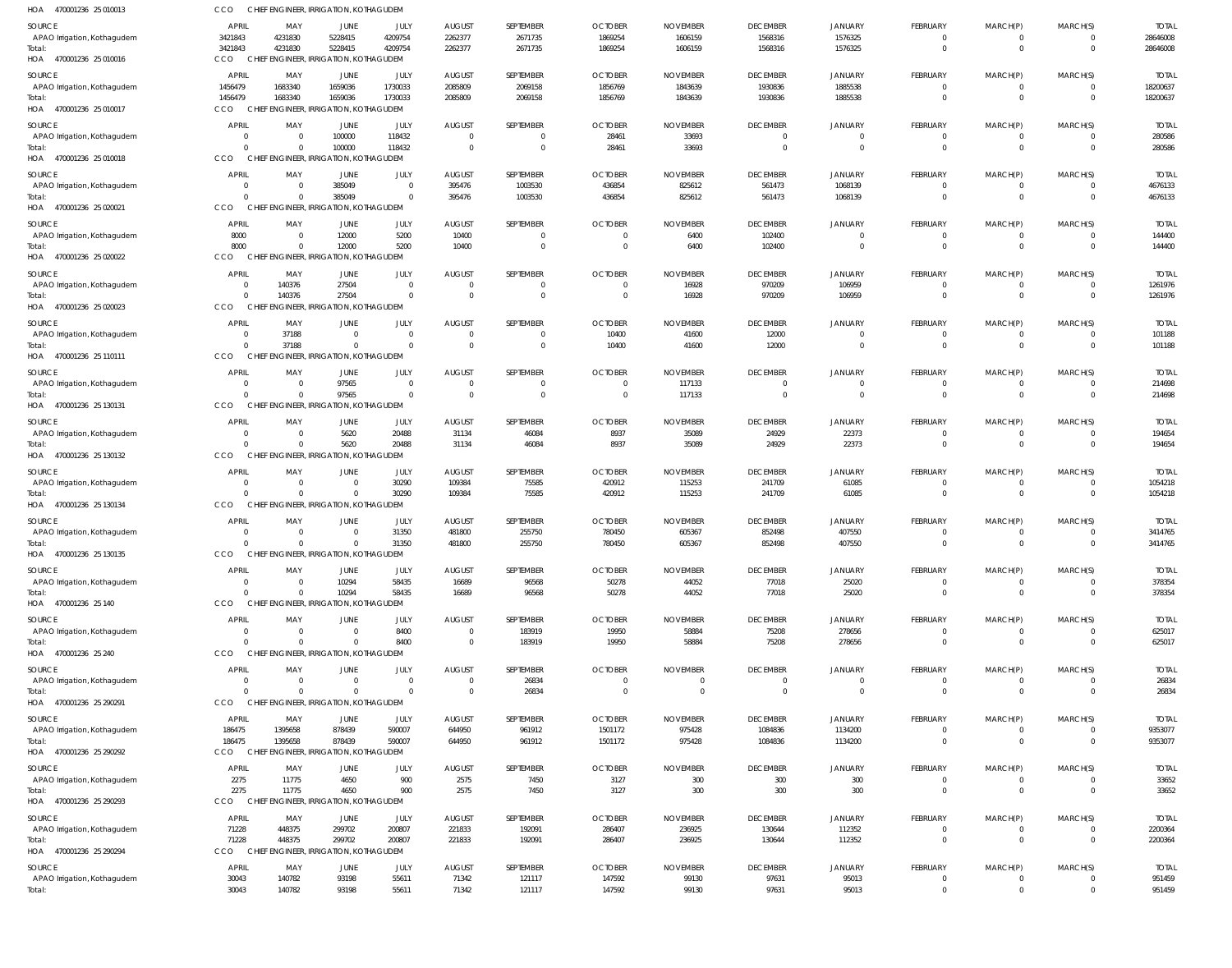| HOA 470001236 25 290295                                 | CCO                      | CHIEF ENGINEER. IRRIGATION. KOTHAGUDEM                         |                      |                                           |                                 |                     |                                  |                                  |                            |                          |                               |                      |                      |                         |
|---------------------------------------------------------|--------------------------|----------------------------------------------------------------|----------------------|-------------------------------------------|---------------------------------|---------------------|----------------------------------|----------------------------------|----------------------------|--------------------------|-------------------------------|----------------------|----------------------|-------------------------|
| SOURCE                                                  | <b>APRIL</b>             | MAY                                                            | JUNE                 | JULY                                      | <b>AUGUST</b>                   | SEPTEMBER           | <b>OCTOBER</b>                   | <b>NOVEMBER</b>                  | <b>DECEMBER</b>            | <b>JANUARY</b>           | FEBRUARY                      | MARCH(P)             | MARCH(S)             | <b>TOTAL</b>            |
| APAO Irrigation, Kothagudem                             | $\Omega$                 | $\Omega$                                                       | $\Omega$             | $\Omega$                                  | 30616                           | $\Omega$            | $\overline{0}$                   | $\Omega$                         | $\Omega$                   | $\Omega$                 | $\mathbf{0}$                  | 0                    |                      | 30616                   |
| Total:                                                  | $\Omega$                 | $\Omega$                                                       |                      |                                           | 30616                           | $\Omega$            | $\Omega$                         | $\Omega$                         | $\Omega$                   | $\Omega$                 | $\mathbf 0$                   | $\Omega$             | $\Omega$             | 30616                   |
| HOA 470001236 25 290296                                 | CCO                      | CHIEF ENGINEER, IRRIGATION, KOTHAGUDEM                         |                      |                                           |                                 |                     |                                  |                                  |                            |                          |                               |                      |                      |                         |
| SOURCE<br>APAO Irrigation, Kothagudem                   | <b>APRIL</b><br>$\Omega$ | MAY<br>$\Omega$                                                | JUNE                 | JULY<br>$\Omega$                          | <b>AUGUST</b><br>$\overline{0}$ | SEPTEMBER<br>0      | <b>OCTOBER</b><br>$\Omega$       | <b>NOVEMBER</b><br>254506        | <b>DECEMBER</b><br>110828  | <b>JANUARY</b><br>23656  | <b>FEBRUARY</b><br>$\Omega$   | MARCH(P)<br>$\Omega$ | MARCH(S)             | <b>TOTAL</b><br>388990  |
| Total:                                                  |                          | $\Omega$                                                       |                      | $\Omega$                                  | $\Omega$                        | $\Omega$            | $\overline{0}$                   | 254506                           | 110828                     | 23656                    | $\Omega$                      | $\Omega$             | $\Omega$             | 388990                  |
| HOA 470001236 25 300302                                 | CCO                      | CHIEF ENGINEER, IRRIGATION, KOTHAGUDEM                         |                      |                                           |                                 |                     |                                  |                                  |                            |                          |                               |                      |                      |                         |
| SOURCE                                                  | <b>APRIL</b>             | MAY                                                            | <b>JUNE</b>          | JULY                                      | <b>AUGUST</b>                   | SEPTEMBER           | <b>OCTOBER</b>                   | <b>NOVEMBER</b>                  | <b>DECEMBER</b>            | <b>JANUARY</b>           | <b>FEBRUARY</b>               | MARCH(P)             | MARCH(S)             | <b>TOTAL</b>            |
| APAO Irrigation, Kothagudem                             | $\Omega$                 | $\Omega$                                                       | $\Omega$             | 82348                                     | 102940                          | 26179               | 448020                           | 365074                           | 723831                     | 6262073                  | 0                             | 0                    | $\Omega$             | 8010465                 |
| Total:<br>HOA 470001236 25 310318                       | $\Omega$<br>CCO          | $\Omega$<br>CHIEF ENGINEER. IRRIGATION. KOTHAGUDEM             |                      | 82348                                     | 102940                          | 26179               | 448020                           | 365074                           | 723831                     | 6262073                  | $\overline{0}$                | $\mathbf 0$          | $\Omega$             | 8010465                 |
|                                                         | APRIL                    | MAY                                                            | JUNE                 | JULY                                      | <b>AUGUST</b>                   | SEPTEMBER           | <b>OCTOBER</b>                   | <b>NOVEMBER</b>                  | <b>DECEMBER</b>            | <b>JANUARY</b>           | <b>FEBRUARY</b>               |                      | MARCH(S)             | <b>TOTAL</b>            |
| SOURCE<br>APAO Irrigation, Kothagudem                   | $\Omega$                 | $\Omega$                                                       | $\Omega$             | $\Omega$                                  | 20000                           |                     | $\Omega$                         | $\Omega$                         | $\Omega$                   |                          | 0                             | MARCH(P)             |                      | 20000                   |
| Total:                                                  | $\Omega$                 | $\Omega$                                                       |                      | $\Omega$                                  | 20000                           | 0                   | $\Omega$                         | $\overline{0}$                   | $\Omega$                   | $\Omega$                 | $\mathbf{0}$                  | $\Omega$             | $\Omega$             | 20000                   |
| HOA 470001800 04 010011                                 | CCO                      | ENGINEER-IN-CHIEF, IRRIGATION (GENERAL), HYDERABAD             |                      |                                           |                                 |                     |                                  |                                  |                            |                          |                               |                      |                      |                         |
| SOURCE                                                  | APRIL                    | MAY                                                            | JUNE                 | JULY                                      | <b>AUGUST</b>                   | SEPTEMBER           | <b>OCTOBER</b>                   | <b>NOVEMBER</b>                  | <b>DECEMBER</b>            | <b>JANUARY</b>           | FEBRUARY                      | MARCH(P)             | MARCH(S)             | <b>TOTAL</b>            |
| PAO IRRIGATION RANGA REDDY DISTRICT<br>Total:           | 3729280<br>3729280       | 3184699<br>3184699                                             | 3510931<br>3510931   | 3361970<br>3361970                        | 5988374<br>5988374              | 5188524<br>5188524  | 5313620<br>5313620               | 5425133<br>5425133               | 6144492<br>6144492         | 5810152<br>5810152       | $\overline{0}$<br>$\mathbf 0$ | 0<br>$\mathbf 0$     | $\Omega$             | 47657175<br>47657175    |
| HOA 470001800 04 010012                                 | CCO                      | ENGINEER-IN-CHIEF, IRRIGATION (GENERAL), HYDERABAD             |                      |                                           |                                 |                     |                                  |                                  |                            |                          |                               |                      |                      |                         |
| <b>SOURCE</b>                                           | <b>APRIL</b>             | MAY                                                            | JUNE                 | JULY                                      | <b>AUGUST</b>                   | SEPTEMBER           | <b>OCTOBER</b>                   | <b>NOVEMBER</b>                  | <b>DECEMBER</b>            | <b>JANUARY</b>           | <b>FEBRUARY</b>               | MARCH(P)             | MARCH(S)             | <b>TOTAL</b>            |
| PAO IRRIGATION RANGA REDDY DISTRICT                     | 81320                    | 72919                                                          | 70986                | 68733                                     | 110812                          | 90200               | 93658                            | 94942                            | 109049                     | 99209                    | 0                             | $\Omega$             |                      | 891828                  |
| Total:                                                  | 81320                    | 72919                                                          | 70986                | 68733                                     | 110812                          | 90200               | 93658                            | 94942                            | 109049                     | 99209                    | $\Omega$                      | $\Omega$             | $\Omega$             | 891828                  |
| HOA 470001800 04 010013                                 | <b>CCO</b>               | <b>ENGINEER-IN-CHIEF</b>                                       |                      | IRRIGATION (GENERAL), HYDERABAD           |                                 |                     |                                  |                                  |                            |                          |                               |                      |                      |                         |
| SOURCE<br>PAO IRRIGATION RANGA REDDY DISTRICT           | APRIL<br>1432084         | MAY<br>1216058                                                 | JUNE<br>1926355      | JULY<br>1291406                           | <b>AUGUST</b><br>870345         | SEPTEMBER<br>554197 | <b>OCTOBER</b><br>459182         | <b>NOVEMBER</b><br>498976        | <b>DECEMBER</b><br>637240  | <b>JANUARY</b><br>468599 | FEBRUARY<br>$\mathbf{0}$      | MARCH(P)<br>$\Omega$ | MARCH(S)<br>$\Omega$ | <b>TOTAL</b><br>9354442 |
| Total:                                                  | 1432084                  | 1216058                                                        | 1926355              | 1291406                                   | 870345                          | 554197              | 459182                           | 498976                           | 637240                     | 468599                   | $\mathbf 0$                   | $\Omega$             | $\Omega$             | 9354442                 |
| HOA 470001800 04 010016                                 | <b>CCO</b>               | ENGINEER-IN-CHIEF, IRRIGATION (GENERAL), HYDERABAD             |                      |                                           |                                 |                     |                                  |                                  |                            |                          |                               |                      |                      |                         |
| SOURCE                                                  | <b>APRIL</b>             | MAY                                                            | JUNE                 | JULY                                      | <b>AUGUST</b>                   | SEPTEMBER           | <b>OCTOBER</b>                   | <b>NOVEMBER</b>                  | <b>DECEMBER</b>            | <b>JANUARY</b>           | <b>FEBRUARY</b>               | MARCH(P)             | MARCH(S)             | <b>TOTAI</b>            |
| PAO IRRIGATION RANGA REDDY DISTRICT                     | 1063322                  | 944601                                                         | 948003               | 923331                                    | 1582040                         | 1252753             | 1276620                          | 1311873                          | 1512511                    | 1389009                  | 0                             | 0                    |                      | 12204063                |
| Total:<br>HOA 470001800 04 010017                       | 1063322<br>CCO           | 944601<br><b>ENGINEER-IN-CHIEF</b>                             | 948003               | 923331<br>IRRIGATION (GENERAL), HYDERABAD | 1582040                         | 1252753             | 1276620                          | 1311873                          | 1512511                    | 1389009                  | $\mathbf{0}$                  | $\mathbf 0$          | $\Omega$             | 12204063                |
|                                                         | APRIL                    |                                                                |                      |                                           |                                 | SEPTEMBER           | <b>OCTOBER</b>                   | <b>NOVEMBER</b>                  |                            |                          |                               |                      |                      |                         |
| SOURCE<br>PAO IRRIGATION RANGA REDDY DISTRICT           | $\Omega$                 | MAY<br>384602                                                  | JUNE<br>274667       | JULY<br>$\Omega$                          | <b>AUGUST</b><br>209300         | 601728              | 100000                           | 196663                           | <b>DECEMBER</b><br>68289   | <b>JANUARY</b><br>100000 | FEBRUARY<br>0                 | MARCH(P)<br>0        | MARCH(S)             | <b>TOTAL</b><br>1935249 |
| Total:                                                  | $\Omega$                 | 384602                                                         | 274667               | $\mathbf 0$                               | 209300                          | 601728              | 100000                           | 196663                           | 68289                      | 100000                   | $\mathbf 0$                   | $\mathbf 0$          | $\Omega$             | 1935249                 |
| HOA 470001800 04 010018                                 | CCO                      | <b>ENGINEER-IN-CHIEF</b>                                       |                      | IRRIGATION (GENERAL), HYDERABAD           |                                 |                     |                                  |                                  |                            |                          |                               |                      |                      |                         |
| SOURCE                                                  | APRIL                    | MAY                                                            | JUNE                 | JULY                                      | <b>AUGUST</b>                   | SEPTEMBER           | <b>OCTOBER</b>                   | <b>NOVEMBER</b>                  | <b>DECEMBER</b>            | <b>JANUARY</b>           | <b>FEBRUARY</b>               | MARCH(P)             | MARCH(S)             | <b>TOTAI</b>            |
| PAO IRRIGATION RANGA REDDY DISTRICT<br>Total:           | $\Omega$<br>$\Omega$     | $\overline{0}$<br>$\Omega$                                     | 215091<br>215091     | $\Omega$                                  | 85169<br>85169                  | 664909<br>664909    | $\Omega$<br>$\overline{0}$       | 474944<br>474944                 | 64224<br>64224             | 434766<br>434766         | 0<br>$\Omega$                 | $\Omega$<br>$\Omega$ | $\Omega$             | 1939103<br>1939103      |
| HOA 470001800 04 130131                                 | CCO                      | ENGINEER-IN-CHIEF, IRRIGATION (GENERAL), HYDERABAD             |                      |                                           |                                 |                     |                                  |                                  |                            |                          |                               |                      |                      |                         |
| SOURCE                                                  | <b>APRIL</b>             | MAY                                                            | JUNE                 | JULY                                      | <b>AUGUST</b>                   | SEPTEMBER           | <b>OCTOBER</b>                   | <b>NOVEMBER</b>                  | <b>DECEMBER</b>            | <b>JANUARY</b>           | <b>FEBRUARY</b>               | MARCH(P)             | MARCH(S)             | <b>TOTAL</b>            |
| <b>PAO IRRIGATION RANGA REDDY DISTRICT</b>              | 0                        | 5560                                                           | 34694                | 22349                                     | 8223                            | 7383                | 12870                            | 9594                             | 8925                       | $\Omega$                 | 0                             |                      |                      | 109598                  |
| Total:                                                  | $\Omega$                 | 5560                                                           | 34694                | 22349                                     | 8223                            | 7383                | 12870                            | 9594                             | 8925                       | $\Omega$                 | $\Omega$                      |                      | $\Omega$             | 109598                  |
| HOA 470001800 04 130132                                 | CCO                      | ENGINEER-IN-CHIEF, IRRIGATION (GENERAL), HYDERABAD             |                      |                                           |                                 |                     |                                  |                                  |                            |                          |                               |                      |                      |                         |
| SOURCE<br>PAO IRRIGATION RANGA REDDY DISTRICT           | APRIL<br>$\Omega$        | MAY<br>$\Omega$                                                | <b>JUNE</b><br>66094 | JULY<br>1470                              | <b>AUGUST</b><br>744402         | SEPTEMBER<br>134463 | <b>OCTOBER</b><br>17962          | <b>NOVEMBER</b><br>182029        | <b>DECEMBER</b><br>256846  | JANUARY<br>7187          | FEBRUARY<br>0                 | MARCH(P)             | MARCH(S)             | <b>TOTAL</b><br>1410453 |
| Total:                                                  | $\Omega$                 | $\Omega$                                                       | 66094                | 1470                                      | 744402                          | 134463              | 17962                            | 182029                           | 256846                     | 7187                     | $\mathbf{0}$                  | $\mathbf 0$          | $\Omega$             | 1410453                 |
| HOA 470001800 04 130134                                 | CCO                      | <b>ENGINEER-IN-CHIEF</b>                                       |                      | , IRRIGATION (GENERAL), HYDERABAD         |                                 |                     |                                  |                                  |                            |                          |                               |                      |                      |                         |
| <b>SOURCE</b>                                           | APRIL                    | MAY                                                            | JUNE                 | JULY                                      | <b>AUGUST</b>                   | SEPTEMBER           | <b>OCTOBER</b>                   | <b>NOVEMBER</b>                  | <b>DECEMBER</b>            | <b>JANUARY</b>           | FEBRUARY                      | MARCH(P)             | MARCH(S)             | <b>TOTAL</b>            |
| PAO IRRIGATION RANGA REDDY DISTRICT                     | $\overline{0}$           | 419542                                                         | 32381                | 64762                                     | 291429                          | 103409              | 64762                            | 64762                            | 64762                      | 129524                   | $\mathbf{0}$                  | 0                    |                      | 1235333                 |
| Total:<br>HOA 470001800 04 240                          | $\Omega$<br>CCO          | 419542<br>ENGINEER-IN-CHIEF, IRRIGATION (GENERAL), HYDERABAD   | 32381                | 64762                                     | 291429                          | 103409              | 64762                            | 64762                            | 64762                      | 129524                   | $\mathbf 0$                   | $\mathbf 0$          | $\Omega$             | 1235333                 |
| SOURCE                                                  | <b>APRIL</b>             | MAY                                                            | JUNE                 | JULY                                      | <b>AUGUST</b>                   | SEPTEMBER           | <b>OCTOBER</b>                   | <b>NOVEMBER</b>                  | <b>DECEMBER</b>            | <b>JANUARY</b>           | FEBRUARY                      | MARCH(P)             | MARCH(S)             | <b>TOTAL</b>            |
| <b>PAO IRRIGATION RANGA REDDY DISTRICT</b>              | $\Omega$                 | 106220                                                         | 53232                | $\Omega$                                  | 43636                           | 0                   | 162226                           | $\overline{0}$                   | 31941                      | 15650                    | $\mathbf{0}$                  | 0                    |                      | 412905                  |
| Total:                                                  |                          | 106220                                                         | 53232                | $\Omega$                                  | 43636                           | $\Omega$            | 162226                           | $\Omega$                         | 31941                      | 15650                    | $\Omega$                      | $\Omega$             | $\Omega$             | 412905                  |
| HOA 470001800 04 300301                                 | CCO                      | ENGINEER-IN-CHIEF, IRRIGATION (GENERAL), HYDERABAD             |                      |                                           |                                 |                     |                                  |                                  |                            |                          |                               |                      |                      |                         |
| SOURCE                                                  | <b>APRIL</b>             | MAY<br>$\Omega$                                                | JUNE                 | JULY                                      | <b>AUGUST</b>                   | SEPTEMBER           | <b>OCTOBER</b>                   | <b>NOVEMBER</b>                  | <b>DECEMBER</b>            | <b>JANUARY</b>           | FEBRUARY                      | MARCH(P)             | MARCH(S)             | <b>TOTAL</b>            |
| PAO IRRIGATION RANGA REDDY DISTRICT<br>Total:           | $\Omega$<br>$\Omega$     | $\Omega$                                                       | $\Omega$             | $\Omega$<br>$\Omega$                      | $\overline{0}$<br>$\Omega$      | 0<br>$\Omega$       | $\overline{0}$<br>$\overline{0}$ | $\overline{0}$<br>$\overline{0}$ | $\Omega$<br>$\overline{0}$ | 833000<br>833000         | $\mathbf{0}$<br>$\mathbf{0}$  | 0<br>$\mathbf 0$     | $\Omega$<br>$\Omega$ | 833000<br>833000        |
| HOA 470001800 04 300302                                 | CCO                      | ENGINEER-IN-CHIEF, IRRIGATION (GENERAL), HYDERABAD             |                      |                                           |                                 |                     |                                  |                                  |                            |                          |                               |                      |                      |                         |
| <b>SOURCE</b>                                           | APRIL                    | MAY                                                            | <b>JUNE</b>          | JULY                                      | <b>AUGUST</b>                   | SEPTEMBER           | <b>OCTOBER</b>                   | <b>NOVEMBER</b>                  | <b>DECEMBER</b>            | <b>JANUARY</b>           | <b>FEBRUARY</b>               | MARCH(P)             | MARCH(S)             | <b>TOTAL</b>            |
| PAO IRRIGATION RANGA REDDY DISTRICT                     | 172400                   | $\Omega$                                                       | 34120                | $\Omega$                                  | 958004                          | 395426              | $\Omega$                         | 603770                           | 309967                     | 309263                   | 0                             |                      |                      | 2782950                 |
| Total:<br>HOA 470001800 04 510511                       | 172400<br>CCO            | $\Omega$<br>ENGINEER-IN-CHIEF, IRRIGATION (GENERAL), HYDERABAD | 34120                | $\Omega$                                  | 958004                          | 395426              | $\overline{0}$                   | 603770                           | 309967                     | 309263                   | $\mathbf{0}$                  | $\mathbf 0$          | $\Omega$             | 2782950                 |
|                                                         | APRIL                    | MAY                                                            | JUNE                 | JULY                                      | <b>AUGUST</b>                   | SEPTEMBER           | <b>OCTOBER</b>                   | <b>NOVEMBER</b>                  | <b>DECEMBER</b>            | <b>JANUARY</b>           | FEBRUARY                      | MARCH(P)             | MARCH(S)             | <b>TOTAL</b>            |
| SOURCE<br><b>PAO IRRIGATION RANGA REDDY DISTRICT</b>    | $\Omega$                 | $\overline{0}$                                                 | $\Omega$             | $\Omega$                                  | 14179                           | 39924               | 0                                | 6472                             | $\Omega$                   |                          | 0                             | 0                    |                      | 60575                   |
| Total:                                                  | $\Omega$                 | $\Omega$                                                       | $\Omega$             | $\Omega$                                  | 14179                           | 39924               | $\overline{0}$                   | 6472                             | $\overline{0}$             | $\Omega$                 | $\mathbf{0}$                  | $\mathbf 0$          | $\Omega$             | 60575                   |
| HOA 470001800 05 010011                                 | CCO                      | ENGINEER-IN-CHIEF, IRRIGATION, KARIMNAGAR                      |                      |                                           |                                 |                     |                                  |                                  |                            |                          |                               |                      |                      |                         |
| SOURCE                                                  | APRIL                    | MAY                                                            | JUNE                 | JULY                                      | <b>AUGUST</b>                   | SEPTEMBER           | <b>OCTOBER</b>                   | <b>NOVEMBER</b>                  | <b>DECEMBER</b>            | JANUARY                  | <b>FEBRUARY</b>               | MARCH(P)             | MARCH(S)             | <b>TOTAL</b>            |
| APAO Irrigation, Jagtial<br>APAO Irrigation, Jangaon    | 261560<br>451146         | 604240<br>452976                                               | 307600<br>421186     | 355560<br>484766                          | 451204<br>842206                | 462420<br>734860    | 480510<br>739040                 | 10323<br>740440                  | $\Omega$<br>800386         | $\Omega$<br>796590       | 0<br>0                        |                      |                      | 2933417<br>6463596      |
| APAO Irrigation, Peddapalli                             | $\overline{0}$           | $\overline{0}$                                                 | $\overline{0}$       | $\Omega$                                  | 30060                           | $-30060$            | 0                                | - 0                              | $\Omega$                   |                          |                               |                      |                      |                         |
| APAO Irrigation, Siddipet                               | 2780080                  | 2659675                                                        | 2501795              | 3274018                                   | 4963230                         | 4367145             | 4250303                          | 4252559                          | 4410606                    | 4696916                  |                               |                      |                      | 38156327                |
| APAO Irrigation, Siricilla<br>PAO IRRIGATION KARIMNAGAR | 2899911<br>11166999      | 3071869<br>10843898                                            | 3478642<br>11720910  | 3092001<br>10710202                       | 4977261<br>18593652             | 5706835<br>16825050 | 4984277<br>16388013              | 4982495<br>16400489              | 5623992<br>17133767        | 5327020<br>17431978      | 0<br>$\Omega$                 |                      |                      | 44144303<br>147214958   |
|                                                         |                          |                                                                |                      |                                           |                                 |                     |                                  |                                  |                            |                          |                               |                      |                      |                         |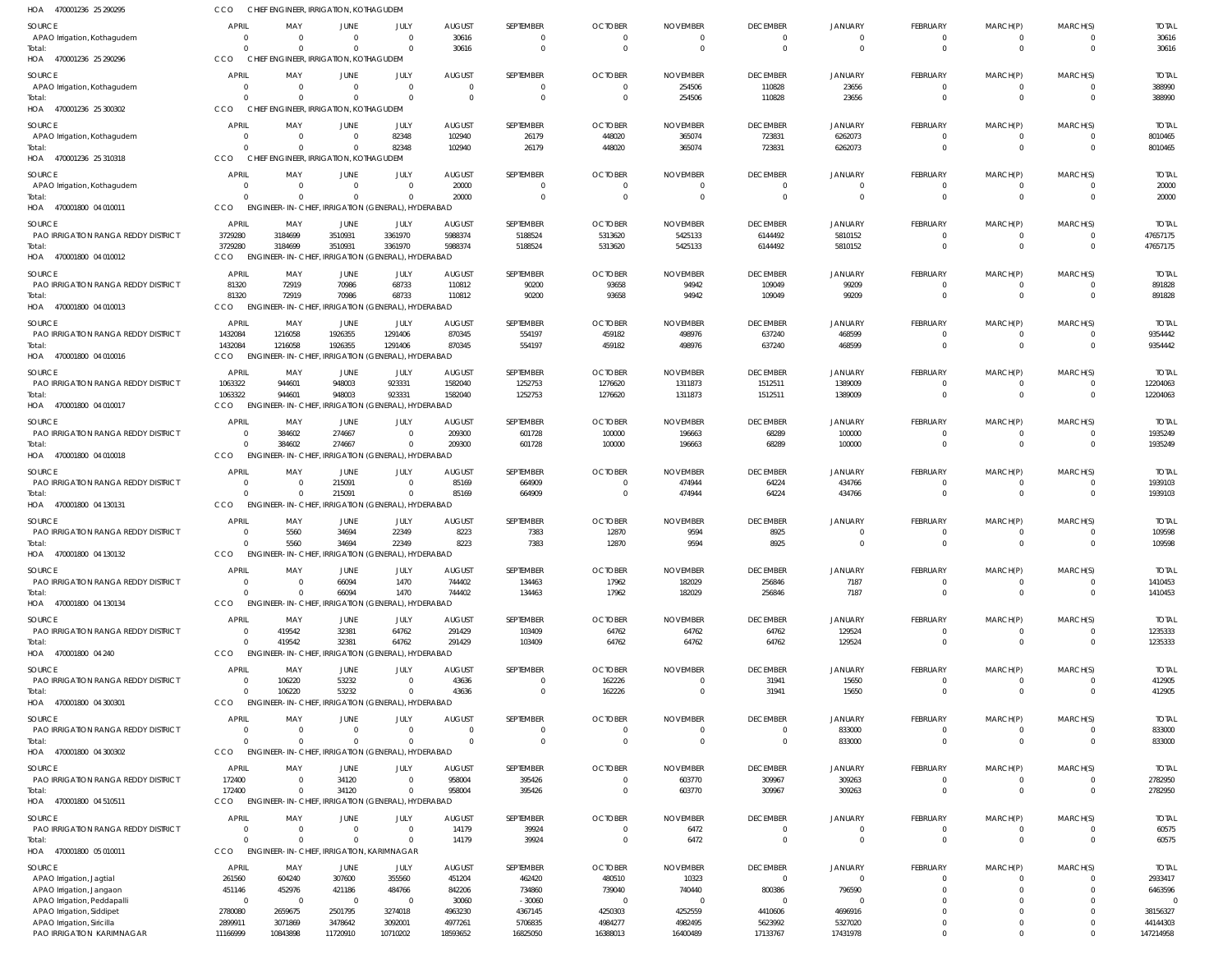| HOA 470001800 05 010011             | CCO                     | ENGINEER-IN-CHIEF, IRRIGATION, KARIMNAGAR |                  |                        |                           |                       |                            |                             |                             |                            |                            |                            |                      |                           |
|-------------------------------------|-------------------------|-------------------------------------------|------------------|------------------------|---------------------------|-----------------------|----------------------------|-----------------------------|-----------------------------|----------------------------|----------------------------|----------------------------|----------------------|---------------------------|
| <b>SOURCE</b><br>Total:             | <b>APRI</b><br>17559696 | MAY<br>17632658                           | JUNE<br>18430133 | JULY<br>17916547       | <b>AUGUST</b><br>29857613 | SEPTEMBER<br>28066250 | <b>OCTOBER</b><br>26842143 | <b>NOVEMBER</b><br>26386306 | <b>DECEMBER</b><br>27968751 | <b>JANUARY</b><br>28252504 | FEBRUARY<br>$\overline{0}$ | MARCH(P)<br>$\overline{0}$ | MARCH(S)<br>$\Omega$ | <b>TOTAI</b><br>238912601 |
| HOA<br>470001800 05 010012          | CCO                     | ENGINEER-IN-CHIEF, IRRIGATION, KARIMNAGAR |                  |                        |                           |                       |                            |                             |                             |                            |                            |                            |                      |                           |
| SOURCE                              | APRIL                   | MAY                                       | <b>JUNE</b>      | JULY                   | <b>AUGUST</b>             | SEPTEMBER             | <b>OCTOBER</b>             | <b>NOVEMBER</b>             | <b>DECEMBER</b>             | JANUARY                    | FEBRUARY                   | MARCH(P)                   | MARCH(S)             | <b>TOTAI</b>              |
| APAO Irrigation, Jagtial            | 330                     | 660                                       | 330              | 330                    | 330                       | 330                   | 330                        | $\overline{0}$              | $\Omega$                    | $\Omega$                   | $\mathbf 0$                | $^{\circ}$                 | $\Omega$             | 2640                      |
| APAO Irrigation, Jangaon            | 2000                    | 2000                                      | 2000             | 2000                   | 2000                      | 2000                  | 2000                       | 2000                        | 2000                        | 2000                       | $\Omega$                   | $\Omega$                   |                      | 20000                     |
| APAO Irrigation, Peddapalli         | $\Omega$                | $\overline{\mathbf{0}}$                   | $\overline{0}$   | $\overline{0}$         | 350                       | $-350$                | $\overline{0}$             | $\overline{0}$              | $\Omega$                    |                            |                            |                            |                      |                           |
| APAO Irrigation, Siddipet           | 12023                   | 4820                                      | 4820             | 4820                   | 4820                      | 4820                  | 4820                       | 4820                        | 4820                        | 4820                       |                            |                            |                      | 55403                     |
| APAO Irrigation, Siricilla          | 10877                   | 10720                                     | 15839            | 10420                  | 13304                     | 12574                 | 12560                      | 11581                       | 13701                       | 10420                      |                            |                            |                      | 121996                    |
| PAO IRRIGATION KARIMNAGAR<br>Total: | 161532<br>186762        | 159195<br>177395                          | 163073<br>186062 | 154628<br>172198       | 223730<br>244534          | 192906<br>212280      | 141495<br>161205           | 182356<br>200757            | 143768<br>164289            | 146488<br>163728           | 0<br>$\Omega$              | $\Omega$<br>$\Omega$       | $\Omega$             | 1669171<br>1869210        |
| HOA 470001800 05 010013             | CCO                     | <b>ENGINEER-IN-CHIEF</b>                  |                  | IRRIGATION, KARIMNAGAR |                           |                       |                            |                             |                             |                            |                            |                            |                      |                           |
| <b>SOURCE</b>                       | <b>APRIL</b>            | MAY                                       | JUNE             | JULY                   | <b>AUGUST</b>             | SEPTEMBER             | <b>OCTOBER</b>             | <b>NOVEMBER</b>             | <b>DECEMBER</b>             | JANUARY                    | FEBRUARY                   | MARCH(P)                   | MARCH(S)             | <b>TOTAI</b>              |
| APAO Irrigation, Jagtial            | 100668                  | 235330                                    | 315325           | 136775                 | 98749                     | 107045                | 44995                      | 4006                        | $\Omega$                    | $\Omega$                   | $\mathbf 0$                | $^{\circ}$                 |                      | 1042893                   |
| APAO Irrigation, Jangaon            | 173101                  | 173810                                    | 161611           | 186009                 | 106250                    | 53125                 | 53429                      | 120410                      | 57870                       | 57597                      | $\Omega$                   | $\Omega$                   | $\Omega$             | 1143212                   |
| APAO Irrigation, Peddapalli         | $\Omega$                | $\overline{0}$                            | $\overline{0}$   | $\Omega$               | 11540                     | $-11540$              | $\overline{0}$             | $\overline{0}$              | $\Omega$                    | - 0                        |                            |                            |                      |                           |
| APAO Irrigation, Siddipet           | 1068767                 | 1022411                                   | 961790           | 1279029                | 409128                    | 941777                | 406188                     | 810037                      | 428811                      | 413878                     |                            |                            |                      | 7741816                   |
| APAO Irrigation, Siricilla          | 1114393                 | 1180644                                   | 1435207          | 1265012                | 633625                    | 1217464               | 633696                     | 448369                      | 629356                      | 480282                     |                            |                            |                      | 9038048                   |
| PAO IRRIGATION KARIMNAGAR           | 4133247                 | 4133937                                   | 5279482          | 4081960                | 2062540                   | 2461382               | 2020913                    | 1596667                     | 1499343                     | 1581953                    | 0                          | $\Omega$                   | $\Omega$             | 28851424                  |
| Total:                              | 6590176                 | 6746132                                   | 8153415          | 6948785                | 3321832                   | 4769253               | 3159221                    | 2979489                     | 2615380                     | 2533710                    | $\Omega$                   | $\Omega$                   | $\Omega$             | 47817393                  |
| HOA 470001800 05 010016             | CCO                     | ENGINEER-IN-CHIEF, IRRIGATION, KARIMNAGAR |                  |                        |                           |                       |                            |                             |                             |                            |                            |                            |                      |                           |
| SOURCE                              | <b>APRIL</b>            | MAY                                       | JUNE             | JULY                   | <b>AUGUST</b>             | SEPTEMBER             | <b>OCTOBER</b>             | <b>NOVEMBER</b>             | <b>DECEMBER</b>             | <b>JANUARY</b>             | FEBRUARY                   | MARCH(P)                   | MARCH(S)             | <b>TOTAI</b>              |
| APAO Irrigation, Jagtial            | 53202                   | 131894                                    | 61814            | 67711                  | 81941                     | 69964                 | 61797                      | 1496                        | $\Omega$                    | $\Omega$                   | 0                          | 0                          |                      | 529819                    |
| APAO Irrigation, Jangaon            | 53567                   | 53787                                     | 50012            | 57562                  | 106761                    | 80274                 | 80734                      | 80888                       | 87443                       | 87031                      | $\Omega$                   |                            |                      | 738059                    |
| APAO Irrigation, Peddapalli         | $\Omega$                | $\overline{\mathbf{0}}$                   | $\overline{0}$   | $\overline{0}$         | 5952                      | $-5952$               | $\overline{0}$             | $\overline{0}$              | $\Omega$                    |                            |                            |                            |                      |                           |
| APAO Irrigation, Siddipet           | 472331                  | 449846                                    | 423769           | 411593                 | 555875                    | 506007                | 468744                     | 468511                      | 485954                      | 516697                     |                            |                            |                      | 4759327                   |
| APAO Irrigation, Siricilla          | 416039                  | 414987                                    | 465692           | 414447                 | 633661                    | 796992                | 607013                     | 608004                      | 691899                      | 651344                     |                            | $\Omega$                   |                      | 5700078                   |
| <b>PAO IRRIGATION KARIMNAGAR</b>    | 2003071                 | 1968784                                   | 2019488          | 1840166                | 3070844                   | 2592708               | 2514288                    | 2487932                     | 2617079                     | 2648305                    |                            | $\Omega$                   |                      | 23762665                  |
| lotal:                              | 2998210                 | 3019298                                   | 3020775          | 2791479                | 4455034                   | 4039993               | 3732576                    | 3646831                     | 3882375                     | 3903377                    | $\Omega$                   | $\Omega$                   |                      | 35489948                  |
| HOA 470001800 05 010017             | CCO                     | <b>ENGINEER-IN-CHIEF</b>                  |                  | IRRIGATION, KARIMNAGAR |                           |                       |                            |                             |                             |                            |                            |                            |                      |                           |
| <b>SOURCE</b>                       | <b>APRIL</b>            | MAY                                       | <b>JUNE</b>      | JULY                   | <b>AUGUST</b>             | SEPTEMBER             | <b>OCTOBER</b>             | <b>NOVEMBER</b>             | <b>DECEMBER</b>             | <b>JANUARY</b>             | <b>FEBRUARY</b>            | MARCH(P)                   | MARCH(S)             | <b>TOTAI</b>              |
| APAO Irrigation, Jagtial            |                         | $\overline{0}$                            | $\overline{0}$   | $\Omega$               | $\overline{0}$            | $\overline{0}$        | 81183                      | $\overline{0}$              | $\Omega$                    | - 0                        | 0                          | $\Omega$                   |                      | 81183                     |
| APAO Irrigation, Siddipet           |                         | 167262                                    | $\overline{0}$   | $\overline{0}$         | $\overline{0}$            | 20000                 | 16150                      | $\overline{0}$              | $\Omega$                    | $\Omega$                   |                            |                            | $\Omega$             | 203412                    |
| APAO Irrigation, Siricilla          |                         | $\Omega$                                  | $\overline{0}$   | $\overline{0}$         | 15433                     | $\Omega$              | $\overline{0}$             | $\overline{0}$              | $\Omega$                    | 32142                      | $\Omega$                   |                            |                      | 47575                     |
| <b>PAO IRRIGATION KARIMNAGAR</b>    | $\Omega$                | 259353                                    | 55407            | 80275                  | 338436                    | 55897                 | 45021                      | 82452                       | 34113                       | $\Omega$                   | $\mathbf 0$                | $\mathbf 0$                | $\Omega$             | 950954                    |
| Total:                              |                         | 426615                                    | 55407            | 80275                  | 353869                    | 75897                 | 142354                     | 82452                       | 34113                       | 32142                      | $\Omega$                   | $\Omega$                   | $\Omega$             | 1283124                   |
| HOA 470001800 05 010018             | CCO                     | <b>ENGINEER-IN-CHIEF,</b>                 |                  | IRRIGATION, KARIMNAGAR |                           |                       |                            |                             |                             |                            |                            |                            |                      |                           |
| SOURCE                              | <b>APRIL</b>            | MAY                                       | <b>JUNE</b>      | JULY                   | <b>AUGUST</b>             | SEPTEMBER             | <b>OCTOBER</b>             | <b>NOVEMBER</b>             | <b>DECEMBER</b>             | JANUARY                    | FEBRUARY                   | MARCH(P)                   | MARCH(S)             | <b>TOTAI</b>              |
| APAO Irrigation, Jagtial            |                         | $\overline{0}$                            | 74435            | $\Omega$               | $\overline{0}$            | $\mathbf{0}$          | $\overline{0}$             | $\overline{0}$              | 52570                       | $\Omega$                   | $\mathbf 0$                | $^{\circ}$                 |                      | 127005                    |
| APAO Irrigation, Jangaon            |                         | $\Omega$                                  | 73956            | $\Omega$               | $\overline{0}$            | 207444                | $\overline{0}$             | $\overline{\phantom{0}}$    | $\Omega$                    | $\Omega$                   | 0                          | $\Omega$                   |                      | 281400                    |
| APAO Irrigation, Siddipet           |                         | $\Omega$                                  | 280496           |                        | 205207                    | 42806                 | $\overline{0}$             | 459455                      | 48063                       | 220085                     |                            |                            |                      | 1256112                   |
| APAO Irrigation, Siricilla          |                         | $\Omega$                                  | 283316           |                        | 74492                     | 170306                | $\Omega$                   | 248556                      | 295124                      | 431630                     |                            |                            |                      | 1503424                   |
| PAO IRRIGATION KARIMNAGAR           |                         |                                           | 636903           |                        | 546316                    | 1060612               | 872977                     | 1561510                     | 512826                      | 1550619                    |                            |                            |                      | 6741763                   |
| Total:                              | $\Omega$                | $\Omega$                                  | 1349106          |                        | 826015                    | 1481168               | 872977                     | 2269521                     | 908583                      | 2202334                    | $\Omega$                   | $\Omega$                   |                      | 9909704                   |
| HOA<br>470001800 05 020021          | CCO                     | ENGINEER-IN-CHIEF, IRRIGATION, KARIMNAGAR |                  |                        |                           |                       |                            |                             |                             |                            |                            |                            |                      |                           |
| SOURCE                              | APRIL                   | MAY                                       | JUNE             | JULY                   | <b>AUGUST</b>             | SEPTEMBER             | <b>OCTOBER</b>             | <b>NOVEMBER</b>             | <b>DECEMBER</b>             | <b>JANUARY</b>             | <b>FEBRUARY</b>            | MARCH(P)                   | MARCH(S)             | <b>TOTAL</b>              |
| APAO Irrigation, Siddipet           | $\Omega$                | 18337                                     | $\overline{0}$   | 36674                  | 22670                     | 21047                 | 17801                      | 21047                       | $\Omega$                    | 3246                       | $^{\circ}$                 | $\Omega$                   |                      | 140822                    |
| APAO Irrigation, Siricilla          |                         | 8000                                      | 57907            | 21969                  | 4000                      | 4000                  | 4000                       | 4000                        | 4000                        | 4000                       | $\Omega$                   | $^{\circ}$                 | $\Omega$             | 111876                    |
| PAO IRRIGATION KARIMNAGAR           | $\Omega$                | 9738                                      | 1623             | 15984                  | 7246                      | 11738                 | 4869                       | 1623                        | 4869                        |                            |                            | $\Omega$                   |                      | 57690                     |
| Total:                              | $\Omega$                | 36075                                     | 59530            | 74627                  | 33916                     | 36785                 | 26670                      | 26670                       | 8869                        | 7246                       | $\Omega$                   | $\Omega$                   | $\Omega$             | 310388                    |
| HOA 470001800 05 020022             | CCO                     | <b>ENGINEER-IN-CHIEF,</b>                 |                  | IRRIGATION, KARIMNAGAR |                           |                       |                            |                             |                             |                            |                            |                            |                      |                           |
| <b>SOURCE</b>                       | <b>APRIL</b>            | MAY                                       | <b>JUNE</b>      | JULY                   | <b>AUGUST</b>             | SEPTEMBER             | <b>OCTOBER</b>             | <b>NOVEMBER</b>             | <b>DECEMBER</b>             | <b>JANUARY</b>             | FEBRUARY                   | MARCH(P)                   | MARCH(S)             | <b>TOTAL</b>              |
| APAO Irrigation, Siricilla          |                         | $\overline{0}$                            | $\overline{0}$   | $\mathsf{C}$           | 17969                     | 17969                 | 17969                      | 17969                       | 17969                       | 17969                      | $\Omega$                   | $\Omega$                   |                      | 107814                    |
| PAO IRRIGATION KARIMNAGAR           | $\Omega$                | $\Omega$                                  | $\Omega$         | $\Omega$               | 96975                     | 19395                 | 179895                     | 41183                       | 19395                       | 41183                      | $\Omega$                   | $\mathbf 0$                | $\Omega$             | 398026                    |
| Total:                              |                         |                                           | $\Omega$         |                        | 114944                    | 37364                 | 197864                     | 59152                       | 37364                       | 59152                      | $\Omega$                   | $\Omega$                   |                      | 505840                    |
| HOA 470001800 05 110111             | CCO                     | ENGINEER-IN-CHIEF, IRRIGATION, KARIMNAGAR |                  |                        |                           |                       |                            |                             |                             |                            |                            |                            |                      |                           |
| SOURCE                              | APRIL                   | MAY                                       | JUNE             | JULY                   | <b>AUGUST</b>             | SEPTEMBER             | <b>OCTOBER</b>             | <b>NOVEMBER</b>             | <b>DECEMBER</b>             | <b>JANUARY</b>             | <b>FEBRUARY</b>            | MARCH(P)                   | MARCH(S)             | <b>TOTAL</b>              |
| APAO Irrigation, Jagtial            | $\Omega$                | $\overline{0}$                            | $\overline{0}$   | $\Omega$               | $\overline{0}$            | $\Omega$              | $\overline{0}$             | 19936                       | $\Omega$                    | $\Omega$                   | $\Omega$                   | $\Omega$                   |                      | 19936                     |
| APAO Irrigation, Siddipet           |                         | $\overline{\mathbf{0}}$                   | 15992            | $\Omega$               | $\overline{0}$            | $\Omega$              | $\overline{0}$             | 27718                       | $\Omega$                    | $\Omega$                   | $\Omega$                   | $^{\circ}$                 |                      | 43710                     |
| APAO Irrigation, Siricilla          |                         | 26845                                     | 9225             | $\Omega$               | $\overline{0}$            | $\Omega$              | 53817                      | $\overline{0}$              | 13681                       | $\Omega$                   |                            |                            |                      | 103568                    |
| <b>PAO IRRIGATION KARIMNAGAR</b>    | $\Omega$                | - 0                                       | 71979            | $\Omega$               | $\overline{0}$            | $\Omega$              | 21612                      | 334380                      | $\Omega$                    | $\Omega$                   | $\Omega$                   | $\Omega$                   |                      | 427971                    |
| Total:                              | $\Omega$                | 26845                                     | 97196            | $\Omega$               | $\Omega$                  | $\Omega$              | 75429                      | 382034                      | 13681                       | $\Omega$                   | $\Omega$                   | $\Omega$                   | $\Omega$             | 595185                    |
| HOA 470001800 05 130131             | CCO                     | ENGINEER-IN-CHIEF, IRRIGATION, KARIMNAGAR |                  |                        |                           |                       |                            |                             |                             |                            |                            |                            |                      |                           |
| SOURCE                              | <b>APRIL</b>            | MAY                                       | <b>JUNE</b>      | JULY                   | <b>AUGUST</b>             | SEPTEMBER             | <b>OCTOBER</b>             | <b>NOVEMBER</b>             | <b>DECEMBER</b>             | <b>JANUARY</b>             | FEBRUARY                   | MARCH(P)                   | MARCH(S)             | <b>TOTAI</b>              |
| APAO Irrigation, Siddipet           | $\Omega$                | $\overline{\mathbf{0}}$                   | 6507             | $\overline{0}$         | $\overline{0}$            | 18925                 | $\overline{0}$             | 18284                       | $\Omega$                    | $\Omega$                   | $\mathbf 0$                | $^{\circ}$                 |                      | 43716                     |
| APAO Irrigation, Siricilla          |                         | 4758                                      | 5000             | $\Omega$               | 25967                     | $\Omega$              | $\overline{0}$             | 29283                       | 3684                        | $\Omega$                   |                            | $\Omega$                   |                      | 68692                     |
| PAO IRRIGATION KARIMNAGAR           | $\Omega$                | 11188                                     | 19635            | 8289                   | 43664                     | 14051                 | 12                         | 79757                       | 65469                       | 15000                      | $\Omega$                   | $\Omega$                   |                      | 257065                    |
| Total:                              | $\Omega$                | 15946                                     | 31142            | 8289                   | 69631                     | 32976                 | 12                         | 127324                      | 69153                       | 15000                      | $\Omega$                   | $\Omega$                   |                      | 369473                    |
| HOA 470001800 05 130132             | CCO                     | <b>ENGINEER-IN-CHIEF,</b>                 |                  | IRRIGATION, KARIMNAGAR |                           |                       |                            |                             |                             |                            |                            |                            |                      |                           |
| SOURCE                              | <b>APRIL</b>            | MAY                                       | JUNE             | JULY                   | <b>AUGUST</b>             | SEPTEMBER             | <b>OCTOBER</b>             | <b>NOVEMBER</b>             | <b>DECEMBER</b>             | <b>JANUARY</b>             | <b>FEBRUARY</b>            | MARCH(P)                   | MARCH(S)             | <b>TOTAL</b>              |
| APAO Irrigation, Jagtial            |                         | $\overline{0}$                            | $\overline{0}$   | $\overline{0}$         | 19920                     | 11800                 | $\overline{0}$             | $\overline{0}$              | 3200                        | $\Omega$                   | 0                          |                            |                      | 34920                     |
| APAO Irrigation, Jangaon            |                         | $\overline{0}$                            | 8000             | $\Omega$               | 11436                     | 9200                  | 5200                       | $\overline{0}$              | $\Omega$                    | $\Omega$                   |                            |                            |                      | 33836                     |
| APAO Irrigation, Peddapalli         |                         | $\Omega$                                  | 25000            | $\Omega$               | $\overline{0}$            | 9950                  | $\overline{0}$             | $\overline{0}$              | $\Omega$                    | $\Omega$                   |                            |                            |                      | 34950                     |
| APAO Irrigation, Siddipet           |                         | $\overline{0}$                            | $\overline{0}$   | $\Omega$               | 29294                     | 30405                 | 7440                       | 23640                       | 41550                       | 15980                      |                            |                            |                      | 148309                    |
| APAO Irrigation, Siricilla          |                         | 24285                                     | 17739            | $\Omega$               | 33202                     | 19912                 | 34976                      | 38883                       | 20040                       | 4200                       |                            |                            |                      | 193237                    |
| PAO IRRIGATION KARIMNAGAR           | $\Omega$                | $\overline{0}$                            | 158385           |                        | 81634                     | 155998                | 116675                     | 158269                      | 110485                      | 46395                      |                            |                            |                      | 827841                    |
| Total:                              | $\Omega$                | 24285                                     | 209124           | $\Omega$               | 175486                    | 237265                | 164291                     | 220792                      | 175275                      | 66575                      | $\Omega$                   | $\Omega$                   | $\Omega$             | 1273093                   |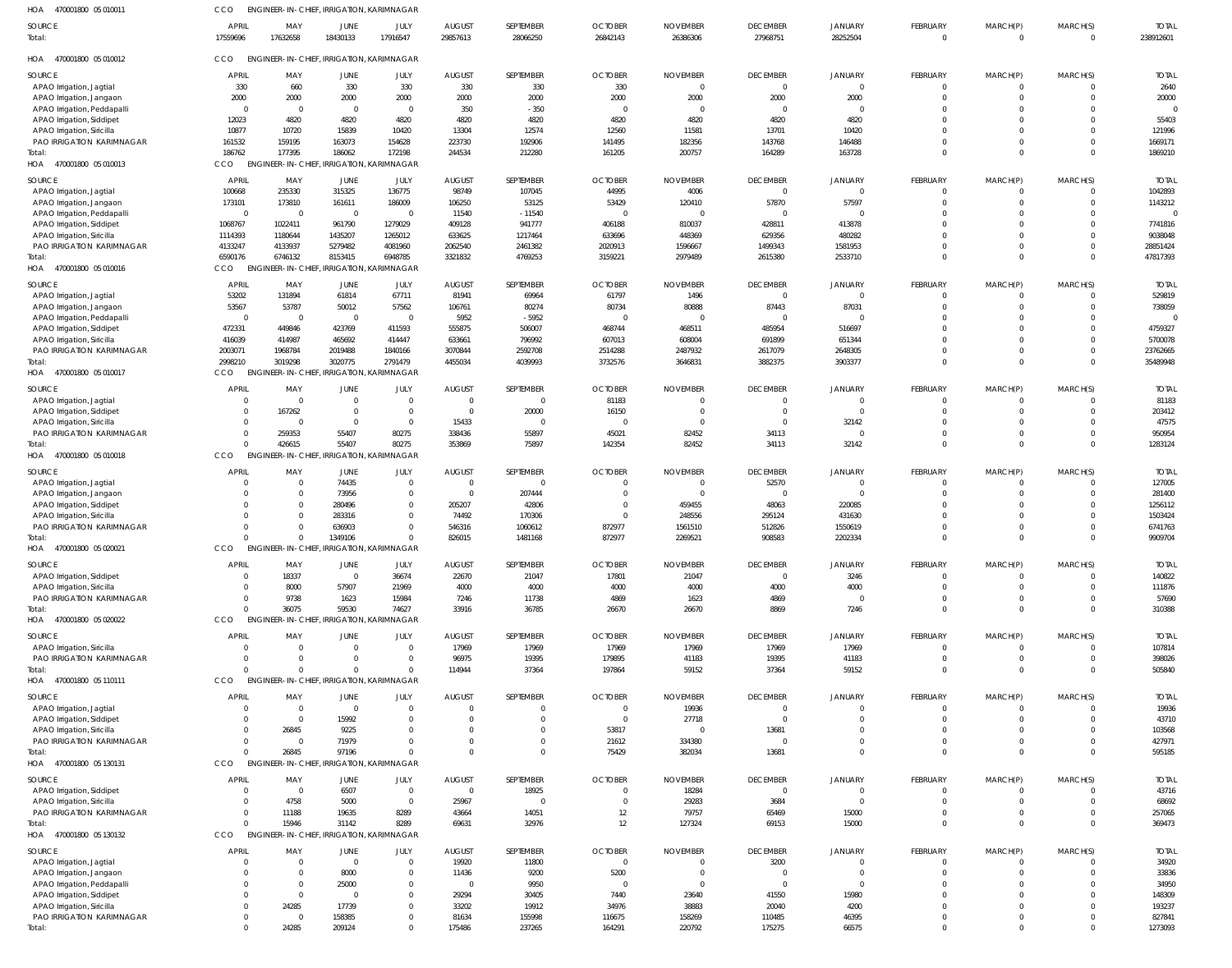| HOA<br>470001800 05 130133                              | CCO                       |                           | ENGINEER-IN-CHIEF, IRRIGATION, KARIMNAGAR |                               |                         |                            |                                  |                                   |                             |                            |                                   |                      |                            |                        |
|---------------------------------------------------------|---------------------------|---------------------------|-------------------------------------------|-------------------------------|-------------------------|----------------------------|----------------------------------|-----------------------------------|-----------------------------|----------------------------|-----------------------------------|----------------------|----------------------------|------------------------|
| <b>SOURCE</b>                                           | <b>APRIL</b>              | MAY                       | JUNE                                      | JULY                          | <b>AUGUST</b>           | SEPTEMBER                  | <b>OCTOBER</b>                   | <b>NOVEMBER</b>                   | <b>DECEMBER</b>             | <b>JANUARY</b>             | <b>FEBRUARY</b>                   | MARCH(P)             | MARCH(S)                   | <b>TOTAL</b>           |
| PAO IRRIGATION KARIMNAGAR                               | $\Omega$                  | 2280                      | 22545                                     | $\mathbf{0}$                  | $\Omega$                | 0                          | - 0                              | 0                                 | $\Omega$                    |                            | $\overline{0}$                    | - 0                  | - 0                        | 24825                  |
| Total:                                                  | $\Omega$                  | 2280                      | 22545                                     | $\Omega$                      | $\Omega$                | $\mathbf 0$                | $\Omega$                         | $\Omega$                          | $\Omega$                    | $\Omega$                   | $\Omega$                          | $\Omega$             | $\Omega$                   | 24825                  |
| HOA 470001800 05 130134                                 | CCO                       | <b>ENGINEER-IN-CHIEF,</b> |                                           | <b>IRRIGATION, KARIMNAGAR</b> |                         |                            |                                  |                                   |                             |                            |                                   |                      |                            |                        |
| <b>SOURCE</b>                                           | <b>APRIL</b>              | MAY                       | <b>JUNE</b>                               | JULY                          | <b>AUGUST</b>           | SEPTEMBER                  | <b>OCTOBER</b>                   | <b>NOVEMBER</b>                   | <b>DECEMBER</b>             | <b>JANUARY</b>             | <b>FEBRUARY</b>                   | MARCH(P)             | MARCH(S)                   | <b>TOTAL</b>           |
| APAO Irrigation, Siddipet                               | $\Omega$                  | $\Omega$                  | 157145                                    | 156750                        | 94287                   | $\overline{0}$             | 62858                            | $\overline{0}$                    | 282150                      | 125716                     | $\Omega$                          |                      |                            | 878906                 |
| APAO Irrigation, Siricilla                              |                           | 156750                    | 156750                                    | $\mathbf 0$                   | 156750                  | 156750                     | 31350                            | 94050                             | $\Omega$                    |                            | $\Omega$                          |                      | $\Omega$                   | 752400                 |
| PAO IRRIGATION KARIMNAGAR<br>Total:                     | $\Omega$                  | 156750                    | 436053<br>749948                          | $\mathbf 0$<br>156750         | 681875<br>932912        | 250800<br>407550           | 313500<br>407708                 | 407550<br>501600                  | 156750<br>438900            | 125716                     | $\Omega$<br>$\Omega$              |                      | $\Omega$<br>$\Omega$       | 2246528<br>3877834     |
| HOA 470001800 05 130135                                 | <b>CCO</b>                | <b>ENGINEER-IN-CHIEF,</b> |                                           | <b>IRRIGATION, KARIMNAGAR</b> |                         |                            |                                  |                                   |                             |                            |                                   |                      |                            |                        |
|                                                         |                           |                           |                                           |                               |                         |                            |                                  |                                   |                             |                            |                                   |                      |                            |                        |
| <b>SOURCE</b>                                           | <b>APRIL</b><br>$\Omega$  | MAY<br>$\Omega$           | JUNE<br>$\overline{0}$                    | JULY<br>$\mathbf 0$           | <b>AUGUST</b><br>3345   | SEPTEMBER<br>9697          | <b>OCTOBER</b><br>$\overline{0}$ | <b>NOVEMBER</b><br>$\overline{0}$ | <b>DECEMBER</b><br>$\Omega$ | <b>JANUARY</b>             | FEBRUARY<br>$\overline{0}$        | MARCH(P)             | MARCH(S)<br>$\Omega$       | <b>TOTAL</b><br>13042  |
| APAO Irrigation, Jagtial<br>APAO Irrigation, Jangaon    |                           | $\Omega$                  | $\Omega$                                  | 5970                          | - 0                     | $\overline{0}$             | $\overline{0}$                   | 3126                              | $\Omega$                    | $\Omega$                   | $\Omega$                          | $\Omega$             | $\Omega$                   | 9096                   |
| APAO Irrigation, Siddipet                               | $\Omega$                  | $\Omega$                  | 13273                                     | 2370                          | 4273                    | 13089                      | 498                              | 13018                             | 3410                        | $\Omega$                   |                                   |                      | $\Omega$                   | 49931                  |
| APAO Irrigation, Siricilla                              |                           | 3380                      | 9306                                      | 4337                          | 4267                    | 4190                       | 3149                             | 10837                             | 16418                       | 2607                       | $\Omega$                          |                      | $\Omega$                   | 58491                  |
| PAO IRRIGATION KARIMNAGAR                               | $\Omega$                  | 121614                    | 63333                                     | 66747                         | 75949                   | 103785                     | 136730                           | 89329                             | 101072                      | 9126                       | $\Omega$                          |                      | $\Omega$                   | 767685                 |
| Total:                                                  |                           | 124994                    | 85912                                     | 79424                         | 87834                   | 130761                     | 140377                           | 116310                            | 120900                      | 11733                      | $\Omega$                          |                      | $\Omega$                   | 898245                 |
| HOA<br>470001800 05 140                                 | CCO                       |                           | ENGINEER-IN-CHIEF, IRRIGATION, KARIMNAGAR |                               |                         |                            |                                  |                                   |                             |                            |                                   |                      |                            |                        |
| SOURCE                                                  | <b>APRIL</b>              | MAY                       | JUNE                                      | JULY                          | <b>AUGUST</b>           | SEPTEMBER                  | <b>OCTOBER</b>                   | <b>NOVEMBER</b>                   | <b>DECEMBER</b>             | JANUARY                    | FEBRUARY                          | MARCH(P)             | MARCH(S)                   | <b>TOTAL</b>           |
| APAO Irrigation, Jangaon                                | $\Omega$                  | $\Omega$                  | $\overline{0}$                            | $\mathbf 0$                   | 43974                   | $\overline{0}$             | $\overline{0}$                   | $\overline{0}$                    | $\Omega$                    |                            | $\overline{0}$                    |                      | $\Omega$                   | 43974                  |
| APAO Irrigation, Siddipet                               |                           | $\Omega$                  | 30716                                     | $\mathbf{0}$                  | 46074                   | 41552                      | 1806                             | 53066                             | 1806                        | $\Omega$                   | $\Omega$                          |                      | $\Omega$                   | 175020                 |
| APAO Irrigation, Siricilla                              |                           | 67620<br>67620            | 364540<br>395256                          | 22540<br>22540                | 212540<br>302588        | 22540<br>64092             | 22540                            | 136540<br>189606                  | 22540<br>24346              | 22540<br>22540             | $\Omega$                          |                      | $\Omega$<br>$\Omega$       | 893940<br>1112934      |
| Total:<br>HOA<br>470001800 05 240                       | CCO                       | <b>ENGINEER-IN-CHIEF.</b> |                                           | <b>IRRIGATION, KARIMNAGAR</b> |                         |                            | 24346                            |                                   |                             |                            |                                   |                      |                            |                        |
|                                                         |                           |                           |                                           |                               |                         |                            |                                  |                                   |                             |                            |                                   |                      |                            |                        |
| SOURCE                                                  | <b>APRIL</b>              | MAY                       | JUNE                                      | JULY                          | <b>AUGUST</b>           | SEPTEMBER                  | <b>OCTOBER</b>                   | <b>NOVEMBER</b>                   | <b>DECEMBER</b>             | <b>JANUARY</b>             | FEBRUARY                          | MARCH(P)             | MARCH(S)                   | <b>TOTAL</b>           |
| PAO IRRIGATION KARIMNAGAR<br>Total:                     | $\Omega$                  | $\Omega$<br>$\Omega$      | $\mathbf{0}$<br>$\Omega$                  | $\mathbf 0$<br>$\mathbf 0$    | 76029<br>76029          | 112084<br>112084           | 99566<br>99566                   | 119282<br>119282                  | 158288<br>158288            | 31927<br>31927             | $\Omega$<br>$\mathbf{0}$          | $\Omega$             | $\Omega$<br>$\overline{0}$ | 597176<br>597176       |
| HOA 470001800 05 300302                                 | CCO                       |                           | ENGINEER-IN-CHIEF, IRRIGATION, KARIMNAGAR |                               |                         |                            |                                  |                                   |                             |                            |                                   |                      |                            |                        |
|                                                         |                           |                           |                                           |                               |                         |                            |                                  |                                   |                             |                            |                                   |                      |                            |                        |
| SOURCE<br>APAO Irrigation, Jagtial                      | <b>APRIL</b><br>$\Omega$  | MAY<br>$\Omega$           | JUNE<br>64386                             | JULY<br>$\mathbf 0$           | <b>AUGUST</b><br>141904 | SEPTEMBER<br>$\Omega$      | <b>OCTOBER</b><br>24188          | <b>NOVEMBER</b><br>0              | <b>DECEMBER</b><br>$\Omega$ | <b>JANUARY</b>             | FEBRUARY<br>$\Omega$              | MARCH(P)             | MARCH(S)<br>$\Omega$       | <b>TOTAL</b><br>230478 |
| APAO Irrigation, Jangaon                                | 85488                     | - 0                       | $\overline{0}$                            | $\mathbf 0$                   | 85488                   | $\Omega$                   | -0                               | $\Omega$                          | $\Omega$                    |                            |                                   |                      | $\Omega$                   | 170976                 |
| APAO Irrigation, Peddapalli                             | 45733                     | 45733                     | $\overline{0}$                            | 104314                        | 31141                   | $\Omega$                   | - 0                              | $\Omega$                          | $\Omega$                    |                            |                                   |                      |                            | 226921                 |
| APAO Irrigation, Siricilla                              | $\Omega$                  | 245052                    | $\overline{0}$                            | $\mathbf{0}$                  | 218630                  | $\Omega$                   | 614515                           | 110220                            | $\Omega$                    | 2911374                    |                                   |                      | $\Omega$                   | 4099791                |
| PAO IRRIGATION KARIMNAGAR                               | $\sqrt{ }$                | 350369                    | 204797                                    | 79000                         | 929889                  | 267523                     | 755226                           | 227101                            | 112367                      | 1073087                    | $\Omega$                          |                      | $\Omega$                   | 3999359                |
| Total:                                                  | 131221                    | 641154                    | 269183                                    | 183314                        | 1407052                 | 267523                     | 1393929                          | 337321                            | 112367                      | 3984461                    | $\Omega$                          |                      | $\Omega$                   | 8727525                |
| HOA 470001800 05 310318                                 | CCO                       | <b>ENGINEER-IN-CHIEF,</b> |                                           | <b>IRRIGATION, KARIMNAGAR</b> |                         |                            |                                  |                                   |                             |                            |                                   |                      |                            |                        |
| <b>SOURCE</b>                                           | <b>APRIL</b>              | MAY                       | JUNE                                      | JULY                          | <b>AUGUST</b>           | SEPTEMBER                  | <b>OCTOBER</b>                   | <b>NOVEMBER</b>                   | <b>DECEMBER</b>             | <b>JANUARY</b>             | FEBRUARY                          | MARCH(P)             | MARCH(S)                   | <b>TOTAL</b>           |
| APAO Irrigation, Siddipet                               | - 0                       | $\Omega$                  | 20000                                     | $\mathbf{0}$                  | $\Omega$                | 0                          | $\overline{0}$                   | 0                                 | $\Omega$                    |                            | $\overline{0}$                    | - 0                  | $\Omega$                   | 20000                  |
| APAO Irrigation, Siricilla                              | 20000                     | $\Omega$                  | $\overline{0}$                            | $\overline{0}$                | $\Omega$                | $\mathbf 0$                | 20000                            | $\overline{0}$                    | $\Omega$                    | $\Omega$                   | $\Omega$                          | $\Omega$             | $\Omega$                   | 40000                  |
| PAO IRRIGATION KARIMNAGAR<br>Total:                     | $\Omega$<br>20000         | $\Omega$<br>$\Omega$      | $\overline{0}$<br>20000                   | 20000<br>20000                | $\Omega$<br>$\Omega$    | $\mathbf 0$<br>$\mathbf 0$ | $\overline{0}$<br>20000          | 40000<br>40000                    | $\Omega$<br>$\Omega$        | $\Omega$<br>$\Omega$       | $\Omega$<br>$\Omega$              | $\Omega$             | $\Omega$<br>$\overline{0}$ | 60000<br>120000        |
| HOA 470001800 05 510511                                 | <b>CCO</b>                |                           | ENGINEER-IN-CHIEF, IRRIGATION, KARIMNAGAR |                               |                         |                            |                                  |                                   |                             |                            |                                   |                      |                            |                        |
|                                                         |                           |                           |                                           |                               |                         |                            |                                  |                                   |                             |                            |                                   |                      |                            |                        |
| <b>SOURCE</b><br><b>PAO IRRIGATION KARIMNAGAR</b>       | <b>APRIL</b><br>$\Omega$  | MAY<br>$\Omega$           | <b>JUNE</b><br>$\overline{0}$             | JULY<br>$\Omega$              | <b>AUGUST</b><br>16649  | SEPTEMBER<br>$\Omega$      | <b>OCTOBER</b><br>$\Omega$       | <b>NOVEMBER</b><br>19000          | <b>DECEMBER</b><br>$\Omega$ | <b>JANUARY</b><br>$\Omega$ | <b>FEBRUARY</b><br>$\Omega$       | MARCH(P)             | MARCH(S)<br>$\Omega$       | <b>TOTAL</b><br>35649  |
| Total:                                                  |                           |                           | $\Omega$                                  | $\Omega$                      | 16649                   | $\Omega$                   |                                  | 19000                             | $\Omega$                    |                            | $\Omega$                          |                      | $\Omega$                   | 35649                  |
| <b>HOA</b><br>470001800 12 010011                       | <b>CCO</b>                |                           | CHIEF ENGINEER, IRRIGATION, MAHABUBNAGAR  |                               |                         |                            |                                  |                                   |                             |                            |                                   |                      |                            |                        |
| <b>SOURCE</b>                                           | <b>APRIL</b>              | MAY                       | JUNE                                      | JULY                          | <b>AUGUST</b>           | SEPTEMBER                  | <b>OCTOBER</b>                   | <b>NOVEMBER</b>                   | <b>DECEMBER</b>             | <b>JANUARY</b>             | <b>FEBRUARY</b>                   | MARCH(P)             | MARCH(S)                   | <b>TOTAL</b>           |
| APAO Irrigation, Vikarabad                              | 525650                    | 525650                    | 476580                                    | 720156                        | 610900                  | 1277957                    | 1016110                          | 1047470                           | 1146788                     | 1150594                    | $\overline{0}$                    | - 0                  | $\Omega$                   | 8497855                |
| APAO Irrigation, Wanaparthy                             | $\overline{0}$            | $\Omega$                  | $\overline{0}$                            | $\mathbf 0$                   | 30910                   | 30910                      | 30910                            | $\overline{0}$                    | $\Omega$                    | $\Omega$                   | $\Omega$                          | $\Omega$             | $\overline{0}$             | 92730                  |
| PAO IRRIGATION DIVISION                                 | 12610526                  | 13691655                  | 14795701                                  | 15724458                      | 24120812                | 24946665                   | 23766377                         | 23996440                          | 23822386                    | 24542943                   | $\Omega$                          | $\Omega$             | $\Omega$                   | 202017963              |
| MAHABOOBNAGAR                                           | 34530                     | $\Omega$                  | $\overline{0}$                            | $\Omega$                      | 108584                  | 5975                       |                                  |                                   | $\Omega$                    |                            | $\Omega$                          | $\Omega$             | $\overline{0}$             | 149089                 |
| PAO, PJP, Jogulamba Gadwal<br>Total:                    | 13170706                  | 14217305                  | 15272281                                  | 16444614                      | 24871206                | 26261507                   | - 0<br>24813397                  | - 0<br>25043910                   | 24969174                    | 25693537                   | $\Omega$                          | $\Omega$             | $\mathbf 0$                | 210757637              |
| HOA 470001800 12010012                                  | <b>CCO</b>                |                           | CHIEF ENGINEER, IRRIGATION, MAHABUBNAGAR  |                               |                         |                            |                                  |                                   |                             |                            |                                   |                      |                            |                        |
|                                                         |                           |                           |                                           |                               |                         |                            |                                  |                                   |                             |                            |                                   |                      |                            |                        |
| <b>SOURCE</b><br>APAO Irrigation, Vikarabad             | <b>APRIL</b><br>1460      | MAY<br>1460               | JUNE<br>1546                              | JULY<br>1503                  | <b>AUGUST</b><br>1503   | SEPTEMBER<br>1503          | <b>OCTOBER</b><br>1503           | <b>NOVEMBER</b><br>1503           | <b>DECEMBER</b><br>1503     | <b>JANUARY</b><br>1503     | <b>FEBRUARY</b><br>$\overline{0}$ | MARCH(P)<br>$\Omega$ | MARCH(S)<br>$\Omega$       | <b>TOTAL</b><br>14987  |
| PAO IRRIGATION DIVISION,                                | 38462                     | 38608                     | 46755                                     | 36247                         | 27716                   | 39053                      | 49089                            | 32620                             | 35588                       | 31653                      | $\mathbf 0$                       | $\Omega$             | $\Omega$                   | 375791                 |
| MAHABOOBNAGAR                                           |                           |                           |                                           |                               |                         |                            |                                  |                                   |                             |                            |                                   |                      |                            |                        |
| Total:                                                  | 39922                     | 40068                     | 48301                                     | 37750                         | 29219                   | 40556                      | 50592                            | 34123                             | 37091                       | 33156                      | $\Omega$                          | $\Omega$             | $\overline{0}$             | 390778                 |
| HOA 470001800 12010013                                  | CCO                       |                           | CHIEF ENGINEER, IRRIGATION, MAHABUBNAGAR  |                               |                         |                            |                                  |                                   |                             |                            |                                   |                      |                            |                        |
| <b>SOURCE</b>                                           | <b>APRIL</b>              | MAY                       | JUNE                                      | JULY                          | <b>AUGUST</b>           | SEPTEMBER                  | <b>OCTOBER</b>                   | <b>NOVEMBER</b>                   | <b>DECEMBER</b>             | <b>JANUARY</b>             | FEBRUARY                          | MARCH(P)             | MARCH(S)                   | <b>TOTAL</b>           |
| APAO Irrigation, Vikarabad                              | 202414                    | 202414                    | 183577                                    | 342973                        | 235173                  | 240716                     | 103085                           | 121040                            | 112539                      | 135865                     | $\overline{0}$                    | $\Omega$             | $\Omega$                   | 1879796                |
| APAO Irrigation, Wanaparthy<br>PAO IRRIGATION DIVISION  | $\overline{0}$<br>4840020 | - 0<br>5283482            | $\overline{0}$<br>6378265                 | $\overline{0}$<br>6158551     | 11858<br>3160389        | 11858<br>3873252           | 11858<br>3091357                 | $\overline{0}$<br>2119697         | $\Omega$<br>1982308         | 2441164                    | $\mathbf{0}$<br>$\Omega$          | $\Omega$<br>$\Omega$ | $\overline{0}$<br>$\Omega$ | 35574<br>39328485      |
| MAHABOOBNAGAR                                           |                           |                           |                                           |                               |                         |                            |                                  |                                   |                             |                            |                                   |                      |                            |                        |
| PAO, PJP, Jogulamba Gadwal                              | 13250                     | - 0                       | 59127                                     | $\Omega$                      | 36897                   | 2292                       | $\overline{0}$                   | - 0                               | $\Omega$                    |                            | $\Omega$                          | $\Omega$             | $\overline{0}$             | 111566                 |
| Total:                                                  | 5055684                   | 5485896                   | 6620969                                   | 6501524                       | 3444317                 | 4128118                    | 3206300                          | 2240737                           | 2094847                     | 2577029                    | $\Omega$                          | $\Omega$             | $\Omega$                   | 41355421               |
| HOA 470001800 12010016                                  | CCO.                      |                           | CHIEF ENGINEER, IRRIGATION, MAHABUBNAGAR  |                               |                         |                            |                                  |                                   |                             |                            |                                   |                      |                            |                        |
| <b>SOURCE</b>                                           | <b>APRIL</b>              | MAY                       | JUNE                                      | JULY                          | <b>AUGUST</b>           | SEPTEMBER                  | <b>OCTOBER</b>                   | <b>NOVEMBER</b>                   | <b>DECEMBER</b>             | <b>JANUARY</b>             | <b>FEBRUARY</b>                   | MARCH(P)             | MARCH(S)                   | <b>TOTAL</b>           |
| APAO Irrigation, Vikarabad                              | 74872                     | 62640                     | 56812                                     | 85888                         | 72778                   | 178116                     | 106937                           | 110831                            | 121222                      | 113539                     | $\mathbf 0$                       |                      | $\Omega$                   | 983635                 |
| APAO Irrigation, Wanaparthy<br>PAO IRRIGATION DIVISION, | $\circ$<br>2050932        | $\Omega$<br>2234045       | $\overline{0}$<br>2538054                 | $\overline{0}$<br>2648877     | 4434<br>3870995         | 4434<br>3820029            | 4434<br>3471628                  | $\overline{0}$<br>3521337         | $\overline{0}$<br>3538003   | $\Omega$<br>3544684        | $\Omega$<br>$\Omega$              | $\Omega$<br>$\Omega$ | $\Omega$<br>$\Omega$       | 13302<br>31238584      |
| MAHABOOBNAGAR                                           |                           |                           |                                           |                               |                         |                            |                                  |                                   |                             |                            |                                   |                      |                            |                        |
| PAO, PJP, Jogulamba Gadwal                              | 4955                      | - 0                       | $\overline{0}$                            | $\Omega$                      | 26250                   | 1143                       | - 0                              | 0                                 | $\Omega$                    | -C                         | $\mathbf 0$                       | $\Omega$             | $\Omega$                   | 32348                  |
| Total:                                                  | 2130759                   | 2296685                   | 2594866                                   | 2734765                       | 3974457                 | 4003722                    | 3582999                          | 3632168                           | 3659225                     | 3658223                    | $\mathbf 0$                       | $\Omega$             | $\Omega$                   | 32267869               |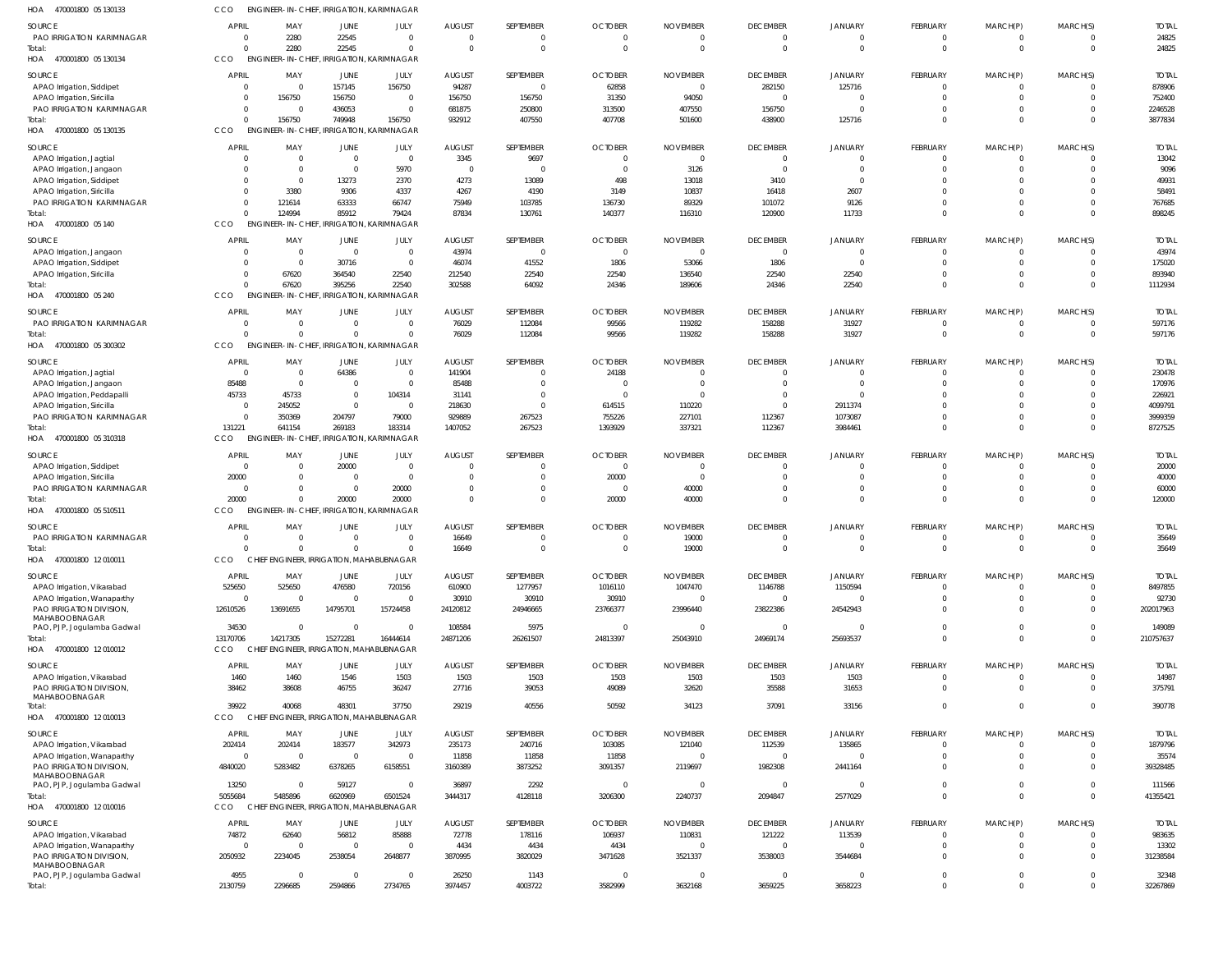| HOA 470001800 12010017                                                         | CCO                                | CHIEF ENGINEER, IRRIGATION, MAHABUBNAGAR                    |                        |                                  |                                 |                             |                                  |                                   |                                   |                            |                                |                            |                      |                         |
|--------------------------------------------------------------------------------|------------------------------------|-------------------------------------------------------------|------------------------|----------------------------------|---------------------------------|-----------------------------|----------------------------------|-----------------------------------|-----------------------------------|----------------------------|--------------------------------|----------------------------|----------------------|-------------------------|
| <b>SOURCE</b><br>PAO IRRIGATION DIVISION,<br>MAHABOOBNAGAR                     | <b>APRIL</b><br>$\Omega$           | MAY<br>73480                                                | <b>JUNE</b><br>155395  | JULY<br>286753                   | <b>AUGUST</b><br>110000         | SEPTEMBER<br>106182         | <b>OCTOBER</b><br>744586         | <b>NOVEMBER</b><br>26939          | <b>DECEMBER</b><br>200834         | <b>JANUARY</b><br>120281   | <b>FEBRUARY</b><br>$\mathbf 0$ | MARCH(P)<br>$\overline{0}$ | MARCH(S)<br>$\Omega$ | <b>TOTAL</b><br>1824450 |
| Total:<br>HOA 470001800 12 010018                                              | $\Omega$<br><b>CCO</b>             | 73480<br>CHIEF ENGINEER, IRRIGATION, MAHABUBNAGAR           | 155395                 | 286753                           | 110000                          | 106182                      | 744586                           | 26939                             | 200834                            | 120281                     | $\Omega$                       | $\mathbf 0$                | $\Omega$             | 1824450                 |
| <b>SOURCE</b><br><b>PAO IRRIGATION DIVISION.</b><br>MAHABOOBNAGAR              | <b>APRIL</b><br>$\Omega$           | MAY<br>$\Omega$                                             | <b>JUNE</b><br>1002157 | JULY<br>$\overline{0}$           | <b>AUGUST</b><br>1696039        | SEPTEMBER<br>2129115        | <b>OCTOBER</b><br>1106128        | <b>NOVEMBER</b><br>226261         | <b>DECEMBER</b><br>1694867        | <b>JANUARY</b><br>548837   | <b>FEBRUARY</b><br>$\mathbf 0$ | MARCH(P)<br>0              | MARCH(S)<br>$\Omega$ | <b>TOTAI</b><br>8403404 |
| Total:<br>HOA 470001800 12020021                                               | $\Omega$<br><b>CCO</b>             | $\Omega$<br>CHIEF ENGINEER, IRRIGATION, MAHABUBNAGAR        | 1002157                | $\Omega$                         | 1696039                         | 2129115                     | 1106128                          | 226261                            | 1694867                           | 548837                     | $\Omega$                       | $\mathbf 0$                | $\Omega$             | 8403404                 |
| <b>SOURCE</b><br>PAO IRRIGATION DIVISION,<br><b>MAHABOOBNAGAR</b>              | <b>APRIL</b><br>$\Omega$           | MAY<br>$\overline{0}$                                       | JUNE<br>$\Omega$       | <b>JULY</b><br>17801             | <b>AUGUST</b><br>$\Omega$       | SEPTEMBER<br>53403          | <b>OCTOBER</b><br>$\overline{0}$ | <b>NOVEMBER</b><br>$\overline{0}$ | <b>DECEMBER</b><br>71204          | <b>JANUARY</b><br>$\Omega$ | <b>FEBRUARY</b><br>$\mathbf 0$ | MARCH(P)<br>0              | MARCH(S)<br>$\Omega$ | <b>TOTAL</b><br>142408  |
| Total:<br>HOA 470001800 12 110111                                              | $\Omega$<br><b>CCO</b>             | $\Omega$<br>CHIEF ENGINEER, IRRIGATION, MAHABUBNAGAR        | $\Omega$               | 17801                            | $\Omega$                        | 53403                       | $\Omega$                         | $\overline{0}$                    | 71204                             | $\Omega$                   | $\Omega$                       | $\mathbf 0$                | $\Omega$             | 142408                  |
| <b>SOURCE</b><br>PAO IRRIGATION DIVISION,                                      | <b>APRIL</b><br>$\Omega$           | MAY<br>$\Omega$                                             | JUNE<br>$\overline{0}$ | JULY<br>$\overline{0}$           | <b>AUGUST</b><br>$\Omega$       | SEPTEMBER<br>208132         | <b>OCTOBER</b><br>42390          | <b>NOVEMBER</b><br>36378          | <b>DECEMBER</b><br>187527         | <b>JANUARY</b><br>179211   | <b>FEBRUARY</b><br>$\mathbf 0$ | MARCH(P)<br>$\mathbf 0$    | MARCH(S)<br>$\Omega$ | <b>TOTAL</b><br>653638  |
| MAHABOOBNAGAR<br>Total:<br>HOA 470001800 12 130131                             | $\Omega$<br><b>CCO</b>             | $\Omega$<br>CHIEF ENGINEER, IRRIGATION, MAHABUBNAGAR        | $\Omega$               | $\Omega$                         | $\Omega$                        | 208132                      | 42390                            | 36378                             | 187527                            | 179211                     | $\mathbf{0}$                   | $\mathbf 0$                | $\Omega$             | 653638                  |
| <b>SOURCE</b>                                                                  | <b>APRIL</b>                       | MAY                                                         | JUNE                   | <b>JULY</b>                      | <b>AUGUST</b>                   | SEPTEMBER                   | <b>OCTOBER</b>                   | <b>NOVEMBER</b>                   | <b>DECEMBER</b>                   | <b>JANUARY</b>             | <b>FEBRUARY</b>                | MARCH(P)                   | MARCH(S)             | <b>TOTAL</b>            |
| APAO Irrigation, Vikarabad<br>PAO IRRIGATION DIVISION,<br>MAHABOOBNAGAR        | - 0<br>$\Omega$                    | $\overline{0}$<br>$\Omega$                                  | $\Omega$<br>113885     | $\overline{\mathbf{0}}$<br>13626 | $\Omega$<br>33248               | 2356<br>46836               | $\overline{0}$<br>31096          | 1767<br>95781                     | $\overline{0}$<br>9587            | $\Omega$<br>13000          | 0<br>$\mathbf 0$               | 0<br>$\mathbf 0$           | $\Omega$             | 4123<br>357059          |
| Total:<br>HOA 470001800 12 130132                                              | $\Omega$<br><b>CCO</b>             | $\Omega$<br>CHIEF ENGINEER, IRRIGATION, MAHABUBNAGAR        | 113885                 | 13626                            | 33248                           | 49192                       | 31096                            | 97548                             | 9587                              | 13000                      | $\mathbf{0}$                   | $\mathbf 0$                | $\Omega$             | 361182                  |
| <b>SOURCE</b>                                                                  | <b>APRIL</b>                       | MAY                                                         | JUNE                   | JULY                             | <b>AUGUST</b>                   | SEPTEMBER                   | <b>OCTOBER</b>                   | <b>NOVEMBER</b>                   | <b>DECEMBER</b>                   | <b>JANUARY</b>             | <b>FEBRUARY</b>                | MARCH(P)                   | MARCH(S)             | <b>TOTAL</b>            |
| APAO Irrigation, Vikarabad<br><b>PAO IRRIGATION DIVISION.</b>                  | - 0<br>$\Omega$                    | - 0<br>$\Omega$                                             | $\Omega$<br>32000      | $\overline{0}$<br>$\overline{0}$ | $\Omega$<br>423495              | $\mathbf{0}$<br>141940      | $\Omega$<br>471570               | 49799<br>345120                   | $\overline{0}$<br>473100          | $\Omega$<br>19975          | 0<br>$\Omega$                  | 0<br>$\Omega$              | $\Omega$<br>$\Omega$ | 49799<br>1907200        |
| MAHABOOBNAGAR<br>Total:<br>HOA 470001800 12 130134                             | $\Omega$<br><b>CCO</b>             | $\Omega$<br>CHIEF ENGINEER, IRRIGATION, MAHABUBNAGAR        | 32000                  | $\Omega$                         | 423495                          | 141940                      | 471570                           | 394919                            | 473100                            | 19975                      | $\Omega$                       | $\Omega$                   | $\Omega$             | 1956999                 |
| SOURCE                                                                         | <b>APRIL</b>                       | MAY                                                         | JUNE                   | JULY                             | <b>AUGUST</b>                   | SEPTEMBER                   | <b>OCTOBER</b>                   | <b>NOVEMBER</b>                   | <b>DECEMBER</b>                   | <b>JANUARY</b>             | FEBRUARY                       | MARCH(P)                   | MARCH(S)             | <b>TOTAI</b>            |
| PAO IRRIGATION DIVISION,<br>MAHABOOBNAGAR<br>Total:<br>HOA 470001800 12 130135 | $\Omega$<br>$\Omega$<br><b>CCO</b> | - 0<br>$\Omega$<br>CHIEF ENGINEER, IRRIGATION, MAHABUBNAGAR | 537434<br>537434       | 216634<br>216634                 | 194286<br>194286                | 502042<br>502042            | 633293<br>633293                 | 567290<br>567290                  | 350660<br>350660                  | 282861<br>282861           | $\mathbf 0$<br>$\mathbf{0}$    | $\mathbf 0$<br>$\mathbf 0$ | $\Omega$<br>$\Omega$ | 3284500<br>3284500      |
| SOURCE                                                                         | <b>APRIL</b>                       | MAY                                                         | JUNE                   | JULY                             | <b>AUGUST</b>                   | SEPTEMBER                   | <b>OCTOBER</b>                   | <b>NOVEMBER</b>                   | <b>DECEMBER</b>                   | <b>JANUARY</b>             | FEBRUARY                       | MARCH(P)                   | MARCH(S)             | <b>TOTAL</b>            |
| PAO IRRIGATION DIVISION,<br>MAHABOOBNAGAR<br>Total:                            | $\Omega$<br>$\Omega$               | $\overline{0}$<br>$\Omega$                                  | 91009<br>91009         | 43395<br>43395                   | 10975<br>10975                  | 79290<br>79290              | 21642<br>21642                   | 129863<br>129863                  | 20948<br>20948                    | 12877<br>12877             | $\mathbf 0$<br>$\mathbf{0}$    | $\Omega$<br>$\mathbf 0$    | $\Omega$<br>$\Omega$ | 409999<br>409999        |
| HOA 470001800 12 140<br>SOURCE                                                 | <b>CCO</b><br><b>APRIL</b>         | CHIEF ENGINEER, IRRIGATION, MAHABUBNAGAR<br>MAY             | JUNE                   | JULY                             | <b>AUGUST</b>                   | SEPTEMBER                   | <b>OCTOBER</b>                   | <b>NOVEMBER</b>                   | <b>DECEMBER</b>                   | <b>JANUARY</b>             | <b>FEBRUARY</b>                | MARCH(P)                   | MARCH(S)             | <b>TOTAL</b>            |
| PAO IRRIGATION DIVISION,<br>MAHABOOBNAGAR                                      | $\overline{0}$                     | - 0                                                         | 123430                 | 32540                            | 15234                           | $\overline{0}$              | $\Omega$                         | $\Omega$                          | 97300                             | 44430                      | $\mathbf 0$                    | $\mathbf 0$                | $\Omega$             | 312934                  |
| Total:<br>HOA 470001800 12 240                                                 | $\Omega$<br>CCO                    | $\Omega$<br>CHIEF ENGINEER, IRRIGATION, MAHABUBNAGAR        | 123430                 | 32540                            | 15234                           | $\mathbf 0$                 | $\Omega$                         | $\overline{0}$                    | 97300                             | 44430                      | $\mathbf 0$                    | $\mathbf 0$                | $\Omega$             | 312934                  |
| SOURCE<br><b>PAO IRRIGATION DIVISION.</b><br>MAHABOOBNAGAR                     | <b>APRIL</b><br>$\overline{0}$     | MAY<br>$\Omega$                                             | JUNE<br>64579          | JULY<br>66994                    | <b>AUGUST</b><br>44798          | SEPTEMBER<br>$\mathbf{0}$   | <b>OCTOBER</b><br>29005          | <b>NOVEMBER</b><br>45869          | <b>DECEMBER</b><br>$\Omega$       | <b>JANUARY</b><br>35314    | FEBRUARY<br>$\mathbf 0$        | MARCH(P)<br>$\Omega$       | MARCH(S)<br>$\Omega$ | <b>TOTAL</b><br>286559  |
| Total:<br>HOA 470001800 12 280281                                              | $\Omega$<br>CCO                    | $\Omega$<br>CHIEF ENGINEER, IRRIGATION, MAHABUBNAGAR        | 64579                  | 66994                            | 44798                           | $\mathbf 0$                 | 29005                            | 45869                             | $\overline{0}$                    | 35314                      | $\mathbf 0$                    | $\mathbf 0$                | $\Omega$             | 286559                  |
| SOURCE<br>PAO IRRIGATION DIVISION,                                             | APRIL<br>$\overline{0}$            | MAY<br>$\overline{0}$                                       | JUNE<br>$\Omega$       | JULY<br>$\overline{0}$           | <b>AUGUST</b><br>$\overline{0}$ | SEPTEMBER<br>300000         | <b>OCTOBER</b><br>$\overline{0}$ | <b>NOVEMBER</b><br>$\overline{0}$ | <b>DECEMBER</b><br>$\overline{0}$ | <b>JANUARY</b><br>3300000  | FEBRUARY<br>$\mathbf{0}$       | MARCH(P)<br>$\mathbf 0$    | MARCH(S)<br>$\Omega$ | <b>TOTAL</b><br>3600000 |
| MAHABOOBNAGAR<br>Total:                                                        | $\Omega$                           | $\Omega$                                                    | $\Omega$               | $\overline{0}$                   | $\Omega$                        | 300000                      | $\Omega$                         | $\overline{0}$                    | $\overline{0}$                    | 3300000                    | $\mathbf 0$                    | $\mathbf 0$                | $\Omega$             | 3600000                 |
| HOA 470001800 12 290291<br>SOURCE                                              | CCO<br>APRIL                       | CHIEF ENGINEER, IRRIGATION, MAHABUBNAGAR<br>MAY             | JUNE                   | JULY                             | <b>AUGUST</b>                   | SEPTEMBER                   | <b>OCTOBER</b>                   | <b>NOVEMBER</b>                   | <b>DECEMBER</b>                   | <b>JANUARY</b>             | FEBRUARY                       | MARCH(P)                   | MARCH(S)             | <b>TOTAL</b>            |
| <b>PAO IRRIGATION DIVISION.</b><br>MAHABOOBNAGAR                               | 707160                             | 871080                                                      | 978970                 | 801410                           | 1091999                         | 1607229                     | 1295960                          | 1302430                           | 1303710                           | 1324840                    | $\mathbf 0$                    | $\Omega$                   | $\Omega$             | 11284788                |
| Total:<br>HOA 470001800 12 290292                                              | 707160<br>CCO                      | 871080<br>CHIEF ENGINEER, IRRIGATION, MAHABUBNAGAR          | 978970                 | 801410                           | 1091999                         | 1607229                     | 1295960                          | 1302430                           | 1303710                           | 1324840                    | $\mathbf{0}$                   | $\mathbf 0$                | $\Omega$             | 11284788                |
| SOURCE<br>PAO IRRIGATION DIVISION,<br>MAHABOOBNAGAR                            | <b>APRIL</b><br>$\overline{0}$     | MAY<br>$\overline{0}$                                       | JUNE<br>1504           | JULY<br>$\overline{0}$           | <b>AUGUST</b><br>$\Omega$       | SEPTEMBER<br>$\overline{0}$ | <b>OCTOBER</b><br>$\Omega$       | <b>NOVEMBER</b><br>$\Omega$       | <b>DECEMBER</b><br>$\overline{0}$ | <b>JANUARY</b><br>$\Omega$ | FEBRUARY<br>$\overline{0}$     | MARCH(P)<br>$\mathbf 0$    | MARCH(S)<br>$\Omega$ | <b>TOTAL</b><br>1504    |
| Total:<br>HOA 470001800 12 290293                                              | $\Omega$<br>CCO                    | $\Omega$<br>CHIEF ENGINEER, IRRIGATION, MAHABUBNAGAR        | 1504                   | $\Omega$                         | $\Omega$                        | $\mathbf 0$                 | $\overline{0}$                   | $\overline{0}$                    | $\overline{0}$                    | $\Omega$                   | $\mathbf 0$                    | $\mathbf 0$                | $\Omega$             | 1504                    |
| <b>SOURCE</b><br>PAO IRRIGATION DIVISION,                                      | <b>APRIL</b><br>271227             | MAY<br>333749                                               | JUNE<br>358869         | JULY<br>307253                   | <b>AUGUST</b><br>198899         | SEPTEMBER<br>246643         | <b>OCTOBER</b><br>93688          | <b>NOVEMBER</b><br>94158          | <b>DECEMBER</b><br>94251          | <b>JANUARY</b><br>95792    | FEBRUARY<br>$\mathbf 0$        | MARCH(P)<br>$\mathbf 0$    | MARCH(S)<br>$\Omega$ | <b>TOTAL</b><br>2094529 |
| MAHABOOBNAGAR<br>Total:<br>HOA 470001800 12 290294                             | 271227<br>CCO                      | 333749<br>CHIEF ENGINEER, IRRIGATION, MAHABUBNAGAR          | 358869                 | 307253                           | 198899                          | 246643                      | 93688                            | 94158                             | 94251                             | 95792                      | $\mathbf 0$                    | $\mathbf 0$                | $\Omega$             | 2094529                 |
| SOURCE                                                                         | APRIL                              | MAY                                                         | JUNE                   | JULY                             | <b>AUGUST</b>                   | SEPTEMBER                   | <b>OCTOBER</b>                   | <b>NOVEMBER</b>                   | <b>DECEMBER</b>                   | <b>JANUARY</b>             | FEBRUARY                       | MARCH(P)                   | MARCH(S)             | <b>TOTAL</b>            |
| PAO IRRIGATION DIVISION,<br>MAHABOOBNAGAR                                      | 136495                             | 113809                                                      | 138819                 | 105775                           | 165007                          | 235169                      | 158964                           | 159675                            | 159892                            | 163387                     | $\overline{0}$                 | $\overline{0}$             | $\Omega$             | 1536992                 |
| Total:<br>HOA 470001800 12 290295                                              | 136495<br>CCO                      | 113809<br>CHIEF ENGINEER, IRRIGATION, MAHABUBNAGAR          | 138819                 | 105775                           | 165007                          | 235169                      | 158964                           | 159675                            | 159892                            | 163387                     | $\mathbf 0$                    | $\mathbf 0$                | $\Omega$             | 1536992                 |
| <b>SOURCE</b><br>PAO IRRIGATION DIVISION,<br>MAHABOOBNAGAR                     | <b>APRIL</b><br>$\overline{0}$     | MAY<br>$\Omega$                                             | JUNE<br>$\Omega$       | JULY<br>16000                    | <b>AUGUST</b><br>$\Omega$       | SEPTEMBER<br>$\mathbf{0}$   | <b>OCTOBER</b><br>$\Omega$       | <b>NOVEMBER</b><br>$\overline{0}$ | <b>DECEMBER</b><br>$\overline{0}$ | <b>JANUARY</b><br>$\Omega$ | <b>FEBRUARY</b><br>$\mathbf 0$ | MARCH(P)<br>$\mathbf 0$    | MARCH(S)<br>$\Omega$ | <b>TOTAL</b><br>16000   |
| Total:                                                                         | $\overline{0}$                     | $\overline{0}$                                              | $\Omega$               | 16000                            | $\overline{0}$                  | $\mathbf 0$                 | $\overline{0}$                   | $\overline{0}$                    | $\overline{0}$                    | $\overline{0}$             | $\mathbf 0$                    | $\mathbf 0$                | $\overline{0}$       | 16000                   |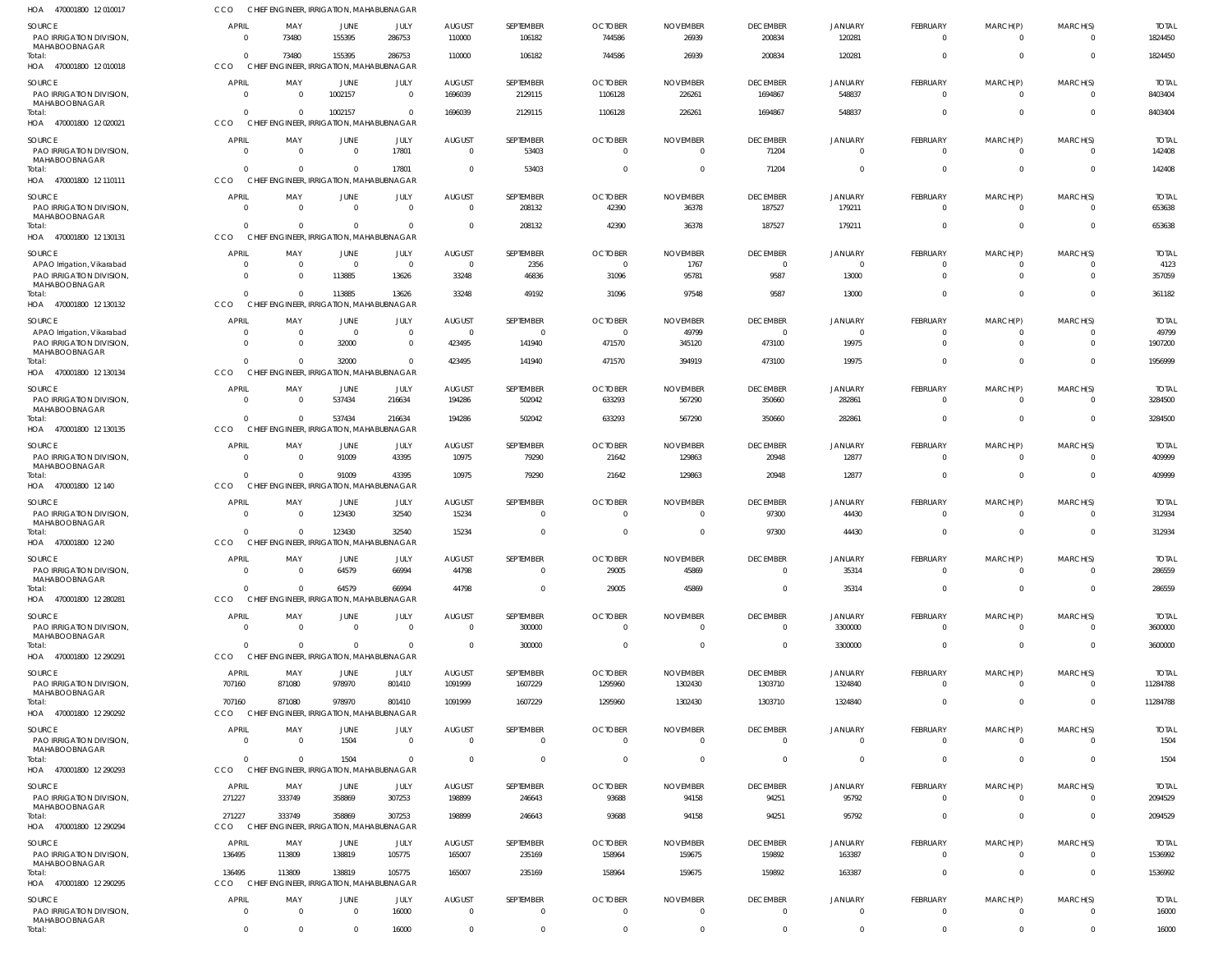| 470001800 12 290296<br>HOA                                            | <b>CCO</b>               |                    | CHIEF ENGINEER, IRRIGATION, MAHABUBNAGAR             |                                  |                                  |                                  |                            |                             |                                   |                                  |                            |                          |                                     |                         |
|-----------------------------------------------------------------------|--------------------------|--------------------|------------------------------------------------------|----------------------------------|----------------------------------|----------------------------------|----------------------------|-----------------------------|-----------------------------------|----------------------------------|----------------------------|--------------------------|-------------------------------------|-------------------------|
| SOURCE<br><b>PAO IRRIGATION DIVISION.</b><br>MAHABOOBNAGAR            | <b>APRIL</b><br>$\Omega$ | MAY<br>$\cap$      | <b>JUNE</b><br>$\Omega$                              | JULY<br>$\overline{0}$           | <b>AUGUST</b><br>$\overline{0}$  | SEPTEMBER<br>531652              | <b>OCTOBER</b>             | <b>NOVEMBER</b><br>59655    | <b>DECEMBER</b><br>83057          | <b>JANUARY</b><br>$\overline{0}$ | FEBRUARY<br>$\mathbf 0$    | MARCH(P)<br>$\mathbf{0}$ | MARCH(S)<br>$\overline{\mathbf{0}}$ | <b>TOTAL</b><br>674364  |
| Total:<br>470001800 12 300301<br>HOA                                  | $\Omega$<br>CCO          | $\Omega$           | $\Omega$<br>CHIEF ENGINEER, IRRIGATION, MAHABUBNAGAR | $\overline{0}$                   | $\Omega$                         | 531652                           | $\Omega$                   | 59655                       | 83057                             | $\overline{0}$                   | $\mathbf 0$                | $\mathbf 0$              | $\Omega$                            | 674364                  |
| SOURCE<br>PAO IRRIGATION DIVISION,<br>MAHABOOBNAGAR                   | <b>APRIL</b><br>$\Omega$ | MAY<br>$\Omega$    | JUNE<br>$\Omega$                                     | JULY<br>$\overline{0}$           | <b>AUGUST</b><br>116000          | SEPTEMBER<br>142000              | <b>OCTOBER</b><br>1153600  | <b>NOVEMBER</b><br>233250   | <b>DECEMBER</b><br>385600         | JANUARY<br>314684                | FEBRUARY<br>$\mathbf 0$    | MARCH(P)<br>$\mathbf 0$  | MARCH(S)<br>$\Omega$                | <b>TOTAL</b><br>2345134 |
| Total:<br>HOA 470001800 12 300302                                     | $\Omega$<br>CCO          | $\Omega$           | $\Omega$<br>CHIEF ENGINEER, IRRIGATION, MAHABUBNAGAR | $\Omega$                         | 116000                           | 142000                           | 1153600                    | 233250                      | 385600                            | 314684                           | $\mathbf 0$                | $\mathbf 0$              | $\overline{0}$                      | 2345134                 |
| SOURCE                                                                | <b>APRIL</b>             | MAY                | <b>JUNE</b>                                          | JULY                             | <b>AUGUST</b>                    | SEPTEMBER                        | <b>OCTOBER</b>             | <b>NOVEMBER</b>             | <b>DECEMBER</b>                   | JANUARY                          | FEBRUARY                   | MARCH(P)                 | MARCH(S)                            | <b>TOTAL</b>            |
| APAO Irrigation, Nagarkurnool<br>APAO Irrigation, Vikarabad           | 241444<br>$\Omega$       | $\Omega$<br>- 0    | $\overline{0}$<br>$\Omega$                           | $\overline{0}$<br>$\overline{0}$ | $\overline{0}$<br>$\overline{0}$ | $\overline{0}$<br>$\overline{0}$ | - 0<br>193086              | - 0<br>109138               | $\overline{0}$<br>54569           | $\overline{0}$<br>54569          | $\mathbf 0$<br>$\mathbf 0$ | 0<br>$\mathbf 0$         | $\Omega$<br>$\Omega$                | 241444<br>411362        |
| PAO IRRIGATION DIVISION,                                              | 1058987                  |                    | 423330                                               | 260180                           | 238286                           | 450375                           | 2126852                    | 3409266                     | 2005490                           | 652753                           | $\mathbf 0$                | $\mathbf 0$              | $\Omega$                            | 10625519                |
| MAHABOOBNAGAR<br>Total:<br>HOA 470001800 12 310318                    | 1300431<br>CCO           | $\cap$             | 423330<br>CHIEF ENGINEER, IRRIGATION, MAHABUBNAGAR   | 260180                           | 238286                           | 450375                           | 2319938                    | 3518404                     | 2060059                           | 707322                           | $\mathbf 0$                | $\mathbf 0$              | $\overline{0}$                      | 11278325                |
|                                                                       |                          |                    |                                                      |                                  |                                  |                                  |                            |                             |                                   |                                  |                            |                          |                                     |                         |
| <b>SOURCE</b><br>PAO IRRIGATION DIVISION,<br>MAHABOOBNAGAR            | <b>APRIL</b><br>20000    | MAY<br>$\Omega$    | <b>JUNE</b><br>$\Omega$                              | JULY<br>$\overline{0}$           | <b>AUGUST</b><br>$\overline{0}$  | SEPTEMBER<br>20000               | <b>OCTOBER</b><br>$\Omega$ | <b>NOVEMBER</b><br>$\Omega$ | <b>DECEMBER</b><br>$\overline{0}$ | <b>JANUARY</b><br>20000          | FEBRUARY<br>$\overline{0}$ | MARCH(P)<br>$\mathbf{0}$ | MARCH(S)<br>$\overline{0}$          | <b>TOTAL</b><br>60000   |
| Total:<br>HOA 470001800 12 510511                                     | 20000<br>CCO             | $\Omega$           | $\Omega$<br>CHIEF ENGINEER, IRRIGATION, MAHABUBNAGAR | $\Omega$                         | $\Omega$                         | 20000                            | $\Omega$                   | - 0                         | $\overline{0}$                    | 20000                            | $\mathbf 0$                | $\mathbf 0$              | $\overline{0}$                      | 60000                   |
| <b>SOURCE</b>                                                         | <b>APRIL</b>             | MAY                |                                                      |                                  |                                  | SEPTEMBER                        |                            | <b>NOVEMBER</b>             | <b>DECEMBER</b>                   |                                  | FEBRUARY                   | MARCH(P)                 | MARCH(S)                            | <b>TOTAL</b>            |
| PAO IRRIGATION DIVISION,                                              | $\Omega$                 | - 0                | <b>JUNE</b><br>18539                                 | JULY<br>$\overline{0}$           | <b>AUGUST</b><br>$\overline{0}$  | $\overline{0}$                   | <b>OCTOBER</b><br>77633    | $\Omega$                    | $\overline{0}$                    | JANUARY<br>$\overline{0}$        | $\mathbf 0$                | $\mathbf{0}$             | $\Omega$                            | 96172                   |
| MAHABOOBNAGAR<br>Total:                                               | $\Omega$                 | $\cap$             | 18539                                                | $\overline{0}$                   | $\Omega$                         | $\overline{0}$                   | 77633                      |                             | $\overline{0}$                    | $\overline{0}$                   | $\mathbf{0}$               | $\mathbf 0$              | $\Omega$                            | 96172                   |
| HOA 470001800 19 010011                                               | CCO                      |                    | CHIEF ENGINEER, QUALITY CONTROL, TS                  |                                  |                                  |                                  |                            |                             |                                   |                                  |                            |                          |                                     |                         |
| SOURCE                                                                | <b>APRIL</b>             | MAY                | JUNE                                                 | JULY                             | AUGUST                           | SEPTEMBER                        | <b>OCTOBER</b>             | <b>NOVEMBER</b>             | <b>DECEMBER</b>                   | JANUARY                          | FEBRUARY                   | MARCH(P)                 | MARCH(S)                            | <b>TOTAL</b>            |
| APAO Irrigation, Peddapalli<br>APAO Irrigation, Siddipet              | 1300940<br>733650        | 1225094<br>871890  | 1529715<br>751280                                    | 1306426<br>909875                | 1394190<br>1574006               | 2494368<br>1301940               | 2008840<br>1408467         | 2129023<br>1379900          | 2163607<br>1417528                | 2113748<br>1376520               | $\Omega$<br>-0             | $\Omega$<br>0            | $\Omega$<br>$\Omega$                | 17665951<br>11725056    |
| <b>PAO - IRRIGATION DIVISION</b>                                      | 2729687                  | 2970332            | 2950572                                              | 3168365                          | 5025498                          | 4679644                          | 4724995                    | 4722701                     | 6303053                           | 4731140                          | $\mathbf 0$                | $\Omega$                 | $\Omega$                            | 42005987                |
| HANUMAKONDA                                                           |                          |                    |                                                      |                                  |                                  |                                  |                            | 2912164                     |                                   | 3027798                          | $\Omega$                   | $\Omega$                 | $\Omega$                            | 25572751                |
| PAO IRRIGATION KARIMNAGAR<br>PAO IRRIGATION DIVISION HYDERABAD        | 1695145<br>3513307       | 1676080<br>3181925 | 1804048<br>3530075                                   | 1825515<br>3518313               | 3530016<br>5911195               | 3105401<br>5118882               | 2943355<br>5175914         | 5091002                     | 3053229<br>5216279                | 5099946                          | $\Omega$                   | $\Omega$                 | $\Omega$                            | 45356838                |
| PAO IRRIGATION DIVISION KHAMMAM                                       | 1129090                  | 1551138            | 1627940                                              | 1478540                          | 1808499                          | 2620196                          | 2226708                    | 2123894                     | 2352899                           | 2231451                          | $\Omega$                   | $\Omega$                 | $\Omega$                            | 19150355                |
| PAO IRRIGATION DIVISION NALGONDA                                      | 1671075                  | 1615055            | 1533361                                              | 1373511                          | 2517444                          | 2165435                          | 2266655                    | 2398207                     | 2510056                           | 2418278                          | $\Omega$                   | $\Omega$                 | $\Omega$                            | 20469077                |
| PAO IRRIGATION DIVISION,<br>MAHABOOBNAGAR                             | 1538090                  | 1701721            | 1741758                                              | 1680590                          | 2956670                          | 2883531                          | 2553317                    | 2757721                     | 2885156                           | 2774130                          | $\Omega$                   | $\Omega$                 | $\Omega$                            | 23472684                |
| PAO IRRIGATION NIZAMABAD                                              | 1196066<br>1127750       | 1196102<br>1226525 | 1160210<br>1118858                                   | 1716317<br>1175200               | 1894587<br>1050680               | 2086004<br>2146621               | 2072878<br>1667630         | 2033105<br>1694390          | 2001600<br>1702050                | 2143757<br>1704760               | $\Omega$<br>$\mathbf 0$    | $\Omega$<br>$\mathbf 0$  | $\Omega$<br>$\mathbf 0$             | 17500626<br>14614464    |
| PAO Irrigation Nirmal<br>Total:                                       | 16634800                 | 17215862           | 17747817                                             | 18152652                         | 27662785                         | 28602022                         | 27048759                   | 27242107                    | 29605457                          | 27621528                         | $\mathbf 0$                | $\mathbf 0$              | $\Omega$                            | 237533789               |
| HOA 470001800 19 010012                                               | CCO                      |                    | CHIEF ENGINEER, QUALITY CONTROL, TS                  |                                  |                                  |                                  |                            |                             |                                   |                                  |                            |                          |                                     |                         |
| SOURCE                                                                | <b>APRIL</b>             | MAY                | JUNE                                                 | JULY                             | <b>AUGUST</b>                    | SEPTEMBER                        | <b>OCTOBER</b>             | <b>NOVEMBER</b>             | <b>DECEMBER</b>                   | JANUARY                          | FEBRUARY                   | MARCH(P)                 | MARCH(S)                            | <b>TOTAL</b>            |
| APAO Irrigation, Peddapalli                                           | 13940                    | 15840              | 25695                                                | 13364                            | 14595                            | 30855                            | 19945                      | 20535                       | 20535                             | 20735                            | $\overline{0}$             | $\mathbf 0$              | $\Omega$                            | 196039                  |
| <b>PAO - IRRIGATION DIVISION</b><br><b>HANUMAKONDA</b>                | 25658                    | 30133              | 28218                                                | 28648                            | 41533                            | 37084                            | 35823                      | 38763                       | 37915                             | 37013                            | $\mathbf{0}$               | $\mathbf 0$              | $\Omega$                            | 340788                  |
| PAO IRRIGATION KARIMNAGAR                                             | 22270                    | 21320              | 20177                                                | 24337                            | 32262                            | 29754                            | 28223                      | 27868                       | 29844                             | 64176                            | $\Omega$                   | $\Omega$                 | $\Omega$                            | 300231                  |
| PAO IRRIGATION DIVISION HYDERABAD<br>PAO IRRIGATION DIVISION KHAMMAM  | 72354                    | 65315              | 67515                                                | 71965                            | 94982                            | 85215                            | 84259<br>19510             | 97941                       | 86548                             | 96415                            | $\Omega$<br>$\mathbf{0}$   | $\Omega$<br>$\Omega$     | $\Omega$<br>$\Omega$                | 822509                  |
| PAO IRRIGATION DIVISION NALGONDA                                      | 13505<br>2000            | 16209<br>2000      | 17851<br>2000                                        | 16815<br>3516                    | 16596<br>2000                    | 22886<br>4500                    | 7000                       | 18655<br>2700               | 29655<br>2000                     | 20505<br>12000                   | $\mathbf 0$                | $\mathbf{0}$             | $\overline{0}$                      | 192187<br>39716         |
| PAO IRRIGATION DIVISION,                                              | 4400                     | 2000               | 2000                                                 | 2000                             | 2000                             | 2000                             | 533                        | $\Omega$                    | $\overline{0}$                    | $\overline{0}$                   | $\mathbf 0$                | $\mathbf 0$              | $\Omega$                            | 14933                   |
| MAHABOOBNAGAR<br>PAO IRRIGATION NIZAMABAD                             | 6521                     | 5250               | 5150                                                 | 9000                             | 8400                             | 8800                             | 8400                       | 8400                        | 7950                              | 8850                             | $\mathbf{0}$               | $\mathbf 0$              | $\overline{0}$                      | 76721                   |
| PAO Irrigation Nirmal                                                 | 4420                     | 4220               | 4220                                                 | 4220                             | 4220                             | 4220                             | 4220                       | 4220                        | 4220                              | 4220                             | $\mathbf 0$                | $\mathbf{0}$             | $\Omega$                            | 42400                   |
| Total:                                                                | 165068                   | 162287             | 172826                                               | 173865                           | 216588                           | 225314                           | 207913                     | 219082                      | 218667                            | 263914                           | $\mathbf 0$                | $\Omega$                 | $\Omega$                            | 2025524                 |
| HOA<br>470001800 19 010013                                            | CCO                      |                    | CHIEF ENGINEER, QUALITY CONTROL, TS                  |                                  |                                  |                                  |                            |                             |                                   |                                  |                            |                          |                                     |                         |
| SOURCE                                                                | <b>APRIL</b>             | MAY                | JUNE                                                 | JULY                             | <b>AUGUST</b>                    | SEPTEMBER                        | <b>OCTOBER</b>             | <b>NOVEMBER</b>             | <b>DECEMBER</b>                   | JANUARY                          | <b>FEBRUARY</b>            | MARCH(P)                 | MARCH(S)                            | <b>TOTAL</b>            |
| APAO Irrigation, Peddapalli                                           | 500798                   | 469829             | 612900                                               | 502694                           | 536073                           | 538757<br>94363                  | 201806                     | 196929                      | 205279                            | 237772                           | $^{\circ}$<br>$\mathbf 0$  | $\Omega$<br>$\mathbf 0$  | $\Omega$<br>$\Omega$                | 4002837                 |
| APAO Irrigation, Siddipet<br><b>PAO - IRRIGATION DIVISION</b>         | 282631<br>1064504        | 335666<br>1156934  | 289278<br>1310335                                    | 344706<br>1220049                | 197217<br>927964                 | 542574                           | 327117<br>1213689          | 129256<br>832259            | 118580<br>495285                  | 99765<br>484223                  | $\Omega$                   | $\Omega$                 | $\Omega$                            | 2218579<br>9247816      |
| HANUMAKONDA                                                           |                          |                    |                                                      |                                  |                                  |                                  |                            |                             |                                   |                                  |                            |                          |                                     |                         |
| <b>PAO IRRIGATION KARIMNAGAR</b><br>PAO IRRIGATION DIVISION HYDERABAD | 651579<br>1370260        | 644186<br>1221753  | 890654<br>1697515                                    | 701562<br>1368265                | 49413<br>775422                  | 288507<br>511297                 | 313873<br>492024           | 210884<br>511160            | 238305<br>455040                  | 227860<br>418811                 | $\Omega$<br>$\Omega$       | $\Omega$<br>$\Omega$     | $\Omega$<br>$\Omega$                | 4216823<br>8821547      |
| PAO IRRIGATION DIVISION KHAMMAM                                       | 433187                   | 594894             | 931982                                               | 567051                           | 734273                           | 350776                           | 193261                     | 376741                      | 177040                            | 168260                           | $\Omega$                   | $\Omega$                 | $\Omega$                            | 4527465                 |
| PAO IRRIGATION DIVISION NALGONDA                                      | 500079                   | 994608             | 590794                                               | 509242                           | 391796                           | 221509                           | 239846                     | 284010                      | 255050                            | 215958                           | $\Omega$                   | $\Omega$                 | $\Omega$                            | 4202892                 |
| PAO IRRIGATION DIVISION,<br>MAHABOOBNAGAR                             | 591847                   | 655196             | 672713                                               | 646754                           | 354404                           | 226878                           | 425985                     | 199793                      | 209089                            | 201645                           | $\Omega$                   | $\Omega$                 | $\Omega$                            | 4184304                 |
| PAO IRRIGATION NIZAMABAD                                              | 460325                   | 460227             | 446438                                               | 683659                           | 210584                           | 204615                           | 530988                     | 157044                      | 155201                            | 165513                           | $\Omega$                   | $\Omega$                 | $\Omega$                            | 3474594                 |
| PAO Irrigation Nirmal<br>Total:                                       | 433982<br>6289192        | 472281<br>7005574  | 519711<br>7962320                                    | 452315<br>6996297                | 404526<br>4581672                | 378037<br>3357313                | 138033<br>4076622          | 127973<br>3026049           | 128529<br>2437398                 | 128727<br>2348534                | $\mathbf 0$<br>$\Omega$    | $\mathbf 0$<br>$\Omega$  | $\overline{0}$<br>$\Omega$          | 3184114<br>48080971     |
| HOA 470001800 19 010016                                               | CCO                      |                    | CHIEF ENGINEER, QUALITY CONTROL, TS                  |                                  |                                  |                                  |                            |                             |                                   |                                  |                            |                          |                                     |                         |
| SOURCE                                                                | <b>APRIL</b>             | MAY                | JUNE                                                 | JULY                             | <b>AUGUST</b>                    | SEPTEMBER                        | <b>OCTOBER</b>             | <b>NOVEMBER</b>             | <b>DECEMBER</b>                   | JANUARY                          | FEBRUARY                   | MARCH(P)                 | MARCH(S)                            | <b>TOTAL</b>            |
| APAO Irrigation, Peddapalli                                           | 224705                   | 219257             | 271296                                               | 223595                           | 247875                           | 466833                           | 313109                     | 331495                      | 336831                            | 326872                           | $\overline{0}$             | $\mathbf 0$              | $\overline{\mathbf{0}}$             | 2961868                 |
| APAO Irrigation, Siddipet                                             | 98759                    | 118590             | 102039                                               | 122766                           | 224075                           | 163851                           | 173362                     | 166747                      | 171934                            | 165328                           | $\mathbf 0$                | $\mathbf{0}$             | $\overline{0}$                      | 1507451                 |
| <b>PAO - IRRIGATION DIVISION</b><br>HANUMAKONDA                       | 495345                   | 551631             | 540393                                               | 565289                           | 937209                           | 777642                           | 779859                     | 803187                      | 809608                            | 776953                           | $\mathbf 0$                | $\mathbf 0$              | $\Omega$                            | 7037116                 |
| PAO IRRIGATION KARIMNAGAR                                             | 301129                   | 293329             | 310448                                               | 314641                           | 542376                           | 500619                           | 454493                     | 448383                      | 473633                            | 468411                           | $\mathbf 0$                | $\mathbf{0}$             | $\Omega$                            | 4107462                 |
| PAO IRRIGATION DIVISION HYDERABAD                                     | 891107<br>190937         | 815914<br>254893   | 851757<br>266048                                     | 900626<br>246377                 | 1356937<br>321613                | 1100880<br>419149                | 1117146<br>319538          | 1094959<br>307587           | 1117862<br>364374                 | 1085150<br>326049                | $\mathbf 0$<br>$\mathbf 0$ | $\Omega$<br>$\mathbf{0}$ | $\Omega$<br>$\Omega$                | 10332338<br>3016565     |
| PAO IRRIGATION DIVISION KHAMMAM<br>PAO IRRIGATION DIVISION NALGONDA   | 222249                   | 201520             | 192706                                               | 187390                           | 327764                           | 248221                           | 261392                     | 279318                      | 292958                            | 278572                           | $\mathbf 0$                | $\mathbf 0$              | $\Omega$                            | 2492090                 |
| PAO IRRIGATION DIVISION,                                              | 252385                   | 262943             | 265346                                               | 257969                           | 486404                           | 418059                           | 365021                     | 396389                      | 411029                            | 396773                           | $\Omega$                   | $\Omega$                 | $\Omega$                            | 3512318                 |
| MAHABOOBNAGAR<br>PAO IRRIGATION NIZAMABAD                             | 200560                   | 193393             | 192408                                               | 284933                           | 261161                           | 296773                           | 284196                     | 276646                      | 270831                            | 288830                           | $\mathbf 0$                | $\mathbf 0$              | $\overline{0}$                      | 2549731                 |
|                                                                       |                          |                    |                                                      |                                  |                                  |                                  |                            |                             |                                   |                                  |                            |                          |                                     |                         |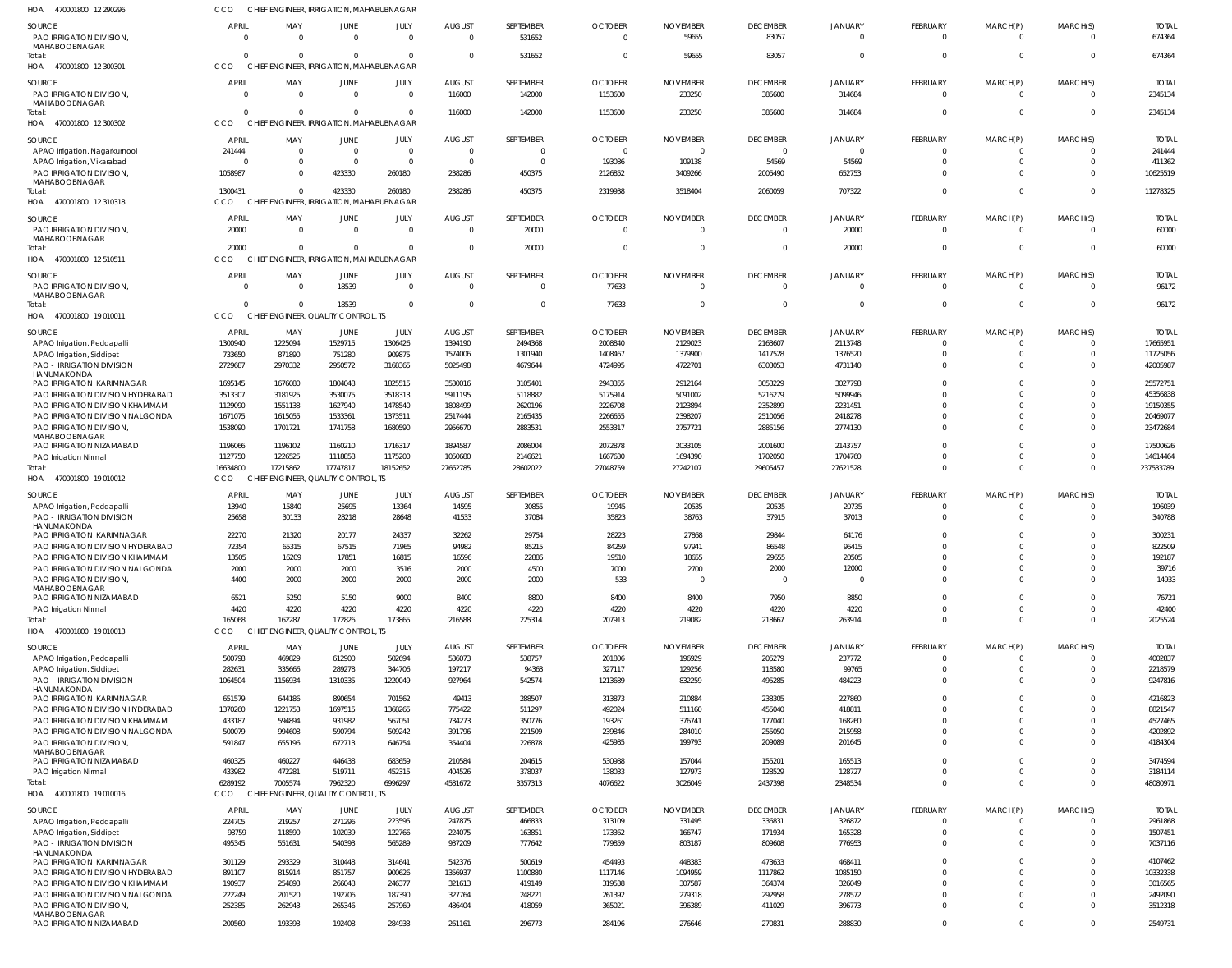470001800 19 010016 HOA CCO CHIEF ENGINEER, QUALITY CONTROL, TS

| HUA<br>470001800 19 010010                                           |                            |                 | EINGINEER, QUALII Y COINTROL, 13    |                        |                |                  |                            |                 |                          |                     |                            |                         |                            |                  |
|----------------------------------------------------------------------|----------------------------|-----------------|-------------------------------------|------------------------|----------------|------------------|----------------------------|-----------------|--------------------------|---------------------|----------------------------|-------------------------|----------------------------|------------------|
| SOURCE                                                               | <b>APRIL</b>               | MAY             | JUNE                                | JULY                   | <b>AUGUST</b>  | SEPTEMBER        | <b>OCTOBER</b>             | <b>NOVEMBER</b> | <b>DECEMBER</b>          | JANUARY             | FEBRUARY                   | MARCH(P)                | MARCH(S)                   | <b>TOTAL</b>     |
| PAO Irrigation Nirmal                                                | 155521                     | 173501          | 156558                              | 165897                 | 148027         | 355603           | 216645                     | 219552          | 220548                   | 220899              | $\mathbf 0$                | $\mathbf 0$             | $\overline{0}$             | 2032751          |
| Total:                                                               | 3032697                    | 3084971         | 3148999                             | 3269483                | 4853441        | 4747630          | 4284761                    | 4324263         | 4469608                  | 4333837             | $\overline{0}$             | $\mathbf 0$             | $\overline{0}$             | 39549690         |
| HOA 470001800 19 010017                                              | CCO                        |                 | CHIEF ENGINEER, QUALITY CONTROL, TS |                        |                |                  |                            |                 |                          |                     |                            |                         |                            |                  |
|                                                                      |                            |                 |                                     |                        |                |                  |                            |                 |                          |                     |                            |                         |                            |                  |
| SOURCE                                                               | <b>APRIL</b>               | MAY             | JUNE                                | JULY                   | <b>AUGUST</b>  | SEPTEMBER        | <b>OCTOBER</b>             | <b>NOVEMBER</b> | <b>DECEMBER</b>          | <b>JANUARY</b>      | FEBRUARY                   | MARCH(P)                | MARCH(S)                   | <b>TOTAL</b>     |
| APAO Irrigation, Siddipet                                            | $\Omega$                   | $\Omega$        | $\overline{0}$                      | $\overline{0}$         | $\overline{0}$ | $\Omega$         |                            | $\Omega$        | 100000                   |                     | $^{\circ}$                 | $\Omega$                | 0                          | 100000           |
| PAO - IRRIGATION DIVISION                                            | $\Omega$                   |                 | $\Omega$                            | $\Omega$               | 83412          | $\Omega$         | $\Omega$                   | 5051            | 115501                   | U                   | $\Omega$                   | $\Omega$                | $\Omega$                   | 203964           |
| HANUMAKONDA                                                          |                            |                 |                                     |                        |                |                  |                            |                 |                          |                     |                            |                         |                            |                  |
| <b>PAO IRRIGATION KARIMNAGAR</b>                                     | $\Omega$                   | $\Omega$        | $\Omega$                            | $\Omega$               | 24514          | $\Omega$         | <sup>0</sup>               |                 | $\overline{0}$           | $\Omega$            | $\Omega$                   | $\Omega$                | $\Omega$                   | 24514            |
| PAO IRRIGATION DIVISION HYDERABAD                                    | 71336                      | 181107          | $\Omega$                            | 100000                 | $\Omega$       | 32000            |                            | 174851          | 13325                    | 26750               | $\Omega$                   | $\Omega$                | $\Omega$                   | 599369           |
| PAO IRRIGATION DIVISION KHAMMAM                                      | $\Omega$                   | $\Omega$        | $\Omega$                            | $\Omega$               | $\Omega$       | 122818           |                            |                 | $\Omega$                 |                     | $\Omega$                   | $\Omega$                | $\Omega$                   | 122818           |
| PAO IRRIGATION DIVISION NALGONDA                                     | $\Omega$                   | 89761           | $\Omega$                            | 49890                  | $\overline{0}$ | - 0              |                            | 264745          | 19004                    | $\Omega$            | $\Omega$                   | $\Omega$                | $\Omega$                   | 423400           |
| PAO IRRIGATION DIVISION,                                             | $\Omega$                   | 21600           | $\Omega$                            | 65825                  | 100000         | 18104            | 34940                      |                 | 47859                    | 22050               | $\Omega$                   | $\Omega$                | $\Omega$                   | 310378           |
| MAHABOOBNAGAR                                                        |                            |                 |                                     |                        |                |                  |                            |                 |                          |                     |                            |                         |                            |                  |
| Total:                                                               | 71336                      | 292468          | $\Omega$                            | 215715                 | 207926         | 172922           | 34940                      | 444647          | 295689                   | 48800               | $\Omega$                   | $\mathbf 0$             | $\Omega$                   | 1784443          |
| HOA 470001800 19 010018                                              | CCO                        |                 | CHIEF ENGINEER, QUALITY CONTROL, TS |                        |                |                  |                            |                 |                          |                     |                            |                         |                            |                  |
| SOURCE                                                               | APRIL                      | MAY             | JUNE                                | JULY                   | <b>AUGUST</b>  | SEPTEMBER        | <b>OCTOBER</b>             | <b>NOVEMBER</b> | <b>DECEMBER</b>          | JANUARY             | FEBRUARY                   | MARCH(P)                | MARCH(S)                   | <b>TOTAL</b>     |
| APAO Irrigation, Peddapalli                                          | - 0                        | $\Omega$        | $\overline{0}$                      | 46326                  | $\overline{0}$ | $\overline{0}$   | 87288                      | $\Omega$        | 103279                   | $\mathbf 0$         | $\overline{0}$             | $^{\circ}$              | $\overline{0}$             | 236893           |
|                                                                      | $\Omega$                   | $\Omega$        | $\Omega$                            | $\overline{0}$         | $\overline{0}$ | 184822           | $\Omega$                   | - 0             | $\overline{0}$           | 186315              | $\overline{0}$             | $\mathbf{0}$            | $\Omega$                   | 371137           |
| APAO Irrigation, Siddipet                                            |                            |                 |                                     |                        |                |                  |                            |                 |                          |                     |                            |                         |                            |                  |
| PAO - IRRIGATION DIVISION<br>HANUMAKONDA                             | $\Omega$                   |                 | 36639                               | $\overline{0}$         | 38961          | 38050            | $\Omega$                   | 642750          | 92017                    | $\Omega$            | $\Omega$                   | $\mathbf 0$             | $\Omega$                   | 848417           |
| PAO IRRIGATION KARIMNAGAR                                            | - 0                        | $\Omega$        | - 0                                 | $\mathbf 0$            | $\Omega$       | 495131           | $\Omega$                   | 177376          | $\overline{0}$           | $\Omega$            | $\Omega$                   | $\Omega$                | $\Omega$                   | 672507           |
| PAO IRRIGATION DIVISION HYDERABAD                                    | 110615                     | $\Omega$        | 157476                              | $\overline{0}$         | 286138         | 391753           | 149756                     | 104515          | 359772                   | 67754               | $\Omega$                   | $\Omega$                | $\Omega$                   | 1627779          |
| PAO IRRIGATION DIVISION KHAMMAM                                      | $\Omega$                   | $\Omega$        | $\Omega$                            | $\Omega$               | 249261         | 146930           | $\Omega$                   | - 0             |                          | 122188              | $\Omega$                   | $\Omega$                | $\Omega$                   | 681136           |
|                                                                      | $\Omega$                   | $\Omega$        |                                     | $\overline{0}$         | $\Omega$       | 101740           | $\Omega$                   |                 | 162757<br>$\overline{0}$ |                     | $\mathbf 0$                | $\mathbf 0$             | $\Omega$                   |                  |
| PAO IRRIGATION DIVISION NALGONDA                                     |                            |                 | 186287                              |                        |                |                  |                            | 140608          |                          | 273602              |                            |                         |                            | 702237           |
| PAO IRRIGATION DIVISION,                                             | $\Omega$                   |                 | 232692                              | $\Omega$               | $\overline{0}$ | 83038            | 371370                     | $\Omega$        | 73337                    | $\Omega$            | $\Omega$                   | $\Omega$                | $\Omega$                   | 760437           |
| MAHABOOBNAGAR<br>PAO IRRIGATION NIZAMABAD                            | $\Omega$                   | $\Omega$        | $\Omega$                            | $\Omega$               | 84417          | 226808           | $\Omega$                   | 262678          | $\overline{0}$           | $\Omega$            | $\Omega$                   | $\Omega$                | $\Omega$                   | 573903           |
|                                                                      | $\Omega$                   |                 | 196219                              | $\Omega$               | $\overline{0}$ | 0                | $\Omega$                   | 291626          | $\Omega$                 | 113725              | $\mathbf 0$                | $\mathbf{0}$            | $\overline{0}$             | 601570           |
| PAO Irrigation Nirmal                                                |                            |                 |                                     |                        |                |                  |                            |                 |                          |                     |                            |                         | $\Omega$                   |                  |
| Total:                                                               | 110615                     | $\Omega$        | 809313                              | 46326                  | 658777         | 1668272          | 608414                     | 1619553         | 791162                   | 763584              | $\Omega$                   | $\Omega$                |                            | 7076016          |
| HOA 470001800 19 020021                                              | CCO                        |                 | CHIEF ENGINEER, QUALITY CONTROL, TS |                        |                |                  |                            |                 |                          |                     |                            |                         |                            |                  |
| SOURCE                                                               | APRIL                      | MAY             | JUNE                                | JULY                   | <b>AUGUST</b>  | SEPTEMBER        | <b>OCTOBER</b>             | <b>NOVEMBER</b> | <b>DECEMBER</b>          | <b>JANUARY</b>      | FEBRUARY                   | MARCH(P)                | MARCH(S)                   | <b>TOTAL</b>     |
| APAO Irrigation, Peddapalli                                          | -0                         |                 | 4869                                | $\Omega$               | $\Omega$       | 4869             | $\Omega$                   | 3246            | $\Omega$                 | 0                   | $\Omega$                   | $\Omega$                | $\Omega$                   | 12984            |
| PAO IRRIGATION DIVISION KHAMMAM                                      | $\Omega$                   | $\Omega$        | $\Omega$                            | $\Omega$               | $\Omega$       | - 0              | 12000                      | - 0             | $\Omega$                 | 8000                | $\Omega$                   | $\Omega$                | $\Omega$                   | 20000            |
|                                                                      |                            |                 |                                     | $\Omega$               | $\Omega$       | 4869             |                            |                 | $\Omega$                 | 8000                | $\Omega$                   | $\Omega$                | $\Omega$                   | 32984            |
| Total:                                                               |                            |                 | 4869                                |                        |                |                  | 12000                      | 3246            |                          |                     |                            |                         |                            |                  |
| HOA 470001800 19 020022                                              | CCO                        |                 | CHIEF ENGINEER, QUALITY CONTROL, TS |                        |                |                  |                            |                 |                          |                     |                            |                         |                            |                  |
| SOURCE                                                               | <b>APRIL</b>               | MAY             | JUNE                                | JULY                   | <b>AUGUST</b>  | SEPTEMBER        | <b>OCTOBER</b>             | <b>NOVEMBER</b> | <b>DECEMBER</b>          | JANUARY             | FEBRUARY                   | MARCH(P)                | MARCH(S)                   | <b>TOTAL</b>     |
| <b>PAO - IRRIGATION DIVISION</b>                                     | - 0                        | $\Omega$        | 134593                              | 20911                  | 20911          | 20911            | 20911                      | 20911           | 20911                    | 20911               | $\overline{0}$             | $\mathbf{0}$            | $\Omega$                   | 280970           |
| HANUMAKONDA                                                          |                            |                 |                                     |                        |                |                  |                            |                 |                          |                     |                            |                         |                            |                  |
| <b>PAO IRRIGATION KARIMNAGAR</b>                                     | $\Omega$                   | $\Omega$        | $\overline{0}$                      | 71068                  | $\overline{0}$ | $\mathbf 0$      | $\overline{\mathbf{0}}$    | 140796          | 35534                    | 35534               | $^{\circ}$                 | $^{\circ}$              | $\overline{0}$             | 282932           |
| PAO IRRIGATION NIZAMABAD                                             | $\Omega$                   | $\Omega$        | 55611                               | 18537                  | 18537          | 18537            | 18537                      | 18537           | 18537                    | 18537               | $\mathbf 0$                | $\mathbf{0}$            | $\Omega$                   | 185370           |
| Total:                                                               | $\Omega$                   |                 | 190204                              | 110516                 | 39448          | 39448            | 39448                      | 180244          | 74982                    | 74982               | $\Omega$                   | $\overline{0}$          | $\Omega$                   | 749272           |
| HOA 470001800 19 020023                                              | CCO                        |                 | CHIEF ENGINEER, QUALITY CONTROL, TS |                        |                |                  |                            |                 |                          |                     |                            |                         |                            |                  |
|                                                                      |                            |                 |                                     |                        |                |                  |                            |                 |                          |                     |                            |                         |                            |                  |
| SOURCE                                                               | APRIL                      | MAY             | JUNE                                | JULY                   | <b>AUGUST</b>  | SEPTEMBER        | <b>OCTOBER</b>             | <b>NOVEMBER</b> | <b>DECEMBER</b>          | <b>JANUARY</b>      | FEBRUARY                   | MARCH(P)                | MARCH(S)                   | <b>TOTAL</b>     |
| PAO IRRIGATION DIVISION NALGONDA                                     | $\Omega$                   | $\Omega$        | 32000                               | $\Omega$               | $\Omega$       | 28800            | 10400                      | 10400           | $\Omega$                 |                     | $\Omega$                   | $\Omega$                | $\Omega$                   | 81600            |
| Total:                                                               |                            |                 | 32000                               | $\Omega$               | $\Omega$       | 28800            | 10400                      | 10400           | $\mathbf{0}$             | $\Omega$            | $\mathbf 0$                | $\mathbf 0$             | $\Omega$                   | 81600            |
| HOA 470001800 19 110111                                              | CCO                        |                 | CHIEF ENGINEER, QUALITY CONTROL, TS |                        |                |                  |                            |                 |                          |                     |                            |                         |                            |                  |
| <b>SOURCE</b>                                                        | <b>APRIL</b>               |                 |                                     | JULY.                  |                | <b>SFPTFMBFR</b> |                            | <b>NOVEMBER</b> |                          |                     |                            |                         |                            |                  |
|                                                                      |                            | MAY             | <b>JUNF</b>                         |                        | <b>AUGUST</b>  |                  | <b>OCTOBER</b>             |                 | <b>DECEMBER</b>          | <b>JANUARY</b>      | <b>FFBRUARY</b>            | MARCH(P)                | MARCH(S)                   | <b>TOTAL</b>     |
| APAO Irrigation, Peddapalli                                          | $\Omega$                   | $\Omega$        | $\Omega$                            | $\Omega$               | $\Omega$       | $\mathbf 0$      | 14285                      | $\Omega$        | $\mathbf{0}$             | $\mathbf 0$         | $\overline{0}$             | $^{\circ}$              | $\Omega$                   | 14285            |
| APAO Irrigation, Siddipet                                            | $\Omega$                   | $\Omega$        | $\Omega$                            | $\Omega$               | $\Omega$       | $\mathbf 0$      | $\Omega$                   | $\Omega$        | $\overline{0}$           | 106460              | $\mathbf 0$                | $\mathbf 0$             | $\Omega$                   | 106460           |
| PAO IRRIGATION KARIMNAGAR                                            | - 0                        | $\Omega$        | $\Omega$                            | $\Omega$               | $\Omega$       | $\mathbf 0$      | $\Omega$                   | 117003          | $\Omega$                 | $\Omega$            | $\mathbf 0$                | $\Omega$                | $\Omega$                   | 117003           |
| PAO IRRIGATION DIVISION HYDERABAD                                    | - 0                        |                 | 62800                               | $\Omega$               | <sup>0</sup>   | $\Omega$         | $\Omega$                   | $\Omega$        | $\Omega$                 | 57800               | $\Omega$                   | $\Omega$                | $\Omega$                   | 120600           |
| PAO IRRIGATION DIVISION KHAMMAM                                      | $\Omega$                   | $\Omega$        | 32005                               | $\Omega$               | $\Omega$       | $\Omega$         | $\Omega$                   | 29900           | $\Omega$                 | $\Omega$            | $\Omega$                   | $\Omega$                | $\Omega$                   | 61905            |
| PAO IRRIGATION DIVISION NALGONDA                                     | $\Omega$                   |                 | $\overline{0}$                      | $\Omega$               | $\Omega$       | $\mathbf 0$      | 39750                      | 27407           | $\overline{0}$           | 50681               | $\mathbf 0$                | $\Omega$                | $\Omega$                   | 117838           |
| PAO IRRIGATION DIVISION.                                             | $\Omega$                   |                 | $\Omega$                            | $\Omega$               | $\Omega$       | $\Omega$         | 68892                      | 71822           | 39450                    | $\Omega$            | $\Omega$                   | $\Omega$                | $\Omega$                   | 180164           |
| MAHABOOBNAGAR                                                        |                            |                 |                                     |                        |                |                  |                            |                 |                          |                     |                            |                         |                            |                  |
| PAO IRRIGATION NIZAMABAD                                             | $\Omega$                   |                 |                                     |                        |                |                  |                            |                 |                          |                     |                            |                         |                            |                  |
| PAO Irrigation Nirmal                                                |                            | $\Omega$        | 19750                               | $-2700$                | $\Omega$       | $\overline{0}$   | $\Omega$                   | 23780           | $\Omega$                 | 33300               | $\Omega$                   | $\Omega$                | $\Omega$                   | 74130            |
| Total:                                                               | $\Omega$                   | $\Omega$        | $\overline{0}$                      | $\overline{0}$         | $\Omega$       | 30000            | 35890                      | $\Omega$        | $\overline{0}$           | 46580               | $\overline{0}$             | $\mathbf{0}$            | $\overline{0}$             | 112470           |
|                                                                      | $\Omega$                   |                 | 114555                              | $-2700$                | $\Omega$       | 30000            | 158817                     | 269912          | 39450                    | 294821              | $\mathbf 0$                | $\mathbf 0$             | $\Omega$                   | 904855           |
| HOA 470001800 19 130131                                              | CCO                        |                 | CHIEF ENGINEER, QUALITY CONTROL, TS |                        |                |                  |                            |                 |                          |                     |                            |                         |                            |                  |
|                                                                      |                            |                 |                                     |                        |                |                  |                            |                 |                          |                     |                            |                         |                            |                  |
| SOURCE                                                               | <b>APRIL</b>               | MAY             | <b>JUNE</b>                         | JULY                   | AUGUST         | SEPTEMBER        | <b>OCTOBER</b>             | <b>NOVEMBER</b> | <b>DECEMBER</b>          | <b>JANUARY</b>      | FEBRUARY                   | MARCH(P)                | MARCH(S)                   | <b>TOTAL</b>     |
| APAO Irrigation, Peddapalli                                          | $\Omega$                   |                 | 5951                                | 452                    | $\overline{0}$ | 0                | $\Omega$                   | 1609            | $\mathbf 0$              | 0                   | $\overline{0}$             | $\Omega$                | $\Omega$                   | 8012             |
| APAO Irrigation, Siddipet                                            | $\Omega$                   |                 | $\Omega$                            | $\Omega$               | 10000          | $\Omega$         |                            |                 | 45677                    | 0                   | $\Omega$                   | $\Omega$                | $\mathbf 0$                | 55677            |
| PAO - IRRIGATION DIVISION                                            | $\Omega$                   |                 | $\Omega$                            | $\overline{0}$         | 3068           | $\Omega$         | $\Omega$                   |                 | 20000                    | 0                   | $\Omega$                   | $\Omega$                | $\Omega$                   | 23068            |
| HANUMAKONDA                                                          |                            |                 |                                     |                        |                |                  |                            |                 |                          |                     |                            |                         |                            |                  |
| <b>PAO IRRIGATION KARIMNAGAR</b>                                     | $\Omega$                   | $\Omega$        | 1772                                | $\Omega$               | 5890           | $\overline{0}$   | $\Omega$                   |                 | $\overline{0}$           | $\Omega$            | $\Omega$                   | $\Omega$                | $\Omega$                   | 7662             |
| PAO IRRIGATION DIVISION HYDERABAD                                    | $\Omega$                   | 11636           | 10447                               | $\Omega$               | 7518           | 1767             | $\Omega$                   |                 | 2356                     | 4543                | $\Omega$                   | $\Omega$                | $\Omega$                   | 38267            |
| PAO IRRIGATION DIVISION KHAMMAM                                      | $\Omega$                   | $\Omega$        | 22477                               | $\overline{0}$         | 14434          | 2877             | 11033                      |                 | 3879                     | 0                   | $\Omega$                   | $\Omega$                | $\Omega$                   | 54700            |
| PAO IRRIGATION DIVISION,                                             | $\Omega$                   |                 | 3373                                | $\overline{0}$         | 12135          | $\overline{0}$   | $\Omega$                   |                 | 10800                    | $\Omega$            | $\Omega$                   | $\Omega$                | $\Omega$                   | 26308            |
| MAHABOOBNAGAR                                                        |                            |                 |                                     |                        |                |                  |                            |                 |                          |                     |                            |                         |                            |                  |
| PAO IRRIGATION NIZAMABAD                                             | $\Omega$                   |                 | 3390                                | $\overline{0}$         | 6500           | $\overline{0}$   | 5000                       |                 | $\overline{0}$           | $\mathbf{0}$        | $\Omega$                   | $\Omega$                | $\Omega$                   | 14890            |
| PAO Irrigation Nirmal                                                | $\Omega$                   | $\Omega$        | 10331                               | 12638                  | 9123           | $\mathbf{0}$     | 7038                       | $\Omega$        | 24709                    | 860                 | $\Omega$                   | $\Omega$                | $\Omega$                   | 64699            |
| Total:                                                               | $\Omega$                   | 11636           | 57741                               | 13090                  | 68668          | 4644             | 23071                      | 1609            | 107421                   | 5403                | $\Omega$                   | $\Omega$                | $\Omega$                   | 293283           |
| HOA 470001800 19 130132                                              | CCO                        | <b>CHIEF</b>    | ENGINEER, QUALITY CONTROL, TS       |                        |                |                  |                            |                 |                          |                     |                            |                         |                            |                  |
|                                                                      |                            |                 |                                     |                        |                |                  |                            |                 |                          |                     |                            |                         |                            |                  |
| SOURCE                                                               | <b>APRIL</b><br>- 0        | MAY<br>$\Omega$ | JUNE                                | JULY<br>$\Omega$       | <b>AUGUST</b>  | SEPTEMBER        | <b>OCTOBER</b><br>$\Omega$ | <b>NOVEMBER</b> | <b>DECEMBER</b>          | JANUARY             | FEBRUARY                   | MARCH(P)                | MARCH(S)                   | <b>TOTAL</b>     |
| APAO Irrigation, Peddapalli                                          |                            |                 | $\mathbf 0$                         |                        | $\overline{0}$ | 5298             |                            | 13000           | 20899                    | 960                 | $\overline{0}$             | $^{\circ}$              | $\overline{0}$             | 40157            |
| APAO Irrigation, Siddipet                                            | $\Omega$                   | $\Omega$        | 0                                   | $\overline{0}$         | $\overline{0}$ | $\mathbf 0$      | 46617                      | $\Omega$        | 3600                     | $\Omega$            | $\mathbf 0$                | $\mathbf 0$             | $\overline{0}$             | 50217            |
| PAO - IRRIGATION DIVISION                                            | $\Omega$                   | $\Omega$        | $\Omega$                            | $\Omega$               | 4000           | 57436            | 3500                       | 11930           | 39290                    | 26156               | $\Omega$                   | $\Omega$                | $\Omega$                   | 142312           |
| HANUMAKONDA                                                          | $\Omega$                   | - 0             | $\Omega$                            | $\Omega$               | $\overline{0}$ |                  |                            |                 |                          | $\mathbf 0$         | $\overline{0}$             | $\mathbf 0$             | $\Omega$                   |                  |
| PAO IRRIGATION KARIMNAGAR                                            |                            | $\Omega$        | $\Omega$                            |                        |                | 20755            | 48450                      | 26900           | 1850                     |                     |                            |                         |                            | 97955            |
| PAO IRRIGATION DIVISION HYDERABAD<br>PAO IRRIGATION DIVISION KHAMMAM | $\overline{0}$<br>$\Omega$ |                 | $\Omega$                            | 6920<br>$\overline{0}$ | 8250<br>12000  | 114575<br>87229  | 30862<br>2900              | 45584<br>26400  | 9205<br>$\overline{0}$   | 3330<br>$\mathbf 0$ | $\overline{0}$<br>$\Omega$ | $\mathbf 0$<br>$\Omega$ | $\overline{0}$<br>$\Omega$ | 218726<br>128529 |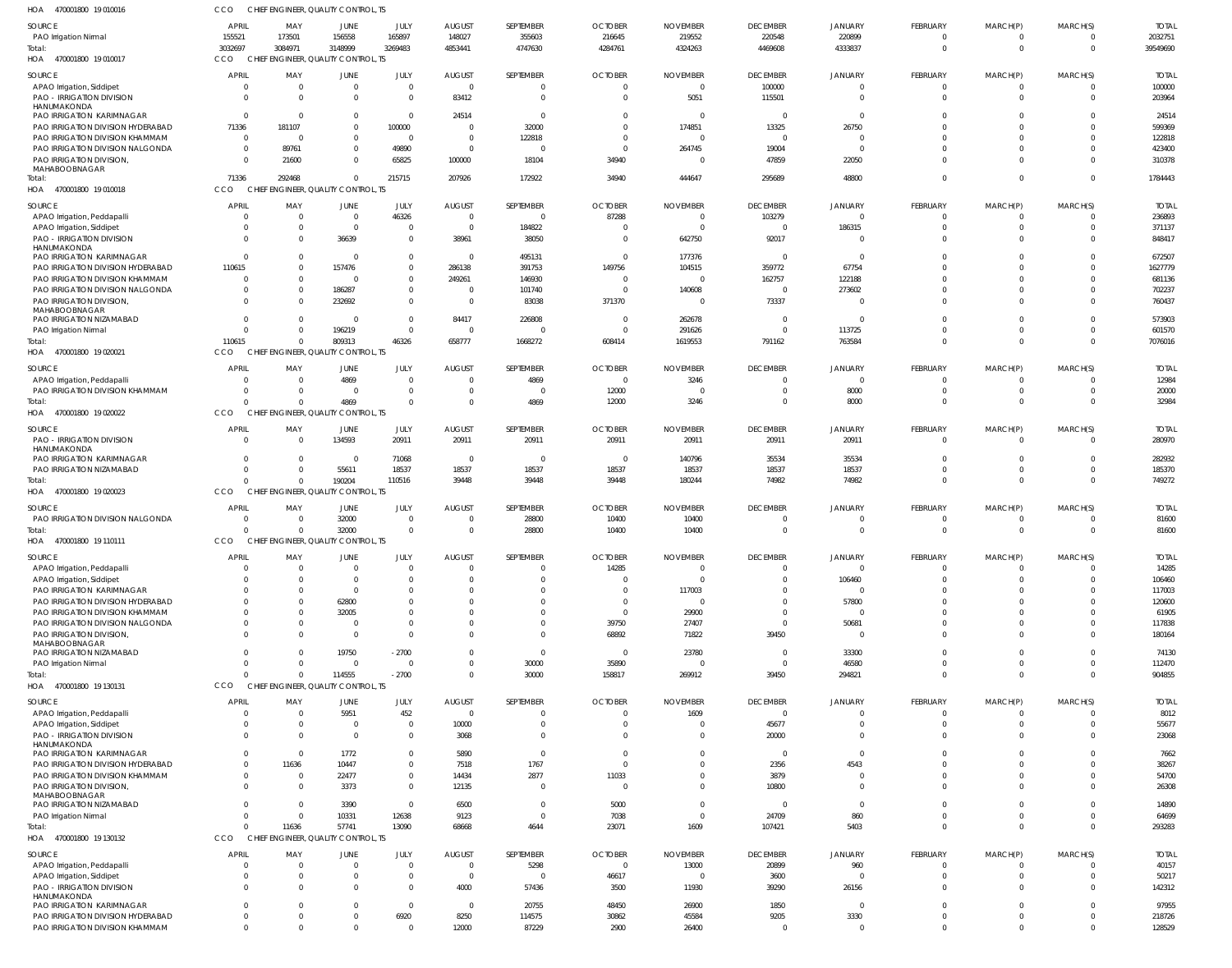470001800 19 130132 HOA 470001800 19 130133 HOA 470001800 19 130134 470001800 19 130135 HOA 470001800 19 140 HOA 470001800 19 240 HOA 470001800 19 290291 HOA 470001800 19 290292 HOA 470001800 19 290293 HOA HOA CHIEF ENGINEER, QUALITY CONTROL, TS CHIEF ENGINEER, QUALITY CONTROL, TS CHIEF ENGINEER, QUALITY CONTROL, TS CHIEF ENGINEER, OUALITY CONTROL, TS CHIEF ENGINEER, QUALITY CONTROL, TS CHIEF ENGINEER, QUALITY CONTROL, TS CHIEF ENGINEER, QUALITY CONTROL, TS CHIEF ENGINEER, QUALITY CONTROL, TS CCO CHIEF ENGINEER, QUALITY CONTROL, TS CCO **CCO CCO** CCO. **CCO** CCO CCO CCO  $\Omega$  $\Omega$   $\Omega$   $\Omega$  $\Omega$   $\Omega$   $\Omega$   $\Omega$   $\Omega$   $\Omega$   $\Omega$   $\mathbf 0$   $\Omega$   $\theta$  $\Omega$  $\Omega$   $\Omega$  $\Omega$  PAO IRRIGATION DIVISION NALGONDA PAO IRRIGATION DIVISION, MAHABOOBNAGAR PAO IRRIGATION NIZAMABAD PAO Irrigation Nirmal PAO - IRRIGATION DIVISION HANUMAKONDA PAO IRRIGATION DIVISION HYDERABAD APAO Irrigation, Peddapalli APAO Irrigation, Siddipet PAO - IRRIGATION DIVISION HANUMAKONDA PAO IRRIGATION KARIMNAGAR PAO IRRIGATION DIVISION HYDERABAD PAO IRRIGATION DIVISION KHAMMAM PAO IRRIGATION DIVISION NALGONDA PAO IRRIGATION DIVISION, MAHABOOBNAGAR PAO IRRIGATION NIZAMABAD PAO Irrigation Nirmal APAO Irrigation, Peddapalli PAO - IRRIGATION DIVISION HANUMAKONDA PAO IRRIGATION KARIMNAGAR PAO IRRIGATION DIVISION HYDERABAD PAO IRRIGATION DIVISION KHAMMAM PAO IRRIGATION DIVISION NALGONDA PAO IRRIGATION DIVISION, MAHABOOBNAGAR PAO IRRIGATION NIZAMABAD PAO Irrigation Nirmal APAO Irrigation, Peddapalli PAO IRRIGATION DIVISION HYDERABAD PAO IRRIGATION DIVISION KHAMMAM PAO IRRIGATION NIZAMABAD PAO - IRRIGATION DIVISION HANUMAKONDA PAO IRRIGATION DIVISION HYDERABAD PAO - IRRIGATION DIVISION HANUMAKONDA PAO IRRIGATION KARIMNAGAR PAO IRRIGATION DIVISION HYDERABAD PAO IRRIGATION DIVISION NALGONDA PAO IRRIGATION DIVISION, MAHABOOBNAGAR PAO IRRIGATION NIZAMABAD PAO Irrigation Nirmal PAO - IRRIGATION DIVISION HANUMAKONDA PAO IRRIGATION KARIMNAGAR PAO IRRIGATION DIVISION HYDERABAD PAO - IRRIGATION DIVISION HANUMAKONDA PAO IRRIGATION KARIMNAGAR PAO IRRIGATION DIVISION HYDERABAD PAO IRRIGATION DIVISION NALGONDA PAO IRRIGATION DIVISION, MAHABOOBNAGAR SOURCE SOURCE SOURCE SOURCE SOURCE SOURCE SOURCE SOURCE SOURCE  $\Omega$   $\Omega$   $\mathbf 0$   $\Omega$   $\Omega$  $\Omega$   $\Omega$   $\Omega$  $\Omega$   $\mathbf 0$   $\Omega$  APRIL APRIL APRIL **APRIL** APRIL APRIL **APRIL** APRIL APRIL  $\Omega$  MAY MAY MAY MAY MAY MAY MAY MAY MAY  $\Omega$   $\Omega$   $\Omega$   $\mathbf 0$  $\Omega$  $\mathbf 0$  $\Omega$   $\Omega$   $\Omega$  $\mathbf 0$  JUNE JUNE JUNE JUNE JUNE JUNE JUNE **JUNE** JUNE  $\Omega$   $\Omega$   $\Omega$   $\Omega$   $\Omega$   $\Omega$  JULY JULY JULY JULY JULY JULY JULY JULY JULY  $\Omega$  $\Omega$  -24640 AUGUST AUGUST AUGUST AUGUST AUGUST AUGUST AUGUST **AUGUST** AUGUST SEPTEMBER SEPTEMBER SEPTEMBER SEPTEMBER SEPTEMBER SEPTEMBER SEPTEMBER **SEPTEMBER** SEPTEMBER  $\Omega$   $\Omega$   $\Omega$   $\Omega$  OCTOBER OCTOBER OCTOBER **OCTOBER** OCTOBER OCTOBER **OCTOBER** OCTOBER **OCTOBER**  $\Omega$   $\Omega$   $\Omega$   $\Omega$   $\Omega$  NOVEMBER NOVEMBER NOVEMBER NOVEMBER NOVEMBER NOVEMBER NOVEMBER NOVEMBER NOVEMBER  $\Omega$   $\Omega$   $\Omega$   $\Omega$   $\Omega$   $\Omega$   $\cap$  DECEMBER DECEMBER DECEMBER **DECEMBER** DECEMBER DECEMBER **DECEMBER DECEMBER** DECEMBER  $\Omega$   $\Omega$   $\mathbf 0$   $\Omega$  $\theta$   $\sqrt{2}$   $\Omega$   $\mathbf 0$   $\Omega$  JANUARY JANUARY JANUARY JANUARY JANUARY JANUARY JANUARY JANUARY JANUARY  $\Omega$   $\Omega$   $\Omega$   $\Omega$   $\Omega$   $\Omega$   $\Omega$  $\Omega$   $\sqrt{2}$   $\Omega$   $\Omega$   $\Omega$  $\Omega$  FEBRUARY FEBRUARY FEBRUARY FEBRUARY FEBRUARY FEBRUARY FEBRUARY FEBRUARY FEBRUARY  $\Omega$   $\theta$   $\Omega$  $\Omega$   $\theta$   $\Omega$   $\overline{0}$  $\theta$   $\Omega$  $\Omega$  $\Omega$  $\mathfrak{g}$  $\Omega$  $\Omega$   $\Omega$  $\Omega$  MARCH(P) MARCH(P) MARCH(P) MARCH(P) MARCH(P) MARCH(P) MARCH(P) MARCH(P) MARCH(P)  $\Omega$   $\Omega$   $\Omega$   $\Omega$   $\Omega$   $\cap$   $\Omega$  $\Omega$   $\Omega$  $\theta$  $\Omega$   $\Omega$  $\theta$  $\cap$   $\Omega$   $\Omega$ MARCH(S) MARCH(S) MARCH(S) MARCH(S) MARCH(S) MARCH(S) MARCH(S) MARCH(S) MARCH(S) TOTAL TOTAL TOTAL TOTAL TOTAL TOTAL TOTAL TOTAL TOTAL Total: Total: Total: Total: Total: Total: Total: Total: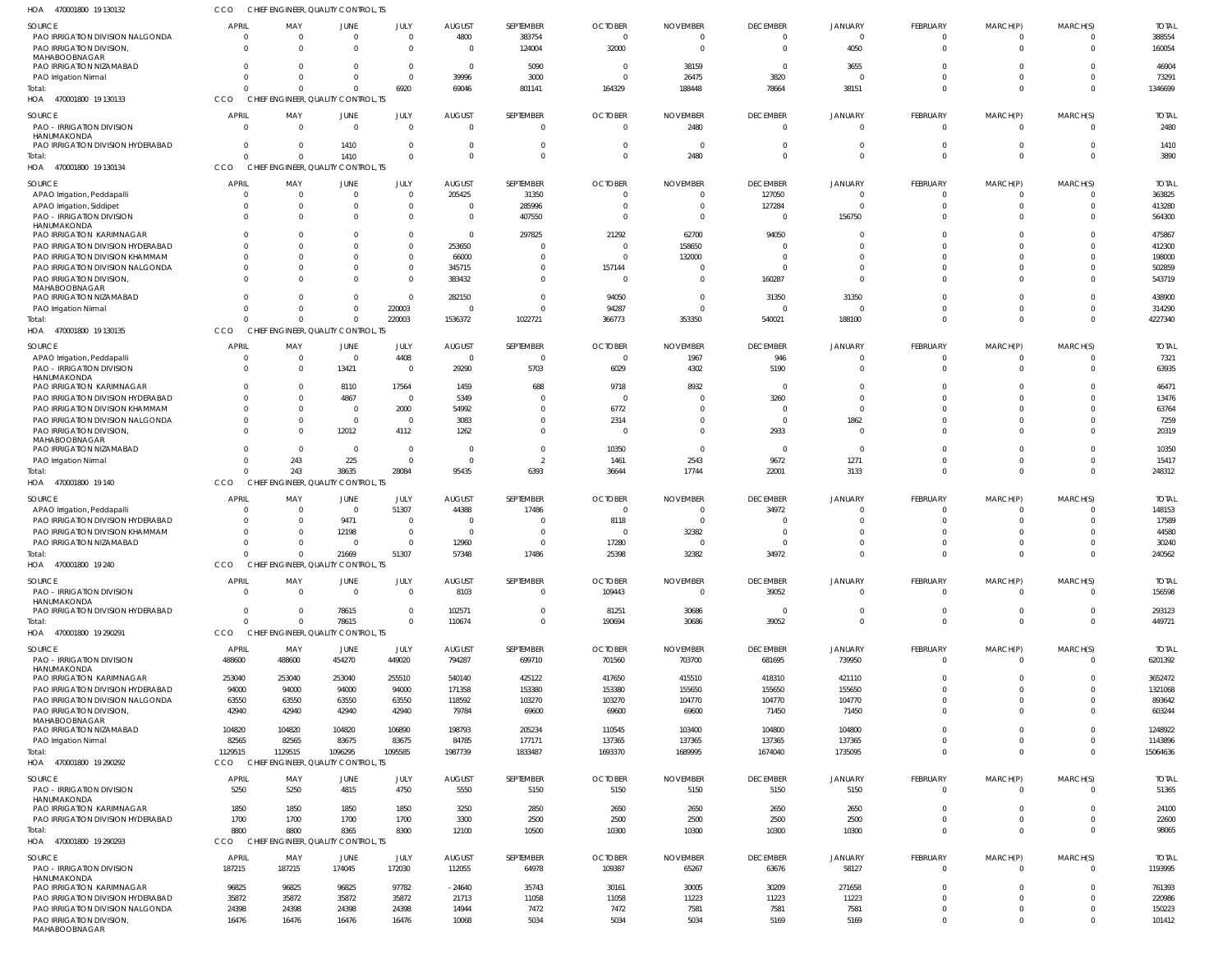| HOA<br>470001800 19 290293                                     | CCO                     | CHIEF ENGINEER, QUALITY CONTROL, TS  |                 |                      |               |                   |                |                 |                                  |                      |                   |                   |                            |                  |
|----------------------------------------------------------------|-------------------------|--------------------------------------|-----------------|----------------------|---------------|-------------------|----------------|-----------------|----------------------------------|----------------------|-------------------|-------------------|----------------------------|------------------|
| <b>SOURCE</b>                                                  | <b>APRIL</b>            | MAY                                  | JUNE            | JULY                 | <b>AUGUST</b> | SEPTEMBER         | <b>OCTOBER</b> | <b>NOVEMBER</b> | <b>DECEMBER</b>                  | JANUARY              | <b>FEBRUARY</b>   | MARCH(P)          | MARCH(S)                   | <b>TOTAL</b>     |
| PAO IRRIGATION NIZAMABAD                                       | 40215                   | 40215                                | 40215           | 41017                | 25078         | 23747             | 7996           | 7479            | 7581                             | 7581                 | 0                 | 0                 | $\Omega$                   | 241124           |
| PAO Irrigation Nirmal                                          | 31661                   | 31661                                | 32092           | 32092                | 32522         | 29664             | 9933           | 9933            | 9933                             | 9933                 | $\overline{0}$    | $\mathbf 0$       | $\overline{0}$             | 229424           |
| Total:                                                         | 432662                  | 432662                               | 419923          | 419667               | 191740        | 177696            | 181041         | 136522          | 135372                           | 371272               | $\Omega$          | $\mathbf{0}$      | $\Omega$                   | 2898557          |
| HOA 470001800 19 290294                                        | CCO                     | CHIEF ENGINEER, QUALITY CONTROL, TS  |                 |                      |               |                   |                |                 |                                  |                      |                   |                   |                            |                  |
| SOURCE                                                         | <b>APRIL</b>            | MAY                                  | JUNE            | JULY                 | <b>AUGUST</b> | SEPTEMBER         | <b>OCTOBER</b> | <b>NOVEMBER</b> | <b>DECEMBER</b>                  | JANUARY              | <b>FEBRUARY</b>   | MARCH(P)          | MARCH(S)                   | <b>TOTAL</b>     |
| <b>PAO - IRRIGATION DIVISION</b>                               | 85576                   | 85576                                | 78694           | 77655                | 140107        | 108983            | 109224         | 109588          | 106147                           | 117542               | $\mathbf{0}$      | $\overline{0}$    | $\Omega$                   | 1019092          |
| HANUMAKONDA                                                    |                         |                                      |                 |                      |               |                   |                |                 |                                  |                      |                   |                   |                            |                  |
| PAO IRRIGATION KARIMNAGAR                                      | 39726                   | 39726                                | 39726           | 44545                | 80264         | 68088             | 65027          | 64663           | 65083                            | 65503                | $\Omega$          | $\Omega$          | $\Omega$                   | 572351           |
| PAO IRRIGATION DIVISION HYDERABAD                              | 27753                   | 27753                                | 27753           | 27753                | 43826         | 36453             | 36453          | 36998           | 36998                            | 36998                | $\Omega$          | $\mathbf 0$       | $\Omega$                   | 338738           |
| PAO IRRIGATION DIVISION NALGONDA                               | 9123                    | 9123                                 | 9123            | 9123                 | 17565         | 13344             | 13344          | 12540           | 12540                            | 12540                | $\Omega$          | $\mathbf 0$       | $\Omega$                   | 118365           |
| PAO IRRIGATION DIVISION,<br>MAHABOOBNAGAR                      | 8498                    | 8498                                 | 8498            | 8498                 | 15014         | 11756             | 11756          | 11756           | 12070                            | 12070                | $\Omega$          | $\mathbf 0$       | $\Omega$                   | 108414           |
| PAO IRRIGATION NIZAMABAD                                       | $\overline{\mathbf{0}}$ | $\overline{\mathbf{0}}$              | $\Omega$        | $\overline{0}$       | - 0           | 154               | - 0            | - 0             | $\overline{0}$                   | $\Omega$             | $\Omega$          | $\Omega$          | $\Omega$                   | 154              |
| PAO Irrigation Nirmal                                          | 11839                   | 11839                                | 12000           | 12000                | 12161         | 28815             | 17739          | 17739           | 17739                            | 17739                | $\mathbf 0$       | $\mathbf 0$       | $\Omega$                   | 159610           |
| Total:                                                         | 182515                  | 182515                               | 175794          | 179574               | 308937        | 267593            | 253543         | 253284          | 250577                           | 262392               | $\mathbf 0$       | $\overline{0}$    | $\Omega$                   | 2316724          |
| HOA 470001800 19 290295                                        | CCO                     | CHIEF ENGINEER, QUALITY CONTROL, TS  |                 |                      |               |                   |                |                 |                                  |                      |                   |                   |                            |                  |
|                                                                |                         |                                      |                 |                      |               |                   |                |                 |                                  |                      |                   |                   |                            |                  |
| SOURCE                                                         | <b>APRIL</b>            | MAY                                  | JUNE            | JULY                 | <b>AUGUST</b> | SEPTEMBER         | <b>OCTOBER</b> | <b>NOVEMBER</b> | <b>DECEMBER</b>                  | JANUARY              | <b>FEBRUARY</b>   | MARCH(P)          | MARCH(S)                   | <b>TOTAL</b>     |
| PAO IRRIGATION KARIMNAGAR                                      | $\Omega$<br>$\Omega$    | 10000                                | - 0<br>$\Omega$ | $\Omega$<br>$\Omega$ | 0             | 0<br>$\mathbf{0}$ | -0             | -0              | $\overline{0}$<br>$\overline{0}$ | $\Omega$<br>$\Omega$ | 0<br>$\mathbf{0}$ | 0<br>$\mathbf{0}$ | $\Omega$<br>$\overline{0}$ | 10000            |
| Total:<br>470001800 19 290296                                  | CCO                     | 10000                                |                 |                      | $\mathbf 0$   |                   | $\mathbf 0$    | $\overline{0}$  |                                  |                      |                   |                   |                            | 10000            |
| HOA                                                            |                         | CHIEF ENGINEER, QUALITY CONTROL, TS  |                 |                      |               |                   |                |                 |                                  |                      |                   |                   |                            |                  |
| SOURCE                                                         | <b>APRIL</b>            | MAY                                  | JUNE            | JULY                 | <b>AUGUST</b> | SEPTEMBER         | <b>OCTOBER</b> | <b>NOVEMBER</b> | <b>DECEMBER</b>                  | JANUARY              | <b>FEBRUARY</b>   | MARCH(P)          | MARCH(S)                   | <b>TOTAL</b>     |
| <b>PAO - IRRIGATION DIVISION</b>                               | $\Omega$                | $\overline{0}$                       | $\Omega$        | $\overline{0}$       | - 0           | $\mathbf 0$       | $\mathbf 0$    | $\overline{0}$  | 392537                           | $\overline{0}$       | $\overline{0}$    | $\overline{0}$    | $\overline{0}$             | 392537           |
| HANUMAKONDA                                                    | $\Omega$                |                                      |                 | $\Omega$             |               |                   |                |                 | $\overline{0}$                   | $\Omega$             | $\mathbf 0$       |                   | $\Omega$                   |                  |
| PAO IRRIGATION KARIMNAGAR<br>PAO IRRIGATION DIVISION HYDERABAD | $\Omega$                | $\overline{0}$<br>$\Omega$           |                 | $\Omega$             | - 0<br>47260  | 0<br>$\Omega$     | -0<br>$\Omega$ | 252088<br>-0    | $\Omega$                         | 53691                | $\Omega$          | 0<br>$\Omega$     | $\Omega$                   | 252088<br>100951 |
| PAO IRRIGATION DIVISION NALGONDA                               | $\mathbf{0}$            | $\overline{0}$                       |                 | $\Omega$             | 0             | $\Omega$          | $\Omega$       | 61728           | $\Omega$                         | $\Omega$             | $\mathbf 0$       | $\mathbf 0$       | $\Omega$                   | 61728            |
| PAO IRRIGATION DIVISION,                                       |                         | $\Omega$                             |                 |                      | $\Omega$      | 42970             | -0             | $\Omega$        | $\Omega$                         | $\Omega$             | $\mathbf 0$       | $\mathbf 0$       | $\Omega$                   | 42970            |
| MAHABOOBNAGAR                                                  |                         |                                      |                 |                      |               |                   |                |                 |                                  |                      |                   |                   |                            |                  |
| PAO IRRIGATION NIZAMABAD                                       | $\Omega$                | $\Omega$                             |                 | $\Omega$             | 0             | $\mathbf 0$       | $\Omega$       | 41990           | $\Omega$                         | $\Omega$             | $\mathbf 0$       | $\mathbf 0$       | $\Omega$                   | 41990            |
| PAO Irrigation Nirmal                                          | $\Omega$                | $\Omega$                             |                 | $\Omega$             | $\mathbf 0$   | $\mathbf 0$       | $^{\circ}$     | 82062           | $\overline{0}$                   | $\Omega$             | $\mathbf 0$       | $\mathbf{0}$      | $\Omega$                   | 82062            |
| Total:                                                         | $\Omega$                | $\Omega$                             |                 | $\Omega$             | 47260         | 42970             | $\Omega$       | 437868          | 392537                           | 53691                | $\mathbf 0$       | $\mathbf 0$       | $\Omega$                   | 974326           |
| HOA 470001800 19 300302                                        | CCO                     | CHIEF ENGINEER, QUALITY CONTROL, TS  |                 |                      |               |                   |                |                 |                                  |                      |                   |                   |                            |                  |
| SOURCE                                                         | <b>APRIL</b>            | MAY                                  | JUNE            | JULY                 | <b>AUGUST</b> | SEPTEMBER         | <b>OCTOBER</b> | <b>NOVEMBER</b> | <b>DECEMBER</b>                  | JANUARY              | <b>FEBRUARY</b>   | MARCH(P)          | MARCH(S)                   | <b>TOTAL</b>     |
| APAO Irrigation, Peddapalli                                    | $\overline{0}$          | $\overline{0}$                       | 17291           | 17291                | 0             | $\mathbf 0$       | $\overline{0}$ | -0              | $\overline{0}$                   | $\Omega$             | 0                 | 0                 | $\Omega$                   | 34582            |
| <b>PAO - IRRIGATION DIVISION</b>                               | $\Omega$                | $\Omega$                             | $\Omega$        | $\Omega$             | $\mathbf 0$   | 63324             | 25785          | - 0             | 27440                            | $\Omega$             | $\Omega$          | $\Omega$          | $\Omega$                   | 116549           |
| HANUMAKONDA                                                    |                         |                                      |                 |                      |               |                   |                |                 |                                  |                      |                   |                   |                            |                  |
| PAO IRRIGATION KARIMNAGAR                                      | $\Omega$                | $\Omega$                             | $\Omega$        | $\Omega$             | 0             | $\Omega$          | - 0            | 122463          | $\Omega$                         | $\Omega$             | $\Omega$          | $\Omega$          | $\Omega$                   | 122463           |
| PAO IRRIGATION DIVISION HYDERABAD                              | 201487                  | $\overline{0}$                       | $\Omega$        | $\Omega$             | 739512        | 202948            | 194557         | 202948          | 202948                           | 176368               | $\Omega$          | $\Omega$          | $\Omega$                   | 1920768          |
| PAO IRRIGATION DIVISION KHAMMAM                                | $\Omega$                | $\Omega$                             | 21108           | $\Omega$             | $\Omega$      |                   | -0             | $\Omega$        | 124536                           | $\Omega$             | $\Omega$          | $\Omega$          | $\Omega$                   | 145644           |
| PAO IRRIGATION NIZAMABAD                                       | $\Omega$                | $\Omega$                             | - 0             | $\Omega$             | 0             | 0                 | $\overline{0}$ | 115482          | - 0                              | $\Omega$             | $\Omega$          | $\Omega$          | $\Omega$                   | 115482           |
| PAO Irrigation Nirmal                                          | 21526                   | $\Omega$                             | $\Omega$        | $\Omega$             | 0             | $\Omega$          | 154984         | $\Omega$        | $\Omega$                         | 83949                | $\Omega$          | $\mathbf 0$       | $\Omega$                   | 260459           |
| Total:                                                         | 223013                  | $\Omega$                             | 38399           | 17291                | 739512        | 266272            | 375326         | 440893          | 354924                           | 260317               | $\Omega$          | $\mathbf{0}$      | $\Omega$                   | 2715947          |
| HOA 470001800 19 310318                                        | CCO                     | CHIEF ENGINEER, QUALITY CONTROL, TS  |                 |                      |               |                   |                |                 |                                  |                      |                   |                   |                            |                  |
| SOURCE                                                         | <b>APRIL</b>            | MAY                                  | JUNE            | JULY                 | <b>AUGUST</b> | SEPTEMBER         | <b>OCTOBER</b> | <b>NOVEMBER</b> | <b>DECEMBER</b>                  | <b>JANUARY</b>       | FEBRUARY          | MARCH(P)          | MARCH(S)                   | <b>TOTAL</b>     |
| <b>PAO - IRRIGATION DIVISION</b>                               | $\Omega$                | $\Omega$                             | 20000           | $\overline{0}$       | 0             | $\mathbf 0$       | $\Omega$       | $\Omega$        | $\overline{0}$                   | $\Omega$             | $\overline{0}$    | $\overline{0}$    | $\Omega$                   | 20000            |
| HANUMAKONDA                                                    |                         |                                      |                 |                      |               |                   |                |                 |                                  |                      |                   |                   |                            |                  |
| PAO IRRIGATION NIZAMABAD                                       | $\Omega$                | $\overline{0}$                       | $\Omega$        | $\Omega$             | $\Omega$      | $\mathbf 0$       | 20000          | $\Omega$        | $\Omega$                         | $\Omega$             | $\overline{0}$    | $\mathbf{0}$      | $\overline{0}$             | 20000            |
| Total:                                                         |                         |                                      | 20000           | $\Omega$             |               | $\Omega$          | 20000          |                 | $\Omega$                         | $\Omega$             | $\Omega$          | $\Omega$          | $\Omega$                   | 40000            |
| HOA<br>470001800 19 510511                                     | CCO                     | CHIEF ENGINEER, QUALITY CONTROL, TS  |                 |                      |               |                   |                |                 |                                  |                      |                   |                   |                            |                  |
| SOURCE                                                         | <b>APRIL</b>            | MAY                                  | JUNE            | JULY                 | <b>AUGUST</b> | SEPTEMBER         | <b>OCTOBER</b> | <b>NOVEMBER</b> | <b>DECEMBER</b>                  | <b>JANUARY</b>       | FEBRUARY          | MARCH(P)          | MARCH(S)                   | <b>TOTAL</b>     |
| PAO IRRIGATION DIVISION HYDERABAD                              | $\overline{0}$          | $\overline{0}$                       | $\Omega$        | $\overline{0}$       | 43336         | $\mathbf 0$       | 17574          | 11612           | $\overline{0}$                   | $\overline{0}$       | $\overline{0}$    | 0                 | $\overline{0}$             | 72522            |
| Total:                                                         | $\Omega$                | $\Omega$                             | $\Omega$        | $\Omega$             | 43336         | $\mathbf 0$       | 17574          | 11612           | $\overline{0}$                   | $\Omega$             | $\mathbf{0}$      | $\mathbf{0}$      | $\overline{0}$             | 72522            |
| HOA 470001800 21 010011                                        | CCO                     | CHIEF ENGINEER, IRRIGATION, WARANGAL |                 |                      |               |                   |                |                 |                                  |                      |                   |                   |                            |                  |
| SOURCE                                                         | APRIL                   | MAY                                  | JUNE            | JULY                 | <b>AUGUST</b> | SEPTEMBER         | <b>OCTOBER</b> | <b>NOVEMBER</b> | <b>DECEMBER</b>                  | <b>JANUARY</b>       | FEBRUARY          | MARCH(P)          | MARCH(S)                   | <b>TOTAL</b>     |
| APAO Irrigation, Jangaon                                       | 5057272                 | 6770463                              | 6356901         | 6291592              | 7635805       | 11045335          | 9670672        | 9658688         | 9682005                          | 10440746             | $\mathbf 0$       | 0                 | $\Omega$                   | 82609479         |
| APAO Irrigation, Mahabubabad                                   | 1828955                 | 4348876                              | 3229860         | 3165279              | 5220598       | 5032060           | 4637790        | 4795134         | 4674391                          | 4902056              | $\mathbf 0$       | $\mathbf 0$       | $\Omega$                   | 41834999         |
| APAO Irrigation, Waranagal                                     | 1009135                 | 4413356                              | 2822351         | 3508411              | 3965037       | 4028165           | 4420237        | 4452417         | 4653173                          | 4580518              | $\Omega$          | $\mathbf 0$       | $\Omega$                   | 37852800         |
| APAO Irrigation, Yadadri                                       | 344840                  | 344840                               | 344840          | 314660               | 534245        | 471330            | 472520         | 472520          | 481778                           | 452460               | $\mathbf 0$       | $\mathbf 0$       | $\Omega$                   | 4234033          |
| PAO - IRRIGATION DIVISION                                      | 6565768                 | 6867447                              | 6531814         | 7250391              | 10264704      | 12218460          | 11143589       | 11284878        | 11278928                         | 11489082             | $\mathbf 0$       | $\mathbf 0$       | $\Omega$                   | 94895061         |
| HANUMAKONDA                                                    |                         |                                      |                 |                      |               |                   |                |                 |                                  |                      |                   |                   |                            |                  |
| Total:                                                         | 14805970                | 22744982                             | 19285766        | 20530333             | 27620389      | 32795350          | 30344808       | 30663637        | 30770275                         | 31864862             | $\mathbf 0$       | $\mathbf 0$       | $\overline{0}$             | 261426372        |
| HOA 470001800 21 010012                                        | CCO                     | CHIEF ENGINEER, IRRIGATION, WARANGAL |                 |                      |               |                   |                |                 |                                  |                      |                   |                   |                            |                  |
| SOURCE                                                         | <b>APRIL</b>            | MAY                                  | JUNE            | JULY                 | <b>AUGUST</b> | SEPTEMBER         | <b>OCTOBER</b> | <b>NOVEMBER</b> | <b>DECEMBER</b>                  | <b>JANUARY</b>       | FEBRUARY          | MARCH(P)          | MARCH(S)                   | <b>TOTAL</b>     |
| APAO Irrigation, Jangaon                                       | 27705                   | 9560                                 | 12476           | 19198                | 4762          | 13416             | 13305          | 12420           | 12117                            | 12975                | $\mathbf 0$       | 0                 | $\Omega$                   | 137934           |
| APAO Irrigation, Mahabubabad                                   | 9138                    | 8188                                 | 6671            | 6705                 | 6338          | 5738              | 5738           | 5738            | 9738                             | 32738                | $\Omega$          | $\mathbf 0$       | $\Omega$                   | 96730            |
| APAO Irrigation, Waranagal                                     | 2000                    | 14656                                | 7878            | 17638                | 7378          | 7378              | 7475           | 5378            | 5378                             | 30378                | $\mathbf 0$       | $\mathbf 0$       | $\Omega$                   | 105537           |
| <b>PAO - IRRIGATION DIVISION</b>                               | 67924                   | 79222                                | 77546           | 83265                | 119266        | 140476            | 113285         | 114158          | 123050                           | 114052               | $\Omega$          | $\Omega$          | $\Omega$                   | 1032244          |
| HANUMAKONDA                                                    |                         |                                      |                 |                      |               |                   |                |                 |                                  |                      |                   |                   |                            |                  |
| Total:                                                         | 106767                  | 111626                               | 104571          | 126806               | 137744        | 167008            | 139803         | 137694          | 150283                           | 190143               | $\mathbf 0$       | $\mathbf{0}$      | $\mathbf{0}$               | 1372445          |
| HOA 470001800 21 010013                                        | CCO                     | CHIEF ENGINEER, IRRIGATION, WARANGAL |                 |                      |               |                   |                |                 |                                  |                      |                   |                   |                            |                  |
| SOURCE                                                         | APRIL                   | MAY                                  | JUNE            | JULY                 | <b>AUGUST</b> | SEPTEMBER         | <b>OCTOBER</b> | <b>NOVEMBER</b> | <b>DECEMBER</b>                  | <b>JANUARY</b>       | FEBRUARY          | MARCH(P)          | MARCH(S)                   | <b>TOTAL</b>     |
| APAO Irrigation, Jangaon                                       | 1942590                 | 2593679                              | 2757950         | 2422852              | 2200244       | 2499950           | 1830419        | 1079502         | 1458424                          | 1141500              | $\mathbf 0$       | 0                 | $\Omega$                   | 19927110         |
| APAO Irrigation, Mahabubabad                                   | 703215                  | 1671605                              | 1498907         | 1493153              | 960173        | 857132            | 477824         | 1025477         | 518766                           | 536802               | $\mathbf 0$       | $\mathbf 0$       | $\Omega$                   | 9743054          |
| APAO Irrigation, Waranagal                                     | 387845                  | 1695948                              | 1402205         | 1314073              | 1040126       | 1118608           | 586434         | 948336          | 552936                           | 434536               | $\mathbf 0$       | $\mathbf 0$       | $\Omega$                   | 9481047          |
| APAO Irrigation, Yadadri                                       | 132343                  | 132343                               | 147741          | 120757               | 84184         | 54448             | 54534          | 54534           | 48110                            | 42630                | $\mathbf 0$       | $\mathbf 0$       | $\Omega$                   | 871624           |
| PAO - IRRIGATION DIVISION                                      | 2514726                 | 2636765                              | 2802597         | 2827824              | 2991239       | 2276877           | 2455454        | 1202678         | 1123616                          | 958401               | $\mathbf 0$       | $\mathbf 0$       | $\Omega$                   | 21790177         |
| HANUMAKONDA                                                    |                         |                                      |                 |                      |               |                   |                |                 |                                  |                      |                   |                   |                            |                  |
|                                                                |                         |                                      | 8609400         | 8178659              | 7275966       | 6807015           | 5404665        | 4310527         | 3701852                          | 3113869              | $\mathbf 0$       | $\mathbf 0$       | $\mathbf{0}$               | 61813012         |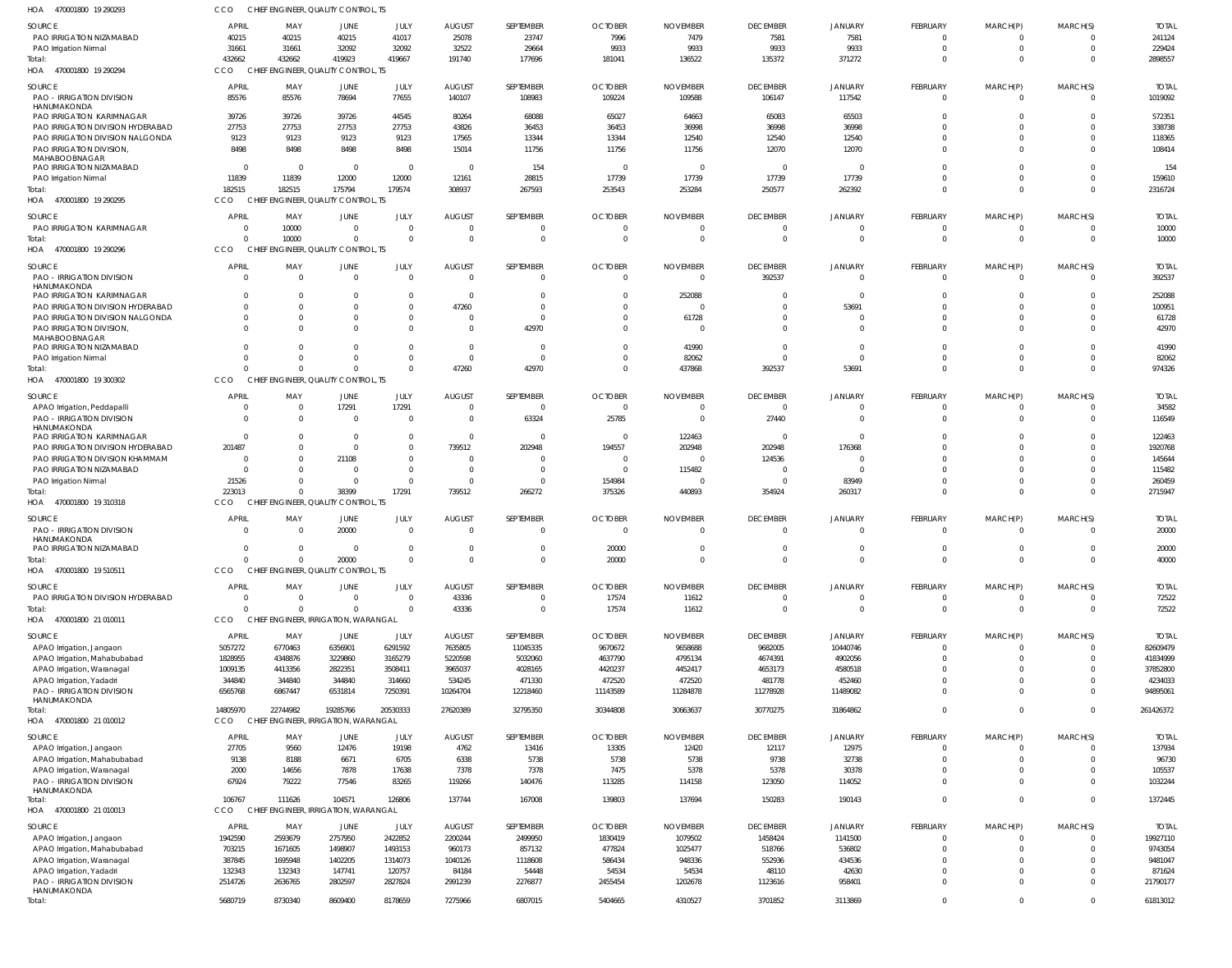| HOA 470001800 21 010016                                    | ссо                  |                      | CHIEF ENGINEER, IRRIGATION, WARANGAL |                                  |                                   |                            |                      |                 |                         |                      |                                |                              |                            |                  |
|------------------------------------------------------------|----------------------|----------------------|--------------------------------------|----------------------------------|-----------------------------------|----------------------------|----------------------|-----------------|-------------------------|----------------------|--------------------------------|------------------------------|----------------------------|------------------|
| SOURCE                                                     | APRIL                | MAY                  | JUNE                                 | JULY                             | <b>AUGUST</b>                     | SEPTEMBER                  | <b>OCTOBER</b>       | <b>NOVEMBER</b> | <b>DECEMBER</b>         | <b>JANUARY</b>       | FEBRUARY                       | MARCH(P)                     | MARCH(S)                   | <b>TOTAL</b>     |
| APAO Irrigation, Jangaon                                   | 813164               | 884895               | 827004                               | 817689                           | 1010464                           | 1605716                    | 1160414              | 1151759         | 1156495                 | 1253992              | $\overline{0}$                 | $\mathbf{0}$                 | $\overline{0}$             | 10681592         |
| APAO Irrigation, Mahabubabad                               | 307534               | 642868               | 397049                               | 385523                           | 668052                            | 646018                     | 548547               | 555518          | 549822                  | 576283               | $\overline{0}$                 | $\mathbf 0$                  | $\overline{0}$             | 5277214          |
| APAO Irrigation, Waranagal                                 | 164926               | 543411               | 338404                               | 457210                           | 485911                            | 531118                     | 515225               | 517874          | 590794                  | 539189               | $\Omega$                       | $\mathbf 0$                  | $\Omega$                   | 4684062          |
| APAO Irrigation, Yadadri                                   | 49489                | 49489                | 49489                                | 45157                            | 78730                             | 61824                      | 61979                | 61979           | 63877                   | 58907                | $\Omega$                       | $\mathbf 0$                  | $\Omega$                   | 580920           |
| <b>PAO - IRRIGATION DIVISION</b>                           | 1150435              | 1269132              | 1292344                              | 1354988                          | 1999480                           | 2226913                    | 1830337              | 1823385         | 1843696                 | 1852919              | $\Omega$                       | $\Omega$                     | $\Omega$                   | 16643629         |
| HANUMAKONDA<br>Total:                                      | 2485548              | 3389795              | 2904290                              | 3060567                          | 4242637                           | 5071589                    | 4116502              | 4110515         | 4204684                 | 4281290              | $\mathbf 0$                    | $\overline{0}$               | $\Omega$                   | 37867417         |
| HOA 470001800 21 010017                                    | CCO                  |                      | CHIEF ENGINEER, IRRIGATION, WARANGAL |                                  |                                   |                            |                      |                 |                         |                      |                                |                              |                            |                  |
|                                                            |                      |                      |                                      |                                  |                                   |                            |                      |                 |                         |                      |                                |                              |                            |                  |
| SOURCE                                                     | <b>APRIL</b>         | MAY                  | JUNE                                 | JULY                             | <b>AUGUST</b>                     | SEPTEMBER                  | <b>OCTOBER</b>       | <b>NOVEMBER</b> | <b>DECEMBER</b>         | <b>JANUARY</b>       | FEBRUARY                       | MARCH(P)                     | MARCH(S)                   | <b>TOTAL</b>     |
| APAO Irrigation, Jangaon                                   | $\overline{0}$       | 38224<br>- 0         | 160000                               | $\overline{0}$<br>$\overline{0}$ | 128100                            | $\mathbf{0}$               | 56500<br>$\Omega$    | $\Omega$        | 48144                   | 100000<br>$\Omega$   | $\mathbf{0}$<br>$\overline{0}$ | $\mathbf{0}$<br>$\mathbf{0}$ | $\overline{0}$<br>$\Omega$ | 530968           |
| APAO Irrigation, Mahabubabad<br>APAO Irrigation, Waranagal | 0<br>$\mathbf 0$     | $\Omega$             | 132309<br>$\overline{0}$             | $\overline{0}$                   | $\overline{\mathbf{0}}$<br>145654 | 162299<br>100000           | 23406                | 79604<br>13635  | 46512<br>$\overline{0}$ | $\Omega$             | $\mathbf 0$                    | $\mathbf 0$                  | $\Omega$                   | 420724<br>282695 |
| PAO - IRRIGATION DIVISION                                  | $\Omega$             | 53892                | 8523                                 | 125461                           | 67591                             | 177370                     | 239927               | 89837           | 33322                   | 43881                | $\mathbf 0$                    | $\mathbf{0}$                 | $\Omega$                   | 839804           |
| HANUMAKONDA                                                |                      |                      |                                      |                                  |                                   |                            |                      |                 |                         |                      |                                |                              |                            |                  |
| Total:                                                     | $\Omega$             | 92116                | 300832                               | 125461                           | 341345                            | 439669                     | 319833               | 183076          | 127978                  | 143881               | $\overline{0}$                 | $\overline{0}$               | $\Omega$                   | 2074191          |
| HOA 470001800 21 010018                                    | CCO                  |                      | CHIEF ENGINEER, IRRIGATION, WARANGAL |                                  |                                   |                            |                      |                 |                         |                      |                                |                              |                            |                  |
| SOURCE                                                     | <b>APRIL</b>         | MAY                  | JUNE                                 | JULY                             | <b>AUGUST</b>                     | SEPTEMBER                  | <b>OCTOBER</b>       | <b>NOVEMBER</b> | <b>DECEMBER</b>         | <b>JANUARY</b>       | FEBRUARY                       | MARCH(P)                     | MARCH(S)                   | <b>TOTAL</b>     |
| APAO Irrigation, Jangaon                                   | $\Omega$             | 71363                | 408541                               | $\mathbf 0$                      | 482217                            | 163295                     | 50707                | 880825          | 195058                  | 30864                | $\overline{0}$                 | $\mathbf{0}$                 | $^{\circ}$                 | 2282870          |
| APAO Irrigation, Mahabubabad                               | $\Omega$             | $\Omega$             | 73277                                | $\mathbf 0$                      | 435736                            | 88137                      | 255243               | 423128          | 223907                  | 390030               | $\mathbf 0$                    | $\mathbf 0$                  | $\overline{0}$             | 1889458          |
| APAO Irrigation, Waranagal                                 | $\mathbf{0}$         | $\Omega$             | 131372                               | $\mathbf 0$                      | 175391                            | $\overline{0}$             | $\Omega$             | 34723           | 627680                  | $\overline{0}$       | $\mathbf 0$                    | $\mathbf 0$                  | $\Omega$                   | 969166           |
| APAO Irrigation, Yadadri                                   | $\Omega$             | $\Omega$             | $\Omega$                             | $\mathbf 0$                      | $\Omega$                          | $\overline{0}$             | $\Omega$             | ſ               | $\overline{0}$          | 217669               | $\Omega$                       | $\mathbf 0$                  | $\Omega$                   | 217669           |
| PAO - IRRIGATION DIVISION                                  | $\Omega$             | $\Omega$             | 795712                               | 68268                            | 882170                            | 986108                     | $\Omega$             | 141218          | 411323                  | 820014               | $\mathbf 0$                    | $\mathbf 0$                  | $\overline{0}$             | 4104813          |
| HANUMAKONDA                                                |                      |                      |                                      |                                  |                                   |                            |                      |                 |                         |                      |                                |                              |                            |                  |
| Total:                                                     | $\Omega$<br>CCO      | 71363                | 1408902                              | 68268                            | 1975514                           | 1237540                    | 305950               | 1479894         | 1457968                 | 1458577              | $\mathbf 0$                    | $\overline{0}$               | $\Omega$                   | 9463976          |
| HOA 470001800 21 020022                                    |                      |                      | CHIEF ENGINEER, IRRIGATION, WARANGAL |                                  |                                   |                            |                      |                 |                         |                      |                                |                              |                            |                  |
| SOURCE                                                     | <b>APRIL</b>         | MAY                  | JUNE                                 | JULY                             | <b>AUGUST</b>                     | SEPTEMBER                  | <b>OCTOBER</b>       | <b>NOVEMBER</b> | <b>DECEMBER</b>         | JANUARY              | FEBRUARY                       | MARCH(P)                     | MARCH(S)                   | <b>TOTAL</b>     |
| APAO Irrigation, Jangaon                                   | $\overline{0}$       | $\Omega$             | $\overline{0}$                       | 17801                            | $\overline{0}$                    | $\overline{0}$             | 17801                | 17801           | $\overline{0}$          | $\overline{0}$       | $\overline{0}$                 | $\mathbf{0}$                 | $\overline{0}$             | 53403            |
| APAO Irrigation, Mahabubabad                               | $\mathbf{0}$         | $\Omega$             | $\overline{0}$                       | $\overline{0}$                   | 18437                             | 17801                      |                      | 17801           | 17801                   | $\Omega$             | $\mathbf{0}$                   | $\mathbf{0}$                 | $\overline{0}$             | 71840            |
| PAO - IRRIGATION DIVISION<br>HANUMAKONDA                   | $\Omega$             | 73748                | $\overline{0}$                       | 10718                            | 18336                             | 55311                      | $\Omega$             | 36874           | $\overline{0}$          | 55311                | $\overline{0}$                 | $\mathbf{0}$                 | $\Omega$                   | 250298           |
| Total:                                                     | $\Omega$             | 73748                | $\Omega$                             | 28519                            | 36773                             | 73112                      | 17801                | 72476           | 17801                   | 55311                | $\overline{0}$                 | $\overline{0}$               | $\Omega$                   | 375541           |
| HOA 470001800 21 110111                                    | CCO                  |                      | CHIEF ENGINEER, IRRIGATION, WARANGAL |                                  |                                   |                            |                      |                 |                         |                      |                                |                              |                            |                  |
|                                                            |                      |                      |                                      |                                  |                                   |                            |                      |                 |                         |                      |                                |                              |                            |                  |
| SOURCE                                                     | <b>APRIL</b>         | MAY                  | JUNE                                 | JULY                             | <b>AUGUST</b>                     | SEPTEMBER                  | <b>OCTOBER</b>       | <b>NOVEMBER</b> | <b>DECEMBER</b>         | <b>JANUARY</b>       | FEBRUARY                       | MARCH(P)                     | MARCH(S)                   | <b>TOTAL</b>     |
| APAO Irrigation, Jangaon                                   | $\overline{0}$       | $\Omega$             | $\overline{0}$                       | $\mathbf{0}$                     | $\Omega$                          | $\mathbf 0$                |                      | $\Omega$        | 146650                  | $\Omega$             | $\mathbf 0$                    | $^{\circ}$                   | $\Omega$                   | 146650           |
| APAO Irrigation, Mahabubabad                               | $\Omega$<br>$\Omega$ | $\Omega$<br>$\Omega$ | $\overline{0}$<br>21935              | $\mathbf{0}$<br>$\Omega$         | $\Omega$<br>$\Omega$              | $\mathbf 0$<br>$\mathbf 0$ | $\Omega$<br>$\Omega$ | $\Omega$        | 16381                   | $\Omega$<br>$\Omega$ | $\mathbf 0$<br>$\mathbf 0$     | $\mathbf 0$                  | $\overline{0}$<br>$\Omega$ | 16381            |
| <b>PAO - IRRIGATION DIVISION</b><br>HANUMAKONDA            |                      |                      |                                      |                                  |                                   |                            |                      | 33429           | 49620                   |                      |                                | $\mathbf{0}$                 |                            | 104984           |
| Total:                                                     | $\Omega$             |                      | 21935                                | $\Omega$                         | $\Omega$                          | $\mathbf 0$                | $\Omega$             | 33429           | 212651                  | $\Omega$             | $\mathbf 0$                    | $\mathbf{0}$                 | $\overline{0}$             | 268015           |
| HOA 470001800 21 130131                                    | CCO                  |                      | CHIEF ENGINEER, IRRIGATION, WARANGAL |                                  |                                   |                            |                      |                 |                         |                      |                                |                              |                            |                  |
| SOURCE                                                     | APRIL                | MAY                  | <b>JUNE</b>                          | JULY                             | <b>AUGUST</b>                     | SEPTEMBER                  | <b>OCTOBER</b>       | <b>NOVEMBER</b> | <b>DECEMBER</b>         | JANUARY              | FEBRUARY                       | MARCH(P)                     | MARCH(S)                   | <b>TOTAL</b>     |
| APAO Irrigation, Jangaon                                   | 0                    | $\Omega$             | $\overline{0}$                       | $\mathbf 0$                      | $\overline{0}$                    | 7670                       | $\Omega$             | - 0             | 8168                    | $\Omega$             | $\overline{0}$                 | $\mathbf 0$                  | $\Omega$                   | 15838            |
| APAO Irrigation, Mahabubabad                               | $\mathbf{0}$         | $\Omega$             | $\overline{0}$                       | $\mathbf{0}$                     | $\Omega$                          | $\overline{0}$             | 10000                | $\Omega$        | $\overline{0}$          | $\Omega$             | $\overline{0}$                 | $\mathbf{0}$                 | $\Omega$                   | 10000            |
| APAO Irrigation, Waranagal                                 | $\mathbf{0}$         | $\overline{0}$       | $\overline{0}$                       | $\mathbf{0}$                     | $\overline{0}$                    | $\mathbf{0}$               | $\Omega$             | $\Omega$        | 2820                    | $\Omega$             | $\mathbf{0}$                   | $\mathbf 0$                  | $\Omega$                   | 2820             |
| PAO - IRRIGATION DIVISION                                  | $\Omega$             | 6018                 | 3569                                 | 17098                            | 44260                             | 36866                      | 1366                 | 2950            | 27419                   | $\Omega$             | $\mathbf 0$                    | $\mathbf 0$                  | $\Omega$                   | 139546           |
| HANUMAKONDA                                                |                      |                      |                                      |                                  |                                   |                            |                      |                 |                         |                      |                                |                              |                            |                  |
| Total:                                                     | $\Omega$             | 6018                 | 3569                                 | 17098                            | 44260                             | 44536                      | 11366                | 2950            | 38407                   | $\Omega$             | $\mathbf 0$                    | $\mathbf 0$                  | $\Omega$                   | 168204           |
| HOA 470001800 21 130132                                    | CCO                  |                      | CHIEF ENGINEER, IRRIGATION, WARANGAL |                                  |                                   |                            |                      |                 |                         |                      |                                |                              |                            |                  |
| SOURCE                                                     | APRIL                | MAY                  | <b>JUNE</b>                          | JULY                             | <b>AUGUST</b>                     | SEPTEMBER                  | <b>OCTOBER</b>       | <b>NOVEMBER</b> | <b>DECEMBER</b>         | <b>JANUARY</b>       | FEBRUARY                       | MARCH(P)                     | MARCH(S)                   | <b>TOTAL</b>     |
| APAO Irrigation, Jangaon                                   | $\overline{0}$       | $\Omega$             | $\overline{0}$                       | $\mathbf 0$                      | 73104                             | 62625                      | 33523                | 340643          | 134357                  | 131227               | $\overline{0}$                 | $^{\circ}$                   | $\Omega$                   | 775479           |
| APAO Irrigation, Mahabubabad                               | $\Omega$             | $\Omega$             | $\Omega$                             | $\Omega$                         | $\Omega$                          | $\overline{0}$             | 77277                | 1500            | 85397                   | $\Omega$             | $\mathbf 0$                    | $\mathbf 0$                  | $\Omega$                   | 164174           |
| APAO Irrigation, Waranagal                                 | $\Omega$             |                      | $\Omega$                             | $\Omega$                         | 44803                             | 9738                       | 18518                | $\Omega$        | 35632                   | $\overline{0}$       | $\Omega$                       | $\Omega$                     | $\Omega$                   | 108691           |
| APAO Irrigation, Yadadri                                   | $\Omega$             | $\Omega$             | $\overline{0}$                       | $\mathbf 0$                      | $\overline{0}$                    | 33000                      | 43230                | $\Omega$        | $\overline{0}$          | $\Omega$             | $\mathbf 0$                    | $\mathbf 0$                  | $\Omega$                   | 76230            |
| PAO - IRRIGATION DIVISION                                  | $\Omega$             |                      | 39738                                | $\mathbf{0}$                     | 255820                            | 86346                      | 67963                | 57878           | 185974                  | 59188                | $\Omega$                       | $\Omega$                     | $\Omega$                   | 752907           |
| HANUMAKONDA                                                | $\Omega$             | $\Omega$             | 39738                                | $\mathbf 0$                      | 373727                            | 191709                     | 240511               | 400021          | 441360                  | 190415               | $\mathbf 0$                    | $\overline{0}$               | $\mathbf{0}$               | 1877481          |
| Total:<br>HOA 470001800 21 130133                          | <b>CCO</b>           |                      | CHIEF ENGINEER, IRRIGATION, WARANGAL |                                  |                                   |                            |                      |                 |                         |                      |                                |                              |                            |                  |
|                                                            |                      |                      |                                      |                                  |                                   |                            |                      |                 |                         |                      |                                |                              |                            |                  |
| SOURCE                                                     | APRIL                | MAY                  | <b>JUNE</b>                          | JULY                             | <b>AUGUST</b>                     | SEPTEMBER                  | <b>OCTOBER</b>       | <b>NOVEMBER</b> | <b>DECEMBER</b>         | JANUARY              | <b>FEBRUARY</b>                | MARCH(P)                     | MARCH(S)                   | <b>TOTAL</b>     |
| PAO - IRRIGATION DIVISION                                  | $\Omega$             | $\Omega$             | $\overline{0}$                       | $\overline{0}$                   | $\Omega$                          | $\overline{0}$             | $\Omega$             | $\Omega$        | $\overline{0}$          | 3060                 | $\overline{0}$                 | $\mathbf{0}$                 | $\Omega$                   | 3060             |
| HANUMAKONDA<br>Total:                                      | $\Omega$             | $\Omega$             | $\mathbf{0}$                         | $\mathbf 0$                      | $\Omega$                          | $\mathbf{0}$               | $\Omega$             | $\Omega$        | $\overline{0}$          | 3060                 | $\overline{0}$                 | $\mathbf{0}$                 | $\overline{0}$             | 3060             |
| HOA 470001800 21 130134                                    | CCO                  |                      | CHIEF ENGINEER, IRRIGATION, WARANGAL |                                  |                                   |                            |                      |                 |                         |                      |                                |                              |                            |                  |
|                                                            |                      |                      |                                      |                                  |                                   |                            |                      |                 |                         |                      |                                |                              |                            |                  |
| SOURCE                                                     | APRIL                | MAY                  | JUNE                                 | JULY                             | <b>AUGUST</b>                     | SEPTEMBER                  | <b>OCTOBER</b>       | <b>NOVEMBER</b> | <b>DECEMBER</b>         | <b>JANUARY</b>       | FEBRUARY                       | MARCH(P)                     | MARCH(S)                   | <b>TOTAL</b>     |
| APAO Irrigation, Jangaon                                   | $\Omega$             | $\Omega$             | $\overline{0}$                       | $\Omega$                         | 62700                             | 313500                     | 358050               | 407550          | 380556                  | 62700                | $\mathbf 0$                    | $\Omega$                     | $\Omega$                   | 1585056          |
| APAO Irrigation, Mahabubabad                               | $\Omega$             | $\Omega$             | $\Omega$                             | $\Omega$                         | $\Omega$                          | 251432                     |                      | $\Omega$        | 282861                  |                      | $\Omega$                       | $\Omega$                     | $\Omega$                   | 534293           |
| APAO Irrigation, Waranagal                                 | $\Omega$<br>$\Omega$ | $\Omega$             | $\overline{0}$<br>$\Omega$           | 313500                           | $\overline{0}$                    | 101875<br>$\Omega$         | $\Omega$<br>$\Omega$ | 94050<br>ſ      | 57475<br>$\Omega$       | $\Omega$<br>$\Omega$ | $\Omega$<br>$\Omega$           | $\Omega$<br>$\Omega$         | $\Omega$<br>$\Omega$       | 566900           |
| APAO Irrigation, Yadadri<br>PAO - IRRIGATION DIVISION      | $\Omega$             |                      | 94050                                | 31429<br>$\Omega$                | 62857<br>136550                   | 188100                     |                      | 376200          |                         | $\Omega$             | $\Omega$                       | $\Omega$                     | $\Omega$                   | 94286<br>1202450 |
| HANUMAKONDA                                                |                      |                      |                                      |                                  |                                   |                            | 31350                |                 | 376200                  |                      |                                |                              |                            |                  |
| Total:                                                     | $\Omega$             |                      | 94050                                | 344929                           | 262107                            | 854907                     | 389400               | 877800          | 1097092                 | 62700                | $\overline{0}$                 | $\mathbf{0}$                 | $\mathbf{0}$               | 3982985          |
| HOA 470001800 21 130135                                    | CCO                  |                      | CHIEF ENGINEER, IRRIGATION, WARANGAL |                                  |                                   |                            |                      |                 |                         |                      |                                |                              |                            |                  |
| SOURCE                                                     | <b>APRIL</b>         | MAY                  | JUNE                                 | JULY                             | <b>AUGUST</b>                     | SEPTEMBER                  | <b>OCTOBER</b>       | <b>NOVEMBER</b> | <b>DECEMBER</b>         | <b>JANUARY</b>       | FEBRUARY                       | MARCH(P)                     | MARCH(S)                   | <b>TOTAL</b>     |
| APAO Irrigation, Jangaon                                   | $\Omega$             | $\Omega$             | 14743                                | $\overline{0}$                   | 7410                              | 3601                       | $\Omega$             | 3489            | 60460                   | $\mathbf 0$          | $\overline{0}$                 | $\mathbf{0}$                 | $\Omega$                   | 89703            |
| APAO Irrigation, Mahabubabad                               | $\Omega$             | $\Omega$             | $\overline{0}$                       | $\overline{0}$                   | 31803                             | 28580                      | 4454                 | 1814            | 10268                   | 2473                 | $\mathbf 0$                    | $\mathbf 0$                  | $\overline{0}$             | 79392            |
| <b>PAO - IRRIGATION DIVISION</b>                           | $\Omega$             | $\Omega$             | $\Omega$                             | 140157                           | 116741                            | 88335                      | 80932                | 94150           | 19897                   | 19731                | $\overline{0}$                 | $\mathbf 0$                  | $\Omega$                   | 559943           |
| HANUMAKONDA                                                |                      |                      |                                      |                                  |                                   |                            |                      |                 |                         |                      |                                |                              |                            |                  |
| Total:                                                     | $\Omega$             | $\Omega$             | 14743                                | 140157                           | 155954                            | 120516                     | 85386                | 99453           | 90625                   | 22204                | $\overline{0}$                 | $\overline{0}$               | $\Omega$                   | 729038           |
| HOA 470001800 21 140                                       | CCO                  |                      | CHIEF ENGINEER, IRRIGATION, WARANGAL |                                  |                                   |                            |                      |                 |                         |                      |                                |                              |                            |                  |
| SOURCE                                                     | <b>APRIL</b>         | MAY                  | JUNE                                 | JULY                             | <b>AUGUST</b>                     | SEPTEMBER                  | <b>OCTOBER</b>       | <b>NOVEMBER</b> | <b>DECEMBER</b>         | <b>JANUARY</b>       | FEBRUARY                       | MARCH(P)                     | MARCH(S)                   | <b>TOTAL</b>     |
| APAO Irrigation, Jangaon                                   | $\overline{0}$       | $\Omega$             | $\overline{0}$                       | $\mathbf{0}$                     | $\Omega$                          | $\mathbf{0}$               |                      | 37950           | 23000                   | $\mathbf 0$          | $\mathbf 0$                    | 0                            | $\overline{0}$             | 60950            |
| APAO Irrigation, Mahabubabad                               | $\Omega$             | $\Omega$             | $\Omega$                             | $\mathbf 0$                      | 29248                             | $\mathbf 0$                | $\Omega$             | 27592           | $\overline{0}$          | $\Omega$             | $\mathbf 0$                    | $\Omega$                     | $\mathbf 0$                | 56840            |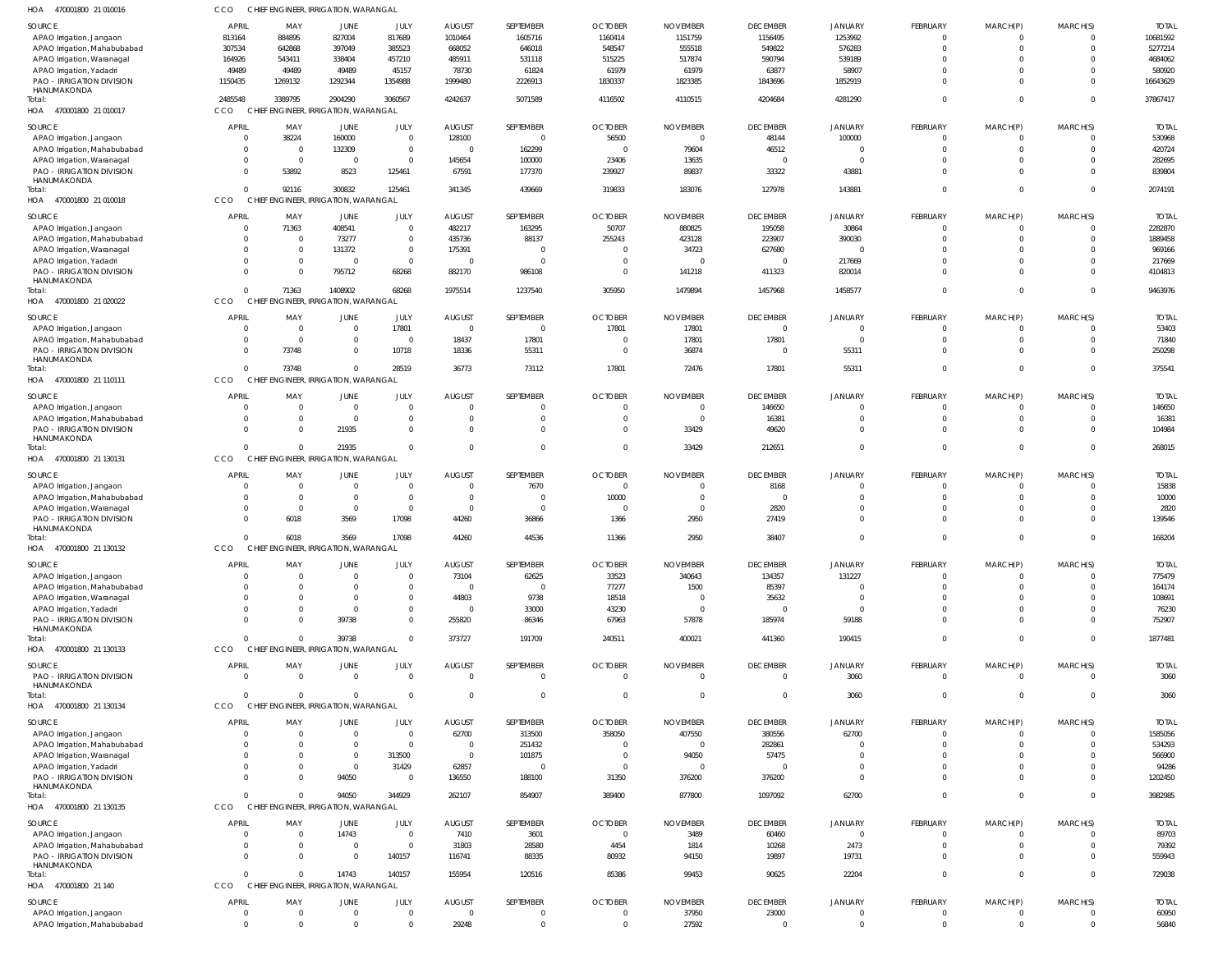| HOA 470001800 21 140                                           | CCO                                        |                                            | CHIEF ENGINEER, IRRIGATION, WARANGAL            |                         |                                          |                                          |                                 |                                            |                                            |                                             |                                          |                                         |                                           |                                 |
|----------------------------------------------------------------|--------------------------------------------|--------------------------------------------|-------------------------------------------------|-------------------------|------------------------------------------|------------------------------------------|---------------------------------|--------------------------------------------|--------------------------------------------|---------------------------------------------|------------------------------------------|-----------------------------------------|-------------------------------------------|---------------------------------|
| SOURCE<br>APAO Irrigation, Waranagal<br>Total:                 | <b>APRIL</b><br>$\overline{0}$<br>$\Omega$ | MAY<br>$\overline{\mathbf{0}}$<br>$\Omega$ | JUNE<br>$\overline{0}$<br>$\Omega$              | JULY<br>46986<br>46986  | <b>AUGUST</b><br>$\overline{0}$<br>29248 | SEPTEMBER<br>$\mathbf{0}$<br>$\mathbf 0$ | <b>OCTOBER</b><br>0<br>$\Omega$ | <b>NOVEMBER</b><br>$\overline{0}$<br>65542 | <b>DECEMBER</b><br>$\overline{0}$<br>23000 | JANUARY<br>$\overline{0}$<br>$\overline{0}$ | FEBRUARY<br>$\mathbf{0}$<br>$\mathbf{0}$ | MARCH(P)<br>$\mathbf 0$<br>$\mathbf{0}$ | MARCH(S)<br>$\mathbf 0$<br>$\overline{0}$ | <b>TOTAL</b><br>46986<br>164776 |
| HOA 470001800 21 240                                           | CCO                                        |                                            | CHIEF ENGINEER, IRRIGATION, WARANGAL            |                         |                                          |                                          |                                 |                                            |                                            |                                             |                                          |                                         |                                           |                                 |
| SOURCE                                                         | <b>APRIL</b>                               | MAY                                        | JUNE                                            | JULY                    | <b>AUGUST</b>                            | <b>SEPTEMBER</b>                         | <b>OCTOBER</b>                  | <b>NOVEMBER</b>                            | <b>DECEMBER</b>                            | JANUARY                                     | FEBRUARY                                 | MARCH(P)                                | MARCH(S)                                  | <b>TOTAL</b>                    |
| APAO Irrigation, Mahabubabad<br>PAO - IRRIGATION DIVISION      | $\overline{0}$<br>$\overline{0}$           | $\overline{\mathbf{0}}$<br>32696           | $\overline{0}$<br>88808                         | $\Omega$<br>13644       | 24607<br>$\overline{0}$                  | $\mathbf{0}$<br>100408                   | $\mathbf 0$<br>$\Omega$         | $\overline{0}$<br>125218                   | $\overline{0}$<br>23981                    | $\mathbf 0$<br>$\Omega$                     | $\mathbf 0$<br>$\Omega$                  | $\mathbf{0}$<br>$\Omega$                | $\Omega$<br>$\Omega$                      | 24607<br>384755                 |
| HANUMAKONDA<br>Total:                                          | $\Omega$                                   | 32696                                      | 88808                                           | 13644                   | 24607                                    | 100408                                   | $\Omega$                        | 125218                                     | 23981                                      | $\Omega$                                    | $\Omega$                                 | $\overline{0}$                          | $\Omega$                                  | 409362                          |
| HOA 470001800 21 290291                                        | CCO                                        |                                            | CHIEF ENGINEER, IRRIGATION, WARANGAL            |                         |                                          |                                          |                                 |                                            |                                            |                                             |                                          |                                         |                                           |                                 |
| SOURCE<br>APAO Irrigation, Mahabubabad                         | <b>APRIL</b><br>110820                     | MAY<br>110820                              | JUNE<br>265020                                  | JULY<br>110820          | <b>AUGUST</b><br>235402                  | SEPTEMBER<br>363384                      | <b>OCTOBER</b><br>482372        | <b>NOVEMBER</b><br>379600                  | <b>DECEMBER</b><br>392375                  | JANUARY<br>383180                           | FEBRUARY<br>$\mathbf{0}$                 | MARCH(P)<br>$\mathbf 0$                 | MARCH(S)<br>$\overline{0}$                | <b>TOTAI</b><br>2833793         |
| APAO Irrigation, Waranagal<br><b>PAO - IRRIGATION DIVISION</b> | $\overline{0}$<br>327511                   | $\overline{\mathbf{0}}$<br>866420          | $\overline{0}$<br>396855                        | 189435<br>424440        | 91620<br>816072                          | 63145<br>575616                          | 102565<br>595115                | 102565<br>743501                           | 102565<br>588902                           | 214662<br>534913                            | $\mathbf 0$<br>$\mathbf 0$               | $\mathbf{0}$<br>$\mathbf{0}$            | $\Omega$<br>$\Omega$                      | 866557<br>5869345               |
| HANUMAKONDA<br>Total:<br>HOA 470001800 21 290292               | 438331<br>CCO                              | 977240                                     | 661875<br>CHIEF ENGINEER, IRRIGATION, WARANGAL  | 724695                  | 1143094                                  | 1002145                                  | 1180052                         | 1225666                                    | 1083842                                    | 1132755                                     | $\mathbf 0$                              | $\mathbf 0$                             | $\overline{0}$                            | 9569695                         |
|                                                                |                                            |                                            |                                                 |                         |                                          |                                          |                                 |                                            |                                            |                                             |                                          |                                         |                                           |                                 |
| SOURCE<br>APAO Irrigation, Waranagal                           | <b>APRIL</b><br>$\overline{0}$             | MAY<br>$\overline{\mathbf{0}}$             | JUNE<br>$\overline{0}$                          | JULY<br>1200            | <b>AUGUST</b><br>400                     | <b>SEPTEMBER</b><br>400                  | <b>OCTOBER</b><br>400           | <b>NOVEMBER</b><br>400                     | <b>DECEMBER</b><br>400                     | JANUARY<br>400                              | FEBRUARY<br>$\mathbf{0}$                 | MARCH(P)<br>$\overline{0}$              | MARCH(S)<br>$\Omega$                      | <b>TOTAL</b><br>3600            |
| <b>PAO - IRRIGATION DIVISION</b>                               | 2200                                       | 9830                                       | 4706                                            | 5065                    | 7865                                     | 5762                                     | 5675                            | 7217                                       | 5617                                       | 5068                                        | $\Omega$                                 | $\Omega$                                | $\Omega$                                  | 59005                           |
| HANUMAKONDA                                                    |                                            |                                            |                                                 |                         |                                          |                                          |                                 |                                            |                                            |                                             |                                          |                                         |                                           |                                 |
| Total:<br>HOA 470001800 21 290293                              | 2200<br>CCO                                | 9830                                       | 4706<br>CHIEF ENGINEER, IRRIGATION, WARANGAL    | 6265                    | 8265                                     | 6162                                     | 6075                            | 7617                                       | 6017                                       | 5468                                        | $\Omega$                                 | $\overline{0}$                          | $\Omega$                                  | 62605                           |
| SOURCE                                                         | <b>APRIL</b>                               | MAY                                        | JUNE                                            | JULY                    | <b>AUGUST</b>                            | SEPTEMBER                                | <b>OCTOBER</b>                  | <b>NOVEMBER</b>                            | <b>DECEMBER</b>                            | JANUARY                                     | <b>FEBRUARY</b>                          | MARCH(P)                                | MARCH(S)                                  | <b>TOTAL</b>                    |
| APAO Irrigation, Mahabubabad                                   | 42451                                      | 42451                                      | 101593                                          | 42451                   | 108626                                   | 122304                                   | 74119                           | 27447                                      | 32229                                      | 27707                                       | $\mathbf{0}$                             | $\mathbf 0$                             | $\overline{0}$                            | 621378                          |
| APAO Irrigation, Waranagal                                     | $\overline{0}$                             | $\overline{\mathbf{0}}$                    | $\overline{0}$                                  | 72681                   | 27644                                    | 24227                                    | 7419                            | 7419                                       | 7419                                       | 61683                                       | $\mathbf 0$                              | $\mathbf 0$                             | $\Omega$                                  | 208492                          |
| <b>PAO - IRRIGATION DIVISION</b><br>HANUMAKONDA                | 108457                                     | 332362                                     | 152239                                          | 162817                  | 149506                                   | 65109                                    | 43046                           | 62361                                      | 42598                                      | 38693                                       | $\mathbf 0$                              | $\overline{0}$                          | $\Omega$                                  | 1157188                         |
| Total:<br>HOA 470001800 21 290294                              | 150908<br>CCO                              | 374813                                     | 253832<br>CHIEF ENGINEER, IRRIGATION, WARANGAL  | 277949                  | 285776                                   | 211640                                   | 124584                          | 97227                                      | 82246                                      | 128083                                      | $\mathbf 0$                              | $\mathbf 0$                             | $\overline{0}$                            | 1987058                         |
|                                                                |                                            |                                            |                                                 |                         |                                          |                                          |                                 |                                            |                                            |                                             |                                          |                                         |                                           |                                 |
| SOURCE<br>APAO Irrigation, Mahabubabad                         | <b>APRIL</b><br>13138                      | MAY<br>19138                               | JUNE<br>31440                                   | JULY<br>13138           | <b>AUGUST</b><br>33617                   | SEPTEMBER<br>46012                       | <b>OCTOBER</b><br>63367         | <b>NOVEMBER</b><br>45108                   | <b>DECEMBER</b><br>47758                   | <b>JANUARY</b><br>45502                     | FEBRUARY<br>$\Omega$                     | MARCH(P)<br>0                           | MARCH(S)<br>$\Omega$                      | <b>TOTAL</b><br>358218          |
| APAO Irrigation, Waranagal                                     | $\overline{0}$                             | $\overline{\mathbf{0}}$                    | $\overline{0}$                                  | 22491                   | 18538                                    | 7497                                     | 11209                           | 11209                                      | 11209                                      | 38446                                       | $\mathbf 0$                              | $\mathbf{0}$                            | $\Omega$                                  | 120599                          |
| PAO - IRRIGATION DIVISION                                      | 39189                                      | 162408                                     | 75864                                           | 81320                   | 153176                                   | 96756                                    | 97269                           | 123127                                     | 96223                                      | 87103                                       | $\Omega$                                 | $\Omega$                                | $\Omega$                                  | 1012435                         |
| HANUMAKONDA<br>Total:                                          | 52327                                      | 181546                                     | 107304                                          | 116949                  | 205331                                   | 150265                                   | 171845                          | 179444                                     | 155190                                     | 171051                                      | $\Omega$                                 | $\Omega$                                | $\Omega$                                  | 1491252                         |
| HOA 470001800 21 290296                                        | CCO                                        |                                            | CHIEF ENGINEER, IRRIGATION, WARANGAL            |                         |                                          |                                          |                                 |                                            |                                            |                                             |                                          |                                         |                                           |                                 |
| SOURCE                                                         | <b>APRIL</b>                               | MAY                                        | JUNE                                            | JULY                    | <b>AUGUST</b>                            | <b>SEPTEMBER</b>                         | <b>OCTOBER</b>                  | <b>NOVEMBER</b>                            | <b>DECEMBER</b>                            | JANUARY                                     | FEBRUARY                                 | MARCH(P)                                | MARCH(S)                                  | <b>TOTAL</b>                    |
| APAO Irrigation, Mahabubabad                                   | $\Omega$                                   | $\overline{0}$                             | $\Omega$                                        | $\Omega$                | $\overline{0}$                           | $\mathbf{0}$                             | 0                               | $\Omega$                                   | $\overline{0}$                             | 150293                                      | $\mathbf{0}$                             | $\mathbf{0}$                            | $\Omega$                                  | 150293                          |
| APAO Irrigation, Waranagal                                     | $\overline{0}$                             | $\overline{\mathbf{0}}$                    | $\overline{0}$                                  | $\Omega$                | $\overline{0}$                           | $\mathbf{0}$                             | 0                               | 0                                          | 60263                                      | $\overline{0}$                              | $\mathbf 0$                              | $\mathbf 0$                             | $\overline{0}$                            | 60263                           |
| <b>PAO - IRRIGATION DIVISION</b>                               | $\Omega$                                   | $\Omega$                                   | $\Omega$                                        | $\Omega$                | $\overline{0}$                           | 337984                                   | $\Omega$                        | $\Omega$                                   | $\overline{\mathbf{0}}$                    | 88979                                       | $\mathbf 0$                              | $\mathbf{0}$                            | $\Omega$                                  | 426963                          |
| HANUMAKONDA<br>Total:                                          | $\Omega$                                   | $\Omega$                                   | $\Omega$                                        | $\Omega$                | $\Omega$                                 | 337984                                   |                                 | $\Omega$                                   | 60263                                      | 239272                                      | $\mathbf 0$                              | $\mathbf{0}$                            | $\Omega$                                  | 637519                          |
| HOA 470001800 21 300301                                        | CCO                                        |                                            | CHIEF ENGINEER, IRRIGATION, WARANGAL            |                         |                                          |                                          |                                 |                                            |                                            |                                             |                                          |                                         |                                           |                                 |
| SOURCE                                                         | <b>APRIL</b>                               | MAY                                        | JUNE                                            | JULY                    | <b>AUGUST</b>                            | SEPTEMBER                                | <b>OCTOBER</b>                  | <b>NOVEMBER</b>                            | <b>DECEMBER</b>                            | JANUARY                                     | FEBRUARY                                 | MARCH(P)                                | MARCH(S)                                  | <b>TOTAL</b>                    |
| <b>PAO - IRRIGATION DIVISION</b>                               | $\Omega$                                   | - 0                                        | $\Omega$                                        | $\Omega$                | $\Omega$                                 | $\Omega$                                 | 84000                           | $\Omega$                                   | 238000                                     | $\Omega$                                    | $\Omega$                                 | $\Omega$                                | $\Omega$                                  | 322000                          |
| HANUMAKONDA<br>Total                                           | $\overline{0}$                             | $\overline{0}$                             |                                                 | $\overline{0}$          |                                          |                                          | 84000                           | $\mathbf{0}$                               | 238000                                     |                                             |                                          |                                         |                                           | 322000                          |
| HOA 470001800 21 300302                                        | CCO                                        |                                            | CHIEF ENGINEER, IRRIGATION, WARANGAL            |                         |                                          |                                          |                                 |                                            |                                            |                                             |                                          |                                         |                                           |                                 |
| SOURCE                                                         | <b>APRIL</b>                               | MAY                                        | JUNE                                            | JULY                    | <b>AUGUST</b>                            | SEPTEMBER                                | <b>OCTOBER</b>                  | <b>NOVEMBER</b>                            | <b>DECEMBER</b>                            | JANUARY                                     | FEBRUARY                                 | MARCH(P)                                | MARCH(S)                                  | <b>TOTAL</b>                    |
| APAO Irrigation, Jangaon                                       | 155162                                     | $\overline{\mathbf{0}}$                    | 1046037                                         | 310324                  | 1026392                                  | $\mathbf{0}$                             | 106068                          | 750981                                     | 371492                                     | $\mathbf{0}$                                | $\mathbf{0}$                             | 0                                       | $\Omega$                                  | 3766456                         |
| APAO Irrigation, Mahabubabad                                   | $\overline{0}$                             | $\overline{0}$                             | $\overline{0}$                                  | 21108                   | 136219                                   | $\mathbf{0}$                             | 0                               | 201950                                     | 21108                                      | $\Omega$                                    | $\mathbf 0$                              | $\mathbf 0$                             | $\Omega$                                  | 380385                          |
| APAO Irrigation, Waranagal                                     | $\overline{0}$                             | $\overline{\mathbf{0}}$                    | $\overline{0}$                                  | $\overline{0}$          | $\overline{0}$                           | $\mathbf{0}$                             | 0                               | 41974                                      | $\Omega$                                   | $\Omega$                                    | $\mathbf 0$                              | $\mathbf 0$                             | $\Omega$                                  | 41974                           |
| APAO Irrigation, Yadadri<br><b>PAO - IRRIGATION DIVISION</b>   | 238938<br>190319                           | $\overline{\mathbf{0}}$<br>92874           | 256107<br>118204                                | $\overline{0}$<br>75267 | 604750<br>317459                         | $\mathbf{0}$<br>379940                   | $\overline{0}$<br>$\Omega$      | 341815<br>1272295                          | $\Omega$                                   | $\Omega$<br>$\Omega$                        | $\Omega$<br>$\Omega$                     | $\Omega$<br>$\Omega$                    | $\Omega$<br>$\Omega$                      | 1441610<br>2572582              |
| HANUMAKONDA                                                    |                                            |                                            |                                                 |                         |                                          |                                          |                                 |                                            | 126224                                     |                                             |                                          |                                         |                                           |                                 |
| Total:<br>HOA 470001800 21 310318                              | 584419<br>CCO                              | 92874                                      | 1420348<br>CHIEF ENGINEER, IRRIGATION, WARANGAL | 406699                  | 2084820                                  | 379940                                   | 106068                          | 2609015                                    | 518824                                     | $\overline{0}$                              | $\mathbf 0$                              | $\mathbf 0$                             | $\Omega$                                  | 8203007                         |
| SOURCE                                                         | <b>APRIL</b>                               | MAY                                        | JUNE                                            | JULY                    | <b>AUGUST</b>                            | SEPTEMBER                                | <b>OCTOBER</b>                  | <b>NOVEMBER</b>                            | <b>DECEMBER</b>                            | JANUARY                                     | FEBRUARY                                 | MARCH(P)                                | MARCH(S)                                  | <b>TOTAL</b>                    |
| APAO Irrigation, Mahabubabad                                   | $\overline{0}$                             | $\overline{\mathbf{0}}$                    | 20000                                           | $\Omega$                | $\overline{0}$                           | 0                                        | $\mathbf 0$                     | 20000                                      | $\Omega$                                   | $\Omega$                                    | $\mathbf 0$                              | 0                                       | $\Omega$                                  | 40000                           |
| APAO Irrigation, Waranagal                                     | $\overline{0}$                             | $\overline{0}$                             | $\overline{0}$                                  | 20000                   | $\Omega$                                 | $\Omega$                                 | $\mathbf 0$                     | 0                                          | $\overline{0}$                             | $\Omega$                                    | $\mathbf 0$                              | $\mathbf 0$                             | $\Omega$                                  | 20000                           |
| PAO - IRRIGATION DIVISION<br>HANUMAKONDA                       | $\Omega$<br>$\Omega$                       | 20000                                      | $\Omega$                                        | $\Omega$                | $\Omega$                                 | $\Omega$<br>$\Omega$                     | $\Omega$                        | $\Omega$                                   | $\Omega$<br>$\Omega$                       | $\Omega$<br>$\Omega$                        | $\Omega$<br>$\Omega$                     | $\Omega$                                | $\Omega$<br>$\Omega$                      | 20000                           |
| Total:<br>HOA 470001800 21 510511                              | CCO                                        | 20000                                      | 20000<br>CHIEF ENGINEER, IRRIGATION, WARANGAL   | 20000                   | $\Omega$                                 |                                          | $\Omega$                        | 20000                                      |                                            |                                             |                                          | $\mathbf 0$                             |                                           | 80000                           |
| SOURCE                                                         | <b>APRIL</b>                               | MAY                                        | JUNE                                            | JULY                    | <b>AUGUST</b>                            | <b>SEPTEMBER</b>                         | <b>OCTOBER</b>                  | <b>NOVEMBER</b>                            | <b>DECEMBER</b>                            | JANUARY                                     | FEBRUARY                                 | MARCH(P)                                | MARCH(S)                                  | <b>TOTAL</b>                    |
| PAO - IRRIGATION DIVISION                                      | $\Omega$                                   | 13955                                      | $\overline{0}$                                  | 7920                    | 13850                                    | 20485                                    | 12577                           | 2680                                       | 6517                                       | $\overline{0}$                              | $\mathbf{0}$                             | $\mathbf{0}$                            | $\Omega$                                  | 77984                           |
| HANUMAKONDA<br>Total:                                          | $\Omega$                                   | 13955                                      | $\Omega$                                        | 7920                    | 13850                                    | 20485                                    | 12577                           | 2680                                       | 6517                                       | $\overline{0}$                              | $\mathbf 0$                              | $\mathbf 0$                             | $\overline{0}$                            | 77984                           |
| HOA 470001800 25 010011                                        | CCO                                        |                                            | CHIEF ENGINEER, IRRIGATION, WANAPARTHY          |                         |                                          |                                          |                                 |                                            |                                            |                                             |                                          |                                         |                                           |                                 |
| SOURCE                                                         | <b>APRIL</b>                               | MAY                                        | JUNE                                            | JULY                    | <b>AUGUST</b>                            | SEPTEMBER                                | <b>OCTOBER</b>                  | <b>NOVEMBER</b>                            | <b>DECEMBER</b>                            | JANUARY                                     | FEBRUARY                                 | MARCH(P)                                | MARCH(S)                                  | <b>TOTAL</b>                    |
| APAO Irrigation, Wanaparthy                                    | 6395333                                    | 6320212<br>8144410                         | 6367353<br>8763646                              | 6705824<br>8549478      | 11038353<br>14235860                     | 9916963                                  | 12378963<br>13307476            | 10777436<br>12986139                       | 10594380<br>12946867                       | 10342450<br>13277366                        | $\Omega$<br>$\mathbf 0$                  | $\Omega$<br>$\overline{0}$              | $\Omega$<br>$\Omega$                      | 90837267<br>113760771           |
| PAO, PJP, Jogulamba Gadwal<br>Total:                           | 8111244<br>14506577                        | 14464622                                   | 15130999                                        | 15255302                | 25274213                                 | 13438285<br>23355248                     | 25686439                        | 23763575                                   | 23541247                                   | 23619816                                    | $\mathbf{0}$                             | $\Omega$                                | $\Omega$                                  | 204598038                       |
| HOA 470001800 25 010012                                        | CCO                                        |                                            | CHIEF ENGINEER, IRRIGATION, WANAPARTHY          |                         |                                          |                                          |                                 |                                            |                                            |                                             |                                          |                                         |                                           |                                 |
| SOURCE                                                         | <b>APRIL</b>                               | MAY                                        | JUNE                                            | JULY                    | <b>AUGUST</b>                            | <b>SEPTEMBER</b>                         | <b>OCTOBER</b>                  | <b>NOVEMBER</b>                            | <b>DECEMBER</b>                            | JANUARY                                     | FEBRUARY                                 | MARCH(P)                                | MARCH(S)                                  | <b>TOTAL</b>                    |
| APAO Irrigation, Wanaparthy                                    | 22887                                      | 18100                                      | 20379                                           | 13900                   | 13900                                    | 13900                                    | 23900                           | 13815                                      | 273820                                     | 13680                                       | $\mathbf{0}$                             | $\mathbf{0}$                            | $\Omega$                                  | 428281                          |
| PAO, PJP, Jogulamba Gadwal                                     | 12560                                      | 13960                                      | 25263                                           | 12247                   | 14230                                    | 18689                                    | 13960                           | 13287                                      | 13406                                      | 33140                                       | $\mathbf 0$                              | $\mathbf 0$                             | $\overline{0}$                            | 170742                          |
| Total:                                                         | 35447                                      | 32060                                      | 45642                                           | 26147                   | 28130                                    | 32589                                    | 37860                           | 27102                                      | 287226                                     | 46820                                       | $\mathbf 0$                              | $\Omega$                                | $\Omega$                                  | 599023                          |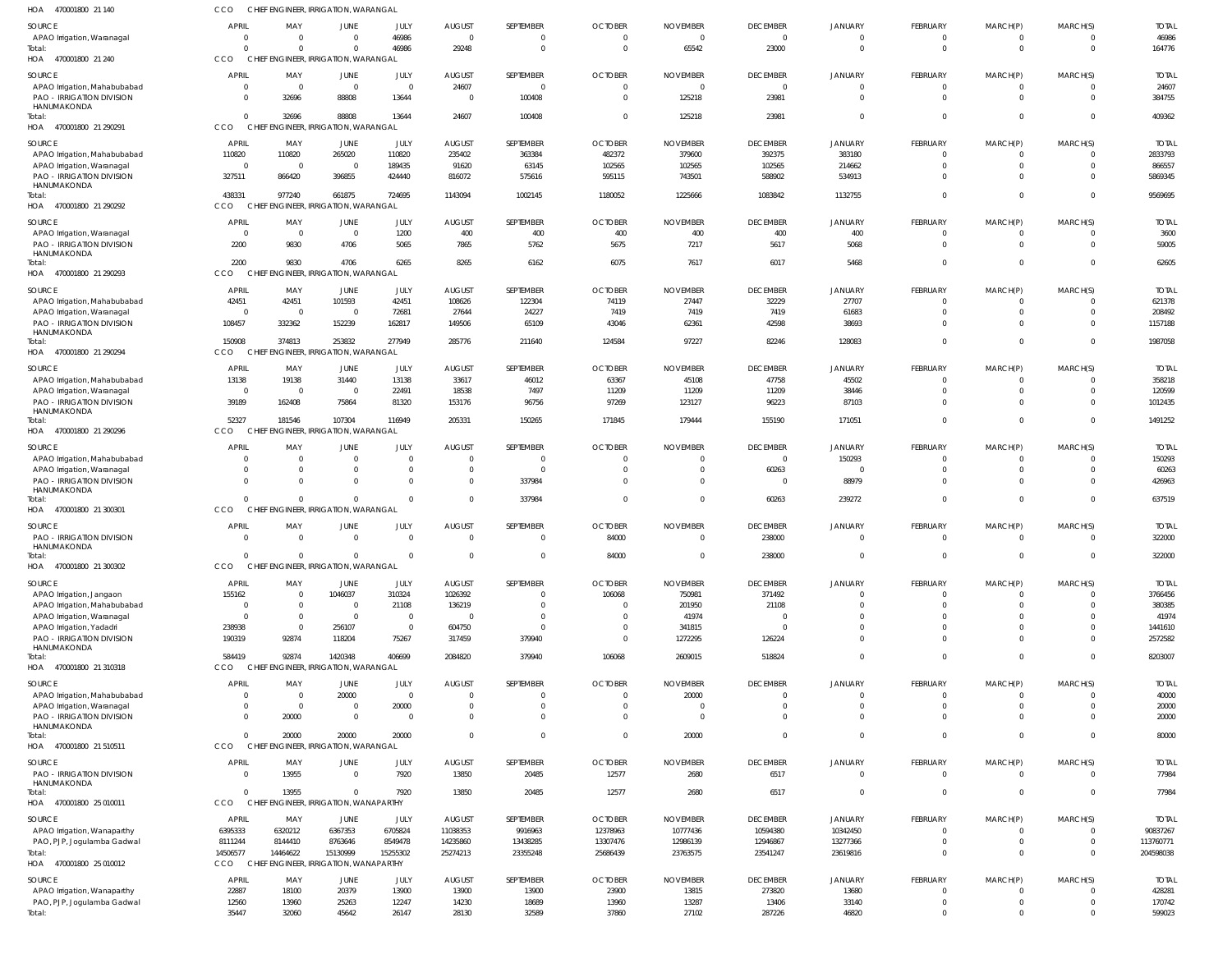| HOA<br>470001800 25 010013                                | <b>CCO</b>                     | CHIEF ENGINEER, IRRIGATION, WANAPARTHY           |                                        |                            |                           |                          |                                  |                                   |                                |                            |                                |                         |                      |                         |
|-----------------------------------------------------------|--------------------------------|--------------------------------------------------|----------------------------------------|----------------------------|---------------------------|--------------------------|----------------------------------|-----------------------------------|--------------------------------|----------------------------|--------------------------------|-------------------------|----------------------|-------------------------|
| SOURCE                                                    | APRIL                          | MAY                                              | JUNE                                   | JULY                       | <b>AUGUST</b>             | SEPTEMBER                | <b>OCTOBER</b>                   | <b>NOVEMBER</b>                   | <b>DECEMBER</b>                | JANUARY                    | <b>FEBRUARY</b>                | MARCH(P)                | MARCH(S)             | <b>TOTAI</b>            |
| APAO Irrigation, Wanaparthy                               | 2760519                        | 2391590                                          | 3048016                                | 2633024                    | 1421203                   | 834167                   | 951763                           | 929552                            | 861558                         | 820159                     | $\Omega$                       | 0                       |                      | 16651551                |
| PAO, PJP, Jogulamba Gadwal                                | 3114783                        | 3127433                                          | 4881395                                | 3337440                    | 1645986                   | 1231137                  | 1060623                          | 1014070                           | 971618                         | 1048388                    | $\Omega$                       | $\mathbf 0$             |                      | 21432873                |
| Total:                                                    | 5875302                        | 5519023                                          | 7929411                                | 5970464                    | 3067189                   | 2065304                  | 2012386                          | 1943622                           | 1833176                        | 1868547                    | $\Omega$                       | $\Omega$                | $\Omega$             | 38084424                |
| HOA 470001800 25 010016                                   | <b>CCO</b>                     | CHIEF ENGINEER, IRRIGATION, WANAPARTHY           |                                        |                            |                           |                          |                                  |                                   |                                |                            |                                |                         |                      |                         |
| SOURCE                                                    | <b>APRIL</b>                   | MAY                                              | JUNE                                   | JULY                       | <b>AUGUST</b>             | SEPTEMBER                | <b>OCTOBER</b>                   | <b>NOVEMBER</b>                   | <b>DECEMBER</b>                | <b>JANUARY</b>             | <b>FEBRUARY</b>                | MARCH(P)                | MARCH(S)             | <b>TOTAI</b>            |
| APAO Irrigation, Wanaparthy                               | 922749                         | 968871                                           | 989731                                 | 1055454                    | 1635580                   | 1341417                  | 1878750                          | 1467614                           | 1466488                        | 1218044                    | $\mathbf 0$                    | 0                       | $\Omega$             | 12944698                |
| PAO, PJP, Jogulamba Gadwal                                | 1475482                        | 1516242                                          | 1612980                                | 1625526                    | 2352465                   | 2095432                  | 2068792                          | 2013158                           | 2003188                        | 2050262                    | 0                              | $\mathbf 0$             | $\Omega$             | 18813527                |
| Total:                                                    | 2398231                        | 2485113                                          | 2602711                                | 2680980                    | 3988045                   | 3436849                  | 3947542                          | 3480772                           | 3469676                        | 3268306                    | $\mathbf 0$                    | $\mathbf 0$             | $\Omega$             | 31758225                |
| HOA 470001800 25 010017                                   | CCO                            | CHIEF ENGINEER, IRRIGATION, WANAPARTHY           |                                        |                            |                           |                          |                                  |                                   |                                |                            |                                |                         |                      |                         |
| SOURCE                                                    | <b>APRIL</b>                   | MAY                                              | JUNE                                   | JULY                       | <b>AUGUST</b>             | SEPTEMBER                | <b>OCTOBER</b>                   | <b>NOVEMBER</b>                   | <b>DECEMBER</b>                | <b>JANUARY</b>             | <b>FEBRUARY</b>                | MARCH(P)                | MARCH(S)             | <b>TOTAI</b>            |
| APAO Irrigation, Wanaparthy                               | 200000                         | 0                                                | $\Omega$                               | 289787                     | 62592                     | 100000                   | 170108                           | 39980                             | $\overline{0}$                 | 10293                      | $\Omega$                       | 0                       |                      | 872760                  |
| PAO, PJP, Jogulamba Gadwal                                | $\Omega$                       | 442136                                           | 87709                                  | 107596                     | 388585                    | 159728                   | 103800                           | 67326                             | 75195                          | 352772                     | $\Omega$                       | $\Omega$                |                      | 1784847                 |
| Total:<br>HOA 470001800 25 010018                         | 200000<br>CCO                  | 442136<br>CHIEF ENGINEER, IRRIGATION, WANAPARTHY | 87709                                  | 397383                     | 451177                    | 259728                   | 273908                           | 107306                            | 75195                          | 363065                     | $\mathbf 0$                    | $\Omega$                | $\Omega$             | 2657607                 |
|                                                           |                                |                                                  |                                        |                            |                           |                          |                                  |                                   |                                |                            |                                |                         |                      |                         |
| SOURCE                                                    | <b>APRIL</b>                   | MAY                                              | JUNE                                   | JULY                       | <b>AUGUST</b>             | SEPTEMBER                | <b>OCTOBER</b>                   | <b>NOVEMBER</b>                   | <b>DECEMBER</b>                | <b>JANUARY</b>             | <b>FEBRUARY</b>                | MARCH(P)                | MARCH(S)             | <b>TOTAI</b>            |
| APAO Irrigation, Wanaparthy                               | 80608                          | $\Omega$                                         | 184271                                 | $\overline{0}$             | 288934                    | 1963901                  | 292194                           | 514316                            | 353745                         | 111332                     | $\mathbf 0$                    |                         |                      | 3789301                 |
| PAO IRRIGATION DIVISION KHAMMAM                           | $\Omega$<br>$\Omega$           | - 0<br>- 0                                       | 138367                                 | $\Omega$<br>$\Omega$       | $\mathsf{C}$<br>3662329   | $\mathbf 0$              | $\overline{0}$<br>198210         | $\overline{0}$                    | $\Omega$                       | $\Omega$                   | 0<br>$\Omega$                  | $\mathbf 0$<br>$\Omega$ | $\Omega$<br>$\Omega$ | 138367<br>6469792       |
| PAO, PJP, Jogulamba Gadwal<br>Total:                      | 80608                          | $\Omega$                                         | 817526<br>1140164                      | $\Omega$                   | 3951263                   | 320556<br>2284457        | 490404                           | 420653<br>934969                  | 72425<br>426170                | 978093<br>1089425          | $\Omega$                       | $\mathbf 0$             | $\Omega$             | 10397460                |
| HOA 470001800 25 020021                                   | <b>CCO</b>                     | CHIEF ENGINEER, IRRIGATION, WANAPARTHY           |                                        |                            |                           |                          |                                  |                                   |                                |                            |                                |                         |                      |                         |
|                                                           |                                |                                                  |                                        |                            |                           |                          |                                  |                                   |                                |                            |                                |                         |                      |                         |
| SOURCE                                                    | <b>APRIL</b>                   | MAY                                              | JUNE                                   | JULY                       | <b>AUGUST</b>             | SEPTEMBER                | <b>OCTOBER</b>                   | <b>NOVEMBER</b>                   | <b>DECEMBER</b>                | <b>JANUARY</b>             | FEBRUARY                       | MARCH(P)                | MARCH(S)             | <b>TOTAL</b>            |
| APAO Irrigation, Wanaparthy<br>PAO, PJP, Jogulamba Gadwal | 102660<br>$\Omega$             | - 0<br>$\Omega$                                  | 67011<br>71908                         | 23537<br>12000             | 23537<br>154216           | 23537<br>$\Omega$        | 5200<br>58603                    | 41874<br>90413                    | 5200<br>10400                  | 23537<br>10400             | $\Omega$<br>0                  | $\Omega$<br>$\mathbf 0$ |                      | 316093<br>407940        |
| Total:                                                    | 102660                         | $\Omega$                                         | 138919                                 | 35537                      | 177753                    | 23537                    | 63803                            | 132287                            | 15600                          | 33937                      | $\Omega$                       | $\Omega$                | $\Omega$             | 724033                  |
| HOA 470001800 25 110111                                   | <b>CCO</b>                     | CHIEF ENGINEER, IRRIGATION, WANAPARTHY           |                                        |                            |                           |                          |                                  |                                   |                                |                            |                                |                         |                      |                         |
|                                                           |                                |                                                  |                                        |                            |                           |                          |                                  |                                   |                                |                            |                                |                         |                      |                         |
| SOURCE                                                    | <b>APRIL</b>                   | MAY<br>$\Omega$                                  | JUNE                                   | JULY                       | <b>AUGUST</b>             | SEPTEMBER                | <b>OCTOBER</b>                   | <b>NOVEMBER</b>                   | <b>DECEMBER</b>                | <b>JANUARY</b><br>$\Omega$ | <b>FEBRUARY</b>                | MARCH(P)                | MARCH(S)             | <b>TOTAL</b>            |
| APAO Irrigation, Wanaparthy<br>PAO, PJP, Jogulamba Gadwal | $\overline{0}$<br>$\Omega$     | $\Omega$                                         | 160081<br>$\Omega$                     | $\overline{0}$<br>$\Omega$ | $\Omega$<br>$\Omega$      | 82677<br>$\mathbf 0$     | $\overline{0}$<br>147431         | 128481<br>27378                   | 52279<br>$\Omega$              | 91081                      | $\mathbf 0$<br>$\mathbf 0$     | $\Omega$<br>$\mathbf 0$ | $\Omega$             | 423518<br>265890        |
| Total:                                                    | $\Omega$                       | $\Omega$                                         | 160081                                 | $\Omega$                   | $\Omega$                  | 82677                    | 147431                           | 155859                            | 52279                          | 91081                      | $\mathbf 0$                    | $\mathbf 0$             | $\Omega$             | 689408                  |
| HOA 470001800 25 130131                                   | CCO                            | CHIEF ENGINEER, IRRIGATION, WANAPARTHY           |                                        |                            |                           |                          |                                  |                                   |                                |                            |                                |                         |                      |                         |
|                                                           |                                |                                                  |                                        |                            |                           |                          |                                  |                                   |                                |                            |                                |                         |                      |                         |
| SOURCE                                                    | <b>APRIL</b>                   | MAY                                              | JUNE<br>43538                          | JULY                       | <b>AUGUST</b><br>49838    | SEPTEMBER                | <b>OCTOBER</b>                   | <b>NOVEMBER</b>                   | <b>DECEMBER</b>                | <b>JANUARY</b><br>6014     | <b>FEBRUARY</b><br>$\Omega$    | MARCH(P)                | MARCH(S)             | <b>TOTAI</b>            |
| APAO Irrigation, Wanaparthy<br>PAO, PJP, Jogulamba Gadwal | 0<br>$\Omega$                  | 1500<br>$\Omega$                                 | 55973                                  | 4976<br>$\overline{0}$     | 85070                     | 12716<br>28290           | 1500<br>$\overline{0}$           | 18760<br>88720                    | 3523<br>8695                   | 2829                       | $\mathbf 0$                    | $\mathbf 0$             |                      | 142365<br>269577        |
| Total:                                                    | $\Omega$                       | 1500                                             | 99511                                  | 4976                       | 134908                    | 41006                    | 1500                             | 107480                            | 12218                          | 8843                       | $\Omega$                       | $\Omega$                |                      | 411942                  |
| HOA<br>470001800 25 130132                                | CCO<br><b>CHIEF</b>            |                                                  | <b>IGINEER, IRRIGATION, WANAPARTHY</b> |                            |                           |                          |                                  |                                   |                                |                            |                                |                         |                      |                         |
|                                                           | <b>APRIL</b>                   |                                                  |                                        |                            |                           |                          |                                  |                                   |                                |                            |                                |                         |                      |                         |
| SOURCE                                                    | $\Omega$                       | MAY<br>- 0                                       | JUNE<br>409830                         | JULY<br>$\overline{0}$     | <b>AUGUST</b><br>48806    | SEPTEMBER<br>513578      | <b>OCTOBER</b><br>1805           | <b>NOVEMBER</b><br>347835         | <b>DECEMBER</b><br>151878      | <b>JANUARY</b><br>$\Omega$ | FEBRUARY<br>$\mathbf 0$        | MARCH(P)<br>0           | MARCH(S)<br>$\Omega$ | <b>TOTAI</b><br>1473732 |
| APAO Irrigation, Wanaparthy<br>PAO, PJP, Jogulamba Gadwal | $\Omega$                       | $\Omega$                                         | 53800                                  | 6630                       | 139429                    | 213772                   | 16309                            | 130916                            | 103260                         | 28700                      | $\mathbf 0$                    | $\mathbf 0$             | $\Omega$             | 692816                  |
| Total:                                                    | $\Omega$                       | $\Omega$                                         | 463630                                 | 6630                       | 188235                    | 727350                   | 18114                            | 478751                            | 255138                         | 28700                      | $\mathbf 0$                    | $\Omega$                | $\Omega$             | 2166548                 |
| HOA 470001800 25 130133                                   | CCO                            | CHIEF ENGINEER, IRRIGATION, WANAPARTHY           |                                        |                            |                           |                          |                                  |                                   |                                |                            |                                |                         |                      |                         |
|                                                           | <b>APRIL</b>                   |                                                  |                                        | JULY                       |                           | SEPTEMBER                | <b>OCTOBER</b>                   |                                   | <b>DECEMBER</b>                |                            | FEBRUARY                       | MARCH(P)                | MARCH(S)             | <b>TOTAI</b>            |
| SOURCE<br>APAO Irrigation, Wanaparthy                     | $\Omega$                       | MAY<br>0                                         | JUNE<br>10735                          | $\Omega$                   | <b>AUGUST</b>             | 0                        | $\Omega$                         | <b>NOVEMBER</b><br>$\Omega$       | $\Omega$                       | <b>JANUARY</b><br>$\Omega$ | $\Omega$                       | $\Omega$                |                      | 10735                   |
| Total:                                                    | $\Omega$                       | $\Omega$                                         | 10735                                  | $\Omega$                   | $\Omega$                  | $\Omega$                 | $\Omega$                         | $\Omega$                          | $\Omega$                       | $\Omega$                   | $\Omega$                       | $\Omega$                | $\Omega$             | 10735                   |
| HOA 470001800 25 130134                                   | CCO                            | CHIEF ENGINEER, IRRIGATION, WANAPARTHY           |                                        |                            |                           |                          |                                  |                                   |                                |                            |                                |                         |                      |                         |
|                                                           |                                |                                                  |                                        |                            |                           |                          |                                  |                                   |                                |                            |                                |                         |                      |                         |
| SOURCE                                                    | <b>APRIL</b><br>$\Omega$       | MAY<br>$\Omega$                                  | JUNE<br>429000                         | JULY                       | <b>AUGUST</b>             | SEPTEMBER<br>$\mathbf 0$ | <b>OCTOBER</b><br>$\overline{0}$ | <b>NOVEMBER</b>                   | <b>DECEMBER</b>                | <b>JANUARY</b>             | FEBRUARY<br>$\mathbf 0$        | MARCH(P)                | MARCH(S)             | <b>TOTAL</b>            |
| APAO Irrigation, Wanaparthy<br>PAO, PJP, Jogulamba Gadwal | $\Omega$                       | - 0                                              | 671550                                 | 198000<br>161700           | 610500<br>834900          | $\overline{0}$           | $\overline{0}$                   | 447229<br>803550                  | 198000<br>$\overline{0}$       | 33000<br>$\Omega$          | $\mathbf 0$                    | 0<br>$\mathbf 0$        | $\Omega$             | 1915729<br>2471700      |
| Total:                                                    | $\Omega$                       | $\Omega$                                         | 1100550                                | 359700                     | 1445400                   | $\Omega$                 | $\overline{0}$                   | 1250779                           | 198000                         | 33000                      | $\Omega$                       | $\Omega$                | $\Omega$             | 4387429                 |
| HOA 470001800 25 130135                                   | <b>CCO</b>                     | CHIEF ENGINEER, IRRIGATION, WANAPARTHY           |                                        |                            |                           |                          |                                  |                                   |                                |                            |                                |                         |                      |                         |
|                                                           | <b>APRIL</b>                   |                                                  |                                        |                            |                           |                          |                                  |                                   |                                |                            |                                |                         |                      |                         |
| SOURCE<br>APAO Irrigation, Wanaparthy                     | $\Omega$                       | MAY<br>3292                                      | JUNE<br>$\Omega$                       | JULY<br>2709               | <b>AUGUST</b><br>25124    | SEPTEMBER<br>9222        | <b>OCTOBER</b><br>6733           | <b>NOVEMBER</b><br>812            | <b>DECEMBER</b><br>7556        | <b>JANUARY</b><br>6782     | FEBRUARY<br>$\Omega$           | MARCH(P)<br>$\Omega$    | MARCH(S)             | <b>TOTAL</b><br>62230   |
| PAO, PJP, Jogulamba Gadwal                                | $\Omega$                       | $\Omega$                                         | 55373                                  | 10731                      | 35467                     | 41836                    | 9678                             | 45063                             | 7394                           | 11854                      | $\Omega$                       | $\mathbf 0$             |                      | 217396                  |
| Total:                                                    | $\Omega$                       | 3292                                             | 55373                                  | 13440                      | 60591                     | 51058                    | 16411                            | 45875                             | 14950                          | 18636                      | $\Omega$                       | $\Omega$                | $\Omega$             | 279626                  |
| HOA 470001800 25 140                                      | CCO                            | <b>CHIEF</b>                                     | <b>IGINEER, IRRIGATION, WANAPARTHY</b> |                            |                           |                          |                                  |                                   |                                |                            |                                |                         |                      |                         |
|                                                           | <b>APRIL</b>                   |                                                  |                                        |                            |                           |                          |                                  | <b>NOVEMBER</b>                   |                                |                            |                                |                         |                      |                         |
| SOURCE<br>APAO Irrigation, Wanaparthy                     | $\Omega$                       | MAY<br>2337                                      | JUNE<br>$\overline{0}$                 | JULY<br>21379              | <b>AUGUST</b><br>$\Omega$ | SEPTEMBER<br>193500      | <b>OCTOBER</b><br>33610          | $\overline{0}$                    | <b>DECEMBER</b><br>75430       | <b>JANUARY</b><br>10480    | <b>FEBRUARY</b><br>$\mathbf 0$ | MARCH(P)<br>0           | MARCH(S)             | <b>TOTAL</b><br>336736  |
| PAO, PJP, Jogulamba Gadwal                                | $\Omega$                       | - 0                                              | 5700                                   | $\overline{0}$             | $\Omega$                  | $\mathbf 0$              | 14250                            | 2850                              | 2850                           | 5700                       | $\Omega$                       | $\mathbf 0$             | $\Omega$             | 31350                   |
| Total:                                                    | $\Omega$                       | 2337                                             | 5700                                   | 21379                      | $\Omega$                  | 193500                   | 47860                            | 2850                              | 78280                          | 16180                      | $\Omega$                       | $\Omega$                | $\Omega$             | 368086                  |
| HOA 470001800 25 240                                      | CCO                            | CHIEF ENGINEER, IRRIGATION, WANAPARTHY           |                                        |                            |                           |                          |                                  |                                   |                                |                            |                                |                         |                      |                         |
| SOURCE                                                    | <b>APRIL</b>                   | MAY                                              | JUNE                                   | JULY                       | <b>AUGUST</b>             | SEPTEMBER                | <b>OCTOBER</b>                   | <b>NOVEMBER</b>                   | <b>DECEMBER</b>                | <b>JANUARY</b>             | <b>FEBRUARY</b>                | MARCH(P)                | MARCH(S)             | <b>TOTAL</b>            |
| APAO Irrigation, Wanaparthy                               | 0                              | 87288                                            | 129656                                 | $\Omega$                   | 70237                     | $\mathbf 0$              | $\overline{0}$                   | 119022                            | 28308                          | 28596                      | 0                              |                         |                      | 463107                  |
| PAO, PJP, Jogulamba Gadwal                                | $\mathbf 0$                    | $\Omega$                                         | 137678                                 | 70860                      | 47899                     | 33042                    | 33651                            | 127815                            | $\Omega$                       | 102483                     | $\Omega$                       | $\Omega$                |                      | 553428                  |
| Total:                                                    | $\Omega$                       | 87288                                            | 267334                                 | 70860                      | 118136                    | 33042                    | 33651                            | 246837                            | 28308                          | 131079                     | $\Omega$                       | $\Omega$                |                      | 1016535                 |
| HOA 470001800 25 280281                                   | CCO                            | CHIEF ENGINEER, IRRIGATION, WANAPARTHY           |                                        |                            |                           |                          |                                  |                                   |                                |                            |                                |                         |                      |                         |
|                                                           |                                |                                                  |                                        |                            |                           |                          |                                  |                                   |                                |                            |                                |                         |                      |                         |
| SOURCE                                                    | <b>APRIL</b><br>$\overline{0}$ | MAY<br>- 0                                       | JUNE<br>16000                          | JULY<br>$\overline{0}$     | <b>AUGUST</b><br>$\Omega$ | SEPTEMBER<br>$\mathbf 0$ | <b>OCTOBER</b><br>$\overline{0}$ | <b>NOVEMBER</b><br>$\overline{0}$ | <b>DECEMBER</b><br>$\mathbf 0$ | <b>JANUARY</b><br>$\Omega$ | FEBRUARY<br>$\mathbf 0$        | MARCH(P)<br>0           | MARCH(S)             | <b>TOTAL</b>            |
| APAO Irrigation, Wanaparthy<br>Total:                     | $\Omega$                       | $\Omega$                                         | 16000                                  | $\Omega$                   | $\Omega$                  | $\mathbf 0$              | $\overline{0}$                   | $\overline{0}$                    | $\overline{0}$                 | $\Omega$                   | $\mathbf 0$                    | $\mathbf 0$             | $\Omega$             | 16000<br>16000          |
| HOA 470001800 25 300302                                   | CCO                            | CHIEF ENGINEER, IRRIGATION, WANAPARTHY           |                                        |                            |                           |                          |                                  |                                   |                                |                            |                                |                         |                      |                         |
|                                                           |                                |                                                  |                                        |                            |                           |                          |                                  |                                   |                                |                            |                                |                         |                      |                         |
| SOURCE                                                    | <b>APRIL</b>                   | MAY                                              | JUNE                                   | JULY                       | <b>AUGUST</b>             | SEPTEMBER                | <b>OCTOBER</b>                   | <b>NOVEMBER</b>                   | <b>DECEMBER</b>                | <b>JANUARY</b>             | <b>FEBRUARY</b>                | MARCH(P)                | MARCH(S)             | <b>TOTAL</b>            |
| APAO Irrigation, Wanaparthy                               | 644357                         | - 0                                              | 33206                                  | 84000                      | 585463                    | 467852                   | 286620                           | 1489616                           | 233738                         | 127738                     | 0                              |                         |                      | 3952590                 |
| PAO, PJP, Jogulamba Gadwal                                | 16710<br>661067                | $\Omega$<br>$\Omega$                             | 310124<br>343330                       | $\overline{0}$<br>84000    | 789158<br>1374621         | 275175<br>743027         | 180674<br>467294                 | 1075329<br>2564945                | 119738<br>353476               | 164170<br>291908           | 0<br>$\mathbf 0$               | $\mathbf 0$<br>$\Omega$ |                      | 2931078<br>6883668      |
| Total:                                                    |                                |                                                  |                                        |                            |                           |                          |                                  |                                   |                                |                            |                                |                         |                      |                         |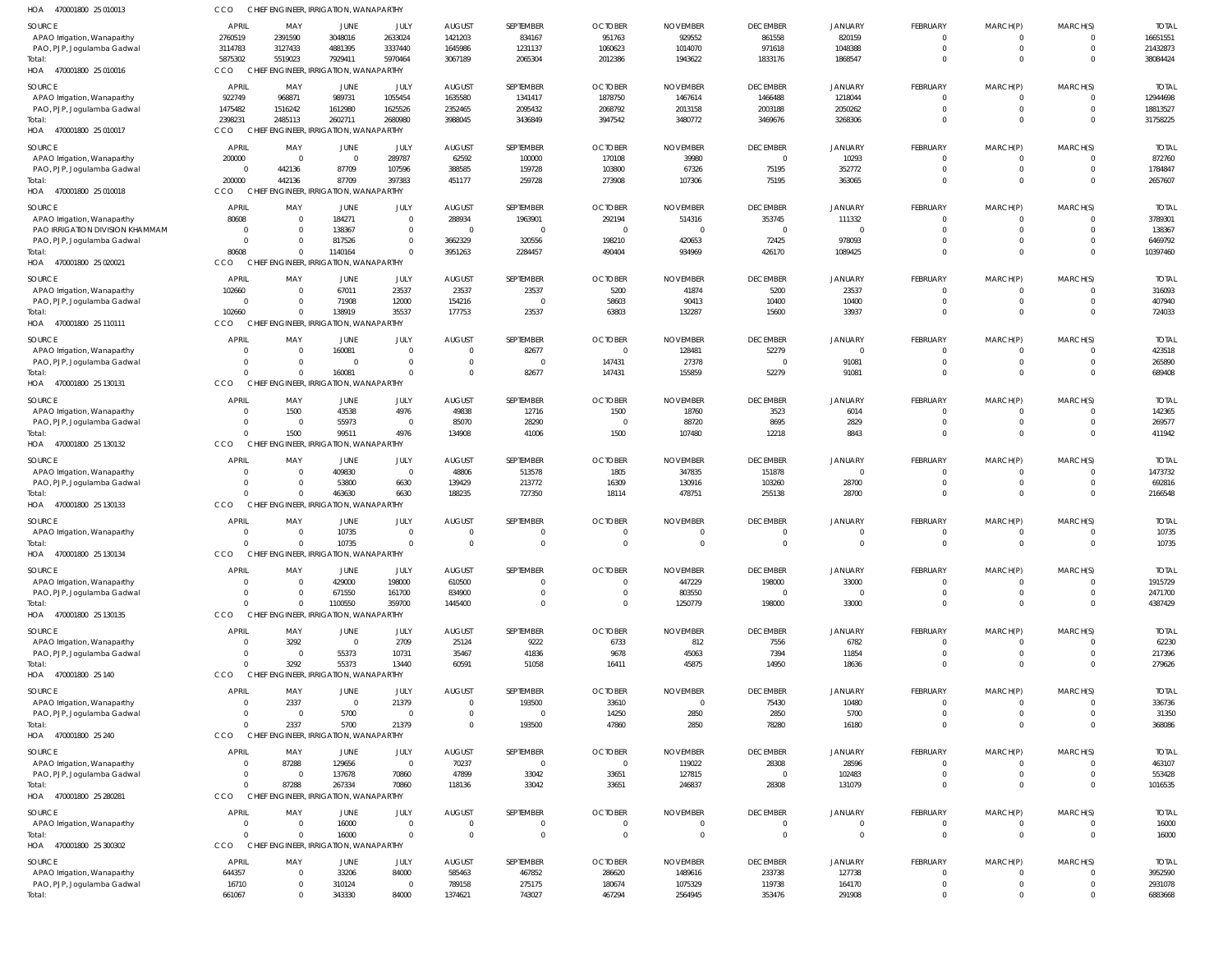| 470001800 25 310318<br>HOA                                      | CCO                      | CHIEF ENGINEER, IRRIGATION, WANAPARTHY                       |                         |                        |                           |                           |                            |                          |                             |                            |                            |                            |                            |                         |
|-----------------------------------------------------------------|--------------------------|--------------------------------------------------------------|-------------------------|------------------------|---------------------------|---------------------------|----------------------------|--------------------------|-----------------------------|----------------------------|----------------------------|----------------------------|----------------------------|-------------------------|
| <b>SOURCE</b>                                                   | <b>APRIL</b>             | MAY                                                          | JUNE                    | JULY                   | <b>AUGUST</b>             | SEPTEMBER                 | <b>OCTOBER</b>             | <b>NOVEMBER</b>          | <b>DECEMBER</b>             | JANUARY                    | FEBRUARY                   | MARCH(P)                   | MARCH(S)                   | <b>TOTAL</b>            |
| PAO, PJP, Jogulamba Gadwal                                      | $\overline{0}$           | 100000                                                       | $\Omega$                | 60000                  | $\Omega$                  | 20000                     | 20000                      | $\Omega$                 | $\overline{0}$              | 40000                      | 0                          | 0                          | $\overline{0}$             | 240000                  |
| Total:                                                          | $\Omega$                 | 100000                                                       | $\Omega$                | 60000                  | $\Omega$                  | 20000                     | 20000                      | $\mathbf 0$              | $\overline{0}$              | 40000                      | $\mathbf 0$                | $\mathbf 0$                | $\overline{0}$             | 240000                  |
| HOA 470001800 25 510511                                         | CCO                      | CHIEF ENGINEER, IRRIGATION, WANAPARTHY                       |                         |                        |                           |                           |                            |                          |                             |                            |                            |                            |                            |                         |
| SOURCE                                                          | <b>APRIL</b>             | MAY                                                          | <b>JUNE</b>             | JULY                   | <b>AUGUST</b>             | SEPTEMBER                 | <b>OCTOBER</b>             | <b>NOVEMBER</b>          | <b>DECEMBER</b>             | JANUARY                    | <b>FEBRUARY</b>            | MARCH(P)                   | MARCH(S)                   | <b>TOTAL</b>            |
| APAO Irrigation, Wanaparthy                                     | 0                        | 0                                                            | 17490                   | $\overline{0}$         | 24200                     | 0                         |                            | 0                        | $\overline{\mathbf{0}}$     | $\overline{0}$             | 0                          | 0                          | $\Omega$                   | 41690                   |
| PAO, PJP, Jogulamba Gadwal                                      | $\Omega$<br>$\Omega$     | $\Omega$                                                     | $\Omega$                | 6600                   | 27463                     | $\mathbf 0$               |                            | 3032                     | 9930                        | 850                        | $\mathbf 0$                | $\mathbf 0$                | $\Omega$<br>$\Omega$       | 47875                   |
| Total:<br>HOA 470001800 26 290291                               | CCO                      | $\Omega$<br><b>ENGINEER-IN-CHIEF, IRRIGATION, KARIMNAGAR</b> | 17490                   | 6600                   | 51663                     | $\mathbf 0$               |                            | 3032                     | 9930                        | 850                        | $\mathbf 0$                | $\mathbf 0$                |                            | 89565                   |
|                                                                 |                          |                                                              |                         |                        |                           |                           |                            |                          |                             |                            |                            |                            |                            |                         |
| <b>SOURCE</b>                                                   | <b>APRIL</b>             | MAY                                                          | JUNE                    | JULY                   | <b>AUGUST</b>             | SEPTEMBER                 | <b>OCTOBER</b>             | <b>NOVEMBER</b>          | <b>DECEMBER</b>             | JANUARY                    | FEBRUARY<br>$\Omega$       | MARCH(P)<br>$\Omega$       | MARCH(S)<br>$\overline{0}$ | <b>TOTAL</b><br>1458948 |
| APAO Irrigation, Siricilla<br>PAO IRRIGATION KARIMNAGAR         | 106290<br>573155         | 106290<br>674007                                             | 107170<br>784620        | 107170<br>634130       | 107170<br>1163825         | 224958<br>963633          | 173850<br>923555           | 175350<br>927115         | 175350<br>930835            | 175350<br>928965           | $\mathbf 0$                | $\mathbf 0$                | $\overline{0}$             | 8503840                 |
| Total:                                                          | 679445                   | 780297                                                       | 891790                  | 741300                 | 1270995                   | 1188591                   | 1097405                    | 1102465                  | 1106185                     | 1104315                    | $\Omega$                   | $\Omega$                   | $\Omega$                   | 9962788                 |
| 470001800 26 290292<br>HOA                                      | CCO                      | ENGINEER-IN-CHIEF, IRRIGATION, KARIMNAGAR                    |                         |                        |                           |                           |                            |                          |                             |                            |                            |                            |                            |                         |
| <b>SOURCE</b>                                                   | <b>APRIL</b>             | MAY                                                          | JUNE                    | JULY                   | <b>AUGUST</b>             | SEPTEMBER                 | <b>OCTOBER</b>             | <b>NOVEMBER</b>          | <b>DECEMBER</b>             | JANUARY                    | FEBRUARY                   | MARCH(P)                   | MARCH(S)                   | <b>TOTAL</b>            |
| PAO IRRIGATION KARIMNAGAR                                       | 6700                     | 7861                                                         | 7200                    | 6700                   | 10400                     | 9400                      | 8600                       | 8600                     | 8600                        | 8600                       | $\overline{0}$             | $\overline{0}$             | $\overline{0}$             | 82661                   |
| Total:                                                          | 6700                     | 7861                                                         | 7200                    | 6700                   | 10400                     | 9400                      | 8600                       | 8600                     | 8600                        | 8600                       | $\mathbf 0$                | $\mathbf 0$                | $\overline{0}$             | 82661                   |
| 470001800 26 290293<br>HOA                                      | CCO                      | ENGINEER-IN-CHIEF, IRRIGATION, KARIMNAGAR                    |                         |                        |                           |                           |                            |                          |                             |                            |                            |                            |                            |                         |
| <b>SOURCE</b>                                                   | <b>APRIL</b>             | MAY                                                          | JUNE                    | JULY                   | <b>AUGUST</b>             | SEPTEMBER                 | <b>OCTOBER</b>             | <b>NOVEMBER</b>          | <b>DECEMBER</b>             | JANUARY                    | FEBRUARY                   | MARCH(P)                   | MARCH(S)                   | <b>TOTAL</b>            |
| APAO Irrigation, Siricilla                                      | 40785                    | 40785                                                        | 41126                   | 41126                  | 41126                     | 37725                     | 12575                      | 12684                    | 12684                       | 12684                      | 0                          | 0                          | $\overline{0}$             | 293300                  |
| PAO IRRIGATION KARIMNAGAR                                       | 219516                   | 258245                                                       | 239843                  | 221822                 | $-44021$                  | 83349                     | 62540                      | 62935                    | 63070                       | 63070                      | $\mathbf 0$                | $\overline{0}$             | $\overline{0}$             | 1230369                 |
| Total:                                                          | 260301                   | 299030                                                       | 280969                  | 262948                 | $-2895$                   | 121074                    | 75115                      | 75619                    | 75754                       | 75754                      | $\Omega$                   | $\mathbf 0$                | $\Omega$                   | 1523669                 |
| HOA 470001800 26 290294                                         | CCO                      | ENGINEER-IN-CHIEF, IRRIGATION, KARIMNAGAR                    |                         |                        |                           |                           |                            |                          |                             |                            |                            |                            |                            |                         |
| SOURCE                                                          | <b>APRIL</b>             | MAY                                                          | JUNE                    | JULY                   | <b>AUGUST</b>             | SEPTEMBER                 | <b>OCTOBER</b>             | <b>NOVEMBER</b>          | <b>DECEMBER</b>             | JANUARY                    | FEBRUARY                   | MARCH(P)                   | MARCH(S)                   | <b>TOTAL</b>            |
| APAO Irrigation, Siricilla                                      | 12622                    | 12622                                                        | 12728                   | 12728                  | 12728                     | 31547                     | 19001                      | 19166                    | 19166                       | 19166                      | $\mathbf 0$                | $\overline{0}$             | $\Omega$                   | 171474                  |
| PAO IRRIGATION KARIMNAGAR<br>Total:                             | 104248<br>116870         | 124223<br>136845                                             | 114732<br>127460        | 105200<br>117928       | 166637<br>179365          | 140493<br>172040          | 133662<br>152663           | 146969<br>166135         | 147283<br>166449            | 147283<br>166449           | $\mathbf 0$<br>$\mathbf 0$ | $\mathbf 0$<br>$\mathbf 0$ | $\overline{0}$<br>$\Omega$ | 1330730<br>1502204      |
| HOA 470001800 26 290296                                         | CCO                      | ENGINEER-IN-CHIEF, IRRIGATION, KARIMNAGAR                    |                         |                        |                           |                           |                            |                          |                             |                            |                            |                            |                            |                         |
|                                                                 |                          |                                                              |                         |                        |                           |                           |                            |                          |                             |                            |                            |                            |                            |                         |
| SOURCE<br>APAO Irrigation, Siricilla                            | <b>APRIL</b><br>$\Omega$ | MAY<br>- 0                                                   | <b>JUNE</b><br>$\Omega$ | JULY<br>$\overline{0}$ | <b>AUGUST</b><br>$\Omega$ | SEPTEMBER<br>$\mathbf{0}$ | <b>OCTOBER</b><br>$\Omega$ | <b>NOVEMBER</b><br>70979 | <b>DECEMBER</b><br>$\Omega$ | <b>JANUARY</b><br>$\Omega$ | FEBRUARY<br>0              | MARCH(P)<br>0              | MARCH(S)<br>$\overline{0}$ | <b>TOTAL</b><br>70979   |
| PAO IRRIGATION KARIMNAGAR                                       | $\Omega$                 | $\Omega$                                                     | $\Omega$                | $\overline{0}$         | $\Omega$                  | $\mathbf 0$               | $\Omega$                   | 532510                   | $\overline{0}$              | $\overline{0}$             | $\mathbf 0$                | $\mathbf{0}$               | $\overline{0}$             | 532510                  |
| Total:                                                          | $\Omega$                 | $\Omega$                                                     |                         | $\Omega$               | $\Omega$                  | $\mathbf 0$               | $\Omega$                   | 603489                   | $\Omega$                    | $\Omega$                   | $\mathbf 0$                | $\mathbf 0$                | $\overline{0}$             | 603489                  |
| HOA 470001800 27 290291                                         | CCO                      | ENGINEER-IN-CHIEF, IRRIGATION, KARIMNAGAR                    |                         |                        |                           |                           |                            |                          |                             |                            |                            |                            |                            |                         |
| <b>SOURCE</b>                                                   | <b>APRIL</b>             | MAY                                                          | JUNE                    | JULY                   | <b>AUGUST</b>             | SEPTEMBER                 | <b>OCTOBER</b>             | <b>NOVEMBER</b>          | <b>DECEMBER</b>             | JANUARY                    | FEBRUARY                   | MARCH(P)                   | MARCH(S)                   | <b>TOTAL</b>            |
| PAO IRRIGATION KARIMNAGAR                                       | 769115                   | 1601331                                                      | 2453953                 | 1861550                | 2831185                   | 2333399                   | 2739095                    | 3030885                  | 3034465                     | 2977765                    | $\mathbf 0$                | 0                          | $\Omega$                   | 23632743                |
| Total:                                                          | 769115                   | 1601331                                                      | 2453953                 | 1861550                | 2831185                   | 2333399                   | 2739095                    | 3030885                  | 3034465                     | 2977765                    | $\mathbf 0$                | $\mathbf 0$                | $\overline{0}$             | 23632743                |
| HOA 470001800 27 290292                                         | CCO                      | ENGINEER-IN-CHIEF, IRRIGATION, KARIMNAGAR                    |                         |                        |                           |                           |                            |                          |                             |                            |                            |                            |                            |                         |
| <b>SOURCE</b>                                                   | <b>APRIL</b>             | MAY                                                          | JUNE                    | JULY                   | <b>AUGUST</b>             | SEPTEMBER                 | <b>OCTOBER</b>             | <b>NOVEMBER</b>          | <b>DECEMBER</b>             | <b>JANUARY</b>             | FEBRUARY                   | MARCH(P)                   | MARCH(S)                   | <b>TOTAL</b>            |
| <b>PAO IRRIGATION KARIMNAGAR</b>                                | 7808                     | 10416                                                        | 12323                   | 10824                  | 17240                     | 15124                     | 14124                      | 17024                    | 16324                       | 16124                      | 0                          | 0                          | $\overline{0}$             | 137331                  |
| Total                                                           | 7808                     | 10416                                                        | 12323                   | 10824                  | 17240                     | 15124                     | 14124                      | 17024                    | 16324                       | 16124                      | $\mathbf 0$                | $\mathbf 0$                | $\overline{0}$             | 137331                  |
| HOA<br>470001800 27 290293                                      | CCO                      | ENGINEER-IN-CHIEF, IRRIGATION, KARIMNAGAR                    |                         |                        |                           |                           |                            |                          |                             |                            |                            |                            |                            |                         |
| <b>SOURCE</b>                                                   | <b>APRIL</b>             | MAY                                                          | JUNE                    | JULY                   | <b>AUGUST</b>             | SEPTEMBER                 | <b>OCTOBER</b>             | <b>NOVEMBER</b>          | <b>DECEMBER</b>             | <b>JANUARY</b>             | FEBRUARY                   | MARCH(P)                   | MARCH(S)                   | <b>TOTAL</b>            |
| PAO IRRIGATION KARIMNAGAR                                       | 294912                   | 614173                                                       | 949117                  | 713833                 | 398314                    | 508941                    | 266336                     | 287444                   | 287704                      | 283608                     | $\overline{0}$<br>$\Omega$ | 0                          | $\Omega$                   | 4604382                 |
| Total:<br>HOA 470001800 27 290294                               | 294912<br><b>CCO</b>     | 614173<br>ENGINEER-IN-CHIEF, IRRIGATION, KARIMNAGAR          | 949117                  | 713833                 | 398314                    | 508941                    | 266336                     | 287444                   | 287704                      | 283608                     |                            | $\Omega$                   | $\Omega$                   | 4604382                 |
|                                                                 |                          |                                                              |                         |                        |                           |                           |                            |                          |                             |                            |                            |                            |                            |                         |
| <b>SOURCE</b><br>PAO IRRIGATION KARIMNAGAR                      | <b>APRIL</b>             | MAY                                                          | JUNE                    | JULY                   | <b>AUGUST</b>             | SEPTEMBER                 | <b>OCTOBER</b>             | <b>NOVEMBER</b>          | <b>DECEMBER</b>             | JANUARY                    | FEBRUARY                   | MARCH(P)                   | MARCH(S)<br>$\overline{0}$ | <b>TOTAL</b>            |
| Total:                                                          | 130808<br>130808         | 261372<br>261372                                             | 336395<br>336395        | 260544<br>260544       | 369881<br>369881          | 250057<br>250057          | 322240<br>322240           | 367068<br>367068         | 371249<br>371249            | 365097<br>365097           | 0<br>$\mathbf 0$           | 0<br>$\mathbf 0$           | $\overline{0}$             | 3034711<br>3034711      |
| HOA 470001800 27 290295                                         | CCO                      | ENGINEER-IN-CHIEF, IRRIGATION, KARIMNAGAR                    |                         |                        |                           |                           |                            |                          |                             |                            |                            |                            |                            |                         |
| <b>SOURCE</b>                                                   | <b>APRIL</b>             | MAY                                                          | <b>JUNE</b>             | JULY                   | <b>AUGUST</b>             | SEPTEMBER                 | <b>OCTOBER</b>             | <b>NOVEMBER</b>          | <b>DECEMBER</b>             | JANUARY                    | FEBRUARY                   | MARCH(P)                   | MARCH(S)                   | <b>TOTAL</b>            |
| PAO IRRIGATION KARIMNAGAR                                       | $\overline{0}$           | 200000                                                       | $\Omega$                | $\overline{0}$         | $\bigcap$                 | 0                         |                            | 9000                     | $\overline{0}$              | $\Omega$                   | 0                          | 0                          | $\overline{0}$             | 209000                  |
| Total:                                                          | $\Omega$                 | 200000                                                       | $\Omega$                | $\Omega$               | $\Omega$                  | $\mathbf 0$               |                            | 9000                     | $\overline{0}$              | $\Omega$                   | $\mathbf 0$                | $\mathbf 0$                | $\overline{0}$             | 209000                  |
| HOA 470001800 27 290296                                         | CCO                      | <b>ENGINEER-IN-CHIEF, IRRIGATION, KARIMNAGAR</b>             |                         |                        |                           |                           |                            |                          |                             |                            |                            |                            |                            |                         |
| SOURCE                                                          | <b>APRIL</b>             | MAY                                                          | JUNE                    | JULY                   | <b>AUGUST</b>             | SEPTEMBER                 | <b>OCTOBER</b>             | <b>NOVEMBER</b>          | <b>DECEMBER</b>             | <b>JANUARY</b>             | FEBRUARY                   | MARCH(P)                   | MARCH(S)                   | <b>TOTAL</b>            |
| PAO IRRIGATION KARIMNAGAR                                       | $\Omega$                 | $\overline{0}$                                               | $\Omega$                | $\overline{0}$         | $\Omega$                  | $\mathbf{0}$              | $\Omega$                   | 1462097                  | 39802                       | $\Omega$                   | $\mathbf 0$                | $\mathbf 0$                | $\overline{0}$             | 1501899                 |
| Total:                                                          | $\Omega$                 | $\Omega$                                                     | $\Omega$                | $\Omega$               | $\Omega$                  | $\mathbf{0}$              | $\Omega$                   | 1462097                  | 39802                       | $\Omega$                   | $\mathbf 0$                | $\mathbf 0$                | $\overline{0}$             | 1501899                 |
| HOA 470001800 29 010011                                         | CCO                      | CHIEF ENGINEER, IRRIGATION, HYDERABAD                        |                         |                        |                           |                           |                            |                          |                             |                            |                            |                            |                            |                         |
| SOURCE                                                          | <b>APRIL</b>             | MAY                                                          | JUNE                    | JULY                   | <b>AUGUST</b>             | SEPTEMBER                 | <b>OCTOBER</b>             | <b>NOVEMBER</b>          | <b>DECEMBER</b>             | <b>JANUARY</b>             | FEBRUARY                   | MARCH(P)                   | MARCH(S)                   | <b>TOTAL</b>            |
| APAO Irrigation, Vikarabad                                      | 752850                   | 884720                                                       | 930910                  | 1328144                | 1593110                   | 1553534                   | 1791615                    | 1508108                  | 1525413                     | 1629854                    | $\mathbf 0$                | 0                          | $\overline{0}$             | 13498258                |
| PAO IRRIGATION DIVISION HYDERABAD                               | $\overline{0}$           | 8897                                                         | 1186705                 | 1204000                | 1778564                   | 2011871                   | 1931931                    | 2235082                  | 2009609                     | 1964740                    | $\mathbf 0$                | $\mathbf 0$                | $\Omega$                   | 14331399                |
| PAO IRRIGATION RANGA REDDY DISTRICT                             | 8784137<br>9536987       | 6934592<br>7828209                                           | 10317029<br>12434644    | 11631513<br>14163657   | 16618921<br>19990595      | 18573659<br>22139064      | 17107905<br>20831451       | 16850666<br>20593856     | 17384330<br>20919352        | 17152952<br>20747546       | $\mathbf 0$<br>$\mathbf 0$ | $\mathbf 0$<br>$\mathbf 0$ | $\overline{0}$<br>$\Omega$ | 141355704<br>169185361  |
| Total:<br>HOA 470001800 29 010012                               | CCO                      | CHIEF ENGINEER, IRRIGATION, HYDERABAD                        |                         |                        |                           |                           |                            |                          |                             |                            |                            |                            |                            |                         |
|                                                                 |                          |                                                              |                         |                        |                           |                           |                            |                          |                             |                            |                            |                            |                            |                         |
| SOURCE                                                          | <b>APRIL</b>             | MAY                                                          | JUNE                    | JULY                   | <b>AUGUST</b>             | SEPTEMBER                 | <b>OCTOBER</b>             | <b>NOVEMBER</b>          | <b>DECEMBER</b>             | JANUARY                    | FEBRUARY<br>$\Omega$       | MARCH(P)                   | MARCH(S)<br>$\Omega$       | <b>TOTAL</b>            |
| APAO Irrigation, Vikarabad<br>PAO IRRIGATION DIVISION HYDERABAD | 6060<br>$\overline{0}$   | 6060<br>233                                                  | 6060<br>29313           | 6176<br>29700          | 5738<br>40025             | 6327<br>40439             | 5660<br>37300              | 5802<br>44400            | 31718<br>38727              | 6060<br>37400              | $\Omega$                   | $\Omega$<br>$\Omega$       | $\Omega$                   | 85661<br>297537         |
| PAO IRRIGATION RANGA REDDY DISTRICT                             | 116416                   | 83621                                                        | 144657                  | 169624                 | 207957                    | 250385                    | 193968                     | 193195                   | 200649                      | 190213                     | $\mathbf 0$                | $\mathbf 0$                | $\overline{0}$             | 1750685                 |
| Total:                                                          | 122476                   | 89914                                                        | 180030                  | 205500                 | 253720                    | 297151                    | 236928                     | 243397                   | 271094                      | 233673                     | $\mathbf 0$                | $\mathbf 0$                | $\Omega$                   | 2133883                 |
| HOA 470001800 29 010013                                         | CCO                      | CHIEF ENGINEER, IRRIGATION, HYDERABAD                        |                         |                        |                           |                           |                            |                          |                             |                            |                            |                            |                            |                         |
| SOURCE                                                          | <b>APRIL</b>             | MAY                                                          | JUNE                    | JULY                   | <b>AUGUST</b>             | SEPTEMBER                 | <b>OCTOBER</b>             | <b>NOVEMBER</b>          | <b>DECEMBER</b>             | <b>JANUARY</b>             | FEBRUARY                   | MARCH(P)                   | MARCH(S)                   | <b>TOTAL</b>            |
| APAO Irrigation, Vikarabad                                      | 289389                   | 340317                                                       | 518071                  | 510470                 | 273670                    | 179486                    | 245147                     | 157222                   | 110465                      | 157718                     | 0                          | 0                          | $\Omega$                   | 2781955                 |
| PAO IRRIGATION DIVISION HYDERABAD                               | $\overline{0}$           | 3450                                                         | 746958                  | 462330                 | 317973                    | 221960                    | 169568                     | 324103                   | 166714                      | 147345                     | $\mathbf 0$                | $\mathbf 0$                | $\Omega$                   | 2560401                 |
| PAO IRRIGATION RANGA REDDY DISTRICT                             | 3577987                  | 2662906                                                      | 4077079                 | 4537214                | 3617888                   | 3270213                   | 1837629                    | 2460037                  | 1654059                     | 1621825                    | $\mathbf 0$                | $\mathbf 0$                | $\overline{0}$             | 29316837                |
| Total:                                                          | 3867376                  | 3006673                                                      | 5342108                 | 5510014                | 4209531                   | 3671659                   | 2252344                    | 2941362                  | 1931238                     | 1926888                    | $\mathbf 0$                | $\mathbf 0$                | $\Omega$                   | 34659193                |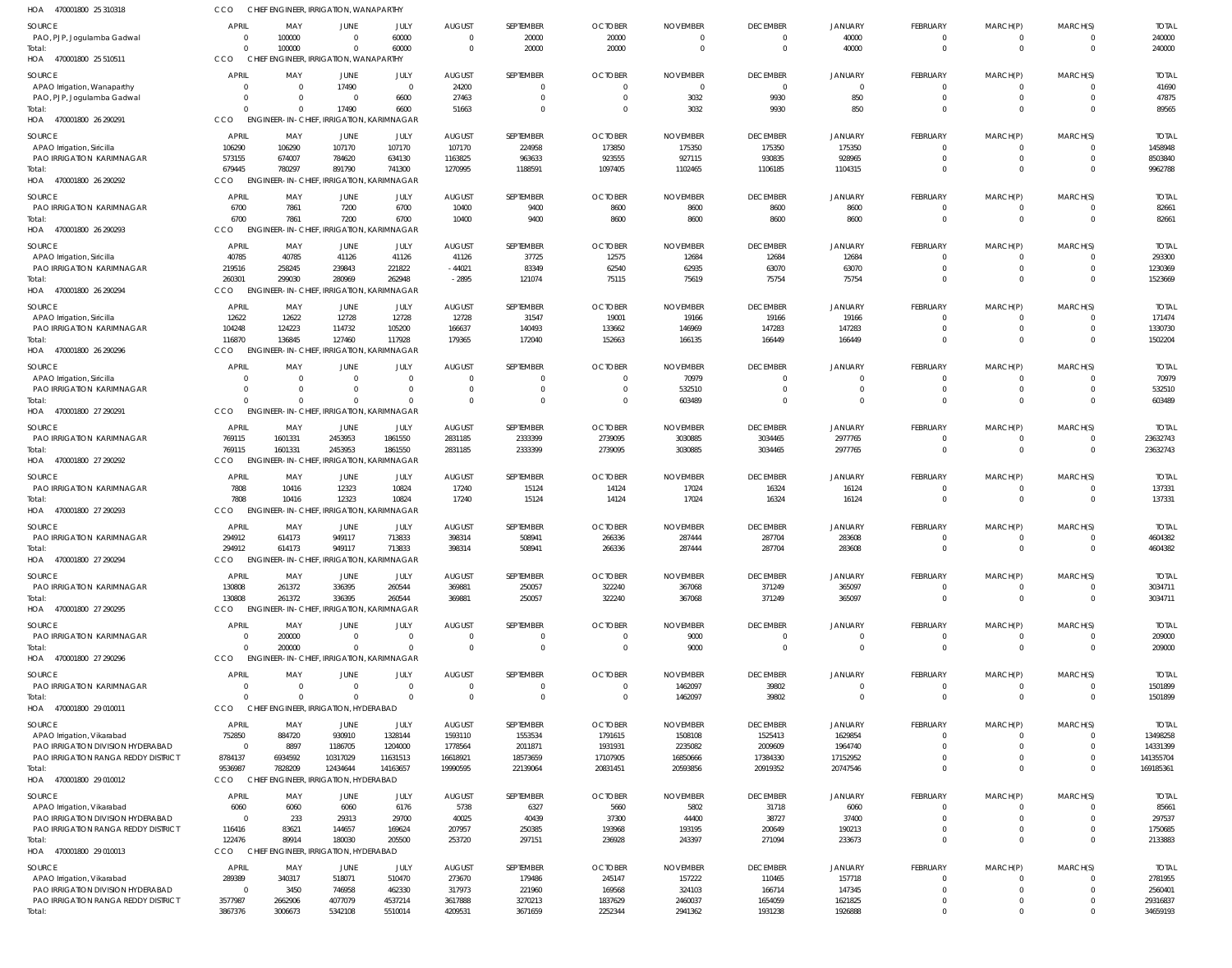| HOA<br>470001800 29 010016                                               |                                | CHIEF ENGINEER, IRRIGATION, HYDERABAD           |                    |                                   |                           |                            |                         |                         |                                  |                        |                                |                               |                      |                        |
|--------------------------------------------------------------------------|--------------------------------|-------------------------------------------------|--------------------|-----------------------------------|---------------------------|----------------------------|-------------------------|-------------------------|----------------------------------|------------------------|--------------------------------|-------------------------------|----------------------|------------------------|
| <b>SOURCE</b>                                                            | <b>APRIL</b>                   | MAY                                             | <b>JUNE</b>        | JULY                              | <b>AUGUST</b>             | SEPTEMBER                  | <b>OCTOBER</b>          | <b>NOVEMBER</b>         | <b>DECEMBER</b>                  | <b>JANUARY</b>         | <b>FEBRUARY</b>                | MARCH(P)                      | MARCH(S)             | <b>TOTAI</b>           |
| APAO Irrigation, Vikarabad                                               | 101477                         | 119864                                          | 126907             | 164883                            | 223111                    | 200392                     | 229717                  | 191020                  | 190735                           | 206614                 | 0                              | $^{\circ}$                    | $\Omega$             | 1754720                |
| PAO IRRIGATION DIVISION HYDERABAD                                        | - 0                            | 2669                                            | 337687             | 342823                            | 465712                    | 481550                     | 466484                  | 587317                  | 483402                           | 469717                 | $\overline{0}$                 | $\mathbf 0$                   | $\Omega$             | 3637361                |
| PAO IRRIGATION RANGA REDDY DISTRICT<br>Total:                            | 1993540<br>2095017             | 1446726<br>1569259                              | 2316330<br>2780924 | 2787958<br>3295664                | 3595939<br>4284762        | 3910938<br>4592880         | 3355699<br>4051900      | 3346055<br>4124392      | 3527421<br>4201558               | 3381703<br>4058034     | $\mathbf 0$<br>$\mathbf 0$     | $\mathbf 0$<br>$\mathbf{0}$   | $\Omega$<br>$\Omega$ | 29662309<br>35054390   |
| HOA 470001800 29 010017                                                  | CCO                            | CHIEF ENGINEER. IRRIGATION. HYDERABAD           |                    |                                   |                           |                            |                         |                         |                                  |                        |                                |                               |                      |                        |
| <b>SOURCE</b>                                                            | <b>APRIL</b>                   | MAY                                             | JUNE               | JULY                              | <b>AUGUST</b>             | SEPTEMBER                  | <b>OCTOBER</b>          | <b>NOVEMBER</b>         | <b>DECEMBER</b>                  | <b>JANUARY</b>         | <b>FEBRUARY</b>                | MARCH(P)                      | MARCH(S)             | <b>TOTAI</b>           |
| APAO Irrigation, Vikarabad                                               | 0                              | - 0                                             | $\Omega$           | $\overline{0}$                    | $\Omega$                  | $\overline{0}$             | $\Omega$                | 0                       | 100000                           | $\Omega$               | $\mathbf 0$                    | $^{\circ}$                    | $\Omega$             | 100000                 |
| PAO IRRIGATION DIVISION HYDERABAD                                        | 0                              | 170928                                          | 21089              | 53417                             | 38000                     | 32080                      | 11579                   | - (                     | $\overline{0}$                   | 47615                  | $\mathbf 0$                    | $\mathbf 0$                   | $\Omega$             | 374708                 |
| PAO IRRIGATION RANGA REDDY DISTRICT                                      | $\overline{0}$                 | 113053                                          | 209744             | $\overline{\mathbf{0}}$           | 415000                    | 260257                     | 128650                  | 288581                  | $\overline{0}$                   | $\Omega$               | $\mathbf 0$                    | $\mathbf 0$                   |                      | 1415285                |
| Total:<br>HOA 470001800 29 010018                                        | $\Omega$<br>CCO                | 283981<br>CHIEF ENGINEER, IRRIGATION, HYDERABAD | 230833             | 53417                             | 453000                    | 292337                     | 140229                  | 288581                  | 100000                           | 47615                  | $\mathbf 0$                    | $\overline{0}$                | $\Omega$             | 1889993                |
|                                                                          |                                |                                                 |                    |                                   |                           |                            |                         |                         |                                  |                        |                                |                               |                      |                        |
| SOURCE                                                                   | <b>APRIL</b>                   | MAY                                             | JUNE               | JULY                              | <b>AUGUST</b>             | SEPTEMBER                  | <b>OCTOBER</b>          | <b>NOVEMBER</b>         | <b>DECEMBER</b>                  | <b>JANUARY</b>         | <b>FEBRUARY</b>                | MARCH(P)                      | MARCH(S)             | <b>TOTAI</b>           |
| APAO Irrigation, Vikarabad<br>PAO IRRIGATION DIVISION HYDERABAD          | 0<br>0                         | 0<br>0                                          | 36884<br>47260     | $\overline{0}$<br>$\overline{0}$  | 94243<br>328988           | $\Omega$<br>73956          |                         | $\Omega$<br>87464       | 41178<br>206260                  | 130855<br>121260       | 0<br>0                         | 0<br>$\mathbf 0$              | $\Omega$<br>$\Omega$ | 303160<br>865188       |
| <b>PAO IRRIGATION RANGA REDDY DISTRICT</b>                               | 151907                         | $\Omega$                                        | 196989             | $\Omega$                          | 1245379                   | 843954                     |                         | 787442                  | 1058424                          | 680860                 | $\mathbf 0$                    | $\mathbf 0$                   | $\Omega$             | 4964955                |
| Total:                                                                   | 151907                         | $\Omega$                                        | 281133             | $\Omega$                          | 1668610                   | 917910                     | $\Omega$                | 874906                  | 1305862                          | 932975                 | $\mathbf 0$                    | $\overline{0}$                | $\Omega$             | 6133303                |
| HOA 470001800 29 110111                                                  | CCO                            | CHIEF ENGINEER, IRRIGATION, HYDERABAD           |                    |                                   |                           |                            |                         |                         |                                  |                        |                                |                               |                      |                        |
| <b>SOURCE</b>                                                            | <b>APRIL</b>                   | MAY                                             | JUNE               | JULY                              | <b>AUGUST</b>             | SEPTEMBER                  | <b>OCTOBER</b>          | <b>NOVEMBER</b>         | <b>DECEMBER</b>                  | <b>JANUARY</b>         | FEBRUARY                       | MARCH(P)                      | MARCH(S)             | <b>TOTAI</b>           |
| APAO Irrigation, Vikarabad                                               | 0                              | - 0                                             | - 0                | $\mathbf 0$                       | $\bigcap$                 | 0                          |                         | - (                     | $^{\circ}$                       | 27340                  | $\mathbf 0$                    | 0                             |                      | 27340                  |
| PAO IRRIGATION DIVISION HYDERABAD                                        | $\Omega$                       | 0                                               | - 0                | $\Omega$                          |                           | $\mathbf 0$                |                         | 7760                    | $\Omega$                         | $\Omega$               | $\mathbf 0$                    | $\mathbf 0$                   | $\Omega$             | 7760                   |
| PAO IRRIGATION RANGA REDDY DISTRICT<br>Total:                            | $\overline{0}$<br>$\Omega$     | $\Omega$<br>$\Omega$                            | 3600<br>3600       | $\Omega$<br>$\Omega$              |                           | $\mathbf 0$<br>$\mathbf 0$ |                         | 277736<br>285496        | $\Omega$<br>$\Omega$             | 28490<br>55830         | $\mathbf 0$<br>$\mathbf 0$     | $\mathbf 0$<br>$\overline{0}$ | $\Omega$<br>$\Omega$ | 309826<br>344926       |
| HOA 470001800 29 130131                                                  | CCO                            | CHIEF ENGINEER, IRRIGATION, HYDERABAD           |                    |                                   |                           |                            |                         |                         |                                  |                        |                                |                               |                      |                        |
| <b>SOURCE</b>                                                            | <b>APRIL</b>                   | MAY                                             | JUNE               | JULY                              | <b>AUGUST</b>             | SEPTEMBER                  | <b>OCTOBER</b>          | <b>NOVEMBER</b>         | <b>DECEMBER</b>                  | <b>JANUARY</b>         | <b>FEBRUARY</b>                | MARCH(P)                      | MARCH(S)             | <b>TOTAI</b>           |
| APAO Irrigation, Vikarabad                                               | 0                              | 0                                               | - 0                | $\Omega$                          | 7738                      | 0                          | 942                     | 942                     | 3125                             | 21240                  | $\mathbf 0$                    | -0                            | $\Omega$             | 33987                  |
| PAO IRRIGATION DIVISION HYDERABAD                                        | 0                              | - 0                                             | - 0                | $\overline{0}$                    | - 0                       | $\mathbf 0$                | 15783                   | - 0                     | 23588                            | 3932                   | $\mathbf 0$                    | $\mathbf 0$                   | $\Omega$             | 43303                  |
| PAO IRRIGATION RANGA REDDY DISTRICT                                      | $\mathbf 0$                    | 40510                                           | 42495              | $\Omega$                          | 78009                     | 26092                      | 41110                   | 56192                   | 55984                            | 9138                   | $\mathbf 0$                    | $\mathbf 0$                   | $\Omega$             | 349530                 |
| Total:                                                                   | $\Omega$                       | 40510                                           | 42495              | $\Omega$                          | 85747                     | 26092                      | 57835                   | 57134                   | 82697                            | 34310                  | $\mathbf 0$                    | $\overline{0}$                | $\Omega$             | 426820                 |
| HOA 470001800 29 130132                                                  | CCO                            | CHIEF ENGINEER, IRRIGATION, HYDERABAD           |                    |                                   |                           |                            |                         |                         |                                  |                        |                                |                               |                      |                        |
| <b>SOURCE</b>                                                            | <b>APRIL</b>                   | MAY                                             | JUNE               | JULY                              | <b>AUGUST</b>             | SEPTEMBER                  | <b>OCTOBER</b>          | <b>NOVEMBER</b>         | <b>DECEMBER</b>                  | <b>JANUARY</b>         | <b>FEBRUARY</b>                | MARCH(P)                      | MARCH(S)             | <b>TOTAI</b>           |
| APAO Irrigation, Vikarabad                                               | 0                              | 0                                               | - 0                | 6710                              | 33980                     | 20250                      | 10600                   | 38740                   | $\overline{0}$                   | 24990                  | $\mathbf 0$                    | -0                            | $\Omega$             | 135270                 |
| PAO IRRIGATION DIVISION HYDERABAD<br>PAO IRRIGATION RANGA REDDY DISTRICT | $\mathbf 0$<br>$\Omega$        | 0<br>$\Omega$                                   | - 0<br>41723       | 7945<br>48489                     | 39923<br>266579           | $\mathbf 0$<br>185176      | 42909<br>91312          | 3815<br>464569          | 59797<br>92365                   | 116507                 | $\mathbf 0$<br>$\mathbf 0$     | $\mathbf 0$<br>$\mathbf 0$    | $\Omega$<br>$\Omega$ | 154389<br>1306720      |
| Total:                                                                   | $\Omega$                       | $\Omega$                                        | 41723              | 63144                             | 340482                    | 205426                     | 144821                  | 507124                  | 152162                           | 141497                 | $\mathbf 0$                    | $\overline{0}$                | $\Omega$             | 1596379                |
| HOA 470001800 29 130133                                                  | CCO                            | CHIEF ENGINEER, IRRIGATION, HYDERABAD           |                    |                                   |                           |                            |                         |                         |                                  |                        |                                |                               |                      |                        |
| <b>SOURCE</b>                                                            | <b>APRIL</b>                   | MAY                                             | JUNE               | JULY                              | <b>AUGUST</b>             | SEPTEMBER                  | <b>OCTOBER</b>          | <b>NOVEMBER</b>         | <b>DECEMBER</b>                  | <b>JANUARY</b>         | FEBRUARY                       | MARCH(P)                      | MARCH(S)             | <b>TOTAI</b>           |
| PAO IRRIGATION RANGA REDDY DISTRICT                                      | $\mathbf 0$                    | $\overline{0}$                                  | $\Omega$           | $\overline{0}$                    | 44743                     | 48132                      | - 0                     | 115050                  | $^{\circ}$                       | $\Omega$               | 0                              | -0                            | $\Omega$             | 207925                 |
| Total:                                                                   | $\Omega$                       | $\Omega$                                        | $\Omega$           | $\Omega$                          | 44743                     | 48132                      | $\overline{0}$          | 115050                  | $\overline{0}$                   | $\Omega$               | $\overline{0}$                 | $\overline{0}$                | $\Omega$             | 207925                 |
| HOA 470001800 29 130134                                                  | CCO                            | CHIEF ENGINEER, IRRIGATION, HYDERABAD           |                    |                                   |                           |                            |                         |                         |                                  |                        |                                |                               |                      |                        |
| <b>SOURCE</b>                                                            | <b>APRIL</b>                   | MAY                                             | JUNE               | JULY                              | <b>AUGUST</b>             | SEPTEMBER                  | <b>OCTOBER</b>          | <b>NOVEMBER</b>         | <b>DECEMBER</b>                  | <b>JANUARY</b>         | FEBRUARY                       | MARCH(P)                      | MARCH(S)             | <b>TOTAI</b>           |
| APAO Irrigation, Vikarabad                                               | 0                              | 0                                               | $\Omega$           | 157144                            | $\Omega$                  | 31429                      | 188572                  | 157143                  | 62858                            | $\Omega$               | 0                              | 0                             |                      | 597146                 |
| PAO IRRIGATION DIVISION HYDERABAD<br>PAO IRRIGATION RANGA REDDY DISTRICT | $\Omega$<br>$\mathbf 0$        | 0<br>-0                                         | - 0<br>$\Omega$    | $\overline{\mathbf{0}}$<br>900272 | $\Omega$<br>307798        | 161905<br>710406           | 64762<br>32381          | - 0<br>1010708          | $\overline{0}$<br>192058         | 97143<br>96029         | $\mathbf 0$<br>$\Omega$        | $\Omega$<br>$\Omega$          |                      | 323810<br>3249652      |
| Total:                                                                   | $\Omega$                       | $\Omega$                                        | $\cap$             | 1057416                           | 307798                    | 903740                     | 285715                  | 1167851                 | 254916                           | 193172                 | $\Omega$                       | $\Omega$                      | $\Omega$             | 4170608                |
| HOA 470001800 29 130135                                                  | CCO                            | CHIEF ENGINEER, IRRIGATION, HYDERABAD           |                    |                                   |                           |                            |                         |                         |                                  |                        |                                |                               |                      |                        |
| <b>SOURCE</b>                                                            | <b>APRIL</b>                   | MAY                                             | JUNE               | JULY                              | <b>AUGUST</b>             | SEPTEMBER                  | <b>OCTOBER</b>          | <b>NOVEMBER</b>         | <b>DECEMBER</b>                  | <b>JANUARY</b>         | <b>FEBRUARY</b>                | MARCH(P)                      | MARCH(S)             | <b>TOTAL</b>           |
| APAO Irrigation, Vikarabad                                               | $\Omega$                       | $\overline{0}$                                  | $\Omega$           | 16348                             | 3368                      | $\overline{0}$             | 7303                    | $\Omega$                | 6800                             | $\Omega$               | 0                              | $^{\circ}$                    | $\Omega$             | 33819                  |
| PAO IRRIGATION DIVISION HYDERABAD                                        | $\Omega$                       | $\overline{0}$                                  | $\Omega$           | $\overline{0}$                    | $\overline{0}$            | 171939                     | 15451                   | - 0                     | $\overline{0}$                   | $\Omega$               | $\overline{0}$                 | $\mathbf 0$                   | $\Omega$             | 187390                 |
| PAO IRRIGATION RANGA REDDY DISTRICT                                      | $\Omega$                       | 9834                                            | 2170               | 307953                            | 38822                     | 70303                      | 161699                  | 21446                   | 153816                           | 4924                   | $\mathbf 0$                    | $\mathbf 0$                   | $\Omega$             | 770967                 |
| Total:<br>HOA 470001800 29 140                                           | $\Omega$<br>CCO                | 9834<br>CHIEF ENGINEER, IRRIGATION, HYDERABAD   | 2170               | 324301                            | 42190                     | 242242                     | 184453                  | 21446                   | 160616                           | 4924                   | $\mathbf 0$                    | $\mathbf 0$                   | $\Omega$             | 992176                 |
|                                                                          |                                |                                                 |                    |                                   |                           |                            |                         |                         |                                  |                        |                                |                               |                      |                        |
| <b>SOURCE</b><br>PAO IRRIGATION RANGA REDDY DISTRICT                     | <b>APRIL</b><br>$\overline{0}$ | MAY<br>$\overline{0}$                           | JUNE<br>26386      | JULY<br>$\overline{0}$            | <b>AUGUST</b><br>$\Omega$ | SEPTEMBER<br>$\mathbf 0$   | <b>OCTOBER</b><br>79158 | <b>NOVEMBER</b><br>2609 | <b>DECEMBER</b><br>2609          | <b>JANUARY</b><br>2609 | <b>FEBRUARY</b><br>$\mathbf 0$ | MARCH(P)<br>$\mathbf 0$       | MARCH(S)<br>$\Omega$ | <b>TOTAL</b><br>113371 |
| Total:                                                                   | $\Omega$                       | $\Omega$                                        | 26386              | $\overline{0}$                    | $\Omega$                  | $\mathbf 0$                | 79158                   | 2609                    | 2609                             | 2609                   | $\mathbf 0$                    | $\mathbf 0$                   | $\overline{0}$       | 113371                 |
| HOA 470001800 29 240                                                     | CCO                            | CHIEF ENGINEER, IRRIGATION, HYDERABAD           |                    |                                   |                           |                            |                         |                         |                                  |                        |                                |                               |                      |                        |
| <b>SOURCE</b>                                                            | <b>APRIL</b>                   | MAY                                             | JUNE               | JULY                              | <b>AUGUST</b>             | SEPTEMBER                  | <b>OCTOBER</b>          | <b>NOVEMBER</b>         | <b>DECEMBER</b>                  | <b>JANUARY</b>         | <b>FEBRUARY</b>                | MARCH(P)                      | MARCH(S)             | <b>TOTAL</b>           |
| PAO IRRIGATION DIVISION HYDERABAD                                        | 0                              | 0                                               | $\Omega$           | $\overline{0}$                    | $\Omega$                  | 73527                      | 12420                   | 14031                   | $\overline{0}$                   | 31480                  | 0                              | $\Omega$                      | $\Omega$             | 131458                 |
| PAO IRRIGATION RANGA REDDY DISTRICT                                      | $\overline{0}$                 | 40370                                           | $\Omega$           | 33150                             | 21937                     | 3910                       | 12022                   | 19873                   | 129370                           | $\Omega$               | $\mathbf 0$                    | $^{\circ}$                    | $\Omega$             | 260632                 |
| Total:                                                                   | $\Omega$                       | 40370                                           | $\Omega$           | 33150                             | 21937                     | 77437                      | 24442                   | 33904                   | 129370                           | 31480                  | $\mathbf 0$                    | $\overline{0}$                | $\Omega$             | 392090                 |
| HOA 470001800 29 260                                                     | CCO                            | CHIEF ENGINEER, IRRIGATION, HYDERABAD           |                    |                                   |                           |                            |                         |                         |                                  |                        |                                |                               |                      |                        |
| SOURCE                                                                   | <b>APRIL</b>                   | MAY                                             | JUNE               | JULY                              | <b>AUGUST</b>             | SEPTEMBER                  | <b>OCTOBER</b>          | <b>NOVEMBER</b>         | <b>DECEMBER</b>                  | <b>JANUARY</b>         | FEBRUARY                       | MARCH(P)                      | MARCH(S)             | <b>TOTAL</b>           |
| APAO Irrigation, Vikarabad<br>PAO IRRIGATION RANGA REDDY DISTRICT        | 0<br>$\overline{0}$            | 0<br>0                                          | $\Omega$<br>- 0    | $\overline{0}$<br>$\overline{0}$  | 431448<br>$\Omega$        | $\mathbf 0$<br>$\mathbf 0$ | - 0                     | 1686285<br>298872       | $\overline{0}$<br>$\overline{0}$ | 37170<br>$\Omega$      | $\mathbf 0$<br>$\mathbf 0$     | $^{\circ}$<br>$\mathbf 0$     | $\Omega$<br>$\Omega$ | 2154903<br>298872      |
| Total:                                                                   | $\Omega$                       | $\Omega$                                        | $\Omega$           | $\Omega$                          | 431448                    | $\mathbf 0$                | 0                       | 1985157                 | $\overline{0}$                   | 37170                  | $\mathbf 0$                    | $\mathbf 0$                   | $\overline{0}$       | 2453775                |
| HOA 470001800 29 280281                                                  | CCO                            | CHIEF ENGINEER, IRRIGATION, HYDERABAD           |                    |                                   |                           |                            |                         |                         |                                  |                        |                                |                               |                      |                        |
| <b>SOURCE</b>                                                            | <b>APRIL</b>                   | MAY                                             | JUNE               | JULY                              | <b>AUGUST</b>             | SEPTEMBER                  | <b>OCTOBER</b>          | <b>NOVEMBER</b>         | <b>DECEMBER</b>                  | <b>JANUARY</b>         | FEBRUARY                       | MARCH(P)                      | MARCH(S)             | <b>TOTAL</b>           |
| PAO IRRIGATION RANGA REDDY DISTRICT                                      | 0                              | $\overline{0}$                                  | $\Omega$           | $\overline{0}$                    | 5500                      | $\mathbf 0$                | 0                       | $\mathbf 0$             | $\overline{0}$                   | $\mathbf{0}$           | $\mathbf 0$                    | $^{\circ}$                    | $\Omega$             | 5500                   |
| Total:                                                                   | $\Omega$                       | $\Omega$                                        | $\Omega$           | $\Omega$                          | 5500                      | $\mathbf 0$                | $\Omega$                | $\Omega$                | $\overline{0}$                   | $\Omega$               | $\mathbf 0$                    | $\overline{0}$                | $\Omega$             | 5500                   |
| HOA 470001800 29 290291                                                  | CCO                            | CHIEF ENGINEER, IRRIGATION, HYDERABAD           |                    |                                   |                           |                            |                         |                         |                                  |                        |                                |                               |                      |                        |
| <b>SOURCE</b>                                                            | <b>APRIL</b>                   | MAY                                             | JUNE               | JULY                              | <b>AUGUST</b>             | SEPTEMBER                  | <b>OCTOBER</b>          | <b>NOVEMBER</b>         | <b>DECEMBER</b>                  | <b>JANUARY</b>         | FEBRUARY                       | MARCH(P)                      | MARCH(S)             | <b>TOTAL</b>           |
| APAO Irrigation, Vikarabad                                               | 32670                          | 51845                                           | 42420              | 51744                             | 64300                     | 64625                      | 64625                   | 68359                   | 64625                            | 64300                  | $\mathbf 0$                    | $\mathbf 0$                   | $\overline{0}$       | 569513                 |
| PAO IRRIGATION RANGA REDDY DISTRICT                                      | 428270                         | 442886                                          | 540119             | 866503                            | 553905                    | 924028                     | 785842                  | 771930                  | 803772                           | 789440                 | $\mathbf 0$                    | $\mathbf 0$                   | $\overline{0}$       | 6906695                |
| Total:                                                                   | 460940                         | 494731                                          | 582539             | 918247                            | 618205                    | 988653                     | 850467                  | 840289                  | 868397                           | 853740                 | $\mathbf 0$                    | $\mathbf 0$                   | $\Omega$             | 7476208                |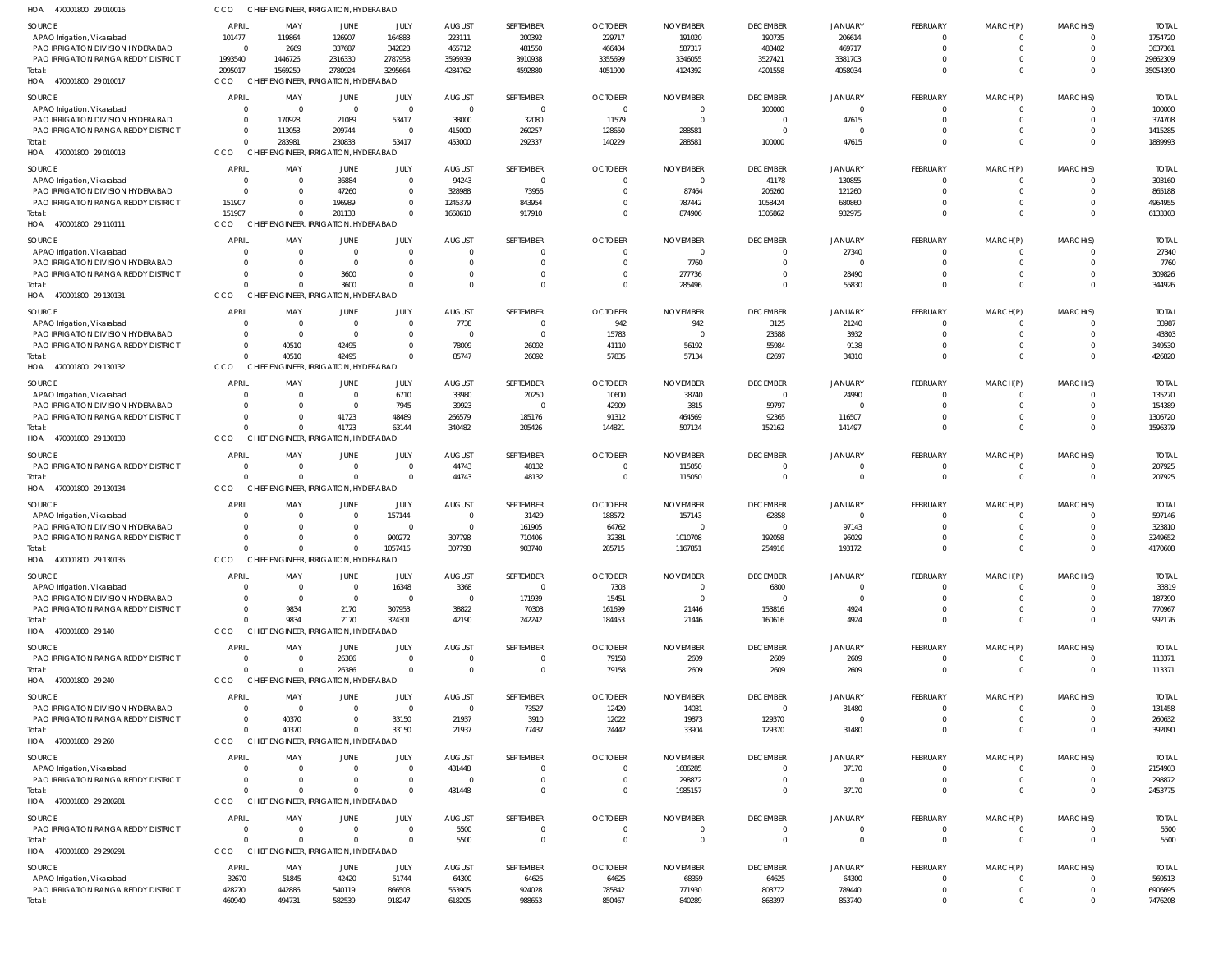| HOA 470001800 29 290292                                                  | CCO                         | CHIEF ENGINEER, IRRIGATION, HYDERABAD             |                                        |                            |                                  |                       |                               |                         |                              |                            |                             |                      |                          |                       |
|--------------------------------------------------------------------------|-----------------------------|---------------------------------------------------|----------------------------------------|----------------------------|----------------------------------|-----------------------|-------------------------------|-------------------------|------------------------------|----------------------------|-----------------------------|----------------------|--------------------------|-----------------------|
| SOURCE                                                                   | APRIL                       | MAY                                               | JUNE                                   | JULY                       | <b>AUGUST</b>                    | SEPTEMBER             | <b>OCTOBER</b>                | <b>NOVEMBER</b>         | <b>DECEMBER</b>              | JANUARY                    | <b>FEBRUARY</b>             | MARCH(P)             | MARCH(S)                 | <b>TOTAL</b>          |
| PAO IRRIGATION RANGA REDDY DISTRICT                                      | 7400                        | 7400                                              | 7400                                   | 9400                       | 7400                             | 11400                 | 9400                          | 9400                    | 9400                         | 9400                       | $\Omega$                    | $\Omega$             | $\Omega$                 | 88000                 |
| Total:<br>HOA 470001800 29 290293                                        | 7400<br>CCO<br><b>CHIEF</b> | 7400                                              | 7400<br>NGINEER, IRRIGATION, HYDERABAD | 9400                       | 7400                             | 11400                 | 9400                          | 9400                    | 9400                         | 9400                       | $\Omega$                    | $\Omega$             | $\Omega$                 | 88000                 |
|                                                                          |                             |                                                   |                                        |                            |                                  |                       |                               |                         |                              |                            |                             |                      |                          |                       |
| SOURCE<br>APAO Irrigation, Vikarabad                                     | APRIL<br>12540              | MAY<br>12540                                      | JUNE<br>12540                          | JULY<br>16828              | <b>AUGUST</b><br>3947            | SEPTEMBER<br>3947     | <b>OCTOBER</b><br>3947        | <b>NOVEMBER</b><br>5921 | <b>DECEMBER</b><br>3947      | JANUARY<br>3947            | <b>FEBRUARY</b><br>$\Omega$ | MARCH(P)             | MARCH(S)<br>$\Omega$     | <b>TOTAL</b><br>80104 |
| PAO IRRIGATION RANGA REDDY DISTRICT                                      | 164089                      | 164089                                            | 202674                                 | 324894                     | 186808                           | 119115                | 55626                         | 55792                   | 55792                        | 55927                      | $\Omega$                    | $\Omega$             | $\mathbf{0}$             | 1384806               |
| Total:                                                                   | 176629                      | 176629                                            | 215214                                 | 341722                     | 190755                           | 123062                | 59573                         | 61713                   | 59739                        | 59874                      | $\Omega$                    | $\Omega$             | $\Omega$                 | 1464910               |
| HOA 470001800 29 290294                                                  | CCO                         | CHIEF ENGINEER, IRRIGATION, HYDERABAD             |                                        |                            |                                  |                       |                               |                         |                              |                            |                             |                      |                          |                       |
| SOURCE                                                                   | APRIL                       | MAY                                               | JUNE                                   | JULY                       | <b>AUGUST</b>                    | SEPTEMBER             | <b>OCTOBER</b>                | <b>NOVEMBER</b>         | <b>DECEMBER</b>              | <b>JANUARY</b>             | FEBRUARY                    | MARCH(P)             | MARCH(S)                 | <b>TOTAL</b>          |
| APAO Irrigation, Vikarabad<br><b>PAO IRRIGATION RANGA REDDY DISTRICT</b> | 4689<br>126951              | 4689<br>126951                                    | 4689<br>160506                         | 7049<br>200612             | 7049<br>141379                   | 7049<br>218095        | 7049<br>174871                | 8165<br>175415          | 7049<br>175415               | 7049<br>175859             | $\Omega$                    |                      | $\Omega$<br>$\Omega$     | 64526<br>1676054      |
| Total:                                                                   | 131640                      | 131640                                            | 165195                                 | 207661                     | 148428                           | 225144                | 181920                        | 183580                  | 182464                       | 182908                     | 0                           | $\Omega$             | $\Omega$                 | 1740580               |
| HOA 470001800 29 290295                                                  | CCO                         | CHIEF ENGINEER, IRRIGATION, HYDERABAD             |                                        |                            |                                  |                       |                               |                         |                              |                            |                             |                      |                          |                       |
| SOURCE                                                                   | APRIL                       | MAY                                               | JUNE                                   | JULY                       | <b>AUGUST</b>                    | SEPTEMBER             | <b>OCTOBER</b>                | <b>NOVEMBER</b>         | <b>DECEMBER</b>              | <b>JANUARY</b>             | FEBRUARY                    | MARCH(P)             | MARCH(S)                 | <b>TOTAL</b>          |
| PAO IRRIGATION RANGA REDDY DISTRICT                                      | $\Omega$                    | - 0                                               | $\Omega$                               | $\overline{0}$             | $\overline{0}$                   |                       | $\mathbf 0$                   | $\Omega$                | $\mathbf{0}$                 | 39450                      | $\Omega$                    |                      | 0                        | 39450                 |
| Total:<br>HOA 470001800 29 290296                                        | $\Omega$<br>CCO             | $\Omega$<br>CHIEF ENGINEER, IRRIGATION, HYDERABAD | $\Omega$                               | $\Omega$                   | $\overline{0}$                   | $\Omega$              | $\overline{0}$                | $\overline{0}$          | $\overline{0}$               | 39450                      | $\overline{0}$              | $\mathbf 0$          | $\mathbf 0$              | 39450                 |
|                                                                          |                             |                                                   |                                        |                            |                                  |                       |                               |                         |                              |                            |                             |                      |                          |                       |
| SOURCE<br>APAO Irrigation, Vikarabad                                     | <b>APRIL</b><br>- 0         | MAY<br>$\Omega$                                   | JUNE<br>$\Omega$                       | JULY<br>$\Omega$           | <b>AUGUST</b><br>25460           | SEPTEMBER<br>$\Omega$ | <b>OCTOBER</b><br>$\Omega$    | <b>NOVEMBER</b><br>0    | <b>DECEMBER</b><br>$\Omega$  | <b>JANUARY</b><br>$\Omega$ | FEBRUARY                    | MARCH(P)             | MARCH(S)<br>$\Omega$     | <b>TOTAL</b><br>25460 |
| <b>PAO IRRIGATION RANGA REDDY DISTRICT</b>                               | $\Omega$                    | $\Omega$                                          | $\Omega$                               | $\Omega$                   | 265440                           | 67097                 | $\Omega$                      | $\Omega$                | $\Omega$                     | 138507                     | $\Omega$                    |                      | $\Omega$                 | 471044                |
| Total:                                                                   | $\cap$                      | $\Omega$                                          | $\Omega$                               | $\Omega$                   | 290900                           | 67097                 | $\Omega$                      | $\Omega$                | $\Omega$                     | 138507                     | 0                           | $\Omega$             | $\Omega$                 | 496504                |
| HOA 470001800 29 300301                                                  | CCO                         | CHIEF ENGINEER, IRRIGATION, HYDERABAD             |                                        |                            |                                  |                       |                               |                         |                              |                            |                             |                      |                          |                       |
| <b>SOURCE</b>                                                            | APRIL                       | MAY                                               | JUNE                                   | JULY                       | <b>AUGUST</b>                    | SEPTEMBER             | <b>OCTOBER</b>                | <b>NOVEMBER</b>         | <b>DECEMBER</b>              | <b>JANUARY</b>             | <b>FEBRUARY</b>             | MARCH(P)             | MARCH(S)                 | <b>TOTAL</b>          |
| <b>PAO IRRIGATION RANGA REDDY DISTRICT</b><br>Total:                     | 197000<br>197000            | $\overline{\mathbf{0}}$<br>$\Omega$               | $\Omega$<br>$\overline{0}$             | $\overline{0}$<br>$\Omega$ | $\overline{0}$<br>$\overline{0}$ | 442400<br>442400      | $\mathbf 0$<br>$\overline{0}$ | 327600<br>327600        | 109200<br>109200             | 109200<br>109200           | $\Omega$<br>$\overline{0}$  | $\mathbf 0$          | 0<br>$\mathbf 0$         | 1185400<br>1185400    |
| HOA 470001800 29 300302                                                  | CCO                         | CHIEF ENGINEER. IRRIGATION. HYDERABAD             |                                        |                            |                                  |                       |                               |                         |                              |                            |                             |                      |                          |                       |
| SOURCE                                                                   | APRIL                       | MAY                                               | JUNE                                   | JULY                       | AUGUST                           | SEPTEMBER             | <b>OCTOBER</b>                | <b>NOVEMBER</b>         | <b>DECEMBER</b>              | <b>JANUARY</b>             | FEBRUARY                    | MARCH(P)             | MARCH(S)                 | <b>TOTAL</b>          |
| APAO Irrigation, Vikarabad                                               |                             | $\overline{0}$                                    | $\overline{\mathbf{0}}$                | 54570                      | $\mathbf 0$                      | 474325                | $\Omega$                      | 0                       | 432348                       | $\Omega$                   | $\Omega$                    |                      | $\Omega$                 | 961243                |
| PAO IRRIGATION DIVISION HYDERABAD                                        | $\Omega$                    | $\Omega$                                          | 83954                                  | $\Omega$                   | $\overline{0}$                   | $\Omega$              | $\Omega$                      | $\Omega$                | $\Omega$                     | $\Omega$                   |                             | $\Omega$             | $\Omega$                 | 83954                 |
| PAO IRRIGATION RANGA REDDY DISTRICT<br>Total:                            | 242931<br>242931            | $\Omega$<br>$\Omega$                              | 41976<br>125930                        | $\overline{0}$<br>54570    | $\mathbf 0$<br>$\Omega$          | 1792546<br>2266871    | 312734<br>312734              | 312734<br>312734        | 301117<br>733465             | 293603<br>293603           | $\Omega$                    | $\Omega$             | $\Omega$<br>$\Omega$     | 3297641<br>4342838    |
| HOA 470001800 29310318                                                   | CCO                         | CHIEF ENGINEER, IRRIGATION, HYDERABAD             |                                        |                            |                                  |                       |                               |                         |                              |                            |                             |                      |                          |                       |
| SOURCE                                                                   | APRIL                       | MAY                                               | JUNE                                   | JULY                       | <b>AUGUST</b>                    | SEPTEMBER             | <b>OCTOBER</b>                | <b>NOVEMBER</b>         | <b>DECEMBER</b>              | <b>JANUARY</b>             | FEBRUARY                    | MARCH(P)             | MARCH(S)                 | <b>TOTAL</b>          |
| <b>PAO IRRIGATION RANGA REDDY DISTRICT</b>                               | $\Omega$                    | $\Omega$                                          | $\Omega$                               | $\Omega$                   | $\overline{0}$                   | - 0                   | $\Omega$                      | $\Omega$                | 20000                        | 0                          | $\Omega$                    | - 0                  | 0                        | 20000                 |
| Total:                                                                   | $\Omega$                    | $\Omega$                                          | $\Omega$                               | $\Omega$                   | $\overline{0}$                   | $\Omega$              | $\overline{0}$                | $\mathbf 0$             | 20000                        | $\mathbf 0$                | $\overline{0}$              | $\mathbf 0$          | $\mathbf 0$              | 20000                 |
| HOA 470001800 29 510511                                                  | CCO                         | CHIEF ENGINEER, IRRIGATION, HYDERABAD             |                                        |                            |                                  |                       |                               |                         |                              |                            |                             |                      |                          |                       |
| SOURCE                                                                   | <b>APRIL</b>                | MAY                                               | JUNE                                   | JULY                       | <b>AUGUST</b>                    | SEPTEMBER             | <b>OCTOBER</b>                | <b>NOVEMBER</b>         | <b>DECEMBER</b>              | JANUARY                    | <b>FEBRUARY</b>             | MARCH(P)             | MARCH(S)                 | <b>TOTAL</b>          |
| PAO IRRIGATION RANGA REDDY DISTRICT<br>Total:                            | $\Omega$                    | 18000<br>18000                                    | $\Omega$<br>$\Omega$                   | $\Omega$<br>$\Omega$       | 10260<br>10260                   | $\Omega$              | $\Omega$<br>$\overline{0}$    | 9780<br>9780            | $\mathbf{0}$<br>$\mathbf{0}$ | $\Omega$<br>$\mathbf 0$    | $\Omega$<br>$\overline{0}$  | $\mathbf 0$          | 0<br>$\mathbf{0}$        | 38040<br>38040        |
| HOA 470001800 30 010011                                                  | CCO                         | CHIEF ENGINEER, IRRIGATION, NIZAMABAD             |                                        |                            |                                  |                       |                               |                         |                              |                            |                             |                      |                          |                       |
| SOURCE                                                                   | APRIL                       | MAY                                               | JUNE                                   | JULY                       | <b>AUGUST</b>                    | SEPTEMBER             | <b>OCTOBER</b>                | <b>NOVEMBER</b>         | <b>DECEMBER</b>              | <b>JANUARY</b>             | FEBRUARY                    | MARCH(P)             | MARCH(S)                 | <b>TOTAL</b>          |
| PAO IRRIGATION NIZAMABAD                                                 | 6932859                     | 7208864                                           | 7513360                                | 7272108                    | 12862157                         | 11972661              | 11642208                      | 11716541                | 11906751                     | 11667889                   | $\Omega$                    |                      | $\Omega$                 | 100695398             |
| PAO IRRIGATION RANGA REDDY DISTRICT                                      | 793680                      | 1494615                                           | $\Omega$                               | $\Omega$                   | $\Omega$                         | $-1537570$            |                               |                         |                              |                            |                             |                      |                          | 750725                |
| Total:<br>HOA 470001800 30 010012                                        | 7726539<br>CCO              | 8703479<br>CHIEF ENGINEER, IRRIGATION, NIZAMABAD  | 7513360                                | 7272108                    | 12862157                         | 10435091              | 11642208                      | 11716541                | 11906751                     | 11667889                   | $\overline{0}$              | $\mathbf 0$          | $\overline{0}$           | 101446123             |
|                                                                          | APRIL                       | MAY                                               | <b>JUNE</b>                            | JULY                       |                                  | SEPTEMBER             | <b>OCTOBER</b>                | <b>NOVEMBER</b>         | <b>DECEMBER</b>              |                            | <b>FEBRUARY</b>             | MARCH(P)             | MARCH(S)                 | <b>TOTAL</b>          |
| SOURCE<br>PAO IRRIGATION NIZAMABAD                                       | 63933                       | 57505                                             | 53951                                  | 53164                      | <b>AUGUST</b><br>85114           | 71443                 | 75060                         | 73378                   | 74236                        | JANUARY<br>73240           |                             |                      | 0                        | 681024                |
| <b>PAO IRRIGATION RANGA REDDY DISTRICT</b>                               | 16168                       | 34923                                             | $\overline{0}$                         | $\Omega$                   | $\overline{0}$                   | $-32168$              | $\overline{0}$                | $\overline{\mathbf{0}}$ | $\Omega$                     | $\Omega$                   | $\Omega$                    | - 0                  | $\Omega$                 | 18923                 |
| Total:                                                                   | 80101                       | 92428                                             | 53951                                  | 53164                      | 85114                            | 39275                 | 75060                         | 73378                   | 74236                        | 73240                      | $\Omega$                    | $\Omega$             | $\Omega$                 | 699947                |
| HOA 470001800 30 010013                                                  | CCO                         | CHIEF ENGINEER, IRRIGATION, NIZAMABAD             |                                        |                            |                                  |                       |                               |                         |                              |                            |                             |                      |                          |                       |
| SOURCE                                                                   | APRIL                       | MAY                                               | JUNE                                   | JULY                       | <b>AUGUST</b>                    | SEPTEMBER             | <b>OCTOBER</b>                | <b>NOVEMBER</b>         | <b>DECEMBER</b>              | JANUARY                    | <b>FEBRUARY</b>             | MARCH(P)             | MARCH(S)                 | TOTAL                 |
| PAO IRRIGATION NIZAMABAD<br><b>PAO IRRIGATION RANGA REDDY DISTRICT</b>   | 2663612<br>304818           | 2811237<br>573908                                 | 3233143<br>$\overline{\mathbf{0}}$     | 2814475<br>$\Omega$        | 1684474<br>$\overline{0}$        | 1786055<br>$-590536$  | 1212838<br>- 0                | 963714<br>- 0           | 955518<br>$\overline{0}$     | 935348<br>$\Omega$         | $\Omega$<br>$\Omega$        | $\Omega$             | $\Omega$<br>$\mathbf{0}$ | 19060414<br>288190    |
| Total:                                                                   | 2968430                     | 3385145                                           | 3233143                                | 2814475                    | 1684474                          | 1195519               | 1212838                       | 963714                  | 955518                       | 935348                     | $\Omega$                    | $\Omega$             | $\Omega$                 | 19348604              |
| HOA 470001800 30 010016                                                  | CCO                         | CHIEF ENGINEER, IRRIGATION, NIZAMABAD             |                                        |                            |                                  |                       |                               |                         |                              |                            |                             |                      |                          |                       |
| SOURCE                                                                   | APRIL                       | MAY                                               | JUNE                                   | JULY                       | <b>AUGUST</b>                    | SEPTEMBER             | <b>OCTOBER</b>                | <b>NOVEMBER</b>         | <b>DECEMBER</b>              | <b>JANUARY</b>             | FEBRUARY                    | MARCH(P)             | MARCH(S)                 | TOTAL                 |
| PAO IRRIGATION NIZAMABAD                                                 | 1190815                     | 1145050                                           | 1186548                                | 1169984                    | 1913486                          | 1772857               | 1633773                       | 1650947                 | 1669363                      | 1632771                    | $\Omega$                    | $\Omega$             | $\Omega$                 | 14965594              |
| <b>PAO IRRIGATION RANGA REDDY DISTRICT</b><br>Total:                     | 214145<br>1404960           | 424253<br>1569303                                 | $\overline{\mathbf{0}}$<br>1186548     | $\Omega$<br>1169984        | $\overline{0}$<br>1913486        | $-423566$<br>1349291  | $\Omega$<br>1633773           | $\Omega$<br>1650947     | $\Omega$<br>1669363          | $\Omega$<br>1632771        | $\Omega$                    | $\Omega$             | $\Omega$<br>$\Omega$     | 214832<br>15180426    |
| HOA 470001800 30 010017                                                  | CCO                         | CHIEF ENGINEER, IRRIGATION, NIZAMABAD             |                                        |                            |                                  |                       |                               |                         |                              |                            |                             |                      |                          |                       |
| SOURCE                                                                   | APRIL                       | MAY                                               | JUNE                                   | JULY                       | <b>AUGUST</b>                    | SEPTEMBER             | <b>OCTOBER</b>                | <b>NOVEMBER</b>         | <b>DECEMBER</b>              | JANUARY                    | FEBRUARY                    | MARCH(P)             | MARCH(S)                 | TOTAL                 |
| PAO IRRIGATION NIZAMABAD                                                 | $\Omega$                    | 20000                                             | 169229                                 | 108000                     | 141634                           | 67528                 | $\overline{0}$                | 94364                   | 53904                        | 526845                     | $\Omega$                    |                      | $\Omega$                 | 1181504               |
| Total:                                                                   | $\Omega$                    | 20000                                             | 169229                                 | 108000                     | 141634                           | 67528                 | $\overline{0}$                | 94364                   | 53904                        | 526845                     | $\Omega$                    | $\Omega$             | $\overline{0}$           | 1181504               |
| HOA 470001800 30 010018                                                  | CCO                         | CHIEF ENGINEER, IRRIGATION, NIZAMABAD             |                                        |                            |                                  |                       |                               |                         |                              |                            |                             |                      |                          |                       |
| SOURCE                                                                   | APRIL                       | MAY                                               | JUNE                                   | JULY                       | <b>AUGUST</b>                    | SEPTEMBER             | <b>OCTOBER</b>                | <b>NOVEMBER</b>         | <b>DECEMBER</b>              | <b>JANUARY</b>             | FEBRUARY                    | MARCH(P)             | MARCH(S)                 | <b>TOTAL</b>          |
| PAO IRRIGATION NIZAMABAD<br>Total:                                       | $\Omega$<br>$\Omega$        | $\Omega$<br>$\Omega$                              | 263761<br>263761                       | $\Omega$<br>$\Omega$       | 898794<br>898794                 | 859008<br>859008      | 282132<br>282132              | 651390<br>651390        | 657478<br>657478             | 439252<br>439252           | $\Omega$<br>$\Omega$        | $\Omega$<br>$\Omega$ | $\Omega$<br>$\Omega$     | 4051815<br>4051815    |
| HOA 470001800 30 020021                                                  | CCO                         | CHIEF ENGINEER, IRRIGATION, NIZAMABAD             |                                        |                            |                                  |                       |                               |                         |                              |                            |                             |                      |                          |                       |
| <b>SOURCE</b>                                                            | APRIL                       | MAY                                               | JUNE                                   | JULY                       | <b>AUGUST</b>                    | SEPTEMBER             | <b>OCTOBER</b>                | <b>NOVEMBER</b>         | <b>DECEMBER</b>              | JANUARY                    | <b>FEBRUARY</b>             | MARCH(P)             | MARCH(S)                 | <b>TOTAL</b>          |
| PAO IRRIGATION NIZAMABAD                                                 | $\Omega$                    | $\overline{\mathbf{0}}$                           | 12000                                  | 4000                       | 5200                             | 5200                  | 5200                          | 5200                    | 5200                         | 5200                       | $\overline{0}$              | - 0                  | $\mathbf{0}$             | 47200                 |
| Total:                                                                   | $\Omega$                    | $\Omega$                                          | 12000                                  | 4000                       | 5200                             | 5200                  | 5200                          | 5200                    | 5200                         | 5200                       | $\overline{0}$              | $\Omega$             | $\Omega$                 | 47200                 |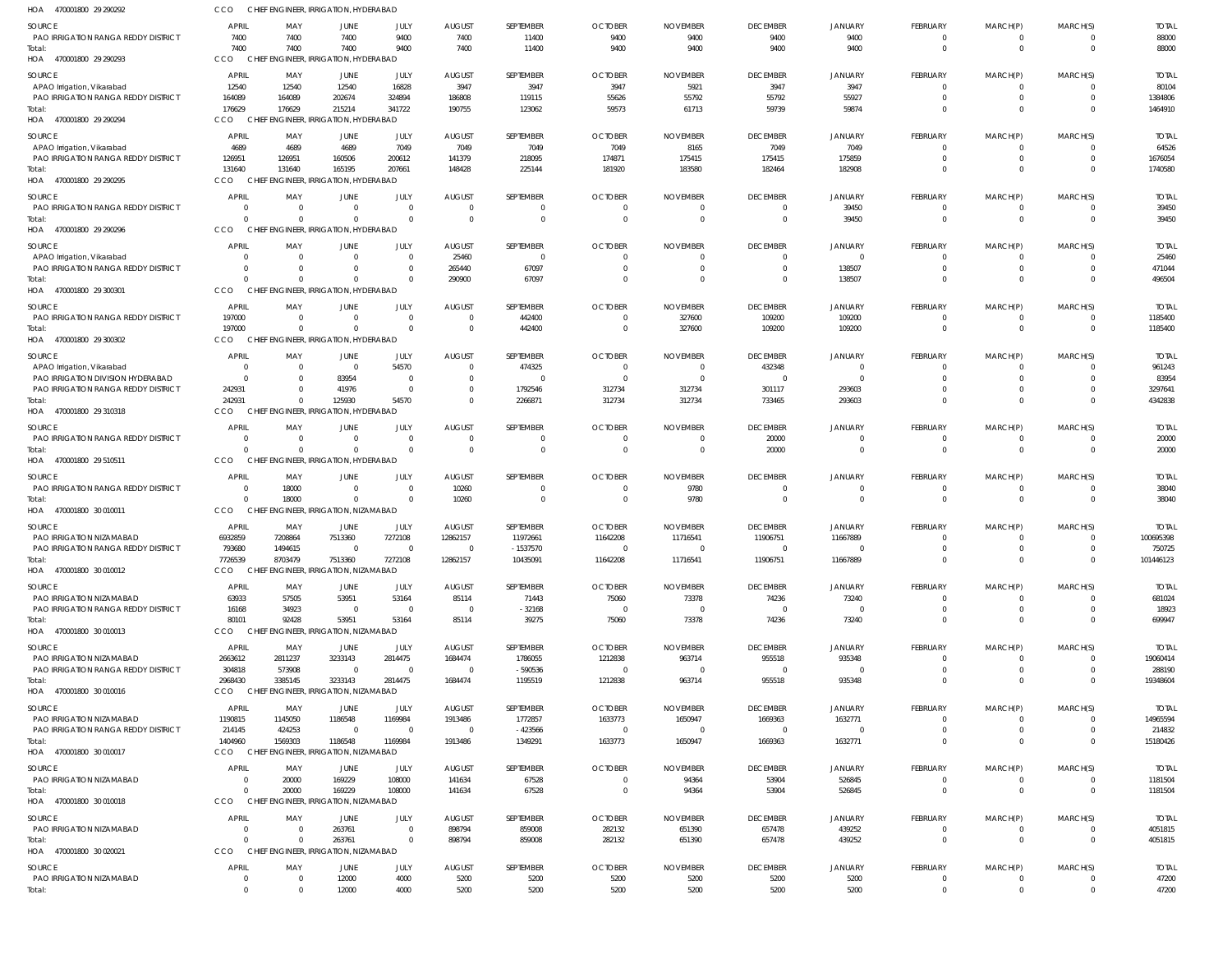| HOA 470001800 30 110111                                   | CCO                            | CHIEF ENGINEER, IRRIGATION, NIZAMABAD             |                            |                            |                                  |                               |                                  |                                     |                          |                          |                             |                         |                      |                         |
|-----------------------------------------------------------|--------------------------------|---------------------------------------------------|----------------------------|----------------------------|----------------------------------|-------------------------------|----------------------------------|-------------------------------------|--------------------------|--------------------------|-----------------------------|-------------------------|----------------------|-------------------------|
| SOURCE                                                    | APRIL                          | MAY                                               | JUNE                       | JULY                       | <b>AUGUST</b>                    | SEPTEMBER                     | <b>OCTOBER</b>                   | <b>NOVEMBER</b>                     | <b>DECEMBER</b>          | <b>JANUARY</b>           | FEBRUARY                    | MARCH(P)                | MARCH(S)             | <b>TOTAL</b>            |
| PAO IRRIGATION NIZAMABAD<br>Total:                        | $\Omega$<br>$\Omega$           | $\Omega$<br>$\Omega$                              | 38768<br>38768             | $\Omega$<br>$\Omega$       | $\Omega$<br>$\overline{0}$       | 16275<br>16275                | 4367<br>4367                     | 33727<br>33727                      | 4650<br>4650             | 12710<br>12710           | 0<br>$\mathbf 0$            | 0<br>$\mathbf 0$        | $\Omega$             | 110497<br>110497        |
| HOA 470001800 30 130131                                   | <b>CCO</b>                     | CHIEF ENGINEER, IRRIGATION, NIZAMABAD             |                            |                            |                                  |                               |                                  |                                     |                          |                          |                             |                         |                      |                         |
| <b>SOURCE</b><br>PAO IRRIGATION NIZAMABAD                 | <b>APRIL</b><br>$\overline{0}$ | MAY<br>19849                                      | JUNE<br>7587               | JULY<br>36134              | <b>AUGUST</b><br>16689           | SEPTEMBER<br>14836            | <b>OCTOBER</b><br>28328          | <b>NOVEMBER</b><br>22613            | <b>DECEMBER</b><br>10436 | <b>JANUARY</b><br>1928   | <b>FEBRUARY</b><br>0        | MARCH(P)<br>$\Omega$    | MARCH(S)             | <b>TOTAL</b><br>158400  |
| Total:                                                    | $\Omega$                       | 19849                                             | 7587                       | 36134                      | 16689                            | 14836                         | 28328                            | 22613                               | 10436                    | 1928                     | $\mathbf 0$                 | $\Omega$                | $\Omega$             | 158400                  |
| HOA 470001800 30 130132                                   | CCO                            | CHIEF ENGINEER, IRRIGATION, NIZAMABAD             |                            |                            |                                  |                               |                                  |                                     |                          |                          |                             |                         |                      |                         |
| SOURCE<br>PAO IRRIGATION NIZAMABAD                        | <b>APRIL</b><br>$\Omega$       | MAY<br>$\Omega$                                   | JUNE<br>314870             | JULY<br>7544               | <b>AUGUST</b><br>141045          | SEPTEMBER<br>258976           | <b>OCTOBER</b><br>208568         | <b>NOVEMBER</b><br>$\overline{0}$   | <b>DECEMBER</b><br>29835 | <b>JANUARY</b><br>395819 | <b>FEBRUARY</b><br>$\Omega$ | MARCH(P)<br>$^{\circ}$  | MARCH(S)             | <b>TOTAL</b><br>1356657 |
| Total:<br>HOA 470001800 30 130133                         | $\Omega$<br>CCO                | $\Omega$<br>CHIEF ENGINEER, IRRIGATION, NIZAMABAD | 314870                     | 7544                       | 141045                           | 258976                        | 208568                           | $\Omega$                            | 29835                    | 395819                   | $\Omega$                    | $\Omega$                | $\Omega$             | 1356657                 |
| <b>SOURCE</b>                                             | APRIL                          | MAY                                               | JUNE                       | JULY                       | <b>AUGUST</b>                    | SEPTEMBER                     | <b>OCTOBER</b>                   | <b>NOVEMBER</b>                     | <b>DECEMBER</b>          | <b>JANUARY</b>           | <b>FEBRUARY</b>             | MARCH(P)                | MARCH(S)             | <b>TOTAL</b>            |
| PAO IRRIGATION NIZAMABAD<br>Total:                        | $\Omega$<br>$\Omega$           | $\Omega$<br>- 0                                   | $\Omega$<br>$\Omega$       | $\Omega$<br>$\Omega$       | $\overline{0}$<br>$\Omega$       | 3485<br>3485                  | $\overline{0}$<br>$\overline{0}$ | 3145<br>3145                        | $\Omega$<br>$\Omega$     | $\Omega$<br>$\Omega$     | 0<br>$\Omega$               | 0<br>$\Omega$           | $\Omega$<br>$\Omega$ | 6630<br>6630            |
| HOA 470001800 30 130134                                   | <b>CCO</b>                     | CHIEF ENGINEER, IRRIGATION, NIZAMABAD             |                            |                            |                                  |                               |                                  |                                     |                          |                          |                             |                         |                      |                         |
| SOURCE                                                    | <b>APRIL</b>                   | MAY                                               | JUNE                       | JULY                       | <b>AUGUST</b>                    | SEPTEMBER                     | <b>OCTOBER</b>                   | <b>NOVEMBER</b>                     | <b>DECEMBER</b>          | <b>JANUARY</b>           | <b>FEBRUARY</b>             | MARCH(P)                | MARCH(S)             | <b>TOTAL</b>            |
| PAO IRRIGATION NIZAMABAD<br>Total:                        | $^{\circ}$<br>$\Omega$         | 219450<br>219450                                  | 224455<br>224455           | 250800<br>250800           | 264000<br>264000                 | 376200<br>376200              | $\Omega$<br>$\overline{0}$       | $\Omega$<br>$\overline{0}$          | 288750<br>288750         | $\Omega$<br>$\Omega$     | 0<br>$\Omega$               | $\Omega$<br>$\Omega$    | $\Omega$             | 1623655<br>1623655      |
| HOA 470001800 30 130135                                   | CCO                            | CHIEF ENGINEER, IRRIGATION, NIZAMABAD             |                            |                            |                                  |                               |                                  |                                     |                          |                          |                             |                         |                      |                         |
| SOURCE                                                    | <b>APRIL</b>                   | MAY                                               | JUNE                       | JULY                       | <b>AUGUST</b>                    | SEPTEMBER                     | <b>OCTOBER</b>                   | <b>NOVEMBER</b>                     | <b>DECEMBER</b>          | <b>JANUARY</b>           | <b>FEBRUARY</b>             | MARCH(P)                | MARCH(S)             | <b>TOTAL</b>            |
| PAO IRRIGATION NIZAMABAD<br>Total:                        | $\Omega$<br>$\Omega$           | 35678<br>35678                                    | 23419<br>23419             | 50737<br>50737             | 18953<br>18953                   | 40670<br>40670                | 49927<br>49927                   | 33513<br>33513                      | 203879<br>203879         | 23773<br>23773           | 0<br>$\mathbf 0$            | 0<br>$\mathbf 0$        | $\Omega$             | 480549<br>480549        |
| HOA 470001800 30 140                                      | CCO                            | CHIEF ENGINEER, IRRIGATION, NIZAMABAD             |                            |                            |                                  |                               |                                  |                                     |                          |                          |                             |                         |                      |                         |
| <b>SOURCE</b>                                             | APRIL                          | MAY                                               | JUNE                       | JULY                       | <b>AUGUST</b>                    | SEPTEMBER                     | <b>OCTOBER</b>                   | <b>NOVEMBER</b>                     | <b>DECEMBER</b>          | <b>JANUARY</b>           | FEBRUARY                    | MARCH(P)                | MARCH(S)             | <b>TOTAL</b>            |
| PAO IRRIGATION NIZAMABAD<br>Total:                        | $\Omega$<br>$\Omega$           | $\Omega$<br>$\Omega$                              | $\Omega$<br>$\Omega$       | $\Omega$<br>$\Omega$       | $\overline{0}$<br>$\Omega$       | $\overline{0}$<br>$\Omega$    | $\overline{0}$<br>$\Omega$       | $\mathbf 0$<br>$\Omega$             | 28590<br>28590           | $\Omega$<br>$\Omega$     | 0<br>$\Omega$               | $\Omega$<br>$\Omega$    |                      | 28590<br>28590          |
| HOA 470001800 30 240                                      | CCO                            | CHIEF ENGINEER, IRRIGATION, NIZAMABAD             |                            |                            |                                  |                               |                                  |                                     |                          |                          |                             |                         |                      |                         |
| SOURCE                                                    | APRIL                          | MAY                                               | JUNE                       | JULY                       | <b>AUGUST</b>                    | SEPTEMBER                     | <b>OCTOBER</b>                   | <b>NOVEMBER</b>                     | <b>DECEMBER</b>          | <b>JANUARY</b>           | <b>FEBRUARY</b>             | MARCH(P)                | MARCH(S)             | <b>TOTAL</b>            |
| PAO IRRIGATION NIZAMABAD<br>Total:                        | $\Omega$<br>$\Omega$           | $\Omega$<br>- 0                                   | 87748<br>87748             | 51147<br>51147             | $\overline{0}$<br>$\overline{0}$ | 66762<br>66762                | 76766<br>76766                   | 28826<br>28826                      | 214687<br>214687         | $\Omega$<br>$\Omega$     | 0<br>$\mathbf 0$            | $\Omega$<br>$\Omega$    | $\Omega$<br>$\Omega$ | 525936<br>525936        |
| HOA 470001800 30 290291                                   | CCO                            | CHIEF ENGINEER, IRRIGATION, NIZAMABAD             |                            |                            |                                  |                               |                                  |                                     |                          |                          |                             |                         |                      |                         |
| SOURCE                                                    | APRIL                          | MAY                                               | JUNE                       | JULY                       | <b>AUGUST</b>                    | SEPTEMBER                     | <b>OCTOBER</b>                   | <b>NOVEMBER</b>                     | <b>DECEMBER</b>          | <b>JANUARY</b>           | <b>FEBRUARY</b>             | MARCH(P)                | MARCH(S)             | <b>TOTAL</b>            |
| PAO IRRIGATION NIZAMABAD<br>Total:                        | 1422135<br>1422135             | 1462645<br>1462645                                | 1539007<br>1539007         | 1620512<br>1620512         | 2649615<br>2649615               | 2443325<br>2443325            | 2456082<br>2456082               | 2420475<br>2420475                  | 2420475<br>2420475       | 2423155<br>2423155       | 0<br>$\Omega$               | $\Omega$<br>$\Omega$    | $\Omega$             | 20857426<br>20857426    |
| HOA 470001800 30 290292                                   | CCO                            | CHIEF ENGINEER, IRRIGATION, NIZAMABAD             |                            |                            |                                  |                               |                                  |                                     |                          |                          |                             |                         |                      |                         |
| SOURCE                                                    | <b>APRIL</b>                   | MAY                                               | JUNE                       | JULY                       | <b>AUGUST</b>                    | <b>SEPTEMBER</b>              | <b>OCTOBER</b>                   | <b>NOVEMBER</b>                     | <b>DECEMBER</b>          | <b>JANUARY</b>           | <b>FEBRUARY</b>             | MARCH(P)                | MARCH(S)             | <b>TOTAL</b>            |
| PAO IRRIGATION NIZAMABAD<br>Total:                        | 8500<br>8500                   | 8500<br>8500                                      | 8708<br>8708               | 8650<br>8650               | 17250<br>17250                   | 13550<br>13550                | 13150<br>13150                   | 13150<br>13150                      | 13150<br>13150           | 13150<br>13150           | 0<br>$\mathbf 0$            | $\Omega$                | $\Omega$             | 117758<br>117758        |
| HOA 470001800 30 290293                                   | CCO                            | CHIEF ENGINEER, IRRIGATION, NIZAMABAD             |                            |                            |                                  |                               |                                  |                                     |                          |                          |                             |                         |                      |                         |
| SOURCE                                                    | APRIL                          | MAY                                               | JUNE                       | JULY                       | <b>AUGUST</b>                    | SEPTEMBER                     | <b>OCTOBER</b>                   | <b>NOVEMBER</b>                     | <b>DECEMBER</b>          | JANUARY                  | <b>FEBRUARY</b>             | MARCH(P)                | MARCH(S)             | <b>TOTAL</b>            |
| PAO IRRIGATION NIZAMABAD<br>Total:                        | 545729<br>545729               | 561286<br>561286                                  | 666785<br>666785           | 626084<br>626084           | 337802<br>337802                 | 191007<br>191007              | 189851<br>189851                 | 175103<br>175103                    | 175103<br>175103         | 175298<br>175298         | $\Omega$<br>$\Omega$        | $\Omega$<br>$\Omega$    |                      | 3644048<br>3644048      |
| HOA 470001800 30 290294                                   | CCO                            | CHIEF ENGINEER, IRRIGATION, NIZAMABAD             |                            |                            |                                  |                               |                                  |                                     |                          |                          |                             |                         |                      |                         |
| <b>SOURCE</b>                                             | APRIL                          | MAY                                               | JUNE                       | JULY                       | <b>AUGUST</b>                    | SEPTEMBER                     | <b>OCTOBER</b>                   | <b>NOVEMBER</b>                     | <b>DECEMBER</b>          | JANUARY                  | <b>FEBRUARY</b>             | MARCH(P)                | MARCH(S)             | <b>TOTAL</b>            |
| PAO IRRIGATION NIZAMABAD<br>Total:                        | 242937<br>242937               | 247821<br>247821                                  | 262909<br>262909           | 272217<br>272217           | 438688<br>438688                 | 365483<br>365483              | 362777<br>362777                 | 357583<br>357583                    | 357583<br>357583         | 357906<br>357906         | 0<br>$\mathbf 0$            | 0<br>$\mathbf 0$        | $\Omega$             | 3265904<br>3265904      |
| HOA 470001800 30 290295                                   | CCO                            | CHIEF ENGINEER, IRRIGATION, NIZAMABAD             |                            |                            |                                  |                               |                                  |                                     |                          |                          |                             |                         |                      |                         |
| SOURCE                                                    | <b>APRIL</b>                   | MAY                                               | JUNE                       | JULY                       | <b>AUGUST</b>                    | SEPTEMBER                     | <b>OCTOBER</b>                   | <b>NOVEMBER</b>                     | <b>DECEMBER</b>          | <b>JANUARY</b>           | <b>FEBRUARY</b>             | MARCH(P)                | MARCH(S)             | <b>TOTAL</b>            |
| PAO IRRIGATION NIZAMABAD<br>Total:                        | $\overline{0}$<br>$\Omega$     | 100000<br>100000                                  | $\overline{0}$<br>$\Omega$ | $\Omega$                   | $\overline{0}$<br>$\overline{0}$ | 0<br>$\mathbf 0$              | 0<br>$\overline{0}$              | 0<br>$\overline{0}$                 | $\Omega$<br>$\Omega$     | $\Omega$                 | 0<br>$\Omega$               | $\Omega$                | $\Omega$             | 100000<br>100000        |
| HOA 470001800 30 290296                                   | CCO                            | CHIEF ENGINEER, IRRIGATION, NIZAMABAD             |                            |                            |                                  |                               |                                  |                                     |                          |                          |                             |                         |                      |                         |
| <b>SOURCE</b>                                             | <b>APRIL</b>                   | MAY                                               | <b>JUNE</b>                | JULY                       | <b>AUGUST</b>                    | SEPTEMBER                     | <b>OCTOBER</b>                   | <b>NOVEMBER</b>                     | <b>DECEMBER</b>          | <b>JANUARY</b>           | FEBRUARY                    | MARCH(P)                | MARCH(S)             | <b>TOTAL</b>            |
| PAO IRRIGATION NIZAMABAD<br>Total:                        | $\Omega$<br>$\Omega$           | $\overline{0}$<br>$\overline{0}$                  | 32771<br>32771             | $\overline{0}$<br>$\Omega$ | $\overline{0}$<br>$\overline{0}$ | $\overline{0}$<br>$\mathbf 0$ | $\overline{0}$<br>$\overline{0}$ | 592615<br>592615                    | 878287<br>878287         | $\Omega$                 | 0<br>$\mathbf 0$            | $\mathbf 0$             | $\Omega$             | 1503673<br>1503673      |
| HOA 470001800 30 300301                                   | CCO                            | CHIEF ENGINEER, IRRIGATION, NIZAMABAD             |                            |                            |                                  |                               |                                  |                                     |                          |                          |                             |                         |                      |                         |
| SOURCE                                                    | APRIL                          | MAY                                               | JUNE                       | JULY                       | AUGUST                           | SEPTEMBER                     | <b>OCTOBER</b>                   | <b>NOVEMBER</b>                     | <b>DECEMBER</b>          | <b>JANUARY</b>           | FEBRUARY                    | MARCH(P)                | MARCH(S)             | <b>TOTAL</b>            |
| PAO IRRIGATION NIZAMABAD<br>Total:                        | $^{\circ}$<br>$\Omega$         | $^{\circ}$<br>$\Omega$                            | $\overline{0}$<br>$\Omega$ | $\Omega$<br>$\Omega$       | $\mathbf{0}$<br>$\Omega$         | 0<br>$\Omega$                 | $\overline{0}$<br>$\Omega$       | $\mathbf 0$<br>$\Omega$             | 318267<br>318267         | 126280<br>126280         | 0<br>$\Omega$               | 0<br>$\Omega$           | $\Omega$             | 444547<br>444547        |
| HOA 470001800 30 300302                                   | <b>CCO</b>                     | CHIEF ENGINEER, IRRIGATION, NIZAMABAD             |                            |                            |                                  |                               |                                  |                                     |                          |                          |                             |                         |                      |                         |
| SOURCE                                                    | APRIL                          | MAY                                               | JUNE                       | <b>JULY</b>                | <b>AUGUST</b>                    | SEPTEMBER                     | <b>OCTOBER</b>                   | <b>NOVEMBER</b>                     | <b>DECEMBER</b>          | <b>JANUARY</b>           | FEBRUARY                    | MARCH(P)                | MARCH(S)             | <b>TOTAL</b>            |
| PAO IRRIGATION NIZAMABAD<br>Total:                        | 58685<br>58685                 | 218118<br>218118                                  | 43582<br>43582             | 71909<br>71909             | 1788719<br>1788719               | 242804<br>242804              | 314845<br>314845                 | 241495<br>241495                    | 1471361<br>1471361       | 1046553<br>1046553       | 0<br>$\mathbf 0$            | $\Omega$<br>$\mathbf 0$ | $\Omega$             | 5498071<br>5498071      |
| HOA 470001800 30 510511                                   | CCO                            | CHIEF ENGINEER, IRRIGATION, NIZAMABAD             |                            |                            |                                  |                               |                                  |                                     |                          |                          |                             |                         |                      |                         |
| SOURCE                                                    | <b>APRIL</b>                   | MAY                                               | JUNE                       | JULY                       | <b>AUGUST</b>                    | SEPTEMBER                     | <b>OCTOBER</b>                   | <b>NOVEMBER</b>                     | <b>DECEMBER</b>          | <b>JANUARY</b>           | FEBRUARY                    | MARCH(P)                | MARCH(S)             | <b>TOTAL</b>            |
| PAO IRRIGATION NIZAMABAD<br>Total:                        | $^{\circ}$<br>$\Omega$         | 25400<br>25400                                    | $\Omega$<br>$\Omega$       | 500<br>500                 | 9655<br>9655                     | $\Omega$<br>$\mathbf 0$       | $\Omega$<br>$\overline{0}$       | $\Omega$<br>$\overline{0}$          | 10958<br>10958           | 28200<br>28200           | 0<br>$\mathbf 0$            | $\Omega$                | $\Omega$             | 74713<br>74713          |
| HOA 470001800 32 010011                                   | CCO                            | CHIEF ENGINEER, IRRIGATION, MULUGU                |                            |                            |                                  |                               |                                  |                                     |                          |                          |                             |                         |                      |                         |
| SOURCE                                                    | APRIL                          | MAY                                               | JUNE                       | JULY                       | <b>AUGUST</b>                    | SEPTEMBER                     | <b>OCTOBER</b>                   | <b>NOVEMBER</b>                     | <b>DECEMBER</b>          | <b>JANUARY</b>           | FEBRUARY                    | MARCH(P)                | MARCH(S)             | <b>TOTAL</b>            |
| APAO Irrigation, Bhoopalapally<br>APAO Irrigation, Mulugu | 3783715<br>$\Omega$            | 6958436<br>$\overline{0}$                         | 4852963<br>$\overline{0}$  | 5341271<br>$\overline{0}$  | 9287551<br>$\mathbf 0$           | 8121539<br>$\overline{0}$     | 7509532<br>$\overline{0}$        | 7662235<br>$\overline{\phantom{0}}$ | 7473895<br>17607         | 8460809                  |                             |                         |                      | 69451946<br>17607       |
| APAO Irrigation, Waranagal                                | 1055880                        | 3794370                                           | 2375586                    | 3265058                    | 2585059                          | 5048493                       | 4790829                          | 4222095                             | 4251754                  | 4551851                  |                             |                         |                      | 35940975                |
| Total:                                                    | 4839595                        | 10752806                                          | 7228549                    | 8606329                    | 11872610                         | 13170032                      | 12300361                         | 11884330                            | 11743256                 | 13012660                 |                             |                         |                      | 105410528               |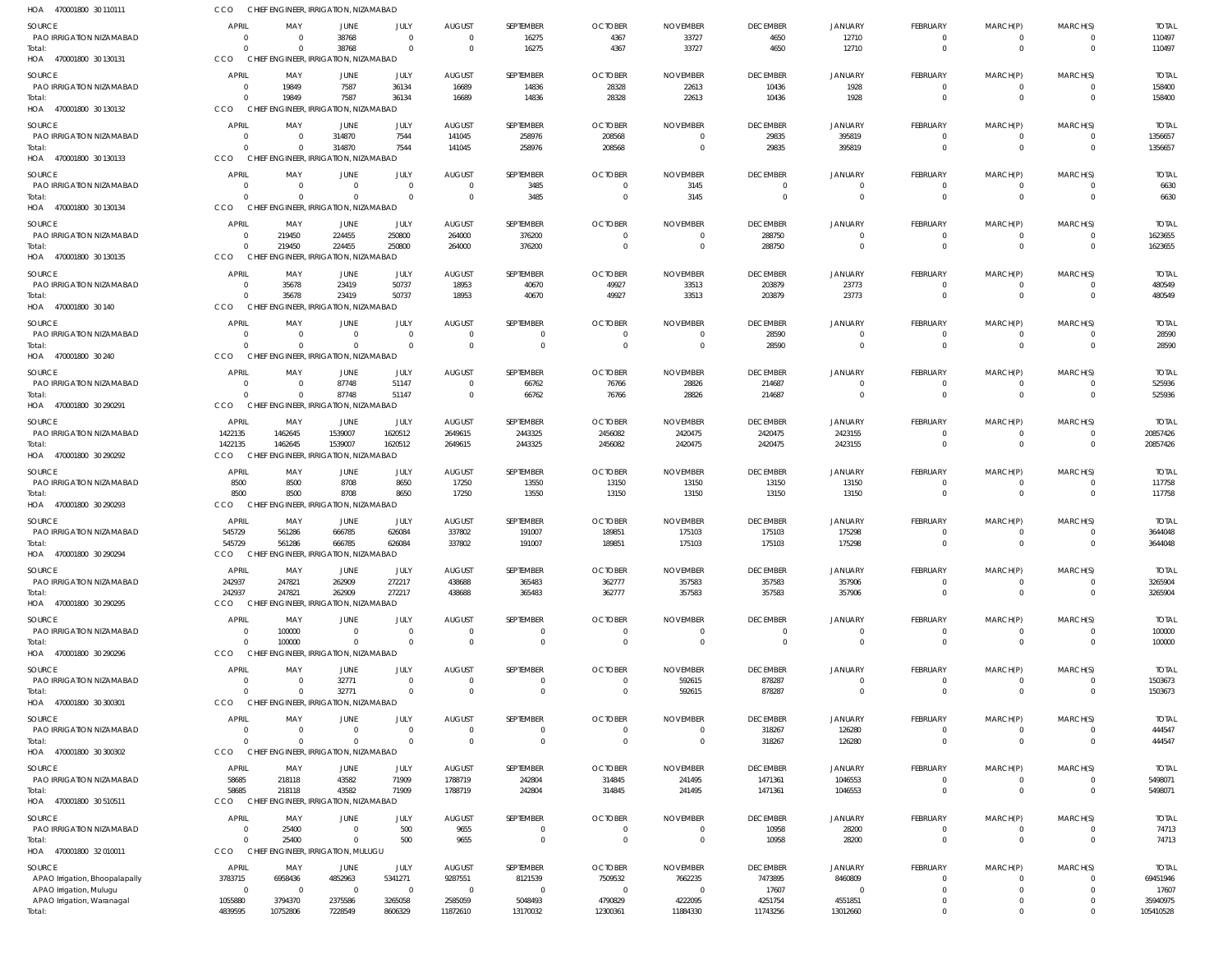| 470001800 32 010012<br>HOA                            | CCO                     |                                    | CHIEF ENGINEER, IRRIGATION, MULUGU          |                             |                          |                            |                           |                            |                            |                          |                               |                                |                                  |                          |
|-------------------------------------------------------|-------------------------|------------------------------------|---------------------------------------------|-----------------------------|--------------------------|----------------------------|---------------------------|----------------------------|----------------------------|--------------------------|-------------------------------|--------------------------------|----------------------------------|--------------------------|
| SOURCE                                                | <b>APRIL</b>            | MAY                                | JUNE                                        | JULY                        | <b>AUGUST</b>            | SEPTEMBER                  | <b>OCTOBER</b>            | <b>NOVEMBER</b>            | <b>DECEMBER</b>            | <b>JANUARY</b>           | FEBRUARY                      | MARCH(P)                       | MARCH(S)                         | <b>TOTAL</b>             |
| APAO Irrigation, Bhoopalapally                        | 23414                   | 42682                              | 34504                                       | 34492                       | 36892                    | 39084                      | 35314                     | 35849                      | 34653                      | 51839                    | $^{\circ}$                    | 0                              | $\overline{0}$                   | 368723                   |
| APAO Irrigation, Waranagal                            |                         | 4940<br>$\Omega$                   | 2470                                        | 5049                        | 2470                     | 2470                       | 2470                      | 2470                       | 2470                       | 2470                     | $\mathbf 0$                   | $\mathbf 0$                    | $\overline{0}$                   | 27279                    |
| Total:<br>HOA<br>470001800 32 010013                  | 23414<br>CCO            | 47622                              | 36974<br>CHIEF ENGINEER, IRRIGATION, MULUGU | 39541                       | 39362                    | 41554                      | 37784                     | 38319                      | 37123                      | 54309                    | $\mathbf 0$                   | $\mathbf 0$                    | $\Omega$                         | 396002                   |
|                                                       |                         |                                    |                                             |                             |                          |                            |                           |                            |                            |                          |                               |                                |                                  |                          |
| SOURCE<br>APAO Irrigation, Bhoopalapally              | <b>APRIL</b><br>1454765 | MAY<br>2674380                     | JUNE<br>2077906                             | JULY<br>2069236             | <b>AUGUST</b><br>691859  | SEPTEMBER<br>1422243       | <b>OCTOBER</b><br>1094009 | <b>NOVEMBER</b><br>1365137 | <b>DECEMBER</b><br>1019281 | <b>JANUARY</b><br>925023 | FEBRUARY<br>$\mathbf{0}$      | MARCH(P)<br>$\mathbf 0$        | MARCH(S)<br>$\overline{0}$       | <b>TOTAL</b><br>14793839 |
| APAO Irrigation, Mulugu                               |                         | $\overline{0}$<br>$\Omega$         | $\overline{0}$                              | $\mathbf{0}$                | $\overline{0}$           | $\overline{0}$             | $\Omega$                  | - 0                        | 6834                       | 73541                    | $\mathbf 0$                   | $\mathbf 0$                    | $\Omega$                         | 80375                    |
| APAO Irrigation, Waranagal                            | 405963                  | 1459045                            | 913324                                      | 1190913                     | 993748                   | 999040                     | 645034                    | 423054                     | 401104                     | 588404                   | $\mathbf 0$                   | $\mathbf 0$                    | $\Omega$                         | 8019629                  |
| Total:                                                | 1860728                 | 4133425                            | 2991230                                     | 3260149                     | 1685607                  | 2421283                    | 1739043                   | 1788191                    | 1427219                    | 1586968                  | $\mathbf 0$                   | $\mathbf 0$                    | $\Omega$                         | 22893843                 |
| 470001800 32 010016<br>HOA                            | CCO                     | <b>CHIEF</b>                       | <b>ENGINEER, IRRIGATION, MULUGU</b>         |                             |                          |                            |                           |                            |                            |                          |                               |                                |                                  |                          |
| SOURCE                                                | <b>APRIL</b>            | MAY                                | JUNE                                        | JULY                        | <b>AUGUST</b>            | SEPTEMBER                  | <b>OCTOBER</b>            | <b>NOVEMBER</b>            | <b>DECEMBER</b>            | <b>JANUARY</b>           | FEBRUARY                      | MARCH(P)                       | MARCH(S)                         | <b>TOTAL</b>             |
| APAO Irrigation, Bhoopalapally                        | 522264                  | 952294                             | 639641                                      | 694138                      | 1325790                  | 1129861                    | 952310                    | 1043592                    | 965872                     | 1084449                  | $^{\circ}$                    | 0                              | $\overline{0}$                   | 9310211                  |
| APAO Irrigation, Mulugu<br>APAO Irrigation, Waranagal | 127631                  | $\Omega$<br>$\Omega$<br>458269     | $\overline{0}$<br>283217                    | $\mathbf{0}$<br>406792      | $\overline{0}$<br>307530 | $\overline{0}$<br>708645   | $\Omega$<br>535395        | - 0<br>468199              | 2407<br>468031             | $\mathbf 0$<br>500688    | $\mathbf 0$<br>$\mathbf 0$    | $\mathbf 0$<br>$\mathbf 0$     | $\overline{0}$<br>$\overline{0}$ | 2407<br>4264397          |
| Total:                                                | 649895                  | 1410563                            | 922858                                      | 1100930                     | 1633320                  | 1838506                    | 1487705                   | 1511791                    | 1436310                    | 1585137                  | $\mathbf 0$                   | $\mathbf 0$                    | $\Omega$                         | 13577015                 |
| HOA 470001800 32 010018                               | CCO                     |                                    | CHIEF ENGINEER, IRRIGATION, MULUGU          |                             |                          |                            |                           |                            |                            |                          |                               |                                |                                  |                          |
| SOURCE                                                | <b>APRIL</b>            | MAY                                | JUNE                                        | JULY                        | <b>AUGUST</b>            | SEPTEMBER                  | <b>OCTOBER</b>            | <b>NOVEMBER</b>            | <b>DECEMBER</b>            | <b>JANUARY</b>           | FEBRUARY                      | MARCH(P)                       | MARCH(S)                         | <b>TOTAL</b>             |
| APAO Irrigation, Bhoopalapally                        |                         |                                    | 276558                                      | $\mathbf 0$                 | 446571                   | 250935                     |                           | 221995                     | 13773                      | 243686                   | $\mathbf 0$                   | 0                              | $\overline{0}$                   | 1453518                  |
| APAO Irrigation, Mulugu                               |                         | $\Omega$                           | $\Omega$                                    | $\mathbf 0$                 | $\Omega$                 | $\overline{0}$             | $\Omega$                  |                            | 217413                     | 298194                   | $\mathbf 0$                   | $\mathbf 0$                    | $\Omega$                         | 515607                   |
| APAO Irrigation, Waranagal<br>Total:                  |                         | $\Omega$<br>$\Omega$               | $\mathbf 0$<br>276558                       | $\mathbf 0$<br>$\mathbf 0$  | 517347<br>963918         | $\mathbf{0}$<br>250935     | $\Omega$<br>$\Omega$      | 480089<br>702084           | 106192<br>337378           | $\mathbf 0$<br>541880    | $\mathbf 0$<br>$\mathbf 0$    | $\mathbf 0$<br>$\mathbf 0$     | $\overline{0}$<br>$\Omega$       | 1103628<br>3072753       |
| HOA 470001800 32 020022                               | CCO                     |                                    | CHIEF ENGINEER, IRRIGATION, MULUGU          |                             |                          |                            |                           |                            |                            |                          |                               |                                |                                  |                          |
| SOURCE                                                | <b>APRIL</b>            | MAY                                | JUNE                                        | JULY                        | <b>AUGUST</b>            | SEPTEMBER                  | <b>OCTOBER</b>            | <b>NOVEMBER</b>            | <b>DECEMBER</b>            | <b>JANUARY</b>           | FEBRUARY                      | MARCH(P)                       | MARCH(S)                         | <b>TOTAL</b>             |
| APAO Irrigation, Bhoopalapally                        |                         | $\Omega$                           | $\Omega$                                    | $\mathbf 0$                 | 57279                    | $\overline{0}$             | $\Omega$                  |                            | $\mathbf 0$                | $\Omega$                 | $\mathbf 0$                   | 0                              | $\overline{0}$                   | 57279                    |
| APAO Irrigation, Waranagal                            |                         | $\Omega$                           | $\Omega$                                    | $\mathbf 0$                 | $\Omega$                 | 53403                      | $\Omega$                  | $\Omega$                   | $\overline{0}$             | $\Omega$                 | $\mathbf 0$                   | $\mathbf 0$                    | $\overline{0}$                   | 53403                    |
| Total:                                                |                         | $\Omega$                           | $\Omega$                                    | $\mathbf 0$                 | 57279                    | 53403                      | $\Omega$                  | $\Omega$                   | $\overline{0}$             | $\Omega$                 | $\mathbf 0$                   | $\mathbf 0$                    | $\Omega$                         | 110682                   |
| HOA 470001800 32 110111                               | CCO                     |                                    | CHIEF ENGINEER, IRRIGATION, MULUGU          |                             |                          |                            |                           |                            |                            |                          |                               |                                |                                  |                          |
| SOURCE                                                | <b>APRIL</b>            | MAY                                | <b>JUNE</b>                                 | JULY                        | <b>AUGUST</b>            | SEPTEMBER                  | <b>OCTOBER</b>            | <b>NOVEMBER</b>            | <b>DECEMBER</b>            | <b>JANUARY</b>           | FEBRUARY                      | MARCH(P)                       | MARCH(S)                         | <b>TOTAL</b>             |
| APAO Irrigation, Bhoopalapally                        |                         | $\Omega$                           | 0                                           | $\overline{0}$              | $^{\circ}$               | $\mathbf 0$                | 141446                    | 1755                       | 63000                      | 44564                    | $\mathbf 0$                   | 0                              | $\overline{0}$                   | 250765                   |
| APAO Irrigation, Waranagal<br>Total:                  |                         | $\Omega$<br>$\Omega$               | $\Omega$<br>$\Omega$                        | $\mathbf{0}$<br>$\mathbf 0$ | $\Omega$<br>$\Omega$     | $\mathbf 0$<br>$\mathbf 0$ | $\Omega$<br>141446        | - 0<br>1755                | 18039<br>81039             | $\Omega$<br>44564        | $\mathbf 0$<br>$\mathbf 0$    | $\overline{0}$<br>$\mathbf{0}$ | $\Omega$<br>$\Omega$             | 18039<br>268804          |
| HOA<br>470001800 32 130131                            | CCO                     |                                    | CHIEF ENGINEER, IRRIGATION, MULUGU          |                             |                          |                            |                           |                            |                            |                          |                               |                                |                                  |                          |
| SOURCE                                                | <b>APRIL</b>            | MAY                                | JUNE                                        | JULY                        | <b>AUGUST</b>            | SEPTEMBER                  | <b>OCTOBER</b>            | <b>NOVEMBER</b>            | <b>DECEMBER</b>            | <b>JANUARY</b>           | FEBRUARY                      | MARCH(P)                       | MARCH(S)                         | <b>TOTAL</b>             |
| APAO Irrigation, Bhoopalapally                        |                         | $\Omega$                           | 15419                                       | 3170                        | $\overline{0}$           | 29657                      | 448                       | 16679                      | $\mathbf 0$                | 0                        | $^{\circ}$                    | 0                              | $\overline{0}$                   | 65373                    |
| APAO Irrigation, Waranagal                            |                         | $\Omega$                           | $\mathbf 0$                                 | $\overline{0}$              | $\mathbf 0$              | $\mathbf 0$                | 12314                     | - 0                        | $\mathbf 0$                | $\mathbf 0$              | $\mathbf 0$                   | $\mathbf 0$                    | $\overline{0}$                   | 12314                    |
| Total:                                                |                         | $\Omega$                           | 15419                                       | 3170                        | $\Omega$                 | 29657                      | 12762                     | 16679                      | $\Omega$                   | $\Omega$                 | $\mathbf 0$                   | $\mathbf 0$                    | $\Omega$                         | 77687                    |
| HOA 470001800 32 130132                               | CCO                     | CHIEF ENGINEER, IRRIGATION, MULUGU |                                             |                             |                          |                            |                           |                            |                            |                          |                               |                                |                                  |                          |
| SOURCE                                                | <b>APRIL</b>            | MAY                                | JUNE                                        | JULY                        | <b>AUGUST</b>            | SEPTEMBER                  | <b>OCTOBER</b>            | <b>NOVEMBER</b>            | <b>DECEMBER</b>            | <b>JANUARY</b>           | FEBRUARY                      | MARCH(P)                       | MARCH(S)                         | <b>TOTAL</b>             |
| APAO Irrigation, Bhoopalapally                        |                         | $\Omega$                           | 12620                                       | 30314                       | 251157                   | 17221                      | 63471                     | 21700                      | 23705                      | 4050                     | $\overline{0}$                | $\mathbf 0$                    | $\overline{0}$                   | 424238                   |
| APAO Irrigation, Waranagal<br>Total:                  |                         | 0<br>$\Omega$                      | 0<br>12620                                  | $\overline{0}$<br>30314     | 24310<br>275467          | $\overline{0}$<br>17221    | 36492<br>99963            | 11950<br>33650             | 76676<br>100381            | $\Omega$<br>4050         | $\overline{0}$<br>$\mathbf 0$ | $\overline{0}$<br>$\mathbf 0$  | $\overline{0}$<br>$\overline{0}$ | 149428<br>573666         |
| HOA 470001800 32 130134                               | CCO                     |                                    | CHIEF ENGINEER, IRRIGATION, MULUGU          |                             |                          |                            |                           |                            |                            |                          |                               |                                |                                  |                          |
| SOURCE                                                | <b>APRIL</b>            | MAY                                | <b>JUNE</b>                                 | JULY                        | <b>AUGUST</b>            | SEPTEMBER                  | <b>OCTOBER</b>            | <b>NOVEMBER</b>            | <b>DECEMBER</b>            | <b>JANUARY</b>           | FEBRUARY                      | MARCH(P)                       | MARCH(S)                         | <b>TOTAL</b>             |
| APAO Irrigation, Bhoopalapally                        |                         |                                    |                                             | 636900                      | 203775                   | 255514                     | 282150                    |                            | 438900                     |                          |                               |                                |                                  | 1817239                  |
| APAO Irrigation, Waranagal                            |                         | $\Omega$                           | $\Omega$                                    | 188100                      | 438900                   | 156750                     | $\Omega$                  | $\Omega$                   | 234080                     | 156750                   | $\mathbf 0$                   | $\mathbf{0}$                   | $\overline{0}$                   | 1174580                  |
| Total:                                                |                         | $\Omega$                           | $\mathbf 0$                                 | 825000                      | 642675                   | 412264                     | 282150                    | $\mathbf{0}$               | 672980                     | 156750                   | $\mathbf 0$                   | $\mathbf{0}$                   | $\overline{0}$                   | 2991819                  |
| HOA 470001800 32 130135                               | <b>CCO</b>              |                                    | CHIEF ENGINEER, IRRIGATION, MULUGU          |                             |                          |                            |                           |                            |                            |                          |                               |                                |                                  |                          |
| SOURCE                                                | <b>APRIL</b>            | MAY                                | JUNE                                        | JULY                        | <b>AUGUST</b>            | SEPTEMBER                  | <b>OCTOBER</b>            | <b>NOVEMBER</b>            | <b>DECEMBER</b>            | <b>JANUARY</b>           | FEBRUARY                      | MARCH(P)                       | MARCH(S)                         | <b>TOTAL</b>             |
| APAO Irrigation, Bhoopalapally                        |                         | $\Omega$<br>$\Omega$               | 26178<br>5236                               | 38609<br>2826               | 9720<br>$\overline{0}$   | 54969<br>6084              | 262<br>2369               | 13330<br>$\Omega$          | 11608<br>8833              | 4241<br>$\overline{0}$   | $\mathbf 0$<br>$\mathbf 0$    | 0<br>$\mathbf{0}$              | $\Omega$<br>$\overline{0}$       | 158917<br>25348          |
| APAO Irrigation, Waranagal<br>Total:                  |                         | $\Omega$                           | 31414                                       | 41435                       | 9720                     | 61053                      | 2631                      | 13330                      | 20441                      | 4241                     | $\mathbf 0$                   | $\mathbf{0}$                   | $\Omega$                         | 184265                   |
| HOA 470001800 32 240                                  | CCO                     |                                    | CHIEF ENGINEER, IRRIGATION, MULUGU          |                             |                          |                            |                           |                            |                            |                          |                               |                                |                                  |                          |
| SOURCE                                                | <b>APRIL</b>            | MAY                                | JUNE                                        | JULY                        | <b>AUGUST</b>            | SEPTEMBER                  | <b>OCTOBER</b>            | <b>NOVEMBER</b>            | <b>DECEMBER</b>            | <b>JANUARY</b>           | FEBRUARY                      | MARCH(P)                       | MARCH(S)                         | <b>TOTAL</b>             |
| APAO Irrigation, Bhoopalapally                        |                         | $\Omega$                           | 25682                                       | 47630                       | $\overline{0}$           | 111051                     | $\overline{0}$            | 16352                      | $\mathbf 0$                | $\mathbf 0$              | $^{\circ}$                    | 0                              | $\overline{0}$                   | 200715                   |
| Total:                                                |                         | $\Omega$                           | 25682                                       | 47630                       | $\overline{0}$           | 111051                     | $\overline{0}$            | 16352                      | $\overline{0}$             | $\overline{0}$           | $\mathbf{0}$                  | $\mathbf{0}$                   | $\overline{0}$                   | 200715                   |
| HOA 470001800 32 290291                               | CCO                     | CHIEF ENGINEER, IRRIGATION, MULUGU |                                             |                             |                          |                            |                           |                            |                            |                          |                               |                                |                                  |                          |
| SOURCE                                                | <b>APRIL</b>            | MAY                                | <b>JUNE</b>                                 | JULY                        | <b>AUGUST</b>            | SEPTEMBER                  | <b>OCTOBER</b>            | <b>NOVEMBER</b>            | <b>DECEMBER</b>            | <b>JANUARY</b>           | FEBRUARY                      | MARCH(P)                       | MARCH(S)                         | <b>TOTAL</b>             |
| APAO Irrigation, Bhoopalapally                        |                         | 850240<br>$\Omega$                 | 425120                                      | 426880                      | 385080                   | 567852                     | 621430                    | 626180                     | 629760                     | 643660                   | $\mathbf 0$                   | 0                              | $\Omega$                         | 5176202                  |
| APAO Irrigation, Waranagal<br>Total:                  |                         | 1219320<br>2069560                 | 651010<br>1076130                           | 612510<br>1039390           | 612510<br>997590         | 1269431<br>1837283         | 1235090<br>1856520        | 1113645<br>1739825         | 1094852<br>1724612         | 1055546<br>1699206       | $\mathbf 0$<br>$\mathbf 0$    | $\mathbf{0}$<br>$\mathbf{0}$   | $\overline{0}$<br>$\Omega$       | 8863914<br>14040116      |
| HOA 470001800 32 290292                               | CCO                     | CHIEF ENGINEER, IRRIGATION, MULUGU |                                             |                             |                          |                            |                           |                            |                            |                          |                               |                                |                                  |                          |
| SOURCE                                                | <b>APRIL</b>            | MAY                                | JUNE                                        | JULY                        | <b>AUGUST</b>            | SEPTEMBER                  | <b>OCTOBER</b>            | <b>NOVEMBER</b>            | <b>DECEMBER</b>            | <b>JANUARY</b>           | FEBRUARY                      | MARCH(P)                       | MARCH(S)                         | <b>TOTAL</b>             |
| APAO Irrigation, Bhoopalapally                        |                         | 4925                               | 2100                                        | 2100                        | 2100                     | 2100                       | 2100                      | 2100                       | 2100                       | 2100                     | $^{\circ}$                    | 0                              | $\overline{0}$                   | 21725                    |
| APAO Irrigation, Waranagal                            |                         | 700                                | 550                                         | 550                         | 550                      | 550                        | 550                       | 550                        | 550                        | 550                      | $\mathbf 0$                   | $\mathbf 0$                    | $\overline{0}$                   | 5100                     |
| Total:                                                |                         | 5625                               | 2650                                        | 2650                        | 2650                     | 2650                       | 2650                      | 2650                       | 2650                       | 2650                     | $\mathbf 0$                   | $\mathbf 0$                    | $\Omega$                         | 26825                    |
| HOA 470001800 32 290293                               | CCO                     |                                    | CHIEF ENGINEER, IRRIGATION, MULUGU          |                             |                          |                            |                           |                            |                            |                          |                               |                                |                                  |                          |
| SOURCE                                                | <b>APRIL</b>            | MAY                                | JUNE                                        | JULY                        | <b>AUGUST</b>            | SEPTEMBER                  | <b>OCTOBER</b>            | <b>NOVEMBER</b>            | <b>DECEMBER</b>            | JANUARY                  | FEBRUARY                      | MARCH(P)                       | MARCH(S)                         | <b>TOTAL</b>             |
| APAO Irrigation, Bhoopalapally                        |                         | 326178                             | 163089                                      | 163771                      | 147725                   | 237605                     | 44940                     | 45286                      | 45546                      | 46560                    | $\mathbf 0$                   | $\overline{0}$                 | $\overline{0}$                   | 1220700                  |
| APAO Irrigation, Waranagal<br>Total:                  |                         | 467724<br>793902                   | 249708<br>412797                            | 234953<br>398724            | 234953<br>382678         | 214374<br>451979           | 73195<br>118135           | 80015<br>125301            | 72728<br>118274            | 73114<br>119674          | $\mathbf 0$<br>$\mathbf 0$    | $\mathbf 0$<br>$\mathbf{0}$    | $\overline{0}$<br>$\overline{0}$ | 1700764<br>2921464       |
| HOA 470001800 32 290294                               | CCO                     |                                    | CHIEF ENGINEER, IRRIGATION, MULUGU          |                             |                          |                            |                           |                            |                            |                          |                               |                                |                                  |                          |
| SOURCE                                                | <b>APRIL</b>            | MAY                                | JUNE                                        | JULY                        | <b>AUGUST</b>            | SEPTEMBER                  | <b>OCTOBER</b>            | <b>NOVEMBER</b>            | <b>DECEMBER</b>            | <b>JANUARY</b>           | FEBRUARY                      | MARCH(P)                       | MARCH(S)                         | <b>TOTAL</b>             |
| APAO Irrigation, Bhoopalapally                        |                         | 100944                             | 50472                                       | 50682                       | 45716                    | 92626                      | 68933                     | 68429                      | 68823                      | 70352                    | $\mathbf 0$                   | 0                              | $\overline{0}$                   | 616977                   |
| APAO Irrigation, Waranagal                            |                         | 144747                             | 77278                                       | 72712                       | 72712                    | 178510                     | 110597                    | 112149                     | 109894                     | 110478                   | $\mathbf 0$                   | $\mathbf 0$                    | $\overline{0}$                   | 989077                   |
|                                                       |                         | 245691                             | 127750                                      | 123394                      | 118428                   | 271136                     | 179530                    | 180578                     | 178717                     | 180830                   | $\mathbf 0$                   | $\mathbf 0$                    | $\overline{0}$                   | 1606054                  |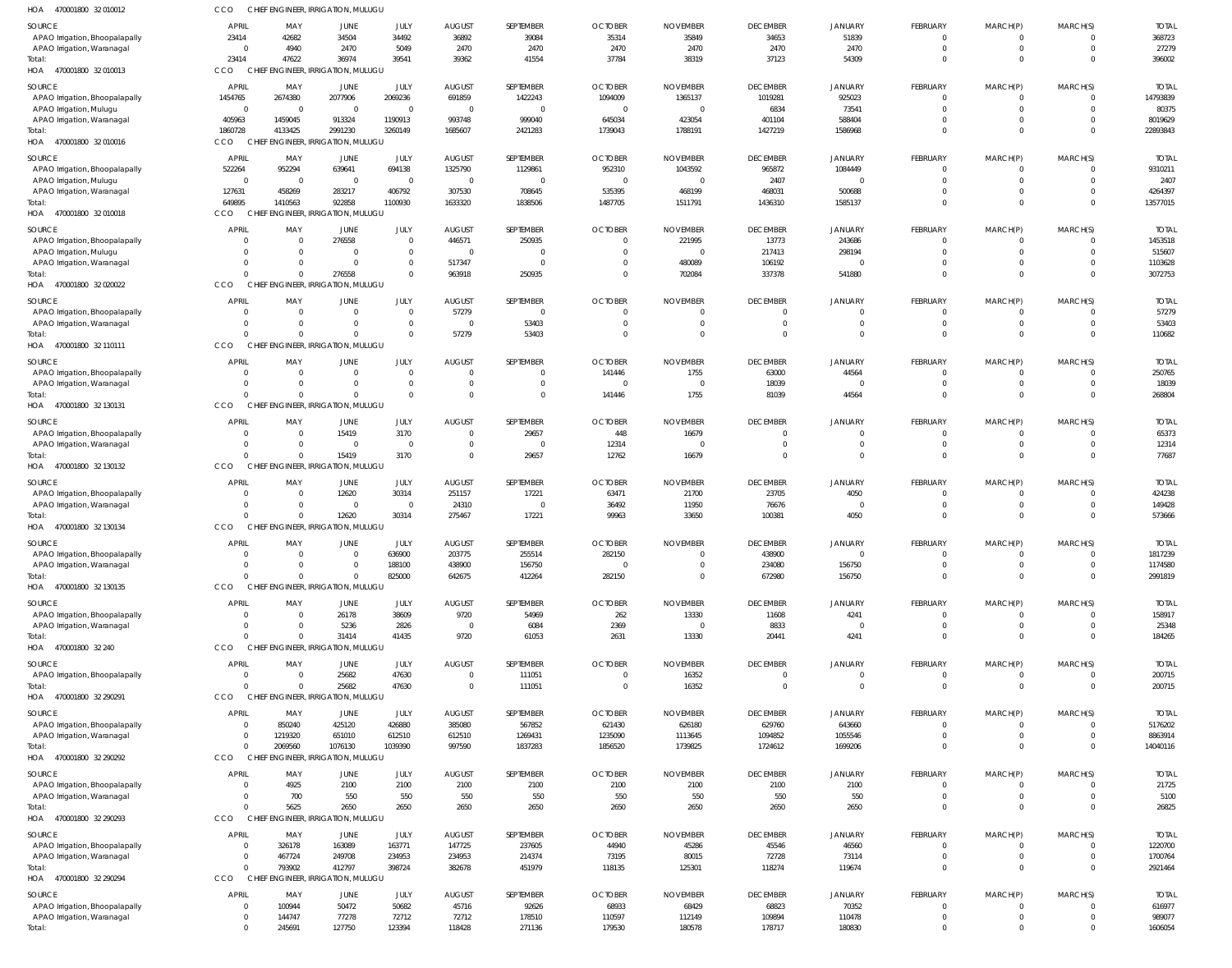| 470001800 32 290296<br>HOA                                   | CCO                            |                      | CHIEF ENGINEER, IRRIGATION, MULUGU                   |                          |                                 |                                  |                            |                             |                                   |                                  |                                  |                           |                                  |                         |
|--------------------------------------------------------------|--------------------------------|----------------------|------------------------------------------------------|--------------------------|---------------------------------|----------------------------------|----------------------------|-----------------------------|-----------------------------------|----------------------------------|----------------------------------|---------------------------|----------------------------------|-------------------------|
| SOURCE<br>APAO Irrigation, Waranagal                         | APRIL<br>$\overline{0}$        | MAY<br>$\Omega$      | JUNE<br>$\Omega$                                     | JULY<br>$\mathbf 0$      | <b>AUGUST</b><br>$\Omega$       | SEPTEMBER<br>$\overline{0}$      | <b>OCTOBER</b><br>$\Omega$ | <b>NOVEMBER</b><br>$\Omega$ | <b>DECEMBER</b><br>547413         | JANUARY<br>39802                 | FEBRUARY<br>$\overline{0}$       | MARCH(P)<br>$^{\circ}$    | MARCH(S)<br>$\overline{0}$       | <b>TOTAL</b><br>587215  |
| Total:<br>HOA 470001800 32 300301                            | $\Omega$<br>CCO                | $\Omega$             | $\Omega$<br>CHIEF ENGINEER, IRRIGATION, MULUGU       | $\mathbf 0$              | $\Omega$                        | $\overline{0}$                   | $\Omega$                   | $\Omega$                    | 547413                            | 39802                            | $\mathbf{0}$                     | $\mathbf 0$               | $\overline{0}$                   | 587215                  |
| SOURCE                                                       | <b>APRIL</b>                   | MAY                  | JUNE                                                 | <b>JULY</b>              | <b>AUGUST</b>                   | SEPTEMBER                        | <b>OCTOBER</b>             | <b>NOVEMBER</b>             | <b>DECEMBER</b>                   | JANUARY                          | FEBRUARY                         | MARCH(P)                  | MARCH(S)                         | <b>TOTAL</b>            |
| APAO Irrigation, Bhoopalapally                               | $\overline{0}$                 | $\Omega$             | $\Omega$                                             | $\mathbf 0$              | $\Omega$                        | $\overline{0}$                   | $\Omega$                   |                             | $\overline{0}$                    | 56000                            | $\overline{0}$                   | $^{\circ}$                | $\Omega$                         | 56000                   |
| Total:                                                       | $\Omega$                       | $\Omega$             | $\Omega$                                             | $\Omega$                 | $\Omega$                        | $\overline{0}$                   | $\Omega$                   | $\Omega$                    | $\overline{0}$                    | 56000                            | $\mathbf{0}$                     | $\mathbf 0$               | $\overline{0}$                   | 56000                   |
| HOA 470001800 32 300302                                      | CCO                            |                      | CHIEF ENGINEER, IRRIGATION, MULUGU                   |                          |                                 |                                  |                            |                             |                                   |                                  |                                  |                           |                                  |                         |
| SOURCE                                                       | <b>APRIL</b>                   | MAY                  | JUNE                                                 | JULY                     | <b>AUGUST</b>                   | SEPTEMBER                        | <b>OCTOBER</b>             | <b>NOVEMBER</b>             | <b>DECEMBER</b>                   | <b>JANUARY</b>                   | FEBRUARY                         | MARCH(P)                  | MARCH(S)                         | <b>TOTAI</b>            |
| APAO Irrigation, Bhoopalapally<br>APAO Irrigation, Waranagal | $\circ$<br>$\Omega$            | $\Omega$<br>$\Omega$ | 177072<br>$\Omega$                                   | 165100<br>$\Omega$       | $\Omega$<br>$\Omega$            | 82083<br>$\overline{0}$          | $\Omega$<br>$\Omega$       | 179411<br>- 0               | 927883<br>$\overline{0}$          | 464043<br>83724                  | $\overline{0}$<br>$\overline{0}$ | $^{\circ}$<br>$\mathbf 0$ | 0<br>$\Omega$                    | 1995592<br>83724        |
| Total:                                                       | $\Omega$                       | $\Omega$             | 177072                                               | 165100                   | $\Omega$                        | 82083                            | $\Omega$                   | 179411                      | 927883                            | 547767                           | $\mathbf 0$                      | $\mathbf 0$               | $\Omega$                         | 2079316                 |
| HOA 470001800 32 310318                                      | CCO                            |                      | CHIEF ENGINEER, IRRIGATION, MULUGU                   |                          |                                 |                                  |                            |                             |                                   |                                  |                                  |                           |                                  |                         |
| SOURCE                                                       | <b>APRIL</b>                   | MAY                  | JUNE                                                 | JULY                     | <b>AUGUST</b>                   | SEPTEMBER                        | <b>OCTOBER</b>             | <b>NOVEMBER</b>             | <b>DECEMBER</b>                   | JANUARY                          | <b>FEBRUARY</b>                  | MARCH(P)                  | MARCH(S)                         | <b>TOTAI</b>            |
| APAO Irrigation, Bhoopalapally                               | - 0<br>$\circ$                 | $\Omega$<br>$\Omega$ | 20000<br>$\overline{0}$                              | $\overline{0}$<br>40000  | $\Omega$<br>$\Omega$            | 20000<br>$\overline{0}$          | $\Omega$                   | 20000<br>- 0                | $\overline{0}$<br>$\Omega$        | $\overline{0}$<br>$\overline{0}$ | 0<br>$\mathbf{0}$                | $^{\circ}$<br>$\mathbf 0$ | $\Omega$<br>$\Omega$             | 60000<br>40000          |
| APAO Irrigation, Waranagal<br>Total:                         | $\Omega$                       |                      | 20000                                                | 40000                    | $\Omega$                        | 20000                            | $\Omega$                   | 20000                       | $\Omega$                          | $\Omega$                         | $\mathbf{0}$                     | $\mathbf 0$               | $\Omega$                         | 100000                  |
| HOA 470001800 32 510511                                      | CCO                            |                      | CHIEF ENGINEER, IRRIGATION, MULUGU                   |                          |                                 |                                  |                            |                             |                                   |                                  |                                  |                           |                                  |                         |
| SOURCE                                                       | APRIL                          | MAY                  | JUNE                                                 | JULY                     | <b>AUGUST</b>                   | SEPTEMBER                        | <b>OCTOBER</b>             | <b>NOVEMBER</b>             | <b>DECEMBER</b>                   | JANUARY                          | FEBRUARY                         | MARCH(P)                  | MARCH(S)                         | <b>TOTAL</b>            |
| APAO Irrigation, Bhoopalapally                               | $\overline{0}$                 | $\Omega$             | $\Omega$                                             | 30953                    | $\Omega$                        | 25022                            | $\Omega$                   | $\Omega$                    | $\overline{0}$                    | $\overline{0}$                   | $\overline{0}$                   | $^{\circ}$                | $\mathbf{0}$                     | 55975                   |
| Total:<br>HOA 470001800 36 290291                            | $\Omega$<br>CCO                | $\Omega$             | $\Omega$<br>CHIEF ENGINEER, IRRIGATION, MAHABUBNAGAR | 30953                    | $\Omega$                        | 25022                            | $\Omega$                   | $\Omega$                    | $\overline{0}$                    | $\overline{0}$                   | $\mathbf{0}$                     | $\mathbf 0$               | $\overline{0}$                   | 55975                   |
|                                                              |                                |                      |                                                      |                          |                                 |                                  |                            |                             |                                   |                                  |                                  |                           |                                  |                         |
| SOURCE<br>APAO Irrigation, Nagarkurnool                      | APRIL<br>150315                | MAY<br>150315        | JUNE<br>275805                                       | JULY<br>231487           | <b>AUGUST</b><br>323289         | SEPTEMBER<br>313415              | <b>OCTOBER</b><br>313415   | <b>NOVEMBER</b><br>313415   | <b>DECEMBER</b><br>315145         | JANUARY<br>315145                | FEBRUARY<br>$\overline{0}$       | MARCH(P)<br>$^{\circ}$    | MARCH(S)<br>$\Omega$             | <b>TOTAL</b><br>2701746 |
| Total:                                                       | 150315                         | 150315               | 275805                                               | 231487                   | 323289                          | 313415                           | 313415                     | 313415                      | 315145                            | 315145                           | $\mathbf{0}$                     | $\mathbf 0$               | $\overline{0}$                   | 2701746                 |
| HOA 470001800 36 290292                                      | CCO                            |                      | CHIEF ENGINEER, IRRIGATION, MAHABUBNAGAR             |                          |                                 |                                  |                            |                             |                                   |                                  |                                  |                           |                                  |                         |
| SOURCE                                                       | APRIL                          | MAY                  | JUNE                                                 | JULY                     | <b>AUGUST</b>                   | SEPTEMBER                        | <b>OCTOBER</b>             | <b>NOVEMBER</b>             | <b>DECEMBER</b>                   | <b>JANUARY</b>                   | FEBRUARY                         | MARCH(P)                  | MARCH(S)                         | <b>TOTAL</b>            |
| APAO Irrigation, Nagarkurnool                                | 875                            | 875                  | 875                                                  | 875                      | 875                             | 875                              | 875                        | $\Omega$                    | $\overline{0}$                    | $\overline{0}$                   | $\mathbf 0$                      | $\mathbf 0$               | $\overline{0}$                   | 6125                    |
| Total:<br>HOA 470001800 36 290293                            | 875<br>CCO                     | 875                  | 875<br>CHIEF ENGINEER, IRRIGATION, MAHABUBNAGAR      | 875                      | 875                             | 875                              | 875                        | $\Omega$                    | $\overline{0}$                    | $\Omega$                         | $\mathbf{0}$                     | $\mathbf 0$               | $\Omega$                         | 6125                    |
|                                                              |                                |                      |                                                      |                          |                                 |                                  |                            |                             |                                   |                                  |                                  |                           |                                  |                         |
| SOURCE<br>APAO Irrigation, Nagarkurnool                      | APRIL<br>57668                 | MAY<br>57668         | <b>JUNE</b><br>105806                                | JULY<br>92683            | <b>AUGUST</b><br>27567          | SEPTEMBER<br>22668               | <b>OCTOBER</b><br>22668    | <b>NOVEMBER</b><br>22668    | <b>DECEMBER</b><br>22793          | JANUARY<br>22793                 | FEBRUARY<br>$\overline{0}$       | MARCH(P)<br>$\mathbf 0$   | MARCH(S)<br>$\overline{0}$       | <b>TOTAL</b><br>454982  |
| Total:                                                       | 57668                          | 57668                | 105806                                               | 92683                    | 27567                           | 22668                            | 22668                      | 22668                       | 22793                             | 22793                            | $\overline{0}$                   | $\mathbf 0$               | $\Omega$                         | 454982                  |
| HOA 470001800 36 290294                                      | CCO                            | <b>CHIEF EN</b>      | <b>IGINEER, IRRIGATION, MAHABUBNAGAR</b>             |                          |                                 |                                  |                            |                             |                                   |                                  |                                  |                           |                                  |                         |
| SOURCE                                                       | APRIL                          | MAY                  | JUNE                                                 | JULY                     | <b>AUGUST</b>                   | SEPTEMBER                        | <b>OCTOBER</b>             | <b>NOVEMBER</b>             | <b>DECEMBER</b>                   | JANUARY                          | FEBRUARY                         | MARCH(P)                  | MARCH(S)                         | <b>TOTAL</b>            |
| APAO Irrigation, Nagarkurnool                                | 19847                          | 19847                | 34745                                                | 36281                    | 40909                           | 38472                            | 38472                      | 36472                       | 36697                             | 38080                            | 0                                | $^{\circ}$                | $\Omega$                         | 339822                  |
| Total:<br>HOA 470001800 36 290295                            | 19847<br>CCO                   | 19847                | 34745<br>CHIEF ENGINEER, IRRIGATION, MAHABUBNAGAR    | 36281                    | 40909                           | 38472                            | 38472                      | 36472                       | 36697                             | 38080                            | $\mathbf{0}$                     | $\mathbf 0$               | $\overline{0}$                   | 339822                  |
|                                                              |                                |                      |                                                      |                          |                                 |                                  |                            |                             |                                   |                                  |                                  |                           |                                  |                         |
| SOURCE<br>APAO Irrigation, Nagarkurnool                      | <b>APRIL</b><br>$\circ$        | MAY<br>-0            | JUNE<br>$\overline{0}$                               | JULY<br>$\mathbf 0$      | <b>AUGUST</b><br>$\Omega$       | SEPTEMBER<br>$\overline{0}$      | <b>OCTOBER</b>             | <b>NOVEMBER</b><br>51899    | <b>DECEMBER</b><br>$\overline{0}$ | JANUARY<br>$\overline{0}$        | FEBRUARY<br>$\overline{0}$       | MARCH(P)<br>$^{\circ}$    | MARCH(S)<br>$\Omega$             | <b>TOTAL</b><br>51899   |
| Total:                                                       | $\Omega$                       | $\Omega$             | $\Omega$                                             | $\mathbf 0$              | $\Omega$                        | $\overline{0}$                   | $\overline{0}$             | 51899                       | $\overline{0}$                    | $\overline{0}$                   | $\mathbf{0}$                     | $\mathbf 0$               | $\overline{0}$                   | 51899                   |
| HOA 470001800 36 290296                                      | CCO                            |                      | CHIEF ENGINEER, IRRIGATION, MAHABUBNAGAR             |                          |                                 |                                  |                            |                             |                                   |                                  |                                  |                           |                                  |                         |
| SOURCE                                                       | <b>APRIL</b>                   | MAY                  | JUNE                                                 | JULY                     | <b>AUGUST</b>                   | SEPTEMBER                        | <b>OCTOBER</b>             | <b>NOVEMBER</b>             | <b>DECEMBER</b>                   | JANUARY                          | FEBRUARY                         | MARCH(P)                  | MARCH(S)                         | <b>TOTAL</b>            |
| APAO Irrigation, Nagarkurnool                                | $\Omega$                       | $\Omega$             | $\Omega$                                             | $\Omega$                 | $\cap$                          | $\Omega$                         | $\Omega$                   | 39801                       | $\Omega$                          | 145456                           | 0<br>$\mathbf{0}$                | - C<br>$\mathbf 0$        | $\Omega$                         | 185257                  |
| Total:<br>HOA 47000180025 04 200                             | CCO                            |                      | ENGINEER-IN-CHIEF, IRRIGATION (GENERAL), HYDERABAD   |                          |                                 |                                  |                            | 39801                       |                                   | 145456                           |                                  |                           |                                  | 185257                  |
| SOURCE                                                       | <b>APRIL</b>                   | MAY                  | JUNE                                                 | JULY                     | <b>AUGUST</b>                   | SEPTEMBER                        | <b>OCTOBER</b>             | <b>NOVEMBER</b>             | <b>DECEMBER</b>                   | JANUARY                          | FEBRUARY                         | MARCH(P)                  | MARCH(S)                         | <b>TOTAL</b>            |
| PAO IRRIGATION RANGA REDDY DISTRICT                          | $\overline{0}$                 | -0                   | 530180                                               | $\mathbf{0}$             | $\Omega$                        | $\overline{0}$                   | $\Omega$                   | - 0                         | $\overline{0}$                    | $\overline{\mathbf{0}}$          | $\overline{0}$                   | $\mathbf 0$               | $\Omega$                         | 530180                  |
| Total:                                                       | $\Omega$                       |                      | 530180                                               | $\mathbf 0$              | $\cap$                          | $\overline{0}$                   | - 0                        |                             | $\Omega$                          | $\overline{0}$                   | $\overline{0}$                   | $\mathbf 0$               | $\Omega$                         | 530180                  |
| HOA 47000180025 04 530531                                    | CCO                            |                      | ENGINEER-IN-CHIEF, IRRIGATION (GENERAL), HYDERABAD   |                          |                                 |                                  |                            |                             |                                   |                                  |                                  |                           |                                  |                         |
| SOURCE                                                       | APRIL                          | MAY                  | JUNE                                                 | JULY                     | <b>AUGUST</b>                   | SEPTEMBER                        | <b>OCTOBER</b>             | <b>NOVEMBER</b>             | <b>DECEMBER</b>                   | <b>JANUARY</b>                   | FEBRUARY                         | MARCH(P)                  | MARCH(S)                         | <b>TOTAL</b>            |
| APAO Irrigation, Suryapet<br>Total:                          | 15707424<br>15707424           | $\Omega$<br>$\Omega$ | $\Omega$<br>$\Omega$                                 | $\mathbf 0$<br>$\Omega$  | $\Omega$<br>$\Omega$            | $\overline{0}$<br>$\overline{0}$ | $\Omega$<br>$\Omega$       | $\Omega$<br>$\Omega$        | $\overline{0}$<br>$\Omega$        | $\overline{0}$<br>$\Omega$       | 0<br>$\overline{0}$              | $^{\circ}$<br>$\mathbf 0$ | $\overline{0}$<br>$\overline{0}$ | 15707424<br>15707424    |
| HOA 47000180025 06 310312                                    | CCO                            |                      | ENGINEER-IN-CHIEF, IRRIGATION (GENERAL), HYDERABAD   |                          |                                 |                                  |                            |                             |                                   |                                  |                                  |                           |                                  |                         |
| SOURCE                                                       | <b>APRIL</b>                   | MAY                  | JUNE                                                 | JULY                     | <b>AUGUST</b>                   | SEPTEMBER                        | <b>OCTOBER</b>             | <b>NOVEMBER</b>             | <b>DECEMBER</b>                   | JANUARY                          | FEBRUARY                         | MARCH(P)                  | MARCH(S)                         | <b>TOTAL</b>            |
| PAO IRRIGATION RANGA REDDY DISTRICT                          | $\circ$                        | $\Omega$             | $\Omega$                                             | $\mathbf{0}$             | $\Omega$                        | 212500                           | 1250000                    |                             | $\overline{0}$                    | $\overline{0}$                   | 0                                | $^{\circ}$                | $\Omega$                         | 1462500                 |
| Total:                                                       | $\Omega$                       | - 0                  | $\Omega$                                             | $\Omega$                 | $\Omega$                        | 212500                           | 1250000                    | - 0                         | $\Omega$                          | $\Omega$                         | $\mathbf{0}$                     | $\mathbf 0$               | $\Omega$                         | 1462500                 |
| HOA 47000180025 06 540                                       | CCO                            |                      | ENGINEER-IN-CHIEF, IRRIGATION (GENERAL), HYDERABAD   |                          |                                 |                                  |                            |                             |                                   |                                  |                                  |                           |                                  |                         |
| SOURCE                                                       | <b>APRIL</b>                   | MAY                  | JUNE                                                 | JULY                     | <b>AUGUST</b>                   | SEPTEMBER                        | <b>OCTOBER</b>             | <b>NOVEMBER</b>             | <b>DECEMBER</b>                   | JANUARY                          | FEBRUARY                         | MARCH(P)                  | MARCH(S)                         | <b>TOTAL</b>            |
| PAO IRRIGATION RANGA REDDY DISTRICT<br>Total:                | $\Omega$<br>$\Omega$           | $\Omega$<br>$\Omega$ | $\Omega$<br>$\Omega$                                 | $\mathbf{0}$<br>$\Omega$ | $\Omega$<br>$\Omega$            | $\overline{0}$<br>$\overline{0}$ | 5000000<br>5000000         | $\Omega$<br>$\Omega$        | $\overline{0}$<br>$\Omega$        | $\overline{0}$<br>$\Omega$       | $\overline{0}$<br>$\overline{0}$ | $^{\circ}$<br>$\mathbf 0$ | $\Omega$<br>$\overline{0}$       | 5000000<br>5000000      |
| HOA 47000180025 12 260                                       | CCO                            |                      | CHIEF ENGINEER, IRRIGATION, MAHABUBNAGAR             |                          |                                 |                                  |                            |                             |                                   |                                  |                                  |                           |                                  |                         |
| SOURCE                                                       | APRIL                          | MAY                  | <b>JUNE</b>                                          | JULY                     | <b>AUGUST</b>                   | SEPTEMBER                        | <b>OCTOBER</b>             | <b>NOVEMBER</b>             | <b>DECEMBER</b>                   | JANUARY                          | FEBRUARY                         | MARCH(P)                  | MARCH(S)                         | <b>TOTAL</b>            |
| PAO IRRIGATION DIVISION,                                     | $\overline{0}$                 | $\Omega$             | $\Omega$                                             | $\mathbf 0$              | $\overline{0}$                  | $\overline{0}$                   | $\Omega$                   | 68940                       | $\overline{0}$                    | $\overline{\mathbf{0}}$          | $\overline{0}$                   | $\mathbf 0$               | $\overline{0}$                   | 68940                   |
| MAHABOOBNAGAR<br>Total:                                      | $\Omega$                       | $\Omega$             | $\Omega$                                             | $\mathbf 0$              | $\cap$                          | $\overline{0}$                   | $\Omega$                   | 68940                       | $\overline{0}$                    | $\overline{0}$                   | $\overline{0}$                   | $\mathbf 0$               | $\Omega$                         | 68940                   |
| HOA 47000180025 16 530531                                    | CCO                            |                      | ENGINEER-IN-CHIEF, IRRIGATION (GENERAL), HYDERABAD   |                          |                                 |                                  |                            |                             |                                   |                                  |                                  |                           |                                  |                         |
| SOURCE                                                       | <b>APRIL</b>                   | MAY                  | JUNE                                                 | JULY                     | <b>AUGUST</b>                   | SEPTEMBER                        | <b>OCTOBER</b>             | <b>NOVEMBER</b>             | <b>DECEMBER</b>                   | JANUARY                          | FEBRUARY                         | MARCH(P)                  | MARCH(S)                         | <b>TOTAL</b>            |
| PAO IRRIGATION RANGA REDDY DISTRICT                          | $\mathbf{0}$                   | 8955687              | $\Omega$                                             | $\Omega$                 | $\Omega$                        | $\overline{0}$                   | $\Omega$                   | $\Omega$                    | $\overline{0}$                    | $\overline{0}$                   | 0                                | $^{\circ}$                | $\overline{0}$                   | 8955687                 |
| Total:                                                       | $\overline{0}$                 | 8955687              | $\Omega$                                             | $\Omega$                 | $\Omega$                        | $\overline{0}$                   | $\Omega$                   | $\Omega$                    | $\overline{0}$                    | $\Omega$                         | $\overline{0}$                   | $\mathbf 0$               | $\overline{0}$                   | 8955687                 |
| HOA 47000180025 19 200                                       | CCO                            |                      | CHIEF ENGINEER, QUALITY CONTROL, TS                  |                          |                                 |                                  |                            |                             |                                   |                                  |                                  |                           |                                  |                         |
| SOURCE<br>PAO IRRIGATION DIVISION,                           | <b>APRIL</b><br>$\overline{0}$ | MAY<br>$\Omega$      | JUNE<br>$\Omega$                                     | JULY<br>$\mathbf 0$      | <b>AUGUST</b><br>$\overline{0}$ | SEPTEMBER<br>$\overline{0}$      | <b>OCTOBER</b><br>$\Omega$ | <b>NOVEMBER</b><br>1180     | <b>DECEMBER</b><br>$\overline{0}$ | JANUARY<br>$\overline{0}$        | FEBRUARY<br>$\overline{0}$       | MARCH(P)<br>$^{\circ}$    | MARCH(S)<br>$\Omega$             | <b>TOTAL</b><br>1180    |
| MAHABOOBNAGAR                                                |                                |                      |                                                      |                          |                                 |                                  |                            |                             |                                   |                                  |                                  |                           |                                  |                         |
| Total:                                                       | $\overline{0}$                 | $\mathbf{0}$         | $\overline{0}$                                       | $\mathbf 0$              | $\Omega$                        | $\mathbf 0$                      | $\Omega$                   | 1180                        | $\overline{0}$                    | $\overline{0}$                   | $\overline{0}$                   | $\mathbf 0$               | $\overline{0}$                   | 1180                    |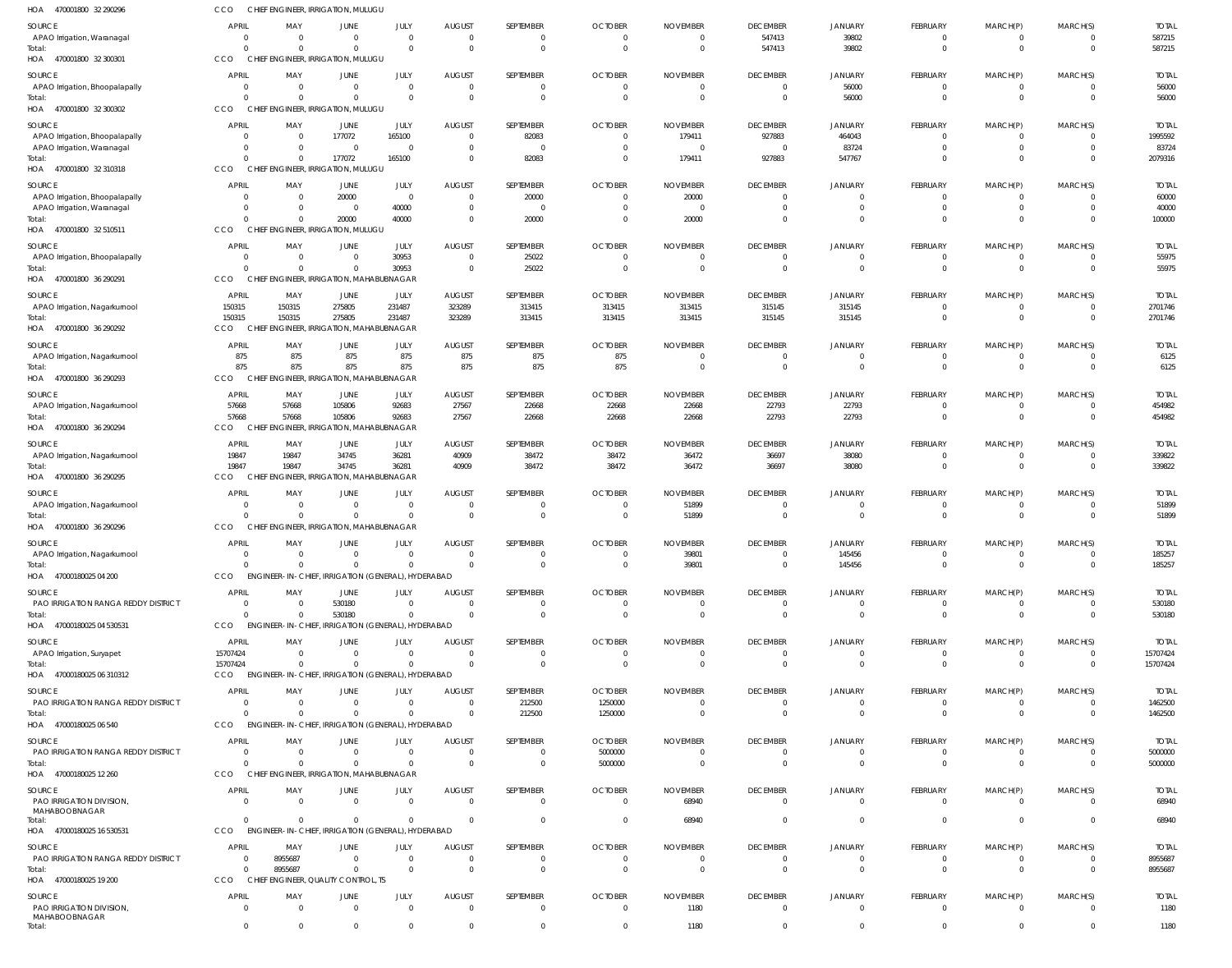| HOA 47000180025 21 200                                     | ссо                              | CHIEF ENGINEER, IRRIGATION, WARANGAL                        |                                              |                            |                            |                           |                                  |                                   |                             |                            |                      |                            |                          |                         |
|------------------------------------------------------------|----------------------------------|-------------------------------------------------------------|----------------------------------------------|----------------------------|----------------------------|---------------------------|----------------------------------|-----------------------------------|-----------------------------|----------------------------|----------------------|----------------------------|--------------------------|-------------------------|
| <b>SOURCE</b><br><b>PAO - IRRIGATION DIVISION</b>          | <b>APRIL</b><br>$\Omega$         | MAY<br>$\Omega$                                             | JUNE<br>6000                                 | JULY<br>$\Omega$           | <b>AUGUST</b><br>$\Omega$  | SEPTEMBER<br>0            | <b>OCTOBER</b><br>$\overline{0}$ | <b>NOVEMBER</b><br>6000           | <b>DECEMBER</b><br>$\Omega$ | <b>JANUARY</b><br>$\Omega$ | FEBRUARY<br>0        | MARCH(P)<br>$\overline{0}$ | MARCH(S)<br>$\Omega$     | <b>TOTAL</b><br>12000   |
| HANUMAKONDA<br>Total:<br>HOA 47000180025 21 260            | $\Omega$<br>CCO                  | - 0<br>CHIEF ENGINEER, IRRIGATION, WARANGAL                 | 6000                                         | $\overline{0}$             | $\Omega$                   | $\Omega$                  | $\overline{0}$                   | 6000                              | $\Omega$                    | $\Omega$                   | $\Omega$             | $\Omega$                   | $\Omega$                 | 12000                   |
|                                                            |                                  |                                                             |                                              |                            |                            |                           |                                  |                                   |                             |                            |                      |                            |                          |                         |
| <b>SOURCE</b>                                              | <b>APRIL</b><br>$\Omega$         | MAY<br>0                                                    | JUNE                                         | JULY<br>$\overline{0}$     | <b>AUGUST</b><br>8408978   | SEPTEMBER<br>$\mathbf{0}$ | <b>OCTOBER</b><br>$\overline{0}$ | <b>NOVEMBER</b><br>$\overline{0}$ | <b>DECEMBER</b><br>$\Omega$ | <b>JANUARY</b><br>$\Omega$ | FEBRUARY<br>$\Omega$ | MARCH(P)<br>$\overline{0}$ | MARCH(S)<br>$\Omega$     | <b>TOTAL</b><br>8408978 |
| APAO Irrigation, Bhoopalapally<br>APAO Irrigation, Jangaon |                                  | $\Omega$                                                    |                                              | $\Omega$                   | 11487796                   | 1852920                   | 913074                           | 2658782                           | 900000                      | 1447848                    | 0                    | $\Omega$                   | $\Omega$                 | 19260420                |
| APAO Irrigation, Mahabubabad                               |                                  |                                                             |                                              |                            | 814500                     |                           | 0                                | 1174452                           | $\Omega$                    | 48000                      |                      |                            | $\Omega$                 | 2036952                 |
| APAO Irrigation, Waranagal                                 | 0                                | $\Omega$                                                    |                                              | $\Omega$                   | $\Omega$                   |                           | 0                                | 0                                 | 30648                       |                            |                      |                            | $\Omega$                 | 30648                   |
| <b>PAO - IRRIGATION DIVISION</b><br>HANUMAKONDA            | 0                                | $\Omega$                                                    |                                              | $\Omega$                   | 2302595                    | 0                         | $\mathbf{0}$                     | 888800                            | 36000                       | - 0                        |                      |                            | $\Omega$                 | 3227395                 |
| Total:<br>HOA 47000180025 25 260                           | $\Omega$<br>CCO                  | $\Omega$<br><b>CHIEF</b>                                    | <b>ENGINEER, IRRIGATION, WANAPARTHY</b>      | $\Omega$                   | 23013869                   | 1852920                   | 913074                           | 4722034                           | 966648                      | 1495848                    | $\Omega$             | $\Omega$                   | $\Omega$                 | 32964393                |
| SOURCE                                                     | <b>APRIL</b>                     | MAY                                                         | JUNE                                         | JULY                       | <b>AUGUST</b>              | SEPTEMBER                 | <b>OCTOBER</b>                   | <b>NOVEMBER</b>                   | <b>DECEMBER</b>             | <b>JANUARY</b>             | <b>FEBRUARY</b>      | MARCH(P)                   | MARCH(S)                 | <b>TOTAL</b>            |
| APAO Irrigation, Wanaparthy                                | $\Omega$                         | $\Omega$                                                    | $\Omega$                                     | $\Omega$                   | 3510090                    | 1714890                   | 1043411                          | 9880853                           | $\Omega$                    | $\Omega$                   | 0                    |                            | $\Omega$                 | 16149244                |
| PAO, PJP, Jogulamba Gadwal                                 | $\Omega$                         | - 0                                                         | $\Omega$                                     | $\overline{0}$             | 12693107                   | 4702296                   | 1381728                          | 2750436                           | $\Omega$                    | 60000                      | 0                    | $\overline{0}$             | $\mathbf 0$              | 21587567                |
| Total:                                                     |                                  | $\Omega$                                                    | $\Omega$                                     | $\Omega$                   | 16203197                   | 6417186                   | 2425139                          | 12631289                          | $\Omega$                    | 60000                      | $\Omega$             | $\Omega$                   | $\Omega$                 | 37736811                |
| HOA 47000180025 30 260                                     | CCO                              | CHIEF ENGINEER, IRRIGATION, NIZAMABAD                       |                                              |                            |                            |                           |                                  |                                   |                             |                            |                      |                            |                          |                         |
|                                                            | <b>APRIL</b>                     | MAY                                                         | <b>JUNE</b>                                  | JULY                       | <b>AUGUST</b>              | SEPTEMBER                 | <b>OCTOBER</b>                   | <b>NOVEMBER</b>                   | <b>DECEMBER</b>             | <b>JANUARY</b>             | FEBRUARY             | MARCH(P)                   | MARCH(S)                 | <b>TOTAL</b>            |
| <b>SOURCE</b><br>PAO IRRIGATION NIZAMABAD                  | $\Omega$                         | $\Omega$                                                    |                                              | $\Omega$                   | $\Omega$                   | 0                         | $\overline{0}$                   | 0                                 | 36000                       | $\Omega$                   | 0                    | $\overline{0}$             | $\overline{0}$           | 36000                   |
| Total:                                                     | $\Omega$                         | - 0                                                         |                                              | $\Omega$                   | $\Omega$                   | $\Omega$                  | $\overline{0}$                   | $\overline{0}$                    | 36000                       | $\Omega$                   | $\Omega$             | $\Omega$                   | $\Omega$                 | 36000                   |
| HOA 470080800 04 010011                                    | CCO                              | COMMISSIONER, RESETTLEMENT AND REHABILITATION, HOD          |                                              |                            |                            |                           |                                  |                                   |                             |                            |                      |                            |                          |                         |
| <b>SOURCE</b>                                              | <b>APRIL</b>                     | MAY                                                         | JUNE                                         | JULY                       | <b>AUGUST</b>              | SEPTEMBER                 | <b>OCTOBER</b>                   | <b>NOVEMBER</b>                   | <b>DECEMBER</b>             | <b>JANUARY</b>             | <b>FEBRUARY</b>      | MARCH(P)                   | MARCH(S)                 | <b>TOTAL</b>            |
| PAO IRRIGATION DIVISION HYDERABAD                          | 225710                           | 225710                                                      | 207344                                       | 226257                     | 194110                     | 344961                    | 276660                           | 276660                            | 432486                      | 276660                     | $\Omega$             | $\Omega$                   | $\overline{0}$           | 2686558                 |
| Total:                                                     | 225710                           | 225710                                                      | 207344                                       | 226257                     | 194110                     | 344961                    | 276660                           | 276660                            | 432486                      | 276660                     | $\Omega$             | $\overline{0}$             | $\mathbf 0$              | 2686558                 |
| HOA 470080800 04 010012                                    | <b>CCO</b>                       | COMMISSIONER, RESETTLEMENT AND REHABILITATION, HOD          |                                              |                            |                            |                           |                                  |                                   |                             |                            |                      |                            |                          |                         |
| <b>SOURCE</b>                                              | <b>APRIL</b>                     | MAY                                                         | JUNE                                         | JULY                       | <b>AUGUST</b>              | SEPTEMBER                 | <b>OCTOBER</b>                   | <b>NOVEMBER</b>                   | <b>DECEMBER</b>             | <b>JANUARY</b>             | <b>FEBRUARY</b>      | MARCH(P)                   | MARCH(S)                 | <b>TOTAL</b>            |
| PAO IRRIGATION DIVISION HYDERABAD                          | 3000                             | 3000                                                        | 2645                                         | 2000                       | 2000                       | 3500                      | 2500                             | 2500                              | 2500                        | 2500                       | 0                    |                            | $\Omega$                 | 26145                   |
| Total:<br>HOA 470080800 04 010013                          | 3000<br>CCO                      | 3000<br>COMMISSIONER, RESETTLEMENT AND REHABILITATION, HOD  | 2645                                         | 2000                       | 2000                       | 3500                      | 2500                             | 2500                              | 2500                        | 2500                       | $\mathbf 0$          | $\Omega$                   | $\Omega$                 | 26145                   |
| <b>SOURCE</b>                                              | <b>APRIL</b>                     | MAY                                                         | JUNE                                         | JULY                       | <b>AUGUST</b>              | SEPTEMBER                 | <b>OCTOBER</b>                   | <b>NOVEMBER</b>                   | <b>DECEMBER</b>             | <b>JANUARY</b>             | <b>FEBRUARY</b>      | MARCH(P)                   | MARCH(S)                 | <b>TOTAL</b>            |
| PAO IRRIGATION DIVISION HYDERABAD                          | 86676                            | 86676                                                       | 79627                                        | 66811                      | 74627                      | 61677                     | 20021                            | 20021                             | 31363                       | 20021                      | 0                    | $\overline{0}$             | $\overline{0}$           | 547520                  |
| Total:                                                     | 86676                            | 86676                                                       | 79627                                        | 66811                      | 74627                      | 61677                     | 20021                            | 20021                             | 31363                       | 20021                      | $\Omega$             | $\Omega$                   | $\mathbf 0$              | 547520                  |
| HOA 470080800 04 010016                                    | CCO                              | COMMISSIONER, RESETTLEMENT AND REHABILITATION, HOD          |                                              |                            |                            |                           |                                  |                                   |                             |                            |                      |                            |                          |                         |
| <b>SOURCE</b>                                              | <b>APRIL</b>                     |                                                             |                                              | JULY                       |                            |                           | <b>OCTOBER</b>                   |                                   |                             |                            | FEBRUARY             |                            |                          |                         |
| PAO IRRIGATION DIVISION HYDERABAD                          | 53804                            | MAY<br>53804                                                | JUNE<br>48351                                | 38435                      | <b>AUGUST</b><br>38435     | SEPTEMBER<br>119909       | 66003                            | <b>NOVEMBER</b><br>66003          | <b>DECEMBER</b><br>66003    | <b>JANUARY</b><br>66003    | 0                    | MARCH(P)<br>$\overline{0}$ | MARCH(S)<br>$\Omega$     | <b>TOTAL</b><br>616750  |
| Total:                                                     | 53804                            | 53804                                                       | 48351                                        | 38435                      | 38435                      | 119909                    | 66003                            | 66003                             | 66003                       | 66003                      | $\Omega$             | $\overline{0}$             | $\Omega$                 | 616750                  |
| HOA 470080800 04 010018                                    | CCO                              | <b>COMM</b>                                                 | SIONER, RESETTLEMENT AND REHABILITATION, HOD |                            |                            |                           |                                  |                                   |                             |                            |                      |                            |                          |                         |
|                                                            |                                  |                                                             |                                              |                            |                            |                           |                                  |                                   |                             |                            |                      |                            |                          |                         |
| <b>SOURCE</b>                                              | <b>APRIL</b>                     | MAY                                                         | JUNE                                         | JULY                       | <b>AUGUST</b>              | SEPTEMBER                 | <b>OCTOBER</b>                   | <b>NOVEMBER</b>                   | <b>DECEMBER</b>             | <b>JANUARY</b>             | <b>FEBRUARY</b>      | MARCH(P)                   | MARCH(S)                 | <b>TOTAL</b>            |
| PAO IRRIGATION DIVISION HYDERABAD                          | $\overline{0}$                   | 87937                                                       | 43998                                        | $\overline{0}$             | $\Omega$                   | 135595                    | 0                                | $\Omega$                          | - 0                         | $\Omega$                   | 0                    |                            | $\Omega$                 | 267530                  |
| Total:                                                     | $\Omega$<br>CCO                  | 87937<br>COMMISSIONER, RESETTLEMENT AND REHABILITATION, HOD | 43998                                        | $\mathbf{0}$               | $\overline{0}$             | 135595                    | $\overline{0}$                   | $\overline{0}$                    | $\Omega$                    | $\Omega$                   | $\mathbf 0$          | $\Omega$                   | $\mathbf 0$              | 267530                  |
| HOA 470080800 04 130131                                    |                                  |                                                             |                                              |                            |                            |                           |                                  |                                   |                             |                            |                      |                            |                          |                         |
| <b>SOURCE</b>                                              | <b>APRIL</b>                     | MAY                                                         | JUNE                                         | JULY                       | <b>AUGUST</b>              | SEPTEMBER                 | <b>OCTOBER</b>                   | <b>NOVEMBER</b>                   | <b>DECEMBER</b>             | <b>JANUARY</b>             | <b>FEBRUARY</b>      | MARCH(P)                   | MARCH(S)                 | <b>TOTAL</b>            |
| PAO IRRIGATION DIVISION HYDERABAD                          | $\Omega$                         | $\Omega$                                                    | $\Omega$                                     | 28850                      | 11631                      | 5603                      | 5602                             | 10421                             | 7551                        | 5603                       | $\Omega$             | $\Omega$                   | $\Omega$                 | 75261                   |
| Total:                                                     | $\Omega$                         | $\Omega$                                                    | $\Omega$                                     | 28850                      | 11631                      | 5603                      | 5602                             | 10421                             | 7551                        | 5603                       | $\mathbf 0$          | $\overline{0}$             | $\Omega$                 | 75261                   |
| HOA 470080800 04 130132                                    | <b>CCO</b>                       | <b>COMMISSIONER, RESETTLEMENT AND REHABILITATION, HOD</b>   |                                              |                            |                            |                           |                                  |                                   |                             |                            |                      |                            |                          |                         |
| <b>SOURCE</b>                                              | <b>APRIL</b>                     | MAY                                                         | <b>JUNE</b>                                  | JULY                       | <b>AUGUST</b>              | SEPTEMBER                 | <b>OCTOBER</b>                   | <b>NOVEMBER</b>                   | <b>DECEMBER</b>             | <b>JANUARY</b>             | <b>FEBRUARY</b>      | MARCH(P)                   | MARCH(S)                 | <b>TOTAL</b>            |
| PAO IRRIGATION DIVISION HYDERABAD                          | $\Omega$                         | $\Omega$                                                    | $\Omega$                                     | 99284                      | 423941                     | 2037                      | 18590                            | 340803                            | 19210                       | 7200                       | 0                    | $\mathbf{0}$               | $\Omega$                 | 911065                  |
| Total:                                                     | $\Omega$                         | $\Omega$                                                    | $\Omega$                                     | 99284                      | 423941                     | 2037                      | 18590                            | 340803                            | 19210                       | 7200                       | $\overline{0}$       | $\overline{0}$             | $\mathbf 0$              | 911065                  |
| HOA 470080800 04 130134                                    | CCO                              | COMMISSIONER, RESETTLEMENT AND REHABILITATION, HOD          |                                              |                            |                            |                           |                                  |                                   |                             |                            |                      |                            |                          |                         |
| <b>SOURCE</b>                                              | <b>APRIL</b>                     | MAY                                                         | JUNE                                         | JULY                       | <b>AUGUST</b>              | SEPTEMBER                 | <b>OCTOBER</b>                   | <b>NOVEMBER</b>                   | <b>DECEMBER</b>             | <b>JANUARY</b>             | <b>FEBRUARY</b>      | MARCH(P)                   | MARCH(S)                 | <b>TOTAL</b>            |
| PAO IRRIGATION DIVISION HYDERABAD                          | $\Omega$                         | - 0                                                         | $\Omega$                                     | 194286                     | 194286                     | 0                         | $\overline{0}$                   | 215177                            | $\Omega$                    | $\Omega$                   | $\Omega$             | $\mathbf{0}$               | $\mathbf 0$              | 603749                  |
| Total:                                                     | $\Omega$                         | - 0                                                         |                                              | 194286                     | 194286                     | $\Omega$                  | $\overline{0}$                   | 215177                            | $\Omega$                    | $\Omega$                   | $\Omega$             | $\overline{0}$             | $\Omega$                 | 603749                  |
| HOA 470080800 04 130135                                    | CCO                              | COMMISSIONER, RESETTLEMENT AND REHABILITATION, HOD          |                                              |                            |                            |                           |                                  |                                   |                             |                            |                      |                            |                          |                         |
| <b>SOURCE</b>                                              | <b>APRIL</b>                     | MAY                                                         | JUNE                                         | JULY                       | <b>AUGUST</b>              | SEPTEMBER                 | <b>OCTOBER</b>                   | <b>NOVEMBER</b>                   | <b>DECEMBER</b>             | <b>JANUARY</b>             | <b>FEBRUARY</b>      | MARCH(P)                   | MARCH(S)                 | <b>TOTAL</b>            |
| PAO IRRIGATION DIVISION HYDERABAD                          | $\overline{0}$                   | $\Omega$                                                    | $\Omega$                                     | $\Omega$                   | 49762                      | $\Omega$                  | $\overline{0}$                   | 0                                 | $\Omega$                    | 58501                      | 0                    | -0                         | $\mathbf{0}$             | 108263                  |
| Total:                                                     | $\Omega$                         | $\Omega$                                                    | $\Omega$                                     | $\Omega$                   | 49762                      | $\Omega$                  | $\Omega$                         | $\overline{0}$                    | $\Omega$                    | 58501                      | $\mathbf 0$          | $\overline{0}$             | $\mathbf{0}$             | 108263                  |
| HOA 470080800 04 140                                       | CCO                              | COMMISSIONER, RESETTLEMENT AND REHABILITATION, HOD          |                                              |                            |                            |                           |                                  |                                   |                             |                            |                      |                            |                          |                         |
| SOURCE                                                     | <b>APRIL</b>                     | MAY                                                         | JUNE                                         | <b>JULY</b>                | <b>AUGUST</b>              | SEPTEMBER                 | <b>OCTOBER</b>                   | <b>NOVEMBER</b>                   | <b>DECEMBER</b>             | <b>JANUARY</b>             | <b>FEBRUARY</b>      | MARCH(P)                   | MARCH(S)                 | <b>TOTAL</b>            |
| PAO IRRIGATION DIVISION HYDERABAD                          | $\Omega$                         | $\Omega$                                                    |                                              | $\Omega$                   | $\Omega$                   | 438000                    | $\overline{0}$                   | 0                                 | $\Omega$                    |                            | 0                    | 0                          | $\Omega$                 | 438000                  |
| Total:                                                     | $\Omega$                         | $\Omega$                                                    | $\Omega$                                     | $\Omega$                   | $\Omega$                   | 438000                    | $\overline{0}$                   | $\overline{0}$                    | $\Omega$                    | $\Omega$                   | $\Omega$             | $\overline{0}$             | $\Omega$                 | 438000                  |
| HOA 470080800 04 240                                       | CCO                              | COMMISSIONER, RESETTLEMENT AND REHABILITATION, HOD          |                                              |                            |                            |                           |                                  |                                   |                             |                            |                      |                            |                          |                         |
| <b>SOURCE</b>                                              | <b>APRIL</b>                     | MAY                                                         | <b>JUNE</b>                                  | JULY                       | <b>AUGUST</b>              | SEPTEMBER                 | <b>OCTOBER</b>                   | <b>NOVEMBER</b>                   | <b>DECEMBER</b>             | <b>JANUARY</b>             | <b>FEBRUARY</b>      | MARCH(P)                   | MARCH(S)                 | <b>TOTAL</b>            |
| PAO IRRIGATION DIVISION HYDERABAD                          | - 0                              | $\Omega$                                                    | $\Omega$                                     | 51387                      | $\Omega$                   | 86790                     | $\overline{0}$                   | 52187                             | $\Omega$                    | $\Omega$                   | 0                    | $\Omega$                   | $\Omega$                 | 190364                  |
| Total:                                                     | $\Omega$                         | $\Omega$                                                    | $\Omega$                                     | 51387                      | $\Omega$                   | 86790                     | $\overline{0}$                   | 52187                             | $\Omega$                    | $\Omega$                   | $\overline{0}$       | $\overline{0}$             | $\mathbf 0$              | 190364                  |
| HOA 470080800 04 300302                                    | CCO                              | COMMISSIONER, RESETTLEMENT AND REHABILITATION, HOD          |                                              |                            |                            |                           |                                  |                                   |                             |                            |                      |                            |                          |                         |
| <b>SOURCE</b>                                              | APRIL                            | MAY                                                         | JUNE                                         | JULY                       | <b>AUGUST</b>              | SEPTEMBER                 | <b>OCTOBER</b>                   | <b>NOVEMBER</b>                   | <b>DECEMBER</b>             | <b>JANUARY</b>             | <b>FEBRUARY</b>      | MARCH(P)                   | MARCH(S)                 | <b>TOTAL</b>            |
| PAO IRRIGATION DIVISION HYDERABAD                          | 240627                           | 240627                                                      | $\Omega$                                     | 240627                     | 632504                     | 343936                    | 343936                           | 343936                            | $\Omega$                    | 687872                     | 0                    | $\overline{0}$             | $\overline{0}$           | 3074065                 |
| Total:                                                     | 240627                           | 240627                                                      | $\Omega$                                     | 240627                     | 632504                     | 343936                    | 343936                           | 343936                            | $\Omega$                    | 687872                     | $\Omega$             | $\overline{0}$             | $\Omega$                 | 3074065                 |
| HOA 470080800 04 510511                                    | CCO                              | COMMISSIONER, RESETTLEMENT AND REHABILITATION, HOD          |                                              |                            |                            |                           |                                  |                                   |                             |                            |                      |                            |                          |                         |
|                                                            |                                  |                                                             |                                              |                            |                            |                           |                                  |                                   |                             |                            |                      |                            |                          |                         |
| <b>SOURCE</b>                                              | <b>APRIL</b>                     | MAY                                                         | JUNE                                         | JULY                       | <b>AUGUST</b>              | SEPTEMBER                 | <b>OCTOBER</b>                   | <b>NOVEMBER</b>                   | <b>DECEMBER</b>             | <b>JANUARY</b>             | <b>FEBRUARY</b>      | MARCH(P)                   | MARCH(S)                 | <b>TOTAL</b>            |
| PAO IRRIGATION DIVISION HYDERABAD                          | $\overline{0}$<br>$\overline{0}$ | 0<br>$\Omega$                                               | $\Omega$<br>$\Omega$                         | $\overline{0}$<br>$\Omega$ | $\overline{0}$<br>$\Omega$ | 29395<br>29395            | $\overline{0}$<br>$\overline{0}$ | 18948<br>18948                    | 35584<br>35584              | $\mathbf 0$<br>$\Omega$    | 0<br>$\Omega$        | 0<br>$\Omega$              | $\mathbf{0}$<br>$\Omega$ | 83927<br>83927          |
| Total:                                                     |                                  |                                                             |                                              |                            |                            |                           |                                  |                                   |                             |                            |                      |                            |                          |                         |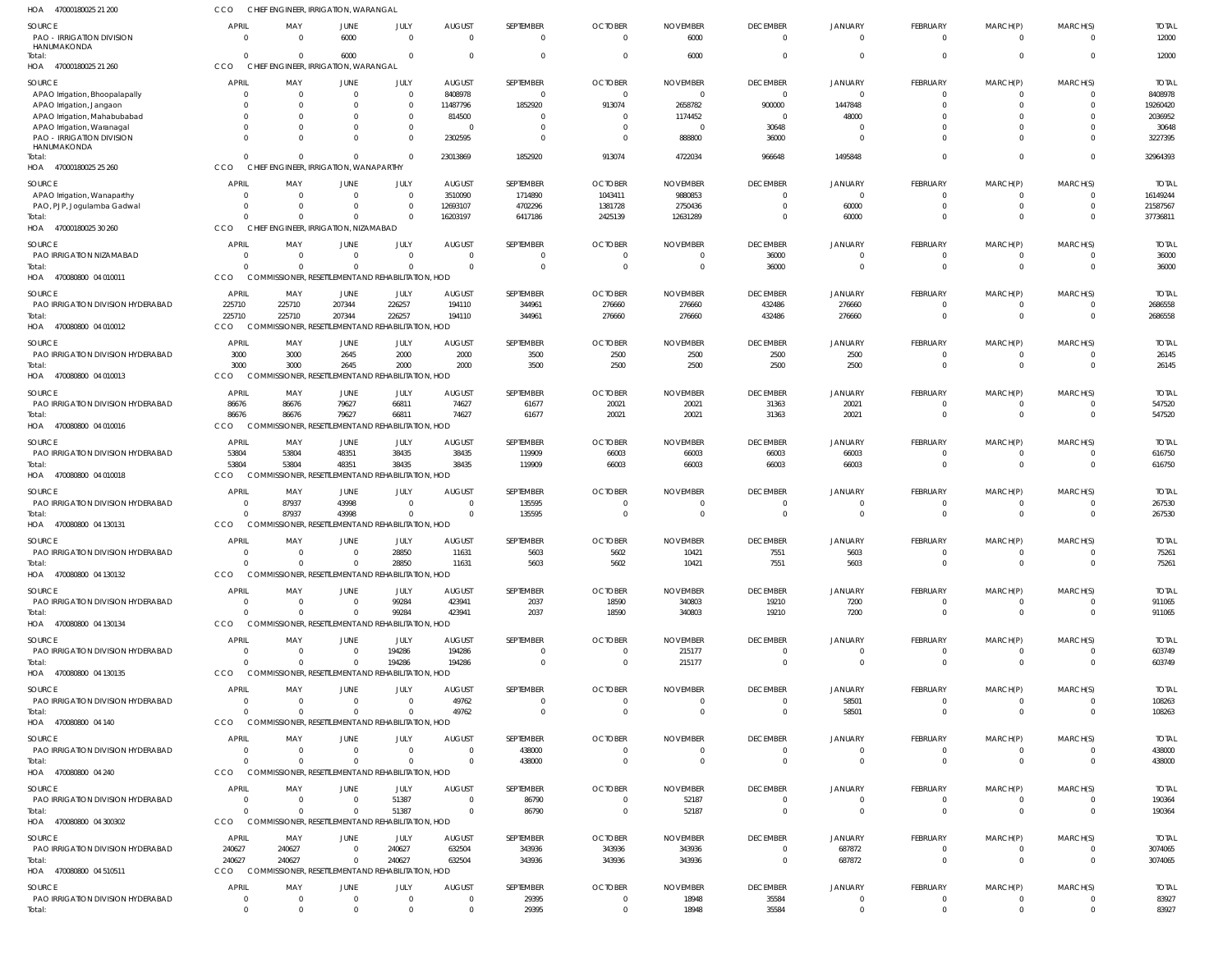| HOA 470101167 25 020021                                               | CCO                            | CHIEF ENGINEER, IRRIGATION, MANCHERIAL                 |                      |                                  |                                 |                                  |                            |                             |                                   |                                  |                                 |                                  |                                           |                           |
|-----------------------------------------------------------------------|--------------------------------|--------------------------------------------------------|----------------------|----------------------------------|---------------------------------|----------------------------------|----------------------------|-----------------------------|-----------------------------------|----------------------------------|---------------------------------|----------------------------------|-------------------------------------------|---------------------------|
| <b>SOURCE</b>                                                         | <b>APRIL</b>                   | MAY                                                    | JUNE                 | JULY                             | <b>AUGUST</b>                   | SEPTEMBER                        | <b>OCTOBER</b>             | <b>NOVEMBER</b>             | <b>DECEMBER</b>                   | <b>JANUARY</b>                   | FEBRUARY                        | MARCH(P)                         | MARCH(S)                                  | <b>TOTAL</b>              |
| APAO Irrigation, Komarambheem Asifabad<br>APAO Irrigation, Mancherial | $\overline{0}$<br>$\Omega$     | $\overline{0}$<br>$\Omega$                             | $\Omega$<br>$\Omega$ | $\overline{0}$<br>$\overline{0}$ | 17346<br>51600                  | 72946<br>15600                   | $\Omega$<br>15600          | 17346<br>15600              | $\overline{0}$<br>7000            | 15600<br>31200                   | $^{\circ}$<br>$\mathbf 0$       | $^{\circ}$<br>$\mathbf 0$        | $\overline{0}$<br>$\overline{0}$          | 123238<br>136600          |
| Total:                                                                | $\Omega$                       | $\Omega$                                               | $\Omega$             | $\Omega$                         | 68946                           | 88546                            | 15600                      | 32946                       | 7000                              | 46800                            | $\mathbf 0$                     | $\mathbf 0$                      | $\Omega$                                  | 259838                    |
| HOA 47010311225 26 270274                                             | CCO                            | CHIEF ENGINEER, IRRIGATION, KAMAREDDY                  |                      |                                  |                                 |                                  |                            |                             |                                   |                                  |                                 |                                  |                                           |                           |
| <b>SOURCE</b>                                                         | APRIL                          | MAY                                                    | JUNE                 | JULY                             | <b>AUGUST</b>                   | SEPTEMBER                        | <b>OCTOBER</b>             | <b>NOVEMBER</b>             | <b>DECEMBER</b>                   | JANUARY                          | FEBRUARY                        | MARCH(P)                         | MARCH(S)                                  | <b>TOTAL</b>              |
| APAO Irrigation, Kamareddy<br>Total:                                  | $\overline{0}$<br>$\Omega$     | $\overline{0}$<br>$\Omega$                             | $\Omega$<br>$\Omega$ | 12999<br>12999                   | $\Omega$<br>$\Omega$            | $\overline{0}$<br>$\overline{0}$ | $\Omega$                   | $\Omega$                    | $\mathbf{0}$<br>$\overline{0}$    | $\mathbf{0}$<br>$\Omega$         | $\mathbf{0}$<br>$\overline{0}$  | $\overline{0}$<br>$\overline{0}$ | $\overline{0}$<br>$\overline{0}$          | 12999<br>12999            |
| HOA 47010311225 27 530531                                             | CCO                            | CHIEF ENGINEER, IRRIGATION, KAMAREDDY                  |                      |                                  |                                 |                                  |                            |                             |                                   |                                  |                                 |                                  |                                           |                           |
| <b>SOURCE</b>                                                         | <b>APRIL</b>                   | MAY                                                    | JUNE                 | JULY                             | <b>AUGUST</b>                   | SEPTEMBER                        | <b>OCTOBER</b>             | <b>NOVEMBER</b>             | <b>DECEMBER</b>                   | <b>JANUARY</b>                   | FEBRUARY                        | MARCH(P)                         | MARCH(S)                                  | <b>TOTAL</b>              |
| APAO Irrigation, Kamareddy                                            | $\overline{0}$                 | $\overline{0}$                                         | $\Omega$             | 10460801                         | $\Omega$                        | $\overline{0}$                   | $\Omega$                   | $\Omega$                    | $\mathbf{0}$                      | $\overline{0}$                   | $\mathbf{0}$                    | $\overline{0}$                   | $\overline{\mathbf{0}}$                   | 10460801                  |
| Total:                                                                | $\Omega$                       | $\Omega$                                               | $\Omega$             | 10460801                         | $\Omega$                        | $\overline{0}$                   | $\Omega$                   | $\Omega$                    | $\Omega$                          | $\Omega$                         | $\mathbf{0}$                    | $\mathbf{0}$                     | $\overline{0}$                            | 10460801                  |
| HOA 470103121 25 110111                                               | CCO                            | CHIEF ENGINEER, IRRIGATION, ADILABAD                   |                      |                                  |                                 |                                  |                            |                             |                                   |                                  |                                 |                                  |                                           |                           |
| <b>SOURCE</b><br>PAO Irrigation Nirmal                                | APRIL<br>$\overline{0}$        | MAY<br>$\overline{0}$                                  | JUNE<br>$\Omega$     | JULY<br>$\overline{0}$           | <b>AUGUST</b><br>$\Omega$       | SEPTEMBER<br>$\overline{0}$      | <b>OCTOBER</b><br>$\Omega$ | <b>NOVEMBER</b><br>99200    | <b>DECEMBER</b><br>$\overline{0}$ | JANUARY<br>$\overline{0}$        | <b>FEBRUARY</b><br>$\mathbf{0}$ | MARCH(P)<br>$\mathbf 0$          | MARCH(S)<br>$\overline{0}$                | <b>TOTAL</b><br>99200     |
| Total:                                                                | $\Omega$                       | $\Omega$                                               | $\Omega$             | $\overline{0}$                   | $\Omega$                        | $\overline{0}$                   | $\Omega$                   | 99200                       | $\overline{0}$                    | $\Omega$                         | $\overline{0}$                  | $\overline{0}$                   | $\overline{0}$                            | 99200                     |
| HOA 470103121 25 130132                                               | CCO                            | CHIEF ENGINEER, IRRIGATION, ADILABAD                   |                      |                                  |                                 |                                  |                            |                             |                                   |                                  |                                 |                                  |                                           |                           |
| <b>SOURCE</b>                                                         | <b>APRIL</b>                   | MAY                                                    | JUNE                 | JULY                             | <b>AUGUST</b>                   | SEPTEMBER                        | <b>OCTOBER</b>             | <b>NOVEMBER</b>             | <b>DECEMBER</b>                   | JANUARY                          | FEBRUARY                        | MARCH(P)                         | MARCH(S)                                  | <b>TOTAL</b>              |
| PAO Irrigation Nirmal                                                 | $\overline{0}$<br>$\Omega$     | $\overline{0}$<br>$\Omega$                             | $\Omega$<br>$\Omega$ | $\overline{0}$<br>$\Omega$       | 55340<br>55340                  | 42201<br>42201                   | $\Omega$<br>$\Omega$       | 19500<br>19500              | 0<br>$\overline{0}$               | $\Omega$<br>$\Omega$             | $^{\circ}$<br>$\mathbf{0}$      | $\overline{0}$<br>$\mathbf{0}$   | $\overline{\mathbf{0}}$<br>$\overline{0}$ | 117041<br>117041          |
| Total:<br>HOA 470103121 25 130134                                     | CCO                            | CHIEF ENGINEER, IRRIGATION, ADILABAD                   |                      |                                  |                                 |                                  |                            |                             |                                   |                                  |                                 |                                  |                                           |                           |
| <b>SOURCE</b>                                                         | <b>APRIL</b>                   | MAY                                                    | JUNE                 | JULY                             | <b>AUGUST</b>                   | SEPTEMBER                        | <b>OCTOBER</b>             | <b>NOVEMBER</b>             | <b>DECEMBER</b>                   | JANUARY                          | <b>FEBRUARY</b>                 | MARCH(P)                         | MARCH(S)                                  | <b>TOTAL</b>              |
| PAO Irrigation Nirmal                                                 | 0                              | $\overline{0}$                                         | 31429                | 62858                            | 95858                           | $\overline{0}$                   |                            | 94287                       | 64429                             | 444719                           | $\mathbf{0}$                    | $\overline{0}$                   | $\overline{0}$                            | 793580                    |
| Total:                                                                | $\Omega$                       | $\overline{0}$                                         | 31429                | 62858                            | 95858                           | $\overline{0}$                   | $\Omega$                   | 94287                       | 64429                             | 444719                           | $\overline{0}$                  | $\overline{0}$                   | $\overline{0}$                            | 793580                    |
| HOA 47010312125 26 530531                                             | CCO                            | CHIEF ENGINEER, IRRIGATION, ADILABAD                   |                      |                                  |                                 |                                  |                            |                             |                                   |                                  |                                 |                                  |                                           |                           |
| <b>SOURCE</b><br>PAO Irrigation Nirmal                                | APRIL<br>0                     | MAY<br>$\overline{0}$                                  | JUNE<br>$\Omega$     | JULY<br>$\Omega$                 | <b>AUGUST</b><br>$\Omega$       | SEPTEMBER<br>$\overline{0}$      | <b>OCTOBER</b><br>1203522  | <b>NOVEMBER</b><br>$\Omega$ | <b>DECEMBER</b><br>$\mathbf{0}$   | <b>JANUARY</b><br>$\mathbf{0}$   | FEBRUARY<br>$\overline{0}$      | MARCH(P)<br>$\mathbf{0}$         | MARCH(S)<br>$\overline{\mathbf{0}}$       | <b>TOTAL</b><br>1203522   |
| Total:                                                                | $\Omega$                       | $\Omega$                                               | $\Omega$             | $\Omega$                         | $\Omega$                        | $\overline{0}$                   | 1203522                    | $\Omega$                    | $\overline{0}$                    | $\Omega$                         | $\mathbf{0}$                    | $\overline{0}$                   | $\overline{0}$                            | 1203522                   |
| HOA 47010312125 27 530531                                             | CCO                            | CHIEF ENGINEER, IRRIGATION, ADILABAD                   |                      |                                  |                                 |                                  |                            |                             |                                   |                                  |                                 |                                  |                                           |                           |
| <b>SOURCE</b>                                                         | APRIL                          | MAY                                                    | JUNE                 | JULY                             | <b>AUGUST</b>                   | SEPTEMBER                        | <b>OCTOBER</b>             | <b>NOVEMBER</b>             | <b>DECEMBER</b>                   | JANUARY                          | FEBRUARY                        | MARCH(P)                         | MARCH(S)                                  | <b>TOTAL</b>              |
| PAO Irrigation Nirmal<br>Total:                                       | 15482452<br>15482452           | $\overline{0}$<br>$\Omega$                             | 26435574<br>26435574 | $\overline{0}$<br>$\overline{0}$ | $\overline{0}$<br>$\Omega$      | 47729634<br>47729634             | $\Omega$<br>$\Omega$       | $\Omega$                    | $\overline{0}$<br>$\overline{0}$  | 23384209<br>23384209             | $\mathbf{0}$<br>$\mathbf{0}$    | $\mathbf 0$<br>$\overline{0}$    | $\overline{0}$<br>$\overline{0}$          | 113031869<br>113031869    |
| HOA 47010312725 27 530531                                             | CCO                            | CHIEF ENGINEER, IRRIGATION, MAHABUBNAGAR               |                      |                                  |                                 |                                  |                            |                             |                                   |                                  |                                 |                                  |                                           |                           |
| <b>SOURCE</b>                                                         | <b>APRIL</b>                   | MAY                                                    | JUNE                 | JULY                             | <b>AUGUST</b>                   | SEPTEMBER                        | <b>OCTOBER</b>             | <b>NOVEMBER</b>             | <b>DECEMBER</b>                   | <b>JANUARY</b>                   | FEBRUARY                        | MARCH(P)                         | MARCH(S)                                  | <b>TOTAL</b>              |
| PAO IRRIGATION DIVISION,                                              | 31490895                       | $\overline{0}$                                         | $\Omega$             | $\overline{0}$                   | 54571879                        | $\overline{0}$                   | 9157576                    | $\Omega$                    | $\mathbf 0$                       | 8411725                          | $\mathbf{0}$                    | $\mathbf{0}$                     | $\overline{0}$                            | 103632075                 |
| MAHABOOBNAGAR<br>Total:                                               | 31490895                       | $\Omega$                                               | $\Omega$             | $\Omega$                         | 54571879                        | $\overline{0}$                   | 9157576                    |                             | $\overline{0}$                    | 8411725                          | $\overline{0}$                  | $\mathbf{0}$                     | $\overline{0}$                            | 103632075                 |
| HOA 47010313025 26 270274                                             | CCO                            | CHIEF ENGINEER, IRRIGATION, SURYAPET                   |                      |                                  |                                 |                                  |                            |                             |                                   |                                  |                                 |                                  |                                           |                           |
| <b>SOURCE</b>                                                         | APRIL                          | MAY                                                    | JUNE                 | JULY                             | <b>AUGUST</b>                   | SEPTEMBER                        | <b>OCTOBER</b>             | <b>NOVEMBER</b>             | <b>DECEMBER</b>                   | JANUARY                          | <b>FEBRUARY</b>                 | MARCH(P)                         | MARCH(S)                                  | <b>TOTAL</b>              |
| APAO Irrigation, Suryapet                                             | 26685                          | $\overline{0}$                                         | $\Omega$             | $\overline{0}$                   | - 0                             | $\overline{0}$                   |                            |                             | $\mathbf{0}$                      | $\Omega$                         | $\mathbf{0}$                    | $\mathbf{0}$                     | $\overline{0}$                            | 26685                     |
| Total:<br>HOA 47010313025 26 530531                                   | 26685<br>CCO                   | $\overline{0}$<br>CHIEF ENGINEER, IRRIGATION, SURYAPET | $\Omega$             | $\overline{0}$                   | $\Omega$                        | $\overline{0}$                   | $\Omega$                   | $\Omega$                    | $\overline{0}$                    | $\Omega$                         | $\overline{0}$                  | $\overline{0}$                   | $\overline{0}$                            | 26685                     |
| SOURCE                                                                | <b>APRIL</b>                   | MAY                                                    | JUNE                 | JULY                             | <b>AUGUST</b>                   | SEPTEMBER                        | <b>OCTOBER</b>             | <b>NOVEMBER</b>             | <b>DECEMBER</b>                   | JANUARY                          | FEBRUARY                        | MARCH(P)                         | MARCH(S)                                  | <b>TOTAL</b>              |
| APAO Irrigation, Suryapet                                             | $\overline{0}$                 | 13921526                                               | $\Omega$             | $\Omega$                         | $\Omega$                        | $\Omega$                         | $\cap$                     | $\Omega$                    | $\Omega$                          | $\Omega$                         | $\Omega$                        | $\mathbf{0}$                     | $\overline{0}$                            | 13921526                  |
| Total:                                                                | $\overline{0}$                 | 13921526                                               | $\Omega$             | $\Omega$                         | $\Omega$                        | $\mathbf 0$                      | $\Omega$                   | $\Omega$                    | $\overline{0}$                    | $\overline{0}$                   | $\mathbf 0$                     | $\mathbf 0$                      | $\overline{0}$                            | 13921526                  |
| HOA 47010313025 27 530531                                             | CCO                            | CHIEF ENGINEER, IRRIGATION, SURYAPET                   |                      |                                  |                                 |                                  |                            |                             |                                   |                                  |                                 |                                  |                                           |                           |
| SOURCE<br>APAO Irrigation, Suryapet                                   | APRIL<br>$\overline{0}$        | MAY<br>$\overline{0}$                                  | JUNE<br>63268778     | JULY<br>71656385                 | <b>AUGUST</b><br>$\overline{0}$ | SEPTEMBER<br>$\overline{0}$      | <b>OCTOBER</b><br>38800935 | <b>NOVEMBER</b><br>$\Omega$ | <b>DECEMBER</b><br>94776          | <b>JANUARY</b><br>$\overline{0}$ | FEBRUARY<br>$\mathbf 0$         | MARCH(P)<br>$\mathbf 0$          | MARCH(S)<br>$\overline{0}$                | <b>TOTAL</b><br>173820874 |
| Total:                                                                | $\Omega$                       | $\Omega$                                               | 63268778             | 71656385                         | $\Omega$                        | $\overline{0}$                   | 38800935                   | $\Omega$                    | 94776                             | $\Omega$                         | $\overline{0}$                  | $\mathbf 0$                      | $\overline{0}$                            | 173820874                 |
| HOA 47010313925 26 530532                                             | CCO                            | CHIEF ENGINEER, IRRIGATION, MANCHERIAL                 |                      |                                  |                                 |                                  |                            |                             |                                   |                                  |                                 |                                  |                                           |                           |
| SOURCE                                                                | APRIL                          | MAY                                                    | JUNE                 | JULY                             | <b>AUGUST</b>                   | SEPTEMBER                        | <b>OCTOBER</b>             | <b>NOVEMBER</b>             | <b>DECEMBER</b>                   | <b>JANUARY</b>                   | FEBRUARY                        | MARCH(P)                         | MARCH(S)                                  | <b>TOTAL</b>              |
| APAO Irrigation, Mancherial                                           | 9535893<br>9535893             | $\Omega$<br>$\Omega$                                   | $\Omega$<br>$\Omega$ | $\overline{0}$<br>$\Omega$       | $\Omega$<br>$\overline{0}$      | $\overline{0}$<br>$\mathbf 0$    | $\Omega$<br>$\Omega$       | $\Omega$<br>$\Omega$        | 0<br>$\overline{0}$               | $\overline{0}$<br>$\overline{0}$ | $^{\circ}$<br>$\mathbf{0}$      | 0<br>$\overline{0}$              | $\overline{\mathbf{0}}$<br>$\overline{0}$ | 9535893<br>9535893        |
| Total:<br>HOA 47010316125 27 530531                                   | CCO                            | ENGINEER-IN-CHIEF, IRRIGATION, GAJWEL                  |                      |                                  |                                 |                                  |                            |                             |                                   |                                  |                                 |                                  |                                           |                           |
| SOURCE                                                                | APRIL                          | MAY                                                    | <b>JUNE</b>          | JULY                             | <b>AUGUST</b>                   | SEPTEMBER                        | <b>OCTOBER</b>             | <b>NOVEMBER</b>             | <b>DECEMBER</b>                   | <b>JANUARY</b>                   | <b>FEBRUARY</b>                 | MARCH(P)                         | MARCH(S)                                  | <b>TOTAL</b>              |
| PAO MEDAK(IW), MEDAK                                                  | $\overline{0}$                 | $\overline{0}$                                         | $\Omega$             | 35763914                         | $\Omega$                        | $\overline{0}$                   | $\Omega$                   |                             | $\mathbf 0$                       | 35281209                         | $\mathbf{0}$                    | 0                                | $\overline{\mathbf{0}}$                   | 71045123                  |
| Total:<br>HOA 470103204 25 110111                                     | $\Omega$<br>CCO                | $\Omega$<br>CHIEF ENGINEER, IRRIGATION, ADILABAD       | $\Omega$             | 35763914                         | $\Omega$                        | $\overline{0}$                   | $\Omega$                   | $\Omega$                    | $\overline{0}$                    | 35281209                         | $\overline{0}$                  | $\overline{0}$                   | $\overline{0}$                            | 71045123                  |
|                                                                       |                                |                                                        |                      |                                  |                                 |                                  |                            |                             |                                   |                                  |                                 |                                  |                                           |                           |
| SOURCE<br>PAO Irrigation Nirmal                                       | <b>APRIL</b><br>$\overline{0}$ | MAY<br>$\overline{0}$                                  | JUNE<br>$\Omega$     | JULY<br>$\overline{0}$           | <b>AUGUST</b><br>$\Omega$       | SEPTEMBER<br>$\overline{0}$      | <b>OCTOBER</b><br>$\Omega$ | <b>NOVEMBER</b><br>97600    | <b>DECEMBER</b><br>$\mathbf 0$    | <b>JANUARY</b><br>15035          | <b>FEBRUARY</b><br>$\mathbf{0}$ | MARCH(P)<br>$\mathbf{0}$         | MARCH(S)<br>$\overline{\mathbf{0}}$       | <b>TOTAL</b><br>112635    |
| Total:                                                                | $\Omega$                       | $\Omega$                                               | $\Omega$             | $\Omega$                         | $\Omega$                        | $\overline{0}$                   | $\Omega$                   | 97600                       | $\overline{0}$                    | 15035                            | $\overline{0}$                  | $\overline{0}$                   | $\overline{0}$                            | 112635                    |
| HOA 470103204 25 130132                                               | CCO                            | CHIEF ENGINEER, IRRIGATION, ADILABAD                   |                      |                                  |                                 |                                  |                            |                             |                                   |                                  |                                 |                                  |                                           |                           |
| SOURCE                                                                | APRIL                          | MAY                                                    | JUNE                 | JULY                             | <b>AUGUST</b>                   | SEPTEMBER                        | <b>OCTOBER</b>             | <b>NOVEMBER</b>             | <b>DECEMBER</b>                   | <b>JANUARY</b>                   | <b>FEBRUARY</b>                 | MARCH(P)                         | MARCH(S)                                  | <b>TOTAL</b>              |
| PAO Irrigation Nirmal<br>Total:                                       | $\overline{0}$<br>$\Omega$     | $\overline{0}$<br>$\Omega$                             | $\Omega$<br>$\Omega$ | $\overline{0}$<br>$\overline{0}$ | 14857<br>14857                  | $\overline{0}$<br>$\overline{0}$ | $\Omega$<br>$\Omega$       | 92458<br>92458              | 61210<br>61210                    | 12695<br>12695                   | $\mathbf{0}$<br>$\overline{0}$  | $\mathbf 0$<br>$\overline{0}$    | $\overline{0}$<br>$\overline{0}$          | 181220<br>181220          |
| HOA 470103204 25 130134                                               | CCO                            | CHIEF ENGINEER, IRRIGATION, ADILABAD                   |                      |                                  |                                 |                                  |                            |                             |                                   |                                  |                                 |                                  |                                           |                           |
| SOURCE                                                                | APRIL                          | MAY                                                    | JUNE                 | JULY                             | <b>AUGUST</b>                   | SEPTEMBER                        | <b>OCTOBER</b>             | <b>NOVEMBER</b>             | <b>DECEMBER</b>                   | <b>JANUARY</b>                   | FEBRUARY                        | MARCH(P)                         | MARCH(S)                                  | <b>TOTAL</b>              |
| PAO Irrigation Nirmal                                                 | $\overline{0}$                 | $\overline{0}$                                         | 132000               | $\overline{0}$                   | 62858                           | 62858                            | 94287                      | 220003                      | 128858                            | 537435                           | $^{\circ}$                      | 0                                | $\overline{0}$                            | 1238299                   |
| Total:<br>HOA 47010320425 27 530531                                   | $\Omega$<br>CCO                | $\overline{0}$<br>CHIEF ENGINEER, IRRIGATION, ADILABAD | 132000               | $\mathbf 0$                      | 62858                           | 62858                            | 94287                      | 220003                      | 128858                            | 537435                           | $\mathbf{0}$                    | $\overline{0}$                   | $\overline{0}$                            | 1238299                   |
| SOURCE                                                                | APRIL                          | MAY                                                    | JUNE                 | JULY                             | <b>AUGUST</b>                   | SEPTEMBER                        | <b>OCTOBER</b>             | <b>NOVEMBER</b>             | <b>DECEMBER</b>                   | <b>JANUARY</b>                   | <b>FEBRUARY</b>                 | MARCH(P)                         | MARCH(S)                                  | <b>TOTAL</b>              |
| PAO Irrigation Nirmal                                                 | $\overline{0}$                 | $\overline{0}$                                         | $\overline{0}$       | $\mathbf 0$                      | $\overline{0}$                  | $\overline{0}$                   | $\Omega$                   | $\Omega$                    | $\mathbf 0$                       | 13836268                         | $\mathbf{0}$                    | $\mathbf 0$                      | $\overline{\mathbf{0}}$                   | 13836268                  |
| Total:                                                                | $\overline{0}$                 | $\overline{0}$                                         | $\Omega$             | $\mathbf 0$                      | $\Omega$                        | $\mathbf{0}$                     | $\Omega$                   | $\Omega$                    | $\overline{0}$                    | 13836268                         | $\overline{0}$                  | $\overline{0}$                   | $\overline{0}$                            | 13836268                  |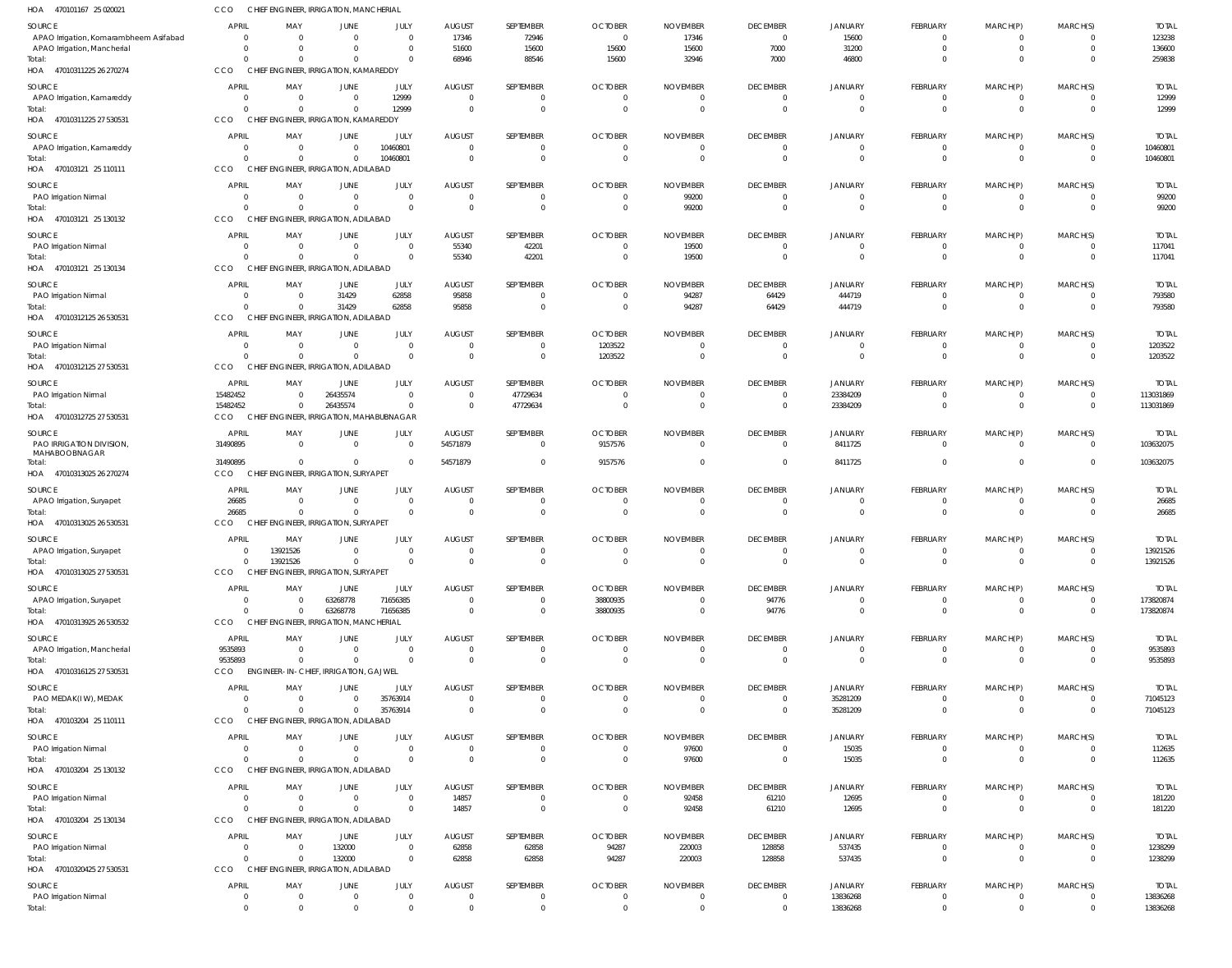| 47010320725 27 530531<br>HOA                          | CCO                            |                       | CHIEF ENGINEER, IRRIGATION, MANCHERIAL                   |                             |                           |                                  |                            |                             |                                  |                                  |                               |                             |                      |                         |
|-------------------------------------------------------|--------------------------------|-----------------------|----------------------------------------------------------|-----------------------------|---------------------------|----------------------------------|----------------------------|-----------------------------|----------------------------------|----------------------------------|-------------------------------|-----------------------------|----------------------|-------------------------|
| SOURCE                                                | <b>APRIL</b>                   | MAY                   | <b>JUNE</b>                                              | JULY                        | <b>AUGUST</b>             | SEPTEMBER                        | <b>OCTOBER</b>             | <b>NOVEMBER</b>             | <b>DECEMBER</b>                  | JANUARY                          | FEBRUARY                      | MARCH(P)                    | MARCH(S)             | <b>TOTAL</b>            |
| APAO Irrigation, Mancherial                           | 0                              | - 0                   | $\mathbf{0}$                                             | $\mathbf 0$                 | $\Omega$                  | $\overline{0}$                   | $\Omega$                   | $\Omega$                    | $\overline{0}$                   | 105386595                        | $\overline{0}$                | $\mathbf 0$                 | $\mathbf{0}$         | 105386595               |
| Total:                                                | $\Omega$<br>CCO                | $\cap$                | $\overline{0}$                                           | $\mathbf{0}$                | $\Omega$                  | $\overline{0}$                   | $\Omega$                   |                             | $\overline{0}$                   | 105386595                        | $\mathbf 0$                   | $\mathbf 0$                 | $\Omega$             | 105386595               |
| 47010320825 27 530531<br>HOA                          |                                |                       | CHIEF ENGINEER, IRRIGATION, MANCHERIAL                   |                             |                           |                                  |                            |                             |                                  |                                  |                               |                             |                      |                         |
| SOURCE                                                | <b>APRIL</b><br>$\overline{0}$ | MAY<br>$\Omega$       | JUNE<br>$\overline{0}$                                   | JULY<br>$\mathbf{0}$        | <b>AUGUST</b><br>$\Omega$ | SEPTEMBER<br>$\overline{0}$      | <b>OCTOBER</b>             | <b>NOVEMBER</b><br>$\Omega$ | <b>DECEMBER</b>                  | JANUARY<br>$\Omega$              | FEBRUARY                      | MARCH(P)                    | MARCH(S)<br>$\Omega$ | <b>TOTAL</b>            |
| APAO Irrigation, Komarambheem Asifabad<br>Total:      | $\overline{0}$                 | $\Omega$              | $\overline{0}$                                           | $\mathbf 0$                 | $\Omega$                  | $\mathbf{0}$                     | 6578949<br>6578949         | $\Omega$                    | $\overline{0}$<br>$\overline{0}$ | $\overline{0}$                   | 0<br>$\overline{0}$           | $\mathbf{0}$<br>$\mathbf 0$ | $\Omega$             | 6578949<br>6578949      |
| HOA 47010321125 27 530531                             | CCO                            |                       | CHIEF ENGINEER, IRRIGATION, ADILABAD                     |                             |                           |                                  |                            |                             |                                  |                                  |                               |                             |                      |                         |
| SOURCE                                                | <b>APRIL</b>                   | MAY                   | <b>JUNE</b>                                              | JULY                        | <b>AUGUST</b>             | SEPTEMBER                        | <b>OCTOBER</b>             | <b>NOVEMBER</b>             | <b>DECEMBER</b>                  | <b>JANUARY</b>                   | FEBRUARY                      | MARCH(P)                    | MARCH(S)             | <b>TOTAL</b>            |
| APAO Irrigation, Adilabad                             | 0                              | $\Omega$              | $\overline{0}$                                           | $\mathbf{0}$                | $\Omega$                  | 6434718                          | $\Omega$                   |                             | $\overline{0}$                   | $\overline{0}$                   | 0                             | $\mathbf 0$                 | $\Omega$             | 6434718                 |
| Total:                                                | $\Omega$                       | $\cap$                | $\mathbf{0}$                                             | $\mathbf 0$                 | $\Omega$                  | 6434718                          | $\Omega$                   |                             | $\overline{0}$                   | $\Omega$                         | $\overline{0}$                | $\mathbf 0$                 | $\Omega$             | 6434718                 |
| HOA 47010321325 51 530531                             | CCO                            |                       | CHIEF ENGINEER, IRRIGATION, MANCHERIAL                   |                             |                           |                                  |                            |                             |                                  |                                  |                               |                             |                      |                         |
| SOURCE                                                | <b>APRIL</b>                   | MAY                   | <b>JUNE</b>                                              | JULY                        | <b>AUGUST</b>             | SEPTEMBER                        | <b>OCTOBER</b>             | <b>NOVEMBER</b>             | <b>DECEMBER</b>                  | JANUARY                          | <b>FEBRUARY</b>               | MARCH(P)                    | MARCH(S)             | <b>TOTAL</b>            |
| APAO Irrigation, Komarambheem Asifabad<br>Total:      | $\overline{0}$<br>$\Omega$     | $\Omega$<br>$\cap$    | $\overline{0}$<br>$\mathbf{0}$                           | $\mathbf{0}$<br>$\mathbf 0$ | $\Omega$<br>$\Omega$      | $\overline{0}$<br>$\overline{0}$ | $\Omega$<br>$\Omega$       | 23665265<br>23665265        | $\overline{0}$<br>$\overline{0}$ | $\overline{0}$<br>$\Omega$       | $\overline{0}$<br>$\mathbf 0$ | $\mathbf{0}$<br>$\mathbf 0$ | $\Omega$<br>$\Omega$ | 23665265<br>23665265    |
| HOA 47010321425 26 530531                             | CCO                            |                       | CHIEF ENGINEER, IRRIGATION, MAHABUBNAGAR                 |                             |                           |                                  |                            |                             |                                  |                                  |                               |                             |                      |                         |
| SOURCE                                                | <b>APRIL</b>                   | MAY                   | JUNE                                                     | JULY                        | <b>AUGUST</b>             | SEPTEMBER                        | <b>OCTOBER</b>             | <b>NOVEMBER</b>             | <b>DECEMBER</b>                  | JANUARY                          | FEBRUARY                      | MARCH(P)                    | MARCH(S)             | <b>TOTAL</b>            |
| PAO IRRIGATION DIVISION,                              | $\overline{0}$                 | $\Omega$              | $\overline{0}$                                           | $\mathbf{0}$                | 25054730                  | $\overline{0}$                   | $\Omega$                   | $\mathsf{C}$                | $\overline{0}$                   | $\overline{0}$                   | $\overline{0}$                | $\overline{0}$              | $\Omega$             | 25054730                |
| MAHABOOBNAGAR                                         |                                |                       |                                                          |                             |                           |                                  |                            |                             |                                  |                                  |                               |                             |                      |                         |
| Total:<br>HOA<br>47010321425 27 530531                | $\Omega$<br>CCO                | $\Omega$              | $\mathbf{0}$<br>CHIEF ENGINEER, IRRIGATION, MAHABUBNAGAR | $\mathbf{0}$                | 25054730                  | $\overline{0}$                   | $\Omega$                   |                             | $\overline{0}$                   | $\overline{0}$                   | $\mathbf 0$                   | $\mathbf 0$                 | $\Omega$             | 25054730                |
|                                                       |                                |                       |                                                          |                             |                           |                                  |                            |                             |                                  |                                  |                               |                             |                      |                         |
| SOURCE<br>PAO IRRIGATION DIVISION                     | <b>APRIL</b><br>48341          | MAY<br>$\overline{0}$ | JUNE<br>$\overline{0}$                                   | JULY<br>$\overline{0}$      | <b>AUGUST</b><br>$\Omega$ | SEPTEMBER<br>$\overline{0}$      | <b>OCTOBER</b><br>$\Omega$ | <b>NOVEMBER</b><br>$\Omega$ | <b>DECEMBER</b><br>5790063       | JANUARY<br>$\overline{0}$        | FEBRUARY<br>$\overline{0}$    | MARCH(P)<br>$\mathbf{0}$    | MARCH(S)<br>$\Omega$ | <b>TOTAL</b><br>5838404 |
| MAHABOOBNAGAR                                         |                                |                       |                                                          |                             |                           |                                  |                            |                             |                                  |                                  |                               |                             |                      |                         |
| Total:<br>HOA 470103217 25 110111                     | 48341<br>CCO                   | $\Omega$              | $\overline{0}$<br>CHIEF ENGINEER, IRRIGATION, ADILABAD   | $\mathbf{0}$                | $\Omega$                  | $\overline{0}$                   | $\Omega$                   | 0                           | 5790063                          | $\overline{0}$                   | $\mathbf 0$                   | $\mathbf{0}$                | $\Omega$             | 5838404                 |
|                                                       |                                |                       |                                                          |                             |                           |                                  |                            |                             |                                  |                                  |                               |                             |                      |                         |
| SOURCE<br>APAO Irrigation, Adilabad                   | <b>APRIL</b><br>0              | MAY<br>$\Omega$       | JUNE<br>96000                                            | JULY<br>$\mathbf{0}$        | <b>AUGUST</b><br>$\Omega$ | SEPTEMBER<br>$\overline{0}$      | <b>OCTOBER</b><br>$\Omega$ | <b>NOVEMBER</b><br>77400    | <b>DECEMBER</b><br>25750         | <b>JANUARY</b><br>$\overline{0}$ | FEBRUARY<br>0                 | MARCH(P)<br>$\mathbf{0}$    | MARCH(S)<br>$\Omega$ | <b>TOTAL</b><br>199150  |
| Total:                                                | $\Omega$                       | $\Omega$              | 96000                                                    | $\mathbf 0$                 | $\Omega$                  | $\mathbf 0$                      | $\Omega$                   | 77400                       | 25750                            | $\Omega$                         | $\mathbf 0$                   | $\mathbf 0$                 | $\Omega$             | 199150                  |
| HOA 470103217 25 130132                               | CCO                            |                       | CHIEF ENGINEER, IRRIGATION, ADILABAD                     |                             |                           |                                  |                            |                             |                                  |                                  |                               |                             |                      |                         |
| SOURCE                                                | <b>APRIL</b>                   | MAY                   | JUNE                                                     | JULY                        | <b>AUGUST</b>             | SEPTEMBER                        | <b>OCTOBER</b>             | <b>NOVEMBER</b>             | <b>DECEMBER</b>                  | JANUARY                          | FEBRUARY                      | MARCH(P)                    | MARCH(S)             | <b>TOTAL</b>            |
| APAO Irrigation, Adilabad                             | 0                              | $\Omega$              | 57420                                                    | $\mathbf{0}$                | $\Omega$                  | $\overline{0}$                   | $\Omega$                   | 7500                        | 482047                           | 39468                            | $\mathbf 0$                   | $\mathbf{0}$                | $\Omega$             | 586435                  |
| Total:                                                | $\Omega$                       | $\cap$                | 57420                                                    | $\Omega$                    | $\Omega$                  | $\mathbf 0$                      | $\Omega$                   | 7500                        | 482047                           | 39468                            | $\mathbf 0$                   | $\mathbf 0$                 | $\Omega$             | 586435                  |
| HOA 470103217 25 130134                               | CCO                            |                       | CHIEF ENGINEER, IRRIGATION, ADILABAD                     |                             |                           |                                  |                            |                             |                                  |                                  |                               |                             |                      |                         |
| SOURCE                                                | <b>APRIL</b>                   | MAY                   | JUNE                                                     | JULY                        | <b>AUGUST</b>             | SEPTEMBER                        | <b>OCTOBER</b>             | <b>NOVEMBER</b>             | <b>DECEMBER</b>                  | <b>JANUARY</b>                   | FEBRUARY                      | MARCH(P)                    | MARCH(S)             | <b>TOTAL</b>            |
| APAO Irrigation, Adilabad<br>Total:                   | 0<br>$\Omega$                  | 297000<br>297000      | $\overline{0}$<br>$\overline{0}$                         | $\mathbf 0$<br>$\mathbf{0}$ | 99000<br>99000            | $\overline{0}$<br>$\overline{0}$ | $\Omega$<br>$\Omega$       | 161700<br>161700            | 62700<br>62700                   | 31350<br>31350                   | $\overline{0}$<br>$\mathbf 0$ | $\mathbf{0}$<br>$\mathbf 0$ | $\Omega$<br>$\Omega$ | 651750<br>651750        |
| 47010321725 26 270274<br>HOA                          | CCO                            |                       | CHIEF ENGINEER, IRRIGATION, ADILABAD                     |                             |                           |                                  |                            |                             |                                  |                                  |                               |                             |                      |                         |
| SOURCE                                                | <b>APRIL</b>                   | MAY                   | JUNE                                                     | JULY                        | <b>AUGUST</b>             | SEPTEMBER                        | <b>OCTOBER</b>             | <b>NOVEMBER</b>             | <b>DECEMBER</b>                  | <b>JANUARY</b>                   | FEBRUARY                      | MARCH(P)                    | MARCH(S)             | <b>TOTAL</b>            |
| APAO Irrigation, Adilabad                             | 65858                          | $\Omega$              | $\overline{0}$                                           | $\mathbf{0}$                |                           | $\overline{0}$                   | $\Omega$                   | - 0                         | $\overline{0}$                   | $\Omega$                         | 0                             | 0                           | $\Omega$             | 65858                   |
| Total:                                                | 65858                          | $\Omega$              | $\overline{0}$                                           | $\mathbf 0$                 | $\Omega$                  | $\mathbf 0$                      | $\Omega$                   | $\mathbf{0}$                | $\overline{0}$                   | $\Omega$                         | $\overline{0}$                | $\mathbf 0$                 | $\Omega$             | 65858                   |
| HOA 47010322125 26 530531                             | CCO                            |                       | CHIEF ENGINEER, IRRIGATION, MANCHERIAL                   |                             |                           |                                  |                            |                             |                                  |                                  |                               |                             |                      |                         |
| <b>SOURCE</b>                                         | <b>APRIL</b>                   | MAY                   | <b>JUNE</b>                                              | JULY                        | <b>AUGUST</b>             | SEPTEMBER                        | <b>OCTOBER</b>             | <b>NOVEMBER</b>             | <b>DECEMBER</b>                  | <b>JANUARY</b>                   | <b>FEBRUARY</b>               | MARCH(P)                    | MARCH(S)             | <b>TOTAL</b>            |
| APAO Irrigation, Komarambheem Asifabad<br>Total:      | $\Omega$<br>$\mathbf{0}$       | $\Omega$<br>$\Omega$  | $\overline{0}$<br>$\mathbf{0}$                           | $\Omega$<br>$\mathbf 0$     | $\Omega$<br>$\Omega$      | $\Omega$<br>$\mathbf 0$          | 22194215<br>22194215       | $\cap$<br>$\Omega$          | $\overline{0}$<br>$\overline{0}$ | $\Omega$<br>$\overline{0}$       | $\Omega$<br>$\overline{0}$    | $\Omega$<br>$\mathbf 0$     | $\cap$<br>$\Omega$   | 22194215<br>22194215    |
| HOA<br>47010322125 27 530531                          | CCO                            |                       | CHIEF ENGINEER, IRRIGATION, MANCHERIAL                   |                             |                           |                                  |                            |                             |                                  |                                  |                               |                             |                      |                         |
| SOURCE                                                | <b>APRIL</b>                   | MAY                   | <b>JUNE</b>                                              | JULY                        | <b>AUGUST</b>             | SEPTEMBER                        | <b>OCTOBER</b>             | <b>NOVEMBER</b>             | <b>DECEMBER</b>                  | JANUARY                          | <b>FEBRUARY</b>               | MARCH(P)                    | MARCH(S)             | <b>TOTAL</b>            |
| APAO Irrigation, Komarambheem Asifabad                | $\mathbf 0$                    | $\Omega$              | $\overline{0}$                                           | $\mathbf{0}$                | $\Omega$                  | 150887997                        | $\Omega$                   | - 0                         | $\overline{0}$                   | $\Omega$                         | 0                             | $\mathbf{0}$                | $\Omega$             | 150887997               |
| Total:                                                | $\Omega$                       | $\cap$                | $\mathbf{0}$                                             | $\Omega$                    | $\Omega$                  | 150887997                        | $\Omega$                   | $\Omega$                    | $\overline{0}$                   | $\Omega$                         | $\overline{0}$                | $\mathbf 0$                 | $\Omega$             | 150887997               |
| 47010323725 27 530531<br>HOA                          | CCO                            |                       | CHIEF ENGINEER, IRRIGATION, MANCHERIAL                   |                             |                           |                                  |                            |                             |                                  |                                  |                               |                             |                      |                         |
| SOURCE                                                | <b>APRIL</b>                   | MAY                   | <b>JUNE</b>                                              | JULY                        | <b>AUGUST</b>             | SEPTEMBER                        | <b>OCTOBER</b>             | <b>NOVEMBER</b>             | <b>DECEMBER</b>                  | <b>JANUARY</b>                   | FEBRUARY                      | MARCH(P)                    | MARCH(S)             | <b>TOTAL</b>            |
| APAO Irrigation, Mancherial<br>Total:                 | 978610<br>978610               | - 0<br>$\Omega$       | $\overline{0}$<br>$\mathbf 0$                            | $\mathbf{0}$<br>$\mathbf 0$ | $\Omega$<br>$\Omega$      | $\overline{0}$<br>$\overline{0}$ | - 0<br>$\Omega$            |                             | $\overline{0}$<br>$\overline{0}$ | $\overline{0}$<br>$\Omega$       | $\overline{0}$<br>$\mathbf 0$ | $\mathbf{0}$<br>$\mathbf 0$ | $\Omega$<br>$\Omega$ | 978610<br>978610        |
| 47010323725 27 530532<br>HOA                          | CCO                            |                       | CHIEF ENGINEER, IRRIGATION, MANCHERIAL                   |                             |                           |                                  |                            |                             |                                  |                                  |                               |                             |                      |                         |
| SOURCE                                                | <b>APRIL</b>                   | MAY                   | JUNE                                                     | JULY                        | <b>AUGUST</b>             | SEPTEMBER                        | <b>OCTOBER</b>             | <b>NOVEMBER</b>             | <b>DECEMBER</b>                  | <b>JANUARY</b>                   | FEBRUARY                      | MARCH(P)                    | MARCH(S)             | <b>TOTAL</b>            |
| APAO Irrigation, Komarambheem Asifabad                | $\overline{0}$                 | $\Omega$              | $\mathbf{0}$                                             | $\mathbf 0$                 | $\Omega$                  | $\overline{0}$                   | 2790000                    | - 0                         | $\overline{0}$                   | $\Omega$                         | 0                             | 0                           | $\Omega$             | 2790000                 |
| Total:                                                | $\Omega$                       | $\Omega$              | $\overline{0}$                                           | $\mathbf 0$                 | $\Omega$                  | $\overline{0}$                   | 2790000                    | - 0                         | $\overline{0}$                   | $\Omega$                         | $\mathbf 0$                   | $\mathbf 0$                 | $\Omega$             | 2790000                 |
| HOA 470200101 12 010011                               | CCO                            |                       | CHIEF ENGINEER, IRRIGATION, HYDERABAD                    |                             |                           |                                  |                            |                             |                                  |                                  |                               |                             |                      |                         |
| SOURCE                                                | <b>APRIL</b>                   | MAY                   | JUNE                                                     | JULY                        | <b>AUGUST</b>             | SEPTEMBER                        | <b>OCTOBER</b>             | <b>NOVEMBER</b>             | <b>DECEMBER</b>                  | <b>JANUARY</b>                   | FEBRUARY                      | MARCH(P)                    | MARCH(S)             | <b>TOTAL</b>            |
| APAO Irrigation, Kothagudem                           | 237665                         | $-237665$             | $\overline{0}$                                           | $\overline{0}$<br>$\Omega$  |                           | 0<br>$\Omega$                    |                            |                             | $\overline{0}$<br>$\Omega$       | 0<br>$\Omega$                    | 0<br>$\Omega$                 | 0<br>$\Omega$               | $\Omega$             | $\Omega$<br>$\Omega$    |
| APAO Irrigation, Suryapet<br>APAO Irrigation, Yadadri | 1613266<br>990180              | $-1613266$<br>1358888 | $\Omega$<br>$\Omega$                                     | $\Omega$                    |                           | $\Omega$                         |                            |                             | $\Omega$                         |                                  | $\Omega$                      |                             |                      | 2349068                 |
| PAO IRRIGATION DIVISION HYDERABAD                     | 1219800                        | 1212100               |                                                          |                             |                           | $\Omega$                         |                            |                             | $\Omega$                         | $\Omega$                         | $\Omega$                      |                             |                      | 2431900                 |
| PAO IRRIGATION DIVISION NALGONDA                      | 1576580                        | 1463229               |                                                          |                             |                           | $\Omega$                         |                            |                             | $\Omega$                         | $\Omega$                         | $\Omega$                      |                             |                      | 3039809                 |
| PAO MEDAK(IW), MEDAK                                  | 379590                         | - 0                   | $\Omega$<br>$\Omega$                                     | $\Omega$                    |                           | $\Omega$<br>$\Omega$             |                            |                             | $\Omega$<br>$\Omega$             | $\Omega$<br>$\Omega$             | $\Omega$<br>$\Omega$          | $\Omega$<br>$\Omega$        | $\Omega$<br>$\Omega$ | 379590                  |
| Total:<br>470200101 12 010012<br>HOA                  | 6017081<br>CCO                 | 2183286               | CHIEF ENGINEER, IRRIGATION, HYDERABAD                    |                             |                           |                                  |                            |                             |                                  |                                  |                               |                             |                      | 8200367                 |
| SOURCE                                                | <b>APRIL</b>                   | MAY                   | JUNE                                                     | JULY                        | <b>AUGUST</b>             | SEPTEMBER                        | <b>OCTOBER</b>             | <b>NOVEMBER</b>             | <b>DECEMBER</b>                  | JANUARY                          | FEBRUARY                      | MARCH(P)                    | MARCH(S)             | <b>TOTAL</b>            |
| APAO Irrigation, Suryapet                             | 6420                           | $-6420$               | $\overline{0}$                                           | $\Omega$                    |                           | $\Omega$                         |                            |                             | $\overline{0}$                   | $\Omega$                         | $\Omega$                      |                             |                      |                         |
| APAO Irrigation, Yadadri                              | 1593                           | 2393                  | $\Omega$                                                 | $\Omega$                    |                           | $\Omega$                         |                            |                             | $\Omega$                         | $\Omega$                         | $\Omega$                      |                             |                      | 3986                    |
| PAO IRRIGATION DIVISION HYDERABAD                     | 28200                          | 29867                 | $\Omega$                                                 | $\Omega$                    |                           | $\Omega$                         |                            |                             | $\Omega$                         | $\Omega$                         | $\Omega$                      |                             |                      | 58067                   |
| PAO IRRIGATION DIVISION NALGONDA<br>Total:            | 8400<br>44613                  | 8400<br>34240         | 0<br>$\Omega$                                            | $\Omega$<br>$\mathbf 0$     | $\Omega$<br>$\Omega$      | $\overline{0}$<br>$\Omega$       |                            |                             | $\overline{0}$<br>$\Omega$       | $\Omega$<br>$\Omega$             | $\mathbf 0$<br>$\mathbf 0$    | $\Omega$<br>$\Omega$        | $\Omega$<br>$\Omega$ | 16800<br>78853          |
|                                                       |                                |                       |                                                          |                             |                           |                                  |                            |                             |                                  |                                  |                               |                             |                      |                         |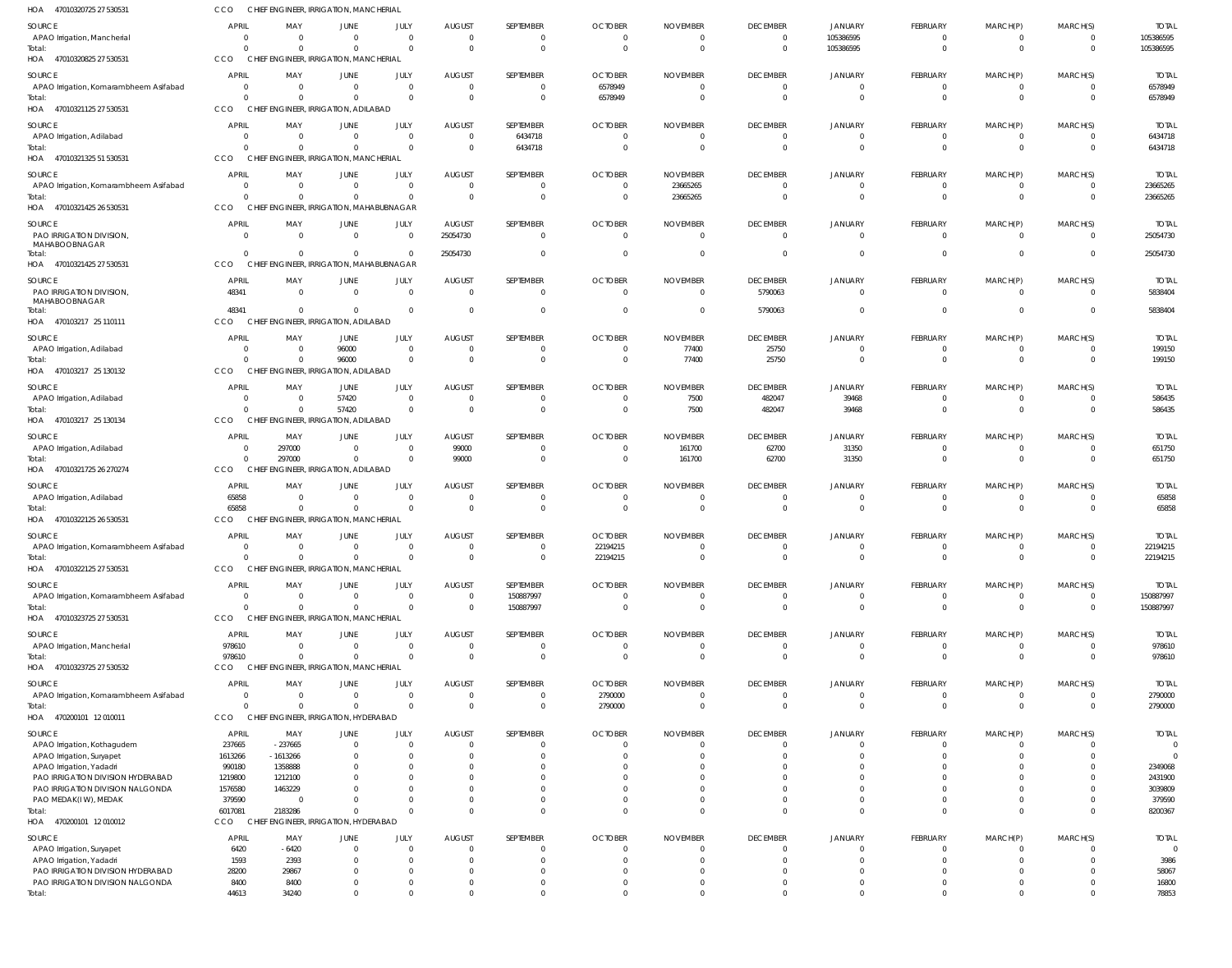| HOA<br>470200101 12 010013               | CCO          | CHIEF ENGINEER, IRRIGATION, HYDERABAD |                                        |                |               |                |                |                 |                 |                |                 |                |                |                |
|------------------------------------------|--------------|---------------------------------------|----------------------------------------|----------------|---------------|----------------|----------------|-----------------|-----------------|----------------|-----------------|----------------|----------------|----------------|
| SOURCE                                   | APRIL        | MAY                                   | JUNE                                   | JULY           | <b>AUGUST</b> | SEPTEMBER      | <b>OCTOBER</b> | <b>NOVEMBER</b> | <b>DECEMBER</b> | <b>JANUARY</b> | FEBRUARY        | MARCH(P)       | MARCH(S)       | <b>TOTAL</b>   |
| APAO Irrigation, Kothagudem              | 90127        | $-90127$                              | $\overline{0}$                         | $\mathbf 0$    | $\Omega$      | $\Omega$       | $\Omega$       |                 | $\mathbf{0}$    | $\overline{0}$ | $\Omega$        | $\Omega$       | $\overline{0}$ |                |
| APAO Irrigation, Suryapet                | 677139       | $-677139$                             | $\Omega$                               | $\mathbf 0$    | $\Omega$      | $\Omega$       |                |                 | $\Omega$        | $\Omega$       | $\Omega$        | $\Omega$       | $\Omega$       |                |
| APAO Irrigation, Yadadri                 | 380644       | 522567                                | $\Omega$                               | $^{\circ}$     |               | $\Omega$       |                |                 | $\Omega$        | $\Omega$       |                 |                |                | 903211         |
| PAO IRRIGATION DIVISION HYDERABAD        | 468190       | 465249                                | $\Omega$                               | $\Omega$       |               | $\Omega$       |                |                 | $\Omega$        | $\Omega$       |                 |                |                | 933439         |
| PAO IRRIGATION DIVISION NALGONDA         | 603692       | 560421                                | $\Omega$                               | $\Omega$       |               | $\Omega$       |                |                 | $\Omega$        | $\Omega$       |                 | $\Omega$       | $\Omega$       | 1164113        |
| PAO MEDAK(IW), MEDAK                     | 145824       | $\Omega$                              | $\Omega$                               | $\Omega$       |               | $\Omega$       |                |                 | $\Omega$        | $\Omega$       |                 | $\Omega$       | $\Omega$       | 145824         |
| Total:                                   | 2365616      | 780971                                | $\Omega$                               | $\Omega$       | $\Omega$      | $\Omega$       |                |                 | $\Omega$        | $\Omega$       | $\Omega$        | $\Omega$       | $\Omega$       | 3146587        |
| HOA 470200101 12 010016                  | CCO          | CHIEF ENGINEER, IRRIGATION, HYDERABAD |                                        |                |               |                |                |                 |                 |                |                 |                |                |                |
| <b>SOURCE</b>                            | <b>APRIL</b> | MAY                                   | JUNE                                   | JULY           | <b>AUGUST</b> | SEPTEMBER      | <b>OCTOBER</b> | <b>NOVEMBER</b> | <b>DECEMBER</b> | <b>JANUARY</b> | <b>FEBRUARY</b> | MARCH(P)       | MARCH(S)       | <b>TOTAL</b>   |
| APAO Irrigation, Kothagudem              | 41034        | $-41034$                              | $\Omega$                               | $\mathbf 0$    | $\Omega$      | $\Omega$       |                |                 | $\mathbf{0}$    | 0              | $\Omega$        | - 0            | 0              |                |
| APAO Irrigation, Suryapet                | 221694       | $-221694$                             | $\Omega$                               | $\Omega$       | $\Omega$      | $\Omega$       |                |                 | $\Omega$        | $\Omega$       | $\Omega$        | $\Omega$       | $\Omega$       |                |
| APAO Irrigation, Yadadri                 | 133511       | 177786                                | $\Omega$                               | $\Omega$       |               |                |                |                 | -0              |                |                 |                | C              | 311297         |
| PAO IRRIGATION DIVISION HYDERABAD        | 338803       | 345080                                | $\Omega$                               | $\Omega$       |               | $\Omega$       |                |                 | $\Omega$        | $\Omega$       |                 |                | C              | 683883         |
| PAO IRRIGATION DIVISION NALGONDA         | 209801       | 192860                                | $\Omega$                               | $\Omega$       |               | $\Omega$       |                |                 | $\Omega$        | $\Omega$       |                 | $\Omega$       | $\Omega$       | 402661         |
| PAO MEDAK(IW), MEDAK                     | 45128        | $\Omega$                              | $\Omega$                               | $\Omega$       |               | $\Omega$       |                |                 | $\Omega$        | $\Omega$       | $\Omega$        | $\Omega$       | $\Omega$       | 45128          |
| Total:                                   | 989971       | 452998                                | $\Omega$                               | $\Omega$       | $\Omega$      | $\Omega$       |                |                 | $\Omega$        | $\Omega$       | $\Omega$        | $\Omega$       | $\Omega$       | 1442969        |
| HOA 470200101 12 270275                  | CCO          | <b>CHIEF</b>                          | <b>ENGINEER, IRRIGATION, HYDERABAD</b> |                |               |                |                |                 |                 |                |                 |                |                |                |
| SOURCE                                   | <b>APRIL</b> | MAY                                   | <b>JUNE</b>                            | JULY           | <b>AUGUST</b> | SEPTEMBER      | <b>OCTOBER</b> | <b>NOVEMBER</b> | <b>DECEMBER</b> | <b>JANUARY</b> | FEBRUARY        | MARCH(P)       | MARCH(S)       | <b>TOTAL</b>   |
| APAO Irrigation, Bhoopalapally           | - 0          | $\Omega$                              | $\mathbf{0}$                           | $\mathbf 0$    | $\Omega$      | $\Omega$       | 1101668        | $\Omega$        | $\mathbf{0}$    | $\mathbf{0}$   | $\Omega$        | - 0            | $\Omega$       | 1101668        |
| APAO Irrigation, Siddipet                |              | $\Omega$                              | $\mathbf{0}$                           | $\mathbf 0$    | $\Omega$      | $\Omega$       | 445265         |                 | $\Omega$        | $\Omega$       | $\Omega$        | $\Omega$       | $^{\circ}$     | 445265         |
| PAO IRRIGATION DIVISION                  |              | $\Omega$                              | $\mathbf 0$                            | $\mathbf 0$    | $\Omega$      | $\Omega$       | 6903358        |                 | $\Omega$        | $\Omega$       | $\Omega$        | $\Omega$       | $\Omega$       | 6903358        |
| MAHABOOBNAGAR                            |              |                                       |                                        |                |               |                |                |                 |                 |                |                 |                |                |                |
| Total:                                   |              | $\Omega$                              | $\Omega$                               | $\mathbf{0}$   | $\Omega$      | $\Omega$       | 8450291        |                 | $\overline{0}$  | $\overline{0}$ | $\Omega$        | $\Omega$       | $\overline{0}$ | 8450291        |
| HOA 470200101 12 290291                  | CCO          | CHIEF ENGINEER, IRRIGATION, HYDERABAD |                                        |                |               |                |                |                 |                 |                |                 |                |                |                |
| SOURCE                                   | <b>APRIL</b> | MAY                                   | <b>JUNE</b>                            | JULY           | <b>AUGUST</b> | SEPTEMBER      | <b>OCTOBER</b> | <b>NOVEMBER</b> | <b>DECEMBER</b> | JANUARY        | FEBRUARY        | MARCH(P)       | MARCH(S)       | <b>TOTAL</b>   |
| APAO Irrigation, Suryapet                | 646865       | $-646865$                             | $\Omega$                               | $\mathbf 0$    | $\Omega$      |                |                |                 | 0               | 0              | $\Omega$        |                | C              |                |
| APAO Irrigation, Yadadri                 | 307960       | 228450                                | $\Omega$                               | $\Omega$       | $\Omega$      | $\Omega$       |                |                 | $\Omega$        | $\Omega$       | $\Omega$        | $\Omega$       | $\Omega$       | 536410         |
| PAO IRRIGATION DIVISION NALGONDA         | 401820       | 401820                                | $\Omega$                               | $\Omega$       | $\Omega$      | $\Omega$       |                |                 | $\Omega$        | 0              | $\Omega$        | $\Omega$       | C              | 803640         |
| PAO MEDAK(IW), MEDAK                     | 543540       | $\Omega$                              | $\Omega$                               | $\Omega$       |               | $\Omega$       |                |                 | $\Omega$        | $\Omega$       | $\Omega$        | $\Omega$       | C              | 543540         |
| Total:                                   | 1900185      | $-16595$                              | $\Omega$                               | $\Omega$       | $\Omega$      | $\Omega$       |                |                 | $\Omega$        | $\Omega$       | $\Omega$        | $\Omega$       | $\Omega$       | 1883590        |
| 470200101 12 290292<br>HOA               | CCO          | CHIEF ENGINEER, IRRIGATION, HYDERABAD |                                        |                |               |                |                |                 |                 |                |                 |                |                |                |
| <b>SOURCE</b>                            | <b>APRIL</b> | MAY                                   | JUNE                                   | JULY           | <b>AUGUST</b> | SEPTEMBER      | <b>OCTOBER</b> | <b>NOVEMBER</b> | <b>DECEMBER</b> | JANUARY        | <b>FEBRUARY</b> | MARCH(P)       | MARCH(S)       | <b>TOTAL</b>   |
| APAO Irrigation, Suryapet                | 2000         | $-2000$                               | $\mathbf{0}$                           | $\mathbf 0$    | $\mathbf 0$   | $\Omega$       | 0              | $\Omega$        | $\mathbf{0}$    | 0              | $\Omega$        | $\Omega$       | C              |                |
| Total:                                   | 2000         | $-2000$                               | $\mathbf 0$                            | $\mathbf 0$    | $\Omega$      | $\Omega$       | $\Omega$       | $\Omega$        | $\overline{0}$  | $\overline{0}$ | $\Omega$        | $\Omega$       | $\Omega$       | $\overline{0}$ |
| HOA 470200101 12 290293                  | CCO          | CHIEF ENGINEER, IRRIGATION, HYDERABAD |                                        |                |               |                |                |                 |                 |                |                 |                |                |                |
|                                          |              |                                       |                                        |                |               |                |                |                 |                 |                |                 |                |                |                |
| SOURCE                                   | <b>APRIL</b> | MAY                                   | <b>JUNE</b>                            | JULY           | <b>AUGUST</b> | SEPTEMBER      | <b>OCTOBER</b> | <b>NOVEMBER</b> | <b>DECEMBER</b> | JANUARY        | FEBRUARY        | MARCH(P)       | MARCH(S)       | <b>TOTAL</b>   |
| APAO Irrigation, Suryapet                | 248179       | $-248179$                             | $\mathbf{0}$                           | $\mathbf 0$    | $\Omega$      |                |                |                 | 0               | $\Omega$       | $\Omega$        |                | C              |                |
| APAO Irrigation, Yadadri                 | 118166       | 87661                                 | $\Omega$                               | $\Omega$       | $\Omega$      | $\Omega$       |                |                 | $\Omega$        | $\Omega$       | $\Omega$        | $\Omega$       | $\Omega$       | 205827         |
| PAO IRRIGATION DIVISION NALGONDA         | 153375       | 153375                                | $\Omega$                               | $\Omega$       | $\Omega$      | $\Omega$       |                |                 | $\Omega$        | 0              | $\Omega$        | $\Omega$       | C              | 306750         |
| PAO MEDAK(IW), MEDAK                     | 208462       | $\Omega$                              | $\Omega$                               | $\Omega$       |               | $\Omega$       |                |                 | $\Omega$        | $\Omega$       | $\Omega$        | $\Omega$       | C              | 208462         |
| Total:                                   | 728182       | $-7143$                               | $\Omega$                               | $\mathbf 0$    | $\Omega$      | $\Omega$       |                |                 | $\Omega$        | $\Omega$       | $\Omega$        | $\Omega$       | $\Omega$       | 721039         |
| HOA 470200101 12 290294                  | CCO          | CHIEF ENGINEER, IRRIGATION, HYDERABAD |                                        |                |               |                |                |                 |                 |                |                 |                |                |                |
| <b>SOURCE</b>                            | <b>APRIL</b> | MAY                                   | JUNE                                   | JULY           | <b>AUGUST</b> | SEPTEMBER      | <b>OCTOBER</b> | <b>NOVEMBER</b> | <b>DECEMBER</b> | <b>JANUARY</b> | <b>FEBRUARY</b> | MARCH(P)       | MARCH(S)       | <b>TOTAL</b>   |
| APAO Irrigation, Suryapet                | 81426        | $-81426$                              | $\mathbf{0}$                           | $\mathbf 0$    | $\Omega$      | $\Omega$       |                |                 | $\Omega$        | $\Omega$       | $\Omega$        |                | C              |                |
| APAO Irrigation, Yadadri                 | 40996        | 31575                                 | $\Omega$                               | $\Omega$       | $\Omega$      | $\Omega$       |                |                 | $\Omega$        | $\Omega$       | $\Omega$        | $\Omega$       | $\Omega$       | 72571          |
| PAO IRRIGATION DIVISION NALGONDA         | 50604        | 50604                                 | $\Omega$                               | $\Omega$       | $\Omega$      | $\Omega$       |                |                 | $\mathbf 0$     | $\Omega$       | $\Omega$        | $\Omega$       | $\mathbf{0}$   | 101208         |
| PAO MEDAK(IW), MEDAK                     | 64514        | $\overline{0}$                        | $\mathbf 0$                            | $\mathbf 0$    | $\Omega$      | $\mathbf{0}$   | $\Omega$       | $\Omega$        | $\mathbf{0}$    | $\mathbf{0}$   | $\mathbf{0}$    | $\mathbf{0}$   | $\overline{0}$ | 64514          |
| Total:                                   | 237540       | 753                                   | $\Omega$                               | $\mathbf 0$    | $\Omega$      | $\Omega$       | $\Omega$       | $\Omega$        | $\Omega$        | $\Omega$       | $\Omega$        | $\Omega$       | $\Omega$       | 238293         |
| HOA 470200101 12 300302                  | CCO          | CHIEF ENGINEER, IRRIGATION, HYDERABAD |                                        |                |               |                |                |                 |                 |                |                 |                |                |                |
| <b>SOURCE</b>                            | <b>APRIL</b> | MAY                                   | JUNE                                   | JULY           | <b>AUGUST</b> | SEPTEMBER      | <b>OCTOBER</b> | <b>NOVEMBER</b> | <b>DECEMBER</b> | <b>JANUARY</b> | FEBRUARY        | MARCH(P)       | MARCH(S)       | <b>TOTAL</b>   |
| APAO Irrigation, Suryapet                | 42993        | $-42993$                              | $\overline{0}$                         | $\mathbf{0}$   | $\mathbf 0$   | $\Omega$       | $\Omega$       | $\mathbf 0$     | $\mathbf{0}$    | $\mathbf{0}$   | $\mathbf{0}$    | $\overline{0}$ | $\overline{0}$ | $\Omega$       |
| APAO Irrigation, Yadadri                 | 297912       | $\overline{0}$                        | $\mathbf 0$                            | $\mathbf{0}$   | $\Omega$      | $\Omega$       | $\Omega$       | $\Omega$        | $\mathbf{0}$    | $\overline{0}$ | $\Omega$        | $\Omega$       | $\overline{0}$ | 297912         |
| Total:                                   | 340905       | $-42993$                              | $\mathbf 0$                            | $\mathbf 0$    | $\Omega$      | $\Omega$       | $\Omega$       | $\Omega$        | $\Omega$        | $\mathbf{0}$   | $\overline{0}$  | $\Omega$       | $\overline{0}$ | 297912         |
| HOA 47020010107 10 530531                | CCO          | CHIEF ENGINEER, IRRIGATION, HYDERABAD |                                        |                |               |                |                |                 |                 |                |                 |                |                |                |
|                                          |              |                                       |                                        |                |               |                |                |                 |                 |                |                 |                |                |                |
| <b>SOURCE</b>                            | <b>APRIL</b> | MAY                                   | JUNE                                   | JULY           | <b>AUGUST</b> | SEPTEMBER      | <b>OCTOBER</b> | <b>NOVEMBER</b> | <b>DECEMBER</b> | JANUARY        | FEBRUARY        | MARCH(P)       | MARCH(S)       | <b>TOTAL</b>   |
| APAO Irrigation, Adilabad                | 37425402     | $\overline{0}$                        | 16829811                               | 90801581       | 53148600      | 10693029       | $\Omega$       | $\Omega$        | 25873092        | 23598543       | $\mathbf{0}$    | $\Omega$       | $\overline{0}$ | 258370058      |
| APAO Irrigation, Bhoopalapally           | $\Omega$     | $\overline{0}$                        | 28376589                               | $\overline{0}$ | 33432032      | $\Omega$       | $\Omega$       |                 | $\overline{0}$  | $\mathbf{0}$   | $\Omega$        | $\Omega$       | $\overline{0}$ | 61808621       |
| APAO Irrigation, Jagtial                 | $\Omega$     | $\Omega$                              | $\overline{0}$                         | 10457039       | 38991073      | 39521709       | $\Omega$       | 19074731        | $\overline{0}$  | $\Omega$       | $\Omega$        | $\Omega$       | $\Omega$       | 108044552      |
| APAO Irrigation, Jangaon                 | 75716363     | $\Omega$                              | $\mathbf 0$                            | 75441192       | $\mathbf 0$   | 3518468        |                |                 | 26903359        | $\Omega$       | $\Omega$        | $\Omega$       | $\Omega$       | 181579382      |
| APAO Irrigation, Kamareddy               | $\Omega$     | $\Omega$                              | 43246213                               | 5729960        | $\mathbf 0$   | 69533696       | $\Omega$       |                 | $\overline{0}$  | $\overline{0}$ | $\Omega$        | $\Omega$       | $\Omega$       | 118509869      |
| APAO Irrigation, Komarambheem Asifabad   | 38789917     | $\mathbf 0$                           | 25510586                               | $\mathbf{0}$   | 6619494       | $\Omega$       |                | $\Omega$        | 24765443        | $\Omega$       | $\Omega$        | $\Omega$       | $\Omega$       | 95685440       |
| APAO Irrigation, Kothagudem              | 91396193     | $\Omega$                              | 15799826                               | $\mathbf 0$    | 87927914      | 25133045       | 50531740       |                 | $\overline{0}$  | 197111580      | $\Omega$        | $\Omega$       | $\Omega$       | 467900298      |
| APAO Irrigation, Mahabubabad             | 63337443     | $\Omega$                              | $\mathbf{0}$                           | 19802618       | 76133364      | 135977         | $\Omega$       |                 | $\mathbf{0}$    | $\overline{0}$ | $\Omega$        | $\Omega$       | $\Omega$       | 159409402      |
| APAO Irrigation, Mancherial              | 11712879     | $\Omega$                              | $\overline{0}$                         | 11753398       | $\mathbf 0$   | $\mathbf{0}$   | $\Omega$       |                 | $\Omega$        | $\overline{0}$ | $\Omega$        | $\Omega$       | $\Omega$       | 23466277       |
| APAO Irrigation, Nagarkurnool            | 21753274     | 78309749                              | 84976780                               | 95594874       | 12490906      | 17863008       | 10067264       | 101626876       | $\Omega$        | 4486386        | $\Omega$        | $\Omega$       | $\Omega$       | 427169117      |
| APAO Irrigation, Peddapalli              | - 0          | $\Omega$                              | $\overline{0}$                         | 63775578       | $\mathbf 0$   | $\overline{0}$ | 77840172       |                 | $\Omega$        | $\overline{0}$ | $\Omega$        | $\Omega$       | $\Omega$       | 141615750      |
| APAO Irrigation, Sangareddy              | - 0          | $\Omega$                              | $\overline{0}$                         | 9349929        | 9985786       | 7960329        | $\Omega$       | 26506           | $\Omega$        | 21973          | $\Omega$        | $\Omega$       | $\Omega$       | 27344523       |
| APAO Irrigation, Siddipet                | 52408759     | 24853460                              | 34244696                               | $\overline{0}$ | 92053723      | $\Omega$       | $\Omega$       | $\Omega$        | $\mathbf{0}$    | $\overline{0}$ | $\Omega$        | $\Omega$       | $\Omega$       | 203560638      |
| APAO Irrigation, Siricilla               | 9628062      | 91917557                              | 38851713                               | 22635160       | 104563025     | $\Omega$       | $\Omega$       | 5569014         | $\mathbf{0}$    | 25439255       | $\Omega$        | $\Omega$       | $\Omega$       | 298603786      |
| APAO Irrigation, Suryapet                | - 0          | $\Omega$                              | $\overline{0}$                         | $\overline{0}$ | $\Omega$      | 15314223       | $\Omega$       |                 | 181337396       | 368027530      | $\Omega$        | $\Omega$       | $\Omega$       | 564679149      |
| APAO Irrigation, Vikarabad               | - 0          | $\Omega$                              | $\mathbf 0$                            | 17930126       | $\Omega$      | $\Omega$       | 19341972       | 43896850        | $\overline{0}$  | $\overline{0}$ | $\Omega$        | $\Omega$       | $\Omega$       | 81168948       |
| APAO Irrigation, Wanaparthy              | 24406284     | $\Omega$                              | $\mathbf{0}$                           | $^{\circ}$     | $\Omega$      | $\Omega$       |                | $\Omega$        | $\mathbf{0}$    | $\overline{0}$ | $\Omega$        | $\Omega$       | $\Omega$       | 24406284       |
| APAO Irrigation, Waranagal               | $\Omega$     | 10543583                              | $\mathbf 0$                            | $\mathbf 0$    | 14753819      | $\Omega$       | $\Omega$       | 9737683         | $\Omega$        | $\Omega$       | $\Omega$        | $\Omega$       | $\Omega$       | 35035085       |
| APAO Irrigation, Yadadri                 | 25906251     |                                       | $\mathbf 0$                            | 36956629       | $\Omega$      | $\Omega$       | 0              |                 | $\mathbf{0}$    | $\overline{0}$ | $\Omega$        | $\Omega$       | $\Omega$       | 62862880       |
| APAO Projects, Jagtial                   | $\Omega$     | $\Omega$                              | $\Omega$                               | $\overline{0}$ | $\Omega$      | $\Omega$       | $\Omega$       | 9427463         | $\mathbf 0$     | $\Omega$       | $\Omega$        | $\Omega$       | $\Omega$       | 9427463        |
| APAO, SRSP, NIZAMABAD                    | $\Omega$     | $\mathbf 0$                           | $\mathbf 0$                            | $\overline{0}$ | $\Omega$      | $\Omega$       | $\Omega$       | $\Omega$        | 226119024       | 66507301       | $\Omega$        | $\Omega$       | $\Omega$       | 292626325      |
| PAO - IRRIGATION DIVISION<br>HANUMAKONDA | 68336946     | $\Omega$                              | $\mathbf 0$                            | $\mathbf 0$    | 13007929      | $\Omega$       | $\Omega$       | $\Omega$        | $\overline{0}$  | $\overline{0}$ | $\Omega$        | $\Omega$       | $\Omega$       | 81344875       |
| PAO IRRIGATION KARIMNAGAR                | 23361947     | 224842026                             | 88700932                               | 101726987      | 191668077     | 23832222       | 6307134        | 14916129        | $\overline{0}$  | 69071237       | $\overline{0}$  | $\mathbf{0}$   | $\mathbf 0$    | 744426691      |
|                                          |              |                                       |                                        |                |               |                |                |                 |                 |                |                 |                |                |                |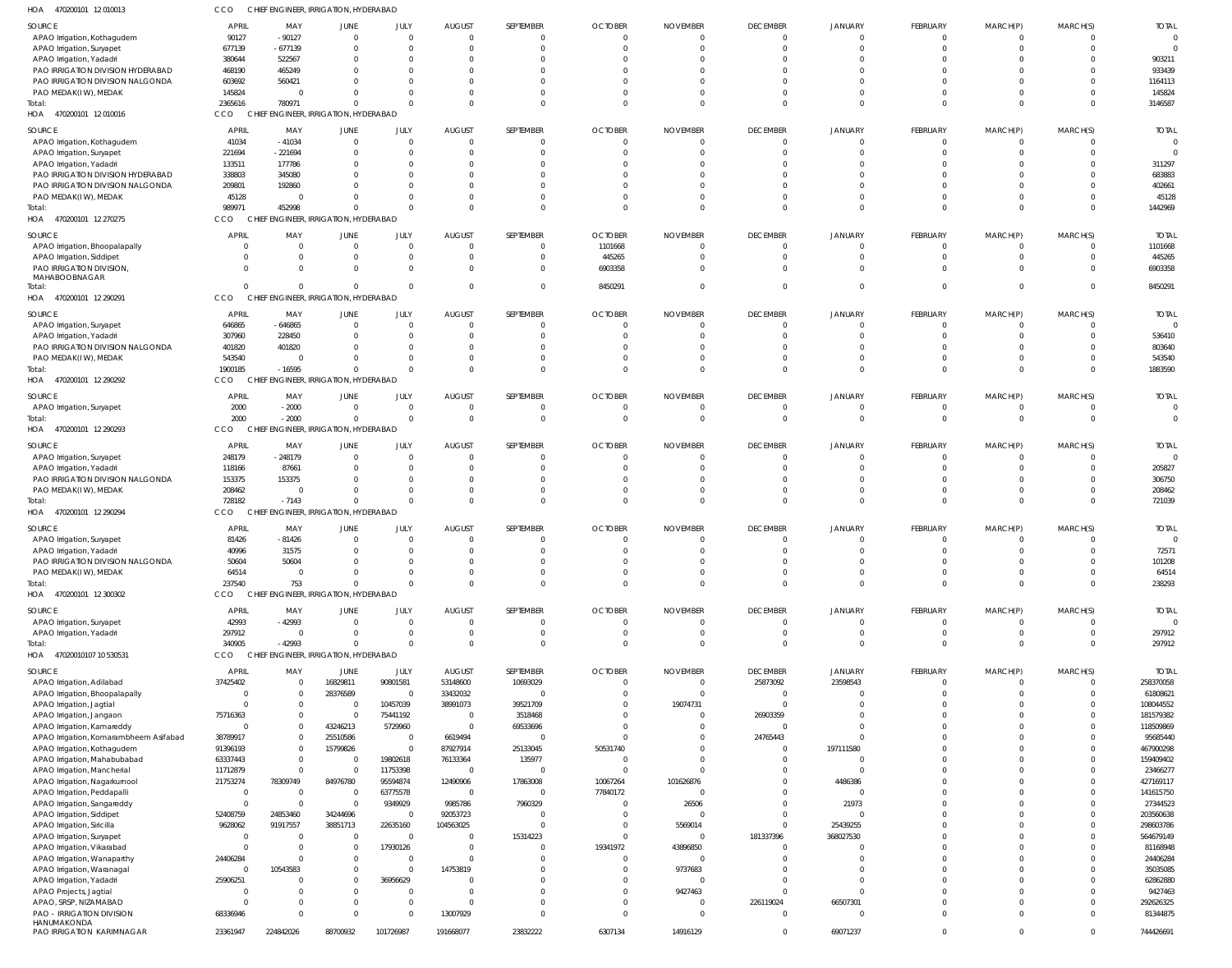| HOA 47020010107 10 530531                                            | CCO                    | CHIEF ENGINEER, IRRIGATION, HYDERABAD |                                        |                 |                                  |                                |                           |                            |                             |                      |                            |                            |                            |                       |
|----------------------------------------------------------------------|------------------------|---------------------------------------|----------------------------------------|-----------------|----------------------------------|--------------------------------|---------------------------|----------------------------|-----------------------------|----------------------|----------------------------|----------------------------|----------------------------|-----------------------|
| SOURCE                                                               | APRIL                  | MAY                                   | JUNE                                   | JULY            | <b>AUGUST</b>                    | SEPTEMBER                      | <b>OCTOBER</b>            | <b>NOVEMBER</b>            | <b>DECEMBER</b>             | JANUARY              | <b>FEBRUARY</b>            | MARCH(P)                   | MARCH(S)                   | <b>TOTAI</b>          |
| PAO IRRIGATION DIVISION KHAMMAM                                      | 27355085               | 14400714                              | 26453806                               | 12766281        | 28934915                         | 22552296                       | 22556898                  | $\Omega$                   | 0                           | 3763323              | $\mathbf 0$                | 0                          | $\overline{0}$             | 158783318             |
| PAO IRRIGATION DIVISION NALGONDA                                     | 59614589               | 15531733                              | 23743125                               | 22277751        | 50478128                         | 29172573                       | 21692216                  | 16105332                   | $\Omega$                    | $\overline{0}$       | $\mathbf 0$                | $\mathbf 0$                | $\overline{0}$             | 238615447             |
| PAO IRRIGATION DIVISION,<br>MAHABOOBNAGAR                            | 34244322               | $\overline{\mathbf{0}}$               | 80747256                               | 92525803        | 20758645                         | 62828578                       | 29856281                  | 25521716                   | $\Omega$                    | $\Omega$             | $\Omega$                   | $\Omega$                   | $\Omega$                   | 346482601             |
| PAO IRRIGATION NIZAMABAD                                             | - 0                    | $\overline{0}$                        | 0                                      | - 0             | 88203813                         | $\overline{0}$                 | 0                         | 0                          | 25994518                    | 87480512             | $\Omega$                   | $\Omega$                   | $\Omega$                   | 201678843             |
| PAO IRRIGATION RANGA REDDY DISTRICT                                  | $\Omega$               | $\Omega$                              | $\overline{0}$                         | $\Omega$        | $\overline{0}$                   | $\Omega$                       | $\overline{0}$            | $\Omega$                   | $\Omega$                    | 1924795              | $\Omega$                   | $\Omega$                   | $\Omega$                   | 1924795               |
| PAO Irrigation Nirmal                                                | 8131175                | 700455                                | 5011034                                | 39998260        | $\Omega$                         | 34518769                       | 1747057                   | $\Omega$                   | $\Omega$                    | $\Omega$             | $\Omega$                   | $\Omega$                   | $\Omega$                   | 90106750              |
| PAO MEDAK(IW), MEDAK                                                 | 15196849               | 23125203                              | $\mathbf 0$                            | 59265047        | 8908518                          | $\overline{0}$                 | 0                         | 0                          | $\Omega$                    |                      | $\mathbf 0$                | $\mathbf 0$                | $\Omega$                   | 106495617             |
| Total:                                                               | 688721740              | 484224480                             | 512492367                              | 788788213       | 932059761                        | 362577922                      | 239940734                 | 245902300                  | 510992832                   | 847432435            | $\Omega$                   | $\Omega$                   | $\Omega$                   | 5613132784            |
| 47020010107 23 530531<br>HOA                                         | CCO                    | CHIEF ENGINEER, IRRIGATION, HYDERABAD |                                        |                 |                                  |                                |                           |                            |                             |                      |                            |                            |                            |                       |
| SOURCE                                                               | APRIL                  | MAY                                   | JUNE                                   | JULY            | <b>AUGUST</b>                    | SEPTEMBER                      | <b>OCTOBER</b>            | <b>NOVEMBER</b>            | <b>DECEMBER</b>             | JANUARY              | <b>FEBRUARY</b>            | MARCH(P)                   | MARCH(S)                   | <b>TOTAL</b>          |
| APAO Irrigation, Suryapet                                            | $\Omega$               | $\overline{0}$                        | $\overline{0}$                         | - 0             | 16151016                         | $\mathbf{0}$                   | $\overline{0}$            | $\overline{0}$             | $\Omega$                    | $\Omega$             | $\mathbf 0$                | $\mathbf 0$                | $\overline{0}$             | 16151016              |
| Total:                                                               |                        | $\Omega$                              | $\Omega$                               |                 | 16151016                         | $\Omega$                       | $\Omega$                  | $\Omega$                   | $\Omega$                    | $\Omega$             | $\overline{0}$             | $\mathbf 0$                | $\Omega$                   | 16151016              |
| HOA 47020010121 12 530531                                            | CCO                    | <b>CHIEF</b>                          | <b>ENGINEER, IRRIGATION, HYDERABAD</b> |                 |                                  |                                |                           |                            |                             |                      |                            |                            |                            |                       |
| SOURCE                                                               | <b>APRIL</b>           | MAY                                   | JUNE                                   | JULY            | <b>AUGUST</b>                    | SEPTEMBER                      | <b>OCTOBER</b>            | <b>NOVEMBER</b>            | <b>DECEMBER</b>             | JANUARY              | <b>FEBRUARY</b>            | MARCH(P)                   | MARCH(S)                   | <b>TOTAL</b>          |
| APAO Irrigation, Adilabad                                            | $\Omega$               | $\overline{0}$                        | $\overline{0}$                         | $\Omega$        | $\overline{0}$                   | 8807032                        | 17272775                  | $\Omega$                   | 941224                      | $\Omega$             | $^{\circ}$                 | 0                          | $\overline{0}$             | 27021031              |
| APAO Irrigation, Bhoopalapally                                       | $\Omega$               | 17418760                              | $\Omega$                               | - 0             | $\overline{0}$                   | $\mathbf{0}$                   | $\overline{0}$            | $\Omega$                   | $\Omega$                    | 38254516             | $^{\circ}$                 | $\mathbf 0$                | $\Omega$                   | 55673276              |
| APAO Irrigation, Jagtial                                             | $\Omega$<br>$\Omega$   | $\Omega$<br>60303880                  | $\Omega$<br>$\Omega$                   | $\Omega$        | $\Omega$<br>C                    | $\Omega$<br>$\Omega$           | 62540<br>$\Omega$         | 0<br>-C                    | $\Omega$                    |                      | $\Omega$<br>$\Omega$       | $\Omega$<br>$\cup$         | $\Omega$                   | 62540<br>60303880     |
| APAO Irrigation, Kamareddy<br>APAO Irrigation, Komarambheem Asifabad | $\Omega$               | $\Omega$                              | $\Omega$                               |                 | $\Omega$                         | $\Omega$                       | 23030000                  | $\Omega$                   | $\cap$                      | $\Omega$             | $\Omega$                   | $\Omega$                   | $\Omega$                   | 23030000              |
| APAO Irrigation, Mancherial                                          | $\Omega$               | $\Omega$                              | $\mathbf 0$                            | 17869727        | C                                |                                | $\Omega$                  | -0                         | $\Omega$                    | $\Omega$             | $\Omega$                   | $\Omega$                   | $\Omega$                   | 17869727              |
| APAO Irrigation, Siddipet                                            | $\Omega$               | 18290942                              | $\Omega$                               |                 | -C                               | $\Omega$                       | -C                        | $\Omega$                   | $\Omega$                    | $\Omega$             | $\Omega$                   | $\Omega$                   | $\Omega$                   | 18290942              |
| APAO Irrigation, Siricilla                                           |                        | $\Omega$                              | $\Omega$                               |                 | C                                |                                | 4155476                   | -0                         | $\Omega$                    | 15549653             | $\Omega$                   | $\Omega$                   | $\Omega$                   | 19705129              |
| PAO IRRIGATION DIVISION KHAMMAM                                      |                        | $\Omega$                              | $\Omega$                               |                 | $\Omega$                         |                                | 0                         | $\Omega$                   | $\Omega$                    | 14230800             | $\Omega$                   | $\Omega$                   | $\Omega$                   | 14230800              |
| PAO Irrigation Nirmal                                                |                        | $\overline{0}$                        | 23081477                               |                 | $\Omega$                         | $\Omega$                       | - 0                       | 0                          | $\Omega$                    |                      | $\Omega$                   | $\Omega$                   | $\Omega$                   | 23081477              |
| PAO MEDAK(IW), MEDAK                                                 |                        | $\Omega$                              | $\mathsf{C}$                           |                 | $\Omega$                         | $\Omega$                       | 2789215                   | 0                          | $\Omega$                    |                      | $\Omega$                   | $\Omega$                   | $\Omega$                   | 2789215               |
| Total:                                                               | $\Omega$               | 96013582                              | 23081477                               | 17869727        | $\Omega$                         | 8807032                        | 47310006                  | $\Omega$                   | 941224                      | 68034969             | $\overline{0}$             | $\mathbf 0$                | $\overline{0}$             | 262058017             |
| HOA 47020010121 15 530531                                            | CCO                    | CHIEI                                 | <b>ENGINEER, IRRIGATION, HYDERABAD</b> |                 |                                  |                                |                           |                            |                             |                      |                            |                            |                            |                       |
| SOURCE                                                               | <b>APRIL</b>           | MAY                                   | JUNE                                   | JULY            | <b>AUGUST</b>                    | SEPTEMBER                      | <b>OCTOBER</b>            | <b>NOVEMBER</b>            | <b>DECEMBER</b>             | JANUARY              | <b>FEBRUARY</b>            | MARCH(P)                   | MARCH(S)                   | <b>TOTAL</b>          |
| APAO Irrigation, Mancherial                                          | $\Omega$               | $\overline{0}$                        | 0                                      | - 0             | $\overline{0}$                   | $\overline{0}$                 | 3447922                   | $\Omega$                   | $\Omega$                    | $\Omega$             | $^{\circ}$                 | O                          | $\Omega$                   | 3447922               |
| PAO Irrigation Nirmal                                                | $\Omega$               | $\Omega$                              | 0                                      | $\Omega$        | $\overline{0}$                   | $\mathbf{0}$                   | 11096687                  | 0                          | $\Omega$                    | $\Omega$             | $\mathbf 0$                | $\mathbf 0$                | $\overline{0}$             | 11096687              |
| iotal:                                                               |                        | $\Omega$                              | $\Omega$                               | $\Omega$        | $\Omega$                         | $\Omega$                       | 14544609                  | $\Omega$                   | $\Omega$                    | $\Omega$             | $\overline{0}$             | $\mathbf 0$                | $\Omega$                   | 14544609              |
| HOA 47020010125 12 270275                                            | CCO                    | CHIEI                                 | <b>ENGINEER, IRRIGATION, HYDERABAD</b> |                 |                                  |                                |                           |                            |                             |                      |                            |                            |                            |                       |
| SOURCE                                                               | APRIL                  | MAY                                   | JUNE                                   | JULY            | <b>AUGUST</b>                    | SEPTEMBER                      | <b>OCTOBER</b>            | <b>NOVEMBER</b>            | <b>DECEMBER</b>             | JANUARY              | <b>FEBRUARY</b>            | MARCH(P)                   | MARCH(S)                   | <b>TOTAL</b>          |
| PAO MEDAK(IW), MEDAK                                                 | $\Omega$               | $\overline{0}$                        | $\overline{0}$                         | $\Omega$        | 0                                | $\Omega$                       | 69924                     | $\Omega$                   | $\Omega$                    | $\Omega$             | $^{\circ}$                 | -0                         | $\overline{0}$             | 69924                 |
| Total:                                                               | $\Omega$               | $\Omega$                              | $\Omega$                               | $\Omega$        | $\overline{0}$                   | $\overline{0}$                 | 69924                     | 0                          | $\Omega$                    | $\Omega$             | $\overline{0}$             | $\mathbf 0$                | $\overline{0}$             | 69924                 |
| HOA 47020010125 12 500503                                            | CCO                    | CHIEF ENGINEER, IRRIGATION, HYDERABAD |                                        |                 |                                  |                                |                           |                            |                             |                      |                            |                            |                            |                       |
| SOURCE                                                               | <b>APRIL</b>           | MAY                                   | JUNE                                   | JULY            | <b>AUGUST</b>                    | SEPTEMBER                      | <b>OCTOBER</b>            | <b>NOVEMBER</b>            | <b>DECEMBER</b>             | JANUARY              | <b>FEBRUARY</b>            | MARCH(P)                   | MARCH(S)                   | <b>TOTAL</b>          |
| PAO IRRIGATION DIVISION NALGONDA                                     | $\Omega$               | $\overline{0}$                        | $\overline{0}$                         | 83460           | 0                                | $\mathbf{0}$                   | $\overline{0}$            | 0                          | $\Omega$                    | $\Omega$             | $\mathbf 0$                | O                          | $\Omega$                   | 83460                 |
| PAO IRRIGATION RANGA REDDY DISTRICT                                  | $\Omega$               | $\Omega$                              | 0                                      | $\sqrt{ }$      | $\overline{0}$                   | $\Omega$                       | 123375                    | $\Omega$                   | $\Omega$                    | $\Omega$             | $\mathbf 0$                | $\mathbf 0$                | $\Omega$                   | 123375                |
| Total:                                                               |                        | $\Omega$                              | $\Omega$                               | 83460           | $\Omega$                         | $\Omega$                       | 123375                    | $\Omega$                   | $\Omega$                    | $\Omega$             | $\Omega$                   | $\mathbf 0$                | $\Omega$                   | 206835                |
| HOA 47020010125 12 520522                                            | CCO                    | CHIEF ENGINEER, IRRIGATION, HYDERABAD |                                        |                 |                                  |                                |                           |                            |                             |                      |                            |                            |                            |                       |
| SOURCE                                                               | <b>APRIL</b>           | MAY                                   | JUNE                                   | JULY            | <b>AUGUST</b>                    | SEPTEMBER                      | <b>OCTOBER</b>            | <b>NOVEMBER</b>            | <b>DECEMBER</b>             | JANUARY              | <b>FEBRUARY</b>            | MARCH(P)                   | MARCH(S)                   | <b>TOTAL</b>          |
| PAO IRRIGATION RANGA REDDY DISTRICT                                  | $\Omega$               | $\overline{0}$                        | $\overline{0}$                         | - 0             | $\Omega$                         | $\Omega$                       | 886257                    | $\Omega$                   | $\Omega$                    | $\Omega$             | $\Omega$                   | O                          | $\Omega$                   | 886257                |
| Total:                                                               | $\Omega$               | $\Omega$                              | $\Omega$                               | $\Omega$        | $\Omega$                         | $\Omega$                       | 886257                    | $\Omega$                   | $\Omega$                    | $\Omega$             | $\Omega$                   | $\Omega$                   | $\Omega$                   | 886257                |
| HOA 47020010125 12 530531                                            | CCO                    | CHIEF ENGINEER, IRRIGATION, HYDERABAD |                                        |                 |                                  |                                |                           |                            |                             |                      |                            |                            |                            |                       |
| SOURCE                                                               | APRIL                  | MAY                                   | <b>JUNE</b>                            | JULY            | <b>AUGUST</b>                    | SEPTEMBER                      | <b>OCTOBER</b>            | <b>NOVEMBER</b>            | <b>DECEMBER</b>             | <b>JANUARY</b>       | <b>FEBRUARY</b>            | MARCH(P)                   | MARCH(S)                   | <b>TOTAL</b>          |
| APAO Irrigation, Adilabad                                            | $\cap$                 | $\overline{0}$                        | $\overline{0}$                         | - 0             | $\overline{0}$                   | $\overline{0}$                 | 13131056                  | 0                          | 20512                       | $\Omega$             | $\mathbf 0$                | O                          | $\overline{0}$             | 13151568              |
| APAO Irrigation, Jagtial                                             | $\cap$                 | $\overline{0}$                        | $\overline{0}$                         | - 0             | $\overline{0}$                   | $\overline{0}$                 | 224370                    | $\overline{0}$             | $\Omega$                    | $\Omega$             | $\mathbf 0$                | $\mathbf 0$                | $\Omega$                   | 224370                |
| APAO Irrigation, Jangaon                                             | $\Omega$               | $\overline{0}$                        | 25017576                               |                 | 0                                | 5195778                        | 659079                    | 0                          | $\Omega$                    |                      | $\Omega$                   | $\Omega$                   | $\Omega$                   | 30872433              |
| APAO Irrigation, Komarambheem Asifabad                               | $\Omega$               | $\overline{0}$                        | $\overline{0}$                         |                 | 0                                | $\overline{0}$                 | 14382671                  | 0                          | $\Omega$                    | $\Omega$             | $\Omega$                   | $\Omega$                   | $\Omega$                   | 14382671              |
| APAO Irrigation, Kothagudem                                          | 27070904<br>$\Omega$   | 61800381                              | $\overline{0}$                         |                 | $\Omega$                         | $\Omega$<br>$\Omega$           | 42534318                  | 77147797<br>$\Omega$       | 5849406<br>$\Omega$         | $\Omega$<br>$\Omega$ | $\Omega$<br>$\Omega$       | $\Omega$<br>$\Omega$       | $\Omega$<br>$\Omega$       | 214402806             |
| APAO Irrigation, Mancherial<br>APAO Irrigation, Sangareddy           | $\Omega$               | $\Omega$<br>$\overline{0}$            | 3078502<br>$\overline{0}$              |                 | $\Omega$<br>$\Omega$             | $\mathbf{0}$                   | 16063788<br>10350422      | C.                         |                             | $\Omega$             | $\Omega$                   | $\Omega$                   | $\Omega$                   | 19142290<br>10350422  |
| APAO Irrigation, Siddipet                                            | - 0                    | $\Omega$                              | 1035524                                |                 | $\Omega$                         | 4727050                        | 2005049                   | $\Omega$                   |                             | $\Omega$             | $\Omega$                   | $\Omega$                   | $\Omega$                   | 7767623               |
| APAO Irrigation, Suryapet                                            | $\Omega$               | $\Omega$                              | $\overline{0}$                         |                 | 0                                | $\overline{0}$                 | 1663258                   | $\Omega$                   | $\Omega$                    | $\Omega$             | $\Omega$                   | $\Omega$                   | $\Omega$                   | 1663258               |
| APAO Irrigation, Yadadri                                             | $\cap$                 | $\Omega$                              | 0                                      | 115989755       | $\Omega$                         | 46556135                       | 21623611                  | $\Omega$                   | $\Omega$                    | $\Omega$             | $\Omega$                   | $\Omega$                   | $\Omega$                   | 184169501             |
| PAO - IRRIGATION DIVISION                                            | 18446254               | $\Omega$                              | $\overline{0}$                         |                 | $\mathbf 0$                      | $\overline{0}$                 | 0                         | $\Omega$                   | $\Omega$                    | $\Omega$             | $\Omega$                   | $\Omega$                   | $\Omega$                   | 18446254              |
| HANUMAKONDA                                                          |                        |                                       |                                        |                 |                                  |                                |                           |                            |                             |                      |                            |                            | $\Omega$                   |                       |
| PAO IRRIGATION KARIMNAGAR<br>PAO IRRIGATION DIVISION KHAMMAM         | 10210023<br>$\cap$     | $\Omega$<br>$\Omega$                  | $\overline{0}$<br>$\overline{0}$       | - 0<br>$\Omega$ | $\overline{0}$<br>287850000      | $\overline{0}$<br>56250418     | 3715442<br>$\overline{0}$ | 10765886<br>$\Omega$       | 11144396<br>$\Omega$        | $\Omega$<br>$\Omega$ | $\Omega$<br>$\Omega$       | $\Omega$<br>$\Omega$       | $\Omega$                   | 35835747<br>344100418 |
| PAO IRRIGATION DIVISION NALGONDA                                     | $\Omega$               | $\overline{0}$                        | 1468622                                | 84524           | $\overline{0}$                   | $\overline{0}$                 | 1721483                   | 0                          | $\Omega$                    | $\Omega$             | $\mathbf 0$                | $\Omega$                   | $\Omega$                   | 3274629               |
| PAO IRRIGATION DIVISION,                                             | $\Omega$               | $\Omega$                              | $\overline{0}$                         | $\sqrt{ }$      | $\Omega$                         | $\mathbf{0}$                   | $\overline{0}$            | 4070890                    |                             | $\Omega$             | $\Omega$                   | $\Omega$                   | $\Omega$                   | 4070890               |
| MAHABOOBNAGAR                                                        |                        |                                       |                                        |                 |                                  |                                |                           |                            |                             |                      |                            |                            |                            |                       |
| PAO IRRIGATION NIZAMABAD                                             | $\Omega$               | $\Omega$                              | $\overline{0}$                         | 22276019        | $\overline{0}$                   | $\Omega$                       | 12145930                  | 0                          | $\Omega$                    | 21300000             | $\Omega$                   | $\Omega$                   | $\Omega$                   | 55721949              |
| PAO IRRIGATION RANGA REDDY DISTRICT                                  | $\Omega$               | $\Omega$                              | $\overline{0}$                         | $\sqrt{ }$      | $\Omega$                         | $\mathbf 0$                    | 281381                    | $\Omega$                   | $\Omega$                    | $\Omega$             | $\Omega$                   | $\Omega$                   | $\Omega$                   | 281381                |
| PAO Irrigation Nirmal<br>PAO MEDAK(IW), MEDAK                        | $\Omega$<br>$\Omega$   | $\Omega$<br>$\Omega$                  | $\overline{0}$<br>$\Omega$             | - 0<br>5508821  | 11567381<br>$\overline{0}$       | $\mathbf{0}$<br>$\Omega$       | 0<br>41744150             | 0<br>0                     | $\Omega$<br>32209762        | $\Omega$<br>$\Omega$ | $\Omega$<br>$\Omega$       | $\Omega$<br>$\mathbf 0$    | $\Omega$<br>$\Omega$       | 11567381<br>79462733  |
| Total:                                                               | 55727181               | 61800381                              | 30600224                               | 143859119       | 299417381                        | 112729381                      | 182246008                 | 91984573                   | 49224076                    | 21300000             | $\overline{0}$             | $\mathbf 0$                | $\Omega$                   | 1048888324            |
| HOA 47020010125 12 530532                                            | CCO                    | CHIEF ENGINEER, IRRIGATION, HYDERABAD |                                        |                 |                                  |                                |                           |                            |                             |                      |                            |                            |                            |                       |
|                                                                      |                        |                                       |                                        |                 |                                  |                                |                           |                            |                             |                      |                            |                            |                            |                       |
| SOURCE                                                               | <b>APRIL</b><br>$\cap$ | MAY<br>$\Omega$                       | JUNE<br>$\Omega$                       | JULY            | <b>AUGUST</b>                    | SEPTEMBER                      | <b>OCTOBER</b>            | <b>NOVEMBER</b>            | <b>DECEMBER</b><br>$\Omega$ | JANUARY<br>$\Omega$  | <b>FEBRUARY</b>            | MARCH(P)                   | MARCH(S)                   | <b>TOTAL</b>          |
| APAO Irrigation, Bhoopalapally<br>APAO Irrigation, Jagtial           | $\cap$                 | $\Omega$                              | $\Omega$                               | $\Omega$        | $\overline{0}$<br>$\overline{0}$ | $\overline{0}$<br>$\mathbf{0}$ | 1723600<br>7907170        | $\overline{0}$<br>$\Omega$ | $\Omega$                    | $\Omega$             | $\mathbf 0$<br>$\mathbf 0$ | $\mathbf 0$<br>$\mathbf 0$ | $\overline{0}$<br>$\Omega$ | 1723600<br>7907170    |
| APAO Irrigation, Komarambheem Asifabad                               | $\Omega$               | $\Omega$                              | $\Omega$                               |                 | $\mathbf 0$                      | $\mathbf{0}$                   | 22384250                  | $\Omega$                   | 5100000                     | $\Omega$             | $\Omega$                   | $\Omega$                   | $\Omega$                   | 27484250              |
| APAO Irrigation, Kothagudem                                          | $\Omega$               | $\Omega$                              | $\Omega$                               |                 | $\Omega$                         | 7658475                        | $\Omega$                  | $\Omega$                   | $\Omega$                    | $\Omega$             | $\Omega$                   | $\Omega$                   | $\Omega$                   | 7658475               |
| APAO Irrigation, Vikarabad                                           |                        |                                       | $\Omega$                               |                 | $\mathbf 0$                      | 7190236                        | $\overline{0}$            | $\Omega$                   | $\Omega$                    | $\Omega$             | $\Omega$                   | $\Omega$                   | $\Omega$                   | 7190236               |
| PAO IRRIGATION DIVISION KHAMMAM                                      | $\cap$                 |                                       | $\Omega$                               |                 | $\Omega$                         | 1037178                        | 2379206                   | $\Omega$                   | $\Omega$                    | $\Omega$             | $\Omega$                   | $\Omega$                   | $\Omega$                   | 3416384               |
| PAO IRRIGATION DIVISION,<br>MAHABOOBNAGAR                            | $\Omega$               | $\Omega$                              | 1806499                                |                 | $\mathbf 0$                      | 6477242                        | $\overline{0}$            | $\Omega$                   | $\Omega$                    | $\overline{0}$       | $\mathbf 0$                | $\Omega$                   | $\Omega$                   | 8283741               |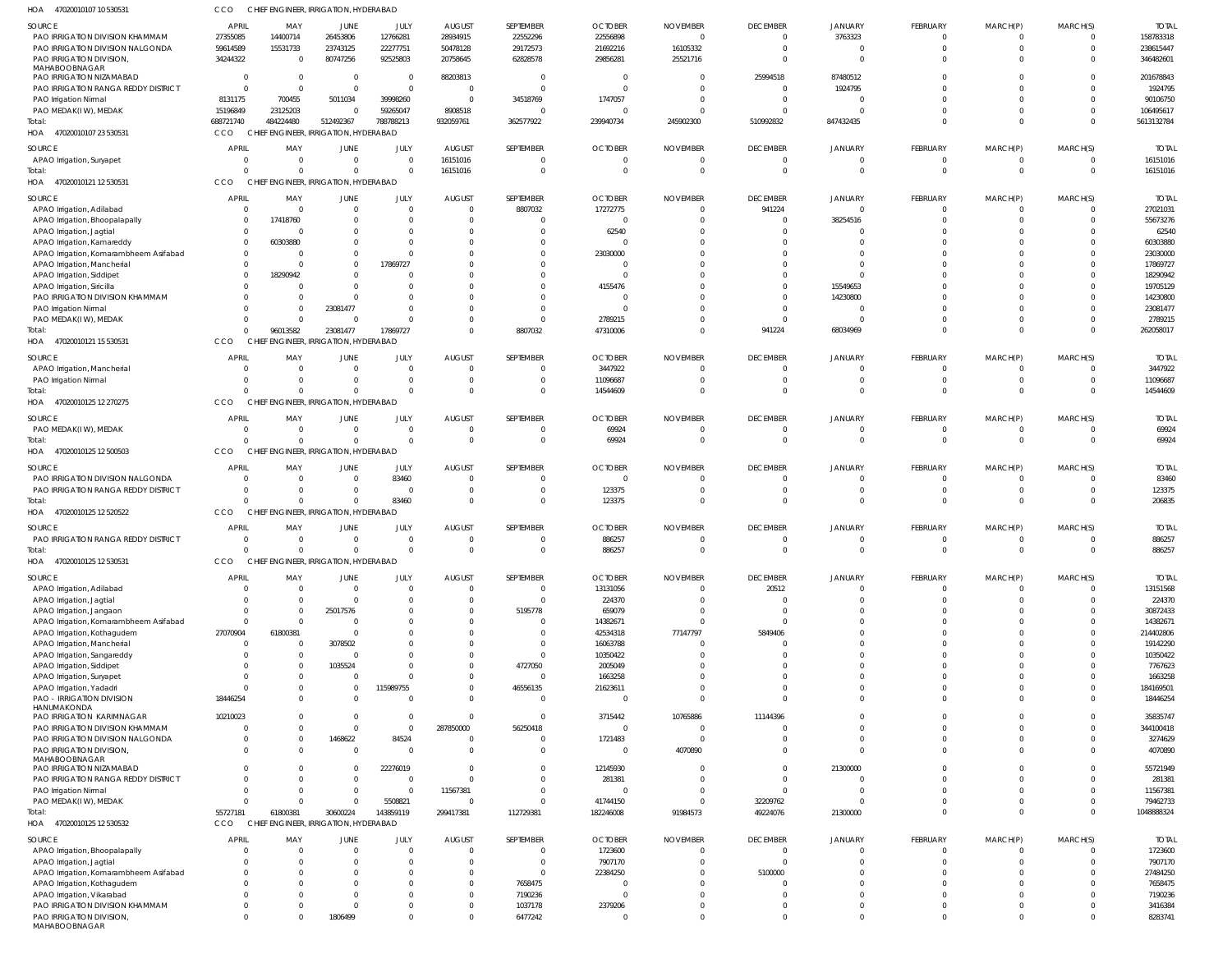| 47020010125 12 530532<br>HOA                    | CCO          | CHIEF ENGINEER, IRRIGATION, HYDERABAD |                                        |                |               |                |                |                 |                 |                |                 |              |              |              |
|-------------------------------------------------|--------------|---------------------------------------|----------------------------------------|----------------|---------------|----------------|----------------|-----------------|-----------------|----------------|-----------------|--------------|--------------|--------------|
| SOURCE                                          | <b>APRIL</b> | MAY                                   | JUNE                                   | JULY           | <b>AUGUST</b> | SEPTEMBER      | <b>OCTOBER</b> | <b>NOVEMBER</b> | <b>DECEMBER</b> | <b>JANUARY</b> | FEBRUARY        | MARCH(P)     | MARCH(S)     | <b>TOTAI</b> |
| PAO IRRIGATION RANGA REDDY DISTRICT             | - 0          | $\Omega$                              | $\overline{0}$                         | 16050000       | $\mathbf{0}$  | $\Omega$       | $\Omega$       | $\Omega$        | $\overline{0}$  | $\overline{0}$ | $\Omega$        | $\Omega$     | $\mathbf 0$  | 16050000     |
| PAO MEDAK(IW), MEDAK                            |              | $\Omega$                              | $\overline{0}$                         | $\overline{0}$ | $\mathbf 0$   | $\Omega$       | 2354800        | $\Omega$        | $\overline{0}$  | $\overline{0}$ | $\Omega$        | $\Omega$     | $\mathbf 0$  | 2354800      |
| Total:                                          | $\Omega$     | $\overline{0}$                        | 1806499                                | 16050000       | $\mathbf 0$   | 22363131       | 36749026       | $\Omega$        | 5100000         | $\Omega$       | $\Omega$        | $\Omega$     | $\Omega$     | 82068656     |
| HOA 47020010125 15 530531                       | <b>CCO</b>   | CHIEF ENGINEER, IRRIGATION, HYDERABAD |                                        |                |               |                |                |                 |                 |                |                 |              |              |              |
|                                                 |              |                                       |                                        |                |               |                |                |                 |                 |                |                 |              |              |              |
| SOURCE                                          | <b>APRIL</b> | MAY                                   | JUNE                                   | JULY           | <b>AUGUST</b> | SEPTEMBER      | <b>OCTOBER</b> | <b>NOVEMBER</b> | <b>DECEMBER</b> | JANUARY        | FEBRUARY        | MARCH(P)     | MARCH(S)     | <b>TOTAL</b> |
| APAO Irrigation, Adilabad                       |              | $\overline{0}$                        | $\overline{0}$                         | 4000           | $\mathbf{0}$  | $\overline{0}$ | $\Omega$       | $\Omega$        | $\overline{0}$  | $\overline{0}$ | $\Omega$        | $\Omega$     | $\mathbf 0$  | 4000         |
| APAO Irrigation, Bhoopalapally                  |              | 0                                     | 1182208                                | 40741843       | $\mathbf 0$   | $\mathbf{0}$   | 1456981        | $\Omega$        | $\overline{0}$  | 11955660       | $\Omega$        | $\Omega$     | $\Omega$     | 55336692     |
| APAO Irrigation, Jagtial                        |              | $\mathbf 0$                           | $\mathbf 0$                            | $\overline{0}$ | $\mathbf 0$   | 15685650       | 28999990       | 13509672        | 3470598         | 11390859       |                 |              | $\Omega$     | 73056769     |
| APAO Irrigation, Kamareddy                      |              | $\Omega$                              | $\Omega$                               | $\overline{0}$ | $\mathbf 0$   | $\Omega$       | 518260         |                 | 10265663        | $\Omega$       | $\Omega$        |              |              | 10783923     |
| APAO Irrigation, Komarambheem Asifabad          |              | $\Omega$                              | $\mathbf 0$                            | $\overline{0}$ | 6807229       | $\Omega$       | 1204879        |                 | 10754956        | $\Omega$       | $\cap$          |              | U            | 18767064     |
| APAO Irrigation, Kothagudem                     |              |                                       | $\mathbf 0$                            | 2481442        | 21894         | $\Omega$       |                |                 | $\mathbf 0$     | $\Omega$       | $\cap$          |              |              | 2503336      |
| APAO Irrigation, Mahabubabad                    |              | $\Omega$                              | $\Omega$                               | $\overline{0}$ |               | $\Omega$       | 5118146        |                 | C               | $\Omega$       | $\cap$          |              | $\Omega$     | 5118146      |
| APAO Irrigation, Mancherial                     |              |                                       | $\Omega$                               | $\mathbf{0}$   | $\Omega$      | $\Omega$       | 220690         |                 | C               | $\Omega$       | $\cap$          |              |              | 220690       |
| APAO Irrigation, Nagarkurnool                   |              | $\Omega$                              | $\mathbf 0$                            | 623758         | 0             | $\Omega$       |                |                 | $\Omega$        | $\Omega$       | $\cap$          |              | $\Omega$     | 623758       |
| APAO Irrigation, Peddapalli                     |              | $\Omega$                              | $\Omega$                               | $\overline{0}$ | $\Omega$      | $\Omega$       |                | $\Omega$        | $\overline{0}$  | 17248744       | $\cap$          |              | $\Omega$     | 17248744     |
| APAO Irrigation, Sangareddy                     | $\Omega$     | 39224543                              | $\mathbf 0$                            | $\mathbf{0}$   | $\Omega$      | $\Omega$       | 6295578        | $\Omega$        | 4000105         | 23483723       | $\cap$          |              | $\Omega$     | 73003949     |
| APAO Irrigation, Suryapet                       |              |                                       | $\Omega$                               | 330000         | $\Omega$      | $\Omega$       | 1321537        | $\Omega$        | $\overline{0}$  | 39894788       | $\cap$          |              |              | 41546325     |
| APAO Irrigation, Vikarabad                      |              |                                       | $\mathbf 0$                            | 56525          | 7209          | $\Omega$       |                |                 | $\Omega$        | $\circ$        | $\cap$          |              | $\Omega$     | 63734        |
| APAO Irrigation, Wanaparthy                     |              |                                       | $\Omega$                               | 1173711        | $\Omega$      | $\Omega$       | 6380866        |                 | $\Omega$        | $\Omega$       | $\cap$          |              | $\Omega$     | 7554577      |
| APAO Irrigation, Waranagal                      |              | $\Omega$                              | $\mathbf 0$                            | 88008          | 0             | 1085011        | 8891336        |                 | $\Omega$        | $\Omega$       | $\cap$          |              | $\Omega$     | 10064355     |
| PAO A M R P (SLBC), NALGONDA                    | $\Omega$     | $\Omega$                              | $\mathbf 0$                            | $\overline{0}$ | $\Omega$      | $\Omega$       |                | $\Omega$        | 2324413         | $\Omega$       | $\Omega$        |              |              | 2324413      |
| PAO IRRIGATION KARIMNAGAR                       | 66825766     | 1589173                               | 3631245                                | $\mathbf{0}$   | $\Omega$      | $\Omega$       | 1108902        | $\Omega$        | $\overline{0}$  | $\Omega$       | $\cap$          |              | $\Omega$     | 73155086     |
| PAO IRRIGATION DIVISION KHAMMAM                 | $\Omega$     | $\overline{0}$                        | $\mathbf 0$                            | 3138294        | 21276317      | $\Omega$       | 40695879       | $\Omega$        | 21198614        | $\Omega$       | $\Omega$        |              | $\Omega$     | 86309104     |
|                                                 |              |                                       |                                        |                | $\Omega$      | $\Omega$       |                | $\Omega$        |                 | $\Omega$       | $\Omega$        | $\Omega$     | $\Omega$     |              |
| PAO IRRIGATION DIVISION,<br>MAHABOOBNAGAR       | 13643570     | $\Omega$                              | 11154241                               | 1995582        |               |                | 415577         |                 | $\overline{0}$  |                |                 |              |              | 27208970     |
| PAO IRRIGATION NIZAMABAD                        |              | $\Omega$                              | $\Omega$                               | $\overline{0}$ | $\Omega$      | $\Omega$       | 28516659       | $\Omega$        | 18083545        | $\Omega$       | $\cap$          |              | $\Omega$     | 46600204     |
| PAO Irrigation Nirmal                           |              | $\Omega$                              | $\mathbf 0$                            | $\mathbf{0}$   | $\Omega$      | $\Omega$       | 698726         | $\Omega$        | 39840334        | $\Omega$       |                 |              | <sup>0</sup> | 40539060     |
| PAO MEDAK(IW), MEDAK                            |              | $\Omega$                              | $\mathbf 0$                            | $\mathbf{0}$   | $\Omega$      | $\Omega$       | 2266865        |                 | $\overline{0}$  | $\Omega$       | $\Omega$        | $\Omega$     | $\Omega$     | 2266865      |
| PAO, PJP, Jogulamba Gadwal                      |              | $\Omega$                              | $\mathbf 0$                            | 909489         | $\Omega$      | $\Omega$       |                | $\Omega$        | $\overline{0}$  | $\Omega$       | $\cap$          |              | $\Omega$     | 909489       |
|                                                 | 80469336     | 40813716                              | 15967694                               | 51542652       |               | 16770661       | 134110871      |                 |                 | 103973774      | $\Omega$        | $\Omega$     | $\Omega$     | 595209253    |
| Total:                                          |              |                                       |                                        |                | 28112649      |                |                | 13509672        | 109938228       |                |                 |              |              |              |
| HOA 47020010125 16 530531                       | <b>CCO</b>   | CHIEF ENGINEER, IRRIGATION, HYDERABAD |                                        |                |               |                |                |                 |                 |                |                 |              |              |              |
| SOURCE                                          | <b>APRI</b>  | MAY                                   | JUNE                                   | JULY           | <b>AUGUST</b> | SEPTEMBER      | <b>OCTOBER</b> | <b>NOVEMBER</b> | <b>DECEMBER</b> | <b>JANUARY</b> | FEBRUARY        | MARCH(P)     | MARCH(S)     | <b>TOTAI</b> |
| APAO Irrigation, Bhoopalapally                  |              | $\Omega$                              | $\mathbf 0$                            | $\mathbf{0}$   | $\Omega$      | $\Omega$       | 372965         |                 | $\overline{0}$  | $\overline{0}$ | $\Omega$        | $\Omega$     | $\Omega$     | 372965       |
| APAO Irrigation, Kamareddy                      |              | $\Omega$                              | $\mathbf 0$                            | $\overline{0}$ | $\Omega$      | $\Omega$       | 851226         |                 | $\Omega$        | $\Omega$       | $\Omega$        |              | $\Omega$     | 851226       |
| APAO Irrigation, Kothagudem                     |              | $\Omega$                              | $\mathbf 0$                            | 257411         |               | $\Omega$       | 1411283        |                 | $\Omega$        | $\Omega$       | $\Omega$        |              |              | 1668694      |
| APAO Irrigation, Siddipet                       |              | $\Omega$                              | $\Omega$                               | $\mathbf 0$    |               | $\Omega$       | 1254012        |                 | $\Omega$        | $\Omega$       |                 |              |              | 1254012      |
| APAO Irrigation, Siricilla                      |              | $\Omega$                              | $\Omega$                               | $\mathbf 0$    | $\Omega$      | $\Omega$       | 112143         |                 | $\Omega$        | $\Omega$       |                 |              |              | 112143       |
| APAO Irrigation, Suryapet                       |              | $\Omega$                              | $\Omega$                               | $\mathbf 0$    | $\Omega$      | $\Omega$       | 360786         |                 | $\Omega$        | $\Omega$       |                 |              |              | 360786       |
| APAO Irrigation, Waranagal                      |              | $\Omega$                              | $\Omega$                               | $\mathbf 0$    | 161938        | $\Omega$       | 1111871        |                 | $\Omega$        | $\Omega$       |                 |              | $\Omega$     | 1273809      |
|                                                 |              | $\Omega$                              | $\Omega$                               | $\mathbf{0}$   | $\Omega$      | $\Omega$       |                |                 | $\Omega$        | $\Omega$       | $\cap$          |              | $\Omega$     |              |
| APAO Irrigation, Yadadri                        |              | $\Omega$                              |                                        |                | $\Omega$      |                | 693850         | $\Omega$        | $\Omega$        | $\Omega$       | $\Omega$        | $\Omega$     |              | 693850       |
| <b>PAO - IRRIGATION DIVISION</b><br>HANUMAKONDA |              |                                       | $\Omega$                               | 98835          |               | 4269672        | 1430429        |                 |                 |                |                 |              | $\Omega$     | 5798936      |
| PAO IRRIGATION KARIMNAGAR                       |              | $\Omega$                              | $\Omega$                               | $\mathbf 0$    | $\Omega$      | $\Omega$       |                | 160574          | $\Omega$        | $\Omega$       |                 |              | $\Omega$     | 160574       |
| PAO IRRIGATION DIVISION NALGONDA                |              | $\Omega$                              | $\Omega$                               | $\mathbf 0$    | 0             | $\overline{0}$ | 425232         |                 | $\Omega$        | $\Omega$       | $\Omega$        |              |              | 425232       |
| PAO IRRIGATION DIVISION                         |              | $\Omega$                              | $\Omega$                               | $\mathbf 0$    | $\Omega$      | 48816          | 347876         | $\Omega$        | $\Omega$        | $\Omega$       | $\Omega$        |              | $\Omega$     | 396692       |
| MAHABOOBNAGAR                                   |              |                                       |                                        |                |               |                |                |                 |                 |                |                 |              |              |              |
| PAO IRRIGATION RANGA REDDY DISTRICT             | $\Omega$     | $\Omega$                              | $\mathbf 0$                            | 196964         | $\Omega$      | $\Omega$       | 1430056        |                 | $\Omega$        | $\Omega$       |                 |              | $\Omega$     | 1627020      |
| PAO Irrigation Nirmal                           | $\Omega$     | $\Omega$                              | $\Omega$                               | $\cap$         | $\mathbf 0$   | $\overline{0}$ | 63013          |                 | $\Omega$        | $\cap$         |                 |              | $\mathbf 0$  | 63013        |
| PAO, PJP, Jogulamba Gadwal                      | $\Omega$     | $\Omega$                              | $\mathbf 0$                            | $\overline{0}$ | $\mathbf 0$   | $\overline{0}$ | 148191         | $\overline{0}$  | $\overline{0}$  | $\Omega$       | $\Omega$        | $\Omega$     | $\Omega$     | 148191       |
| Total:                                          | $\Omega$     | $\Omega$                              | $\mathbf 0$                            | 553210         | 161938        | 4318488        | 10012933       | 160574          | $\overline{0}$  | $\overline{0}$ | $\Omega$        | $\mathbf 0$  | $\mathbf 0$  | 15207143     |
| HOA 47020010125 17 530531                       | CCO          | CHIEF ENGINEER, IRRIGATION, HYDERABAD |                                        |                |               |                |                |                 |                 |                |                 |              |              |              |
|                                                 |              |                                       |                                        |                |               |                |                |                 |                 |                |                 |              |              |              |
| SOURCE                                          | <b>APRIL</b> | MAY                                   | JUNE                                   | JULY           | <b>AUGUST</b> | SEPTEMBER      | <b>OCTOBER</b> | <b>NOVEMBER</b> | <b>DECEMBER</b> | <b>JANUARY</b> | FEBRUARY        | MARCH(P)     | MARCH(S)     | <b>TOTAL</b> |
| APAO Irrigation, Bhoopalapally                  | $\Omega$     | $\overline{0}$                        | $\overline{0}$                         | $\overline{0}$ | $\mathbf 0$   | $\Omega$       | 508118         | $\overline{0}$  | $\overline{0}$  | $\overline{0}$ | $\Omega$        | $\mathbf{0}$ | $\mathbf 0$  | 508118       |
| APAO Irrigation, Komarambheem Asifabad          |              | 0                                     | $\mathbf 0$                            | $\overline{0}$ | $\mathbf 0$   | $\Omega$       | 667672         | $\Omega$        | $\overline{0}$  | $\overline{0}$ | $\Omega$        | $\Omega$     | $\mathbf 0$  | 667672       |
| APAO Irrigation, Kothagudem                     |              | $\Omega$                              | $\Omega$                               | $\overline{0}$ | 12242878      | $\Omega$       | 4299753        | $\Omega$        | $\Omega$        | $\overline{0}$ | $\Omega$        | $\Omega$     | $\Omega$     | 16542631     |
| APAO Irrigation, Mancherial                     |              | $\Omega$                              | $\Omega$                               | $\overline{0}$ | 848212        | $\Omega$       | $\Omega$       | $\Omega$        | $\Omega$        | $\Omega$       | $\Omega$        | $\Omega$     | <sup>0</sup> | 848212       |
| APAO Irrigation, Sangareddy                     |              | $\Omega$                              | $\Omega$                               | $\overline{0}$ | 0             | $\Omega$       | 9679920        | $\Omega$        | $\Omega$        | $\Omega$       | $\Omega$        | $\Omega$     | U            | 9679920      |
| APAO Irrigation, Suryapet                       |              | $\Omega$                              | $\Omega$                               | $\overline{0}$ | $\Omega$      | $\Omega$       | 591226         | $\Omega$        | $\Omega$        | $\Omega$       | $\Omega$        | $\Omega$     | $\Omega$     | 591226       |
| APAO Irrigation, Wanaparthy                     |              | $\Omega$                              | $\Omega$                               | $\overline{0}$ | $\Omega$      | $\Omega$       | 0              | 11913499        | $\Omega$        | $\Omega$       | $\Omega$        | $\Omega$     |              | 11913499     |
| PAO A M R P (SLBC), NALGONDA                    | $\Omega$     | 4557837                               | $\mathbf 0$                            | 89878          | $\Omega$      | $\Omega$       | 4027190        |                 | $\Omega$        | $\Omega$       | $\Omega$        | $\Omega$     | $\Omega$     | 8674905      |
| PAO IRRIGATION DIVISION KHAMMAM                 | - 0          | 13123590                              | $\mathbf 0$                            | $\overline{0}$ | 0             | $\Omega$       | 7118722        | $\Omega$        | $\Omega$        | $\Omega$       | $\Omega$        | $\Omega$     | $\Omega$     | 20242312     |
| PAO IRRIGATION DIVISION,                        | $\Omega$     | 8451882                               | $\mathbf 0$                            | $\overline{0}$ | $\mathbf 0$   | 2713410        | 1964468        | $\Omega$        | $\Omega$        | $\Omega$       | $\Omega$        | $\Omega$     | $\Omega$     | 13129760     |
| MAHABOOBNAGAR                                   |              |                                       |                                        |                |               |                |                |                 |                 |                |                 |              |              |              |
| PAO IRRIGATION NIZAMABAD                        | $\Omega$     | 37795535                              | $\Omega$                               | 167997         | $\mathbf 0$   | $\Omega$       | 8097870        | $\Omega$        | $\Omega$        | $\Omega$       | $\Omega$        | $\Omega$     | $\Omega$     | 46061402     |
| PAO Irrigation Nirmal                           | 1948416      | 11724282                              | $\mathbf 0$                            | 80183          | 4376625       | $\mathbf{0}$   | 10589638       | $\Omega$        | $\Omega$        | $\overline{0}$ | $\Omega$        | $\Omega$     | $\Omega$     | 28719144     |
| PAO, PJP, Jogulamba Gadwal                      | $\Omega$     | - 0                                   | $\mathbf 0$                            | $\mathbf{0}$   | $\mathbf{0}$  | $\mathbf{0}$   | 1382615        | $\Omega$        | $\Omega$        | $\overline{0}$ | $\Omega$        | $\Omega$     | $\Omega$     | 1382615      |
| Total:                                          | 1948416      | 75653126                              | $\Omega$                               | 338058         | 17467715      | 2713410        | 48927192       | 11913499        | $\Omega$        | $\overline{0}$ | $\Omega$        | $\Omega$     | $\Omega$     | 158961416    |
| HOA<br>47020010125 19 530531                    | CCO          | <b>CHIEF</b>                          | <b>ENGINEER, IRRIGATION, HYDERABAD</b> |                |               |                |                |                 |                 |                |                 |              |              |              |
|                                                 |              |                                       |                                        |                |               |                |                |                 |                 |                |                 |              |              |              |
| SOURCE                                          | <b>APRIL</b> | MAY                                   | JUNE                                   | <b>JULY</b>    | AUGUST        | SEPTEMBER      | <b>OCTOBER</b> | <b>NOVEMBER</b> | <b>DECEMBER</b> | <b>JANUARY</b> | <b>FEBRUARY</b> | MARCH(P)     | MARCH(S)     | <b>TOTAL</b> |
| APAO Irrigation, Jagtial                        | - 0          | $\overline{0}$                        | $\mathbf 0$                            | $\overline{0}$ | $\mathbf{0}$  | $\Omega$       | 79181          | $\Omega$        | $\mathbf 0$     | $\overline{0}$ | $\Omega$        |              | $\Omega$     | 79181        |
| APAO Irrigation, Wanaparthy                     | $\Omega$     | $\Omega$                              | $\mathbf 0$                            | $\mathbf{0}$   | $\mathbf 0$   | $\overline{0}$ | 108864         | $\Omega$        | $\overline{0}$  | $\overline{0}$ | $\overline{0}$  | $\mathbf{0}$ | $\mathbf 0$  | 108864       |
| Total:                                          |              | $\Omega$                              | $\mathbf 0$                            | $\mathbf 0$    | $\Omega$      | $\Omega$       | 188045         | $\Omega$        | $\Omega$        | $\Omega$       | $\Omega$        | $\Omega$     | $\Omega$     | 188045       |
| HOA 47020010125 21 530531                       | CCO          | CHIEF ENGINEER, IRRIGATION, HYDERABAD |                                        |                |               |                |                |                 |                 |                |                 |              |              |              |
|                                                 |              |                                       |                                        |                |               |                |                |                 |                 |                |                 |              |              |              |
| SOURCE                                          | <b>APRIL</b> | MAY                                   | JUNE                                   | JULY           | <b>AUGUST</b> | SEPTEMBER      | <b>OCTOBER</b> | <b>NOVEMBER</b> | <b>DECEMBER</b> | <b>JANUARY</b> | <b>FEBRUARY</b> | MARCH(P)     | MARCH(S)     | <b>TOTAL</b> |
| APAO Irrigation, Bhoopalapally                  | $\Omega$     | $\overline{0}$                        | $\mathbf 0$                            | $\overline{0}$ | $\mathbf 0$   | 4484467        | $\overline{0}$ | $\overline{0}$  | $\overline{0}$  | $\overline{0}$ | $\Omega$        | $\Omega$     | $\mathbf 0$  | 4484467      |
| APAO Irrigation, Jagtial                        | $\Omega$     | $\mathbf 0$                           | $\mathbf 0$                            | $\overline{0}$ | $\mathbf{0}$  | 85348          | 1188882        | $\Omega$        | $\overline{0}$  | $\overline{0}$ | $\Omega$        | $\Omega$     | $\mathbf 0$  | 1274230      |
| APAO Irrigation, Peddapalli                     | 24058818     | $\Omega$                              | $\Omega$                               | $\mathbf 0$    | 0             | 4957371        | 8040892        | $\Omega$        | 3925943         | $\overline{0}$ | $\Omega$        | $\Omega$     | $\Omega$     | 40983024     |
| PAO IRRIGATION KARIMNAGAR                       |              | $\Omega$                              | $\Omega$                               | $\mathbf 0$    | 0             | $\Omega$       | 445346         | $\Omega$        | $\Omega$        | $\Omega$       | $\Omega$        | $\cap$       | $\Omega$     | 445346       |
| PAO IRRIGATION DIVISION KHAMMAM                 |              | $\Omega$                              | $\Omega$                               | $\mathbf 0$    | $\Omega$      | $\Omega$       | 6064607        | $\Omega$        | 0               | $\Omega$       | $\Omega$        | $\Omega$     |              | 6064607      |
| PAO IRRIGATION DIVISION NALGONDA                | - 0          | $\Omega$                              | 2501858                                | $\mathbf{0}$   | $\Omega$      | $\Omega$       |                | $\Omega$        | 0               | $\overline{0}$ | $\Omega$        | $\Omega$     | $\mathbf 0$  | 2501858      |
| Total:                                          | 24058818     | $\Omega$                              | 2501858                                | $\Omega$       | $\Omega$      | 9527186        | 15739727       | 0               | 3925943         | $\overline{0}$ | $\Omega$        | $\Omega$     | $\Omega$     | 55753532     |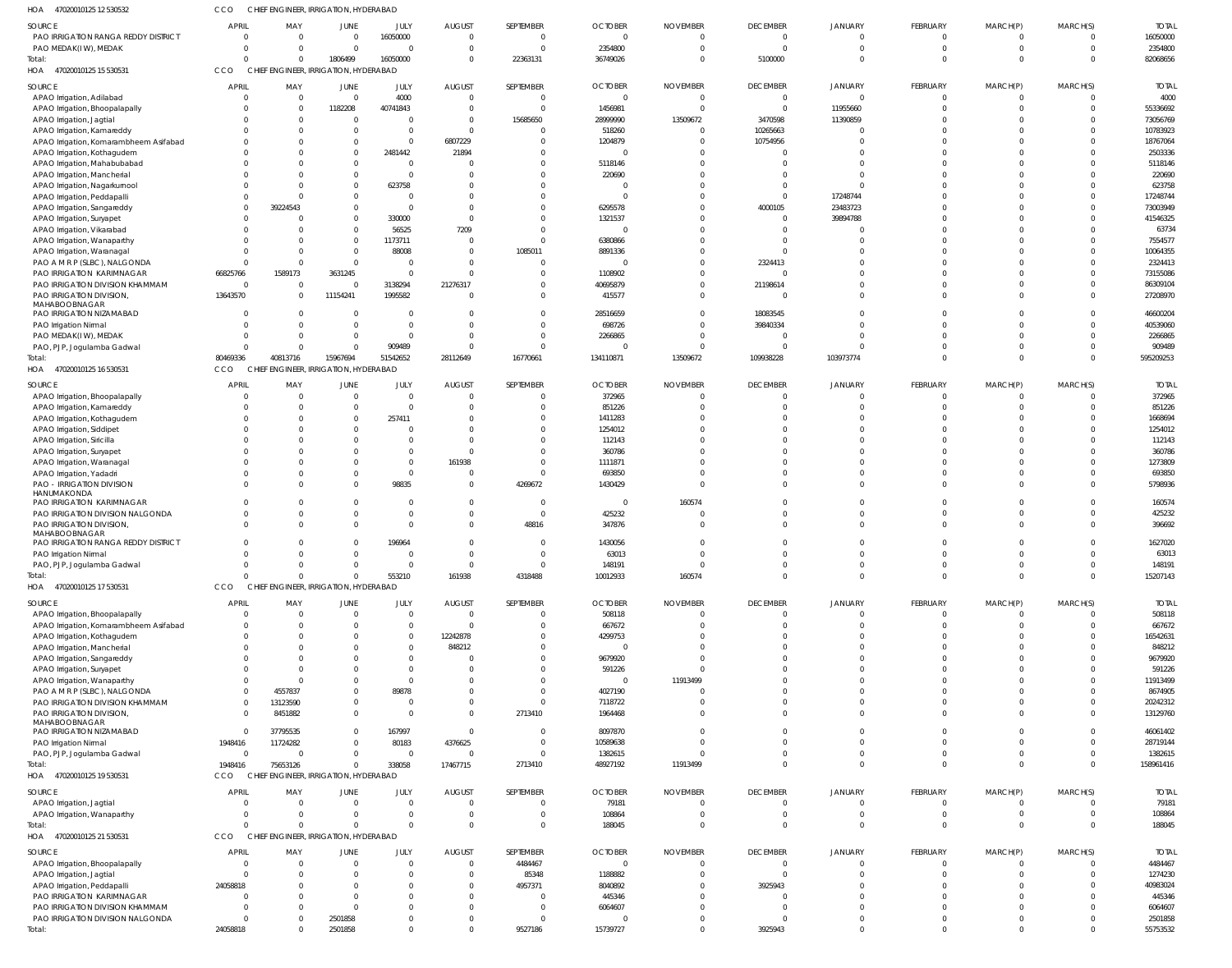| HOA<br>47020010125 23 530531                                          | CCO                     | CHIEF ENGINEER, IRRIGATION, HYDERABAD             |                                  |                      |                                  |                                                                                             |                                |                       |                                           |                            |                              |                                |                      |                       |
|-----------------------------------------------------------------------|-------------------------|---------------------------------------------------|----------------------------------|----------------------|----------------------------------|---------------------------------------------------------------------------------------------|--------------------------------|-----------------------|-------------------------------------------|----------------------------|------------------------------|--------------------------------|----------------------|-----------------------|
| SOURCE                                                                | <b>APRIL</b>            | MAY                                               | <b>JUNE</b>                      | JULY                 | <b>AUGUST</b>                    | SEPTEMBER                                                                                   | <b>OCTOBER</b>                 | <b>NOVEMBER</b>       | <b>DECEMBER</b>                           | <b>JANUARY</b>             | FEBRUARY                     | MARCH(P)                       | MARCH(S)             | <b>TOTAI</b>          |
| APAO Irrigation, Adilabad                                             | $\Omega$                | $\overline{0}$                                    | $\overline{0}$                   | 9436085              | 18975043                         | 223006                                                                                      | 10664512                       | $\overline{0}$        | 1356312                                   | $\Omega$                   | $\mathbf 0$                  | $^{\circ}$                     | $\Omega$             | 40654958              |
| APAO Irrigation, Bhoopalapally                                        |                         | $\Omega$<br>$\Omega$                              | $\overline{0}$                   | 9273815              | 9936690                          | $\Omega$                                                                                    | 88454707                       | 30828676              | $\overline{0}$                            | $\Omega$                   | $\mathbf 0$                  | $\mathbf 0$                    | $\Omega$             | 138493888             |
| APAO Irrigation, Jagtial                                              | 8280206                 | $\mathbf{0}$                                      | $\overline{0}$                   | 382480               | 4679959                          | 2174091                                                                                     | 20001314                       | - 0                   | $\overline{0}$                            | $\Omega$                   | $\Omega$                     | $\Omega$                       |                      | 35518050              |
| APAO Irrigation, Jangaon                                              |                         | $\Omega$<br>$\Omega$                              | 3929651                          | 5518853              | 8401945                          | 1108797                                                                                     | 38333678                       | $\Omega$              | 723899                                    | 12540155                   | $\Omega$                     | $\Omega$                       |                      | 70556978              |
| APAO Irrigation, Kamareddy                                            | 20117632<br>$\Omega$    | $\Omega$<br>$\Omega$                              | $\overline{0}$<br>$\overline{0}$ | 11552113             | 15828346                         | 3921674                                                                                     | 55411195                       | $\Omega$              | $\overline{\mathbf{0}}$                   | 4552071                    | $\Omega$<br>$\Omega$         | $\Omega$<br>$\Omega$           | $\Omega$             | 111383031             |
| APAO Irrigation, Komarambheem Asifabad<br>APAO Irrigation, Kothagudem | 10493565                | 24475684                                          | $\overline{0}$                   | 159313<br>581759     | 3346407<br>21388816              | 2557211                                                                                     | 18052813<br>9372642            | 482943<br>61629089    | 876661<br>$\overline{0}$                  | 5499519                    | $\Omega$                     | $\Omega$                       |                      | 30974867<br>127941555 |
| APAO Irrigation, Mahabubabad                                          | 2690605                 | 5907123                                           | 2036742                          | 172253               | 937554                           | $\Omega$                                                                                    | 8347805                        | 3720135               | 3456507                                   | $\Omega$                   | $\Omega$                     | $\Omega$                       |                      | 27268724              |
| APAO Irrigation, Mancherial                                           |                         | $\Omega$<br>$\overline{0}$                        | 2098858                          | 198816               | 4037719                          |                                                                                             | 20525724                       | $\Omega$              | $\overline{0}$                            | $\Omega$                   | $\Omega$                     | $\Omega$                       |                      | 26861117              |
| APAO Irrigation, Nagarkurnool                                         |                         | $\Omega$<br>$\Omega$                              | 39550                            | 1235352              | 8890868                          | $\Omega$                                                                                    | 87415212                       | 12691157              | 32903258                                  | 59350                      | $\Omega$                     | $\Omega$                       | $\Omega$             | 143234747             |
| APAO Irrigation, Peddapalli                                           |                         | $\overline{0}$<br>$\Omega$                        | 2207181                          | - 0                  | 4524344                          | 3087955                                                                                     | 21732917                       | 703813                | 7927302                                   | $\Omega$                   | $\Omega$                     | $\Omega$                       |                      | 40183512              |
| APAO Irrigation, Sangareddy                                           |                         | $\Omega$<br>$\overline{0}$                        | 4144837                          | 1356018              | 25864348                         | 3492312                                                                                     | 92623003                       | 3027499               | 4515128                                   | 28549812                   | $\Omega$                     | $\Omega$                       | $\Omega$             | 163572957             |
| APAO Irrigation, Siddipet                                             | 5332391                 | 1116322                                           | 7485585                          | 3213527              | 20085693                         | 809088                                                                                      | 77698955                       | 22659273              | 13455555                                  | 7932740                    | $\Omega$                     | $\Omega$                       | $\Omega$             | 159789129             |
| APAO Irrigation, Siricilla                                            |                         | 3358807<br>$\Omega$                               | $\overline{0}$                   | 3464806              | 19847518                         |                                                                                             | 72563849                       | $\Omega$              | 2091192                                   | $\Omega$                   | $\Omega$                     | $\Omega$                       | $\Omega$             | 101326172             |
| APAO Irrigation, Suryapet                                             | 1744789                 | 2191235                                           | $\mathbf 0$                      | 946218               | 28489227                         | $\Omega$                                                                                    | 71120252                       | 4706675               | 884410                                    | 18439706                   | $\mathbf 0$                  | $\Omega$                       |                      | 128522512             |
| APAO Irrigation, Vikarabad                                            | $\Omega$                | $\Omega$                                          | $\overline{0}$                   | 4143358              | 66980357                         | $\Omega$                                                                                    | 16342252                       | $\Omega$              | 10376233                                  |                            | $\Omega$                     | $\Omega$                       |                      | 97842200              |
| APAO Irrigation, Wanaparthy                                           | 8386906                 | $\overline{0}$                                    | $\overline{0}$                   | 3673366              | 7466834                          | 8293603                                                                                     | 29093063                       | $\Omega$              | 42386919                                  | 10698958                   | $\Omega$                     | $\Omega$                       |                      | 109999649             |
| APAO Irrigation, Waranagal                                            |                         | $\Omega$<br>$\Omega$                              | 1843549                          | 2105456              | 17891312                         | $\Omega$                                                                                    | 12405075                       | 5495631               | $\overline{0}$                            |                            | $\Omega$                     | $\Omega$                       |                      | 39741023              |
| APAO Irrigation, Yadadri                                              | 4595198                 | 7251251                                           | $\overline{0}$                   | 378424               | 8352995                          | 1467329                                                                                     | 18204762                       | $\Omega$              | 1174353                                   | 385918                     | $\Omega$                     | $\Omega$                       |                      | 41810230              |
| APAO Projects, Jagtial                                                | $\Omega$                | $\Omega$                                          | $\mathbf{0}$                     | $\Omega$             | $\Omega$                         |                                                                                             | 215805                         | $\Omega$              | $\Omega$                                  |                            | $\Omega$                     | $\Omega$                       | $\Omega$             | 215805                |
| PAO - IRRIGATION DIVISION                                             | $\Omega$                | 1417814                                           | $\mathbf{0}$                     | 726692               | 2409136                          | $\Omega$                                                                                    | 16648529                       | $\Omega$              | 2236240                                   | - 0                        | $\Omega$                     | $\Omega$                       | $\Omega$             | 23438411              |
| HANUMAKONDA<br>PAO IRRIGATION KARIMNAGAR                              | 15594107                | 1449164                                           | $\mathbf{0}$                     | 3177748              | 21466759                         | 5442395                                                                                     | 59641265                       | $\Omega$              | 12095671                                  | $\Omega$                   | $\Omega$                     | $\Omega$                       | $\Omega$             | 118867109             |
| PAO IRRIGATION DIVISION KHAMMAM                                       | $\Omega$                | $\overline{0}$                                    | $\mathbf{0}$                     | 174799               | 4992757                          | $\mathbf{0}$                                                                                | 36652886                       | $\Omega$              | 9327938                                   | 913504                     | $\Omega$                     | $\Omega$                       | $\Omega$             | 52061884              |
| PAO IRRIGATION DIVISION NALGONDA                                      | 7445344                 | - 0                                               | 429339                           | 4447852              | 25463568                         | 266023                                                                                      | 53012422                       | $\Omega$              | 1534054                                   | 2088830                    | $\Omega$                     | $\Omega$                       | $\Omega$             | 94687432              |
| PAO IRRIGATION DIVISION,                                              | $\Omega$                | 4560244                                           | 3127034                          | 1916199              | 18516681                         | 4647120                                                                                     | 48600843                       | 15391350              | 10562074                                  | 3322928                    | $\Omega$                     | $\Omega$                       | $\Omega$             | 110644473             |
| MAHABOOBNAGAR                                                         |                         |                                                   |                                  |                      |                                  |                                                                                             |                                |                       |                                           |                            |                              |                                |                      |                       |
| PAO IRRIGATION NIZAMABAD                                              | 5126590                 | 1066289                                           | $\mathbf 0$                      | 2078110              | 5888866                          | 1034992                                                                                     | 39846385                       | 16070792              | $\Omega$                                  | 5382083                    | $\Omega$                     | $\Omega$                       | $\Omega$             | 76494107              |
| PAO IRRIGATION RANGA REDDY DISTRICT                                   | 45398706                | $\overline{0}$                                    | 23780852                         | 92986939             | 37874715                         | 5330260                                                                                     | 41839197                       | 43017270              | 121878958                                 | 1361548                    | $\Omega$                     | $\Omega$                       |                      | 413468445             |
| PAO Irrigation Nirmal                                                 | $\Omega$                | $\overline{0}$                                    | 4520306                          | 92919                | 8783565                          | 1411694                                                                                     | 20253885                       | $\Omega$              | $\Omega$                                  |                            | $\Omega$                     | $\Omega$                       | $\Omega$             | 35062369              |
| PAO MEDAK(IW), MEDAK                                                  | 4056265                 | $\overline{0}$                                    | 595715                           | 13918796             | 23446527                         | 3398891                                                                                     | 61256482                       | $\Omega$              | 18299108                                  | 13168051                   | $\Omega$                     | $\Omega$                       |                      | 138139835             |
| PAO, PJP, Jogulamba Gadwal                                            | 139262304               | $\overline{0}$<br>$\Omega$<br>52793933            | $\Omega$<br>56239199             | 4267938<br>181580004 | 1014038<br>445782587             | $\Omega$<br>48666441                                                                        | 3025205<br>1149356634          | $\Omega$<br>220424303 | $-71250$<br>297990522                     | 114895173                  | $\Omega$<br>$\Omega$         | $\Omega$<br>$\Omega$           | $\Omega$<br>$\Omega$ | 8235931<br>2706991100 |
| Total:<br>HOA 47020010125 23 530532                                   | CCO                     | CHIEF ENGINEER, IRRIGATION, HYDERABAD             |                                  |                      |                                  |                                                                                             |                                |                       |                                           |                            |                              |                                |                      |                       |
| SOURCE                                                                | APRIL                   | MAY                                               | JUNE                             | JULY                 | <b>AUGUST</b>                    | SEPTEMBER                                                                                   | <b>OCTOBER</b>                 | <b>NOVEMBER</b>       | <b>DECEMBER</b>                           | <b>JANUARY</b>             | FEBRUARY                     | MARCH(P)                       | MARCH(S)             | <b>TOTAL</b>          |
| APAO Irrigation, Siddipet                                             |                         | $\overline{0}$                                    | 0                                | $\Omega$             | 3725000                          | 0                                                                                           | - 0                            | $\Omega$              | $\overline{0}$                            | $\mathbf 0$                | $\overline{0}$               | $\mathbf 0$                    | $\Omega$             | 3725000               |
| PAO - IRRIGATION DIVISION<br>HANUMAKONDA                              |                         | $\Omega$<br>$\overline{0}$                        | 5568750                          | $\Omega$             | $\mathbf 0$                      | $\Omega$                                                                                    | $\overline{0}$                 | $\Omega$              | $\Omega$                                  | $\Omega$                   | $\mathbf 0$                  | $\mathbf{0}$                   | $\Omega$             | 5568750               |
| lotal:                                                                |                         | $\Omega$<br>$\overline{0}$                        | 5568750                          |                      | 3725000                          | $\Omega$                                                                                    | $\Omega$                       | $\Omega$              | $\Omega$                                  | $\overline{0}$             | $\mathbf{0}$                 | $\overline{0}$                 | $\Omega$             | 9293750               |
| HOA 47020010125 49 500501                                             | CCO                     | CHIEF ENGINEER, IRRIGATION, HYDERABAD             |                                  |                      |                                  |                                                                                             |                                |                       |                                           |                            |                              |                                |                      |                       |
| SOURCE                                                                | <b>APRIL</b>            | MAY                                               | <b>JUNE</b>                      | JULY                 | <b>AUGUST</b>                    | SEPTEMBER                                                                                   | <b>OCTOBER</b>                 | <b>NOVEMBER</b>       | <b>DECEMBER</b>                           | <b>JANUARY</b>             | FEBRUARY                     | MARCH(P)                       | MARCH(S)             | <b>TOTAL</b>          |
| APAO Irrigation, Adilabad                                             |                         | $\Omega$<br>$\overline{0}$                        | 72739000                         | $\Omega$             | $\Omega$                         |                                                                                             | 8500580                        | $\Omega$              | $\overline{0}$                            | $\Omega$                   | 0                            | 0                              | $\Omega$             | 81239580              |
| Total:                                                                |                         | $\Omega$<br>$\overline{0}$                        | 72739000                         | $\Omega$             | $\overline{0}$                   | $\mathbf 0$                                                                                 | 8500580                        | $\Omega$              | $\overline{0}$                            | $\Omega$                   | $\mathbf{0}$                 | $\overline{0}$                 | $\Omega$             | 81239580              |
| HOA 47020010225 04 500503                                             | CCO                     | DIRECTOR, GROUND WATER DEPARTMENT, HOD            |                                  |                      |                                  |                                                                                             |                                |                       |                                           |                            |                              |                                |                      |                       |
| SOURCE                                                                | <b>APRIL</b>            | MAY                                               | JUNE                             | JULY                 | <b>AUGUST</b>                    | SEPTEMBER                                                                                   | <b>OCTOBER</b>                 | <b>NOVEMBER</b>       | <b>DECEMBER</b>                           | <b>JANUARY</b>             | FEBRUARY                     | MARCH(P)                       | MARCH(S)             | <b>TOTAL</b>          |
| APAO Irrigation, Siddipet                                             |                         | $\overline{0}$                                    | 0                                | $\Omega$             | $\mathbf 0$                      |                                                                                             | $\Omega$                       | - 0                   | 33000                                     | $\Omega$                   | $\mathbf 0$                  | 0                              | $\Omega$             | 33000                 |
| Total:                                                                | $\Omega$                | $\overline{0}$                                    | $\Omega$                         | $\Omega$             | $\mathbf 0$                      | $\Omega$                                                                                    | $\Omega$                       | $\Omega$              | 33000                                     | $\Omega$                   | $\mathbf 0$                  | $\mathbf 0$                    | $\Omega$             | 33000                 |
| HOA<br>47020078925 12 530531                                          | CCO                     | CHIEF ENGINEER, IRRIGATION, HYDERABAD             |                                  |                      |                                  |                                                                                             |                                |                       |                                           |                            |                              |                                |                      |                       |
| SOURCE                                                                | <b>APRIL</b>            | MAY                                               | <b>JUNE</b>                      | JULY                 | <b>AUGUST</b>                    | SEPTEMBER                                                                                   | <b>OCTOBER</b>                 | <b>NOVEMBER</b>       | <b>DECEMBER</b>                           | <b>JANUARY</b>             | FEBRUARY                     | MARCH(P)                       | MARCH(S)             | <b>TOTAL</b>          |
| PAO IRRIGATION DIVISION NALGONDA                                      | $\Omega$                | $\overline{0}$                                    | $\mathbf 0$                      | 529719               | $\overline{0}$                   | 0                                                                                           | $\overline{0}$                 | $^{\circ}$            | $\overline{0}$                            | $\overline{0}$             | 0                            | $^{\circ}$                     | $\Omega$             | 529719                |
| Total:                                                                |                         | $\Omega$<br>$\Omega$                              | $\Omega$                         | 529719               | $\Omega$                         | $\Omega$                                                                                    | $\Omega$                       | $\Omega$              | $\overline{0}$                            | $\Omega$                   | $\mathbf{0}$                 | $\overline{0}$                 | $\Omega$             | 529719                |
| HOA 47020078925 15 530531                                             | <b>CCO</b>              |                                                   |                                  |                      |                                  | THE SECRETARY, Irrigation & Command Area Development Deptt., I&CAD DEPARTMENT, SECRETARIAT, |                                |                       |                                           |                            |                              |                                |                      |                       |
|                                                                       |                         |                                                   |                                  |                      |                                  |                                                                                             |                                |                       |                                           |                            |                              |                                |                      |                       |
| SOURCE                                                                | APRIL                   | MAY<br>$\overline{0}$                             | JUNE                             | JULY                 | <b>AUGUST</b><br>$\overline{0}$  | SEPTEMBER                                                                                   | <b>OCTOBER</b>                 | <b>NOVEMBER</b>       | <b>DECEMBER</b>                           | <b>JANUARY</b>             | FEBRUARY                     | MARCH(P)                       | MARCH(S)             | <b>TOTAL</b>          |
| APAO Irrigation, Nagarkurnool                                         | $\overline{\mathbf{0}}$ | $\Omega$<br>$\Omega$                              | $\overline{0}$<br>$\mathbf 0$    | $\Omega$<br>$\Omega$ | $\Omega$                         | 0<br>$\mathbf{0}$                                                                           | 19884<br>19884                 | $\circ$<br>$\Omega$   | $\overline{\mathbf{0}}$<br>$\overline{0}$ | $\overline{0}$<br>$\Omega$ | $\mathbf{0}$<br>$\mathbf{0}$ | $\mathbf{0}$<br>$\overline{0}$ | $\Omega$<br>$\Omega$ | 19884<br>19884        |
| Total:<br>HOA 47020079625 12 530531                                   | CCO                     | CHIEF ENGINEER, IRRIGATION, HYDERABAD             |                                  |                      |                                  |                                                                                             |                                |                       |                                           |                            |                              |                                |                      |                       |
|                                                                       |                         |                                                   |                                  |                      |                                  |                                                                                             |                                |                       |                                           |                            |                              |                                |                      |                       |
| SOURCE                                                                | <b>APRIL</b>            | MAY                                               | JUNE                             | JULY                 | <b>AUGUST</b>                    | SEPTEMBER                                                                                   | <b>OCTOBER</b>                 | <b>NOVEMBER</b>       | <b>DECEMBER</b>                           | JANUARY                    | FEBRUARY                     | MARCH(P)                       | MARCH(S)             | <b>TOTAL</b>          |
| APAO Irrigation, Bhoopalapally                                        |                         | 19002038<br>$\Omega$<br>$\Omega$                  | $\mathbf{0}$                     | 3352244<br>$\Omega$  | $\overline{0}$<br>$\overline{0}$ | 0<br>$\mathbf{0}$                                                                           | $\mathbf{0}$<br>$\overline{0}$ | $\Omega$<br>$\circ$   | $\overline{0}$<br>$\overline{\mathbf{0}}$ | $\Omega$<br>$\overline{0}$ | $\Omega$<br>$\mathbf 0$      | $\Omega$<br>$\mathbf{0}$       | $\Omega$<br>$\Omega$ | 22354282<br>27074736  |
| APAO Irrigation, Kothagudem<br>Total:                                 |                         | 0<br>19002038<br>$\Omega$                         | 27074736<br>27074736             | 3352244              | $\Omega$                         | $\Omega$                                                                                    | $\Omega$                       | $\Omega$              | $\Omega$                                  | $\Omega$                   | $\mathbf 0$                  | $\mathbf 0$                    | $\Omega$             | 49429018              |
| HOA 47020079625 15 530531                                             | CCO                     | CHIEF ENGINEER, IRRIGATION, HYDERABAD             |                                  |                      |                                  |                                                                                             |                                |                       |                                           |                            |                              |                                |                      |                       |
|                                                                       |                         |                                                   |                                  |                      |                                  |                                                                                             |                                |                       |                                           |                            |                              |                                |                      |                       |
| SOURCE                                                                | APRIL                   | MAY                                               | JUNE                             | JULY                 | <b>AUGUST</b>                    | SEPTEMBER                                                                                   | <b>OCTOBER</b>                 | <b>NOVEMBER</b>       | <b>DECEMBER</b>                           | JANUARY                    | FEBRUARY                     | MARCH(P)                       | MARCH(S)             | <b>TOTAL</b>          |
| APAO Irrigation, Mahabubabad                                          |                         | $\overline{0}$<br>$\Omega$                        | $\overline{0}$                   | $\Omega$             | $\overline{0}$                   | 0                                                                                           | 3085772                        | $\Omega$              | $\overline{0}$                            | $\Omega$                   | $\mathbf 0$                  | $\mathbf 0$                    | $\Omega$             | 3085772               |
| APAO Irrigation, Yadadri                                              |                         | $\overline{0}$                                    | $\overline{0}$                   | - 0                  | 0                                | $\mathbf{0}$                                                                                | 10416104                       |                       | $\Omega$                                  | $\Omega$                   | $\mathbf 0$                  | $\mathbf 0$                    |                      | 10416104              |
| PAO A M R P (SLBC), NALGONDA                                          |                         | $\overline{0}$                                    | 8610554                          |                      | 0                                | 25962594                                                                                    | - 0                            |                       | $\Omega$<br>$\Omega$                      | $\Omega$<br>$\Omega$       | $\Omega$                     | $\Omega$                       |                      | 34573148              |
| PAO IRRIGATION KARIMNAGAR<br>PAO IRRIGATION DIVISION KHAMMAM          |                         | $\overline{0}$<br>$\Omega$<br>4690028<br>$\Omega$ | 0<br>0                           |                      | 0<br>$\mathbf 0$                 | 0<br>0                                                                                      | 6174<br>366871                 |                       | $\Omega$                                  | $\Omega$                   | $\Omega$<br>$\mathbf 0$      | 0<br>$\mathbf 0$               |                      | 6174<br>5056899       |
| lotal:                                                                | $\Omega$                | 4690028                                           | 8610554                          |                      | $\Omega$                         | 25962594                                                                                    | 13874921                       |                       | $\Omega$                                  | $\Omega$                   | $\mathbf 0$                  | $\mathbf 0$                    | $\Omega$             | 53138097              |
| HOA 47020079625 23 530531                                             | <b>CCO</b>              | CHIEF ENGINEER, IRRIGATION, HYDERABAD             |                                  |                      |                                  |                                                                                             |                                |                       |                                           |                            |                              |                                |                      |                       |
|                                                                       | <b>APRIL</b>            |                                                   | <b>JUNE</b>                      |                      | <b>AUGUST</b>                    | SEPTEMBER                                                                                   |                                | <b>NOVEMBER</b>       |                                           |                            |                              |                                |                      |                       |
| SOURCE<br>APAO Irrigation, Adilabad                                   |                         | MAY<br>$\overline{0}$<br>$\Omega$                 | $\overline{0}$                   | JULY<br>$\Omega$     | $\overline{0}$                   | 75532                                                                                       | <b>OCTOBER</b><br>-0           | -0                    | <b>DECEMBER</b><br>0                      | JANUARY<br>$\overline{0}$  | FEBRUARY<br>0                | MARCH(P)<br>0                  | MARCH(S)             | <b>TOTAL</b><br>75532 |
| APAO Irrigation, Sangareddy                                           |                         | $\Omega$<br>$\overline{0}$                        | $\mathbf{0}$                     | $\Omega$             | $\overline{0}$                   | 22171                                                                                       | $\overline{0}$                 | $\Omega$              | $\overline{0}$                            | $\Omega$                   | $\mathbf 0$                  | $\mathbf 0$                    |                      | 22171                 |
| Total:                                                                |                         | $\Omega$<br>$\Omega$                              | $\mathbf 0$                      | $\Omega$             | $\overline{0}$                   | 97703                                                                                       | $\Omega$                       | $\Omega$              | $\Omega$                                  | $\Omega$                   | $\mathbf 0$                  | $\mathbf 0$                    | $\Omega$             | 97703                 |
| HOA 47050010125 05 530532                                             | <b>CCO</b>              | DIRECTOR GENERAL, WALAMTARI                       |                                  |                      |                                  |                                                                                             |                                |                       |                                           |                            |                              |                                |                      |                       |
| SOURCE                                                                | APRIL                   | MAY                                               | JUNE                             | JULY                 | <b>AUGUST</b>                    | SEPTEMBER                                                                                   | <b>OCTOBER</b>                 | <b>NOVEMBER</b>       | <b>DECEMBER</b>                           | <b>JANUARY</b>             | FEBRUARY                     | MARCH(P)                       | MARCH(S)             | <b>TOTAL</b>          |
| PAO A M R P (SLBC), NALGONDA                                          | $\overline{\mathbf{0}}$ | $\overline{0}$                                    | $\mathbf 0$                      | $\Omega$             | $\overline{0}$                   | 0                                                                                           | 1917074                        | - 0                   | $\overline{0}$                            | $\overline{0}$             | $\overline{0}$               | $\mathbf 0$                    | $\overline{0}$       | 1917074               |
| Total:                                                                |                         | $\overline{0}$<br>$\Omega$                        | $\Omega$                         | $\Omega$             | $\mathbf 0$                      | 0                                                                                           | 1917074                        | $\Omega$              | $\overline{0}$                            | $\overline{0}$             | $\mathbf 0$                  | $\mathbf 0$                    | $\Omega$             | 1917074               |
|                                                                       |                         |                                                   |                                  |                      |                                  |                                                                                             |                                |                       |                                           |                            |                              |                                |                      |                       |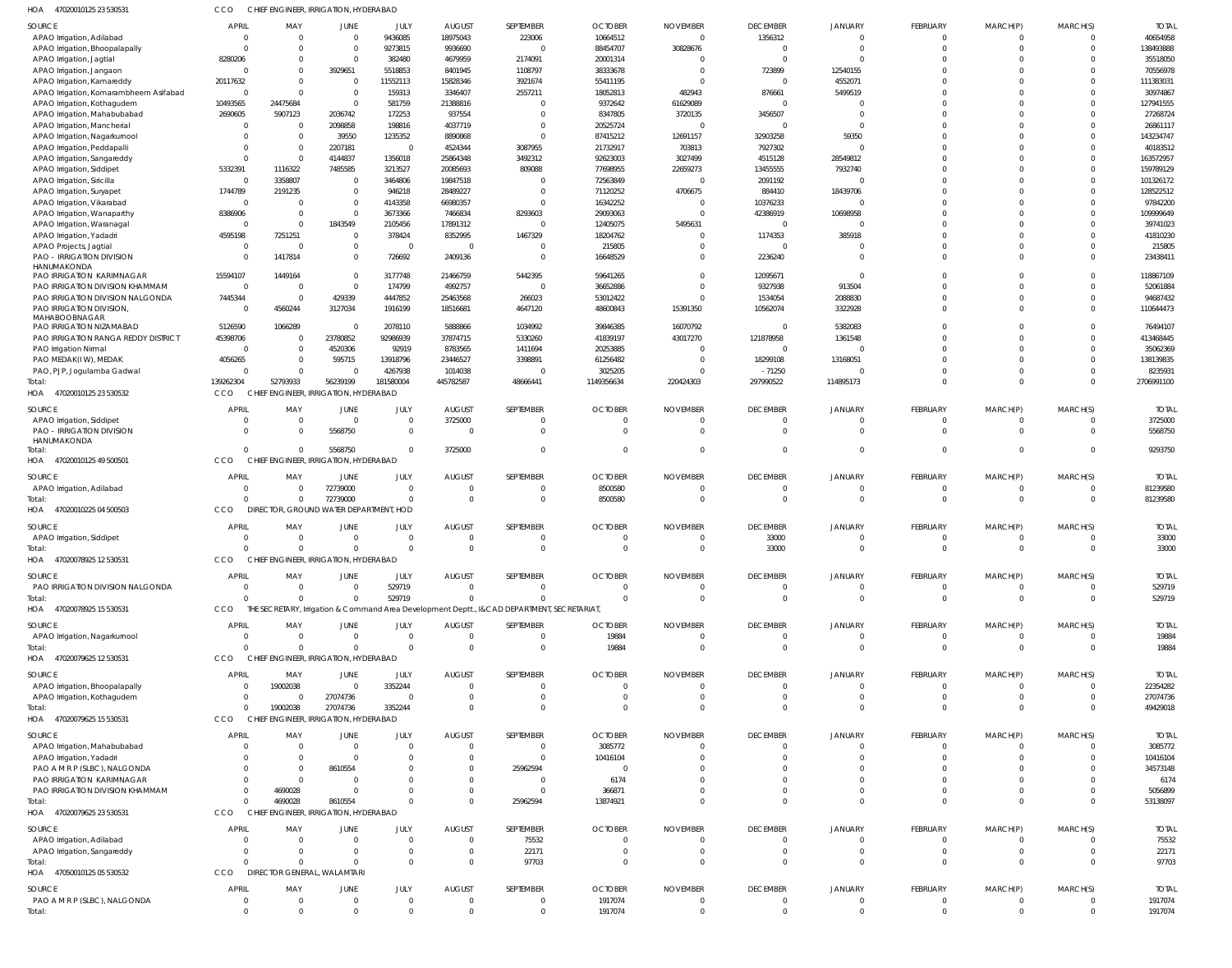50540333725 20 530531 HOA 50540333725 30 530532 50540478912 05 530531 50540479612 05 530531 50540480003 26 530531 50540480003 29 530531 50540480003 30 530531 HOA 50540480007 15 530531 HOA 50540480012 05 530531 HOA HOA HOA HOA HOA HOA APRIL THE ENGINEER-IN-CHIEF, (State Roads) OFFICE OF THE ENGINEER-IN-CHIEF (R&B) V FLOOR, ERRUMMANZIL THE ENGINEER-IN-CHIEF, CRF OFFICE OF THE ENGINEER-IN-CHIEF (R&B), IV FLOOR, ERRAM MANZIL, THE ENGINEER-IN-CHIEF, CRF OFFICE OF THE ENGINEER-IN-CHIEF (R&B), IV FLOOR, ERRAM MANZIL THE ENGINEER-IN-CHIEF, CRF OFFICE OF THE ENGINEER-IN-CHIEF (R&B), IV FLOOR, ERRAM MANZIL, THE CHIEF ENGINEER (R&B), EAP, RDC OFFICE OF THE ENGINEER-IN-CHIEF (R&B), II FLOOR, ERRUMMANZIL THE CHIEF ENGINEER,RURAL ROADS, OFFICE OF THE ENGINEER-IN-CHIEF(R&B), II FLOOR, ERRUM MANZIL, THE CHIEF ENGINEER (R&B), EAP, RDC OFFICE OF THE ENGINEER-IN-CHIEF (R&B), II FLOOR, ERRUMMANZIL THE CHIEF ENGINEER RURAL ROADS, OFFICE OF THE ENGINEER-IN-CHIEF(R&B), ILELOOR, ERRUM MANZIL, THE ENGINEER-IN-CHIEF, CRF OFFICE OF THE ENGINEER-IN-CHIEF (R&B), IV FLOOR, ERRAM MANZIL CCO **CCO CCO CCO CCO** CCO CCO CCO. CCO 8245810 0  $\Omega$ 0 12219107 0  $\Omega$ 0 42954287 0 0 0 117384131 15058675 0 0 0 1423128 0  $\Omega$  $\Omega$ 0 67165893 0  $\Omega$ 0  $\Omega$  $\Omega$  $\Omega$  $\Omega$ 0 6158860 0  $\Omega$ 1007573 0 0 389433 0 18959294 1540905 0 0 0  $\theta$ 4313379 0 0 15248533 24009678 0 0 0 16138885 40819096 9448545 2498790 1077834 55341196 8711434 83515 0 3078190 0  $\Omega$  $\Omega$ 14794800 2489467 0 0 0 21261304 0 0  $\Omega$ 7840884 0 0 0 0 375375 0 0 0 0  $\Omega$ 0 0 0 5209503 0  $\Omega$  $\Omega$ 0  $\Omega$ 0 0 0 0 0 0 0 0 0 0 0 0 0 0 0 0 0 0 0 0 0 0 53378285 9837978 2498790 175305476 183983781 8711434 83515 1007573 90440672 APAO Irrigation, Jagtial PAO A M R P (SLBC), NALGONDA PAO, PJP, Jogulamba Gadwal APAO Roads & Buildings (R&B), Mahabubabad APAO Roads & Buildings (R&B), Siricilla PAO (R&B) NALGONDA PAO (R&B) MAHABOOBNAGAR APAO (R&B) TEKULAPALLY APAO (R&B) TEKULAPALLY APAO Roads & Buildings (R&B), Adilabad APAO Roads & Buildings (R&B), Bhoopalapally APAO Roads & Buildings (R&B), Komarambheem Asifabad APAO Roads & Buildings (R&B), Kothagudem APAO Roads & Buildings (R&B), Wanaparthy APAO Roads & Buildings (R&B), Jagtial APAO (R&B) HYDERABAD APAO (R&B) POCHAMPAD (NIZAMABAD) APAO (R&B) RANGAREDDY (HYD) APAO (R&B) TEKULAPALLY APAO Roads & Buildings (R&B), Kamareddy APAO Roads & Buildings (R&B), Kothagudem APAO Roads & Buildings (R&B), Mahabubabad APAO Roads & Buildings (R&B), Siddipet APAO Roads & Buildings (R&B), Yadadri PAO (R&B) (NIRMAL) PAO (R&B) NALGONDA APAO (R&B) MEDAK (HYD) APAO (R&B) POCHAMPAD (NIZAMABAD) APAO (R&B) RANGAREDDY (HYD) APAO (R&B) TEKULAPALLY APAO National Highways (NH), Karimnagar APAO National Highways (NH), Nagarkurnool APAO Roads & Buildings (R&B), Adilabad APAO Roads & Buildings (R&B), Jagtial APAO Roads & Buildings (R&B), Jangaon APAO Roads & Buildings (R&B), Kamareddy APAO Roads & Buildings (R&B), Komarambheem Asifabad APAO Roads & Buildings (R&B), Kothagudem APAO Roads & Buildings (R&B), Mahabubabad APAO Roads & Buildings (R&B), Medchal Malkajigiri APAO Roads & Buildings (R&B), Nagarkurnool APAO Roads & Buildings (R&B), Peddapalli SOURCE SOURCE SOURCE SOURCE SOURCE SOURCE SOURCE SOURCE SOURCE SOURCE 0 0 8245810 0 0 0 0 0 0 12219107 0  $\mathfrak{g}$ 0 0 0 0 36912222 0 4711701 0  $\Omega$ 1330364 0  $\Omega$ 0  $\Omega$ 0 0 0  $\,$  0  $\,$ 0  $\Omega$ 0 0 0  $\Omega$  $\mathbf 0$ 39543986 0  $\overline{0}$ 0  $\Omega$ APRIL APRIL APRIL **APRIL** APRIL APRIL APRIL **APRIL** APRIL  $\Omega$ 0  $\Omega$  $\,$  0  $\,$ 0 0 0 117384131 0 0 15058675 0 0 0 0 0 0 0 0 0 0  $\Omega$ 1423128 0  $\Omega$ 0 26860320 0 0 31951374 0 0 0 0 0 0 0  $\Omega$  $\theta$  $\Omega$  $\theta$  $\theta$ MAY MAY MAY MAY MAY MAY MAY MAY MAY MAY  $\Omega$ 0  $\Omega$ 0  $\Omega$ 0 0 0 37473847 9607399 0  $\Omega$ 20084647 0 0 0 0  $\Omega$ 0  $\Omega$ 0 0 0  $\Omega$  $\mathbf 0$  $\Omega$  $\Omega$  $\mathbf 0$ 0 19546170  $\Omega$  $\Omega$ 0 0 0  $\Omega$ 0  $\theta$  $\overline{0}$  $\Omega$  $\theta$  $\theta$ JUNE JUNE JUNE JUNE JUNE JUNE JUNE JUNE JUNE JUNE  $\Omega$ 0  $\Omega$ 0 0 0 0 0 6059860 0 99000 0 0 0 0 1007573 0 0 0 0 0 0 0 0 0  $\Omega$  $\Omega$ 0 0 4957737 0 0  $\Omega$  $\Omega$ 22145758 0 0  $\Omega$  $\Omega$  $\sqrt{2}$  $\theta$ JULY JULY JULY JULY JULY JULY JULY JULY JULY JULY 0 0  $\Omega$ 0 0 389433 0 18959294 1540905 0 0  $\Omega$ 0 0 0 0 0  $\Omega$ 0 0 0 0 0  $\Omega$ 0 0 0 186882 0 10268334 0 14588762 0 0 0 271313 0  $\overline{0}$ 2363495 68560051  $\theta$ 995158 AUGUST AUGUST AUGUST AUGUST AUGUST AUGUST AUGUST AUGUST AUGUST AUGUST 12600 0 4300779 0 0 0 0 15248533  $\Omega$ 0 24009678 0 0  $\sqrt{2}$ 0 0 0 0 0 2675535 0 0 0 0 13463350 0 0 18660977 116434497 0 36454999 34545982 0  $\Omega$ 81398028 69949229 24532367 68471218 18920127 19524179 15108457 0 SEPTEMBER SEPTEMBER SEPTEMBER SEPTEMBER SEPTEMBER SEPTEMBER SEPTEMBER SEPTEMBER SEPTEMBER SEPTEMBER  $\Omega$ 13521302 27297794 324027 9124518 0 2498790 1077834 43276470 7149302 0 4915424 0 8711434 83515 0 0 0 0 0 189812  $\Omega$ 0 2788750 99628 0 0 29017336 0 468412 42096781 0 2487911 0 0  $\Omega$ 19491032  $\Omega$ 0 10147670 98221897 **OCTOBER** OCTOBER OCTOBER OCTOBER **OCTOBER** OCTOBER OCTOBER OCTOBER OCTOBER OCTOBER  $\Omega$ 0  $\Omega$ 0  $\Omega$ 0  $\Omega$ 14794800 0  $\Omega$ 2489467  $\Omega$ 0  $\Omega$  $\Omega$  $\Omega$ 0 6221378 0  $\Omega$ 0 0 0 200592 14131009 708325  $\Omega$ 39393320  $\Omega$ 4238959 20717766  $\Omega$ 0 45485864 0  $\Omega$ 0 19165625 0  $\Omega$  $\theta$  $\theta$ NOVEMBER NOVEMBER NOVEMBER NOVEMBER NOVEMBER NOVEMBER NOVEMBER NOVEMBER NOVEMBER NOVEMBER  $\Omega$ 0  $\Omega$ 0 0 0  $\Omega$ 7840884 0 0 0 0 0 0 0 0 0 0 0  $\Omega$ 0 0 0 375375 0  $\Omega$  $\Omega$ 0 0 970992 0 0 0 0 0 0 0  $\Omega$ 0  $\sqrt{2}$  $\theta$  $\Omega$ DECEMBER DECEMBER DECEMBER DECEMBER **DECEMBER** DECEMBER DECEMBER DECEMBER DECEMBER DECEMBER 0 0  $\Omega$ 0 0  $\mathbf 0$ 0 0  $\mathbf 0$ 0 0  $\mathfrak{g}$ 0 0 0 0 0 0 3415377 372938 0 0 0 1421188 0 0  $\overline{0}$ 1015812 0 0  $\Omega$  $\Omega$ 0  $\theta$ 0  $\Omega$ 0  $\sqrt{2}$  $\overline{0}$  $\sqrt{2}$  $\Omega$  $\theta$ JANUARY JANUARY JANUARY JANUARY JANUARY JANUARY JANUARY JANUARY JANUARY JANUARY 0 0  $\Omega$ 0  $\Omega$ 0 0  $\Omega$ 0 0 0 0 0 0 0  $\Omega$ 0  $\Omega$ 0 0 0 0 0 0 0  $\Omega$ 0 0 0 0 0  $\Omega$  $\Omega$  $\Omega$ 0  $\Omega$ 0  $\Omega$  $\Omega$  $\sqrt{2}$  $\Omega$  $\Omega$ FEBRUARY FEBRUARY FEBRUARY FEBRUARY FEBRUARY FEBRUARY FEBRUARY FEBRUARY FEBRUARY FEBRUARY  $\Omega$ 0  $\Omega$ 0  $\Omega$ 0 0 0 0 0 0 0 0 0 0 0 0  $\Omega$ 0 0 0 0 0 0 0 0 0 0 0 0  $\Omega$  $\Omega$  $\Omega$  $\Omega$ 0  $\Omega$ 0  $\Omega$  $\Omega$  $\sqrt{2}$  $\Omega$  $\Omega$ MARCH(P) MARCH(P) MARCH(P) MARCH(P) MARCH(P) MARCH(P) MARCH(P) MARCH(P) MARCH(P) MARCH(P)  $\Omega$ 0  $\Omega$ 0 0 0 0  $\Omega$ 0 0 0 0 0  $\Omega$  $\Omega$ 0 0 0 0  $\Omega$ 0  $\Omega$ 0  $\Omega$ 0  $\Omega$ 0 0 0 0 0 0 0  $\Omega$ 0  $\Omega$ 0  $\Omega$ 0  $\Omega$  $\theta$  $\Omega$ MARCH(S) MARCH(S) MARCH(S) MARCH(S) MARCH(S) MARCH(S) MARCH(S) MARCH(S) MARCH(S) MARCH(S) 12600 13521302 39844383 324027 9124518 389433 2498790 175305476 88351082 28975808 41656820 4915424 20084647 8711434 83515 1007573 36912222 6221378 8127078 3048473 189812 1330364 1423128 4785905 27693987 708325 26860320 88274327 116434497 72401978 99269546 49134744 2487911 45485864 103543786 70220542 44023399 127180829 21283622 98231900 113330354 995158 TOTAL TOTAL TOTAL TOTAL TOTAL TOTAL TOTAL TOTAL TOTAL TOTAL Total: Total: Total: Total: Total: Total: Total: Total: Total:

0

47110110325 05 530531 HOA

ENGINEER-IN-CHIEF, IRRIGATION (GENERAL), HYDERABAD

0

CCO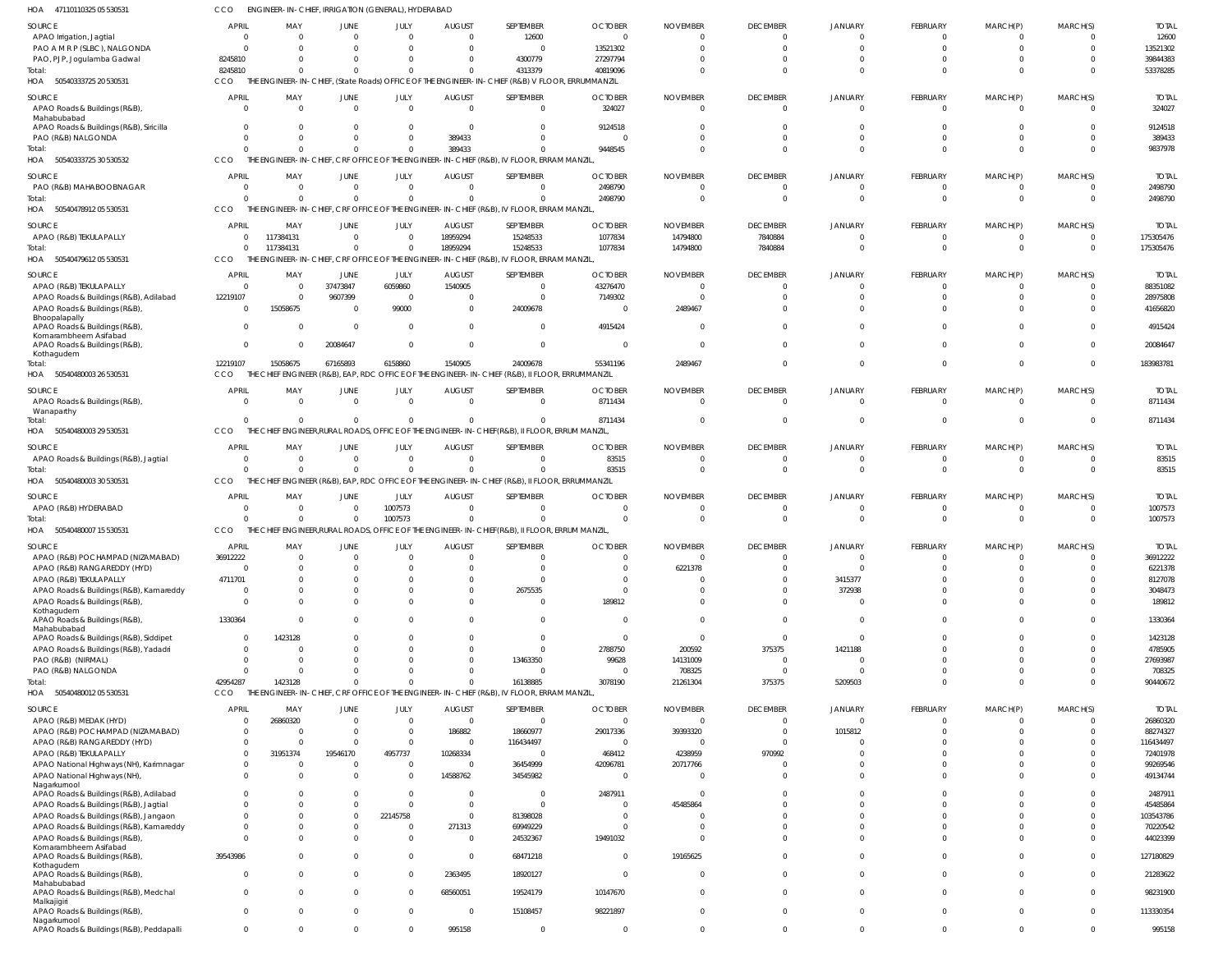50540480012 05 530531 HOA CCO THE ENGINEER-IN-CHIEF, CRF OFFICE OF THE ENGINEER-IN-CHIEF (R&B), IV FLOOR, ERRAM MANZIL,

| <b>SOURCE</b>                                                                     | APRIL                            | MAY                  | JUNE                 | JULY                 | <b>AUGUST</b>             | SEPTEMBER                                                                                                   | <b>OCTOBER</b>            | <b>NOVEMBER</b>        | <b>DECEMBER</b>             | <b>JANUARY</b>      | FEBRUARY                | MARCH(P)             | MARCH(S)             | <b>TOTAL</b>          |
|-----------------------------------------------------------------------------------|----------------------------------|----------------------|----------------------|----------------------|---------------------------|-------------------------------------------------------------------------------------------------------------|---------------------------|------------------------|-----------------------------|---------------------|-------------------------|----------------------|----------------------|-----------------------|
| APAO Roads & Buildings (R&B),                                                     | $\Omega$                         | 35518776             | 55197576             | $\Omega$             | $\Omega$                  | 22493576                                                                                                    | $\Omega$                  | $\Omega$               | $\Omega$                    | $\Omega$            | $\overline{0}$          | $\overline{0}$       | $\overline{0}$       | 113209928             |
| Sangareddy                                                                        |                                  |                      |                      |                      |                           |                                                                                                             |                           |                        |                             |                     |                         |                      |                      |                       |
| APAO Roads & Buildings (R&B), Siddipet                                            | $\Omega$                         | 12284408             |                      | $\Omega$             | - 0                       | $\Omega$                                                                                                    | 3098467                   |                        | $\Omega$                    |                     | $\Omega$                | $\Omega$             | $\Omega$             | 15382875              |
| APAO Roads & Buildings (R&B), Siricilla                                           | $\Omega$                         | $\Omega$             |                      | $\Omega$             | $\Omega$                  | 44563061                                                                                                    |                           | 33527228               | $\Omega$                    |                     | $\Omega$                | $\Omega$             |                      | 78090289              |
| APAO Roads & Buildings (R&B), Vikarabad<br>APAO Roads & Buildings (R&B)           | $\mathbf 0$<br>$\Omega$          | $\Omega$<br>$\Omega$ |                      | $\Omega$<br>$\Omega$ | 826542<br>$\Omega$        | 48162167<br>22636666                                                                                        |                           | 16312486               | 21935543                    |                     | $\Omega$<br>$\Omega$    | $\Omega$<br>$\Omega$ | $\Omega$<br>$\Omega$ | 87236738<br>22636666  |
| Wanaparthy                                                                        |                                  |                      |                      |                      |                           |                                                                                                             |                           |                        |                             |                     |                         |                      |                      |                       |
| APAO Roads & Buildings (R&B), Waranagal                                           | $\Omega$                         | 32277817             | $\Omega$             | $\Omega$             | $\Omega$                  | $\Omega$                                                                                                    |                           |                        |                             |                     | $\Omega$                | $\Omega$             | $\Omega$             | 32277817              |
| APAO Roads & Buildings (R&B), Yadadri                                             | $\Omega$                         | $\Omega$             | 26113161             | 36352200             |                           | 25989234                                                                                                    |                           |                        |                             |                     | $\Omega$                | $\Omega$             |                      | 88454595              |
| APAO, (NH) NIZAMABAD                                                              | $\Omega$                         | $\Omega$             | $\Omega$             | $\Omega$             |                           | $\Omega$                                                                                                    | 192017332                 |                        |                             |                     | $\Omega$                | $\Omega$             | $\Omega$             | 192017332             |
| PAO (R&B) (NIRMAL)                                                                | $\Omega$                         | $\Omega$             |                      |                      | 25302862                  | 25199823                                                                                                    | 2488262                   |                        |                             |                     | $\Omega$                | $\Omega$             |                      | 52990947              |
| PAO (R&B) LMD                                                                     | $\Omega$<br>$\Omega$             | $\Omega$<br>$\Omega$ | $\Omega$             | 58164361             | $\Omega$                  | $\Omega$<br>$\Omega$                                                                                        |                           |                        |                             |                     | $\Omega$<br>$\Omega$    | $\Omega$             |                      | 58164361<br>34527220  |
| PAO (R&B) MAHABOOBNAGAR<br>PAO (R&B) NALGONDA                                     | $\Omega$                         | 51351642             |                      | 15856388             |                           | 96236647                                                                                                    | 10616182<br>19850634      | 23911038<br>24299134   |                             |                     | $\Omega$                | $\Omega$             |                      | 207594445             |
| PAO, NH(PROJ) RANGAREDDY                                                          | $\Omega$                         | $\Omega$             |                      | 2320                 | 148800                    | $\Omega$                                                                                                    | 134721                    | 31033                  |                             | $\Omega$            | $\Omega$                | $\Omega$             |                      | 316874                |
| Total:                                                                            | 39543986                         | 190244337            | 100856907            | 137478764            | 123512199                 | 789281234                                                                                                   | 430136637                 | 227082453              | 22906535                    | 1015812             | $\Omega$                | $\Omega$             | $\Omega$             | 2062058864            |
| HOA 50540480025 07 530531                                                         | CCO                              |                      |                      |                      |                           | THE ENGINEER-IN-CHIEF, (State Roads) OFFICE OF THE ENGINEER-IN-CHIEF (R&B) V FLOOR, ERRUMMANZIL             |                           |                        |                             |                     |                         |                      |                      |                       |
|                                                                                   |                                  |                      |                      |                      |                           |                                                                                                             |                           |                        |                             |                     |                         |                      |                      | <b>TOTAL</b>          |
| SOURCE<br>APAO (R&B) MEDAK (HYD)                                                  | APRIL<br>$\Omega$                | MAY<br>$\Omega$      | JUNE<br>$\Omega$     | JULY<br>$\Omega$     | <b>AUGUST</b><br>$\Omega$ | SEPTEMBER<br>$\overline{0}$                                                                                 | <b>OCTOBER</b><br>7169346 | <b>NOVEMBER</b><br>- 0 | <b>DECEMBER</b><br>$\Omega$ | JANUARY<br>36740035 | FEBRUARY<br>$\Omega$    | MARCH(P)<br>$\Omega$ | MARCH(S)<br>$\Omega$ | 43909381              |
| APAO (R&B) POCHAMPAD (NIZAMABAD)                                                  | 5214110                          | - 0                  | $\Omega$             | 82949                | 15994784                  | $\Omega$                                                                                                    | 66000                     | 10042641               | 11165745                    | 19405747            | $\Omega$                | $\Omega$             | $\Omega$             | 61971976              |
| APAO (R&B) RANGAREDDY (HYD)                                                       | $\Omega$                         | $\Omega$             | $\Omega$             | $\Omega$             | 8865978                   | $\Omega$                                                                                                    | 15268064                  | 42229840               | 85180616                    |                     | $\Omega$                | $\Omega$             | $\Omega$             | 151544498             |
| APAO (R&B) TEKULAPALLY                                                            | $\Omega$                         | 73110215             | 25298618             | 7415281              | 16264182                  | 61106786                                                                                                    | 10990238                  | 5768247                | 23888374                    | 20874329            | $\Omega$                | $\Omega$             | $\Omega$             | 244716270             |
| APAO Roads & Buildings (R&B)                                                      | $\Omega$                         | 10554692             | $\Omega$             | 5866908              | $\Omega$                  | 8724137                                                                                                     | 205753                    |                        | $\overline{0}$              |                     | $\Omega$                | $\Omega$             | $\Omega$             | 25351490              |
| Bhoopalapally                                                                     |                                  |                      |                      |                      |                           |                                                                                                             |                           |                        |                             |                     |                         |                      |                      |                       |
| APAO Roads & Buildings (R&B), Jagtial<br>APAO Roads & Buildings (R&B), Jangaon    | $\overline{0}$<br>$\overline{0}$ | 28267946<br>$\Omega$ | $\Omega$<br>$\Omega$ | 381150<br>$\Omega$   | 5843571<br>$\Omega$       | $\Omega$<br>$\Omega$                                                                                        | 4331236<br>18319957       | 31539517               | 5276556<br>61781197         |                     | $\Omega$<br>$\Omega$    | $\Omega$<br>$\Omega$ | $\Omega$<br>$\Omega$ | 75639976<br>80101154  |
| APAO Roads & Buildings (R&B), Jogulamba                                           | $\Omega$                         | $\Omega$             | $\Omega$             | $\Omega$             | 5749372                   | $\Omega$                                                                                                    | - 0                       |                        | $\overline{0}$              | 13471949            | $\Omega$                | $\Omega$             | $\Omega$             | 19221321              |
| Gadwal                                                                            |                                  |                      |                      |                      |                           |                                                                                                             |                           |                        |                             |                     |                         |                      |                      |                       |
| APAO Roads & Buildings (R&B), Kamareddy                                           | $\Omega$                         | 1532591              | 9395996              | 40003725             | 1386830                   | 63415712                                                                                                    | 4863053                   | 83912457               | 38805726                    | 27396600            | $\Omega$                | $\Omega$             | $\Omega$             | 270712690             |
| APAO Roads & Buildings (R&B),                                                     | $\Omega$                         | $\Omega$             | $\Omega$             | $\Omega$             | - 0                       | $\Omega$                                                                                                    | - 0                       |                        | $\overline{0}$              | 20211698            | $\Omega$                | $\Omega$             | $\Omega$             | 20211698              |
| Komarambheem Asifabad<br>APAO Roads & Buildings (R&B),                            | $\Omega$                         | 10880855             | 79539089             | 32309566             | $\Omega$                  | $\Omega$                                                                                                    | 2973200                   | 38402617               | 14622500                    | 26356979            | $\Omega$                | $\Omega$             | $\Omega$             | 205084806             |
| Kothagudem                                                                        |                                  |                      |                      |                      |                           |                                                                                                             |                           |                        |                             |                     |                         |                      |                      |                       |
| APAO Roads & Buildings (R&B),                                                     | 1024128                          | $\Omega$             |                      | 9830840              | $\Omega$                  | $\overline{0}$                                                                                              | 3328607                   | 15890575               | $\Omega$                    | $\Omega$            | $\Omega$                | $\mathbf 0$          | $\Omega$             | 30074150              |
| Mahabubabad<br>APAO Roads & Buildings (R&B), Mancherial                           | $\overline{0}$                   | $\Omega$             | $\Omega$             |                      | - 0                       | 13118663                                                                                                    | 66000                     |                        | 6629118                     |                     | $\Omega$                | $\Omega$             | $\Omega$             | 19813781              |
| APAO Roads & Buildings (R&B), Medchal                                             | $\overline{0}$                   | $\Omega$             | $\Omega$             | $\Omega$             | $\Omega$                  | $\overline{0}$                                                                                              | - 0                       | $\Omega$               | 49350231                    | $\Omega$            | $\Omega$                | $\mathbf 0$          | $\Omega$             | 49350231              |
| Malkajigiri                                                                       |                                  |                      |                      |                      |                           |                                                                                                             |                           |                        |                             |                     |                         |                      |                      |                       |
| APAO Roads & Buildings (R&B),                                                     | $\Omega$                         | $\Omega$             | $\Omega$             | $\Omega$             | - 0                       | $^{\circ}$                                                                                                  | 9183422                   | 48601034               | $\Omega$                    | 13567233            | $\Omega$                | $\Omega$             | $\mathbf{0}$         | 71351689              |
| Nagarkurnool<br>APAO Roads & Buildings (R&B), Peddapalli                          | $\overline{0}$                   | 0                    |                      | 0                    | - 0                       | $\overline{0}$                                                                                              | 51970474                  | - 0                    | $\Omega$                    |                     | $^{\circ}$              | $^{\circ}$           | $\mathbf 0$          | 51970474              |
| APAO Roads & Buildings (R&B)                                                      | $\Omega$                         | $\Omega$             |                      | $\Omega$             | 4194280                   | $\Omega$                                                                                                    | - 0                       | 17626123               | $-17626123$                 | $\Omega$            | $\Omega$                | $\Omega$             | $\Omega$             | 4194280               |
| Sangareddy                                                                        |                                  |                      |                      |                      |                           |                                                                                                             |                           |                        |                             |                     |                         |                      |                      |                       |
| APAO Roads & Buildings (R&B), Siddipet                                            | 15133940                         | $\Omega$             |                      | $\Omega$             | 468704                    | $\overline{0}$                                                                                              | 8241676                   | 17405756               | 38337015                    | 3864945             | $\Omega$                | $\Omega$             | $\Omega$             | 83452036              |
| APAO Roads & Buildings (R&B), Siricilla                                           | $\Omega$                         | $\Omega$             |                      | $\Omega$             | 22435547                  | $\Omega$                                                                                                    | 1672210                   | 7682899                | $\Omega$                    |                     | $\Omega$                | $\Omega$             | $\Omega$             | 31790656              |
| APAO Roads & Buildings (R&B), Suryapet<br>APAO Roads & Buildings (R&B), Vikarabad | $\Omega$<br>$\overline{0}$       | $\Omega$<br>$\Omega$ |                      | 87795<br>$\Omega$    | 1752933<br>5370155        | 39973836<br>$\Omega$                                                                                        | - 0<br>21671203           | 25065201               |                             | 62777464            | $\Omega$<br>$\Omega$    | $\Omega$<br>$\Omega$ | $\Omega$<br>$\Omega$ | 104592028<br>52106559 |
| APAO Roads & Buildings (R&B),                                                     | $\Omega$                         | 4753405              | $\Omega$             | $\Omega$             | - 0                       | $\overline{0}$                                                                                              | 739839                    |                        |                             |                     | $\Omega$                | $\Omega$             | $\Omega$             | 5493244               |
| Wanaparthy                                                                        |                                  |                      |                      |                      |                           |                                                                                                             |                           |                        |                             |                     |                         |                      |                      |                       |
| APAO Roads & Buildings (R&B), Waranagal                                           | 33390277                         |                      | 12241608             | $\Omega$             | 13383338                  | $\Omega$                                                                                                    | 23030366                  | 6478008                |                             |                     | $\Omega$                | $\Omega$             | $\Omega$             | 88523597              |
| APAO Roads & Buildings (R&B), Yadadri                                             | 265536450                        | $\Omega$             | 12445673             | $\mathbf{0}$         | $\Omega$                  | 127496920                                                                                                   | 130746697                 |                        | 139749942                   | 36773430            | $\Omega$                | $\Omega$             | $\Omega$             | 712749112             |
| PAO (R&B) (NIRMAL)                                                                | $\Omega$                         | $\Omega$             |                      | 99000                | 885213                    | $\Omega$                                                                                                    | 442758                    | $\Omega$               | $\Omega$                    |                     | $\Omega$                | $\Omega$             | $\overline{0}$       | 1426971               |
| PAO (R&B), HANUMAKONDA                                                            | $\Omega$                         | $\Omega$<br>$\Omega$ |                      | $\Omega$             | 15728099<br>- 0           | 66000<br>$\overline{0}$                                                                                     | 495000                    |                        |                             | 7155573             | $\mathbf 0$<br>$\Omega$ | $\Omega$<br>$\Omega$ |                      | 23444672              |
| PAO (R&B) LMD<br>PAO (R&B) MAHABOOBNAGAR                                          | 30465197<br>1724060              | $\Omega$             |                      | 17213768<br>$\Omega$ | 586096                    | 26785712                                                                                                    | 41424588<br>1054744       |                        |                             | 6843575             | $\Omega$                | $\Omega$             |                      | 95947128<br>30150612  |
| PAO (R&B) NALGONDA                                                                | $\mathbf 0$                      | $\Omega$             |                      | 10558361             | 7966194                   | $\Omega$                                                                                                    | 8787787                   |                        | 15432324                    |                     | $\Omega$                | $\Omega$             | $\Omega$             | 42744666              |
| Total:                                                                            | 352488162                        | 129099704            | 138920984            | 123849343            | 126875276                 | 340687766                                                                                                   | 367042218                 | 350644915              | 472593221                   | 295439557           | $\mathbf 0$             | $\mathbf 0$          | $\Omega$             | 2697641146            |
| HOA 50540480025 07 530532                                                         | CCO                              |                      |                      |                      |                           | THE ENGINEER-IN-CHIEF, (State Roads) OFFICE OF THE ENGINEER-IN-CHIEF (R&B) V FLOOR, ERRUMMANZIL             |                           |                        |                             |                     |                         |                      |                      |                       |
| SOURCE                                                                            | <b>APRIL</b>                     | MAY                  | JUNE                 | JULY                 | <b>AUGUST</b>             | SEPTEMBER                                                                                                   | <b>OCTOBER</b>            | <b>NOVEMBER</b>        | <b>DECEMBER</b>             | JANUARY             | FEBRUARY                | MARCH(P)             | MARCH(S)             | <b>TOTAL</b>          |
| APAO (R&B) RANGAREDDY (HYD)                                                       | 0                                | 0                    |                      | $\overline{0}$       | - 0                       | $\overline{0}$                                                                                              | 1148084                   |                        | 0                           |                     | $\mathbf{0}$            | 0                    | 0                    | 1148084               |
| APAO Roads & Buildings (R&B), Jogulamba                                           | $\Omega$                         | $\Omega$             | $\Omega$             | $\Omega$             | $\Omega$                  | $\overline{0}$                                                                                              | 1331237                   |                        | $\Omega$                    | $\Omega$            | $\mathbf 0$             | $\mathbf 0$          | $\Omega$             | 1331237               |
| Gadwal                                                                            |                                  |                      |                      |                      |                           |                                                                                                             |                           |                        |                             |                     |                         |                      |                      |                       |
| APAO Roads & Buildings (R&B), Yadadri                                             | 70000000                         | $\Omega$             | 200000000            | 262296               | 11429631                  | 1858152                                                                                                     | 2708237                   |                        | $\mathbf{0}$                | 100000000           | $\mathbf 0$             | $\mathbf{0}$         | $\Omega$             | 386258316             |
| PAO (R&B) MAHABOOBNAGAR                                                           | $\overline{0}$                   | $\Omega$             | $\Omega$             | $\overline{0}$       | $\Omega$                  | $\overline{0}$                                                                                              | 5917485                   |                        | $\Omega$                    | 181073135           | $\mathbf 0$             | $\mathbf 0$          | $\Omega$             | 186990620             |
| Total:                                                                            | 70000000                         | $\Omega$             | 200000000            | 262296               | 11429631                  | 1858152<br>THE ENGINEER-IN-CHIEF, (State Roads) OFFICE OF THE ENGINEER-IN-CHIEF (R&B) V FLOOR, ERRUMMANZIL  | 11105043                  |                        | $\Omega$                    | 281073135           | $\mathbf 0$             | $\Omega$             | $\Omega$             | 575728257             |
| HOA 50540480025 08 530531                                                         | CCO                              |                      |                      |                      |                           |                                                                                                             |                           |                        |                             |                     |                         |                      |                      |                       |
| SOURCE                                                                            | <b>APRIL</b>                     | MAY                  | JUNE                 | JULY                 | <b>AUGUST</b>             | SEPTEMBER                                                                                                   | <b>OCTOBER</b>            | <b>NOVEMBER</b>        | <b>DECEMBER</b>             | JANUARY             | FEBRUARY                | MARCH(P)             | MARCH(S)             | <b>TOTAL</b>          |
| APAO Roads & Buildings (R&B), Adilabad                                            | 0                                | $\Omega$             | $\Omega$             | $\overline{0}$       | - 0                       | $\overline{0}$                                                                                              | 1985338                   |                        | $\Omega$                    | 0                   | $^{\circ}$              | $\mathbf{0}$         | $\overline{0}$       | 1985338               |
| PAO (R&B) (NIRMAL)                                                                | $\overline{0}$                   | $\Omega$             | $\Omega$             | $\Omega$             | - 0                       | $\overline{0}$                                                                                              | 132000                    |                        | $\Omega$                    |                     | $\mathbf 0$             | $\mathbf{0}$         | $\overline{0}$       | 132000                |
| Total:<br>HOA 50540480025 33 530531                                               | $\Omega$<br>CCO                  | $\Omega$             | $\Omega$             | $\Omega$             |                           | $\Omega$<br>THE ENGINEER-IN-CHIEF, (State Roads) OFFICE OF THE ENGINEER-IN-CHIEF (R&B) V FLOOR, ERRUMMANZIL | 2117338                   |                        | $\Omega$                    | $\Omega$            | $\mathbf 0$             | $\mathbf 0$          | $\Omega$             | 2117338               |
|                                                                                   |                                  |                      |                      |                      |                           |                                                                                                             |                           |                        |                             |                     |                         |                      |                      |                       |
| SOURCE                                                                            | <b>APRIL</b>                     | MAY                  | JUNE                 | JULY                 | <b>AUGUST</b>             | SEPTEMBER                                                                                                   | <b>OCTOBER</b>            | <b>NOVEMBER</b>        | <b>DECEMBER</b>             | JANUARY             | FEBRUARY                | MARCH(P)             | MARCH(S)             | <b>TOTAL</b>          |
| APAO (R&B) HYDERABAD                                                              | 0                                | 0                    | $\Omega$             | $\overline{0}$       | 4280167                   | $\overline{0}$                                                                                              | 5949024                   |                        | $\overline{0}$              | $\Omega$            | $\mathbf{0}$            | $\mathbf{0}$         | $\Omega$             | 10229191              |
| APAO (R&B) MEDAK (HYD)                                                            | $\Omega$                         | $\Omega$             |                      | $\Omega$             | 371470                    | $\overline{0}$                                                                                              | 14898808                  |                        |                             |                     | $\Omega$                | $\Omega$             |                      | 15270278              |
| APAO (R&B) POCHAMPAD (NIZAMABAD)<br>APAO (R&B) RANGAREDDY (HYD)                   | $\Omega$<br>$\Omega$             | $\Omega$<br>$\Omega$ |                      | 99000<br>$\Omega$    | - 0                       | 53911102<br>$\Omega$                                                                                        | 297000<br>1422443         |                        | $-51917106$                 | 2310985             | $\Omega$<br>$\Omega$    | $\Omega$<br>$\Omega$ |                      | 4700981<br>1422443    |
| APAO (R&B) TEKULAPALLY                                                            | $\Omega$                         | $\Omega$             | 3656131              | $\Omega$             | $\Omega$                  | $\Omega$                                                                                                    | 9055736                   | 36990973               |                             |                     | $\Omega$                | $\Omega$             |                      | 49702840              |
| APAO Roads & Buildings (R&B), Adilabad                                            | $\mathbf 0$                      | $\Omega$             |                      | $\Omega$             | 1246398                   | $\Omega$                                                                                                    | 6483989                   |                        |                             |                     | $\Omega$                | $\Omega$             |                      | 7730387               |
| APAO Roads & Buildings (R&B), Jogulamba                                           | $\Omega$                         | $\Omega$             |                      | $\Omega$             | 495000                    | $\Omega$                                                                                                    | 19873655                  |                        |                             |                     | $\Omega$                | $\Omega$             |                      | 20368655              |
| Gadwal                                                                            |                                  |                      |                      |                      |                           |                                                                                                             |                           |                        |                             |                     |                         |                      |                      |                       |
| APAO Roads & Buildings (R&B), Kamareddy                                           | $\mathbf 0$                      | 11294596             | $\Omega$             | 10518830             | 3947275                   | 22259534                                                                                                    | 8568129                   |                        | 3820851                     | $\Omega$            | $\mathbf 0$             | $\mathbf 0$          | $\Omega$             | 60409215              |
| APAO Roads & Buildings (R&B),<br>Kothagudem                                       | $\Omega$                         | $\Omega$             |                      | $\Omega$             | $\Omega$                  | $\overline{0}$                                                                                              | - 0                       | 8390913                | 9044611                     | $\Omega$            | $\mathbf 0$             | $\Omega$             | $\Omega$             | 17435524              |
| APAO Roads & Buildings (R&B), Medchal<br>Malkajigiri                              | $\overline{0}$                   | 0                    | $\Omega$             | 0                    | - 0                       | $\overline{0}$                                                                                              | $\Omega$                  |                        | $\mathbf 0$                 | 30066169            | $\mathbf{0}$            | $\mathbf 0$          | $\overline{0}$       | 30066169              |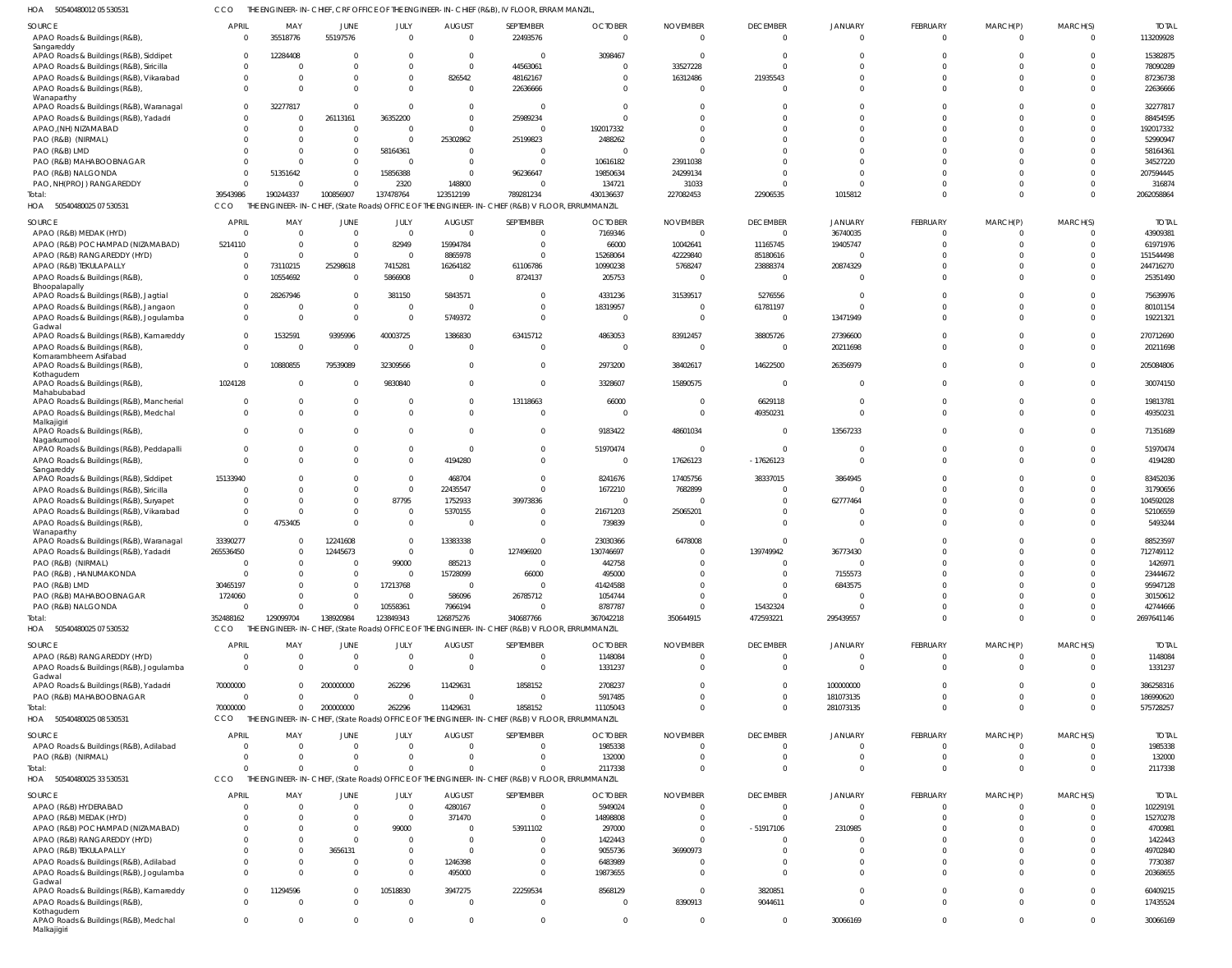50540480025 33 530531 HOA CCO THE ENGINEER-IN-CHIEF, (State Roads) OFFICE OF THE ENGINEER-IN-CHIEF (R&B) V FLOOR, ERRUMMANZIL

| SOURCE                                                                            | <b>APRIL</b>               | MAY             | JUNE                   | JULY                       | <b>AUGUST</b>                   | SEPTEMBER                                                                                                    | <b>OCTOBER</b>             | <b>NOVEMBER</b> | <b>DECEMBER</b>                   | JANUARY                          | FEBRUARY                    | MARCH(P)                | MARCH(S)                   | <b>TOTAL</b>             |
|-----------------------------------------------------------------------------------|----------------------------|-----------------|------------------------|----------------------------|---------------------------------|--------------------------------------------------------------------------------------------------------------|----------------------------|-----------------|-----------------------------------|----------------------------------|-----------------------------|-------------------------|----------------------------|--------------------------|
| APAO Roads & Buildings (R&B),                                                     | 8990544                    | $\Omega$        | $\overline{0}$         | $\overline{0}$             | 1719351                         | $\overline{0}$                                                                                               | 9947126                    |                 | 33768638                          | 6806994                          | $\overline{0}$              | $\mathbf{0}$            | $\overline{0}$             | 61232653                 |
| Nagarkurnool<br>APAO Roads & Buildings (R&B),                                     | $\Omega$                   | - 0             | $\Omega$               | $\overline{0}$             | $\Omega$                        | $\mathbf 0$                                                                                                  | 165000                     |                 | $\overline{0}$                    | $\overline{0}$                   | $\mathbf 0$                 | $\mathbf 0$             | $\Omega$                   | 165000                   |
| Sangareddy<br>APAO Roads & Buildings (R&B), Siddipet                              | 12928789                   | 12193840        | $\Omega$               | $\overline{0}$             | $\mathbf{0}$                    | $\overline{0}$                                                                                               | 4134795                    | 4961060         | $\overline{0}$                    | $\overline{0}$                   | $\Omega$                    | $\Omega$                | $\Omega$                   | 34218484                 |
| APAO Roads & Buildings (R&B), Siricilla                                           | $\Omega$                   |                 | $\Omega$               | $\overline{0}$             | $\Omega$                        | $\overline{0}$                                                                                               | 1070957                    | 42759337        | $\overline{0}$                    | 12596528                         | $\Omega$                    | $\Omega$                | $\Omega$                   | 56426822                 |
| APAO Roads & Buildings (R&B), Vikarabad                                           | -0                         |                 | $\mathbf 0$            | 12379700                   | $\overline{0}$                  | 15913023                                                                                                     | $\overline{\mathbf{0}}$    | 15977836        | 34988953                          | $\overline{0}$                   | $\mathbf 0$                 | $\Omega$                | $\Omega$                   | 79259512                 |
| APAO Roads & Buildings (R&B)<br>Wanaparthy                                        | $\Omega$                   |                 | $\Omega$               | $\overline{0}$             | $\Omega$                        | $\mathbf 0$                                                                                                  | 611032                     |                 | $\overline{0}$                    | $\Omega$                         | $\mathbf 0$                 | $\Omega$                | $\Omega$                   | 611032                   |
| PAO (R&B) (NIRMAL)                                                                | $\Omega$                   |                 | 0                      | $\Omega$                   | 597790                          | $\overline{0}$                                                                                               | $\Omega$                   |                 | $\overline{0}$                    | $\Omega$                         | $\Omega$                    | $\Omega$                | $\Omega$                   | 597790                   |
| PAO (R&B), HANUMAKONDA<br>PAO (R&B) LMD                                           | 23229740<br>$\Omega$       |                 | $\Omega$<br>$\Omega$   | 12482210<br>- 0            | 994978<br>139122                | 35800026<br>0                                                                                                | 726000                     |                 | 29889870<br>0                     | $\Omega$<br>$\Omega$             | $\Omega$<br>$\Omega$        | $\Omega$<br>$\Omega$    | $\Omega$<br>$\Omega$       | 103122824<br>139122      |
| PAO (R&B) MAHABOOBNAGAR                                                           | -0                         |                 |                        | $\overline{0}$             | 198000                          | $\Omega$                                                                                                     |                            |                 | $\overline{0}$                    | 23514421                         | $\Omega$                    | $\Omega$                | $\Omega$                   | 23712421                 |
| PAO (R&B) NALGONDA                                                                | - 0                        |                 | $\Omega$               | $\Omega$                   | $\overline{0}$                  | $\Omega$                                                                                                     | 2622347                    |                 | $\overline{0}$                    | $\overline{0}$                   | $\Omega$                    | $\Omega$                | $\Omega$                   | 2622347                  |
| Total:                                                                            | 45149073                   | 23488436        | 3656131                | 35479740                   | 13989551                        | 127883685                                                                                                    | 85826041                   | 109080119       | 59595817                          | 75295097                         | $\mathbf 0$                 | $\mathbf 0$             | $\Omega$                   | 579443690                |
| HOA<br>50540480025 36 530531                                                      | <b>CCO</b>                 |                 |                        |                            |                                 | CHIEF ENGINEER (R&B), P.P.P, OFFICE OF THE ENGINEER-IN-CHIEF (R&B), V FLOOR, ERRUM MANZIL                    |                            |                 |                                   |                                  |                             |                         |                            |                          |
| SOURCE                                                                            | <b>APRIL</b>               | MAY             | JUNE                   | JULY                       | <b>AUGUST</b>                   | SEPTEMBER                                                                                                    | <b>OCTOBER</b>             | <b>NOVEMBER</b> | <b>DECEMBER</b>                   | JANUARY                          | FEBRUARY                    | MARCH(P)                | MARCH(S)                   | <b>TOTAI</b>             |
| APAO (R&B) HYDERABAD                                                              | 9611100                    | $\Omega$        | $\Omega$               | $\Omega$                   | 2073092                         | $\Omega$                                                                                                     | $\Omega$                   | 16874397        | 0                                 | 26209113                         | -0                          | 0                       | $\Omega$                   | 54767702                 |
| Total:<br>50540480025 36 530532<br>HOA                                            | 9611100<br>CCO             | $\Omega$        | $\Omega$               | $\overline{0}$             | 2073092                         | $\Omega$<br>THE CHIEF ENGINEER (R&B), P.P.P, OFFICE OF THE ENGINEER-IN-CHIEF (R&B), V FLOOR, ERRUM MANZIL    | $\Omega$                   | 16874397        | $\mathbf{0}$                      | 26209113                         | $\overline{0}$              | $\mathbf{0}$            | $\Omega$                   | 54767702                 |
|                                                                                   |                            |                 |                        |                            |                                 |                                                                                                              |                            |                 |                                   |                                  |                             |                         |                            |                          |
| SOURCE                                                                            | <b>APRIL</b>               | MAY<br>- 0      | JUNE<br>$\overline{0}$ | JULY<br>$\overline{0}$     | <b>AUGUST</b><br>$\overline{0}$ | SEPTEMBER<br>$\overline{0}$                                                                                  | <b>OCTOBER</b>             | <b>NOVEMBER</b> | <b>DECEMBER</b><br>$\overline{0}$ | <b>JANUARY</b><br>$\overline{0}$ | FEBRUARY                    | MARCH(P)<br>$^{\circ}$  | MARCH(S)<br>$\overline{0}$ | <b>TOTAL</b>             |
| PAO (R&B) NALGONDA<br>Total:                                                      | - 0<br>$\sqrt{ }$          |                 | $\Omega$               | $\Omega$                   | $\Omega$                        | $\Omega$                                                                                                     | 11382750<br>11382750       |                 | $\overline{0}$                    | $\overline{0}$                   | $\mathbf 0$<br>$\mathbf{0}$ | $\mathbf{0}$            | $\Omega$                   | 11382750<br>11382750     |
| HOA<br>50540480025 39 530531                                                      | CCO                        |                 |                        |                            |                                 | THE CHIEF ENGINEER, RURAL ROADS, OFFICE OF THE ENGINEER-IN-CHIEF (R&B), II FLOOR, ERRUM MANZIL,              |                            |                 |                                   |                                  |                             |                         |                            |                          |
| SOURCE                                                                            | APRIL                      | MAY             | JUNE                   | <b>JULY</b>                | <b>AUGUST</b>                   | SEPTEMBER                                                                                                    | <b>OCTOBER</b>             | <b>NOVEMBER</b> | <b>DECEMBER</b>                   | <b>JANUARY</b>                   | FEBRUARY                    | MARCH(P)                | MARCH(S)                   | <b>TOTAI</b>             |
| APAO (R&B) TEKULAPALLY                                                            | $\overline{0}$             | - 0             | 16429131               | 3639346                    | 26193487                        | 8723967                                                                                                      | 6224412                    |                 | 3473048                           | 0                                | $\Omega$                    | $\Omega$                | $\Omega$                   | 64683391                 |
| APAO Roads & Buildings (R&B), Adilabad                                            | - 0                        | 4224924         | $\Omega$               | - 0                        | 2318434                         | $\mathbf 0$                                                                                                  |                            |                 | 0                                 | 0                                | $^{\circ}$                  | $\Omega$                | $\Omega$                   | 6543358                  |
| APAO Roads & Buildings (R&B)                                                      | $\Omega$                   |                 | $\Omega$               | $\overline{0}$             | 398300000                       | 808300000                                                                                                    |                            |                 | $\Omega$                          | <sup>0</sup>                     | $\Omega$                    | $\Omega$                | $\Omega$                   | 1206600000               |
| Kothagudem<br>APAO Roads & Buildings (R&B), Peddapalli                            | $\Omega$                   |                 | $\Omega$               | $\overline{0}$             | $\overline{0}$                  | $\mathbf 0$                                                                                                  |                            |                 | 90542180                          | 0                                | $\Omega$                    | $\Omega$                |                            | 90542180                 |
| APAO Roads & Buildings (R&B)                                                      | $\Omega$                   | $\cap$          | $\Omega$               | $\Omega$                   | 1205191                         | $\Omega$                                                                                                     | $\Omega$                   |                 | 19300792                          | $\Omega$                         | $\Omega$                    | $\Omega$                | $\Omega$                   | 20505983                 |
| Sangareddy                                                                        |                            |                 |                        |                            |                                 |                                                                                                              |                            |                 |                                   |                                  |                             |                         |                            |                          |
| Total:<br>HOA<br>50540480025 39 530532                                            | $\Omega$<br><b>CCO</b>     | 4224924         | 16429131               | 3639346                    | 428017112                       | 817023967<br>THE CHIEF ENGINEER, RURAL ROADS, OFFICE OF THE ENGINEER-IN-CHIEF (R&B), II FLOOR, ERRUM MANZIL, | 6224412                    |                 | 113316020                         | $\Omega$                         | $\Omega$                    | $\Omega$                | $\Omega$                   | 1388874912               |
|                                                                                   |                            |                 |                        |                            |                                 |                                                                                                              |                            |                 |                                   |                                  |                             |                         |                            |                          |
| SOURCE<br>APAO Roads & Buildings (R&B),                                           | <b>APRIL</b><br>$\Omega$   | MAY<br>$\Omega$ | JUNE<br>$\overline{0}$ | JULY<br>$\overline{0}$     | <b>AUGUST</b><br>$\Omega$       | SEPTEMBER<br>$\overline{0}$                                                                                  | <b>OCTOBER</b><br>$\Omega$ | <b>NOVEMBER</b> | <b>DECEMBER</b><br>6998680        | <b>JANUARY</b><br>$\overline{0}$ | FEBRUARY<br>$\overline{0}$  | MARCH(P)<br>$^{\circ}$  | MARCH(S)<br>$\overline{0}$ | Total<br>6998680         |
| Kothagudem                                                                        |                            |                 |                        |                            |                                 |                                                                                                              |                            |                 |                                   |                                  |                             |                         |                            |                          |
| Total:                                                                            | $\Omega$                   |                 | $\mathbf 0$            | $\overline{0}$             | $\Omega$                        | $\mathbf 0$                                                                                                  |                            |                 | 6998680                           | $\overline{0}$                   | $\mathbf 0$                 | $\overline{0}$          | $\overline{0}$             | 6998680                  |
| HOA<br>50540480025 41 530531                                                      | CCO                        |                 |                        |                            |                                 | THE ENGINEER-IN-CHIEF, (State Roads) OFFICE OF THE ENGINEER-IN-CHIEF (R&B) V FLOOR, ERRUMMANZIL              |                            |                 |                                   |                                  |                             |                         |                            |                          |
| SOURCE                                                                            | <b>APRIL</b>               | MAY             | JUNE                   | JULY                       | <b>AUGUST</b>                   | SEPTEMBER                                                                                                    | <b>OCTOBER</b>             | <b>NOVEMBER</b> | <b>DECEMBER</b>                   | <b>JANUARY</b>                   | FEBRUARY                    | MARCH(P)                | MARCH(S)                   | <b>TOTAI</b>             |
| APAO Roads & Buildings (R&B), Siddipet<br>Total:                                  | $\Omega$<br>$\Omega$       | $\Omega$        | $\Omega$<br>$\Omega$   | 113125619<br>113125619     | $\Omega$<br>$\Omega$            | $\mathbf 0$<br>$\Omega$                                                                                      | 462000<br>462000           |                 | 0<br>$\mathbf{0}$                 | 0<br>$\Omega$                    | $^{\circ}$<br>$\mathbf 0$   | 0<br>$\mathbf{0}$       | $\overline{0}$<br>$\Omega$ | 113587619<br>113587619   |
| HOA<br>50540480025 42 530531                                                      | CCO                        |                 |                        |                            |                                 | THE ENGINEER-IN-CHIEF, (State Roads) OFFICE OF THE ENGINEER-IN-CHIEF (R&B) V FLOOR, ERRUMMANZIL              |                            |                 |                                   |                                  |                             |                         |                            |                          |
|                                                                                   |                            |                 |                        |                            |                                 |                                                                                                              |                            |                 |                                   |                                  |                             |                         |                            |                          |
| SOURCE<br>APAO (R&B) MEDAK (HYD)                                                  | <b>APRIL</b><br>53031888   | MAY<br>- 0      | JUNE<br>$\overline{0}$ | JULY<br>$\overline{0}$     | <b>AUGUST</b><br>429000         | SEPTEMBER<br>$\overline{0}$                                                                                  | <b>OCTOBER</b>             | <b>NOVEMBER</b> | <b>DECEMBER</b><br>$\mathbf{0}$   | <b>JANUARY</b><br>$\overline{0}$ | FEBRUARY<br>$\mathbf 0$     | MARCH(P)<br>$\Omega$    | MARCH(S)<br>$\Omega$       | <b>TOTAL</b><br>53460888 |
| APAO (R&B) POCHAMPAD (NIZAMABAD)                                                  | -0                         |                 | 0                      | 79030                      | $\Omega$                        | $^{\circ}$                                                                                                   | 132000                     |                 | $\Omega$                          | 0                                | $\mathbf 0$                 | 0                       | $\Omega$                   | 211030                   |
| APAO (R&B) RANGAREDDY (HYD)                                                       | $\Omega$                   |                 | $\Omega$               | 33795918                   | $\Omega$                        | 34892630                                                                                                     | $\Omega$                   |                 | $\Omega$                          | $\Omega$                         | $\Omega$                    | $\Omega$                | $\Omega$                   | 68688548                 |
| APAO (R&B) TEKULAPALLY                                                            |                            |                 |                        |                            |                                 | $\Omega$                                                                                                     | 5977959                    |                 |                                   |                                  | $\Omega$                    | - ( )                   |                            | 5977959                  |
| APAO Roads & Buildings (R&B), Adilabad<br>APAO Roads & Buildings (R&B), Kamareddy | $\Omega$                   |                 | O<br>0                 | $\Omega$<br>$\Omega$       | $\Omega$<br>$\mathbf 0$         | $\overline{0}$                                                                                               | 0<br>$\Omega$              |                 | $\Omega$<br>$\Omega$              | 10747561<br>9901512              | $\mathbf 0$<br>$\mathbf 0$  | $\Omega$<br>$\mathbf 0$ | $\Omega$<br>$\Omega$       | 10747561<br>34848810     |
| APAO Roads & Buildings (R&B)                                                      | $\overline{0}$<br>$\Omega$ |                 | $\Omega$               | $\Omega$                   | $\Omega$                        | 24947298<br>$\overline{0}$                                                                                   | $\Omega$                   |                 | $\Omega$                          | 37623253                         | $\mathbf{0}$                | $\Omega$                | $\Omega$                   | 37623253                 |
| Komarambheem Asifabad                                                             |                            |                 |                        |                            |                                 |                                                                                                              |                            |                 |                                   |                                  |                             |                         |                            |                          |
| APAO Roads & Buildings (R&B),<br>Kothagudem                                       | $\Omega$                   |                 | $\Omega$               | $\Omega$                   | $\Omega$                        | $\overline{0}$                                                                                               | 924522                     |                 | $\Omega$                          | $\mathbf{0}$                     | $\mathbf 0$                 | $\overline{0}$          | $\Omega$                   | 924522                   |
| APAO Roads & Buildings (R&B), Siddipet                                            | $\Omega$                   |                 |                        | $\Omega$                   | $\Omega$                        | 50904000                                                                                                     | $\Omega$                   |                 | $\Omega$                          | $\Omega$                         | $\Omega$                    | $\Omega$                | $\Omega$                   | 50904000                 |
| APAO Roads & Buildings (R&B), Suryapet                                            | $\Omega$                   |                 |                        | $\Omega$                   | 65495878                        | 0                                                                                                            | 0                          |                 | $\Omega$                          | $\Omega$                         | $\Omega$                    | $\Omega$                | $\Omega$                   | 65495878                 |
| APAO Roads & Buildings (R&B), Vikarabad                                           | $\Omega$<br>$\Omega$       |                 |                        | $\overline{0}$<br>$\Omega$ | $\mathbf{0}$<br>$\Omega$        | $\mathbf 0$<br>$\Omega$                                                                                      | $\Omega$<br>$\Omega$       | 46713638        | 15390386<br>$\Omega$              | $\Omega$<br>$\Omega$             | $\Omega$<br>$\Omega$        | $\Omega$<br>$\Omega$    | $\Omega$<br>$\Omega$       | 62104024                 |
| APAO Roads & Buildings (R&B),<br>Wanaparthy                                       |                            |                 |                        |                            |                                 |                                                                                                              |                            | 13310146        |                                   |                                  |                             |                         |                            | 13310146                 |
| APAO Roads & Buildings (R&B), Waranagal                                           | $\Omega$                   |                 |                        | $\Omega$                   | $\Omega$                        | 9143264                                                                                                      |                            |                 | $\Omega$                          | $\Omega$                         | $\Omega$                    | $\Omega$                | $\Omega$                   | 9143264                  |
| PAO (R&B), HANUMAKONDA                                                            | $\Omega$                   |                 |                        | $\Omega$                   | 9503                            | $\overline{0}$                                                                                               |                            |                 | $\Omega$                          | $\Omega$                         | $\Omega$                    | $\Omega$                | $\Omega$                   | 9503                     |
| PAO (R&B) LMD<br>PAO (R&B) MAHABOOBNAGAR                                          | $\Omega$<br>$\Omega$       | 28467604        | $\Omega$               | $\Omega$<br>$\Omega$       | $\Omega$<br>$\Omega$            | $\mathbf 0$<br>27925185                                                                                      |                            |                 | $\Omega$<br>$\Omega$              | $\Omega$<br>$\Omega$             | $\Omega$<br>$\mathbf 0$     | $\Omega$<br>$\mathbf 0$ | $\Omega$<br>$\Omega$       | 28467604<br>27925185     |
| Total:                                                                            | 53031888                   | 28467604        | $\Omega$               | 33874948                   | 65934381                        | 147812377                                                                                                    | 7034481                    | 60023784        | 15390386                          | 58272326                         | $\Omega$                    | $\Omega$                | $\Omega$                   | 469842175                |
| HOA<br>50540480025 43 530531                                                      | CCO                        |                 |                        |                            |                                 | THE ENGINEER-IN-CHIEF, (State Roads) OFFICE OF THE ENGINEER-IN-CHIEF (R&B) V FLOOR, ERRUMMANZIL              |                            |                 |                                   |                                  |                             |                         |                            |                          |
| SOURCE                                                                            | <b>APRIL</b>               | MAY             | <b>JUNE</b>            | JULY                       | <b>AUGUST</b>                   | SEPTEMBER                                                                                                    | <b>OCTOBER</b>             | <b>NOVEMBER</b> | <b>DECEMBER</b>                   | JANUARY                          | FEBRUARY                    | MARCH(P)                | MARCH(S)                   | <b>TOTAL</b>             |
| APAO (R&B) RANGAREDDY (HYD)                                                       | $\Omega$                   |                 | $\Omega$               | 102000                     | 7054931                         | $\Omega$                                                                                                     | 187917969                  | 76409407        | 42012834                          | 12479422                         | $\overline{0}$              | $^{\circ}$              | $\Omega$                   | 325976563                |
| Total:                                                                            |                            |                 | $\Omega$               | 102000                     | 7054931                         | $\Omega$                                                                                                     | 187917969                  | 76409407        | 42012834                          | 12479422                         | $\Omega$                    | $\Omega$                | $\Omega$                   | 325976563                |
| HOA<br>50540480025 43 530532                                                      | <b>CCO</b>                 |                 |                        |                            |                                 | THE ENGINEER-IN-CHIEF, (State Roads) OFFICE OF THE ENGINEER-IN-CHIEF (R&B) V FLOOR, ERRUMMANZIL              |                            |                 |                                   |                                  |                             |                         |                            |                          |
| SOURCE                                                                            | <b>APRIL</b>               | MAY             | JUNE                   | JULY                       | <b>AUGUST</b>                   | SEPTEMBER                                                                                                    | <b>OCTOBER</b>             | <b>NOVEMBER</b> | <b>DECEMBER</b>                   | JANUARY                          | FEBRUARY                    | MARCH(P)                | MARCH(S)                   | <b>TOTAL</b>             |
| APAO (R&B) RANGAREDDY (HYD)                                                       | 35861918                   | 103727853       | 55665741               | 16863078                   | 92506353                        | $\overline{0}$                                                                                               | 68936205                   | 126000          | 112731914                         | 10134687                         | $\overline{0}$              | $^{\circ}$              | $\Omega$                   | 496553749                |
| APAO Roads & Buildings (R&B),<br>Sangareddy                                       | $\Omega$                   |                 | 25575768               | 36081772                   | $\Omega$                        | 80278049                                                                                                     | 20355583                   | 4208682         | 25720542                          | $\Omega$                         | $\mathbf 0$                 | $\mathbf{0}$            | $\Omega$                   | 192220396                |
| Total:                                                                            | 35861918                   | 103727853       | 81241509               | 52944850                   | 92506353                        | 80278049                                                                                                     | 89291788                   | 4334682         | 138452456                         | 10134687                         | $\mathbf 0$                 | $\mathbf 0$             | $\Omega$                   | 688774145                |
| HOA<br>50540480025 46 530531                                                      | <b>CCO</b>                 |                 |                        |                            |                                 | ENGINEER-IN-CHIEF, (GENL.&PR) ERRAMANZIL COLONY HYDERABAD ERRA MANJIL Telangana,                             |                            |                 |                                   |                                  |                             |                         |                            |                          |
| SOURCE                                                                            | <b>APRIL</b>               | MAY             | <b>JUNE</b>            | JULY                       | <b>AUGUST</b>                   | SEPTEMBER                                                                                                    | <b>OCTOBER</b>             | <b>NOVEMBER</b> | <b>DECEMBER</b>                   | <b>JANUARY</b>                   | FEBRUARY                    | MARCH(P)                | MARCH(S)                   | <b>TOTAL</b>             |
| APAO (PR) Pochampad, Nizamabad                                                    | $\sqrt{ }$                 |                 | $\Omega$               | 7698101                    | 1169840                         | $\Omega$                                                                                                     | $\Omega$                   | 1990633         | $\Omega$                          | $\Omega$                         | $\Omega$                    | $\Omega$                | $\Omega$                   | 10858574                 |
| APAO (PR) Ranga Reddy Dist                                                        | - 0                        |                 | $\Omega$               | $\Omega$                   | $\Omega$                        | $\Omega$                                                                                                     | 76011                      |                 | $\Omega$                          | $\Omega$                         | $\Omega$                    | $\Omega$                |                            | 76011                    |
| APAO (PR), PJP, Jogulamba Gadwal<br>APAO Panchayat Raj (PR), Jagtial              | - 0<br>$\Omega$            |                 | 0                      | $\Omega$<br>$\Omega$       | 2906957<br>755965               | $\Omega$<br>$\mathbf 0$                                                                                      |                            |                 | $\Omega$<br>$\Omega$              | $\Omega$<br>$\Omega$             | $\Omega$<br>$\mathbf 0$     | $\Omega$<br>$\Omega$    | $\Omega$                   | 2906957<br>755965        |
| APAO Panchayat Raj (PR), Kamareddy                                                | $\Omega$                   |                 | O                      | $\Omega$                   | 4611001                         | $\Omega$                                                                                                     | 6002991                    |                 | $\Omega$                          | 7054176                          | $\Omega$                    | $\Omega$                | $\Omega$                   | 17668168                 |
|                                                                                   |                            |                 |                        |                            |                                 |                                                                                                              |                            |                 |                                   |                                  |                             |                         |                            |                          |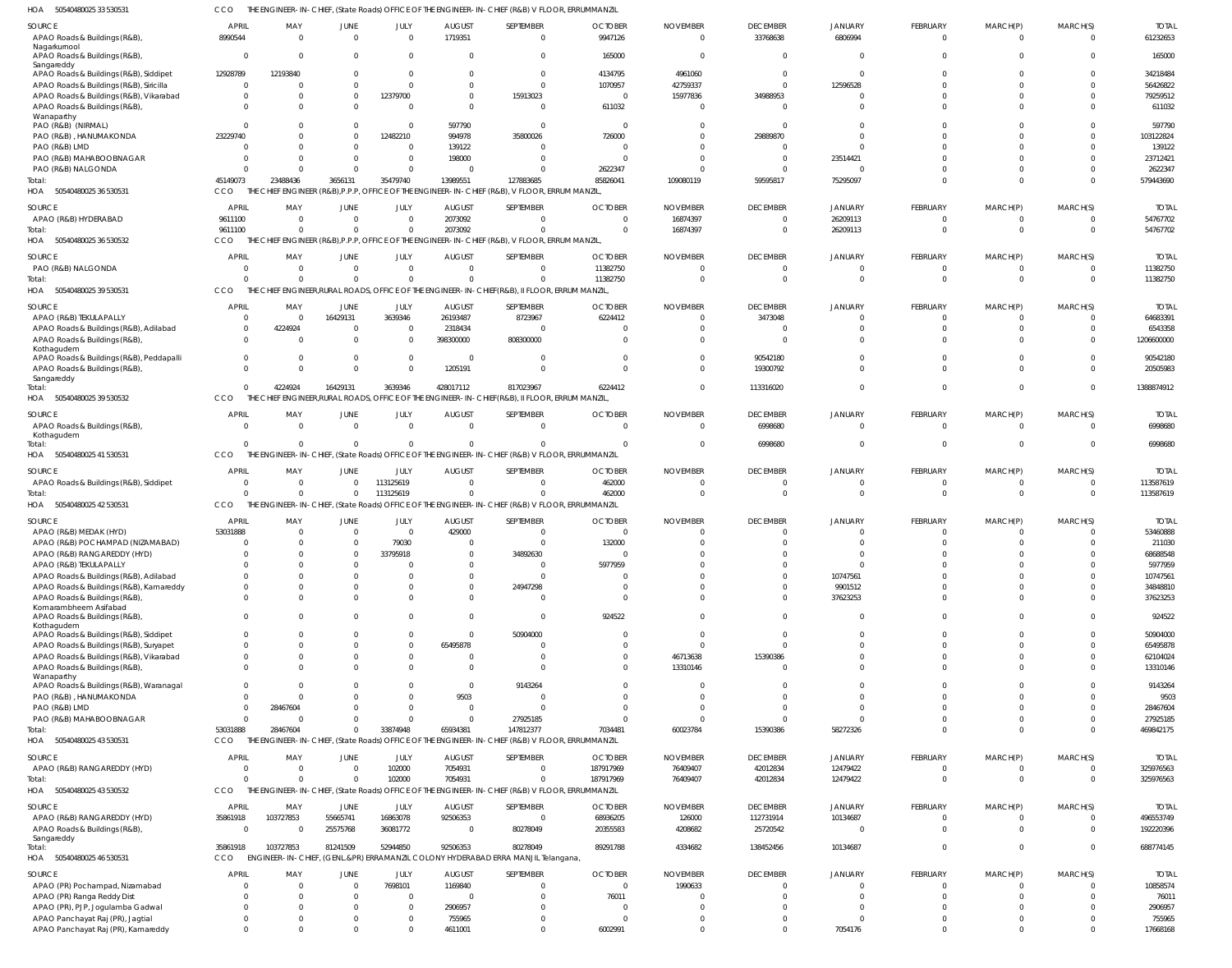| SOURCE                                                  | <b>APRIL</b>         | MAY                                            | JUNE                 | JULY           | <b>AUGUST</b>           | SEPTEMBER                                                                                                   | <b>OCTOBER</b>      | <b>NOVEMBER</b>      | <b>DECEMBER</b>      | <b>JANUARY</b>          | FEBRUARY        | MARCH(P)             | MARCH(S)             | <b>TOTAL</b> |
|---------------------------------------------------------|----------------------|------------------------------------------------|----------------------|----------------|-------------------------|-------------------------------------------------------------------------------------------------------------|---------------------|----------------------|----------------------|-------------------------|-----------------|----------------------|----------------------|--------------|
| APAO Panchayat Raj (PR), Sangareddy                     |                      | $\Omega$                                       | $\Omega$             | $\overline{0}$ | 655562                  | - 0                                                                                                         |                     | $\Omega$             | $\Omega$             | C                       |                 |                      | $\Omega$             | 655562       |
|                                                         |                      | $\Omega$                                       | $\Omega$             | $\Omega$       |                         | C                                                                                                           |                     | $\Omega$             |                      | C                       |                 |                      | $\Omega$             | 3687891      |
| APAO Panchayat Raj (PR), Suryapet                       |                      | $\Omega$                                       | $\Omega$             |                | 3687891                 |                                                                                                             |                     |                      |                      |                         |                 |                      |                      |              |
| APAO Panchayat Raj (PR), Vikarabad                      |                      |                                                |                      | - 0            | 32662                   | 10174006                                                                                                    |                     | $\Omega$<br>C        | 7079928              |                         |                 |                      | $\Omega$             | 17286596     |
| PAO (PR) MAHABOOBNAGAR                                  |                      |                                                | $\Omega$             | $\Omega$       | 3026741                 | $\Omega$                                                                                                    |                     |                      | 26427                |                         |                 |                      | $\Omega$             | 3053168      |
| Total:                                                  | CCO                  | $\Omega$                                       | $\Omega$             | 7698101        | 16846619                | 10174006<br>OFFICE OF THE ENGINEER-IN-CHIEF (R&B), IV FLOOR, ERRAM MANZIL                                   | 6079002             | 1990633              | 7106355              | 7054176                 |                 | C                    | $\Omega$             | 56948892     |
| HOA 50548000125 04 530531                               |                      | THE ENGINEER-IN-CHIEF, (R&B,NH,ADMN,ROB/RUBS), |                      |                |                         |                                                                                                             |                     |                      |                      |                         |                 |                      |                      |              |
| SOURCE                                                  | APRIL                | MAY                                            | JUNE                 | <b>JULY</b>    | <b>AUGUST</b>           | SEPTEMBER                                                                                                   | <b>OCTOBER</b>      | <b>NOVEMBER</b>      | <b>DECEMBER</b>      | <b>JANUARY</b>          | FEBRUARY        | MARCH(P)             | MARCH(S)             | <b>TOTAL</b> |
| APAO Roads & Buildings (R&B), Medchal                   |                      | $\Omega$                                       | $\Omega$             | $\overline{0}$ | $\overline{0}$          | $\overline{0}$                                                                                              | 913660              | $\overline{0}$       | $\Omega$             | C                       | $\Omega$        |                      | $\Omega$             | 913660       |
| Malkajigiri                                             |                      |                                                |                      |                |                         |                                                                                                             |                     |                      |                      |                         |                 |                      |                      |              |
| Total:                                                  | $\Omega$             | $\Omega$                                       | $\Omega$             | $\overline{0}$ | $\overline{0}$          | $\Omega$                                                                                                    | 913660              | $\mathbf 0$          |                      | C                       | $\Omega$        | $\Omega$             | $\Omega$             | 913660       |
| HOA<br>50548000125 04 530532                            | CCO                  |                                                |                      |                |                         | THE ENGINEER-IN-CHIEF, (R&B,NH,ADMN,ROBIRUBS), OFFICE OF THE ENGINEER-IN-CHIEF(R&B), IV FLOOR, ERRAM MANZIL |                     |                      |                      |                         |                 |                      |                      |              |
| SOURCE                                                  | <b>APRIL</b>         | MAY                                            | JUNE                 | JULY           | <b>AUGUST</b>           | SEPTEMBER                                                                                                   | <b>OCTOBER</b>      | <b>NOVEMBER</b>      | <b>DECEMBER</b>      | <b>JANUARY</b>          | <b>FEBRUARY</b> | MARCH(P)             | MARCH(S)             | <b>TOTAL</b> |
|                                                         | $\Omega$             | $\overline{0}$                                 | $\Omega$             | $\overline{0}$ | $\Omega$                | $\Omega$                                                                                                    |                     | $\Omega$             |                      | - 0                     | $\Omega$        | C                    | $\Omega$             |              |
| APAO Roads & Buildings (R&B), Vikarabad                 | $\Omega$             | $\Omega$                                       | $\Omega$             |                | $\Omega$                |                                                                                                             | 6416127             | $\Omega$             |                      |                         | $\Omega$        |                      | $\Omega$             | 6416127      |
| Total:                                                  |                      |                                                |                      | $\Omega$       |                         | $\Omega$                                                                                                    | 6416127             |                      | $\Omega$             | $\Omega$                |                 | $\Omega$             |                      | 6416127      |
| HOA 50548000125 06 530531                               | CCO                  |                                                |                      |                |                         | THE CHIEF ENGINEER, RURAL ROADS, OFFICE OF THE ENGINEER-IN-CHIEF (R&B), II FLOOR, ERRUM MANZIL,             |                     |                      |                      |                         |                 |                      |                      |              |
| SOURCE                                                  | <b>APRIL</b>         | MAY                                            | JUNE                 | JULY           | <b>AUGUST</b>           | SEPTEMBER                                                                                                   | <b>OCTOBER</b>      | <b>NOVEMBER</b>      | <b>DECEMBER</b>      | <b>JANUARY</b>          | FEBRUARY        | MARCH(P)             | MARCH(S)             | <b>TOTAL</b> |
| APAO (R&B) TEKULAPALLY                                  | $\Omega$             | $\overline{0}$                                 | $\overline{0}$       | $\overline{0}$ | $\overline{\mathbf{0}}$ | 10417242                                                                                                    | 1497570             | $\Omega$             | 24093481             | 54000                   | $\Omega$        | C                    | $\Omega$             | 36062293     |
| APAO Roads & Buildings (R&B), Jogulamba                 | $\Omega$             | $\Omega$                                       | $\Omega$             | 99000          | 297000                  | $\overline{0}$                                                                                              | 2861412             | $\Omega$             | 3733748              | $\mathsf{C}$            | $\Omega$        | C                    | $\Omega$             | 6991160      |
| Gadwal                                                  |                      |                                                |                      |                |                         |                                                                                                             |                     |                      |                      |                         |                 |                      |                      |              |
| APAO Roads & Buildings (R&B)                            | $\Omega$             | $\Omega$                                       | $\Omega$             | 31578370       | $\overline{\mathbf{0}}$ | $\Omega$                                                                                                    | 20334264            | $\mathbf{0}$         | $\Omega$             | 18376679                | - 0             | $\Omega$             | $\Omega$             | 70289313     |
| Komarambheem Asifabad                                   |                      |                                                |                      |                |                         |                                                                                                             |                     |                      |                      |                         |                 |                      |                      |              |
| APAO Roads & Buildings (R&B),                           | $\Omega$             | $\Omega$                                       | $\Omega$             | $\overline{0}$ | 987242                  | $\Omega$                                                                                                    | 346506              | $\mathbf 0$          | $\Omega$             | 14020525                | $\Omega$        | $\Omega$             | $\Omega$             | 15354273     |
| Mahabubabad                                             |                      |                                                |                      |                |                         |                                                                                                             |                     |                      |                      |                         |                 |                      |                      |              |
| APAO Roads & Buildings (R&B), Mancherial                | $\Omega$<br>$\Omega$ | $\overline{0}$                                 | $\Omega$<br>$\Omega$ | 75339544       | $\overline{\mathbf{0}}$ | $\Omega$                                                                                                    | $\Omega$<br>9355553 | $\Omega$<br>$\Omega$ | $\Omega$             | C<br>$\sqrt{2}$         |                 | $\Omega$<br>$\Omega$ | $\Omega$<br>$\Omega$ | 75339544     |
| APAO Roads & Buildings (R&B), Medchal                   |                      | 6261230                                        |                      | 36401538       | 5437123                 | $\Omega$                                                                                                    |                     |                      | 32992893             |                         |                 |                      |                      | 90448337     |
| Malkajigiri<br>APAO Roads & Buildings (R&B), Peddapalli | $\Omega$             | $\Omega$                                       | $\Omega$             | 0              | $\overline{\mathbf{0}}$ | $\Omega$                                                                                                    | $\Omega$            | 9219021              |                      | C                       |                 | C                    | $\Omega$             | 9219021      |
| APAO Roads & Buildings (R&B),                           | $\Omega$             | $\Omega$                                       | $\Omega$             | $\Omega$       | 857063                  | $\Omega$                                                                                                    | $\Omega$            | 33516258             |                      |                         |                 | C                    | $\Omega$             | 34373321     |
| Sangareddy                                              |                      |                                                |                      |                |                         |                                                                                                             |                     |                      |                      |                         |                 |                      |                      |              |
| APAO Roads & Buildings (R&B), Waranagal                 | $\Omega$             | $\Omega$                                       | $\Omega$             | $\overline{0}$ | - 0                     | $\Omega$                                                                                                    | 5947509             | $\Omega$             |                      | C                       |                 |                      | $\Omega$             | 5947509      |
| APAO Roads & Buildings (R&B), Yadadri                   | $\Omega$             | $\Omega$                                       | $\Omega$             | $\Omega$       | $\Omega$                | -C                                                                                                          | $\Omega$            | $\Omega$             |                      | 5050279                 |                 |                      | $\Omega$             | 5050279      |
| PAO (R&B), HANUMAKONDA                                  | 6261438              | $\Omega$                                       | 87912868             | $\overline{0}$ | 51502304                | -C                                                                                                          | 68680996            | $\Omega$             | 25687859             | - 0                     |                 | C                    | $\Omega$             | 240045465    |
| PAO (R&B) LMD                                           |                      | $\Omega$                                       | $\Omega$             | 85000          | 14218878                | $\Omega$                                                                                                    | 15583429            | $\Omega$             |                      | C                       |                 | C                    | $\Omega$             | 29887307     |
| PAO (R&B) MAHABOOBNAGAR                                 |                      | $\Omega$                                       | $\Omega$             | $\Omega$       | $\Omega$                | C                                                                                                           |                     | $\Omega$             | 30053407             | 14890621                |                 | $\sqrt{2}$           | $\Omega$             | 44944028     |
| Total:                                                  | 6261438              | 6261230                                        | 87912868             | 143503452      | 73299610                | 10417242                                                                                                    | 124607239           | 42735279             | 116561388            | 52392104                |                 | $\Omega$             | $\Omega$             | 663951850    |
|                                                         |                      |                                                |                      |                |                         |                                                                                                             |                     |                      |                      |                         |                 |                      |                      |              |
| HOA 50548080025 05 500503                               | CCO                  |                                                |                      |                |                         | THE ENGINEER-IN-CHIEF, (State Roads) OFFICE OF THE ENGINEER-IN-CHIEF (R&B) V FLOOR, ERRUMMANZIL             |                     |                      |                      |                         |                 |                      |                      |              |
| SOURCE                                                  | APRIL                | MAY                                            | JUNE                 | JULY           | <b>AUGUST</b>           | SEPTEMBER                                                                                                   | <b>OCTOBER</b>      | <b>NOVEMBER</b>      | <b>DECEMBER</b>      | <b>JANUARY</b>          | <b>FEBRUARY</b> | MARCH(P              | MARCH(S)             | <b>TOTAL</b> |
| APAO (R&B) MEDAK (HYD)                                  | 0                    | $\Omega$                                       | $\Omega$             | $\overline{0}$ | $\overline{0}$          | $\Omega$                                                                                                    |                     | $\Omega$             | 100000000            | C                       |                 | C                    | $\Omega$             | 100000000    |
| Total:                                                  |                      | $\Omega$                                       | $\Omega$             | $\Omega$       | $\Omega$                | $\Omega$                                                                                                    |                     | $\Omega$             | 100000000            | C                       | $\Omega$        | $\mathsf{C}$         | $\Omega$             | 100000000    |
| HOA 50548080025 08 500503                               | CCO                  |                                                |                      |                |                         | THE CHIEF ENGINEER, RURAL ROADS, OFFICE OF THE ENGINEER-IN-CHIEF (R&B), II FLOOR, ERRUM MANZIL              |                     |                      |                      |                         |                 |                      |                      |              |
|                                                         |                      |                                                |                      |                |                         |                                                                                                             |                     |                      |                      |                         |                 |                      |                      |              |
|                                                         |                      |                                                |                      |                |                         |                                                                                                             |                     |                      |                      |                         |                 |                      |                      |              |
| SOURCE                                                  | APRIL                | MAY                                            | JUNE                 | JULY           | <b>AUGUST</b>           | SEPTEMBER                                                                                                   | <b>OCTOBER</b>      | <b>NOVEMBER</b>      | <b>DECEMBER</b>      | <b>JANUARY</b>          | FEBRUARY        | MARCH(P)             | MARCH(S)             | <b>TOTAL</b> |
| APAO Roads & Buildings (R&B), Jogulamba                 | $\Omega$             | $\Omega$                                       | $\Omega$             | $\overline{0}$ | 2638335                 | $\overline{0}$                                                                                              | $\overline{0}$      | $\overline{0}$       |                      | C                       | $\Omega$        | C                    | $\Omega$             | 2638335      |
| Gadwal                                                  |                      |                                                |                      |                |                         |                                                                                                             |                     |                      |                      |                         |                 |                      |                      |              |
| APAO Roads & Buildings (R&B), Siddipet                  | $\overline{0}$       | $\Omega$                                       | $\Omega$             | $\overline{0}$ | $\Omega$                | $\Omega$                                                                                                    | 300000000           | 300000000            | 50000000             | C                       | $\Omega$        | C                    | $\Omega$             | 650000000    |
| Total:                                                  | $\Omega$             | $\Omega$                                       | $\Omega$             | $\overline{0}$ | 2638335                 | $\Omega$                                                                                                    | 300000000           | 300000000            | 50000000             | $\mathsf{C}$            | $\Omega$        | $\Omega$             | $\Omega$             | 652638335    |
| HOA 50548080025 09 530531                               | CCO                  |                                                |                      |                |                         | SECRETARY, Transport, Roads and Buildings Department TELANGANA STATE SECRETARIAT SECRETARIAT                |                     |                      |                      |                         |                 |                      |                      |              |
|                                                         |                      |                                                |                      |                |                         |                                                                                                             |                     |                      |                      |                         |                 |                      |                      |              |
| SOURCE                                                  | APRIL                | MAY                                            | <b>JUNE</b>          | JULY           | <b>AUGUST</b>           | SEPTEMBER                                                                                                   | <b>OCTOBER</b>      | <b>NOVEMBER</b>      | <b>DECEMBER</b>      | <b>JANUARY</b>          | <b>FEBRUARY</b> | MARCH(P)             | MARCH(S)             | <b>TOTAL</b> |
| APAO (R&B) MEDAK (HYD)                                  | $\Omega$             | $\Omega$                                       | $\Omega$             | $\Omega$       | $\Omega$                | $\Omega$                                                                                                    | $\Omega$            | $\Omega$             | 29010605             | 11043936                | $\Omega$        | $\Omega$             | $\Omega$             | 40054541     |
| APAO (R&B) POCHAMPAD (NIZAMABAD)                        | 187578201            | $\Omega$                                       |                      | $\Omega$       | $\Omega$                | $\Omega$                                                                                                    | 10380017            | $\Omega$             | 115059449            | 37543439                |                 | C                    | $\Omega$             | 350561106    |
| APAO (R&B) RANGAREDDY (HYD)                             | 130353613            | $\Omega$                                       | $\Omega$             | $\Omega$       | $\Omega$                | $\Omega$                                                                                                    |                     | $\Omega$             | 42671876             | 14652008                |                 | $\Omega$             | $\Omega$             | 187677497    |
| APAO (R&B) TEKULAPALLY                                  | $\overline{0}$       | 66702446                                       | $\Omega$             | $\Omega$       | $\Omega$                | $\Omega$                                                                                                    | $\Omega$            | $\Omega$             | 5399612              | $\mathsf{C}$            |                 | $\Omega$             | $\Omega$             | 72102058     |
| APAO Roads & Buildings (R&B), Adilabad                  | 23580948             | 64657520                                       | $\Omega$             | 99000          | 462000                  | $\Omega$                                                                                                    | 986370              | $\Omega$             |                      | C                       |                 | $\Omega$             | $\Omega$             | 89785838     |
| APAO Roads & Buildings (R&B),                           | $\Omega$             | $\Omega$                                       | $\Omega$             | $\overline{0}$ | $\Omega$                | $\Omega$                                                                                                    | $\Omega$            | $\Omega$             | 14338517             | C                       |                 | $\Omega$             | $\Omega$             | 14338517     |
| Bhoopalapally                                           |                      | $\Omega$                                       | $\Omega$             | $\Omega$       |                         | $\Omega$                                                                                                    | $\Omega$            | $\Omega$             |                      |                         | $\Omega$        | $\Omega$             | $\Omega$             |              |
| APAO Roads & Buildings (R&B), Kamareddy                 | 51108731             | $\Omega$                                       | $\Omega$             |                | 1365447                 | $\Omega$                                                                                                    | $\Omega$            | $\Omega$             | 23768986<br>$\Omega$ | 7940920<br>$\mathsf{C}$ | $\Omega$        | $\Omega$             | $\Omega$             | 84184084     |
| APAO Roads & Buildings (R&B), Mancherial                | 31551999             |                                                |                      | $\mathbf{0}$   | $\overline{0}$          |                                                                                                             |                     |                      |                      |                         | $\Omega$        |                      |                      | 31551999     |
| APAO Roads & Buildings (R&B),<br>Sangareddy             | $\Omega$             | $\Omega$                                       | $\Omega$             | $\Omega$       | $\Omega$                | $\Omega$                                                                                                    | $\Omega$            | $\mathbf 0$          | 17626123             | $\mathsf{C}$            |                 | $\Omega$             | $\Omega$             | 17626123     |
| APAO Roads & Buildings (R&B), Siddipet                  | 5582255              | $\Omega$                                       | $\Omega$             | $\Omega$       | $\Omega$                | 36916771                                                                                                    | $\Omega$            | $\Omega$             | $\Omega$             | 43924562                | $\Omega$        | $\Omega$             | $\Omega$             | 86423588     |
| APAO Roads & Buildings (R&B), Suryapet                  | $\Omega$             | $\Omega$                                       | $\Omega$             | $\Omega$       | $\overline{0}$          | $\overline{0}$                                                                                              | $\Omega$            | $\mathbf 0$          | 37501122             | $\mathsf{C}$            | $\Omega$        | $\Omega$             | $\Omega$             | 37501122     |
| APAO Roads & Buildings (R&B), Vikarabad                 | 71583204             | $\Omega$                                       | $\Omega$             | 31531013       | $\overline{0}$          | 26456337                                                                                                    | 6591204             | $\mathbf 0$          | 25710601             | 32969524                | $\Omega$        | $\Omega$             | $\Omega$             | 194841883    |
| APAO Roads & Buildings (R&B),                           | 28161642             | $\Omega$                                       | $\Omega$             | $\Omega$       | $\Omega$                | $\Omega$                                                                                                    | $\Omega$            | 18026293             | $\Omega$             | C                       | $\Omega$        | $\Omega$             | $\Omega$             | 46187935     |
| Wanaparthy                                              |                      |                                                |                      |                |                         |                                                                                                             |                     |                      |                      |                         |                 |                      |                      |              |
| APAO Roads & Buildings (R&B), Yadadri                   | 10406316             | $\Omega$                                       | $\Omega$             | $\Omega$       | $\Omega$                | $\Omega$                                                                                                    | $\Omega$            | $\Omega$             | 14111380             | C                       | $\Omega$        | $\Omega$             | $\Omega$             | 24517696     |
| PAO (R&B) LMD                                           | 28993753             | $\Omega$                                       | $\Omega$             | $\Omega$       | $\Omega$                | $\Omega$                                                                                                    | $\Omega$            | $\Omega$             | $\sqrt{ }$           | C                       | $\Omega$        | $\Omega$             | $\Omega$             | 28993753     |
| PAO (R&B) MAHABOOBNAGAR                                 | $\overline{0}$       | 60125000                                       | $\Omega$             | $\Omega$       | $\Omega$                | $\Omega$                                                                                                    | $\Omega$            | $\mathbf 0$          | $\Omega$             | $\mathsf{C}$            | $\Omega$        | $\Omega$             | $\Omega$             | 60125000     |
| PAO (R&B) NALGONDA                                      | $\Omega$             | $\Omega$                                       | $\Omega$             | $\Omega$       | $\Omega$                | $\Omega$                                                                                                    | $\Omega$            | $\Omega$             | 21755806             | C                       | $\Omega$        | $\Omega$             | $\Omega$             | 21755806     |
| Total:                                                  | 568900662            | 191484966                                      | $\mathbf 0$          | 31630013       | 1827447                 | 63373108                                                                                                    | 17957591            | 18026293             | 346954077            | 148074389               | $\Omega$        | $\Omega$             | $\Omega$             | 1388228546   |
| HOA 50548080025 39 530531                               | CCO                  |                                                |                      |                |                         | THE CHIEF ENGINEER, RURAL ROADS, OFFICE OF THE ENGINEER-IN-CHIEF (R&B), II FLOOR, ERRUM MANZIL,             |                     |                      |                      |                         |                 |                      |                      |              |
|                                                         |                      |                                                |                      |                |                         |                                                                                                             |                     |                      |                      |                         |                 |                      |                      |              |
| SOURCE                                                  | <b>APRIL</b>         | MAY                                            | JUNE                 | JULY           | <b>AUGUST</b>           | SEPTEMBER                                                                                                   | <b>OCTOBER</b>      | <b>NOVEMBER</b>      | <b>DECEMBER</b>      | <b>JANUARY</b>          | FEBRUARY        | MARCH(P)             | MARCH(S)             | <b>TOTAL</b> |
| APAO (R&B) MEDAK (HYD)                                  | $\Omega$             | $\Omega$                                       | $\overline{0}$       | $\overline{0}$ | 3041486                 | $\overline{0}$                                                                                              | $\overline{0}$      | $\mathbf 0$          | $\Omega$             | $\Omega$                | $\Omega$        | C                    | $\Omega$             | 3041486      |
| APAO (R&B) POCHAMPAD (NIZAMABAD)                        | $\Omega$             | $\Omega$                                       | $\Omega$             | $\overline{0}$ | $\Omega$                | $\Omega$                                                                                                    | 5627477             | $\overline{0}$       | $\Omega$             | $\mathsf{C}$            | $\Omega$        | $\Omega$             | $\Omega$             | 5627477      |
| APAO (R&B) RANGAREDDY (HYD)                             | $\Omega$             | $\Omega$                                       | $\Omega$             | $\overline{0}$ | $\Omega$                | $\Omega$                                                                                                    | 2681266             | $\mathbf 0$          | $\Omega$             | 11110008                | $\Omega$        | $\Omega$             | $\mathbf{0}$         | 13791274     |
| APAO (R&B) TEKULAPALLY                                  | 10393047             | 65854886                                       | $\Omega$             | $\overline{0}$ | 52971543                | $\Omega$                                                                                                    | 13825543            | $\mathbf 0$          | $\Omega$             | 13983947                | $\Omega$        | $\Omega$             | $\Omega$             | 157028966    |
| APAO Roads & Buildings (R&B),                           | 5520695              | 8092012                                        | $\Omega$             | 106609         | 20989175                | 4128460                                                                                                     | 4512635             | 5686034              | 67934570             | C                       | $\Omega$        | $\Omega$             | $\Omega$             | 116970190    |
| Bhoopalapally                                           |                      |                                                |                      |                |                         |                                                                                                             |                     |                      |                      |                         |                 |                      |                      |              |
| APAO Roads & Buildings (R&B), Jagtial                   | $\Omega$             | - 0                                            | $\Omega$             | $\overline{0}$ | $\Omega$                | $\Omega$                                                                                                    | 5000000             | $\Omega$             | $\Omega$             | - 0                     | $\Omega$        | $\Omega$             | $\Omega$             | 5000000      |
| APAO Roads & Buildings (R&B), Kamareddy                 | $\overline{0}$       | $\Omega$                                       | $\overline{0}$       | $\overline{0}$ | 1446216                 | $\overline{0}$                                                                                              | $\Omega$            | $\mathbf 0$          | $\Omega$             | $\Omega$                | $\Omega$        | $\Omega$             | $\mathbf{0}$         | 1446216      |
| APAO Roads & Buildings (R&B),                           | $\Omega$             | 53625452                                       | $\Omega$             | 14745445       | 59261929                | 42892122                                                                                                    | 52534987            | $\mathbf 0$          | 189042               | 15895755                | $\Omega$        | $\Omega$             | $\mathbf{0}$         | 239144732    |
| Kothagudem                                              |                      |                                                |                      |                |                         |                                                                                                             |                     |                      |                      |                         |                 |                      |                      |              |
| APAO Roads & Buildings (R&B),<br>Mahabubabad            | $\Omega$             | - 0                                            | $\Omega$             | 0              | 2851298                 | $\overline{0}$                                                                                              | $^{\circ}$          | $\mathbf{0}$         | $\Omega$             | $\Omega$                | $\Omega$        | $\mathbf 0$          | $\overline{0}$       | 2851298      |

CCO ENGINEER-IN-CHIEF, (GENL.&PR) ERRAMANZIL COLONY HYDERABAD ERRA MANJIL Telangana,

50540480025 46 530531 HOA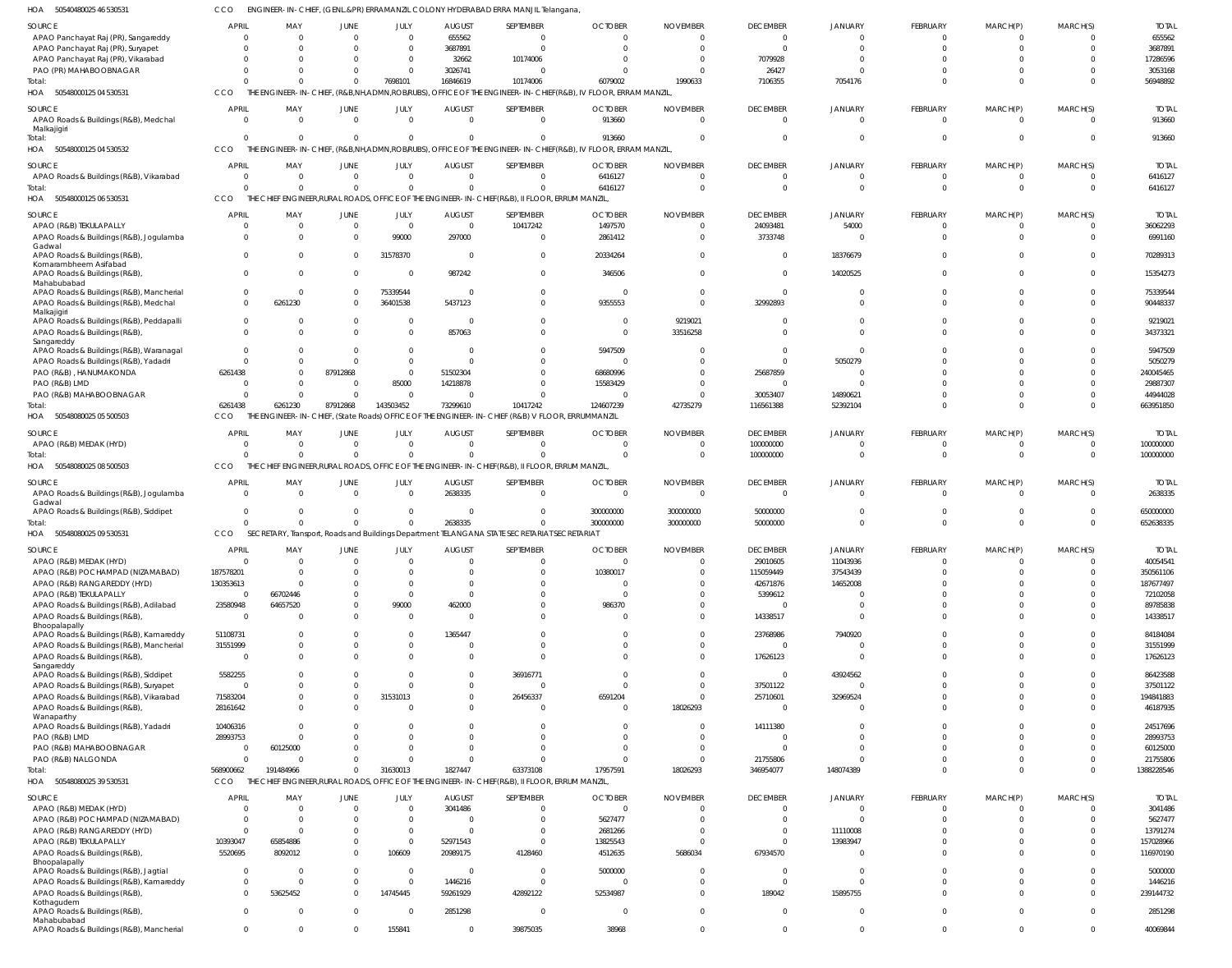50548080025 39 530531 HOA CCO THE CHIEF ENGINEER,RURAL ROADS, OFFICE OF THE ENGINEER-IN-CHIEF(R&B), II FLOOR, ERRUM MANZIL,

| SOURCE                                   |                  |                |                                                         |                |                |                |                |                          |                 |                |                |                |          |              |
|------------------------------------------|------------------|----------------|---------------------------------------------------------|----------------|----------------|----------------|----------------|--------------------------|-----------------|----------------|----------------|----------------|----------|--------------|
|                                          | <b>APRIL</b>     | MAY            | JUNE                                                    | JULY           | <b>AUGUST</b>  | SEPTEMBER      | <b>OCTOBER</b> | <b>NOVEMBER</b>          | <b>DECEMBER</b> | <b>JANUARY</b> | FEBRUARY       | MARCH(P)       | MARCH(S) | <b>TOTAL</b> |
| APAO Roads & Buildings (R&B), Mulugu     | $\overline{0}$   | $\mathbf{0}$   | $\mathbf 0$                                             | $\mathbf{0}$   | $\overline{0}$ | $\overline{0}$ | $\circ$        | $\overline{0}$           | $\mathbf 0$     | 6347117        | $\overline{0}$ | $\overline{0}$ |          | 6347117      |
|                                          |                  |                |                                                         |                |                |                |                |                          |                 |                |                |                |          |              |
| APAO Roads & Buildings (R&B),            | 1570478          | 9444578        | $\mathbf 0$                                             | 2611721        | $\Omega$       | $\mathbf{0}$   | 170652         | $\overline{0}$           | $\mathbf 0$     | $\mathbf 0$    | $\overline{0}$ | $\overline{0}$ | $\Omega$ | 13797429     |
| Nagarkurnool                             |                  |                |                                                         |                |                |                |                |                          |                 |                |                |                |          |              |
| APAO Roads & Buildings (R&B), Peddapalli | 13097346         | $\overline{0}$ | 16125572                                                | $\overline{0}$ | 18292564       | $\mathbf{0}$   | 9683417        | 58037547                 | 40707291        | $\Omega$       | $\Omega$       | $\Omega$       | $\Omega$ | 155943737    |
|                                          | $\overline{0}$   | $\mathbf 0$    | $\overline{0}$                                          | 3774788        | 2669288        | $\overline{0}$ | $\circ$        | C                        | $\circ$         | $\Omega$       | $\Omega$       | $\Omega$       |          | 6444076      |
| APAO Roads & Buildings (R&B), Siddipet   |                  |                |                                                         |                |                |                |                |                          |                 |                |                |                |          |              |
| APAO Roads & Buildings (R&B), Siricilla  | $\mathbf 0$      | 3623657        | $\mathbf 0$                                             | $\mathbf{0}$   | 2156460        | $\overline{0}$ | - (            | C                        | $\Omega$        | $\Omega$       | $\Omega$       | $\Omega$       |          | 5780117      |
| APAO Roads & Buildings (R&B), Suryapet   | 5557908          | 2151593        | $\mathbf 0$                                             | 2805027        | 5812094        | $\mathbf{0}$   | 990001         | C                        | $\Omega$        | $\Omega$       | $\Omega$       | $\Omega$       |          | 17316623     |
|                                          |                  |                |                                                         |                |                |                |                |                          |                 |                |                |                |          |              |
| APAO Roads & Buildings (R&B), Vikarabad  | $\overline{0}$   | $\Omega$       | $\mathbf 0$                                             | $\mathbf{0}$   | 4502197        | 7991562        | 7089006        |                          | $\Omega$        | $\Omega$       | $\Omega$       | $\Omega$       |          | 19582765     |
| APAO Roads & Buildings (R&B), Yadadri    | $\mathbf 0$      | $\Omega$       | $\mathbf 0$                                             | $\mathbf{0}$   | 3111856        | $\overline{0}$ | 2292017        | C                        | $\Omega$        | $\Omega$       | $\Omega$       | $\Omega$       |          | 5403873      |
|                                          |                  |                |                                                         |                |                |                |                |                          |                 |                |                |                |          |              |
| PAO (R&B) LMD                            | 14847638         | 16372030       | 38104777                                                | 19258167       | 24568224       | $\overline{0}$ | 41698902       | $\Omega$                 | 62200634        | $\Omega$       | $\Omega$       | $\Omega$       |          | 217050372    |
| PAO (R&B) MAHABOOBNAGAR                  | 2259782          | $\mathbf{0}$   | 2178356                                                 | 3993882        | 11387783       | $\mathbf{0}$   |                | $\Omega$                 | $\overline{0}$  | $\Omega$       | $\Omega$       | $\Omega$       | $\Omega$ | 19819803     |
|                                          |                  |                |                                                         |                |                |                |                |                          | $\Omega$        | $\Omega$       | $\Omega$       | $\Omega$       |          |              |
| PAO (R&B) NALGONDA                       | $\mathbf{0}$     | $\mathbf 0$    | $\mathbf 0$                                             | $\overline{0}$ |                | $\overline{0}$ | 1054146        | $\Omega$                 |                 |                |                |                |          | 1054146      |
| Total:                                   | 53246894         | 159164208      | 56408705                                                | 47451480       | 213062113      | 94887179       | 147199017      | 63723581                 | 171031537       | 47336827       | $\Omega$       | $\Omega$       | $\Omega$ | 1053511541   |
| HOA 761000201 05 001                     | CCO              |                | FINANCE - HOD SECRETARY, FINANCE Telangana SECRETARIAT, |                |                |                |                |                          |                 |                |                |                |          |              |
|                                          |                  |                |                                                         |                |                |                |                |                          |                 |                |                |                |          |              |
| SOURCE                                   | <b>APRIL</b>     | MAY            | <b>JUNE</b>                                             | JULY           | <b>AUGUST</b>  | SEPTEMBER      | <b>OCTOBER</b> | <b>NOVEMBER</b>          | <b>DECEMBER</b> | <b>JANUARY</b> | FEBRUARY       | MARCH(P)       | MARCH(S) | <b>TOTAL</b> |
|                                          |                  |                |                                                         |                |                |                |                |                          |                 |                |                |                |          |              |
| APAO Roads & Buildings (R&B), Yadadri    |                  | $\Omega$       | $\overline{0}$                                          | $\mathbf{0}$   | $\Omega$       | $\overline{0}$ | $\Omega$       | $\overline{0}$           | $\mathbf 0$     | 212000         | $\overline{0}$ | $\overline{0}$ | $\Omega$ | 212000       |
| PAO, FINANCE (W & P) DEPT, HYDERABAD     | $\Omega$         | $\Omega$       | $\mathbf 0$                                             | $\mathbf{0}$   | $\Omega$       | $\overline{0}$ | $\Omega$       | $\Omega$                 | $\mathbf 0$     | 1500000        | $^{\circ}$     | $\overline{0}$ | $\Omega$ | 1500000      |
|                                          |                  |                |                                                         |                |                |                |                |                          |                 |                |                |                |          |              |
| Total:                                   |                  | $\Omega$       | $\mathbf 0$                                             | $\mathbf 0$    |                | $\overline{0}$ | $\Omega$       | $\Omega$                 | $\mathbf 0$     | 1712000        | $\Omega$       | $\Omega$       | $\Omega$ | 1712000      |
| HOA 761000800 04 001                     | <b>CCO</b>       |                | FINANCE - HOD SECRETARY, FINANCE Telangana SECRETARIAT  |                |                |                |                |                          |                 |                |                |                |          |              |
|                                          |                  |                |                                                         |                |                |                |                |                          |                 |                |                |                |          |              |
| SOURCE                                   | <b>APRIL</b>     | MAY            | <b>JUNE</b>                                             | JULY           | <b>AUGUST</b>  | SEPTEMBER      | <b>OCTOBER</b> | <b>NOVEMBER</b>          | <b>DECEMBER</b> | JANUARY        | FEBRUARY       | MARCH(P)       | MARCH(S) | <b>TOTAL</b> |
|                                          |                  |                |                                                         |                |                |                |                |                          |                 |                |                |                |          |              |
| APAO (R&B) HYDERABAD                     |                  | 5000           | 7500                                                    | 5000           |                | $\overline{0}$ | - 0            | $\overline{0}$           | $\mathbf 0$     | $\Omega$       | $\overline{0}$ | $^{\circ}$     | $\Omega$ | 17500        |
| APAO (R&B) TEKULAPALLY                   |                  | $\Omega$       | $\overline{0}$                                          | $\overline{0}$ | $\Omega$       | $\mathbf 0$    | $\Omega$       | $\Omega$                 | 120000          | $\Omega$       | $\Omega$       | $\Omega$       | $\Omega$ | 120000       |
|                                          |                  | $\Omega$       | $\mathbf 0$                                             | $\mathbf{0}$   | $\Omega$       | $\mathbf{0}$   | 7500           | $\Omega$                 | $\Omega$        | $\Omega$       | $\Omega$       | $\Omega$       |          | 7500         |
| APAO Finance & Corporations, Adilabad    |                  |                |                                                         |                |                |                |                |                          |                 |                |                |                |          |              |
| APAO Finance & Corporations, Jagtial     |                  | $\Omega$       | $\Omega$                                                | $\overline{0}$ | $\Omega$       | $\mathbf{0}$   | $\overline{0}$ | 7500                     | $\Omega$        | $\Omega$       | $\Omega$       | $\Omega$       | $\Omega$ | 7500         |
| APAO Finance & Corporations, Jangaon     |                  | $\Omega$       | $\Omega$                                                | $\mathbf 0$    | 7500           | $\mathbf{0}$   | 7500           | - 0                      | $\Omega$        | $\Omega$       | $\Omega$       | $\Omega$       |          | 15000        |
|                                          |                  |                |                                                         |                |                |                |                |                          |                 |                |                |                |          |              |
| APAO Finance & Corporations, Peddapalli  |                  | $\Omega$       | $\Omega$                                                | $\Omega$       |                | $\Omega$       | 7500           | $\Omega$                 | $\Omega$        | $\Omega$       | $\Omega$       | $\Omega$       |          | 7500         |
| APAO Finance & Corporations, Siricilla   |                  | $\Omega$       | $\Omega$                                                | $\mathbf 0$    |                | $\mathbf 0$    | 5000           | - 0                      | $\Omega$        | $\Omega$       | $\Omega$       | $\Omega$       |          | 5000         |
|                                          |                  |                |                                                         |                |                |                |                |                          |                 |                |                |                |          |              |
| APAO Finance & Corporations,             |                  | $\Omega$       | $\Omega$                                                | $\mathbf 0$    | $\Omega$       | $\mathbf 0$    | - 0            | 5000                     | $\Omega$        | $\Omega$       | $\Omega$       | $\Omega$       | $\Omega$ | 5000         |
| Wanaparthy                               |                  |                |                                                         |                |                |                |                |                          |                 |                |                |                |          |              |
| APAO Finance & Corporations, Yadadri     |                  | $\mathbf{0}$   | $\Omega$                                                | $\mathbf 0$    | 7500           | $\mathbf{0}$   | $\overline{0}$ | 7500                     | $\Omega$        | $\Omega$       | $\Omega$       | $\Omega$       |          | 15000        |
| APAO Irrigation, Adilabad                |                  | 5000           | $\Omega$                                                | $\mathbf{0}$   |                | $\Omega$       | 105000         | $\overline{0}$           | $\Omega$        | $\Omega$       | $\Omega$       | $\Omega$       |          | 110000       |
|                                          |                  |                |                                                         |                |                |                |                |                          |                 |                |                |                |          |              |
| APAO Irrigation, Bhoopalapally           |                  | $\Omega$       | $\Omega$                                                | $\mathbf{0}$   |                | $\Omega$       | 52500          | 10000                    | $\Omega$        | $\Omega$       | $\Omega$       | $\Omega$       |          | 62500        |
| APAO Irrigation, Jagtial                 |                  | $\Omega$       | $\Omega$                                                | $\Omega$       |                | $\Omega$       | 97500          | 37500                    | $\mathbf 0$     | $\Omega$       | $\Omega$       | $\Omega$       |          | 135000       |
|                                          |                  |                |                                                         |                |                |                |                |                          |                 |                |                |                |          |              |
| APAO Irrigation, Jangaon                 |                  | $\Omega$       | $\Omega$                                                | $\Omega$       |                | $\mathbf{0}$   | $\overline{0}$ | $\Omega$                 | 20000           | $\Omega$       | $\Omega$       | $\Omega$       |          | 20000        |
| APAO Irrigation, Kamareddy               |                  | $\Omega$       | $\Omega$                                                | $\Omega$       |                | 10000          | 32500          | $\overline{\phantom{0}}$ | 12500           | $\Omega$       | $\Omega$       | $\Omega$       |          | 55000        |
|                                          |                  |                |                                                         |                |                |                |                |                          |                 |                |                |                |          |              |
| APAO Irrigation, Komarambheem Asifabad   |                  | $\Omega$       | $\Omega$                                                | $\Omega$       |                | $\overline{0}$ | 20000          | 7500                     | $\overline{0}$  | $\Omega$       | $\Omega$       | $\Omega$       |          | 27500        |
| APAO Irrigation, Kothagudem              |                  | $\Omega$       | $\Omega$                                                | $\Omega$       |                | 10000          | 115000         | 10000                    | 22500           | 32500          | $\Omega$       | $\Omega$       |          | 190000       |
|                                          |                  | $\Omega$       | $\Omega$                                                | $\Omega$       |                | $\overline{0}$ | 43500          | $\Omega$                 |                 | $\Omega$       | $\Omega$       | $\Omega$       |          | 61000        |
| APAO Irrigation, Mahabubabad             |                  |                |                                                         |                |                |                |                |                          | 17500           |                |                |                |          |              |
| APAO Irrigation, Mancherial              |                  | $\Omega$       | $\Omega$                                                | $\mathbf 0$    |                | 90000          | - 0            | $\overline{\phantom{0}}$ | $\overline{0}$  | $\Omega$       | $\Omega$       | $\Omega$       |          | 90000        |
| APAO Irrigation, Nagarkurnool            |                  | $\Omega$       | $\Omega$                                                | $\mathbf{0}$   |                | $\overline{0}$ | $\overline{0}$ | 17500                    | 35000           | $\Omega$       | $\Omega$       | $\Omega$       |          | 52500        |
|                                          |                  |                |                                                         |                |                |                |                |                          |                 |                |                |                |          |              |
| APAO Irrigation, Peddapalli              |                  | $\Omega$       | $\Omega$                                                | 5000           |                | $\overline{0}$ | 82500          | $\Omega$                 | $\Omega$        | $\Omega$       | $\Omega$       | $\Omega$       |          | 87500        |
| APAO Irrigation, Sangareddy              |                  | $\Omega$       | $\Omega$                                                | 22500          |                | 10000          | 7500           | - 0                      | $\mathbf 0$     | $\Omega$       | $\Omega$       | $\Omega$       |          | 40000        |
|                                          |                  |                |                                                         |                |                |                |                |                          |                 |                |                |                |          |              |
| APAO Irrigation, Siddipet                |                  | $\Omega$       | $\mathbf 0$                                             | $\mathbf 0$    |                | 52500          | 55000          | 17500                    | $\mathbf 0$     | $\Omega$       | $\Omega$       | $\Omega$       |          | 125000       |
| APAO Irrigation, Suryapet                |                  | $\mathbf{0}$   | 5000                                                    | $\mathbf 0$    | $\Omega$       | 15000          | 87500          | $\overline{0}$           | 12500           | $\Omega$       | $\Omega$       | $\Omega$       |          | 120000       |
| APAO Irrigation, Vikarabad               |                  | $\Omega$       | $\Omega$                                                | $\overline{0}$ | $\Omega$       | $\overline{0}$ |                |                          | $\overline{0}$  |                |                |                |          |              |
|                                          |                  |                |                                                         |                |                |                |                |                          |                 |                |                |                |          |              |
| APAO Irrigation, Wanaparthy              |                  |                |                                                         |                |                |                | $\Omega$       | 15000                    |                 | $\Omega$       | $\Omega$       | $\Omega$       |          | 15000        |
| APAO Irrigation, Waranagal               |                  | 7500           | $\Omega$                                                | $\mathbf 0$    | 7500           | $\mathbf{0}$   | $\overline{0}$ | C                        | 30000           | $\Omega$       | - 0            | $\Omega$       |          | 45000        |
|                                          |                  |                |                                                         |                |                |                |                |                          |                 |                | $\Omega$       | $\Omega$       |          |              |
|                                          |                  | $\Omega$       | $\Omega$                                                | $\mathbf 0$    | $\Omega$       | $\mathbf{0}$   | 75000          | $\mathsf{C}$             | 12500           | $\Omega$       |                |                |          | 87500        |
| APAO Irrigation, Yadadri                 |                  | $\Omega$       | $\Omega$                                                | $\Omega$       |                | 5000           | 15000          |                          | 15000           |                |                | $\Omega$       |          | 35000        |
|                                          | $\Omega$         | $\mathbf{0}$   | $\mathbf 0$                                             |                | $\Omega$       |                |                | $\Omega$                 | $\mathbf 0$     | $\Omega$       | $\overline{0}$ | $\overline{0}$ | $\Omega$ |              |
| APAO Roads & Buildings (R&B),            |                  |                |                                                         | $\overline{0}$ |                | $\mathbf{0}$   | 20000          |                          |                 |                |                |                |          | 20000        |
| Komarambheem Asifabad                    |                  |                |                                                         |                |                |                |                |                          |                 |                |                |                |          |              |
| APAO Roads & Buildings (R&B),            | $\mathbf 0$      | $\overline{0}$ | $\mathbf{0}$                                            | $\overline{0}$ | $\mathbf 0$    | $\mathbf{0}$   | 82500          | $\overline{0}$           | $\mathbf{0}$    | $\overline{0}$ | $\overline{0}$ | $\overline{0}$ | $\Omega$ | 82500        |
| Nagarkurnool                             |                  |                |                                                         |                |                |                |                |                          |                 |                |                |                |          |              |
| APAO Roads & Buildings (R&B),            | $\Omega$         | 7500           | $\mathbf{0}$                                            | $\overline{0}$ | $\mathbf{0}$   | $\mathbf{0}$   | $\overline{0}$ | $\mathbf 0$              | $\mathbf{0}$    | $\mathbf{0}$   | $\overline{0}$ | $\overline{0}$ | $\Omega$ | 7500         |
| Sangareddy                               |                  |                |                                                         |                |                |                |                |                          |                 |                |                |                |          |              |
|                                          | $\mathbf 0$      | $\mathbf{0}$   | $\mathbf{0}$                                            | $\overline{0}$ | $\Omega$       | $\overline{0}$ | 5000           | $\mathbf 0$              | $\mathbf{0}$    | $\mathbf 0$    | $\overline{0}$ | $\overline{0}$ | $\Omega$ | 5000         |
| APAO Roads & Buildings (R&B),            |                  |                |                                                         |                |                |                |                |                          |                 |                |                |                |          |              |
| Wanaparthy                               |                  |                |                                                         |                |                |                |                |                          |                 |                |                |                |          |              |
| APAO Roads & Buildings (R&B), Yadadri    | $\Omega$         | $\mathbf{0}$   | $\Omega$                                                | $\overline{0}$ | $\Omega$       | $\overline{0}$ | 52500          | $\overline{0}$           | $\Omega$        | $\overline{0}$ | $\overline{0}$ | $\overline{0}$ | $\Omega$ | 52500        |
| APAO, SRSP (FINANCE), WARANGAL           | 0                | $\mathbf{0}$   | $\mathbf 0$                                             | $\overline{0}$ | $\Omega$       | $\overline{0}$ | 15000          | $\Omega$                 | $\mathbf{0}$    | $\mathbf{0}$   | $\mathbf 0$    | $\mathbf 0$    | $\Omega$ | 15000        |
| PAO (R&B) MAHABOOBNAGAR                  | $\Omega$         | $\mathbf{0}$   | $\Omega$                                                | $\overline{0}$ | $\Omega$       | $\mathbf{0}$   |                | $\Omega$                 | $\mathbf{0}$    | $\overline{0}$ | $\overline{0}$ | $\overline{0}$ | $\Omega$ |              |
|                                          |                  |                |                                                         |                |                |                | 85000          |                          |                 |                |                |                |          | 85000        |
| PAO (R&B) NALGONDA                       | 0                | $\mathbf{0}$   | $\mathbf 0$                                             | $\overline{0}$ | $\Omega$       | $\mathbf{0}$   | 115000         | $\Omega$                 | $\Omega$        | $\overline{0}$ | $\Omega$       | $\overline{0}$ | $\Omega$ | 115000       |
| PAO - IRRIGATION DIVISION                | $\Omega$         | $\mathbf{0}$   | $\mathbf 0$                                             | $\overline{0}$ | $\mathbf{0}$   | $\mathbf{0}$   | 25000          | $\overline{0}$           | $\mathbf{0}$    | $\overline{0}$ | $\Omega$       | $\overline{0}$ | $\Omega$ | 25000        |
|                                          |                  |                |                                                         |                |                |                |                |                          |                 |                |                |                |          |              |
| HANUMAKONDA                              |                  |                |                                                         |                |                |                |                |                          |                 |                |                |                |          |              |
| PAO IRRIGATION KARIMNAGAR                | $\mathbf 0$      | 5000           | $\mathbf{0}$                                            | 17500          | $\overline{0}$ | $\mathbf{0}$   | 192500         | 37500                    | $\overline{0}$  | $\mathbf 0$    | $\Omega$       | $\mathbf 0$    | $\Omega$ | 252500       |
| PAO IRRIGATION DIVISION HYDERABAD        | $\mathbf 0$      | $\overline{0}$ | $\mathbf 0$                                             | $\mathbf 0$    | 12500          | 52500          | 175000         | 20000                    | 37500           | $\overline{0}$ | $\Omega$       | $\mathbf 0$    | $\Omega$ | 297500       |
|                                          |                  |                |                                                         |                | $\overline{0}$ |                |                |                          |                 |                | $\Omega$       | $\overline{0}$ | $\Omega$ |              |
| PAO IRRIGATION DIVISION KHAMMAM          | 5000             | 10000          | 5000                                                    | 82500          |                | $\mathbf 0$    | 160000         | 20000                    | 215000          | 20000          |                |                |          | 517500       |
| PAO IRRIGATION DIVISION NALGONDA         | $\mathbf 0$      | $\mathbf{0}$   | $\mathbf 0$                                             | 47500          | $\overline{0}$ | $\mathbf{0}$   | 192500         | 82500                    | 42500           | 37500          | $^{\circ}$     | $\overline{0}$ | $\Omega$ | 402500       |
|                                          | $\mathbf 0$      | $\mathbf{0}$   |                                                         |                |                | $\overline{0}$ |                |                          |                 | $\overline{0}$ | $\Omega$       | $\overline{0}$ | $\Omega$ |              |
| PAO IRRIGATION DIVISION,                 |                  |                | 27500                                                   | $\overline{0}$ | 25000          |                | 47500          | 10000                    | 7500            |                |                |                |          | 117500       |
| MAHABOOBNAGAR                            |                  |                |                                                         |                |                |                |                |                          |                 |                |                |                |          |              |
| PAO IRRIGATION NIZAMABAD                 | $\Omega$         | $\overline{0}$ | $\mathbf 0$                                             | $\overline{0}$ | $\overline{0}$ | $\mathbf{0}$   | 190000         | 22500                    | $\overline{0}$  | $\overline{0}$ | $\Omega$       | $\overline{0}$ | $\Omega$ | 212500       |
| PAO IRRIGATION RANGA REDDY DISTRICT      | 0                | 5000           | $\mathbf 0$                                             | 5000           | 7500           | 22500          | 112500         | 60000                    | 7500            | 10000          | $\Omega$       | $\mathbf 0$    |          | 230000       |
|                                          |                  |                |                                                         |                |                |                |                |                          |                 |                |                |                |          |              |
| PAO Irrigation Nirmal                    | 0                | $\mathbf{0}$   | $\mathbf 0$                                             | $\overline{0}$ | $\overline{0}$ | $\mathbf 0$    | 235000         | $\overline{0}$           | $\overline{0}$  | $\overline{0}$ | $^{\circ}$     | $\overline{0}$ | $\Omega$ | 235000       |
| PAO MEDAK(IW), MEDAK                     | 0                | $\overline{0}$ | $\mathbf 0$                                             | $\overline{0}$ | $\Omega$       | 60000          | - (            | $\Omega$                 | $\overline{0}$  | $\overline{0}$ | $\Omega$       | $\overline{0}$ | $\Omega$ | 60000        |
|                                          | $\mathbf 0$      |                |                                                         | $\overline{0}$ | $\Omega$       | $\mathbf 0$    | $\overline{0}$ | $\overline{0}$           |                 | $\overline{0}$ | $\Omega$       | $\overline{0}$ | $\Omega$ |              |
| PAO, FINANCE (W & P) DEPT,               |                  | 7500           | 7500                                                    |                |                |                |                |                          | 7500            |                |                |                |          | 22500        |
| HANUMAKONDA                              |                  |                |                                                         |                |                |                |                |                          |                 |                |                |                |          |              |
| PAO, FINANCE (W & P) DEPT, HYDERABAD     | 0                | $\mathbf{0}$   | $\mathbf 0$                                             | $\overline{0}$ | $\Omega$       | $\mathbf 0$    | 15000          | 7500                     | $\Omega$        | $\overline{0}$ | $\Omega$       | $\mathbf 0$    | $\Omega$ | 22500        |
| PAO, FINANCE (W & P) DEPT, KARIMNAGAR    | $\bf 0$          | $\mathbf 0$    | $\mathbf 0$                                             | $\overline{0}$ | $\Omega$       | $\mathbf{0}$   | 37500          | $\overline{0}$           | $\mathbf 0$     | $\overline{0}$ | $\overline{0}$ | $\overline{0}$ | $\Omega$ | 37500        |
|                                          |                  |                |                                                         |                |                |                |                |                          |                 |                |                |                | $\Omega$ |              |
| PAO, FINANCE (W & P) DEPT, NIZAMABAD     | $\boldsymbol{0}$ | 12500          | $\mathbf{0}$                                            | 7500           | $\Omega$       | $\mathbf{0}$   | $\overline{0}$ | $\overline{0}$           | $\mathbf{0}$    | $\overline{0}$ | $\overline{0}$ | $\overline{0}$ |          | 20000        |
| PAO, FINANCE (W & P) DEPT, RANGA         | $\mathbf 0$      | $\mathbf{0}$   | $\mathbf{0}$                                            | $\overline{0}$ | $\Omega$       | $\overline{0}$ | 7500           | $\overline{0}$           | $\mathbf{0}$    | $\overline{0}$ | $\Omega$       | $\overline{0}$ | $\Omega$ | 7500         |
| REDDY                                    |                  |                |                                                         |                |                |                |                |                          |                 |                |                |                |          |              |
| PAO, PJP, Jogulamba Gadwal               | 0                | $\overline{0}$ | $\mathbf 0$                                             | $\overline{0}$ | $\mathbf 0$    | $\overline{0}$ | 17500          | 35000                    | $\overline{0}$  | $\overline{0}$ | $\overline{0}$ | $\overline{0}$ | $\Omega$ | 52500        |
| Total:                                   | 5000             | 65000          | 52500                                                   | 192500         | 67500          | 327500         | 2598500        | 430000                   | 615000          | 100000         | $\overline{0}$ | $\overline{0}$ | $\Omega$ | 4453500      |